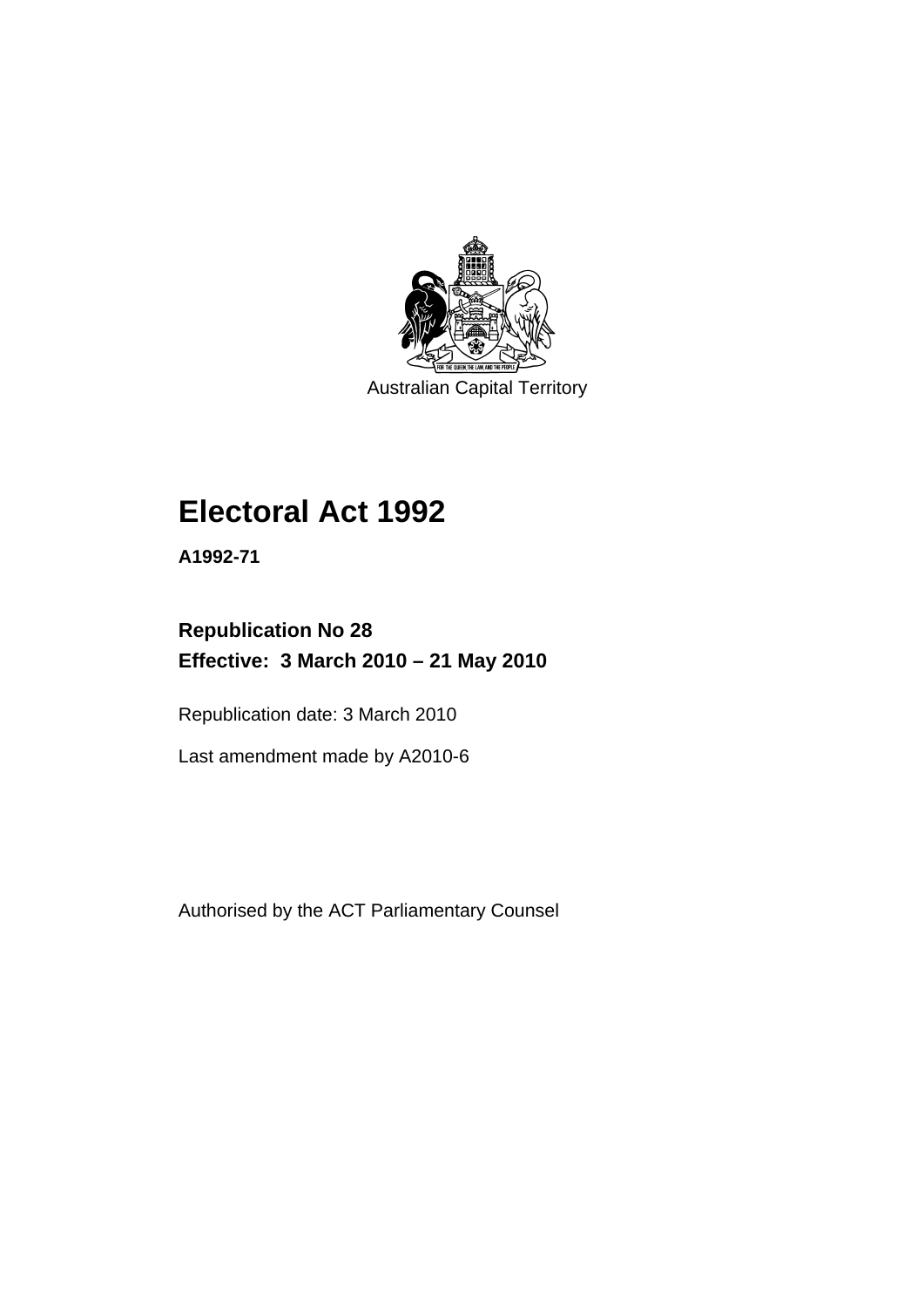#### **About this republication**

#### **The republished law**

This is a republication of the *Electoral Act 1992* (including any amendment made under the *Legislation Act 2001*, part 11.3 (Editorial changes)) as in force on 3 March 2010*.* It also includes any amendment, repeal or expiry affecting the republished law to 3 March 2010.

The legislation history and amendment history of the republished law are set out in endnotes 3 and 4.

#### **Kinds of republications**

The Parliamentary Counsel's Office prepares 2 kinds of republications of ACT laws (see the ACT legislation register at www.legislation.act.gov.au):

- authorised republications to which the *Legislation Act 2001* applies
- unauthorised republications.

The status of this republication appears on the bottom of each page.

#### **Editorial changes**

The *Legislation Act 2001*, part 11.3 authorises the Parliamentary Counsel to make editorial amendments and other changes of a formal nature when preparing a law for republication. Editorial changes do not change the effect of the law, but have effect as if they had been made by an Act commencing on the republication date (see *Legislation Act 2001*, s 115 and s 117). The changes are made if the Parliamentary Counsel considers they are desirable to bring the law into line, or more closely into line, with current legislative drafting practice.

This republication includes amendments made under part 11.3 (see endnote 1).

#### **Uncommenced provisions and amendments**

If a provision of the republished law has not commenced or is affected by an uncommenced amendment, the symbol  $\mathbf{U}$  appears immediately before the provision heading. The text of the uncommenced provision or amendment appears only in the last endnote.

#### **Modifications**

If a provision of the republished law is affected by a current modification, the symbol  $\mathbf{M}$ appears immediately before the provision heading. The text of the modifying provision appears in the endnotes. For the legal status of modifications, see *Legislation Act 2001*, section 95.

#### **Penalties**

At the republication date, the value of a penalty unit for an offence against this law is \$110 for an individual and \$550 for a corporation (see *Legislation Act 2001*, s 133).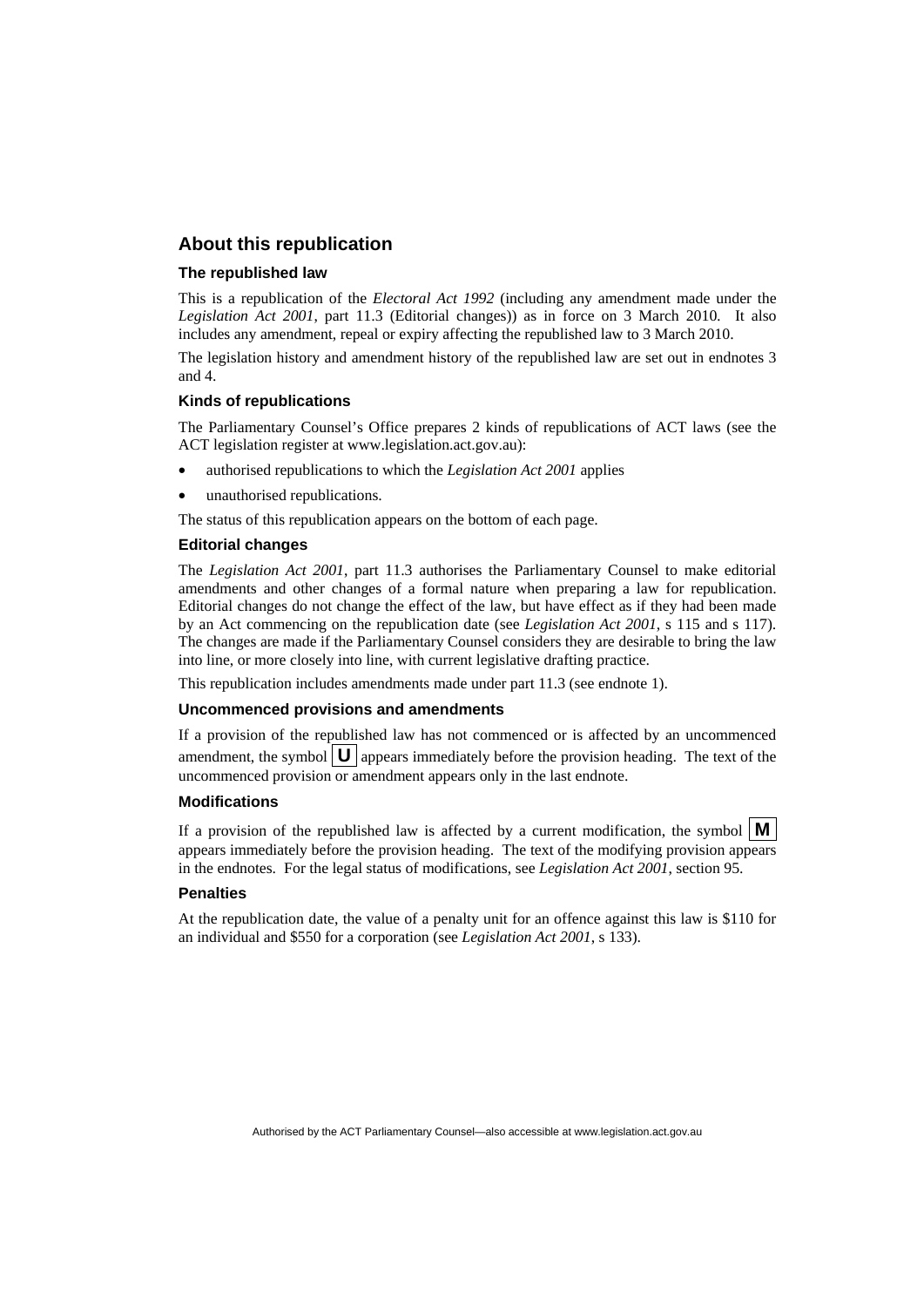

# **[Electoral Act 1992](#page-18-0)**

# **Contents**

| Preamble            |                                                                    | Page<br>2  |
|---------------------|--------------------------------------------------------------------|------------|
| Part 1              | <b>Preliminary</b>                                                 |            |
| 1                   | Name of Act                                                        | 3          |
| 3                   | Dictionary                                                         | 3          |
| 3A                  | Offences against Act-application of Criminal Code etc              | 4          |
| 4                   | Meaning of electoral matter                                        | 4          |
| 4A                  | Meaning of available for public inspection                         | 5          |
| Part 2              | <b>Australian Capital Territory Electoral</b><br><b>Commission</b> |            |
| <b>Division 2.1</b> | Establishment, functions and powers of electoral<br>commission     |            |
| 5                   | Establishment                                                      | 6          |
| 6                   | Constitution of commission                                         | 6          |
| R <sub>28</sub>     | Electoral Act 1992                                                 | contents 1 |
| 03/03/10            | Effective: 03/03/10-21/05/10                                       |            |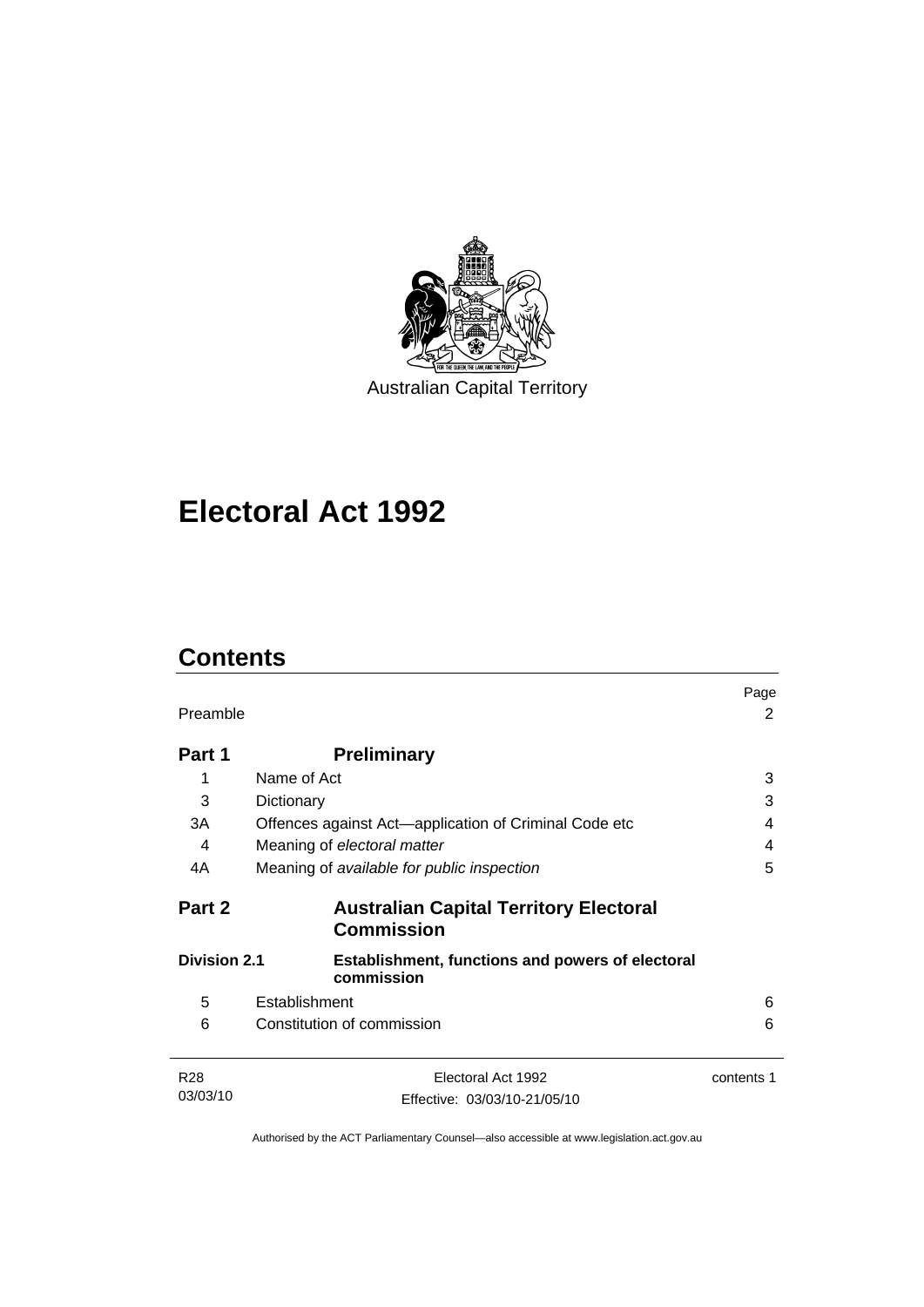| Contents |
|----------|
|          |

|                     |                                                     | Page           |
|---------------------|-----------------------------------------------------|----------------|
| $\overline{7}$      | Functions of electoral commission                   | 6              |
| 8                   | Determination of fees                               | $\overline{7}$ |
| 10                  | Electoral commission's annual report                | 8              |
| 10A                 | Special reports by electoral commission             | 8              |
| <b>Division 2.2</b> | <b>Members of electoral commission</b>              |                |
| 11                  | Meaning of member for div 2.2                       | 8              |
| 12                  | Appointment of members                              | 8              |
| 12A                 | Eligibility for appointment as member               | 9              |
| 12B                 | Eligibility for appointment as chairperson          | 9              |
| 13                  | Term of appointment of members                      | 11             |
| 14                  | Conditions of appointment of members generally      | 11             |
| 15                  | Leave of absence                                    | 11             |
| 17                  | Suspension or ending of appointment of members      | 11             |
| <b>Division 2.3</b> | <b>Meetings</b>                                     |                |
| 19                  | Procedure                                           | 12             |
| 20                  | Delegation by electoral commission                  | 13             |
| 21                  | Disclosure of interests                             | 13             |
| Part 3              | Electoral commissioner and staff of electoral       |                |
|                     | commission                                          |                |
| <b>Division 3.1</b> | <b>Electoral commissioner</b>                       |                |
| 22                  | Appointment                                         | 15             |
| 23                  | Functions of commissioner etc                       | 15             |
| 24                  | Delegation by commissioner                          | 16             |
| 25                  | Term of appointment of commissioner                 | 16             |
| 26                  | Conditions of appointment of commissioner generally | 16             |
| 27                  | Leave of absence                                    | 16             |
| 29                  | Suspension or ending of appointment of commissioner | 17             |
| <b>Division 3.2</b> | Staff of electoral commission                       |                |
| 31                  | Staff                                               | 18             |
| 32                  | Temporary staff and consultants                     | 18             |
| 33                  | <b>Officers</b>                                     | 19             |

contents 2 Electoral Act 1992 Effective: 03/03/10-21/05/10

R28 03/03/10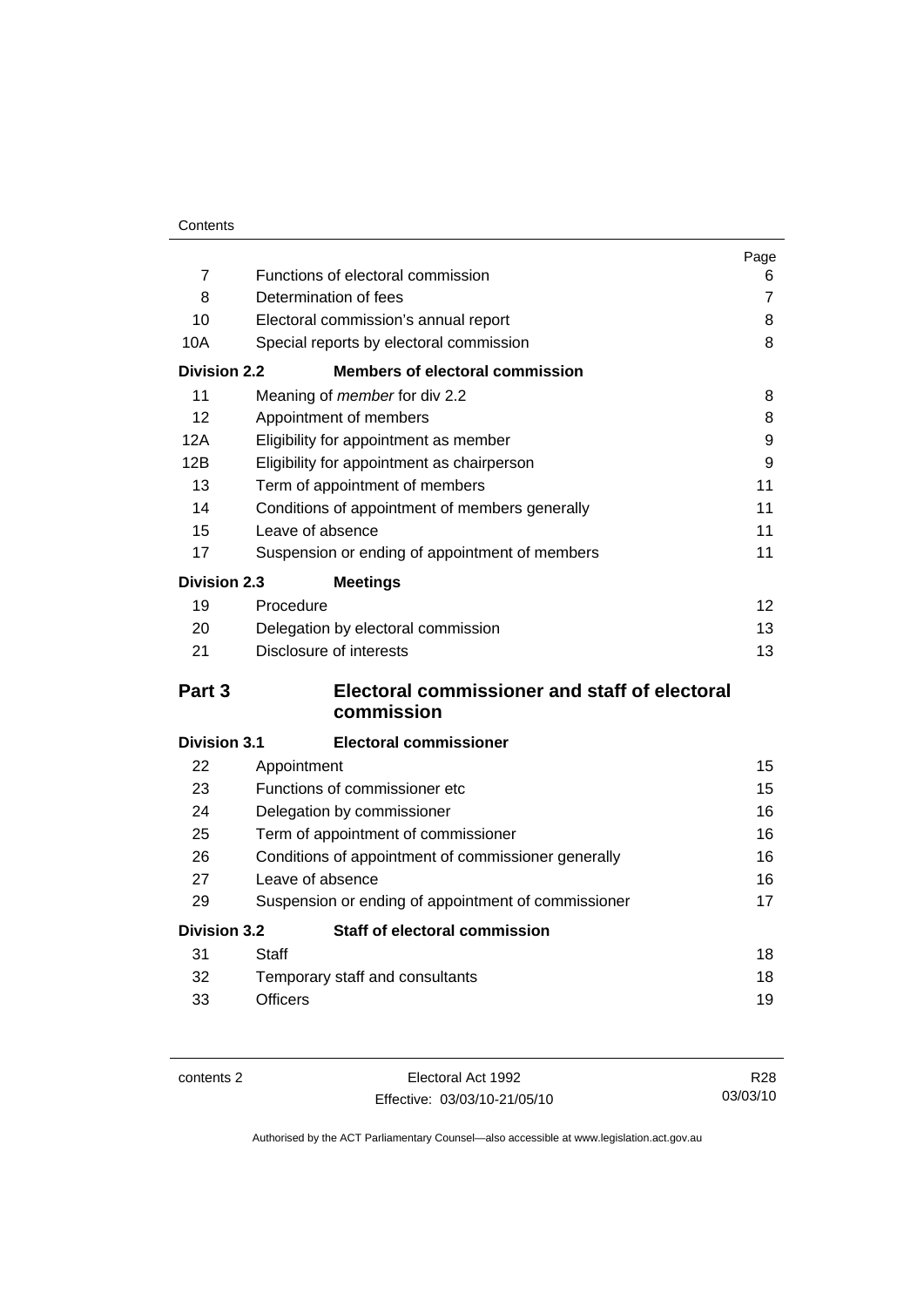| Contents |
|----------|
|----------|

|                 |                                                                  | Page       |
|-----------------|------------------------------------------------------------------|------------|
| Part 4          | <b>Electorates</b>                                               |            |
| 34              | Multimember electorates                                          | 20         |
| 35              | Redistribution of electorates                                    | 20         |
| 36              | Factors relevant to redistribution                               | 20         |
| 37              | Timing of redistributions                                        | 21         |
| 38              | Suspension of redistribution process-extraordinary elections     | 22         |
| 39              | <b>Redistribution committees</b>                                 | 22         |
| 40              | Meetings of redistribution committee                             | 23         |
| 41              | Suggestions and comments about redistribution                    | 24         |
| 42              | Outline of proposal                                              | 25         |
| 43              | Proposed redistribution                                          | 25         |
| 44              | Notification and publication of proposal                         | 25         |
| 45              | Dissolution of redistribution committee                          | 26         |
| 46              | Objections                                                       | 26         |
| 47              | Augmented electoral commission                                   | 27         |
| 48              | Meetings of augmented electoral commission                       | 27         |
| 49              | Investigation of objections                                      | 28         |
| 50              | Redistribution-proposal by augmented electoral commission        | 30         |
| 51              | Publication of augmented electoral commission's proposal         | 30         |
| 52              | Objections to augmented electoral commission's proposal          | 31         |
| 53              | Report by augmented electoral commission and public announcement | 31         |
| 54              | <b>Report to Legislative Assembly</b>                            | 33         |
| 55              | Decisions are final                                              | 33         |
| 56              | Validity not affected                                            | 33         |
| Part 5          | <b>Electoral rolls</b>                                           |            |
| 57              | Electorate and Territory rolls                                   | 34         |
| 58              | Contents of roll                                                 | 34         |
| 59              | Meaning of extract from roll                                     | 35         |
| 60              | Inspection of printed roll extracts                              | 35         |
| 61              | Supply of printed roll extracts to MLAs etc                      | 36         |
| 62              | Supply of roll extracts in electronic form to MLAs etc           | 36         |
| 63              | Use of roll extracts                                             | 36         |
| 65              | Provision of roll information to prescribed authorities          | 37         |
| R <sub>28</sub> | Electoral Act 1992                                               | contents 3 |

| R <sub>28</sub> | Electoral Act 1992           | contents 3 |
|-----------------|------------------------------|------------|
| 03/03/10        | Effective: 03/03/10-21/05/10 |            |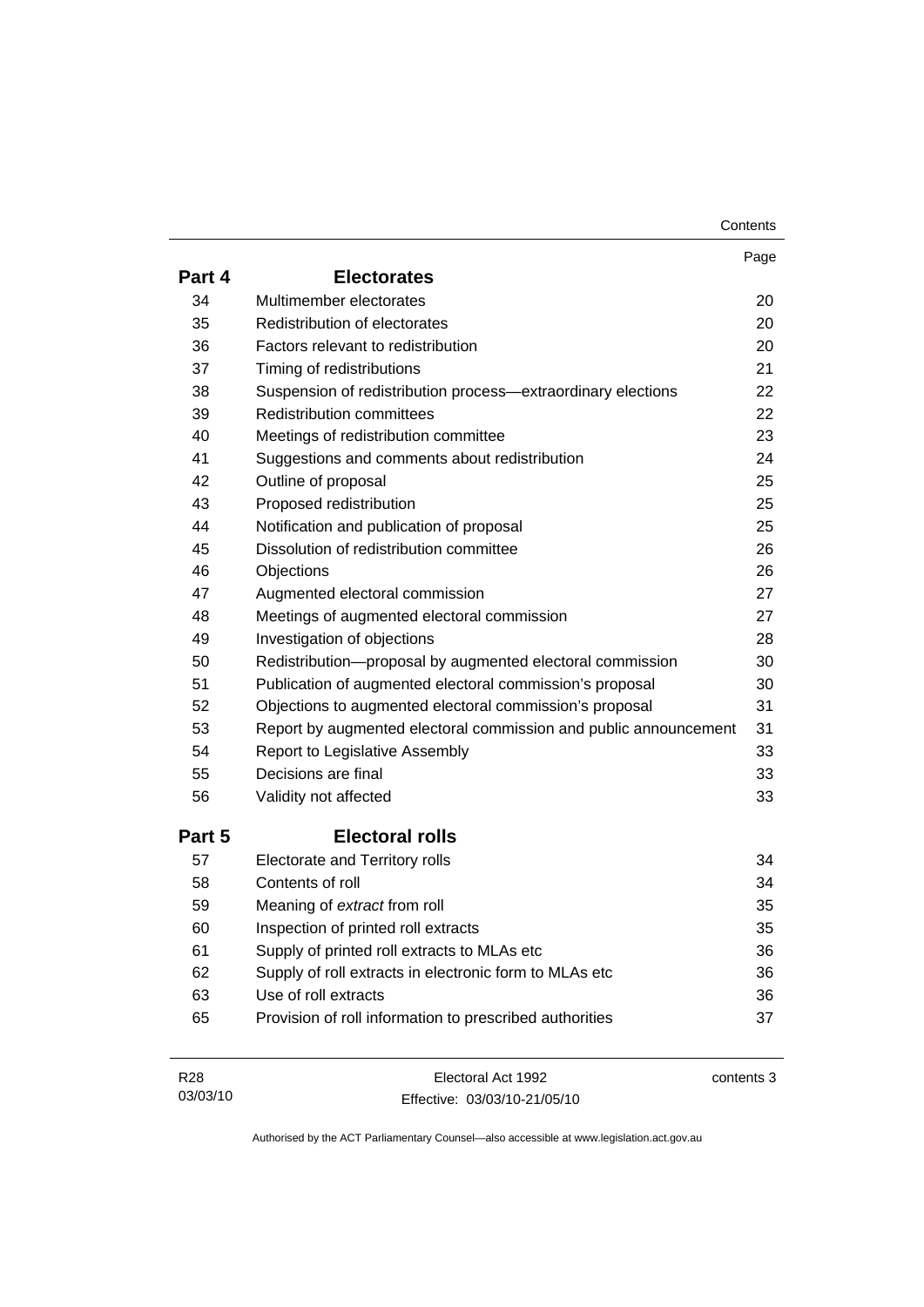|            |                                                                        | Page            |
|------------|------------------------------------------------------------------------|-----------------|
| 66         | Maintenance of rolls                                                   | 38              |
| 67         | Power to require information                                           | 39              |
| 68         | Notice of registered deaths                                            | 39              |
| 69         | Disclosure of roll information                                         | 40              |
| 70         | Joint roll arrangements with Commonwealth                              | 40              |
| Part 6     | <b>Enrolment</b>                                                       |                 |
| 71         | Persons taken not to be enrolled on Commonwealth roll                  | 42              |
| 71A        | Address of person serving sentence of imprisonment                     | 42              |
| 72         | Entitlement                                                            | 43              |
| 73         | Compulsory enrolment etc-residents                                     | 43              |
| 74         | Eligible overseas electors                                             | 44              |
| 75         | Age 17 enrolment                                                       | 45              |
| 76         | Enrolment etc                                                          | 46              |
| 77         | Suppression of elector's address                                       | 47              |
| 78         | Inclusion of particulars on roll following suppression                 | 48              |
| 79         | Suppression of elector's address pending review                        | 48              |
| 80         | Closed rolls                                                           | 49              |
| 81         | Objections to enrolment                                                | 51              |
| 82         | Record of claims for enrolment                                         | 53              |
| 83         | Processing enrolment claims                                            | 53              |
| 84         | Transmission of enrolment claims                                       | 54              |
| 85         | Production of claims for enrolment before a court                      | 54              |
| 86         | Claims for enrolment not subject to warrants                           | 54              |
| Part 7     | <b>Registration of political parties</b>                               |                 |
| 87         | Definitions-pt 7                                                       | 55              |
| 88         | Register of political parties                                          | 55              |
| 89         | Application for registration of political party                        | 56              |
| 90         | Further information about application for political party registration | 57              |
| 91         | Notification and publication of applications                           | 57              |
| 91A        | Objections to applications and responses                               | 59              |
| 92         | Registration of political parties                                      | 60              |
| 93         | Refusal of applications for registration                               | 60              |
| 94         | Amendment of applications for registration                             | 62              |
| contents 4 | Electoral Act 1992                                                     | R <sub>28</sub> |
|            | Effective: 03/03/10-21/05/10                                           | 03/03/10        |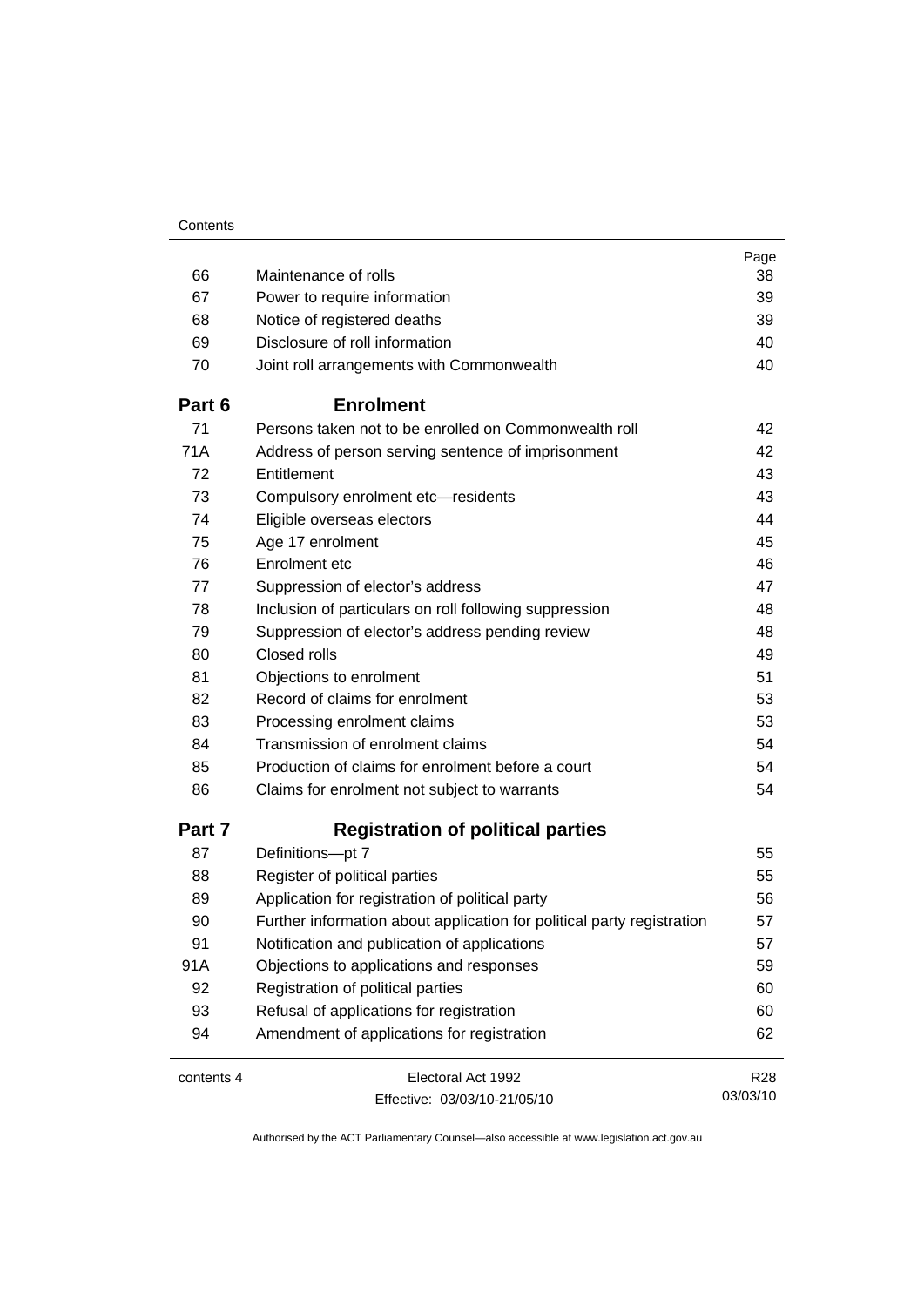| 95                  | Changes to particulars in register                             | Page<br>63 |
|---------------------|----------------------------------------------------------------|------------|
| 95A                 | Objection to continued use of name                             | 64         |
| 95B                 | When certain action cannot be taken                            | 65         |
| 96                  | No action under pt 7 during pre-election period                | 65         |
| 96A                 | Who can be a registered officer                                | 65         |
| 97                  | Deputy registered officer                                      | 65         |
| 97A                 | Information about political parties                            | 66         |
| 98                  | Cancellation of registration of political parties              | 67         |
| 99                  | Use of party name after cancellation                           | 69         |
| 99A                 | General requirements about constitutions of registered parties | 69         |
| Part 8              | <b>Timing of elections</b>                                     |            |
| 100                 | Ordinary elections                                             | 70         |
| 101                 | <b>Extraordinary elections</b>                                 | 70         |
| 102                 | Polling day                                                    | 71         |
| Part 9              | <b>Arrangements for elections</b>                              |            |
| <b>Division 9.1</b> | <b>Nominations</b>                                             |            |
| 103                 | Eligibility-MLAs                                               | 72         |
| 104                 | Qualifications for nomination                                  | 73         |
| 105                 | Candidates to be nominated                                     | 74         |
| 106                 | Multiple nominations invalid                                   | 76         |
| 107                 | Withdrawal etc of consent to nomination                        | 76         |
| 108                 | Place and hour of nomination                                   | 76         |
| 109                 | Declaration of candidates                                      | 77         |
| 110                 | Rejection of nominations                                       | 78         |
| 111                 | Need for a poll                                                | 78         |
| 112                 | Death of candidate before polling day                          | 79         |
| 113                 | Deposit-return or forfeiture                                   | 79         |
| <b>Division 9.2</b> | <b>Ballot papers</b>                                           |            |
| 114                 | <b>Ballot papers</b>                                           | 80         |
| 115                 | Grouping of candidates' names                                  | 81         |
| 116                 | Printing of ballot papers                                      | 81         |
| 117                 | Names on ballot papers                                         | 83         |
| R <sub>28</sub>     | Electoral Act 1992                                             | contents 5 |

03/03/10 Effective: 03/03/10-21/05/10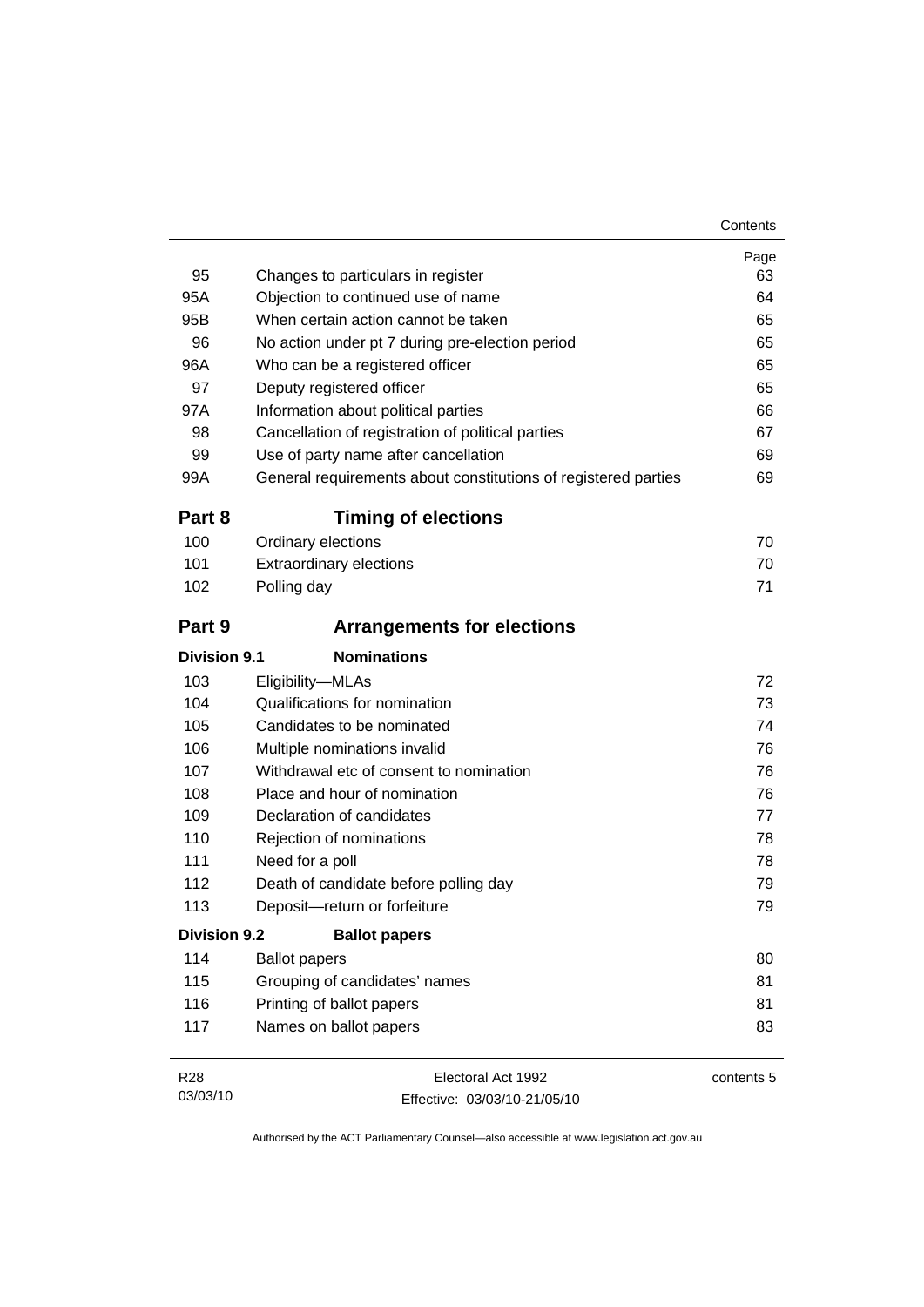| 118                  | Draw for positions on ballot papers                                  | Page<br>84      |
|----------------------|----------------------------------------------------------------------|-----------------|
| <b>Division 9.3</b>  | Electronic voting devices and vote counting programs                 |                 |
| 118A                 | Approval of computer program for electronic voting and vote counting | 84              |
| 118B                 | Security of electronic voting devices and related material           | 85              |
| <b>Division 9.4</b>  | <b>Miscellaneous</b>                                                 |                 |
| 119                  | Polling places and scrutiny centres                                  | 86              |
| 120                  | Administrative arrangements                                          | 86              |
| 121                  | Certified lists of electors                                          | 87              |
| 121A                 | Use of information from certified lists                              | 87              |
| 122                  | Scrutineers-appointment                                              | 88              |
| 123                  | Scrutineers-conduct                                                  | 89              |
| 124                  | Participation by candidates in conduct of election                   | 90              |
| 125                  | Determining matters by lot                                           | 90              |
| 126                  | Supplementary elections                                              | 90              |
| Part 10              | Voting                                                               |                 |
| <b>Division 10.1</b> | General                                                              |                 |
| 127                  | Meaning of authorised witness                                        | 91              |
| 128                  | Entitlement to vote                                                  | 91              |
| 129                  | Compulsory voting                                                    | 92              |
| 130                  | Multiple votes prohibited                                            | 92              |
| 131                  | Procedures for voting                                                | 93              |
| 132                  | Manner of recording vote                                             |                 |
| <b>Division 10.2</b> | Ordinary voting at a polling place                                   |                 |
| 133                  | Claims to vote                                                       | 94              |
| 134                  | Voting in private                                                    | 94              |
| Division 10.3        | Declaration voting at a polling place                                |                 |
| 135                  | Declaration voting at polling places                                 | 95              |
| <b>Division 10.4</b> | Voting otherwise than at a polling place                             |                 |
| 136                  | Definitions for div 10.4                                             | 96              |
| 136A                 | Applications for postal voting papers                                | 97              |
| 136B                 | Ordinary or declaration voting in ACT before polling day             | 99              |
| contents 6           | Electoral Act 1992                                                   | R <sub>28</sub> |
|                      | Effective: 03/03/10-21/05/10                                         | 03/03/10        |

Effective: 03/03/10-21/05/10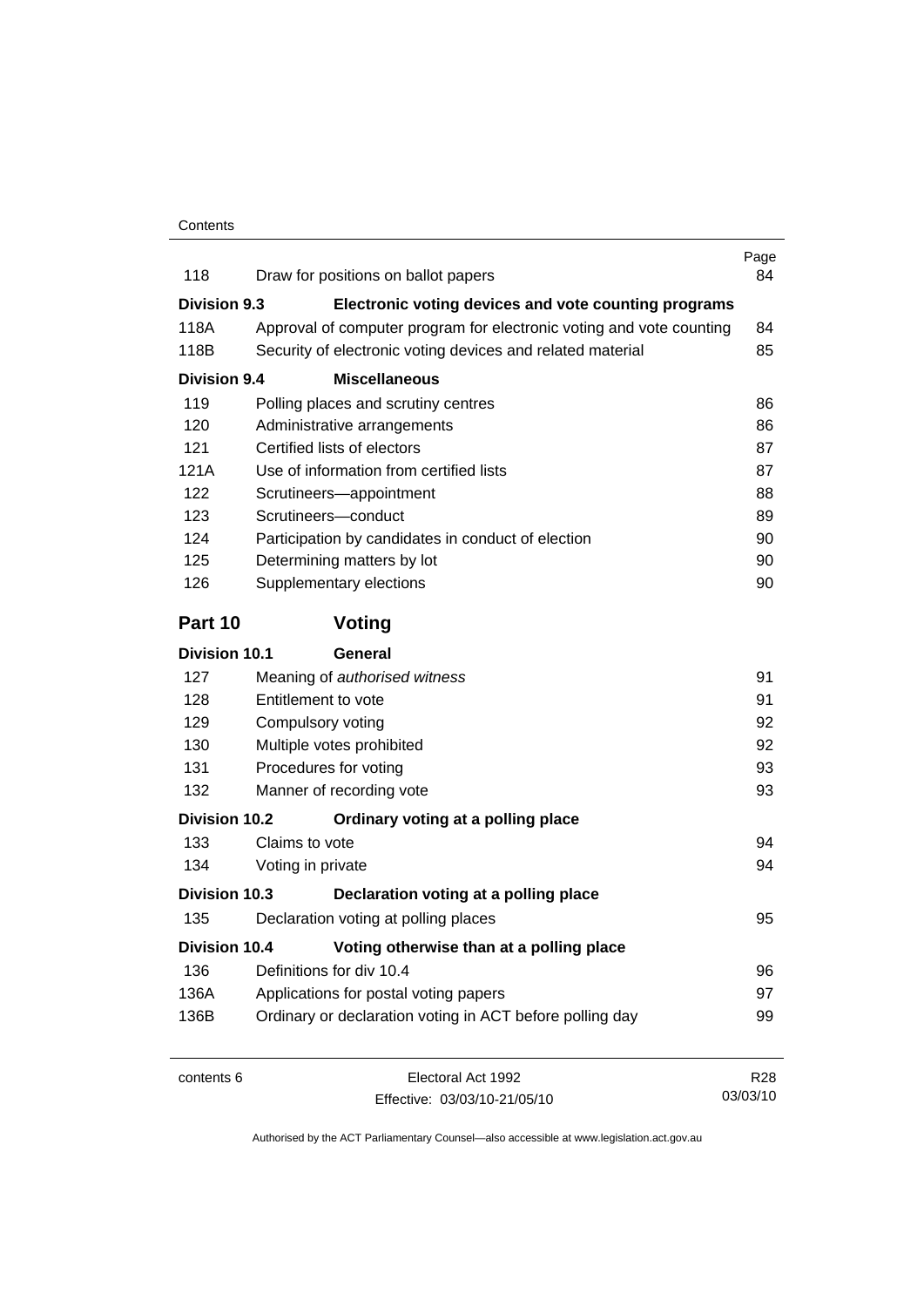|                      |                                                           | Contents   |
|----------------------|-----------------------------------------------------------|------------|
|                      |                                                           | Page       |
| 136C                 | Declaration voting outside ACT on or before polling day   | 102        |
| 137                  | Record of issue of declaration voting papers              | 103        |
| 138                  | Inspection of records                                     | 103        |
| 139                  | Receipt of declaration voting papers                      | 104        |
| 140                  | Registered declaration voters                             | 104        |
| 141                  | Issue of voting papers to registered declaration voters   | 105        |
| 142                  | Correcting formal errors                                  | 105        |
| 143                  | Soliciting applications for postal declaration votes      | 105        |
| 144                  | Transmission of applications for postal declaration votes | 106        |
| 144A                 | Requirements for casting postal votes                     | 106        |
| 145                  | Interference with declaration voting                      | 107        |
| 146                  | Soliciting completed declaration votes                    | 108        |
| 147                  | Transmission of completed declaration votes               | 108        |
| 148                  | Opening envelopes containing declaration votes            | 108        |
| Division 10.5        | <b>Mobile polling</b>                                     |            |
| 149                  | Definitions for div 10.5                                  | 108        |
| 149A                 | Declaration of special hospitals                          | 109        |
| 150                  | Mobile polling-institutions                               | 109        |
| 151                  | Functions of visiting officers                            | 109        |
| 152                  | Failure to visit institution                              | 110        |
| 153                  | Custody of ballot boxes and electoral papers              | 110        |
| <b>Division 10.6</b> | <b>Miscellaneous</b>                                      |            |
| 154                  | Arrangements at polling places                            | 111        |
| 155                  | Particulars on ballot papers before issue                 | 111        |
| 156                  | Assistance to voters                                      | 111        |
| 156A                 | Assistance to voters unable to enter polling place        | 112        |
| 157                  | Spoilt ballot papers                                      | 113        |
| 158                  | Custody of ballot boxes and electoral papers              | 114        |
| 159                  | Extension of time for conducting elections                | 115        |
| 160                  | Suspension and adjournment of polling                     | 115        |
| <b>Division 10.7</b> | <b>Failure to vote</b>                                    |            |
| 161                  | Default notice                                            | 116        |
| 162                  | First notice                                              | 116        |
| R <sub>28</sub>      | Electoral Act 1992                                        | contents 7 |

Effective: 03/03/10-21/05/10

03/03/10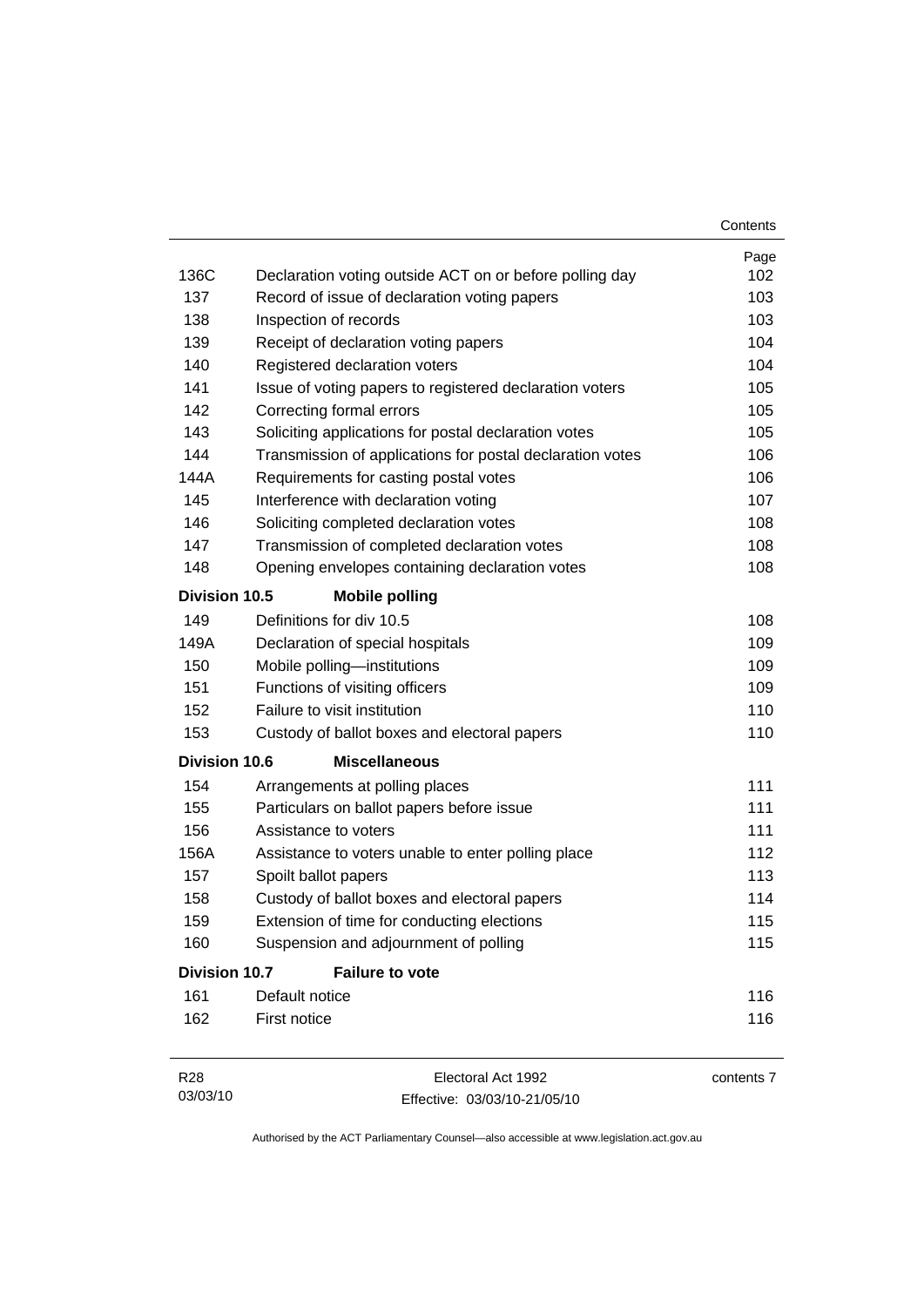|            |                                                                     | Page                        |
|------------|---------------------------------------------------------------------|-----------------------------|
| 163        | Second notice                                                       | 117                         |
| 164        | Final notice                                                        | 117                         |
| 165        | Discharge of liability                                              | 118                         |
| 166        | Response on behalf of elector                                       | 118                         |
| Part 11    | <b>Polling in Antarctica</b>                                        |                             |
| 167        | Definitions for pt 11                                               | 119                         |
| 167A       | Declaration of ship as a station                                    | 120                         |
| 167B       | Approval of ways of transmission                                    | 120                         |
| 168        | Returning officers and assistants for Antarctic stations            | 120                         |
| 170        | Application of Act to polling in Antarctica                         | 120                         |
| 171        | Antarctic electors                                                  | 121                         |
| 172        | Arrangements for the polling in Antarctica                          | 121                         |
| 173        | Conduct of the polling                                              | 122                         |
| 174        | Claims to vote                                                      | 122                         |
| 175        | Proceedings at close of poll                                        | 123                         |
| 176        | Result of polling in Antarctica                                     | 123                         |
| 177        | Preservation of documents                                           | 124                         |
| Part 12    | The scrutiny                                                        |                             |
| 178        | Scrutiny                                                            | 125                         |
| 179        | Preliminary scrutiny of declaration voting papers etc               | 126                         |
| 180        | Formality of ballot papers                                          | 127                         |
| 181        | Death of candidate                                                  | 128                         |
| 182        | First count-ordinary ballot papers                                  | 128                         |
| 183        |                                                                     |                             |
|            | First count-declaration ballot papers                               | 130                         |
| 183A       | First count-electronic ballot papers                                | 130                         |
| 184        | Second count-first preferences                                      | 130                         |
| 185        | Ascertaining result of poll                                         | 131                         |
| 186        | Objections by scrutineers                                           | 132                         |
| 187        | Recount of ballot papers                                            | 132                         |
| 187A       | Application for recount of ballot papers etc                        | 132                         |
| 187B       | Review of decision of commissioner to refuse to arrange for recount | 133                         |
| 187C       | Recount of electronic scrutiny of ballot papers                     | 134                         |
| 188        | Reservation of disputed ballot papers                               | 135                         |
| contents 8 | Electoral Act 1992                                                  | R <sub>28</sub><br>03/03/10 |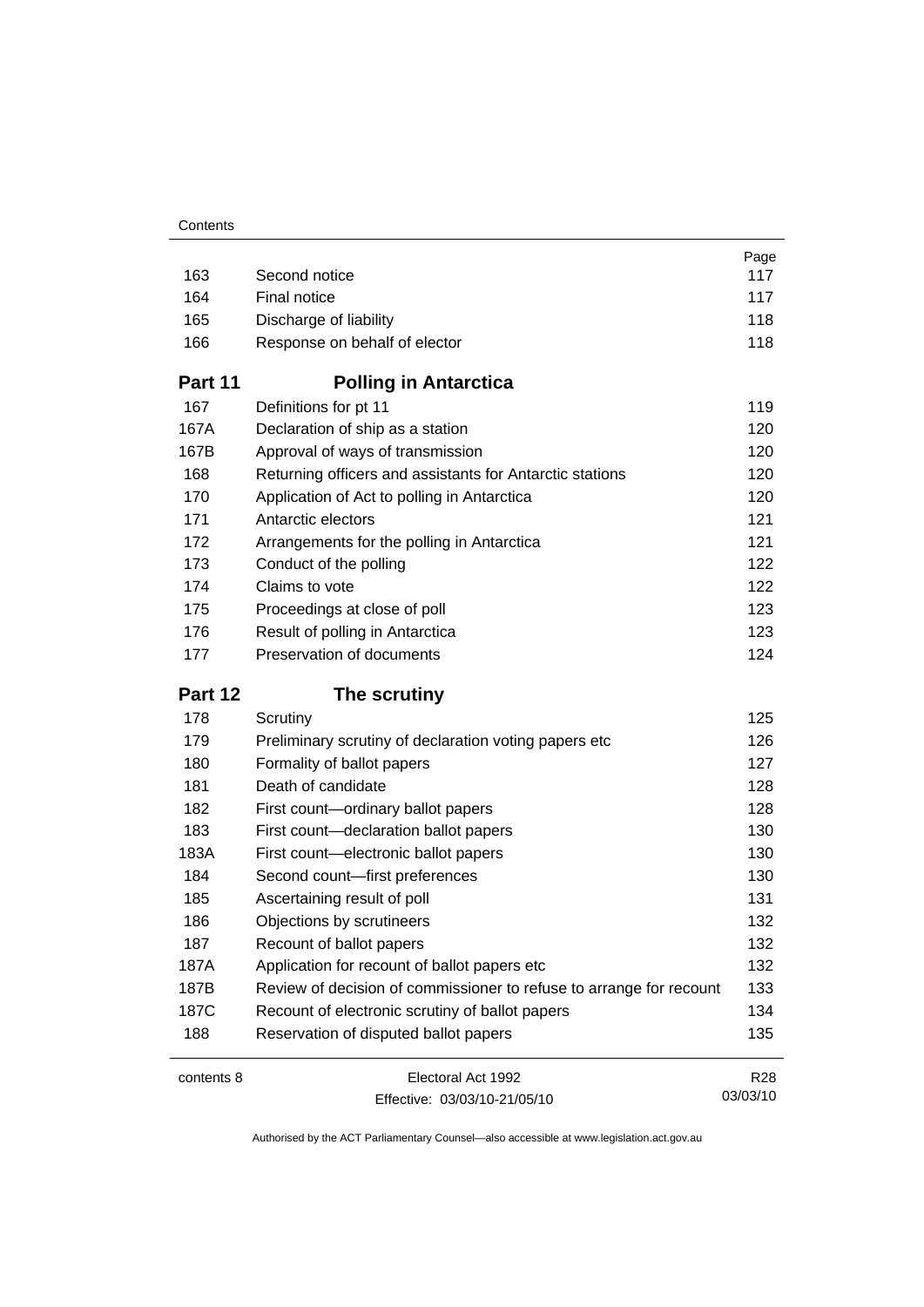|                      |                                                    | Contents    |
|----------------------|----------------------------------------------------|-------------|
| 189                  | Declaration of result of election                  | Page<br>135 |
| Part 13              | <b>Casual vacancies</b>                            |             |
| 190                  | Definitions for pt 13                              | 136         |
| 191                  | Notice of casual vacancy                           | 136         |
| 192                  | Candidates for casual vacancy                      | 137         |
| 193                  | Publication of candidates' details                 | 138         |
| 194                  | Determination of candidate to fill vacancy         | 139         |
| 195                  | Assembly nominees                                  | 139         |
| 196                  | Term of office of MLA declared elected under pt 13 | 140         |
| 197                  | Dissolution or pre-election period                 | 141         |
| Part 14              | <b>Election funding and financial disclosure</b>   |             |
| <b>Division 14.1</b> | Preliminary                                        |             |
| 198                  | Definitions for pt 14                              | 142         |
| 198A                 | Reference to things done by party etc              | 144         |
| 198B                 | Candidate remains candidate after election         | 144         |
| 199                  | Related bodies corporate                           | 145         |
| 200                  | Activities of campaign committees                  | 145         |
| 201                  | Disclosure periods                                 | 145         |
| 202                  | Gifts-determination of amounts                     | 146         |
| <b>Division 14.2</b> | <b>Reporting agents</b>                            |             |
| 203                  | Appointed agents                                   | 146         |
| 204                  | Non-appointed agents                               | 147         |
| 205                  | Registers of reporting agents                      | 148         |
| Division 14.3        | <b>Election funding</b>                            |             |
| 206                  | Who eligible votes are cast for                    | 149         |
| 207                  | <b>Entitlement to funds</b>                        | 149         |
| 208                  | Threshold                                          | 151         |
| 212                  | Making of payments                                 | 151         |
| 214                  | Death of candidate                                 | 151         |
| 215                  | Application voluntary                              | 152         |

contents 9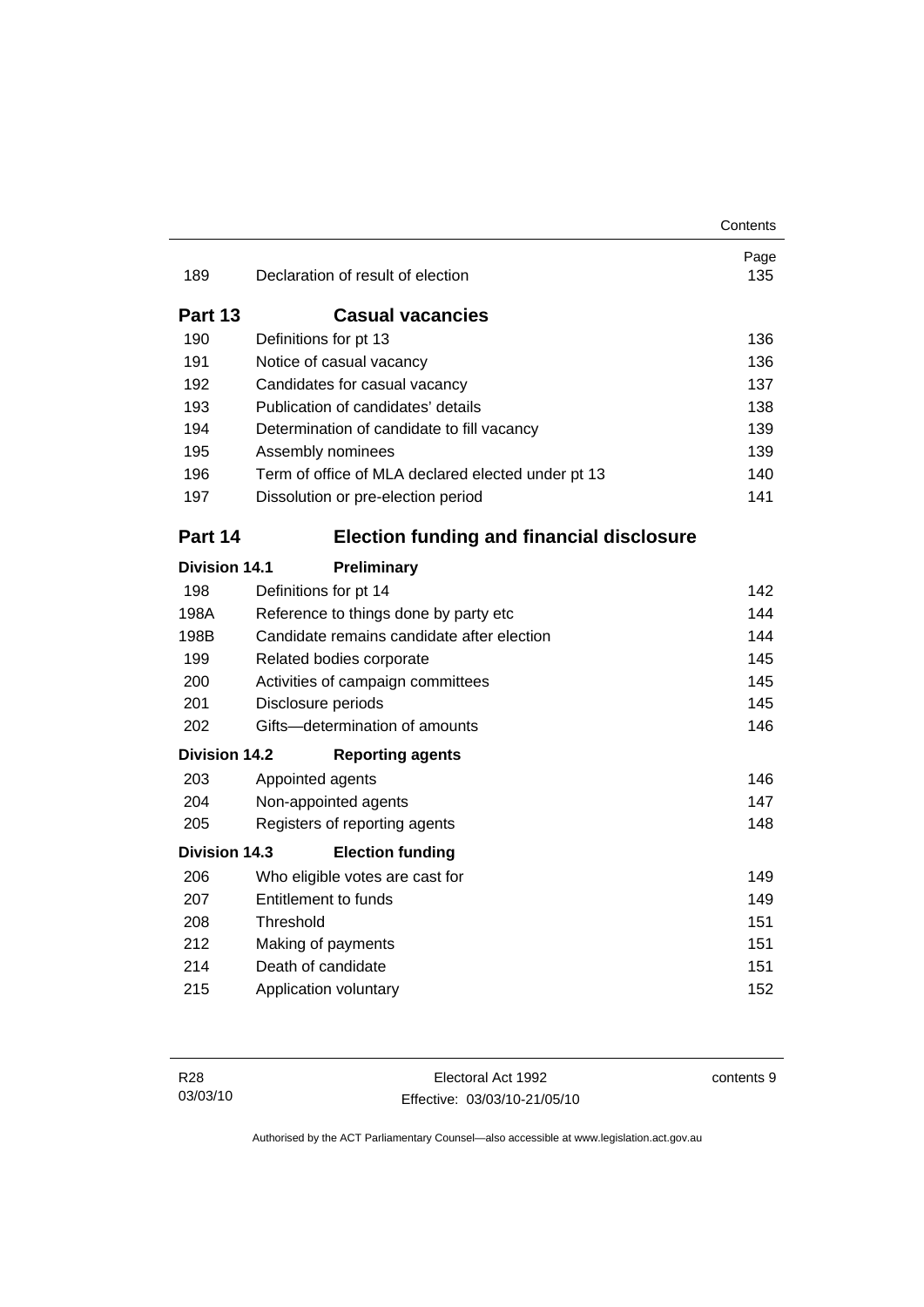#### **Contents**

|                      |                                                                | Page |
|----------------------|----------------------------------------------------------------|------|
| Division 14.4        | <b>Disclosure of donations</b>                                 |      |
| 216                  | Meaning of defined details for div 14.4                        | 152  |
| 217                  | Disclosure of gifts                                            | 152  |
| 218A                 | Certain loans not to be received                               | 153  |
| 219                  | Nil returns                                                    | 155  |
| 220                  | Disclosure of gifts by persons incurring political expenditure | 156  |
| 221                  | Disclosure of gifts made to candidates                         | 157  |
| 221A                 | Annual returns of donations                                    | 158  |
| 221B                 | Advice about obligations to make returns                       | 160  |
| 222                  | Anonymous gifts                                                | 160  |
| <b>Division 14.5</b> | Disclosure of electoral expenditure                            |      |
| 223                  | Definitions for div 14.5                                       | 162  |
| 224                  | Returns of electoral expenditure                               | 164  |
| 225                  | Nil returns                                                    | 164  |
| 226                  | Returns by broadcasters and publishers                         | 165  |
| 227                  | Multiple elections on same day                                 | 167  |
| <b>Division 14.6</b> | <b>Annual returns</b>                                          |      |
| 228                  | Meaning of defined particulars for div 14.6                    | 167  |
| 230                  | Annual returns by parties and MLAs                             | 168  |
| 231                  | Periods of less than financial year                            | 170  |
| 231B                 | Annual returns by associated entities                          | 170  |
| 232                  | Amounts received                                               | 171  |
| 234                  | Outstanding amounts                                            | 173  |
| 234A                 | Regulations                                                    | 173  |
| <b>Division 14.7</b> | <b>Compliance</b>                                              |      |
| 235                  | Definitions for div 14.7                                       | 173  |
| 236                  | Offences                                                       | 174  |
| 237                  | Investigation notices generally                                | 175  |
| 237A                 | Investigation notices about associated entities                | 177  |
| 237B                 | Investigation notice offences                                  | 178  |
| 238                  | Investigation-search warrants                                  | 179  |
| 239                  | Records                                                        | 181  |
|                      |                                                                |      |

contents 10 Electoral Act 1992 Effective: 03/03/10-21/05/10

R28 03/03/10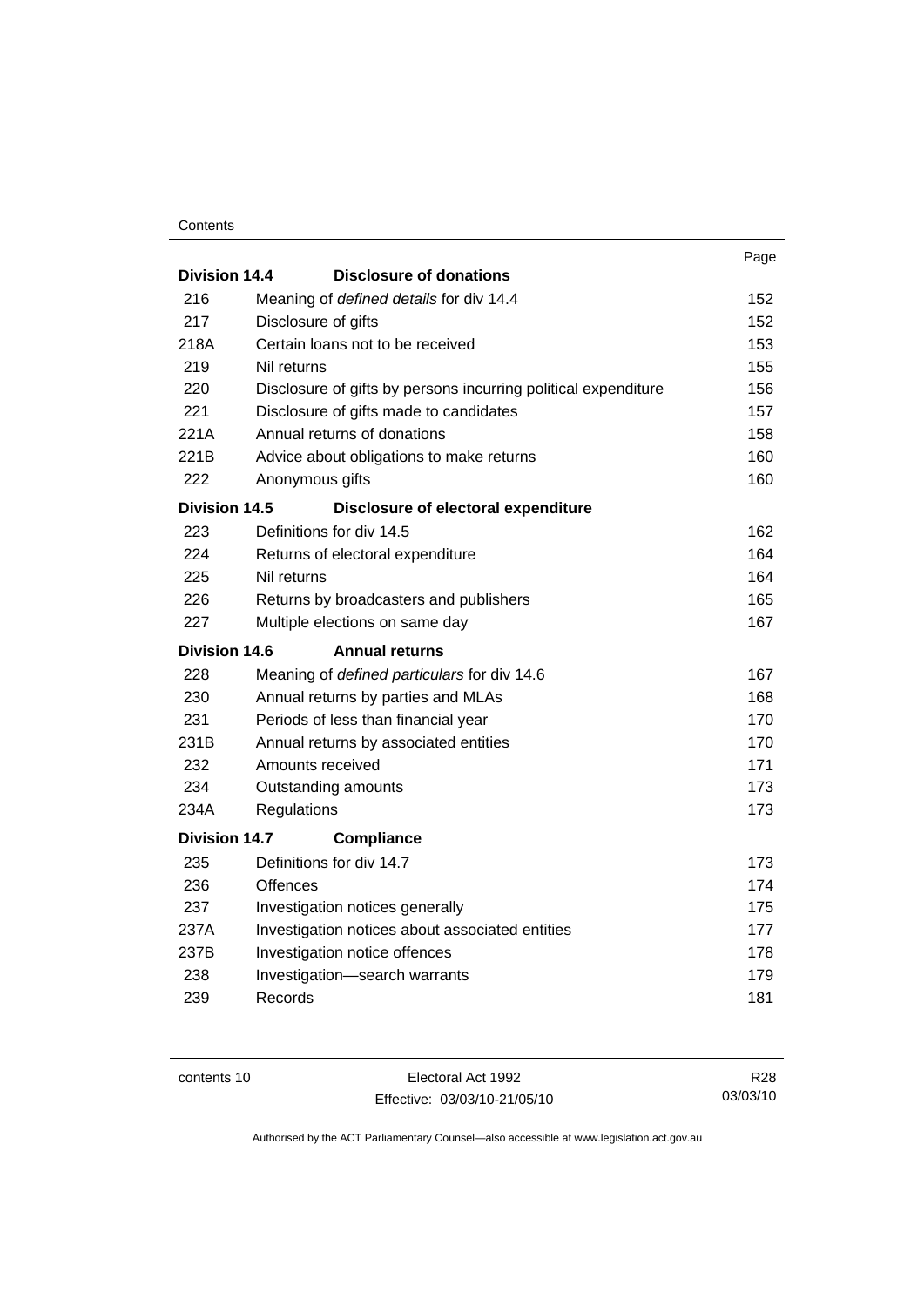|                      |                                                             | Contents    |
|----------------------|-------------------------------------------------------------|-------------|
|                      |                                                             | Page        |
| Division 14.8        | <b>Miscellaneous</b>                                        |             |
| 240                  | Inability to complete returns                               | 181         |
| 241                  | Noncompliance with pt 14                                    | 183         |
| 242                  | Amendment of returns                                        | 184         |
| 243                  | Copies of returns to be available for public inspection     | 185         |
| Part 15              | <b>Notification and review of decisions</b>                 |             |
| 244                  | Definition for Act-pt 15                                    | 186         |
| 245                  | Definitions-pt 15                                           | 186         |
| 246                  | Internal review notices                                     | 186         |
| 247                  | Applications for internal review                            | 187         |
| 248                  | Stay of reviewable decisions                                | 188         |
| 249                  | Review by electoral commission                              | 188         |
| 249A                 | Reviewable decision notices                                 | 189         |
| 249B                 | Applications for review                                     | 189         |
| Part 16              | Disputed elections, eligibility and vacancies               |             |
| <b>Division 16.1</b> | Preliminary                                                 |             |
| 250                  | Definitions for pt 16                                       | 190         |
| 251                  | Meaning of Speaker for pt 16                                | 191         |
| <b>Division 16.2</b> | <b>Jurisdiction and powers of Supreme Court</b>             |             |
| 252                  | <b>Court of Disputed Elections</b>                          | 191         |
| 253                  | Powers of the court                                         | 192         |
| 255                  | Decisions are final                                         | 192         |
| Division 16.3        | <b>Disputed elections</b>                                   |             |
| 256                  | Validity may be disputed after election                     | 192         |
| 257                  | Persons entitled to dispute elections                       | 193         |
| 258                  | Form of application                                         | 193         |
| 259                  | Time for filing application                                 | 194         |
| 260                  | Deposit as security for costs                               | 194         |
| 261                  | Registrar to serve copies of application on certain persons | 194         |
| 262                  | Parties to application under div 16.3                       | 194         |
| 263                  | Withdrawal and abatement of application                     | 195         |
|                      |                                                             |             |
| R <sub>28</sub>      | Electoral Act 1992                                          | contents 11 |

Effective: 03/03/10-21/05/10

03/03/10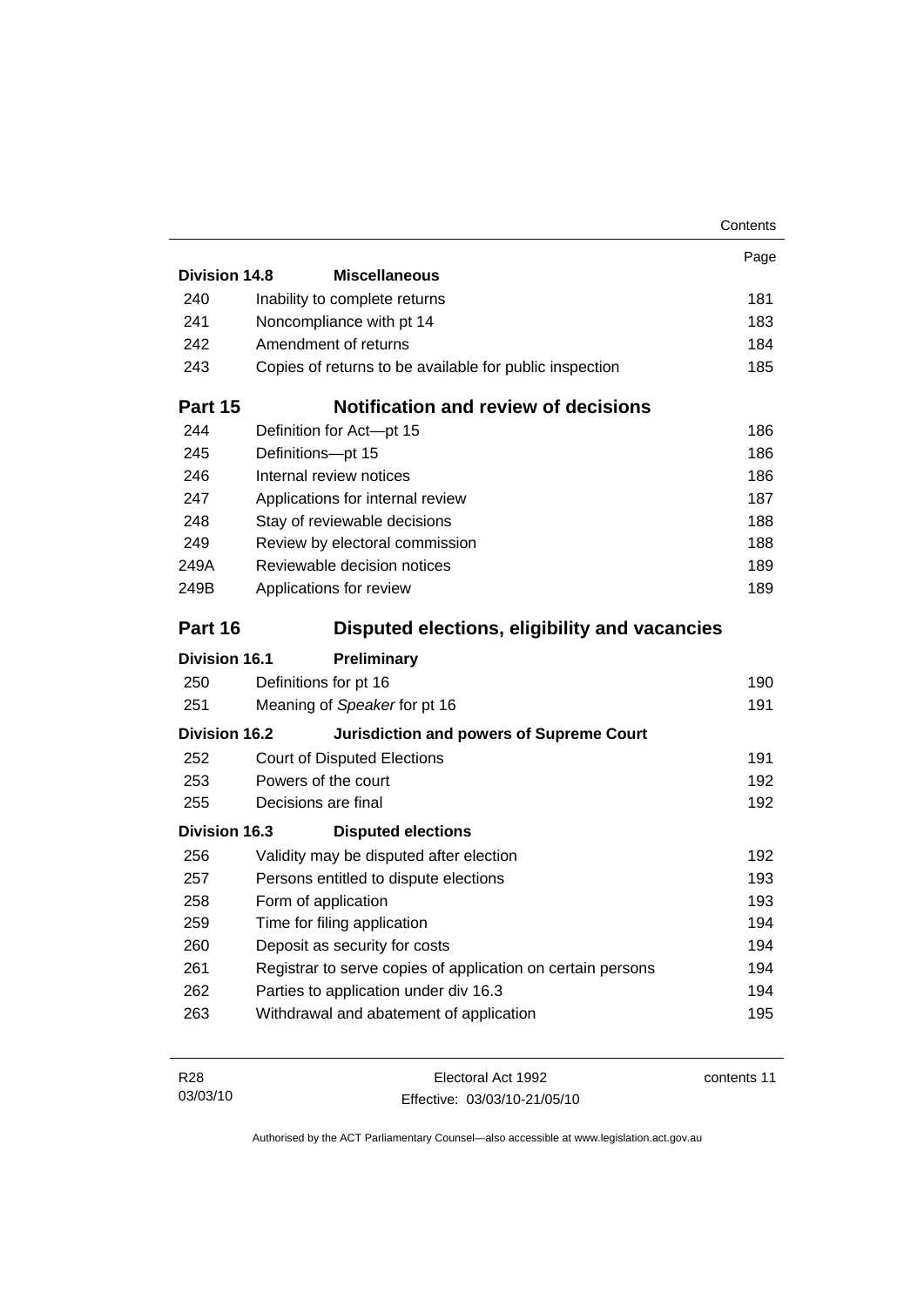#### **Contents**

|                      |                                                              | Page<br>197     |  |
|----------------------|--------------------------------------------------------------|-----------------|--|
| 264                  | Hearing of applications                                      |                 |  |
| 265                  | Declarations and orders                                      |                 |  |
| 266                  | Illegal practices                                            |                 |  |
| 267                  | Bribery or undue influence by person elected                 |                 |  |
| 268                  | Immaterial delays and errors                                 | 199             |  |
| 269                  | Inquiries by court                                           | 200             |  |
| 270                  | Rejected ballot papers                                       | 200             |  |
| 271                  | Evidence that persons were not permitted to vote             | 200             |  |
| 272                  | Inspection of electoral papers                               | 201             |  |
| 273                  | Commissioner not prevented from accessing documents          | 201             |  |
| 274                  | Registrar to serve copies of declarations on certain persons | 201             |  |
| 275                  | <b>Effect of declarations</b>                                | 202             |  |
| <b>Division 16.4</b> | <b>Eligibility and vacancies</b>                             |                 |  |
| 276                  | Speaker to state case                                        | 202             |  |
| 277                  | Parties to a referral                                        | 203             |  |
| 278                  | Declarations and orders                                      | 203             |  |
| 279                  | Registrar to serve copy of declarations on Speaker           | 203             |  |
| 280                  | Effect of declarations                                       | 203             |  |
| <b>Division 16.5</b> | <b>Proceedings</b>                                           |                 |  |
| 281                  | Procedure                                                    | 204             |  |
| 282                  | Legal representation limited                                 | 204             |  |
| 283                  | Admissibility of evidence                                    | 204             |  |
| 284                  | Costs may be ordered against Territory                       | 205             |  |
| Part 17              | <b>Electoral offences</b>                                    |                 |  |
| <b>Division 17.1</b> | <b>Bribery and improper influence</b>                        |                 |  |
| 285                  | <b>Bribery</b>                                               | 206             |  |
| 286                  | Influencing of votes by officers                             | 207             |  |
| 287                  | Influencing votes of hospital and nursing home patients      | 207             |  |
| <b>Division 17.2</b> | <b>Protection of rights</b>                                  |                 |  |
| 288                  | Violence and intimidation                                    | 207             |  |
| 289                  | Discrimination on grounds of political donations             | 207             |  |
| 290                  | Employees' right to leave of absence for voting              | 208             |  |
| contents 12          | Electoral Act 1992                                           | R <sub>28</sub> |  |
|                      | Effective: 03/03/10-21/05/10                                 | 03/03/10        |  |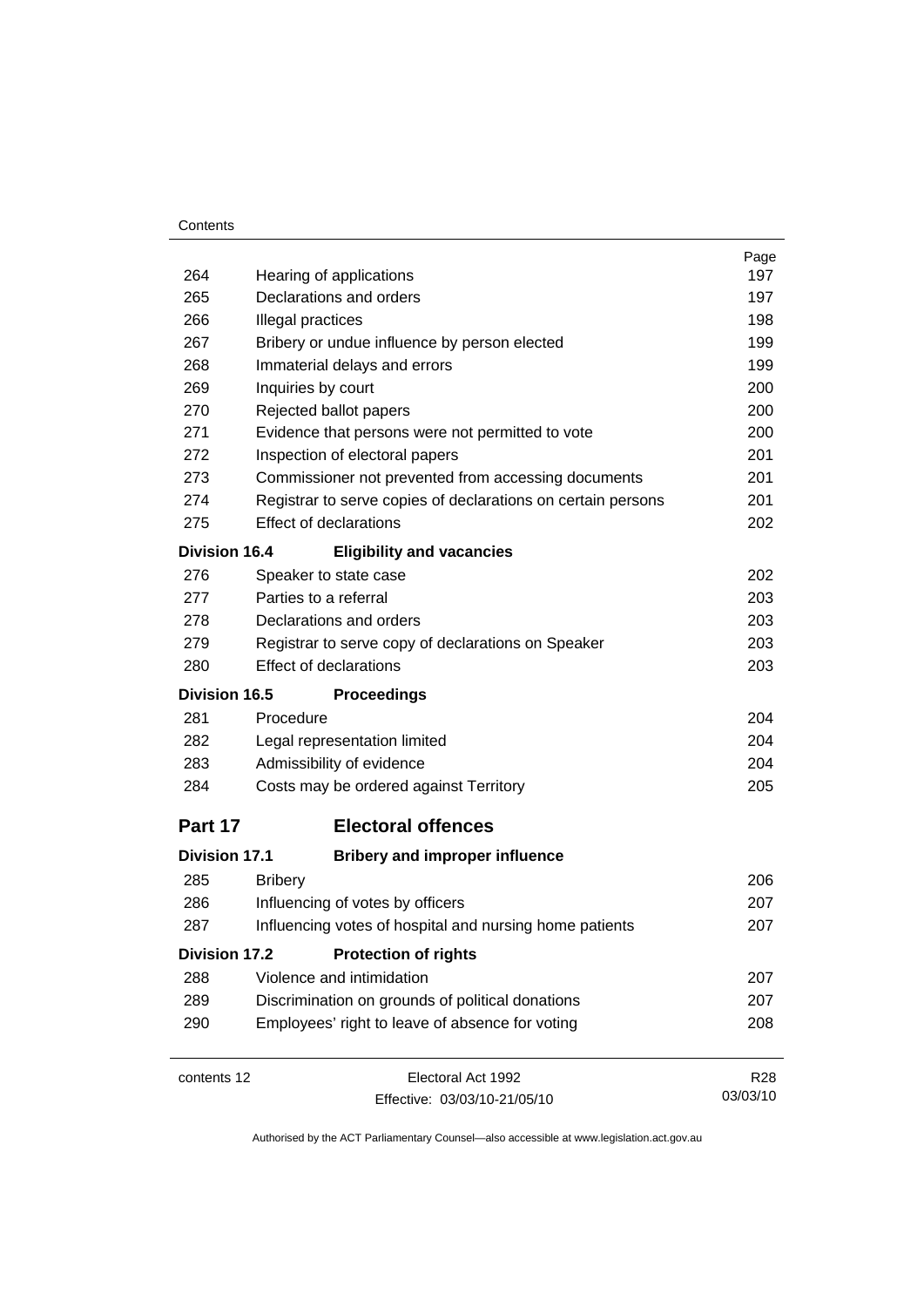|                      |                                                    |                                                                   | Contents    |
|----------------------|----------------------------------------------------|-------------------------------------------------------------------|-------------|
|                      |                                                    |                                                                   | Page        |
| <b>Division 17.3</b> | <b>Campaigning offences</b>                        |                                                                   |             |
| 291                  | Definitions for div 17.3                           |                                                                   | 209         |
| 292                  | Dissemination of unauthorised electoral matter     |                                                                   | 209         |
| 293                  | Exceptions for news publications                   |                                                                   | 210         |
| 294                  |                                                    | Exceptions for dissemination of electoral matter on certain items | 211         |
| 295                  | Exception for certain Commonwealth licence holders |                                                                   | 212         |
| 296                  | Advertorials                                       |                                                                   | 212         |
| 297                  | Misleading or deceptive electoral matter           |                                                                   | 213         |
| 298                  |                                                    | Inducement to illegal voting-representations of ballot papers     | 213         |
| 299                  | Graffiti                                           |                                                                   | 213         |
| 300                  | Defamation of candidates                           |                                                                   | 214         |
| 301                  | Publication of statements about candidates         |                                                                   | 214         |
| 302                  | Disruption of election meetings                    |                                                                   | 215         |
| 303                  | Canvassing within 100m of polling places           |                                                                   | 216         |
| 304                  | Badges and emblems in polling places               |                                                                   | 218         |
| 305                  | How-to-vote material in polling places             |                                                                   | 218         |
| 306                  | Evidence of authorisation of electoral matter      |                                                                   | 218         |
| <b>Division 17.4</b> | <b>Electronic voting offences</b>                  |                                                                   |             |
| 306A                 | Interfering with electronic voting devices etc     |                                                                   | 219         |
| 306B                 | Interfering with electronic counting devices etc   |                                                                   | 219         |
| Division 17.5        | <b>Voting fraud</b>                                |                                                                   |             |
| 307                  | Voting fraud                                       |                                                                   | 219         |
| <b>Division 17.6</b> | <b>Electoral papers</b>                            |                                                                   |             |
| 310                  | Electoral papers-forfeiture                        |                                                                   | 220         |
| 311                  | Electoral papers-unauthorised possession           |                                                                   | 220         |
| 313                  | Electoral papers-defacement etc                    |                                                                   | 221         |
| 314                  | Electoral papers-signatures                        |                                                                   | 221         |
| 315                  | Electoral papers—witnesses                         |                                                                   | 221         |
| 315A                 | Ballot papers-photographs                          |                                                                   | 222         |
| Division 17.7        | <b>Official functions</b>                          |                                                                   |             |
| 316                  |                                                    | Improper influence-members of electoral commission etc            | 223         |
| 317                  | Unauthorised actions by officers                   |                                                                   | 223         |
| 318                  | Identification of voters and votes                 |                                                                   | 224         |
| R <sub>28</sub>      |                                                    | Electoral Act 1992                                                | contents 13 |
| 03/03/10             |                                                    | Effective: 03/03/10-21/05/10                                      |             |

Effective: 03/03/10-21/05/10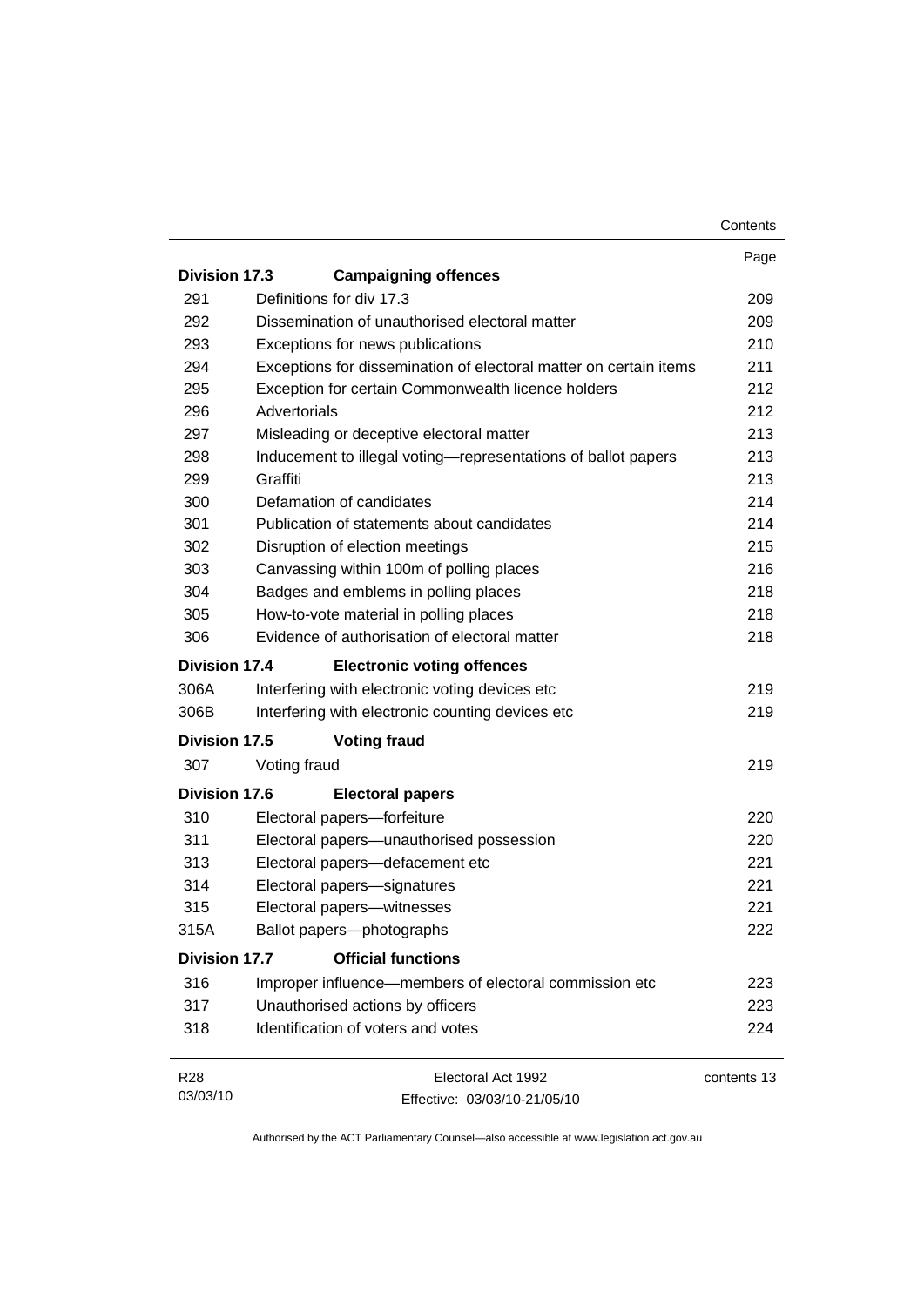#### **Contents**

| 319                  | Responses to official questions                                   | Page<br>224     |
|----------------------|-------------------------------------------------------------------|-----------------|
| 320                  | Control of behaviour at voting centres                            | 225             |
| Part 18              | <b>Enforcement proceedings</b>                                    |                 |
| <b>Division 18.1</b> | <b>Injunctions</b>                                                |                 |
| 321                  | Restraining conduct                                               | 227             |
| 322                  | Requiring things to be done                                       | 228             |
| 323                  | Commissioner not required to give undertakings as to damages      | 228             |
| 324                  | Powers of the court                                               | 228             |
| <b>Division 18.2</b> | <b>Prosecutions</b>                                               |                 |
| 325                  | Investigation of complaints                                       | 229             |
| 326                  | Commissioner may prosecute enrolment and voting offences          | 229             |
| 327                  | Service of certain process by mail                                | 229             |
| Part 19              | <b>Miscellaneous</b>                                              |                 |
| 328                  | Extension of time for acts by officers                            | 230             |
| 329                  | Restrictions on sending completed ballot and voting papers by fax | 230             |
| 330                  | Forms-provision and assistance                                    | 230             |
| 332                  | Correcting delays, errors and omissions                           | 231             |
| 333                  | Voting statistics to be published                                 | 231             |
| 334                  | Collecting further statistical information                        | 231             |
| 335                  | Storage and destruction of electoral papers                       | 232             |
| 336                  | Administrative arrangements with Commonwealth and States          | 232             |
| 337                  | Evidentiary certificates                                          | 233             |
| 338                  | Acts and omissions of representatives                             | 234             |
| 340                  | Chief executive to provide assistance etc                         | 235             |
| 340A                 | Approved forms                                                    | 235             |
| 341                  | Regulation-making power                                           | 235             |
| Part 30              | <b>Transitional-Electoral Legislation</b>                         |                 |
|                      | <b>Amendment Act 2008</b>                                         |                 |
| 500                  | Transitional-disclosure by candidates                             | 236             |
| 500A                 | Transitional-disclosure by donors                                 | 236             |
| 500B                 | Transitional-certain other disclosure thresholds                  | 237             |
| contents 14          | Electoral Act 1992                                                | R <sub>28</sub> |
|                      | Effective: 03/03/10-21/05/10                                      | 03/03/10        |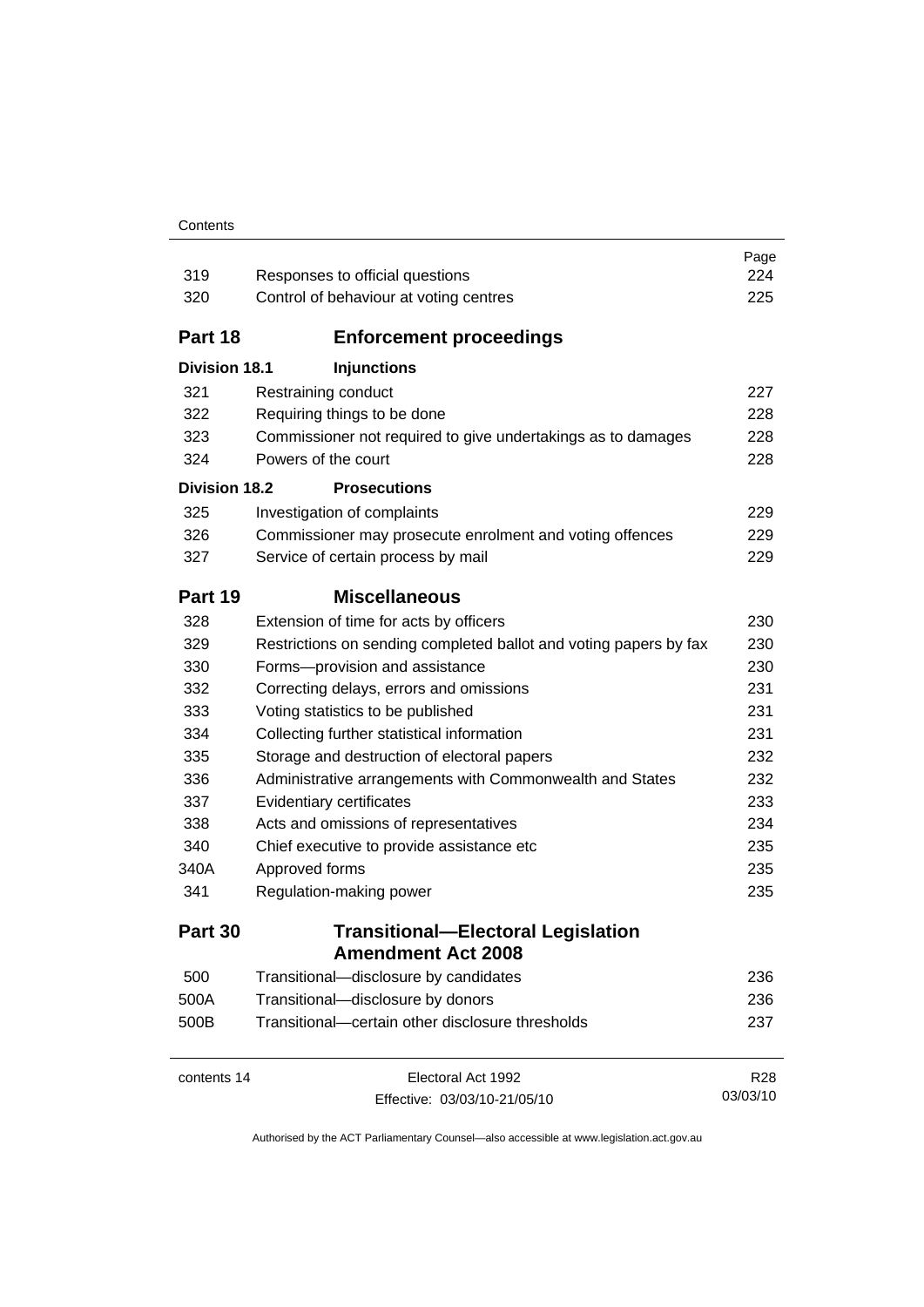|                    |                     |                                                                                                         | Contents                  |
|--------------------|---------------------|---------------------------------------------------------------------------------------------------------|---------------------------|
| 500C<br>501<br>502 | Expiry-pt 30        | Transitional—annual returns by parties, MLAs and associated entities<br><b>Transitional regulations</b> | Page<br>237<br>237<br>238 |
| <b>Schedule 1</b>  |                     | Form of ballot paper                                                                                    | 239                       |
| <b>Schedule 2</b>  |                     | <b>Ballot papers-printing of names and</b><br>collation                                                 | 240                       |
| <b>Schedule 3</b>  |                     | <b>Preliminary scrutiny of declaration voting</b><br>papers                                             | 254                       |
| <b>Schedule 4</b>  |                     | Ascertaining result of poll                                                                             | 257                       |
| <b>Part 4.1</b>    |                     | Preliminary                                                                                             | 257                       |
| $\mathbf{1}$       |                     | Interpretation for sch 4                                                                                | 257                       |
| 1A                 |                     | Meaning of count votes-sch 4                                                                            | 258                       |
| 1B                 |                     | Meaning of quota-sch 4                                                                                  | 258                       |
| 1C                 |                     | Meaning of transfer value-sch 4                                                                         | 259                       |
| $\overline{2}$     |                     | Disregarding preferences                                                                                | 260                       |
| <b>Part 4.2</b>    |                     | General                                                                                                 | 261                       |
| 3                  |                     | First preferences                                                                                       | 261                       |
| 4                  |                     | Scrutiny to cease                                                                                       | 261                       |
| 5                  |                     | Scrutiny to continue                                                                                    | 262                       |
| 6                  | Surplus votes       |                                                                                                         | 262                       |
| $\overline{7}$     | More than 1 surplus |                                                                                                         | 263                       |
| 8                  |                     | <b>Exclusion of candidates</b>                                                                          | 264                       |
| 9                  |                     | Votes of excluded candidates                                                                            | 265                       |
| 10                 |                     | Setting aside ballot papers                                                                             | 265                       |
| <b>Part 4.3</b>    |                     | <b>Casual vacancies</b>                                                                                 | 266                       |
| 11                 | Application         |                                                                                                         | 266                       |
| 12                 | Quota               |                                                                                                         | 266                       |
| R <sub>28</sub>    |                     | Electoral Act 1992                                                                                      | contents 15               |

| R28      | Electoral Act 1992           | contents |
|----------|------------------------------|----------|
| 03/03/10 | Effective: 03/03/10-21/05/10 |          |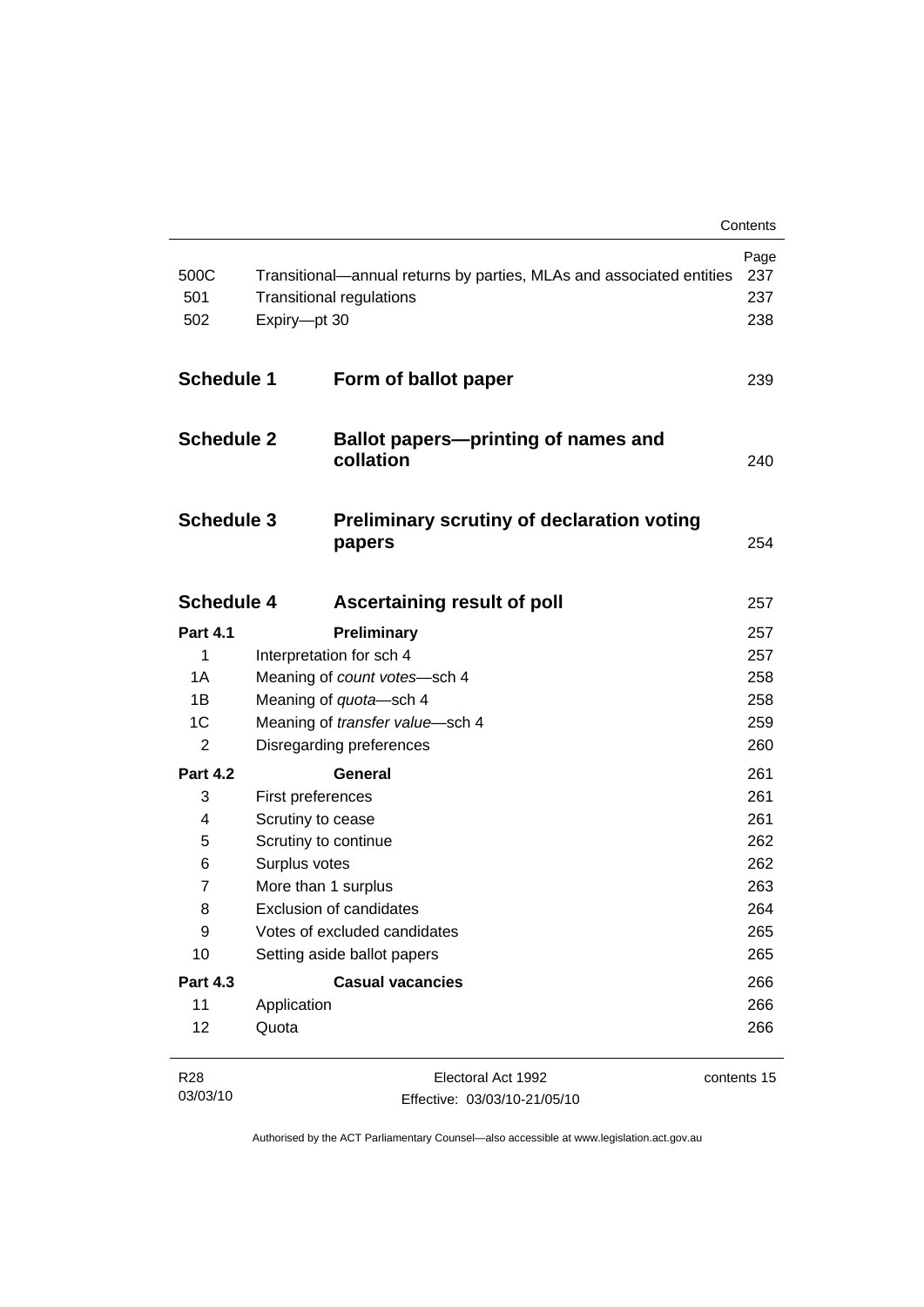#### **Contents**

|                   |                                                 | Page |
|-------------------|-------------------------------------------------|------|
| 13                | Transfer value                                  | 266  |
| 14                | Recount-first count                             | 268  |
| 15                | Recount-continuation                            | 268  |
| 16                | Successful candidate is dead                    | 269  |
| 17                | Multiple vacancies                              | 269  |
| <b>Part 4.4</b>   | Deceased successful candidates                  | 270  |
| 18                | Application-pt 4.4                              | 270  |
| 19                | Ballot papers for deceased successful candidate | 270  |
| <b>Schedule 5</b> | Internally reviewable decisions                 | 271  |
| <b>Dictionary</b> |                                                 | 273  |
| <b>Endnotes</b>   |                                                 |      |
| 1                 | About the endnotes                              | 286  |
| 2                 | Abbreviation key                                | 286  |
| 3                 | Legislation history                             | 287  |
| 4                 | Amendment history                               | 293  |
| 5                 | Earlier republications                          | 344  |
| 6                 | Renumbered provisions                           | 345  |

contents 16 Electoral Act 1992 Effective: 03/03/10-21/05/10

R28 03/03/10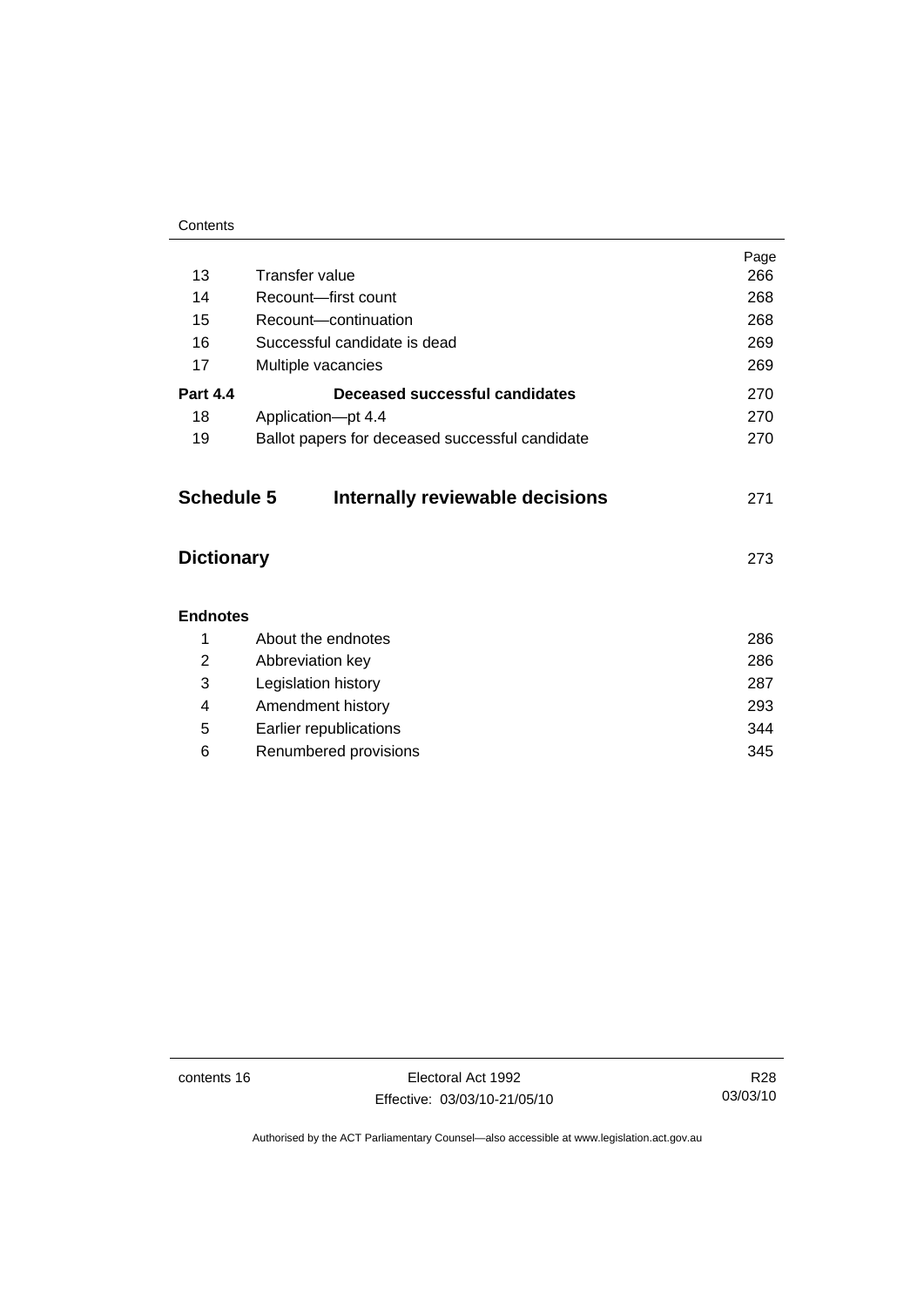<span id="page-18-0"></span>

# **Electoral Act 1992**

An Act to provide for elections of members of the Legislative Assembly and related matters

R28 03/03/10

l

Electoral Act 1992 Effective: 03/03/10-21/05/10 page 1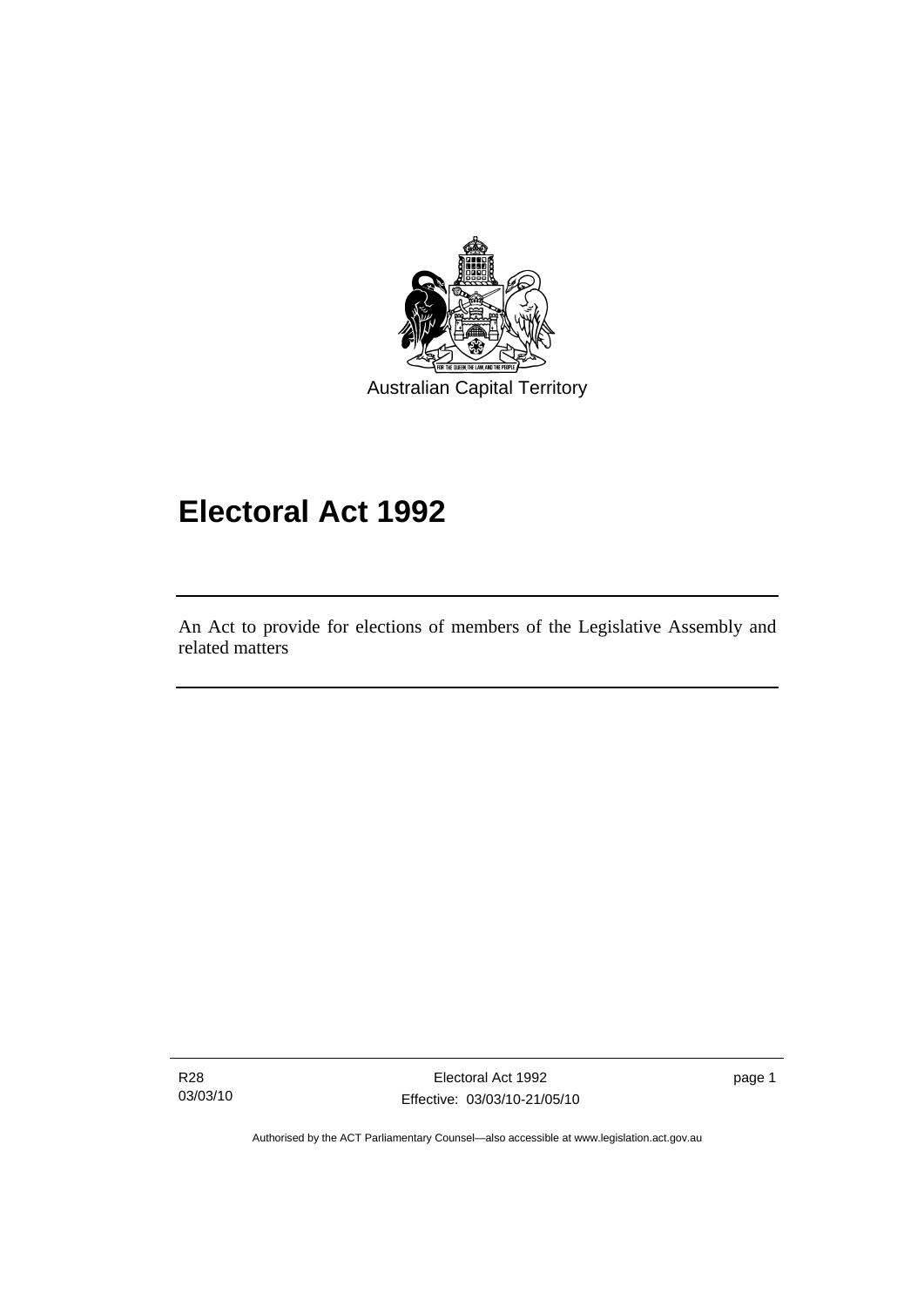#### <span id="page-19-0"></span>**Preamble**

- 1 On 15 February 1992 a referendum was held to enable the electors of the Territory to choose which of 2 voting systems is to be used at future elections for the Legislative Assembly.
- 2 The electors chose the proportional representation (Hare-Clark) system as outlined in the Referendum Options Description Sheet set out in the *Australian Capital Territory (Electoral) Act 1988* (Cwlth), schedule 3.
- 3 The electoral system chosen by the electors includes the system of rotation of the positions of candidates' names on ballot papers known as the Robson Rotation.
- 4 The Legislative Assembly wishes to enact legislation to implement the electoral system chosen by the electors as soon as it is convenient to do so.

The Legislative Assembly for the Australian Capital Territory therefore enacts as follows: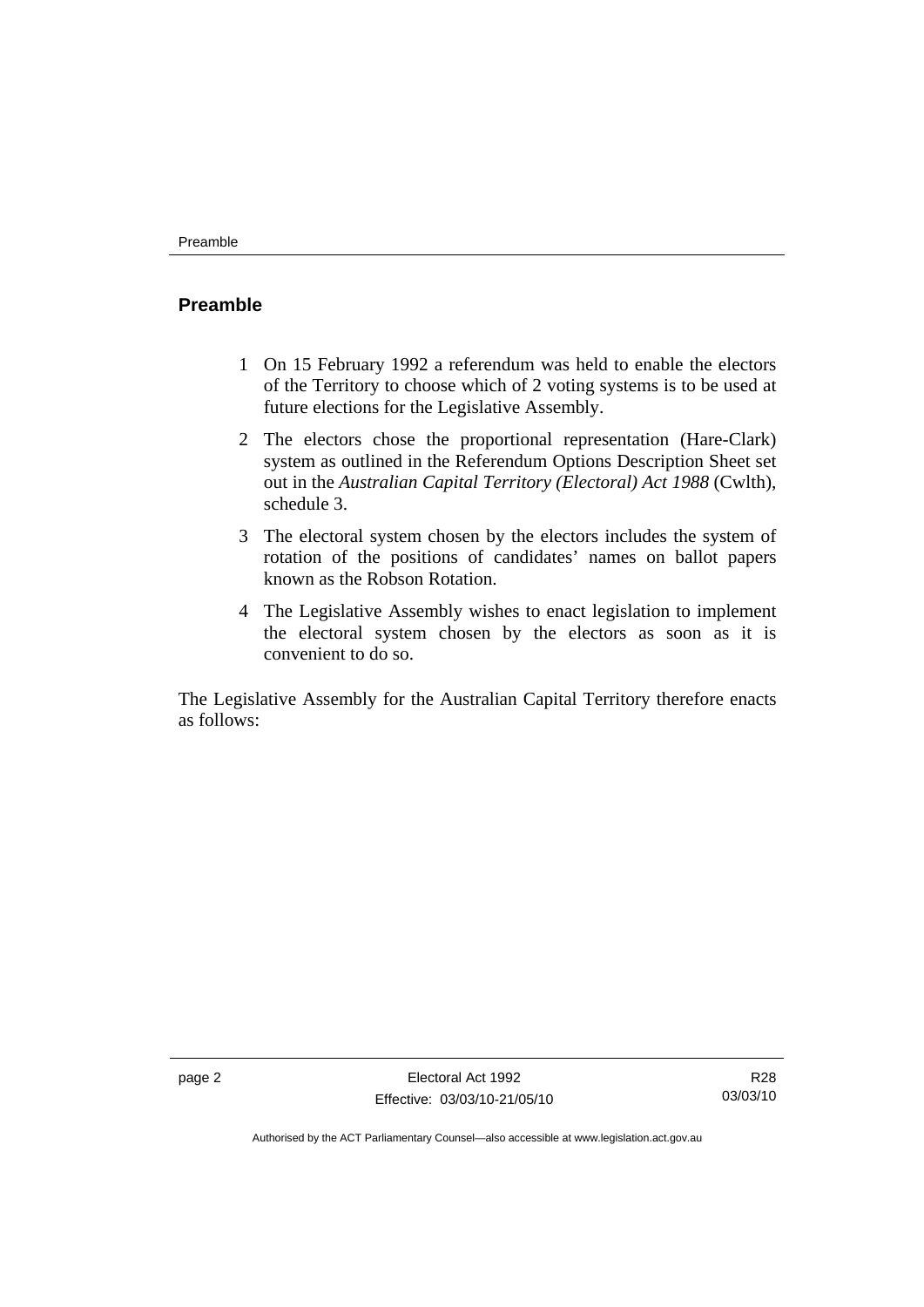# <span id="page-20-0"></span>**Part 1** Preliminary

### **1 Name of Act**

This Act is the *Electoral Act 1992*.

### **3 Dictionary**

The dictionary at the end of this Act is part of this Act.

*Note 1* The dictionary at the end of this Act defines certain words and expressions used in this Act, and includes references (*signpost definitions*) to other words and expressions defined elsewhere in this Act or in other legislation.

> For example, the signpost definition '*electoral matter*—see section 4 (Meaning of *electoral matter*).' means that the expression 'electoral matter' is defined in that section and the definition applies to the entire Act.

*Note 2* A definition in the dictionary (including a signpost definition) applies to the entire Act unless the definition, or another provision of the Act, provides otherwise or the contrary intention otherwise appears (see *Legislation Act 2001*, s 155 and s 156 (1)).

page 3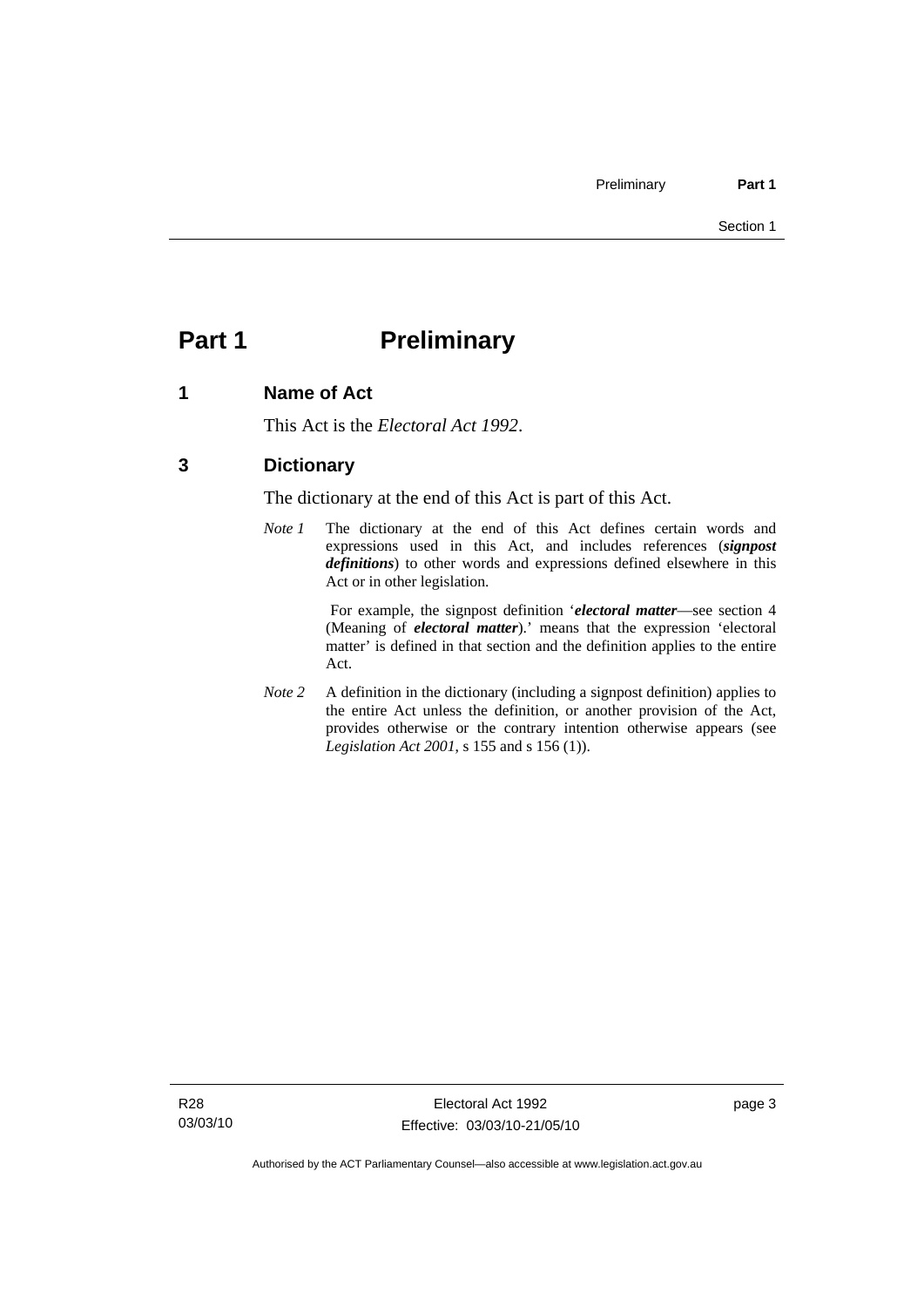#### <span id="page-21-0"></span>Part 1 **Preliminary**

Section 3A

#### **3A Offences against Act—application of Criminal Code etc**

Other legislation applies in relation to offences against this Act.

*Note 1 Criminal Code*

The Criminal Code, ch 2 applies to the following offences against this Act (see Code, pt 2.1):

- section 143
- s 292 (Dissemination of unauthorised electoral matter)
- s 296 (Advertorials)
- s 315A (Ballot papers—photographs)

The chapter sets out the general principles of criminal responsibility (including burdens of proof and general defences), and defines terms used for offences to which the Code applies (eg *conduct*, *intention*, *recklessness* and *strict liability*).

*Note 2 Penalty units* 

The Legislation Act, s 133 deals with the meaning of offence penalties that are expressed in penalty units.

#### **4 Meaning of** *electoral matter*

- (1) In this Act, *electoral matter* is matter, in printed or electronic form, that is intended or likely to affect voting at an election.
- (2) Without limiting subsection (1), matter is taken to be intended or likely to affect voting at an election if it contains an express or implicit reference to, or comment on—
	- (a) the election; or
	- (b) the performance of the Government or Opposition, or a previous Government or Opposition; or
	- (c) the performance of an MLA or former MLA; or
	- (d) the performance of a political party, candidate or group of candidates in the election; or

R28 03/03/10

Authorised by the ACT Parliamentary Counsel—also accessible at www.legislation.act.gov.au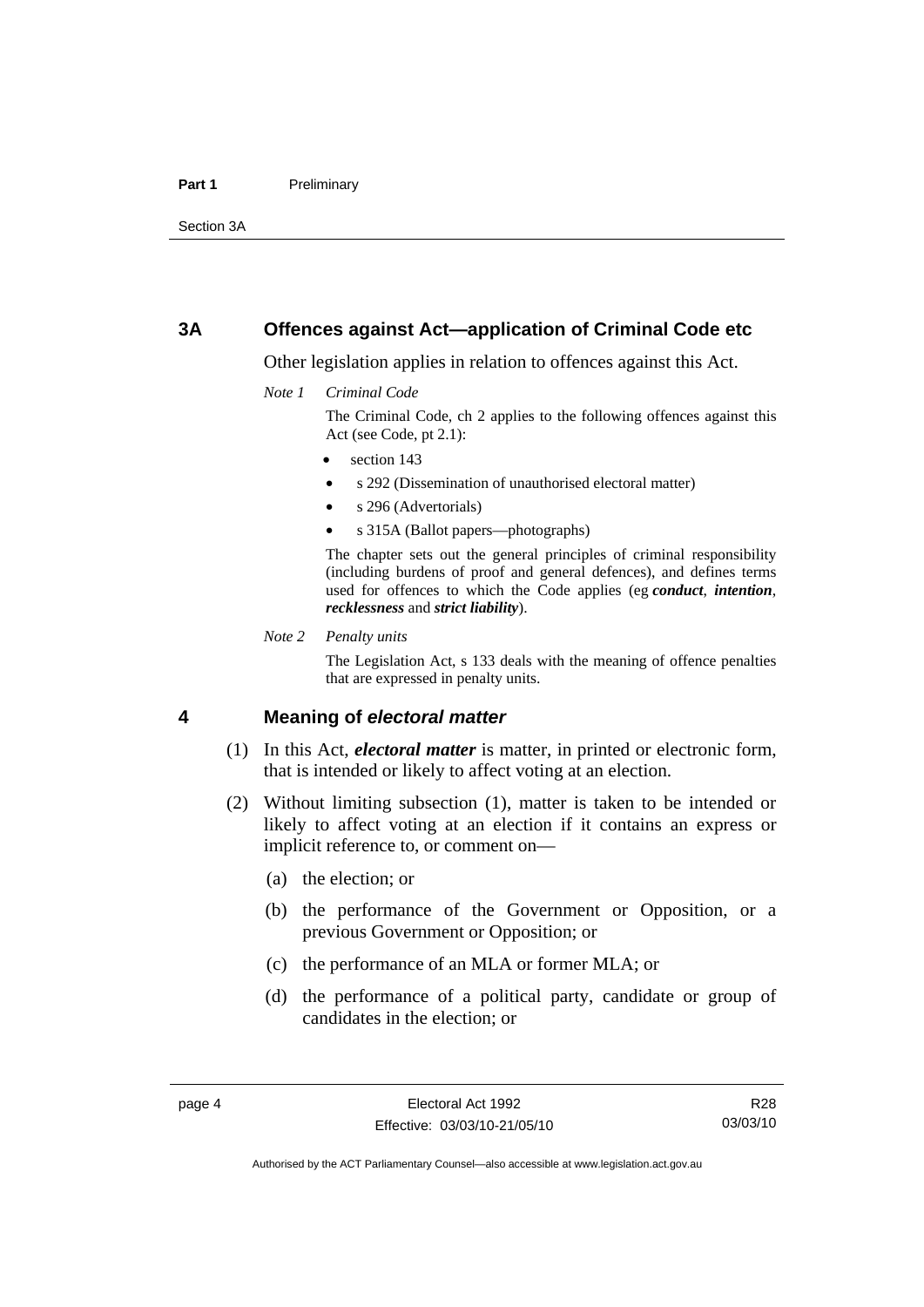- <span id="page-22-0"></span> (e) an issue submitted to, or otherwise before, the electors in relation to the election.
- (3) However, a publication of the Assembly (including a committee of the Assembly) is not *electoral matter*.

#### **4A Meaning of** *available for public inspection*

If a provision of this Act requires the commissioner to make a document, a copy of a document or a register available for public inspection, the commissioner must make the document, a copy or register available for inspection by members of the public at the commissioner's office during ordinary business hours.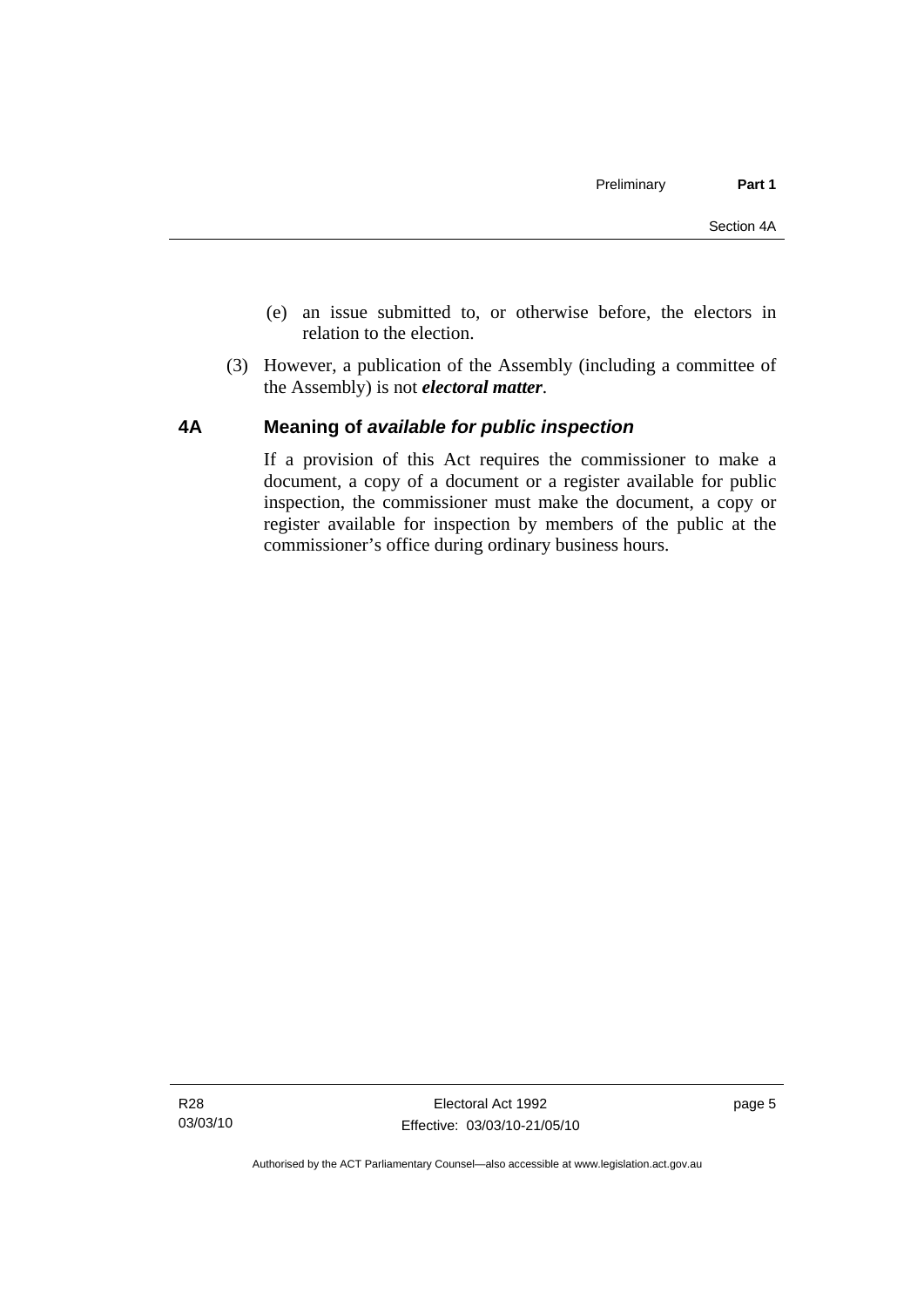# <span id="page-23-0"></span>**Part 2 Australian Capital Territory Electoral Commission**

# **Division 2.1 Establishment, functions and powers of electoral commission**

### **5 Establishment**

The Australian Capital Territory Electoral Commission is established.

### **6 Constitution of commission**

The electoral commission consists of—

- (a) the chairperson; and
- (b) the commissioner; and
- (c) 1 other member.

## **7 Functions of electoral commission**

- (1) The electoral commission has the following functions:
	- (a) to advise the Minister on matters relating to elections;
	- (b) to consider, and report to the Minister on, matters relating to elections referred to it by the Minister;
	- (c) to promote public awareness of matters relating to elections and the Assembly by conducting education and information programs and by any other means it chooses;
	- (d) to provide information and advice on matters relating to elections to the Assembly, the Executive, the head of any administrative unit of the public service, Territory authorities, political parties, MLAs and candidates at elections;

R28 03/03/10

Authorised by the ACT Parliamentary Counsel—also accessible at www.legislation.act.gov.au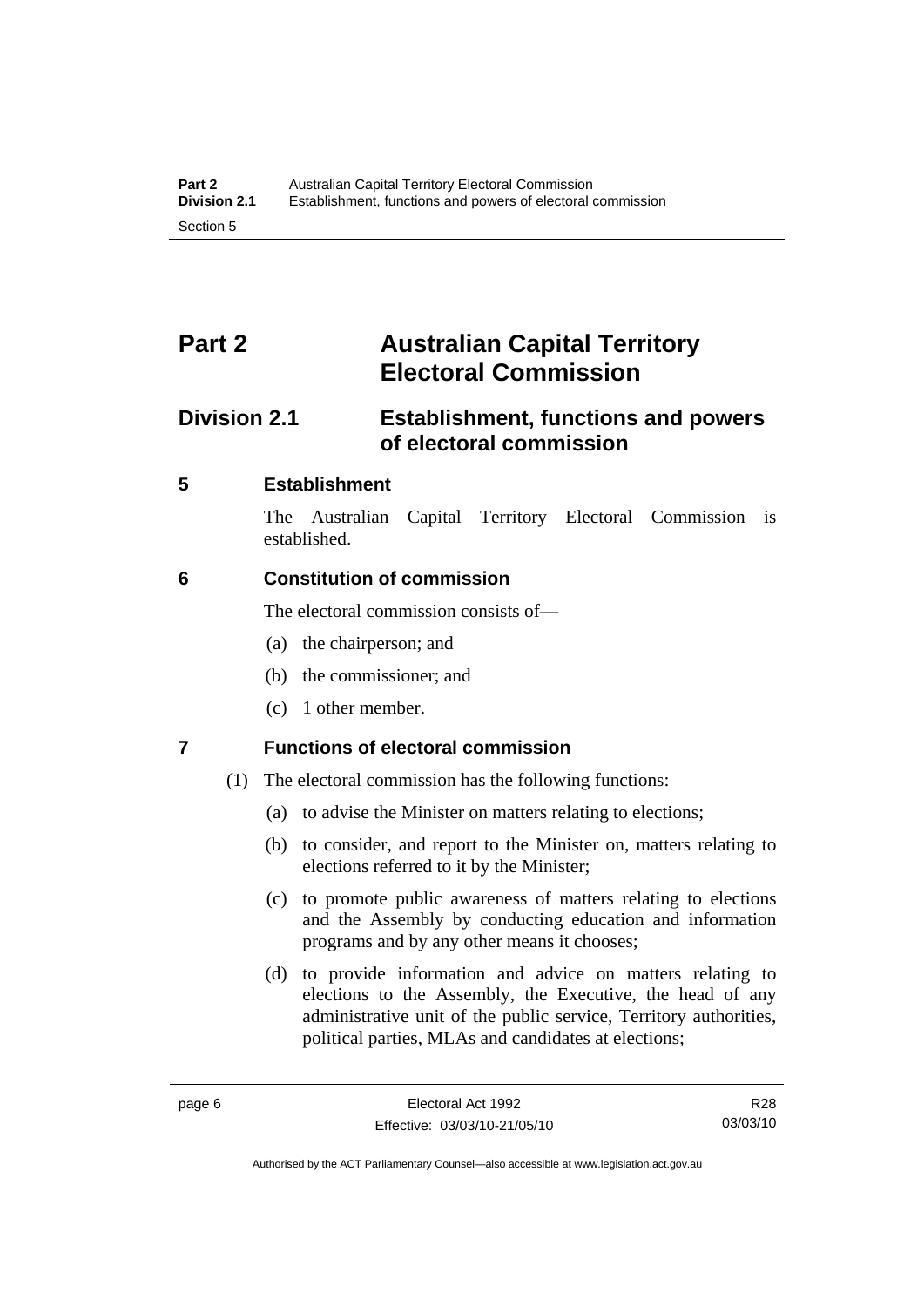- <span id="page-24-0"></span> (e) to conduct and promote research into matters relating to elections or other matters relating to its functions;
- (f) to publish material on matters relating to its functions;
- (g) to provide, on payment of the determined fee (if any), goods and services to persons or organisations, to the extent that it is able to do so by using information or material in its possession or expertise acquired in the exercise of its functions;
- (h) to conduct ballots for prescribed persons and organisations;
- (i) to exercise any other function given to it under this Act or another Territory law.
- *Note* A provision of a law that gives an entity (including a person) a function also gives the entity powers necessary and convenient to exercise the function (see *Legislation Act 2001*, s 196 and dict, pt 1, def of *entity*).
- (2) The commission may exercise any of its functions under subsection (1) (a) to (f) in conjunction with the Australian Electoral Commission.
- (3) In this section:

*election* includes a referendum and any other ballot.

#### **8 Determination of fees**

- (1) The electoral commission may, in writing, determine fees for this Act.
	- *Note* The *Legislation Act 2001* contains provisions about the making of determinations and regulations relating to fees (see pt 6.3).
- (2) A determination is a disallowable instrument.
	- *Note* A disallowable instrument must be notified, and presented to the Legislative Assembly, under the *Legislation Act 2001*.

page 7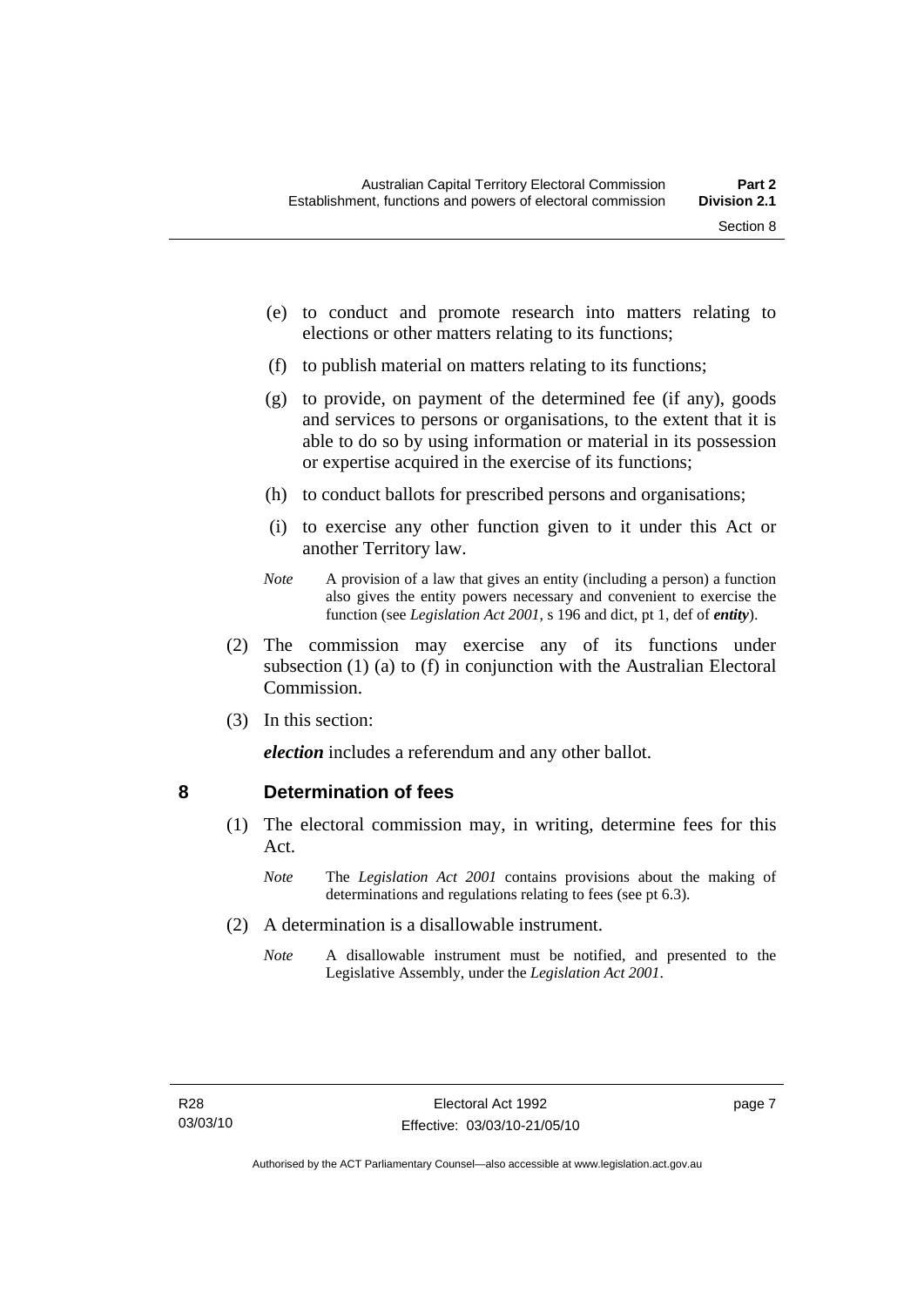#### <span id="page-25-0"></span>**10 Electoral commission's annual report**

The electoral commission is a public authority for the *Annual Reports (Government Agencies) Act 2004*.

#### **10A Special reports by electoral commission**

- (1) The electoral commission may give to the Minister a report on anything relating to elections, referendums or other ballots.
- (2) If the Minister receives a report that is expressed to be given to the Minister under subsection (1), the Minister must present a copy of the report to the Legislative Assembly within 6 sitting days after the day the Minister receives it.

# **Division 2.2 Members of electoral commission**

#### **11 Meaning of** *member* **for div 2.2**

In this division:

*member* means a member of the electoral commission, other than the commissioner.

#### **12 Appointment of members**

- (1) The Executive may appoint the members.
	- *Note* For the making of appointments (including acting appointments), see the Legislation Act, pt 19.3.
- (2) An appointment is a disallowable instrument.
	- *Note* A disallowable instrument must be notified, and presented to the Legislative Assembly, under the Legislation Act.
- (3) Before a person is appointed as a member, the Minister must consult the following people about the proposed appointment:
	- (a) the leader of each political party represented in the Legislative Assembly;

Authorised by the ACT Parliamentary Counsel—also accessible at www.legislation.act.gov.au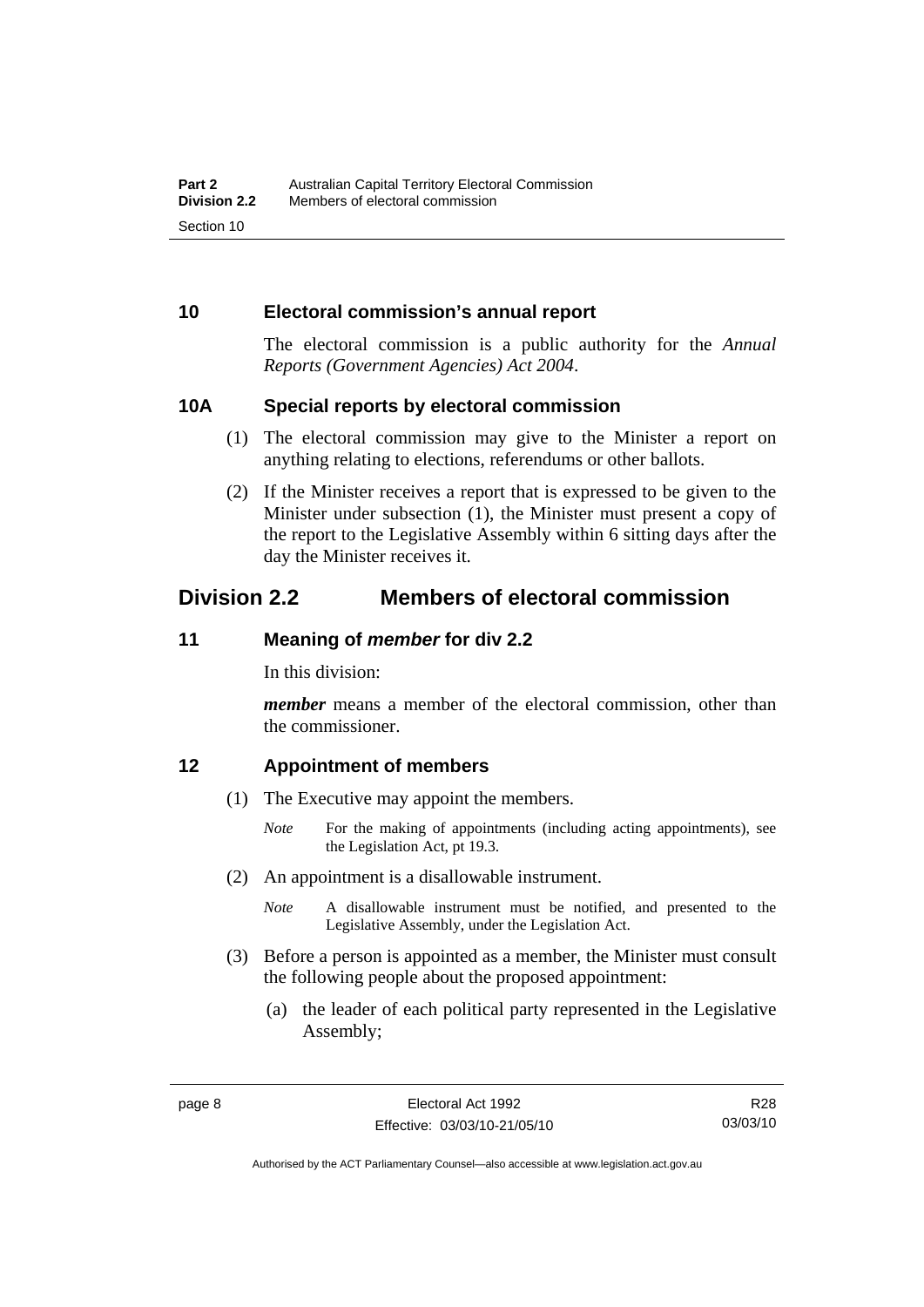- 
- <span id="page-26-0"></span> (b) each member of the Legislative Assembly who is not a member of a political party represented in the Legislative Assembly.

#### **12A Eligibility for appointment as member**

The Executive must not appoint a person as a member if the person—

- (a) is or has, in the 10 years immediately before the day of the proposed appointment, been a member of—
	- (i) the Legislative Assembly; or
	- (ii) the Parliament of the Commonwealth; or
	- (iii) the legislature of a State or another Territory; or
- (b) is or has, in the 5 years immediately before the day of the proposed appointment, been a member of—
	- (i) a registered party; or
	- (ii) a political party registered under a law of the Commonwealth, a State or another Territory; or
	- (iii) a political party.

### **12B Eligibility for appointment as chairperson**

- (1) The Executive may appoint a person as the chairperson of the electoral commission only if the person—
	- (a) is or has been a judge; or
	- (b) has been a justice of the High Court; or
	- (c) has been a chief executive of an administrative unit; or
	- (d) has been a chief executive officer (however described) of a territory instrumentality; or
	- (e) has been a statutory office-holder; or

page 9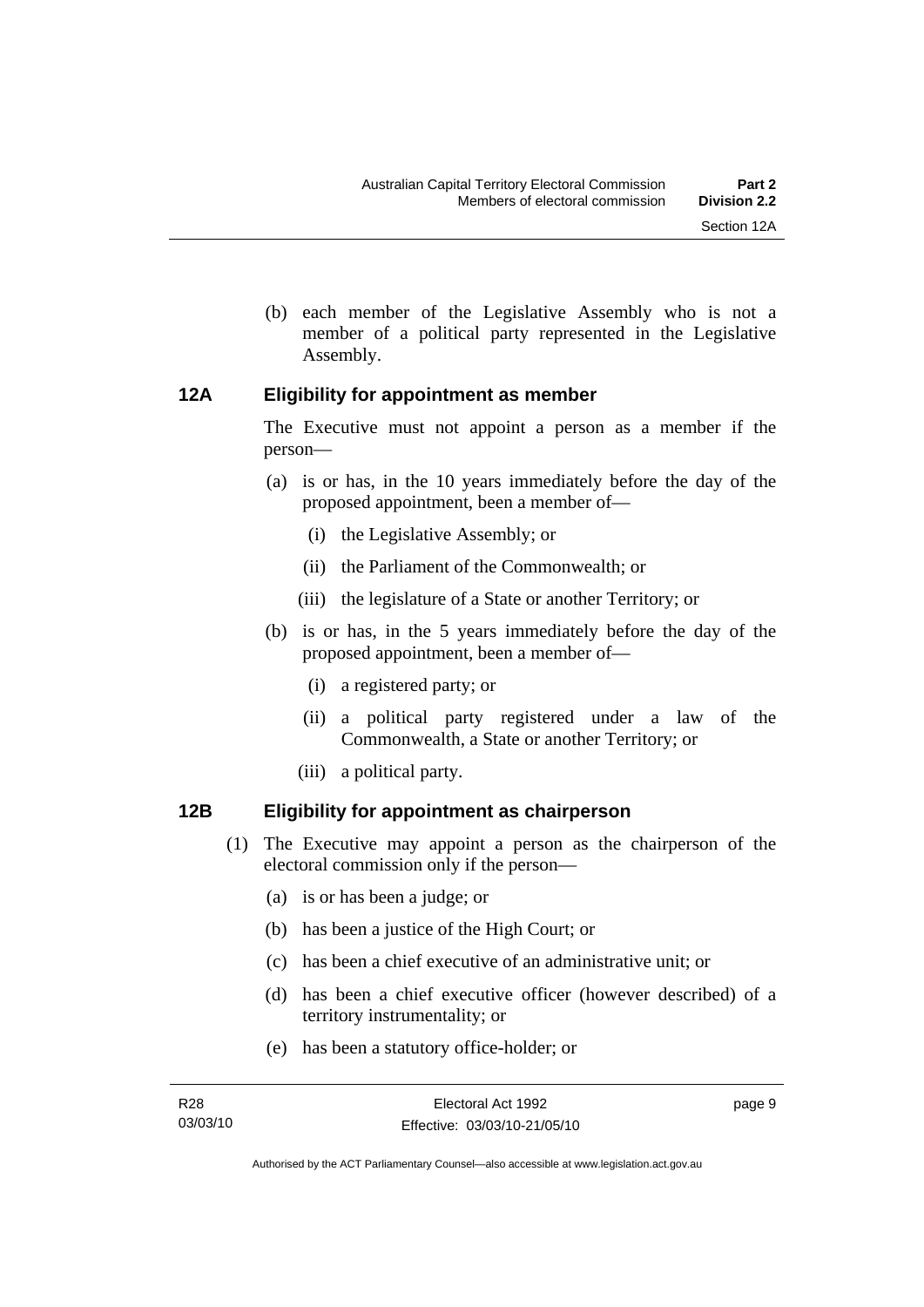- (f) has been a Commonwealth agency head; or
- (g) has been a member of—
	- (i) the electoral commission; or
	- (ii) an authority of the Commonwealth, a State or another Territory that the Executive is satisfied corresponds to the electoral commission; or
- (h) is a person who—
	- (i) is a lawyer; and
	- (ii) has been a lawyer for at least 5 years; and
	- (iii) the Executive is satisfied has held a senior position in the legal profession; or
- (i) is a person who the Executive is satisfied—
	- (i) has held, for at least 5 years, a senior position—
		- (A) as an academic; or
		- (B) in business; or
		- (C) in a profession; and
	- (ii) has the knowledge and experience to exercise the functions of chairperson.
- (2) In this section:

*Commonwealth agency head* means an agency head under the *Public Service Act 1999* (Cwlth), section 7 (Interpretation).

*Note* The *Public Service Act 1999* (Cwlth), s 7, defines *agency head* as—

- (a) the secretary of a department; or
- (b) the head of an executive agency; or
- (c) the head of a statutory agency.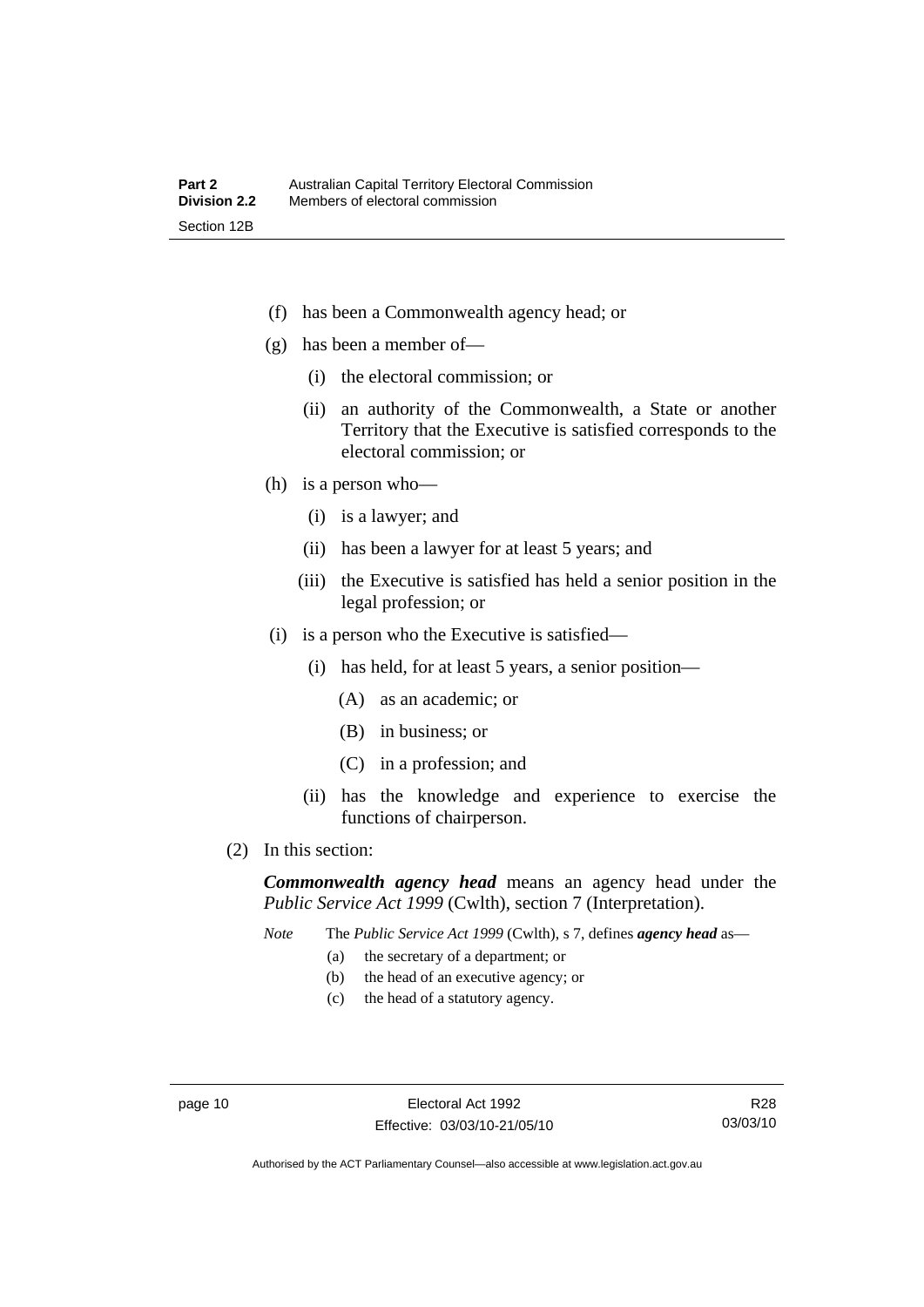### <span id="page-28-0"></span>**13 Term of appointment of members**

A member must be appointed for a term of not longer than 5 years.

*Note* A person may be reappointed to a position if the person is eligible to be appointed to the position (see *Legislation Act 2001*, s 208 and dict, pt 1, def of *appoint*).

#### **14 Conditions of appointment of members generally**

A member holds the position on the conditions not provided by this Act or another Territory law that are decided by the Minister.

#### **15 Leave of absence**

The Minister may grant a member leave of absence on the terms and conditions about remuneration and otherwise that the Minister determines.

### **17 Suspension or ending of appointment of members**

- (1) The Executive may suspend a member from duty for misbehaviour or physical or mental incapacity.
- (2) On the first sitting day after the day when a member is suspended, the Minister shall present a statement of the reasons for the suspension to the Legislative Assembly.
- (3) If, within 7 sitting days after a statement is presented in accordance with subsection (2), the Legislative Assembly passes a resolution requiring the Executive to end the appointment of the member to whom the statement relates, the Executive shall end the appointment of that member.
- $(4)$  If—
	- (a) the Minister does not present a statement in accordance with subsection (2); or

page 11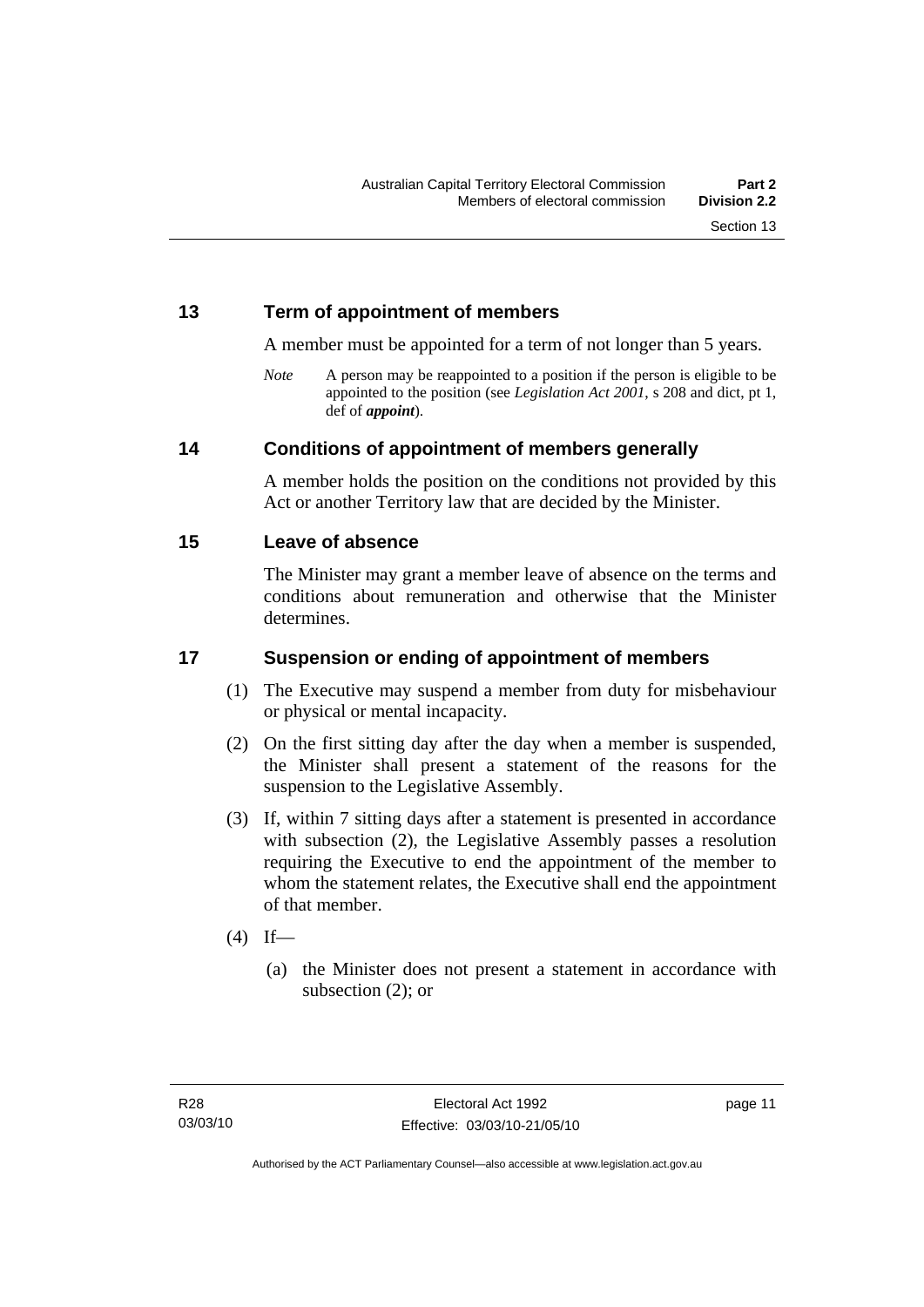<span id="page-29-0"></span> (b) the Legislative Assembly does not pass a resolution in accordance with subsection (3);

the member who is suspended shall resume his or her duties.

- (5) A member who is suspended from duty is entitled to be paid remuneration and allowances as a member during the suspension.
- (6) The Executive shall end the appointment of a member if the member—
	- (a) is absent without leave granted under section 15 from 3 consecutive meetings of the electoral commission; or
	- (b) contravenes section 21 without reasonable excuse; or
	- (c) is convicted of an offence in Australia or elsewhere punishable by imprisonment for 12 months or longer.
	- *Note* A member's appointment also ends if the member resigns (see *Legislation Act 2001*, s 210).

## **Division 2.3 Meetings**

#### **19 Procedure**

- (1) The chairperson may call a meeting of the electoral commission.
- (2) The chairperson shall call the meetings of the electoral commission necessary for the efficient conduct of its functions.
- (3) At a meeting, 2 members constitute a quorum.
- (4) The chairperson shall preside at all meetings at which he or she is present.
- (5) If the chairperson is not present at a meeting, the commissioner shall preside.
- (6) Questions arising at a meeting shall be determined by a majority of the votes of the members present and voting.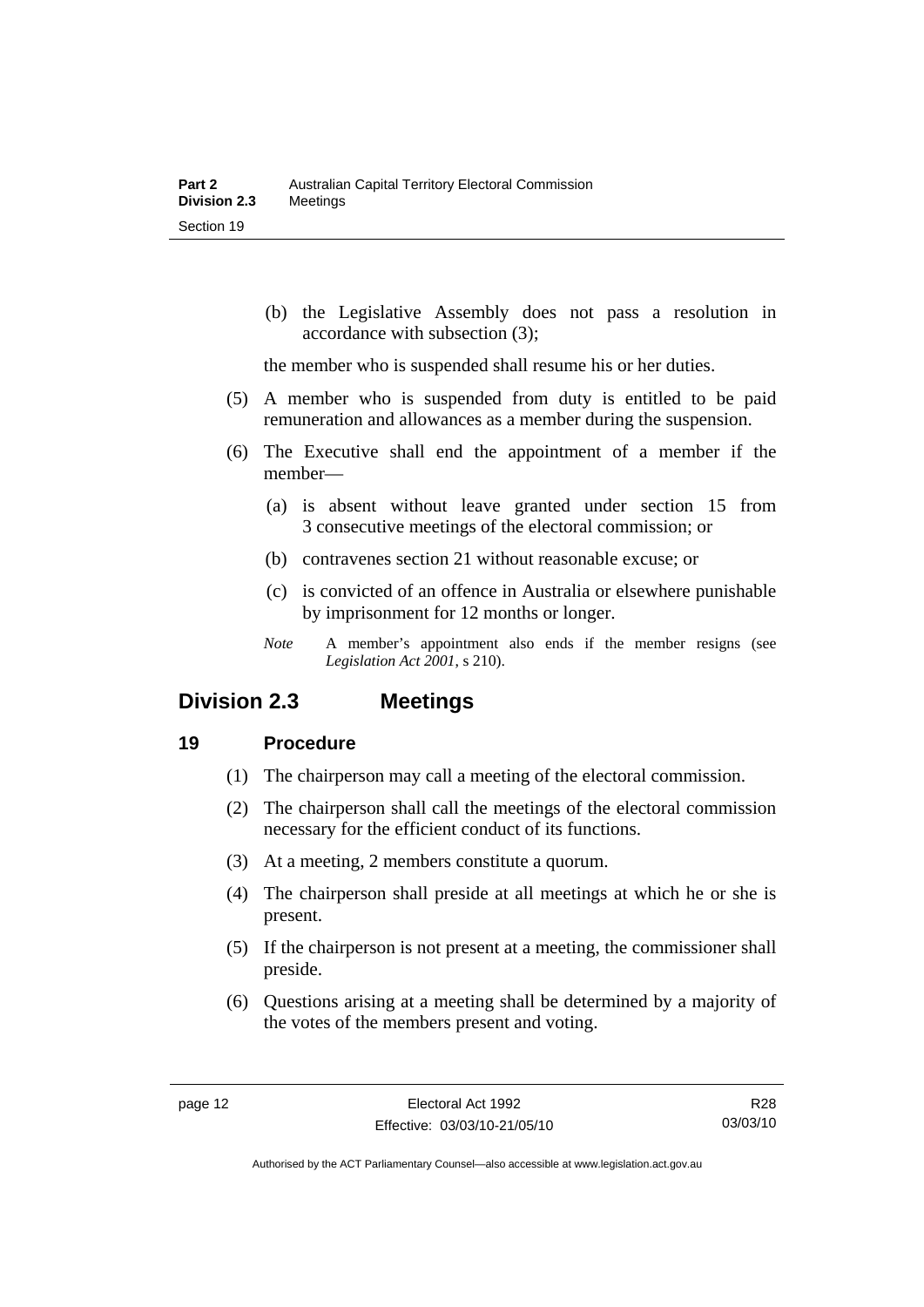- <span id="page-30-0"></span> (7) The member presiding at a meeting has a deliberative vote, and in the event of an equality of votes, has a casting vote.
- $(8)$  If—
	- (a) only 2 members are present at a meeting; and
	- (b) those members differ in opinion on a matter, other than a matter because of which the third member is absent because of section 21;

the determination of the matter shall be postponed until the next meeting.

- (9) The electoral commission may regulate the conduct of proceedings at its meetings as it considers appropriate.
- (10) The electoral commission may inform itself on any matter in the way it considers appropriate.

### **20 Delegation by electoral commission**

- (1) The electoral commission may delegate the commission's functions under this Act or another Territory law to—
	- (a) the commissioner; or
	- (b) an officer or a member of the commission's staff.
- (2) However, the electoral commission must not delegate its functions under part 4 (Electorates) or part 15 (Review of decisions).
	- *Note* For the making of delegations and the exercise of delegated functions, see *Legislation Act 2001*, pt 19.4.

## **21 Disclosure of interests**

 (1) A member who has a direct or indirect pecuniary interest in a matter being considered or about to be considered by the electoral commission shall, as soon as possible after the relevant facts have come to the member's knowledge, disclose the nature of the interest at a meeting of the electoral commission.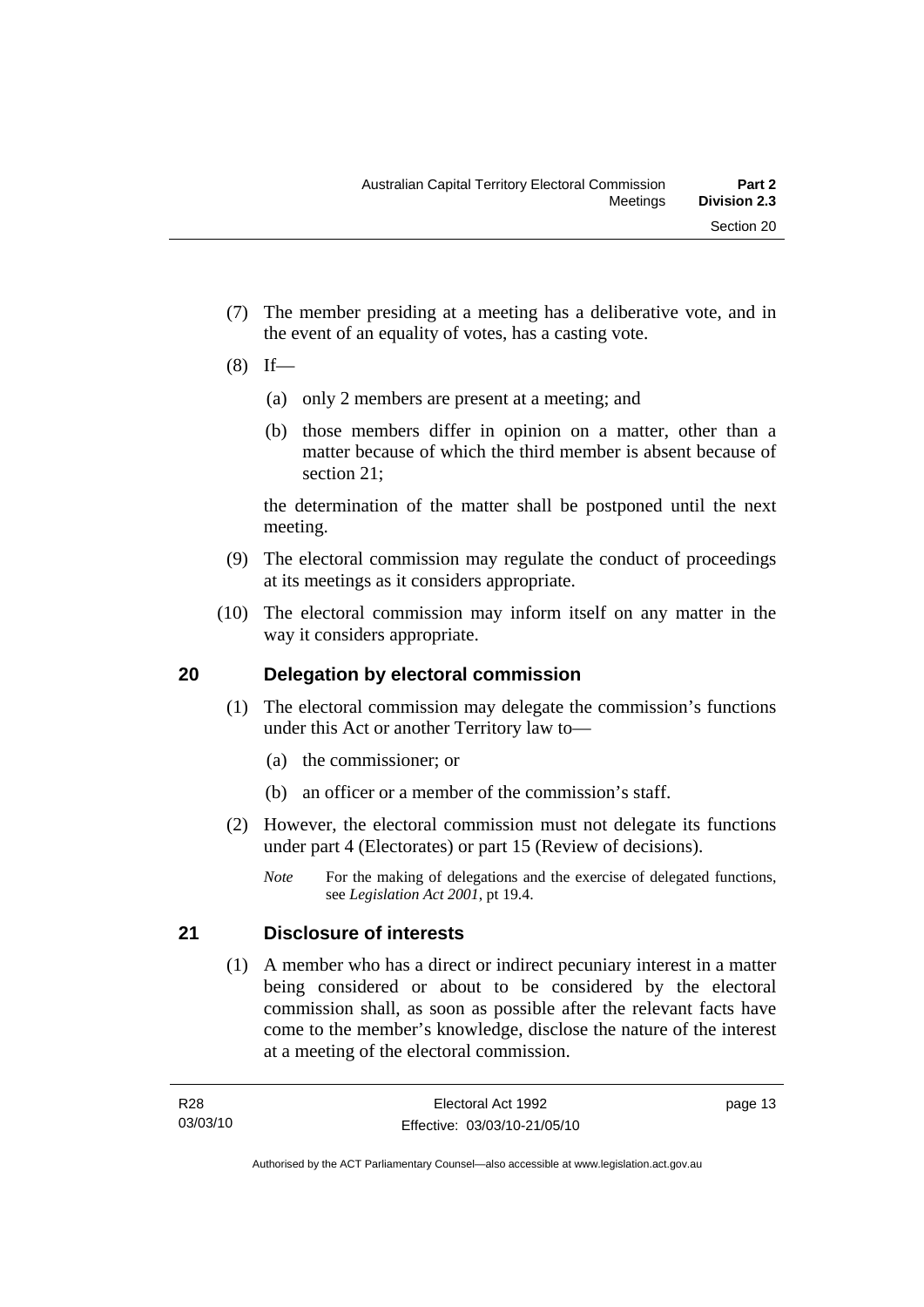- (2) The disclosure shall be recorded in the minutes of the meeting and, unless the electoral commission determines otherwise, the member shall not—
	- (a) be present during any deliberation of the electoral commission in relation to the matter; or
	- (b) take part in any decision of the electoral commission in relation to the matter.
- (3) The member shall not—
	- (a) be present during any deliberation of the electoral commission for the purpose of considering whether to make a determination under subsection (2) in relation to that member; or
	- (b) take part in the making by the electoral commission of such a determination.
- (4) A member is not to be taken to have an interest in a matter only because the member is entitled to vote in a general election of members of the Legislative Assembly.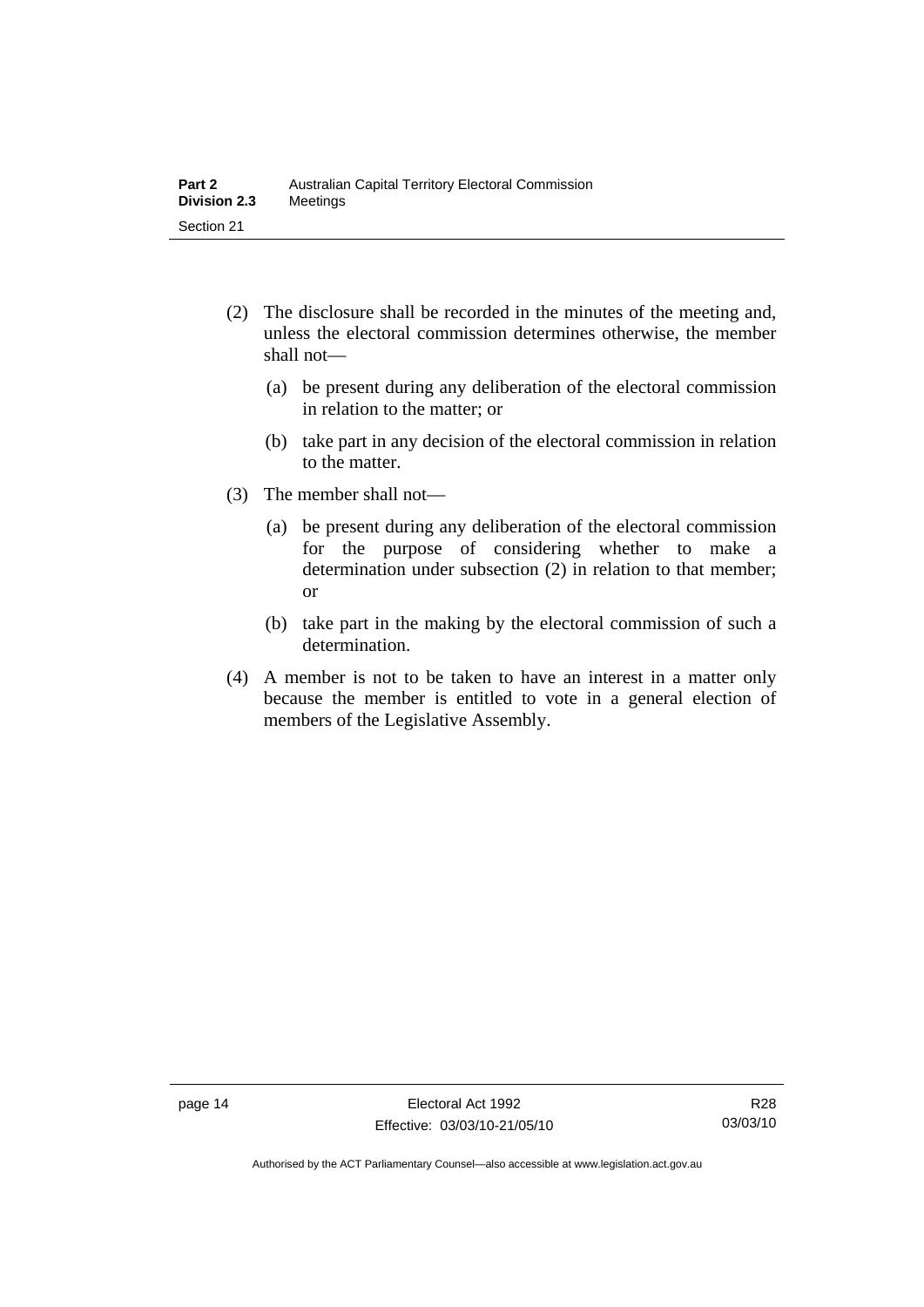# <span id="page-32-0"></span>**Part 3 Electoral commissioner and staff of electoral commission**

# **Division 3.1 Electoral commissioner**

### **22 Appointment**

- (1) The Executive may appoint a person to be the Electoral Commissioner.
	- *Note* For the making of appointments (including acting appointments), see *Legislation Act 2001*, pt 19.3.
- (2) Before a person is appointed as the commissioner, the Minister shall consult—
	- (a) the leader of each political party represented in the Legislative Assembly; and
	- (b) all members of the Legislative Assembly who are not also members of such a party;

about the proposed appointment.

- (3) An appointment under subsection (1) is a disallowable instrument.
	- *Note* A disallowable instrument must be notified, and presented to the Legislative Assembly, under the *Legislation Act 2001*.

### **23 Functions of commissioner etc**

- (1) The commissioner is the chief executive officer of the electoral commission.
- (2) The commissioner has the functions given to the commissioner under this Act or another Territory law.
	- *Note* A provision of a law that gives an entity (including a person) a function also gives the entity powers necessary and convenient to exercise the function (see *Legislation Act 2001*, s 196 and dict, pt 1, def of *entity*).

page 15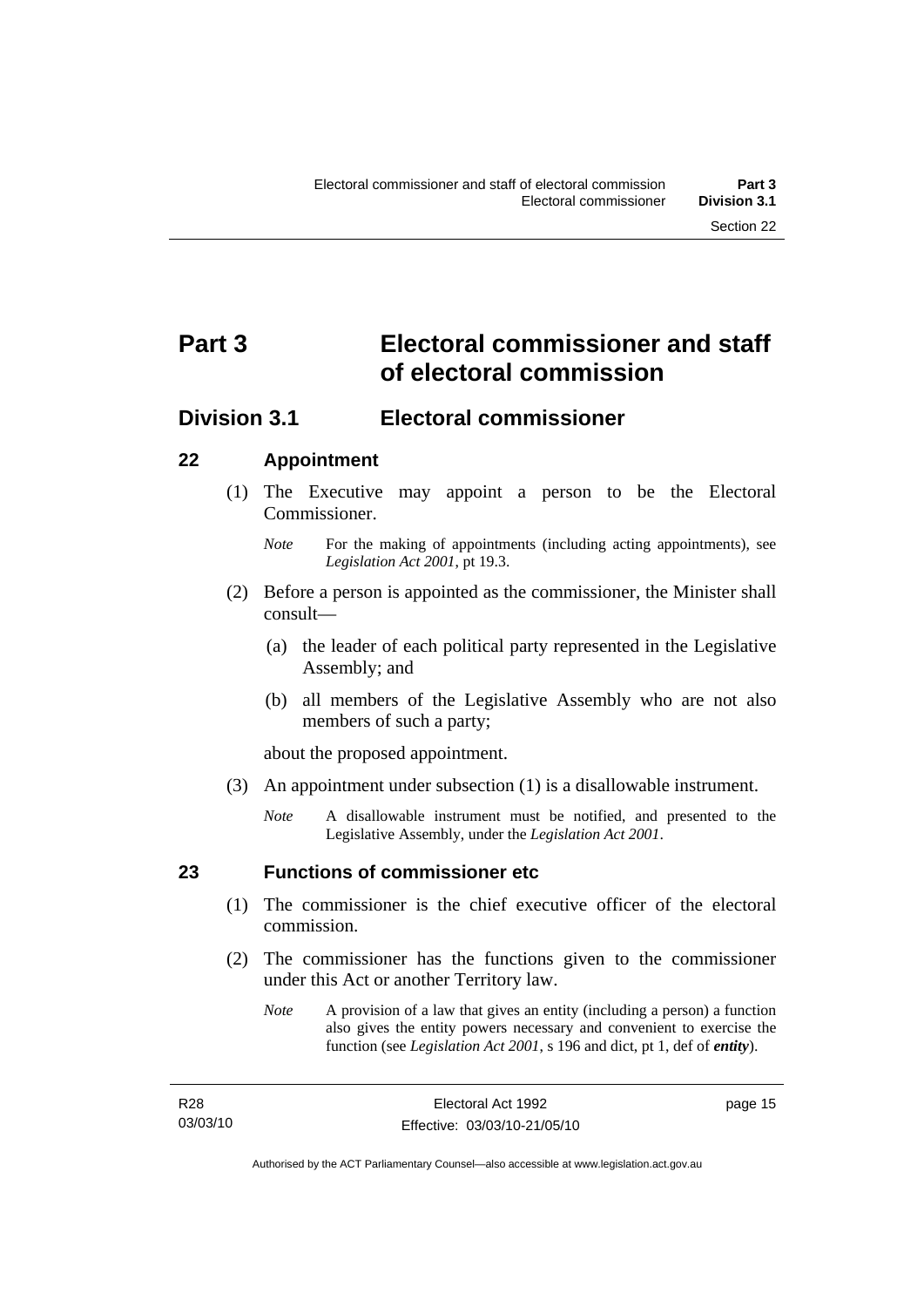<span id="page-33-0"></span> (3) The commissioner may give written directions to officers and members of the staff of the electoral commission in relation to the exercise of their functions under this Act or another Territory law.

#### **24 Delegation by commissioner**

- (1) The commissioner may delegate the commissioner's functions under this Act or another Territory law to an officer or a member of the staff of the electoral commission.
	- *Note* For the making of delegations and the exercise of delegated functions, see *Legislation Act 2001*, pt 19.4.
- (2) However, the commissioner must not delegate the commissioner's functions under part 4 (Electorates).

#### **25 Term of appointment of commissioner**

The commissioner must be appointed for a term of not longer than 5 years.

*Note* A person may be reappointed to a position if the person is eligible to be appointed to the position (see *Legislation Act 2001*, s 208 and dict, pt 1, def of *appoint*).

#### **26 Conditions of appointment of commissioner generally**

- (1) The commissioner holds the position on the conditions not provided by this Act or another Territory law that are decided by the Minister.
- (2) The commissioner may hold any other position that is compatible with the exercise of his or her functions as commissioner.

#### **27 Leave of absence**

The Minister may grant the commissioner leave of absence on the terms and conditions about remuneration and otherwise that the Minister determines.

R28 03/03/10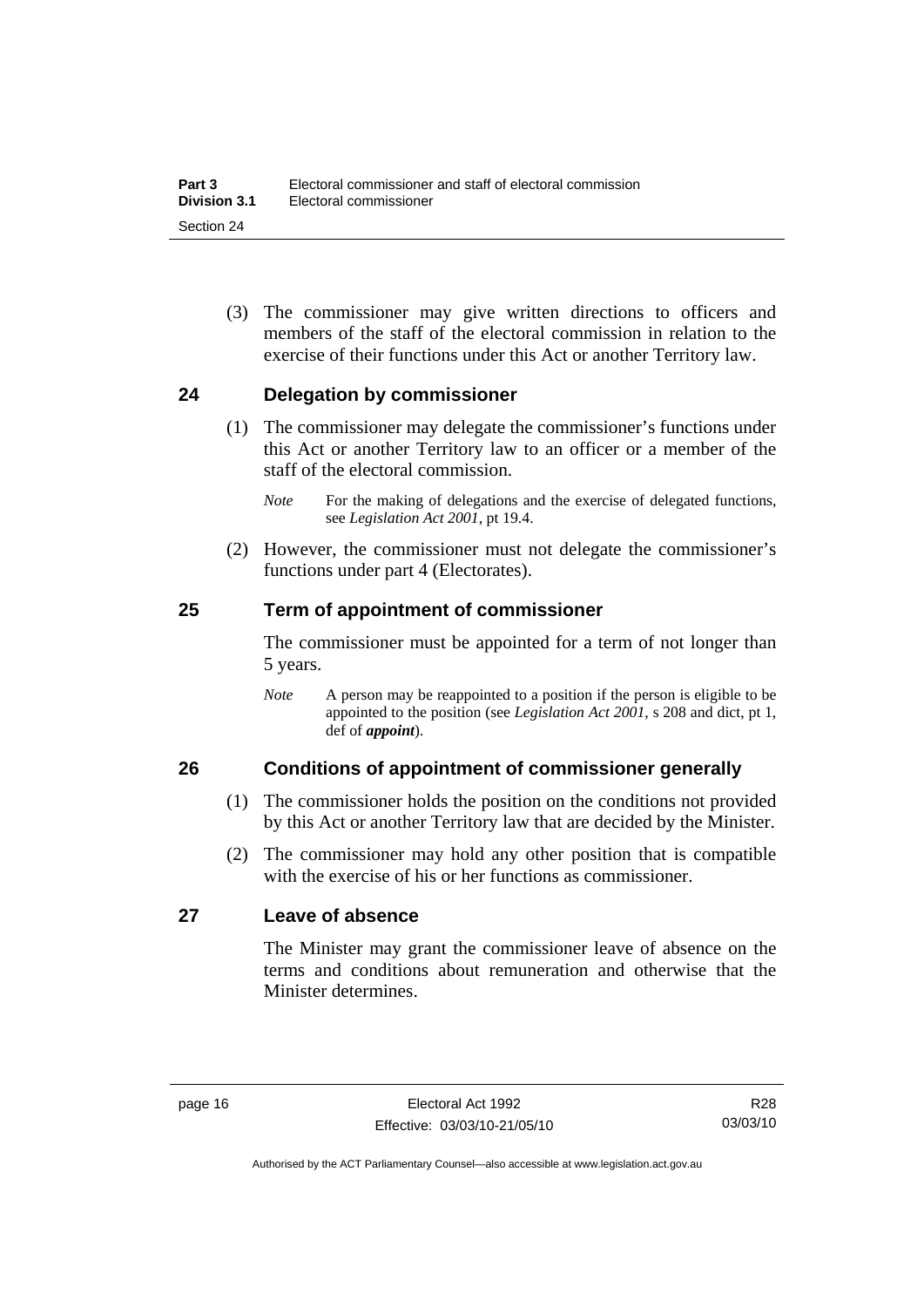#### <span id="page-34-0"></span>**29 Suspension or ending of appointment of commissioner**

- (1) The Executive may suspend the commissioner from duty for misbehaviour or physical or mental incapacity.
- (2) On the first sitting day after the day when the commissioner is suspended, the Minister shall present a statement of the reasons for the suspension to the Legislative Assembly.
- (3) If, within 7 sitting days after a statement is presented in accordance with subsection (2), the Legislative Assembly passes a resolution requiring the Executive to end the appointment of the commissioner, the Executive shall end the appointment of the commissioner.
- $(4)$  If—
	- (a) the Minister does not present a statement in accordance with subsection (2); or
	- (b) the Legislative Assembly does not pass a resolution in accordance with subsection (3);

the commissioner shall resume his or her duties.

- (5) The commissioner is entitled to be paid remuneration and allowances during any suspension.
- (6) The Executive shall end the appointment of the commissioner if he or she—
	- (a) is absent without leave granted under section 27 from 3 consecutive meetings of the commission; or
	- (b) contravenes section 21 without reasonable excuse; or
	- (c) is convicted of an offence in Australia or elsewhere punishable by imprisonment for 12 months or longer.
	- *Note* A person's appointment also ends if the person resigns (see *Legislation Act 2001*, s 210).

page 17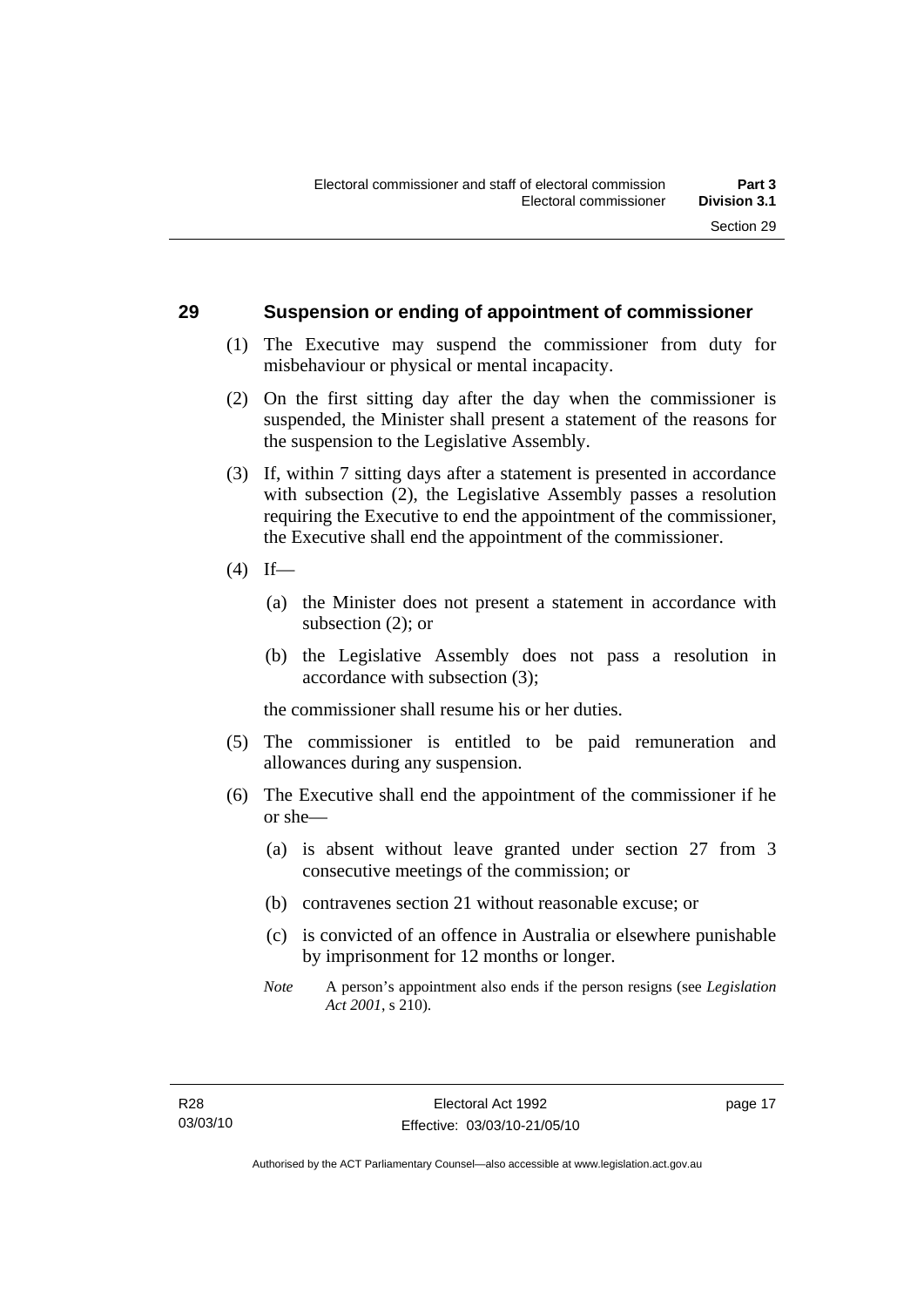# <span id="page-35-0"></span>**Division 3.2 Staff of electoral commission**

#### **31 Staff**

- (1) The staff assisting the commissioner shall be employed under the *Public Sector Management Act 1994*.
- (2) The *Public Sector Management Act 1994* applies in relation to the management of the staff assisting the commissioner.

#### **32 Temporary staff and consultants**

- (1) The commissioner may, on behalf of the Territory—
	- (a) employ temporary staff; or
	- (b) engage consultants;

for this Act.

- (2) Temporary staff shall be employed on terms and conditions determined from time to time by the electoral commission after consultation with the Executive.
- (3) Consultants shall be engaged on terms and conditions determined from time to time by the electoral commission.
- (4) Nothing in this section in relation to the engagement of consultants is to be taken to give the commissioner or the commission a power to enter into a contract of employment.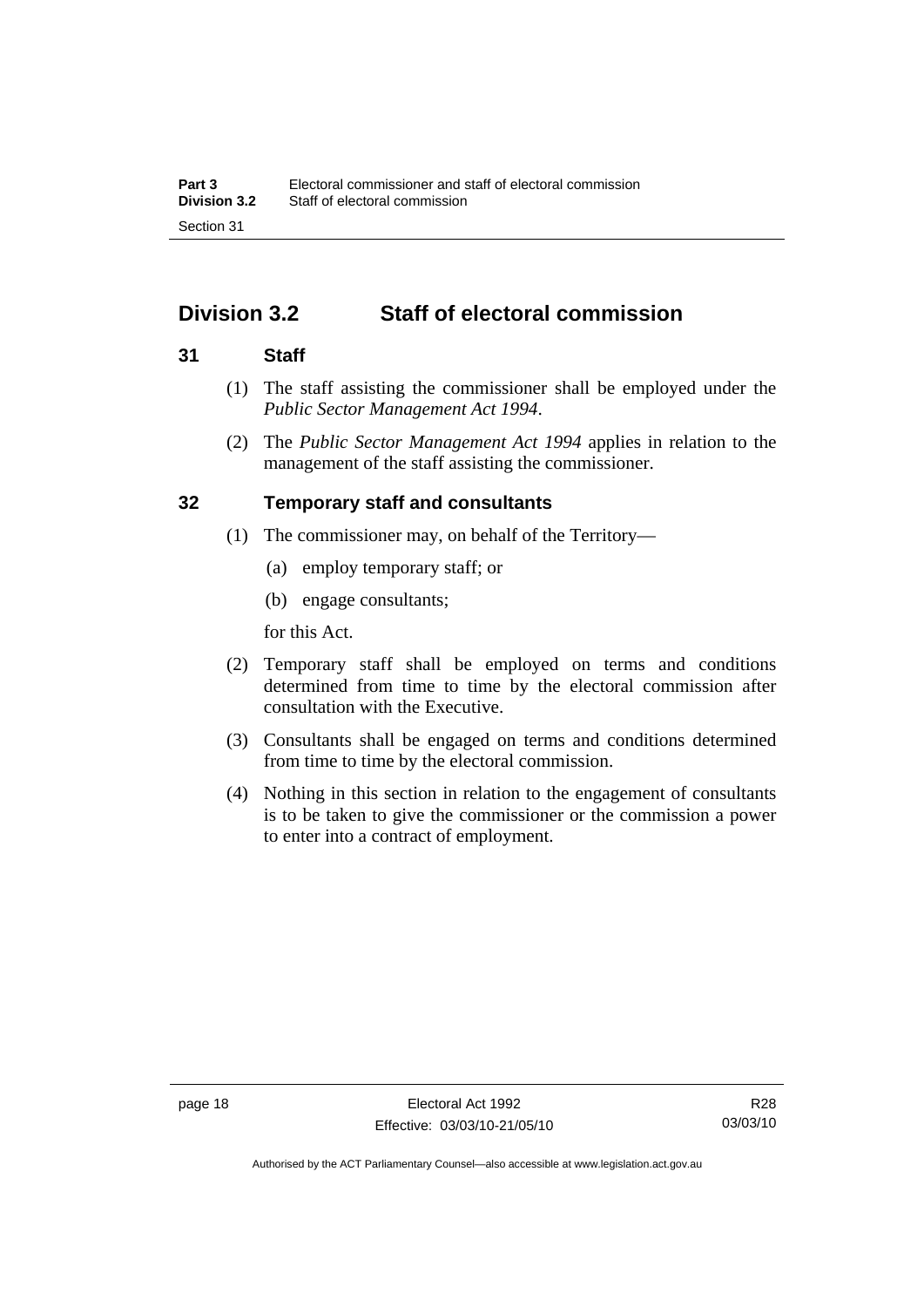#### **33 Officers**

- (1) The commissioner may appoint an adult to be an officer for this Act, or any other Act under which the commissioner exercises a function.
	- *Note 1* For the making of appointments (including acting appointments), see *Legislation Act 2001*, pt 19.3.
	- *Note 2* In particular, a person may be appointed for a particular provision of a law (see *Legislation Act* 2001, s 7 (3)) and an appointment may be made by naming a person or nominating the occupant of a position (see s 207).
- (2) The officers so appointed include, but are not limited to, the following officers:
	- (a) the officer in charge of a polling place;
	- (b) the officer in charge of a scrutiny centre;
	- (c) an officer for the purposes of a poll or the scrutiny at an election.
- (3) A candidate is not entitled to be appointed as an officer, and an officer vacates office if he or she becomes a candidate.
- (4) The commissioner has all the powers of an officer and, in the exercise of such a power, is subject to the same obligations as an officer and, for this Act, shall be taken to be an officer.
- (5) Subject to the directions of the OIC, an officer at a polling place or scrutiny centre may exercise any of the powers of the OIC and in so doing shall, for this Act, be taken to be the OIC.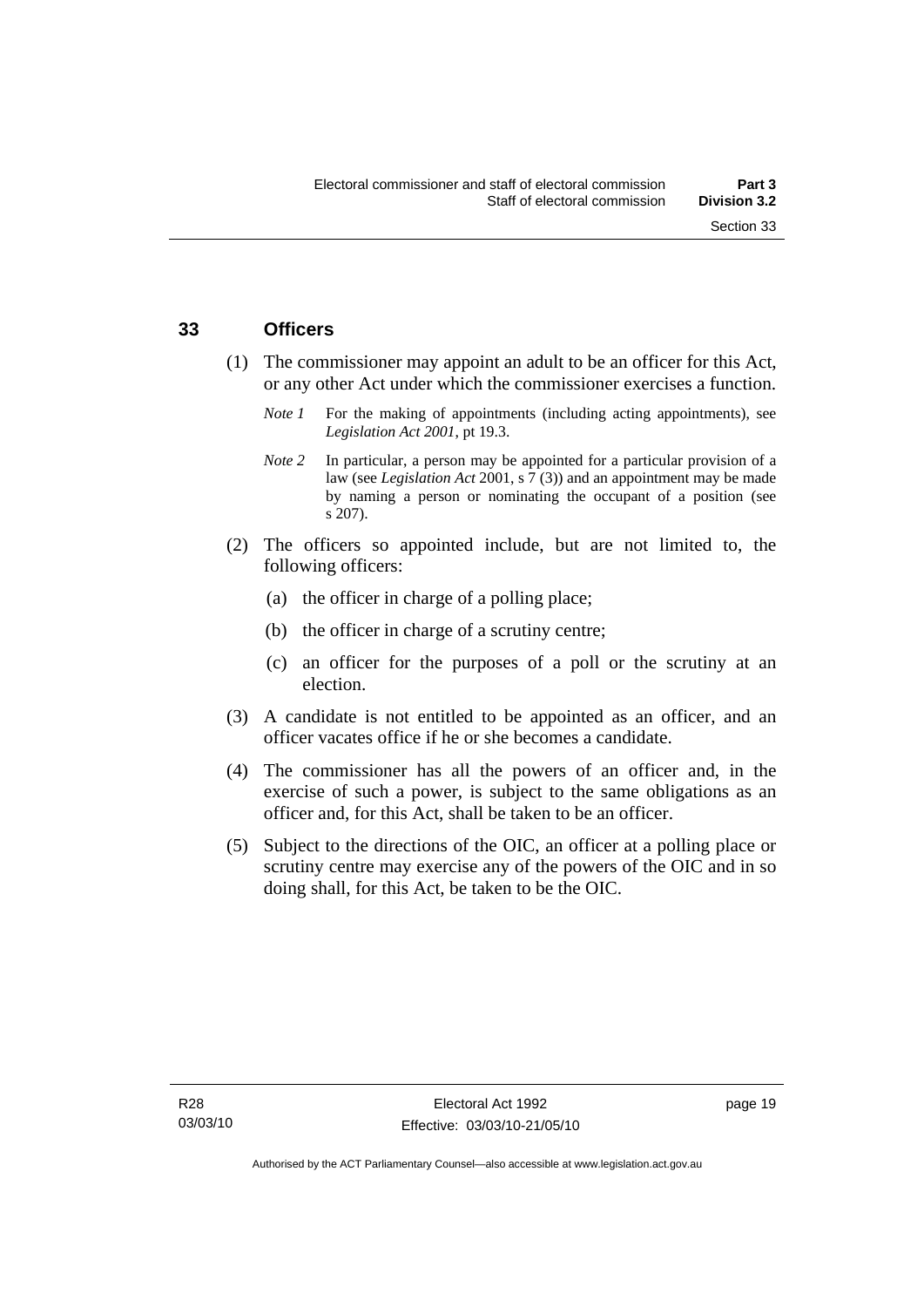#### **Part 4** Electorates

Section 34

# **Part 4 Electorates**

**34 Multimember electorates** 

- (1) The ACT shall be divided into 3 separate electorates.
- (2) Seven members of the Legislative Assembly shall be elected from 1 electorate.
- (3) Five members of the Legislative Assembly shall be elected from each of the other 2 electorates.

#### **35 Redistribution of electorates**

- (1) Subject to this part, the augmented commission shall redistribute electorates by determining—
	- (a) the name and boundaries of each electorate; and
	- (b) the number of members of the Legislative Assembly to be elected from each electorate.
- (2) A determination—
	- (a) must be in writing; and
	- (b) may be made only after any investigation under section 52 (Objections to augmented electoral commission's proposal) is finished.
- (3) A determination is a notifiable instrument.

*Note* A notifiable instrument must be notified under the *Legislation Act 2001*.

## **36 Factors relevant to redistribution**

In making a redistribution of electorates, the augmented commission shall—

R28 03/03/10

Authorised by the ACT Parliamentary Counsel—also accessible at www.legislation.act.gov.au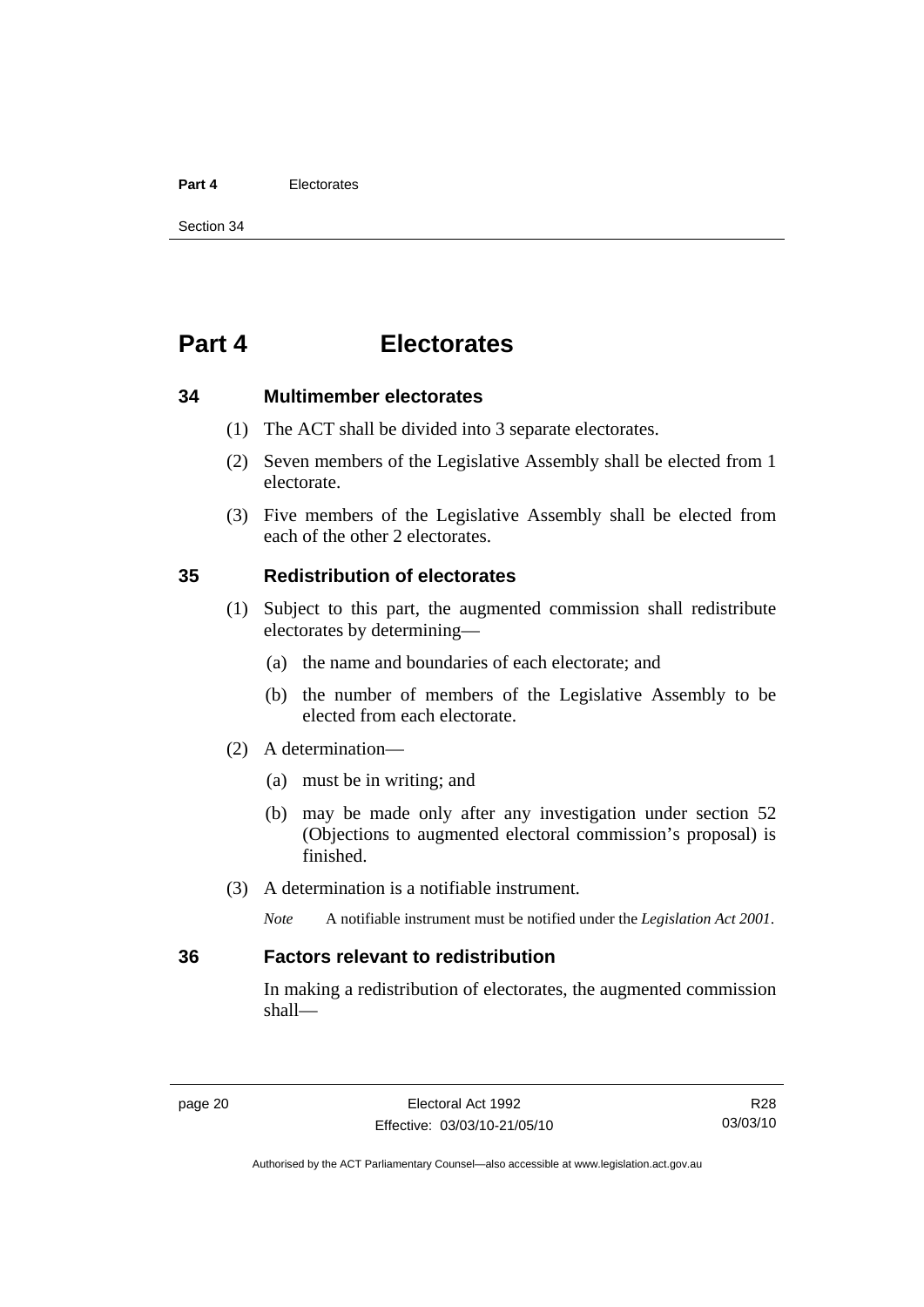- (a) ensure that the number of electors in an electorate immediately after the redistribution is within the range permitted by the *Australian Capital Territory (Self-Government) Act 1988*  (Cwlth), section 67D (2); and
- (b) endeavour to ensure, as far as practicable, that the number of electors in an electorate at the time of the next general election of members of the Legislative Assembly will not be greater than 105%, or less than 95%, of the expected quota for the electorate at that time ascertained in accordance with the formula set out in the *Australian Capital Territory (Self-Government) Act 1988* (Cwlth), section 67D (1); and
- (c) duly consider—
	- (i) the community of interests within each proposed electorate, including economic, social and regional interests; and
	- (ii) the means of communication and travel within each proposed electorate; and
	- (iii) the physical features and area of each proposed electorate; and
	- (iv) the boundaries of existing electorates; and
	- (v) the boundaries of divisions and sections fixed under the *Districts Act 2002*.

## **37 Timing of redistributions**

- (1) After each ordinary election, a redistribution process shall, subject to section 38—
	- (a) begin as soon as practicable after the beginning of the period of 2 years ending on the end of the 3rd Saturday in October in the year when the next ordinary election is due to be held; and
	- (b) be completed as soon as practicable.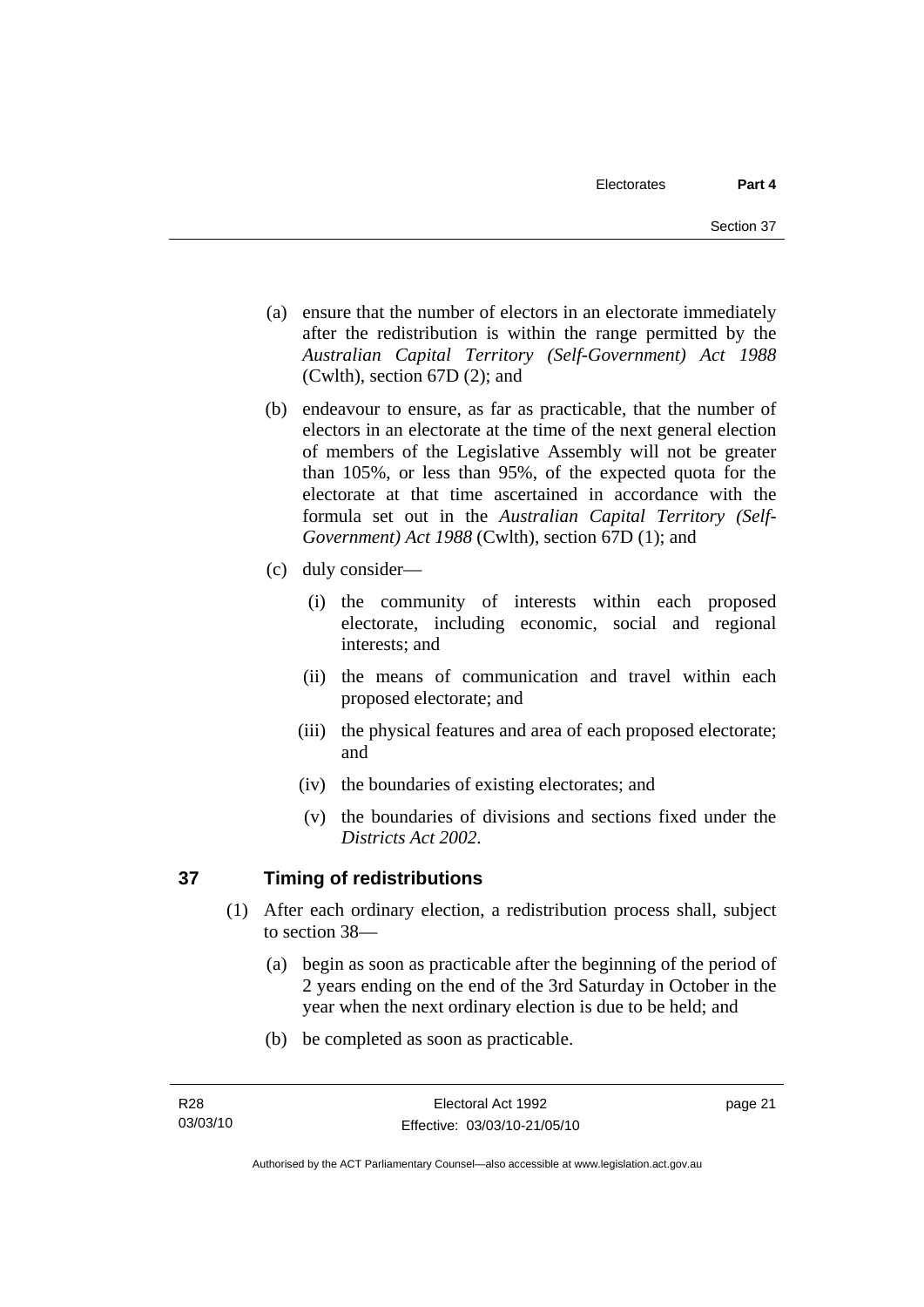- (2) For subsection (1), a redistribution process—
	- (a) begins when a redistribution committee is formed for the purposes of a redistribution; and
	- (b) ends when the redistribution of electorates is determined under section 35.

#### **38 Suspension of redistribution process—extraordinary elections**

(1) In this section:

#### *redistribution process*—see section 37.

- (2) If the election period for an extraordinary election begins during a redistribution process, no further action shall be taken under this Act in relation to the redistribution until after the election period.
- (3) If, in relation to a proposed redistribution, a notice under this part invited a response (however described) to be made within a particular period and that period had not ended when the election period for an extraordinary election begins—
	- (a) a further such notice shall be given as soon as practicable after the election period; and
	- (b) this Act applies in relation to any response made in accordance with the firstmentioned notice as if it had been made in accordance with the further notice.

#### **39 Redistribution committees**

- (1) The electoral commission must, in writing, establish redistribution committees for this part.
- (2) The establishment of a redistribution committee is a notifiable instrument.

*Note* A notifiable instrument must be notified under the *Legislation Act 2001*.

(3) A redistribution committee shall consist of—

R28 03/03/10

Authorised by the ACT Parliamentary Counsel—also accessible at www.legislation.act.gov.au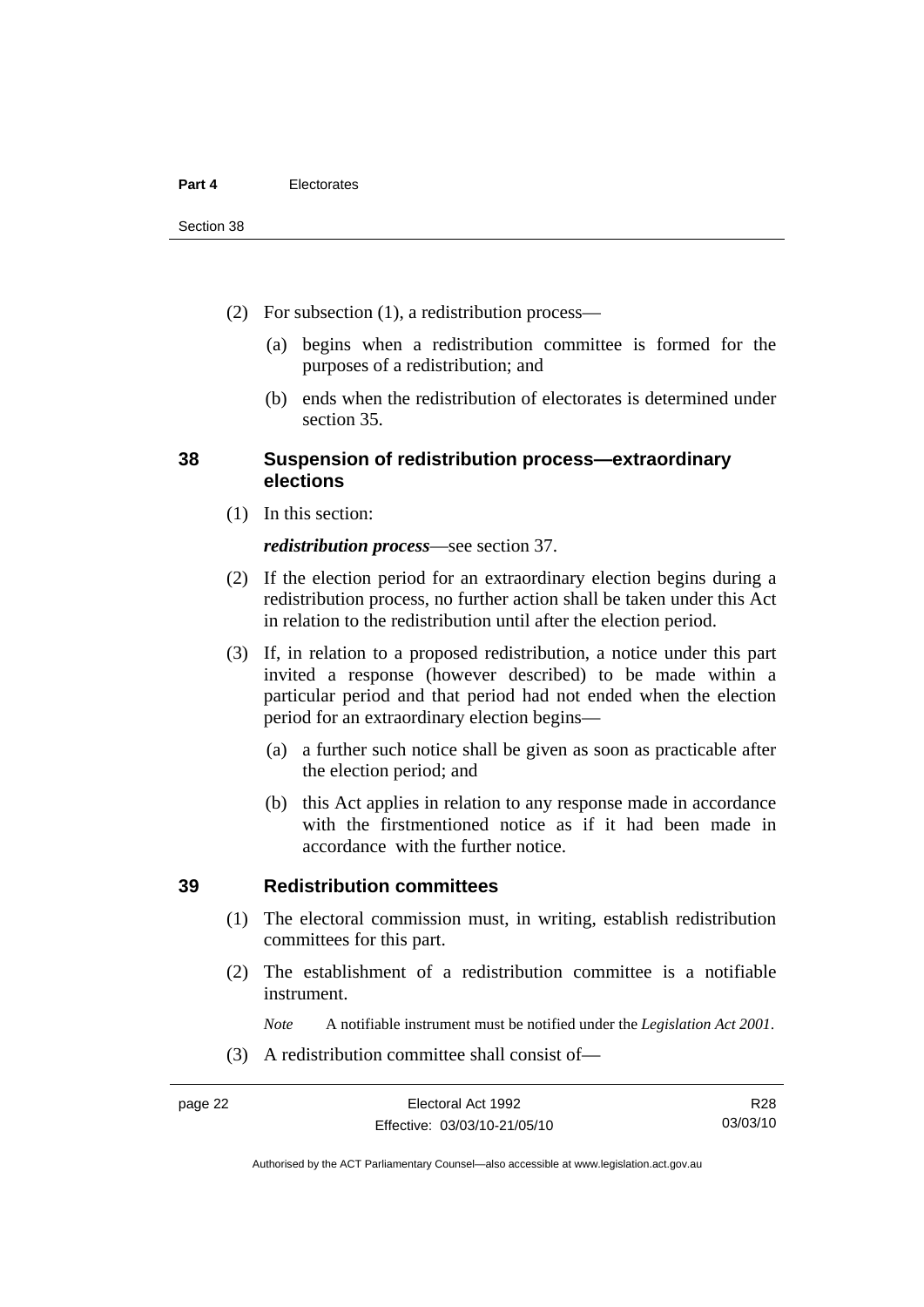- (a) the commissioner; and
- (b) the planning and land authority; and
- (c) the surveyor-general; and
- (d) a person appointed by the electoral commission whose qualifications or experience would, in the opinion of the electoral commission, enable the person to assist the committee, particularly in relation to the factors set out in section 36.

*Note* For the making of appointments, see *Legislation Act 2001, pt 19.3.* 

- (4) The member mentioned in subsection (3) (d) holds the position on the conditions that are decided by the electoral commission in consultation with the Minister and stated in the member's appointment.
- (5) The surveyor-general is not subject to direction from anyone (other than the electoral commissioner, for the efficient functioning of the redistribution committee) in the exercise of the surveyor-general's functions as a member of the committee.

#### **40 Meetings of redistribution committee**

- (1) The commissioner may call a meeting of a redistribution committee.
- (2) The commissioner shall preside at all meetings at which he or she is present.
- (3) If the commissioner is absent from a meeting, the members present shall elect 1 of their number to preside.
- (4) At a meeting, 3 members constitute a quorum.
- (5) Questions shall be determined by a majority of the votes of the members present and voting.
- (6) The member presiding at a meeting has a deliberative vote and, in the event of an equality of votes, has a casting vote.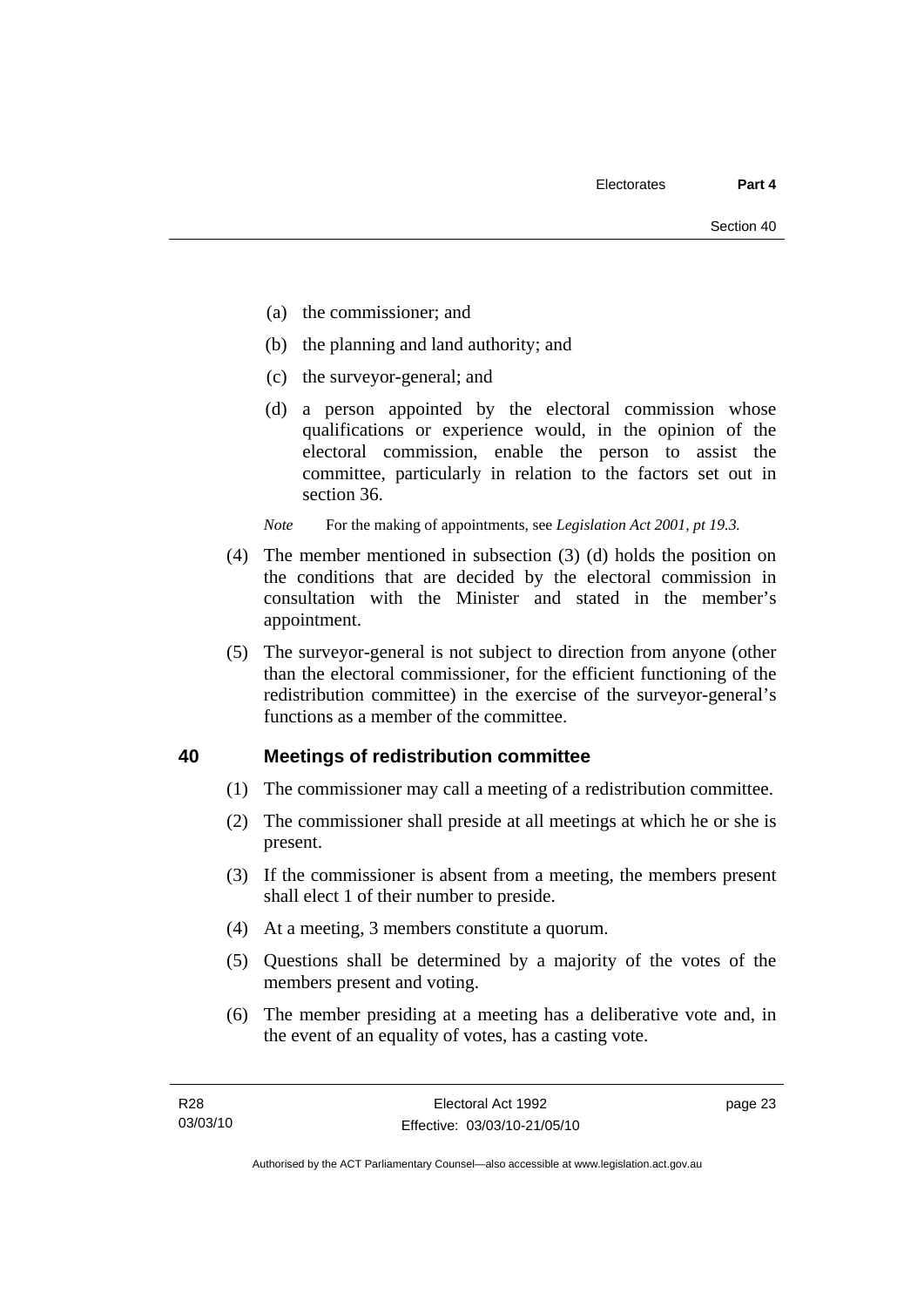- (7) A redistribution committee may regulate the conduct of proceedings at its meetings as it considers appropriate.
- (8) A redistribution committee may inform itself in the way it considers appropriate, including the opening of its meetings to members of the public.
- (9) The electoral commission shall, on request by a redistribution committee, give the committee the information and assistance it requires for this part.

#### **41 Suggestions and comments about redistribution**

- (1) A redistribution committee must prepare a written notice stating—
	- (a) that written suggestions about the redistribution of electorates may be given to it within 28 days after the day the notice is notified under the *Legislation Act 2001*; and
	- (b) that written comments about the suggestions may be given to it within 14 days after the last day suggestions may be given to it; and
	- (c) each place where suggestions may be inspected by members of the public.
- (2) The notice is a notifiable instrument.

*Note* A notifiable instrument must be notified under the *Legislation Act 2001*.

- (3) The redistribution committee must also publish the notice in a newspaper.
- (4) The redistribution committee must ensure that copies of any suggestions given to it in accordance with the notice are available for inspection by members of the public in accordance with the notice.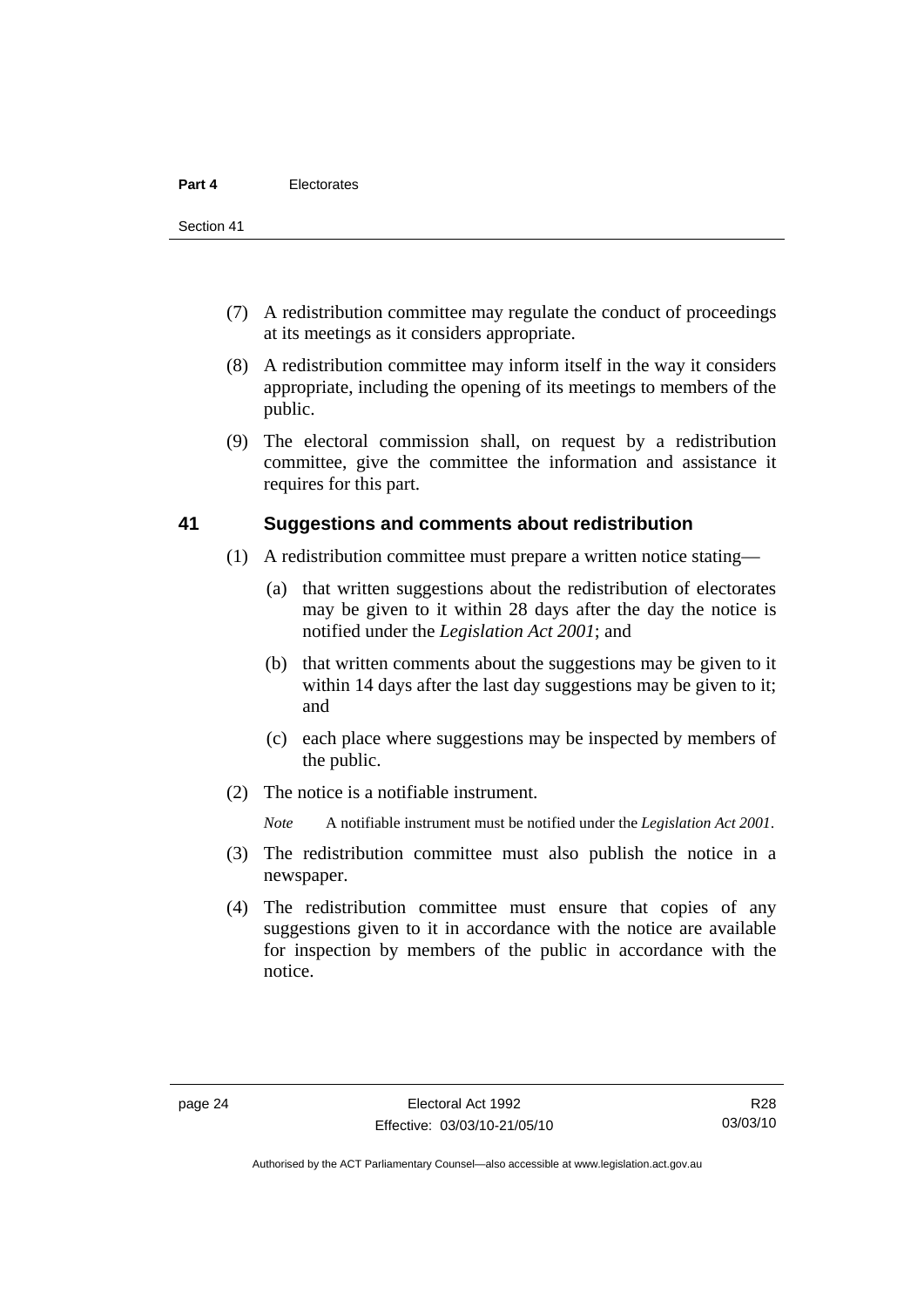## **42 Outline of proposal**

Before making a proposed redistribution of electorates, a redistribution committee may cause an outline of its proposal to be made available to members of the public.

#### **43 Proposed redistribution**

- (1) A redistribution committee must make a proposed redistribution of electorates after considering the suggestions and comments (if any) given to it in accordance with the notice under section 41 (Suggestions and comments about redistribution).
- (2) Section 36 applies in relation to the making of the proposed redistribution as if it were a redistribution by the augmented commission.
- (3) The committee shall state the reasons for its proposal in writing.
- (4) A member of the committee who disagrees with its proposal may state the reasons for the disagreement in writing.

#### **44 Notification and publication of proposal**

- (1) A redistribution committee must—
	- (a) exhibit a map or maps showing the name and boundaries of each proposed electorate at the electoral commission's office; and
	- (b) make a copy of the following available for public inspection:
		- (i) the suggestions and comments given to the committee in accordance with the notice under section 41 (Suggestions and comments about redistribution); and
		- (ii) a description (whether by reference to a map or plan or otherwise) of the boundaries of each proposed electorate; and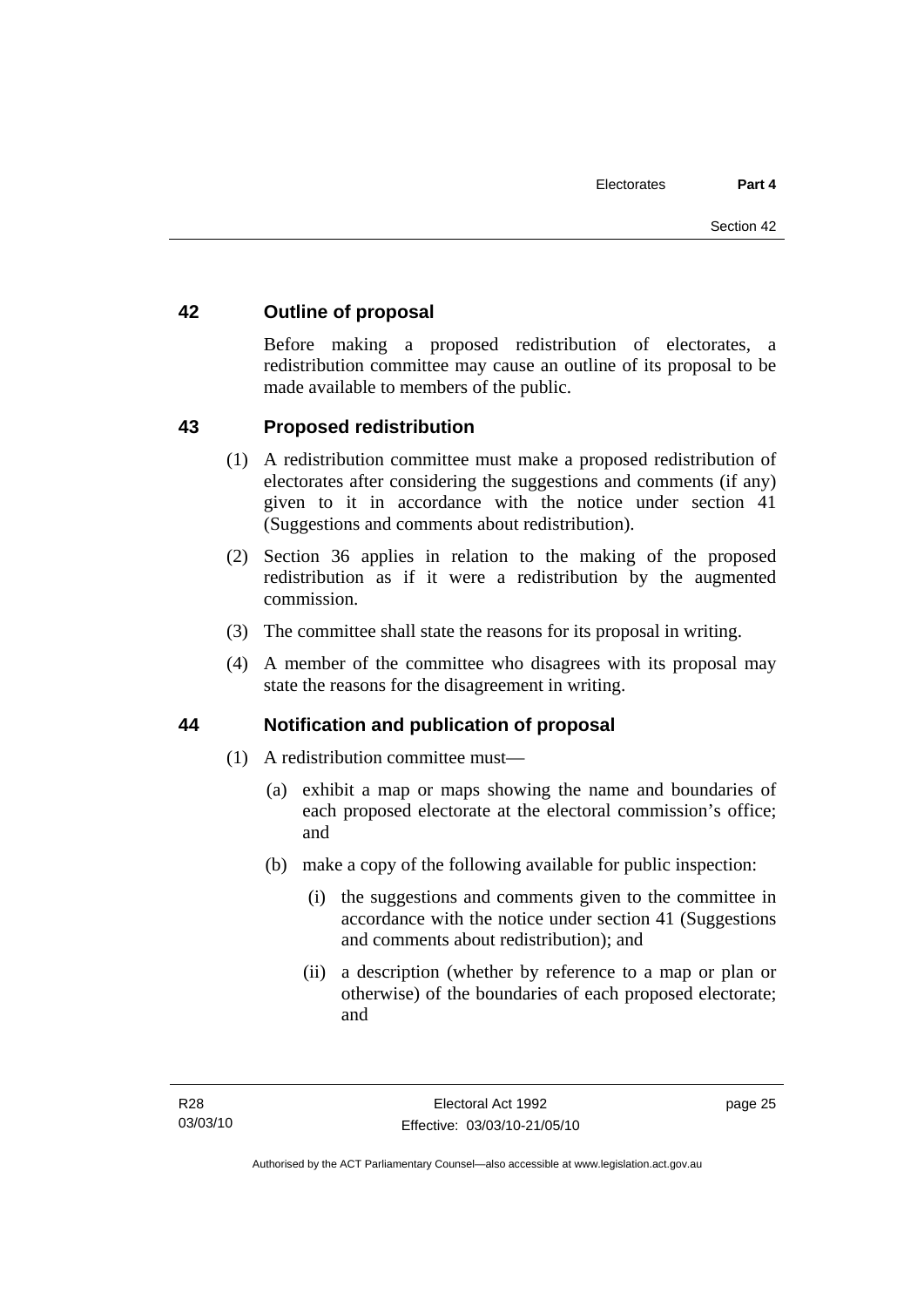- (iii) a statement of the number of members of the Legislative Assembly that it proposes should be elected from each proposed electorate; and
- (iv) its statement of reasons for the proposed redistribution; and
- (v) if a member of the committee has provided a written statement or reasons for any disagreement with the proposal—that statement; and
- (c) prepare a written notice—
	- (i) telling the public about the exhibition mentioned in paragraph (a) and the availability for public inspection at the electoral commission's office of the copies of the documents mentioned in paragraph (b); and
	- (ii) stating that written objections against the proposal may be given to the electoral commission within 28 days after the day the notice is notified under the *Legislation Act 2001*.
- (2) The notice is a notifiable instrument.

*Note* A notifiable instrument must be notified under the *Legislation Act 2001*.

 (3) The redistribution committee must also publish the notice, and the map or maps of each proposed electorate, in a newspaper.

#### **45 Dissolution of redistribution committee**

A redistribution committee is dissolved immediately after the notice and maps mentioned in section 44 (1) (Notification and publication of proposal) have been notified and published under section 44 in relation to the committee's proposal.

#### **46 Objections**

 (1) An objection against a proposal by a redistribution committee must be—

R28 03/03/10

Authorised by the ACT Parliamentary Counsel—also accessible at www.legislation.act.gov.au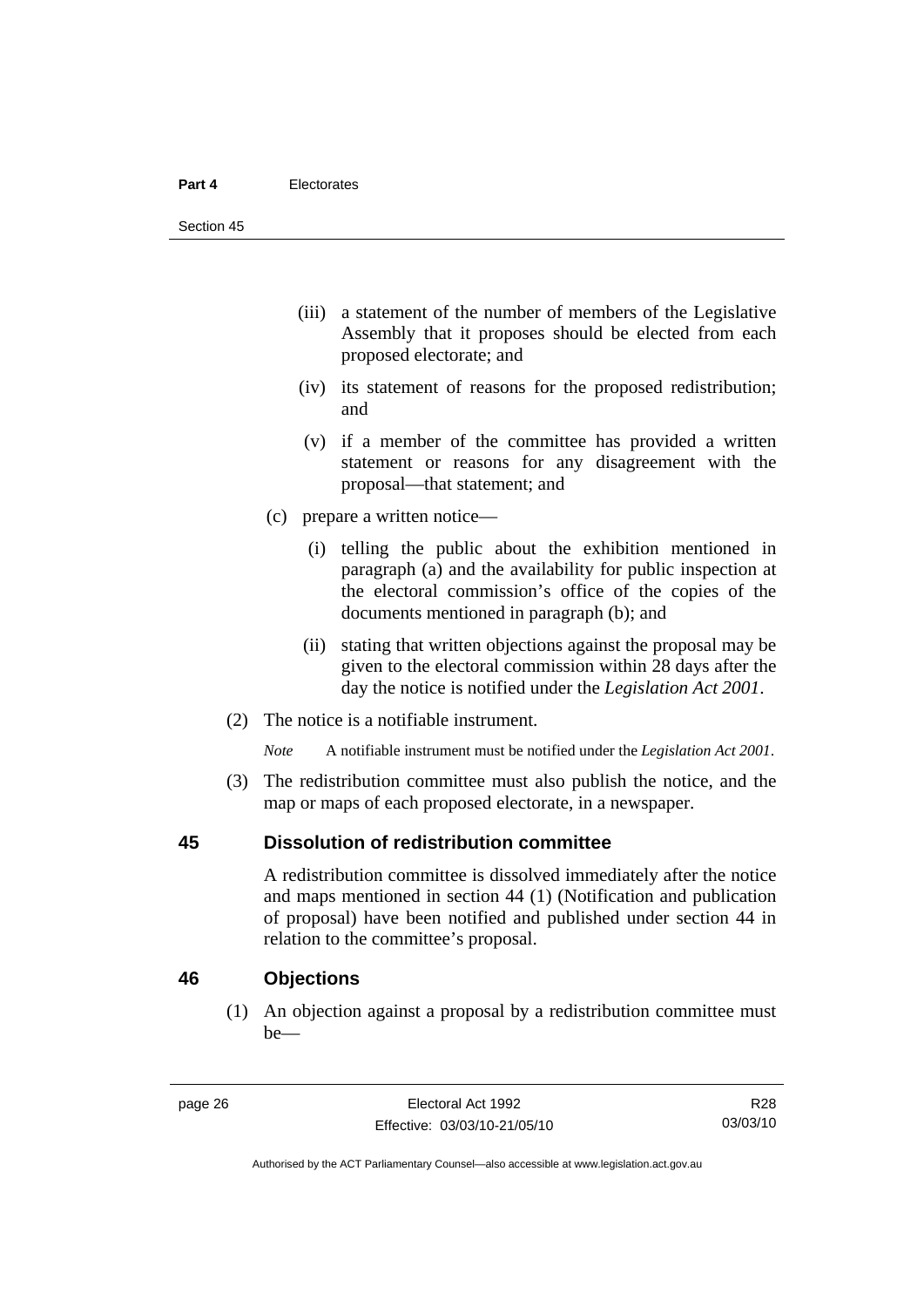- (a) in writing; and
- (b) given to the electoral commission within 28 days after the day the notice mentioned in section 44 (1) (Notification and publication of proposal) is notified under the *Legislation Act 2001* in relation to the committee's proposal.
- (2) The commissioner must make a copy of each objection made under this section available for public inspection.

#### **47 Augmented electoral commission**

- (1) For the purposes of each redistribution, an augmented electoral commission is established.
- (2) An augmented commission shall consist of—
	- (a) the members of the electoral commission; and
	- (b) the members (other than the commissioner) of the redistribution committee formed for the purposes of the redistribution.
- (3) The surveyor-general is not subject to direction from anyone (other than the electoral commissioner, for the efficient functioning of the augmented commission) in the exercise of the surveyor-general's functions as a member of the augmented commission.

#### **48 Meetings of augmented electoral commission**

- (1) The chairperson of the electoral commission may call a meeting of an augmented commission.
- (2) The chairperson of the electoral commission shall preside at all meetings of an augmented commission at which he or she is present.
- (3) If the chairperson of the electoral commission is absent from a meeting of an augmented commission—
	- (a) the commissioner shall preside; or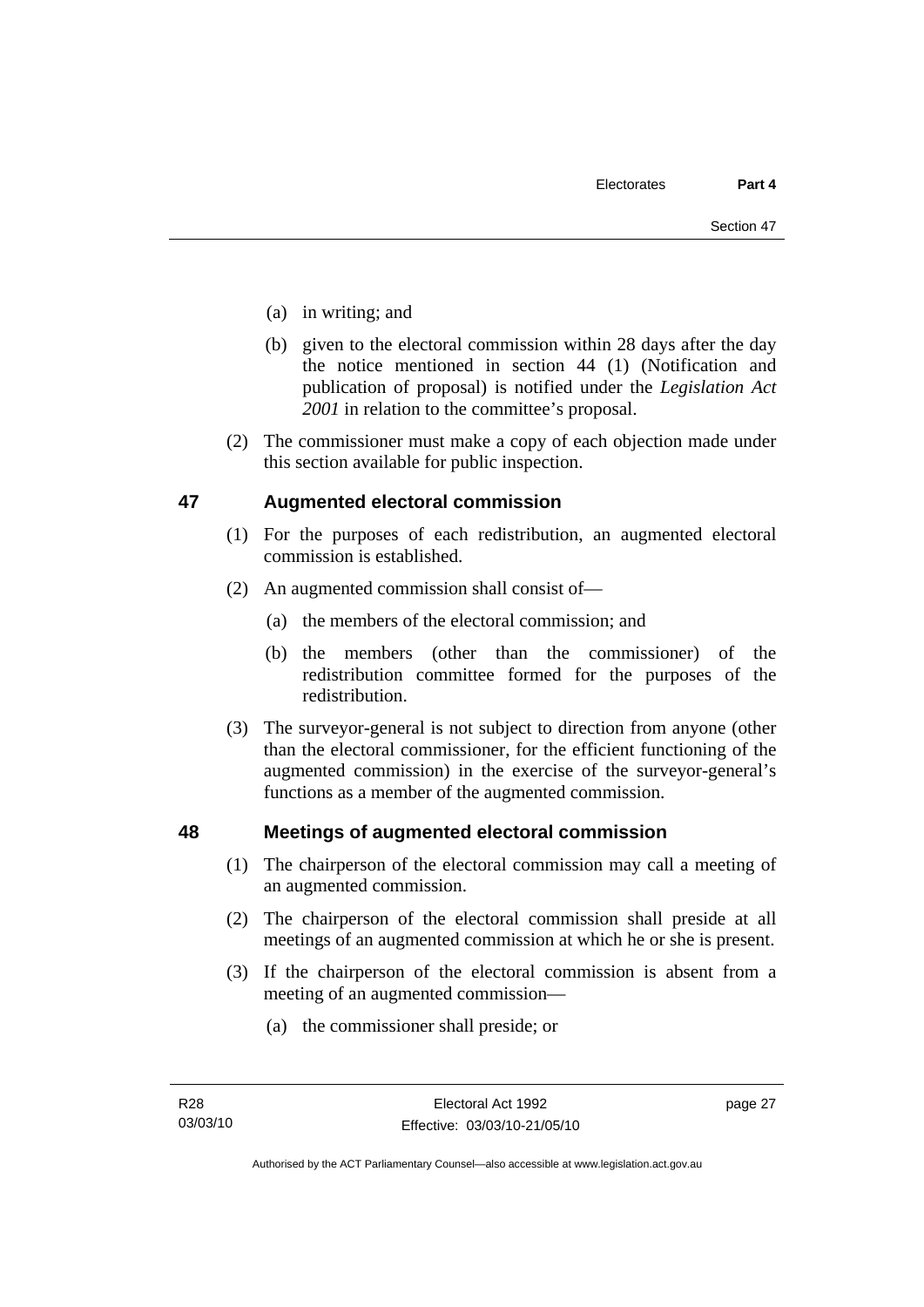- (b) if the commissioner is absent from the meeting—the members present shall appoint 1 of their number to preside.
- (4) At a meeting, 4 members constitute a quorum.
- (5) Subject to subsection (6), questions shall be determined by a majority of the votes of the members present and voting.
- (6) An augmented commission shall not redistribute electorates under section 35 unless not less than 4 members of the augmented commission, of whom not less than 2 are members of the electoral commission, vote in favour of the redistribution.
- (7) Subject to subsection (8), the member presiding at a meeting has a deliberative vote and, in the event of an equality of votes, has a casting vote.
- (8) The casting vote of the member presiding at a meeting shall not be used to vote in favour of the making of a redistribution under section 35.
- (9) An augmented commission may regulate the conduct of proceedings at its meetings as it considers appropriate.
- (10) Subject to section 49, an augmented commission may inform itself in any way it considers appropriate.
- (11) The electoral commission shall, on request by an augmented commission, give the augmented commission the information and assistance it requires for this part.

#### **49 Investigation of objections**

- (1) The augmented commission shall investigate each objection made in accordance with section 46.
- (2) For the purpose of investigating an objection, the augmented commission shall hold a public hearing, unless it is of the opinion that—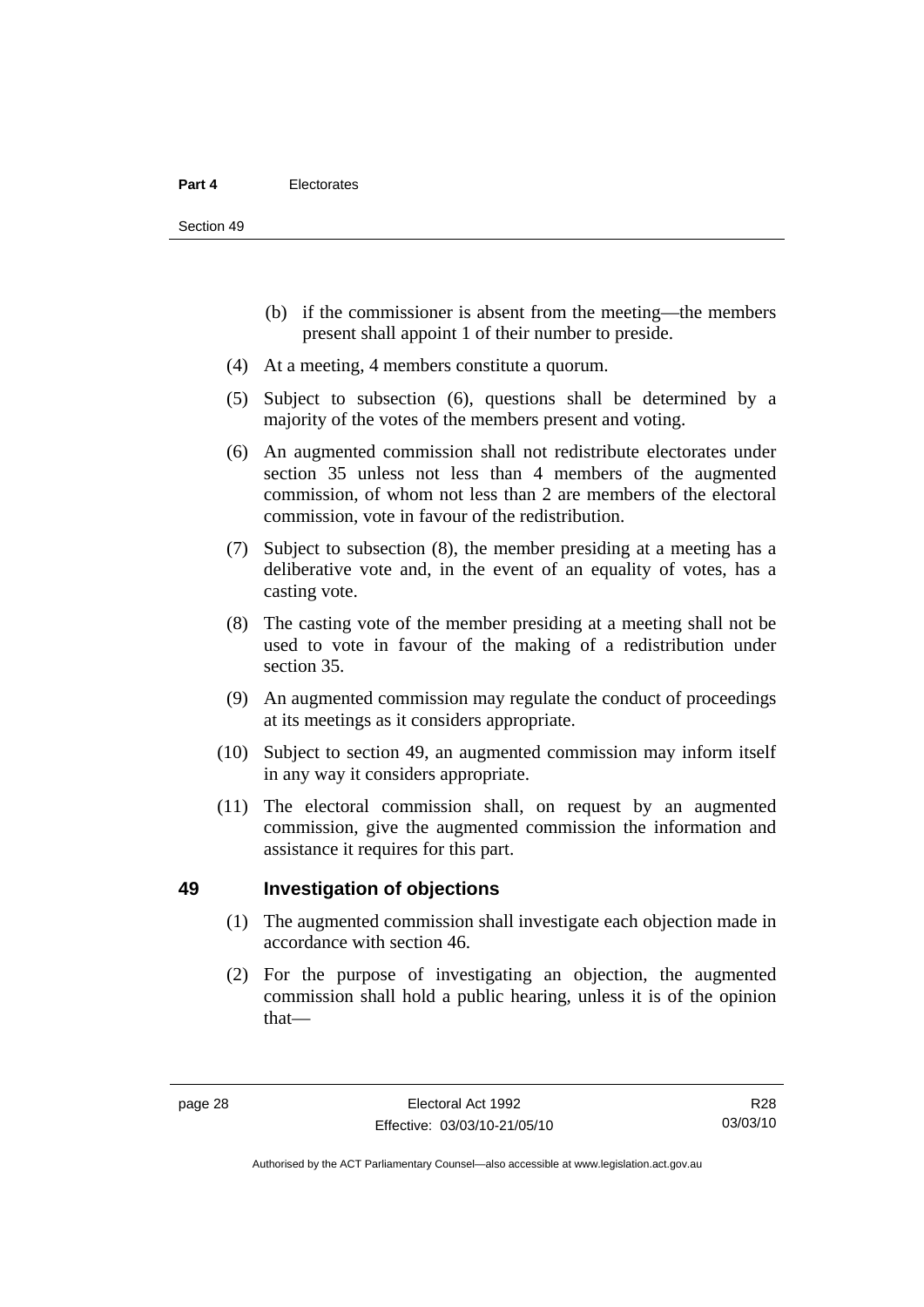- (a) the matters raised in the objection (or substantially the same matters) were raised in suggestions or comments given to the redistribution committee in accordance with the notice under section 41 (1) (Suggestions and comments about redistribution); or
- (b) the objection is frivolous or vexatious.
- (3) The augmented commission may hold 1 public hearing in relation to several objections.
- (4) At a public hearing, submissions to the augmented commission may only be made—
	- (a) by or on behalf of a person who made—
		- (i) an objection in accordance with section 46; or
		- (ii) a suggestion or comment about the proposed redistribution given to the redistribution committee in accordance with the notice under section 41 (1); or
	- (b) by a person making a submission in relation to an objection.
- (5) The augmented commission shall consider all such submissions.
- (6) At a public hearing, the augmented commission is not bound by the rules of evidence and, subject to this section, may regulate the conduct of proceedings as it considers appropriate.
- (7) Without limiting subsection (6), the following matters are within the discretion of the augmented commission:
	- (a) the manner in which, and the time within which, submissions may be made;
	- (b) the extent to which the augmented commission may be addressed, and the persons by whom it may be addressed.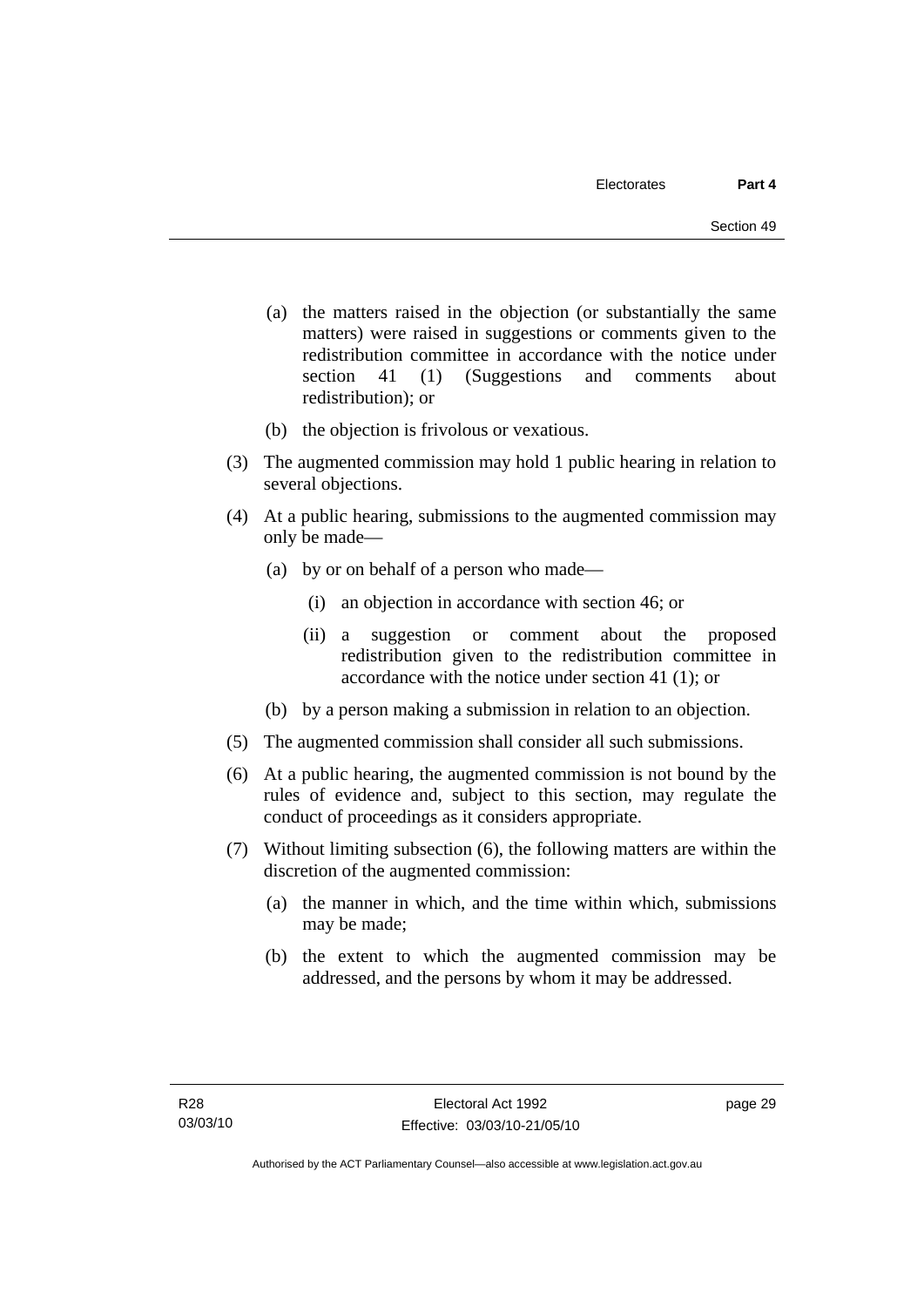#### **Part 4** Electorates

Section 50

#### **50 Redistribution—proposal by augmented electoral commission**

The augmented commission shall make a proposed redistribution of electorates after completing any investigation required by section 49.

#### **51 Publication of augmented electoral commission's proposal**

- (1) After making a proposed redistribution of electorates, the augmented commission shall cause a public announcement to be made concerning the proposal.
- (2) The public announcement shall include a statement—
	- (a) setting out the substance of the augmented commission's findings or conclusions about the redistribution committee's proposal and any objection to it; and
	- (b) setting out particulars of the augmented commission's proposal; and
	- (c) whether, in the augmented commission's opinion, its proposal is significantly different from the redistribution committee's proposal and, if so, a further statement to the effect that written objections against the proposal may be given to the electoral commission in accordance with the notice prepared under subsection  $(3)$ .
- (3) If the augmented commission is of the opinion that its proposal is significantly different from the redistribution committee's proposal, the augmented commission must prepare a written notice stating that written objections against the proposal may be given to the electoral commission within 28 days after the day the notice is notified under the *Legislation Act 2001*.
- (4) The notice is a notifiable instrument.

*Note* A notifiable instrument must be notified under the *Legislation Act 2001*.

R28 03/03/10

Authorised by the ACT Parliamentary Counsel—also accessible at www.legislation.act.gov.au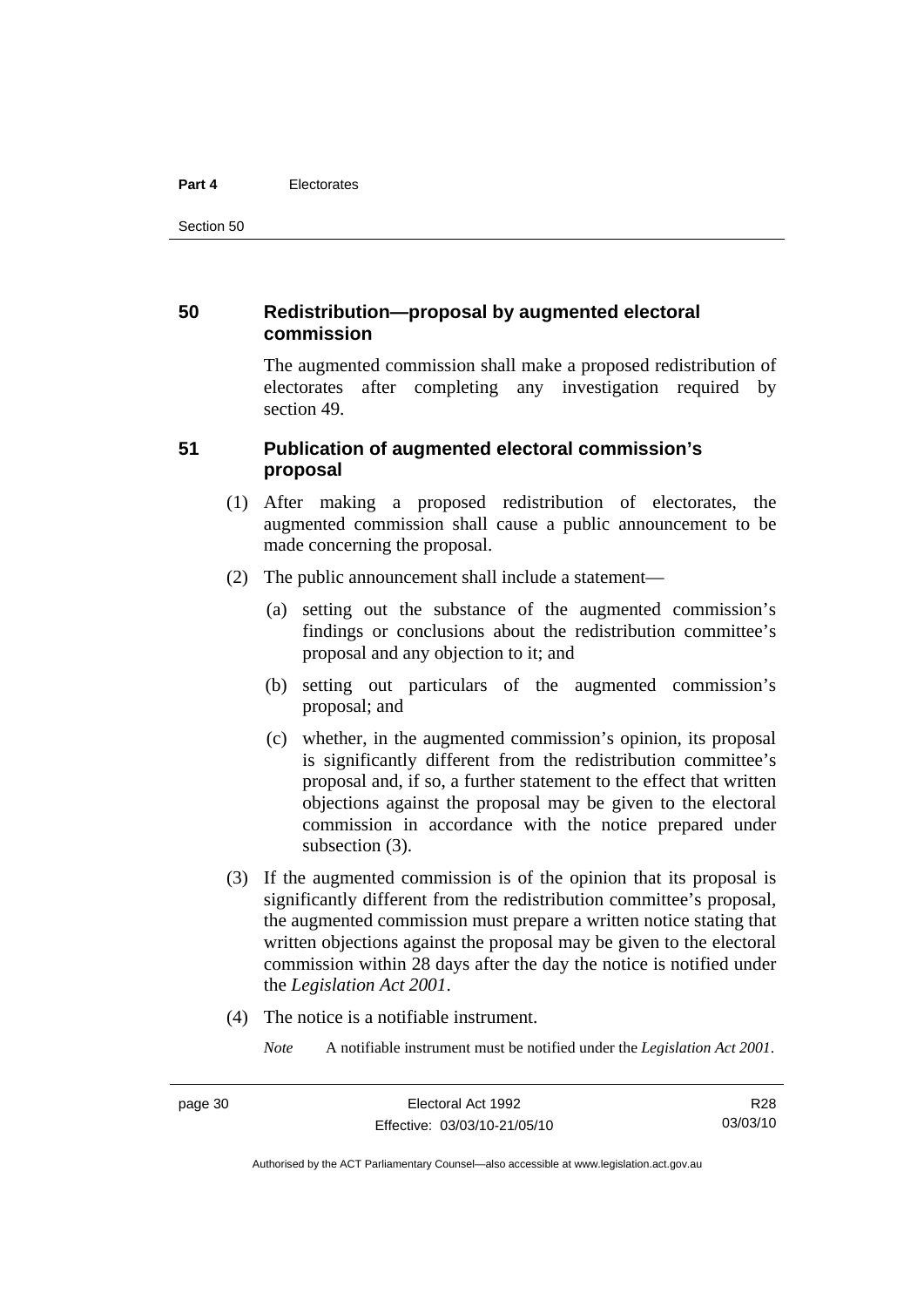## **52 Objections to augmented electoral commission's proposal**

- (1) An objection against a redistribution proposed by the augmented commission must be—
	- (a) in writing; and
	- (b) given to the electoral commission within 28 days after the day the notice under section 51 (3) (Publication of augmented electoral commission's proposal) is notified under the *Legislation Act 2001*.
	- *Note* For how documents may be given, see *Legislation Act 2001*, pt 19.5.
- (2) If an objection is given to the electoral commission in accordance with subsection (1)—
	- (a) the augmented commission must investigate the objection; and
	- (b) section 49 (Investigation of objections) applies as if the investigation were an objection under that section.
- (3) The commissioner must make a copy of each objection made under this section available for public inspection.

## **53 Report by augmented electoral commission and public announcement**

- (1) After redistributing electorates under section 35, the augmented commission shall cause—
	- (a) a report about the redistribution to be submitted to the Minister; and
	- (b) copies of the report to be made available for perusal by members of the public at the office of the electoral commission; and
	- (c) a public announcement to be made to the effect that the redistribution has been made and that copies of the report are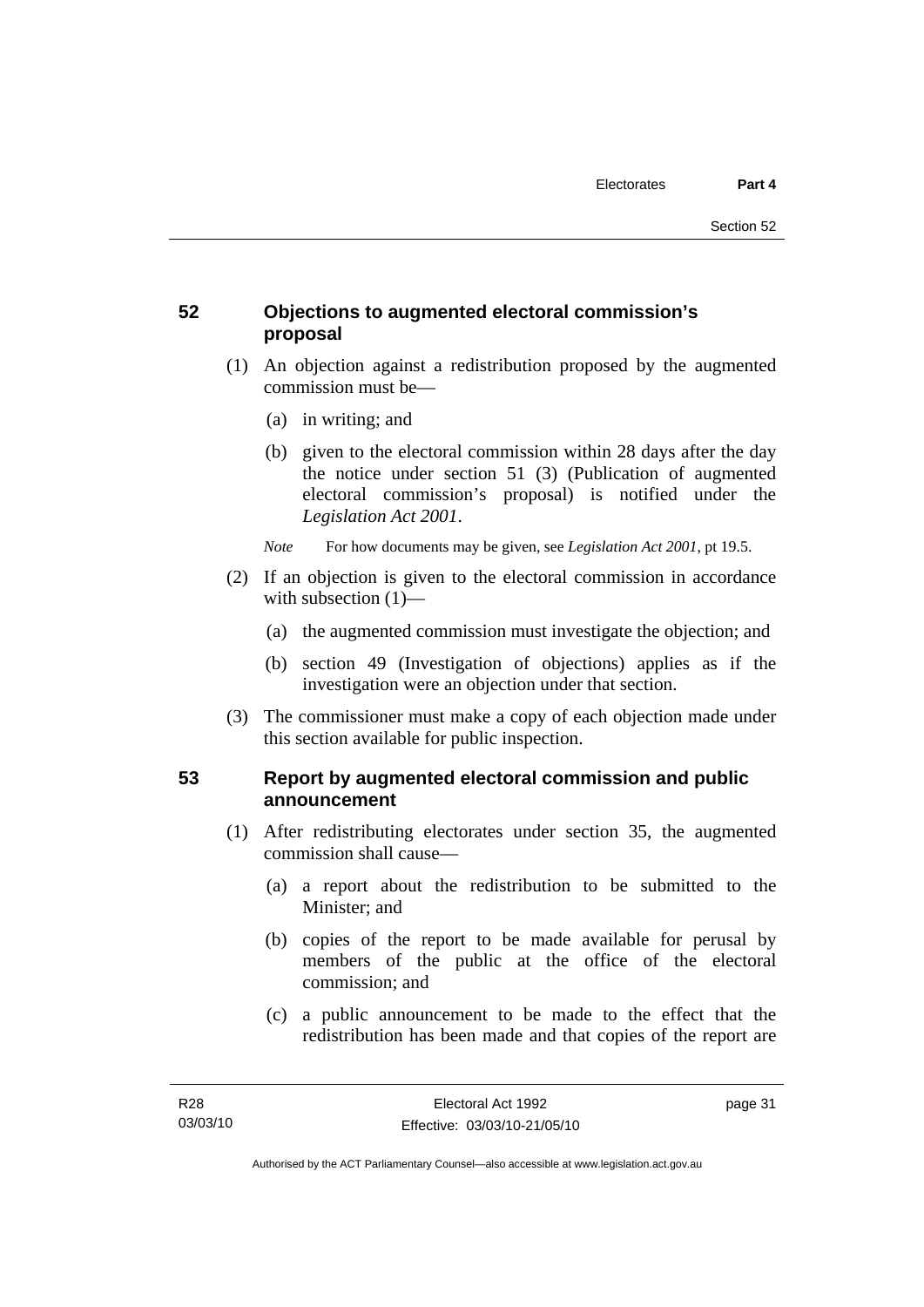available for perusal by members of the public at the office of the electoral commission.

- (2) The report shall contain particulars of—
	- (a) any suggestions or comments lodged with the redistribution committee; and
	- (b) the redistribution proposed by the redistribution committee and its reasons for the proposal; and
	- (c) if a member of the redistribution committee has provided a written statement of reasons for any disagreement with the committee's proposal—that statement; and
	- (d) any objections lodged with the electoral commission against the redistribution committee's proposal; and
	- (e) the result of the investigation of any objections against the redistribution committee's proposal (including particulars of the proceedings at any public hearings in the course of an investigation); and
	- (f) the redistribution proposed by the augmented commission and its reasons for the proposal; and
	- (g) any objections lodged with the electoral commission against the augmented commission's proposal; and
	- (h) the result of the investigation of any objections against the augmented commission's proposal (including particulars of the proceedings at any public hearings in the course of an investigation); and
	- (i) the redistribution made by the augmented commission and its reasons for the redistribution; and
	- (j) if a member of the augmented commission has provided a written statement of reasons for any disagreement with the augmented commission's proposal—that statement.

Authorised by the ACT Parliamentary Counsel—also accessible at www.legislation.act.gov.au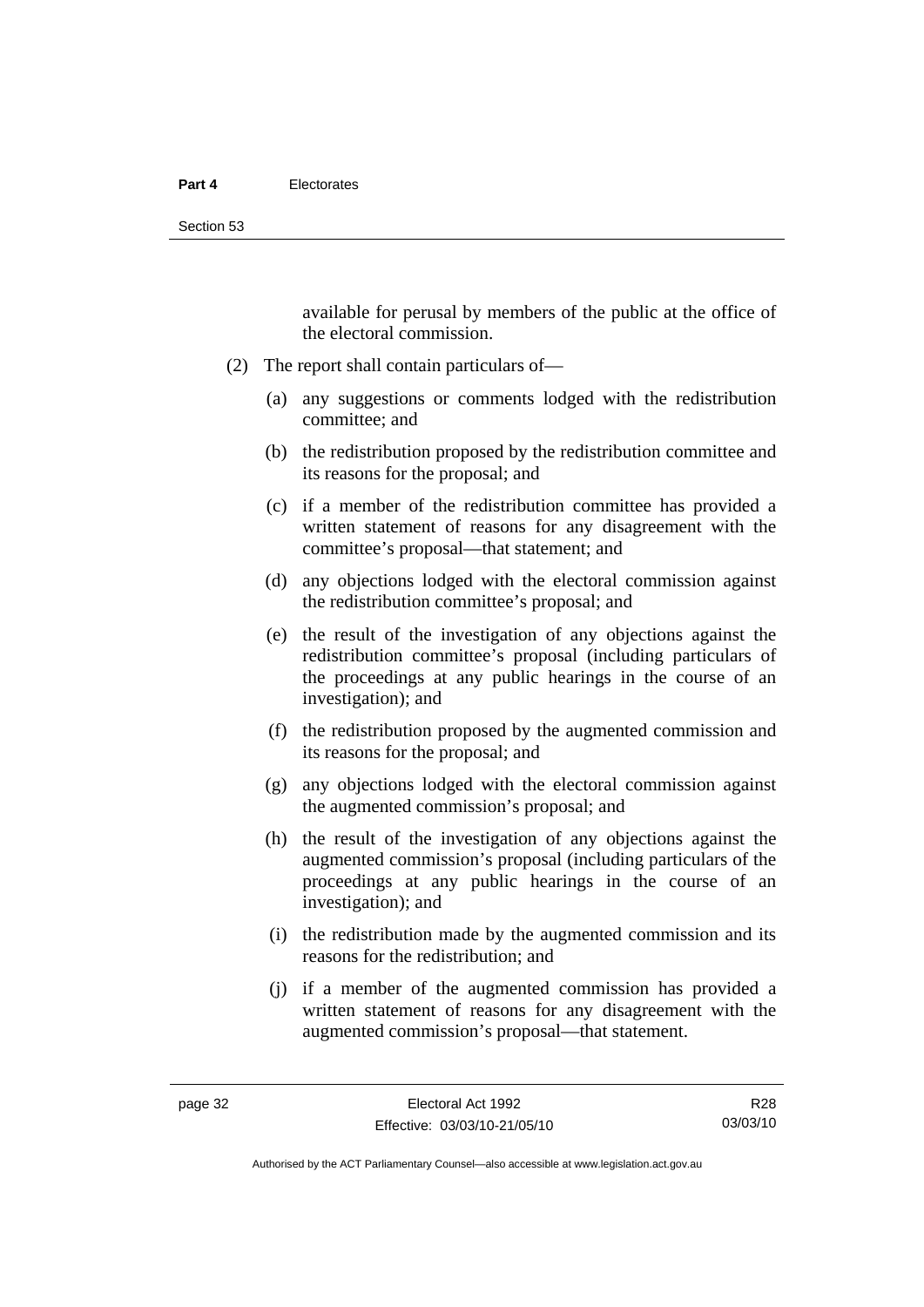## **54 Report to Legislative Assembly**

The Minister shall present a copy of the augmented commission's report to the Legislative Assembly on the first sitting day after the day when the Minister receives the report from the augmented commission.

## **55 Decisions are final**

- (1) A decision of an augmented commission or a redistribution committee made, or purporting to be made, under this part—
	- (a) is final and conclusive; and
	- (b) shall not be challenged, appealed against, reviewed, quashed, set aside or called into question in any court or tribunal on any ground; and
	- (c) is not subject to any proceeding for a prerogative order, injunction, declaration or other order in any court on any ground.
- (2) In this section:

*decision* includes a failure to make a decision.

#### **56 Validity not affected**

A failure to comply with the provisions of this part (except section 34, 35 or 36) is not to be taken to affect the validity of a decision of an augmented commission or a redistribution committee.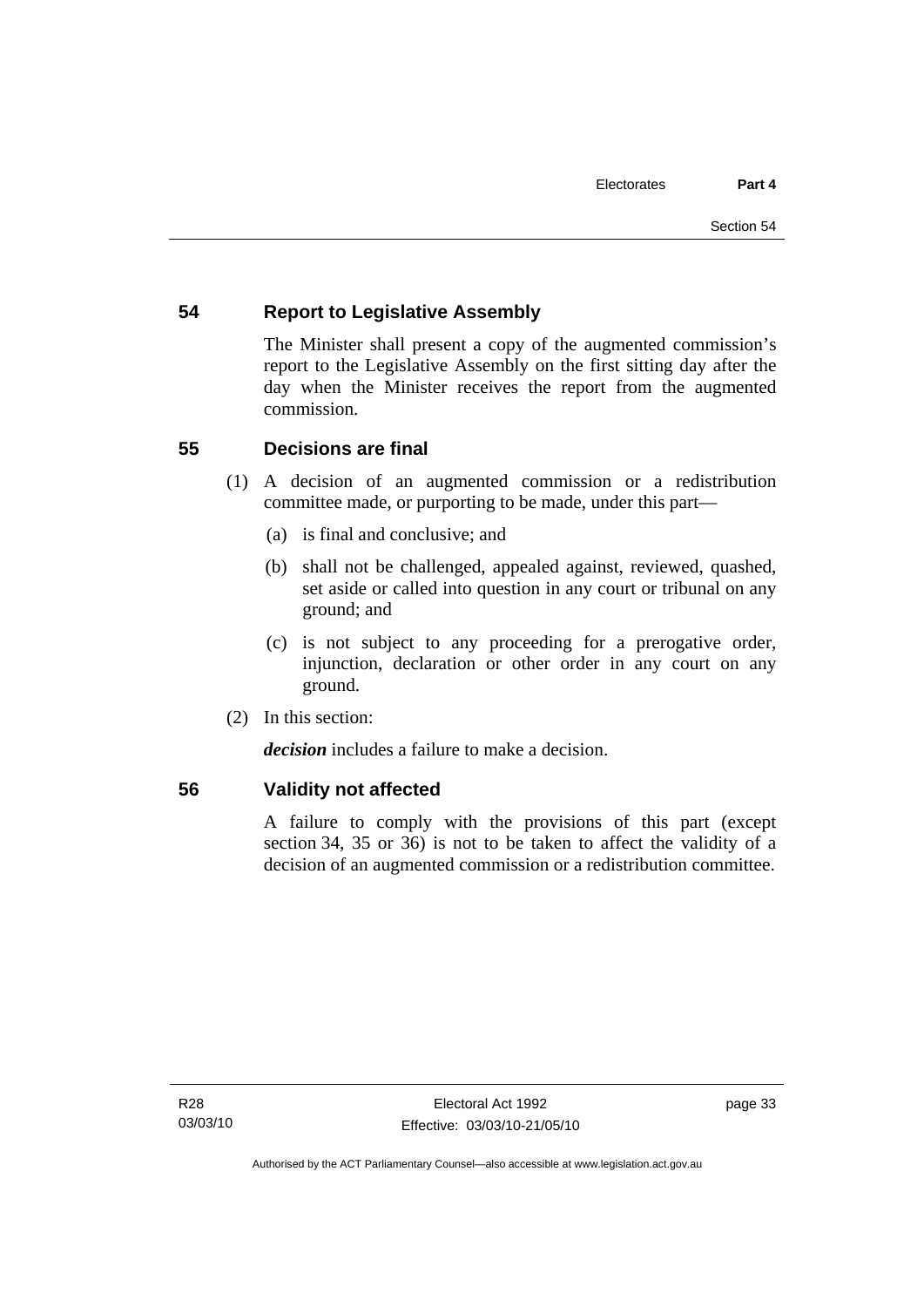#### **Part 5** Electoral rolls

Section 57

# **Part 5 Electoral rolls**

**57 Electorate and Territory rolls** 

- (1) The commissioner shall keep a roll of the electors of the ACT consisting of separate rolls of the electors of each electorate.
- (2) A roll may be kept electronically.

#### **58 Contents of roll**

- (1) A roll shall contain the following particulars in relation to each elector:
	- (a) surname or family name;
	- (b) each given name;
	- (c) address;
	- (d) sex;
	- (e) date of birth.
- (2) A roll may contain the following particulars in relation to each elector:
	- (a) occupation;
	- (b) any former surname;
	- (c) any previous address;
	- (d) postal address, if not the same as the address of the principal place of residence;
	- (e) the further particulars (if any) prescribed under the regulations.

R28 03/03/10

Authorised by the ACT Parliamentary Counsel—also accessible at www.legislation.act.gov.au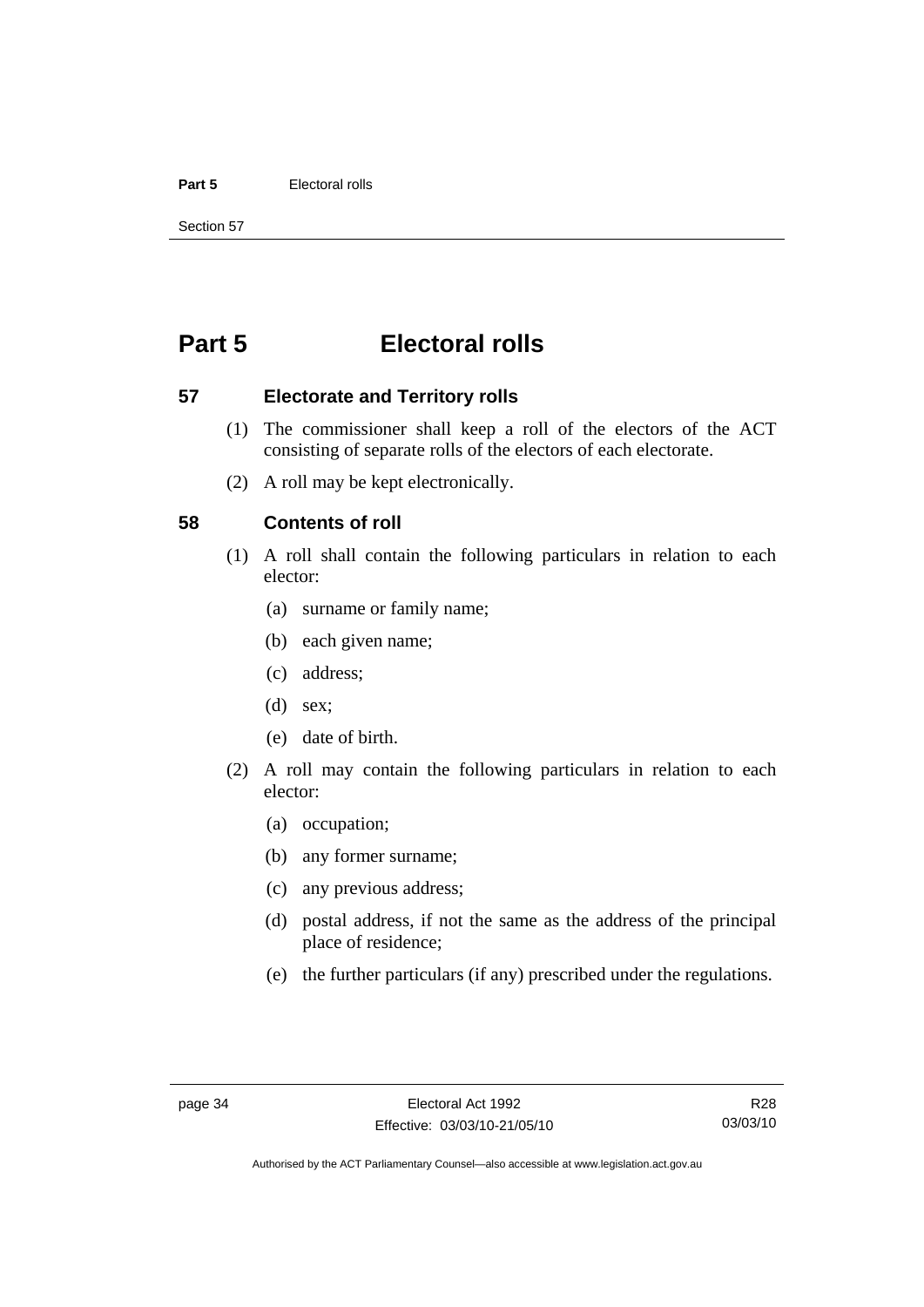#### **59 Meaning of** *extract* **from roll**

In this Act:

*extract* from a roll means the part of the roll that contains, for each elector enrolled at the time the extract is prepared—

- (a) the elector's surname or family name; and
- (b) each given name of the elector; and
- (c) the elector's address, unless the elector is—
	- (i) an elector whose address is suppressed; or
	- (ii) an eligible overseas elector; or
	- (iii) an Antarctic elector; or
	- (iv) an elector who is enrolled because of the elector's enrolment on the Commonwealth roll as an itinerant elector.
- *Note* A roll extract in electronic form is a disk, tape or other device from which the information in the extract may be reproduced by mechanical, electronic or other means (see dict, def of *electronic form*).

#### **60 Inspection of printed roll extracts**

- (1) The commissioner—
	- (a) shall, at the office of the commissioner; and
	- (b) may, at any other places the commissioner determines;

make a printed extract from each roll available for public inspection during ordinary office hours.

- (2) A right of inspection under subsection (1) shall not be taken to give any right to copy, take an extract from, or scan electronically, an extract from a roll.
- (3) For subsection (1), the commissioner shall prepare an extract of each roll at least once each calendar year.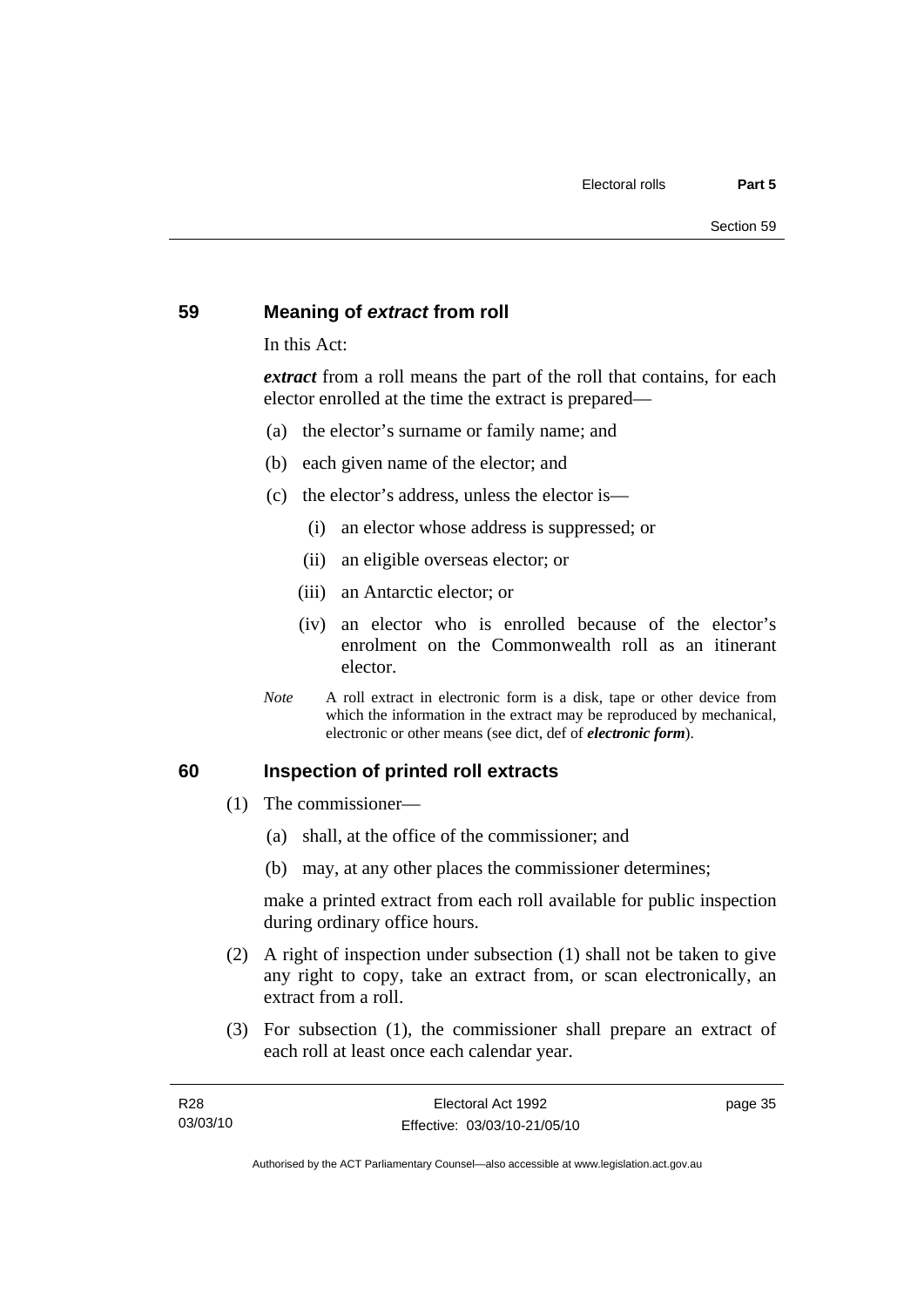#### **61 Supply of printed roll extracts to MLAs etc**

- (1) At least once each calendar year, the commissioner shall, on request—
	- (a) give 2 printed extracts from the roll for an electorate to each MLA for the electorate; and
	- (b) give 2 printed extracts from the roll for each electorate to the registered officer of each registered party.
- (2) The commissioner shall, on request, supply a printed extract from a roll to a person who the commissioner is satisfied requires the extract for an approved purpose within the meaning of section 63.
	- *Note* A fee may determined under s 8 (Determination of fees) for a request under subsection (2).

#### **62 Supply of roll extracts in electronic form to MLAs etc**

- (1) The commissioner shall, on request, so far as practicable, give a roll extract in electronic form to—
	- (a) an MLA; or
	- (b) the registered officer of a registered party.
- (2) The commissioner shall, on request, supply a roll extract in electronic form, or on microfiche, to a person who the commissioner is satisfied requires the extract for an approved purpose within the meaning of section 63.
	- *Note* A fee may determined under s 8 (Determination of fees) for a request under subsection (2).

#### **63 Use of roll extracts**

(1) In this section:

*approved purpose* means any of the following:

(a) for an MLA—the exercise of his or her functions;

R28 03/03/10

Authorised by the ACT Parliamentary Counsel—also accessible at www.legislation.act.gov.au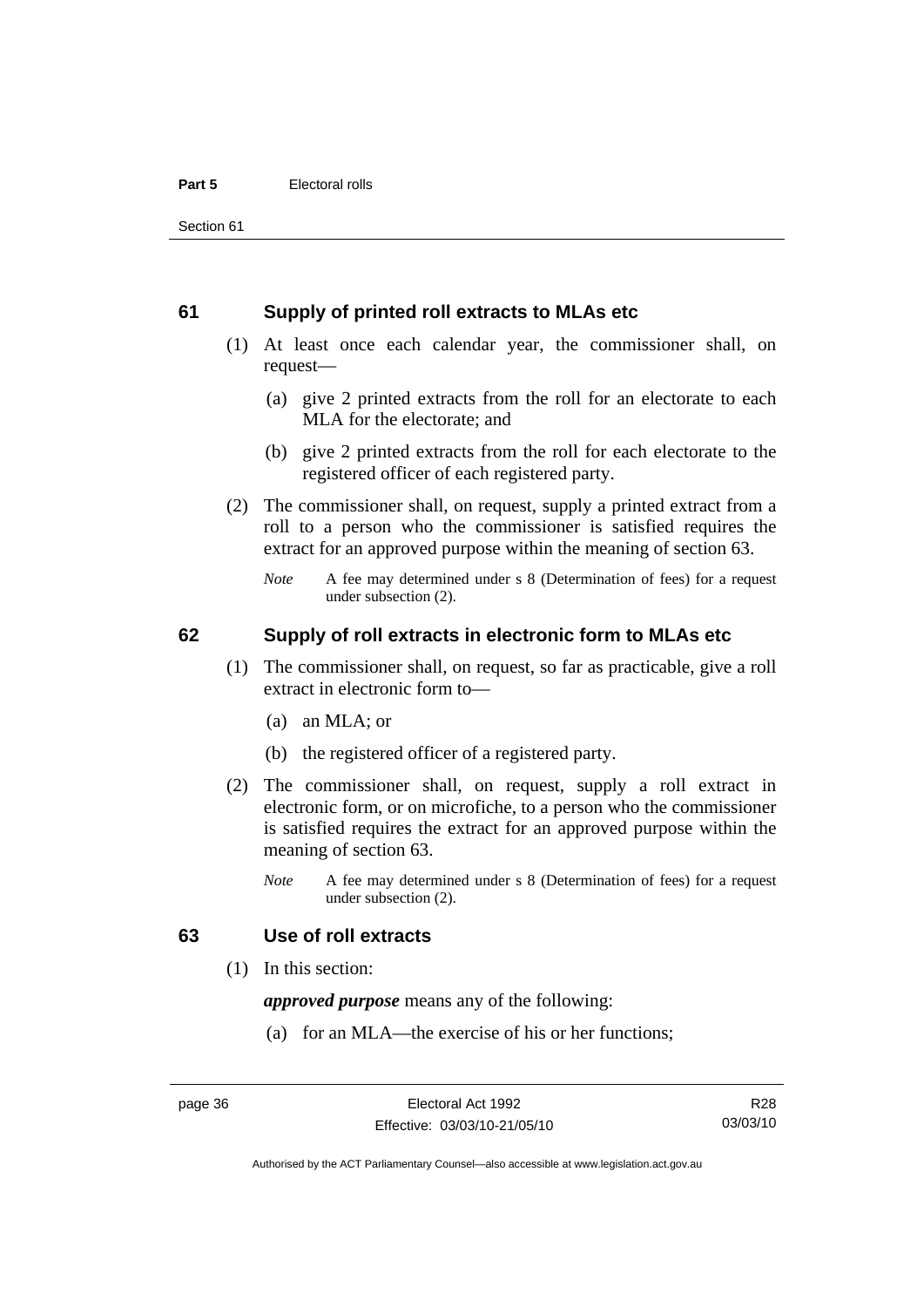- (b) for the registered officer of a registered party—the exercise by an MLA who is a member of the party of his or her functions;
- (c) for an MLA or the registered officer of a registered party—
	- (i) a purpose connected with an election; or
	- (ii) monitoring the accuracy of information in the roll;
- (d) for anyone—a purpose prescribed under the regulations.

*protected information*, in relation to a person, means information that the person knows, or has reasonable grounds for believing, was obtained from a roll extract given to the person or someone else under section 61 (Supply of printed roll extracts to MLAs etc) or section 62 (Supply of roll extracts in electronic form to MLAs etc).

- (2) A person must not, without reasonable excuse, use protected information for—
	- (a) a commercial purpose; or
	- (b) any other purpose, other than an approved purpose.

Maximum penalty: 50 penalty units, imprisonment for 6 months or both.

 (3) A person must not, without reasonable excuse, directly or indirectly divulge or communicate protected information to someone else for a purpose other than an approved purpose.

Maximum penalty: 50 penalty units, imprisonment for 6 months or both.

## **65 Provision of roll information to prescribed authorities**

 (1) The commissioner may give a copy of a roll or information contained on a roll to a prescribed authority if the commissioner is satisfied that the authority requires the copy or information for a prescribed purpose.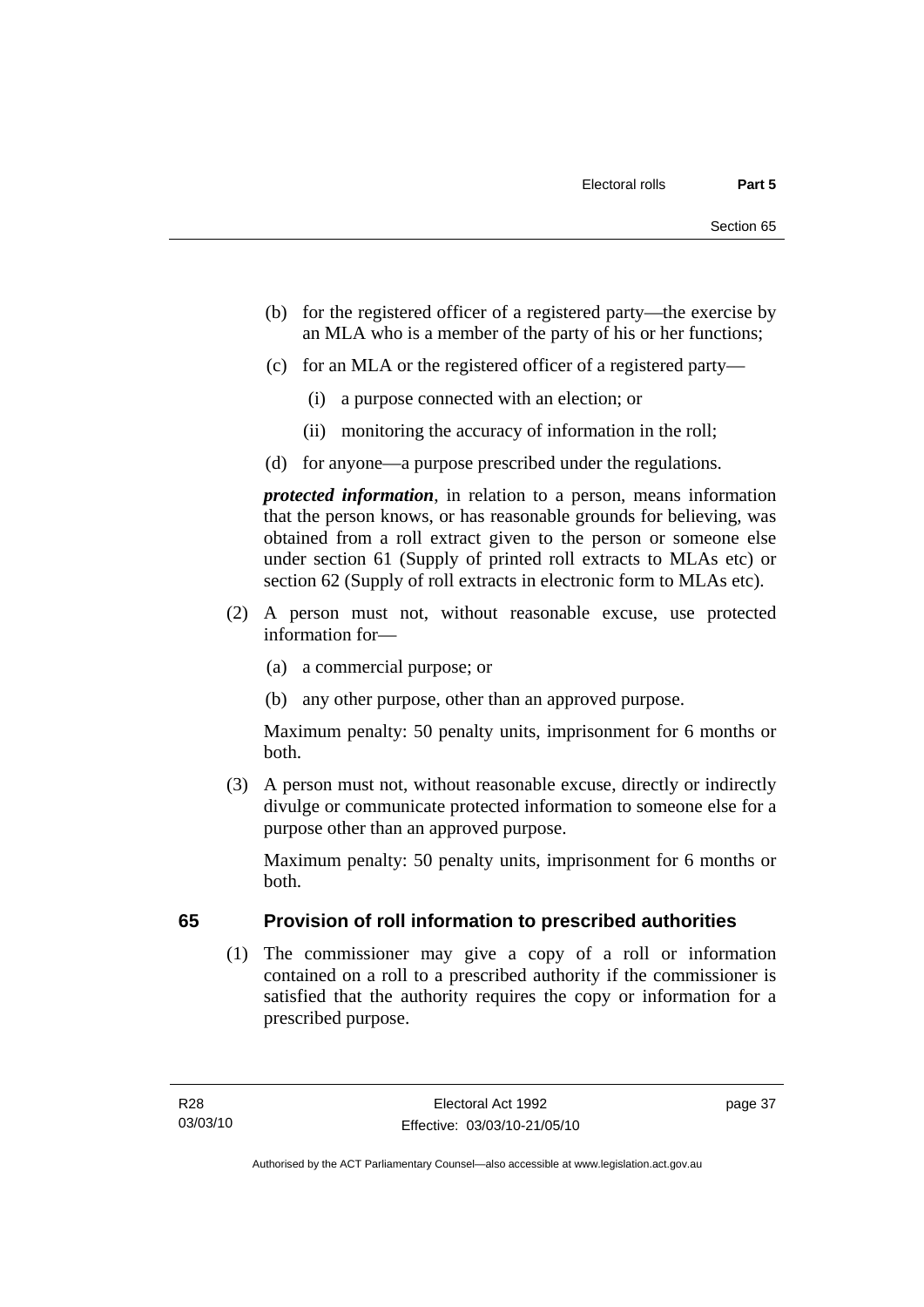Section 66

 (2) A person shall not use information obtained under subsection (1) except in accordance with the regulations.

Maximum penalty: 50 penalty units, imprisonment for 6 months or both.

- (3) For the *Juries Act 1967*, the commissioner shall, on request by the sheriff, give the sheriff a copy of the roll of electors of the ACT.
- (4) A copy of a roll, or information, may be given to a person under subsection (1) or (3) in printed or electronic form or on microfiche.
- (5) A copy of a roll, or information, provided under subsection (1) or (3) shall not include—
	- (a) in relation to a person whose address is a suppressed address any particulars other than the name of the person; or
	- (b) the address of an eligible overseas elector; or
	- (c) the address of an Antarctic elector.
- (6) The regulations may provide for how a prescribed authority may deal with information, or information obtained from a copy of a roll, provided under subsection (1).

#### **66 Maintenance of rolls**

- (1) The commissioner shall, so far as practicable, keep the rolls up to date.
- (2) The commissioner may alter a roll at any time as follows:
	- (a) to register any change of name;
	- (b) to bring up to date any particulars appearing on the roll;
	- (c) to correct any mistake or omission;
	- (d) to remove the name of a deceased elector;

R28 03/03/10

Authorised by the ACT Parliamentary Counsel—also accessible at www.legislation.act.gov.au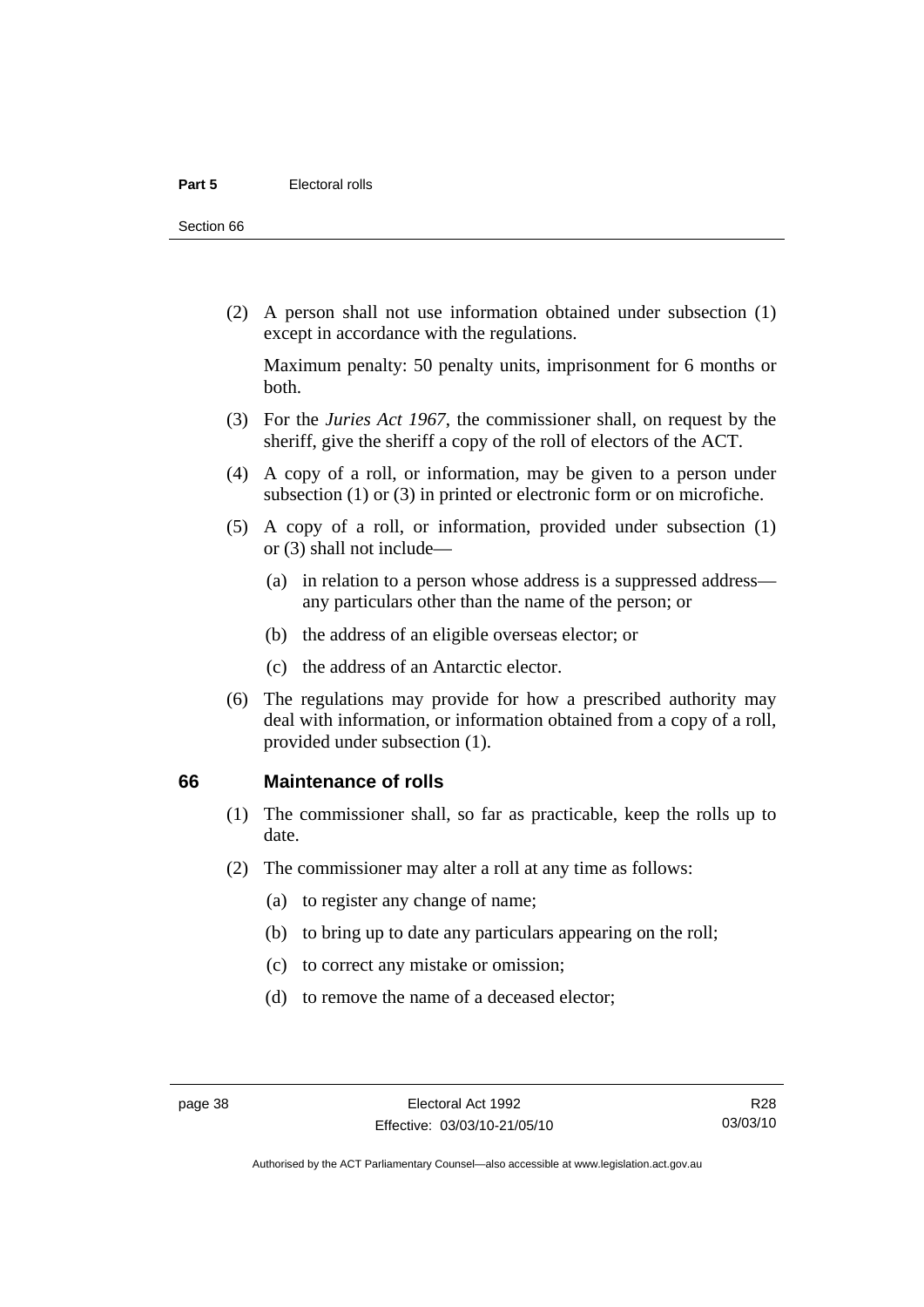(e) in relation to a person who is enrolled on the Commonwealth roll—to reflect any alteration under the Commonwealth Electoral Act, section 105 in relation to that enrolment.

#### **67 Power to require information**

- (1) The commissioner may, by written notice, require—
	- (a) the administrative head of a unit of the public service; or
	- (b) the chief executive officer (however described) of a Territory authority or of an entity prescribed under the regulations; or
	- (c) the occupier of any residence;

to give to the commissioner or a specified officer specified information required in connection with the preparation, maintenance or revision of a roll.

*Note* For how documents may be given, see *Legislation Act 2001*, pt 19.5.

- (2) A notice shall specify the time within which the information is to be so given.
- (3) A person who, without reasonable excuse, contravenes such a requirement commits an offence.

Maximum penalty: 5 penalty units.

 (4) Subsection (3) does not apply if compliance with the requirement would involve the disclosure of information in contravention of any other law.

## **68 Notice of registered deaths**

The registrar-general shall give to the commissioner, on request, particulars entered in the register of deaths during the period to which the request relates in relation to the death of each person aged 17 years or older.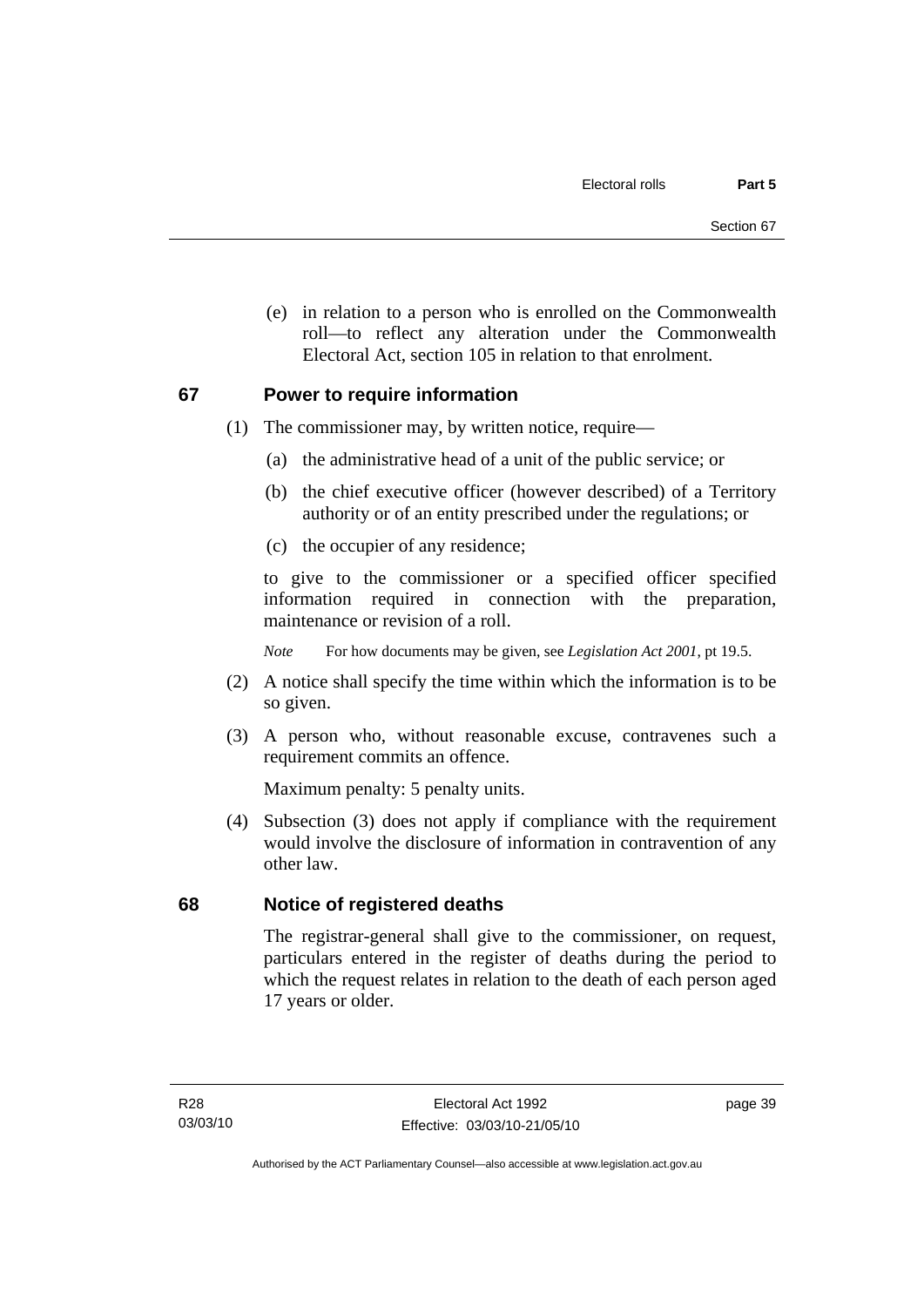#### **Part 5** Electoral rolls

Section 69

#### **69 Disclosure of roll information**

 (1) A person to whom this section applies shall not, without reasonable excuse, give a copy of a roll, an extract from a roll, or information contained on a roll, to another person except for this Act.

Maximum penalty: 50 penalty units, imprisonment for 6 months or both.

- (2) This section applies to a person who is, or has been—
	- (a) the commissioner; or
	- (b) an officer; or
	- (c) a member of the staff of the electoral commission.

#### **70 Joint roll arrangements with Commonwealth**

- (1) The Chief Minister may arrange with the Governor-General for—
	- (a) the preparation, alteration or revision of the rolls; or
	- (b) the carrying out of any procedure relating to the preparation, alteration or revision of the rolls;

jointly by the Commonwealth and the Territory.

- (2) If such an arrangement is in force, a roll may contain—
	- (a) the names and particulars of persons who are enrolled as electors of the Commonwealth but not as electors of the ACT, provided that it is clearly indicated that they are not enrolled as electors of the ACT; and
	- (b) distinguishing marks against the names of persons enrolled as electors of the ACT but not as electors of the Commonwealth, to show that they are not electors of the Commonwealth; and
	- (c) other particulars in addition to those required by or under this Act to be included in the roll;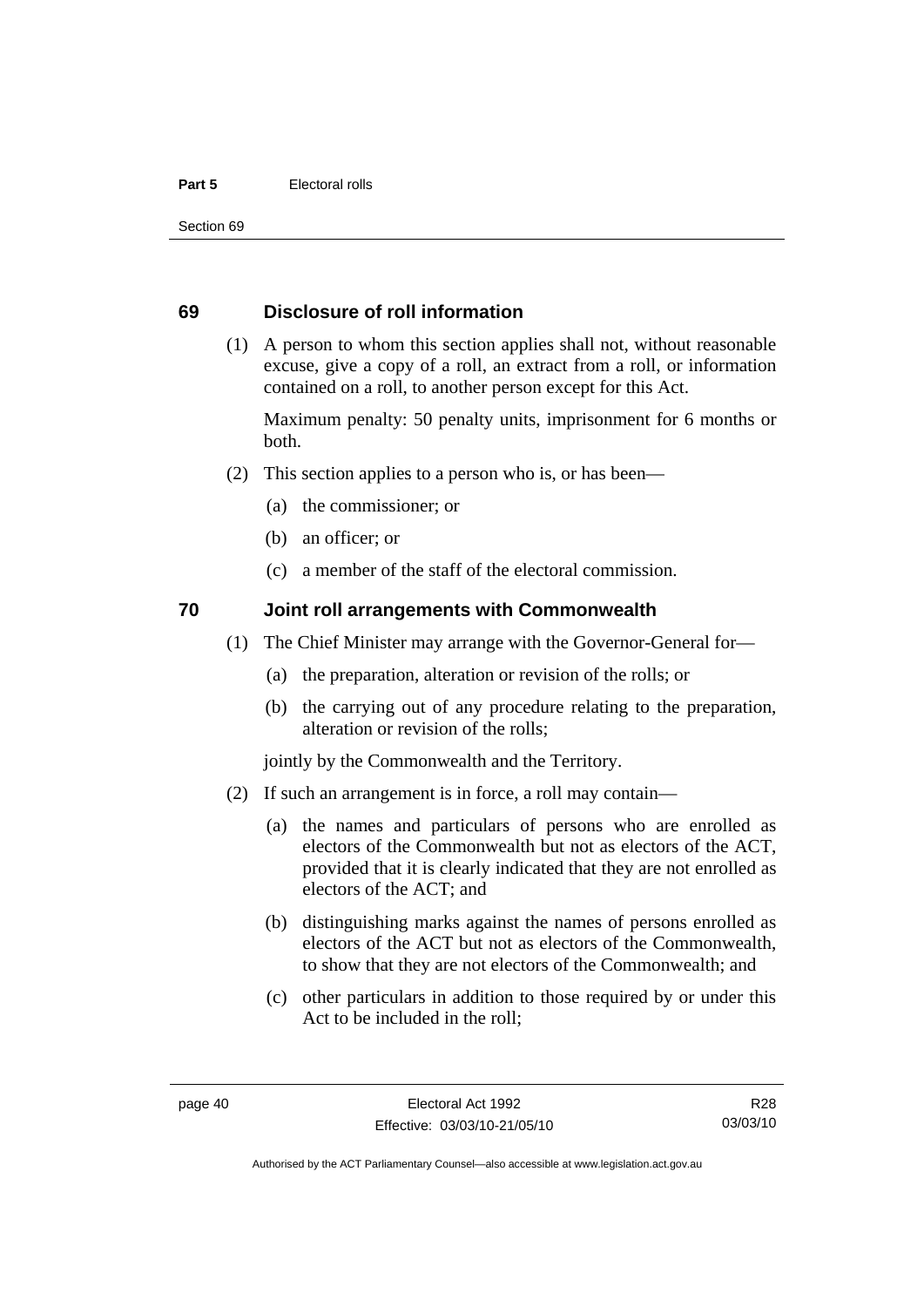and, for this Act, the names of electors of the Commonwealth who are not enrolled as electors of the ACT and those marks and particulars shall not be taken to be part of the roll.

Authorised by the ACT Parliamentary Counsel—also accessible at www.legislation.act.gov.au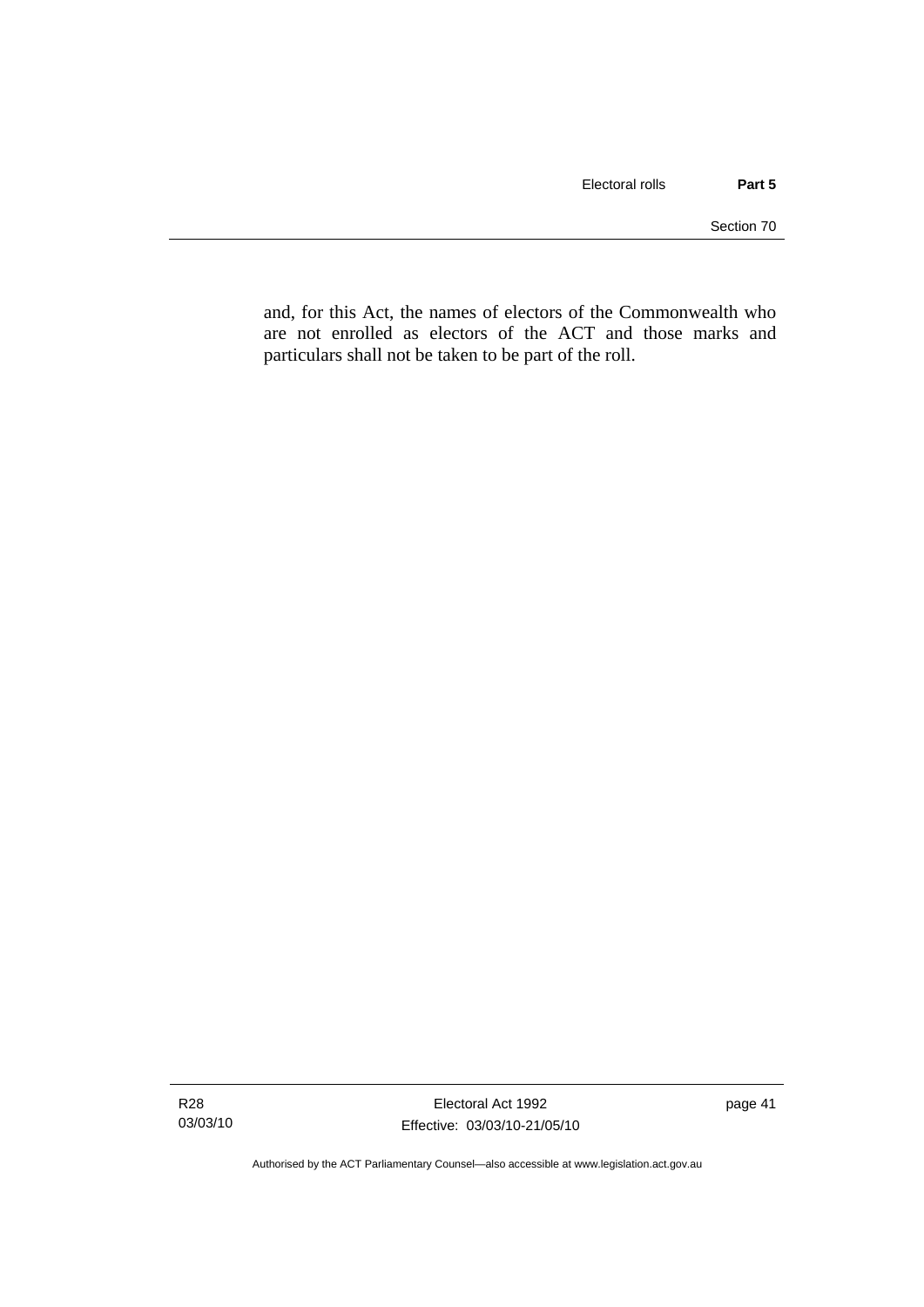#### **Part 6** Enrolment

Section 71

# **Part 6 Enrolment**

#### **71 Persons taken not to be enrolled on Commonwealth roll**

For this part, the following persons enrolled on the Commonwealth roll shall be taken not to be so enrolled:

- (a) a person whose address recorded on that roll is not in the ACT;
- (b) a person who is an eligible overseas elector for the Commonwealth Electoral Act but not an eligible overseas elector for this Act.

#### **71A Address of person serving sentence of imprisonment**

- (1) For this part, the address of a person who is serving a sentence of imprisonment is—
	- (a) if the person is enrolled on the Commonwealth roll—the address recorded on that roll in relation to the person; or
	- (b) if paragraph (a) does not apply—
		- (i) the person's address immediately before the person began serving the sentence; or
		- (ii) if the person did not have an address immediately before beginning to serve the sentence—the address of the place where the person is serving the sentence.
- (2) In this section:

*sentence of imprisonment* does not include a periodic detention period of the sentence set by a court under the *Crimes (Sentencing) Act 2005*, section 11 (Periodic detention).

Authorised by the ACT Parliamentary Counsel—also accessible at www.legislation.act.gov.au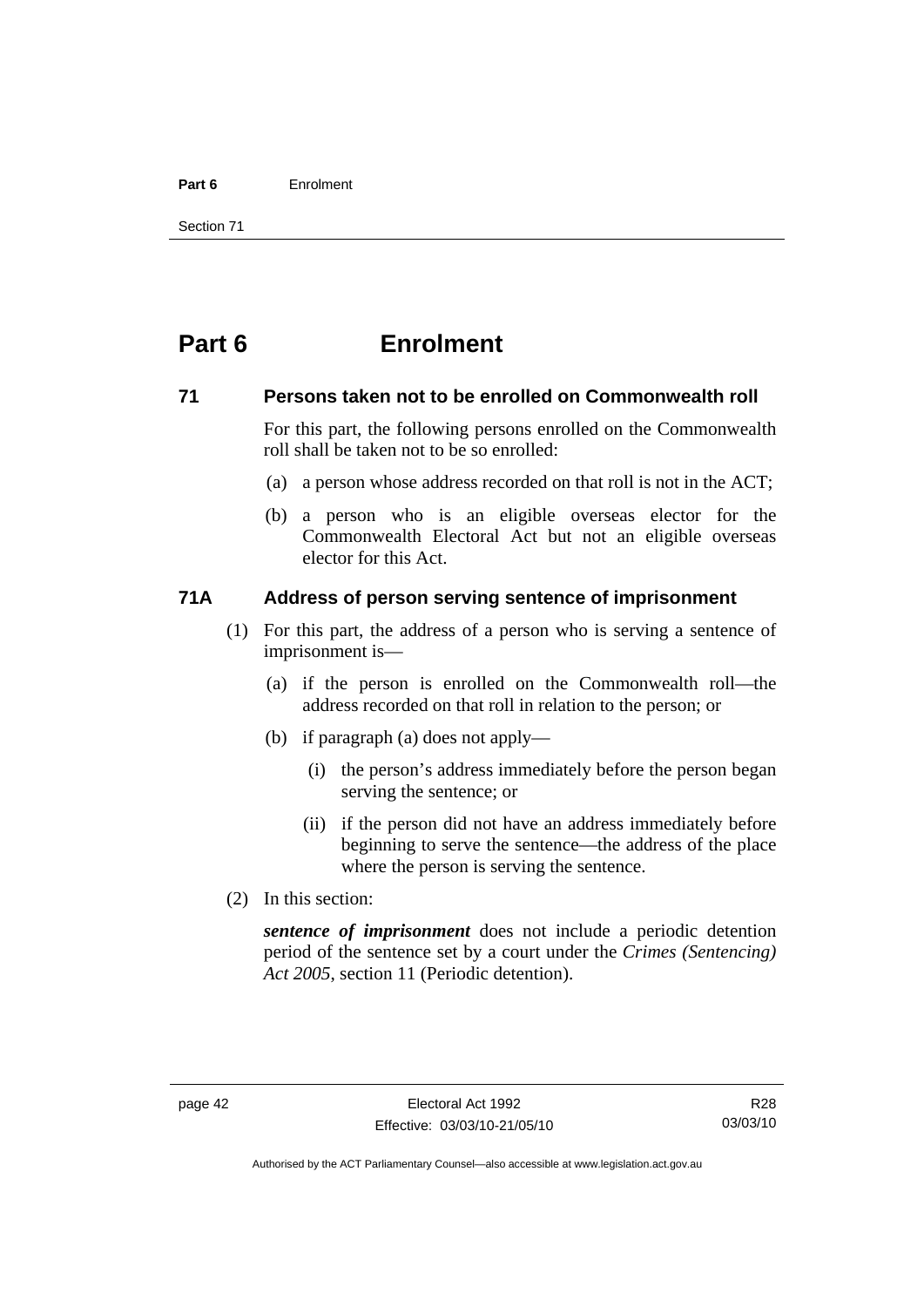## **72 Entitlement**

- (1) A person is entitled to be enrolled for an electorate if—
	- (a) the person is entitled to be enrolled on the Commonwealth roll otherwise than under the Commonwealth Electoral Act, section 100; and
	- (b) the person's address is in the electorate.
- (2) A person is also entitled to be enrolled for an electorate if—
	- (a) the person is not entitled to be enrolled on the Commonwealth roll only because the person is serving a sentence of imprisonment; and
	- (b) the person's address is in the electorate.
- (3) A person is not entitled to be enrolled for more than 1 electorate.

## **73 Compulsory enrolment etc—residents**

- (1) A person who—
	- (a) is entitled to be enrolled for an electorate; and
	- (b) is not enrolled on any roll;

shall, subject to subsection (5), make a claim for enrolment within 21 days after the day the person became so entitled.

- (2) An elector who—
	- (a) is enrolled for an electorate; and
	- (b) is entitled, following a change of address, to be enrolled for another electorate;

shall, subject to subsections (4) and (5), make a claim for a transfer of enrolment within 52 days after the date of the change of address.

 (3) An elector who changes address within an electorate shall, subject to subsections (4) and (5), give the commissioner written notice setting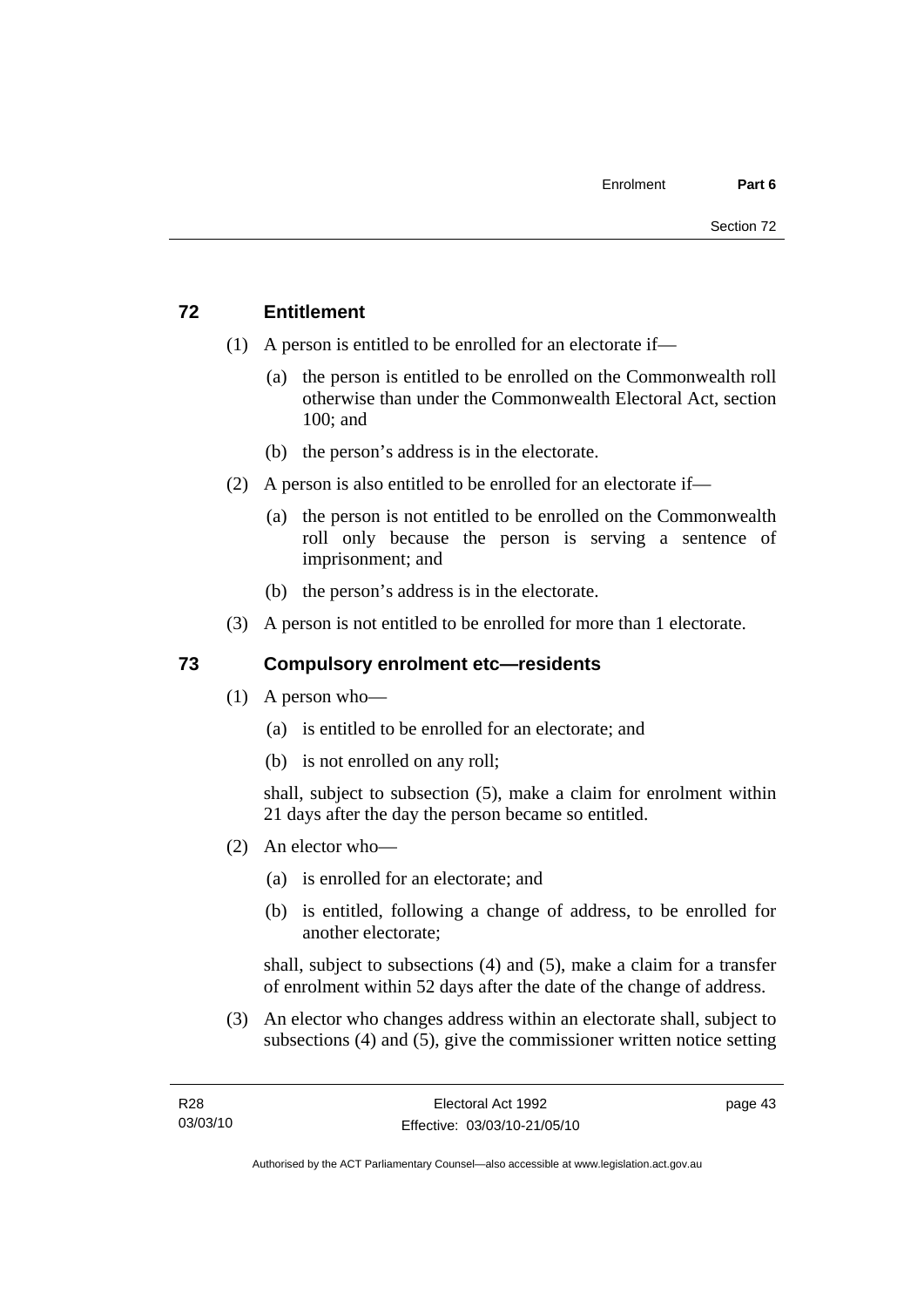out the particulars of the new address within 52 days after the date of the change of address.

*Note* For how documents may be given, see *Legislation Act 2001*, pt 19.5.

- (4) Subsections (2) and (3) do not apply to an eligible overseas elector, an Antarctic elector or a person who is not at least 18 years old.
- (5) If a person is enrolled on the Commonwealth roll otherwise than under the Commonwealth Electoral Act, section 100 and the address recorded on that roll in relation to the person is an address in an electorate—
	- (a) the person shall be taken—
		- (i) to have made a claim under subsection  $(1)$  or  $(2)$ , or given notice under subsection (3), whichever is appropriate; and
		- (ii) to be enrolled for the electorate; and
	- (b) the particulars recorded on the Commonwealth roll in relation to the person shall, so far as practicable, be taken to be the particulars recorded on the roll for the electorate.
- (6) A person who, without reasonable excuse, contravenes subsection  $(1)$ ,  $(2)$  or  $(3)$  commits an offence.

Maximum penalty: 0.5 penalty units.

#### **74 Eligible overseas electors**

- (1) An elector—
	- (a) who is, for the Commonwealth Electoral Act, an eligible overseas elector; and
	- (b) whose address, recorded on the Commonwealth roll when the elector became a person referred to in paragraph (a), was an address in an electorate; and

R28 03/03/10

Authorised by the ACT Parliamentary Counsel—also accessible at www.legislation.act.gov.au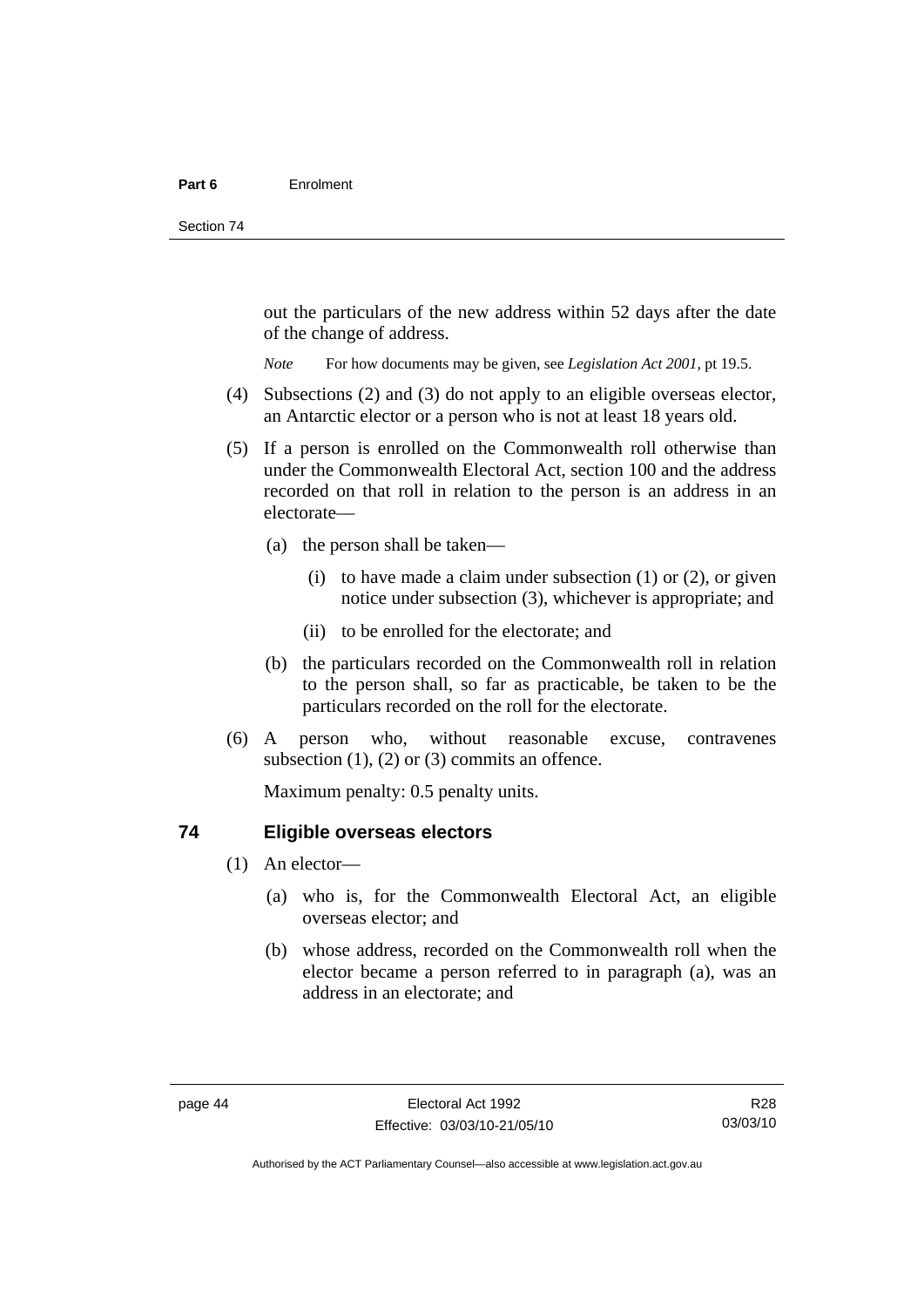(c) who has, for this Act, indicated an intention to reside, or resume residing, in the ACT after ceasing to be a person referred to in paragraph (a);

is, subject to subsection (4), an eligible overseas elector for this Act in relation to the electorate in which that address is located.

- (2) The commissioner shall annotate the roll for an electorate so as to indicate the name of each person who is an eligible overseas elector in relation to the electorate.
- (3) The commissioner shall cancel an annotation in relation to a person if—
	- (a) the person ceases to be an eligible overseas elector for the Commonwealth Electoral Act; or
	- (b) the person notifies the commissioner that he or she does not intend to reside, or to resume residing, in the ACT after ceasing to be an eligible overseas elector for the Commonwealth Electoral Act.
- (4) A person ceases to be an eligible overseas elector for this Act on the day the annotation in relation to the person is cancelled.

## **75 Age 17 enrolment**

- (1) The commissioner shall enrol a person on the roll for an electorate if the person—
	- (a) is at least 17 years old; and
	- (b) would, had the person attained the age of 18 years, be entitled to be enrolled for the electorate; and
	- (c) makes a claim for enrolment.
- (2) If a person is enrolled on the Commonwealth roll under the Commonwealth Electoral Act, section 100 and the address recorded on that roll is an address in an electorate—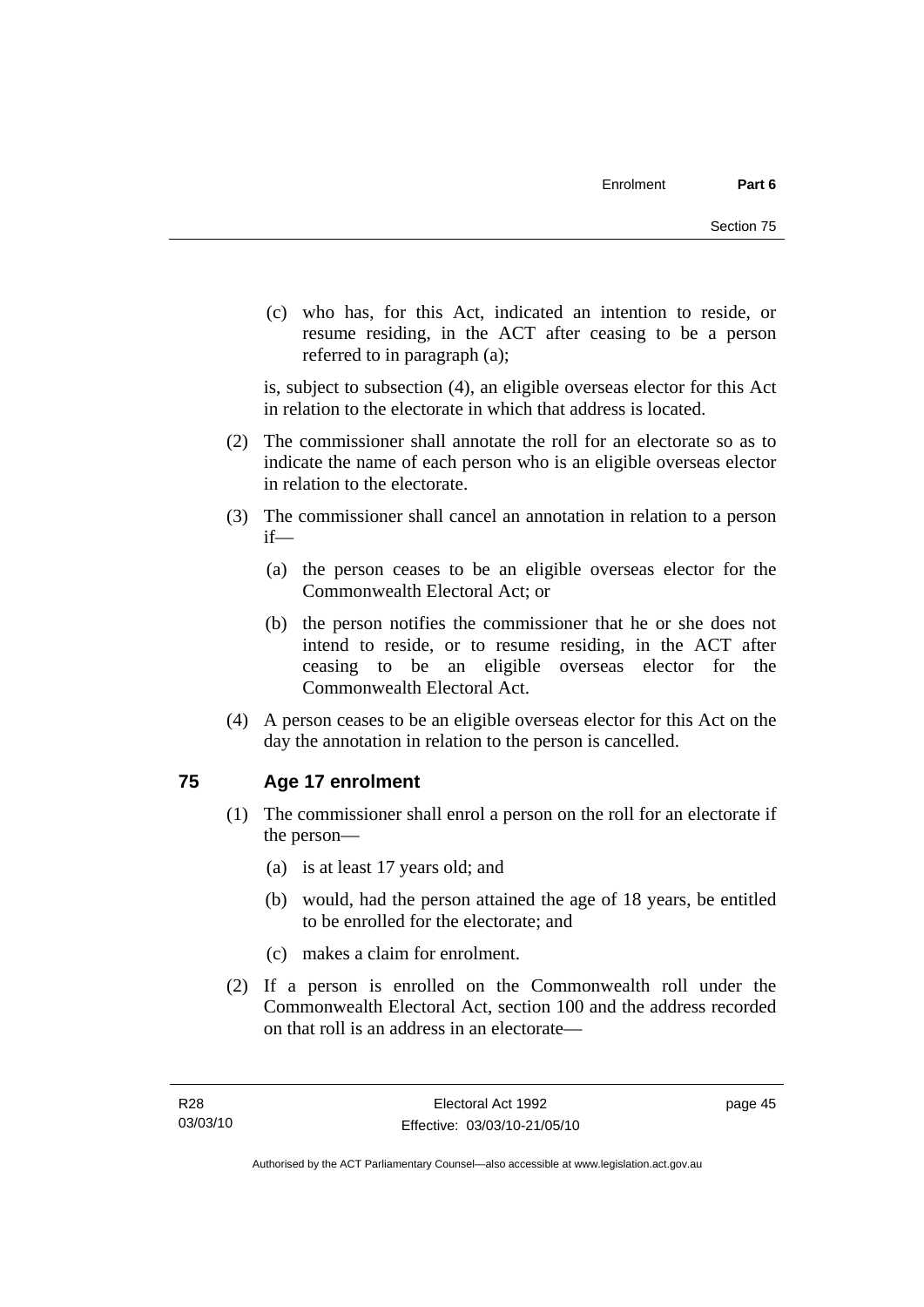- (a) the person shall be taken—
	- (i) to have made a claim for enrolment under this section; and
	- (ii) to be enrolled under this section on the roll for the electorate; and
- (b) the particulars recorded on the Commonwealth roll in relation to the person shall, so far as practicable, be taken to be the particulars recorded on the roll for the electorate.

#### **76 Enrolment etc**

(1) In this section:

*claim* means a claim for enrolment or transfer of enrolment.

- (2) Except as otherwise provided by this Act, the name of a person shall not be added to a roll except under a claim.
- (3) A claim must be—
	- (a) signed as required for an enrolment claim under the Commonwealth Electoral Act; and
	- (b) given to the commissioner.

*Note 1* If a form is approved under s 340A for a claim, the form must be used.

- *Note* 2 For how documents may be given, see the Legislation Act, pt 19.5.
- (4) The identity of the claimant must be verified in the same way as the identity of a claimant for an enrolment under the Commonwealth Electoral Act must be verified.
- (5) On a claim under subsection (2), the commissioner shall, subject to section 80—
	- (a) enrol the claimant, if satisfied that he or she is entitled to be enrolled under the claim; or
	- (b) reject the claim.

Authorised by the ACT Parliamentary Counsel—also accessible at www.legislation.act.gov.au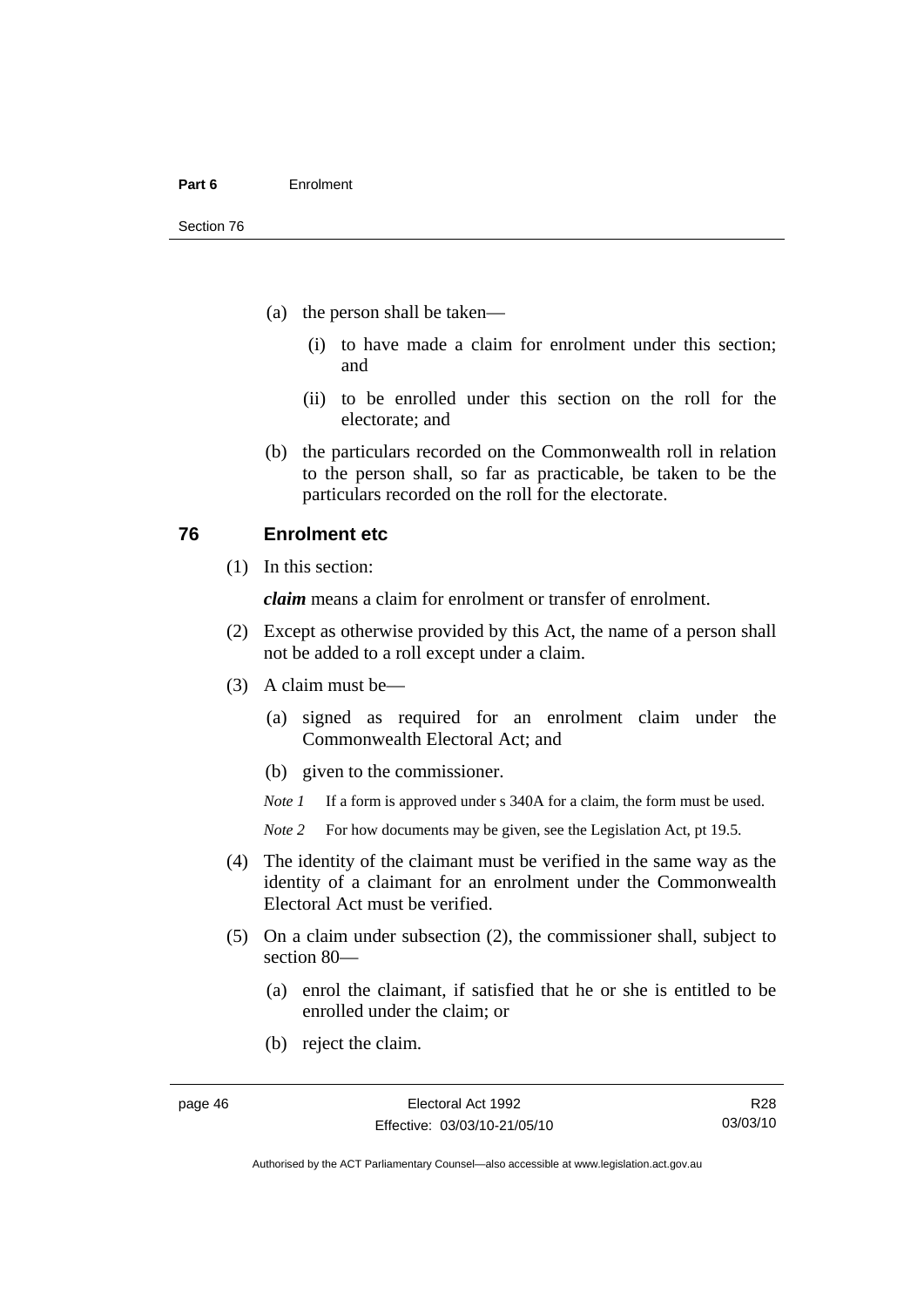- (6) After making a decision about a claim under subsection (2), the commissioner shall give the claimant—
	- (a) if the claim is accepted—written notice of the decision specifying the electorate in which the claimant is enrolled; or
	- (b) if the claim is rejected—an internal review notice about the decision.

#### **77 Suppression of elector's address**

- $(1)$  If—
	- (a) an elector is enrolled on the Commonwealth roll; and
	- (b) under the Commonwealth Electoral Act, section 104 the particulars of the elector's address have not been included on, or have been deleted from, the Commonwealth roll;

the commissioner shall suppress the particulars of the elector's address from any extract from the roll on which the elector is enrolled under this Act.

- (2) If an elector is not enrolled on the Commonwealth roll, on the elector's request for the suppression of particulars of his or her address from an extract from any roll, the commissioner shall—
	- (a) grant the request; or
	- (b) refuse the request.
- (3) A request shall—
	- (a) set out the reasons for the request; and
	- (b) be verified by statutory declaration.
	- *Note* If a form is approved under s 340A (Approved forms) for a request, the form must be used.
- (4) The commissioner shall grant a request under subsection (2) if he or she is satisfied on reasonable grounds that the inclusion of the particulars of the elector's address on an extract from the roll would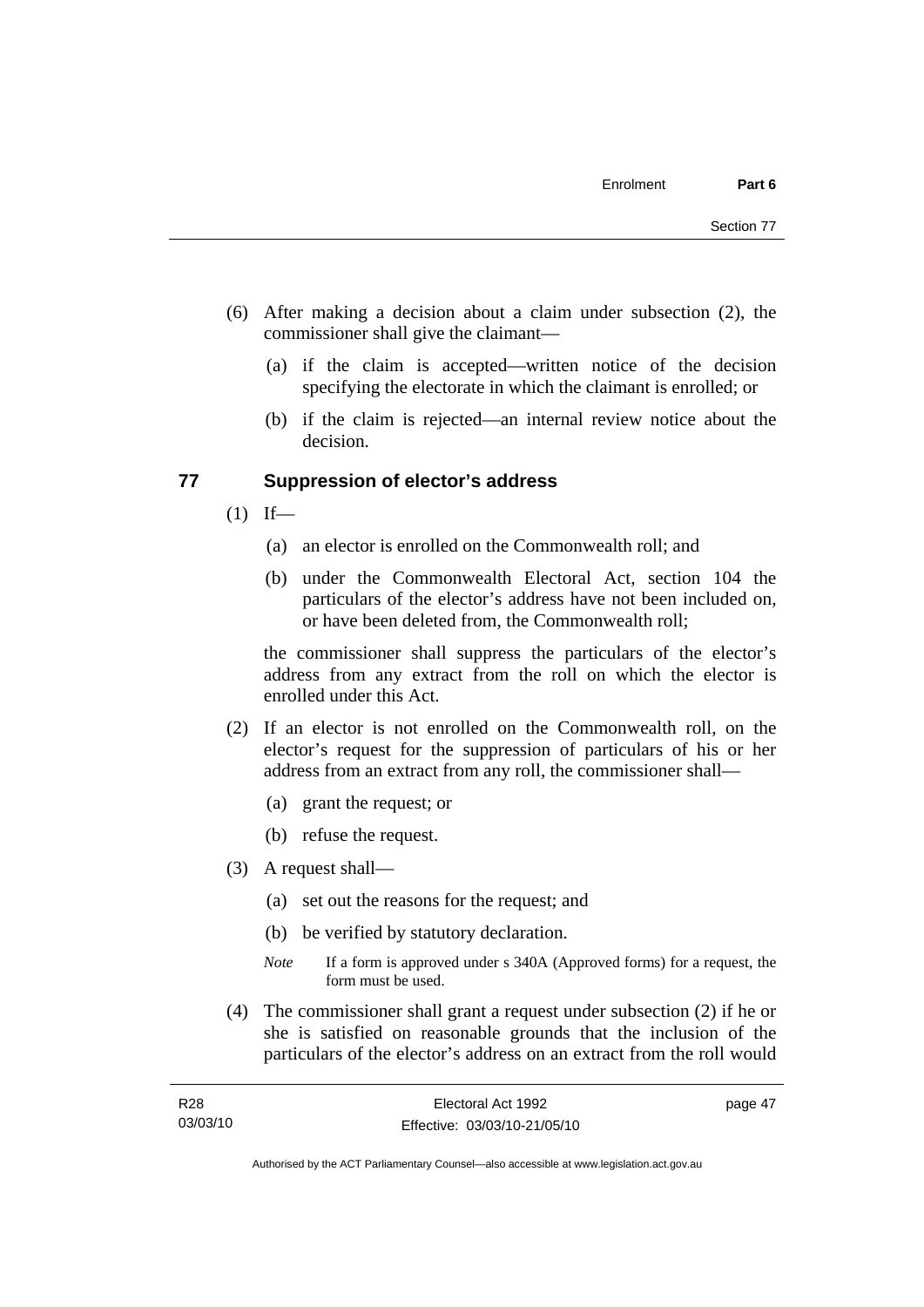#### **Part 6** Enrolment

place at risk the personal safety of the elector or any member of the elector's family.

- (5) After making a decision about a request under subsection (2), the commissioner shall give the person who made the request—
	- (a) if the request is granted—written notice of the decision; or
	- (b) if the request is refused—an internal review notice about the decision.

#### **78 Inclusion of particulars on roll following suppression**

- (1) This section applies if the address of an elector has been suppressed under section 77 (2).
- (2) The commissioner shall include the particulars of the elector's address on an extract from the roll if the commissioner is satisfied on reasonable grounds that the inclusion of the particulars would not place at risk the personal safety of the elector or any member of the elector's family.
- (3) After making a decision under subsection (2), the commissioner shall give the elector an internal review notice about the decision.

#### **79 Suppression of elector's address pending review**

- (1) This section applies if the commissioner makes either of the following decisions:
	- (a) a decision under section 77 (2) (b) to refuse to suppress an elector's address from an extract from a roll;
	- (b) a decision under section 78 (2) to include particulars of an elector's address on an extract from a roll.
- (2) The commissioner must suppress the particulars of the elector's address from an extract from a roll from the defined date until—
	- (a) if no application for review of the decision is made to the electoral commission within 28 days after the day the elector is

R28 03/03/10

Authorised by the ACT Parliamentary Counsel—also accessible at www.legislation.act.gov.au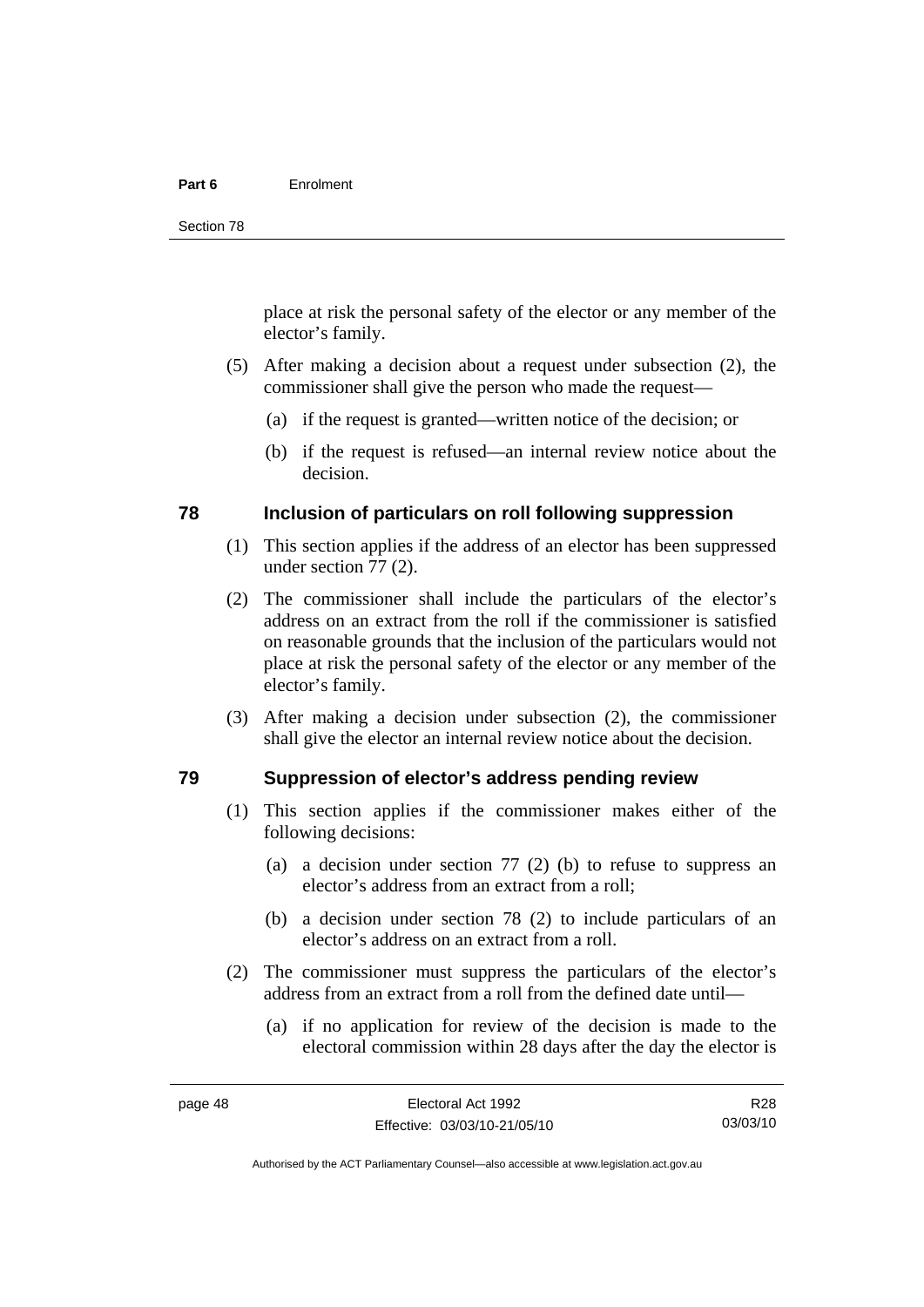given an internal review notice in relation to the decision—the end of the 28-day period; or

- (b) if on review the electoral commission affirms the decision, and no application for review of the commission's decision is made to the ACAT—the end of 28 days after the day the elector is given an internal review notice; or
- (c) if on review the ACAT affirms the decision of the electoral commission, and no appeal from the ACAT's decision is made to the Supreme Court is made—the end of 28 days after the day the elector is given notice of the ACAT's decision; or
- (d) if an appeal from the ACAT's decision is made to the Supreme Court—a proceeding on the appeal is completed.
- (3) Subsection (2) has effect subject to—
	- (a) an order of the electoral commission under section 248 (Stay of reviewable decision); and
	- (b) an order of the ACAT; and
	- (c) an order of the Supreme Court.
- (4) In this section:

*defined date* means—

- (a) in relation to a decision under section 77 (2) (b) to refuse to suppress an elector's address from an extract from a roll—the date of the request for suppression; or
- (b) in relation to a decision under section 78 (2) to include particulars of an elector's address on an extract from a roll the date of the decision.

#### **80 Closed rolls**

 (1) For this Act, the roll for an electorate shall be taken to be closed during the period—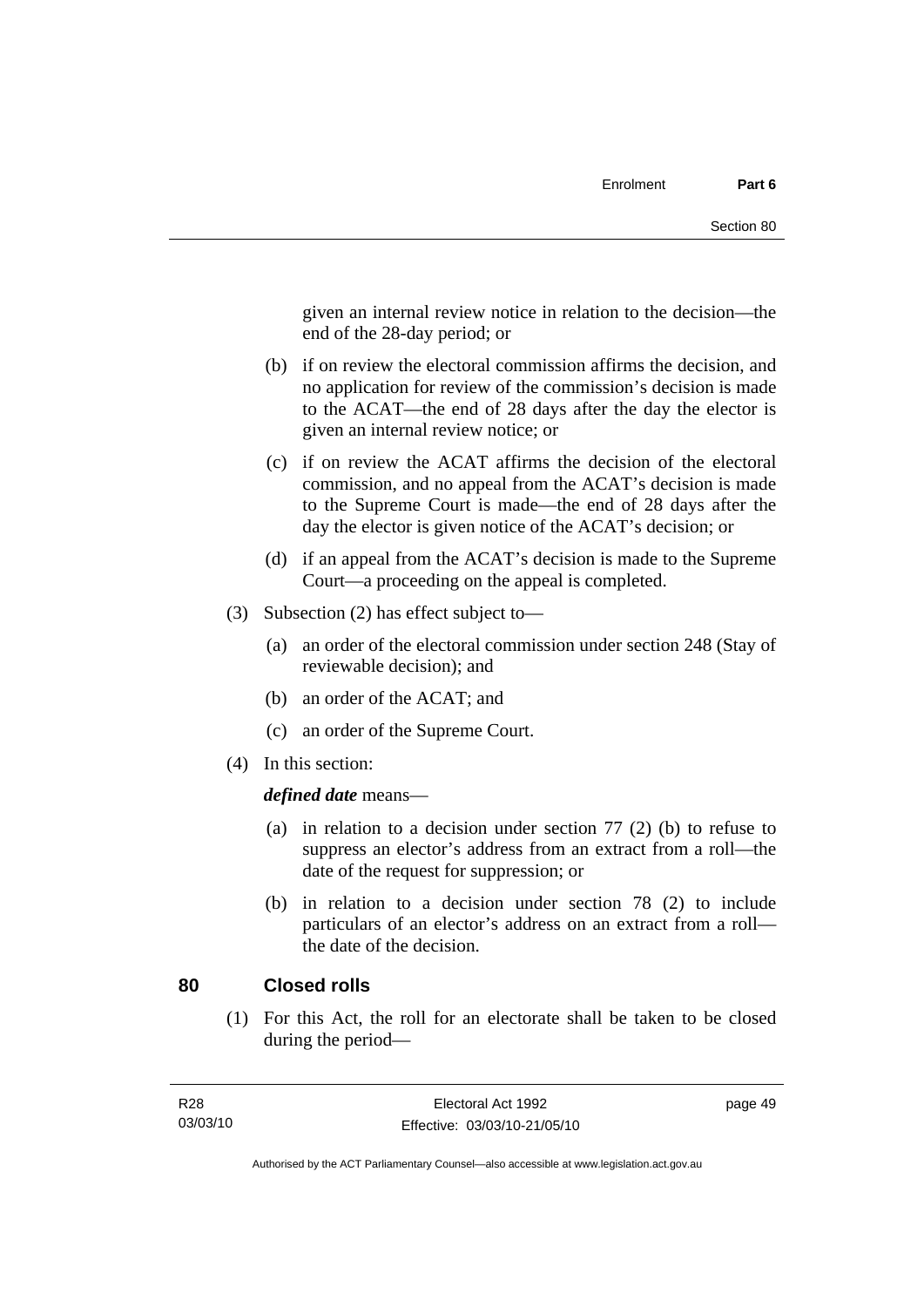- (a) beginning at 8 pm on the 29th day before polling day for an election in the electorate; and
- (b) ending at the close of polling at the election.
- (2) While a roll is closed, subject to subsections (3), (4) and (5) and section 66—
	- (a) a person shall not be enrolled; and
	- (b) a person shall not be taken to be enrolled under section 73 (5) or 75 (2) if the person's enrolment on the Commonwealth roll is effected during the closure; and
	- (c) a name shall not be removed; and
	- (d) an annotation in relation to the roll shall not be made or cancelled under section 74; and
	- (e) a change of address shall not be recorded.
- (3) Subsection (2) (c) shall not be taken to prevent the removal, while a roll is closed, of the name of a person who the commissioner believes on reasonable grounds made a statement in a claim for enrolment or transfer of enrolment that was false or misleading in a material particular.
- (4) If the Australian Postal Corporation notifies the commissioner in writing that the delivery of a posted claim for enrolment or transfer of enrolment has been delayed by an industrial dispute and, apart from the dispute, would have been delivered to the commissioner before the close of the roll for an election—
	- (a) subsection (2) (a) and (c) shall not be taken to prevent the enrolment of an elector or the removal of an elector's name from another roll as a consequence of such an enrolment; and
	- (b) if the claimant is enrolled in accordance with the claim—the enrolment shall be taken, in relation to any vote cast by the claimant in the election, to have been effected before the roll closed.

R28 03/03/10

Authorised by the ACT Parliamentary Counsel—also accessible at www.legislation.act.gov.au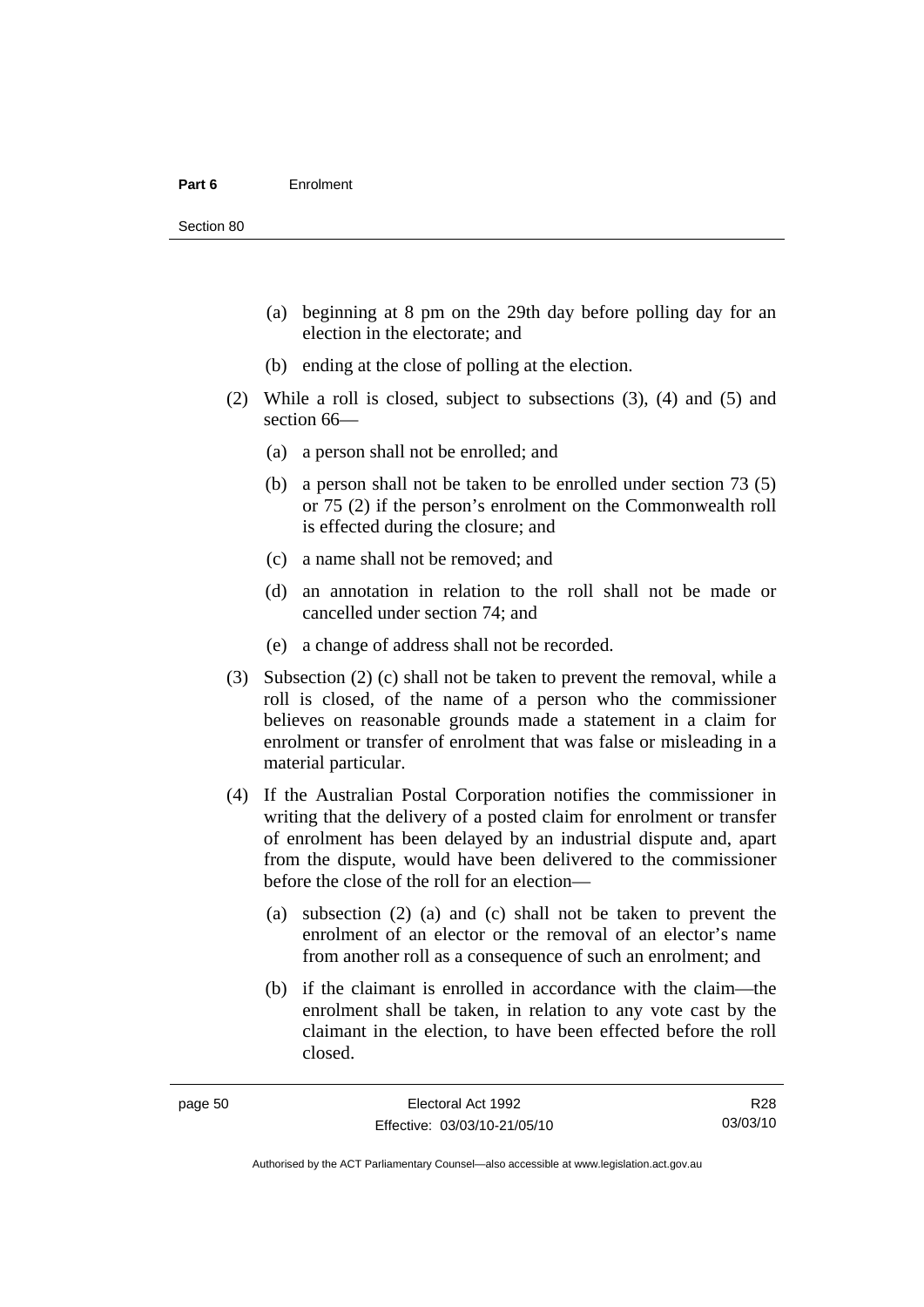- (5) This section does not prevent the enrolment of an elector, during a period when a roll is closed, if the elector's claim for enrolment or transfer of enrolment was received before the beginning of that period by—
	- (a) an officer appointed under section 33 (Officers); or
	- (b) a member of the commission's staff; or
	- (c) a person authorised by the commissioner for this section; or
	- (d) an employee of the Australian Electoral Commission.
- (6) In this section:

*enrolment* includes the enrolment of a person who is taken to have been enrolled under this part.

*particulars*—a reference (express or implied) to *particulars* relating to a person includes a reference to particulars taken to be recorded on the roll under this part.

#### **81 Objections to enrolment**

- (1) This section applies in relation to the enrolment of a person who is enrolled under this Act but is not enrolled under the Commonwealth Act.
- (2) An elector may object to the enrolment of a person on the ground that the person is not entitled to enrolment under section 72.
- (3) An objection shall—
	- (a) set out the grounds on which it is made; and
	- (b) subject to subsection (4), be accompanied by a deposit of \$2 or any higher amount prescribed by the regulations.
	- *Note* If a form is approved under s 340A (Approved forms) for an objection, the form must be used.
- (4) The deposit is not payable by an elector who objects to the enrolment of a person with a mental disability.

| R28      | Electoral Act 1992           | page 51 |
|----------|------------------------------|---------|
| 03/03/10 | Effective: 03/03/10-21/05/10 |         |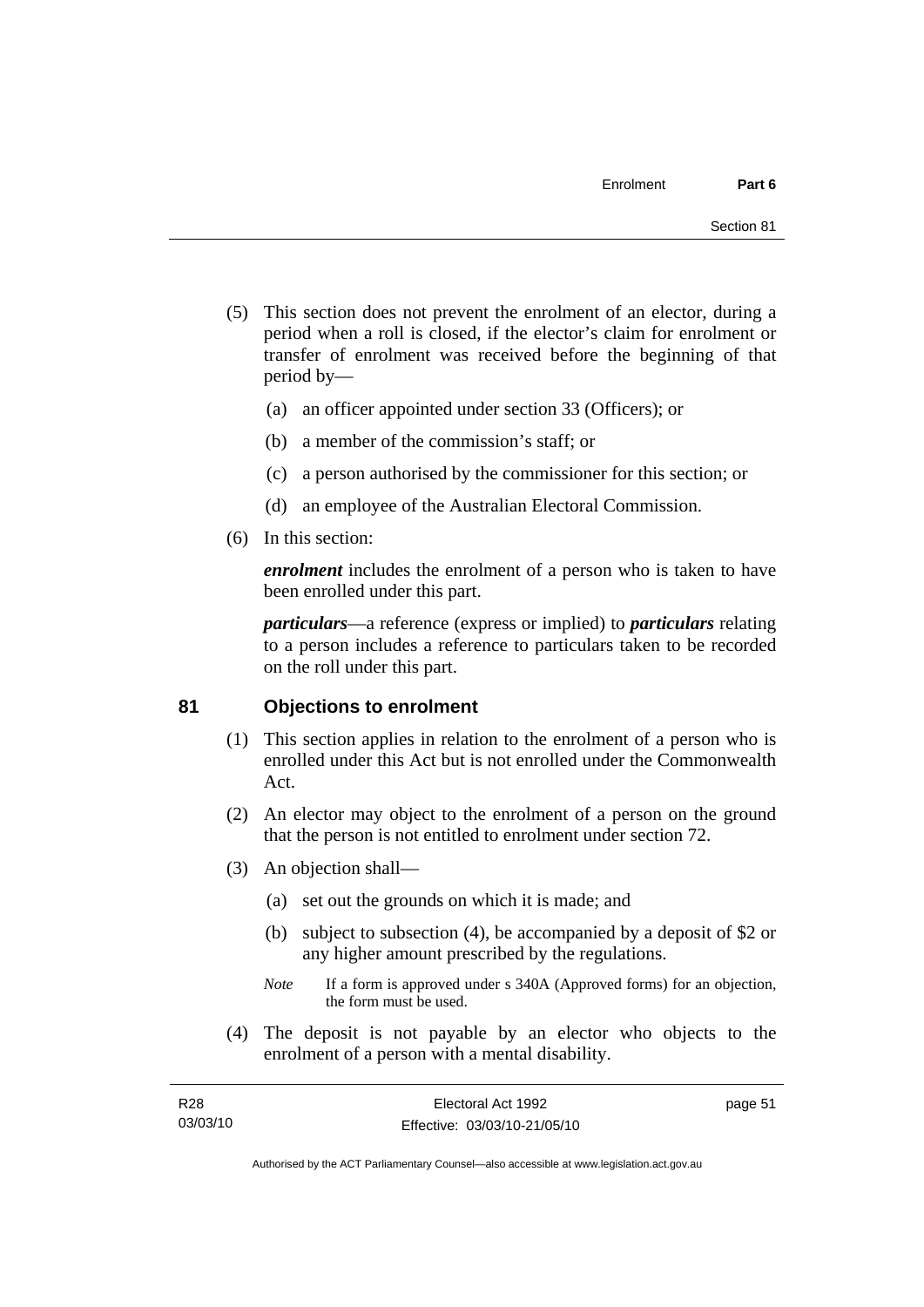Section 81

- (5) The commissioner shall reject an objection without notifying the person whose enrolment it concerns if—
	- (a) the objection is made because the enrolled person is a person with a mental disability and is not accompanied by a supporting medical certificate; or
	- (b) the commissioner believes on reasonable grounds that the objection is frivolous or vexatious.
- (6) After the commissioner rejects an objection under subsection (4), he or she shall—
	- (a) if subsection (5) (a) applies—give the objector written notice of the rejection; and
	- (b) if subsection (5) (b) applies—give the objector an internal review notice about the decision to reject the objection.
	- *Note* For how documents may be given, see *Legislation Act 2001*, pt 19.5.
- $(7)$  If—
	- (a) an objection is made to the enrolment of a person; or
	- (b) the commissioner believes on reasonable grounds that an enrolled person is not entitled to be enrolled (other than the ground that the person is a person with a mental disability);

the commissioner shall, subject to subsection (5), give the person written notice of the objection or belief inviting the person to respond within 21 days after the date of the notice.

- (8) After considering any such response, the commissioner shall determine the person's entitlement to enrolment and—
	- (a) confirm the enrolment; or
	- (b) remove the person's name from the roll.
- (9) After making a decision under subsection (8) about the enrolment of a person, the commissioner shall—

R28 03/03/10

Authorised by the ACT Parliamentary Counsel—also accessible at www.legislation.act.gov.au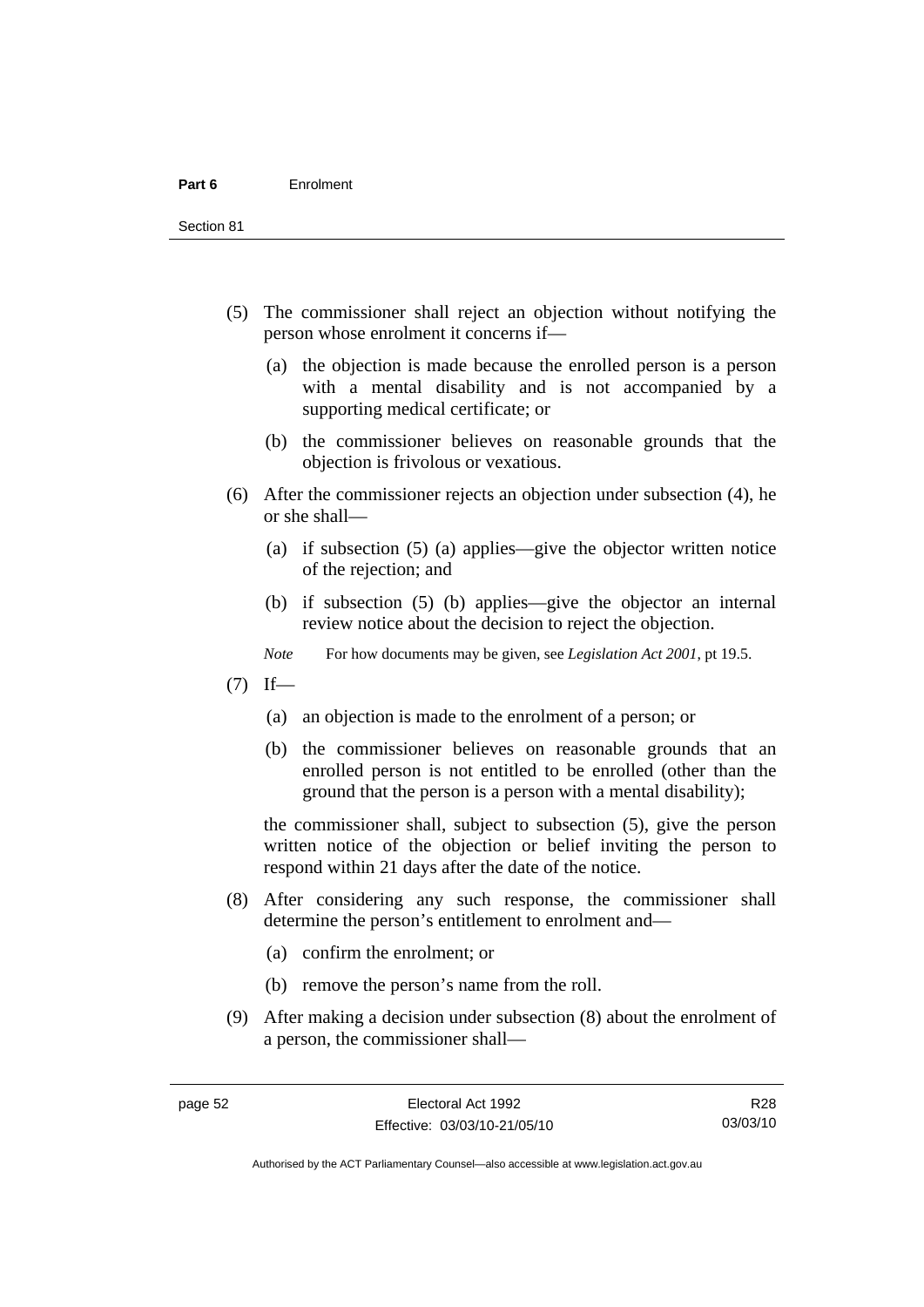- (a) for a decision to confirm the enrolment—give the person, and any objector, written notice of the decision; or
- (b) for a decision to remove the person's name from the roll—
	- (i) give the person an internal review notice about the decision; and
	- (ii) if an objection has been duly made to the enrolment give the objector written notice of the decision.
- (10) If a person's name is removed from a roll as a result of an objection, the commissioner shall return the deposit lodged with the objection to the objector.
- (11) In this section:

*person with a mental disability* means a person who is incapable of understanding the nature and significance of enrolment and voting, and includes such a person even if a guardian or manager has not been appointed for the person under the *Guardianship and Management of Property Act 1991*.

#### **82 Record of claims for enrolment**

- (1) If the commissioner is satisfied that a record of the particulars of a claim for enrolment or transfer of enrolment is kept on microfiche, microfilm or in any other appropriate permanent form, the claim may be destroyed.
- (2) A record of particulars of a claim that is kept in accordance with subsection (1) is evidence of the particulars of that claim.

#### **83 Processing enrolment claims**

An officer who receives a claim for enrolment or transfer of enrolment shall do everything practicable to process the claim.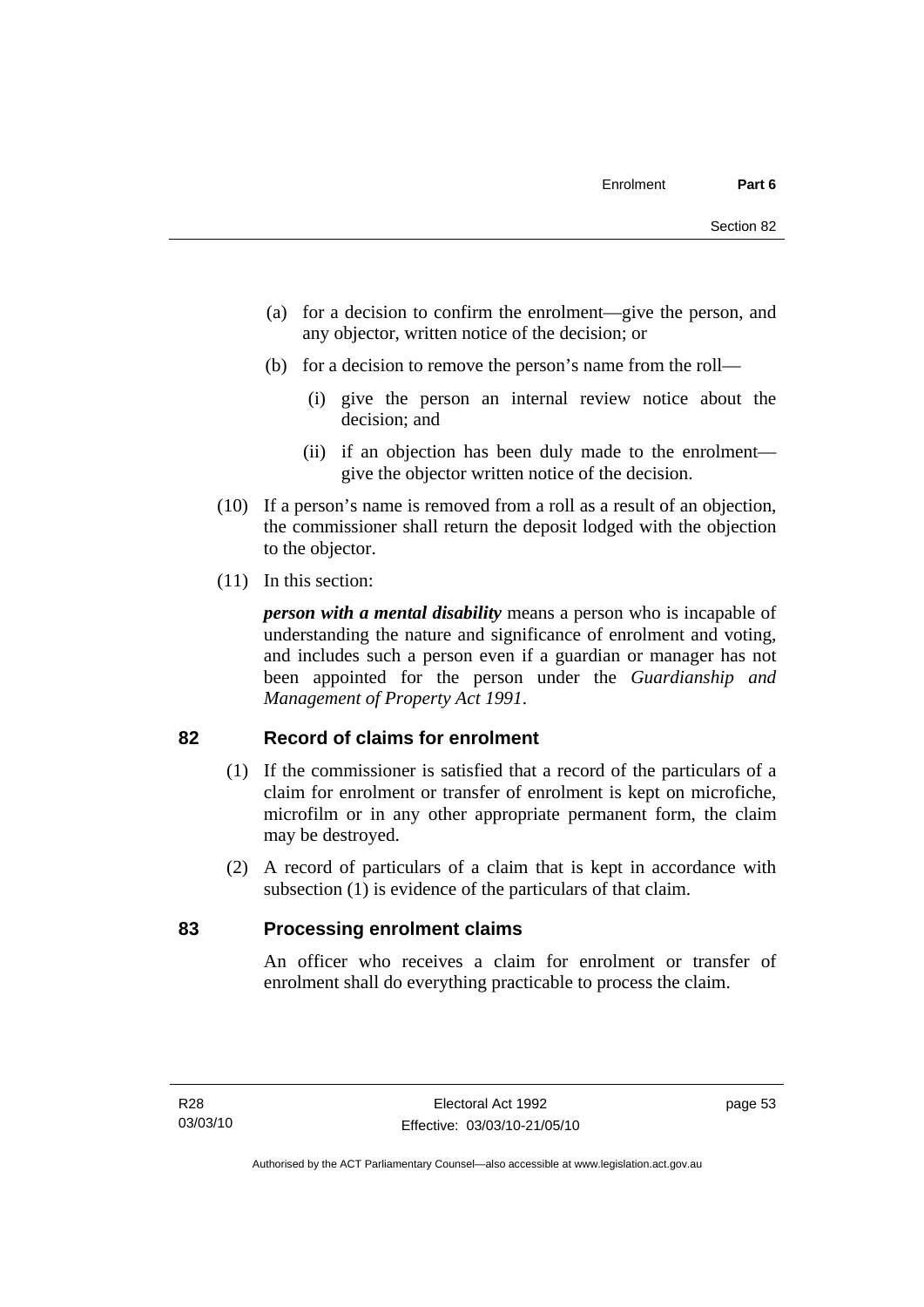#### **Part 6** Enrolment

#### **84 Transmission of enrolment claims**

A person who accepts for transmission to the commissioner a claim for enrolment or transfer of enrolment shall transmit the claim to the commissioner as soon as is practicable.

Maximum penalty: 10 penalty units.

#### **85 Production of claims for enrolment before a court**

- (1) This section applies to a person who is, or has been—
	- (a) a member of the electoral commission; or
	- (b) the commissioner; or
	- (c) an officer; or
	- (d) a member of the staff of the electoral commission.
- (2) A person to whom this section applies shall not, except for this Act, be required-
	- (a) to produce in a court a claim for enrolment; or
	- (b) to divulge or communicate to a court any matter or thing in relation to a claim for enrolment that has come to the person's notice in the exercise of functions under this Act.
- (3) In this section:

*court* includes any tribunal, authority or person having power to require the production of documents or the answering of questions.

#### **86 Claims for enrolment not subject to warrants**

A warrant issued under a Territory law authorising the seizure of a document related to an offence does not authorise the seizure of a claim for enrolment or transfer of enrolment.

Authorised by the ACT Parliamentary Counsel—also accessible at www.legislation.act.gov.au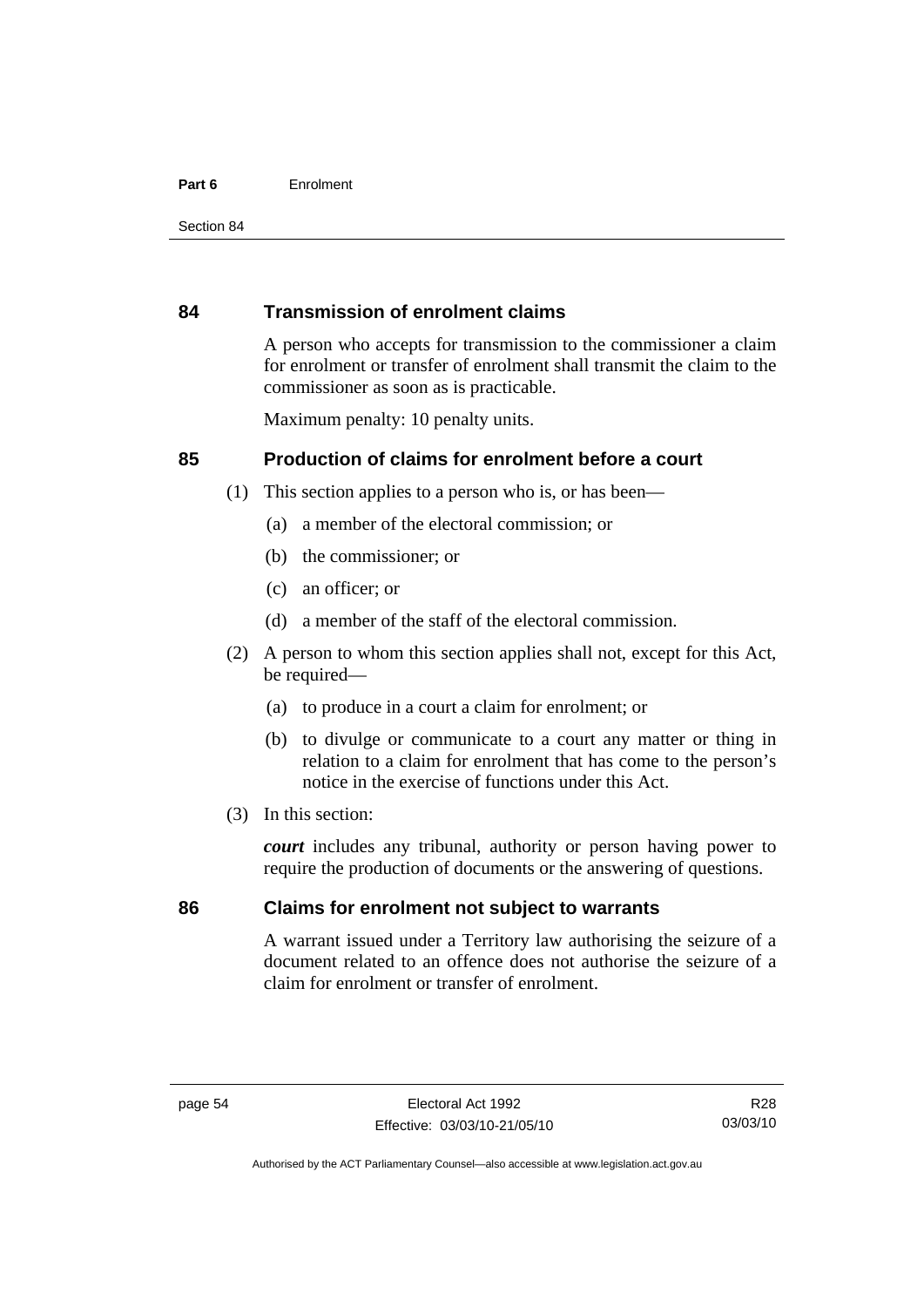# **Part 7 Registration of political parties**

### **87 Definitions—pt 7**

In this part:

*address* of a person who is, or is nominated to be, the registered officer of a political party means—

- (a) the person's home address; or
- (b) the person's business address (other than a post office box); or
- (c) an address of the party (other than a post office box).

*related*—2 political parties are taken to be *related* if—

- (a) one is a part of the other; or
- (b) both are parts of the same political party.

#### **88 Register of political parties**

- (1) The commissioner must keep a register of political parties.
- (2) The register must contain the following particulars for each registered party:
	- (a) the name of the party;
	- (b) any abbreviation of the name of the party;
	- (c) the name and address of the registered officer of the party.
- (3) The commissioner must make the register available for public inspection.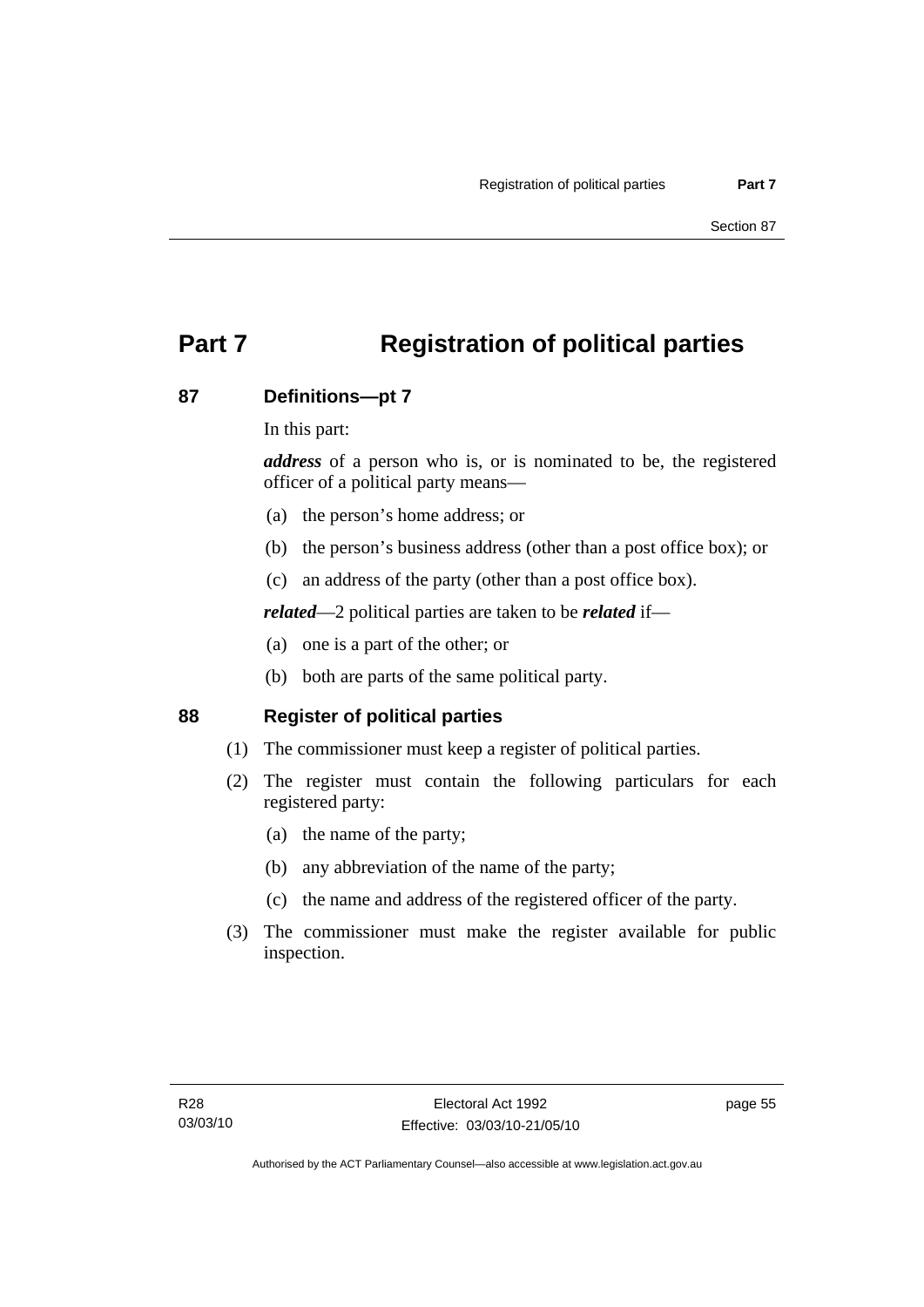Section 89

#### **89 Application for registration of political party**

- (1) An application for registration of a political party must—
	- (a) be signed by the secretary of the party; and
	- (b) state the party's name; and
	- (c) state any abbreviation of the party's name that the party intends to use for this Act; and
	- (d) state the name and address, and contain a specimen signature, of the person nominated to be the registered officer of the party; and
	- (e) be accompanied by a copy of the party's constitution; and
	- (f) be accompanied by a list of the names and addresses of at least 100 members of the party who are electors; and
	- (g) if the party's name, or any abbreviation of the party's name that the party intends to use for this Act, includes the name of a particular living person—be accompanied by a written notice, signed by the person, that—
		- (i) states an address for the person or indicates that the person's address is suppressed; and
		- (ii) states that the person consents to the use of the person's name in the party's name or abbreviation.
	- *Note* If a form is approved under s 340A (Approved forms) for an application, the form must be used.

R28 03/03/10

Authorised by the ACT Parliamentary Counsel—also accessible at www.legislation.act.gov.au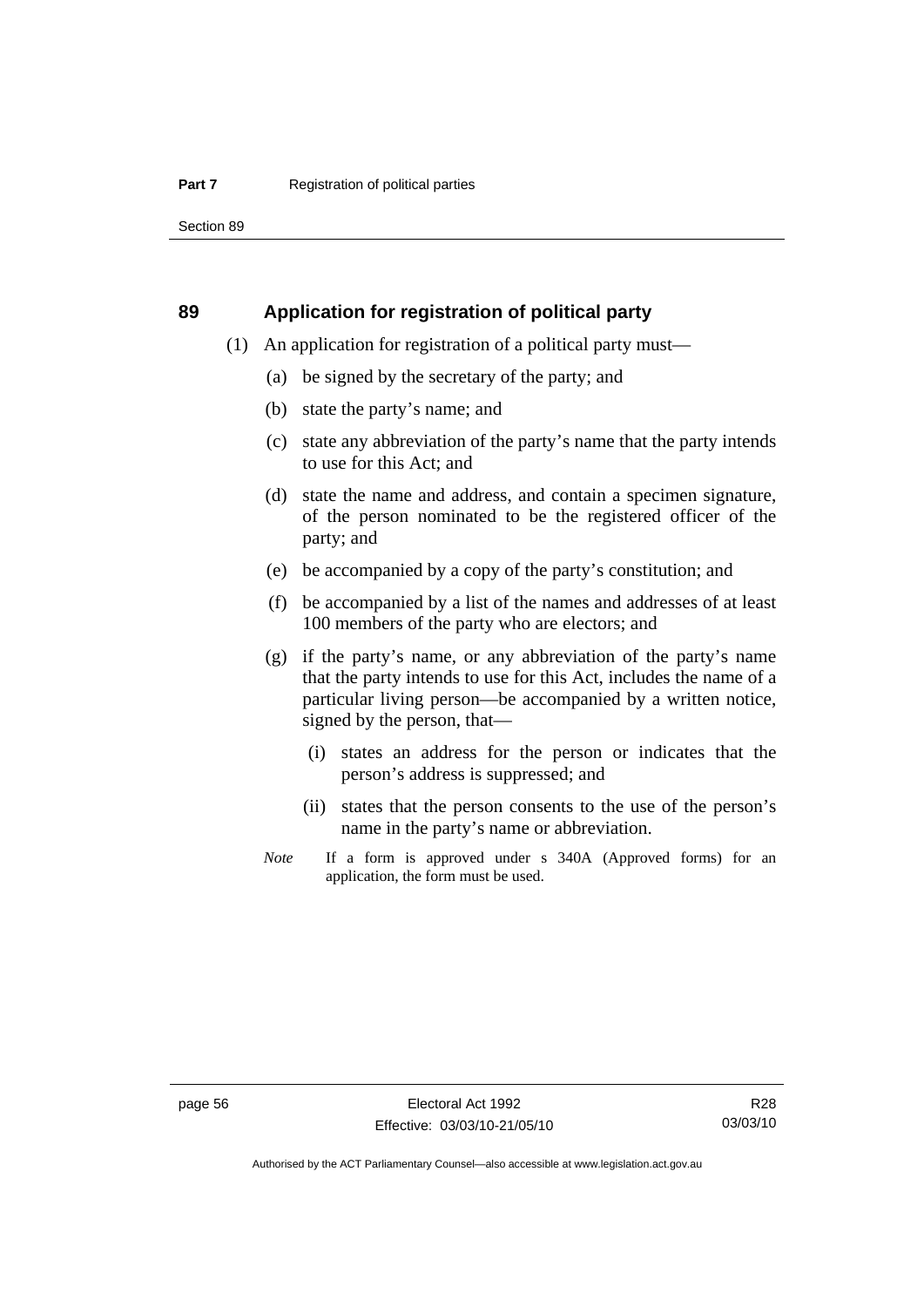(2) However, a notice is not required under subsection  $(1)$   $(g)$  if the use of the person's name in the party's name or abbreviation does not suggest that there is a connection between the party and the person.

#### **Example**

a name that suggests the party is opposed to the named person

- *Note* An example is part of the Act, is not exhaustive and may extend, but does not limit, the meaning of the provision in which it appears (see Legislation Act, s 126 and s 132).
- (3) The commissioner may use information obtained under subsection (1) (f) only to find out whether the party has at least 100 members who are electors.

# **90 Further information about application for political party registration**

 (1) For this part, the commissioner may, by written notice given to an applicant for registration of a political party, require the applicant to give to the commissioner within a stated period stated information, or a stated document, relating to the application.

*Note* For how documents may be given, see *Legislation Act 2001*, pt 19.5.

- (2) If the applicant fails to comply with a notice under subsection (1), the commissioner may refuse the application.
- (3) If the commissioner refuses the application under subsection (2), the commissioner must give the applicant an internal review notice about the commissioner's decision.

#### **91 Notification and publication of applications**

 (1) If the commissioner receives an application for the registration of a political party, the commissioner must prepare written notice of the application.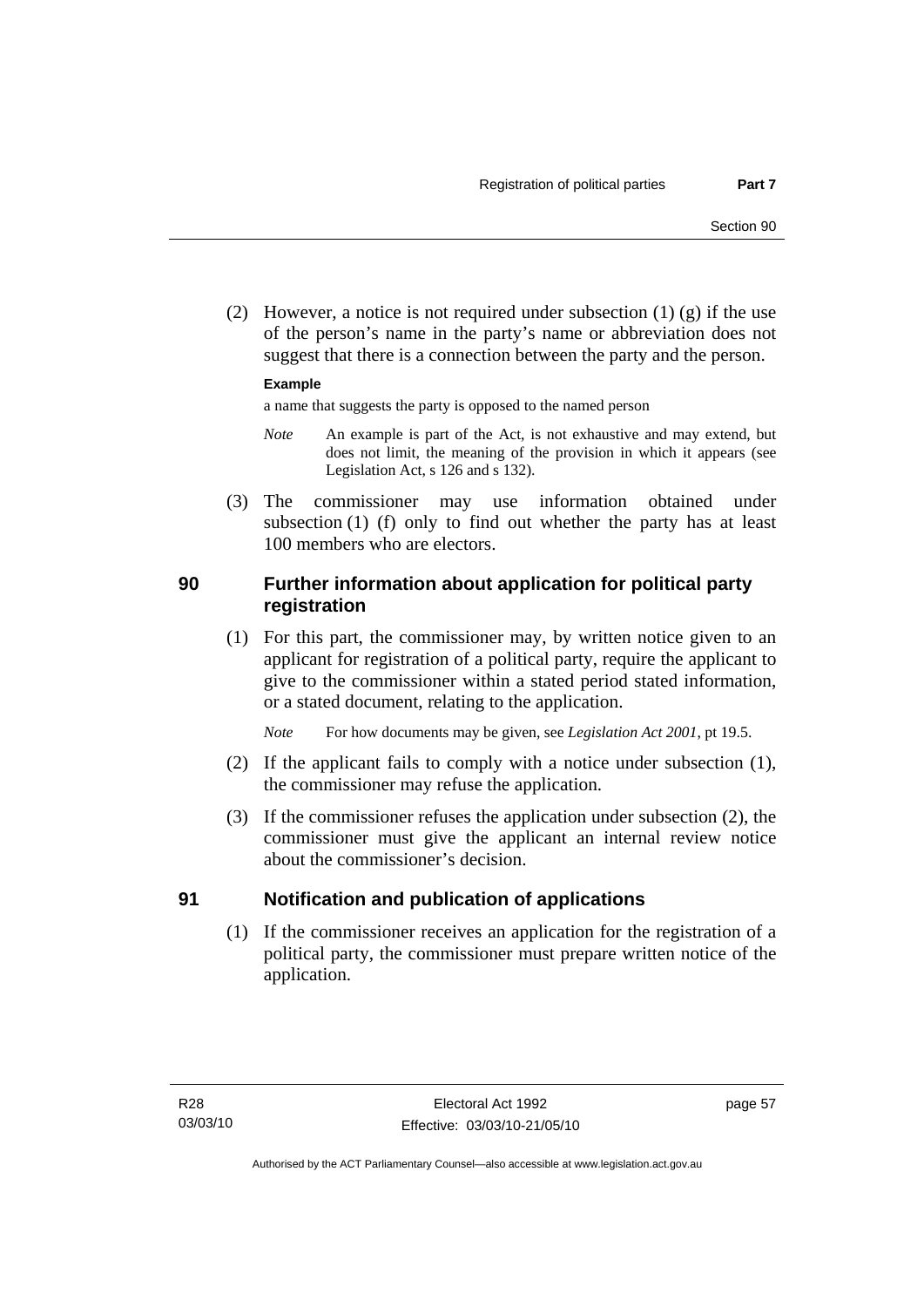Section 91

- (2) The notice must—
	- (a) state the following particulars:
		- (i) the name of the political party; and
		- (ii) any abbreviation of the name of the party that the party intends to use for this Act; and
		- (iii) the name and address of the person nominated to be the registered officer of the party; and
	- (b) state that a copy of each of the following is available for public inspection at the commissioner's office:
		- (i) the application;
		- (ii) the party's constitution;
		- (iii) if the application was accompanied by a notice under section 89 (1) (g)—the notice; and
	- (c) state that written objections to the application may be given to the commissioner within 14 days after the day the notice is notified under the *Legislation Act 2001*.
- (3) The notice is a notifiable instrument.

*Note* A notifiable instrument must be notified under the *Legislation Act 2001*.

- (4) The commissioner must also publish the notice in a newspaper.
- (5) The commissioner must make a copy of each of the following available for public inspection at the commissioner's office:
	- (a) the application;
	- (b) the party's constitution;
	- (c) if the application was accompanied by a notice under section 89 $(1)$  $(g)$ —the notice.

Authorised by the ACT Parliamentary Counsel—also accessible at www.legislation.act.gov.au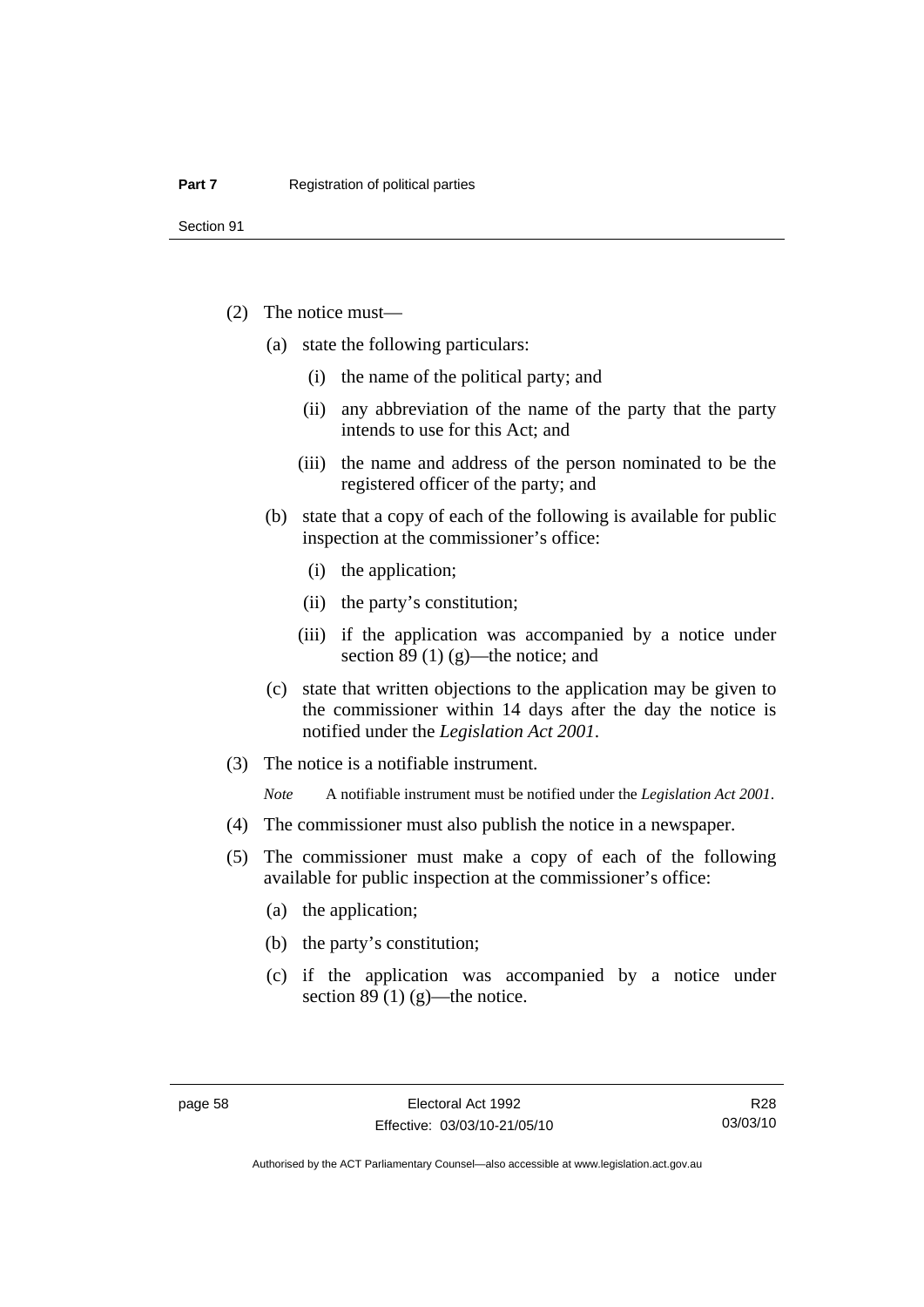# **91A Objections to applications and responses**

- (1) An objection to an application for registration of a political party must—
	- (a) be in writing; and
	- (b) set out the grounds of the objection; and
	- (c) state the objector's name and address; and
	- (d) be signed by the objector; and
	- (e) be given to the commissioner in accordance with the notice under section 91 (Notification and publication of applications) for the application.
- (2) The commissioner must give to the person nominated to be the registered officer of the political party—
	- (a) a copy of each objection given to the commissioner in accordance with subsection (1); and
	- (b) a written notice inviting the person to give any response to the objection to the commissioner, in writing, within 14 days after the day the notice is given to the person.
- (3) The commissioner must make a copy of the following available for public inspection:
	- (a) each objection given to the commissioner in accordance with subsection (1);
	- (b) each response given to the commissioner in accordance with the notice under subsection (2).
- (4) In deciding whether to register the political party, the commissioner must consider each objection and response given to the commissioner in accordance with this section.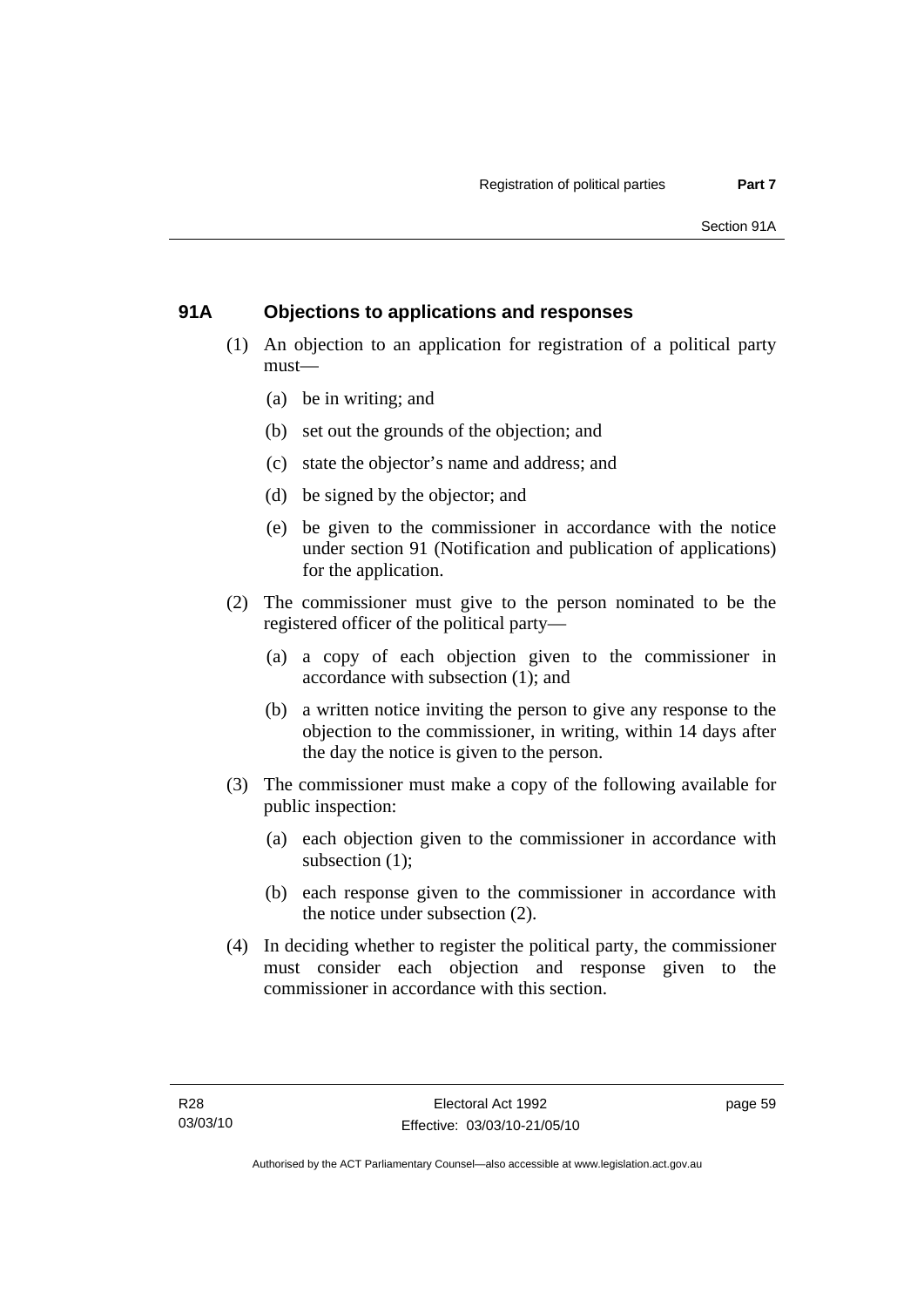Section 92

#### **92 Registration of political parties**

- (1) If an application for registration of a political party is made under this part, the commissioner must register the party unless the commissioner refuses the application under section 90 (2) (Further information about application for political party registration) or section 93 (Refusal of applications for registration).
- (2) If the commissioner registers a political party, the commissioner must prepare written notice of the registration.
- (3) The notice is a notifiable instrument.

*Note* A notifiable instrument must be notified under the *Legislation Act 2001*.

- (4) The commissioner must also give notice of the registration to the secretary of the political party.
- (5) In addition, if an objection was made under section 91A (Objections to applications and responses) to the application, the commissioner must give the objector an internal review notice about the decision to register the political party.

#### **93 Refusal of applications for registration**

- (1) The commissioner must refuse an application for the registration of a political party if—
	- (a) for an application for registration of a political party—the commissioner believes on reasonable grounds that, when it made the application, the party did not have at least 100 members who were electors; or
	- (b) the person nominated in the application to be the registered officer of the party is not qualified to be an elector or is the registered officer of a registered party; or
	- (c) the party is ineligible for registration because of section 99 (Use of party name after cancellation); or

Authorised by the ACT Parliamentary Counsel—also accessible at www.legislation.act.gov.au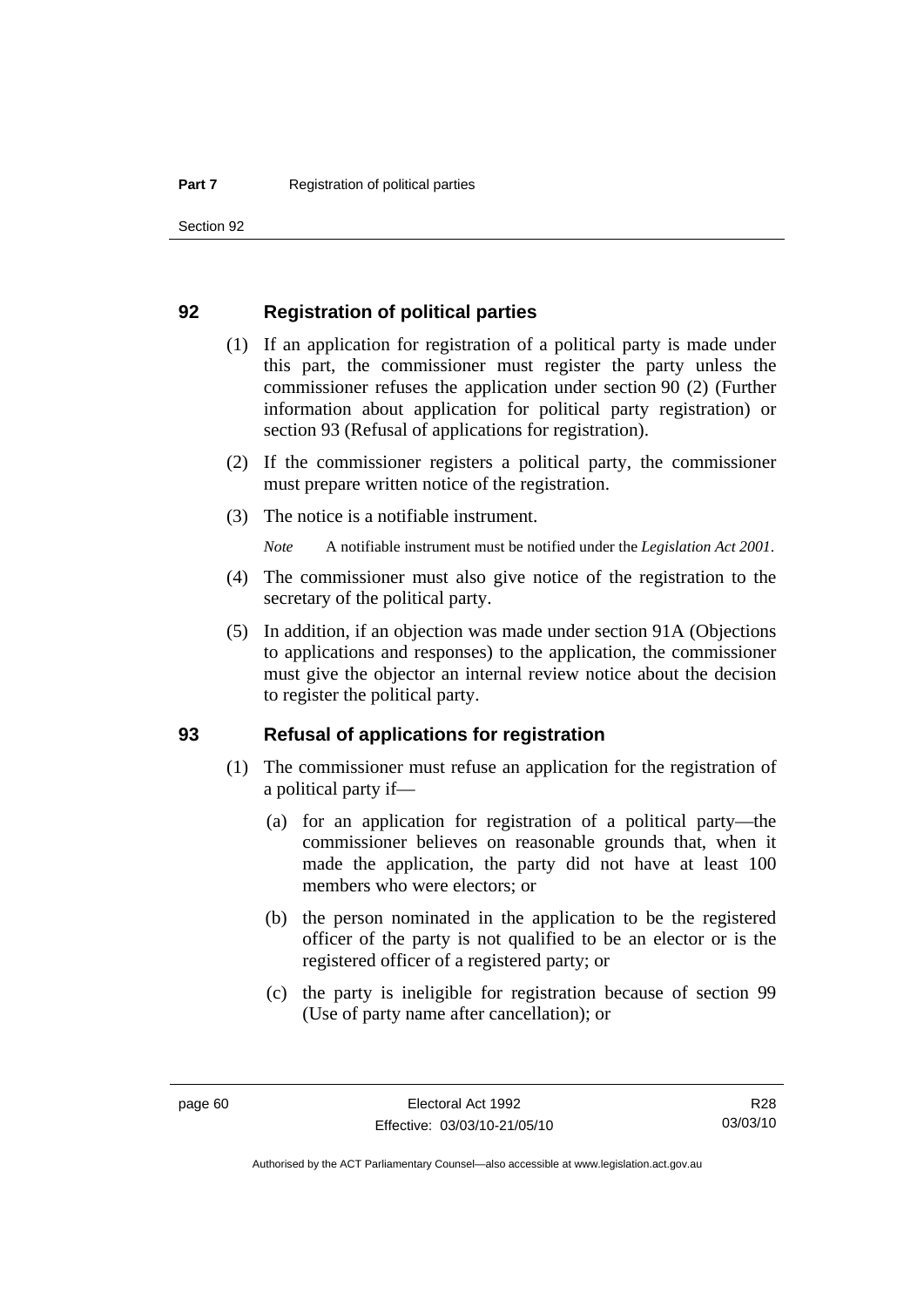- (d) the party's name, or any abbreviation of the party's name that the party intends to use for this Act, includes the name of a particular living person and the application is not accompanied by the notice (if required) under section 89 (1) (g).
- (2) The commissioner must also refuse an application if the commissioner believes on reasonable grounds that the name of the political party, or any abbreviation of that name that the application states that the party intends to use for this Act—
	- (a) consists of more than 6 words; or
	- (b) is obscene; or
	- (c) is the name, or an acronym of the name, of another political party; or
	- (d) so nearly resembles the name, or an acronym of the name, of another political party that it is likely to be confused with or mistaken for that name or acronym; or
	- (e) consists of the word 'independent'; or
	- (f) consists of the words 'independent party'; or
	- (g) consists of or includes the word 'independent' and—
		- (i) the name, or an acronym of the name, of another political party; or
		- (ii) matter that so nearly resembles the name, or an acronym of the name, of another political party that the matter is likely to be confused with or mistaken for that name or acronym.
- (3) If the commissioner refuses an application for the registration of a political party, the commissioner must—
	- (a) give the secretary of the party an internal review notice about the decision to refuse the application; and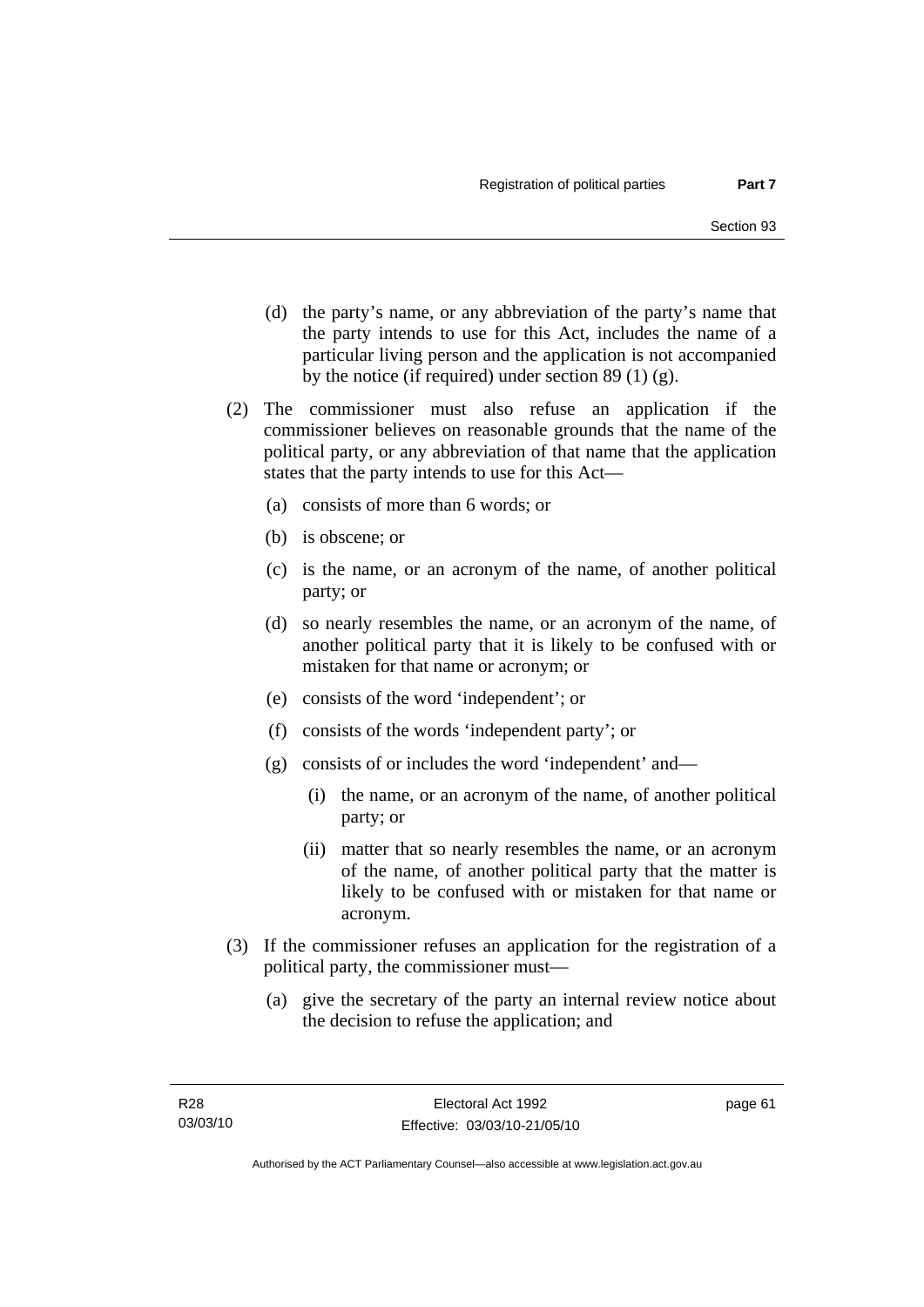Section 94

- (b) if an objection was made under section 91A (Objections to applications and responses) to the application—give the objector written notice of the refusal.
- (4) In this section, *another political party*, in relation to a political party, is—
	- (a) a registered party; or
	- (b) a political party at least 1 member of which is a member of—
		- (i) the Legislative Assembly; or
		- (ii) the Commonwealth Parliament; or
		- (iii) a State legislature; or
	- (c) a political party registered or recognised for the law of the Commonwealth or a State that relates to the election of members of the Commonwealth Parliament or the State legislature.
- (5) However, *another political party*, in relation to a political party, does not include a political party that is related to it.
- (6) In this section:

*name* includes an abbreviation of the name.

#### **94 Amendment of applications for registration**

- (1) If the commissioner is of the opinion that an application for the registration of a political party must be refused under section 93 (Refusal of applications for registration), but that the application might be amended to prevent the refusal, the commissioner must give the applicant written notice to that effect.
- (2) The notice must—
	- (a) set out the reasons for the commissioner's opinion; and
	- (b) describe the effect of subsections (3) to (5).

R28 03/03/10

Authorised by the ACT Parliamentary Counsel—also accessible at www.legislation.act.gov.au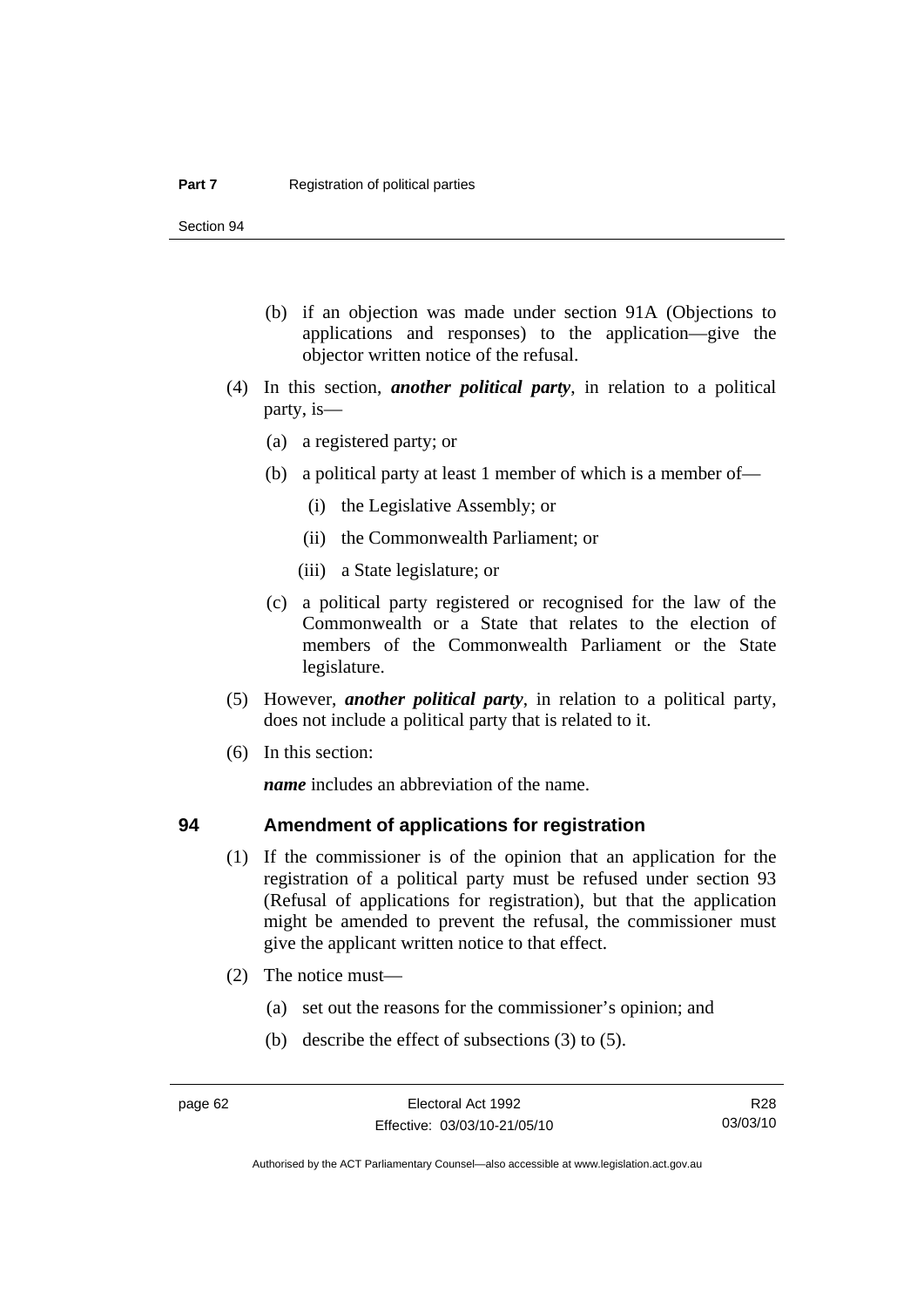- (3) If the commissioner gives the notice to the applicant, the commissioner is not required to further consider the application unless a request is made under subsection (4).
- (4) Within 28 days after receiving the notice, the applicant may give the commissioner a written request, signed by the applicant, for the commissioner—
	- (a) to amend the application in a stated way; or
	- (b) to consider the application in the form in which it was made.
- (5) The commissioner must comply with the request.
- (6) If the applicant requests the commissioner to amend the application in a stated way, the application as amended in accordance with the request is taken to be a new application for the registration of a political party.

# **95 Changes to particulars in register**

- (1) The secretary of a registered party may apply to the commissioner to change particulars included in the register of political parties in relation to the party.
- (2) This part (other than section 94 and this section) applies, with all necessary changes, to an application under subsection (1), as if it were an application for registration of the political party and any objection to the application were an objection to the registration.
- (3) Section 91 (Notification and publication of applications) and section 91A (Objections to applications and responses) do not apply to an application to change the address of the registered officer of a registered party.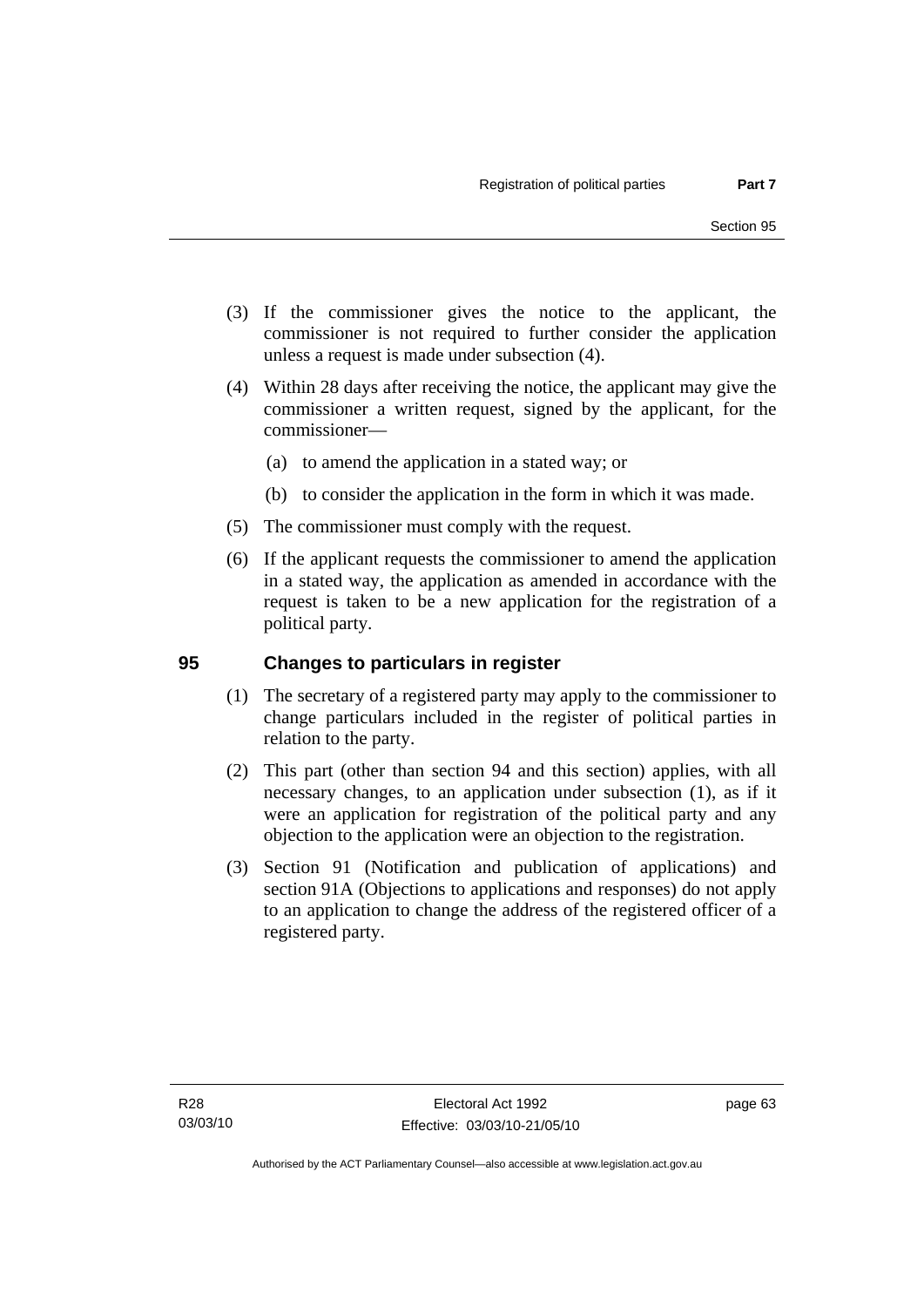#### **95A Objection to continued use of name**

- (1) This section applies if—
	- (a) the commissioner is satisfied that the name of a registered party (the *first party*) is relevantly similar to the name of another registered party (the *second party*) that was registered under this part later than the first party; and
	- (b) when it was registered the second party was related to the first party; and
	- (c) the registered officer of the first party objects in writing to the continued use of the name by the second party; and
	- (d) the commissioner is satisfied that the parties are not related at the time of the objection.
- (2) The commissioner must—
	- (a) uphold the objection; and
	- (b) by written notice, tell the registered officer of the second party that the second party will be deregistered under section 98 (Cancellation of registration of political parties) if—
		- (i) it does not make an application under section 95 (Changes to particulars in register) for a change of name within 28 days after the registered officer receives the notice; or
		- (ii) it makes the application, but the application is refused.
- (3) The name of a registered party is *relevantly similar* to the name of another registered party if the commissioner is satisfied on reasonable grounds that the name so nearly resembles the name of the other party that it is likely to be confused with or mistaken for that name.

Authorised by the ACT Parliamentary Counsel—also accessible at www.legislation.act.gov.au

R28 03/03/10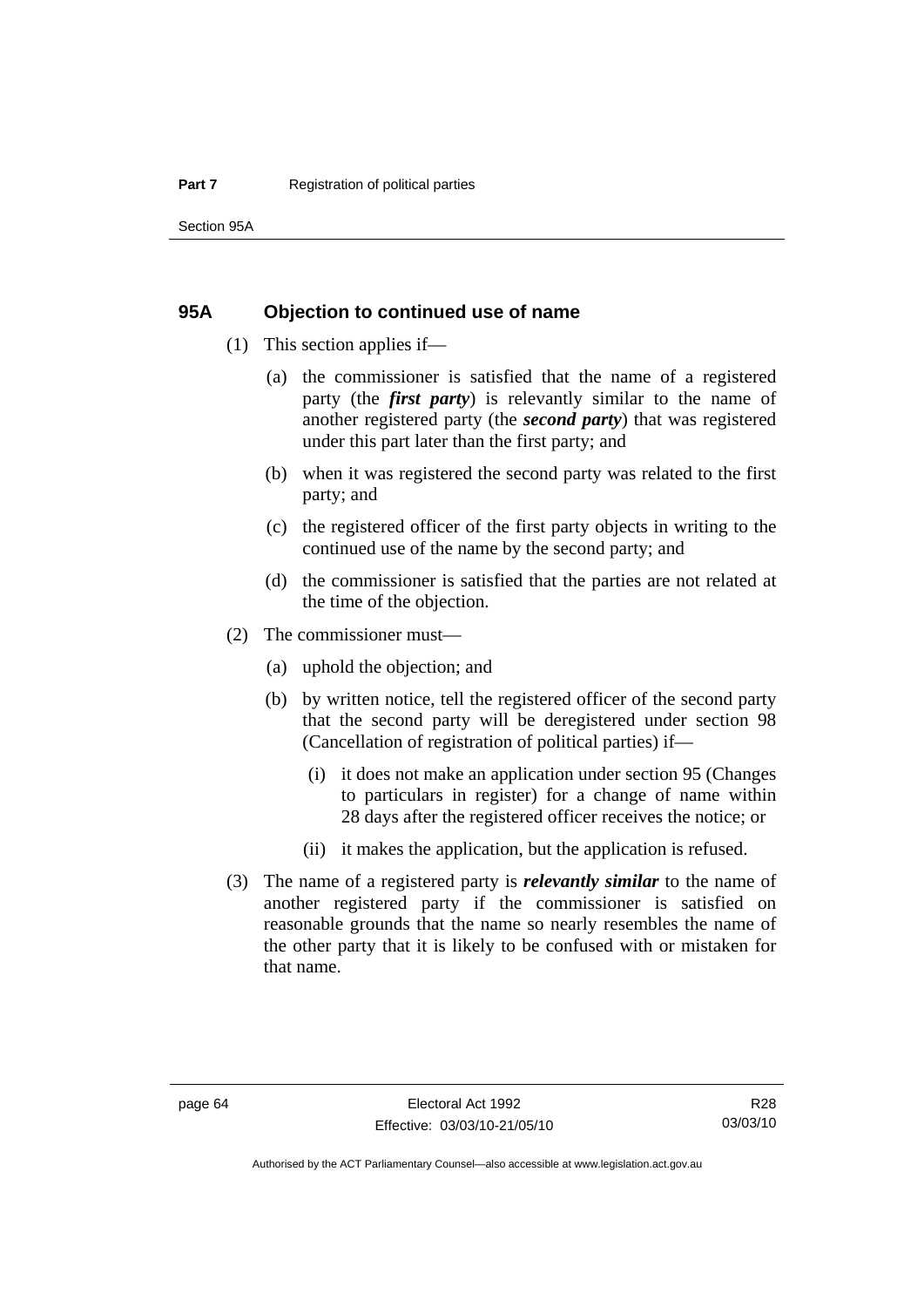(4) In this section:

*name*, for a registered party, means—

- (a) the name of the party entered in the register of political parties; or
- (b) a registered abbreviation of the name of the party.

# **95B When certain action cannot be taken**

- (1) This section applies if, in the period beginning 1 July in a year when an ordinary election must be held and ending when the pre-election period for the election begins, the commissioner receives an application—
	- (a) to register a political party; or
	- (b) to change the name or abbreviation of a political party.
- (2) The commissioner must not take any action under this part in that period in relation to the application.

# **96 No action under pt 7 during pre-election period**

During a pre-election period, no action may be taken under this part in relation to the registration of a political party.

# **96A Who can be a registered officer**

A person is entitled to be the registered officer of a registered party only if the person is qualified to be an elector.

# **97 Deputy registered officer**

- (1) For part 9 (Arrangements for elections) and part 10 (Voting), a deputy registered officer of a registered party may be appointed—
	- (a) by the registered officer of the party; or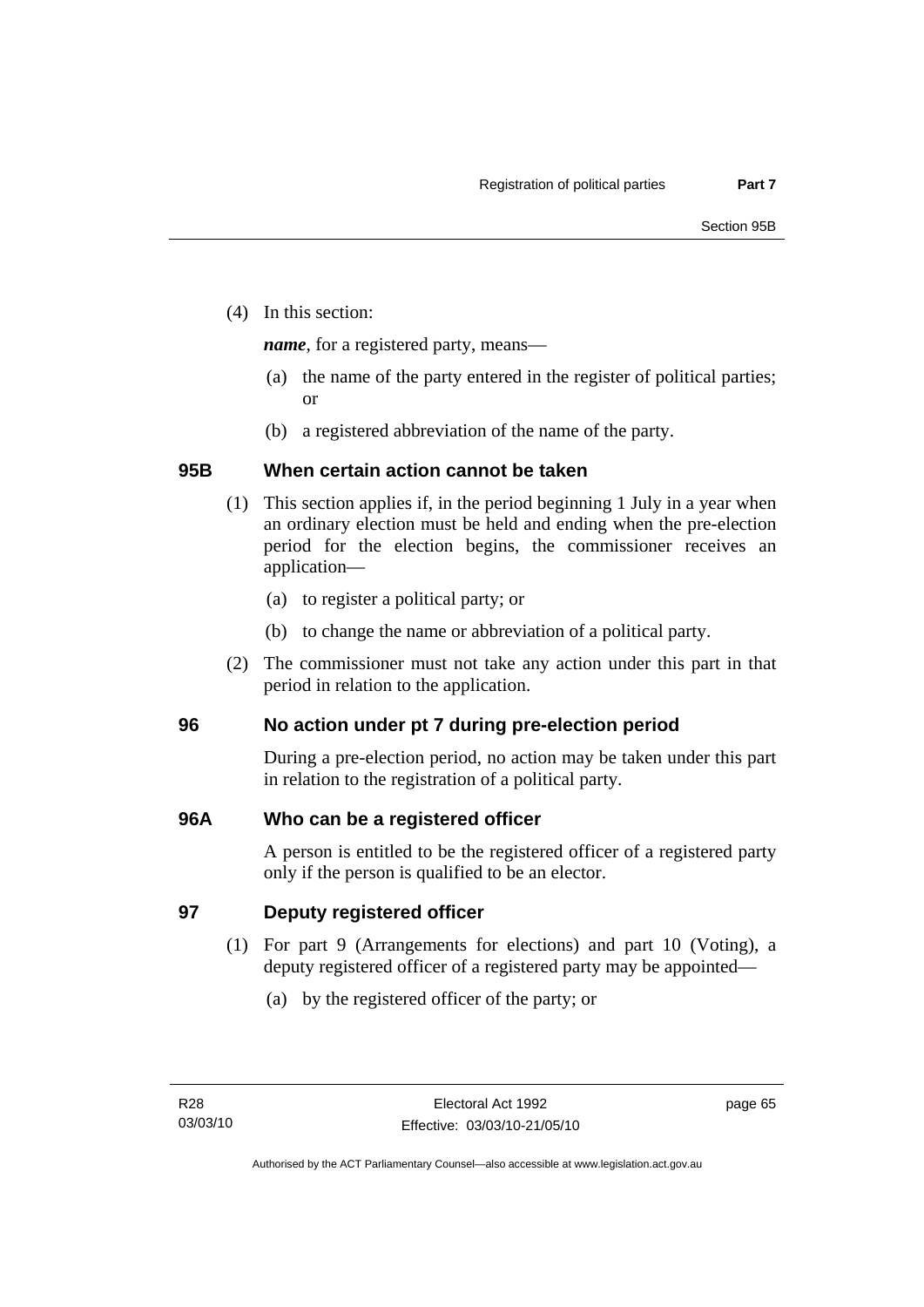Section 97A

- (b) if the office of registered officer of the party is vacant, or the registered officer cannot for any reason exercise the officer's functions—by the secretary of the party.
- (2) The appointment does not have effect until the commissioner is given written notice of the appointment.
- (3) The notice must—
	- (a) be signed by the person making the appointment and the person appointed deputy registered officer; and
	- (b) state the name and address of the deputy registered officer.
- (4) A person is entitled to be a deputy registered officer of a registered party only if the person is qualified to be an elector.
- (5) A reference in part 9 or 10 to the registered officer of a registered party includes a reference to a deputy registered officer of the party.

#### **97A Information about political parties**

- (1) The commissioner may, by written notice given to the registered officer of a registered party, require the officer to give the commissioner information stated in the notice that is reasonably necessary for the commissioner to find out whether the party is entitled to be registered.
- (2) Without limiting subsection (1), the commissioner may, under that subsection, require the registered officer to give the commissioner a list, as at a stated date, of the names and addresses of at least 100 members of the party who are electors.
- (3) The commissioner may use the information obtained under subsection (2) only to find out whether the party is entitled to be registered.

R28 03/03/10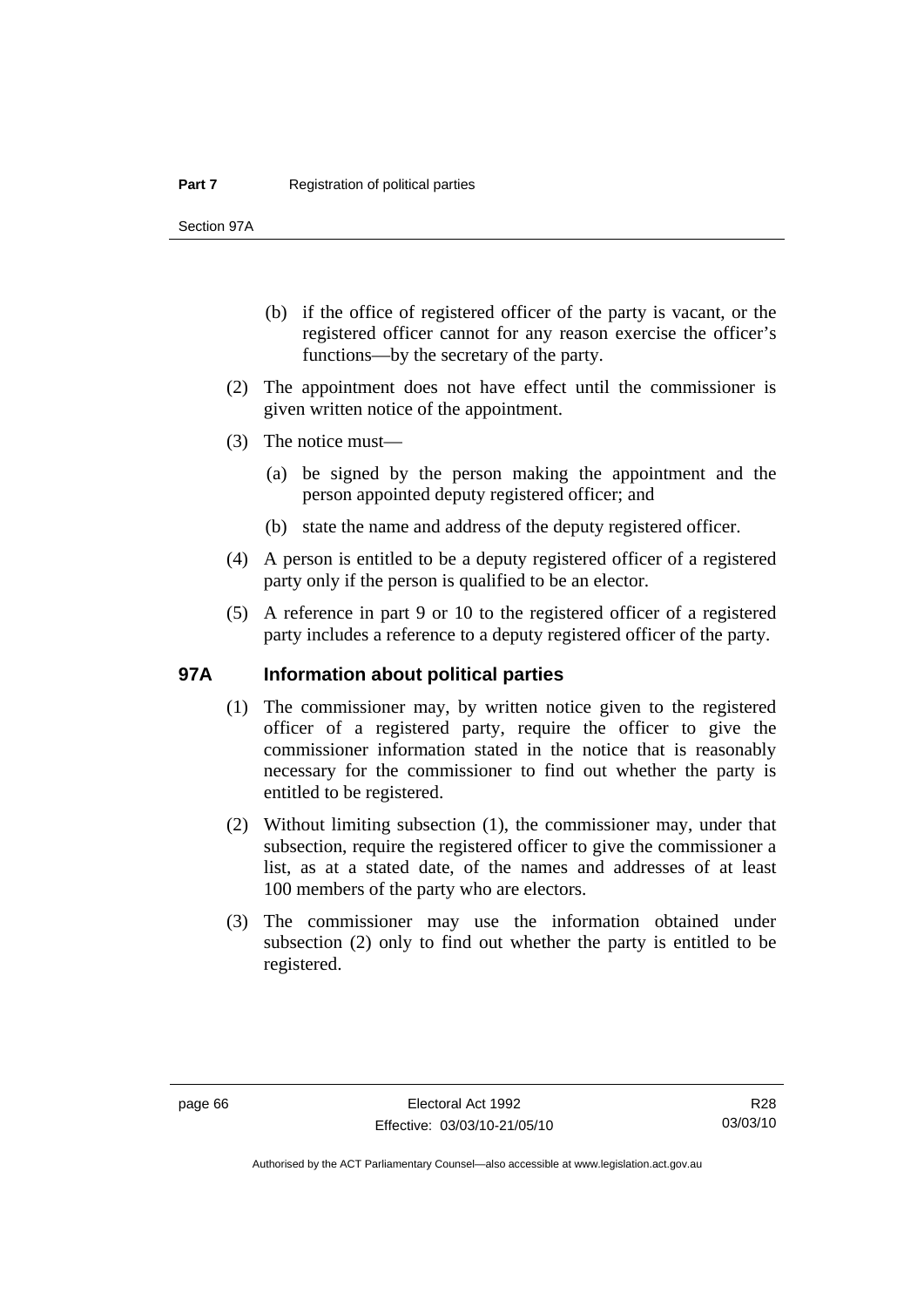### **98 Cancellation of registration of political parties**

- (1) The commissioner must cancel the registration of a registered party if the secretary of the party asks the commissioner to cancel the registration.
- (2) A request under subsection (1) must—
	- (a) be in writing; and
	- (b) be signed by the applicant; and
	- (c) state the applicant's name and address.
- (3) The commissioner must cancel the registration of a registered party if it has not endorsed a candidate at the last 2 general elections.
- (4) However, subsection (3) applies to a registered party only if it was a registered party at the time of each of the general elections.
- (5) The commissioner must cancel the registration of a registered party if the commissioner believes on reasonable grounds that—
	- (a) for a registered party—
		- (i) the party has ceased to exist (whether by amalgamation with another political party or otherwise); or
		- (ii) the party does not have at least 100 members who are electors; or
		- (iii) the party does not have a constitution; or
	- (b) the registration of the party was obtained by fraud or misrepresentation.
- (6) The commissioner may cancel the registration of a registered party under subsection (5) only if the commissioner has—
	- (a) given the relevant person a written notice—
		- (i) stating that the commissioner proposes to cancel the registration of the party; and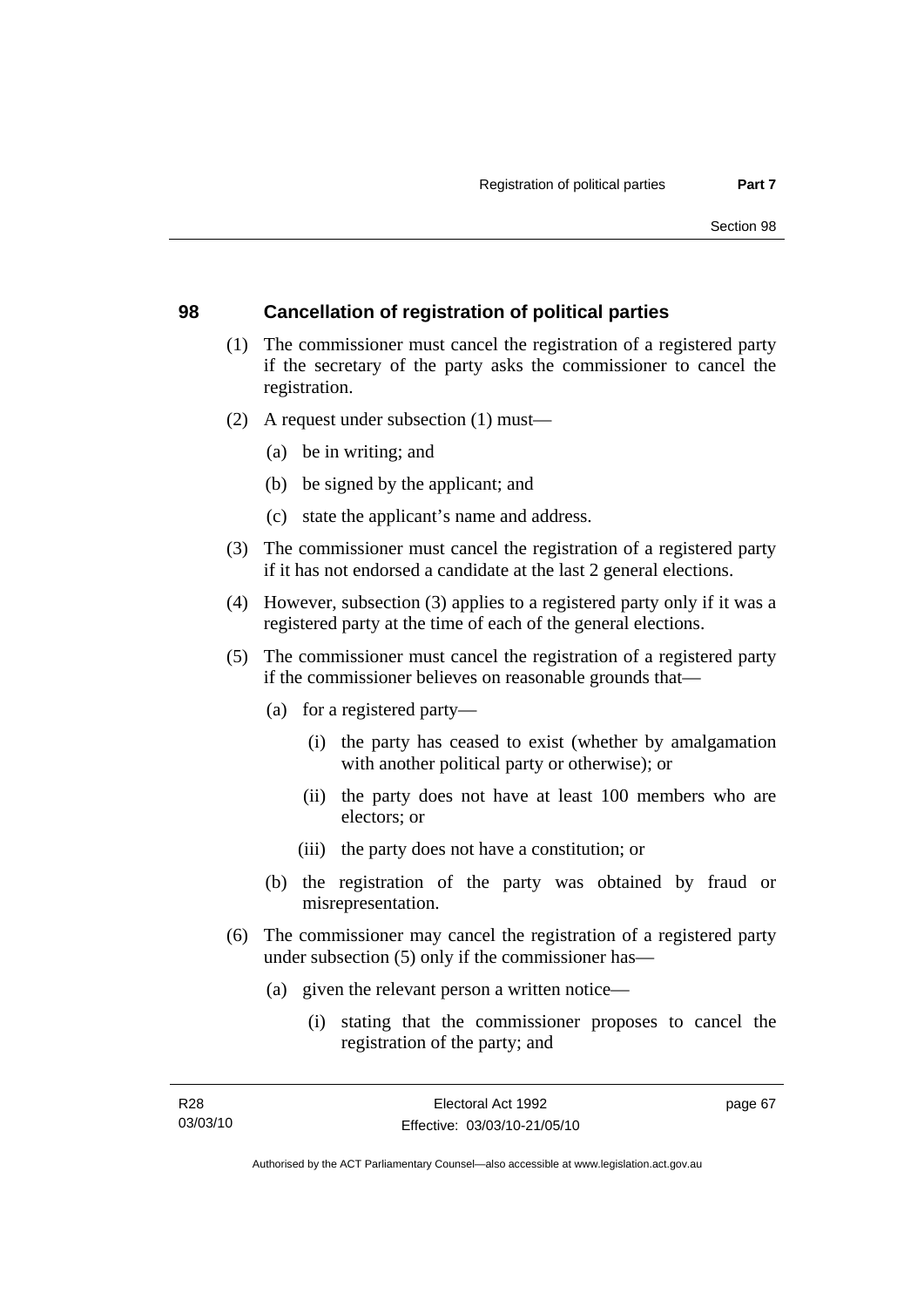- (ii) setting out the reasons for the proposed cancellation; and
- (iii) stating that written objections to the proposed cancellation may be given to the commissioner within the 14 days mentioned in paragraph (b); and
- (b) prepared, and notified under the *Legislation Act 2001*, a written notice stating—
	- (i) that the commissioner proposes to cancel the registration of the party; and
	- (ii) that written objections to the proposed cancellation may be given to the commissioner within 14 days after the day the notice is notified under the *Legislation Act 2001*; and
- (c) considered each objection given to the commissioner in accordance with the notice under paragraph (a) or (b).
- (7) For subsection (6) (a), the *relevant person* is the secretary, or last secretary, of the registered party.
- (8) The notice under subsection (6) (b) is a notifiable instrument.

*Note* A notifiable instrument must be notified under the *Legislation Act 2001*.

- (9) If the commissioner cancels the registration of a registered party under this section, the commissioner must prepare written notice of the cancellation.
- (10) The notice under subsection (9) is a notifiable instrument.

*Note* A notifiable instrument must be notified under the *Legislation Act 2001*.

- (11) If the commissioner cancels the registration of a registered party under subsection (3), the commissioner must also give written notice of the cancellation to the registered officer of the party.
- (12) If the commissioner cancels the registration of a registered party under subsection (5), the commissioner must give an internal review notice about the decision to cancel the registration to the registered officer, or last registered officer, of the party.

R28 03/03/10

Authorised by the ACT Parliamentary Counsel—also accessible at www.legislation.act.gov.au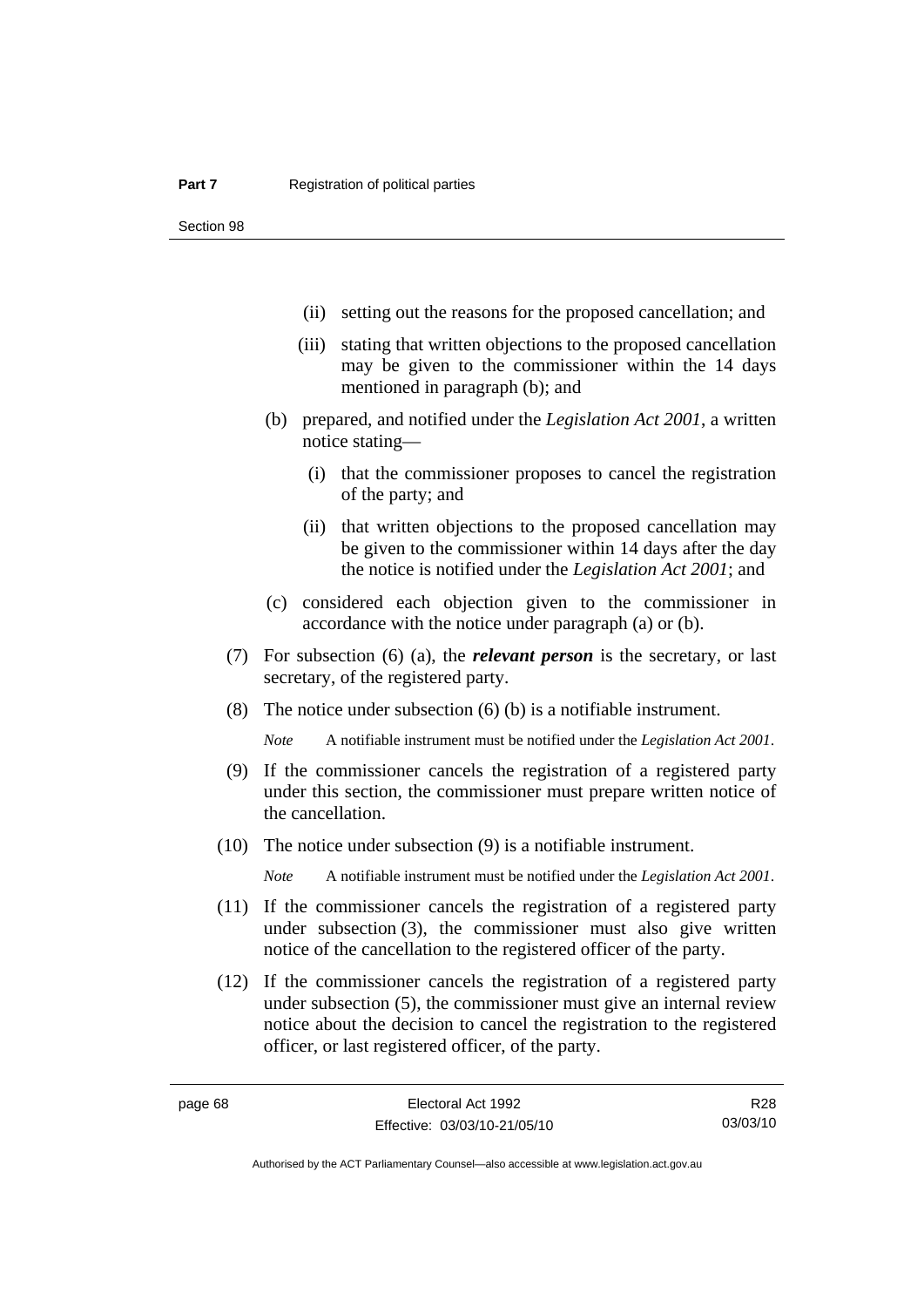- (13) If, after an objection has been made under this section to the proposed cancellation of the registration of a registered party, the commissioner decides not to cancel the registration, the commissioner must give written notice of the decision to—
	- (a) the registered officer of the party; and
	- (b) if the objection was not made by or on behalf of the party or sponsoring MLA—the objector.

# **99 Use of party name after cancellation**

- (1) If the registration of a registered party (the *cancelled party*) is cancelled—
	- (a) the cancelled party; or
	- (b) another political party that has a name that so nearly resembles the name of the cancelled party that it is likely to be confused with or mistaken for the cancelled party;

is ineligible for registration until after the next general election after the cancellation.

(2) In this section:

*name* includes an abbreviation of the name.

### **99A General requirements about constitutions of registered parties**

 (1) If a registered party changes its constitution, the registered officer of the party must give the commissioner a copy of the changed constitution within 30 days after the change.

Maximum penalty: 10 penalty units

 (2) The commissioner must make a copy of the constitution available for public inspection.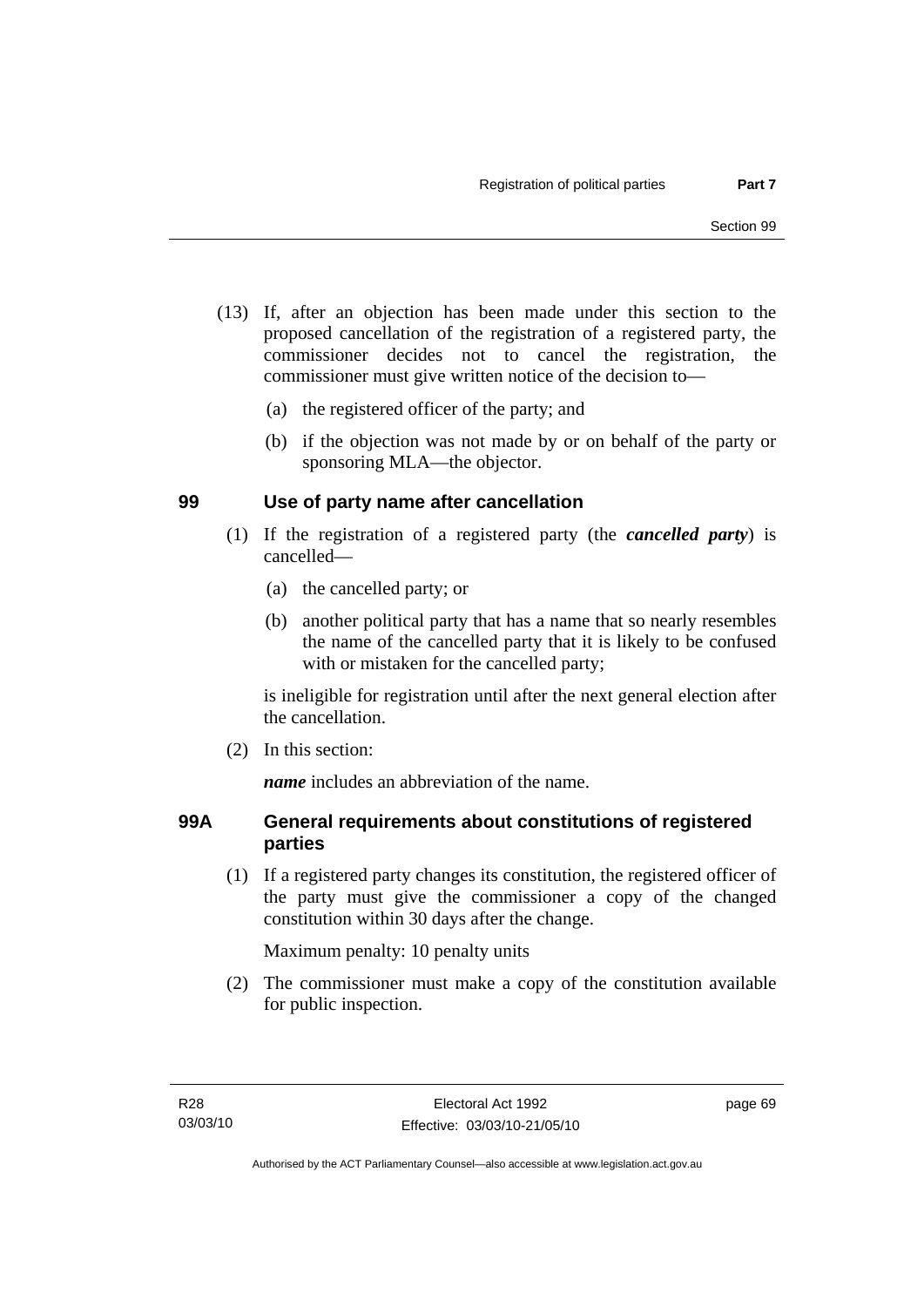#### **Part 8 Timing of elections**

Section 100

# **Part 8 Timing of elections**

#### **100 Ordinary elections**

- (1) A general election under this Act must be held on the 3rd Saturday in October in the 4th year after the year when the last ordinary election was held.
- (2) If, apart from this subsection, an election in accordance with subsection (1) would be held on the day an election of Senators, or a general election of members of the House of Representatives, would be held, the election shall be held on the 1st Saturday in December in the year when it would, apart from this subsection, be held.
- (3) If an extraordinary general election has been held in the 6 months before the day when an election in accordance with subsection (1) or (2) would, apart from this subsection, have been held—
	- (a) the election shall not be held; and
	- (b) this section applies in relation to subsequent ordinary elections as if the election had been held.

#### **101 Extraordinary elections**

- (1) For this Act, an *extraordinary election* is—
	- (a) a general election required by the Self-Government Act, section 16; or
	- (b) a general election required by the Self-Government Act, section 48; or
	- (c) an election of an MLA or MLAs required by section 126; or
	- (d) an election of an MLA or MLAs required by section 275.
- (2) If an extraordinary election under section 126 (Supplementary elections) is required, the Executive must, in writing, determine a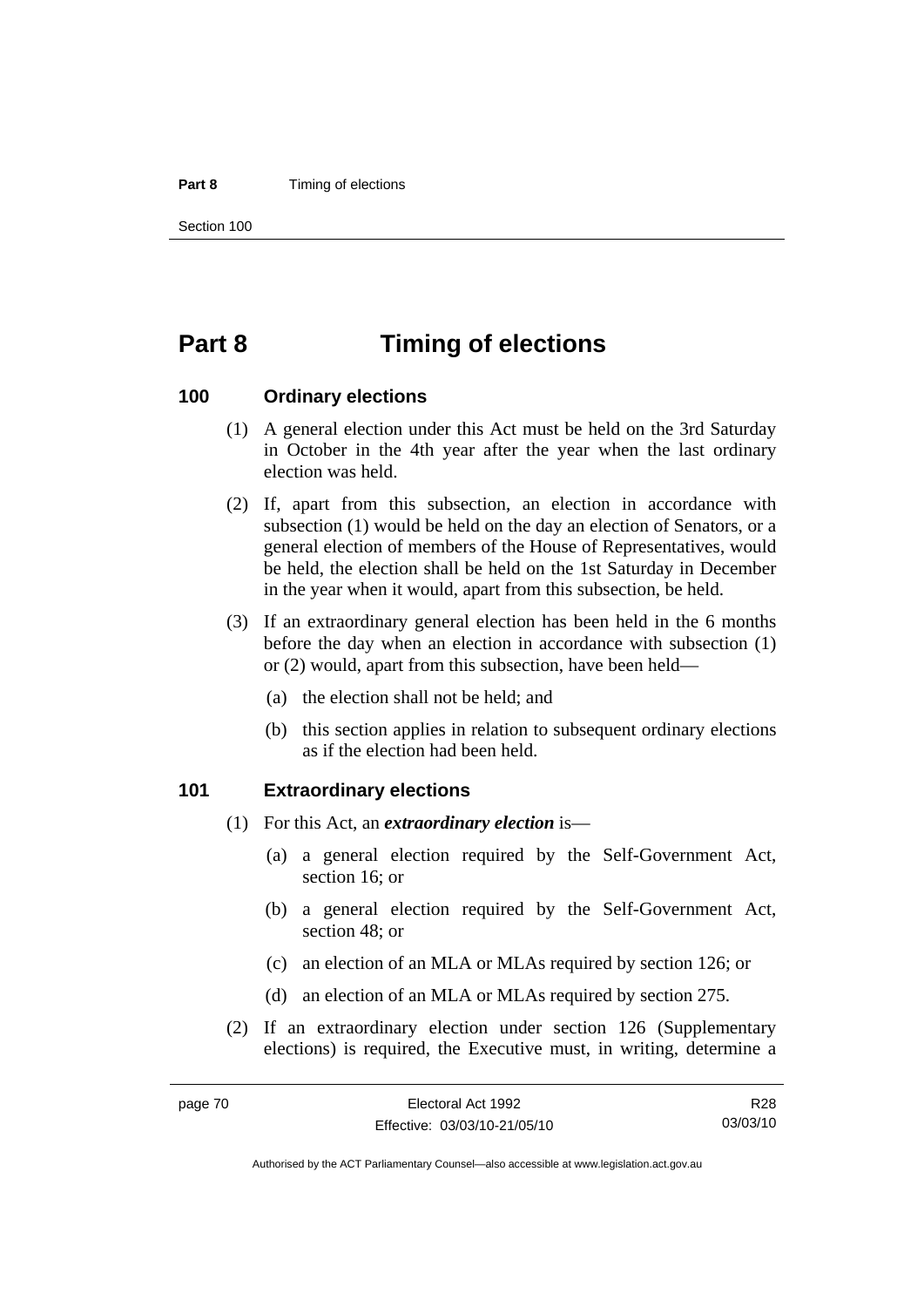Saturday for holding the election that is not earlier than 36 days, or later than 90 days, after the day when the election failed.

- (3) If the Court of Disputed Returns declares an election void, the Executive must, in writing, determine a Saturday for holding the extraordinary election required under section 275 (Effect of declarations) that is not earlier than 36 days, or later than 90 days, after the day when the declaration is made.
- (4) The Executive must not determine under this section a day that is the polling day for an election of senators or a general election of the House of Representatives.
- (5) A determination under this section is a notifiable instrument.

*Note* A notifiable instrument must be notified under the *Legislation Act 2001*.

### **102 Polling day**

- (1) A poll must be held for an election on the day when the election is required to be held under this part.
- (2) This section is subject to section 111 (Need for a poll).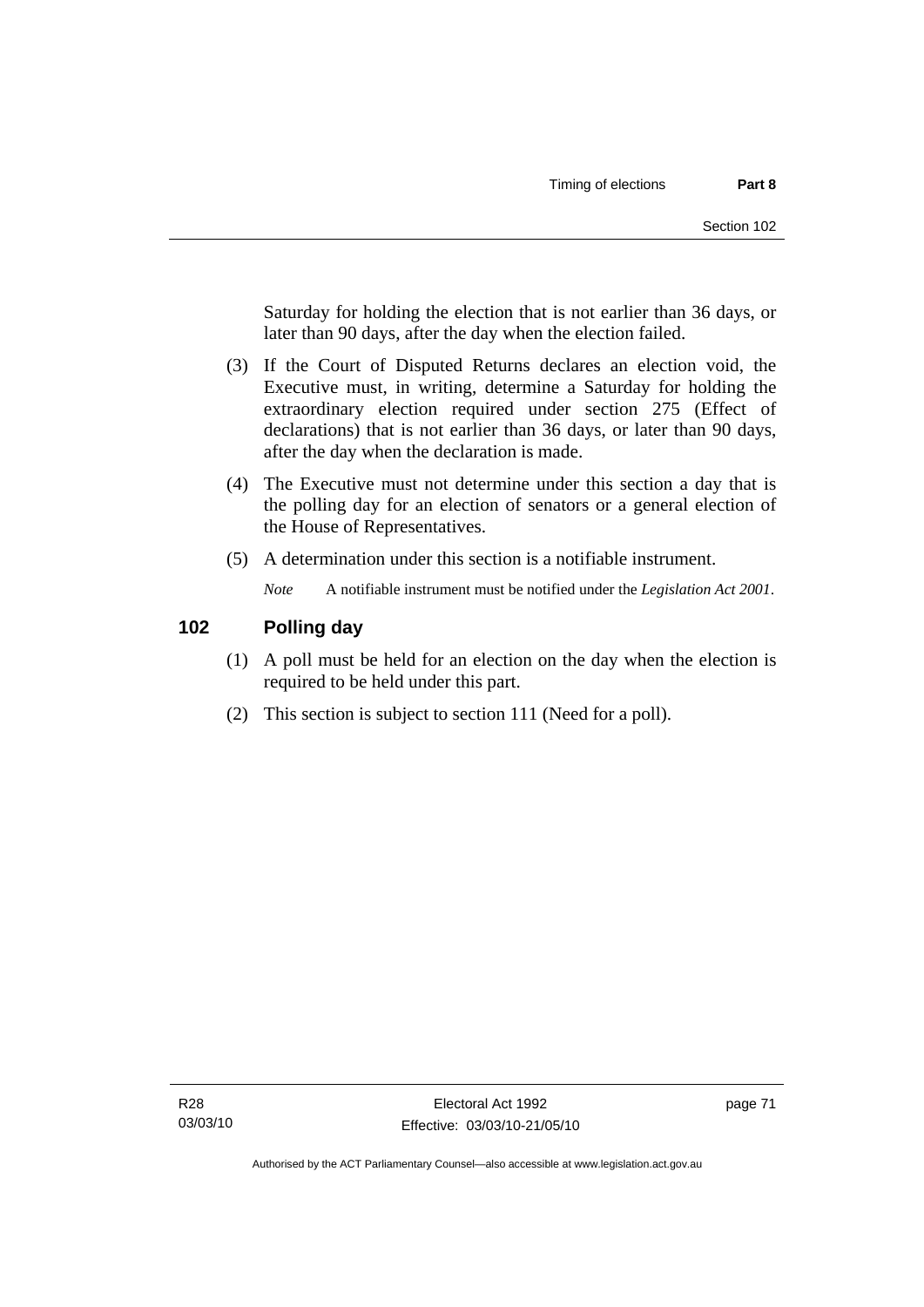**Part 9 Arrangements for elections**<br>**Division 9.1 Nominations Division 9.1** Nominations Section 103

# **Part 9 Arrangements for elections**

# **Division 9.1 Nominations**

### **103 Eligibility—MLAs**

- (1) Subject to this section, a person who is—
	- (a) an Australian citizen; and
	- (b) at least 18 years old; and
	- (c) an elector or entitled to be an elector;

is eligible to be an MLA.

- (2) A person is not eligible to be an MLA if—
	- (a) the person is a member of—
		- (i) the Parliament of the Commonwealth; or
		- (ii) the legislature of a State or another Territory; or
	- (b) the person—
		- (i) holds an office or appointment (other than a prescribed office) under a law of the Territory, the Commonwealth, a State or another Territory; or
		- (ii) is employed by the Territory, the Commonwealth, a State or another Territory, or by a Territory authority or a body (whether corporate or not) established by a law of the Commonwealth, a State or another Territory;

and is entitled to any remuneration or allowance (other than reimbursement of expenses reasonably incurred) in relation to the office, appointment or employment.

R28 03/03/10

Authorised by the ACT Parliamentary Counsel—also accessible at www.legislation.act.gov.au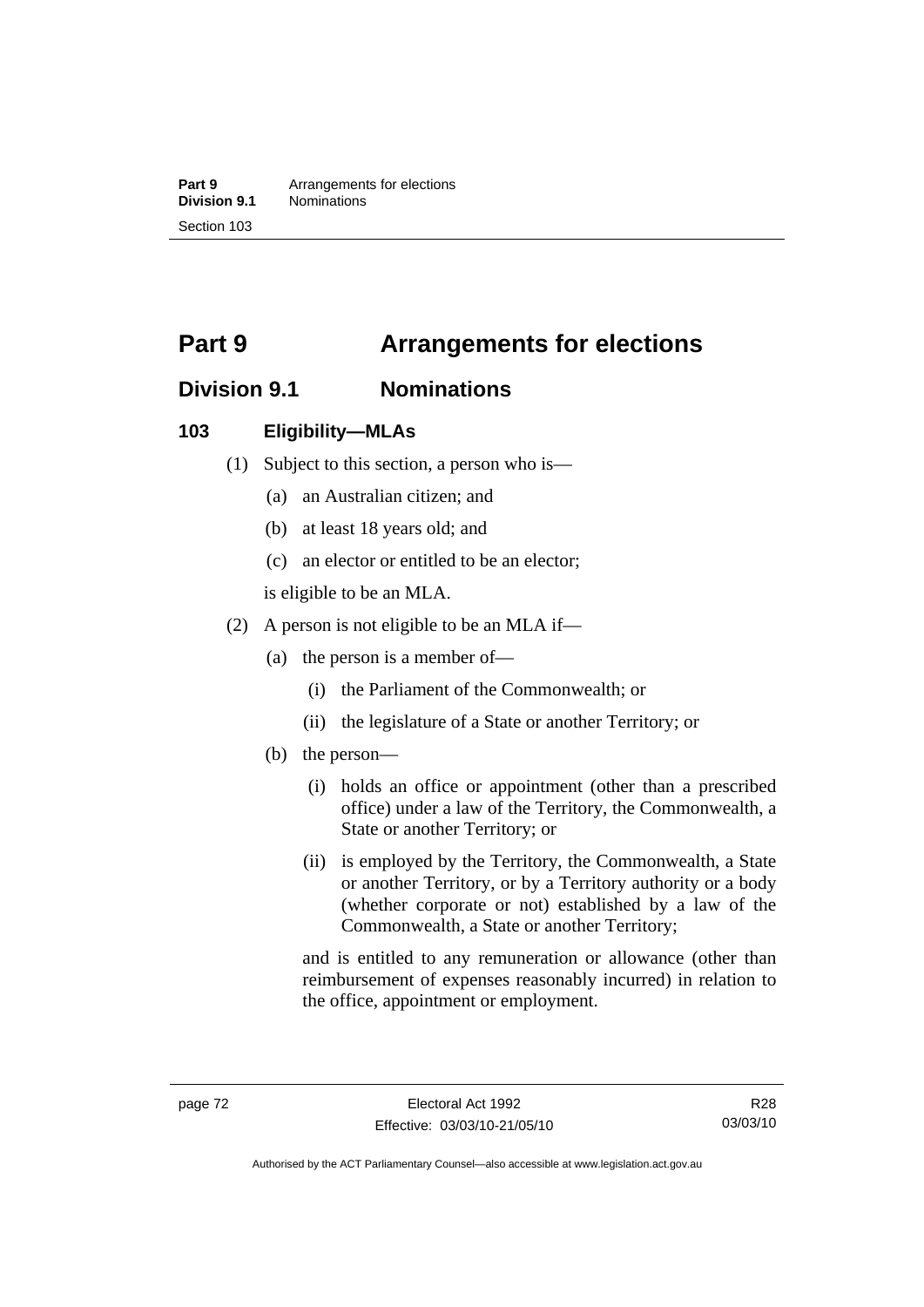(3) In subsection  $(2)$  (b) (i):

*prescribed office* means an office of Speaker, Deputy Speaker, Chief Minister, Deputy Chief Minister, Minister or MLA.

 (4) A person is not eligible to be an MLA if the person is under a sentence of imprisonment for 1 year or longer for a conviction of an indictable offence.

- (5) A person is not eligible to be an MLA for the disqualification period if—
	- (a) the person is convicted of an offence against—
		- (i) section 285 (Bribery) or section 288 (Violence and intimidation); or
		- (ii) the *Crimes Act 1914* (Cwlth), section 28 (Interfering with political liberty); or
		- (iii) the *Criminal Code* (Cwlth), part 2.4 relating to an offence mentioned in subparagraph (ii); or
	- (b) the person is found by the Court of Disputed Elections to have contravened (within the meaning of part 16) a section mentioned in paragraph (a) (i).
	- *Note Contravention* is defined for pt 16 (Disputed elections, eligibility and vacancies) in s 250.
- (6) For subsection (5), the *disqualification period* is 2 years after the conviction or finding.

#### **104 Qualifications for nomination**

A person is not eligible to be nominated for election as an MLA unless, at the hour of nomination—

(a) the person is eligible to be an MLA; or

*Note* For the meaning of *indictable offence*, see the Legislation Act, s 190 (Indictable and summary offences).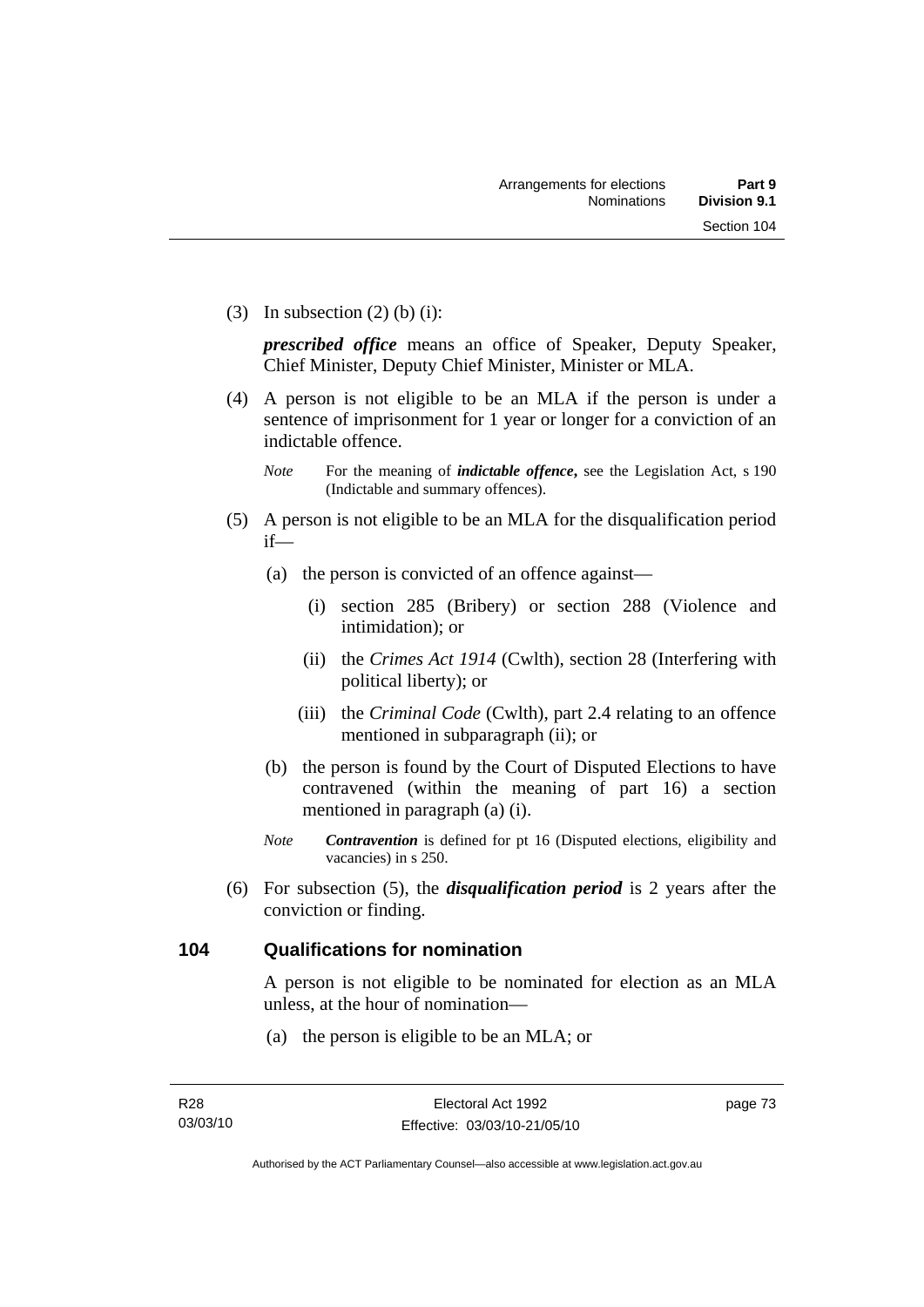(b) for a person referred to in section 103 (2) (b)—the person would, apart from that paragraph, be eligible to be an MLA.

#### **105 Candidates to be nominated**

- (1) A person is not eligible for election as an MLA unless the person is nominated in accordance with this section.
- (2) A person may be nominated to be a candidate for election only by—
	- (a) the registered officer of a registered party that endorses the person as a party candidate in the election for the electorate for which the candidate is being nominated; or
	- (b) 20 electors entitled to vote at the election.
- (3) A nomination shall be made by giving to the commissioner, during the pre-election period but not later than 24 hours before the hour of nomination—
	- (a) a duly completed nomination form; and
	- (b) a deposit of the prescribed amount in legal tender or a banker's cheque.
- (4) A nomination form shall—
	- (a) be in the form approved under section 340A (Approved forms); and
	- (b) subject to subsection (7), set out the particulars of the name, address and occupation of the nominee; and
	- (c) contain a statement, signed by the nominee, to the effect that he or she consents to the nomination, and to be an MLA if elected; and
	- (d) contain a declaration, signed by the nominee, to the effect that he or she is eligible to be nominated; and
	- (e) specify the form in which the nominee's name is to be printed on the ballot papers for the election; and

R28 03/03/10

Authorised by the ACT Parliamentary Counsel—also accessible at www.legislation.act.gov.au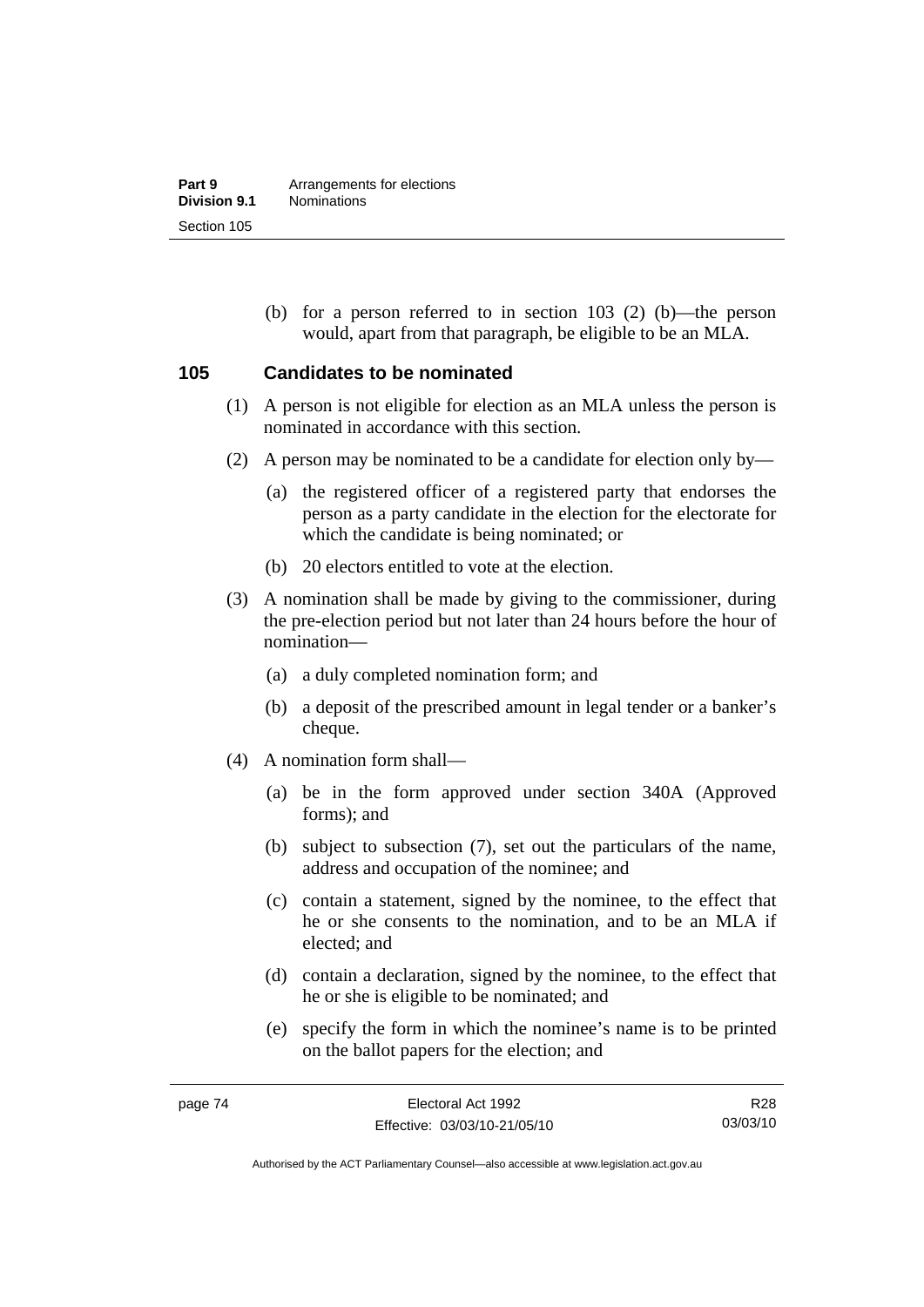- (f) if the nomination is made by the registered officer of a registered party—state any registered abbreviation of the name of the party that is to be printed on the ballot paper for the election; and
- (g) if the nomination is made by 20 electors entitled to vote at the election—specify whether the word 'Independent' is to be printed on the ballot paper adjacent to the candidate square for the nominee; and
- (h) be signed by the nominator or each nominator.
- (5) A nomination form shall name a nominee only by specifying—
	- (a) the surname or family name, and the given name under which the nominee is enrolled; or
	- (b) if the nominee is not an elector—the surname or family name, and the given name under which the nominee is entitled to be enrolled.
- (6) A given name shall be taken to be specified for subsection (5), if the nomination form specifies—
	- (a) a commonly accepted variation of that name (including an abbreviation or truncation of that name or an alternative form of that name); or
	- (b) an initial standing for that name.
- (7) If the address of a nominee is a suppressed address, the nomination form need not specify the address but, in that case, the nominee shall notify the commissioner in writing of his or her address for correspondence.
- (8) A nomination is not invalid only because of a formal defect or error if this section has been substantially complied with.
- (9) If the time by which a nomination under subsection (3) is to be made falls on a public holiday, the nomination must be made no later than that time on the public holiday.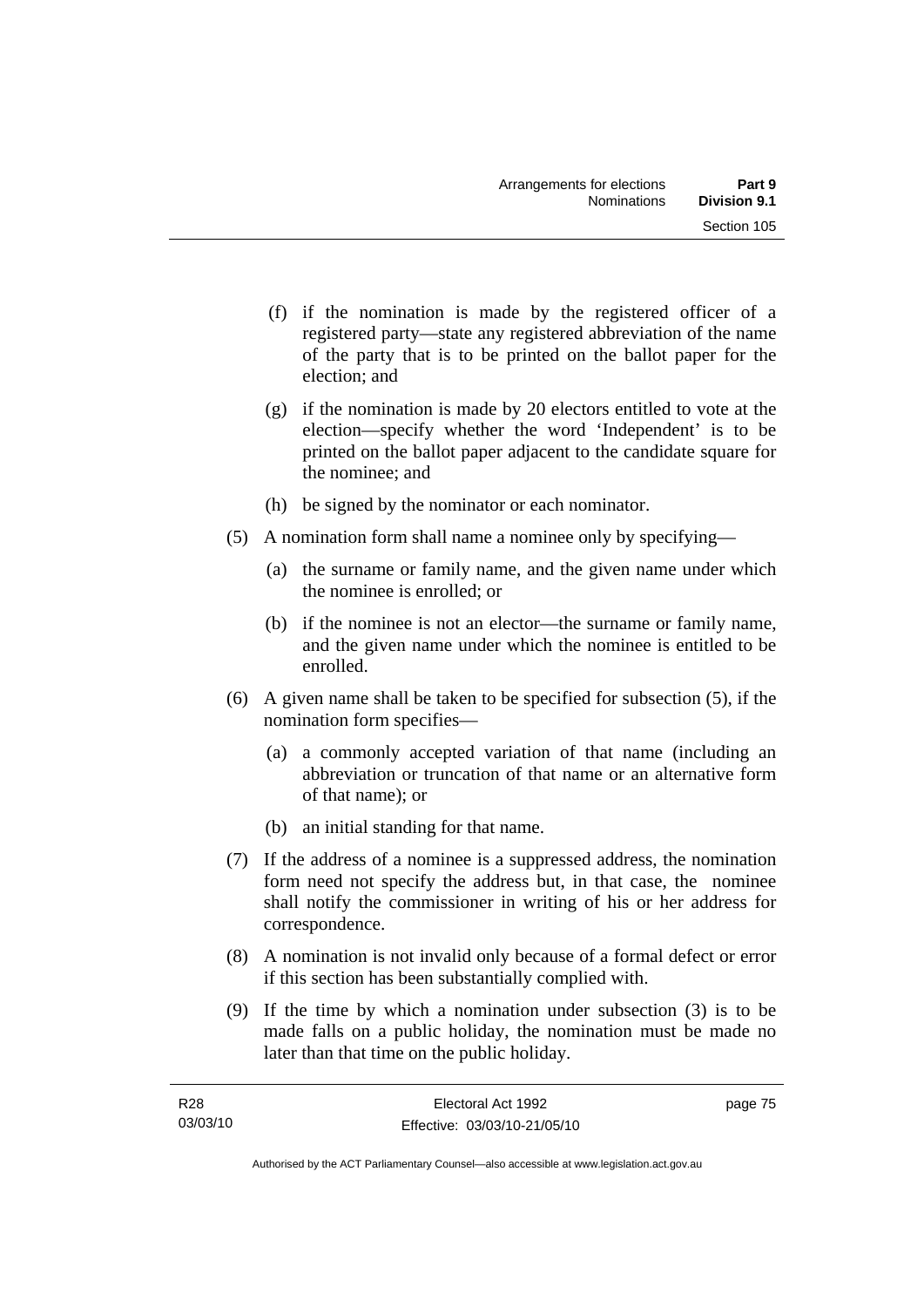- (10) Subsection (9) has effect despite the *Legislation Act 2001*, section 151 (4) (Reckoning of time).
- $(11)$  In subsection  $(3)$  (b):

*prescribed amount* means \$250 or any other amount prescribed by the regulations.

#### **106 Multiple nominations invalid**

If, at the hour of nomination in relation to an election—

- (a) a person is nominated more than once to be a candidate for election in a particular electorate; or
- (b) a person is nominated to be a candidate for election in more than 1 electorate;

each such nomination is invalid.

### **107 Withdrawal etc of consent to nomination**

- (1) A person nominated to be a candidate may withdraw his or her consent to the nomination by giving the commissioner a written notice of withdrawal not later than 24 hours before the hour of nomination.
- (2) The registered officer may cancel a nomination made by the officer by giving the commissioner a written notice of cancellation not later than 24 hours before the hour of nomination.
- (3) On receipt of a notice referred to in subsection (1) or (2), the commissioner shall cancel the nomination and pay the amount of the deposit lodged to the nominee.

#### **108 Place and hour of nomination**

- (1) The *place of nomination* in relation to an election is—
	- (a) the office of the commissioner; or

Authorised by the ACT Parliamentary Counsel—also accessible at www.legislation.act.gov.au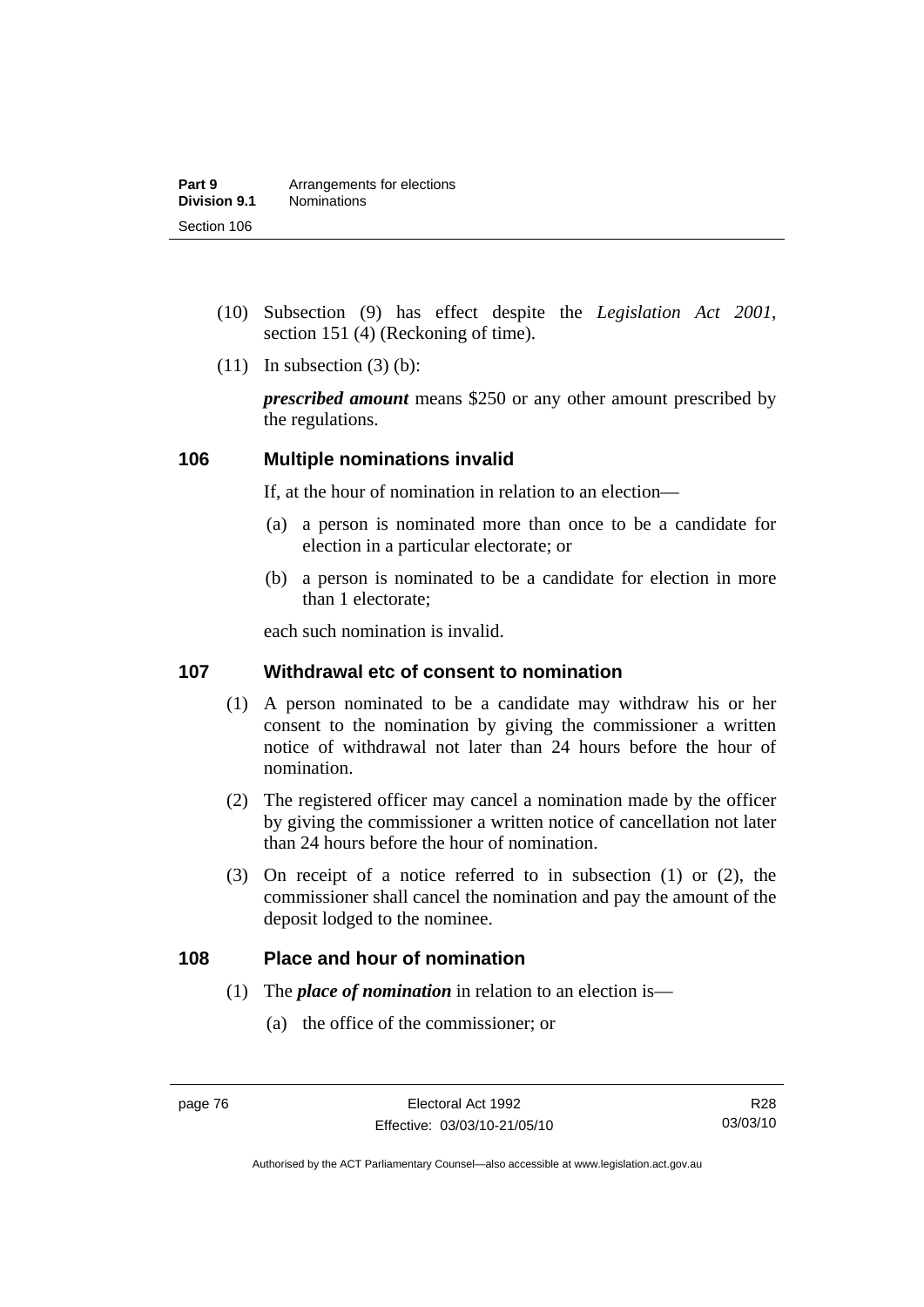- (b) any other place approved, in writing, by the commissioner as a place of nomination.
- (2) An approval is a notifiable instrument.

*Note* A notifiable instrument must be notified under the *Legislation Act 2001*.

- (3) The *hour of nomination* in relation to an election is 12 o'clock noon on the 23rd day before polling day for the election.
- (4) If the hour mentioned in subsection (3) falls on a public holiday, anything that under this Act is to be done by the hour of nomination must be done by that time on the public holiday.
- (5) Subsection (4) has effect despite the *Legislation Act 2001*, section 151 (4) (Reckoning of time).

# **109 Declaration of candidates**

- (1) As soon as practicable after the hour of nomination, the commissioner shall, at the place of nomination, publicly produce all nomination forms and declare each person duly nominated to be a candidate.
- (2) A declaration in relation to a candidate shall specify—
	- (a) the name of the candidate; and
	- (b) the name of any registered party by which the candidate is endorsed.
- (3) As soon as practicable after the declaration, the commissioner—
	- (a) shall, at the office of the commissioner; and
	- (b) may, at any other places the commissioner determines;

arrange for a notice containing particulars relating to each candidate to be displayed.

 (4) A notice shall not specify the address of a candidate if it is a suppressed address.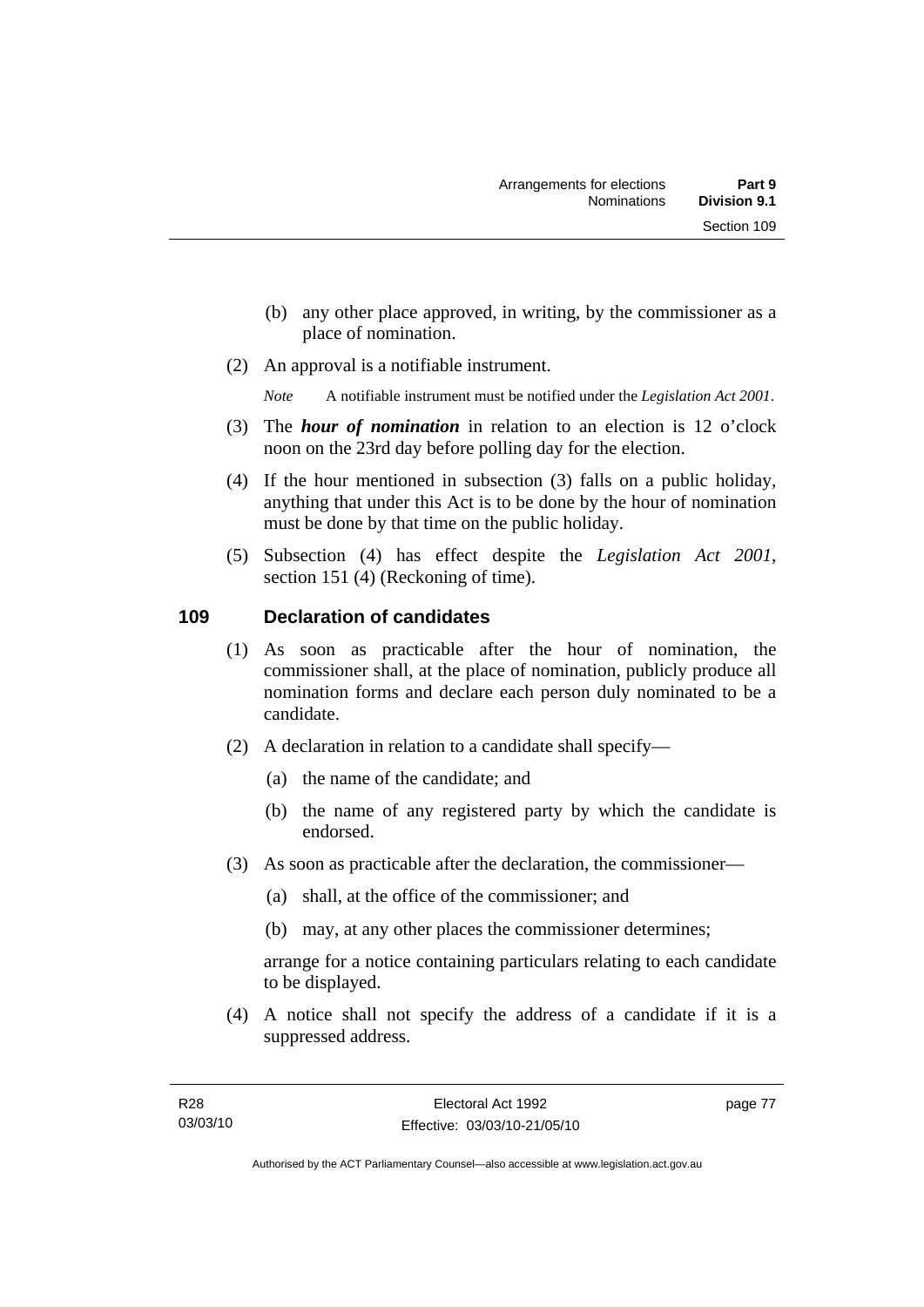### **110 Rejection of nominations**

- (1) The commissioner must reject the nomination of a person if the nomination form for the person is not substantially in accordance with section 105 (Candidates to be nominated).
- (2) The commissioner must also reject the nomination of a person if satisfied on reasonable grounds that the name under which the person is nominated—
	- (a) is obscene; or
	- (b) is frivolous; or
	- (c) has been assumed for a political purpose.

#### **Examples for par (c)**

- 1 A name that includes, completely or partly, the name, or an abbreviation of the name, of a political party.
- 2 A name that includes a political message.
- *Note* An example is part of the Act, is not exhaustive and may extend, but does not limit, the meaning of the provision in which it appears (see *Legislation Act 2001*, s 126 and s 132).
- (3) The commissioner must give a person whose nomination is rejected under subsection (1) or (2) written notice of the rejection.

*Note* For how documents may be given, see *Legislation Act 2001*, pt 19.5.

- (4) The notice must set out the reasons for the rejection.
- (5) The commissioner may reject the nomination of a person only under subsection  $(1)$  or  $(2)$ .

#### **111 Need for a poll**

 (1) If the number of candidates for an election is not greater than the number required to be elected, the commissioner shall, in accordance with section 189, declare the candidate or candidates elected.

R28 03/03/10

Authorised by the ACT Parliamentary Counsel—also accessible at www.legislation.act.gov.au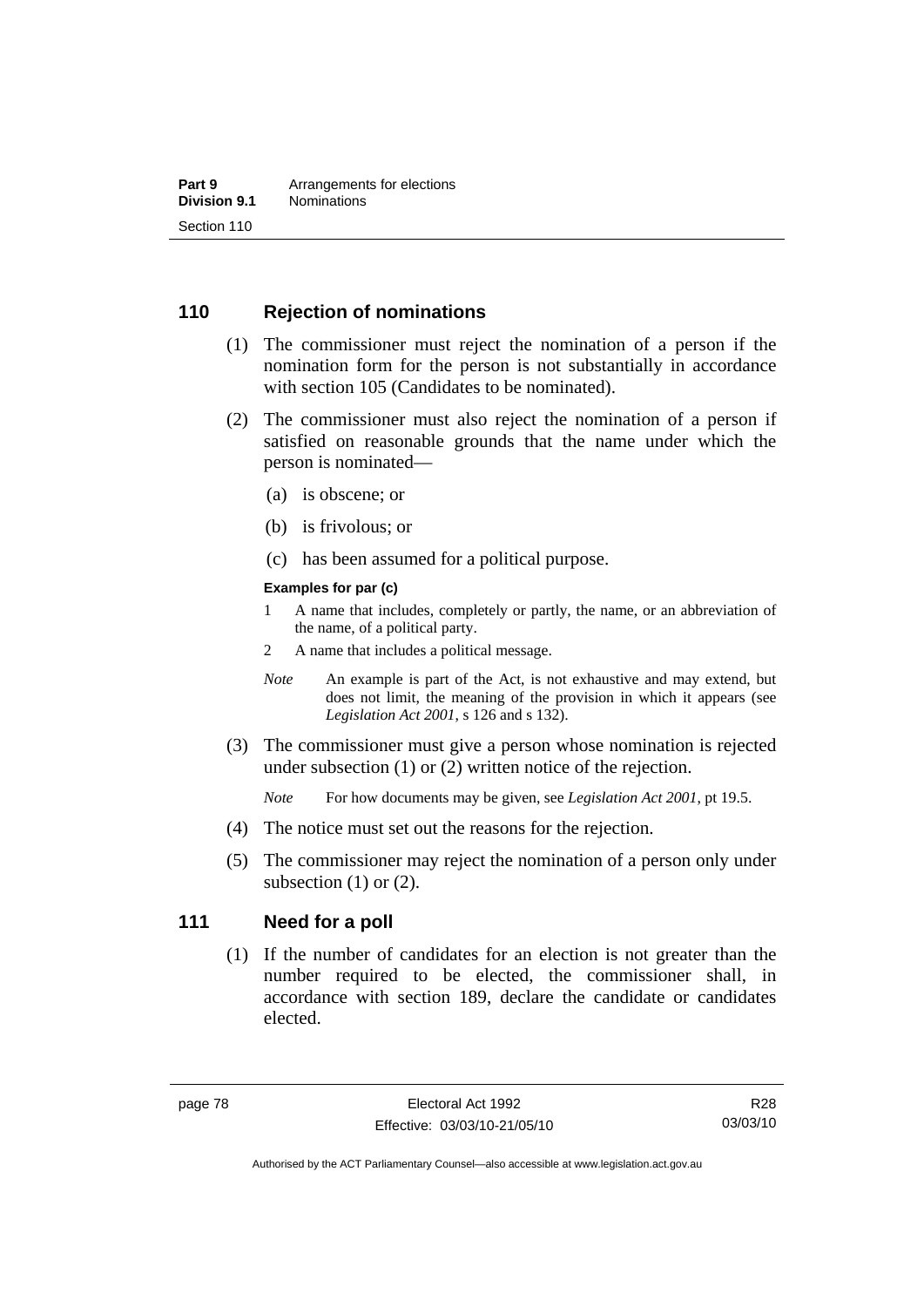(2) If the number of candidates for election is greater than the number required to be elected, a poll shall be held in accordance with this Act.

# **112 Death of candidate before polling day**

If a candidate dies before polling day and the number of candidates remaining is not greater than the number required to be elected, the commissioner shall, in accordance with section 189, declare the remaining candidates elected.

# **113 Deposit—return or forfeiture**

- (1) A deposit paid in relation to the nomination of a candidate shall be returned to the candidate, after the result of an election is declared, if—
	- (a) the candidate is elected; or
	- (b) at the time when the candidate is excluded from a poll under a scrutiny in accordance with schedule 4, his or her total votes equal or exceed 20% of the quota for the election; or
	- (c) the candidate is neither elected nor excluded and his or her total votes, at any stage of the counting, equal or exceed 20% of the quota for the election.
- $(2)$  If—
	- (a) a nominee dies before the candidates are declared for an election; or
	- (b) a candidate dies before polling day;

the commissioner shall pay the amount of the deposit lodged to the deceased's personal representative.

 (3) Subject to subsections (1) and (2), a deposit made in relation to the nomination of a candidate shall be forfeited to the Territory when the result of an election is declared.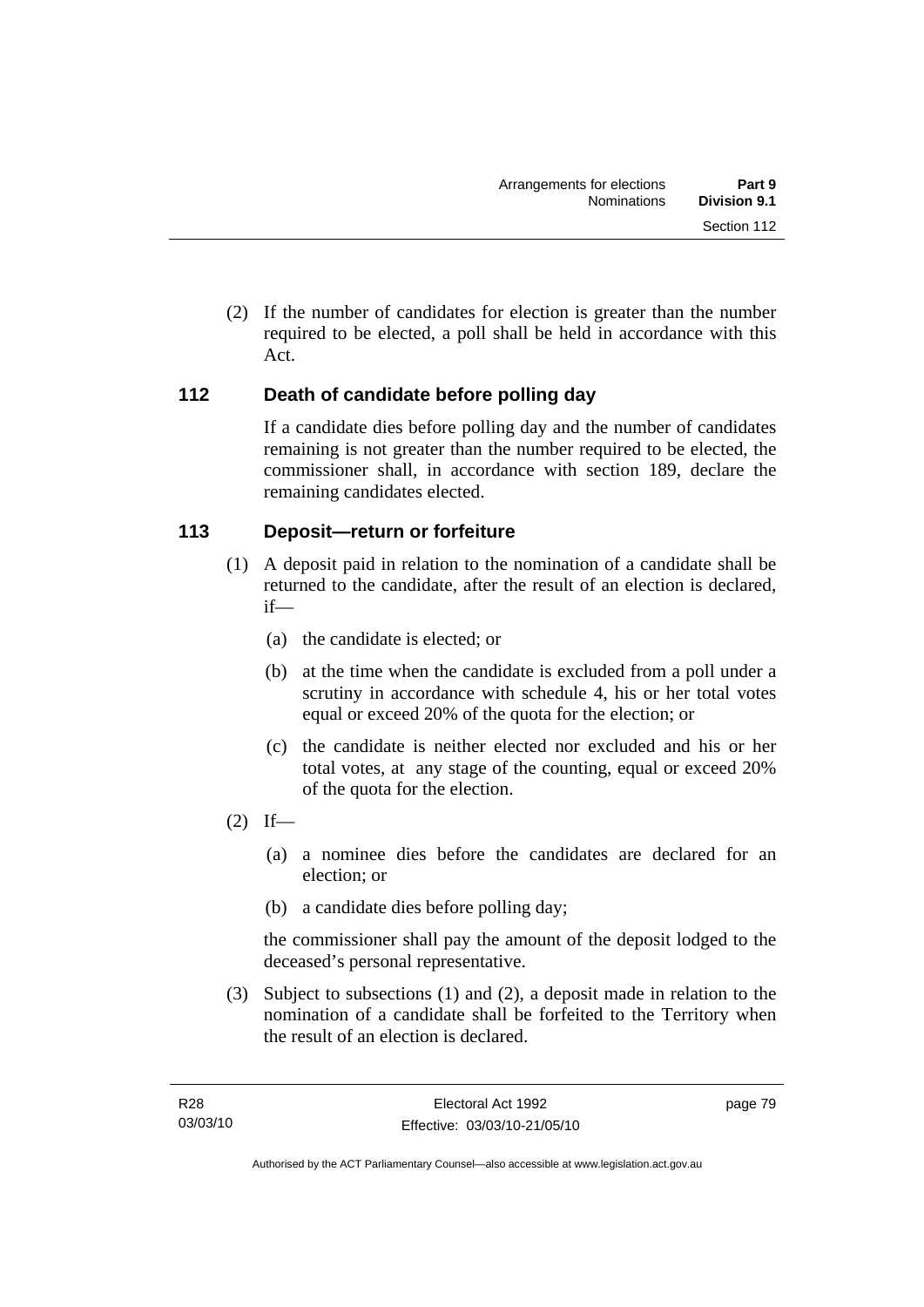**Part 9 Arrangements for elections**<br>**Division 9.2 Ballot papers Ballot papers** Section 114

# **Division 9.2 Ballot papers**

#### **114 Ballot papers**

- (1) Subject to this division, the ballot papers to be used in an election shall be in accordance with the form in schedule 1.
- (2) The commissioner may determine the colour of the paper on which ballot papers for each electorate are to be printed.
- (3) A ballot paper must bear an official mark in the form approved under section 340A (Approved forms).
- (4) The ballot paper may be in electronic form.
- (5) The commissioner may approve changes to the electronic form of the ballot paper that are necessary to facilitate the display of the electronic form.

#### **Example**

The electronic form of a ballot paper may display columns of candidates using 2 rows.

- *Note* An example is part of the Act, is not exhaustive and may extend, but does not limit, the meaning of the provision in which it appears (see *Legislation Act 2001*, s 126 and s 132).
- (6) An approval under subsection (3) is a notifiable instrument.

*Note* A notifiable instrument must be notified under the *Legislation Act 2001*.

- (7) The regulations may—
	- (a) specify the headings or directions to be contained on ballot papers to be used for declaration voting; and
	- (b) provide for—
		- (i) the form of a ballot paper to be altered as specified in the regulations; or
		- (ii) a form set out in the regulations to be used in place of the form of a ballot paper.

Authorised by the ACT Parliamentary Counsel—also accessible at www.legislation.act.gov.au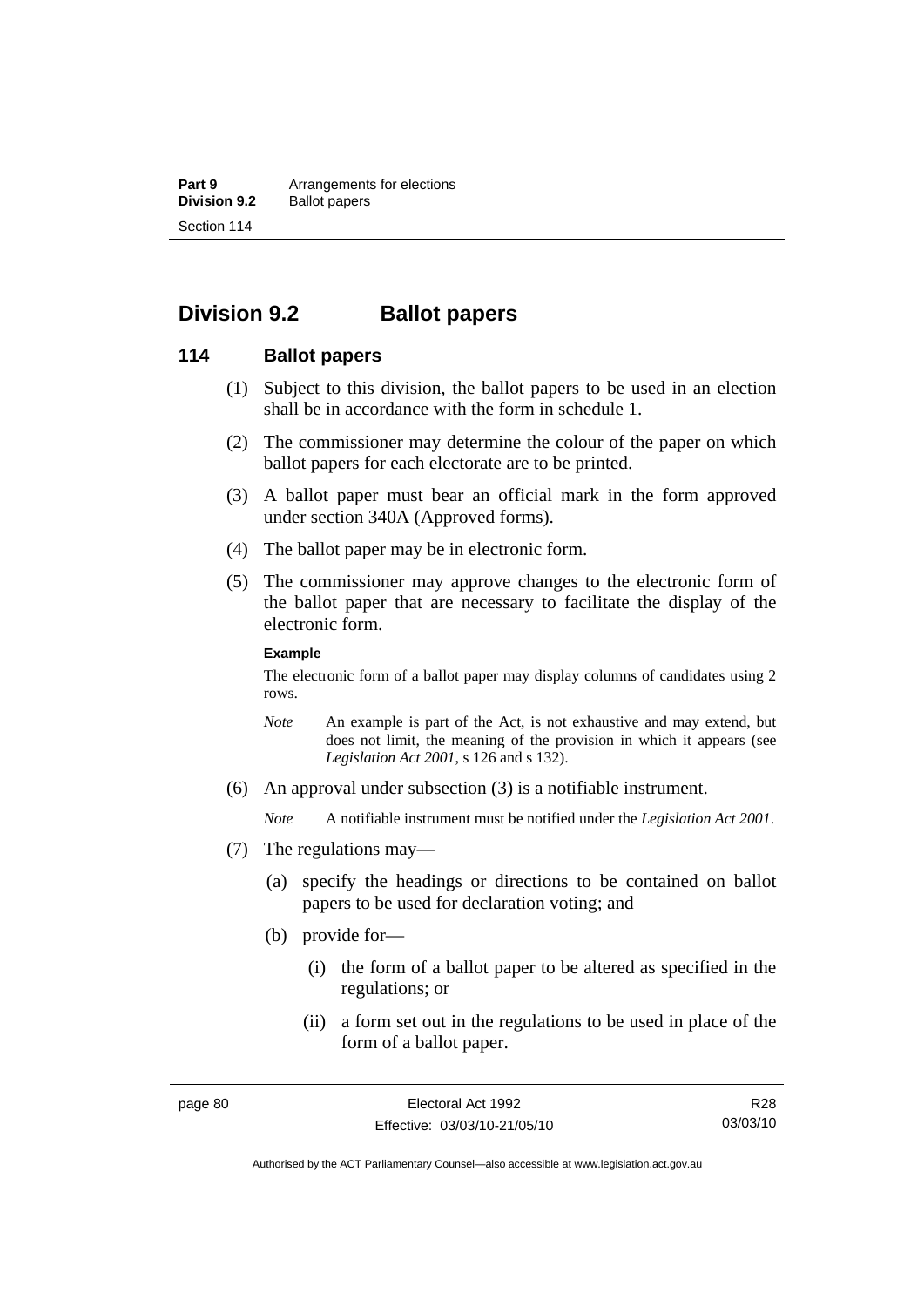# **115 Grouping of candidates' names**

If the registered officer of a registered party nominates 2 or more candidates for an election, their names shall be grouped in a separate column on the ballot papers for the relevant electorate.

### **116 Printing of ballot papers**

- (1) Subject to subsections (2) to (7), on each ballot paper for an election—
	- (a) the names of the candidates in a group of candidates shall be printed in a single column; and
	- (b) if there are 2 or more groups of candidates—separate columns of the names of the candidates in each group shall be printed from left to right in an order determined by the commissioner by lot; and
	- (c) a distinguishing letter shall be printed above the column of names of the candidates in a particular group, the letter being—
		- (i) if there is only 1 group— 'A'; or
		- (ii) if there are 2 or more groups—the appropriate letter in a consecutive, alphabetical order beginning with 'A' corresponding to the order in which the columns of names in each group are printed from left to right on the ballot paper; and
	- (d) if there are grouped and ungrouped candidates—the names of all ungrouped candidates shall, subject to subsection (6), be printed in a single column to the right of the last column of names of grouped candidates; and
	- (e) if there are no groups of candidates—the names of all candidates shall be printed in a single column; and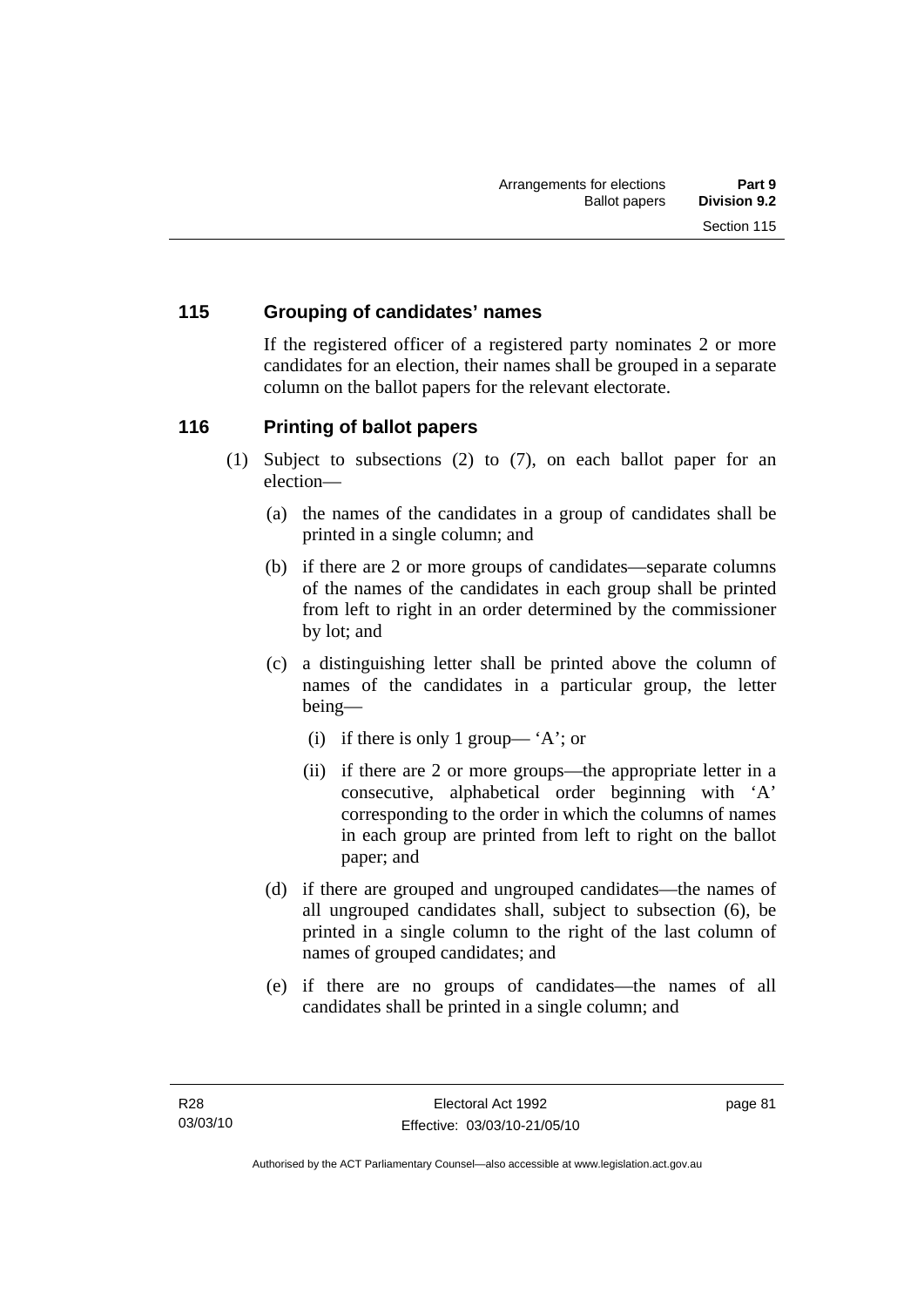- (f) the names of candidates in the columns shall be printed in an order determined in accordance with schedule 2; and
- (g) the name of each candidate shall be printed once only; and
- (h) a square (a *candidate square*) shall be printed adjacent to the name of each candidate.
- *Note Group*, in relation to candidates in an election, is defined in the dictionary.
- (2) A ballot paper must not contain more than the relevant number of candidate's names in a column.
- (3) If there are more than the relevant number of candidates in a group—
	- (a) their names shall, so far as practicable, be printed in 2 or more adjacent columns of equal length; and
	- (b) the names to be printed in each column shall be determined by the commissioner by lot.
- (4) If the names of the candidates in a particular group are printed in 2 or more adjacent columns, the distinguishing letter referred to in subsection (1) (c) shall be printed once only above those columns.
- (5) If there are no grouped candidates and there are more than the relevant number of ungrouped candidates—
	- (a) their names shall, so far as practicable, be printed in 2 or more adjacent columns of equal length; and
	- (b) the names to be printed in each column shall be determined by the commissioner by lot.
- (6) If a single column of the names of ungrouped candidates would be longer than the longest column of names of grouped candidates—
	- (a) the names of the ungrouped candidates shall be printed in 2 or more columns none of which is longer than the longest column of names of grouped candidates; and

R28 03/03/10

Authorised by the ACT Parliamentary Counsel—also accessible at www.legislation.act.gov.au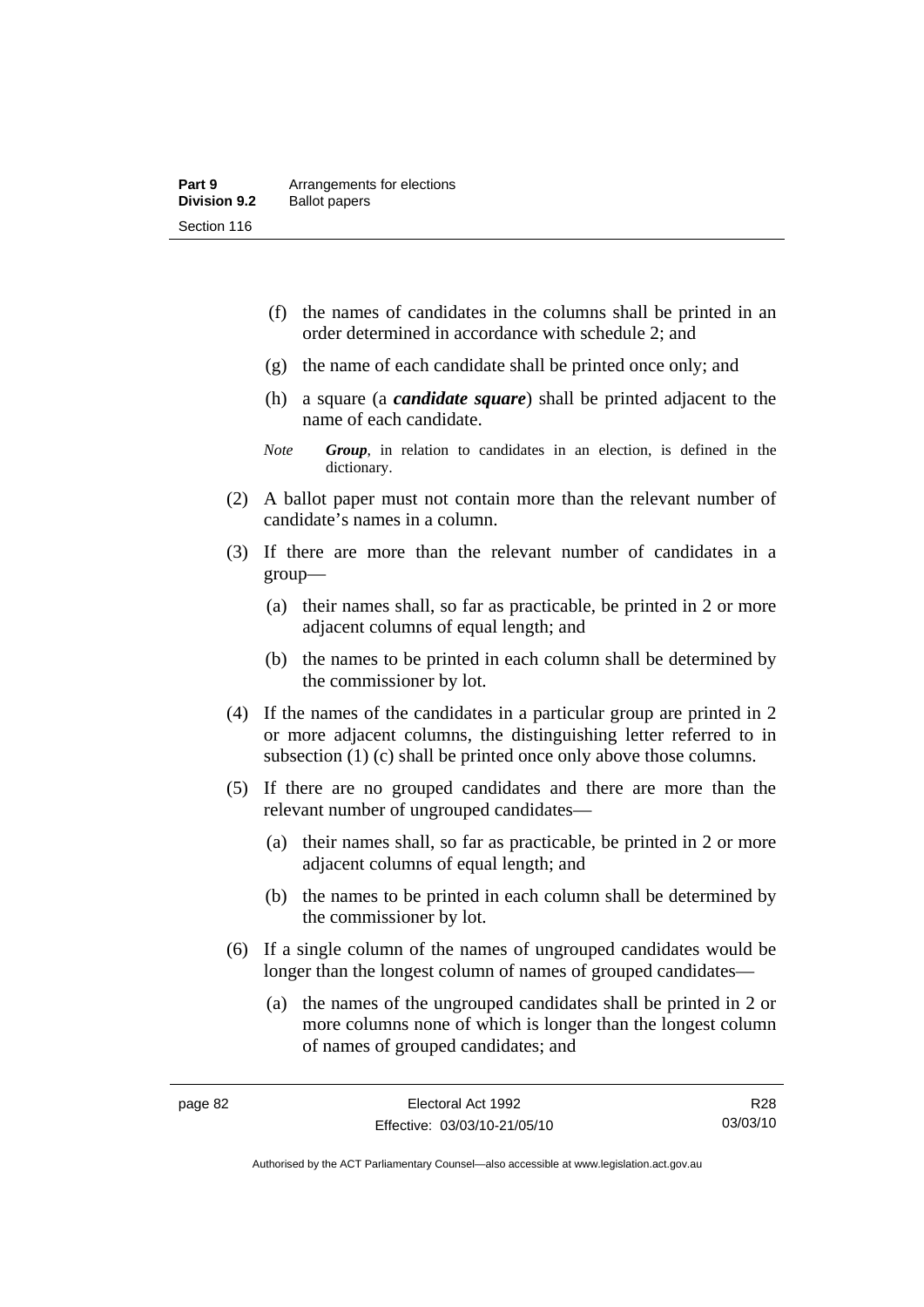- (b) the names of the ungrouped candidates to be included in each column shall be determined by the commissioner by lot.
- (7) If similarity in the names of 2 or more candidates is likely to cause confusion, their names may be arranged on the ballot papers with such description or addition as will distinguish each from the other.
- (8) In this section:

### *relevant number* means—

- (a) for a 5 member electorate—5; or
- (b) for a 7 member electorate—7.

# **117 Names on ballot papers**

(1) In this section:

*party name*, for a registered party, means—

- (a) the name under which the party is registered; or
- (b) if a registered abbreviation of the name of the party is stated in the nomination form of each party candidate—that abbreviation.
- (2) On the ballot papers for an election—
	- (a) the party name of the registered party by which a group of party candidates is endorsed must be printed at the top of the column of their names; and
	- (b) the party name of the registered party by which an ungrouped party candidate is endorsed must be printed next to the candidate square for the candidate; and
	- (c) the word 'independent' must be printed next to the candidate square for a candidate (other than a party candidate) if the nomination form so specified.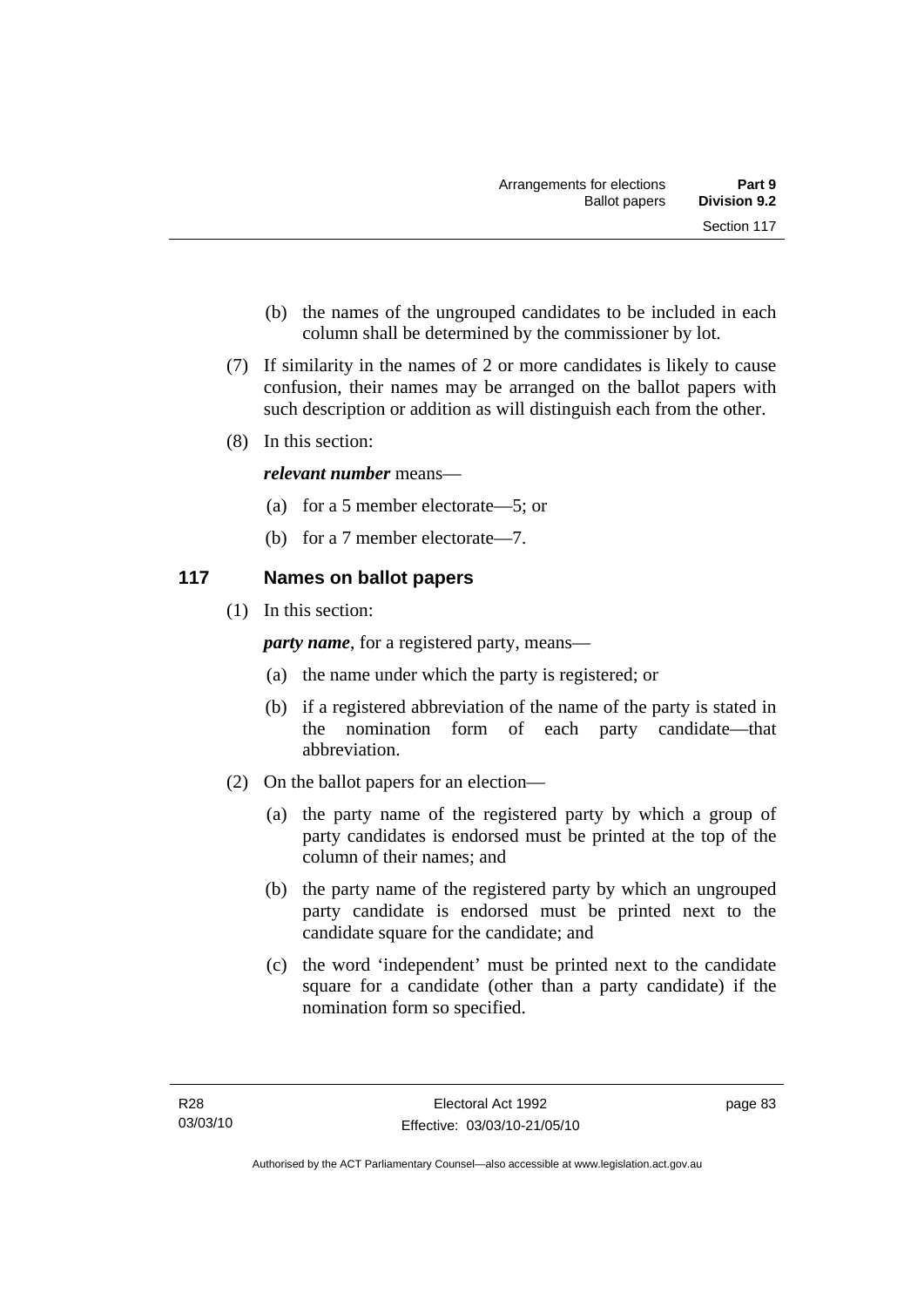# **118 Draw for positions on ballot papers**

The commissioner shall make the determinations required by section 116 in public at the place of nomination, as soon as practicable after the candidates have been declared.

# **Division 9.3 Electronic voting devices and vote counting programs**

### **118A Approval of computer program for electronic voting and vote counting**

- (1) The commissioner may approve 1 or more computer programs for any of the following:
	- (a) to allow electronic voting in an election;
	- (b) to perform steps in the scrutiny of votes in an election.
- (2) The commissioner may approve a program under subsection (1) (a) only if the program will—
	- (a) allow an elector to show consecutive preferences starting at '1'; and
	- (b) give an elector an opportunity to correct any mistakes before processing the elector's vote; and
	- (c) allow an elector to make an informal vote showing no preference for any candidate; and
	- (d) not allow a person to find out how a particular elector cast his or her vote.
- (3) The commissioner may approve a program under subsection (1) (b) only if—
	- (a) the proper use of the program would give the same result in the scrutiny of votes in an election as would be obtained if the scrutiny were conducted without using the program; and

R28 03/03/10

Authorised by the ACT Parliamentary Counsel—also accessible at www.legislation.act.gov.au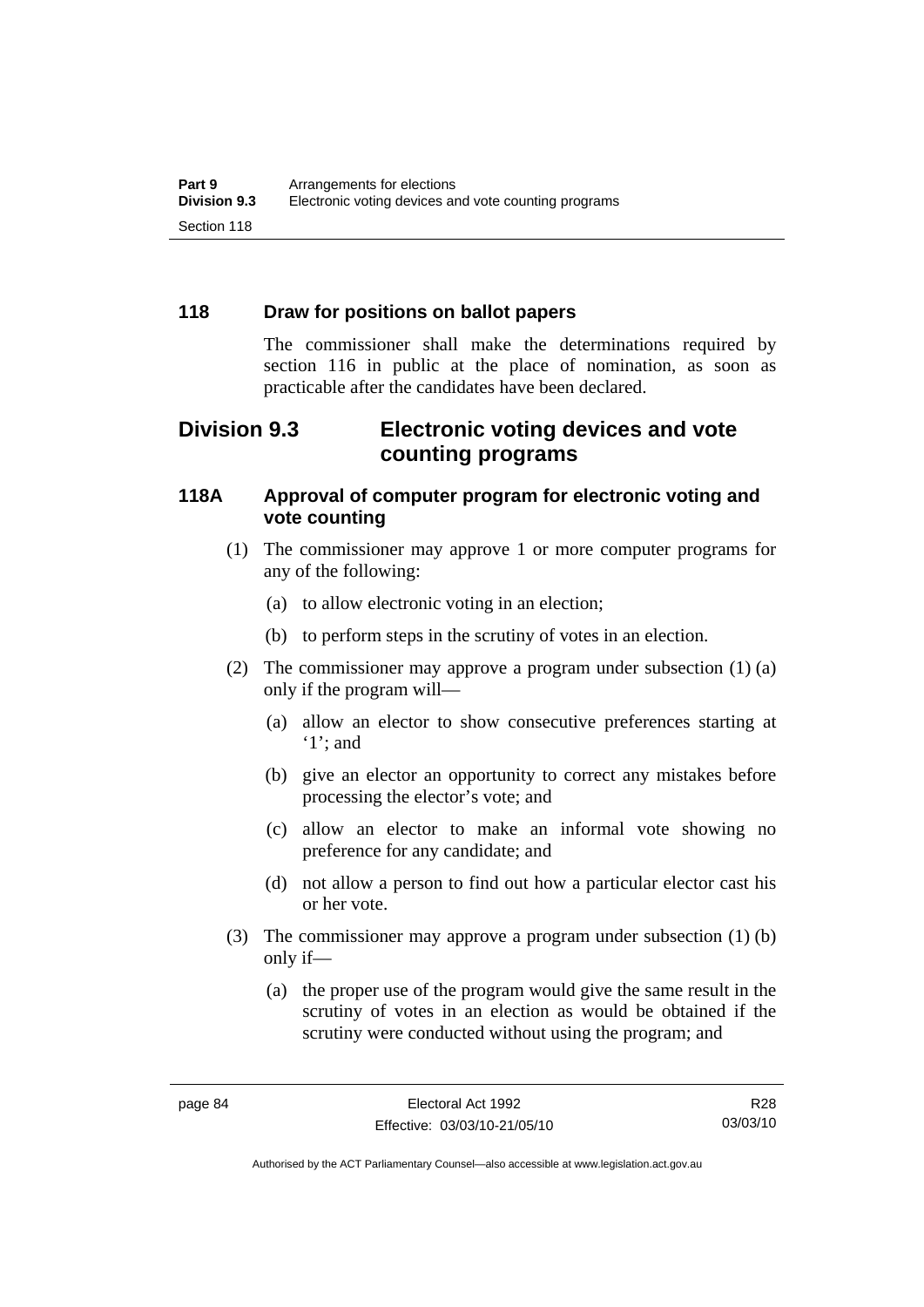- (b) the program—
	- (i) will not allow a person to find out how a particular elector cast his or her vote; and
	- (ii) is designed to pause while the commissioner makes a determination by lot required by schedule 4; and
	- (iii) can produce indicative distributions of preferences at any time after the close of the poll and before the declaration of the poll.
- (4) An approval under subsection (1) is a notifiable instrument.

*Note* A notifiable instrument must be notified under the *Legislation Act 2001*.

- (5) The commissioner must determine processes that must be followed in relation to the use of an approved computer program in the scrutiny of votes in an election.
- (6) Without limiting subsection (5), the commissioner may approve a process—
	- (a) for entering preferences shown on paper ballots into the approved computer program; and
	- (b) for counting preferences using the program to work out—
		- (i) the number of unrejected ballot papers on which a first preference is recorded for each candidate; and
		- (ii) the number of informal ballot papers for each electorate.

# **118B Security of electronic voting devices and related material**

 (1) The commissioner must take steps to ensure that electronic devices and computer programs used or intended to be used for or in connection with electronic voting are kept secure from interference at all times.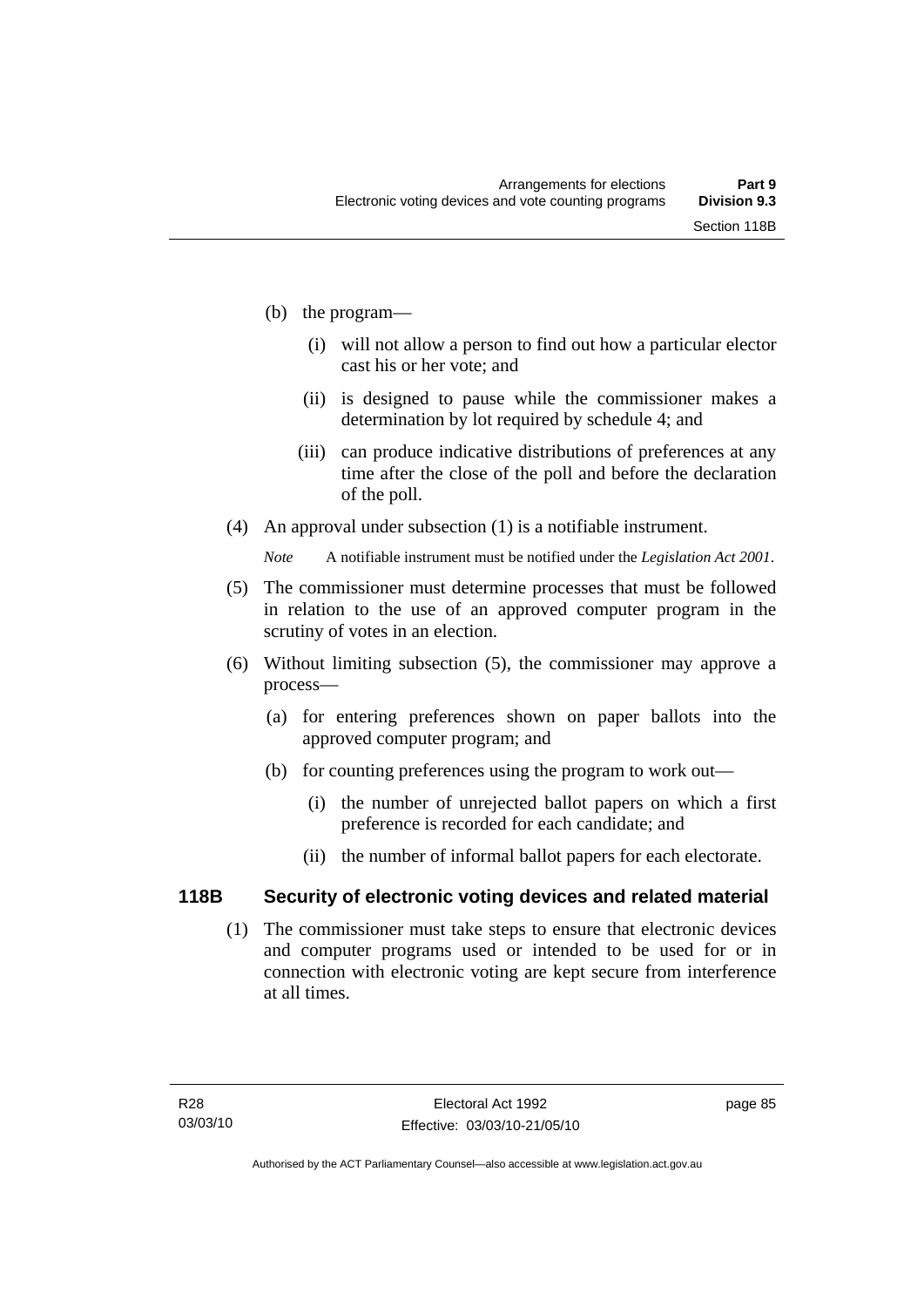- (2) The commissioner must keep backup copies of electronic data produced at a polling place or scrutiny centre until whichever of the following happens last:
	- (a) the beginning of the pre-election period for the next election;
	- (b) the documents are no longer required by the commissioner, another member of the electoral commission or a member of the staff of the commission for exercising a function under this Act.

# **Division 9.4 Miscellaneous**

# **119 Polling places and scrutiny centres**

- (1) The commissioner may, in writing—
	- (a) appoint a specified place to be a polling place on polling day for an election; and
	- (b) appoint a specified place to be a scrutiny centre during the election period for the purpose of the scrutiny at an election.
- (2) An appointment is a notifiable instrument.

*Note* A notifiable instrument must be notified under the *Legislation Act 2001*.

- (3) During a pre-election period, the commissioner—
	- (a) must publish in a newspaper; and
	- (b) may publish by any other means the commissioner determines;

a notice setting out particulars of each polling place for the election.

# **120 Administrative arrangements**

 (1) The commissioner shall make appropriate administrative arrangements for the conduct of each election and, in particular, shall ensure that each polling place is properly equipped with—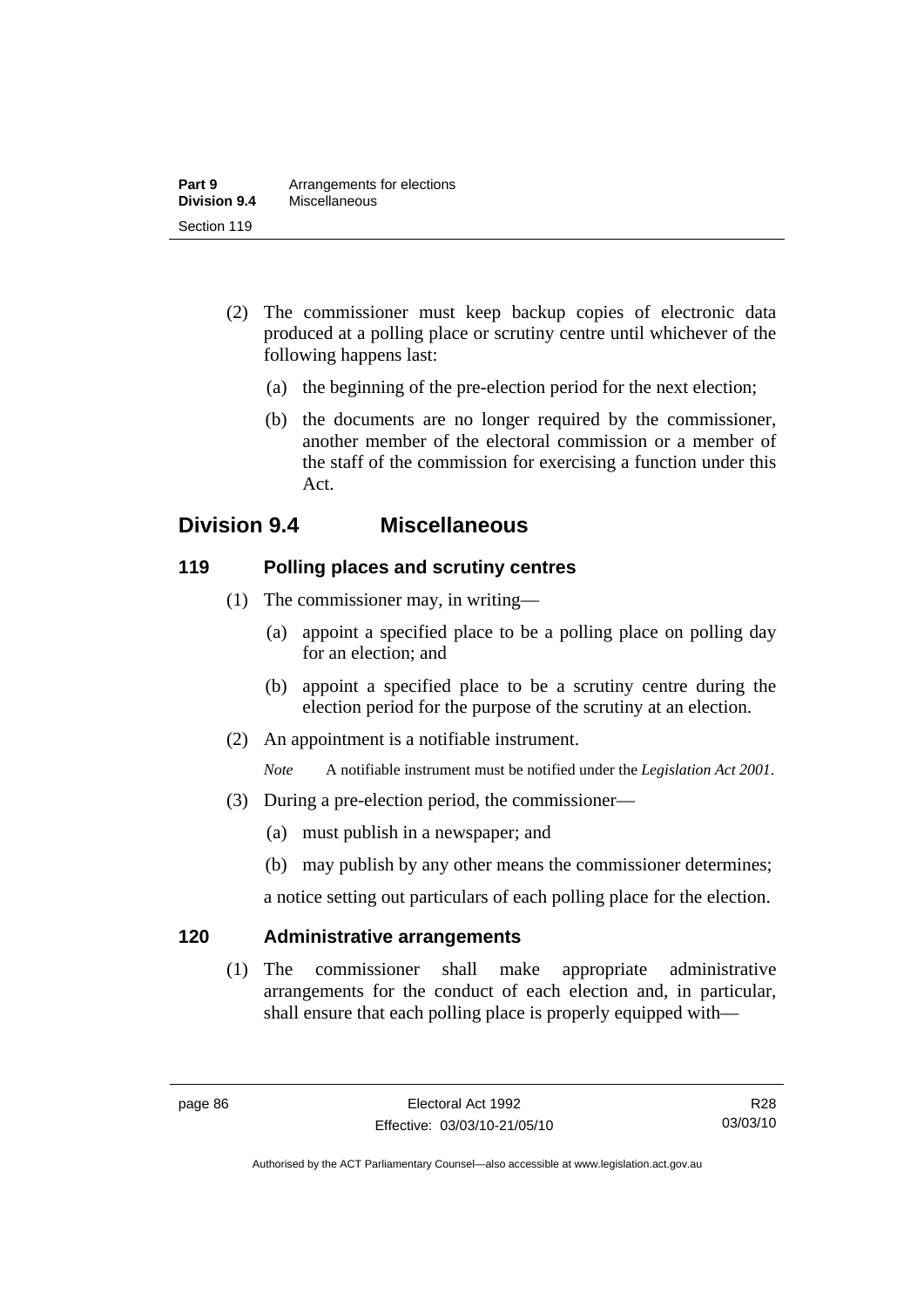- (a) separate voting compartments constructed so as to screen voters from observation while marking ballot papers; and
- (b) ballot boxes capable of being securely fastened; and
- (c) ballot papers and other documents and stationery.
- (2) The commissioner may make arrangements at a polling place for electors to vote using an electronic ballot paper (*electronic voting*).
- (3) For subsection (2), the commissioner may approve electronic devices for use by electors for electronic voting at a polling place.
- (4) An approval under subsection (3) is a notifiable instrument.

*Note* A notifiable instrument must be notified under the *Legislation Act 2001*.

# **121 Certified lists of electors**

- (1) As soon as practicable after the roll for an electorate closes, the commissioner shall—
	- (a) prepare a certified list of the electors; and
	- (b) give a copy to the OIC for each polling place; and
	- (c) on request by a candidate for the electorate—give a copy to the candidate.
- (2) For this Act, the certified list of electors, in relation to an election in an electorate, is an extract from the roll for the electorate, certified by the commissioner, in relation to each person enrolled who will be at least 18 years of age on polling day.

# **121A Use of information from certified lists**

(1) In this section:

#### *approved purpose* means—

- (a) a purpose connected with an election; or
- (b) monitoring the accuracy of information on the roll.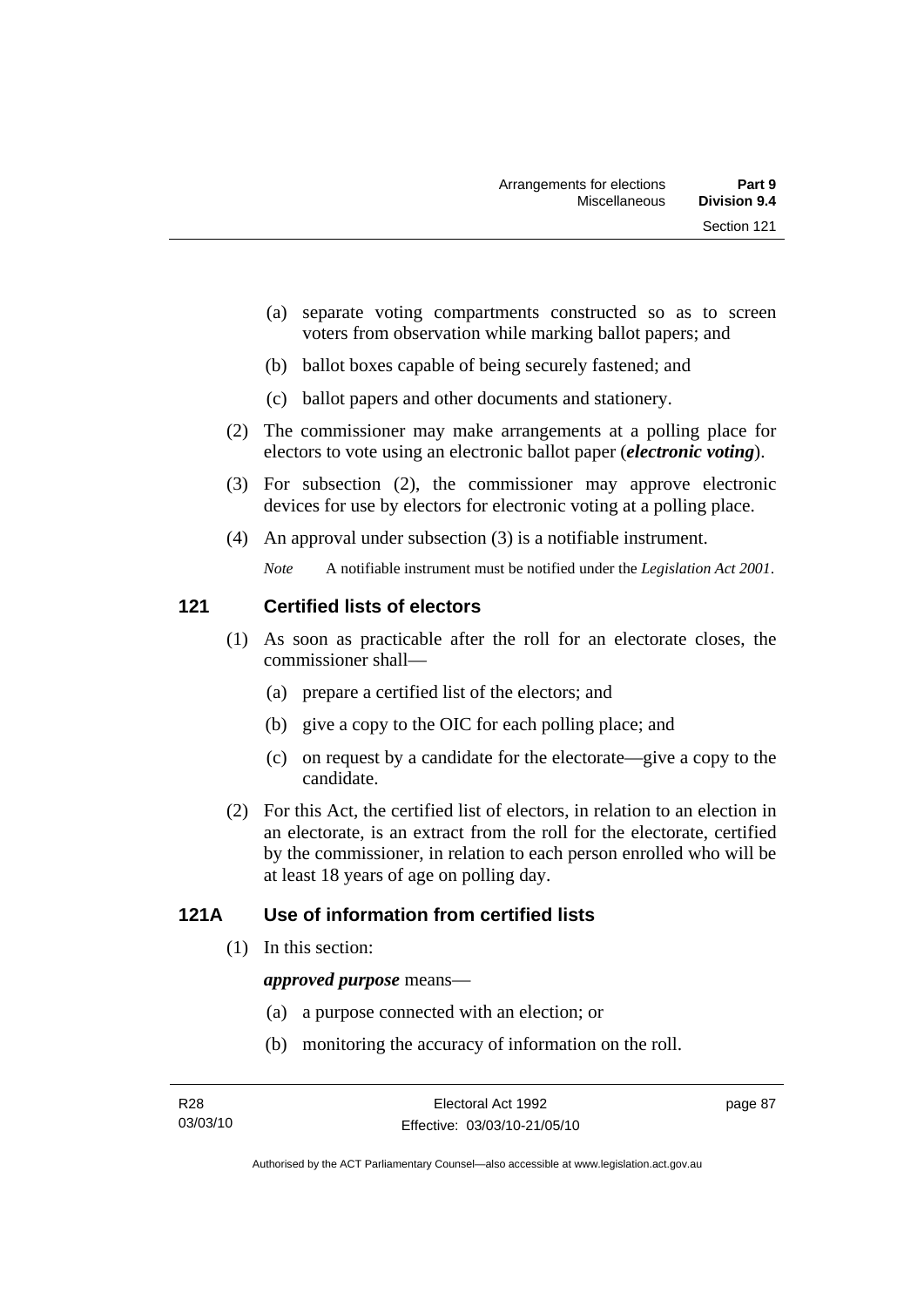| Part 9       | Arrangements for elections |
|--------------|----------------------------|
| Division 9.4 | Miscellaneous              |
| Section 122  |                            |

*protected information*, in relation to a person, means information that the person knows, or has reasonable grounds for believing, was obtained from a copy of a certified list of electors given to the person or someone else under section 121 (1) (Certified list of electors).

- (2) A person must not, without reasonable excuse, use protected information for—
	- (a) a commercial purpose; or
	- (b) any other purpose, other than an approved purpose.

Maximum penalty: 50 penalty units, imprisonment for 6 months or both.

 (3) A person must not, without reasonable excuse, directly or indirectly divulge or communicate protected information to someone else for a purpose other than an approved purpose.

Maximum penalty: 50 penalty units, imprisonment for 6 months or both.

#### **122 Scrutineers—appointment**

- (1) A candidate for election may appoint a scrutineer to represent the candidate during the polling for the election, or during the scrutiny for an election, or both.
- (2) An appointment shall be made by giving to the commissioner—
	- (a) written notice, signed by the candidate, specifying the name and address of the scrutineer; and
	- (b) an undertaking signed by the scrutineer.
	- *Note* If a form is approved under s 340A (Approved forms) for an undertaking, the form must be used.

Authorised by the ACT Parliamentary Counsel—also accessible at www.legislation.act.gov.au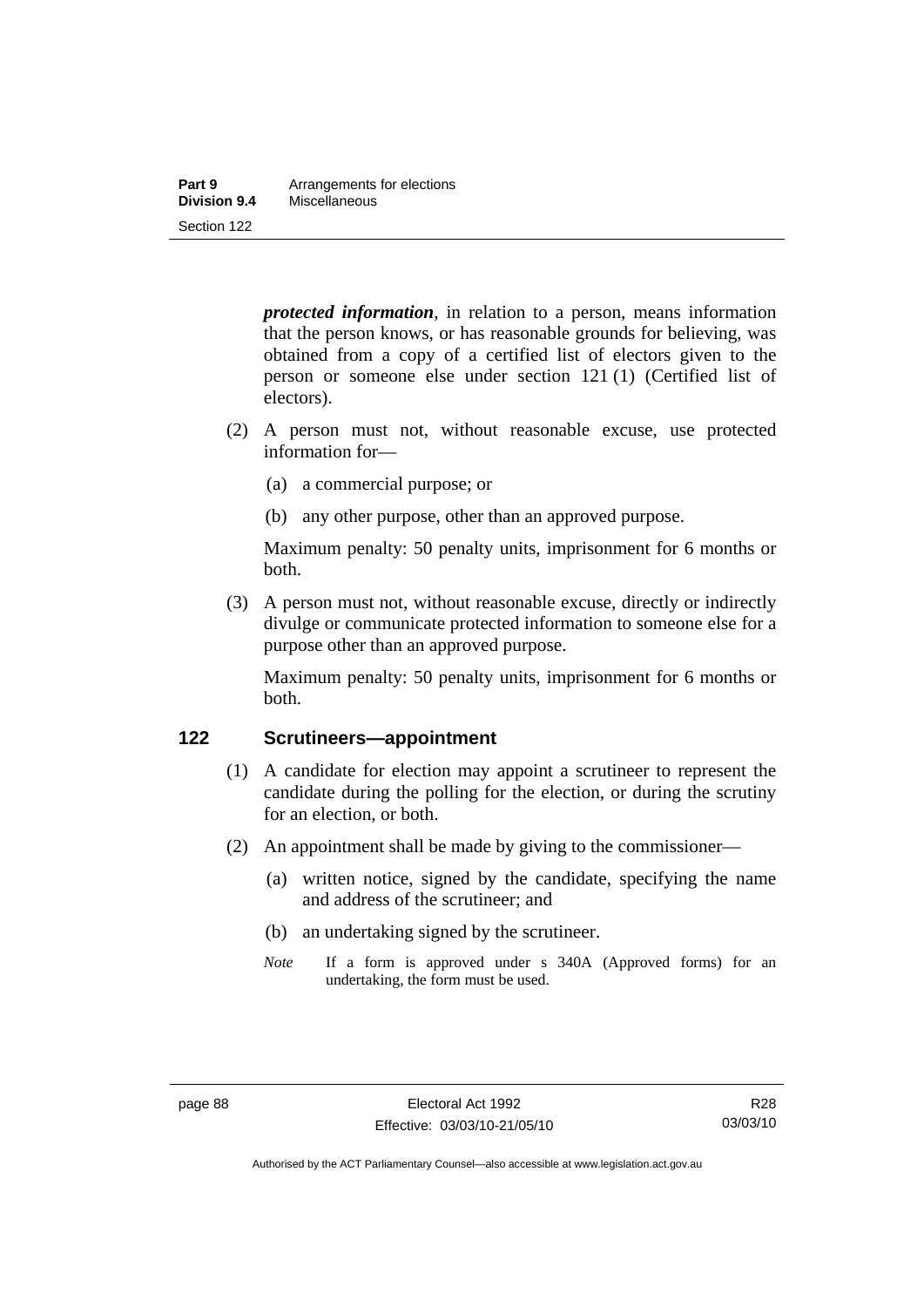### **123 Scrutineers—conduct**

- (1) Subject to subsection (2), a scrutineer representing a candidate during the polling for an election is entitled to be present in a polling place, and to enter or leave a polling place, when voters are allowed to vote at that place.
- (2) At any time while voters are allowed to vote at a particular polling place, the number of scrutineers representing a particular candidate who are present at that place shall not exceed the number of officers responsible for issuing ballot papers at that place.
- (3) Subject to subsection (4), a scrutineer representing a candidate during the scrutiny for an election is entitled to be present in a scrutiny centre, and to enter or leave a scrutiny centre, during the conduct of the scrutiny at the centre.
- (4) At any time during the conduct of the scrutiny at a particular scrutiny centre, the number of scrutineers representing a particular candidate who are present at the centre shall not exceed the number of officers at the centre.
- (5) A scrutineer at a polling place or scrutiny centre shall wear a badge, supplied by the commissioner, that identifies the person as a scrutineer.
- (6) A scrutineer shall not, without reasonable excuse, communicate with any person in a polling place except so far as is necessary in the exercise of the scrutineer's functions.

Maximum penalty: 10 penalty units.

 (7) A scrutineer shall not, without reasonable excuse, interfere with or attempt to influence an elector at a polling place.

Maximum penalty: 50 penalty units.

 (8) For section 320 (4) (b), a scrutineer who contravenes this section is no longer entitled to be on the premises.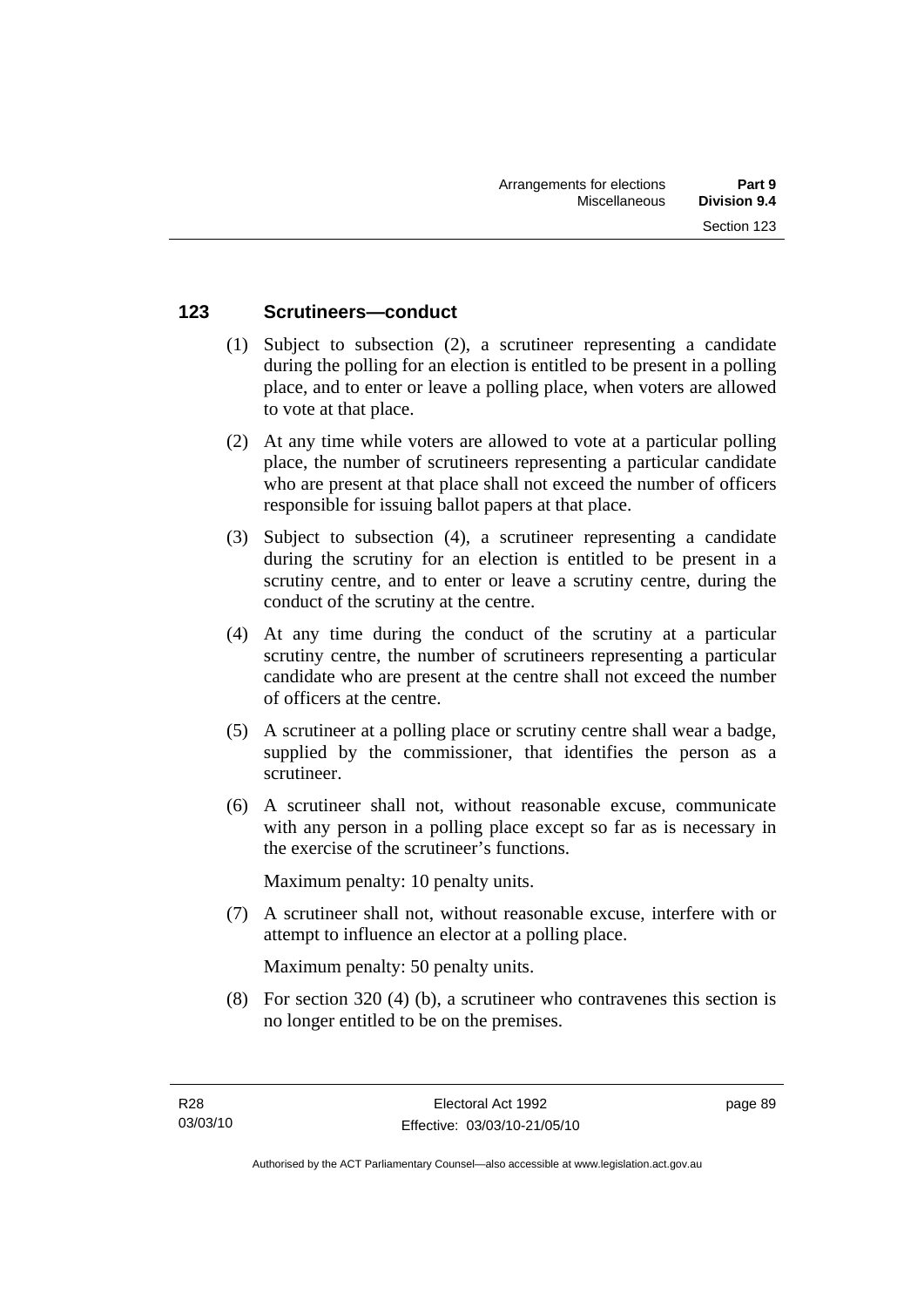# **124 Participation by candidates in conduct of election**

A candidate shall not take any part in the conduct of an election.

#### **125 Determining matters by lot**

- (1) If the commissioner is required by this Act to determine a matter by lot, the matter shall be so determined in a way approved by the electoral commission in writing.
- (2) An approval is a disallowable instrument.
	- *Note* A disallowable instrument must be notified, and presented to the Legislative Assembly, under the *Legislation Act 2001*.

#### **126 Supplementary elections**

If, in relation to an election—

- (a) there are no candidates; or
- (b) the number of candidates declared elected under section 111 or 112 is less than the number of vacancies;

a supplementary election shall be held, as necessary, in accordance with section 101.

Authorised by the ACT Parliamentary Counsel—also accessible at www.legislation.act.gov.au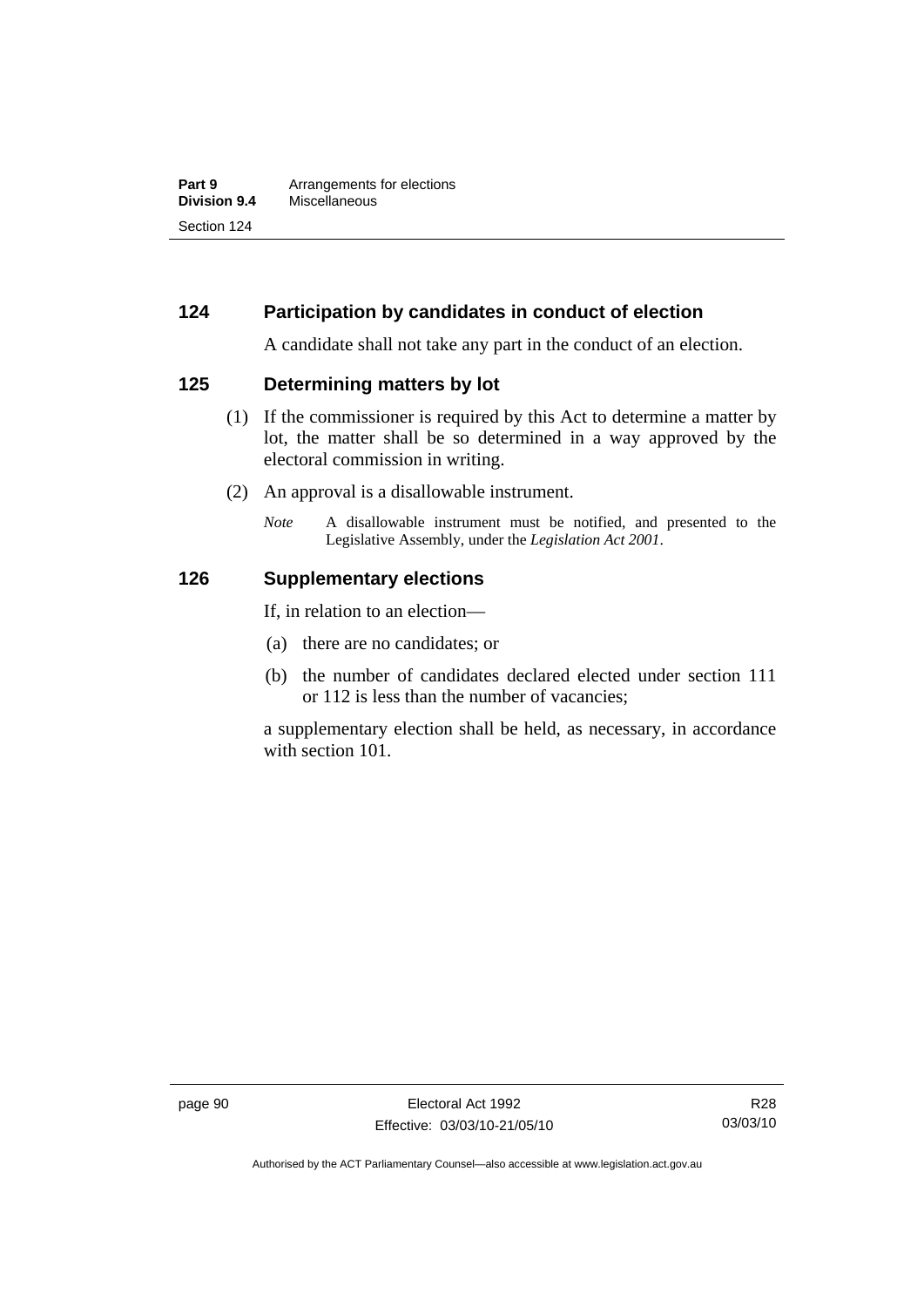| Voting  | Part 10              |
|---------|----------------------|
| General | <b>Division 10.1</b> |
|         | Section 127          |

# **Part 10 Voting**

## **Division 10.1 General**

### **127 Meaning of** *authorised witness*

In this part:

*authorised witness* means—

- (a) in Australia or an external Territory—an officer, an elector or a person who is enrolled on any roll kept under the Commonwealth Electoral Act; or
- (b) in any other place—a person who is at least 18 years old;

but does not include a candidate at an election.

### **128 Entitlement to vote**

- (1) Subject to subsection (2), an elector enrolled for an electorate is entitled to vote at an election for the electorate.
- (2) A person who is enrolled is not entitled to vote at an election unless he or she will be at least 18 years old on the day the poll for the election is required to be held.
- (3) The inclusion of the name of a person on a certified list of electors for an election is conclusive evidence of the person's right to vote at the election.
- (4) The omission of the name of a person from a roll because of official error does not disqualify the person from voting.
- (5) In a roll or a certified list of electors, an omission of a given name, or an error in a name, does not disqualify an elector from voting.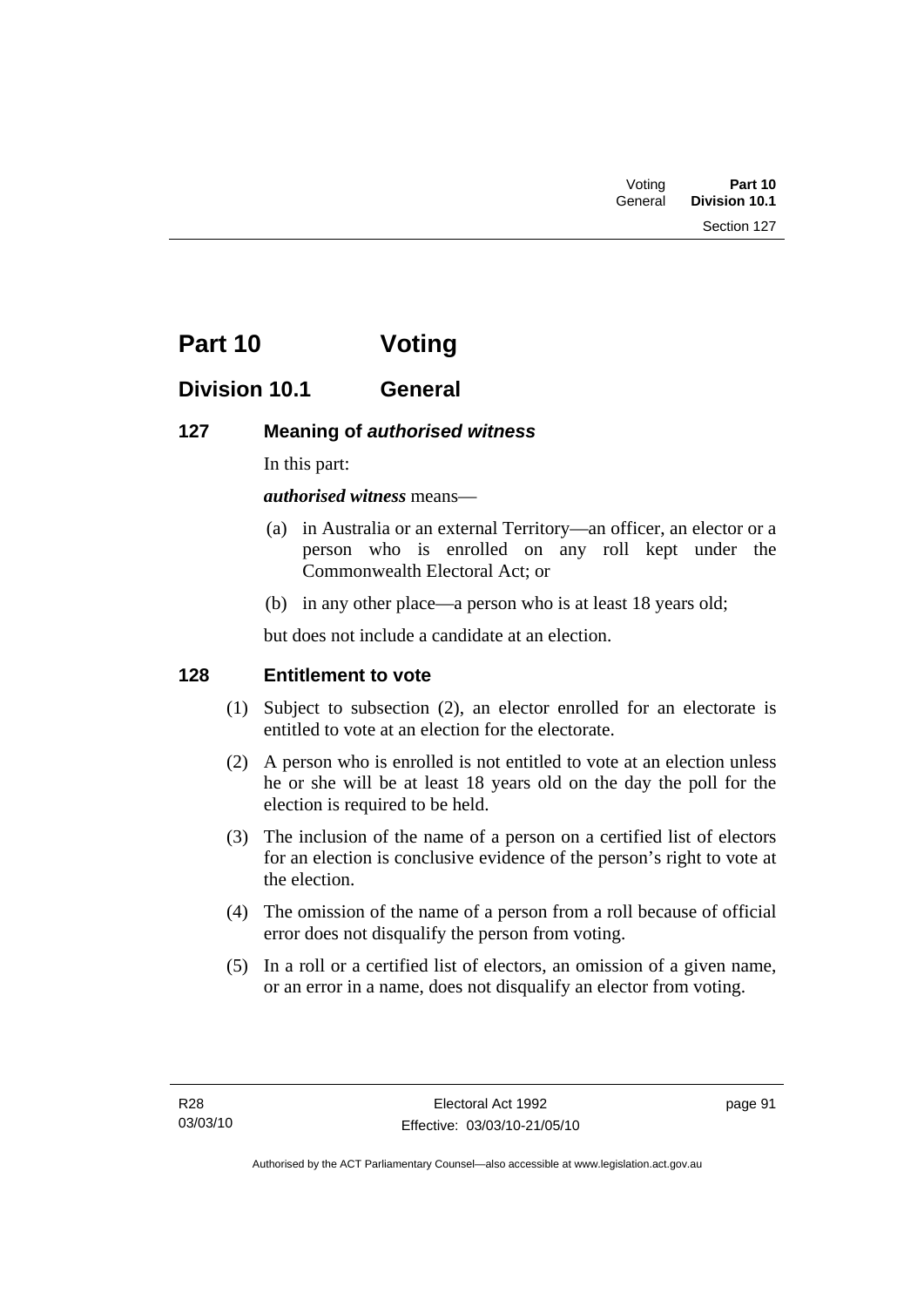(6) An elector whose surname has changed is not disqualified from voting under a former name entered for the person on a roll or certified list of electors.

### **129 Compulsory voting**

 (1) An elector who is entitled to vote at an election shall not, without a valid and sufficient reason, fail to vote at the election.

Maximum penalty: 0.5 penalty units.

- (2) Subsection (1) does not apply to—
	- (a) an eligible overseas elector; or
	- (b) an Antarctic elector; or
	- (c) an elector who is serving a sentence of imprisonment outside the ACT; or
	- (d) an elector who is enrolled because of his or her enrolment on the Commonwealth roll as an itinerant elector.
- (3) Without limiting subsection (1), an elector shall be taken to have a valid and sufficient reason for failing to vote at an election if the elector believes it to be part of his or her religious duty to abstain from voting.

#### **130 Multiple votes prohibited**

An elector shall not vote—

(a) more than once at the same election for an electorate; or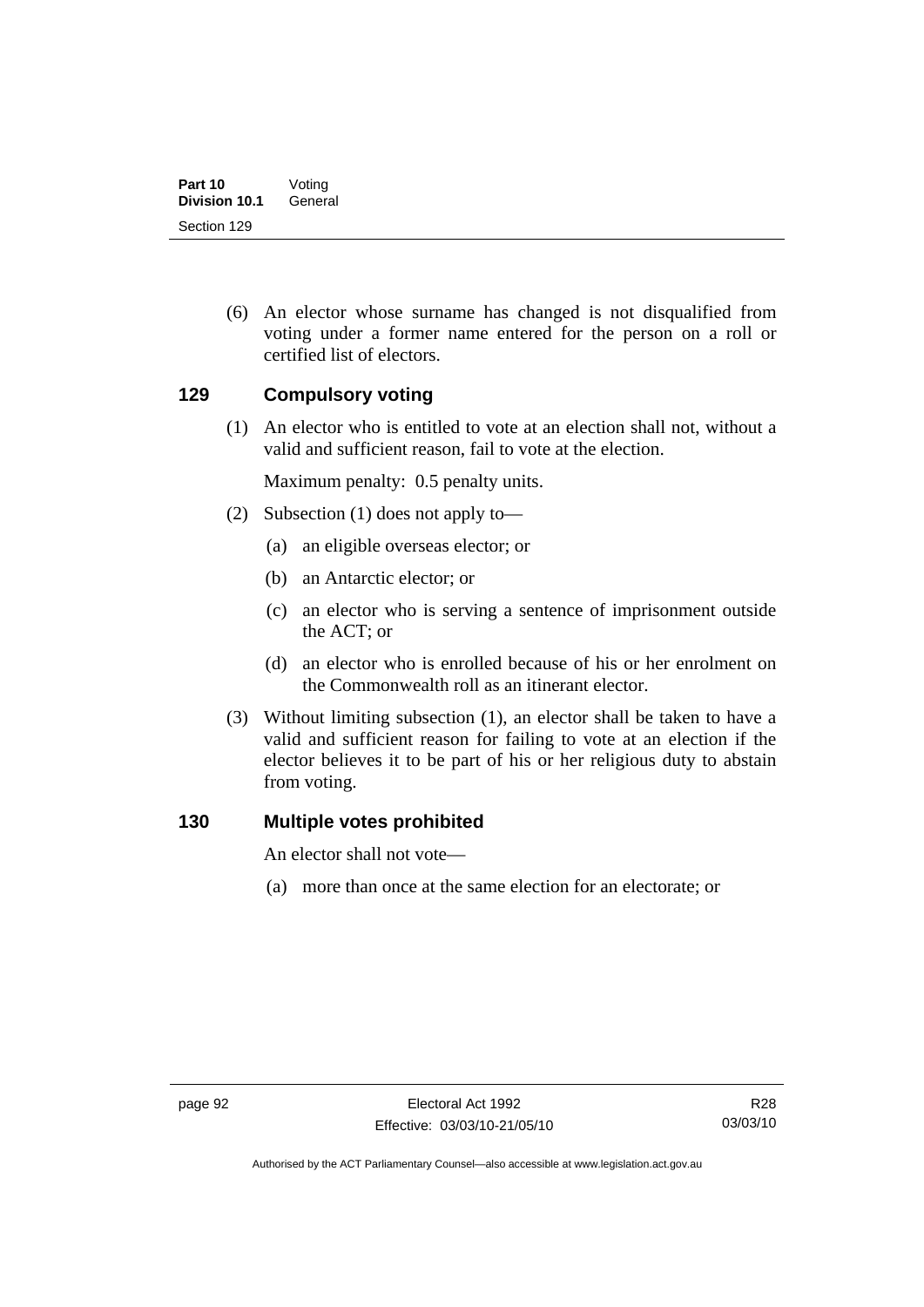| Voting  | Part 10       |
|---------|---------------|
| General | Division 10.1 |
|         | Section 131   |

 (b) at 2 or more elections for electorates the polls for which are required to be held on the same day.

Maximum penalty: 50 penalty units, imprisonment for 6 months or both.

### **131 Procedures for voting**

- (1) At an election, an elector may—
	- (a) cast a vote in accordance with division 10.2, 10.3 or 10.4; or
	- (b) if the elector is a patient in a hospital or special hospital, or detained at a correctional centre—cast an ordinary vote or a declaration vote in accordance with division 10.5.
- (2) An elector who is entitled to vote at an election may cast a vote on polling day at any polling place in the ACT, whether or not the polling place is in the electorate for which the elector is enrolled.
- (3) If there is electronic voting at a polling place, an elector may vote using a paper ballot paper or electronic voting.
- (4) To remove any doubt, subsection (2) does not give an elector detained in lawful custody any right to leave, or be released from, the place of custody to cast a vote.

### **132 Manner of recording vote**

- (1) An elector shall record his or her vote on a ballot paper by marking the ballot paper in accordance with subsection (2).
- (2) The elector—
	- (a) shall place consecutive whole numbers starting at '1' in the number of candidate squares equal to the number of candidates to be elected so as to indicate preferences; and
	- (b) may place further consecutive whole numbers in additional candidate squares so as to indicate additional preferences.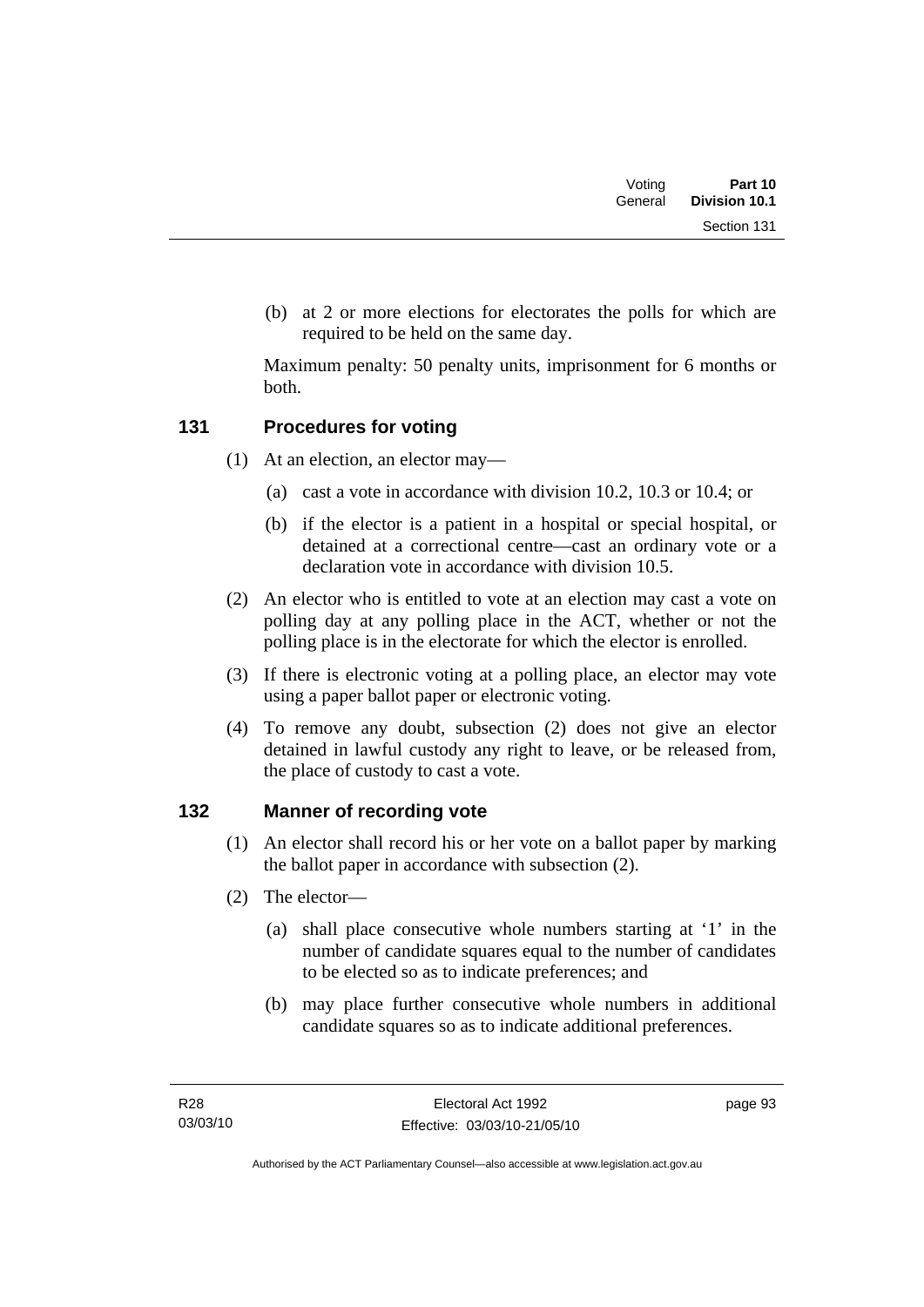## **Division 10.2 Ordinary voting at a polling place**

#### **133 Claims to vote**

- (1) If a person attends before an officer at a polling place on polling day and claims to vote at an election, the officer shall issue a ballot paper to the claimant for the relevant electorate if satisfied that the certified list of electors for the electorate—
	- (a) specifies the claimant's name; and
	- (b) specifies an address for the claimant or indicates that the claimant's address is suppressed; and
	- (c) has not been marked so as to indicate that a ballot paper has already been issued to the claimant.
- (2) Despite subsection (1), an officer shall not issue a ballot paper to a person who indicates that he or she has already voted at the election.
- (3) Immediately after issuing a ballot paper to a claimant, the officer shall record the issue on the certified list of electors.

### **134 Voting in private**

Subject to section 156, a person shall, on receipt of a ballot paper under section 133, without delay—

- (a) go to an unoccupied voting compartment at the polling place; and
- (b) there, in private, mark his or her vote on the ballot paper in accordance with section 132; and
- (c) if the person has voted using a paper ballot paper—fold the ballot paper so as to conceal the vote and put it in a ballot box at the polling place; and
- (d) leave the polling place.

Authorised by the ACT Parliamentary Counsel—also accessible at www.legislation.act.gov.au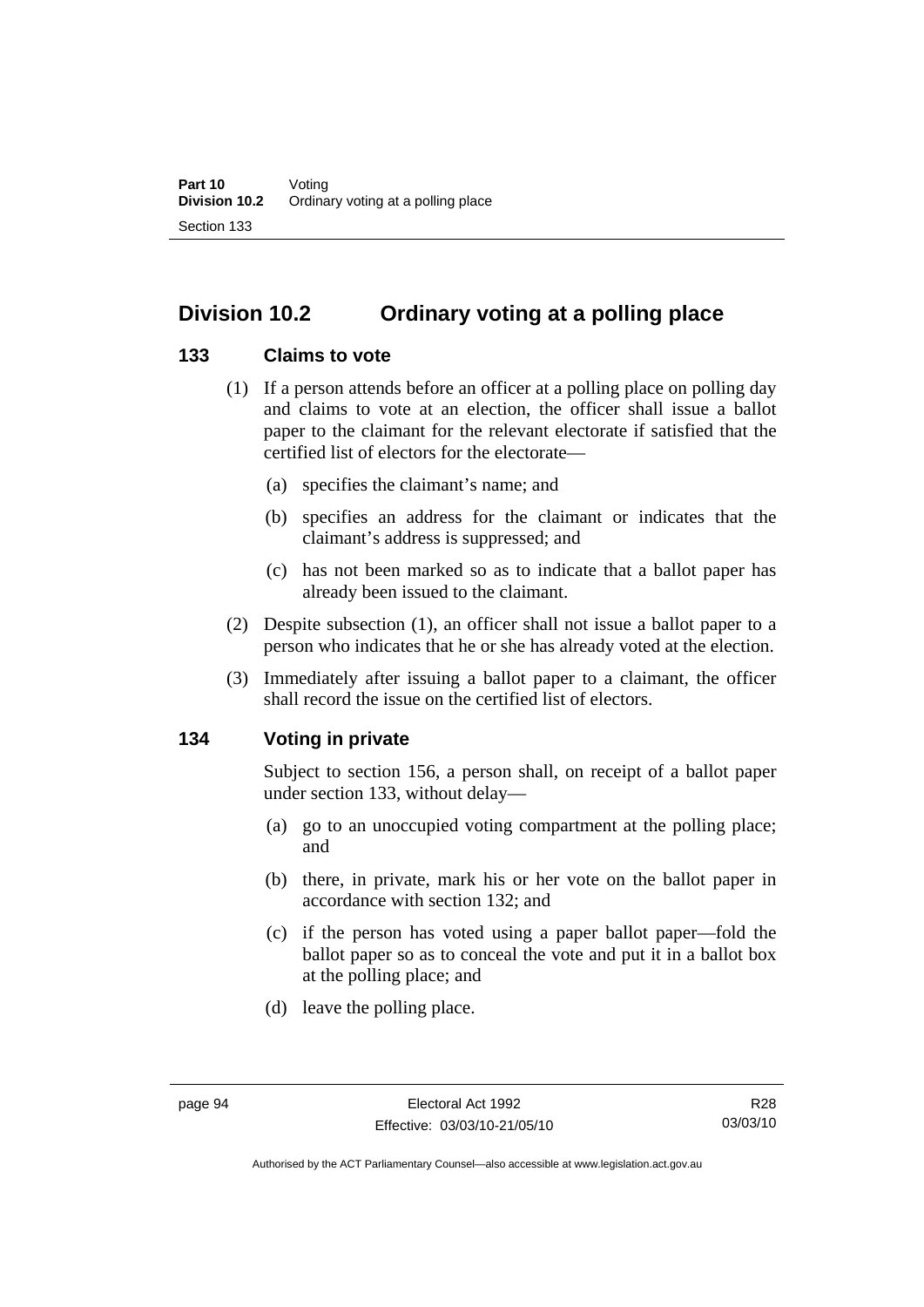### **Division 10.3 Declaration voting at a polling place**

#### **135 Declaration voting at polling places**

- (1) If a person attends before an officer at a polling place on polling day and claims to vote at an election, the officer shall issue declaration voting papers to the person for the relevant electorate if satisfied that—
	- (a) the certified list of electors for the electorate does not specify the person's name; or
	- (b) the certified list of electors for the electorate has been marked so as to indicate that a ballot paper has already been issued to the person but the person claims not to have voted already at the election.
- (2) Despite subsection (1), an officer shall not issue declaration voting papers to a person who indicates that he or she has already voted at the election.
- (3) The officer shall—
	- (a) give the claimant a written statement indicating the consequences of casting a declaration vote under this section; and
	- (b) record the name of the claimant.
	- *Note* If a form is approved under s 340A (Approved forms) for a statement, the form must be used.
- (4) Subject to section 156, the following requirements apply to the casting of a declaration vote under this section:
	- (a) the person shall complete and sign the declaration in the presence of the officer;
	- (b) the officer shall complete and sign the certificate as witness;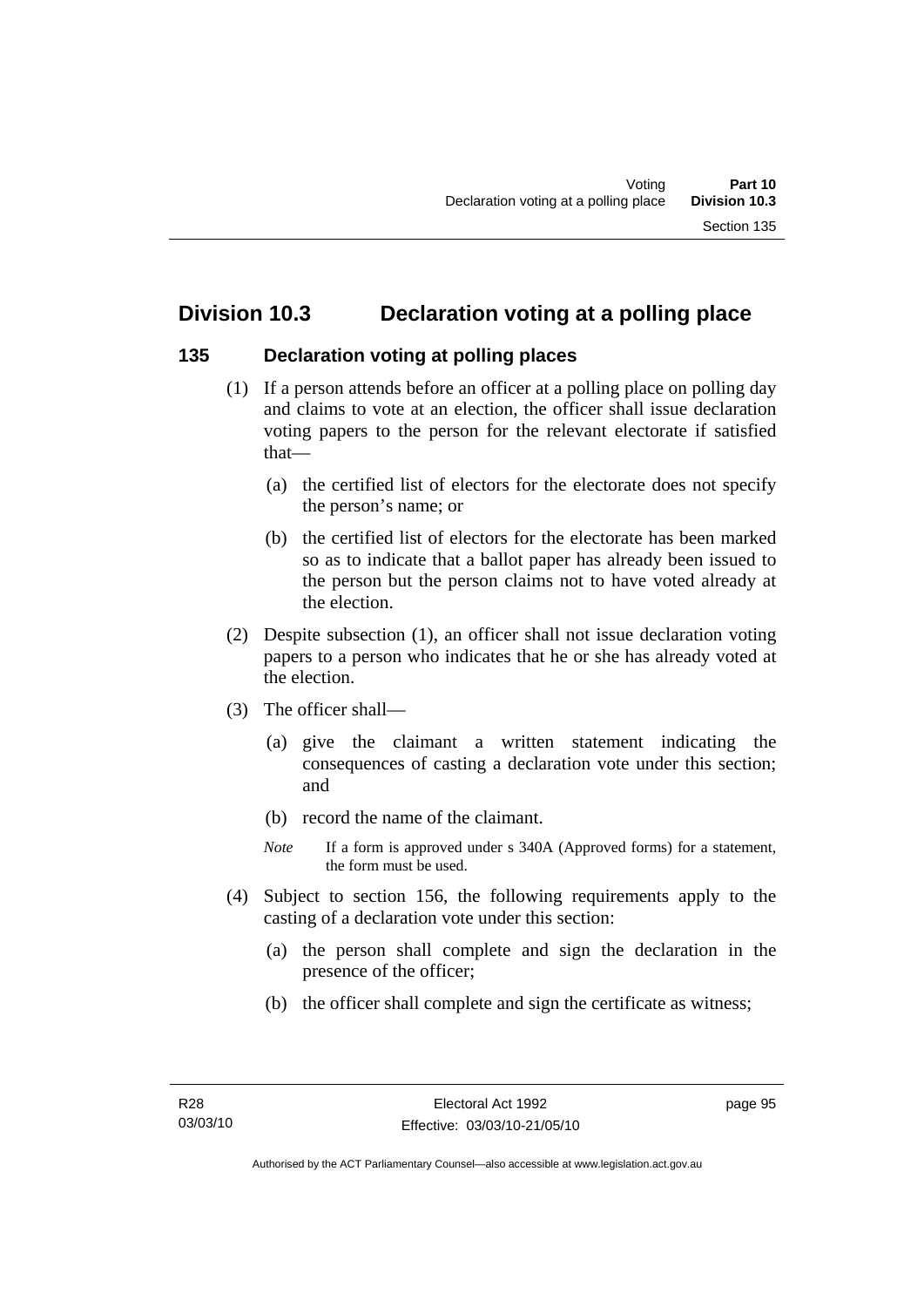- (c) the person shall go to an unoccupied voting compartment at the polling place and there, in private—
	- (i) mark his or her vote on the ballot paper in accordance with section 132; and
	- (ii) fold the ballot paper so as to conceal the vote;
- (d) the person shall return the folded ballot paper to the officer;
- (e) the officer shall, in the presence of the person, without unfolding the ballot paper, place it in the envelope on which the declaration referred to in paragraph (a) appears, fasten the envelope and place it in a ballot box at the polling place;
- (f) the person shall then leave the polling place.

## **Division 10.4 Voting otherwise than at a polling place**

#### **136 Definitions for div 10.4**

(1) In this division:

#### *authorised delivery service* means—

- (a) Australia Post; or
- (b) if, under subsection (2), the commissioner decides that a delivery service be used instead of Australia Post—that delivery service; or
- (c) if, under subsection (2), the commissioner decides that a delivery service be used in addition to Australia Post— Australia Post or that delivery service.

*post* means send using an authorised delivery service.

 (2) For subsection (1), definition of *post*, the commissioner may, in writing, decide that a delivery service be used instead of or in addition to Australia Post.

R28 03/03/10

Authorised by the ACT Parliamentary Counsel—also accessible at www.legislation.act.gov.au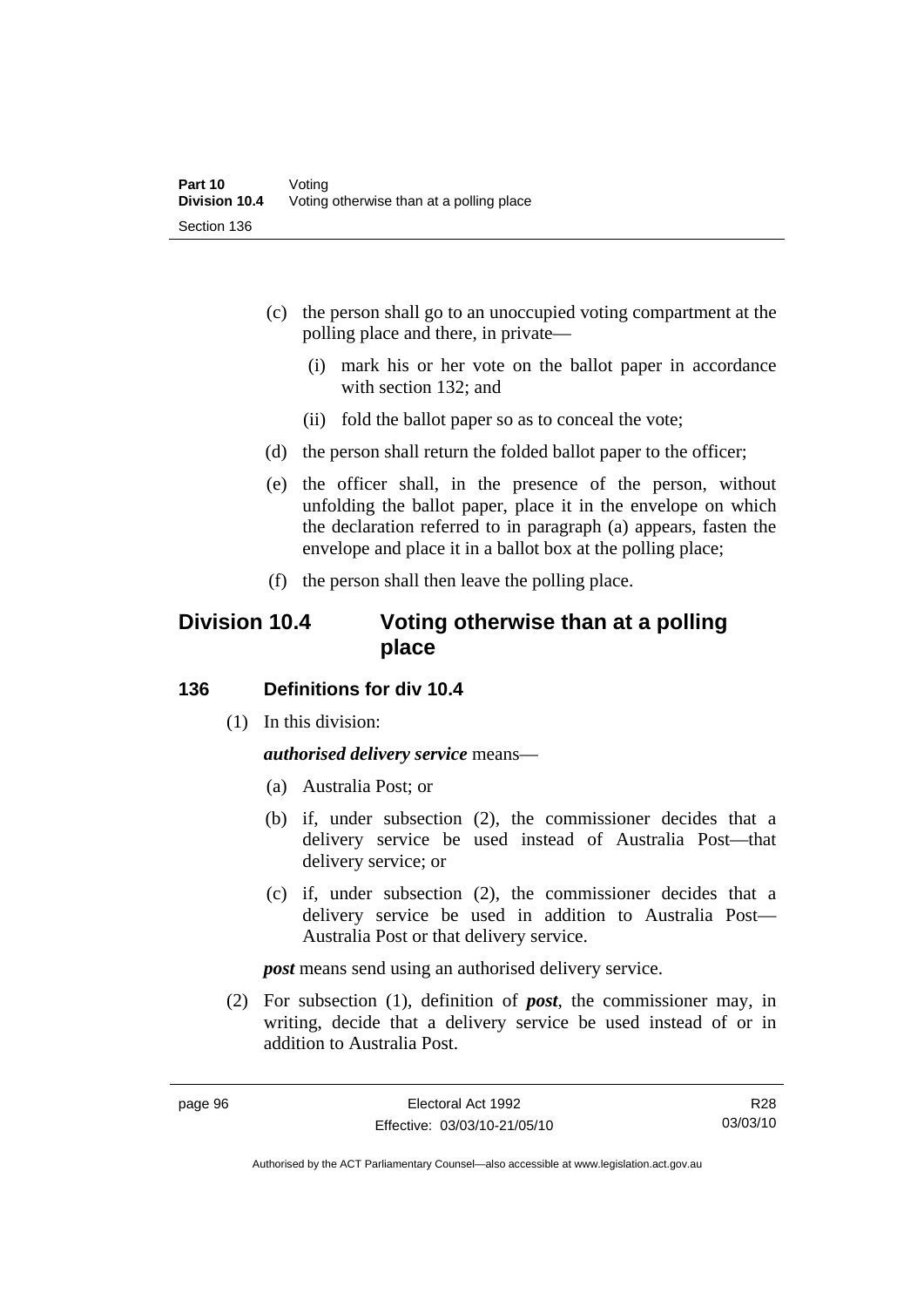### **136A Applications for postal voting papers**

(1) In this section:

*eligible elector*, for an election, means an elector who is entitled to vote at the election and—

- (a) who expects to be unable to attend—
	- (i) at a polling place on polling day; or
	- (ii) at a place where a vote may be made before an officer under section 136B before polling day; or
- (b) whose address is a suppressed address.
- (2) An eligible elector for an election (or a person authorised by the eligible elector) may apply to an authorised officer for declaration voting papers for postal voting (*postal voting papers*) for the election.
- (3) The application may be made orally or in writing.
- (4) The application must include a declaration that the applicant is an eligible elector for the election.
- (5) The application must be received by an authorised officer before 8 pm on the day before polling day.
	- *Note* If a form is approved under s 340A (Approved forms) for an application, the form must be used.
- (6) If an authorised officer receives an application under this section from, or on behalf of, a person claiming to be an eligible elector for an election (the *applicant*), the officer must—
	- (a) if satisfied that the applicant's name is on the certified list of electors for an electorate—post postal voting papers for the electorate to the applicant; or
	- (b) if not so satisfied—post postal voting papers for the electorate in which in the applicant claims to be enrolled to the applicant.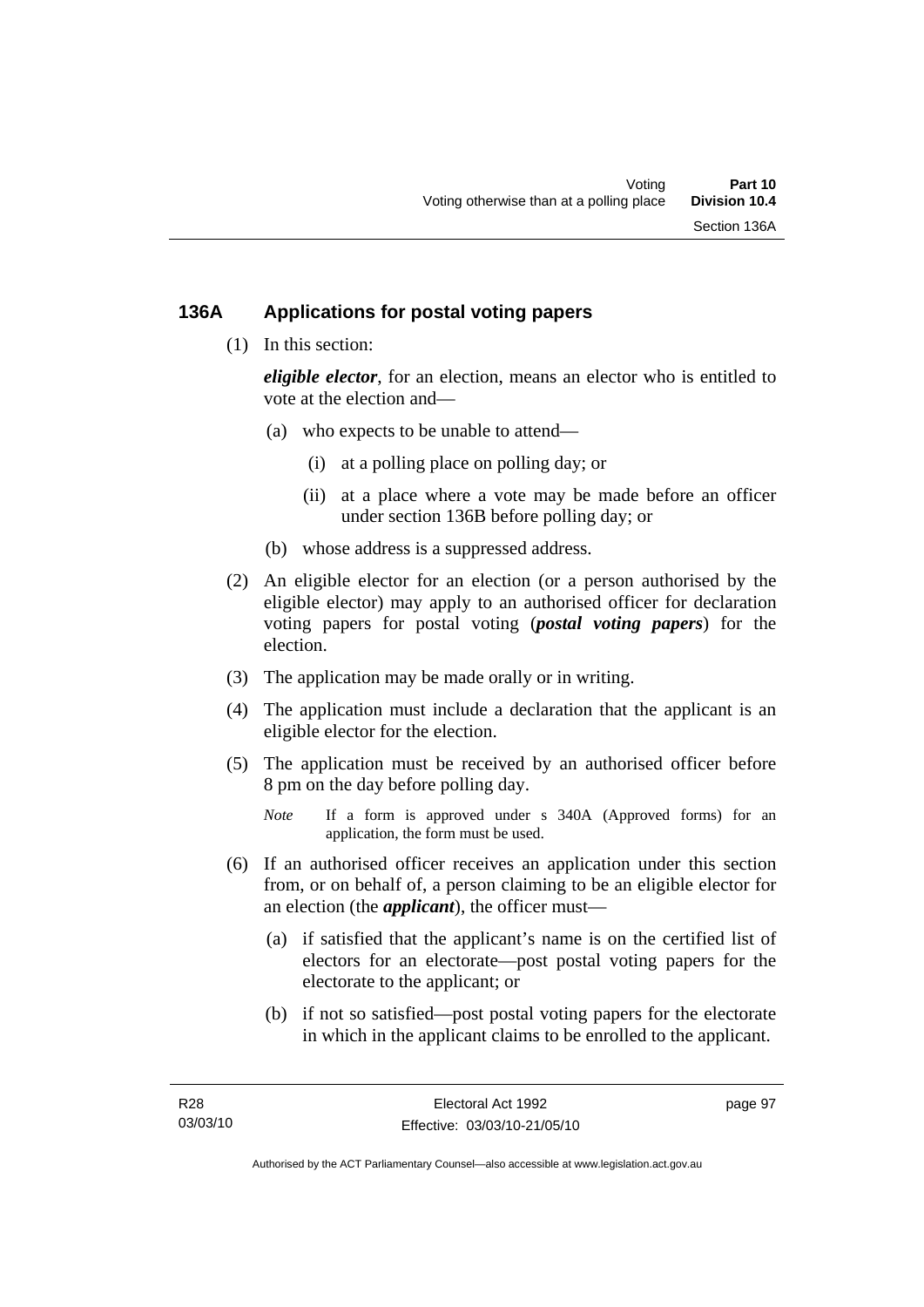- (7) However, the authorised officer must not post postal voting papers to the applicant—
	- (a) if the applicant has nominated a postal address outside Australia—if the application is received by the officer after 5 pm on the Friday 8 days before polling day; or
	- (b) in any other case—if the application is received by the officer after the last mail clearance, at the post office nominated by the commissioner in the postal voting papers, on the last Thursday before polling day; or
	- (c) in any case—if the officer has reason to believe that the applicant is at a place where the normal transmission of mail has been significantly disrupted or curtailed or is otherwise unreliable.
- (8) Despite subsections (6) and (7), the authorised officer may give the postal voting papers to the applicant using a courier or other agent (other than an authorised delivery service), if the officer believes on reasonable grounds that—
	- (a) the applicant is a person to whom subsection (7) applies; and
	- (b) the papers are likely to reach the applicant in sufficient time for the applicant's ballot paper to be completed and posted or given in accordance with section 144A (Requirements for casting postal votes) if the papers are sent to the applicant using the agent.
- (9) Despite subsections (6) and (8), the authorised officer must not post or give postal voting papers to the applicant earlier than the  $19<sup>th</sup>$  day before polling day.
- (10) If postal voting papers are sent or given to the applicant in accordance with this section, neither the authorised officer nor the commissioner is responsible for ensuring that the papers reach the applicant.

*Note* Section 144A deals with how to cast a postal vote.

Authorised by the ACT Parliamentary Counsel—also accessible at www.legislation.act.gov.au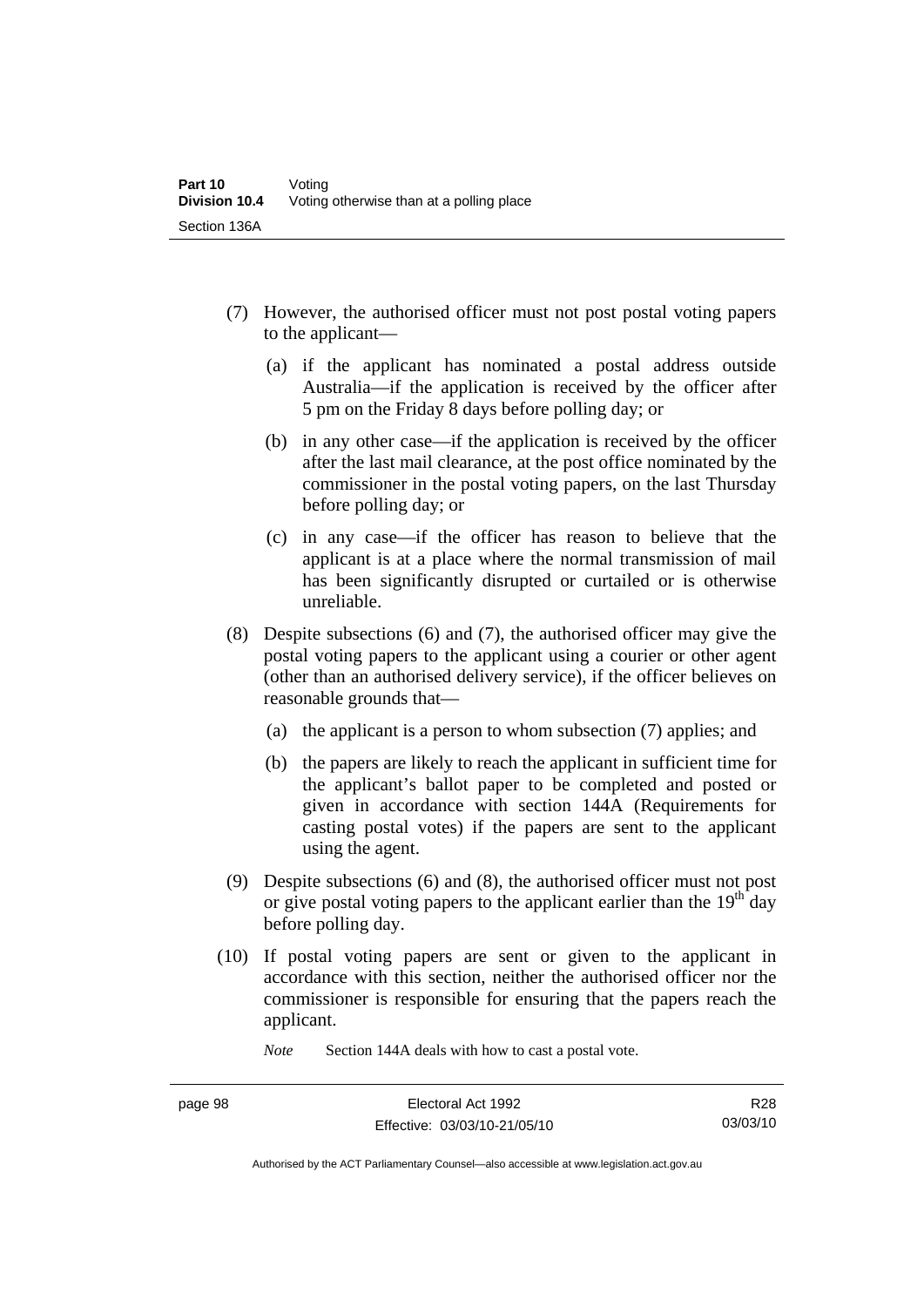### **136B Ordinary or declaration voting in ACT before polling day**

(1) In this section:

*eligible elector*, for an election, means an elector who is entitled to vote at the election and—

- (a) who expects to be unable to attend at a polling place on polling day; or
- (b) whose address is a suppressed address.

*relevant period* means the period—

- (a) beginning on the 3rd Monday before polling day or, if that Monday is a public holiday in the ACT, the next business day; and
- (b) ending at 8 pm on the day before polling day.
- (2) The commissioner may, in writing, determine the days and times during the relevant period for voting under this section.
- (3) This section applies if a person attends before an authorised officer, on a day and at a time determined under subsection (2), and makes a declaration to the effect that the person is an eligible elector.
- (4) A determination under subsection (2) is a notifiable instrument.

*Note* A notifiable instrument must be notified under the *Legislation Act 2001*.

- (5) If this section applies, the officer must issue a ballot paper for the relevant electorate to the person if satisfied that the certified list of electors for the electorate—
	- (a) states the person's name; and
	- (b) states an address for the person or indicates that the person's address is suppressed; and
	- (c) has not been marked so as to indicate that a ballot paper has already been issued to the person.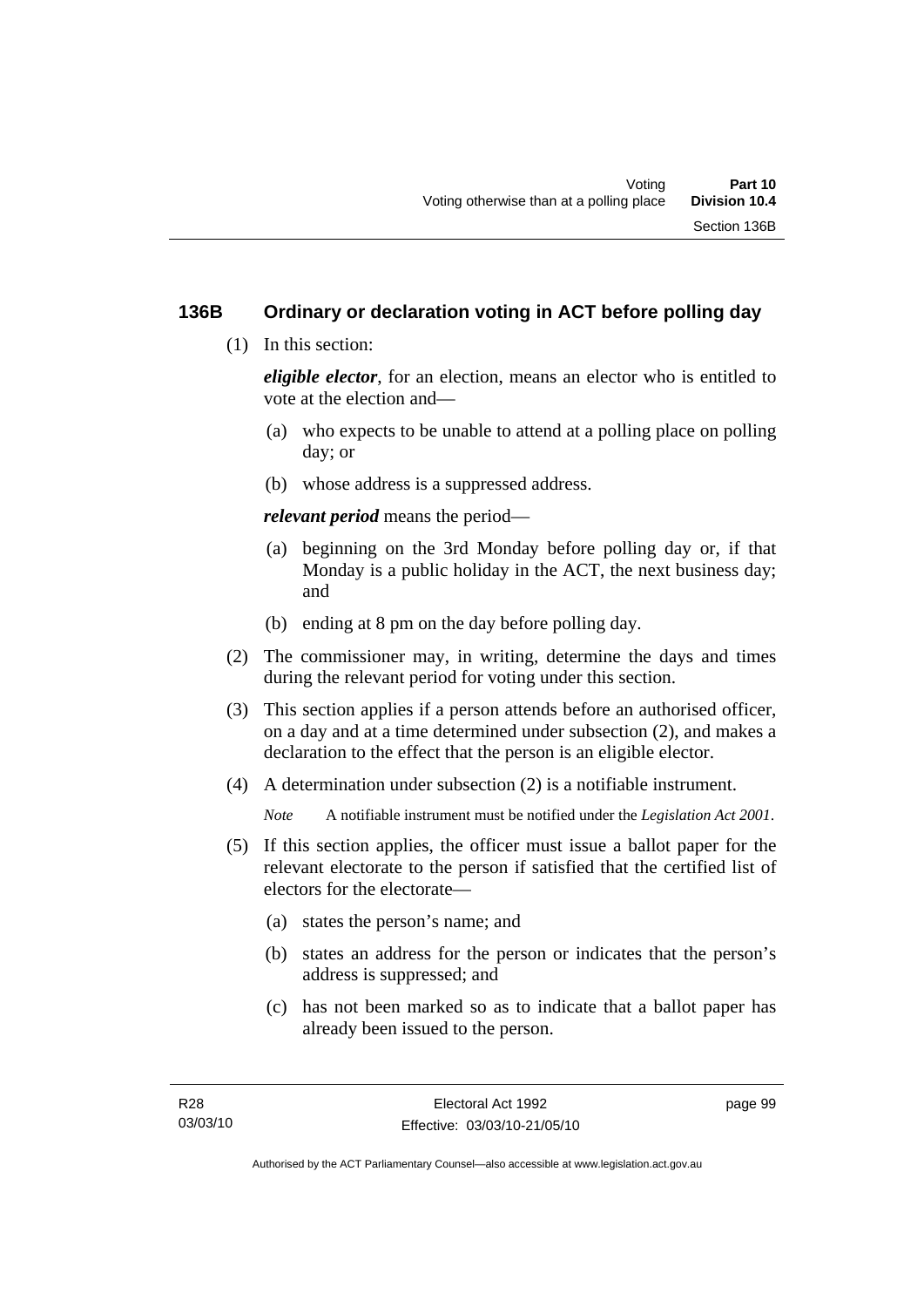- (6) Despite subsection (5), an officer shall not issue a ballot paper to a person who indicates that he or she has already voted at the election.
- (7) Immediately after issuing a ballot paper to the person, the officer shall record the issue on the certified list of electors.
- (8) Section 134 applies to the casting of an ordinary vote under this section as if—
	- (a) it were a vote under section 133; and
	- (b) the reference in section 134 to an *unoccupied voting compartment* were a reference to an unoccupied part of the place where the person attends before the officer concerned.
- (9) Sections 120 to 123 apply in relation to polling under this section as if the place where that polling is conducted were a polling place.
- (10) Before any vote is taken under this section the OIC shall exhibit each ballot box empty and shall then securely fasten its cover.
- (11) At the conclusion of each day's polling under this section and in the presence of any scrutineers the ballot boxes shall be closed and sealed.
- (12) At the beginning of the second and each subsequent day's polling under this section and in the presence of any scrutineers the seals on the ballot boxes shall be examined and opened.
- (13) At the close of polling under this section, the OIC shall, in the presence of any scrutineers—
	- (a) close and seal the ballot boxes containing ballot papers for ordinary voting or declaration voting; and
	- (b) parcel and enclose in sealed wrapping all unused ballot papers; and
	- (c) parcel and enclose in sealed wrapping all other electoral papers used at the polling place.

R28 03/03/10

Authorised by the ACT Parliamentary Counsel—also accessible at www.legislation.act.gov.au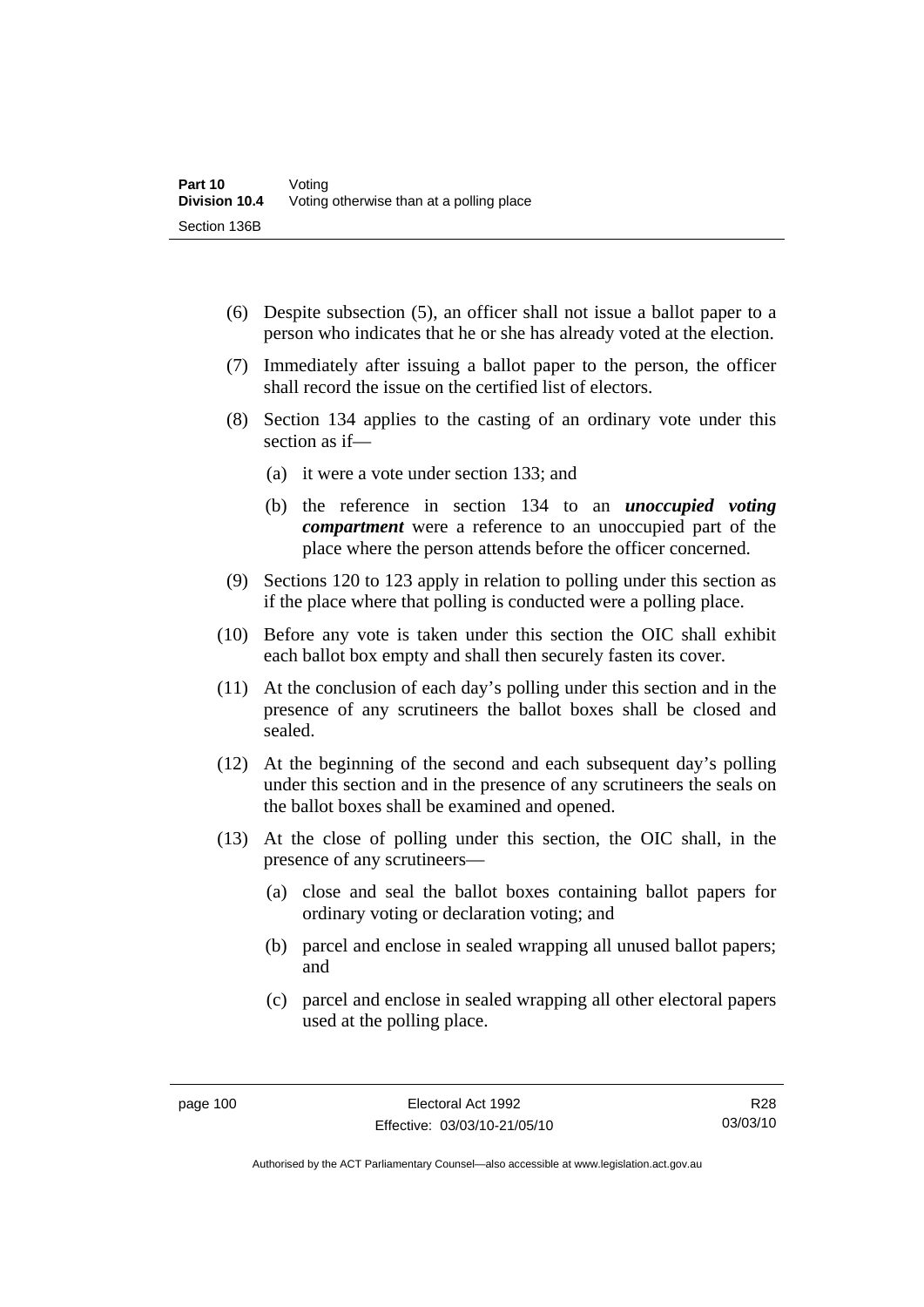- (14) The OIC shall give the articles referred to in subsection (13) to the commissioner.
- (15) The commissioner shall keep the articles referred to in subsection (13) in safe custody for the purposes of scrutiny under part 12.
- (16) Ballot papers cast as ordinary votes under this section may only be removed from ballot boxes and counted after the close of polling on polling day.
- (17) If this section applies and the authorised officer is satisfied that—
	- (a) the certified list of electors for the electorate does not specify the person's name; or
	- (b) the certified list of electors for the electorate has been marked so as to indicate that a ballot paper has already been issued to the person but the person claims not to have voted already at the election;

the authorised officer shall issue declaration voting papers to the person.

- (18) Despite subsection (17), an officer shall not issue declaration voting papers to a person who indicates that he or she has already voted at the election.
- (19) If an authorised officer issues declaration voting papers to the person, the officer must—
	- (a) give the person a written statement indicating the consequences of casting a declaration vote under this section; and
	- (b) record the person's name.
	- *Note* If a form is approved under s 340A for a statement, the form must be used.
- (20) Section 135 (4) applies to the casting of a declaration vote under this section as if—
	- (a) it were a declaration vote under section 135; and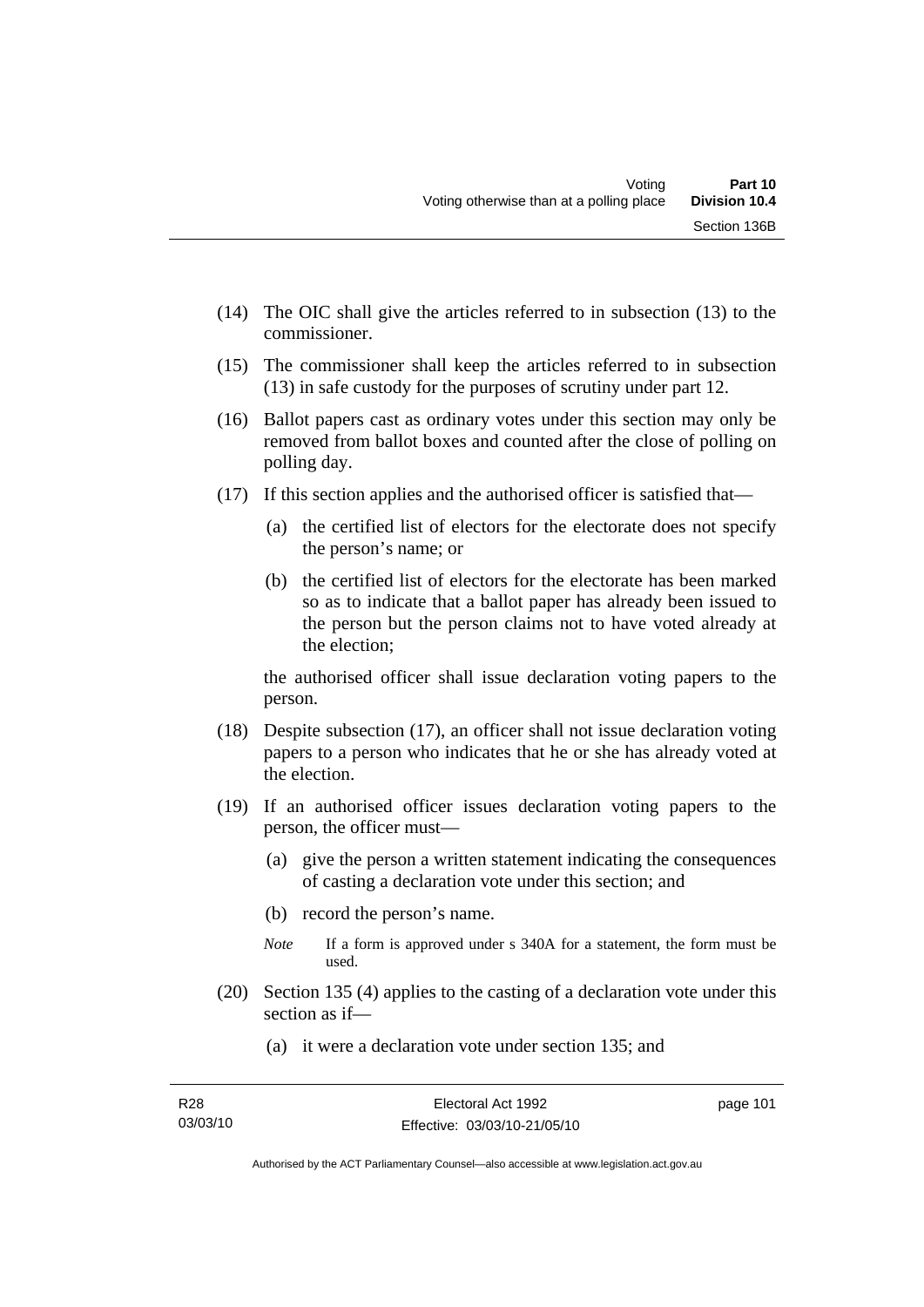(b) the reference in section 135 (4) to an *unoccupied voting compartment* were a reference to an unoccupied part of the place where the person attends before the officer concerned.

#### **136C Declaration voting outside ACT on or before polling day**

(1) In this section:

*eligible elector*, for an election, means an elector who is entitled to vote at the election and—

- (a) who expects to be unable to attend at a polling place on polling day; or
- (b) whose address is a suppressed address.

*relevant period* means the period—

- (a) beginning on the 3rd Monday before polling day or, if that Monday is a public holiday in the ACT, the next business day; and
- (b) ending at 6 pm in the ACT on polling day.
- (2) The commissioner may, in writing, determine the days and times during the relevant period for voting under this section.
- (3) This section applies if a person attends before an authorised officer outside the ACT, on a day and at a time determined under subsection (2), and makes a declaration to the effect that the person is an eligible elector.
- (4) A determination under subsection (2) is a notifiable instrument.

*Note* A notifiable instrument must be notified under the *Legislation Act 2001*.

- (5) If this section applies, the authorised officer shall issue declaration voting papers to the person.
- (6) Despite subsection (5), an officer shall not issue declaration voting papers to a person who indicates that he or she has already voted at the election.

R28 03/03/10

Authorised by the ACT Parliamentary Counsel—also accessible at www.legislation.act.gov.au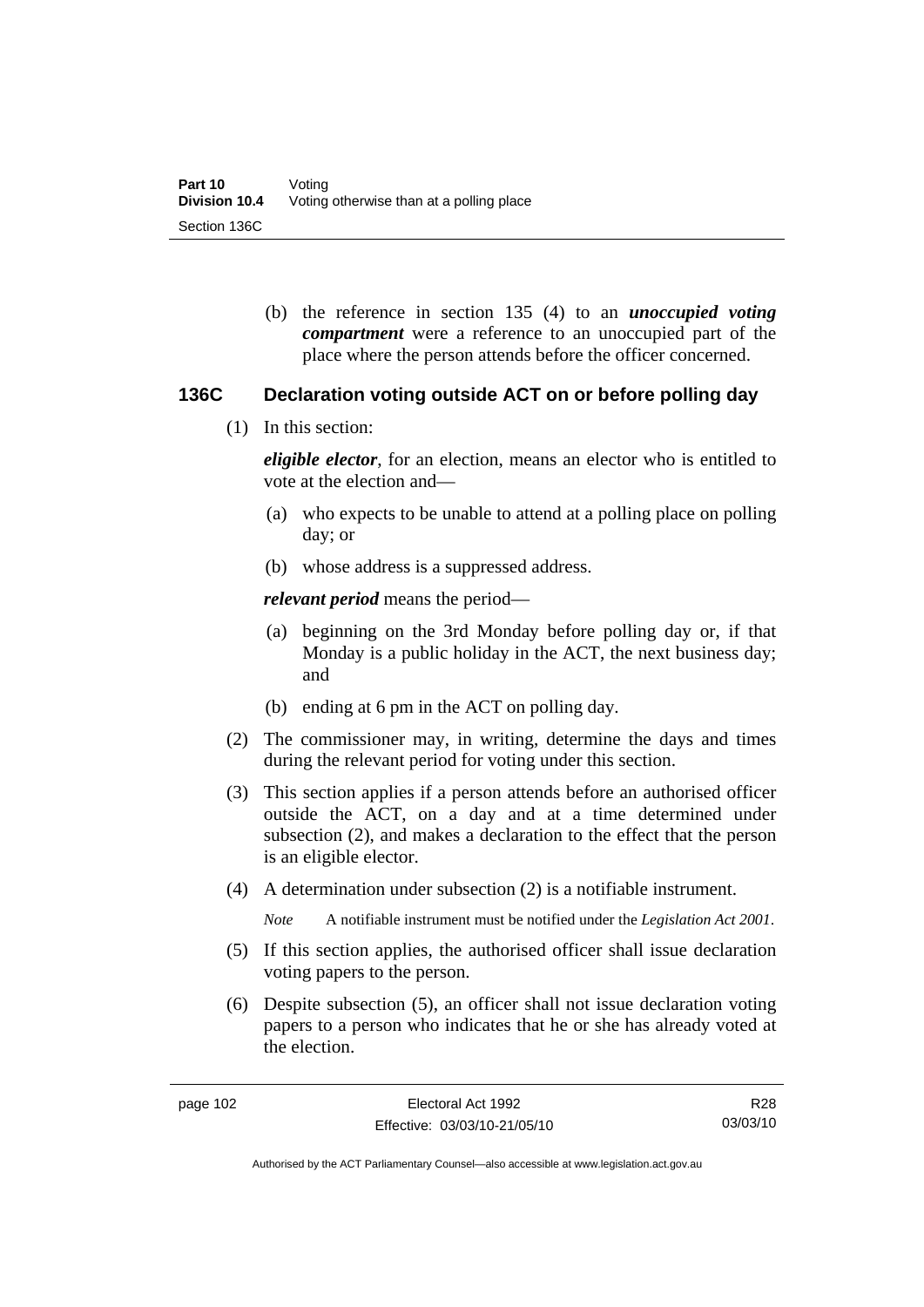- (7) If an authorised officer issues declaration voting papers to the person the officer shall—
	- (a) give the person a written statement indicating the consequences of casting a declaration vote under this section; and
	- (b) record the name of the person.
	- *Note* If a form is approved under s 340A (Approved forms) for a statement, the form must be used.
- (8) Section 135 (4) applies to the casting of a declaration vote under this section as if—
	- (a) it were a declaration vote under section 135; and
	- (b) the reference in section 135 (4) to an *unoccupied voting compartment* were a reference to an unoccupied part of the place where the person attends before the officer concerned.

### **137 Record of issue of declaration voting papers**

- (1) An officer who issues voting papers under section 136A, 136B (17) or 136C shall—
	- (a) make a record of the time and date of issue; and
	- (b) if the officer is not the commissioner—give the record to the commissioner.
- (2) If an application is made for a postal vote, the record shall be endorsed on the application.

#### **138 Inspection of records**

 (1) Subject to subsection (2), the commissioner shall make each record referred to in section 137, or a copy, available for public inspection at the office of the commissioner within ordinary office hours during the period of 40 days beginning on the 3rd day after polling day.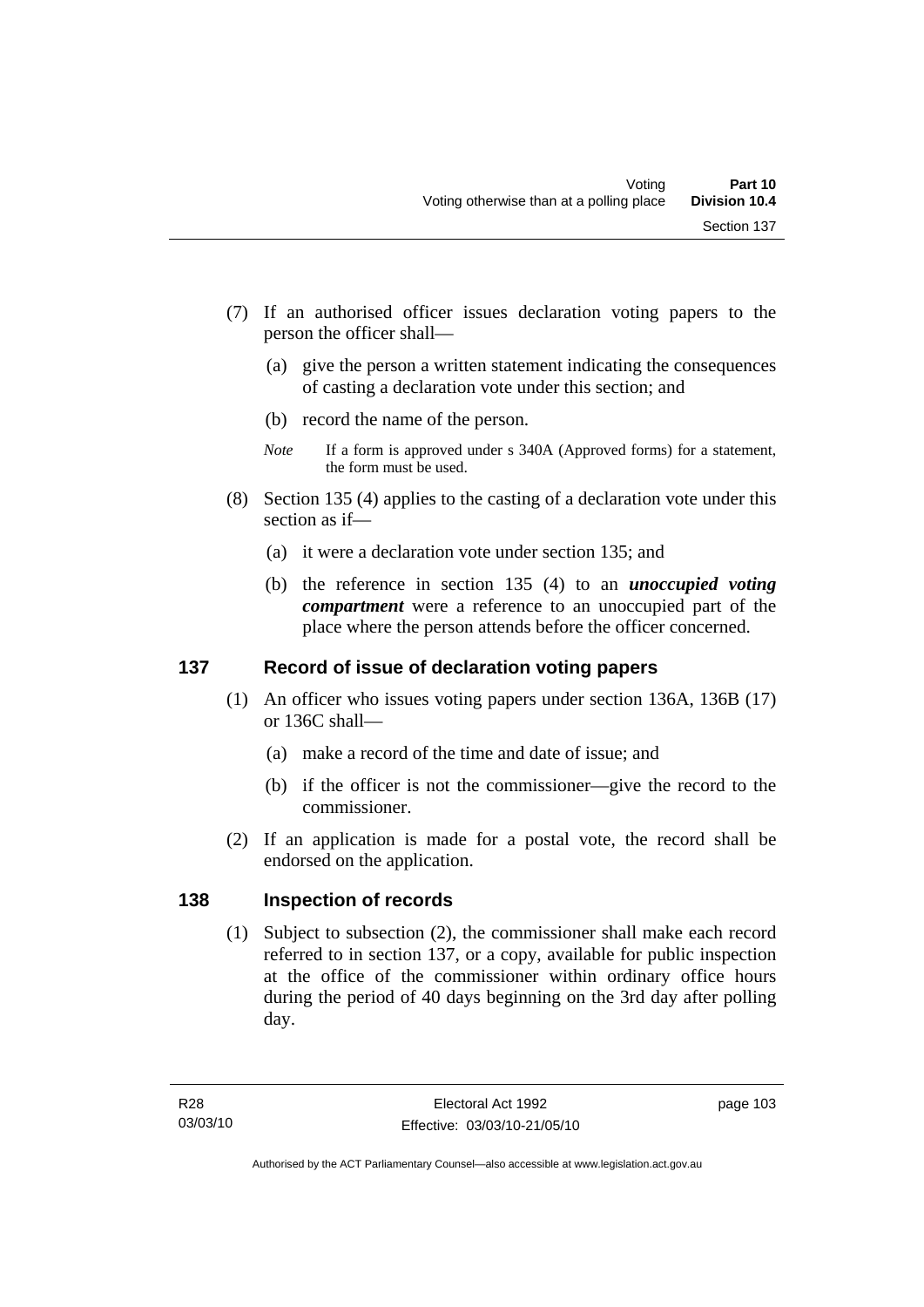(2) A document referred to in subsection (1) that is made available for public inspection shall not specify a suppressed address.

#### **139 Receipt of declaration voting papers**

- (1) An officer who receives completed voting papers in relation to a vote cast under section 136A shall—
	- (a) endorse the time and date of receipt on the envelope; and
	- (b) if the officer is not the commissioner—give the papers to the commissioner or an authorised officer.
	- *Note* For restrictions on sending completed ballot and voting papers by fax, see s 329.
- (2) The commissioner shall keep the papers in safe custody for the purposes of scrutiny under part 12.

#### **140 Registered declaration voters**

- (1) The commissioner shall keep a register, called the register of declaration voters.
- (2) The register may be kept electronically.
- (3) If an elector is registered as a general postal voter under the Commonwealth Electoral Act—
	- (a) the elector shall be taken to be a registered declaration voter for this Act; and
	- (b) the particulars so registered under the Commonwealth Electoral Act in relation to the elector shall, so far as practicable, be taken to be entered on the register kept under this Act.
- (4) The register shall contain the following particulars in relation to each elector to whom subsection (3) applies:
	- (a) surname or family name;

Authorised by the ACT Parliamentary Counsel—also accessible at www.legislation.act.gov.au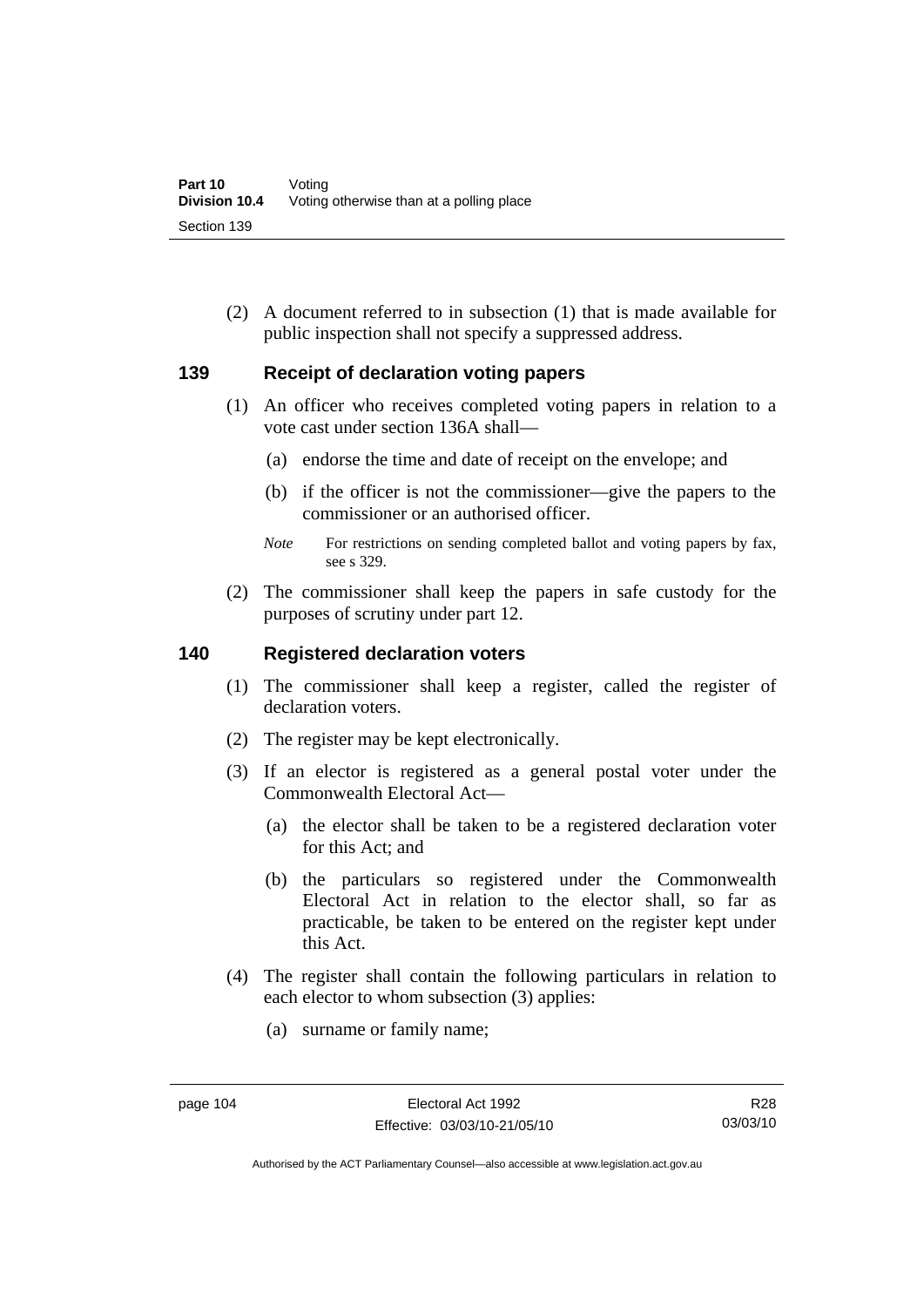- (b) each given name;
- (c) address, other than—
	- (i) that of an eligible overseas elector; or
	- (ii) a suppressed address.

#### **141 Issue of voting papers to registered declaration voters**

As soon as practicable after the beginning of the pre-election period for an election, the commissioner shall post to each elector enrolled for the electorate in which the election is to be held who is a registered declaration voter declaration voting papers for the election.

*Note* Section 144A deals with how to cast a postal vote.

### **142 Correcting formal errors**

If an officer is satisfied that—

- (a) an application for declaration voting papers for postal voting; or
- (b) the declaration or certificate in completed declaration voting papers;

contains a formal error, the officer may amend the application, declaration or certificate to correct the error.

### **143 Soliciting applications for postal declaration votes**

- (1) A person commits an offence if the person—
	- (a) applies for declaration voting papers for postal voting for an election for someone else; and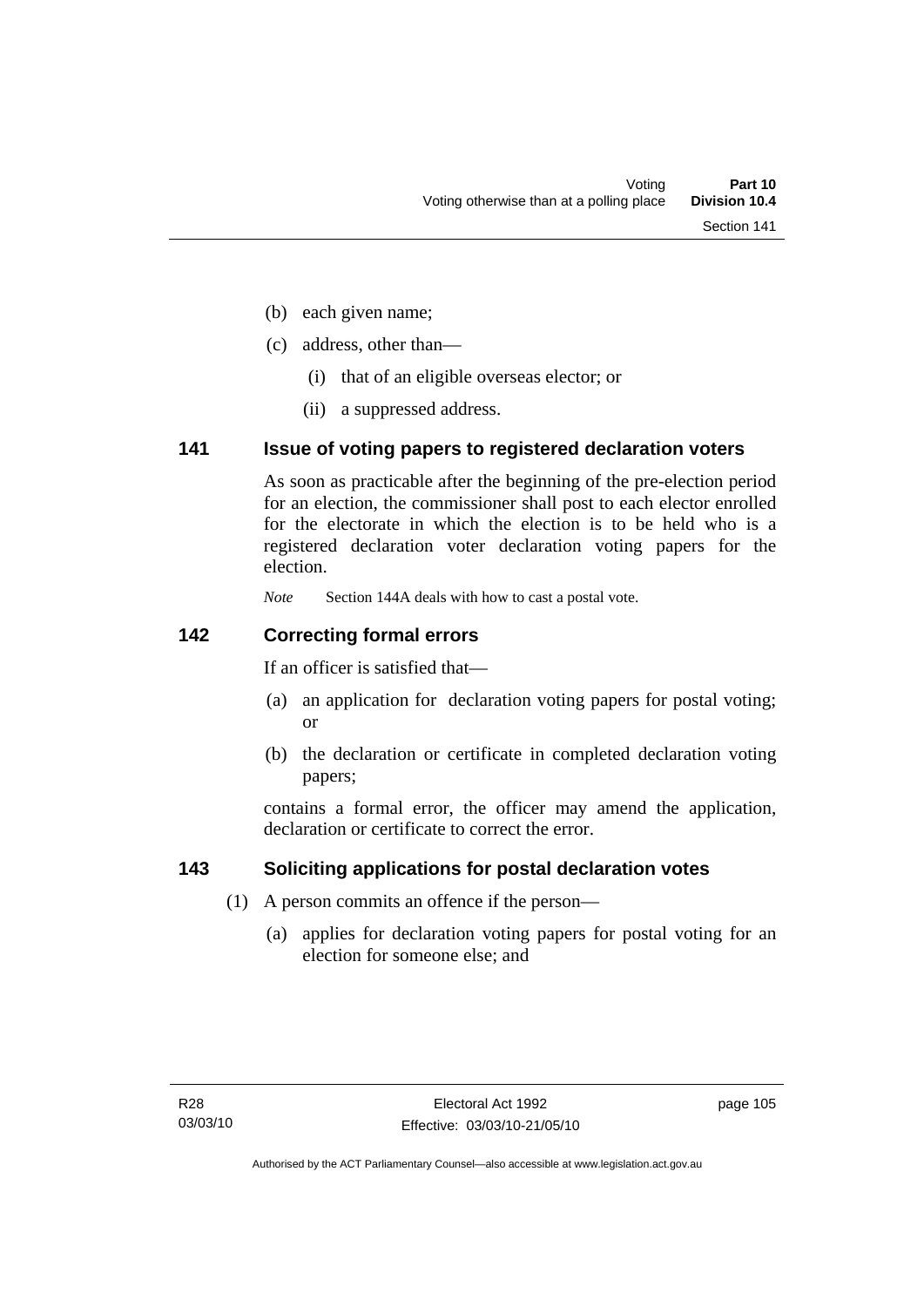(b) does not have the other person's consent to make the application.

Maximum penalty: 30 penalty units.

- (2) A person commits an offence if the person does anything to induce someone else—
	- (a) to complete an application form for declaration voting papers for postal voting; and
	- (b) to return the completed form to an address that is not an address authorised by the commissioner.

Maximum penalty: 30 penalty units.

 (3) A person commits an offence if the person does anything to induce someone else to complete an application form for declaration voting papers for postal voting that is not the form approved under section 340A for the application form.

Maximum penalty: 30 penalty units.

#### **144 Transmission of applications for postal declaration votes**

A person who accepts for transmission to the commissioner a completed application for declaration voting papers for postal voting shall transmit the application to the commissioner as soon as practicable.

Maximum penalty: 10 penalty units.

### **144A Requirements for casting postal votes**

 (1) This section applies to a person if the person has received declaration voting papers for an election under section 136A (Applications for postal voting papers) or section 141 (Issue of voting papers to registered declaration voters).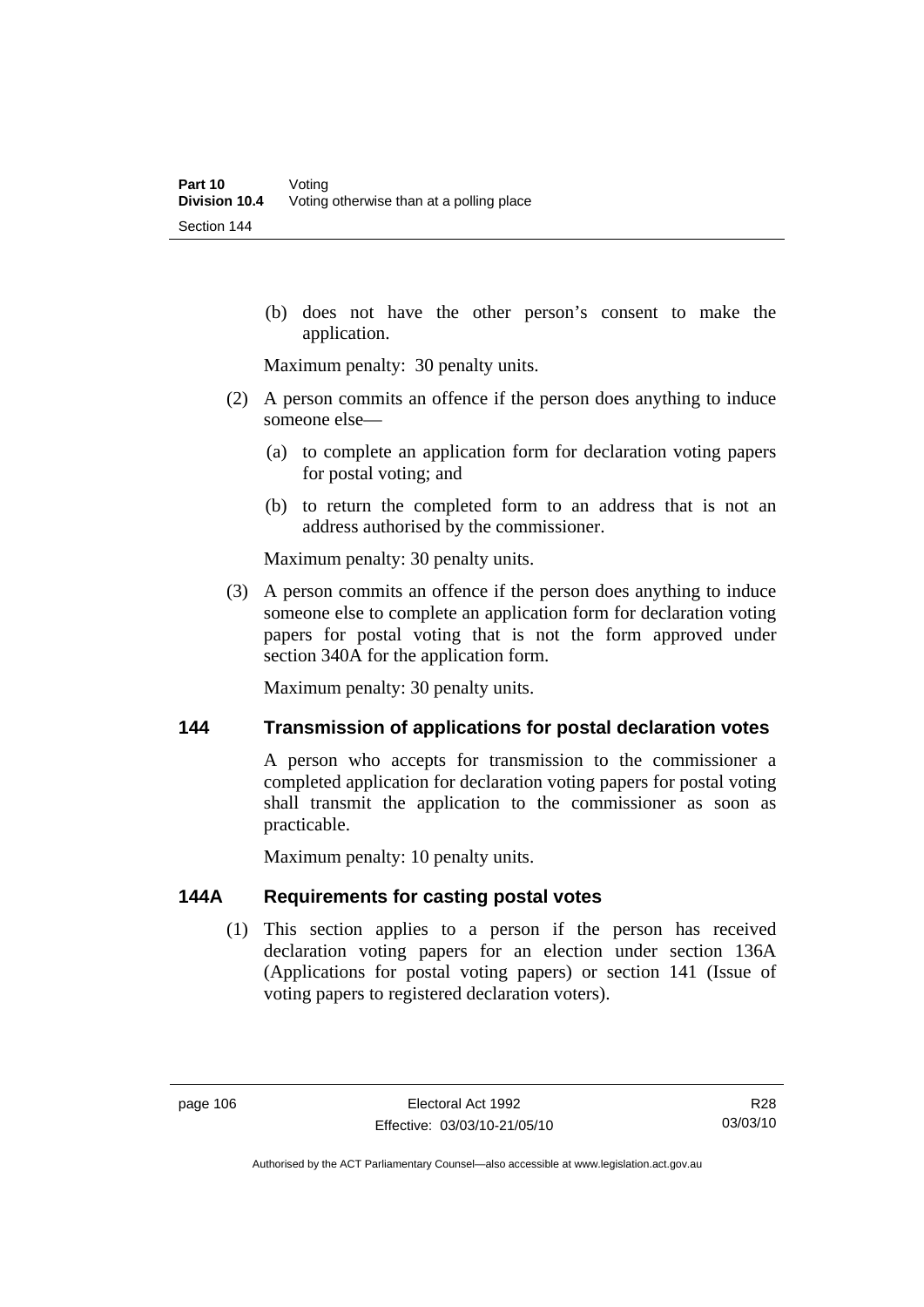- (2) To cast a postal vote—
	- (a) the person must show the unsigned declaration and certificate, and the unmarked ballot paper to an authorised witness; and
	- (b) the person must complete and sign the declaration in the presence of the witness; and
	- (c) the witness must complete and sign the certificate as witness; and
	- (d) the person must, in the presence of the witness but so that the witness cannot see the vote, mark his or her vote on the ballot paper, fold the ballot paper, place it in the envelope addressed to the commissioner and fasten the envelope; and
	- (e) the person must—
		- (i) post the envelope and contents to the commissioner before polling day; or
		- (ii) give the envelope and contents to the commissioner or another officer on or before polling day.
	- *Note* For restrictions on sending completed ballot and voting papers by fax, see s 329.
- (3) This section is subject to section 156 (Assistance to voters).

### **145 Interference with declaration voting**

Except for section 156, or at the request of the elector, a person shall not, without reasonable excuse—

- (a) communicate with an elector while he or she is casting a declaration vote; or
- (b) interfere with an elector's casting of a declaration vote; or
- (c) do anything to find out how an elector voted by declaration vote; or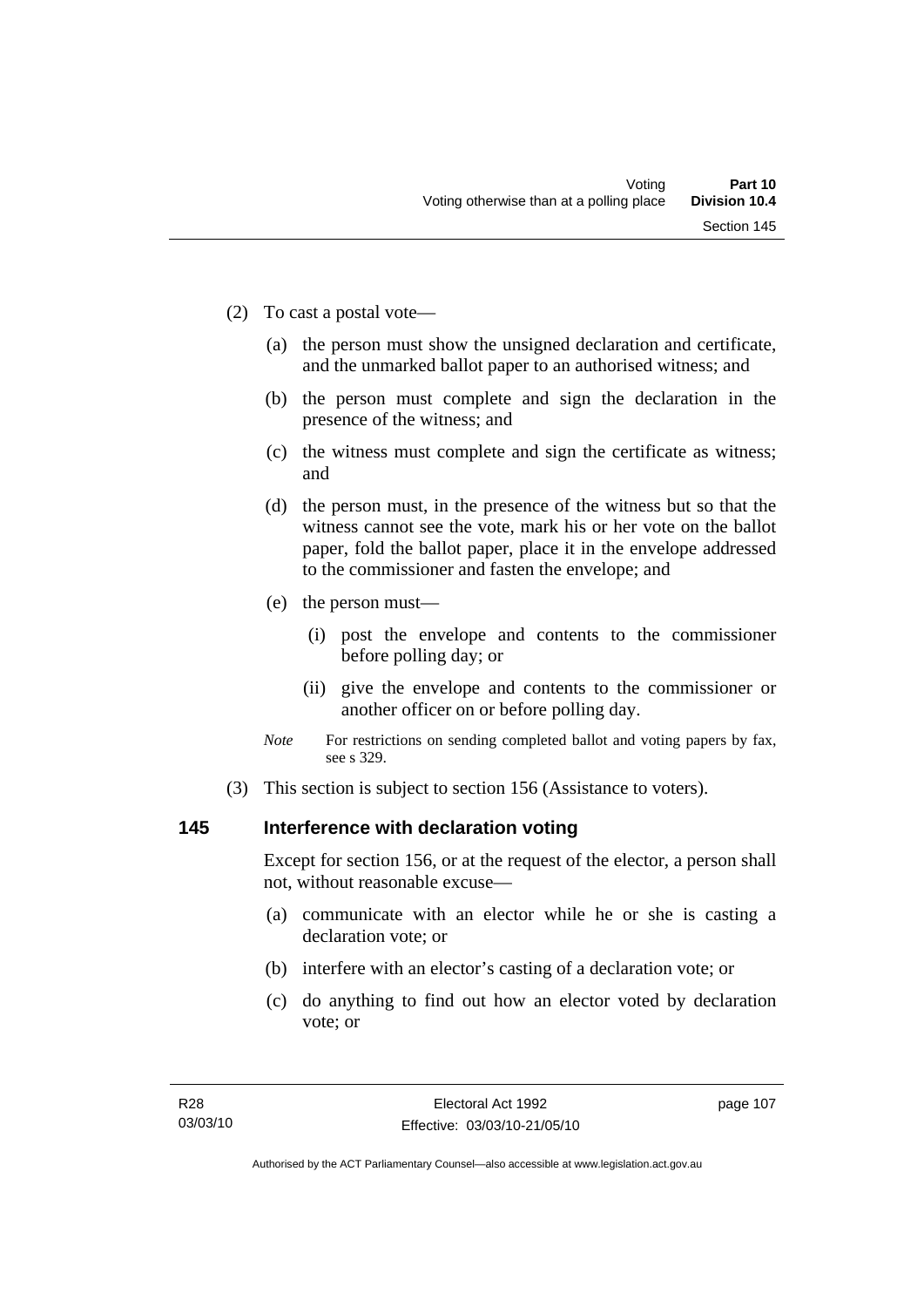(d) enable any other person to find out how an elector voted by declaration vote.

Maximum penalty: 30 penalty units.

#### **146 Soliciting completed declaration votes**

A person shall not, without reasonable excuse, do anything for the purpose of inducing an elector to give to the person completed declaration voting papers.

Maximum penalty: 30 penalty units.

#### **147 Transmission of completed declaration votes**

A person who accepts for transmission to the commissioner completed declaration voting papers shall transmit them to the commissioner as soon as practicable.

Maximum penalty: 10 penalty units.

#### **148 Opening envelopes containing declaration votes**

Unless authorised by or under this Act, a person shall not, without reasonable excuse, open an envelope that appears to contain a completed declaration vote.

Maximum penalty: 5 penalty units.

## **Division 10.5 Mobile polling**

### **149 Definitions for div 10.5**

In this division:

*special hospital* means a hospital declared under section 149A.

*visiting officer* means an officer who makes a visit referred to in section 150 (1), (2) or (3).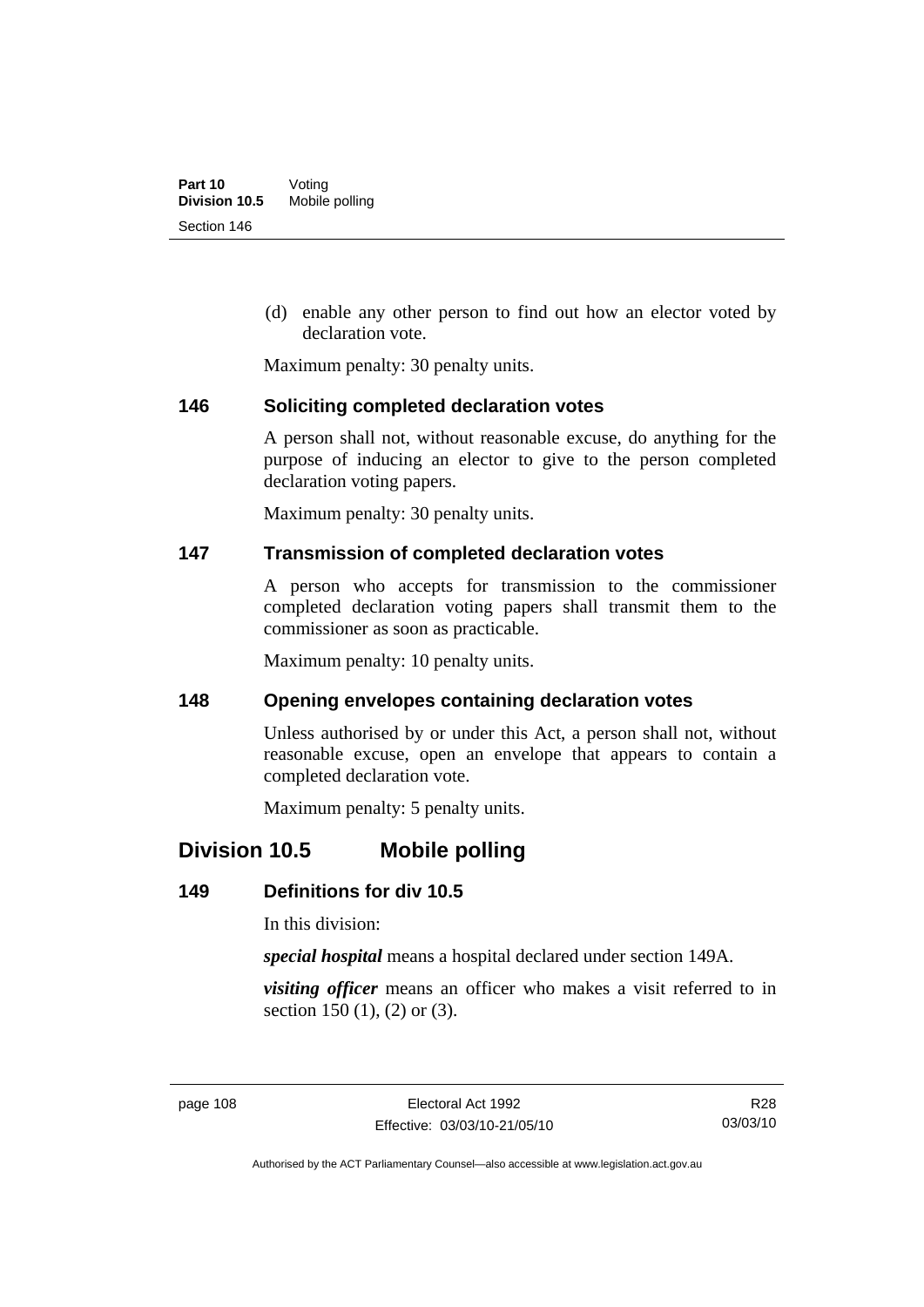### **149A Declaration of special hospitals**

- (1) The commissioner may, in writing, declare a hospital that is not a polling place to be a special hospital for this division.
- (2) A declaration is a notifiable instrument.

*Note* A notifiable instrument must be notified under the *Legislation Act 2001*.

### **150 Mobile polling—institutions**

- (1) The OIC of a polling place that is a hospital shall arrange for an officer to visit patients at the hospital (other than outpatients) between 8 am and 6 pm on polling day for the purpose of taking their votes.
- (2) The commissioner shall arrange for an officer to visit patients at a special hospital (other than outpatients) between 8 am and 6 pm—
	- (a) on a day that is not more than 5 days before polling day; or
	- (b) on polling day;

for the purpose of taking their votes.

- (3) The commissioner may arrange for an officer to visit electors detained at a correctional centre to take their votes.
- (4) A visit mentioned in subsection (3) must be made at a time, and in accordance with any conditions, arranged between the commissioner and the person in charge of the correctional centre.

### **151 Functions of visiting officers**

- (1) When visiting under section 150, the visiting officer—
	- (a) shall take a ballot box, ballot papers, the certified list of electors and anything else necessary to enable a person to vote; and
	- (b) shall be accompanied by at least 1 other officer and any scrutineer who wishes to attend.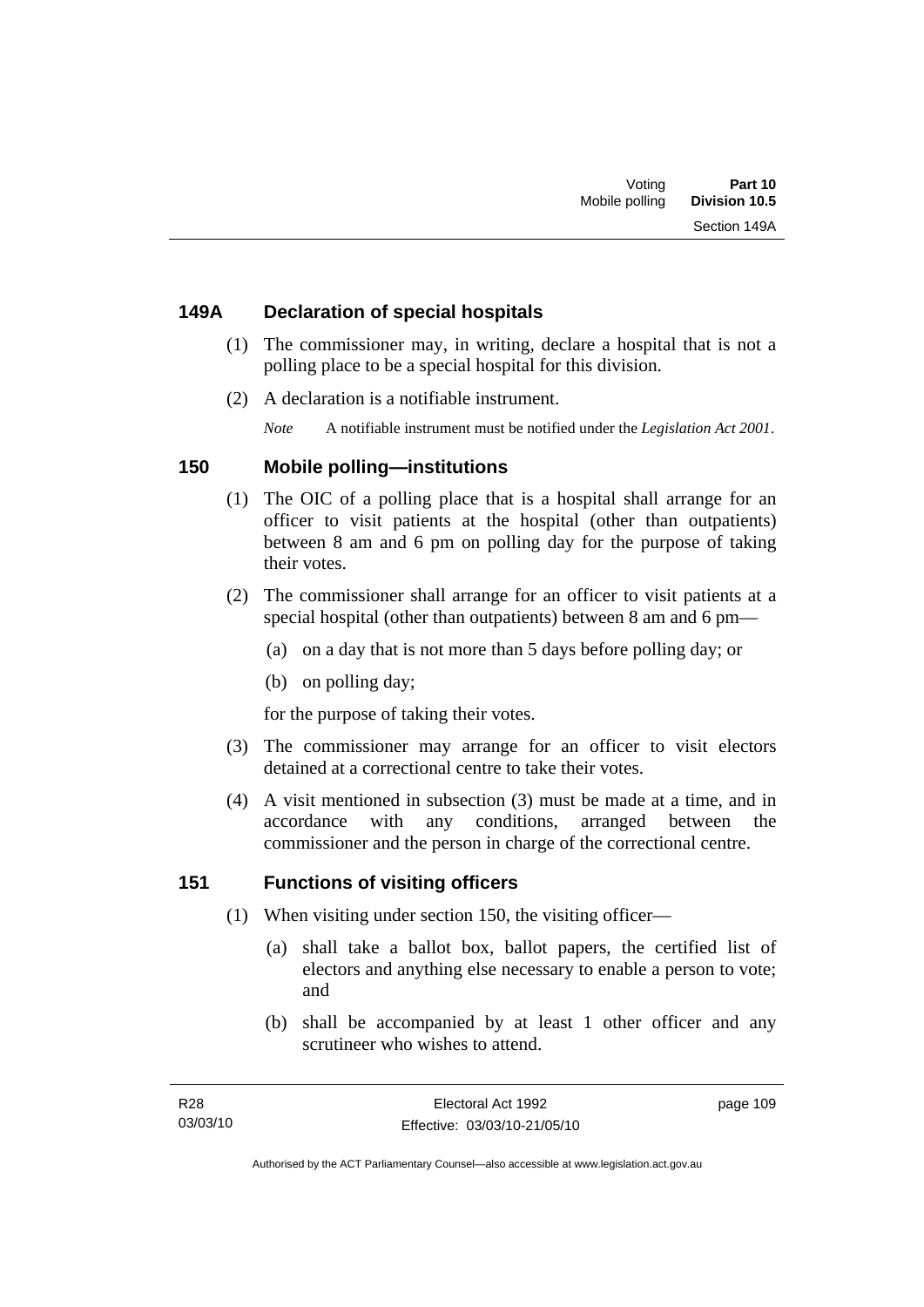- (2) The number of scrutineers for a particular candidate who are present at a hospital, special hospital or correctional centre with the visiting officer must not be more than the number of officers at the hospital, special hospital or correctional centre.
- (3) While a visiting officer is with a person in a room or other place for the purpose of taking the person's vote, this Act has effect, so far as practicable, as if—
	- (a) the room or place were a polling place; and
	- (b) the visiting officer were the OIC of the polling place.
- (4) A visit under section 150 to a patient in a hospital or special hospital shall not be made if the visiting officer is informed by a doctor, or a member of the staff at the hospital, that the visit is forbidden on medical grounds.
- (5) A visit under section 150 to a person detained at a correctional centre must not be made if the person in charge of the centre tells the visiting officer that the visit is prohibited on security grounds.

### **152 Failure to visit institution**

A failure to make a visit under section 150 or to take votes in accordance with section 151, does not invalidate the result of an election.

### **153 Custody of ballot boxes and electoral papers**

- (1) After a visiting officer has completed all his or her visits under section 150, the officer shall, in the presence of any scrutineers—
	- (a) close and seal the ballot boxes containing ballot papers for ordinary voting or declaration voting; and
	- (b) parcel and enclose in sealed wrapping all unused ballot papers; and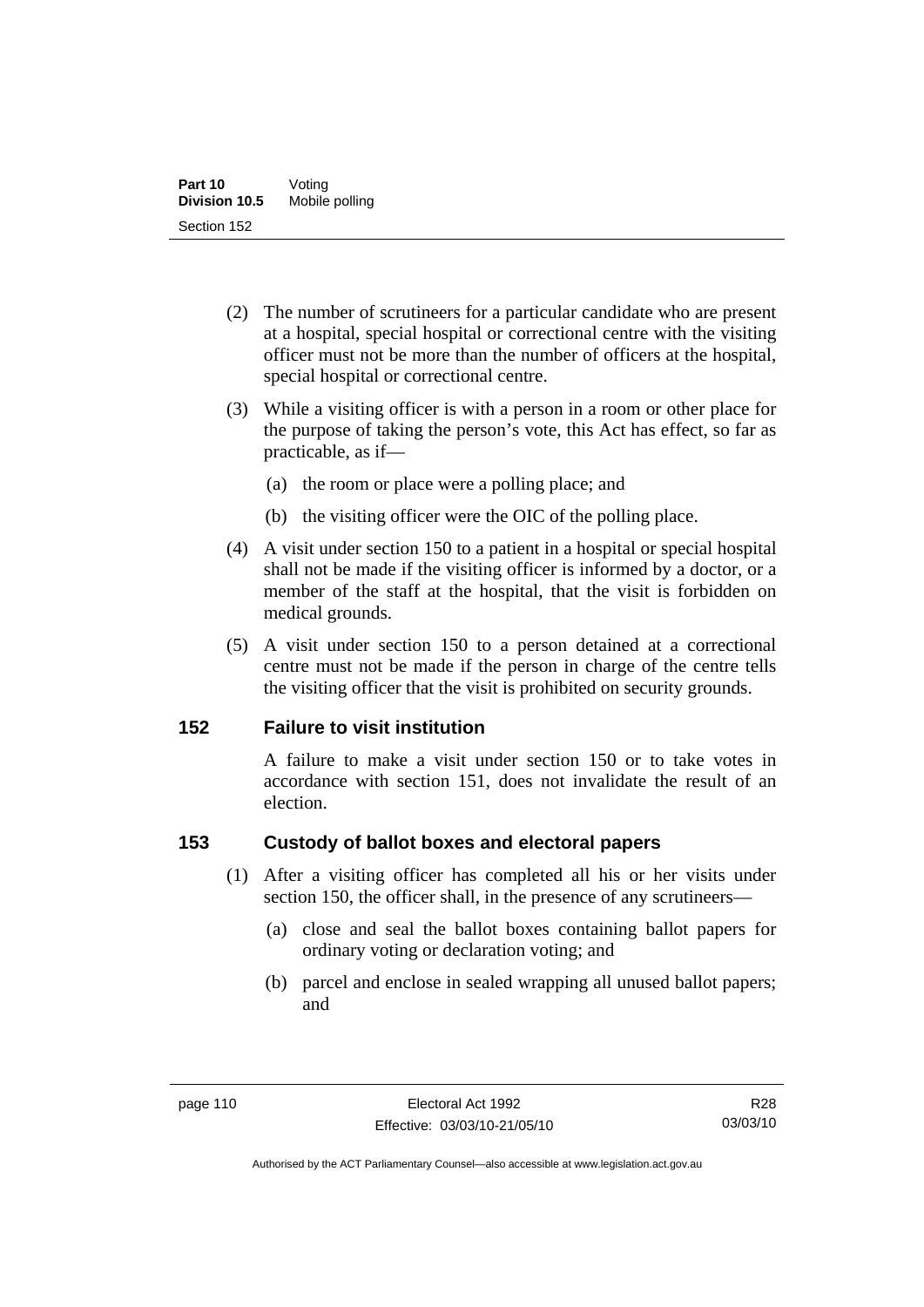- (c) parcel and enclose in sealed wrapping all other electoral papers used for the purposes of the visits.
- (2) The visiting officer shall give the articles referred to in subsection (1) to the commissioner.
- (3) The commissioner shall keep the articles referred to in subsection (1) in safe custody for the purposes of scrutiny under part 12.

## **Division 10.6 Miscellaneous**

### **154 Arrangements at polling places**

At each polling place the polling shall be conducted as follows:

- (a) before any vote is taken the OIC shall exhibit each ballot box empty, and shall then securely fasten its cover;
- (b) the poll shall open at 8 am and shall not close until all electors present in the polling place at 6 pm and desiring to vote, have voted;
- (c) the polling place shall be closed at 6 pm and no person shall be admitted after that hour for the purpose of voting.

### **155 Particulars on ballot papers before issue**

An officer shall not issue a ballot paper for the purposes of an election unless the particulars required by division 9.2 are printed or endorsed on the ballot paper.

### **156 Assistance to voters**

- (1) An elector who is unable to vote may be assisted in voting if the elector would otherwise be unable to vote.
- (2) An assistant shall be—
	- (a) if the elector is a postal voter—a nominee of the elector or, if there is no such nominee, an authorised witness; or

| R28      | Electoral Act 1992           | page 111 |
|----------|------------------------------|----------|
| 03/03/10 | Effective: 03/03/10-21/05/10 |          |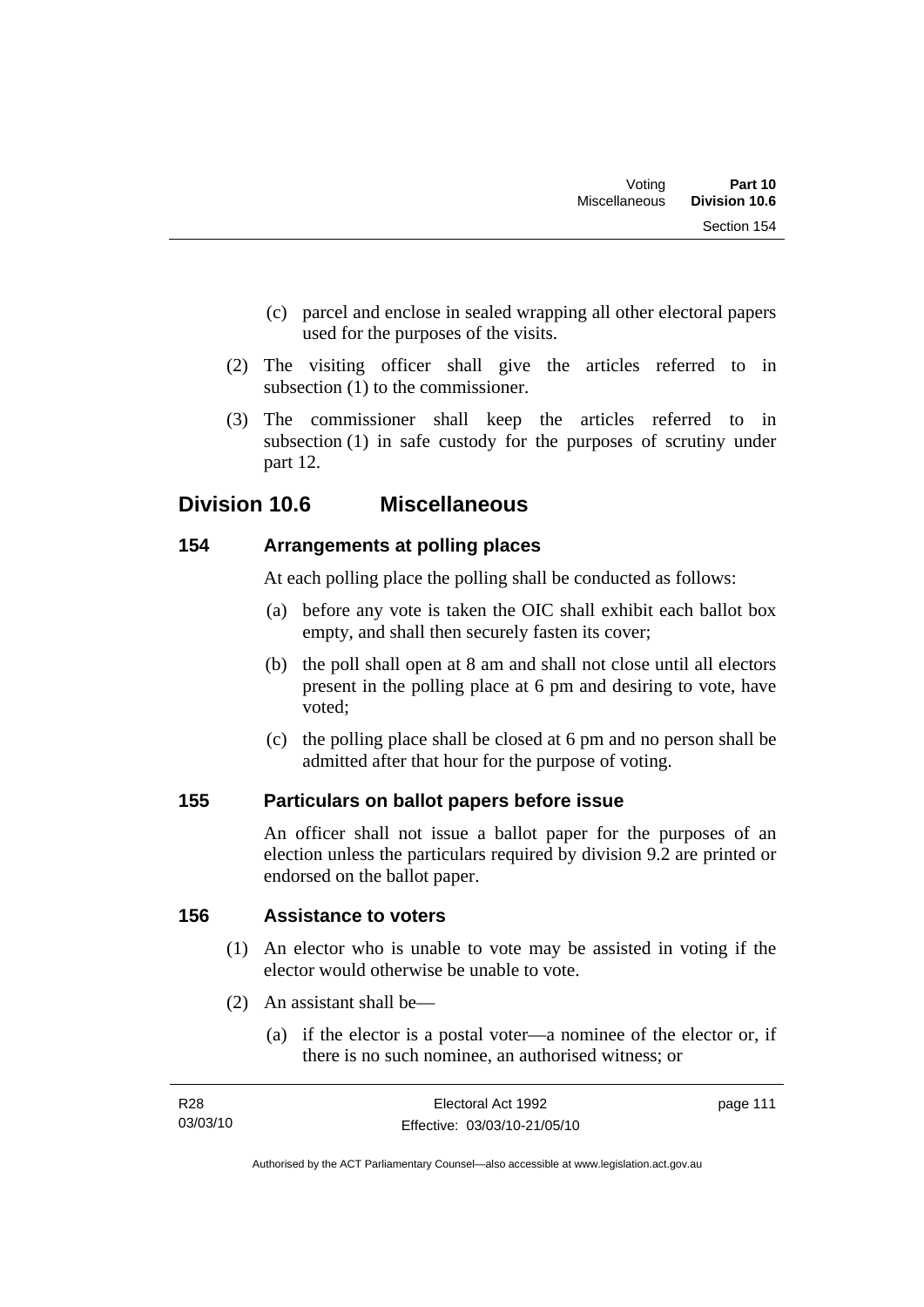- (b) in any other case—a nominee of the elector or, if there is no such nominee, an officer.
- (3) An assistant may enter a voting compartment for the purpose of assisting an elector to vote, but an officer shall not do so except in the presence of—
	- (a) a scrutineer; or
	- (b) if no scrutineer is present—another officer.
- (4) Subject to subsection (3), an assistant may assist an elector in any of the following ways:
	- (a) by acting as an interpreter;
	- (b) for a declaration vote—by completing, or assisting the elector to complete, the declaration;
	- (c) by explaining the ballot paper and the requirements of this Act relating to its marking;
	- (d) by marking, or assisting the elector to mark, the ballot paper at the elector's direction;
	- (e) by folding the ballot paper and depositing it in a ballot box or declaration envelope, or with an officer, as required by this Act.

#### **156A Assistance to voters unable to enter polling place**

- (1) This section applies if the OIC of a polling place is satisfied that a voter cannot enter the polling place because of a physical disability, illness, advanced pregnancy or another condition.
- (2) The voter may vote outside the polling place, but close to the polling place, and may be assisted in voting.
- (3) Before allowing the voter to vote outside the polling place, the OIC must—

R28 03/03/10

Authorised by the ACT Parliamentary Counsel—also accessible at www.legislation.act.gov.au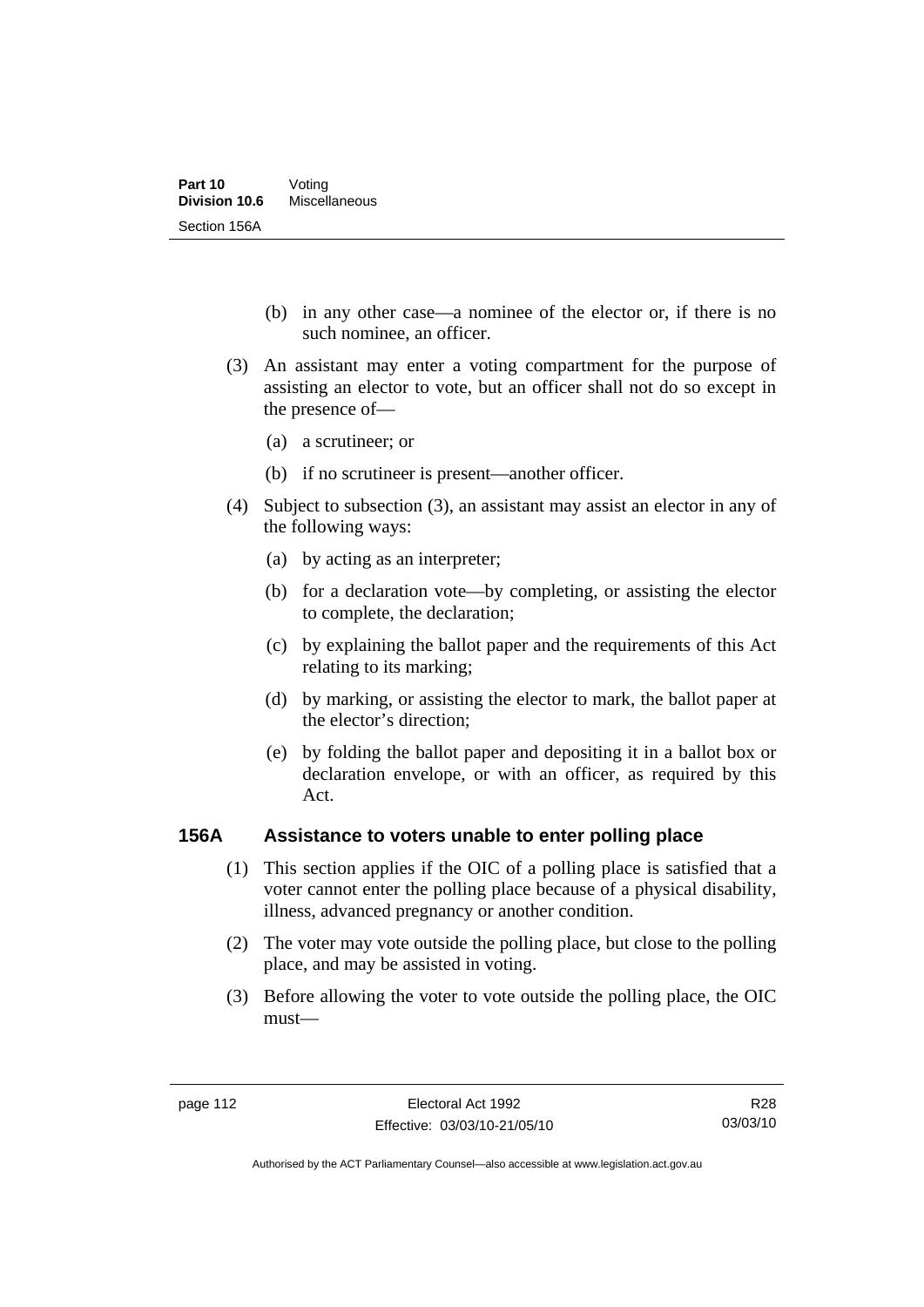- (a) tell any scrutineers at the polling place that the voter is to vote outside the polling place; and
- (b) allow, from the scrutineers present, 1 scrutineer for each candidate to be present when the voter votes.
- (4) The voter must—
	- (a) mark the voter's vote on the ballot paper in the OIC's presence; and
	- (b) fold the ballot paper to conceal the names of the candidates; and
	- (c) give the ballot paper to the OIC.
- (5) If the voter is casting an ordinary vote, the OIC must ensure that the folded ballot paper is immediately returned to the polling place and put in the ballot box in the presence of the scrutineers (if any) who were present when the voter voted.
- (6) If the voter is casting a declaration vote, the OIC must—
	- (a) in the presence of the voter, without unfolding the ballot paper, place the ballot paper in the envelope on which the voter has completed and signed the declaration and seal the envelope; and
	- (b) place the envelope in a ballot box at the polling place.
- (7) This section is subject to section 156 (Assistance to voters).

### **157 Spoilt ballot papers**

- (1) An officer shall issue another unused ballot paper to an elector who—
	- (a) satisfies the officer that a ballot paper previously issued to the elector has been inadvertently spoiled; and
	- (b) gives the spoilt ballot paper to the officer.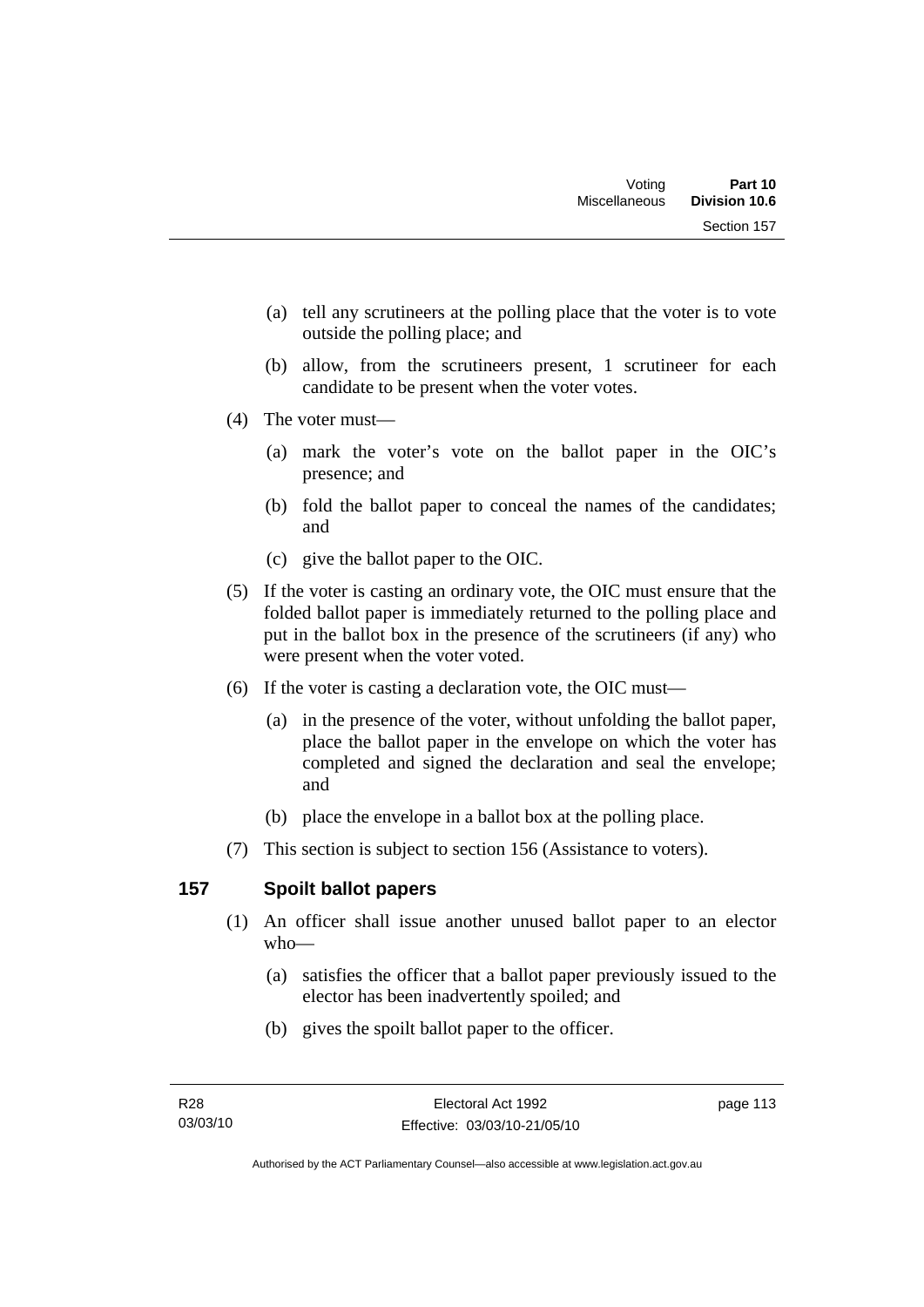- (2) An officer who receives a spoilt ballot paper shall—
	- (a) write 'spoilt' on the back of it; and
	- (b) place it in an envelope, seal the envelope and endorse it so as to indicate the type of spoilt ballot paper enclosed; and
	- (c) sign the endorsement.
- (3) At the close of polling, the OIC shall enclose the envelope in a sealed parcel and give it to the commissioner.
- (4) This section does not apply in relation to an elector who votes electronically.

### **158 Custody of ballot boxes and electoral papers**

- (1) At the close of polling, the OIC of a polling place shall, in the presence of any scrutineers—
	- (a) close and seal the ballot boxes containing ballot papers for ordinary voting or declaration voting; and
	- (b) parcel and enclose in sealed wrapping all unused ballot papers; and
	- (c) parcel and enclose in sealed wrapping all other electoral papers used at the polling place.
- (2) The commissioner shall keep the articles referred to in subsection (1) in safe custody for the purposes of scrutiny under part 12.
- (3) Subsection (1) (a) does not apply to ballot boxes containing ballot papers for ordinary voting if the polling place is also a scrutiny centre and the procedures set out in section 182 are to be carried out in relation to those ballot boxes and ballot papers at that centre.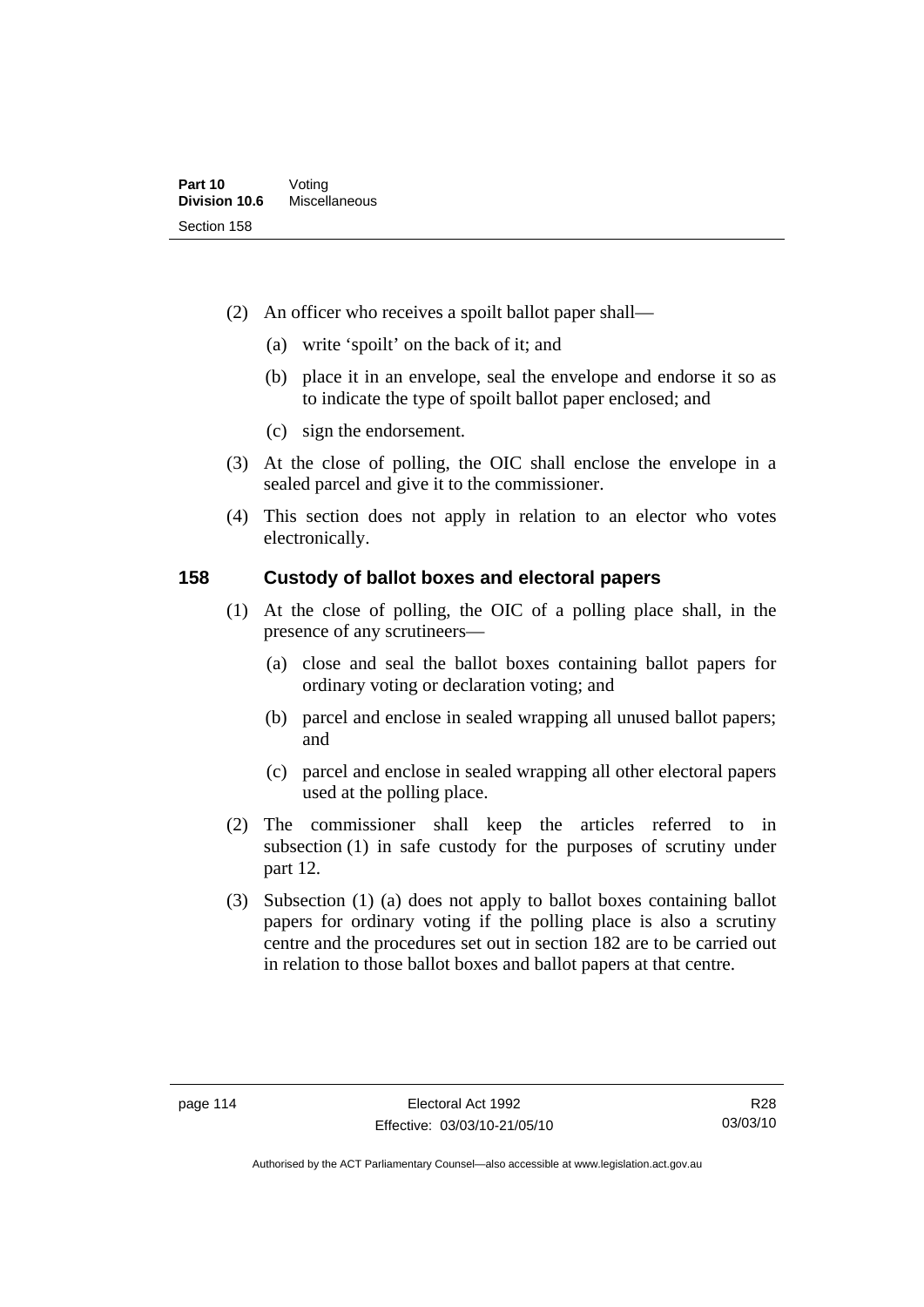### **159 Extension of time for conducting elections**

- (1) Despite any other provision of this Act, before or after the day when an election is required to be held, the Executive may, by written notice, make provision for—
	- (a) extending the time for holding the election; or
	- (b) meeting any difficulty that might otherwise interfere with the due conduct of the election; or

and any provision so made shall be valid and sufficient for that purpose.

(2) A notice under subsection (1) is a notifiable instrument.

*Note* A notifiable instrument must be notified under the *Legislation Act 2001*.

 (3) On notification under the *Legislation Act 2001* of a notice under subsection (1), the commissioner must publish a copy of the notice in a newspaper.

#### **160 Suspension and adjournment of polling**

- (1) The commissioner may suspend the polling at a polling place on polling day if for any reason it is not practicable to proceed with it.
- $(2)$  If—
	- (a) the polling is suspended; and
	- (b) the commissioner believes on reasonable grounds that it is not reasonably practicable for an elector affected by the suspension to cast a vote at another polling place;

the commissioner must, in writing, determine a day (that is as soon as practicable, but no later than 21 days, after the suspension) as the day when polling is to resume.

 (3) If it is impracticable to resume the polling at the same polling place, the determination must state the polling place where polling may be resumed.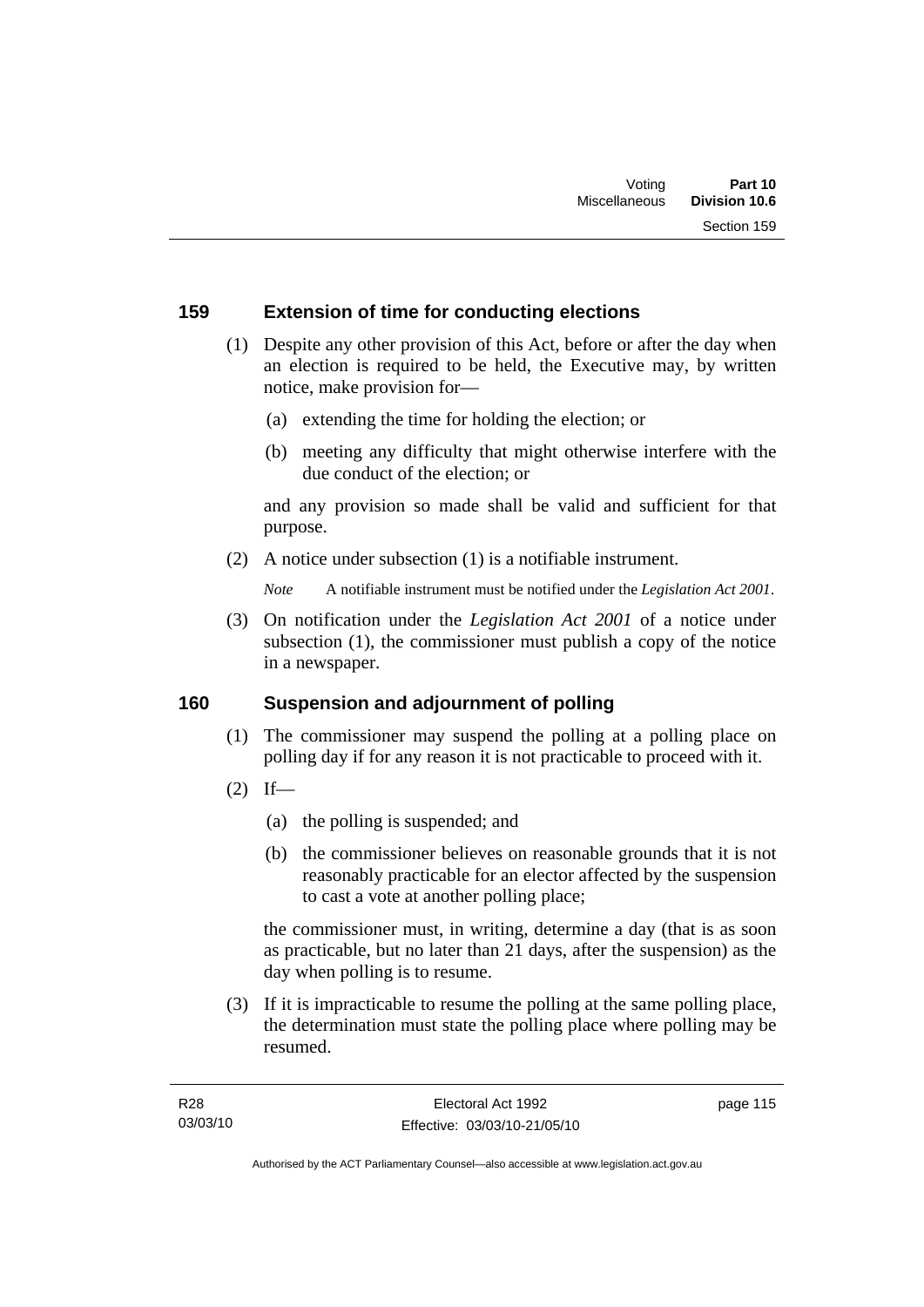(4) A determination under subsection (2) is a notifiable instrument.

*Note* A notifiable instrument must be notified under the *Legislation Act 2001*.

 (5) On the resumption of polling, only an elector who was entitled to vote on the day when the poll for the election was required to be held and who has not already voted is entitled to vote.

## **Division 10.7 Failure to vote**

### **161 Default notice**

- (1) For this division, a default notice, in relation to an elector, is a notice containing a statement to the effect that—
	- (a) it is an offence to fail to vote at an election without a valid and sufficient reason; and
	- (b) the elector appears to have failed to vote at an election; and
	- (c) if the elector does not wish to have the matter dealt with by a court, the elector may, within the time specified in the notice—
		- (i) if the elector voted at the election—give the commissioner particulars in writing of the voting; or
		- (ii) if the elector failed to vote at the election—give the commissioner particulars in writing of any valid and sufficient reason for the failure, or pay the amount of the prescribed penalty.
	- *Note* If a form is approved under s 340A (Approved forms) for a default notice, the form must be used.
- (2) For subsection (1) (c) (ii), the prescribed penalty is \$20 or any higher penalty prescribed by the regulations.

#### **162 First notice**

 (1) As soon as practicable after polling day for an election, the commissioner shall send a default notice to each elector who was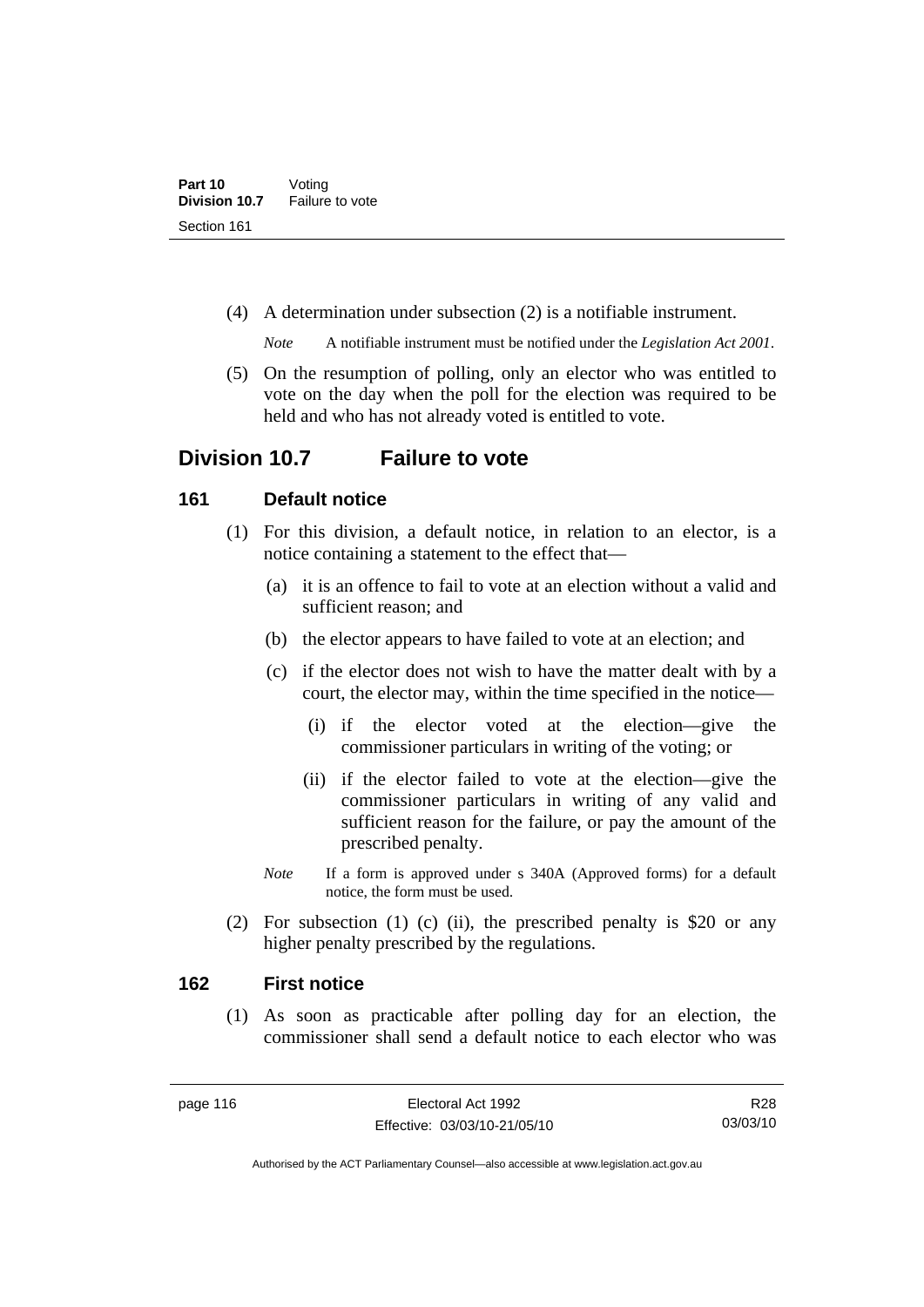required to vote at the election and appears to the commissioner to have failed to do so.

- (2) Subsection (1) does not apply to an elector who the commissioner is satisfied—
	- (a) is dead; or
	- (b) had a valid and sufficient reason for failing to vote at the election.

### **163 Second notice**

If an elector to whom a default notice has been sent under section 162 fails to respond to the notice within the time specified, the commissioner shall send a second default notice to the elector, endorsed to the effect that the elector has failed to respond to the first notice.

### **164 Final notice**

- (1) The commissioner shall send a final default notice to an elector if—
	- (a) a default notice under section 162 or 163 has been sent to the elector; and
	- (b) the time for responding to the notice has ended; and
	- (c) the elector has not paid the prescribed penalty; and
	- (d) the commissioner is not satisfied that the elector—
		- (i) voted at the election; or
		- (ii) had a valid and sufficient reason for failing to vote at the election.
- (2) A final default notice shall contain a statement to the effect that—
	- (a) the commissioner is not so satisfied; and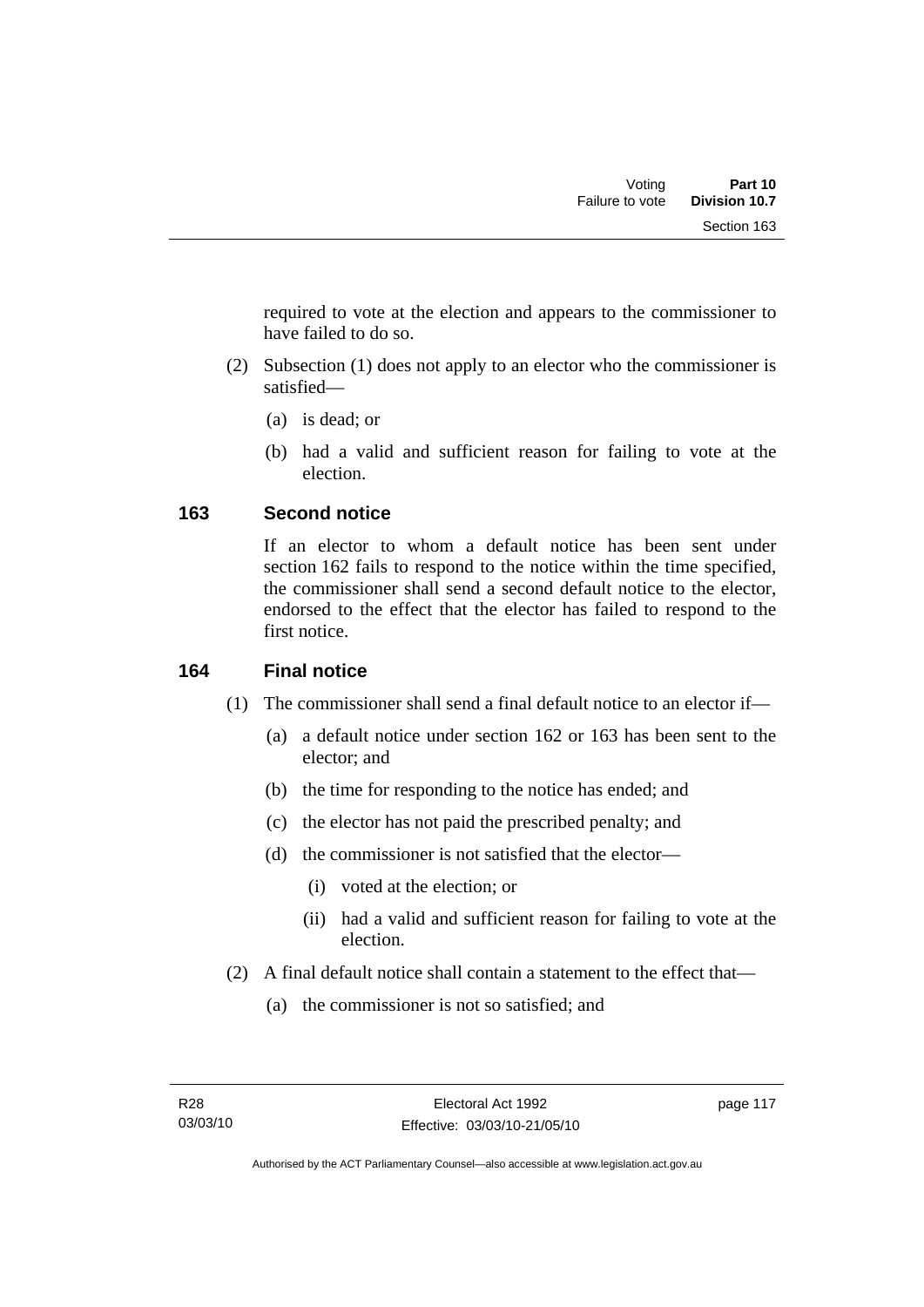(b) if the elector does not wish to have the matter dealt with by a court—the elector may, within the time specified in the notice, pay the amount of the prescribed penalty.

#### **165 Discharge of liability**

If an elector who failed to vote at an election pays the amount of the prescribed penalty in accordance with a default notice—

- (a) any liability of the elector under section 129 in relation to the failure is discharged; and
- (b) proceedings for an offence against that section shall not be instituted against the elector in relation to the failure.

#### **166 Response on behalf of elector**

If a person responds to a default notice on behalf of an elector who is unable to do so, the response shall be taken to be that of the elector.

Authorised by the ACT Parliamentary Counsel—also accessible at www.legislation.act.gov.au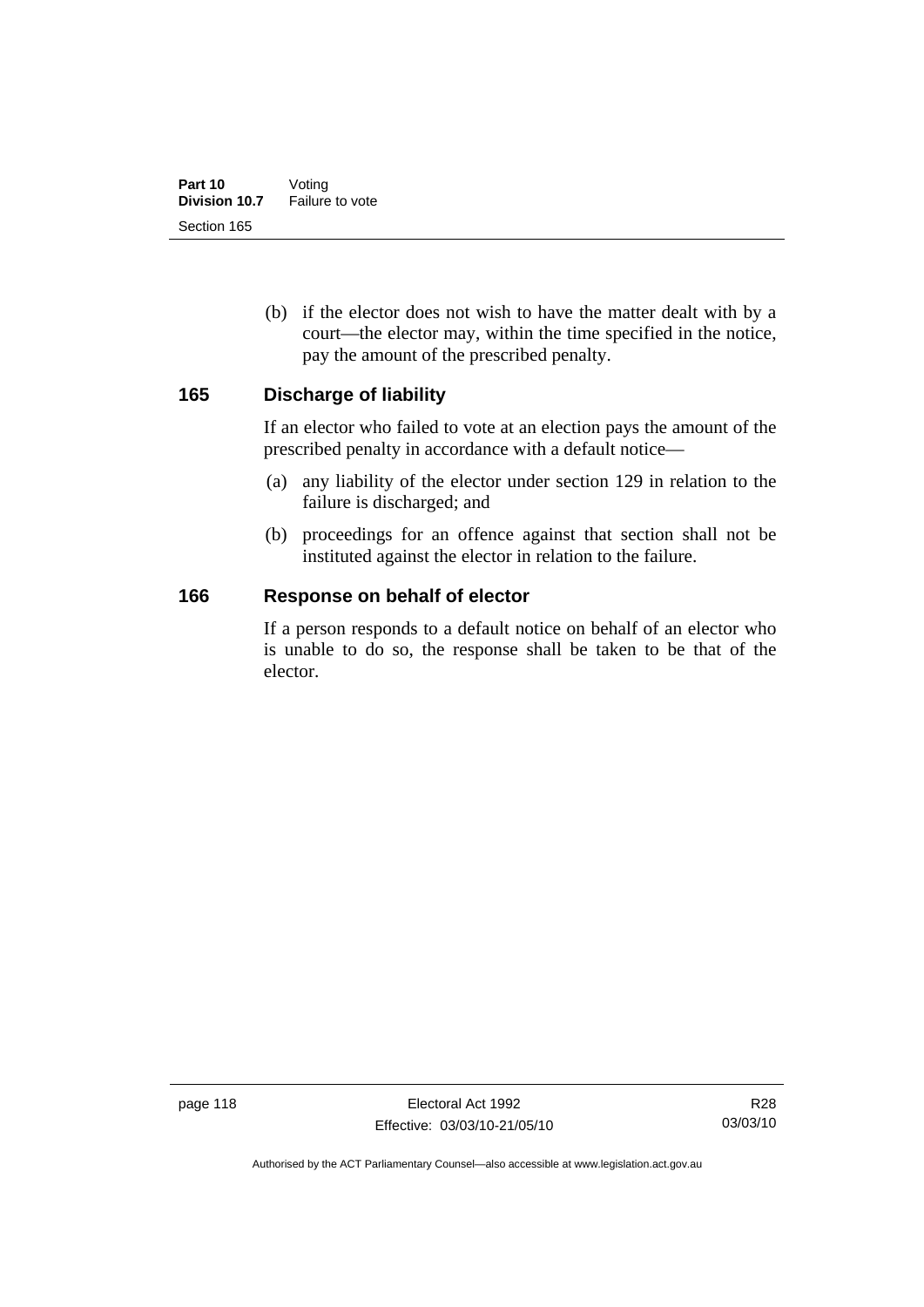# **Part 11 Polling in Antarctica**

#### **167 Definitions for pt 11**

In this part:

*Antarctica* means—

- (a) the Australian Antarctic Territory; or
- (b) the Territory of Heard Island and McDonald Islands; or
- (c) Macquarie Island.

*assistant returning officer*, in relation to a station, means the assistant returning officer appointed under section 168 in relation to the station.

*research personnel* means personnel who are to be, or have been, engaged in work at a station.

*returning officer*, in relation to a station, means the returning officer appointed under section 168 in relation to the station.

*station* means—

- (a) a research station in Antarctica that is operated by the Commonwealth and is declared by the commissioner, in writing, to be a permanent research station; or
- (b) in relation to a particular election, a ship that is declared by the commissioner, in writing, to be a station for this part in relation to the election.

*transmit* means transmit by fax, telex or in another way approved under section 167B.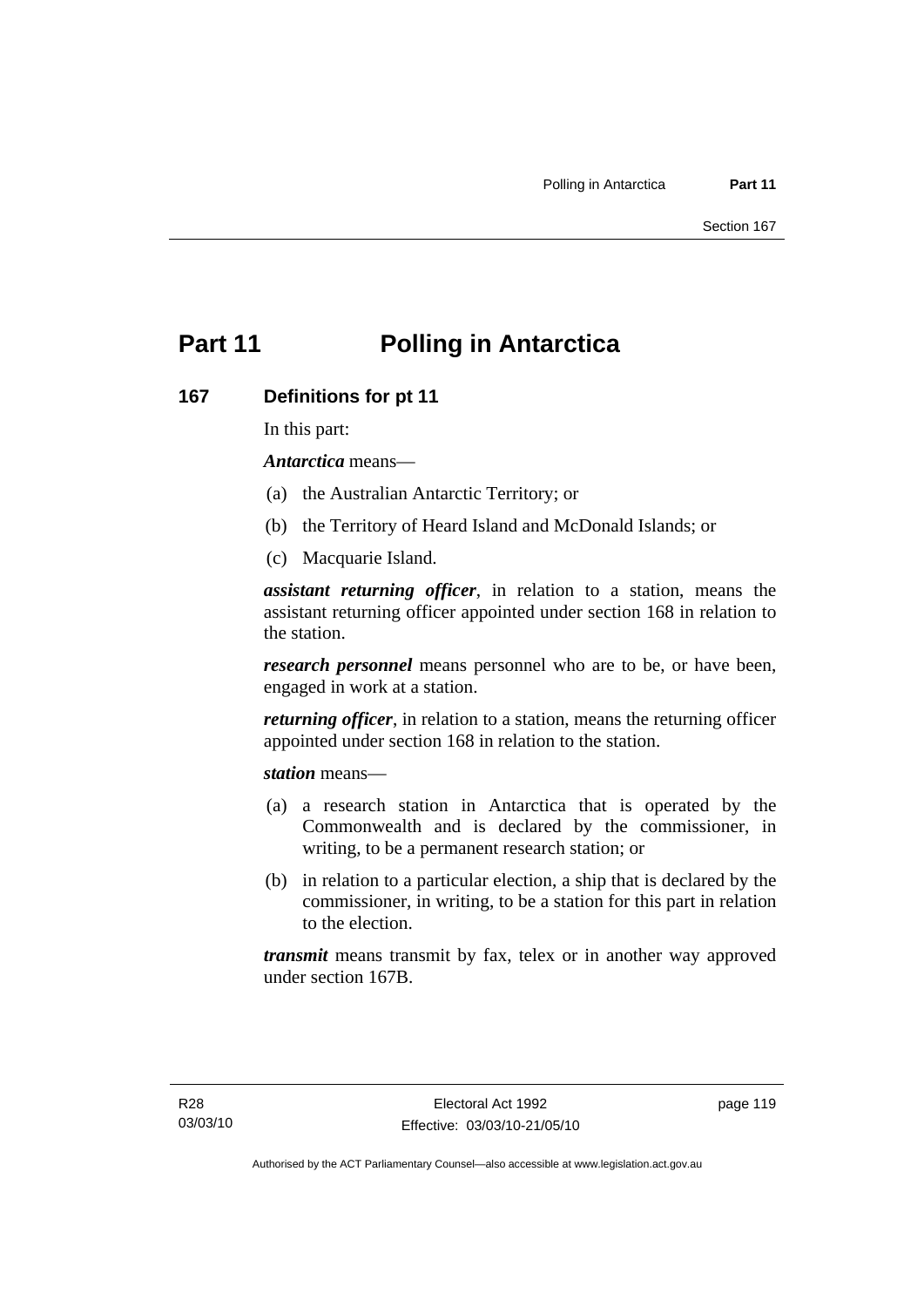#### **Part 11** Polling in Antarctica

Section 167A

#### **167A Declaration of ship as a station**

The commissioner may declare a ship as a station only if the commissioner is satisfied that, on polling day for an election, the ship is likely to be at sea transporting research personnel to or from Antarctica.

#### **167B Approval of ways of transmission**

- (1) The commissioner may, in writing, approve a way of transmission for this part.
- (2) The approval is a notifiable instrument.

*Note* A notifiable instrument must be notified under the *Legislation Act 2001*.

#### **168 Returning officers and assistants for Antarctic stations**

- (1) The commissioner must appoint a returning officer, and an assistant returning officer, for each station.
	- *Note 1* For the making of appointments (including acting appointments), see *Legislation Act 2001*, pt 19.3.
	- *Note 2* In particular, a person may be appointed for a particular provision of a law (see *Legislation Act* 2001, s 7 (3)) and an appointment may be made by naming a person or nominating the occupant of a position (see s 207).
- (2) The commissioner or the person in charge of a station may appoint an acting returning officer, or acting assistant returning officer, for a station.
- (3) However, the person in charge of a station must not be appointed to be the returning officer, or assistant returning officer, for the station.

#### **170 Application of Act to polling in Antarctica**

Subject to this part, this Act applies, so far as practicable, to the taking of a poll in Antarctica as if—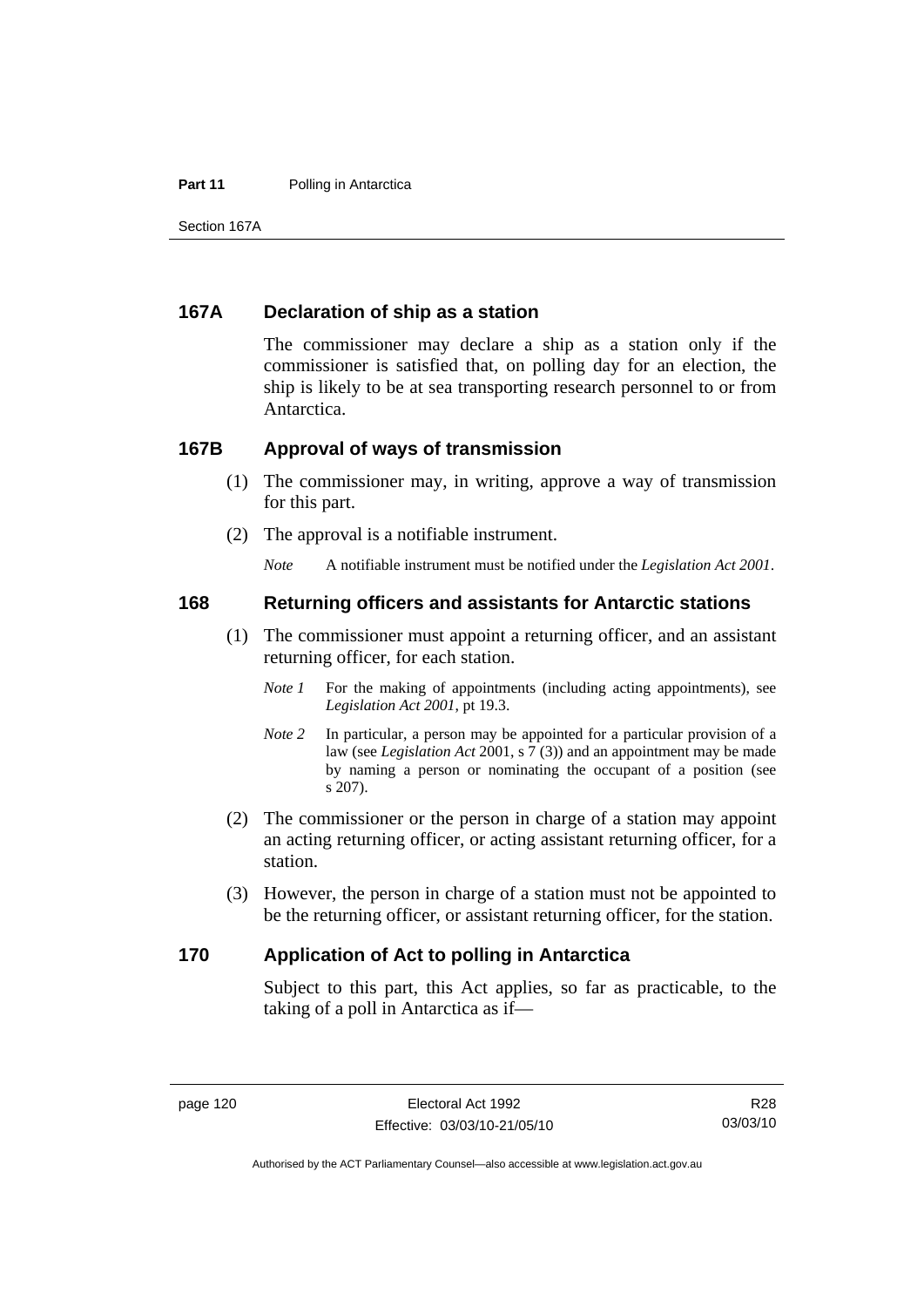- (a) a reference in the Act to a polling place were a reference to the relevant station; and
- (b) a reference in the Act to the OIC of a polling place were a reference to the returning officer; and
- (c) a reference in the Act to an officer were a reference to the assistant returning officer.

### **171 Antarctic electors**

- (1) Subject to subsection (2), an elector—
	- (a) who is, for the Commonwealth Electoral Act, an Antarctic elector; and
	- (b) whose address, recorded on the Commonwealth roll when the elector became a person referred to in paragraph (a), was an address in an electorate;

is an Antarctic elector for this Act in relation to the electorate where that address is located.

 (2) A person does not become an Antarctic elector for the purposes of an election under this Act if the person became an Antarctic elector for the Commonwealth Electoral Act after the hour of nomination for the election.

### **172 Arrangements for the polling in Antarctica**

- (1) As soon as practicable after the close of nominations for an election in relation to an electorate for which an Antarctic elector is enrolled—
	- (a) the commissioner shall transmit to the returning officer at whose station the elector is based—
		- (i) an extract from the certified list of electors for the electorate containing the particulars relating to the elector; and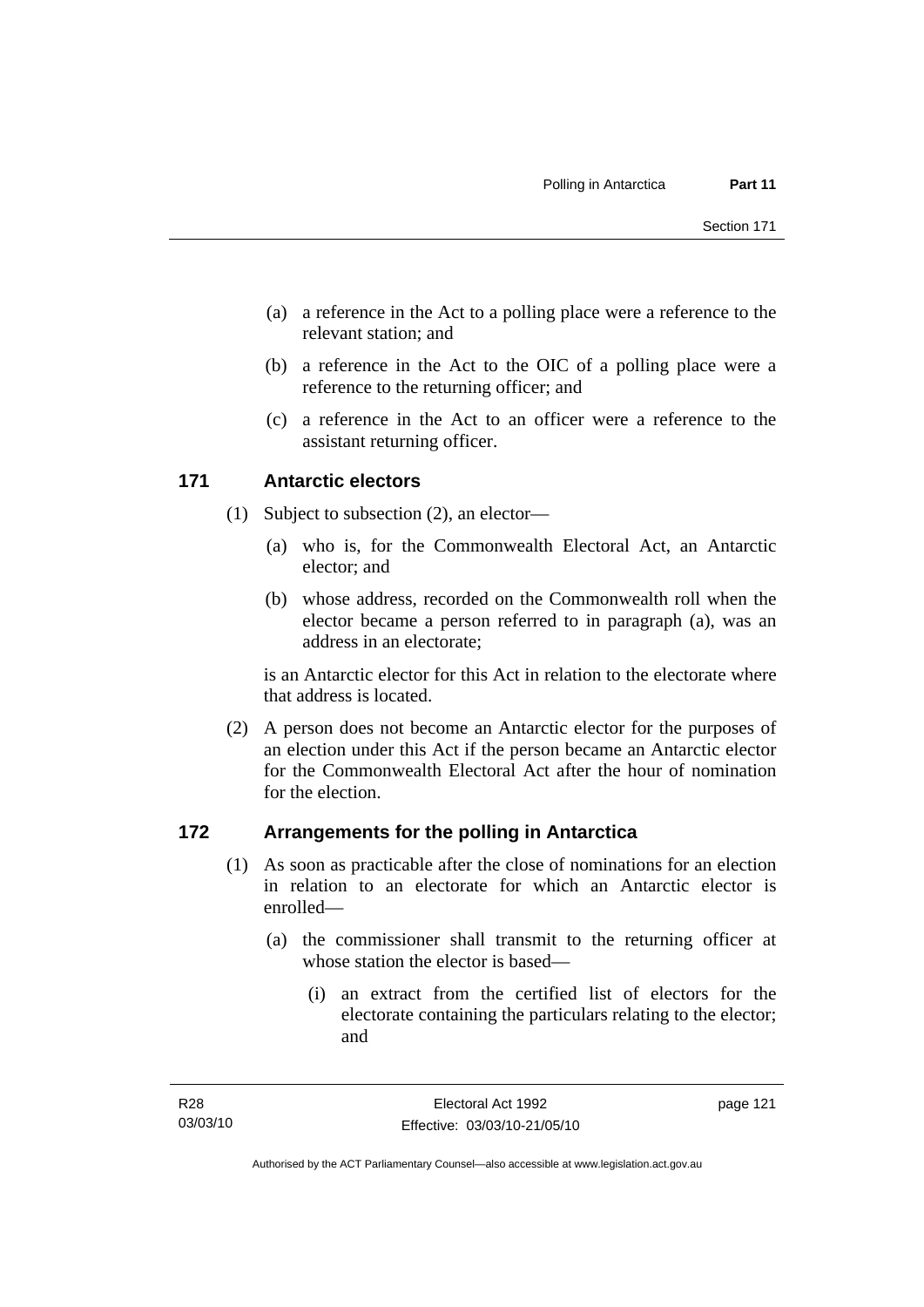Section 173

- (ii) directions for the preparation by the officer of ballot papers for the election; and
- (b) the returning officer shall prepare ballot papers in accordance with the directions.
- (2) The directions shall ensure, so far as practicable, that the ballot papers are the same as ballot papers prepared under division 9.2 for the election.

#### **173 Conduct of the polling**

- (1) The polling at a station shall be conducted as follows:
	- (a) before any vote is taken, the returning officer shall exhibit a ballot box empty, and shall then securely fasten its cover;
	- (b) subject to subsection (2), the poll shall be conducted during the hours on the days the returning officer directs;
	- (c) the returning officer or the assistant returning officer shall, at all times when the poll is open, be present in that part of the station where the polling is taking place.
- (2) The polling at a station shall not continue beyond the time that is 6 pm in the ACT on polling day for the election.

#### **174 Claims to vote**

The returning officer or assistant returning officer for a station shall—

- (a) hand a ballot paper to each Antarctic elector who attends before the officer during the hours of polling and claims to vote at the election; and
- (b) record the issue of the ballot paper to the elector.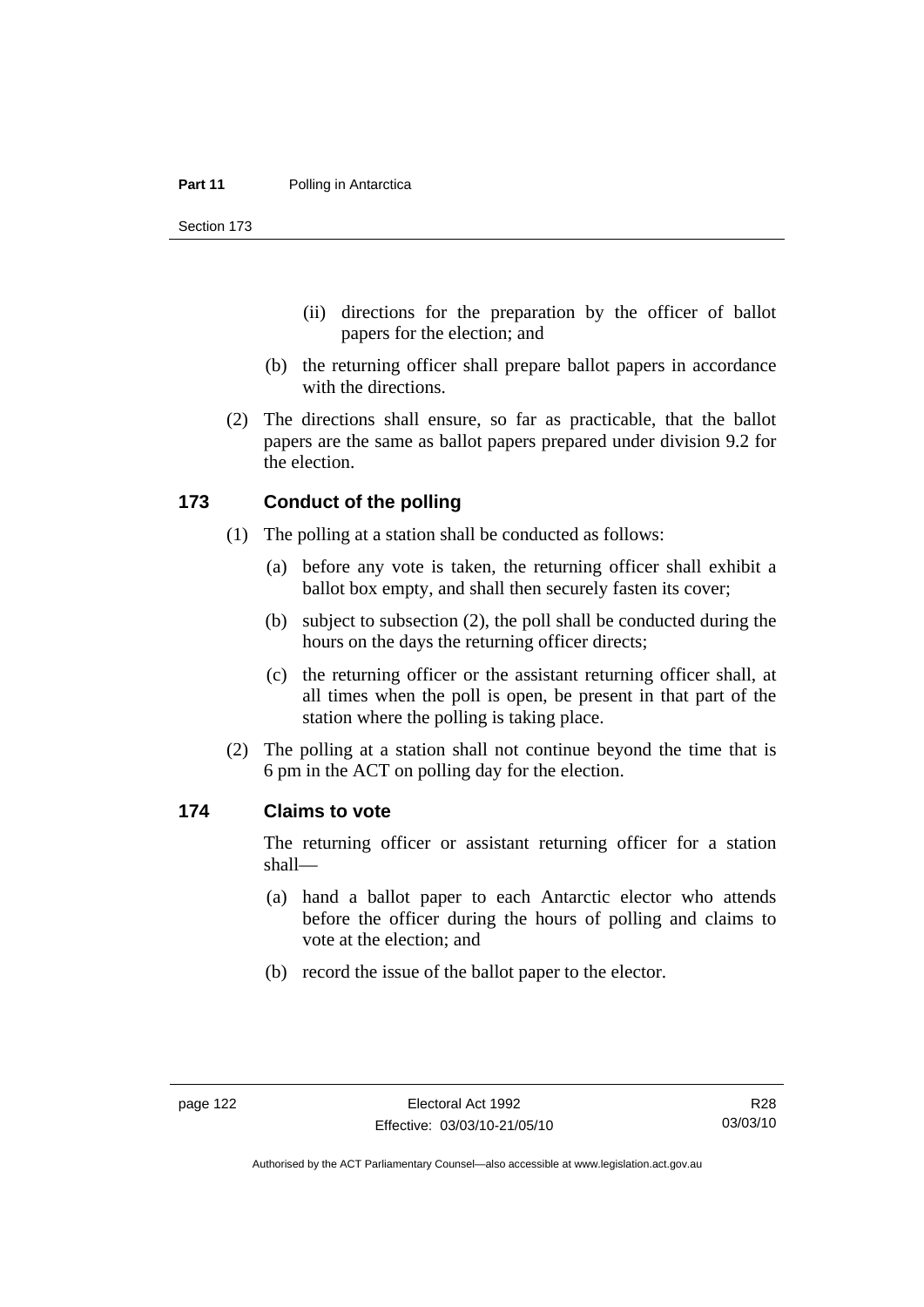### **175 Proceedings at close of poll**

At the close of the poll, the returning officer shall, in the presence of the assistant returning officer—

- (a) open the ballot box; and
- (b) transmit to the authorised officer—
	- (i) particulars of each elector who has voted at the station in the election; and
	- (ii) unless subparagraph (iii) applies, particulars of the marking of each ballot paper; and
	- (iii) if the returning officer is unable to read or understand clearly the particulars referred to in subparagraph (ii)—a statement to explain that inability; and
- (c) prepare a written statement of the information transmitted.
- *Note* A ballot paper completed by an Antarctic elector may be faxed to the commissioner, see s 329.

### **176 Result of polling in Antarctica**

- (1) On receipt of the transmission under section 175, the authorised officer shall—
	- (a) in relation to each ballot paper marked by an Antarctic elector—transcribe the particulars of the elector's marks onto a ballot paper for the relevant electorate; and
	- (b) seal in an envelope the ballot paper onto which the particulars are transcribed; and
	- (c) sign the envelope and endorse it to the effect that it contains a ballot paper recording a vote by an Antarctic elector that is to be admitted to the scrutiny for the election; and
	- (d) send the envelope to the commissioner.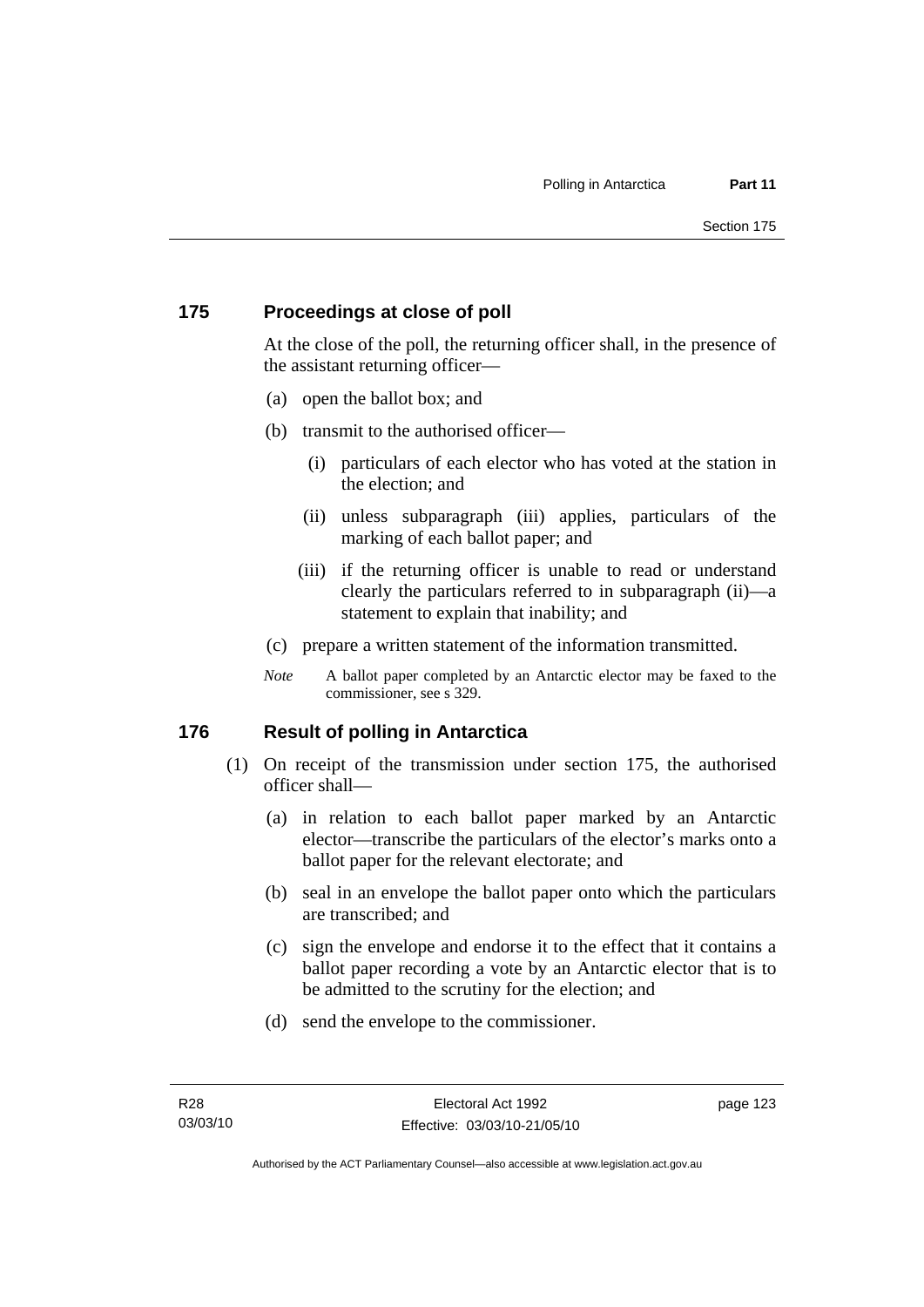#### **Part 11** Polling in Antarctica

Section 177

 (2) An authorised officer shall not mark a ballot paper under this section in a way that is likely to enable it to be identified as representing the vote of an Antarctic elector.

#### **177 Preservation of documents**

- (1) As soon as practicable after the close of the poll for an election, the returning officer for each station shall forward to the commissioner—
	- (a) a copy of the record of the issue of each ballot paper; and
	- (b) a copy of the statement referred to in section 175 (c); and
	- (c) the ballot papers used for voting at the station.
- (2) The commissioner shall keep the documents referred to in subsection (1) in safe custody for the purposes of scrutiny under part 12.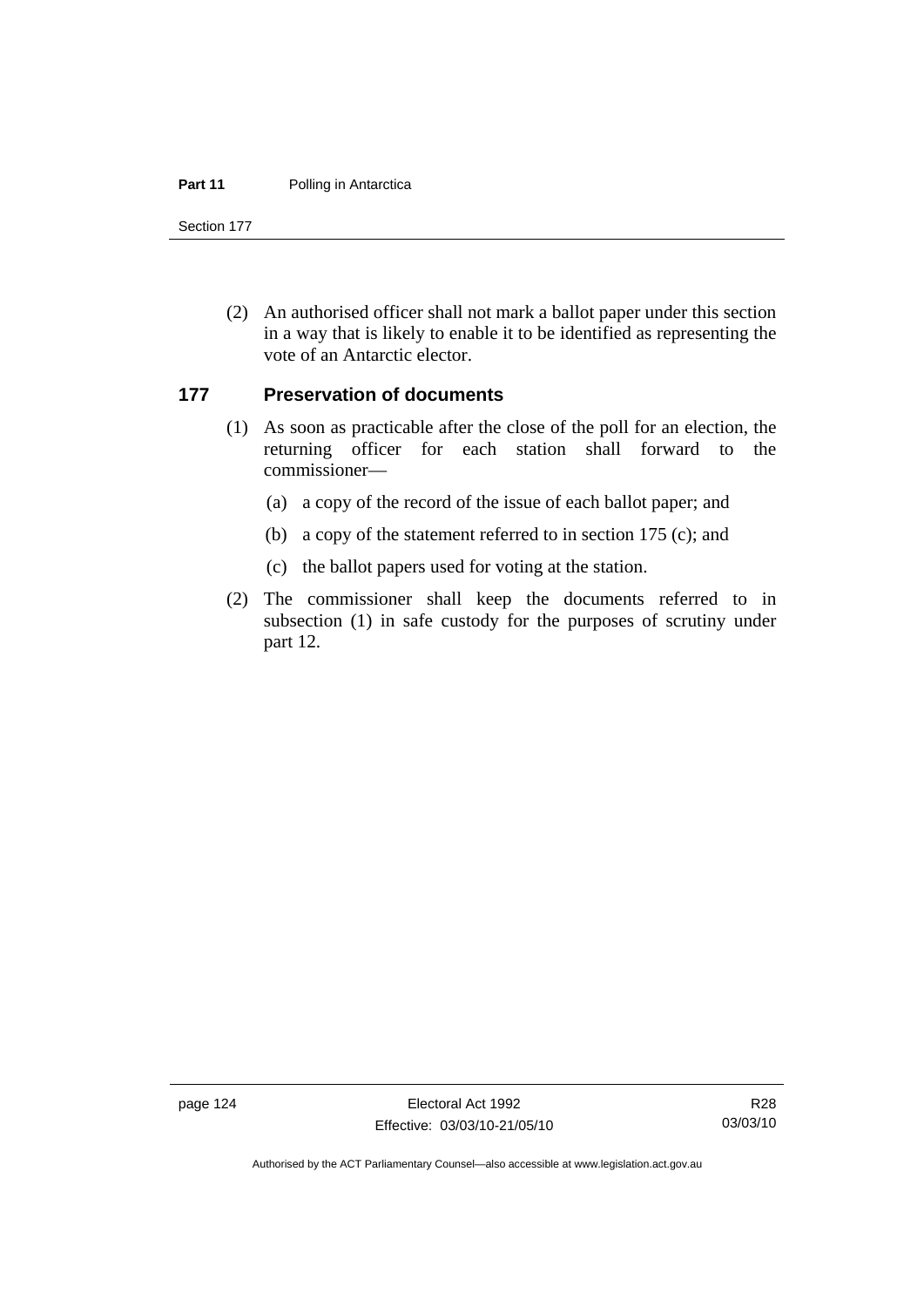# **Part 12 The scrutiny**

### **178 Scrutiny**

- (1) The result of the polling at an election shall be ascertained by scrutiny in accordance with this part.
- (2) All the proceedings at the scrutiny shall be open to the inspection of the scrutineers.
- (3) The commissioner shall arrange for the following articles, documents and data to be dealt with at scrutiny centres for this part:
	- (a) applications for postal votes in the election;
	- (b) records of issued declaration voting papers;
	- (c) completed declaration voting papers received by the commissioner, the OIC of a polling place or another officer;
	- (d) ballot boxes containing ballot papers for ordinary voting or declaration voting;
	- (e) electronic ballot papers;
	- (f) envelopes containing ballot papers recording votes by Antarctic electors.
- (4) The OIC for a scrutiny centre may adjourn the scrutiny at the centre from time to time.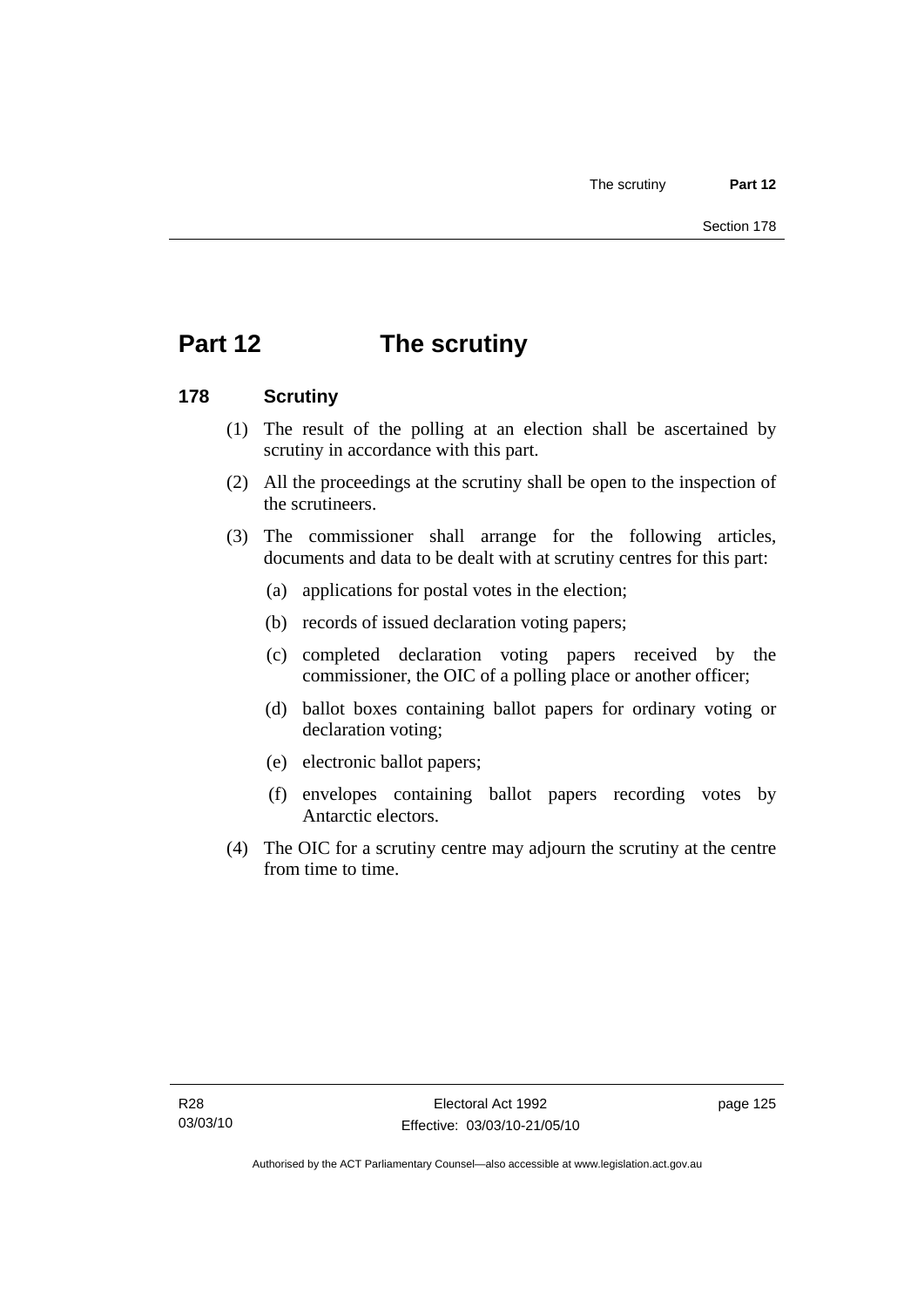#### **Part 12** The scrutiny

Section 179

#### **179 Preliminary scrutiny of declaration voting papers etc**

- (1) The commissioner shall arrange for the conduct of the preliminary scrutinies necessary in relation to a poll until the following documents have been dealt with in accordance with this section:
	- (a) all completed declaration voting papers (including those used for postal voting) received by the commissioner or another officer on or before polling day;
	- (b) all completed declaration voting papers used for postal voting received by the commissioner before the end of the 6th day after the close of the poll;
	- (c) any envelope referred to in section 176 (1) (d) containing a ballot paper recording the vote of an Antarctic elector.
- (2) A preliminary scrutiny shall not be conducted earlier than the 5th day before polling day.
- (3) The commissioner shall display a notice in a prominent place at the office of the commissioner specifying the date and time when, and the place where, a preliminary scrutiny is to begin.
- (4) The notice shall be so displayed no later than 4 pm on the day before the beginning of the preliminary scrutiny.
- (5) A preliminary scrutiny shall be conducted in accordance with schedule 3.
- (6) Schedule 3 applies, so far as practicable, in relation to a vote cast by an Antarctic elector as if—
	- (a) the vote were a declaration vote other than a postal vote; and
	- (b) a declaration signed by the elector specifying the electorate in relation to which the elector is an Antarctic elector appeared on the envelope referred to in section 176 (1) (d); and
	- (c) a reference in that schedule to a set of declaration voting papers were a reference to that envelope.

R28 03/03/10

Authorised by the ACT Parliamentary Counsel—also accessible at www.legislation.act.gov.au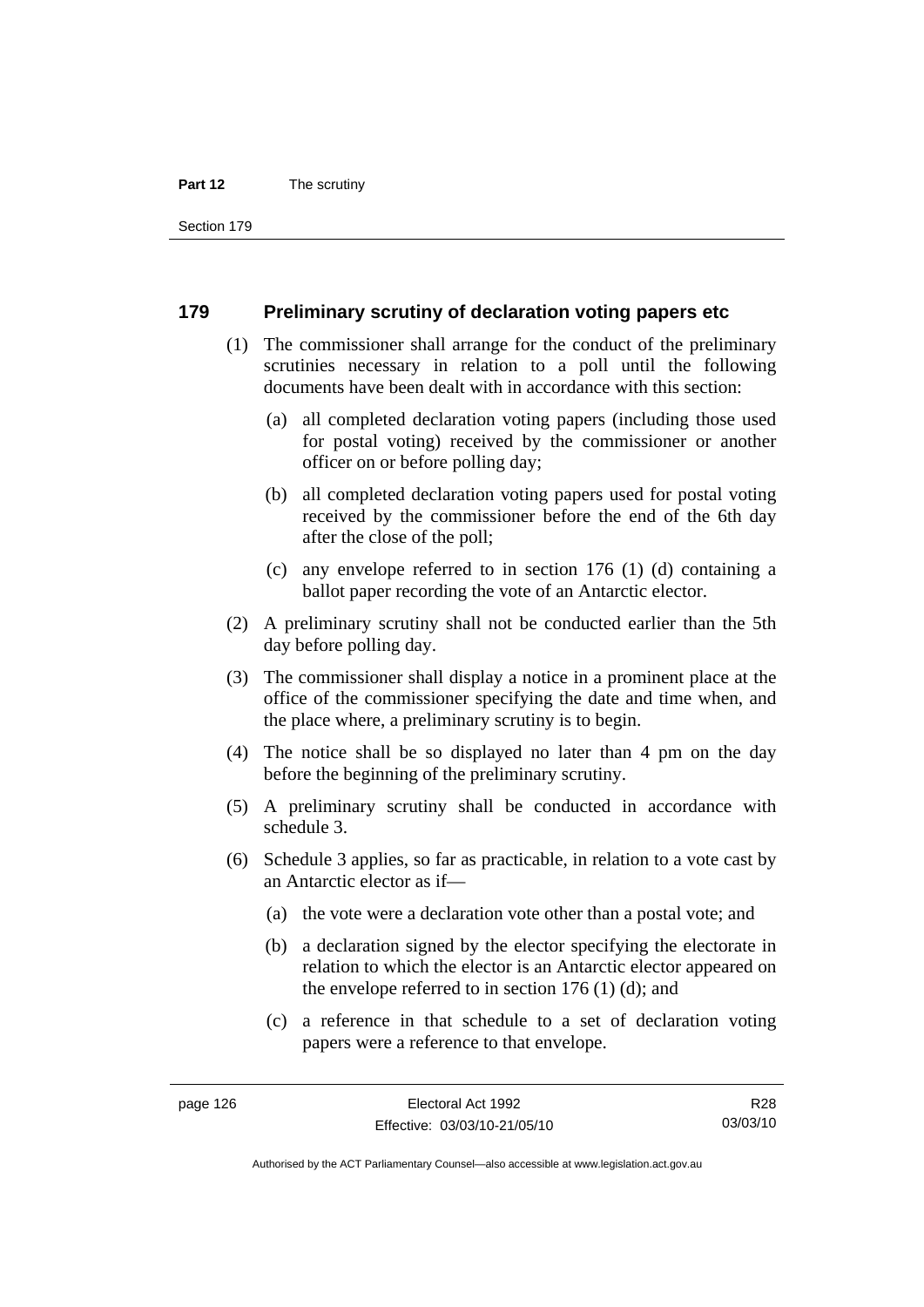- (7) At a preliminary scrutiny, declaration voting papers shall not be rejected for further scrutiny because of a formal error.
- (8) A preliminary scrutiny shall be taken to be part of the scrutiny in relation to an election.

## **180 Formality of ballot papers**

- (1) Except as provided by this section, a ballot paper is formal and effect shall be given to the elector's intention as far as that intention is clear.
- (2) A ballot paper is informal if—
	- (a) in the opinion of the OIC of a scrutiny centre—
		- (i) it is not authentic; or
		- (ii) it has writing on it by which the elector can be identified; or
	- (b) no first preference is marked in a candidate square; or
	- (c) a first preference is marked in 2 or more candidate squares; or
	- (d) for a completed declaration vote ballot paper that has not been dealt with at a preliminary scrutiny under section 179—it is not enclosed in the appropriate envelope on which appears a declaration made by an elector.
- (3) In determining whether a ballot paper is formal—
	- (a) a preference marked outside a candidate square shall be taken to be marked in the square if the voter's intention to indicate that preference for that candidate is clear; and
	- (b) subject to subsection (2) (a), any other writing outside a candidate square shall be disregarded.
- (4) A ballot paper on which the particulars are endorsed by an officer under section 155 is not informal—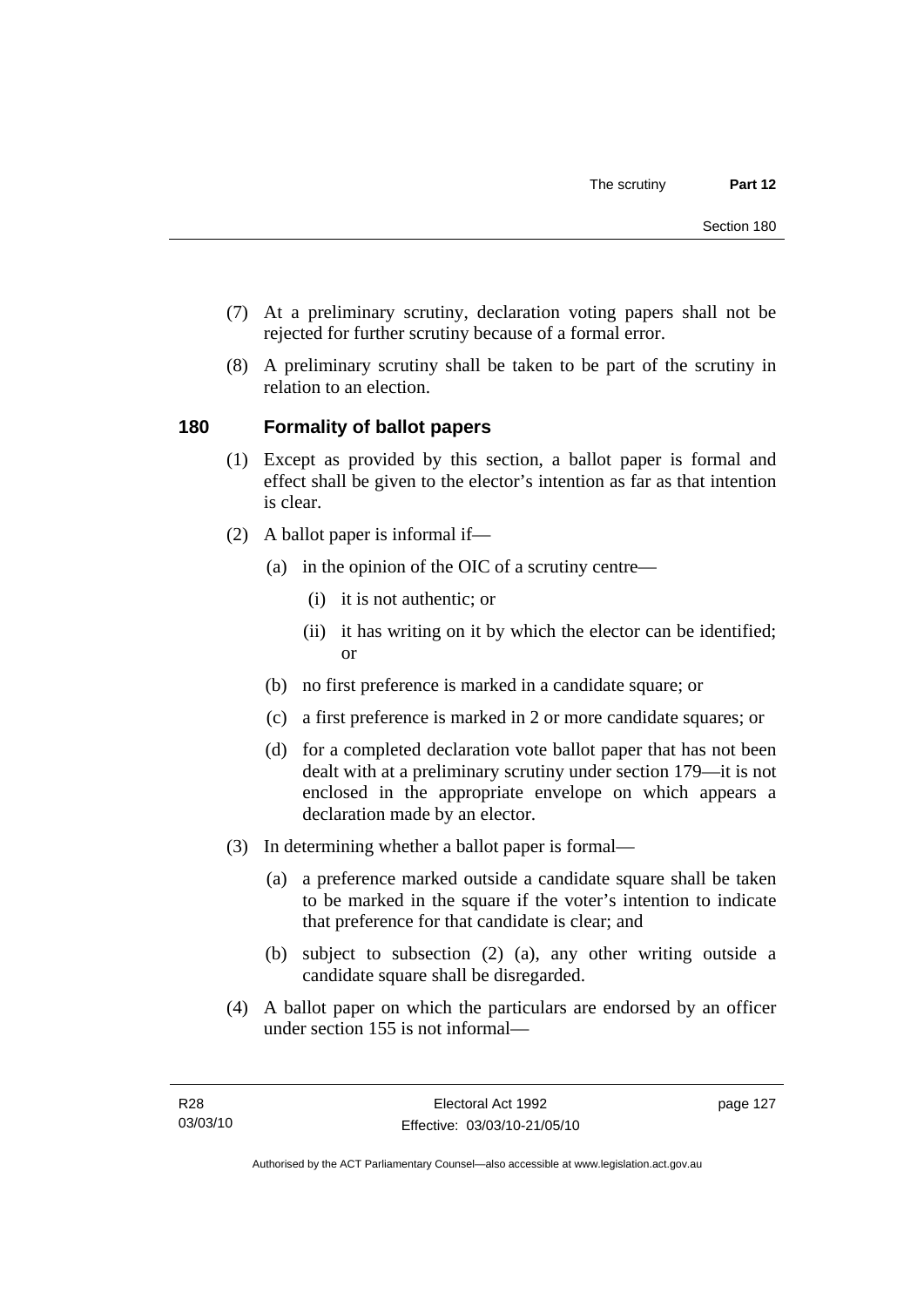- (a) if no other candidate has the same surname—only because the surname of a candidate has been written on the ballot paper; or
- (b) only because of a spelling mistake in the particulars endorsed on the ballot paper.
- (5) If it is necessary for this part, the commissioner may determine the formality of a ballot paper and, for that purpose, may reverse any decision made by another officer.

### **181 Death of candidate**

If a candidate dies before the end of polling day, and the number of candidates remaining is greater than the number of candidates to be elected, a ballot paper is not informal only because of—

- (a) the inclusion on the ballot paper of the name of the deceased candidate; or
- (b) the marking of any consecutive number in a candidate square adjacent to that name; or
- (c) the omission to place any number in a candidate square adjacent to that name, or any resultant failure to indicate in consecutive order the elector's preferences.

## **182 First count—ordinary ballot papers**

- (1) This section applies only to paper ballot papers.
- (2) As soon as practicable after the close of the poll for an election, the OIC for a scrutiny centre shall arrange for the procedures set out in this section to be carried out.
- (3) First, the OIC shall—
	- (a) exhibit for inspection by any scrutineer each ballot box containing ballot papers recording ordinary votes; and
	- (b) record the condition of the ballot box before opening it.

R28 03/03/10

Authorised by the ACT Parliamentary Counsel—also accessible at www.legislation.act.gov.au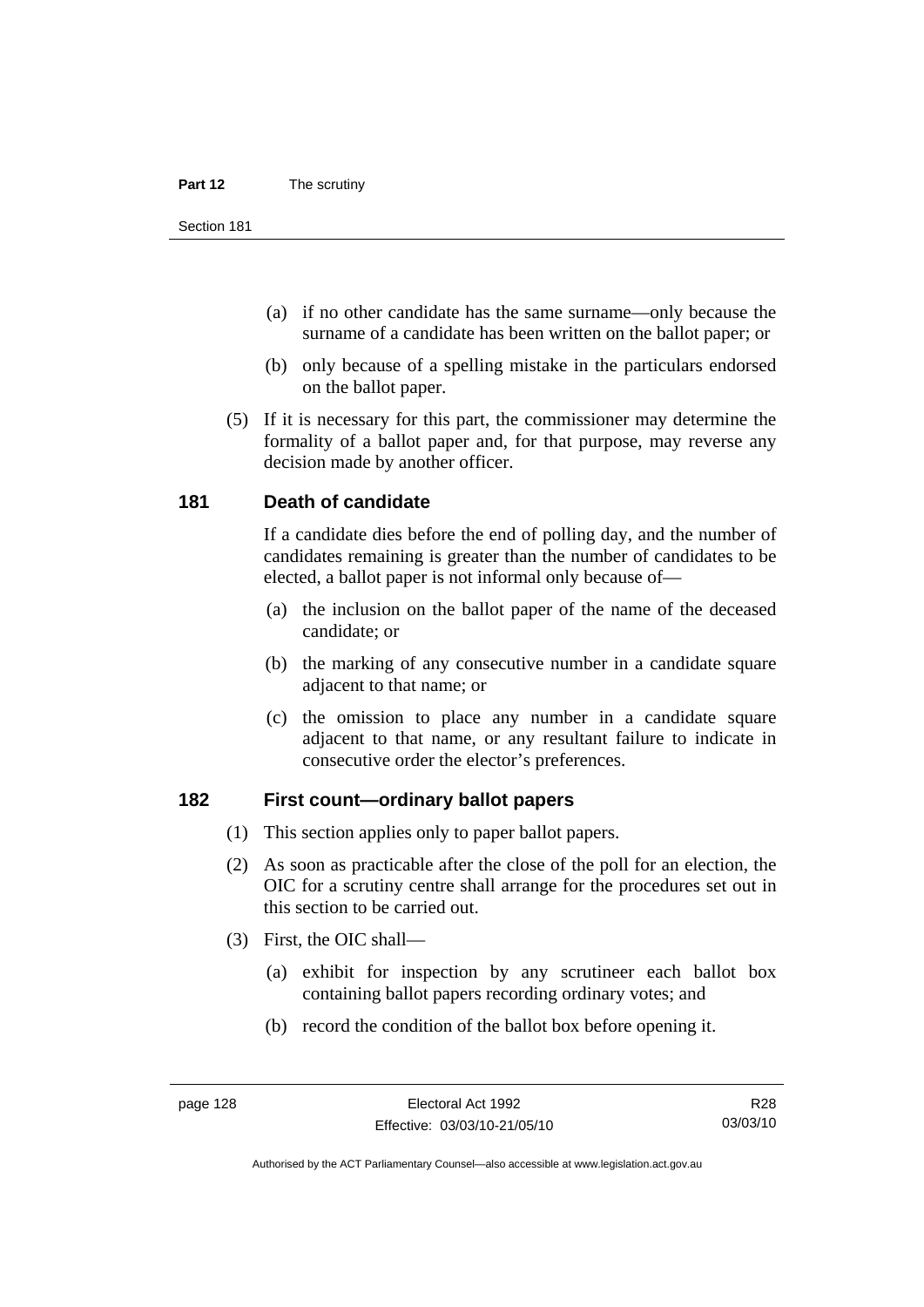- (4) Second, the OIC shall arrange for an officer to—
	- (a) open each ballot box; and
	- (b) sort the ballot papers from each ballot box into separate parcels for each electorate; and
	- (c) in relation to the ballot papers for each electorate—
		- (i) count all informal ballot papers, reject them from further scrutiny under this section, and place them in a separate parcel; and
		- (ii) sort the unrejected ballot papers into separate parcels according to the first preferences marked on them and count the ballot papers in each parcel.
- (5) Third, the OIC shall, in relation to the ballot papers for each electorate—
	- (a) make out and sign a statement (countersigned by an officer and each scrutineer who wishes to do so) setting out—
		- (i) the number of unrejected ballot papers on which a first preference is recorded for each candidate; and
		- (ii) the number of informal ballot papers; and
	- (b) transmit particulars of the numbers so recorded to the commissioner, by telephone or other expeditious way; and
	- (c) seal up the parcels, endorse on each a description of the contents and permit each scrutineer who wishes to do so to countersign the endorsement; and
	- (d) send the parcels to the commissioner without delay, together with the statement referred to in paragraph (a).
- (6) Despite subsection (4) (b), the total number of ballot papers for a particular electorate that are to be dealt with at a particular scrutiny under this section shall not be fewer than 20.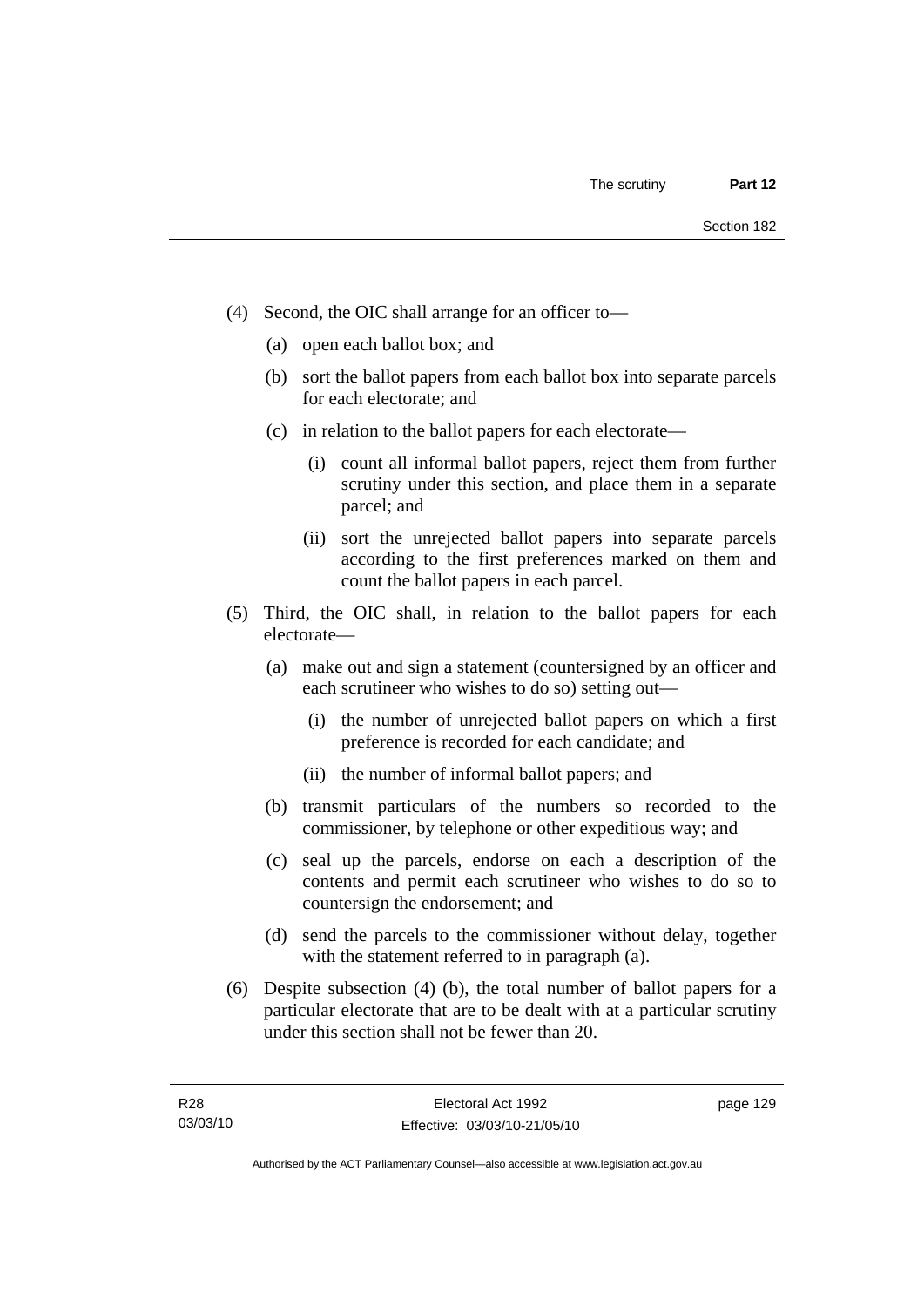- (7) If subsection (6) applies, the OIC shall—
	- (a) count the number of those ballot papers; and
	- (b) seal them in a separate parcel; and
	- (c) endorse the parcel with a description of the contents (including the number of ballot papers); and
	- (d) send the parcel to another scrutiny centre, as directed by the commissioner, for this part.
- (8) The OIC may arrange for preferences marked on paper ballot papers to be entered into the approved computer program.

### **183 First count—declaration ballot papers**

As soon as practicable after declaration vote ballot papers have been admitted to a scrutiny under this section because of schedule 3 but not before the close of the poll for the election, the OIC for the relevant scrutiny centre shall arrange for the ballot papers to be dealt with in accordance with section 182 as if they were ordinary vote ballot papers.

## **183A First count—electronic ballot papers**

As soon as practicable after the close of the poll for an election, the OIC for a scrutiny centre must arrange for preferences from electronic voting to be entered into the approved computer program and for the electronic counting of the votes using the program.

#### **184 Second count—first preferences**

- (1) If preferences marked on paper ballot papers have not been entered on the approved computer program under section 182 (8), the commissioner shall—
	- (a) arrange for an officer at a scrutiny centre to open the parcels referred to in section 182 (5) (d) (including those to which that paragraph applies under section 183) and, so far as practicable,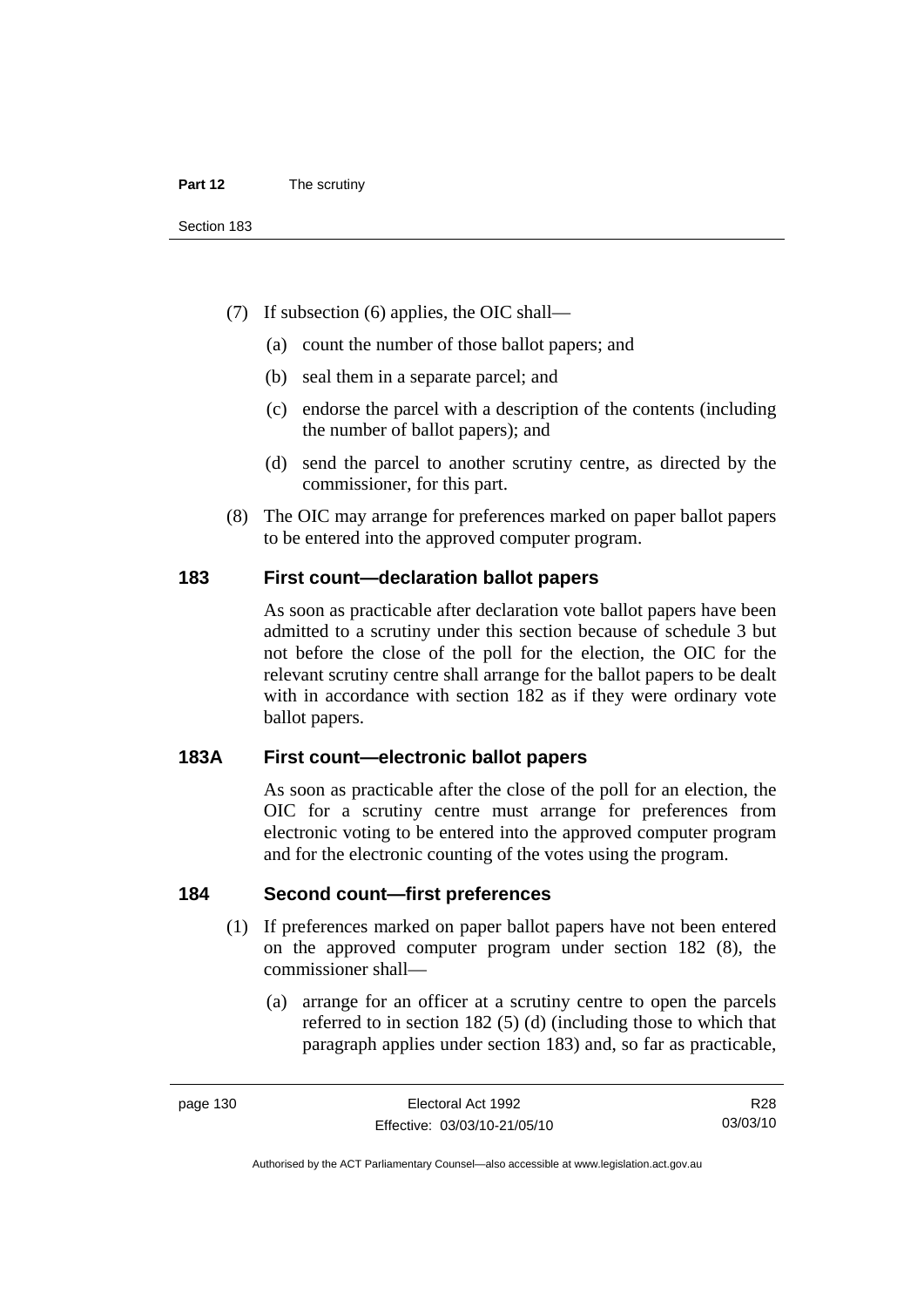conduct a second scrutiny of the ballot papers in accordance with section  $182(4)$  and  $(5)$ ; and

- (b) from the result of the second scrutiny, ascertain—
	- (i) the number of unrejected ballot papers on which a first preference is recorded for each candidate; and
	- (ii) the number of informal ballot papers for each electorate.
- (2) The commissioner must, using the approved computer program, ascertain from the result of the first scrutiny of electronic ballot papers and any paper ballot papers from which preferences have been entered on the computer program under section 182 (8)—
	- (a) the number of unrejected ballot papers on which a first preference is recorded for each candidate; and
	- (b) the number of informal ballot papers for each electorate.
- (3) For subsection (1), the officer conducting the second scrutiny may reverse a decision made at the scrutiny under section 182.

## **185 Ascertaining result of poll**

- (1) The commissioner shall arrange for—
	- (a) the further scrutiny of the ballot papers referred to in section 184 (1) (b) (i) and (2) (a); and
	- (b) the ascertainment of the successful candidates;

in accordance with schedule 4.

- (2) If it is necessary to do so for schedule 4, the commissioner shall—
	- (a) determine the numbers of ballot papers or votes; or
	- (b) calculate a quota or transfer value; or
	- (c) identify a candidate.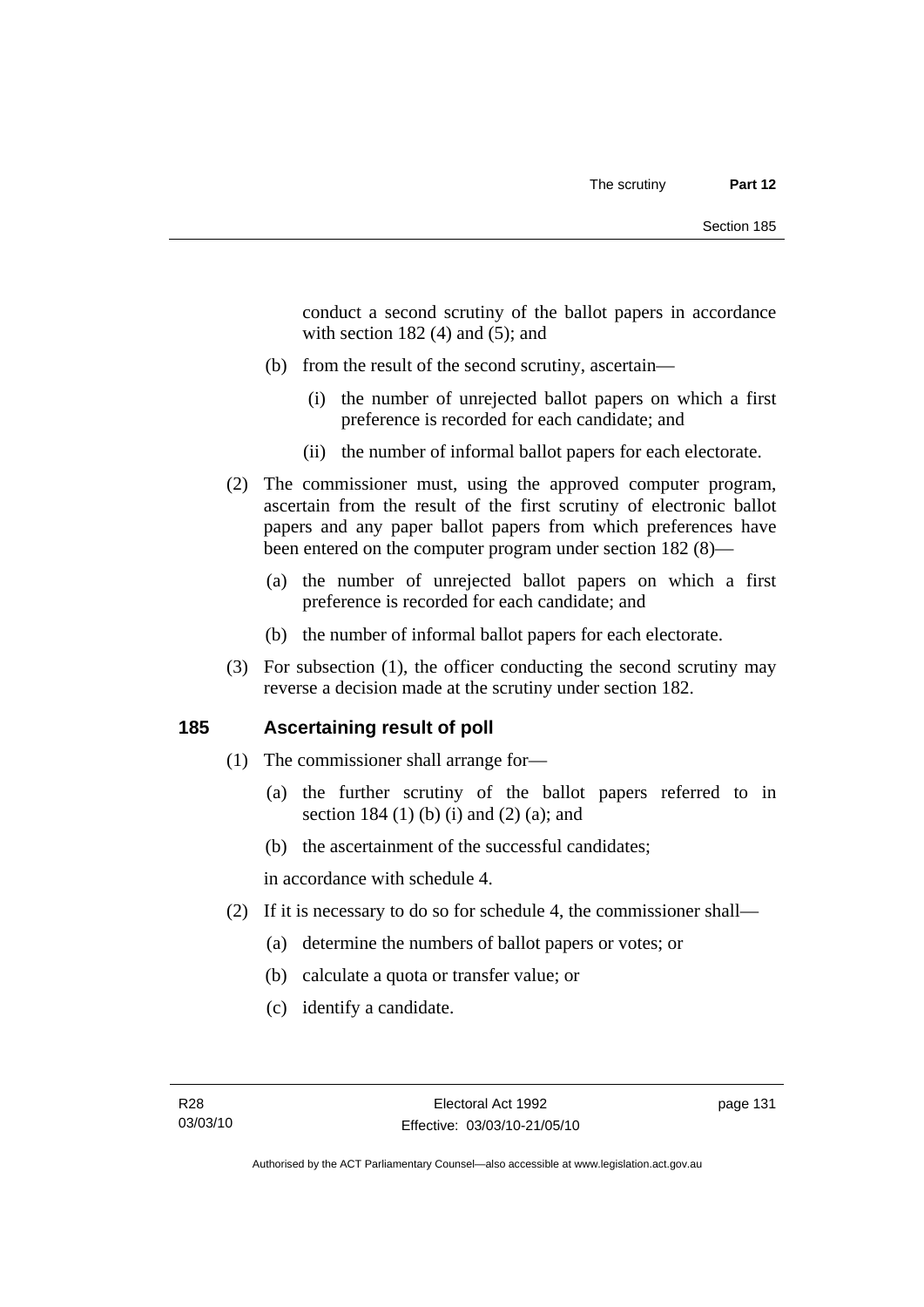#### **Part 12** The scrutiny

Section 186

### **186 Objections by scrutineers**

- (1) If a scrutineer objects to a ballot paper as being informal, the officer conducting the scrutiny shall mark the ballot paper 'admitted' or 'rejected' according to the officer's decision to admit or reject the ballot paper.
- (2) Subsection (1) shall not be taken to prevent the officer from rejecting a ballot paper as being informal if there is no objection by a scrutineer.

## **187 Recount of ballot papers**

- (1) The commissioner may, at any time before the declaration of the result of an election, arrange for a recount of some or all of the ballot papers for the election—
	- (a) on the commissioner's own initiative; or
	- (b) on application under section 187A by a candidate for the election.
- (2) The commissioner must, if directed by the electoral commission under section 187B (Review of decision of commissioner to refuse to arrange for recount), arrange for a recount of some or all of the ballot papers for the election.
- (3) In recounting ballot papers, the commissioner—
	- (a) may reverse a decision made earlier in the scrutiny; but
	- (b) must deal with the ballot papers in a way that is consistent with this part.
- (4) Before a recount is conducted, the commissioner must tell each candidate, in writing, the date, time and place fixed for the recount.

## **187A Application for recount of ballot papers etc**

 (1) A candidate for an election may apply to the commissioner for a recount of some or all of the ballot papers for the election.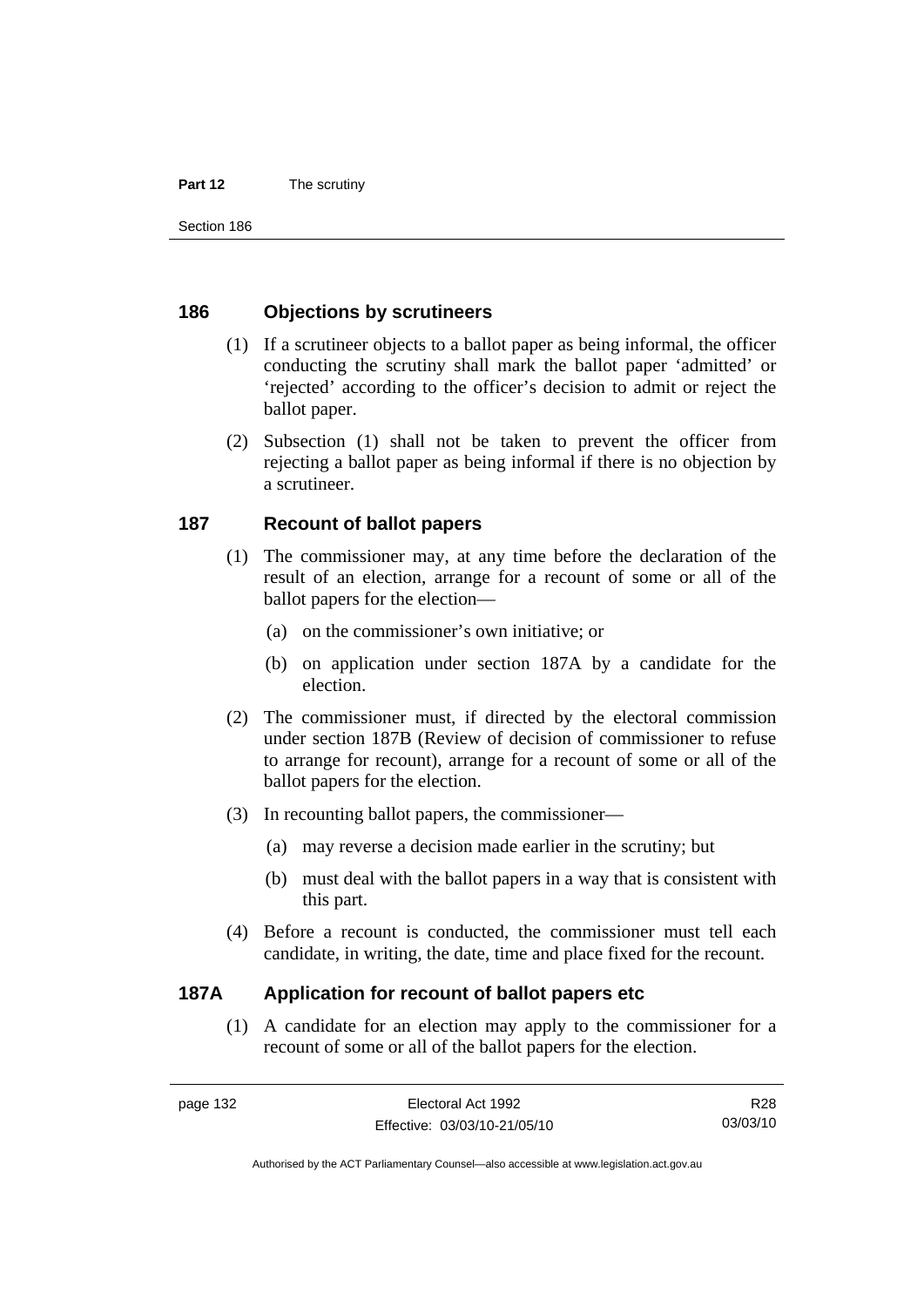- (2) The application must—
	- (a) be in writing; and
	- (b) set out the reasons for the requested recount.
- (3) The commissioner must—
	- (a) arrange for the requested recount; or
	- (b) refuse to arrange for the requested recount.

## **187B Review of decision of commissioner to refuse to arrange for recount**

- (1) This section applies if—
	- (a) a candidate for an election applies to the commissioner under section 187A for a recount of some or all of the ballot papers for an election (the *requested recount*); and
	- (b) the commissioner refuses to arrange for the requested recount.
- (2) The candidate may apply to the electoral commission for review of the commissioner's decision.
- (3) The application to the electoral commission must—
	- (a) be in writing; and
	- (b) set out the applicant's reasons for making the application.
- (4) On review of the decision, the electoral commission may—
	- (a) confirm the commissioner's decision; or
	- (b) set the decision aside and direct the commissioner to arrange for—
		- (i) the requested recount; or
		- (ii) another recount of some or all of the ballot papers.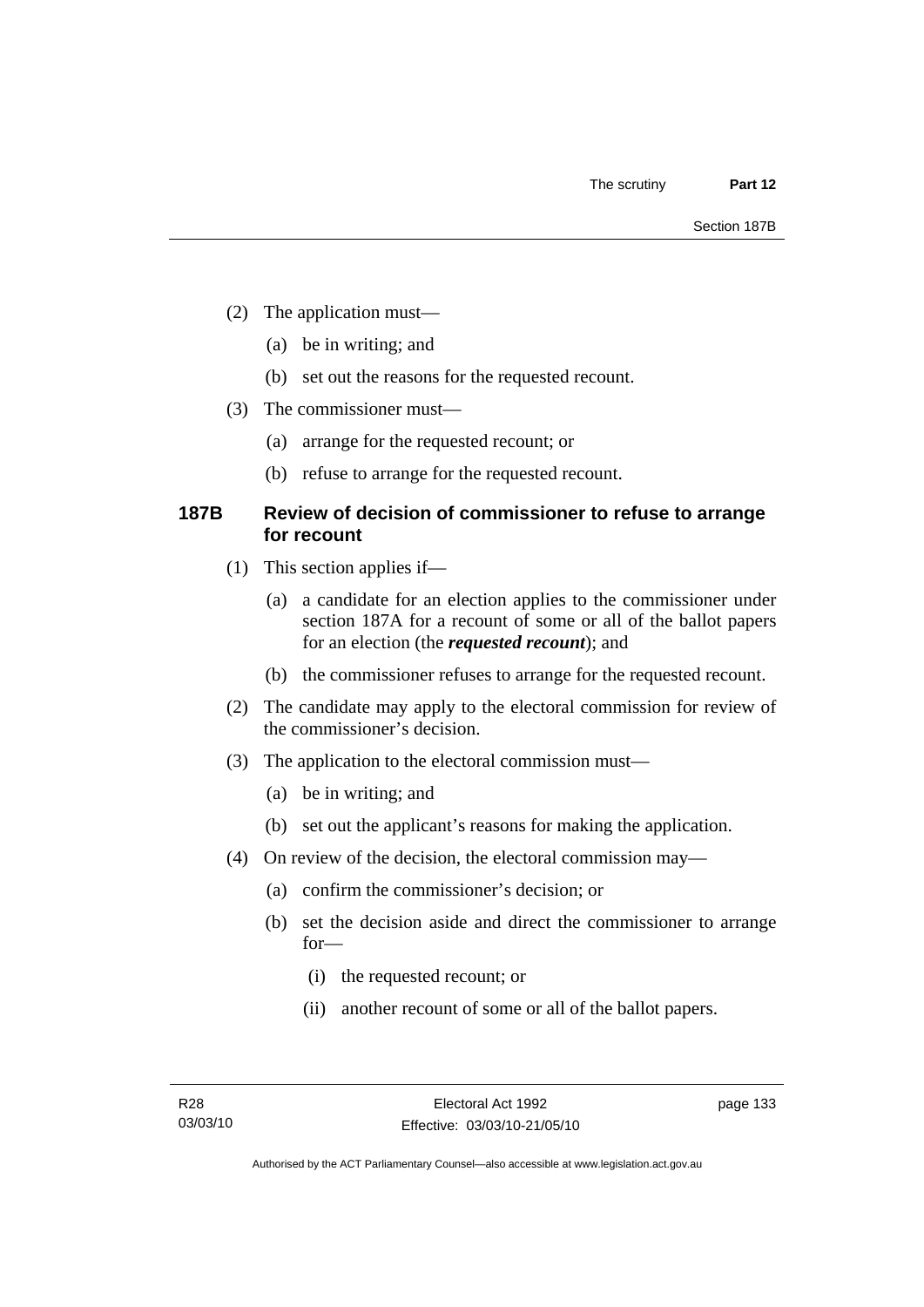#### **Part 12** The scrutiny

Section 187C

- (5) In considering the application, the electoral commission may have regard to the commissioner's reasons for refusing to arrange for the requested recount.
- (6) Unless the decision to refuse to arrange for the requested recount was made by a delegate of the commissioner, the commissioner must not—
	- (a) be present during any deliberation of the electoral commission in relation to the application; or
	- (b) take part in any decision of the electoral commission in relation to the application.

#### **187C Recount of electronic scrutiny of ballot papers**

- (1) This section sets out the alternative ways in which a recount of the electronic scrutiny of ballot papers may be conducted.
- (2) The recount may be conducted by recounting data from electronic ballot papers kept on a backup copy of electronic data produced at a polling place or scrutiny centre.
- (3) If an approved computer program is used to find out the result of a scrutiny, the recount may be conducted—
	- (a) by rerunning the program; or
	- (b) by reloading the data into a different copy of the program and running the program.
- (4) If practicable, the recount may be conducted—
	- (a) by re-examining the accuracy of any preference data entered into the computer program from paper ballot papers; or
	- (b) by conducting—
		- (i) a partial or full manual scrutiny of paper ballot papers from which preference data has been entered into the computer program; or

R28 03/03/10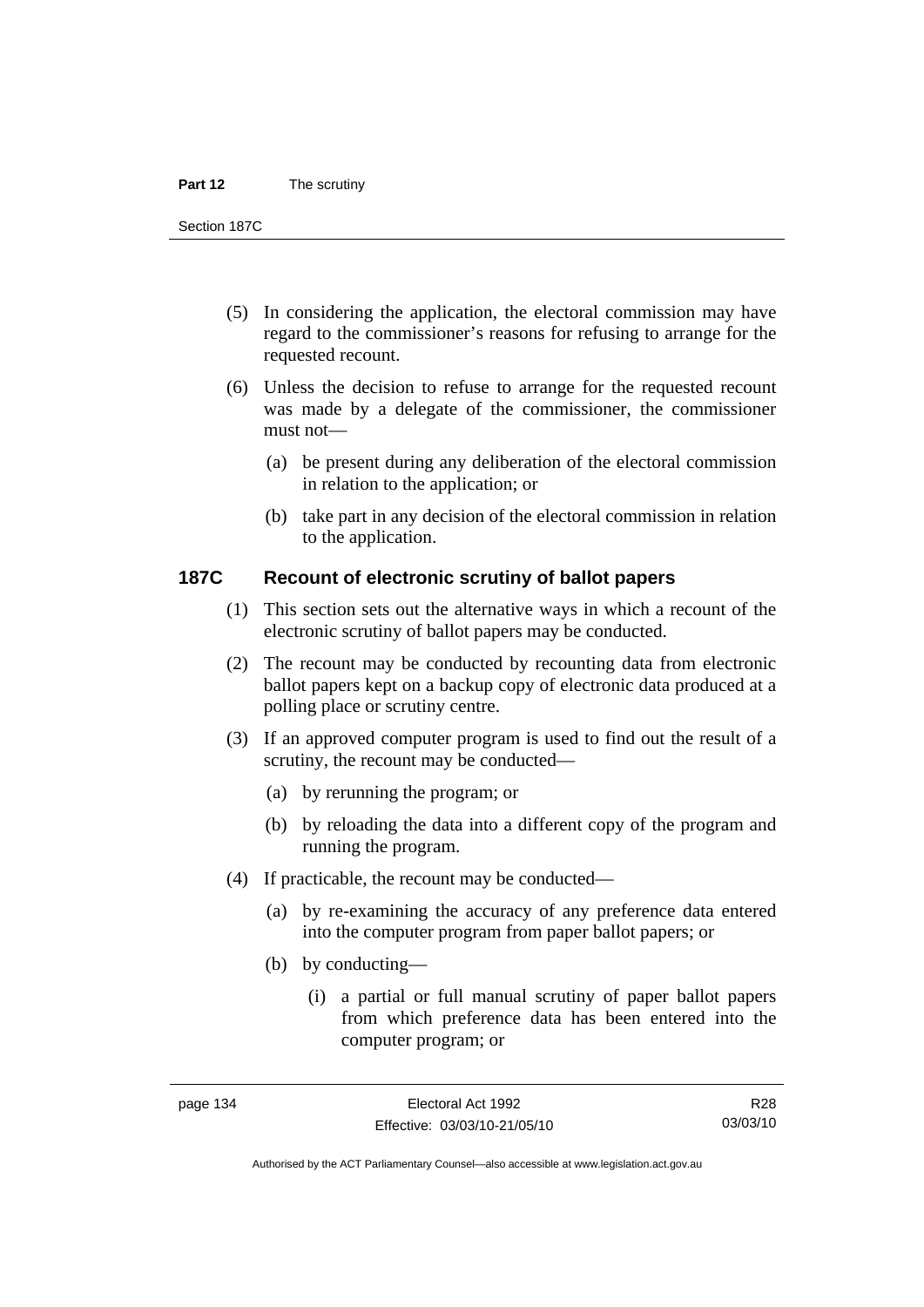(ii) a combination of manual scrutiny of those paper ballot papers and a computerised scrutiny of electronic ballot papers.

## **188 Reservation of disputed ballot papers**

- (1) The officer conducting a recount—
	- (a) may, if the officer considers appropriate; and
	- (b) shall, at the request of any scrutineer;

reserve any ballot paper for the decision of the commissioner.

 (2) The commissioner shall decide whether any ballot paper so reserved is to be admitted or rejected.

## **189 Declaration of result of election**

- (1) As soon as practicable after the result of the poll in an election has been ascertained, the commissioner shall—
	- (a) declare elected each successful candidate ascertained in accordance with schedule 4;
	- (b) declare the result of the election; and
	- (c) notify the clerk of the Assembly of the names of the candidates elected.
- (2) The declaration shall be made in public at the place of nomination during ordinary office hours.
- (3) If a day is polling day for 2 or more elections, the results of all the elections shall be declared, so far as practicable, on the same day.
- (4) If a poll is not required for an election, a declaration under section 111 (1) or 112 shall not be made before the day that would have been polling day for the election.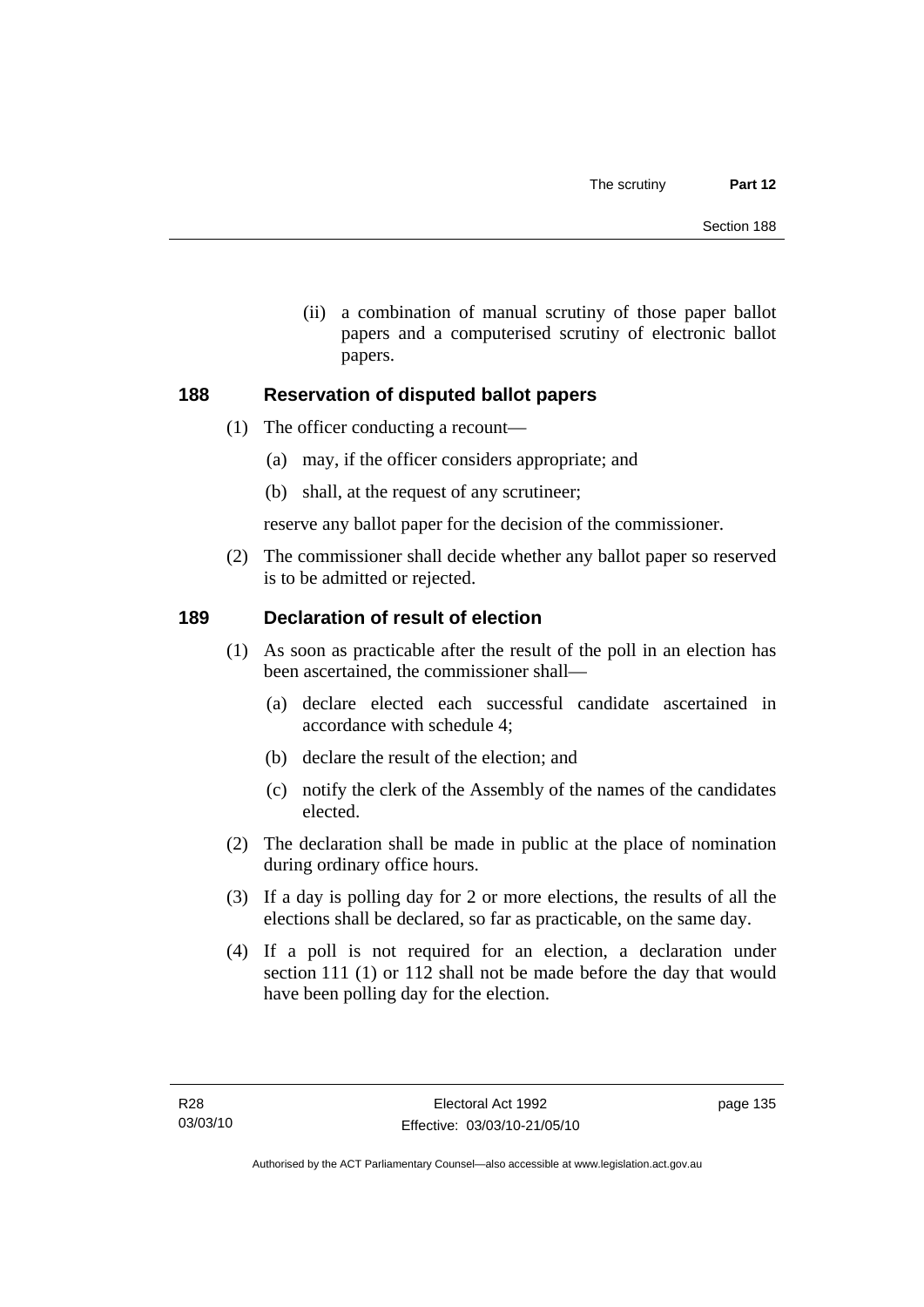#### **Part 13** Casual vacancies

Section 190

## **Part 13 Casual vacancies**

#### **190 Definitions for pt 13**

In this part:

*former MLA*, in relation to a casual vacancy, means the person who was elected to the seat in which the vacancy has occurred at the last election before the vacancy occurred.

*Speaker* includes—

- (a) if there is a vacancy in the office of Speaker—the Deputy Speaker; and
- (b) if there is a vacancy in the offices of Speaker and Deputy Speaker—the clerk of the Legislative Assembly.

#### **191 Notice of casual vacancy**

- $(1)$  If—
	- (a) the Speaker notifies the commissioner in writing that the seat of an MLA has become vacant otherwise than because of—
		- (i) the dissolution of the Assembly; or
		- (ii) the expiry of the term for which MLAs were elected at an election; or
		- (iii) the failure or partial failure of an election; and
	- (b) the commissioner is satisfied that it is practicable to fill the vacancy in accordance with section 194;

the commissioner shall publish a notice in a newspaper.

 (2) A notice published by the commissioner under subsection (1) shall—

R28 03/03/10

Authorised by the ACT Parliamentary Counsel—also accessible at www.legislation.act.gov.au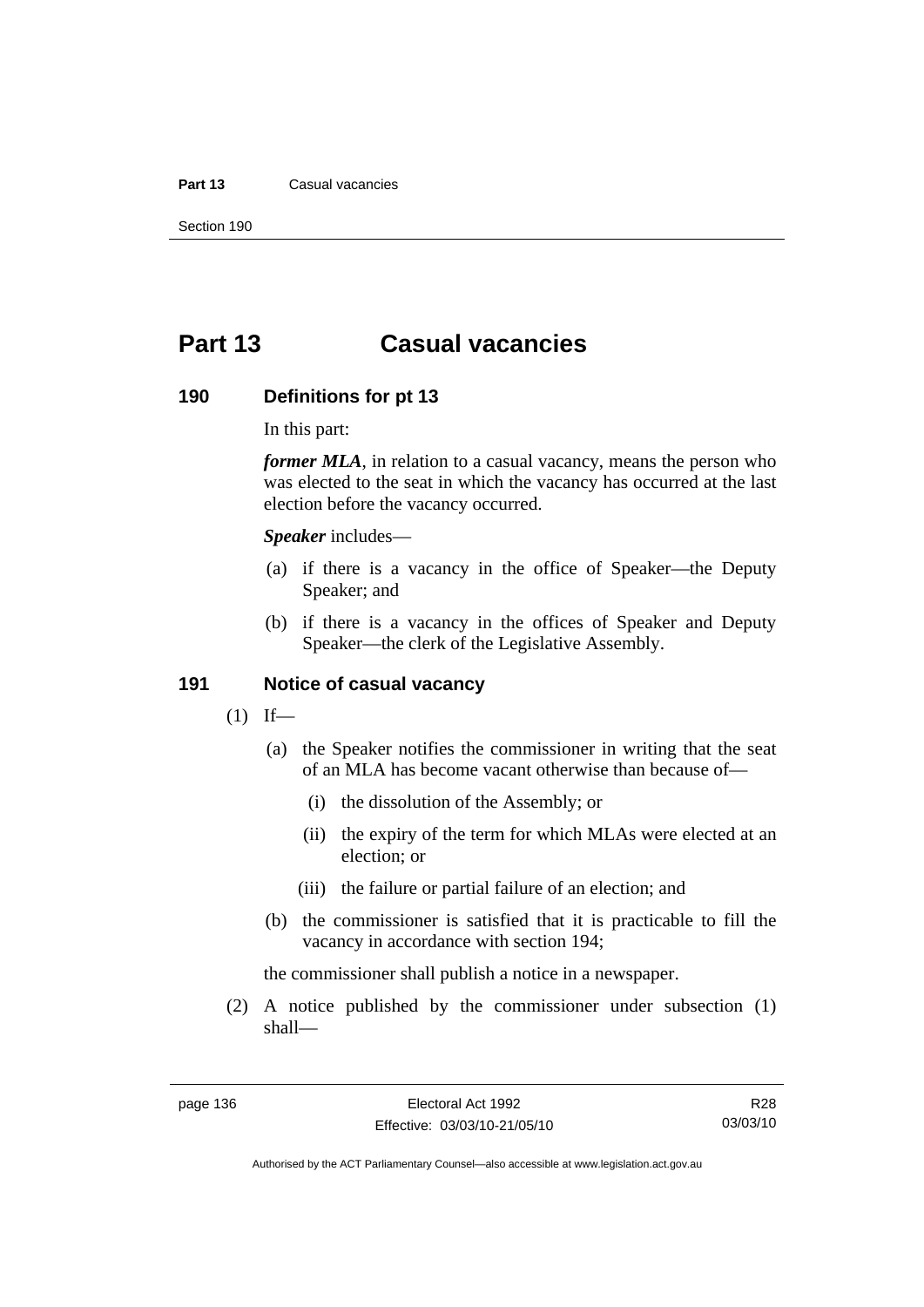- (a) contain a statement to the effect that—
	- (i) there is a casual vacancy in the Assembly; and
	- (ii) a person may apply to be a candidate in accordance with section 192; and
- (b) specify when, in accordance with section 192, applications close; and
- (c) state the time and place for a recount, if required under section 194, of the ballot papers counted for the former MLA at the last election at which he or she was elected.
- (3) The commissioner shall, so far as practicable, give a copy of the notice to any person who, in the opinion of the commissioner, may be entitled to make an application under section 192 in relation to the vacancy.
- (4) If the commissioner is not satisfied that it is practicable to fill the vacancy in accordance with section 194, he or she shall inform the Speaker accordingly.

### **192 Candidates for casual vacancy**

- (1) A person may apply to be a candidate for a seat in relation to which a casual vacancy has occurred if—
	- (a) the person was a candidate in the last election for the electorate in which the vacancy has occurred; and
	- (b) the person was not elected; and
	- (c) he or she is an eligible person.
- (2) An application under subsection (1) shall—
	- (a) contain—
		- (i) a statement by the applicant that he or she consents to be an MLA if elected; and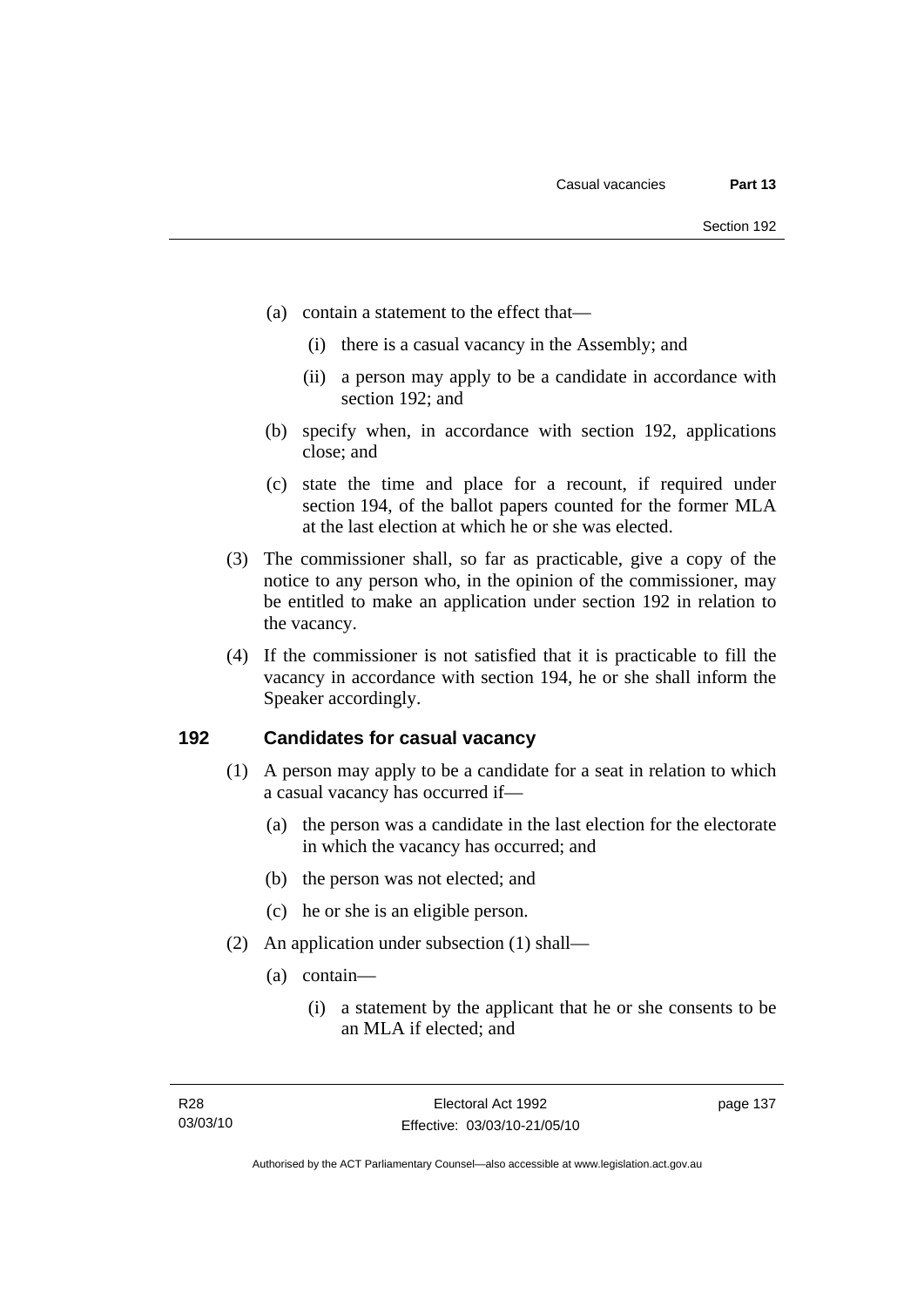Section 193

- (ii) a declaration by the applicant, made in the presence of an elector, that he or she is an eligible person; and
- (iii) the signature of the applicant and of the elector who witnessed the applicant's declaration; and
- (b) reach the commissioner before noon on the 10th day after the day on which notice of the vacancy was published in a newspaper in accordance with section 191 (1).
- *Note* If a form is approved under s 340A (Approved forms) for an application, the form must be used.
- (3) An applicant may withdraw his or her application by giving the commissioner written notice of withdrawal before applications close.
- (4) The commissioner shall reject a purported application that is not substantially in accordance with subsection (2) and give the person in relation to whom it was made written notice setting out the reasons for the rejection.
- (5) In this section:

*eligible person* means a person who—

- (a) is eligible to be an MLA; or
- (b) would, apart from section 103 (2) (b), be eligible to be an MLA.

#### **193 Publication of candidates' details**

- (1) If 1 or more persons have applied to be a candidate in accordance with section 192, the commissioner shall, as soon as practicable after the close of applications—
	- (a) publicly produce all the applications and declare each person who has duly applied to be a candidate; and

R28 03/03/10

Authorised by the ACT Parliamentary Counsel—also accessible at www.legislation.act.gov.au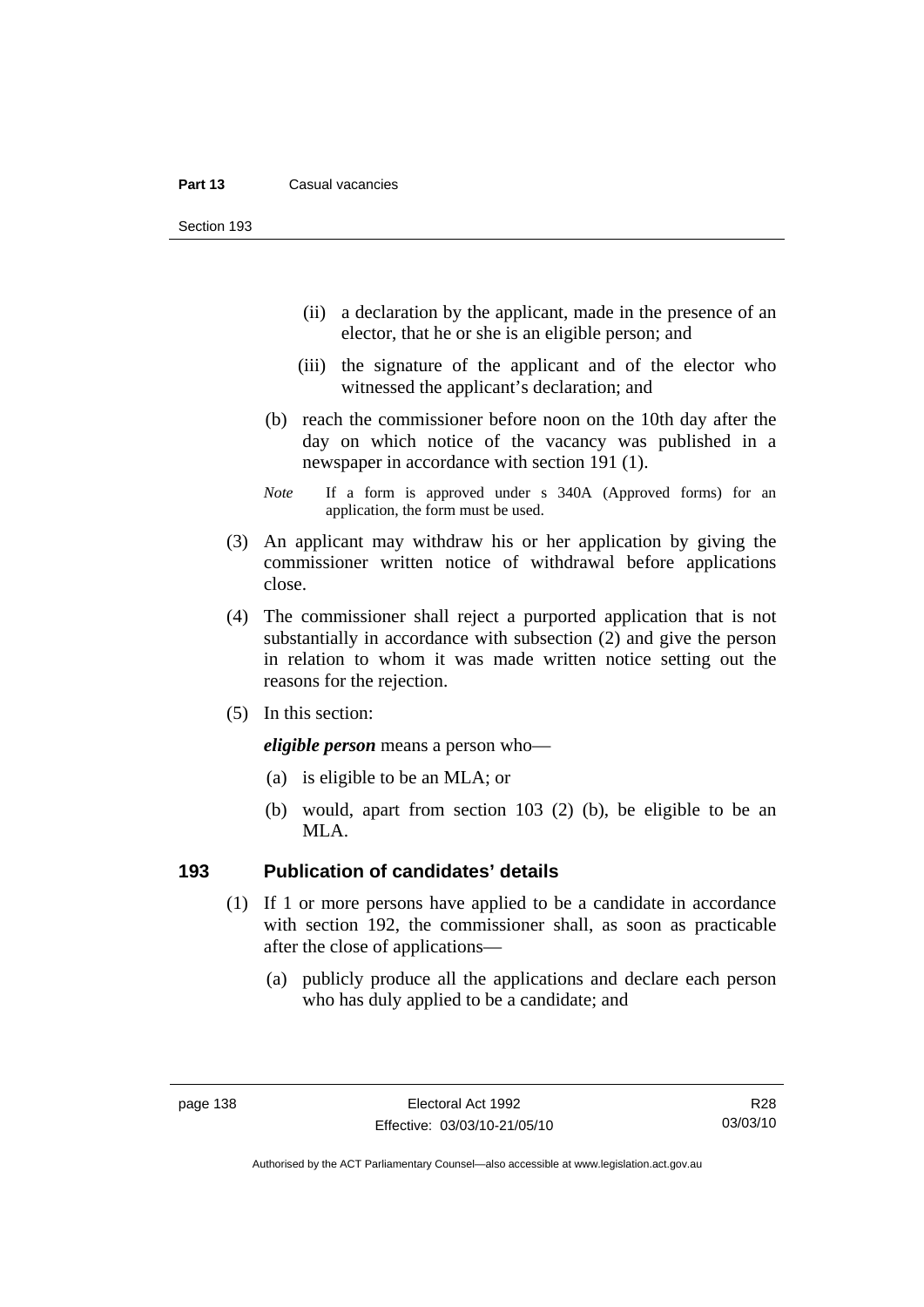- (b) arrange for a notice containing particulars relating to each candidate (other than any suppressed address) to be displayed at the office of the commissioner.
- (2) If there are no candidates in relation to a casual vacancy, the commissioner shall declare that there are no candidates and inform the Speaker accordingly.

## **194 Determination of candidate to fill vacancy**

- (1) If there is only 1 candidate in relation to a casual vacancy, the commissioner shall declare the candidate elected.
- (2) If there is more than 1 candidate in relation to a casual vacancy, the commissioner must, after making a declaration under section 193 (1) (a), conduct the recount in accordance with schedule 4, part 4.3.
- (3) The recount must be conducted, as far as practicable, at the time and place stated for the recount in the notice under section 191 (2).
- (4) The commissioner shall declare elected the successful candidate ascertained in accordance with schedule 4, part 4.3.
- (5) This Act applies, so far as practicable, to a recount under subsection (2) as if it were a scrutiny under part 12.

## **195 Assembly nominees**

- $(1)$  If—
	- (a) the commissioner informs the Speaker that a casual vacancy has not been filled for a reason specified in section 191 (4) or 193 (2); and
	- (b) the Speaker notifies the commissioner that the Assembly has chosen a person to hold the vacant office as an MLA for the rest of the term of the former MLA;

the commissioner shall declare elected the person chosen.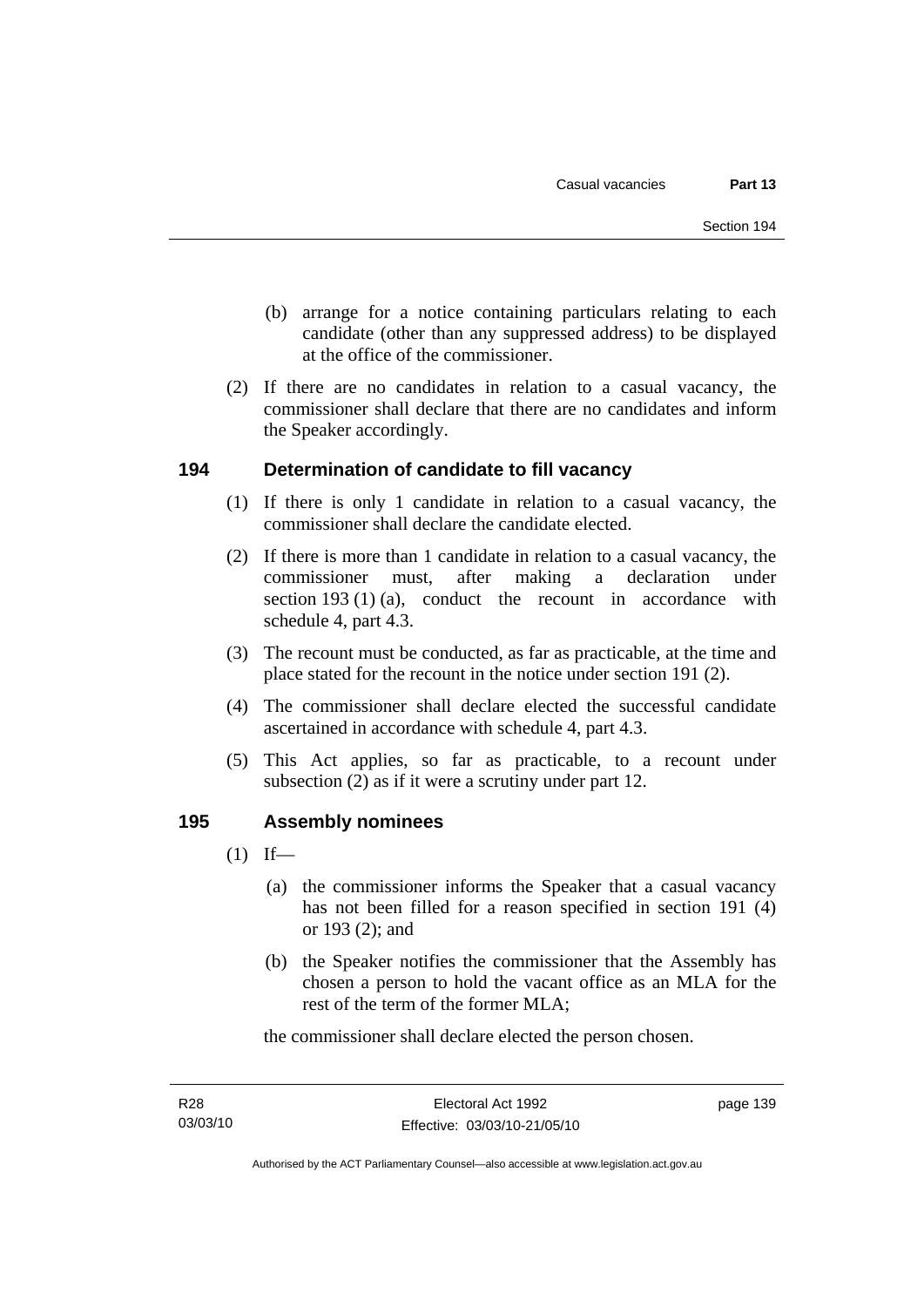#### **Part 13** Casual vacancies

Section 196

- (2) If the name of the former MLA appeared on the ballot paper for the last election as a party candidate, the person chosen to hold the vacant office shall be a member of the party who is nominated by the party.
- (3) If a person chosen in accordance with subsection (2) ceases to be a member of the party before the Assembly next meets after the declaration under subsection (1), the person shall be taken not to have been chosen.
- $(4)$  If—
	- (a) the name of the former MLA appeared on the ballot paper for the last election as a candidate other than a party candidate; or
	- (b) if subsection (2) would otherwise apply—there is no member of the relevant party available to be chosen;

the person chosen shall be a person who has not been a member of a registered party at any time during 12 months immediately before the time when the choice is made.

- (5) If a person chosen in accordance with subsection (4) becomes a member of a registered party before the Assembly next meets after the declaration under subsection (1), the person shall be taken not to have been chosen.
- (6) For subsection (3), a person shall not be taken to have ceased to be a member of a registered party merely because the party has ceased to exist or has been removed from the register of political parties.

#### **196 Term of office of MLA declared elected under pt 13**

The term of office of an MLA declared elected under—

- (a) section 194 (1) or (4); or
- (b) section 195 (1);

begins at the end of the day when the election of the MLA is declared and, unless sooner ended by resignation or disqualification,

R28 03/03/10

Authorised by the ACT Parliamentary Counsel—also accessible at www.legislation.act.gov.au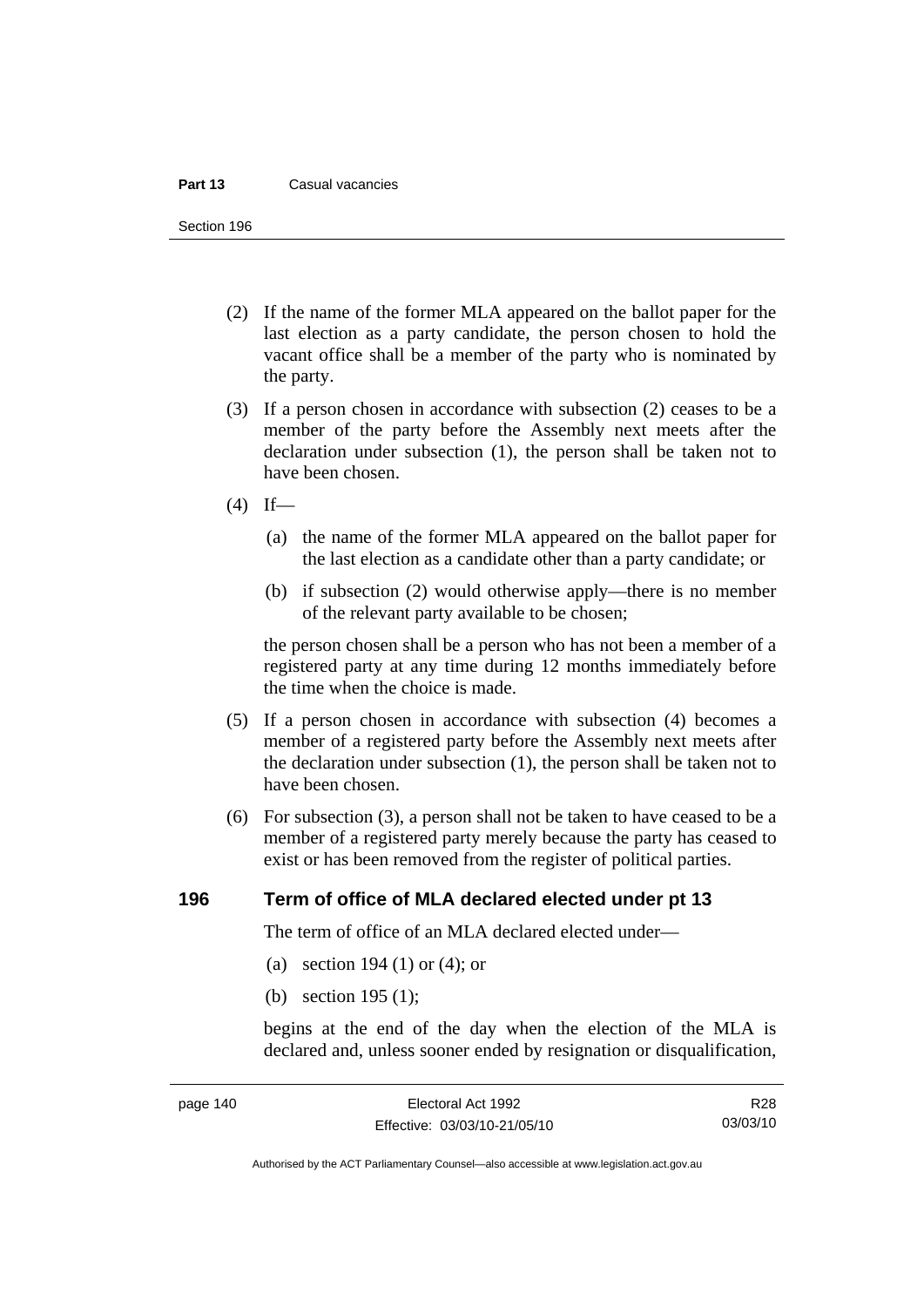or by dissolution of the Assembly, ends on the polling day for the next election.

## **197 Dissolution or pre-election period**

The commissioner shall not take any action, or any further action, under this part in relation to a casual vacancy after the Assembly is dissolved or a pre-election period begins in relation to the electorate in which the casual vacancy has occurred.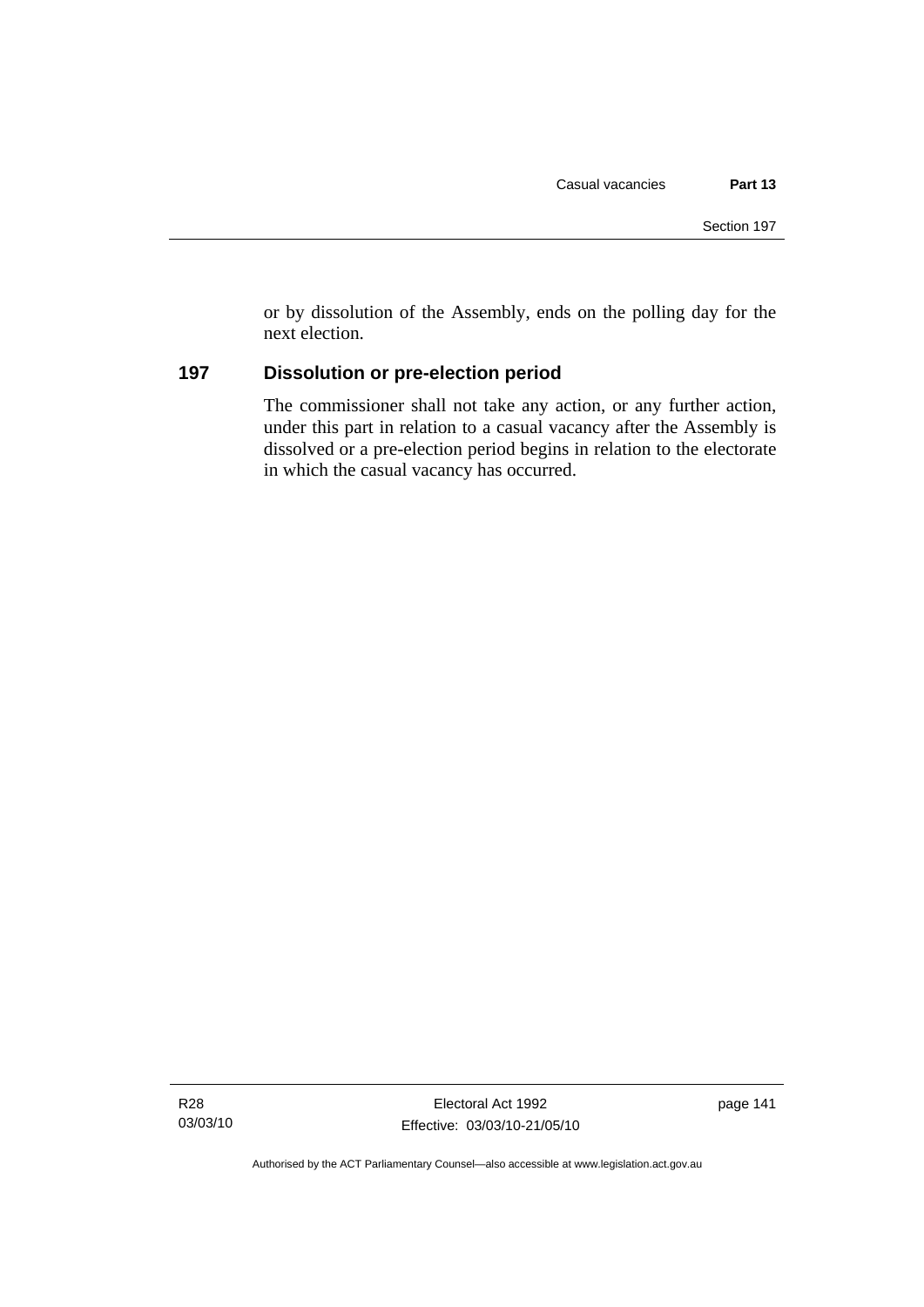# **Part 14 Election funding and financial disclosure**

## **Division 14.1 Preliminary**

## **198 Definitions for pt 14**

In this part:

*amount* includes value.

*associated entity* means an entity that—

- (a) is controlled by 1 or more parties or MLAs; or
- (b) operates, completely or to a significant extent, for the benefit of 1 or more registered parties or MLAs.

*disclosure period*—see section 201.

*disposition of property* means any conveyance, transfer, assignment, settlement, delivery, payment or other alienation of property, and includes—

- (a) the allotment of shares in a company; and
- (b) the creation of a trust in property; and
- (c) the grant or creation of any lease, mortgage, charge, servitude, licence, power, partnership or interest in property; and
- (d) the release, discharge, surrender, forfeiture or abandonment (at law or in equity) of any debt, contract or thing in action or of any interest in property; and
- (e) the exercise by a person of a general power of appointment of property in favour of any other person; and

R28 03/03/10

Authorised by the ACT Parliamentary Counsel—also accessible at www.legislation.act.gov.au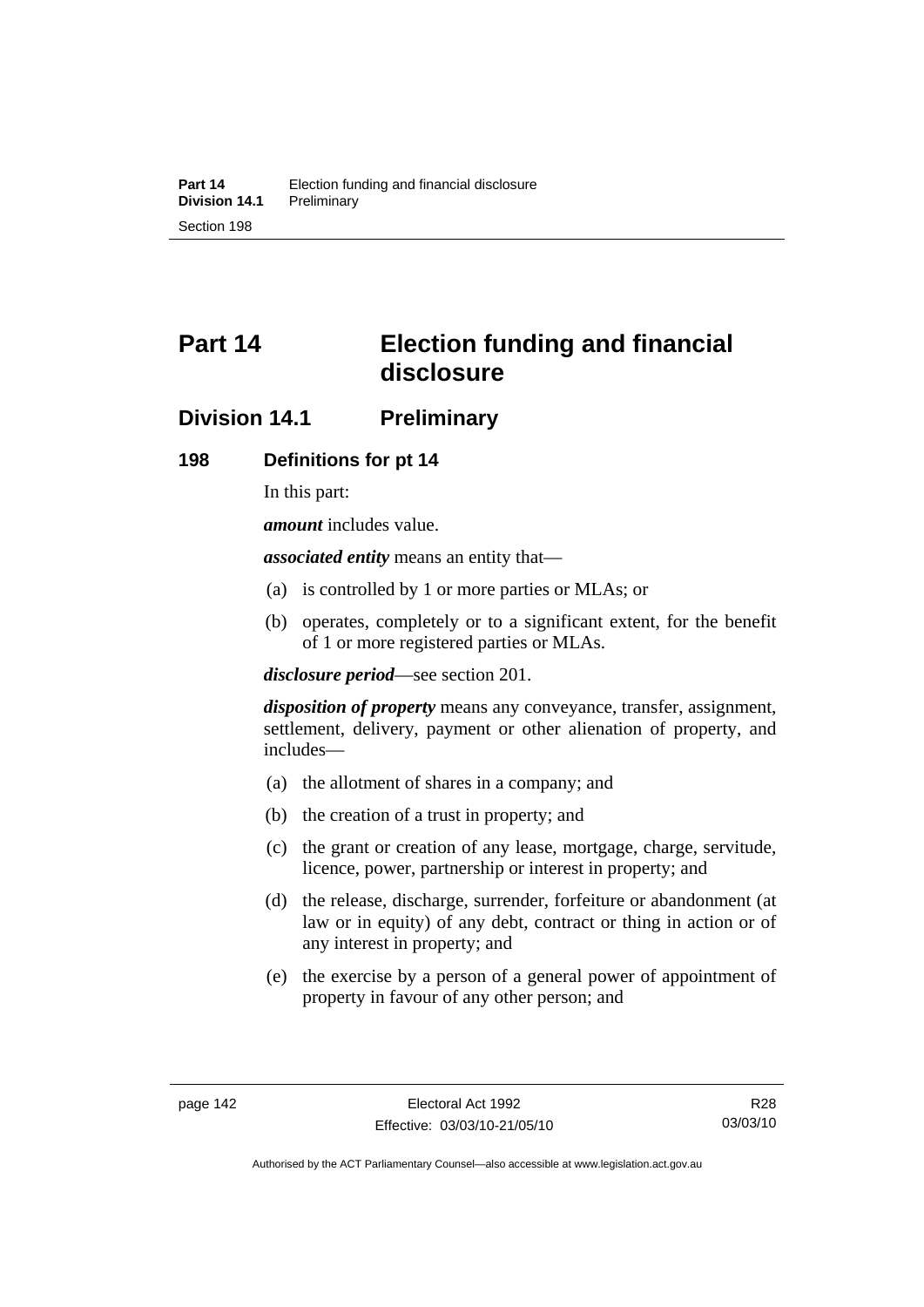(f) a transaction entered into by a person with intent to diminish (directly or indirectly) the value of the person's own property and to increase the value of the property of any other person.

*eligible vote*, in relation to an election, means a first preference recorded on a formal ballot paper in the election.

*entity* means—

- (a) an incorporated or unincorporated body; or
- (b) a trustee of a trust.

*financial controller*, in relation to an associated entity, means—

- (a) if the entity is a company—the secretary of the company; or
- (b) if the entity is the trustee of a trust—the trustee; or
- (c) in any other case—the person responsible for maintaining the financial records of the entity.

*gift* means a disposition of property made by a person to another person, being a disposition made without consideration in money or money's worth or with inadequate consideration, and includes the provision of a service (other than volunteer labour) for no consideration or for inadequate consideration, but does not include—

- (a) a disposition of property under a will; or
- (b) a payment under division 14.3; or
- (c) an annual subscription paid to a party by a person in relation to the person's membership of the party; or
- (d) for division 14.4 (Disclosure of donations) and in relation to a candidate—a gift made to or received by the candidate for the benefit of a party of which the candidate is a member.

*party* means a registered party.

*property* includes money.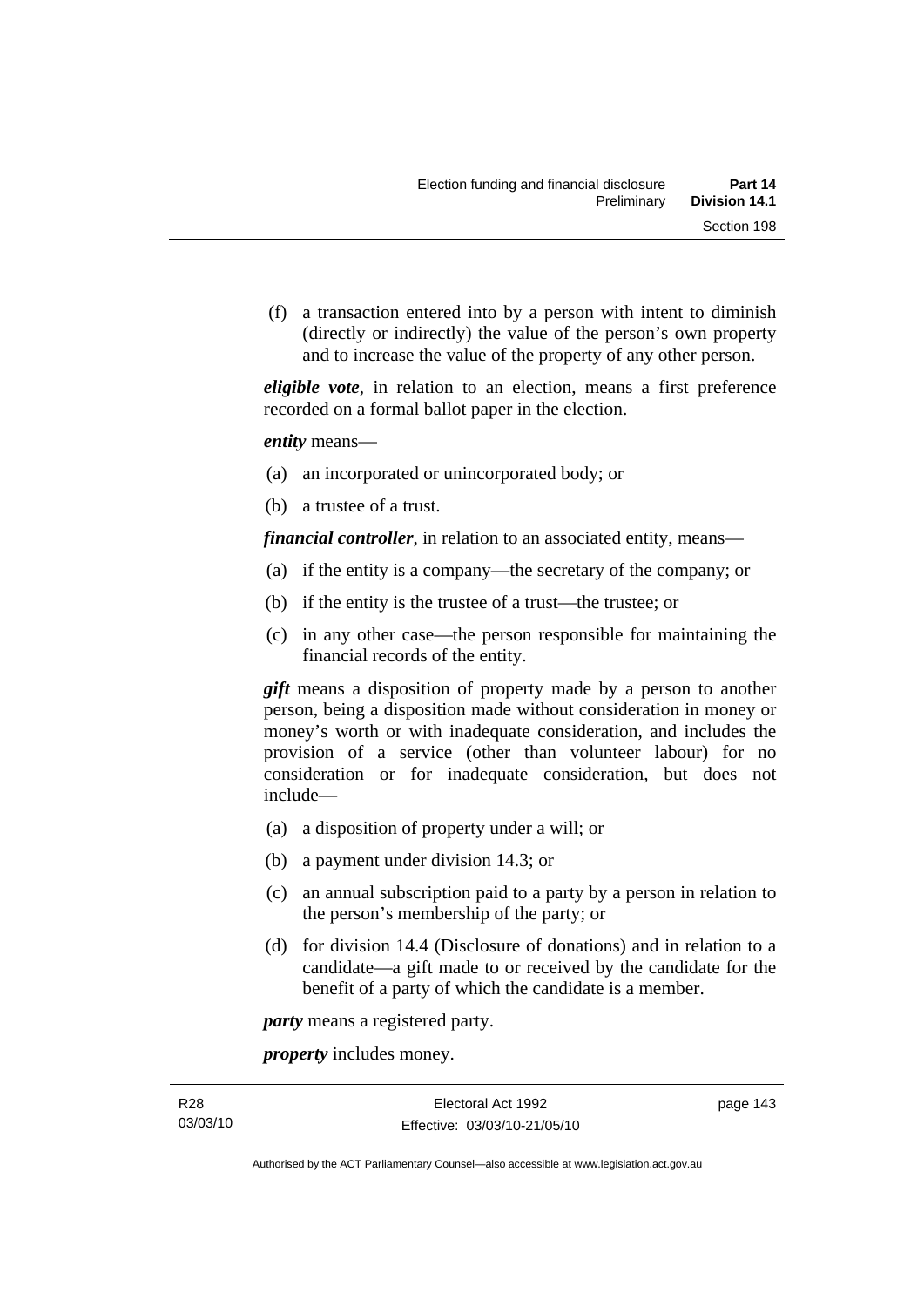*register* means—

- (a) in relation to a reporting agent appointed by a party or MLA the register of party and MLA reporting agents kept under section 205 (1); or
- (b) in relation to a reporting agent appointed by a candidate—the register of candidate reporting agents kept under section 205 (2).

*registered industrial organisation* means an organisation registered under the *Workplace Relations Act 1996* (Cwlth) or under a law of a State or another Territory providing for the registration of industrial organisations.

*reporting agent*, for a party, MLA or candidate, means—

- (a) a person appointed by the party, MLA or candidate under section 203 (Appointed agents) and whose registration under section 205 (Registers of reporting agents) has not been cancelled; or
- (b) the person taken to be the reporting agent for the party, MLA or candidate under section 204 (Non-appointed agents).

#### **198A Reference to things done by party etc**

In this part, a reference to something done by or with the authority of a party is, if the party is not a corporation, a reference to things being done by or with the authority of members of the party on behalf of the party.

### **198B Candidate remains candidate after election**

For this part, a candidate is taken to remain a candidate for 30 days after the election in which the person was a candidate.

R28 03/03/10

Authorised by the ACT Parliamentary Counsel—also accessible at www.legislation.act.gov.au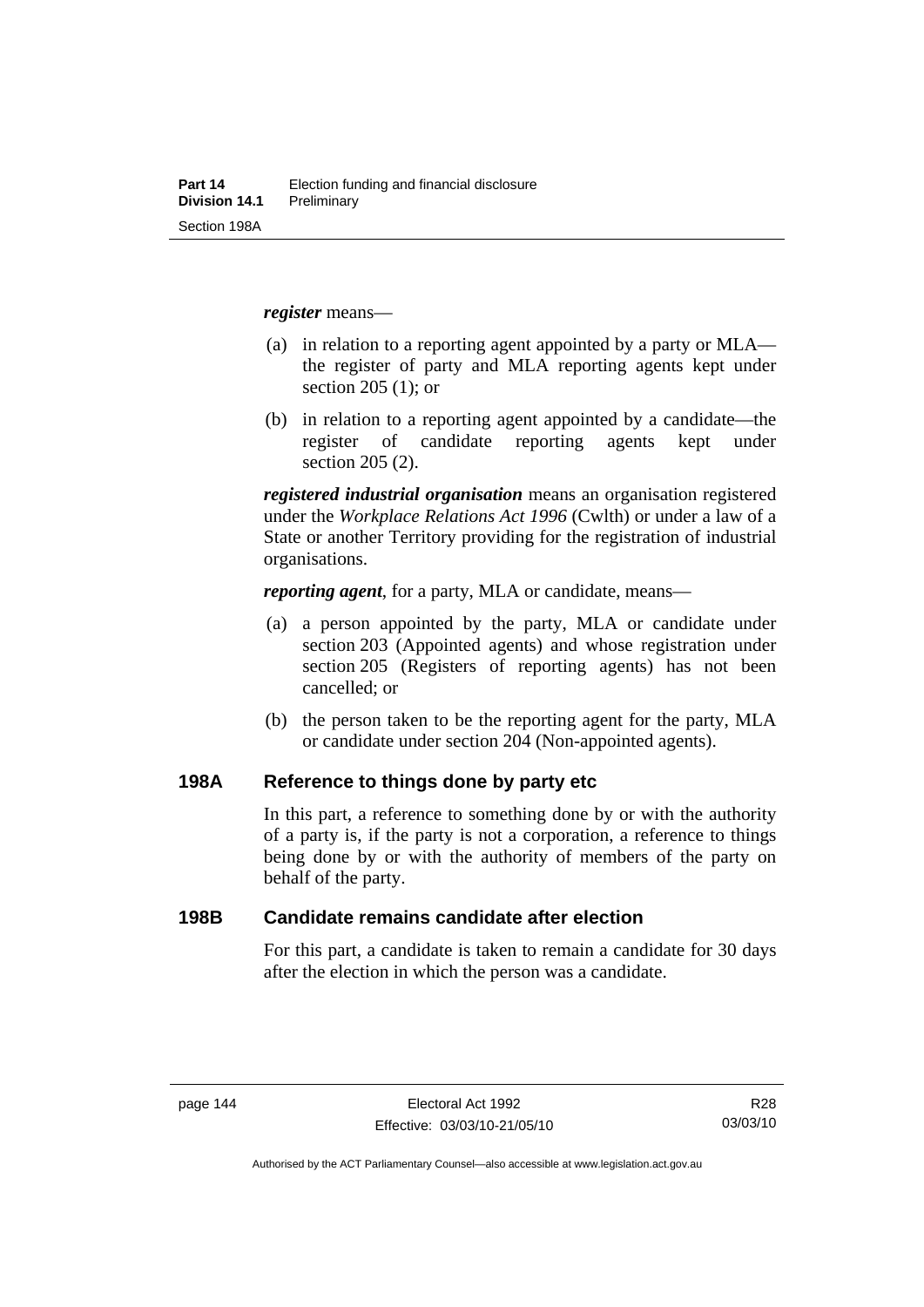## **199 Related bodies corporate**

- (1) For this part, bodies corporate that are related shall be taken to be the same person.
- (2) In subsection (1):

*related*, in relation to 2 bodies corporate, means that one body corporate is—

- (a) a holding company; or
- (b) a subsidiary; or
- (c) a subsidiary of a holding company;

of the other body corporate.

## **200 Activities of campaign committees**

- (1) For division 14.4 (Disclosure of donations), division 14.5 (Disclosure of electoral expenditure) and division 14.6 (Annual returns), gifts received, expenditure incurred, and amounts received, paid or owed, by or on behalf of the campaign committee of a party candidate are taken to be incurred, paid or owed by the party.
- (2) In subsection (1):

*campaign committee* means a body of persons appointed, or engaged, to form a committee to assist the campaign of a candidate.

## **201 Disclosure periods**

 (1) For this part, the *disclosure period* in relation to an election is the period beginning on the disclosure day and ending at the end of the 30th day after polling day.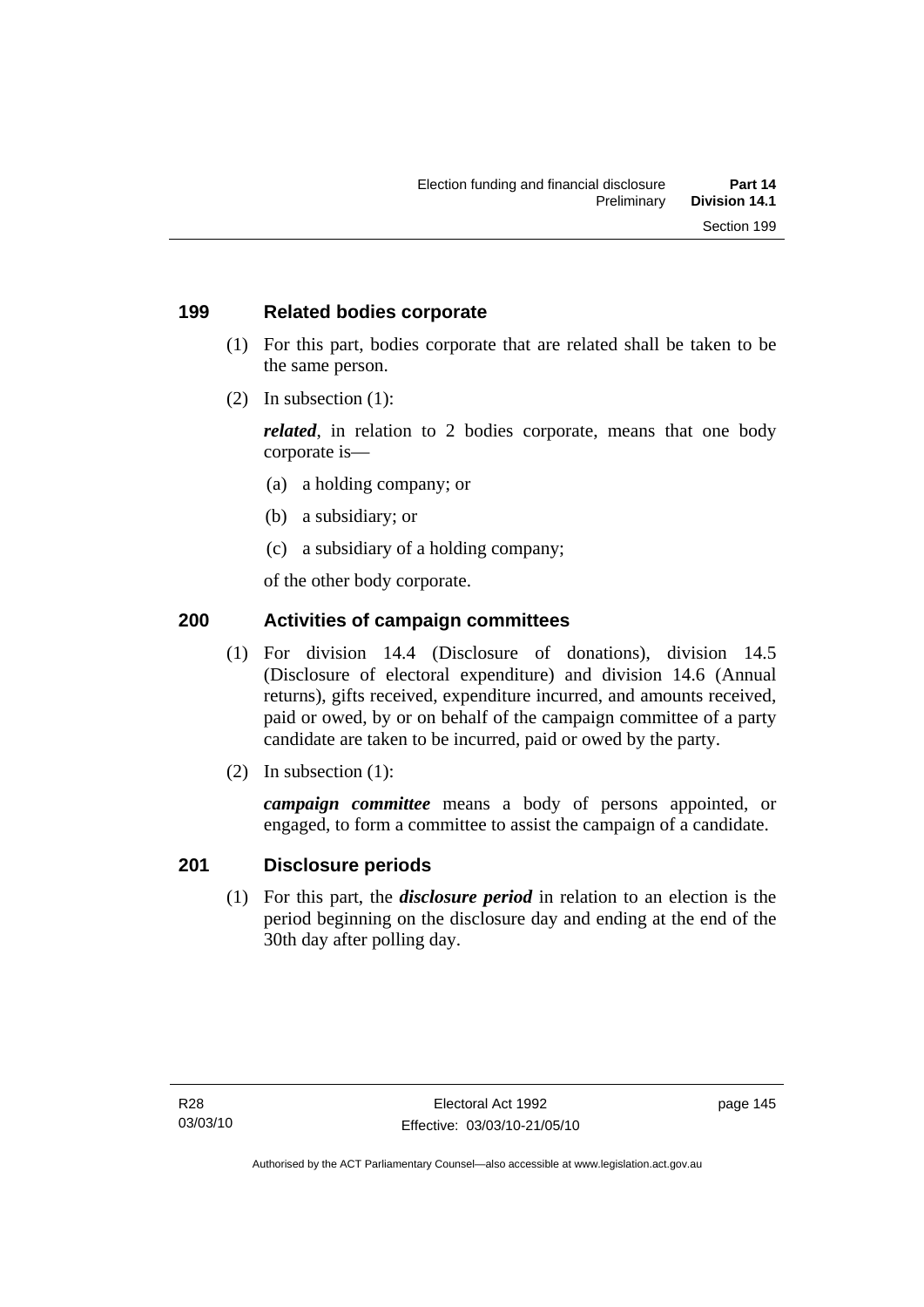(2) In subsection (1):

*disclosure day*, in relation to an election, means—

- (a) for a candidate who was a candidate in an election the polling day for which was within 5 years before polling day for the firstmentioned election—the 31st day after polling day for the last election before the firstmentioned election; or
- (b) for a candidate to whom paragraph (a) does not apply—
	- (i) if the candidate won party preselection, or endorsement, for the election—the day when preselection, or endorsement, was won; or
	- (ii) in any other case—the earlier of the following days:
		- (A) the day when the person publicly announced that he or she would be a candidate in the election; or
		- (B) the day when the person was nominated in accordance with section 105; or
- (c) for a person to whom, or body to which, section 220 or 221 applies—the 31st day after polling day for the last previous election.

## **202 Gifts—determination of amounts**

For this part, the regulations may prescribe principles for determining the amount of a gift that consists of, or includes, a disposition of property other than money.

## **Division 14.2 Reporting agents**

## **203 Appointed agents**

(1) A party, MLA or candidate may appoint a reporting agent.

Authorised by the ACT Parliamentary Counsel—also accessible at www.legislation.act.gov.au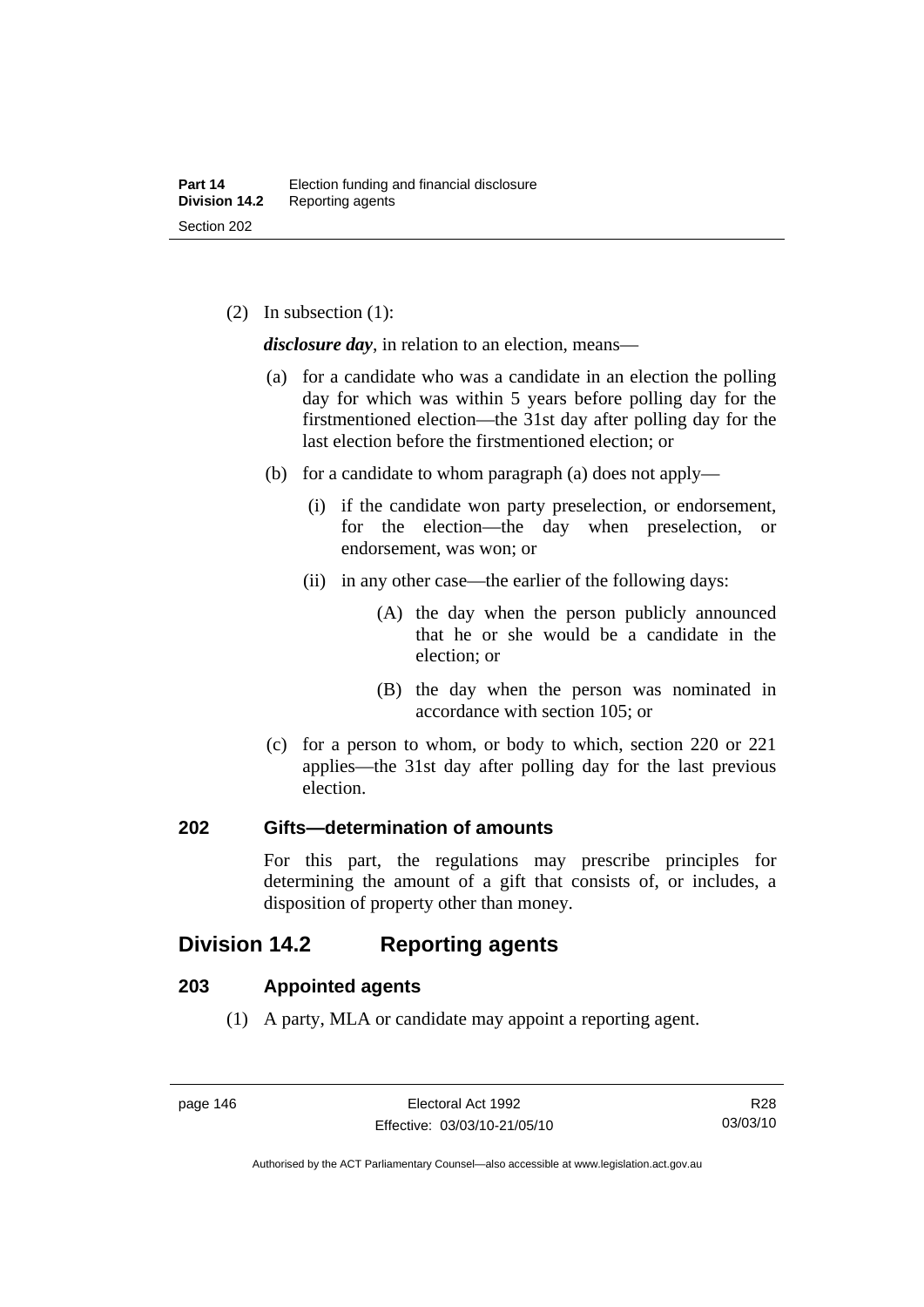- (2) The appointment of a reporting agent under subsection (1) has no effect unless—
	- (a) the person appointed is an adult; and
	- (b) written notice of the appointment is given to the commissioner—
		- (i) if the appointment is made by a party—by the secretary of the party; or
		- (ii) in any other case—by the MLA or candidate making the appointment; and
	- (c) the name, address and date of birth of the person appointed are set out in the notice; and
	- (d) the person appointed has consented in writing to the appointment.
	- *Note* For how documents may be given, see *Legislation Act 2001*, pt 19.5.
- (3) If a party ceases to be registered under part 7 (Registration of political parties) and, immediately before it ceased to be registered, a person was its reporting agent under subsection (1), the person is taken to continue to be its reporting agent as if it had continued to be registered.
- (4) A person taken to be a reporting agent in accordance with subsection (3) or section 204 (2) is taken to continue in the position until the person resigns from the position with the commissioner's consent.

## **204 Non-appointed agents**

- (1) If there is no appointment in force under section 203 (Appointed agents) in relation to a party, the registered officer of the party is taken to be its reporting agent.
- (2) If a party ceases to be registered under part 7 (Registration of political parties) and no-one is taken under section 203 (3) to be its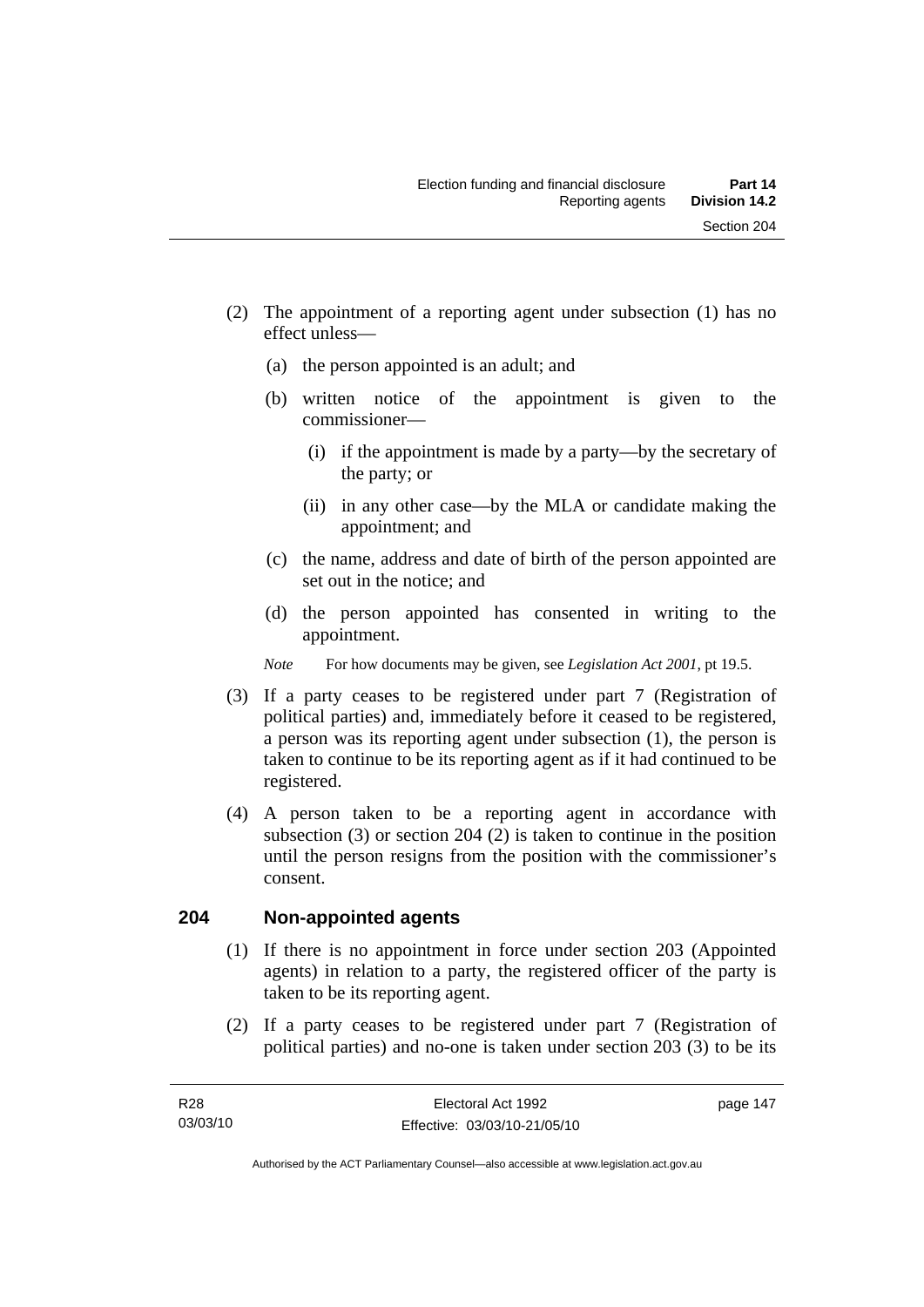reporting agent, the person who was its registered officer immediately before it ceased to be registered is taken to be its reporting agent as if it had continued to be registered.

- (3) If there is no appointment under section 203 in force in relation to an MLA, the MLA shall be taken to be his or her own reporting agent.
- (4) If there is no appointment under section 203 in force in relation to a candidate, the candidate shall be taken to be his or her own reporting agent.

## **205 Registers of reporting agents**

- (1) The commissioner must keep a register called the register of party and MLA reporting agents.
- (2) The commissioner shall keep a register called the register of candidate reporting agents.
- (3) The commissioner shall register the name and address of each reporting agent appointed in accordance with section 203 in the appropriate register.
- (4) The commissioner shall cancel the registration of a reporting agent if—
	- (a) the person gives the commissioner written notice that he or she has resigned the appointment; or
	- (b) the MLA, candidate or secretary of the party that appointed the person gives the commissioner written notice that the person has ceased to be the reporting agent; or
	- (c) it comes to the commissioner's notice that the person can no longer exercise the functions of a reporting agent.
- (5) If a registered reporting agent dies, the MLA, candidate or secretary of the party, that appointed the agent must give the commissioner written notice within 28 days after the day of the death.

R28 03/03/10

Authorised by the ACT Parliamentary Counsel—also accessible at www.legislation.act.gov.au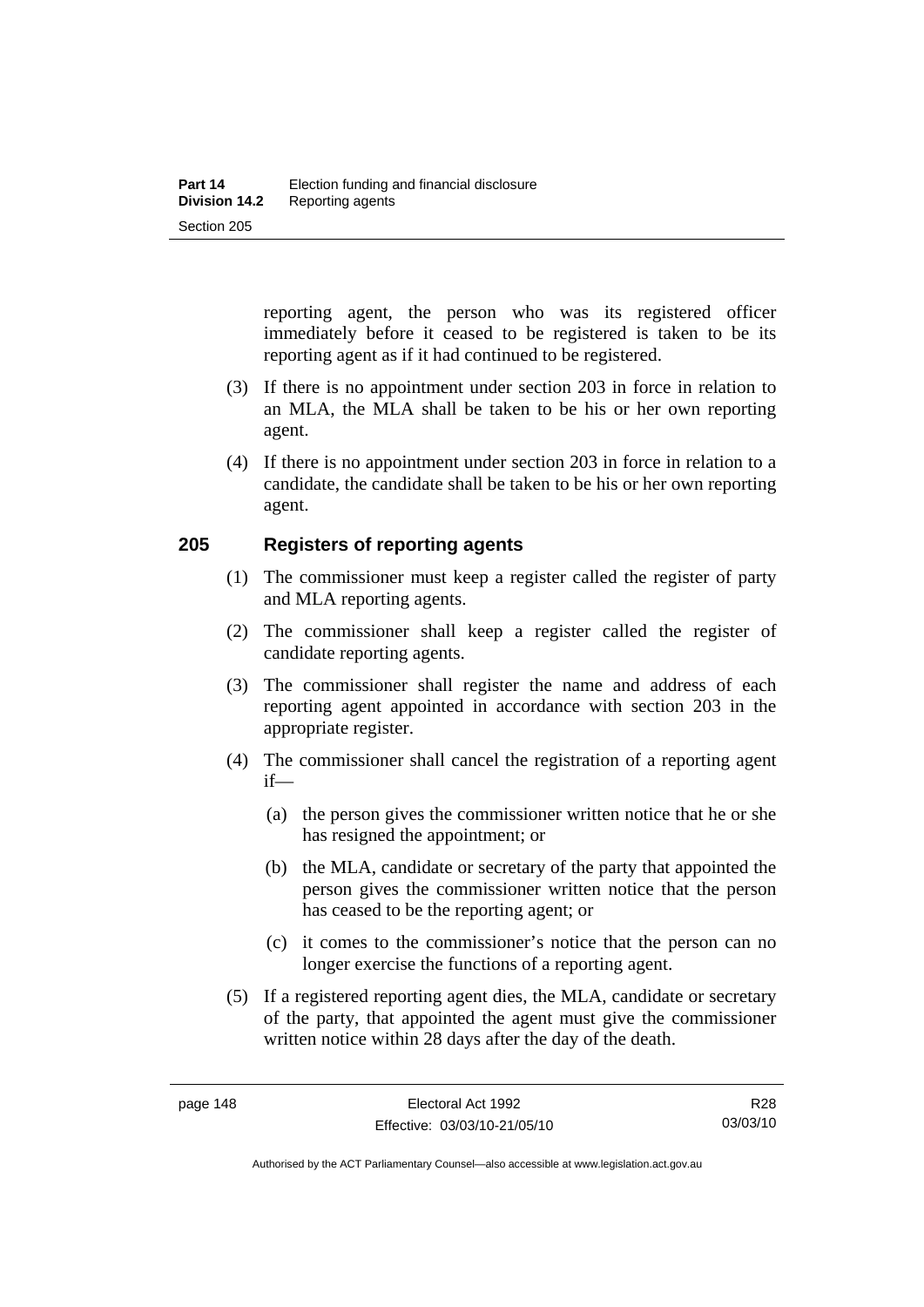## **Division 14.3 Election funding**

## **206 Who eligible votes are cast for**

For this division, an eligible vote cast for a party candidate is taken to be cast for the party and not for the candidate.

## **207 Entitlement to funds**

(1) In this section:

*index number*, in relation to a quarter, means the all groups consumer price index number, being the weighted average of the 8 capital cities, published by the Australian statistician in relation to that quarter.

*relevant period* means the period of 6 months beginning on 1 January 1994 and each subsequent period of 6 months.

- (2) The prescribed amount is payable for each eligible vote cast for a party or candidate in an election.
- (3) The prescribed amount is—
	- (a) if polling day occurred during the relevant period beginning 1 January 1994—100 cents;
	- (b) if polling day occurred during a subsequent relevant period beginning on 1 January—an amount calculated as follows:

$$
\frac{INS}{INM} \times P
$$

where:

*INS* means the index number for the last previous September quarter.

*INM* means the index number for the last previous March quarter.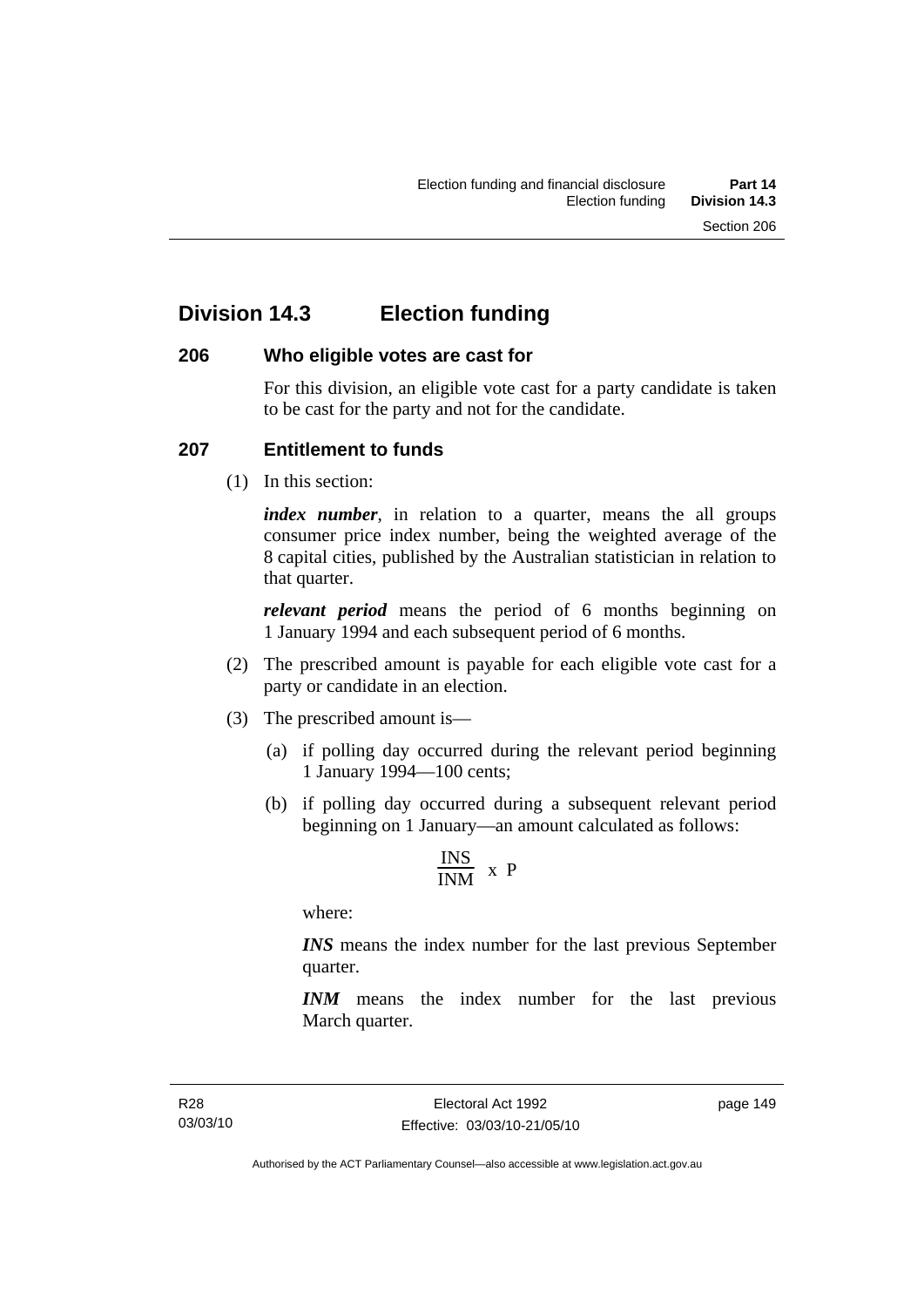*P* means the prescribed amount in relation to the last previous relevant period; or

 (c) in relation to a subsequent relevant period beginning on 1 July—an amount calculated as follows:

$$
\frac{INM}{INS} \times P
$$

where:

*INM* means the index number for the last previous March quarter.

*INS* means the index number for the last previous September quarter.

*P* means the prescribed amount in relation to the last previous relevant period.

- (4) An amount prescribed, or fraction used to calculate the amount, under subsection  $(3)$  (b) or  $(c)$ —
	- (a) if the amount or fraction, if calculated to 4 decimal points, would end with a number greater than 4—shall be calculated to 3 decimal places and increased by 0.001; or
	- (b) in any other case—shall be calculated to 3 decimal places.
- (5) Subject to subsection (6), if the Australian statistician publishes an index number in relation to a quarter in substitution for an index number previously published in relation to that quarter, the publication of the later index number shall be disregarded for this section.
- (6) If the Australian statistician changes the reference base for the consumer price index, then, in applying this section after the change, regard shall be had only to index numbers published in terms of the new reference base.

R28 03/03/10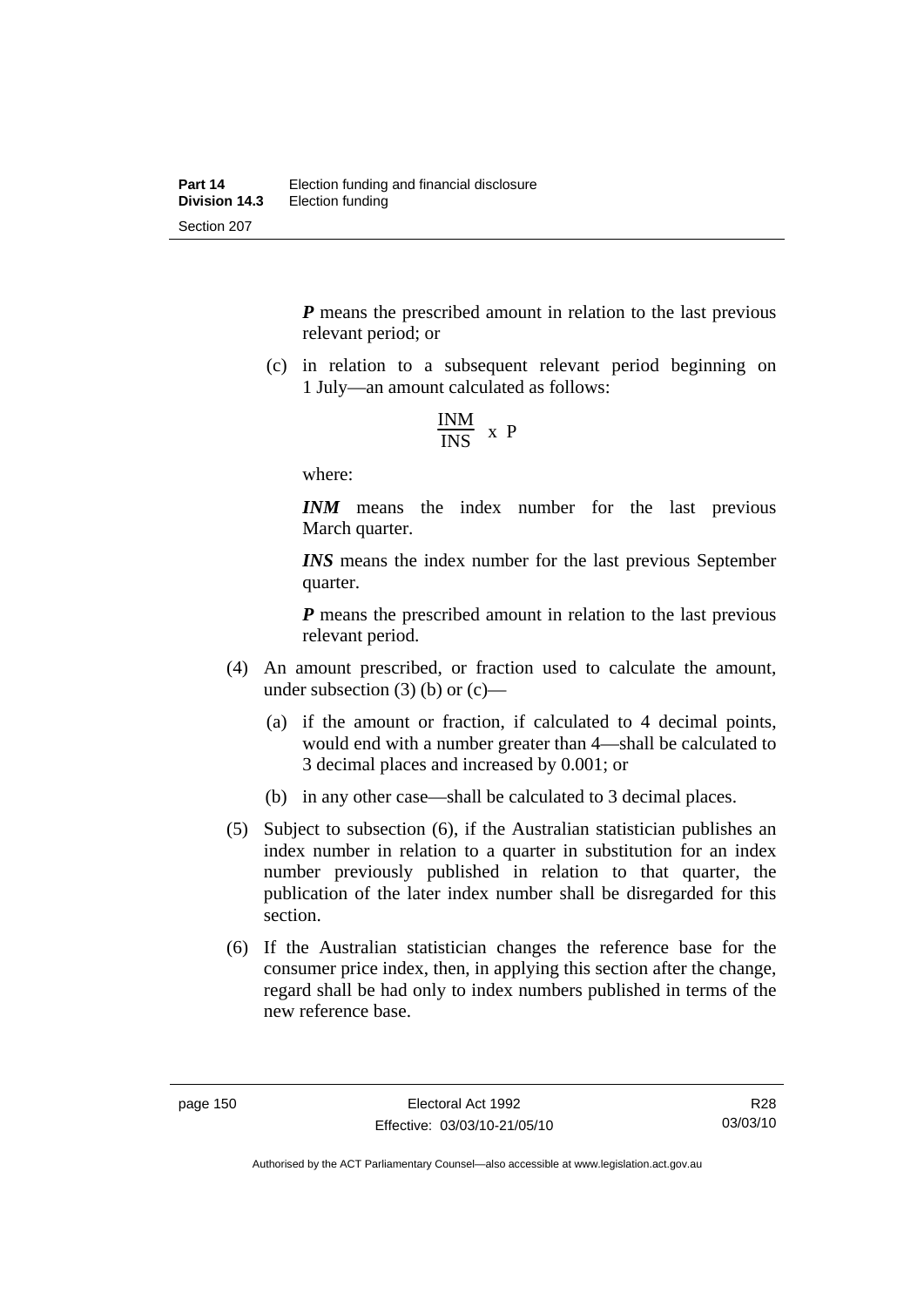## **208 Threshold**

- (1) A payment under this division may only be made for the votes cast for a candidate in an election if the number of eligible votes cast in the candidate's favour is at least 4% of the number of eligible votes cast in the election by the electors of the electorate for which the candidate was nominated.
- (2) A payment under this division may only be made for the votes cast for a party in an election by the electors of an electorate if the number of eligible votes cast in the party's favour is at least 4% of the number of eligible votes cast by those electors in that election.

## **212 Making of payments**

- (1) If an amount is payable under this division for votes cast in an election for 1 or more candidates endorsed by a party, the commissioner must make the payment to the registered officer of the party.
- (2) If an amount is payable under this division for votes cast in an election for a candidate who was not endorsed by a party for the election, the commissioner must make the payment to the candidate.
- (3) If a payment is made under this section and the recipient is not entitled to receive the whole or a part of the amount paid, the amount or the part of the amount may be recovered by the Territory as a debt due.

## **214 Death of candidate**

- (1) If a candidate for whom eligible votes were cast in an election dies, a payment under this division in relation to the eligible votes cast for the candidate may be made despite the death of the candidate.
- (2) If a candidate mentioned in subsection (1) was not endorsed by a party for the election, the payment may be made to the legal personal representative of the candidate.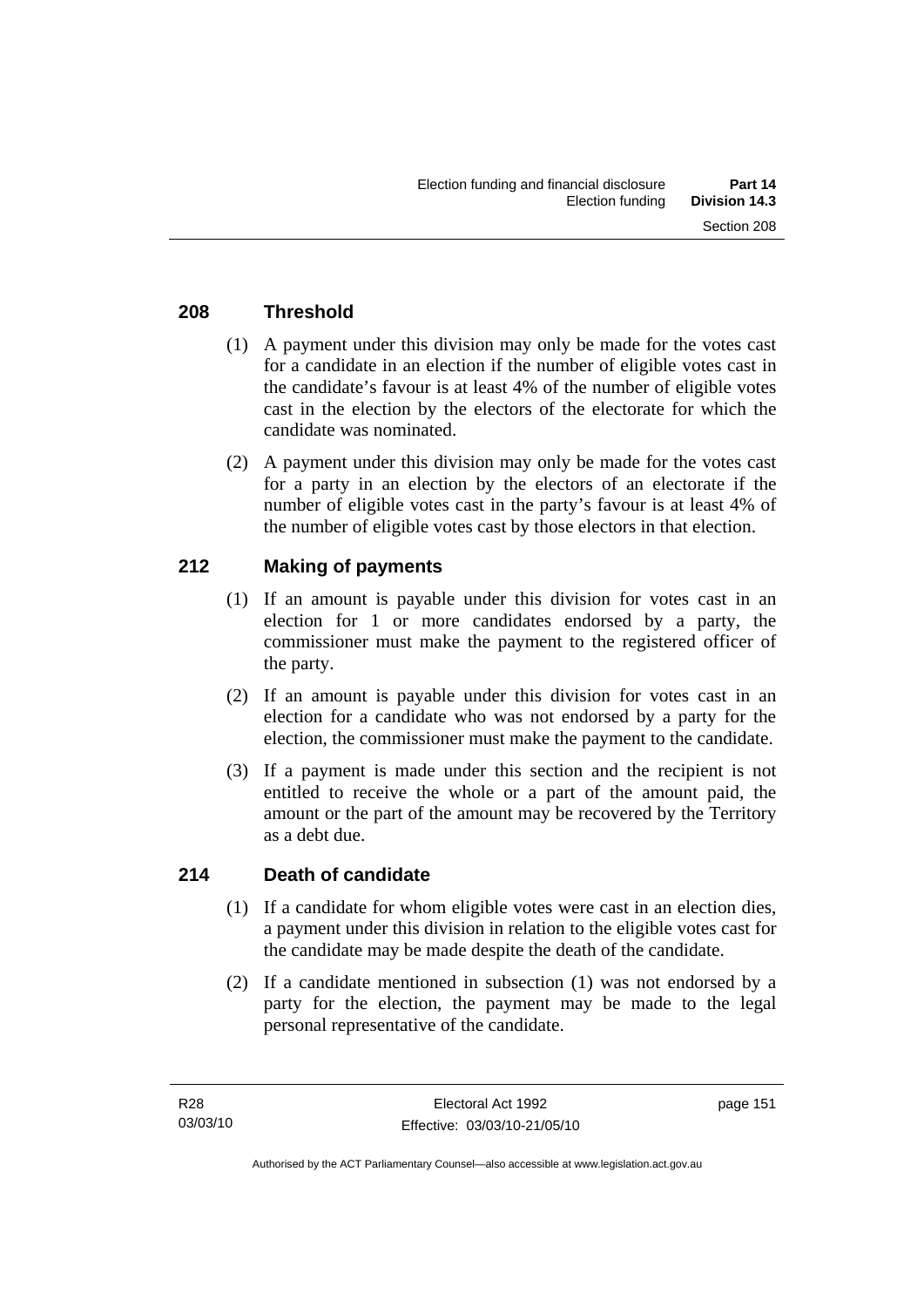## **215 Application voluntary**

Nothing in this division shall be taken to require a person to accept payment of an amount payable under section 207.

## **Division 14.4 Disclosure of donations**

### **216 Meaning of** *defined details* **for div 14.4**

In this division:

*defined details*, in relation to a gift, means—

- (a) for a gift made on behalf of the members of an unincorporated association, other than a registered industrial organisation—
	- (i) the name of the association; and
	- (ii) the names and addresses of the members of the executive committee (however described) of the association;
- (b) for a gift from a trust fund or the funds of a foundation—
	- (i) the names and addresses of the trustees of the fund or foundation; and
	- (ii) the name, title or description of the trust fund or foundation; or
- (c) in any other case—the name and address of the person or organisation that made the gift.

#### **217 Disclosure of gifts**

- (1) The reporting agent of a candidate shall, within 15 weeks after the polling day in the election, give the commissioner a return.
	- *Note 1* If a form is approved under s 340A (Approved forms) for a return, the form must be used.
	- *Note 2* For how a return may be given, see *Legislation Act 2001*, pt 19.5.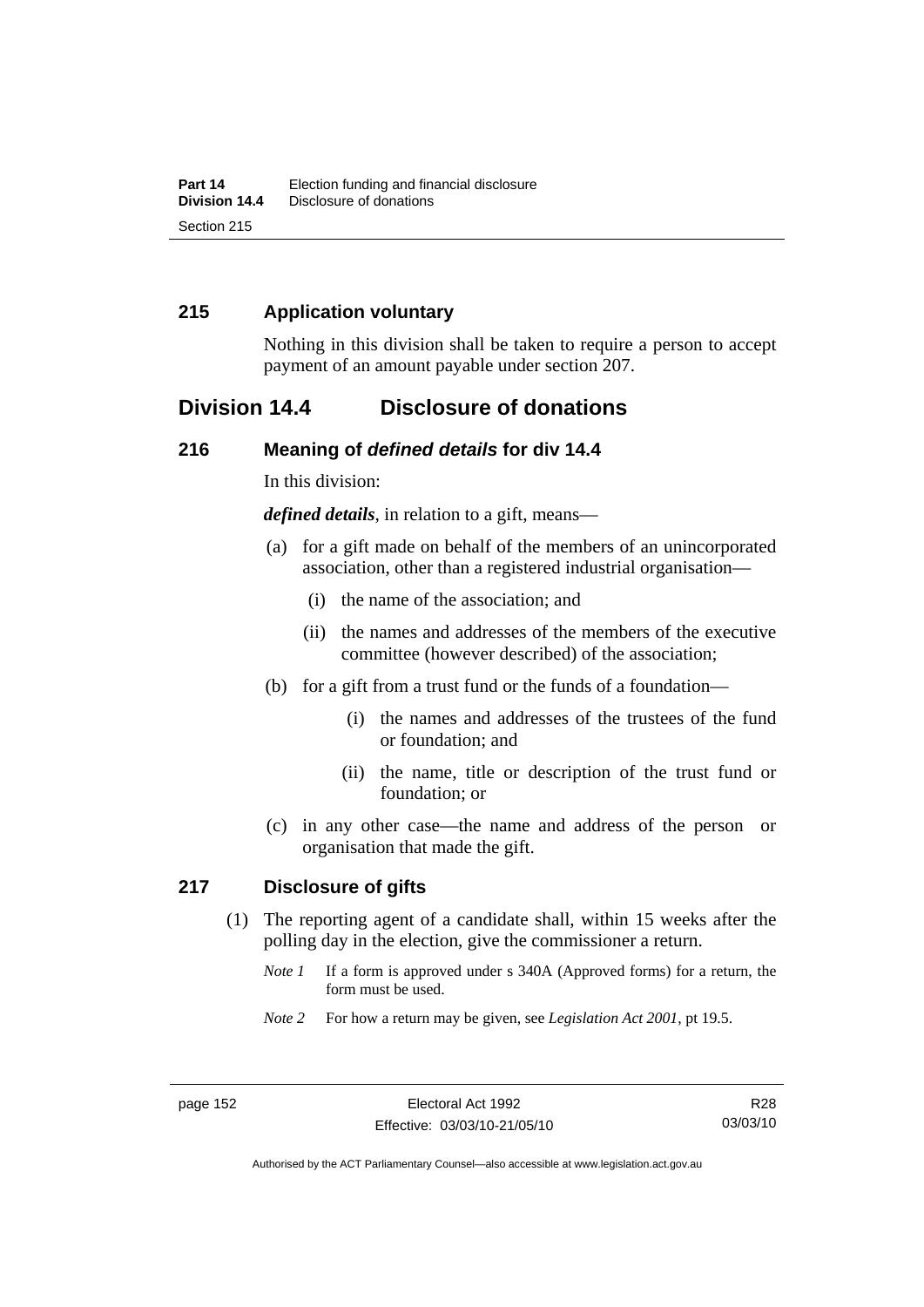- (2) A return shall specify the following matters in relation to the disclosure period for the election:
	- (a) the total amount of any gifts received by the candidate;
	- (b) the number of persons who made gifts to the candidate;
	- (c) the date each gift was received;
	- (d) the amount of each gift received;
	- (e) the defined details of each gift received.
- (3) However, the reporting agent is not required to state the matters mentioned in subsection (2) (c) to (e) for a gift by a person if the amount of the gift and the total of all other gifts made to the candidate by the person is less than \$1 000.
- (4) A reference in this section to a gift is a reference to a gift other than a gift made in a private capacity to a candidate for his or her personal use that the candidate has not used, and will not use, solely or substantially for a purpose related to an election.

## **218A Certain loans not to be received**

- (1) A party, MLA, candidate or associated entity (the *receiver*) must not receive a loan of \$1 000 or more from a person or entity (the *giver*) that is not a financial institution, unless the receiver complies with this section.
- (2) The receiver of the loan must immediately make a record of the following:
	- (a) the terms of the loan;
	- (b) if the giver is a registered industrial organisation—
		- (i) the name of the organisation; and
		- (ii) the names and addresses of the members of the executive committee (however described) of the organisation;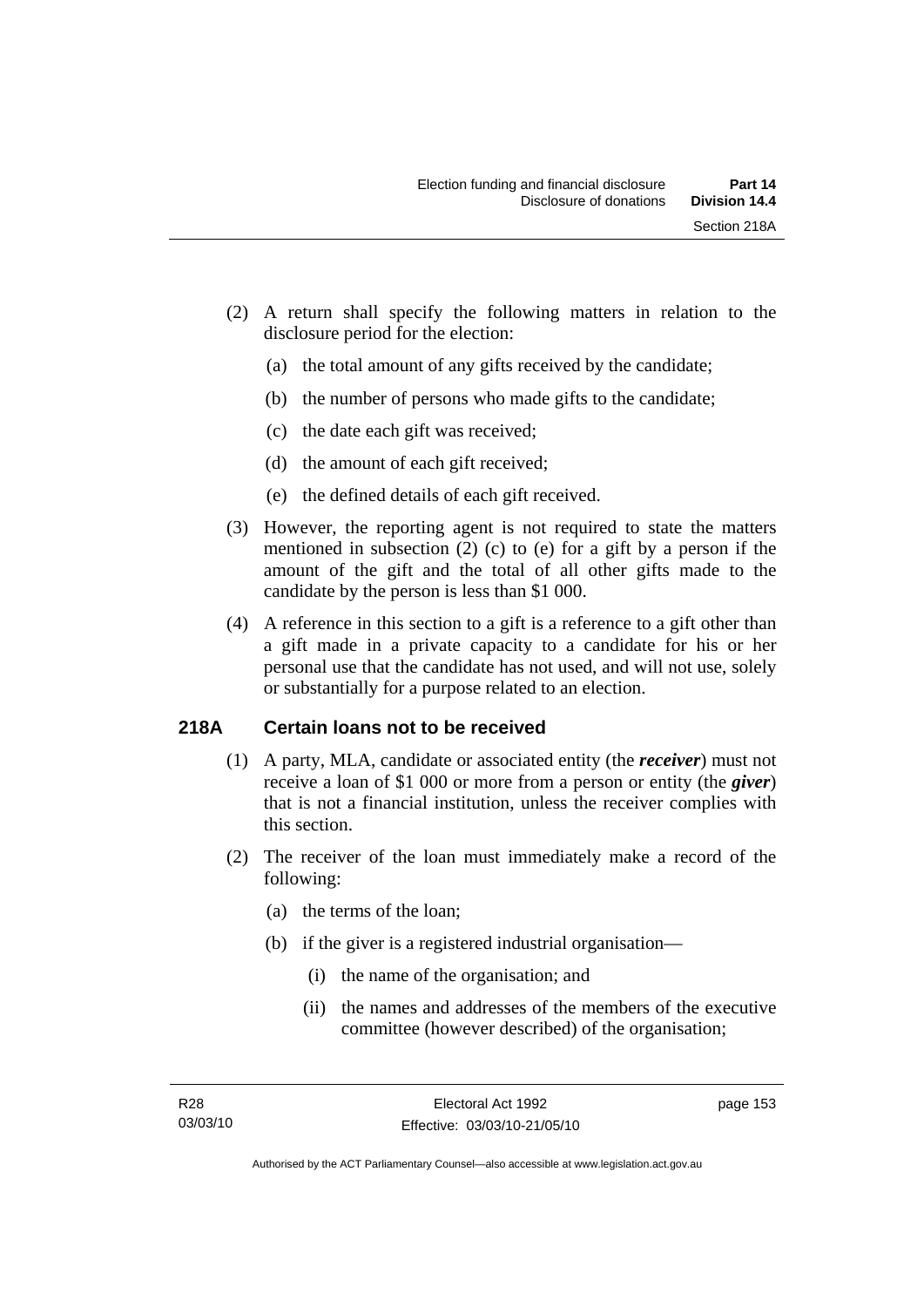- (c) if the giver is an unincorporated body—
	- (i) the name of the body; and
	- (ii) the names and addresses of the members of the executive committee (however described) of the body;
- (d) if the loan was paid out of a trust fund or the funds of a foundation—
	- (i) the names and addresses of the trustees of the fund or foundation; and
	- (ii) the title or other description of the trust fund, or the name of the foundation;
- (e) in any other case—the name and address of the giver.
- (3) If the receiver receives a loan to which subsection (1) applies but does not comply with subsection (2), the relevant person must pay to the Territory an amount equal to the amount of the loan.
- (4) The amount payable under subsection (3) is a debt payable to the Territory by the relevant person and may be recovered by proceedings in a court of competent jurisdiction.
- (5) For this section, if credit is given on a credit card for card transactions, each transaction is taken to be a separate loan.
- (6) In this section:

*credit card* includes a debit card.

#### *financial institution* means—

- (a) a bank; or
- (b) a credit union; or
- (c) a building society; or
- (d) an entity prescribed under the regulations.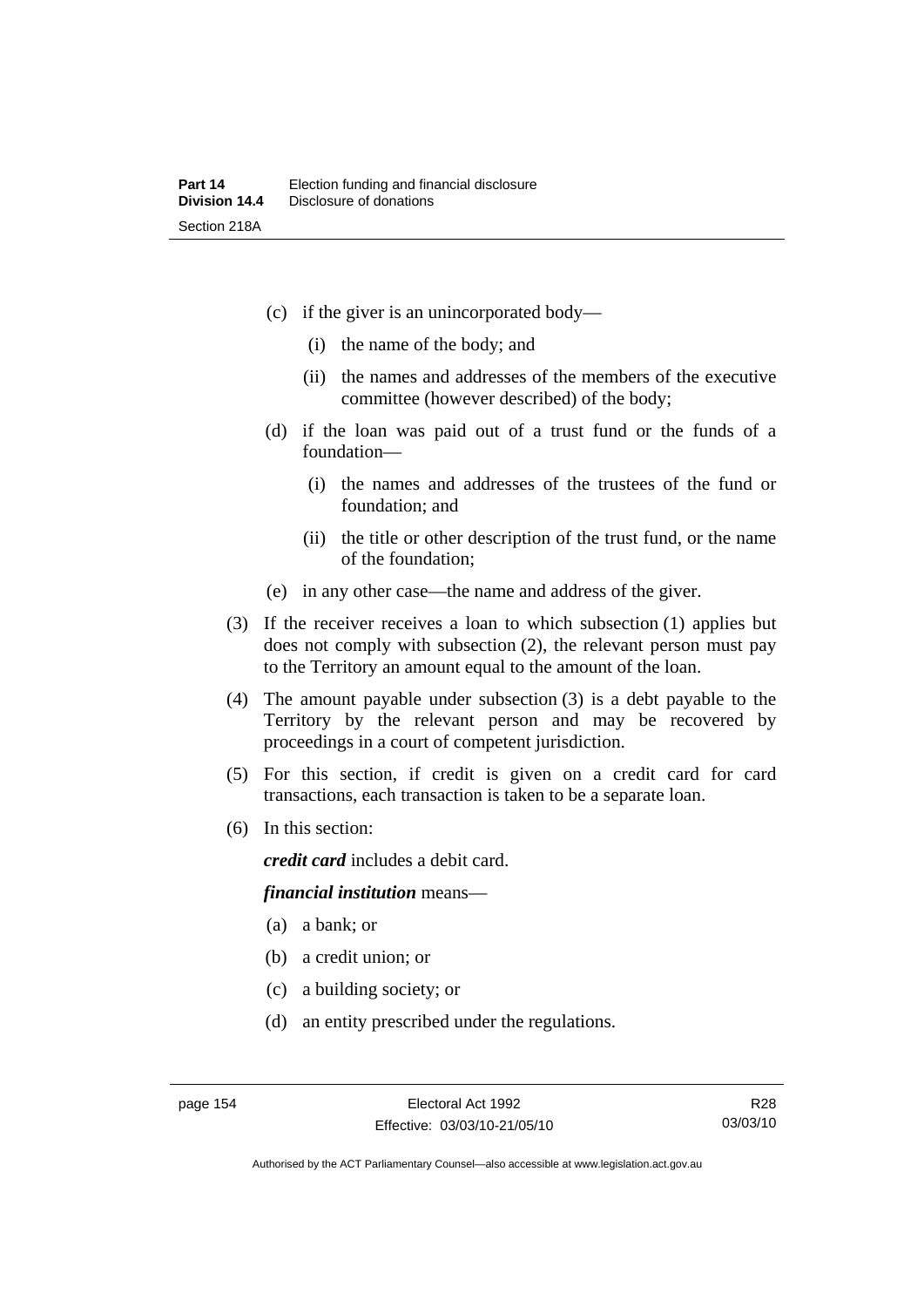*loan* means any of the following:

- (a) an advance of money;
- (b) a provision of credit or any other form of financial accommodation;
- (c) a payment of an amount for, on account of, on behalf of or at the request of the receiver, if there is an express or implied obligation to repay the amount;
- (d) a transaction (whatever its terms or form) that is, in substance, a loan of money.

## *relevant person* means—

- (a) for a loan for the benefit of a party—
	- (i) if the party is a corporation—the party; or
	- (ii) in any other case—the reporting agent of the party; or
- (b) for a loan to or for the benefit of an MLA—the MLA; or
- (c) for a loan to or for the benefit of a candidate—the candidate; or
- (d) for a loan to or for the benefit of an associated entity—
	- (i) if the entity is a corporation—the entity; or
	- (ii) in any other case—the financial controller of the entity.

## **219 Nil returns**

If no details are required to be included in a return under section 217, the return shall be given to the commissioner and shall include a statement to the effect that no gifts of a kind required to be disclosed were received.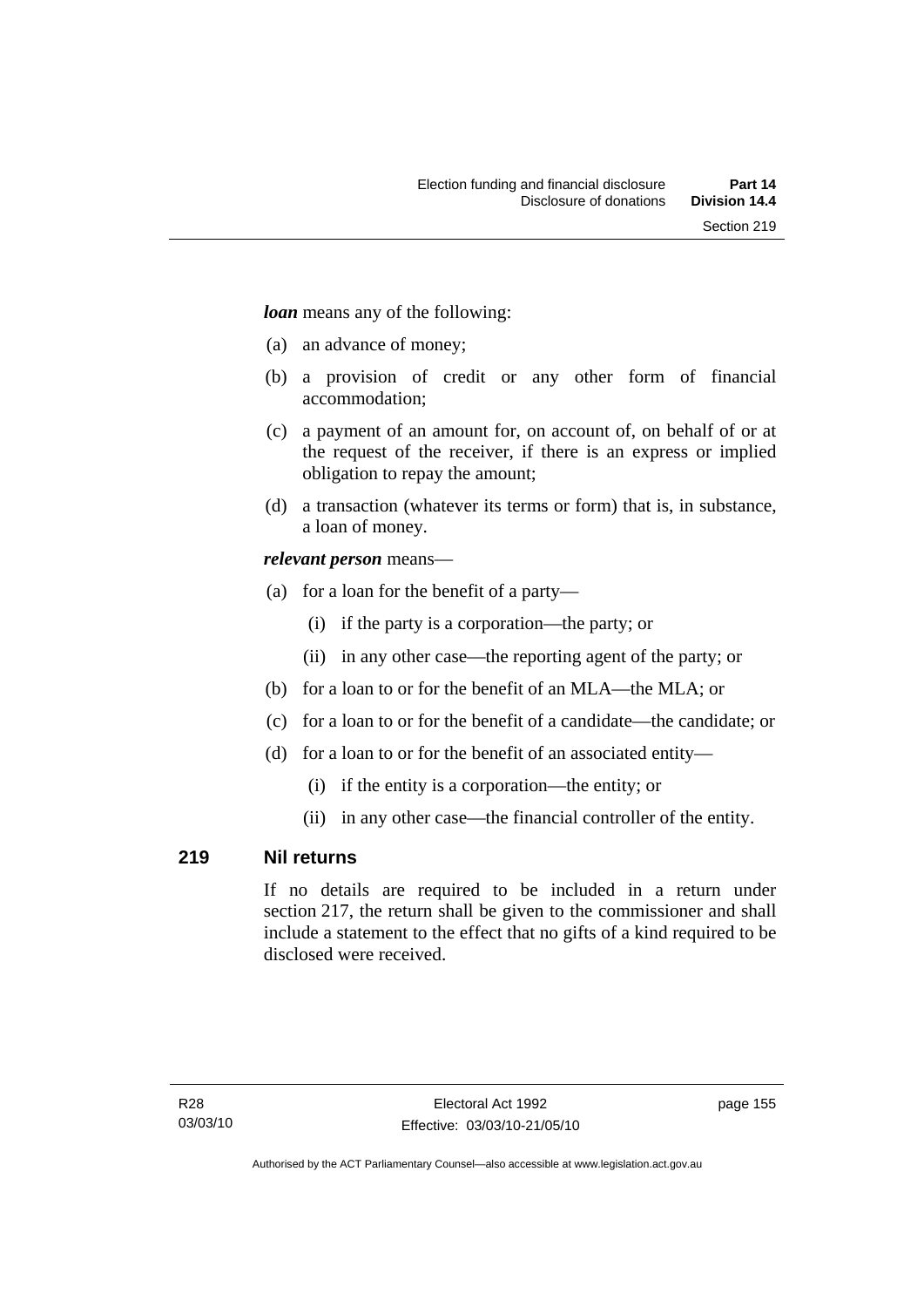## **220 Disclosure of gifts by persons incurring political expenditure**

- (1) This section applies if a person (other than a party, candidate or associated entity) (the *first person*)—
	- (a) incurs expenditure for a political purpose during the disclosure period for an election; and
	- (b) receives from someone else 1 or more gifts—
		- (i) all or a part of each of which was used by the first person to enable the person to incur expenditure during the disclosure period for a political purpose or to reimburse the person for incurring expenditure during the disclosure period for a political purpose; and
		- (ii) the total amount of which is \$1 000 or more.
- (2) Within 15 weeks after polling day in the election, the first person must give the commissioner a return for the gift or gifts.
	- *Note 1* If a form is approved under s 340A (Approved forms) for a return, the form must be used.
	- *Note 2* For how a return may be given, see *Legislation Act 2001*, pt 19.5.
- (3) A return shall, in relation to each gift referred to in subsection (1), specify—
	- (a) the amount of the gift; and
	- (b) the date it was received; and
	- (c) the defined details.
- (4) Subsection (1) does not apply to a person if the amount of expenditure incurred by the person for political purposes during the disclosure period is less than \$1 000.
- (5) For this section, a person shall be taken to have incurred expenditure for a political purpose if, during the disclosure period in relation to

R28 03/03/10

Authorised by the ACT Parliamentary Counsel—also accessible at www.legislation.act.gov.au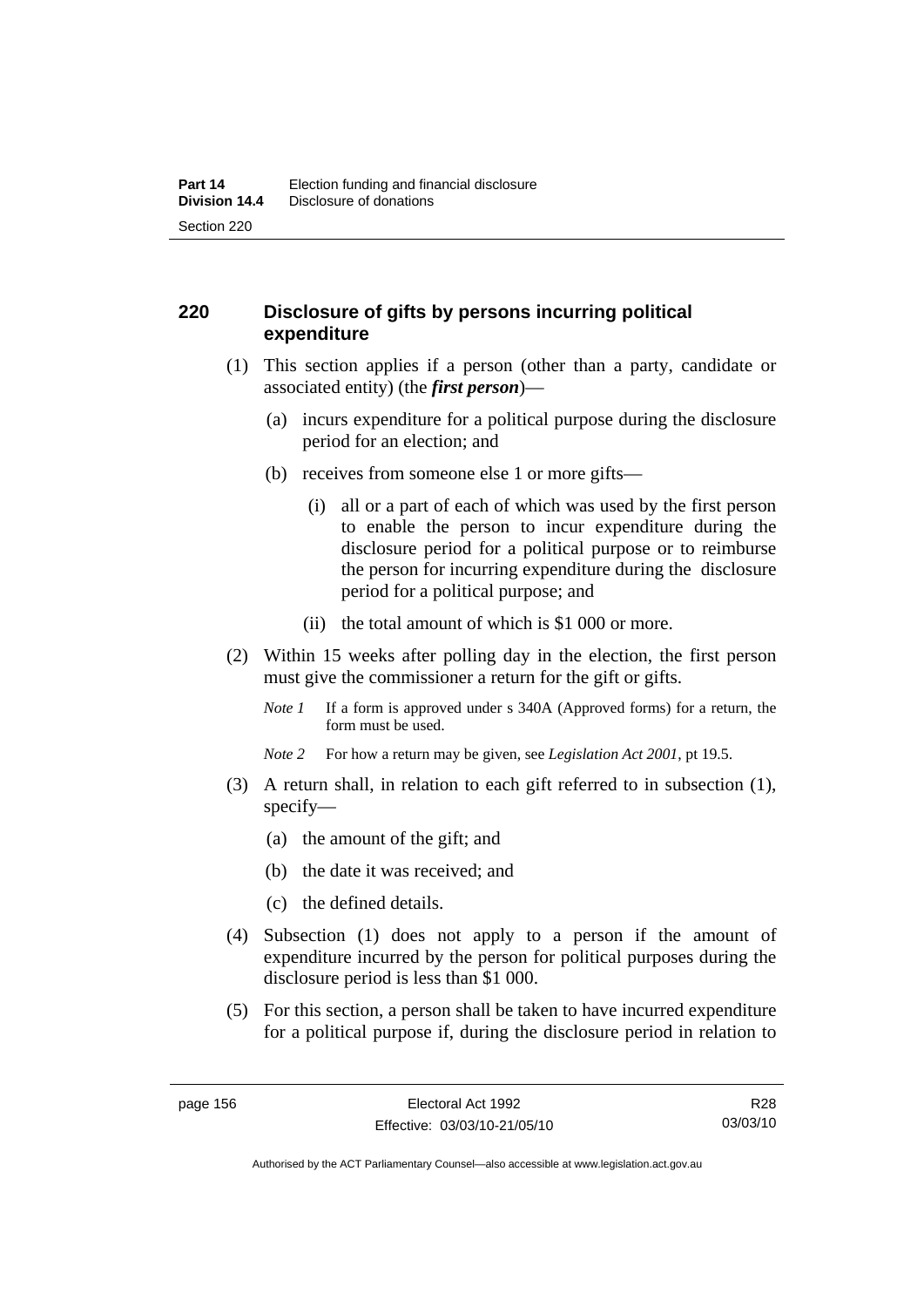an election, the person incurs expenditure in relation to that or any other election.

- (6) In this section, a reference to incurring of expenditure for a political purpose is a reference to incurring of expenditure in relation to—
	- (a) publishing electoral matter (including publishing by radio or television); or
	- (b) otherwise publishing a view on an issue in an election; or
	- (c) making a gift to a party; or
	- (d) making a gift to a candidate; or
	- (e) making a gift to a person on the understanding that the person or another person will apply, either directly or indirectly, the whole or a part of the gift in a way referred to in paragraph  $(a)$ ,  $(b)$ ,  $(c)$  or  $(d)$ .
- (7) For subsection (3), 2 or more gifts made by the same person to or for the benefit of a person to whom subsection (1) applies shall be taken to be a single gift.

## **221 Disclosure of gifts made to candidates**

- (1) If, during the disclosure period for an election, a person (other than a party, a candidate or an associated entity) makes gifts totalling \$1 000 or more to the same candidate in the election or the same specified body, the person must give the commissioner a return within 15 weeks after the polling day for the election.
	- *Note 1* If a form is approved under s 340A (Approved forms) for a return, the form must be used.
	- *Note* 2 For how a return may be given, see Legislation Act, pt 19.5.
- (2) A return shall specify in relation to each gift referred to in subsection (1) made by the person during the disclosure period—
	- (a) the amount of the gift; and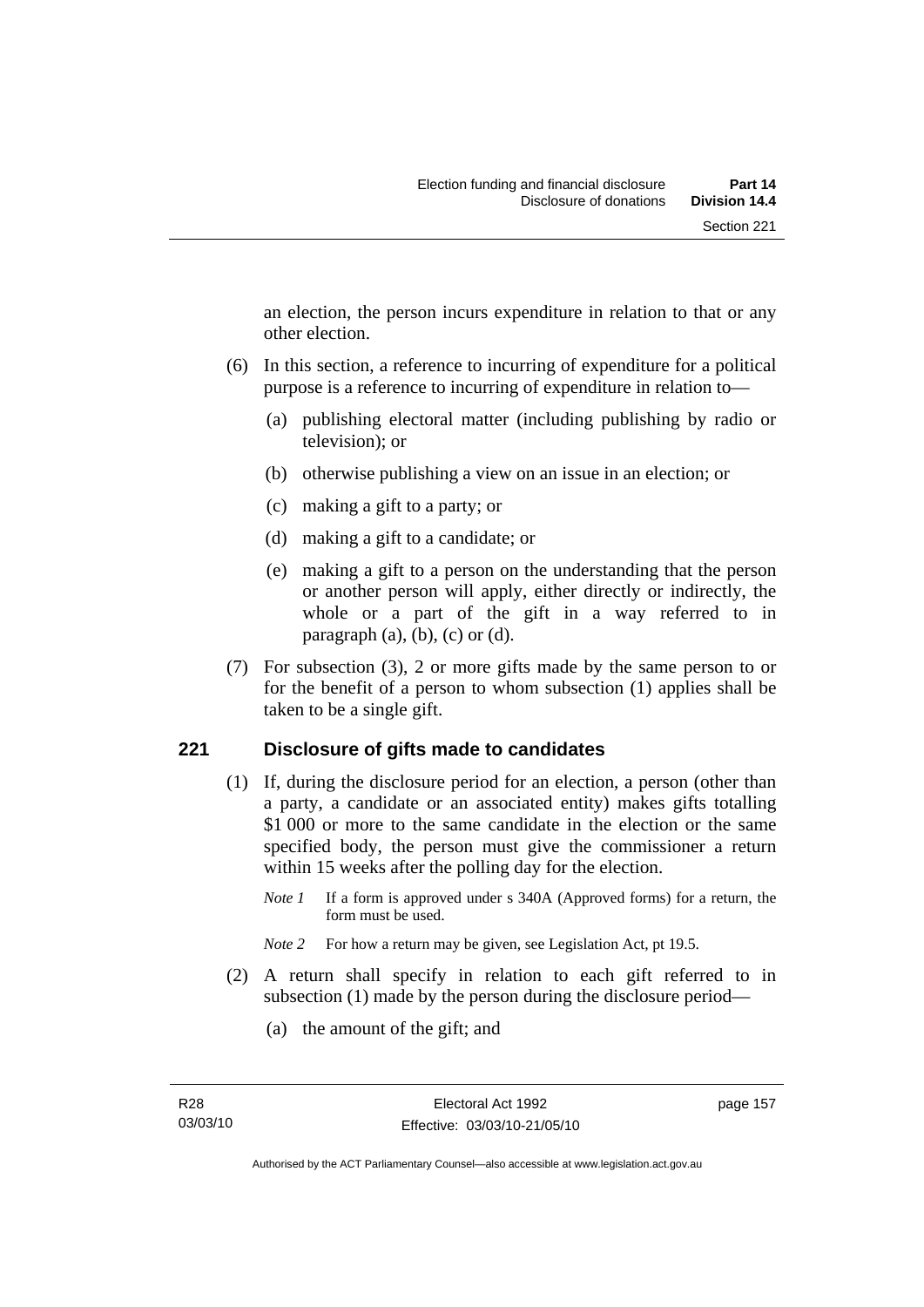- (b) the date it was made; and
- (c) the defined details.
- (3) A reference in this section to a *gift* is a reference to a gift other than a gift made in a private capacity to a candidate or a specified body that is an individual, for his or her personal use, being a gift that the receiver has not used, and will not use, solely or substantially for a purpose related to an election.
- (4) The commissioner may, in writing, specify a person or body (whether incorporated or not) for this section if the commissioner believes on reasonable grounds, that it is a function of the person or body to incur electoral expenditure or to give gifts (directly or indirectly) to candidates.
- (5) The specification of a person or body is a notifiable instrument.

*Note* A notifiable instrument must be notified under the *Legislation Act 2001*.

(6) In this section:

*specified body* means a person or body specified in accordance with subsection (4).

#### **221A Annual returns of donations**

- (1) If, in a financial year, a person makes a gift of \$1 000 or more, or gifts totalling \$1 000 or more, to the same party, MLA or associated entity, the person must, within the relevant period after the end of the financial year, give the commissioner a return covering all the gifts that the person made to the party, MLA or associated entity during the financial year.
	- *Note 1* If a form is approved under s 340A (Approved forms) for a return, the form must be used.
	- *Note 2* For how a return may be given, see *Legislation Act 2001*, pt 19.5.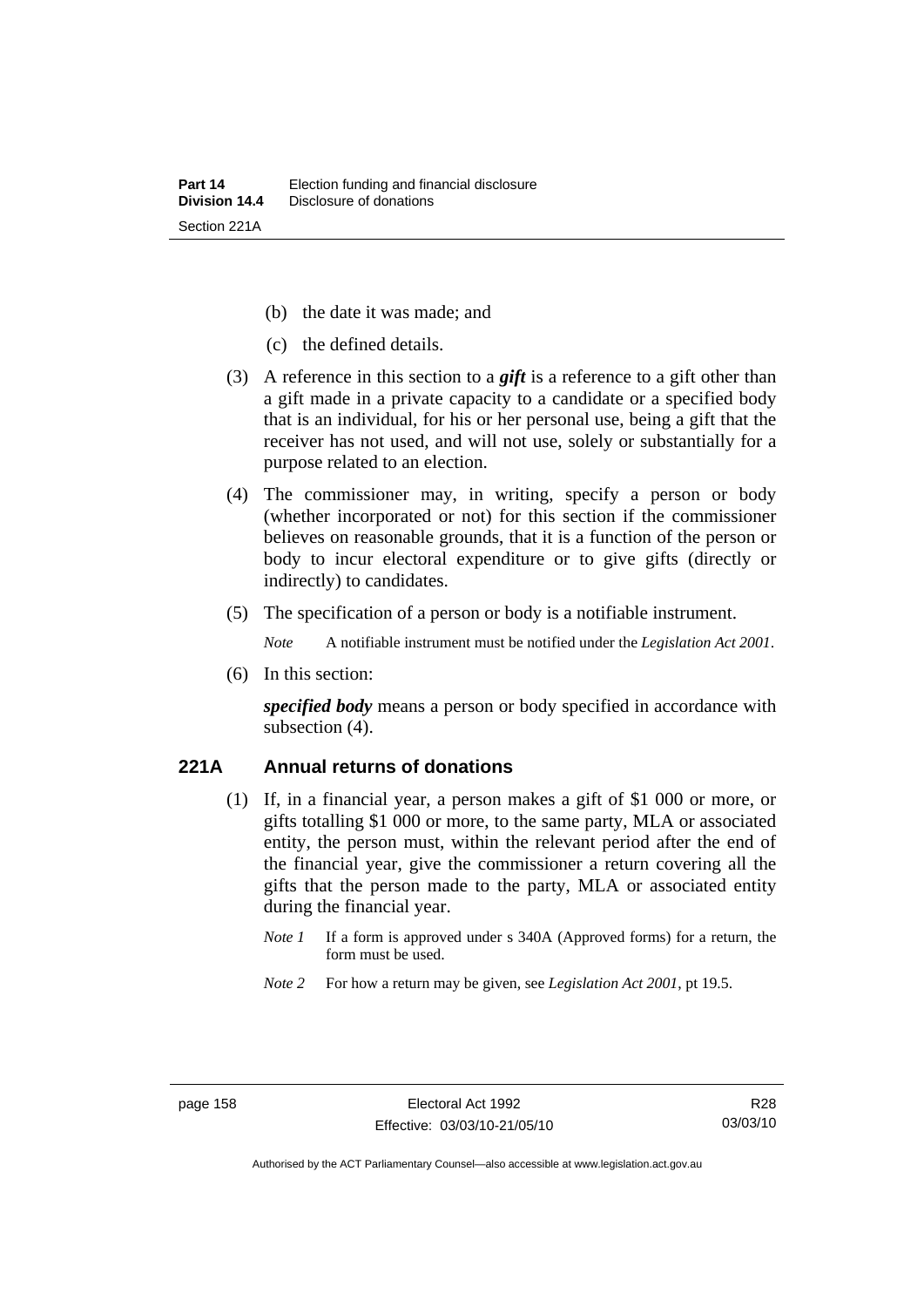- (2) If, in a financial year—
	- (a) a person receives a gift of \$1 000 or more, or gifts totalling \$1 000 or more; and
	- (b) the person uses all or part of the gift or gifts to make a gift of \$1 000 or more, or gifts totalling \$1 000 or more, to a party, MLA or associated entity;

the person must, within the relevant period after the end of the financial year, give the commissioner a return covering all the gifts mentioned in paragraph (a).

- (3) For each gift mentioned in subsection (1) or (2) (a), the return must state—
	- (a) the amount of the gift; and
	- (b) the date when it was made; and
	- (c) for a gift mentioned in subsection (1)—the name of the party, MLA or associated entity to which the gift was made; and
	- (d) for a gift mentioned in subsection (2) (a)—the defined details.
- (4) Subsection (2) does not apply to a gift mentioned in subsection (2) (a) that has been included in a previous return under this section.
- (5) If a person makes a gift to any person or body with the intention of benefiting a party, MLA or associated entity, the person is taken, for this section, to have made the gift to the party, MLA or associated entity.
- (6) In this section:

*gift* does not include—

 (a) a gift made to an MLA in a private capacity for the MLA's personal use if the MLA does not use the gift solely or substantially for a purpose related to an election; or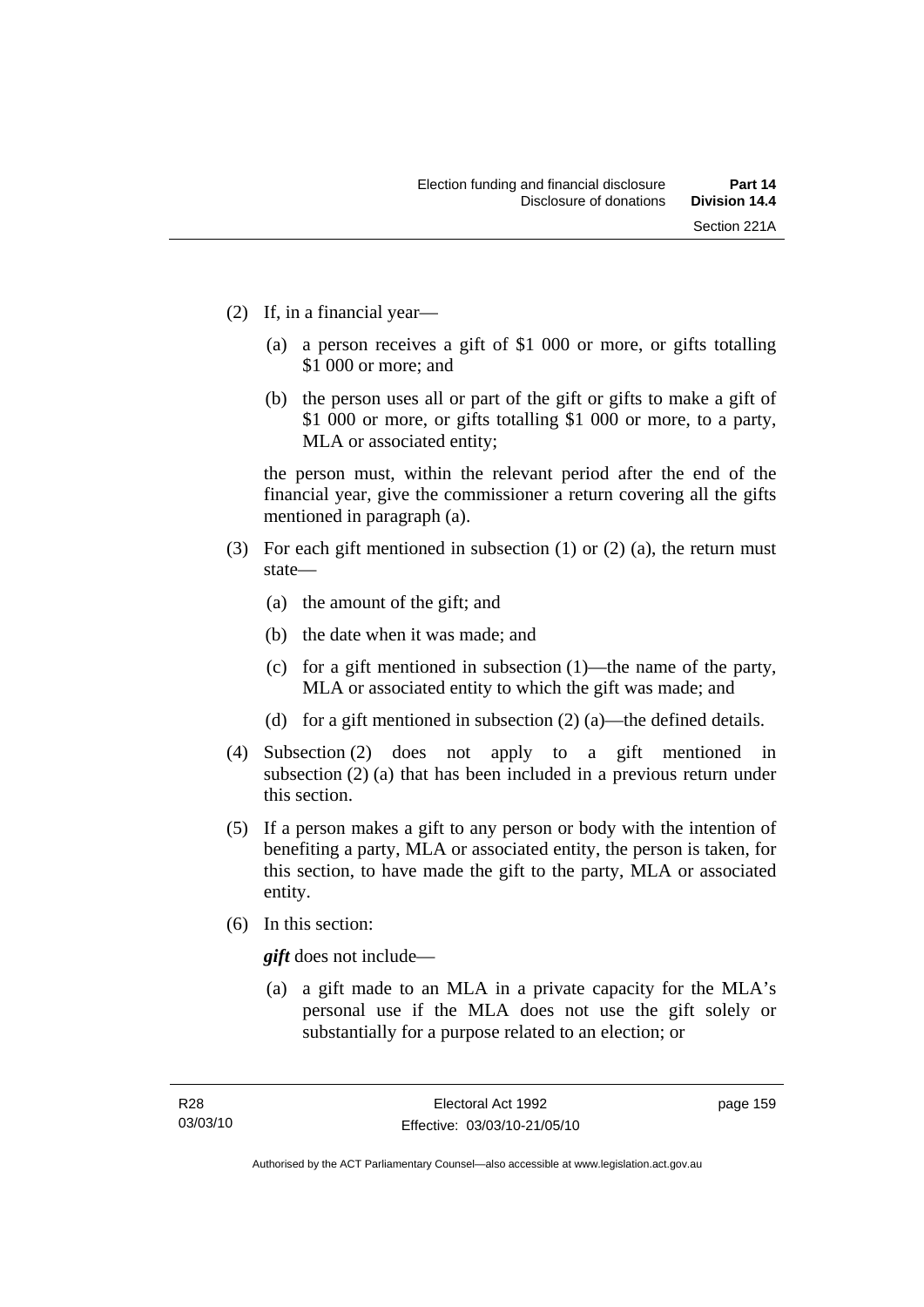(b) a gift made by a party, MLA, candidate or associated entity.

#### *relevant period* means—

- (a) for a financial year ending in a year when a general election is held—24 weeks; and
- (b) in any other case—20 weeks.

#### **221B Advice about obligations to make returns**

 (1) If, in a financial year, a party, MLA or associated entity (the *receiver*) receives a gift of \$1 000 or more, or gifts totalling \$1 000 or more, from the same person (the *giver*), the receiver must, before 1 August after the end of the financial year, by written notice to the giver, tell the giver about the requirements of section 221A (Annual returns of donations).

Maximum penalty: 50 penalty units.

(2) In this section:

*gift*—see section 221A (6).

## **222 Anonymous gifts**

- (1) A party, MLA, candidate or associated entity (the *receiver*) must not accept a gift of the prescribed amount or more made by someone else (the *giver*) to or for the benefit of the receiver unless—
	- (a) the receiver knows the defined details of the gift; or
	- (b) both the following subparagraphs apply:
		- (i) the giver tells the receiver the defined details of the gift before the gift is made;
		- (ii) when the gift is made, the receiver has no grounds for believing that the defined details given by the giver are not true.

R28 03/03/10

Authorised by the ACT Parliamentary Counsel—also accessible at www.legislation.act.gov.au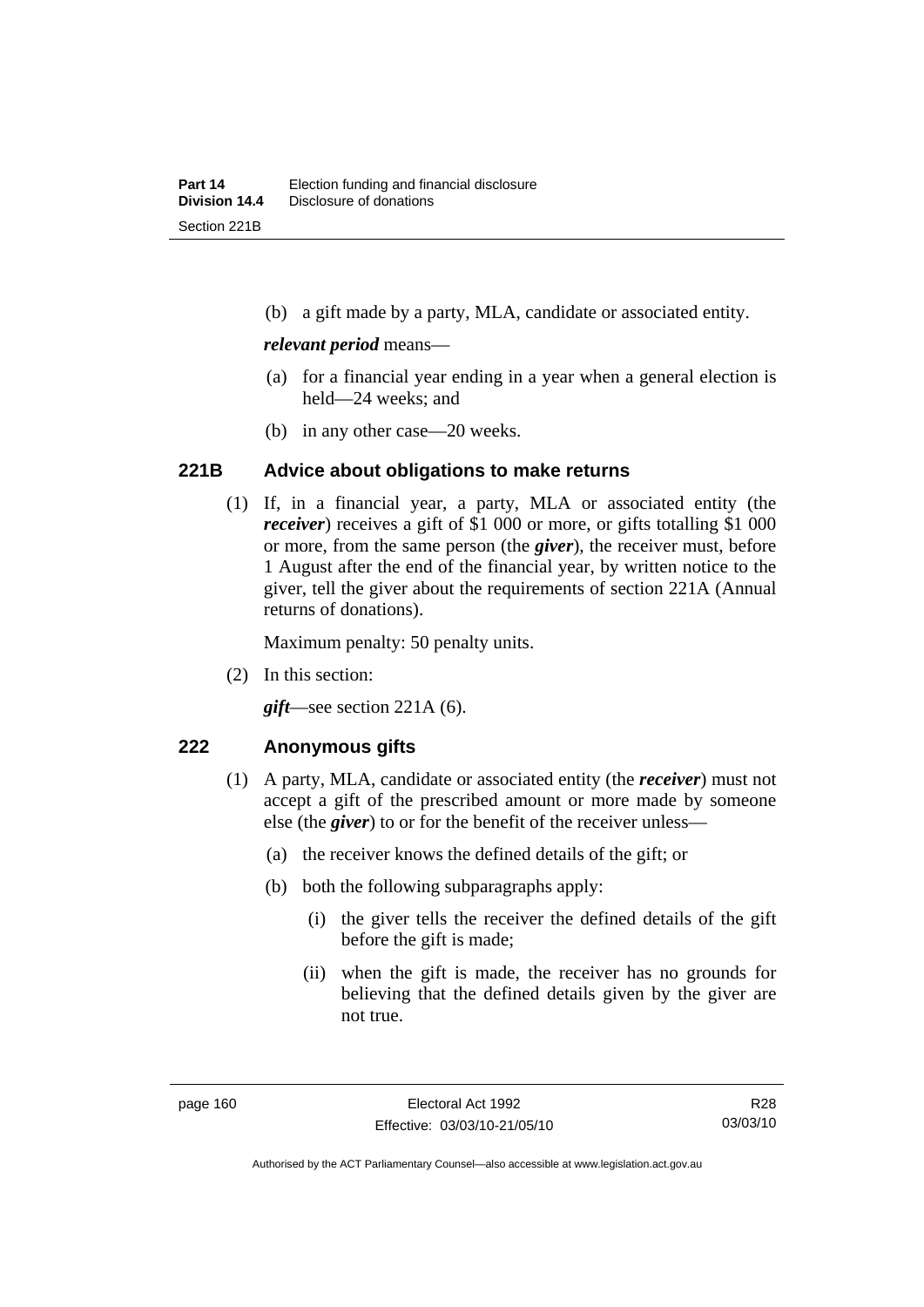- (2) Subsection (1) applies—
	- (a) for a party, MLA or associated entity—to gifts received at any time; or
	- (b) for a candidate—to gifts received during the disclosure period.
- (3) For this section, 2 or more gifts made by the same person to or for the benefit of a party, MLA, candidate or associated entity are taken to be a single gift.
- (4) If the receiver contravenes subsection (1), the relevant person must pay to the Territory an amount equal to the amount of the gift.
- (5) The amount payable under subsection (4) is a debt payable to the Territory by the relevant person and may be recovered by proceedings in a court of competent jurisdiction.
- (6) In this section:

*gift* includes a gift made on behalf of the members of an unincorporated association.

*prescribed amount*, for a gift made to or for the benefit of a party, MLA, associated entity or candidate, means \$1 000.

#### *relevant person* means

- (a) for a gift to or for the benefit of a party—
	- (i) if the party is a corporation—the party; or
	- (ii) in any other case—the reporting agent of the party; or
- (b) for a gift to or for the benefit of an MLA—the MLA; or
- (c) for a gift to or for the benefit of a candidate—the candidate; or
- (d) for a gift to or for the benefit of an associated entity—
	- (i) if the entity is a corporation—the entity; or
	- (ii) in any other case—the financial controller of the entity.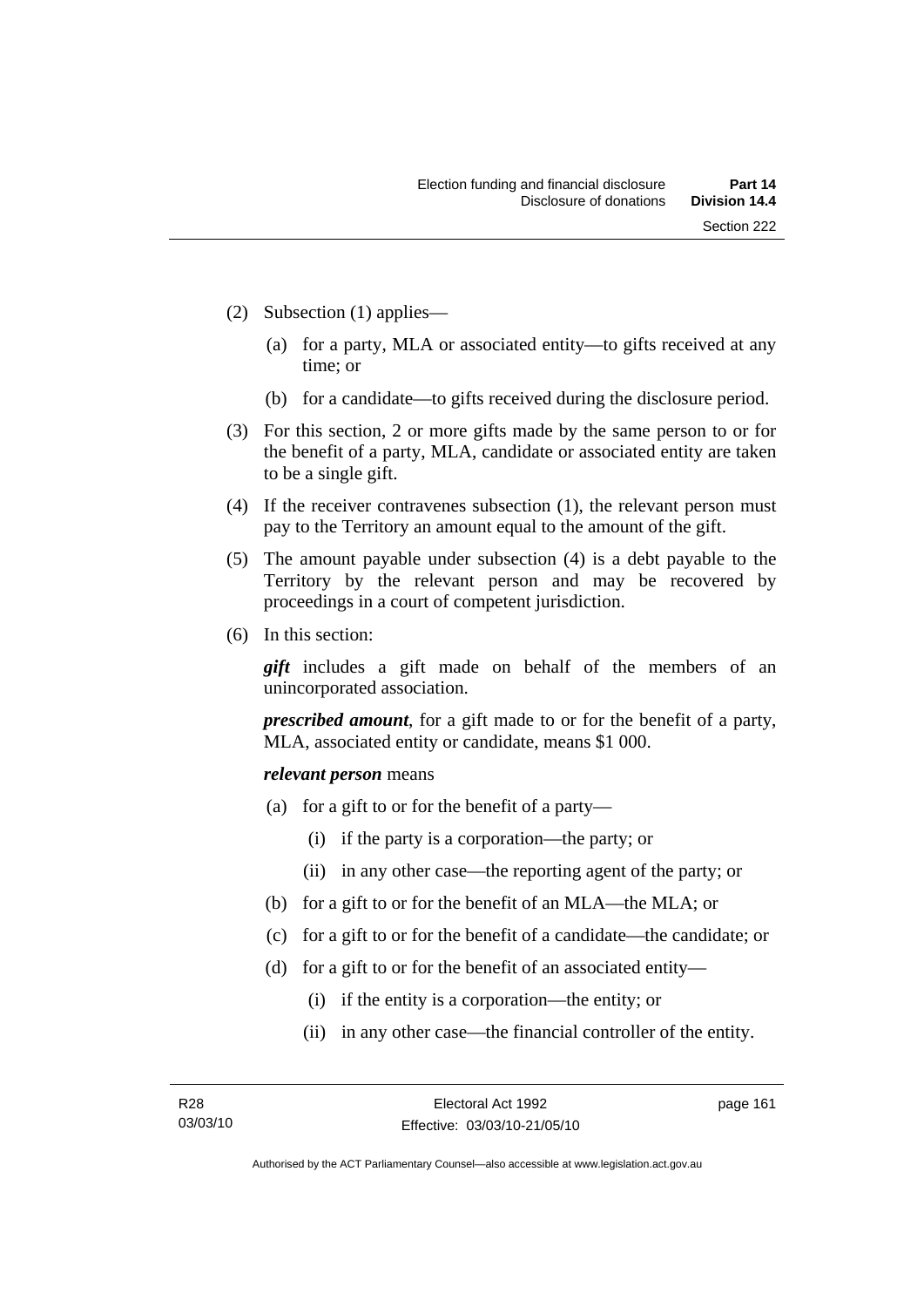## **Division 14.5 Disclosure of electoral expenditure**

#### **223 Definitions for div 14.5**

In this division:

*broadcaster* means—

- (a) the Australian Broadcasting Corporation continued in existence under the *Australian Broadcasting Corporation Act 1983* (Cwlth), section 5; or
- (b) the Special Broadcasting Service Corporation continued in existence under the *Special Broadcasting Service Act 1991*  (Cwlth), section 5; or
- (c) the holder of a licence under the *Broadcasting Services Act 1992* (Cwlth); or
- (d) the provider of a broadcasting service under a class licence under that Act.

*electoral advertisement* means an advertisement containing electoral matter, whether or not consideration was given for its publication or broadcast.

*electoral expenditure*, in relation to an election, means expenditure incurred (whether or not incurred during the pre-election period)  $on$ —

- (a) broadcasting an electoral advertisement during the pre-election period; or
- (b) publishing an electoral advertisement in a news publication during the pre-election period; or
- (c) displaying an electoral advertisement at a theatre or other place of entertainment during the pre-election period; or
- (d) producing an electoral advertisement referred to in paragraph  $(a)$ ,  $(b)$  or  $(c)$ ; or

R28 03/03/10

Authorised by the ACT Parliamentary Counsel—also accessible at www.legislation.act.gov.au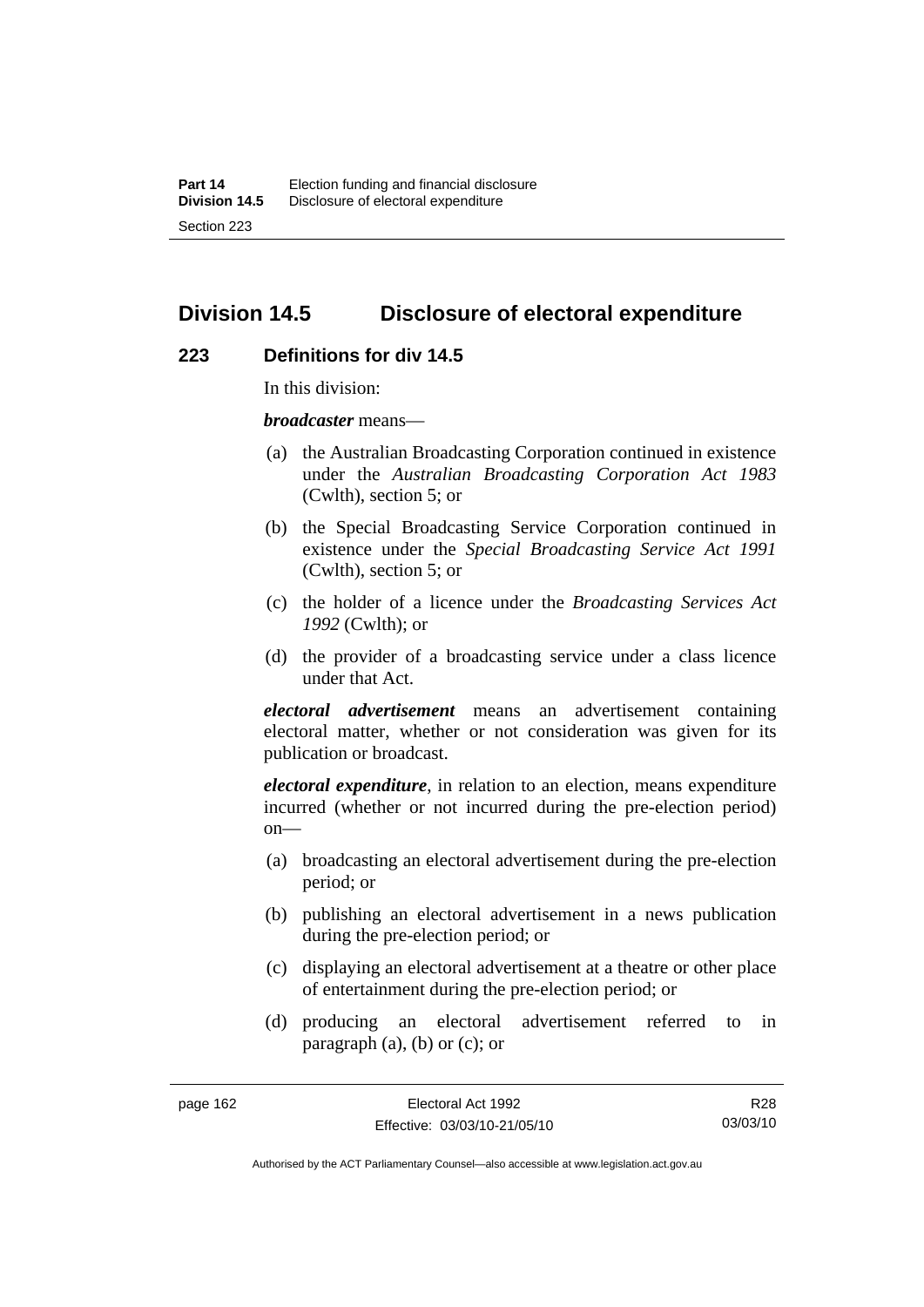- (e) producing any electoral matter to which section 292 applies (other than material referred to in paragraph (a), (b) or (c)) that is published during the pre-election period; or
- (f) producing and distributing electoral matter that is addressed to particular persons or organisations and is distributed during the pre-election period; or
- (g) consultant's or advertising agent's fees in respect of—
	- (i) services provided during the pre-election period, being services relating to the election; or
	- (ii) material relating to the election that is used during the pre-election period; or
- (h) carrying out an opinion poll or other research about the election during the pre-election period.

*participant* in an election means—

- (a) a party or candidate; or
- (b) a person (other than a party or candidate) by whom, or with the authority of whom, electoral expenditure in relation to an election is incurred.

*relates*—an advertisement *relates* to an election if it contains electoral matter, whether or not consideration is given for publication or broadcasting of the advertisement.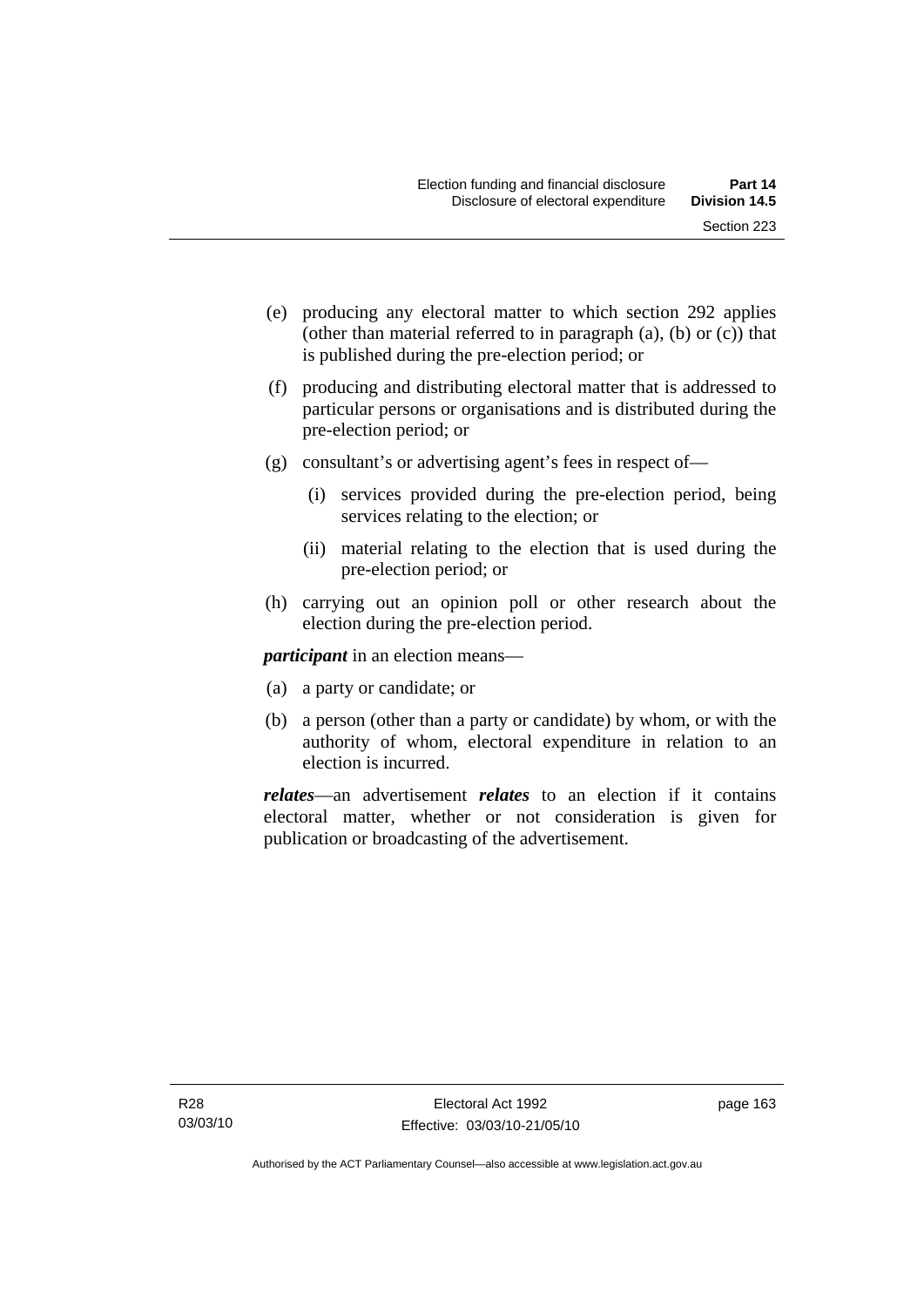#### **224 Returns of electoral expenditure**

 (1) The reporting agent of each person who was a candidate in an election shall, before the end of 15 weeks after polling day for the election, give the commissioner a return specifying details of the electoral expenditure in relation to the election incurred by or with the authority of the candidate.

- *Note 2* For how a return may be given, see *Legislation Act 2001*, pt 19.5.
- (2) If electoral expenditure in relation to an election is incurred by or with the authority of a party, the reporting agent of the party shall, before the end of 15 weeks after polling day for the election, give the commissioner a return setting out details of the expenditure.
- (3) If electoral expenditure in relation to an election was incurred by or with the authority of a person and the expenditure was not incurred with the written authority of a party, candidate or associated entity in the election the person shall, before the end of 15 weeks after polling day for the election, give the commissioner a return specifying details of the electoral expenditure.
- (4) A person is not required to give the commissioner a return under subsection (3) in relation to an election if the amount of the electoral expenditure incurred in relation to the election by or with the person's authority is less than \$1 000.

#### **225 Nil returns**

 (1) If no electoral expenditure in relation to an election is incurred by or with the authority of a candidate in the election, a return under section 224 in relation to the candidate shall be given to the commissioner and shall include a statement to the effect that no expenditure of a kind required to be disclosed has been incurred by or with the authority of the candidate.

*Note 1* If a form is approved under s 340A (Approved forms) for a return, the form must be used.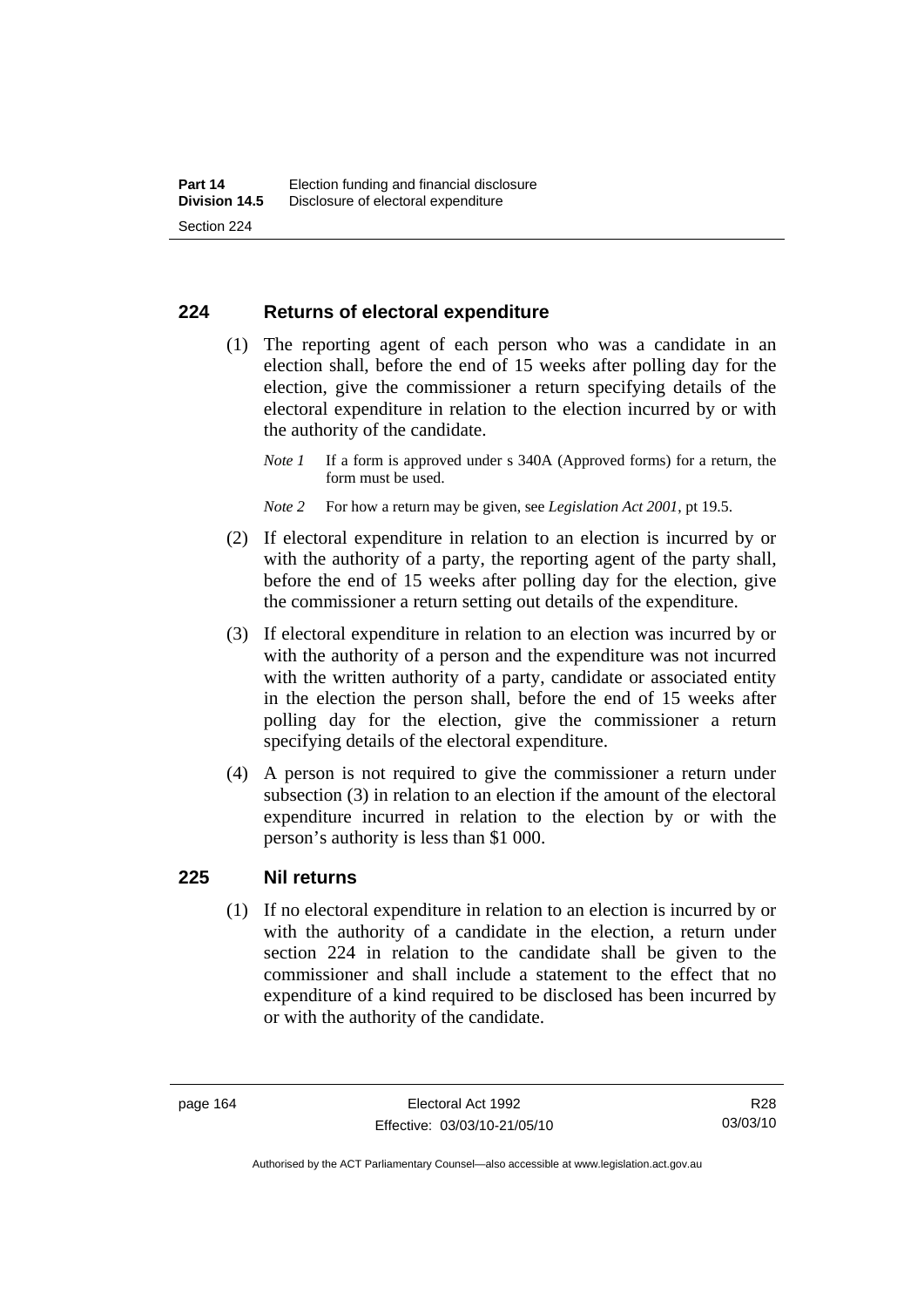(2) If no electoral expenditure in relation to an election is incurred by or with the authority of a party that endorsed a candidate in the election, a return under section 224 in relation to the party shall be given to the commissioner and shall include a statement to the effect that no expenditure of a kind required to be disclosed has been incurred by or with the authority of the party.

#### **226 Returns by broadcasters and publishers**

- (1) If an election has taken place—
	- (a) each broadcaster who broadcast an electoral advertisement during the pre-election period with the authority of a participant in the election; and
	- (b) each publisher who published an electoral advertisement in a news publication during the pre-election period with the authority of a participant in the election;

shall give the commissioner a return before the end of 8 weeks after polling day in the election.

*Note 1* If a form is approved under s 340A (Approved forms) for a return, the form must be used.

*Note 2* For how a return may be given, see *Legislation Act 2001*, pt 19.5.

- (2) A return shall specify the following particulars in relation to the advertisement:
	- (a) the broadcasting service as part of which the advertisement was broadcast or the news publication in which the advertisement was published;
	- (b) the name and address of the person at whose request the advertisement was broadcast or published;
	- (c) the name and address of the participant in the election with whose authority the advertisement was broadcast or published;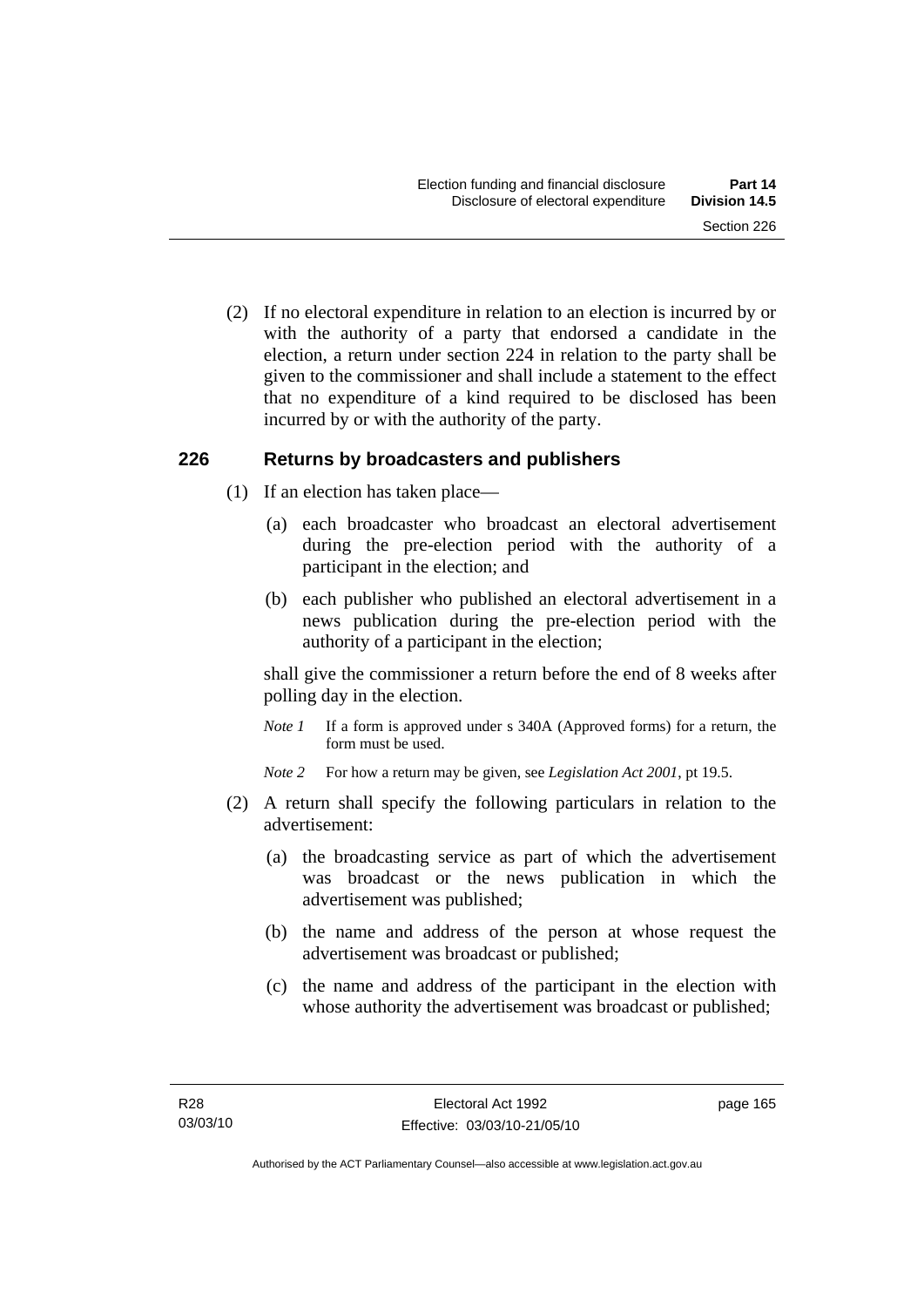- (d) the date or dates when, and, for an advertisement that was broadcast, the times between which, the advertisement was broadcast or published;
- (e) for a published advertisement—the page on which the advertisement was published and the space occupied by it;
- (f) whether or not, on each occasion when the advertisement was broadcast or published, a charge was made by the broadcaster or publisher for the broadcasting or publication of the advertisement;
- (g) if a charge referred to in paragraph (f) was made—the amount of the charge.
- (3) If a broadcaster or publisher specifies in a return the amount of a charge in accordance with subsection (2) (g), the broadcaster or publisher shall state in the return whether or not the charge is at less than normal commercial rates having regard to—
	- (a) for a broadcast advertisement—the length of the advertisement and the day or days when, and the times between which, it was broadcast; or
	- (b) for a published advertisement—the space occupied by the advertisement and the nature of the news publication.
- (4) A publisher is not required to give the commissioner a return under subsection (1) in relation to an election if the amount of the charges made by the publisher in relation to the publication of any advertisements to which that subsection applies, in relation to that election and any other election that took place on the same day as the firstmentioned election, does not exceed \$1 000.
- (5) A return under subsection (1) may refer to more than 1 advertisement.

Authorised by the ACT Parliamentary Counsel—also accessible at www.legislation.act.gov.au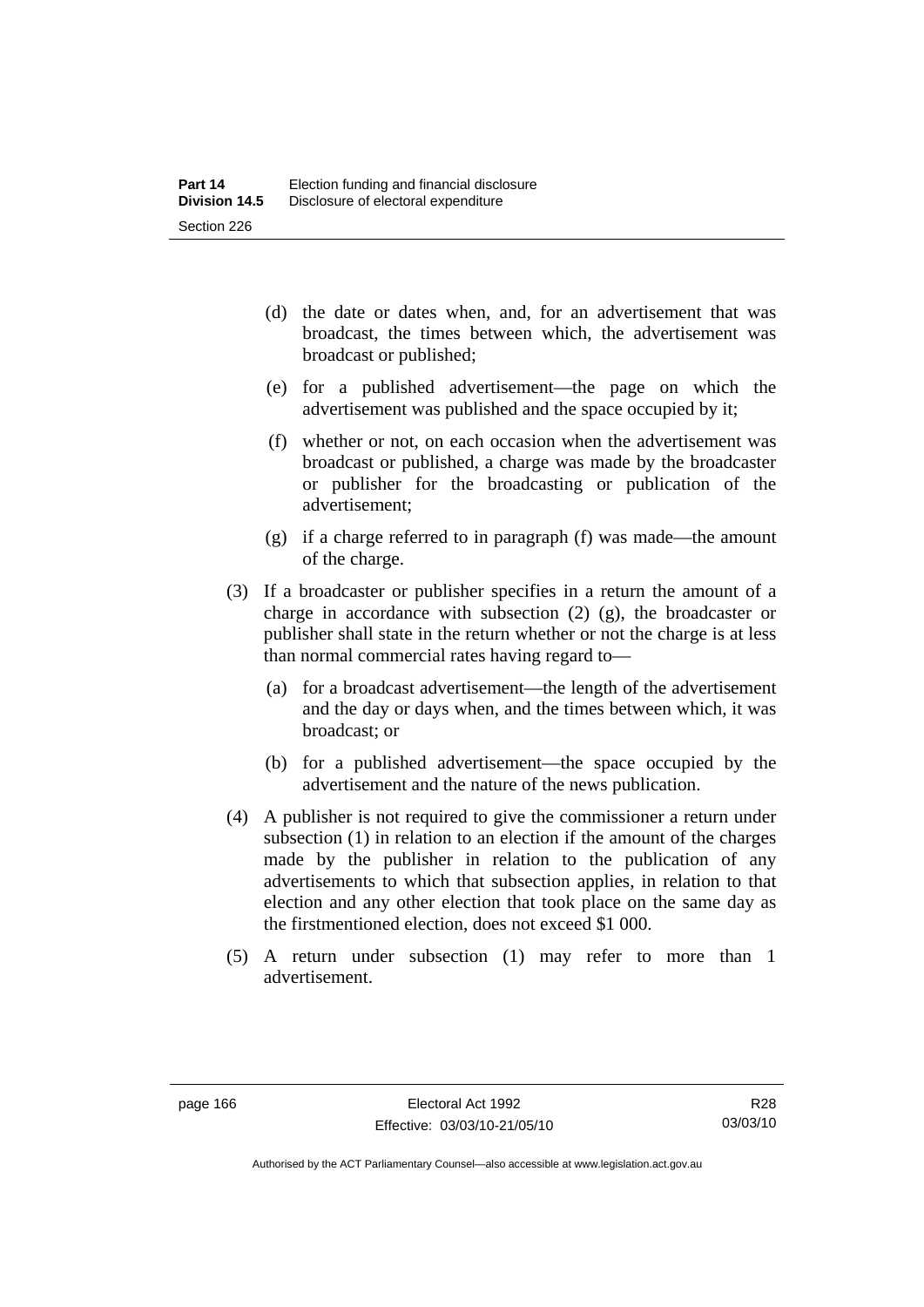## **227 Multiple elections on same day**

- $(1)$  If—
	- (a) the voting at 2 or more elections took place on the same day; and
	- (b) a person would, apart from this subsection, be required to give the commissioner 2 or more returns under this division relating to those elections;

the person may give the commissioner a single return, in a form approved under section 340A (Approved forms), setting out the particulars that the person would have been required to set out in those separate returns.

 (2) It is sufficient compliance with this division if the return sets out details of the expenditure without showing the extent to which it relates to any election.

# **Division 14.6 Annual returns**

## **228 Meaning of** *defined particulars* **for div 14.6**

In this division:

*defined particulars*, in relation to a sum or amount, means—

- (a) if the sum or amount was received from, paid to or owed to, an unincorporated association, other than a registered industrial organisation—
	- (i) the name of the association; and
	- (ii) the names and addresses of the members of the executive committee (however described) of the association; and
- (b) if the sum or amount was paid out of or into, or incurred as a debt to, a trust fund or the funds of a foundation—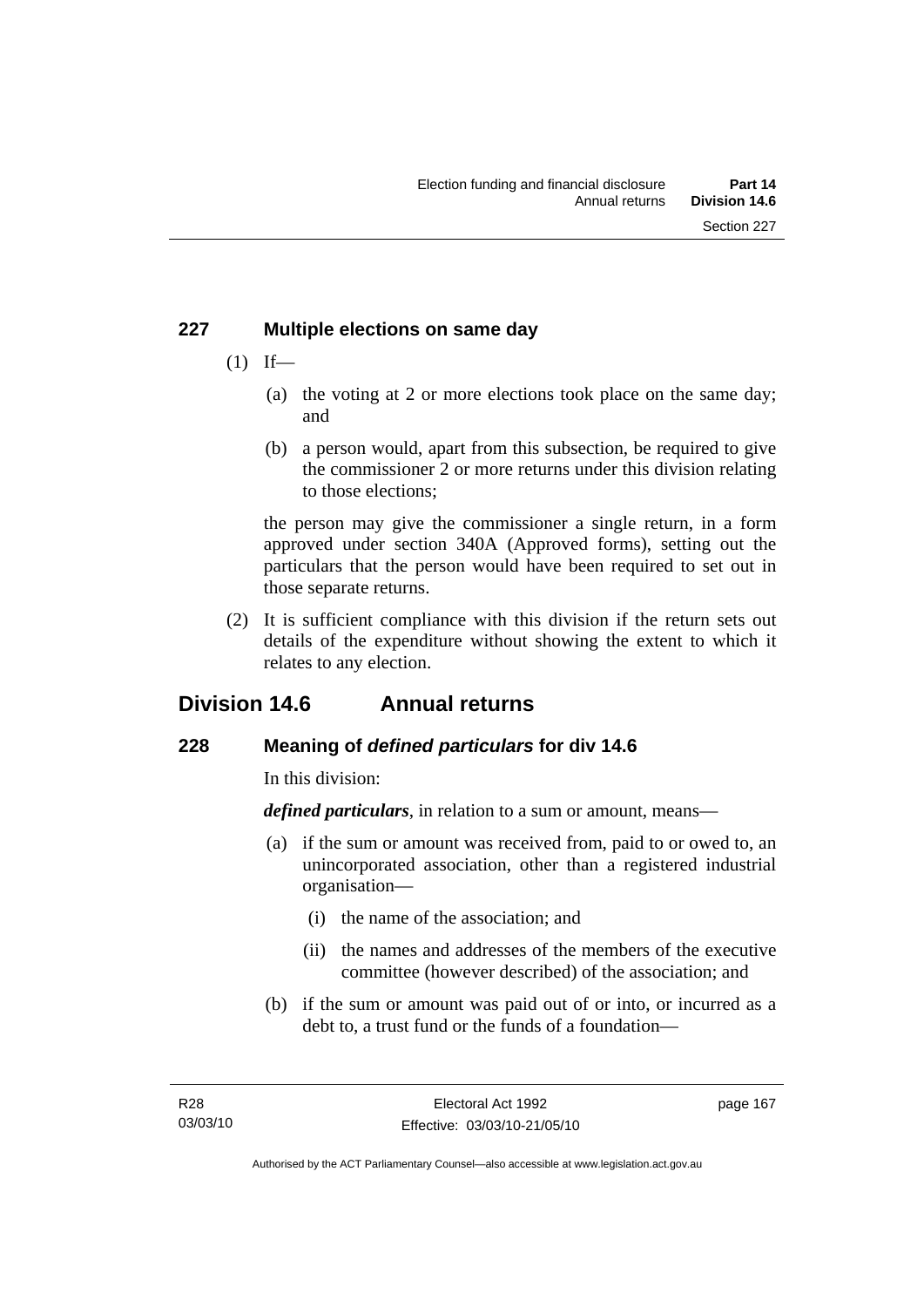- (i) the names and addresses of the trustees of the fund or foundation; and
- (ii) the name, title or description of the trust fund or foundation; and
- (c) the name and address of the person or organisation that paid, received or is owed the sum or amount; and
- (d) such other particulars as are prescribed.

#### **230 Annual returns by parties and MLAs**

- (1) The reporting agent of a party or MLA must, within 16 weeks after the end of each financial year, give the commissioner a return.
	- *Note 1* If a form is approved under s 340A (Approved forms) for a return, the form must be used.
	- *Note 2* For how a return may be given, see *Legislation Act 2001*, pt 19.5.
- (2) However, the return may be the audited annual accounts of the party or MLA in a form approved, in writing, by the commissioner.
- (3) The approval is a notifiable instrument.
	- *Note* A notifiable instrument must be notified under the *Legislation Act 2001*.
- (4) The return must state—
	- (a) the amount received by, or on behalf of, the party or MLA during the financial year, together with the particulars required by section 232 (1) (Amounts received); and
	- (b) the amount paid by, or on behalf of, the party or MLA during the financial year; and
	- (c) the outstanding amount, at the end of the financial year, of debts incurred by, or on behalf of, the party or MLA, together with the particulars required by section 234 (1) (Outstanding amounts).

R28 03/03/10

Authorised by the ACT Parliamentary Counsel—also accessible at www.legislation.act.gov.au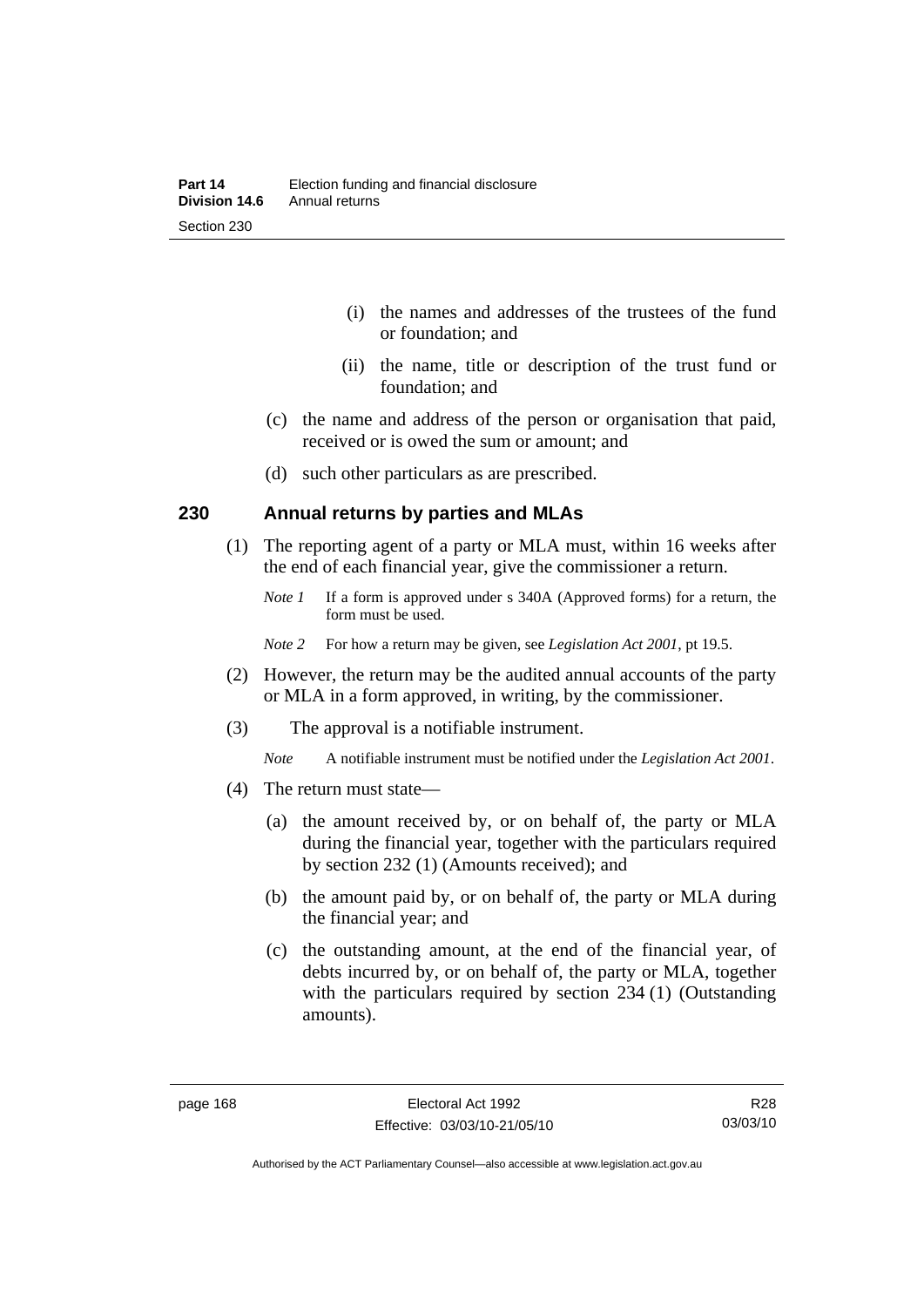(5) For subsection (4) (a), an amount is received by, or on behalf of, an MLA only if the amount is a gift received by the MLA in his or her capacity as an MLA.

#### **Examples of amounts not required to be stated in a return**

- 1 Income derived in a private capacity eg interest on bank accounts and dividends on shares.
- 2 Salary, allowances and other benefits (including superannuation benefits) as an MLA.
- 3 A gift given to the MLA in a private capacity for his or her personal use eg a birthday gift from a family member.
- *Note* An example is part of the Act, is not exhaustive and may extend, but does not limit, the meaning of the provision in which it appears (see *Legislation Act 2001*, s 126 and s 132).
- (6) For subsection (4) (b) or (c), an amount paid, or an outstanding amount of debts incurred, by or on behalf of an MLA includes an amount paid, or an outstanding amount of debts incurred, by or on behalf of the MLA for a purpose that relates solely or substantially to his or her position as MLA on any of the following:
	- (a) broadcasting an advertisement;
	- (b) publishing an advertisement in a news publication;
	- (c) displaying an advertisement at a theatre or another place of entertainment;
	- (d) producing an advertisement mentioned in paragraphs (a) to (c);
	- (e) producing any electoral matter to which section 292 (Dissemination of unauthorised electoral matter) applies;
	- (f) producing and distributing electoral matter that is addressed to particular people or organisations;
	- (g) consultant's or advertising agent's fees for services provided;
	- (h) carrying out an opinion poll or other research.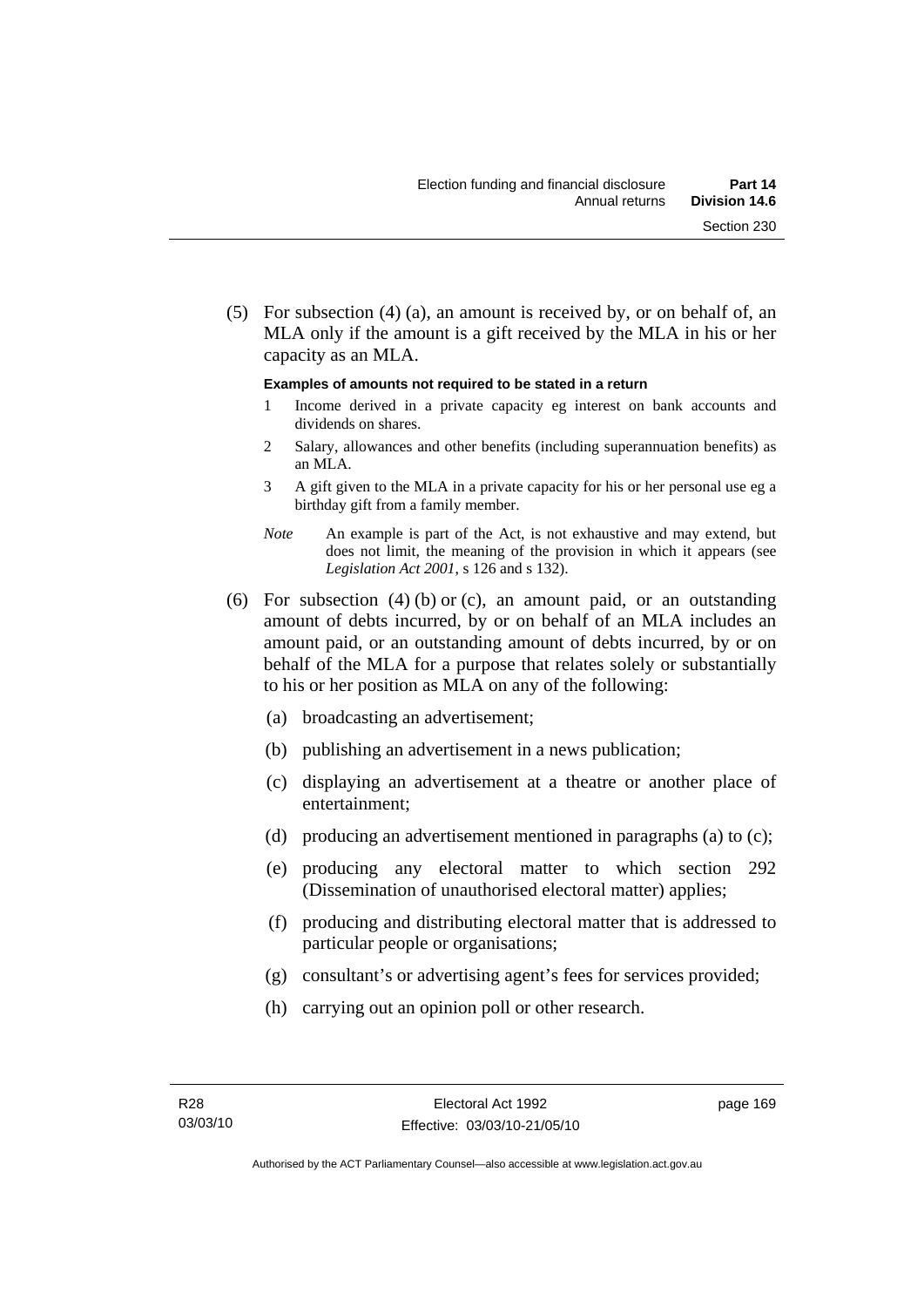- (7) However, subsection (4) (b) or (c) does not require disclosure of any amount paid, or to be paid, by or on behalf of an MLA using funds provided by the Legislative Assembly to assist the MLA in exercising his or her functions as an MLA.
- (8) A return under this section must not include a list of the members of a party.
- (9) If the registration of a party is cancelled during a financial year, this section applies to the party in relation to the year as if a reference to the reporting agent of the party were a reference to the person who was the reporting agent of the party immediately before the cancellation.
- (10) If a person ceases to be an MLA during a financial year, this section applies to the person in relation to the year as if the person were the reporting agent.

#### **231 Periods of less than financial year**

- (1) This section applies if, during a financial year—
	- (a) a political party becomes, or ceases to be, a registered party; or
	- (b) a person becomes, or ceases to be, an MLA.
- (2) A return under section 230 (Annual returns by parties and MLAs) for the political party or person for the financial year need only include particulars for the part of the year when the party was registered or the person was an MLA.

#### **231B Annual returns by associated entities**

- (1) If an entity is an associated entity at any time during a financial year, the entity's financial controller must give the commissioner a return within 16 weeks after the end of the financial year.
	- *Note 1* If a form is approved under s 340A (Approved forms) for a return, the form must be used.
	- *Note 2* For how a return may be given, see *Legislation Act 2001*, pt 19.5.

Authorised by the ACT Parliamentary Counsel—also accessible at www.legislation.act.gov.au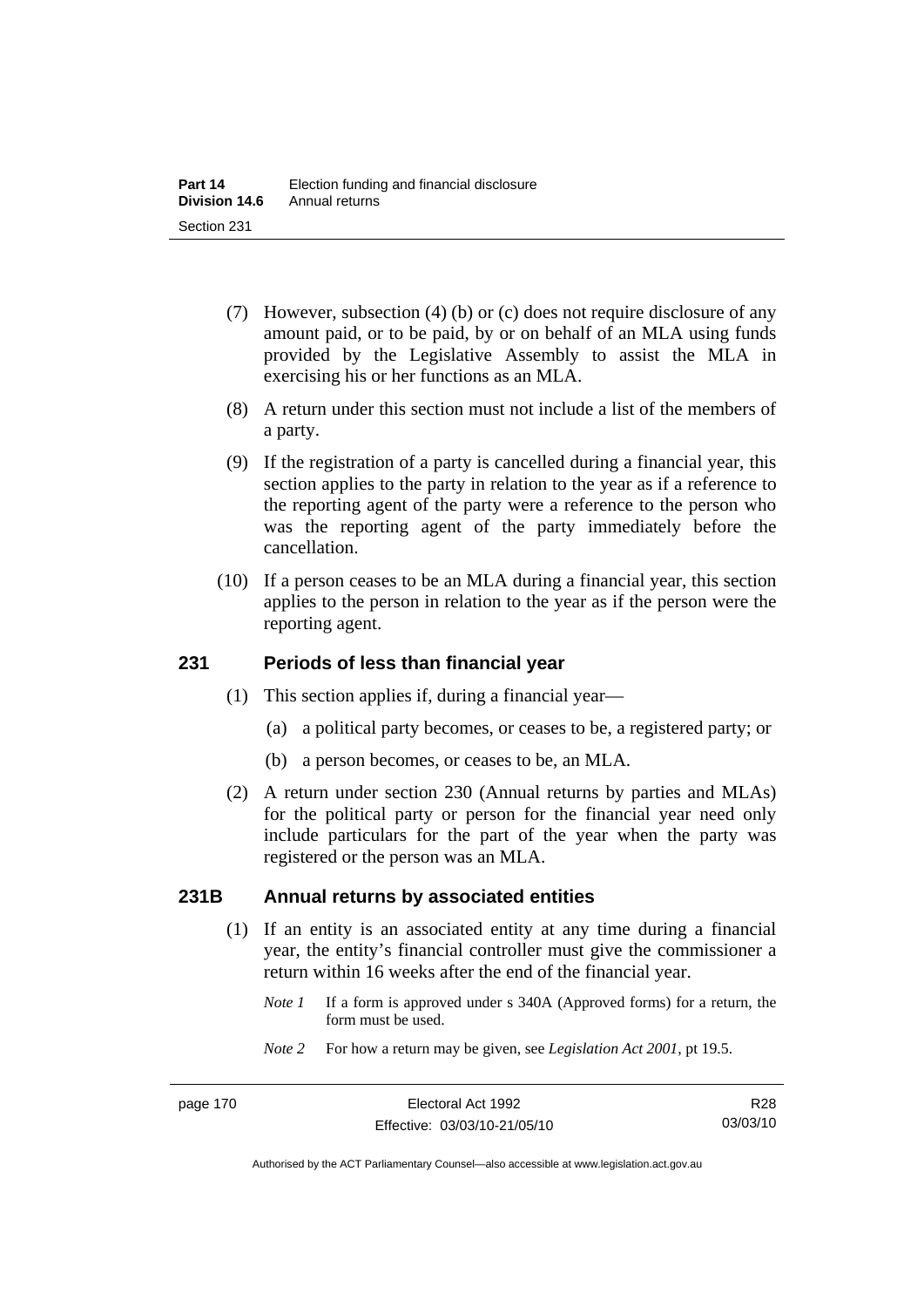- (2) The return must state—
	- (a) the amount received by, or on behalf of, the entity during the financial year, together with the particulars required by section 232 (3) (Amounts received); and
	- (b) the amount paid by, or on behalf of, the entity during the financial year; and
	- (c) if the entity is an associated entity at the end of the financial year—the outstanding amount, at the end of the year, of debts incurred by, or on behalf of, the entity, together with the particulars required by section 234 (2) (Outstanding amounts).
- (3) An amount received when the entity was not an associated entity is not to be counted for subsection (2) (a) and (b).
- (4) If an amount required to be stated under subsection (2) (b) was—
	- (a) paid to or for the benefit of 1 or more parties or MLAs; and
	- (b) paid out of funds generated from capital of the entity;

the return must set out the required details of each person who contributed to that capital on or after 29 November 1996.

- (5) For subsection (4), the required details of a person are—
	- (a) the person's name and address; and
	- (b) the total of the person's contributions to the capital of the associated entity mentioned in that subsection up to the end of the financial year.
- (6) Subsection (5) does not apply to contributions that have been included in a previous return under this section.

#### **232 Amounts received**

 (1) If the sum of all amounts received by, or on behalf of, a party or MLA from a particular person or organisation during a financial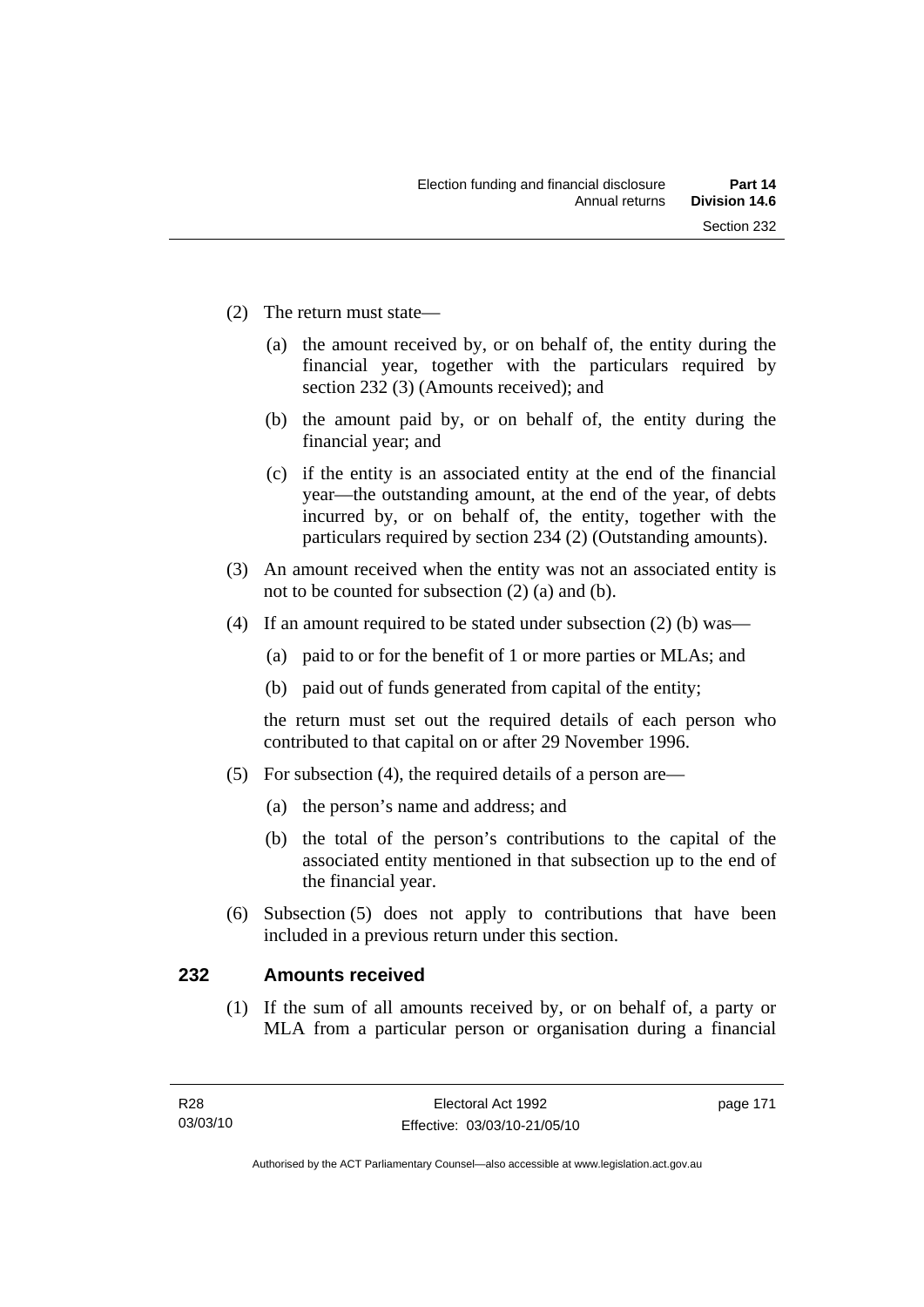year is \$1 000 or more, the return by the party or MLA under section 230 (Annual returns by parties and MLAs) must state—

- (a) the amount of the sum; and
- (b) the defined particulars.
- (2) In working out the sum for subsection (1), an amount received of less than \$1 000 need not be counted.
- (3) If an associated entity receives 1 or more amounts from a particular person or organisation during a financial year, the return by the entity under section 231B (Annual returns by associated entities) must state—
	- (a) the sum of the amounts; and
	- (b) the defined particulars.
- (4) Subsection (3) does not apply to any of the following amounts:
	- (a) for an associated entity licensed under the *Liquor Act 1975* an amount received that—
		- (i) is for the supply of liquor or food in accordance with the licence; and
		- (ii) is not more than reasonable consideration for the supply;
	- (b) for an associated entity licensed under the *Gaming Machine Act 2004*—an amount received for the playing of gaming machines in accordance with the licence;
	- (c) an amount prescribed by regulation.
- (5) For subsections (1) and (3), if the sum or amount was received as a loan, the return must state the information required by section 218A (2) (Certain loans not to be received).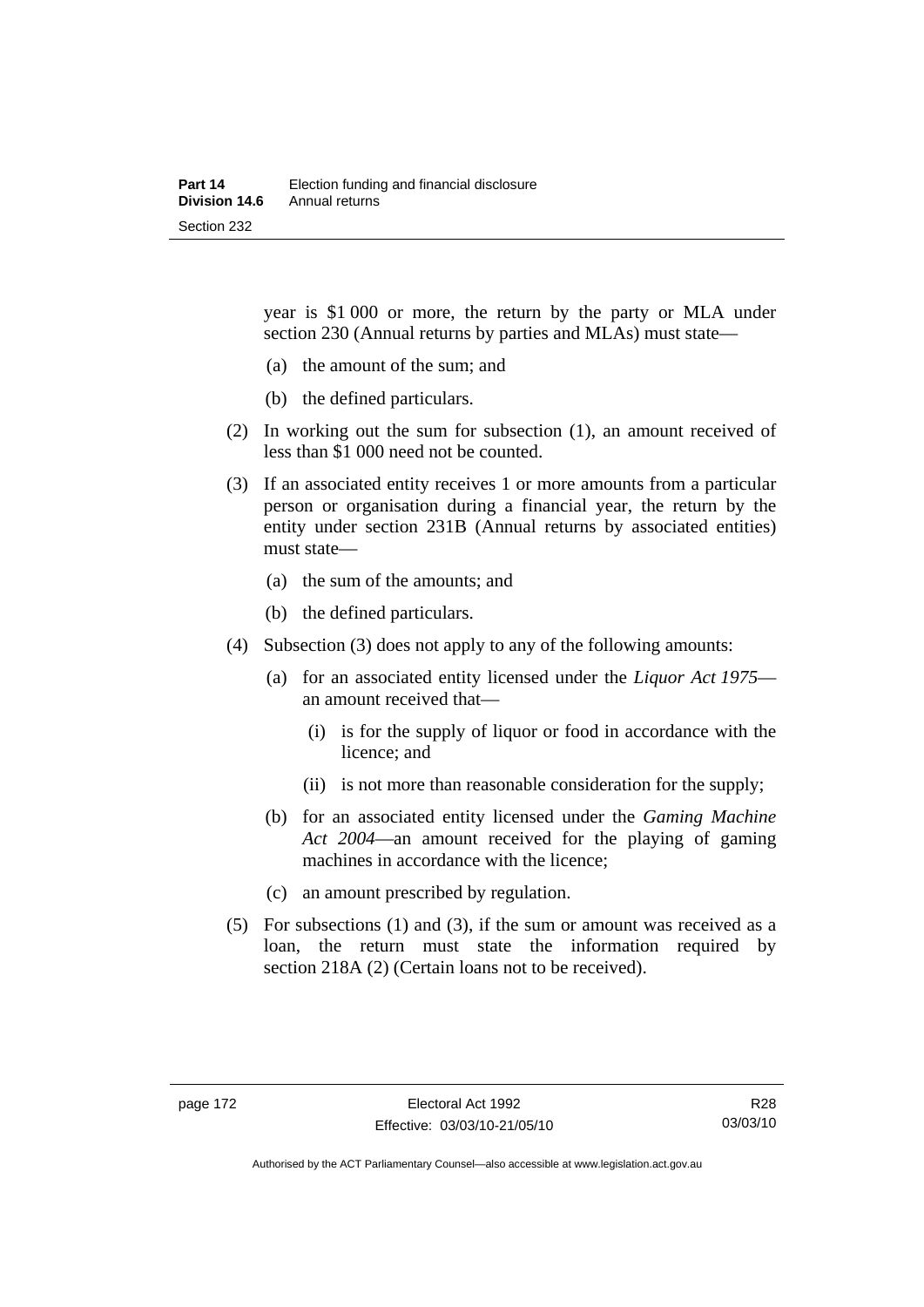#### **234 Outstanding amounts**

- (1) If, at the end of a financial year, the sum of all debts within the meaning of section 230 (4) (c) that are owed by a party or MLA to a particular person or organisation is \$1 000 or more, the return by the party or MLA under section 230 shall specify the sum and include the defined particulars.
- (2) If an entity is an associated entity at the end of a financial year and, at the end of that year, the sum of all debts within the meaning of section 231B (2) (c) that are owed by the entity to a particular person or organisation is \$1 000 or more, the return by the entity under section 231B in relation to the financial year shall set out the sum and include the defined particulars.

## **234A Regulations**

- (1) The regulations may require greater detail to be provided in returns under section 230 or 231B than is required by this division.
- (2) Without limiting subsection (1), the regulations may require that the total amounts referred to in section 230 (4) or 231B (2) be broken down in the way specified in the regulations.
- (3) The regulations may reduce the amount of information to be provided in returns under section 231B.

# **Division 14.7 Compliance**

#### **235 Definitions for div 14.7**

In this division:

*investigation notice* means a notice under section 237 (3) (Investigation notices generally) or section 237A (2) (Investigation notices about associated entities).

*return* includes a notice under section 240 (1) (c) or (4) (Inability to complete returns).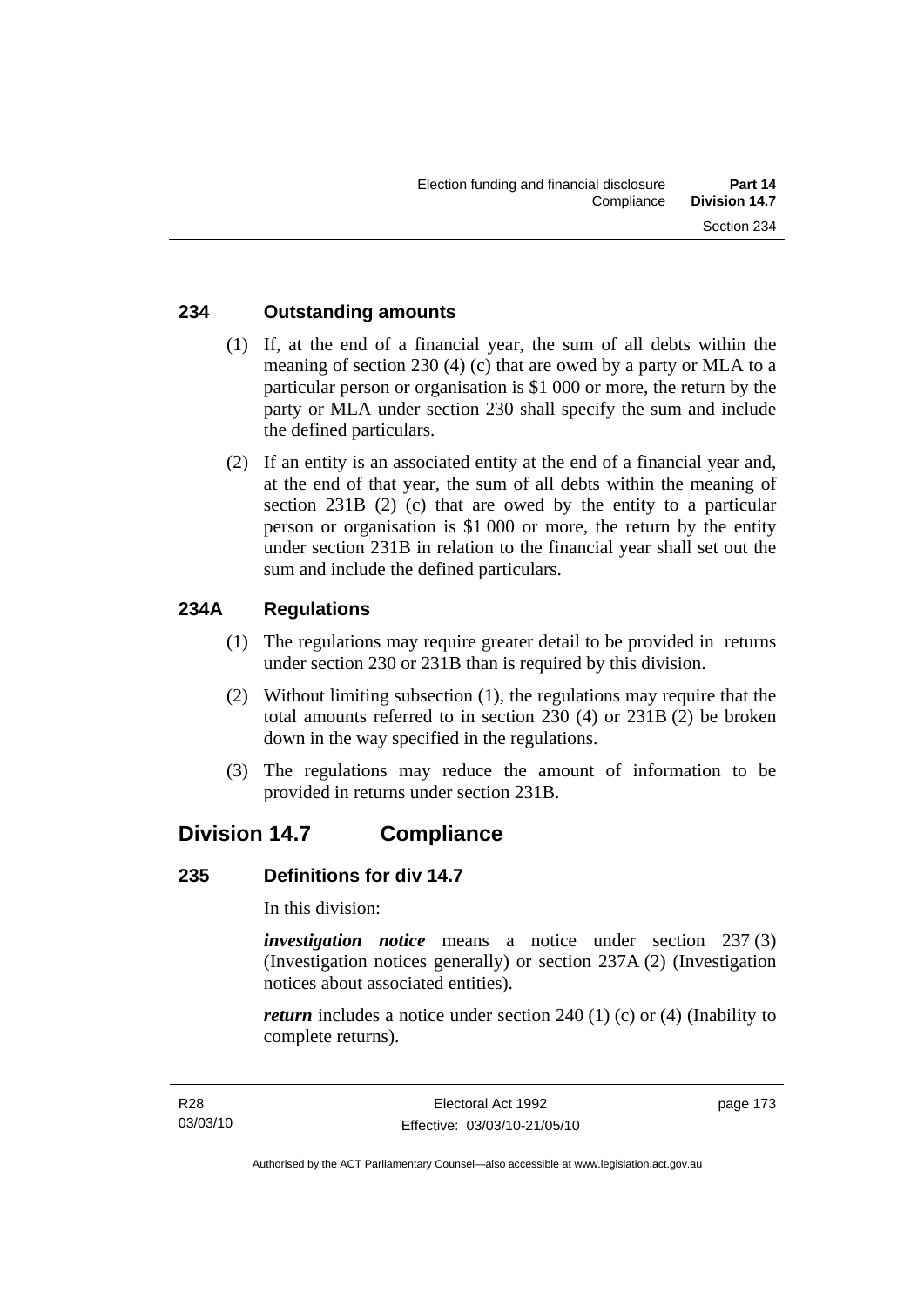#### **236 Offences**

 (1) A person shall not, without reasonable excuse, fail to give the commissioner a return under this part within the time required.

Maximum penalty:

- (a) for a return required to be given by the reporting agent of a party—50 penalty units; and
- (b) for any other return—20 penalty units.
- (2) A person shall not, without reasonable excuse—
	- (a) give the commissioner an incomplete return under division 14.4, 14.5 or 14.6; or
	- (b) fail to retain records in accordance with section 239.

Maximum penalty: 20 penalty units.

 (3) A person shall not give a return under division 14.4, 14.5 or 14.6, containing particulars that are, to the knowledge of the person, false or misleading in a material particular.

Maximum penalty: 50 penalty units, imprisonment for 6 months or both.

 (4) A person shall not give to another person who is required to give a return under division 14.4, 14.5 or 14.6 information relevant to the return that is, to the knowledge of the firstmentioned person, false or misleading in a material particular.

Maximum penalty: 50 penalty units, imprisonment for 6 months or both.

 (5) A prosecution in relation to an offence against this section may be begun at any time within 4 years after the offence was committed.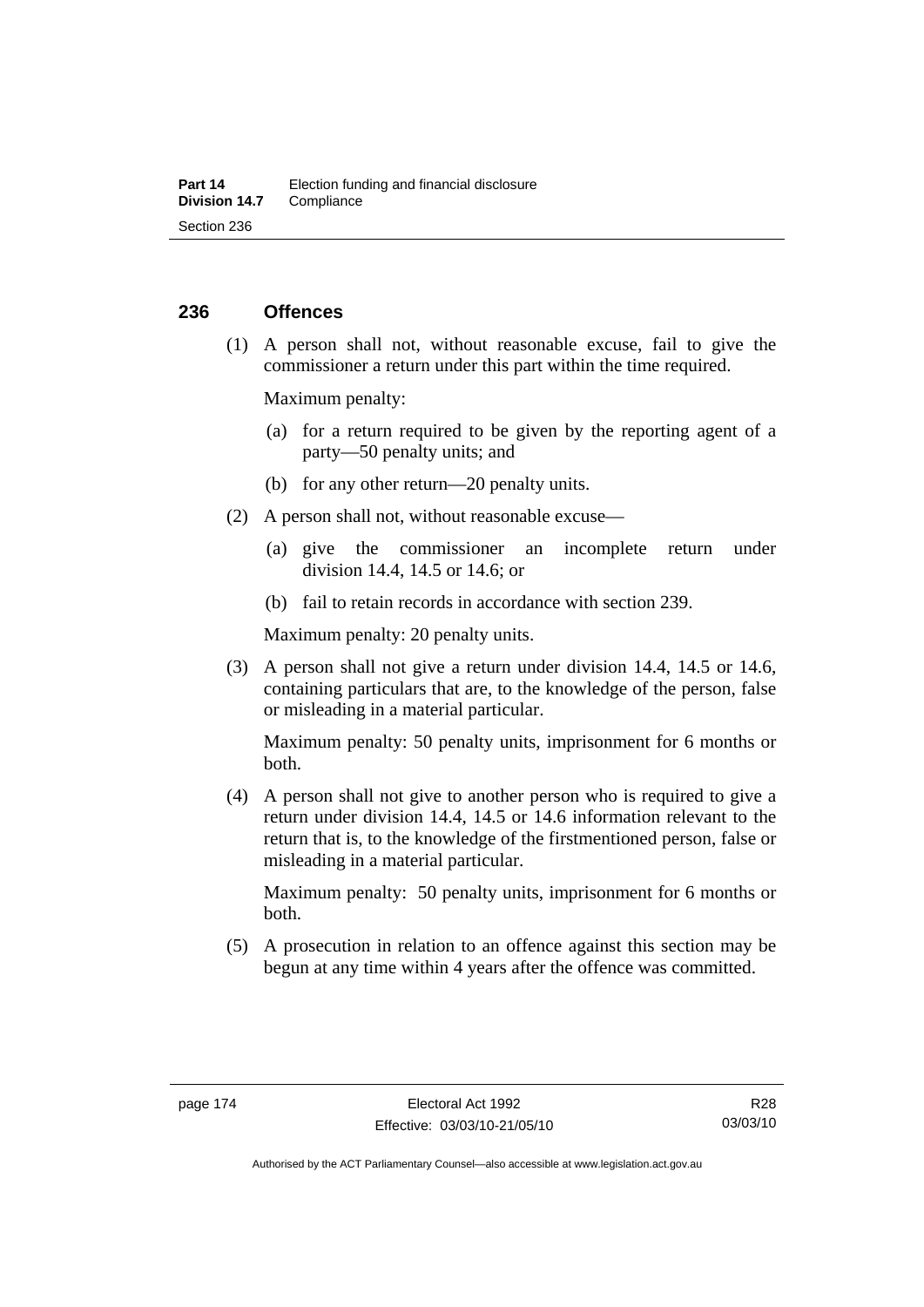#### **237 Investigation notices generally**

(1) In this section:

*prescribed person* means a person who, in the commissioner's opinion, is or may be required to give the commissioner a return under this part in relation to an election.

- (2) The commissioner may conduct an investigation into compliance with this part.
- (3) For an investigation, the commissioner may give a notice (an *investigation notice*) in relation to a reporting agent or prescribed person to—
	- (a) the agent or prescribed person; or
	- (b) for the reporting agent of a party—any officer, employee or representative of the party; or
	- (c) for a prescribed person that is a corporation—any of its officers or employees; or
	- (d) anyone else the commissioner has reasonable grounds for believing can produce a document or anything else, or give evidence, about anyone's compliance with this part.
	- *Note* For how documents may be given, see *Legislation Act 2001*, pt 19.5.
- (4) The investigation notice must require the person to whom it is given—
	- (a) to produce to the commissioner, within the time and in the way stated in the notice, a document, or something else, stated in the notice; or
	- (b) to appear, at a time and place stated in the notice, before the commissioner to give evidence, orally or in writing, and to produce a document, or something else, stated in the notice.
- (5) The time stated in the notice must be not earlier than 28 days after the notice is given to the person.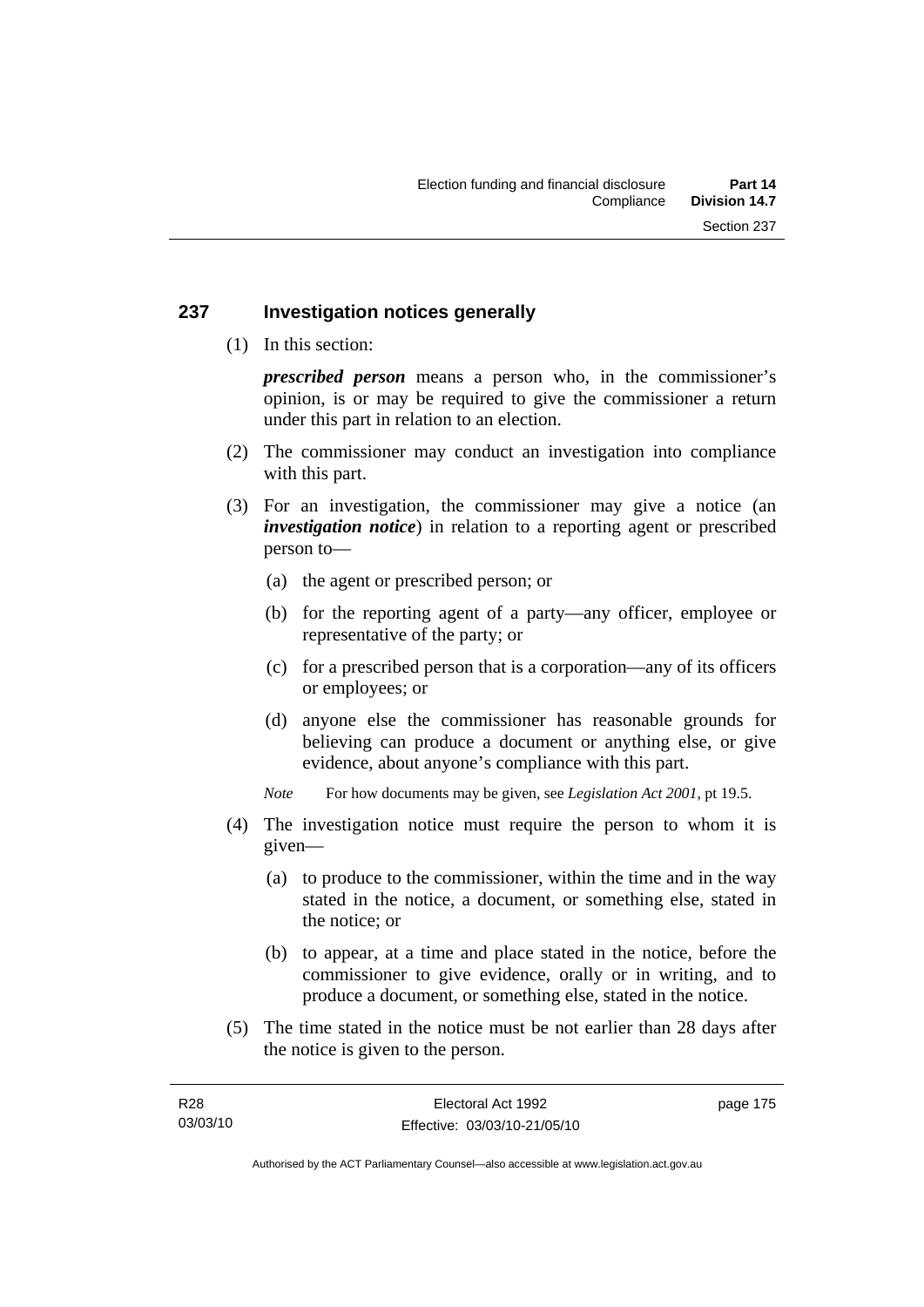- (6) If the investigation notice requires an officer, employee or representative of a party other than its reporting agent to appear before the commissioner, the reporting agent of the party is entitled—
	- (a) to attend the investigation; or
	- (b) to nominate someone else to attend on the reporting agent's behalf.
- (7) If the investigation notice requires someone other than the financial controller of an associated entity to appear before the commissioner in relation to an investigation into the entity, the financial controller is entitled—
	- (a) to attend the investigation; or
	- (b) to nominate someone else to attend on the financial controller's behalf.
- $(8)$  If—
	- (a) an investigation notice relates to an investigation into—
		- (i) a return given to the commissioner under this part by the reporting agent of an MLA; or
		- (ii) a failure of a reporting agent of an MLA to give the commissioner a return under this part within the time required; and
	- (b) the notice requires someone other than the reporting agent of the MLA to appear before the commissioner;

the reporting agent is entitled—

- (c) to attend the investigation; or
- (d) to nominate someone else to attend on the reporting agent's behalf.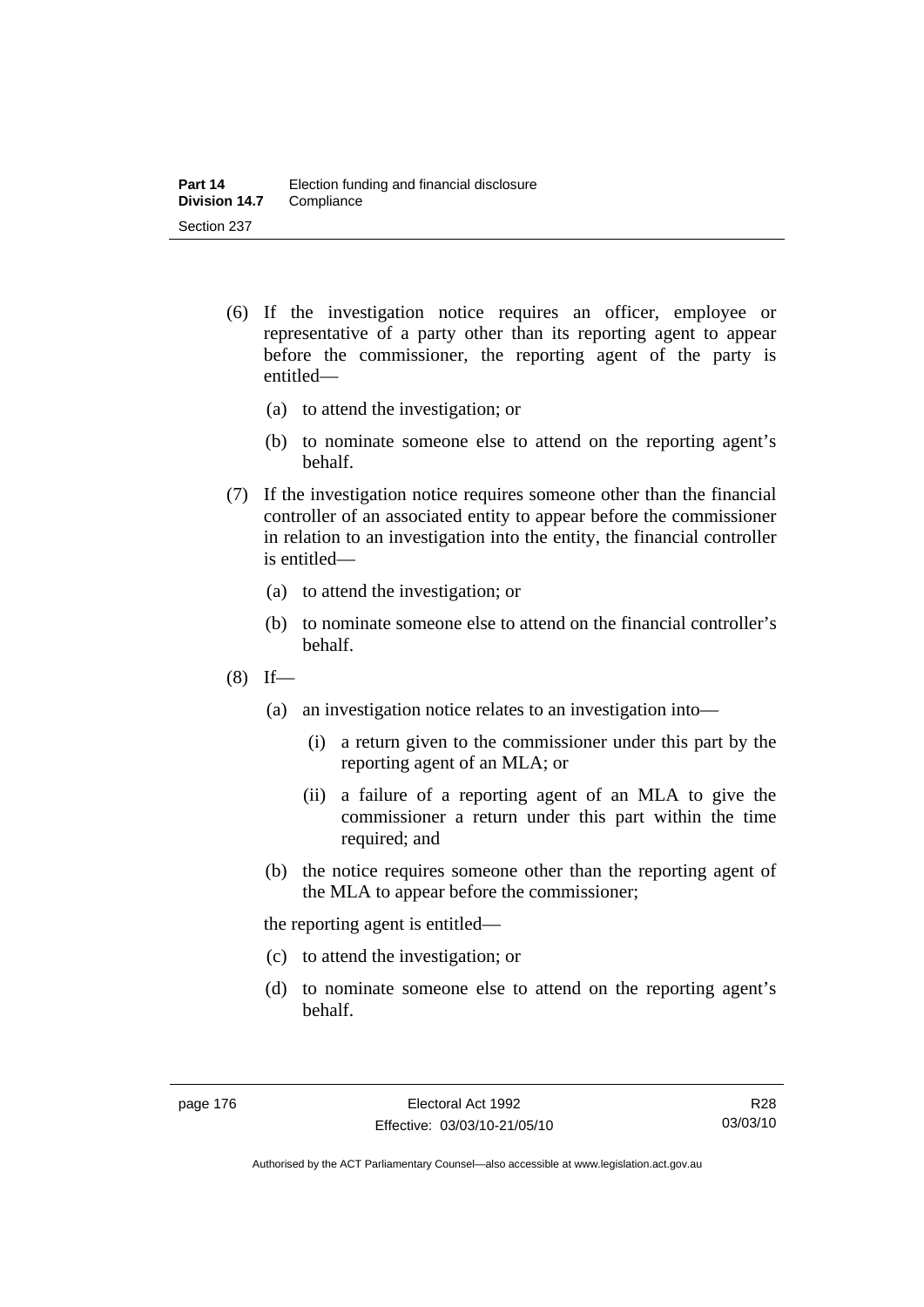- (9) The commissioner may conduct the investigation even though the person to whom the notice was given contravenes the notice.
- (10) The commissioner may require a person to whom an investigation notice has been given to give evidence on oath, and for that purpose may administer an oath.
	- *Note* For the taking of an oath or the making of an affirmation, see the *Oaths and Affirmations Act 1984.*

## **237A Investigation notices about associated entities**

- (1) This section applies if—
	- (a) the commissioner believes on reasonable grounds that a person can produce a document or anything else, or give evidence, about whether an entity is, or was at a particular time, an associated entity; and
	- (b) the person is, or has been, the financial controller or an officer or employee of the entity.
- (2) The commissioner may give to the person a notice (an *investigation notice*) requiring the person—
	- (a) to produce to the commissioner, within the time and in the way stated in the notice, a document, or something else, stated in the notice; or
	- (b) to appear, at a time and place stated in the notice, before the commissioner to give evidence, orally or in writing, and to produce a document, or something else, stated in the notice.
- (3) The time stated in the notice must not be earlier than 28 days after the day the notice is given to the person.
- (4) If the investigation notice requires someone other than the financial controller of the associated entity to appear before the commissioner, the financial controller is entitled—
	- (a) to attend the investigation; or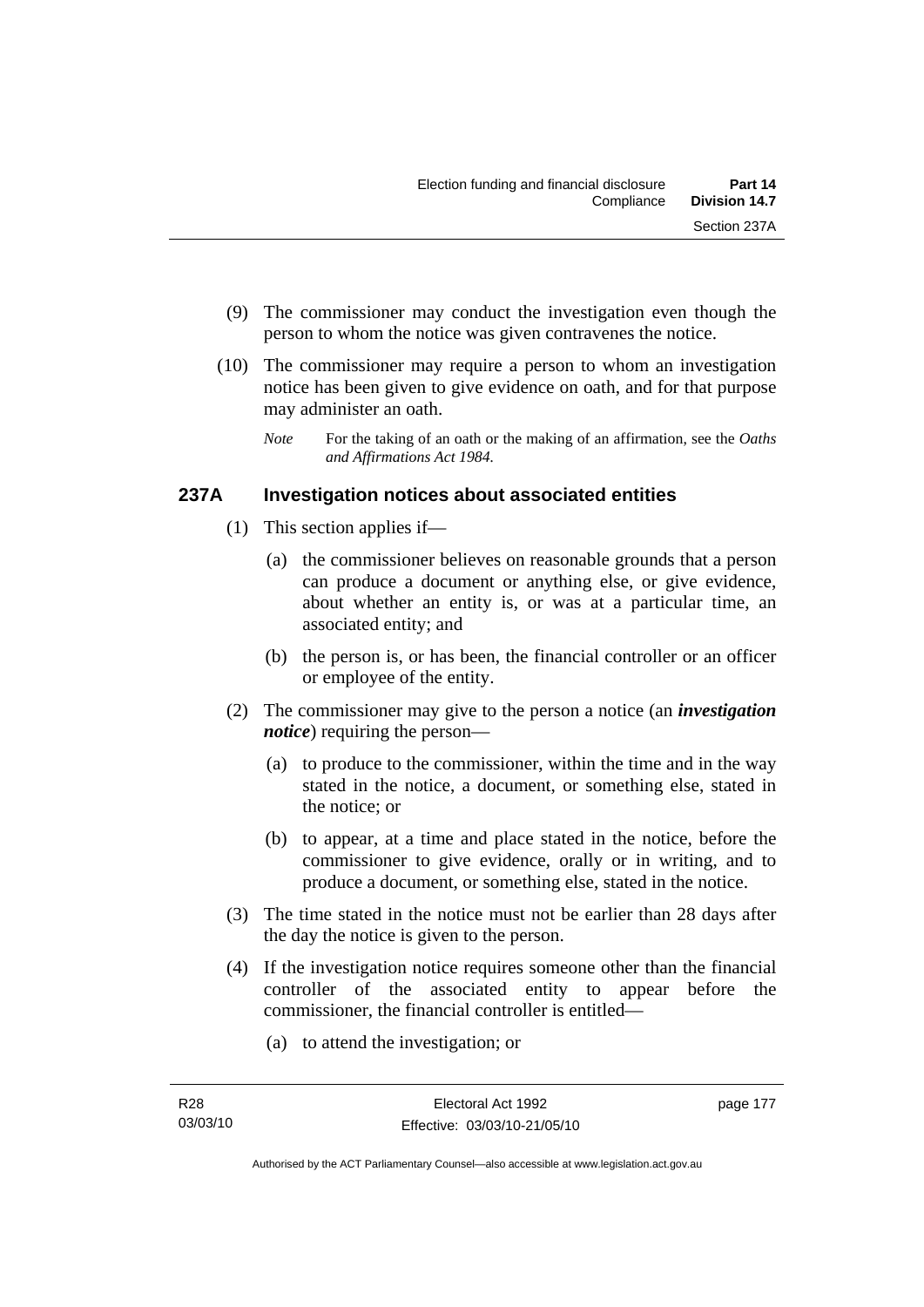- (b) to nominate someone else to attend on the financial controller's behalf.
- (5) The commissioner may conduct the investigation even though the person to whom the notice was given contravenes the notice to attend.
- (6) If the commissioner gives an investigation notice to a person, the commissioner must also give the person an internal review notice about the decision to give the person the notice.
- (7) The person is taken not to have failed to comply with the notice if the person makes application under section 247 (Applications for internal review) for review of the decision and the application has not been decided.
- (8) The commissioner may require a person to whom an investigation notice has been given to give evidence on oath, and for that purpose may administer an oath.
	- *Note* For the taking of an oath or the making of an affirmation, see the *Oaths and Affirmations Act 1984.*
- (9) This section is in addition to, and does not limit, section 237 (Investigation notices generally).

#### **237B Investigation notice offences**

 (1) A person must not, without reasonable excuse, contravene an investigation notice.

Maximum penalty: 50 penalty units, imprisonment for 6 months or both.

 (2) A person must not, in response to an investigation notice, give evidence that the person knows is false or misleading in a material particular.

Maximum penalty: 50 penalty units, imprisonment for 6 months or both.

R28 03/03/10

Authorised by the ACT Parliamentary Counsel—also accessible at www.legislation.act.gov.au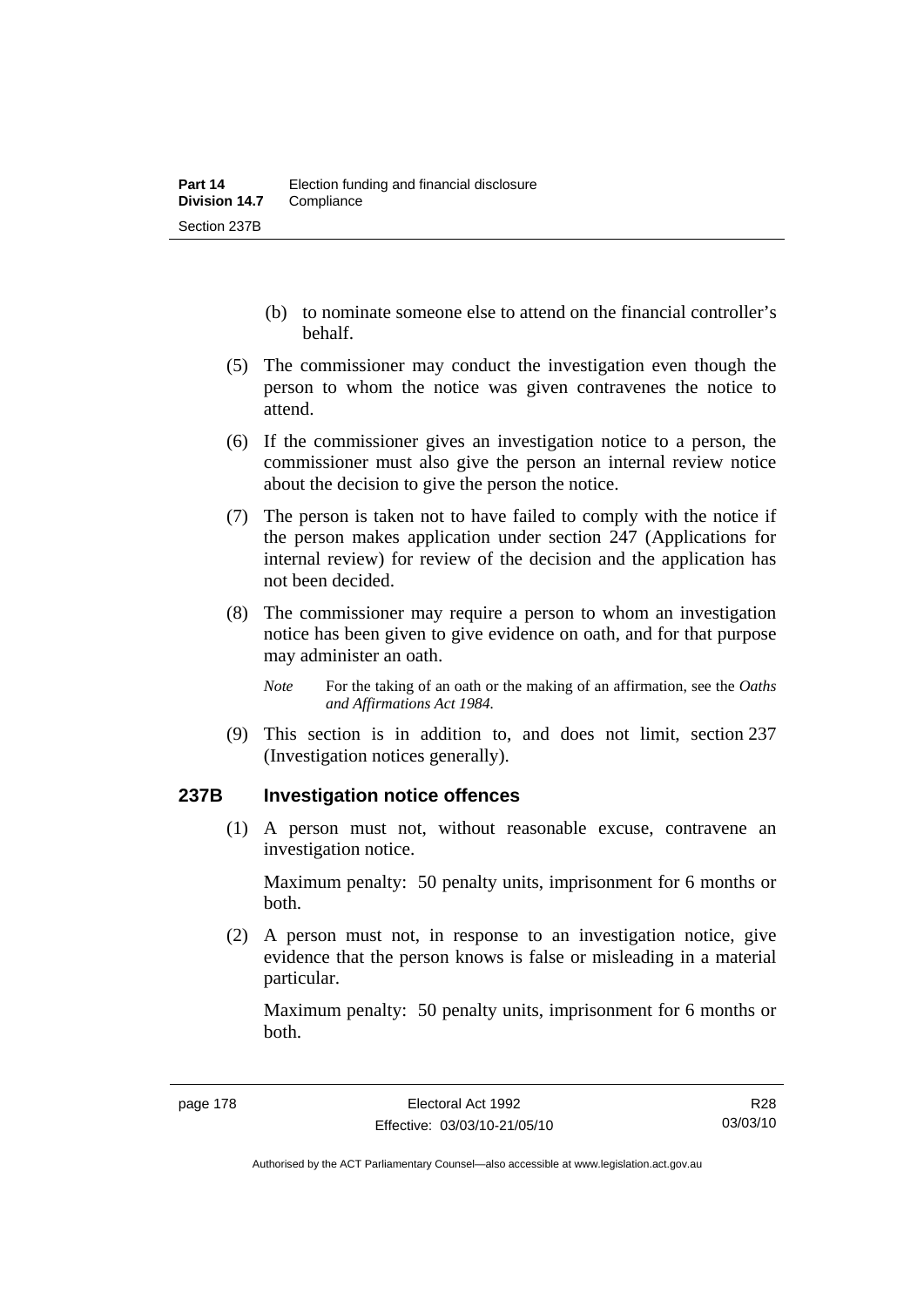#### **238 Investigation—search warrants**

- (1) The commissioner may make an application to a magistrate for the issue of a warrant if—
	- (a) the commissioner has reasonable grounds for suspecting that there may be, at that time or within the next 24 hours, in or on any premises, an article that may afford evidence relating to a contravention of section 236 (a *relevant article*); and
	- (b) the commissioner has reasonable grounds for believing that, if an investigation notice under section 237 were issued for the production of the relevant article, it might be concealed, lost, mutilated, destroyed or disposed of.
- (2) A magistrate may, on application in accordance with subsection (1), issue a warrant authorising the commissioner or any other person named in the warrant, with the assistance the commissioner or person considers necessary, and if necessary by force—
	- (a) to enter the premises; and
	- (b) to search the premises for relevant articles; and
	- (c) to seize any relevant article found in or on the premises.
- (3) A magistrate shall not issue a warrant unless—
	- (a) an affidavit has been lodged with the magistrate setting out the grounds on which the issue of the warrant is being sought; and
	- (b) the commissioner or another person has given the magistrate, either orally or by affidavit, any further information the magistrate requires about the grounds on which the issue of the warrant is being sought; and
	- (c) the magistrate is satisfied that there are reasonable grounds for issuing the warrant.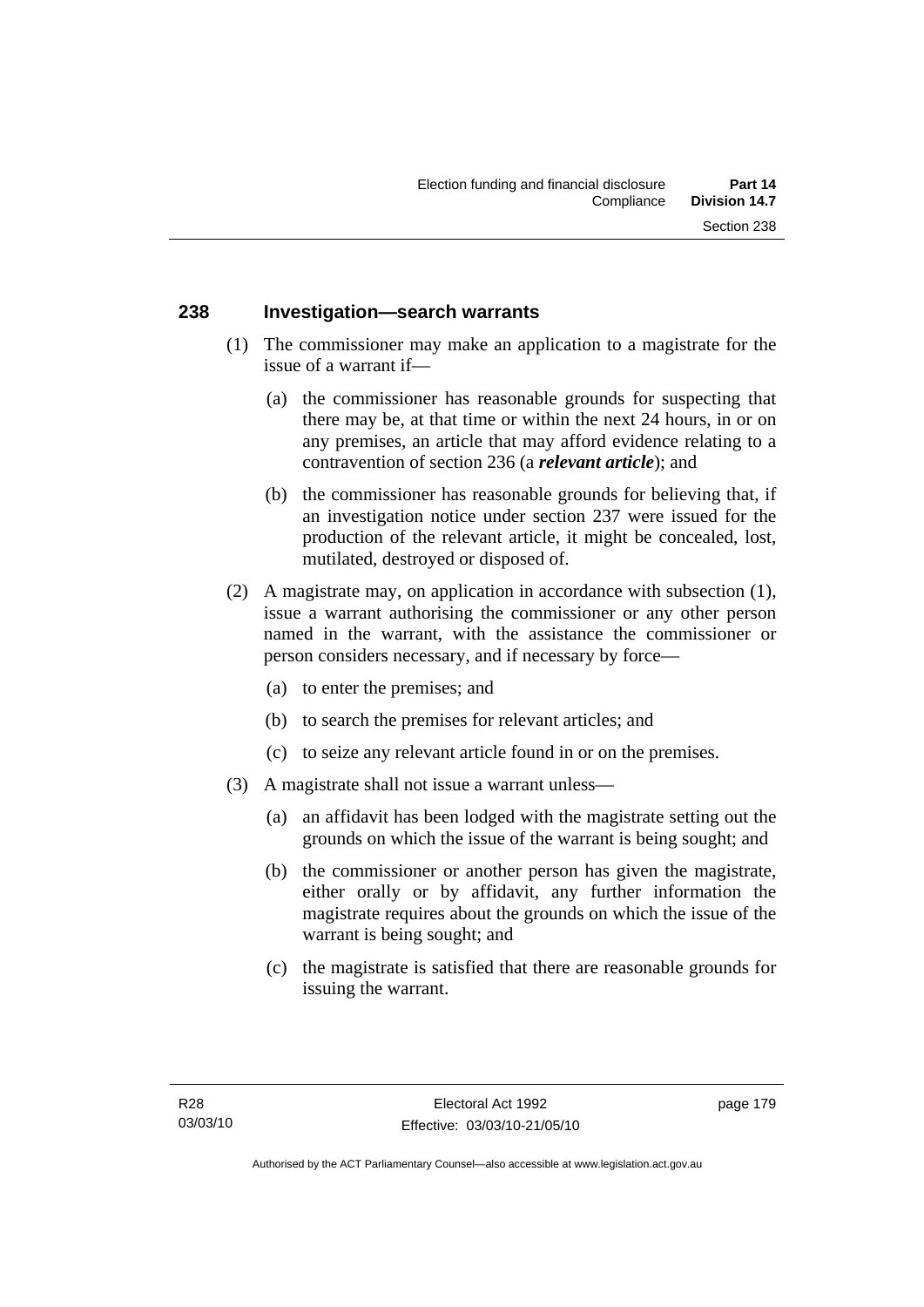- (4) If a magistrate issues a warrant, he or she shall endorse on the affidavit lodged in accordance with subsection (3) the grounds relied on to justify the issue of the warrant.
- (5) A warrant shall—
	- (a) state the purpose for which it is issued, including a reference to the alleged offence in relation to which it is issued; and
	- (b) specify the hours during which the entry is authorised or state that the entry is authorised at any time of the day or night; and
	- (c) include a description of the kind of articles to which it relates; and
	- (d) specify the date, not later than 1 month after the date of issue of the warrant, when the warrant ceases to have effect.
- (6) If an article is seized by a person under a warrant—
	- (a) the person may keep the article for as long as is necessary and reasonable for the purposes of the investigation to which it is relevant; and
	- (b) when retention of the article ceases to be necessary and reasonable for those purposes, he or she shall cause it to be delivered to the person who appears to be entitled to possession of the article.
- (7) If a document is retained under subsection  $(6)$  (a)—
	- (a) the person otherwise entitled to possession of the document is entitled to be supplied, as soon as practicable, with a copy certified by the commissioner to be a true copy and the certified copy shall be received in all courts as evidence as if it were the original; and
	- (b) until the certified copy is supplied, the commissioner shall, at the times and places the commissioner considers appropriate, permit the person otherwise entitled to possession of the

R28 03/03/10

Authorised by the ACT Parliamentary Counsel—also accessible at www.legislation.act.gov.au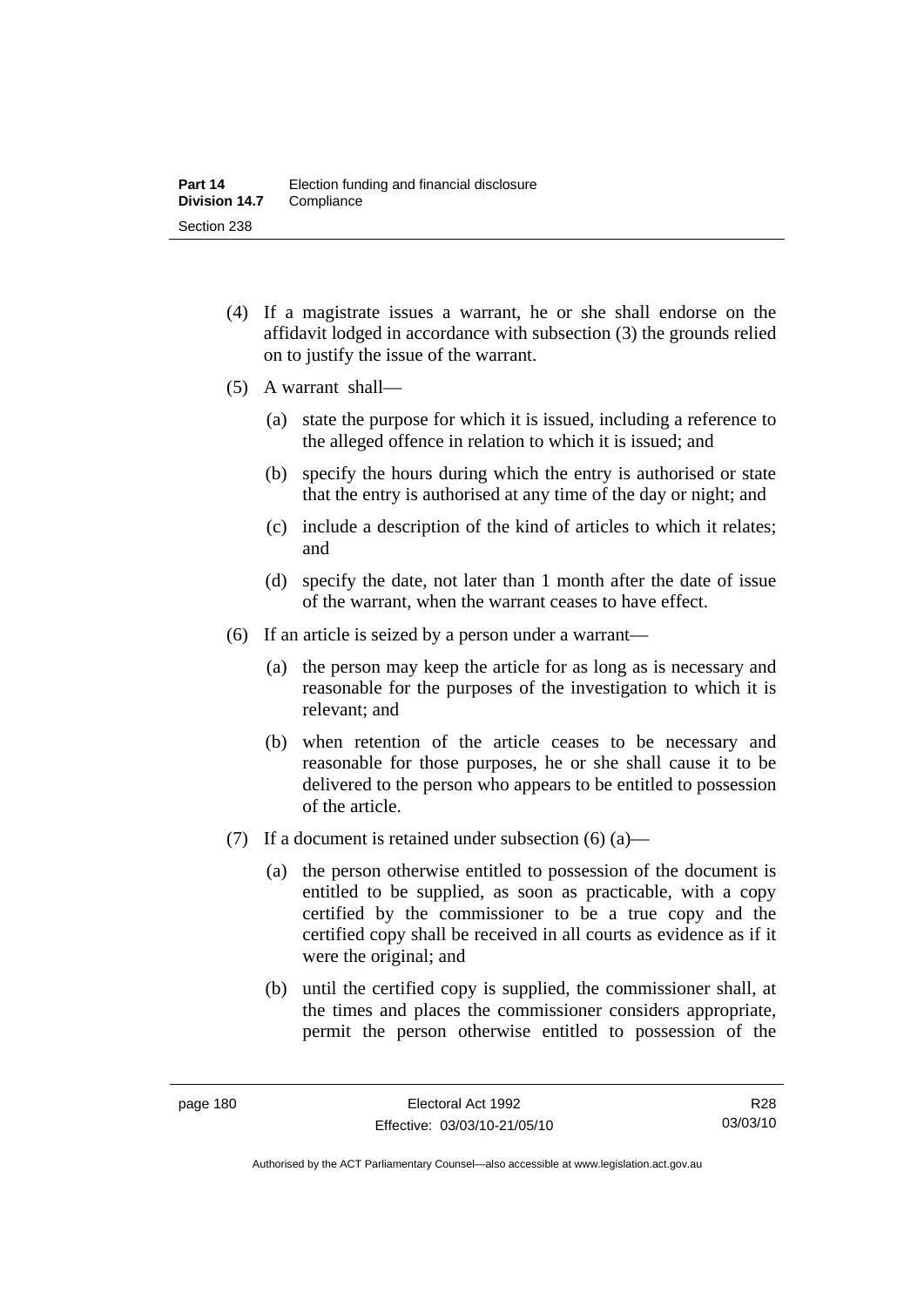document, or a person authorised by that person, to inspect and make copies of, or take extracts from, the document.

#### **239 Records**

- (1) If a person makes or obtains an article that is or includes a record relating to a matter particulars of which are, or could be, required to be set out in a return under this part relating to an election, he or she shall keep the record for not less than 4 years beginning on polling day for that election.
- (2) If a party, MLA or associated entity makes or obtains an article that is or includes a record relating to a matter particulars of which are, or could be, required to be set out in a return under division 14.6 (Annual returns), the party, MLA or associated entity must keep the record for not less than 4 years beginning on the day after the last day when the return must be given to the commissioner.
- (3) If a person, party, MLA or associated entity (the *transferor*) would, in the normal course of business or administration, transfer to someone else a record mentioned in subsection (1) or (2)—
	- (a) the transferor is taken not to have contravened the subsection by transferring the record; and
	- (b) the person to whom the record is transferred must keep the record for the period for which the transferor would have been required to keep the record if the record had not been transferred.

# **Division 14.8 Miscellaneous**

## **240 Inability to complete returns**

 (1) If a person who is required to give the commissioner a return under division 14.4, 14.5 or 14.6 considers that it is impossible to complete the return because he or she is unable to obtain particulars that are required for the preparation of the return, the person may—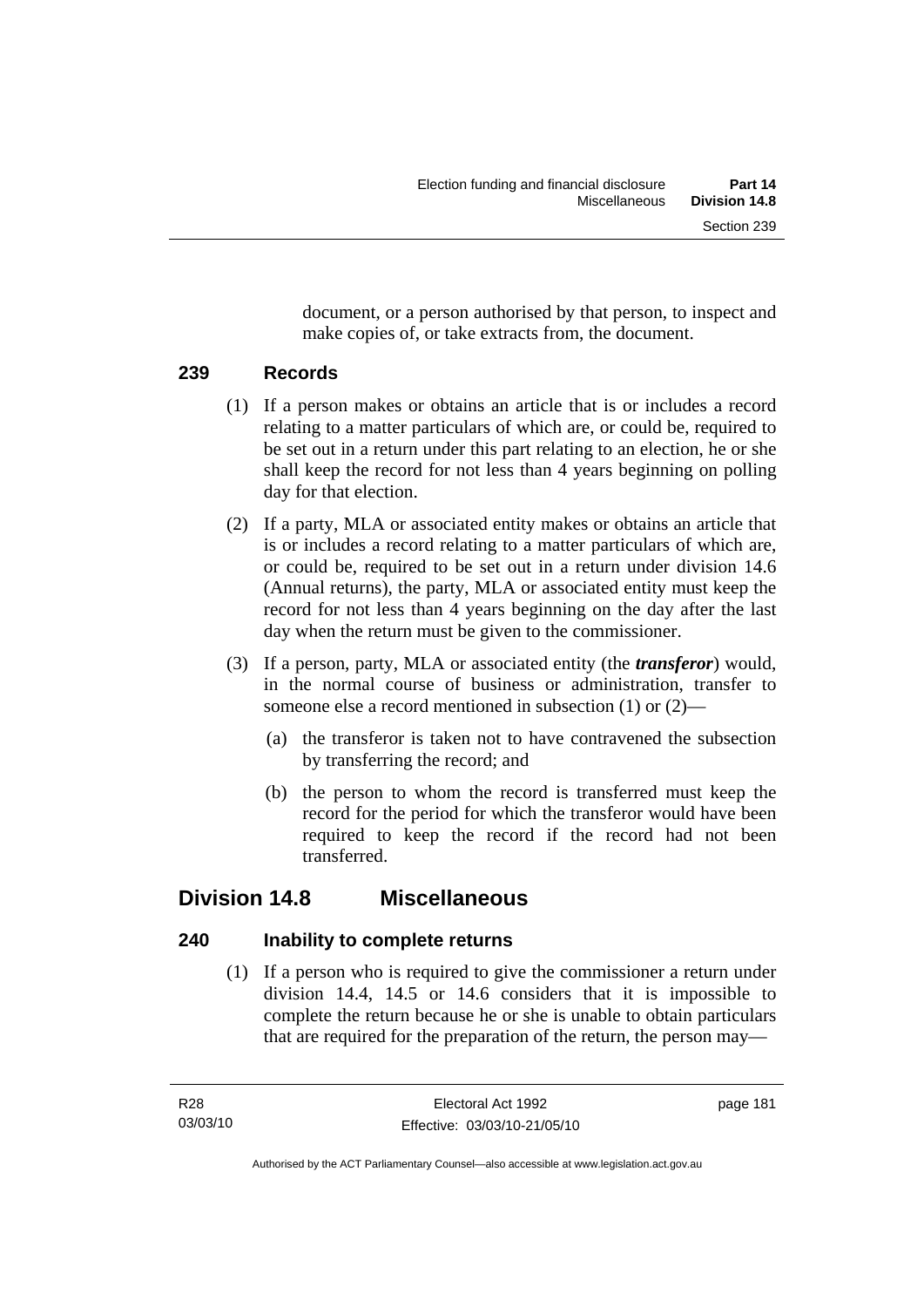- (a) prepare the return to the extent that it is possible to do so without those particulars; and
- (b) give the commissioner the return so prepared; and
- (c) give the commissioner written notice—
	- (i) identifying the return; and
	- (ii) stating that the return is incomplete because he or she is unable to obtain certain particulars; and
	- (iii) identifying those particulars; and
	- (iv) setting out the reasons why he or she is unable to obtain those particulars; and
	- (v) if the person believes, on reasonable grounds, that another person whose name and address he or she knows can give those particulars—stating that belief, the reasons for it and the name and address of the other person.
- (2) A person who complies with subsection (1) shall not, because of the omission of the particulars referred to in subsection (1) (c) (iii), be taken, for section 236 (2) (a), to have given a return that is incomplete.
- (3) If the commissioner has been informed under subsection (1) (c) or (4) (e) that a person can supply particulars that have not been included in a return, the commissioner may, by written notice served on that person, require the person to give the commissioner written notice of the particulars within the period specified in the notice.
- (4) If a person who is required to give the commissioner particulars under subsection (3) considers that he or she is unable to obtain some or all of the particulars, the person shall give to the commissioner a written notice—
	- (a) specifying the particulars (if any) that the person is able to give; and

R28 03/03/10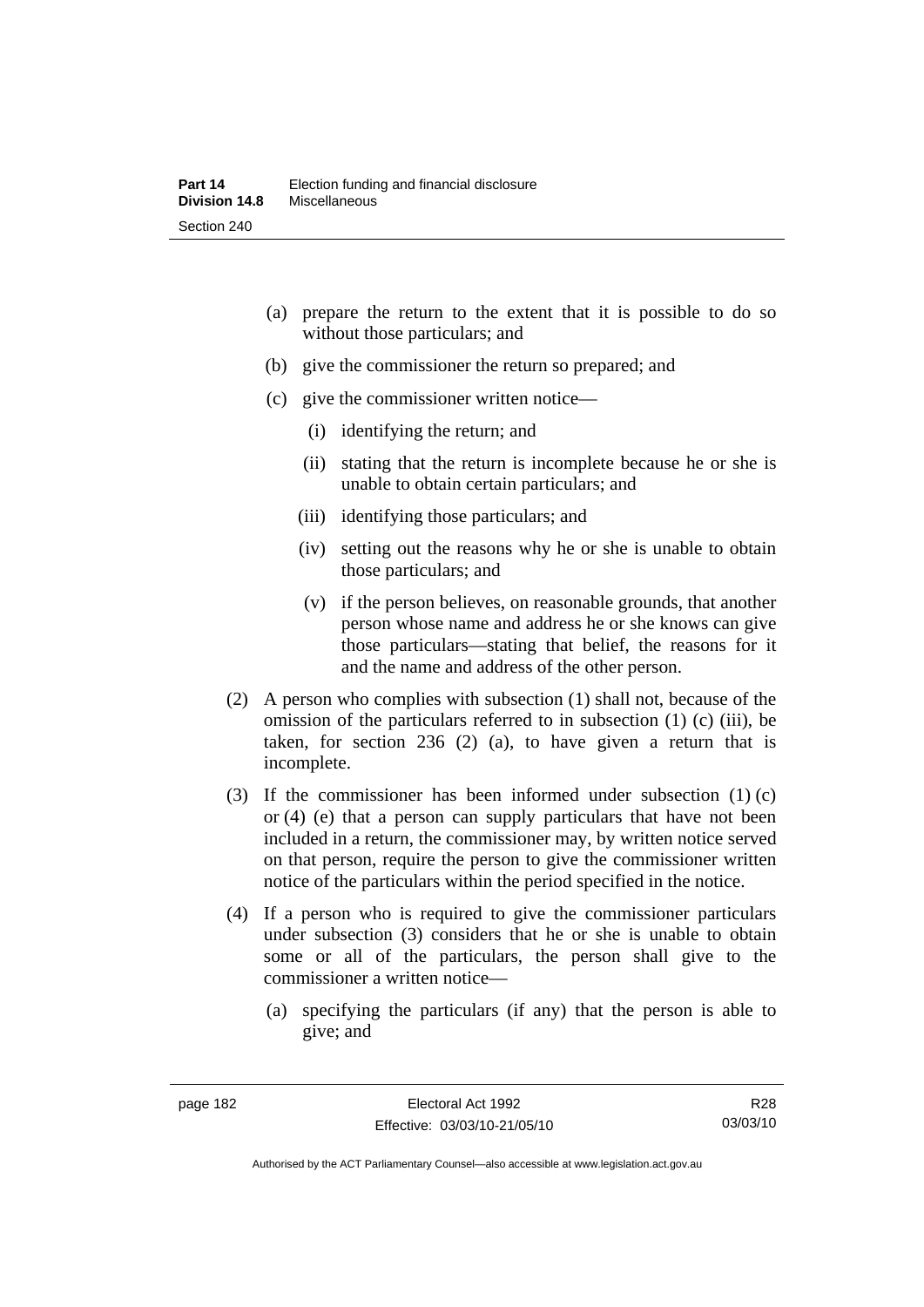- (b) stating that the person is unable to obtain certain particulars;
- (c) identifying those particulars; and
- (d) specifying the reasons why the person considers he or she is unable to obtain those particulars; and
- (e) if the person believes, on reasonable grounds, that another person whose name and address he or she knows can give those particulars—specifying the name and address of that other person and the reasons why he or she believes that the other person is able to give those particulars.
- $(5)$  If—
	- (a) a notice is given to a person under subsection (3); and
	- (b) the person complies with that notice or gives the commissioner a notice under subsection (4);

he or she shall not, only because of the omission of the required particulars, be taken to have given an incomplete return.

#### **241 Noncompliance with pt 14**

- (1) The failure of a person to comply with a provision of this part in relation to an election does not invalidate that election.
- (2) Without limiting subsection (1)—
	- $(a)$  if—
		- (i) a party endorsed a candidate in an election; and
		- (ii) the candidate was elected at the election;

a failure by the reporting agent of the party to comply with this part in relation to that election does not invalidate the candidate's election;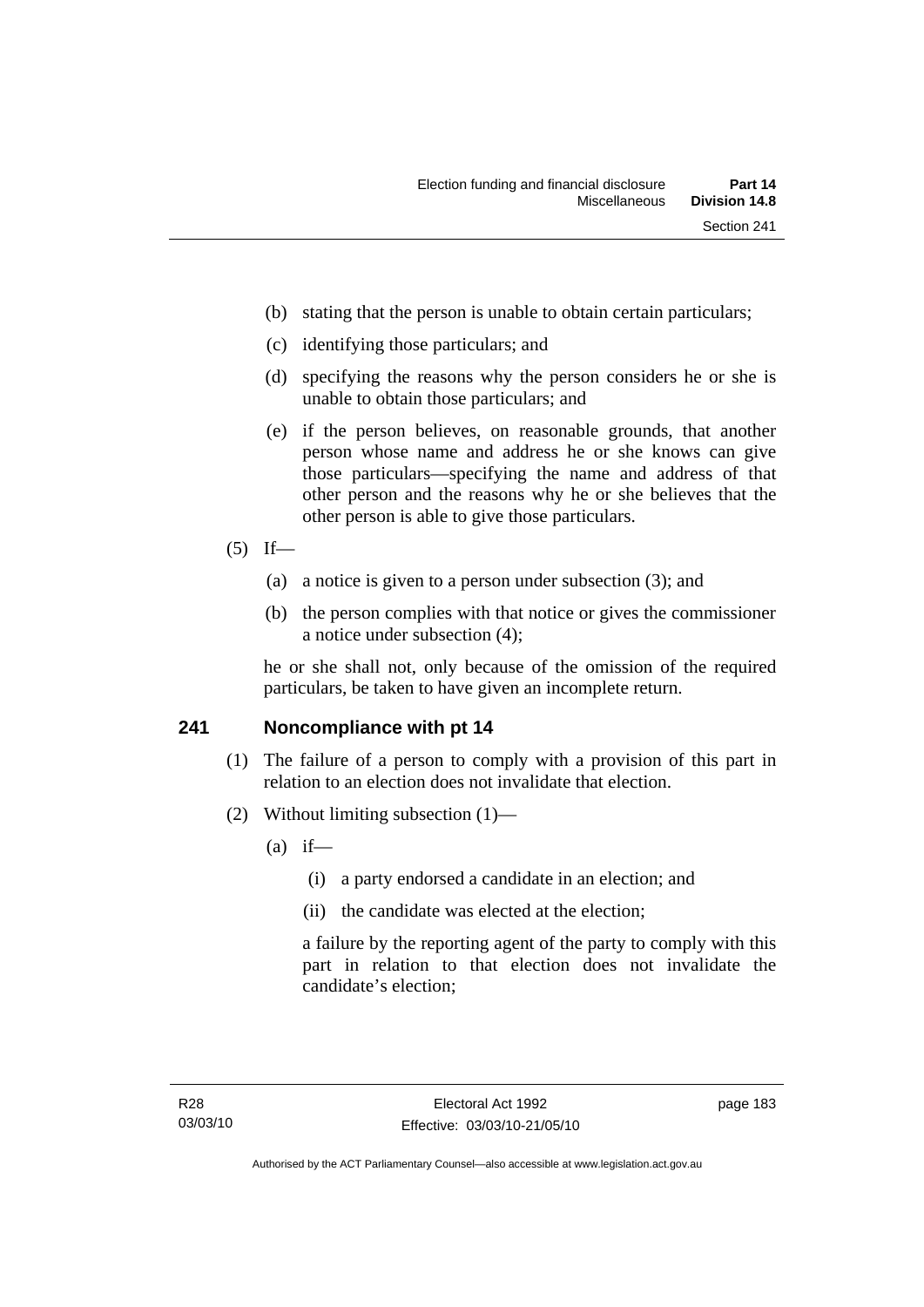(b) a failure by the reporting agent of a candidate who is elected at an election to comply with his or her part in relation to the election does not invalidate the candidate's election.

#### **242 Amendment of returns**

- (1) If the commissioner is satisfied that a return under this part contains a formal error or is subject to a formal defect, the commissioner may amend the return to the extent necessary to correct the error or remove the defect.
- (2) A person authorised by subsection (3) may, by written notice signed by the person and given to the commissioner, request the permission of the commissioner to make a specified amendment of a return for the purpose of correcting an error or omission.
- (3) A request may be made by—
	- (a) the person who gave the return; or
	- (b) if the return was given for a party, MLA or candidate—the reporting agent of the party, MLA or candidate; or
	- (c) if the return was given in relation to an associated entity—the financial controller of the entity.
- (4) On a request under subsection (2), the commissioner shall permit the person making the request to amend the return accordingly if the commissioner is satisfied that the request is justified.
- (5) If the commissioner decides to refuse a request under subsection (2), the commissioner shall give the person making the request an internal review notice about the decision.
- (6) The amendment of a return under this section does not affect the liability of a person to be convicted of an offence against section 236 (2) or (3) arising out of the giving of the return.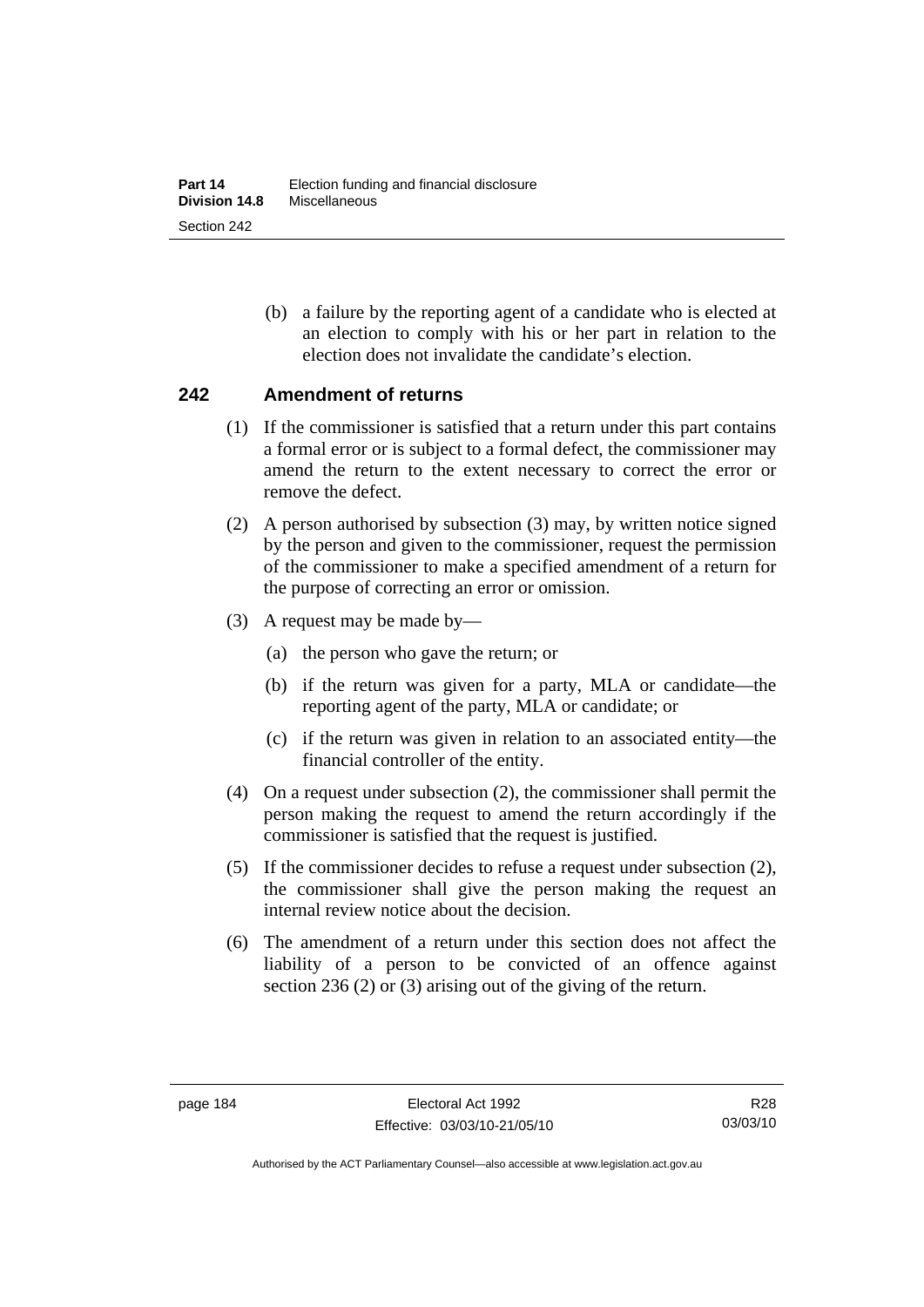#### **243 Copies of returns to be available for public inspection**

- (1) The commissioner must make available for public inspection, in accordance with subsections (2) and (3), a copy of each return given to the commissioner under division 14.4 (Disclosure of donations), 14.5 (Disclosure of electoral expenditure) and division 14.6 (Annual returns).
- (2) A copy of a return under division 14.4 or 14.5 (other than a return under section 221A (Annual returns of donations)) must be made available for public inspection from the beginning of the 25th week after polling day in the election to which the return relates.
- (3) A copy of a return under section 221A or division 14.6 must be made available for public inspection from the beginning of February in the next year.
- (4) A person may, on request, obtain a copy of a return if a copy of the return is available for public inspection under this section.
	- *Note* A fee may be determined under s 8 (Determination of fees) for this subsection.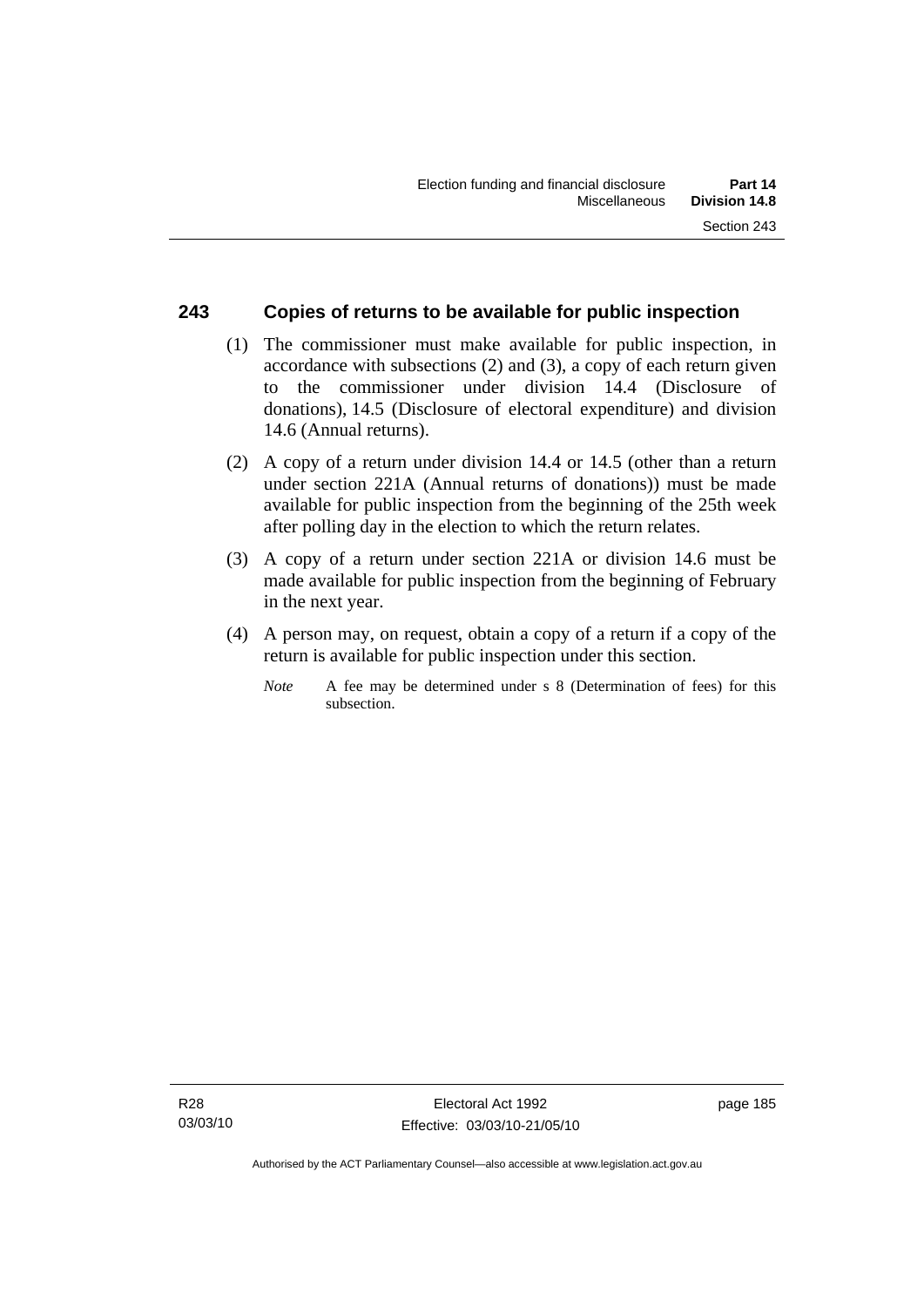Section 244

# **Part 15 Notification and review of decisions**

#### **244 Definition for Act—pt 15**

In this Act:

*internal review notice*—see the *ACT Civil and Administrative Tribunal Act 2008*, section 67B (1).

#### **245 Definitions—pt 15**

In this part:

*internally reviewable decision* means a decision mentioned in schedule 5, column 3 under a provision of this Act mentioned in column 2 in relation to the decision; or

*person* includes a political party.

*reviewable decision* means a decision of the electoral commission in relation to an internally reviewable decision.

#### **246 Internal review notices**

If the commissioner makes an internally reviewable decision, the commissioner must give an internal review notice to each entity mentioned in schedule 5, column 4 in relation to the decision.

- *Note 1* The commissioner must also take reasonable steps to give an internal review notice to any other person whose interests are affected by the decision (see *ACT Civil and Administrative Tribunal Act 2008*, s 67B).
- *Note* 2 The requirements for internal review notices are prescribed under the *ACT Civil and Administrative Tribunal Act 2008*.

Authorised by the ACT Parliamentary Counsel—also accessible at www.legislation.act.gov.au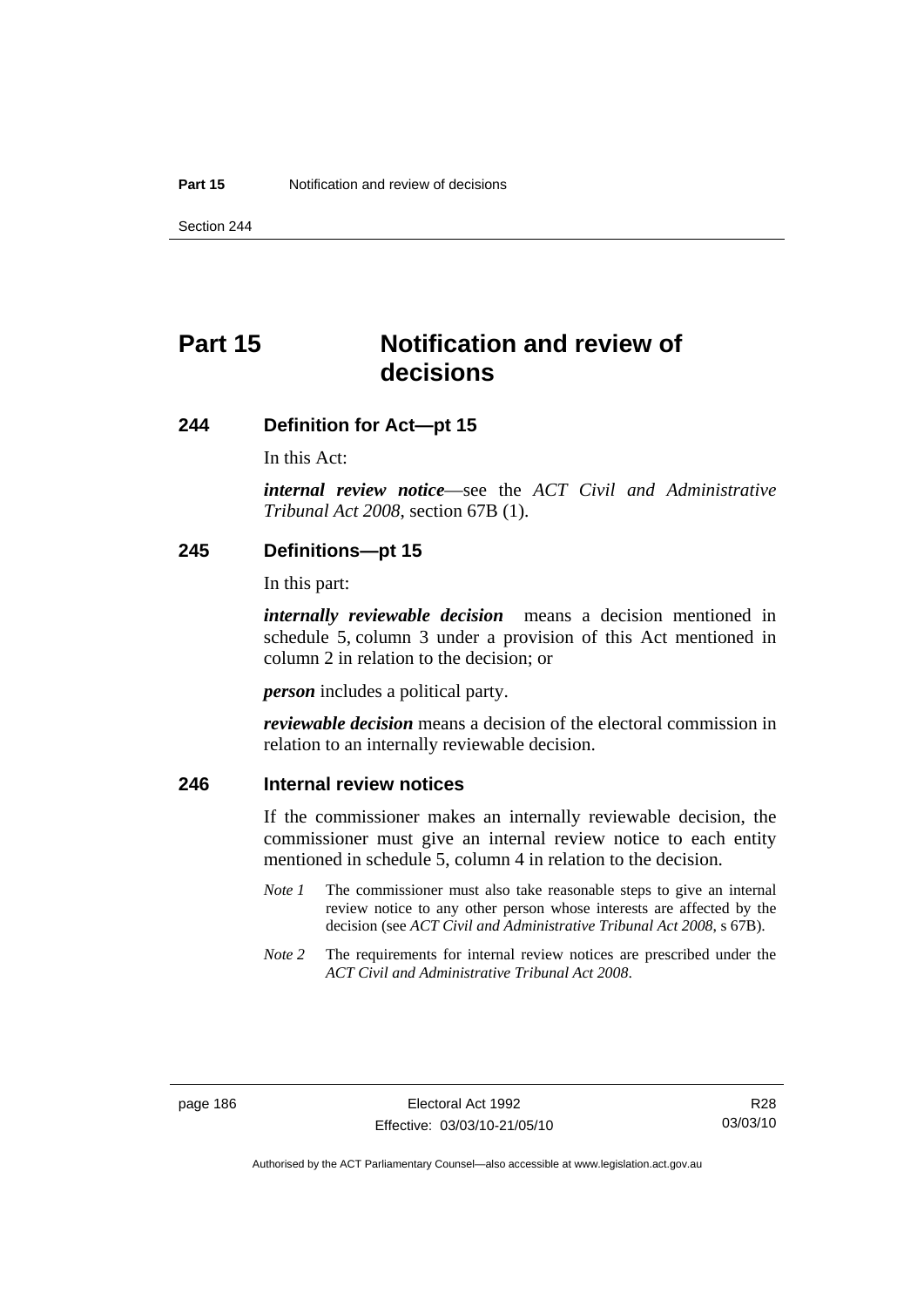#### **247 Applications for internal review**

- (1) The following may apply to the electoral commission for review of an internally reviewable decision:
	- (a) an entity mentioned in schedule 5, column 4 in relation to the decision;
	- (b) any other person whose interests are affected by the decision.
- (2) The application must—
	- (a) be in writing; and
	- (b) state the applicant's name and address; and
	- (c) set out the applicant's reasons for making the application.
	- *Note* If a form is approved under s 340A for the application, the form must be used.
- (3) The application must be given to the electoral commission at the commission's office—
	- (a) within 28 days after—
		- (i) for a decision to register a political party—the day of notification under the Legislation Act of the notice under section 92 (3) (Registration of political parties) of the decision; or
		- (ii) in any other case—the day the applicant is given the internal review notice; or
	- (b) within any longer period allowed by the commission before or after the end of the 28-day period.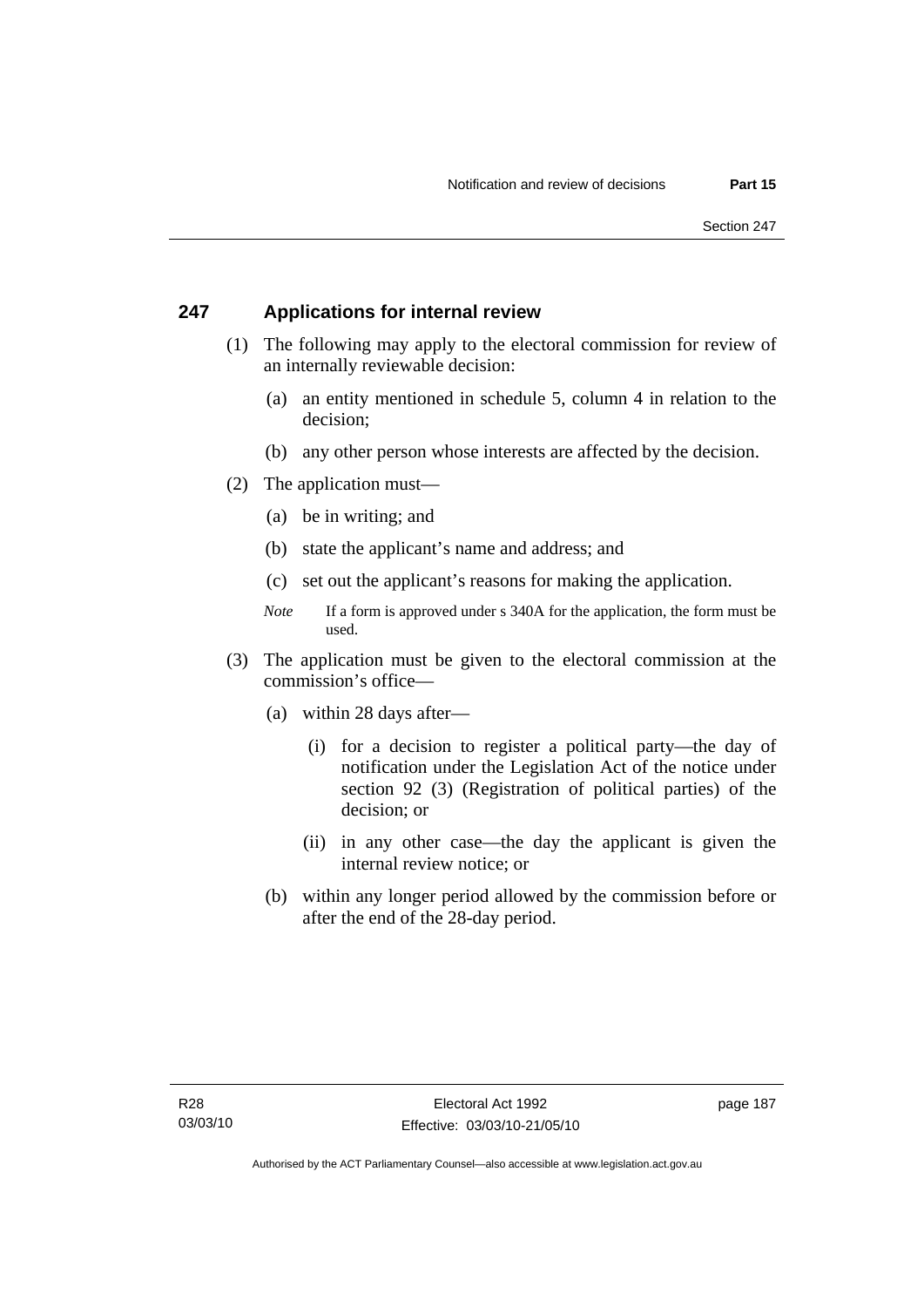Section 248

#### **248 Stay of reviewable decisions**

- (1) Before considering an application for review of an internally reviewable decision, the electoral commission may, on application by an entity affected by the decision or on its own initiative, make a written order (the *stay order*) staying or otherwise affecting the operation or implementation of the decision or a part of the decision
- (2) In considering an application for a stay order, the electoral commission must consider—
	- (a) the interests of any other person affected by the decision; and
	- (b) the need to ensure, as far as practicable, that the review process and the commission's decision on the review are effective.

#### **249 Review by electoral commission**

- (1) This section applies if the electoral commission is considering an application for review of an internally reviewable decision.
- (2) The electoral commission must—
	- (a) confirm the decision; or
	- (b) vary the decision; or
	- (c) set aside the decision and substitute its own decision.
- (3) The commissioner must not—
	- (a) be present during any deliberation of the electoral commission in relation to the review of the internally reviewable decision; or
	- (b) take part in any decision of the electoral commission in relation to the review of the internally reviewable decision.
- (4) Subsection (3) does not apply to an internally reviewable decision made by a delegate of the commissioner.

Authorised by the ACT Parliamentary Counsel—also accessible at www.legislation.act.gov.au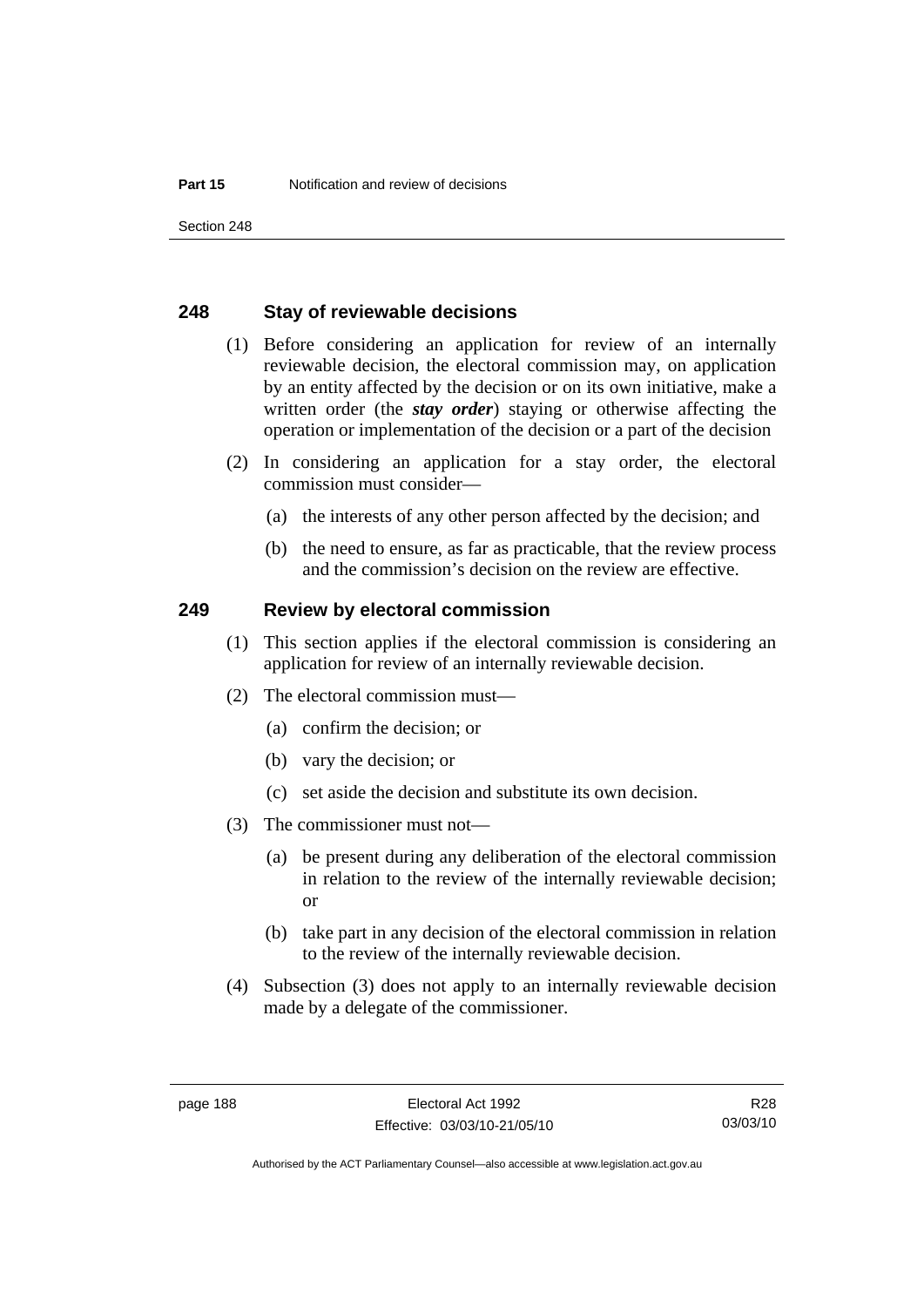#### **249A Reviewable decision notices**

If the electoral commission makes a reviewable decision, the commission must give a reviewable decision notice to each entity that is given an internal review notice.

- *Note 1* The electoral commission must also take reasonable steps to give a reviewable decision notice to anyone whose interests are affected by the decision (see *ACT Civil and Administrative Tribunal Act 2008*, s 67A).
- *Note 2* The requirements for reviewable decision notices are prescribed under the *ACT Civil and Administrative Tribunal Act 2008*.

#### **249B Applications for review**

The following may apply to the ACAT for review of a reviewable decision:

- (a) an entity that is given a reviewable decision notice;
- (b) any other person whose interests are affected by the decision.
- *Note* If a form is approved under the *ACT Civil and Administrative Tribunal Act 2008* for the application, the form must be used.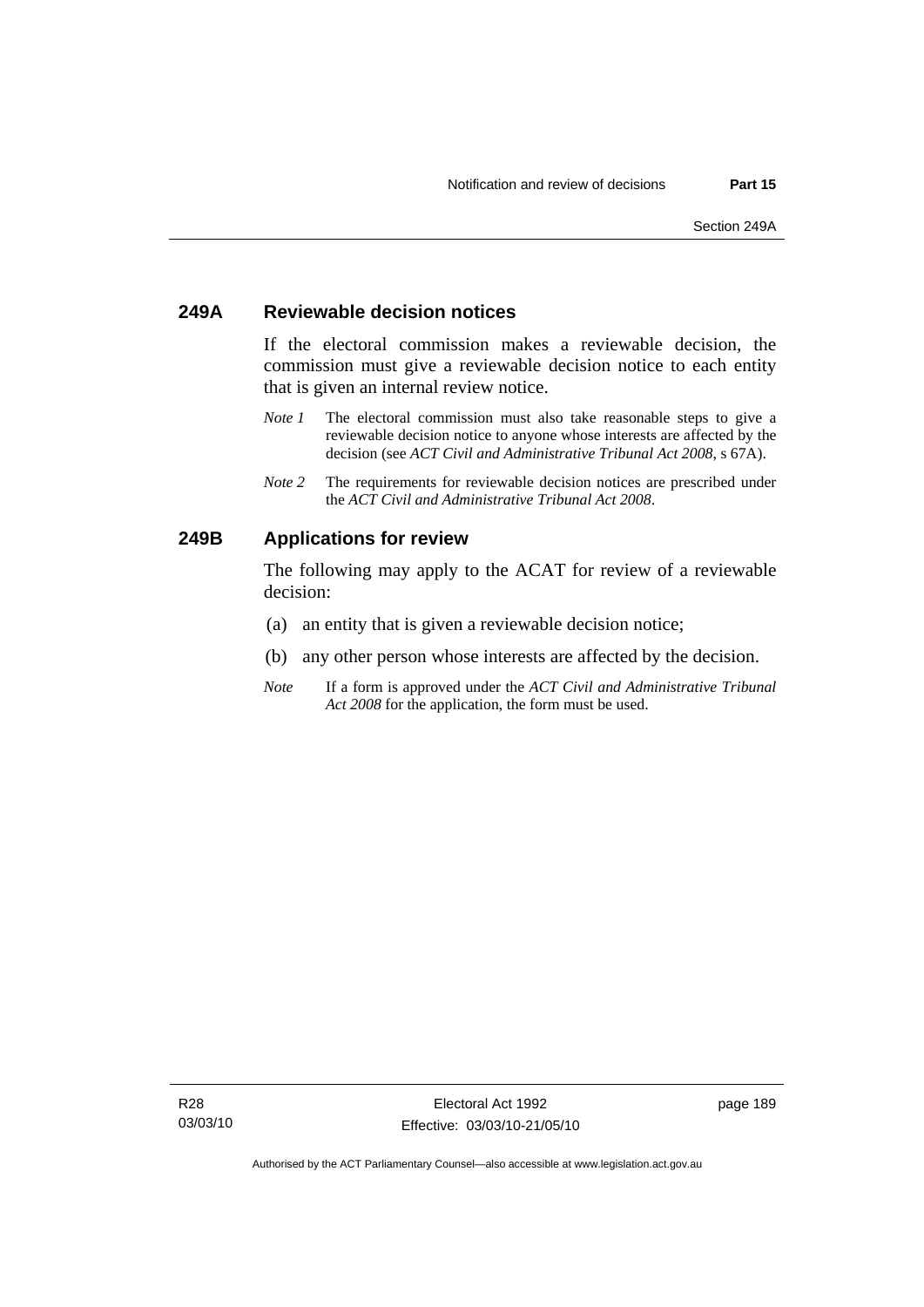# **Part 16 Disputed elections, eligibility and vacancies**

## **Division 16.1 Preliminary**

#### **250 Definitions for pt 16**

In this part:

*application* means an application disputing the validity of an election made in accordance with section 258.

*bribery* means a contravention of section 285.

*contravention*, of a section of this Act or the *Crimes Act 1914* (Cwlth), includes—

- (a) attempting or conspiring to contravene that section; or
- (b) aiding, abetting, counselling or procuring the contravention of that section.

*Court of Disputed Elections*—see section 252 (2).

*election* includes—

- (a) a recount of votes under section 194; and
- (b) the choice of a person to fill a casual vacancy under section 195.

*file* means to file in the registrar's office.

*proceeding* means a proceeding before the Court of Disputed Elections.

*registrar* means the registrar of the Supreme Court.

*Speaker*—see section 251.

Authorised by the ACT Parliamentary Counsel—also accessible at www.legislation.act.gov.au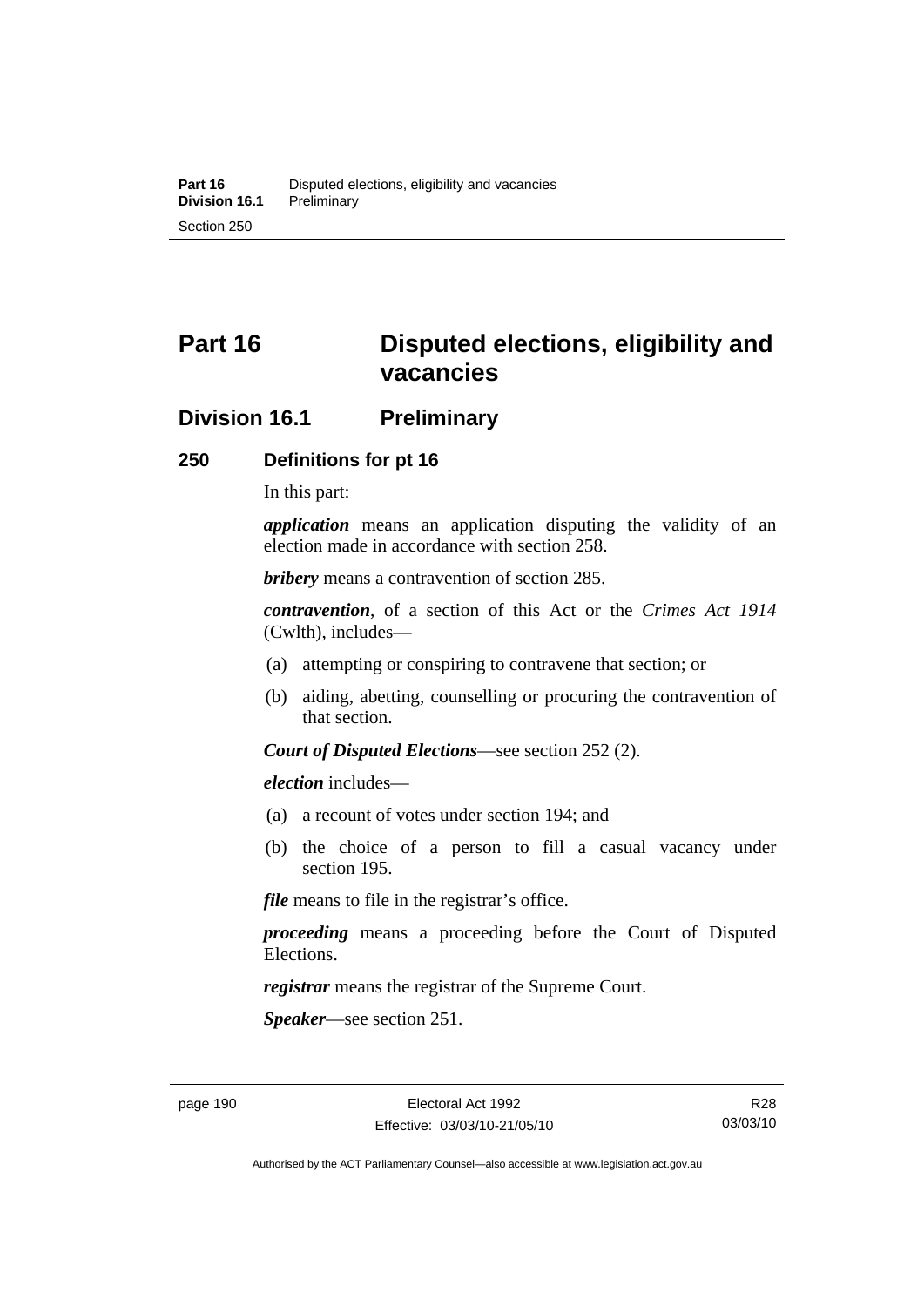*undue influence* means a contravention of section 288 (Violence and intimidation) or the *Crimes Act 1914* (Cwlth), section 28 (Interfering with political liberty).

# **251 Meaning of** *Speaker* **for pt 16**

(1) In this part:

*Speaker* includes—

- (a) if the Speaker is unavailable—the Deputy Speaker; or
- (b) if both the Speaker and Deputy Speaker are unavailable another MLA who is not the subject of a proceeding and is appointed by the Assembly to act as the Speaker for this part; or
- (c) if both the Speaker and Deputy Speaker are unavailable and no MLA is appointed for paragraph (b)—the clerk of the Assembly.
- (2) For subsection (1), the Speaker or Deputy Speaker is unavailable if—
	- (a) the office-holder is absent from duty; or
	- (b) there is a vacancy in the office; or
	- (c) the office-holder is the subject of a proceeding.

# **Division 16.2 Jurisdiction and powers of Supreme Court**

# **252 Court of Disputed Elections**

- (1) The Supreme Court has jurisdiction to hear and determine—
	- (a) applications disputing the validity of elections; and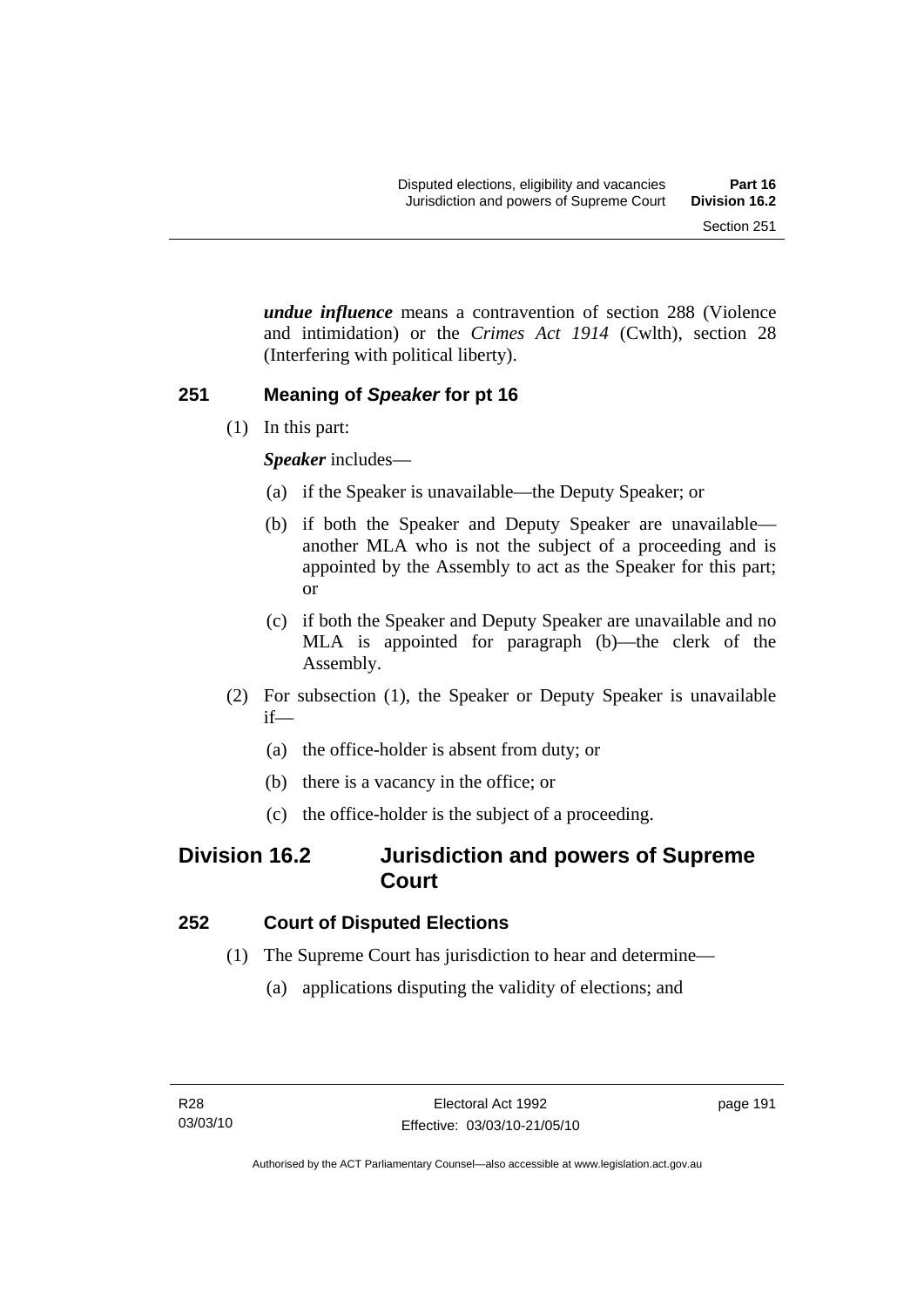- (b) questions referred to the court by resolution of the Legislative Assembly relating to—
	- (i) the eligibility of persons who have been declared elected to be members of the Assembly; or
	- (ii) vacancies in the membership of the Assembly.
- (2) When exercising jurisdiction under subsection (1), the Supreme Court shall be known as the Court of Disputed Elections.

#### **253 Powers of the court**

Subject to this part, the Supreme Court has the same powers (so far as they are applicable) when exercising jurisdiction under this part as it has when exercising its original jurisdiction.

#### **255 Decisions are final**

A decision of the Court of Disputed Elections is final and conclusive, is not subject to appeal and shall not be called into question.

## **Division 16.3 Disputed elections**

#### **256 Validity may be disputed after election**

- (1) The validity of an election shall not be disputed except by application to the Court of Disputed Elections after the result of the election is declared.
- (2) Without limiting subsection (1), if any of the following matters in relation to an election is called into question, the validity of the election is to be taken to be in dispute:
	- (a) the acceptance or rejection of a nomination of a candidate by the commissioner;
	- (b) the eligibility of a person to be nominated as a candidate, to be elected or to be an MLA;

R28 03/03/10

Authorised by the ACT Parliamentary Counsel—also accessible at www.legislation.act.gov.au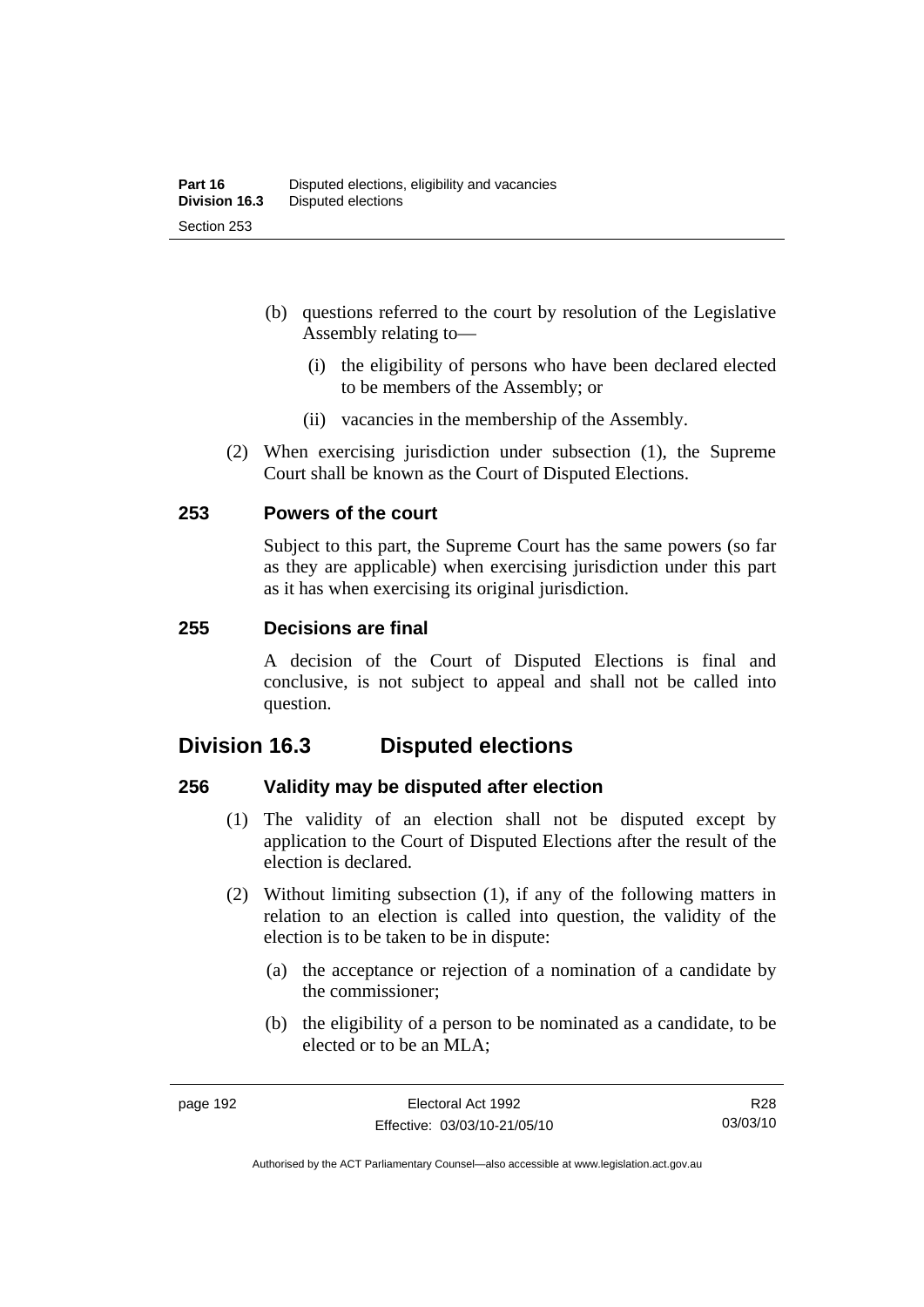- (c) any matter connected with the printing or endorsement of ballot papers;
- (d) any matter connected with the issue, or scrutiny, of ballot papers by an officer;
- (e) any matter connected with electronic voting;
- (f) any matter connected with the admission or rejection of declaration votes by an officer at the preliminary scrutiny.

## **257 Persons entitled to dispute elections**

The following persons are entitled to dispute the validity of an election:

- (a) a candidate in the election;
- (b) an elector entitled to vote at the election;
- (c) the commissioner.

## **258 Form of application**

- (1) An application disputing the validity of an election shall—
	- (a) specify the declarations sought; and
	- (b) set out the facts relied on to invalidate the election with sufficient particularity to identify the matters on which the applicant relies as justifying those declarations; and
	- (c) set out the applicant's full name and address and the capacity in which he or she is making the application; and
	- (d) be signed by the applicant.
- (2) The signature of an applicant other than the commissioner shall be witnessed by another person whose signature, full name, address and occupation shall be set out in the application.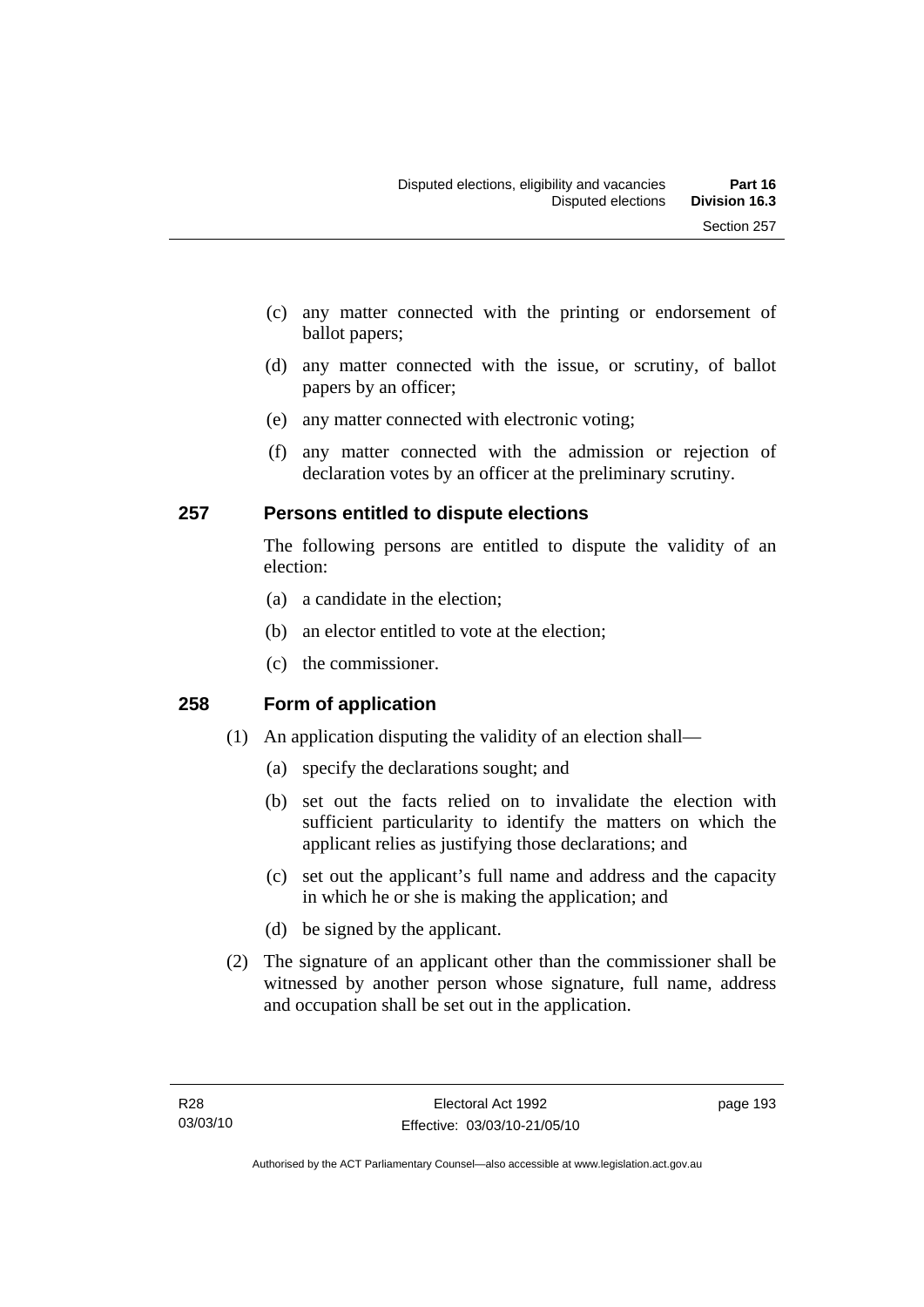#### **259 Time for filing application**

An application shall be filed within 40 days after the result of the election is declared.

#### **260 Deposit as security for costs**

- (1) At the time of filing an application, the applicant shall deposit with the registrar as security for costs the amount prescribed by the *Court Procedures Rules 2006*.
- (2) The amount deposited shall be set off against any costs ordered to be paid by the applicant.

#### **261 Registrar to serve copies of application on certain persons**

The registrar shall, after an application is filed under section 259, serve a sealed copy of the application on—

- (a) the Speaker; and
- (b) the person whose election is being disputed; and
- (c) if the commissioner is not the applicant—the commissioner.

#### **262 Parties to application under div 16.3**

- (1) The following people are entitled to appear in a proceeding under this division:
	- (a) the applicant;
	- (b) the commissioner;
	- (c) if a person whose election is being disputed files a notice of appearance within 7 days after the day when the person is served with a copy of the application under section 261—the person;
	- (d) anyone else with the leave of the Court of Disputed Elections.

R28 03/03/10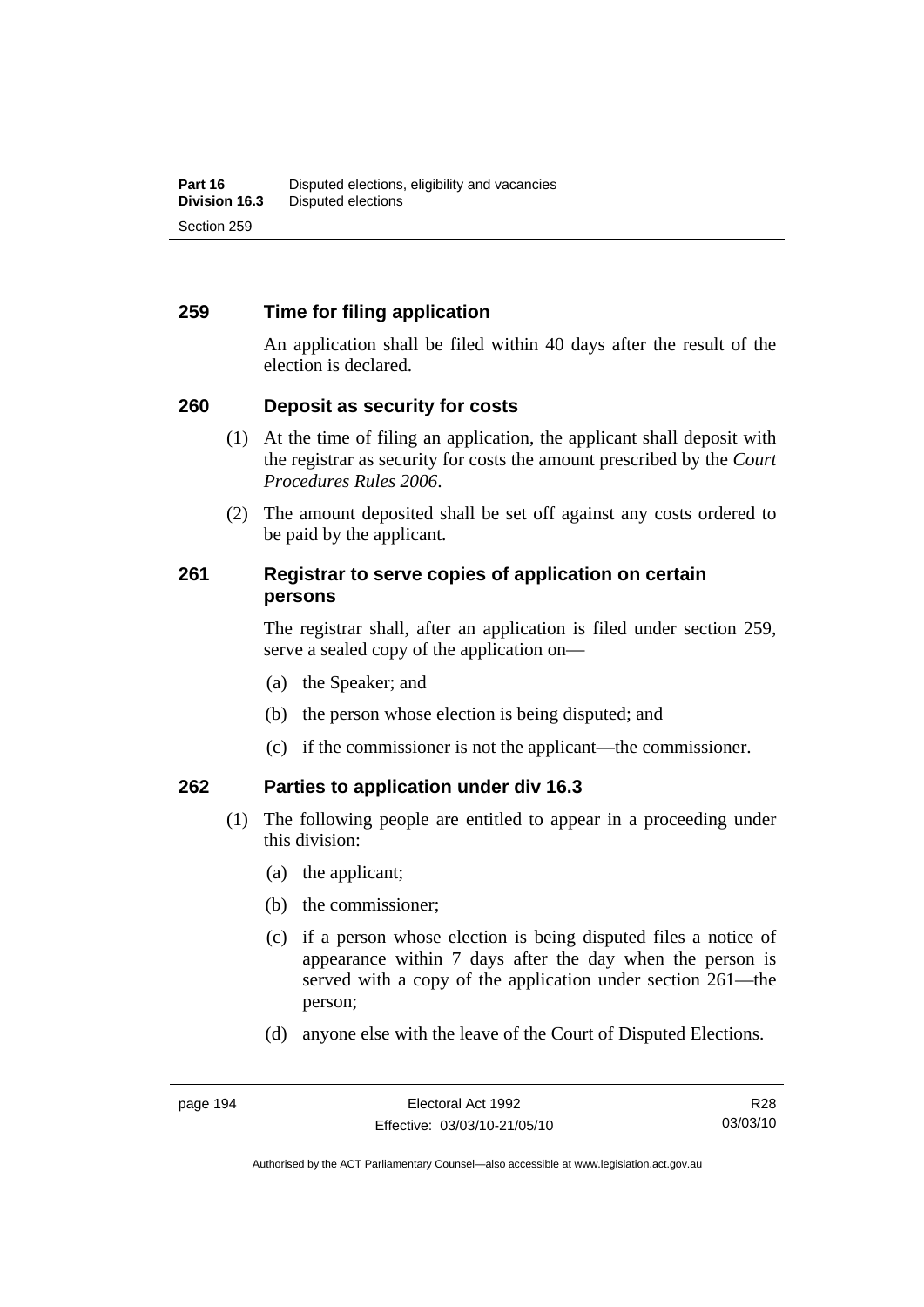- (2) A person other than the applicant who appears under subsection (1) is to be taken to be a respondent to the application.
- (3) This section does not apply to an application under section 263.

## **263 Withdrawal and abatement of application**

(1) In this section:

*election application* means an application disputing the validity of an election made in accordance with section 258.

*leave application* means an application for leave to withdraw an election application.

- (2) An applicant may withdraw an election application only with the leave of the Supreme Court.
- (3) An applicant is not entitled to make a leave application unless notice of the applicant's intention to do so has been—
	- (a) published in a newspaper; and
	- (b) given to the commissioner and to each of the respondents to the relevant election application.
- (4) A leave application shall not be made without the consent of all the applicants to the relevant election application.
- (5) The following persons are entitled to appear as respondents to a leave application:
	- (a) the commissioner;
	- (b) a respondent to the relevant election application;
	- (c) any other person with the leave of the Supreme Court.
- (6) Unless the Supreme Court orders otherwise, if an election application is withdrawn, the applicant is liable to pay the costs of the respondent in relation to that application and the leave application.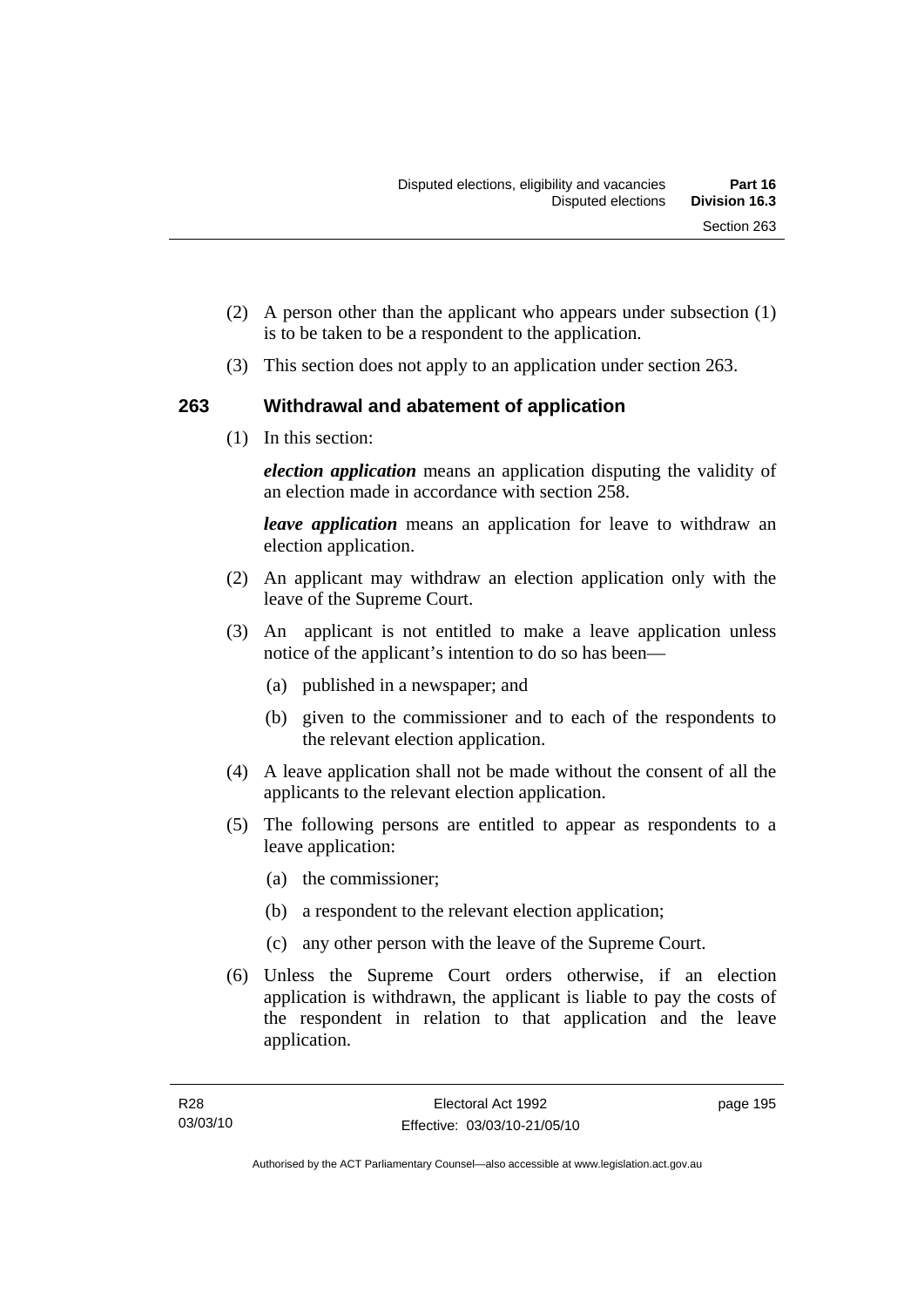- (7) In determining a leave application, the Supreme Court shall inquire into the reasons for it and determine whether it was—
	- (a) the result of an agreement, arrangement or understanding; or
	- (b) in consideration of—
		- (i) the seat in the Assembly that is in issue being vacated at any time in the future; or
		- (ii) the withdrawal of any other election application; or
		- (iii) any other matter.
- (8) The Supreme Court shall publish its reasons for a determination as if it were a judgment and give a copy of them to the commissioner.
- (9) If, before the hearing of an election application, a respondent other than the commissioner—
	- (a) dies or gives the prescribed notice that he or she does not intend to oppose the application; or
	- (b) resigns from, or otherwise ceases to hold, the seat in the Assembly that is in issue;

then—

- (c) the person ceases to be a respondent; and
- (d) the person, or his or her personal representative, shall—
	- (i) publish notice of that fact in a newspaper; and
	- (ii) give a copy of the notice to the registrar; and
- (e) if a person who might have been an applicant in relation to the election files a notice of appearance within the prescribed period—that person is entitled to appear as a respondent to the application.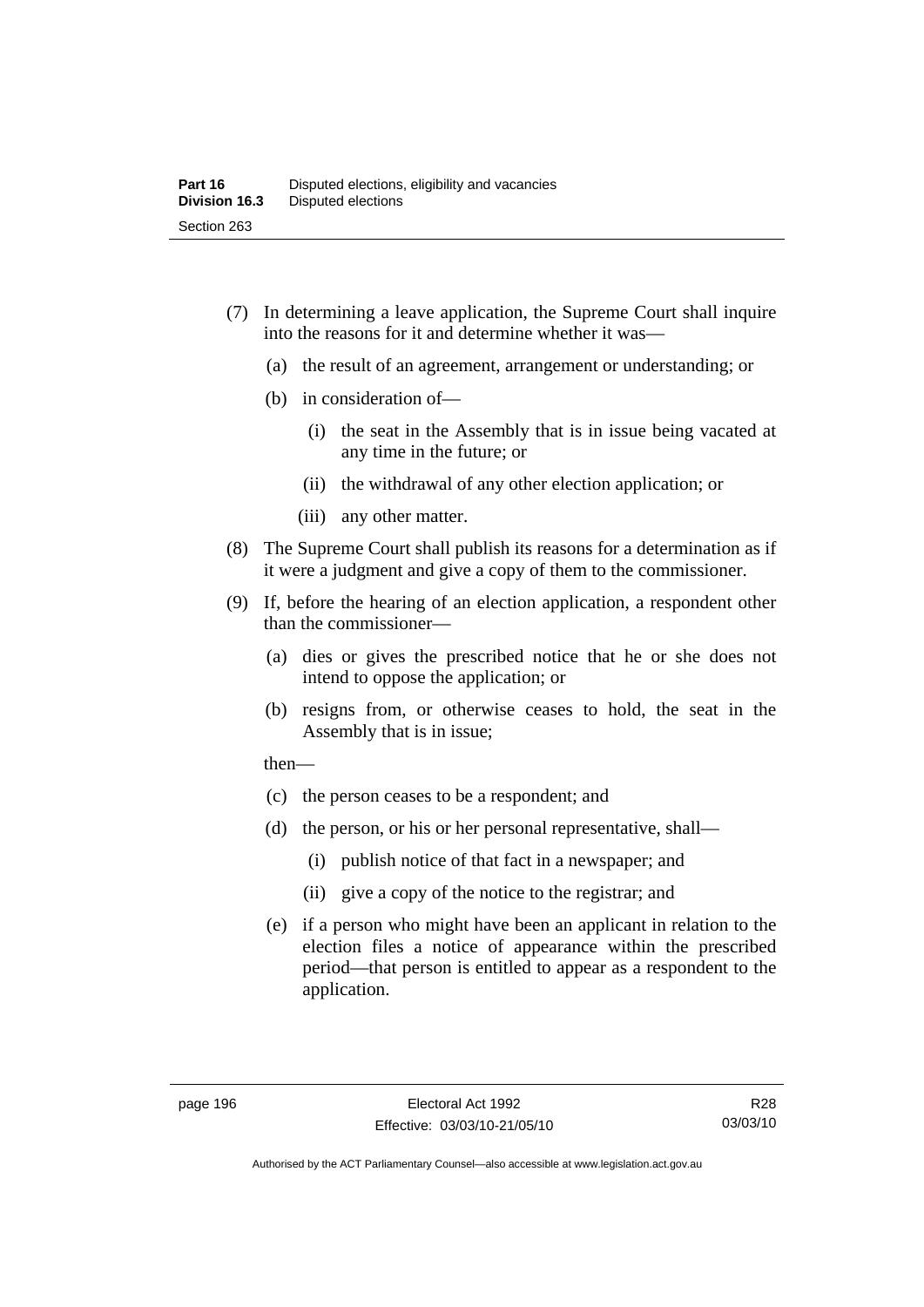- (10) A person who has ceased to be a respondent to an election application is not entitled to appear as a party in proceedings in relation to that application.
- (11) The registrar shall notify the commissioner of the receipt of a notice mentioned in subsection (9) (d) (ii).
- (12) An election application shall be abated by the death of a sole applicant or the last survivor of several applicants.
- (13) The abatement of an election application does not affect the liability of the applicant or any other person for costs awarded against the applicant or other person.

## **264 Hearing of applications**

- (1) The registrar shall, as soon as practicable after the time for filing applications in relation to an election under section 259 has passed, prepare a list of the applications pending in the order of filing and shall make a copy of the list available for inspection at the registrar's office.
- (2) Subject to subsection (3), an application shall, as far as practicable, be heard in the order in which it appears in the list.
- (3) All applications in relation to an election for an electorate shall be heard together.

## **265 Declarations and orders**

The Court of Disputed Elections shall hear and determine an application and may—

- (a) declare the election void; or
- (b) declare that a person who has been declared elected was not duly elected; or
- (c) declare that a person who has not been declared elected was duly elected; or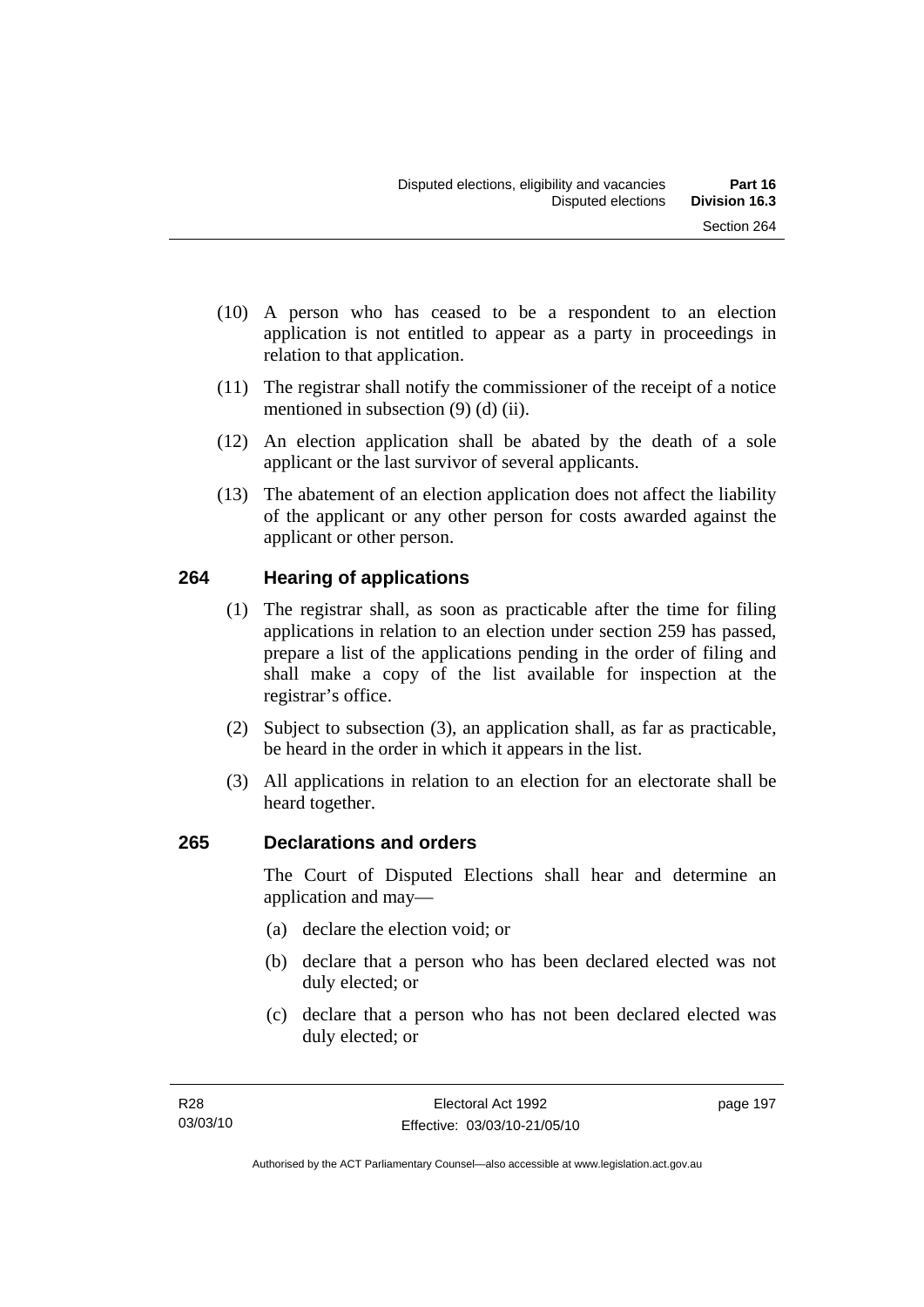(d) dismiss the application in whole or in part;

and may make any orders in relation to the application that the court considers appropriate.

#### **266 Illegal practices**

- (1) Without limiting the grounds on which the Court of Disputed Elections may make a declaration under section 265 (a) or (b), the court may make such a declaration on the ground of any illegal practice in connection with the election.
- (2) The Court of Disputed Elections shall not make a declaration under section 265 (a) or  $(b)$ —
	- (a) on the ground of any illegal practice (other than bribery or undue influence); or
	- (b) on the ground of bribery or undue influence by a person who was not a candidate for the election without the knowledge or consent of a candidate in the election;

unless satisfied that—

- (c) the result of the election was, or was likely to have been, affected by the illegal practice; and
- (d) it is just to make the declaration.
- (3) If the Court of Disputed Elections finds any illegal practice in connection with an election (whether the court makes a declaration under section 265 (a) or (b) on that ground or not), the registrar shall report the finding to—
	- (a) the Speaker; and
	- (b) the Minister; and
	- (c) the commissioner; and
	- (d) the director of public prosecutions.

R28 03/03/10

Authorised by the ACT Parliamentary Counsel—also accessible at www.legislation.act.gov.au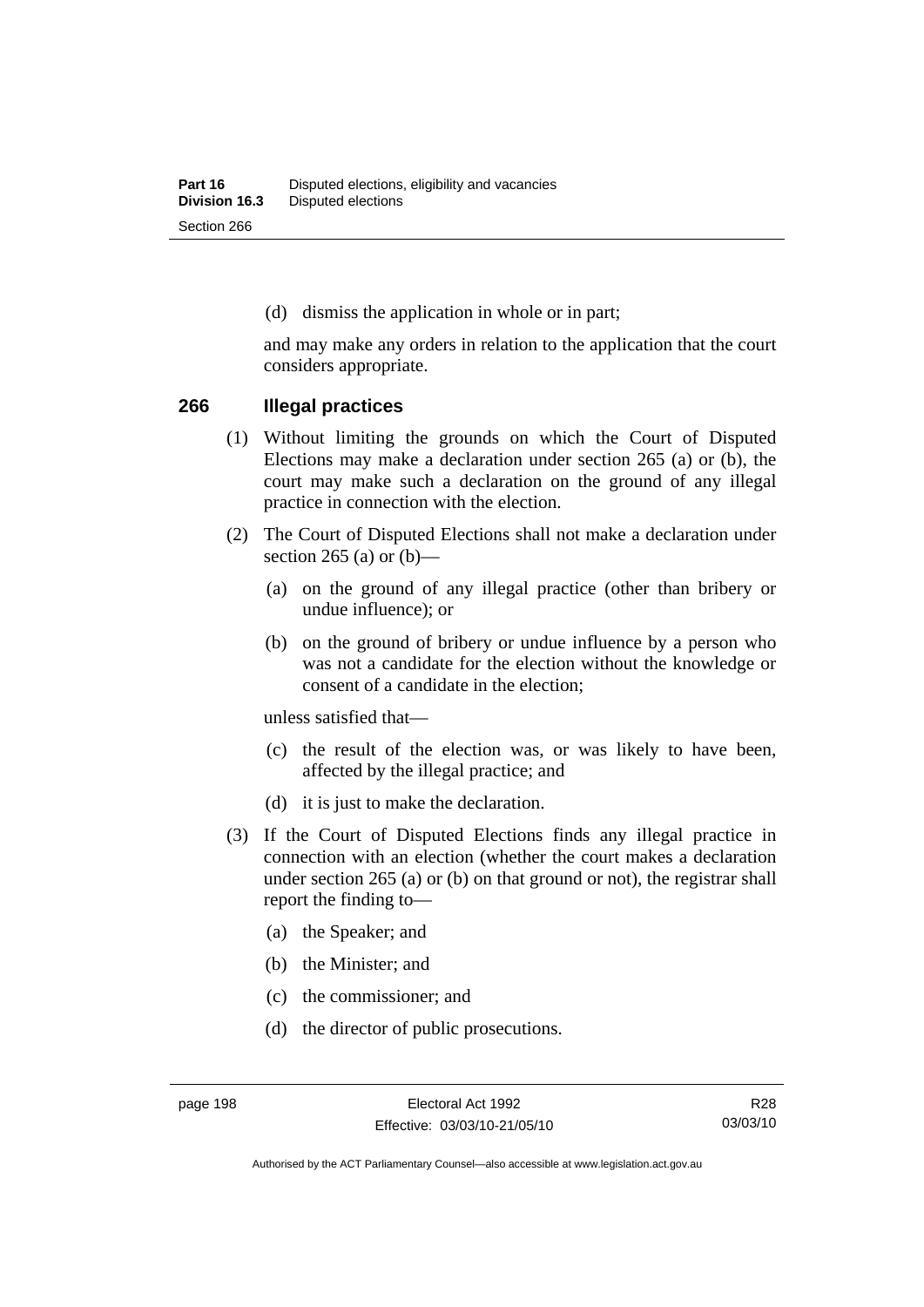- (4) Any finding by the Court of Disputed Elections in relation to any illegal practice in connection with an election is not to be taken to be a bar to, or to prejudice in any way, any prosecution in relation to the act alleged before the court to have constituted the illegal practice.
- (5) In this section:

*illegal practice* means a contravention of this Act, and includes undue influence.

*Note Contravention* and *undue influence* are defined in s 250.

### **267 Bribery or undue influence by person elected**

If the Court of Disputed Elections finds that a person who was declared elected committed, or attempted to commit, bribery or undue influence in connection with any election, the court shall declare the election of that person void.

### **268 Immaterial delays and errors**

- (1) The Court of Disputed Elections shall not make a declaration under section 265 (a), (b) or (c) on the ground that there was a delay in—
	- (a) declaring the nominations for the election; or
	- (b) providing certified lists of electors to candidates for the election; or
	- (c) polling for the election; or
	- (d) declaring the result of the election.
- (2) The Court of Disputed Elections shall not make a declaration under section 265 (a), (b) or (c) on the ground of any absence of, or any error or omission by, an officer unless the absence, error or omission affected, or was likely to have affected, the result of the election.
- (3) In determining whether an absence, error or omission that prevented an elector from voting affected the result of an election or not, the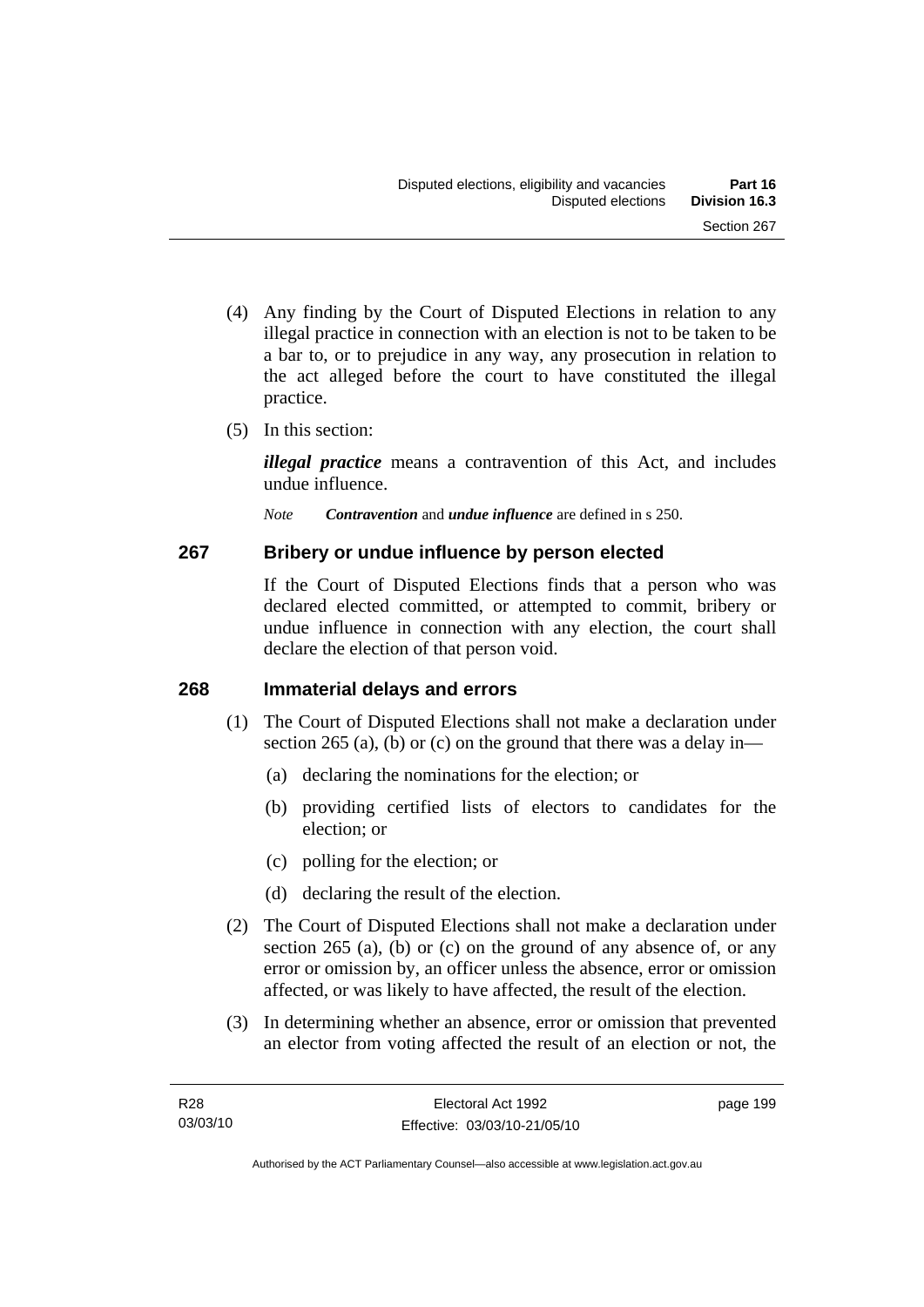Court of Disputed Elections shall not have regard to any evidence of the way in which the elector intended to vote.

### **269 Inquiries by court**

- (1) In determining an application, the Court of Disputed Elections may make the inquiries it considers appropriate, including but not limited to—
	- (a) an inquiry about the identity of persons who voted; and
	- (b) an inquiry into the accuracy of approved computer programs used in electronic voting and the electronic scrutiny of votes; and
	- (c) an inquiry about whether ballot papers were improperly admitted or rejected, or not.
- (2) The Court of Disputed Elections shall not inquire into the correctness of any roll.
- (3) If the Court of Disputed Elections makes an inquiry in relation to ballot papers marked under part 11, a statement of particulars of the marking of ballot papers prepared by an officer under section 175 (c) is conclusive evidence of the particulars contained in the statement unless the court orders otherwise.

### **270 Rejected ballot papers**

In determining an application, the Court of Disputed Elections may have regard to any declaration vote ballot papers rejected at the preliminary scrutiny if the court is of the opinion that the ballot papers should not have been rejected.

### **271 Evidence that persons were not permitted to vote**

In determining an application, the Court of Disputed Elections shall not have regard to any evidence that a person was not permitted to cast a vote in an election unless the court is satisfied that the person—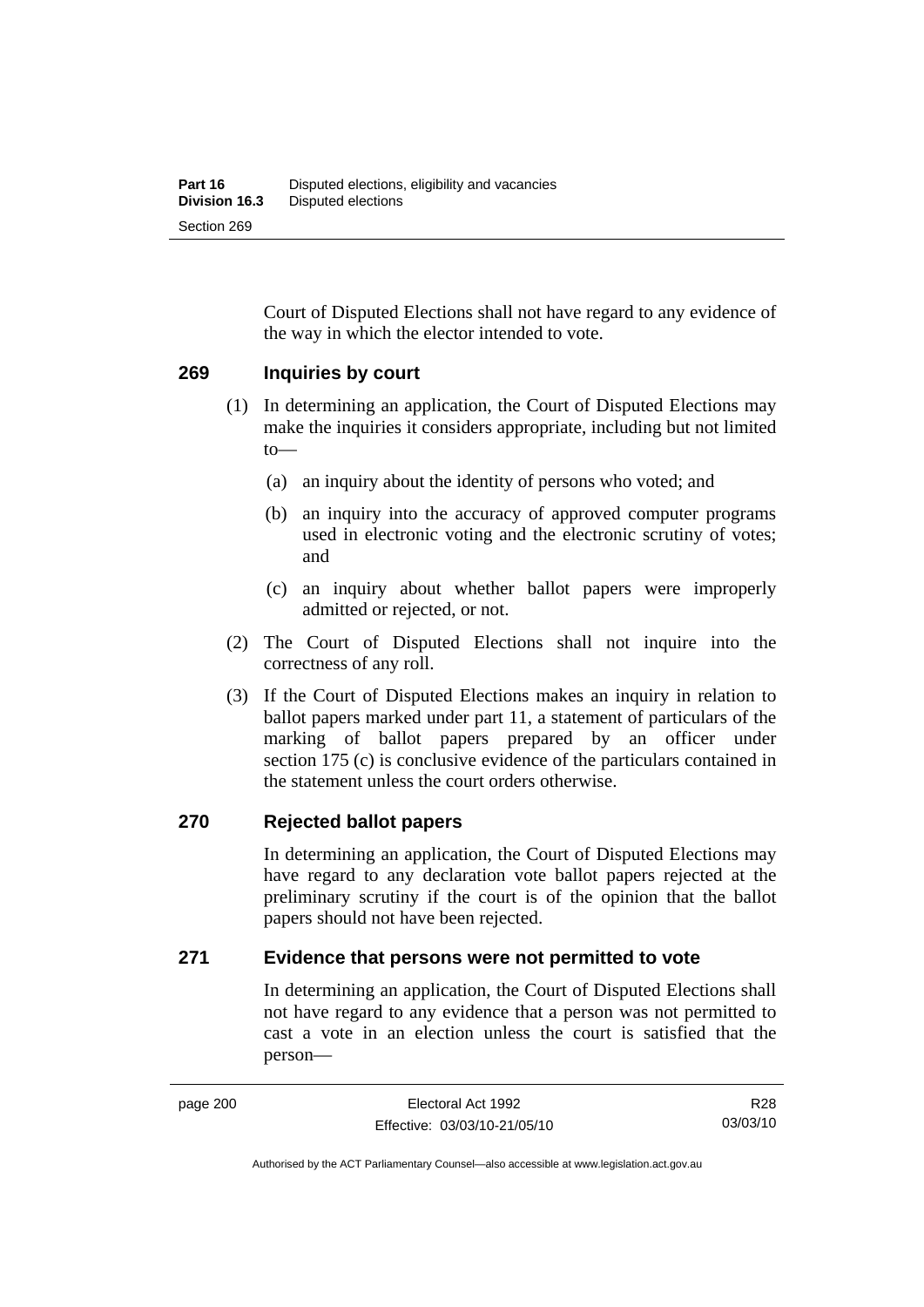- (a) claimed to vote in accordance with this Act; and
- (b) complied with the requirements of this Act in relation to voting to the extent that he or she was permitted to do so.

### **272 Inspection of electoral papers**

A party to an application may—

- (a) with the leave of the Court of Disputed Elections; and
- (b) in the presence of the commissioner or a member of staff of the electoral commission;

inspect, and make copies of or take extracts from, the electoral papers (except ballot papers) in the possession of the commissioner that were used in connection with the election being disputed.

### **273 Commissioner not prevented from accessing documents**

Unless the Court of Disputed Elections otherwise orders, the filing of an application is not to be taken to prevent the commissioner, another member of the electoral commission or a member of the staff of the commission from having access to any document to which that person would otherwise be entitled to have access for the purpose of exercising a function under this Act.

### **274 Registrar to serve copies of declarations on certain persons**

The registrar shall, after an application is determined, serve a sealed copy of the declarations and orders (if any) made by the Court of Disputed Elections on—

- (a) the Speaker; and
- (b) each party to the application.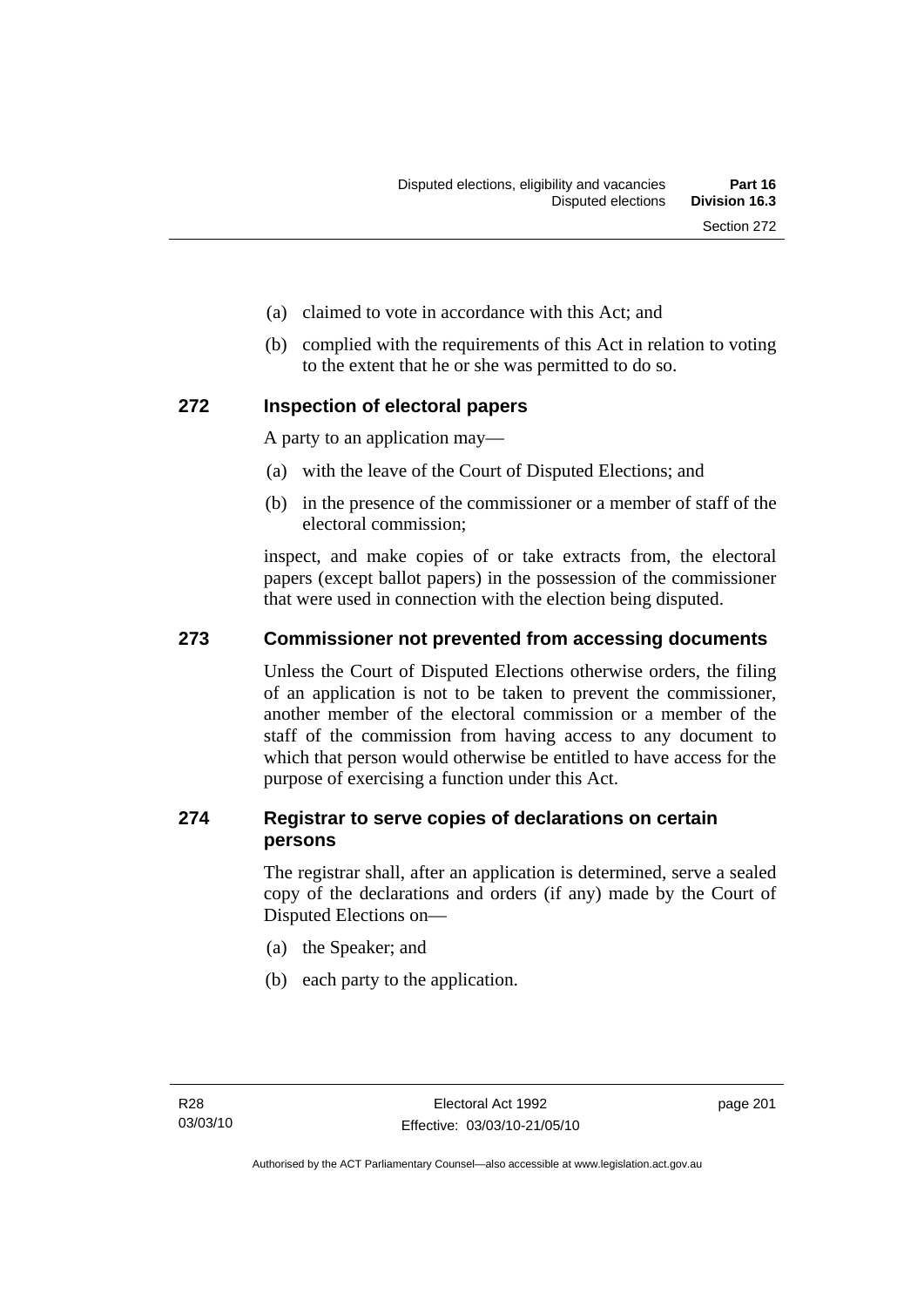### **275 Effect of declarations**

- (1) If the Court of Disputed Elections declares an election void, another election shall be held in accordance with section 101.
- (2) If the Court of Disputed Elections declares that a person who has been declared elected was not duly elected, that person is to be taken not to have been duly elected.
- (3) If the Court of Disputed Elections declares that a person who has not been declared elected was duly elected, that person is to be taken to have been duly elected.
- (4) A declaration by the Court of Disputed Elections referred to in subsection  $(1)$ ,  $(2)$  or  $(3)$  takes effect on the end of the day when the declaration by the court is made.

### **Division 16.4 Eligibility and vacancies**

### **276 Speaker to state case**

If the Assembly passes a resolution referring to the Court of Disputed Elections a question relating to—

- (a) the eligibility of a person who has been declared elected to be an MLA; or
- (b) a vacancy in the membership of the Assembly;

the Speaker shall give to the registrar a statement setting out the question referred, together with any documents in the possession of the Assembly that relate to that question.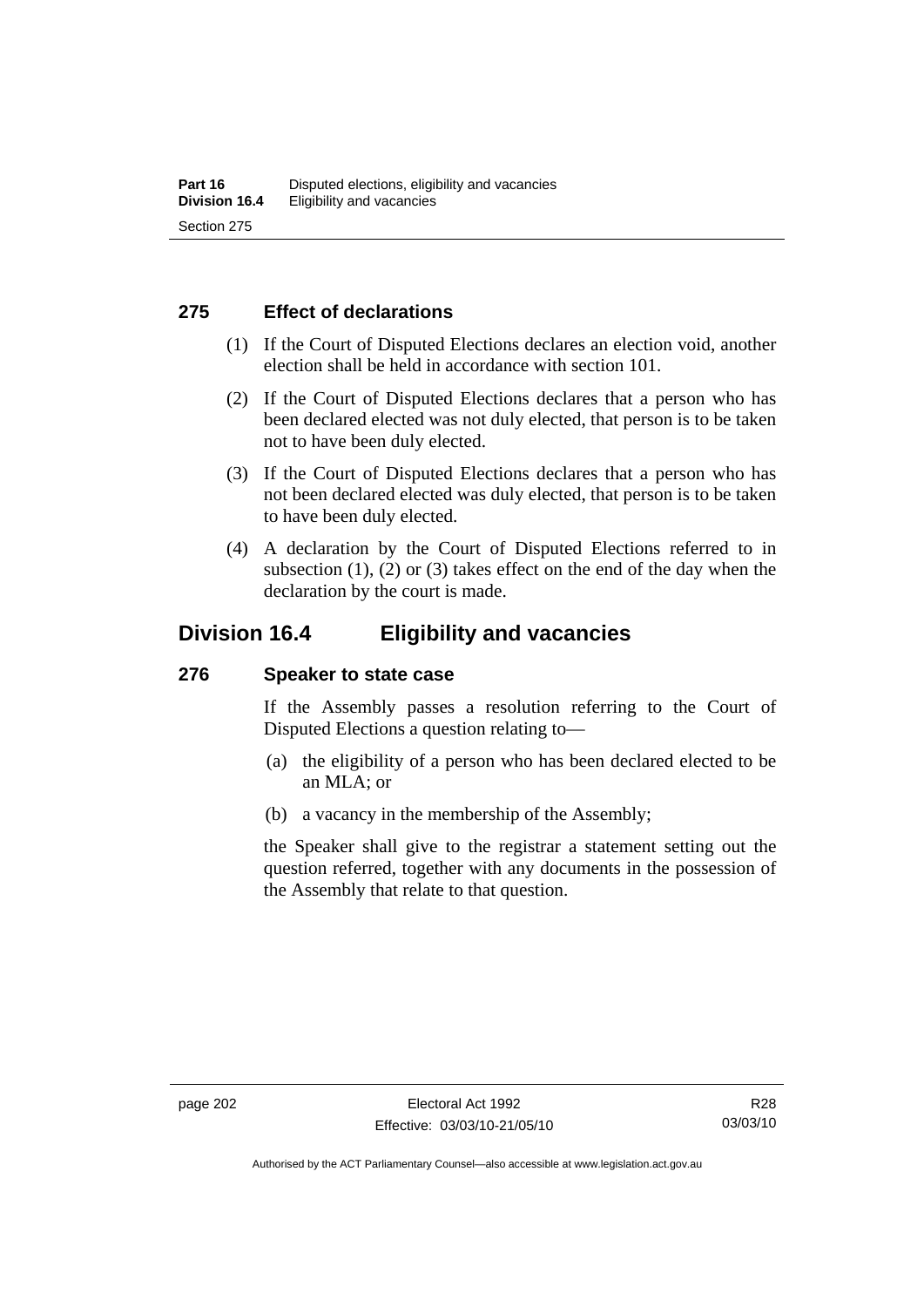### **277 Parties to a referral**

The following persons are entitled to appear in a proceeding under this division:

- (a) any person who, in the opinion of the Court of Disputed Elections, has a sufficient interest in the determination of the question referred;
- (b) any person on whom notice of that question is ordered to be served by the court.

### **278 Declarations and orders**

The Court of Disputed Elections shall hear and determine a question referred to it and may—

- (a) declare that a person who has been declared elected is not eligible to be an MLA; or
- (b) declare a vacancy in the membership of the Assembly; or
- (c) refuse to make a declaration;

and may make the orders in relation to the referral that the court considers appropriate.

### **279 Registrar to serve copy of declarations on Speaker**

The registrar shall, after a question referred to the Court of Disputed Elections is determined, serve a sealed copy of the declarations and orders (if any) made by the court on—

- (a) the Speaker; and
- (b) each party to the referral.

**280 Effect of declarations** 

(1) If the Court of Disputed Elections —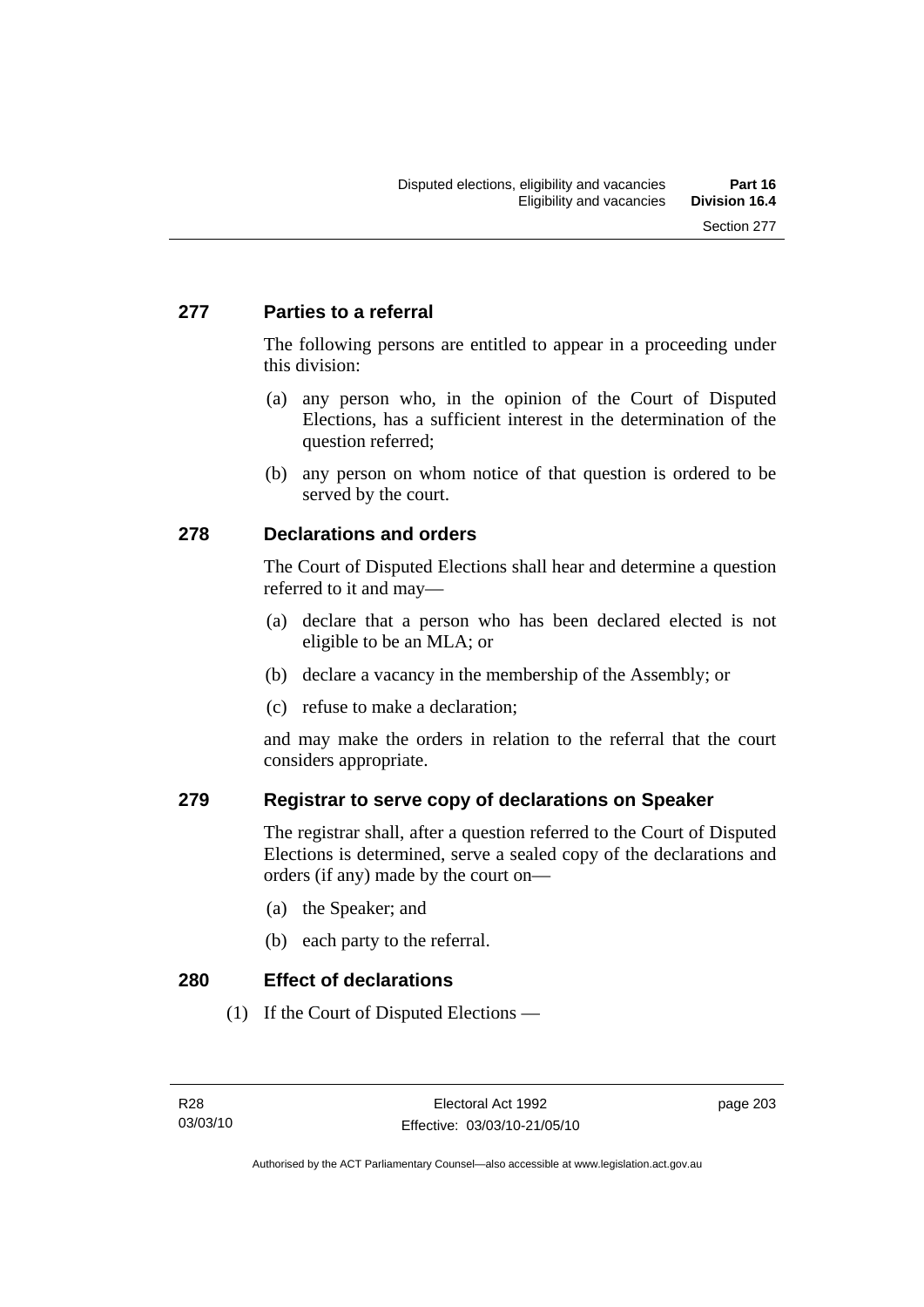- (a) declares that a person who has been declared elected is not eligible to be an MLA; or
- (b) declares a vacancy in the membership of the Assembly;

on the end of the day when the declaration is made a vacancy in the membership of the Assembly arises.

 (2) A vacancy under subsection (1) shall be filled in accordance with part 13.

## **Division 16.5 Proceedings**

### **281 Procedure**

In a proceeding, the Court of Disputed Elections —

- (a) shall be guided by the substantial merits and good conscience of the case; and
- (b) is not bound by technicalities, legal forms or the rules of evidence, but may inform itself in the way it considers appropriate.

### **282 Legal representation limited**

In a proceeding, a party is entitled to be represented by only 1 lawyer appearing as counsel.

### **283 Admissibility of evidence**

- (1) A person who appears as a witness in a proceeding is not excused from answering a question or producing a document or other thing that the person is required by the Court of Disputed Elections to answer or produce on the ground that the answering of the question or the producing of the document or thing may tend to incriminate the person or on the ground of privilege.
- (2) A statement or disclosure made, or a document or other thing produced, by a person in the course of a proceeding, or any

Authorised by the ACT Parliamentary Counsel—also accessible at www.legislation.act.gov.au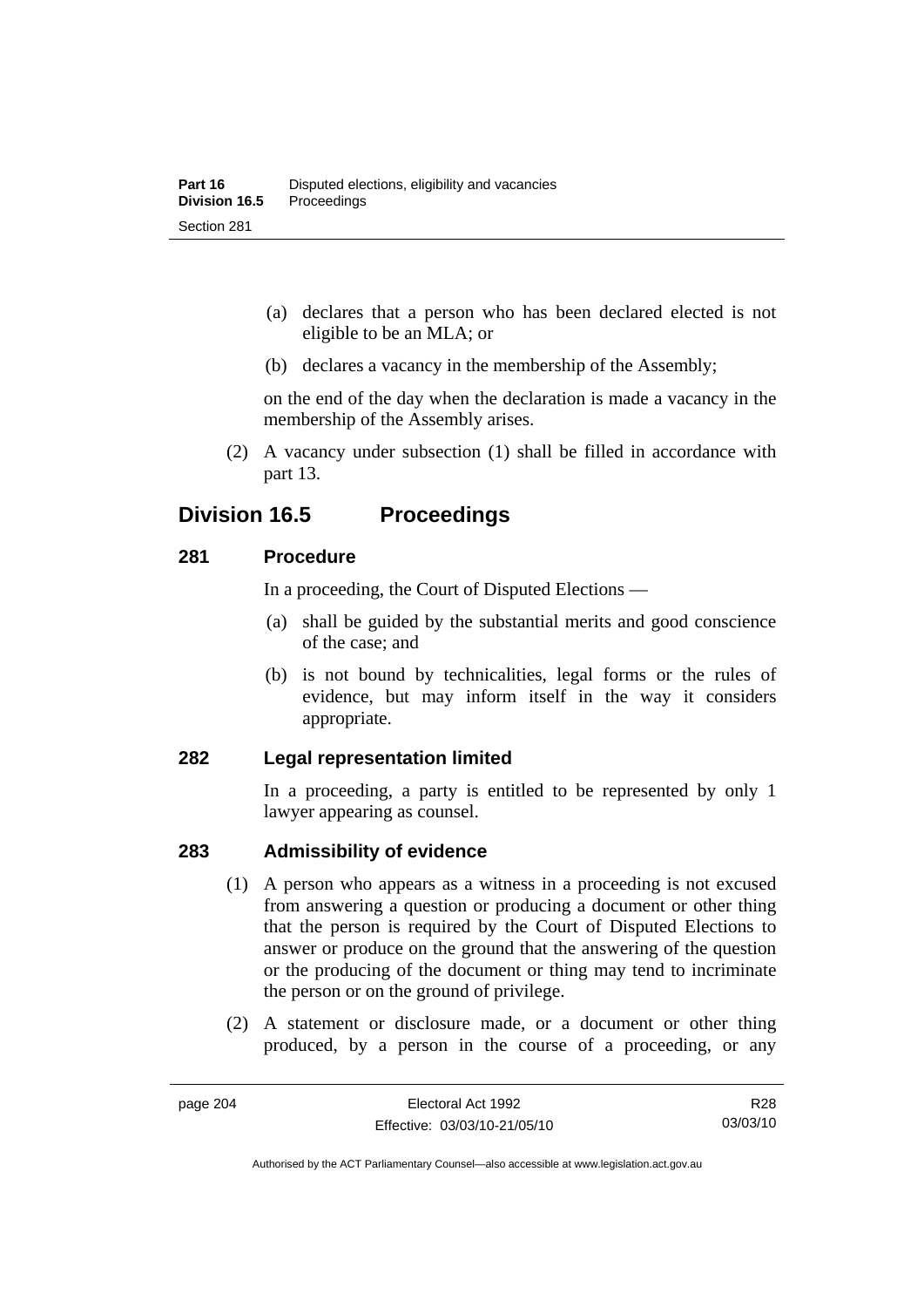information, document or other thing obtained as a direct or indirect consequence of the making of the statement or disclosure, or of the production of the firstmentioned document or thing, is not admissible in evidence in any civil or criminal proceeding except—

- (a) a proceeding before the Court of Disputed Elections; or
- (b) a proceeding for an offence relating to the giving of false evidence.

### **284 Costs may be ordered against Territory**

Even if the Territory is not a party to a proceeding, the Court of Disputed Elections may order the Territory to pay all or any of the costs of the proceeding.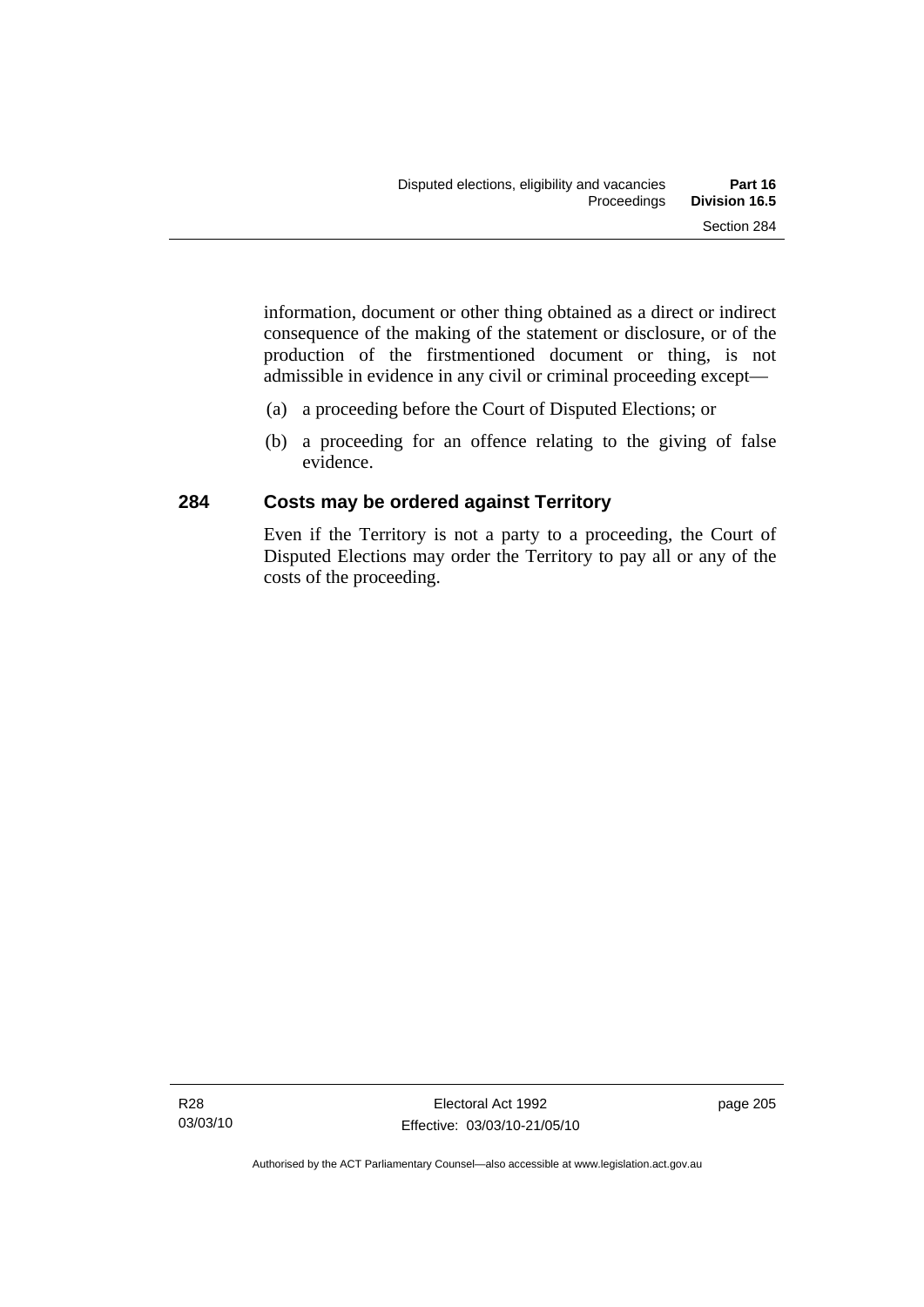# **Part 17 Electoral offences**

## **Division 17.1 Bribery and improper influence**

### **285 Bribery**

(1) A person shall not offer, solicit or accept an electoral bribe.

Maximum penalty: 50 penalty units, imprisonment for 6 months or both.

(2) In this section:

*bribe* does not include a declaration of public policy or a promise of public action.

*electoral bribe* means a bribe for the purpose of—

- (a) influencing the vote of an elector; or
- (b) influencing the candidature of a person in an election; or
- (c) otherwise influencing the course or result of an election; or
- (d) inducing a person not to apply, or to withdraw an application, under section 192 to be a candidate for a seat in relation to which a casual vacancy has occurred, if that person is an eligible person within the meaning of that section; or
- (e) inducing a person not to apply, or to withdraw an application, to the Court of Disputed Elections under division 16.3 to dispute the validity of an election, if that person is entitled to dispute the validity of the election under section 257.

Authorised by the ACT Parliamentary Counsel—also accessible at www.legislation.act.gov.au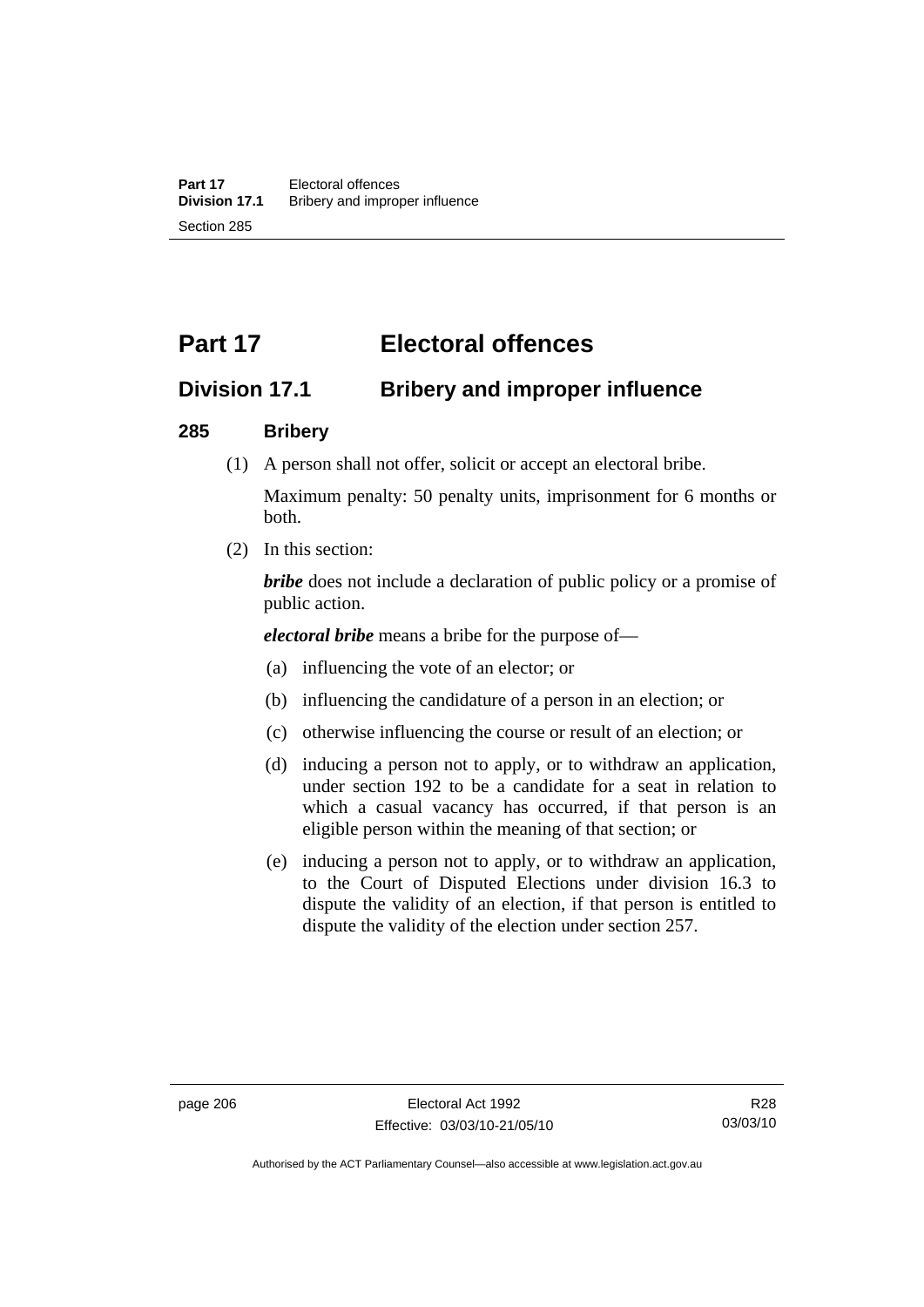### **286 Influencing of votes by officers**

In the exercise of a function under this Act, an officer shall not, without reasonable excuse, do anything for the purpose of influencing the vote of another person.

Maximum penalty: 50 penalty units, imprisonment for 6 months or both.

### **287 Influencing votes of hospital and nursing home patients**

The proprietor of a hospital or nursing home, or an employee or agent of such a proprietor, shall not, without reasonable excuse, do anything for the purpose of influencing the vote of a patient or resident of the hospital or nursing home.

Maximum penalty: 50 penalty units, imprisonment for 6 months or both.

## **Division 17.2 Protection of rights**

### **288 Violence and intimidation**

A person shall not, by violence or intimidation, hinder or interfere with—

- (a) the free exercise of a right under this Act; or
- (b) the free performance of a duty under this Act.

Maximum penalty: 50 penalty units, imprisonment for 6 months or both.

### **289 Discrimination on grounds of political donations**

- (1) A person shall not discriminate against another person on the ground of the making by the other person of a donation to—
	- (a) a political party; or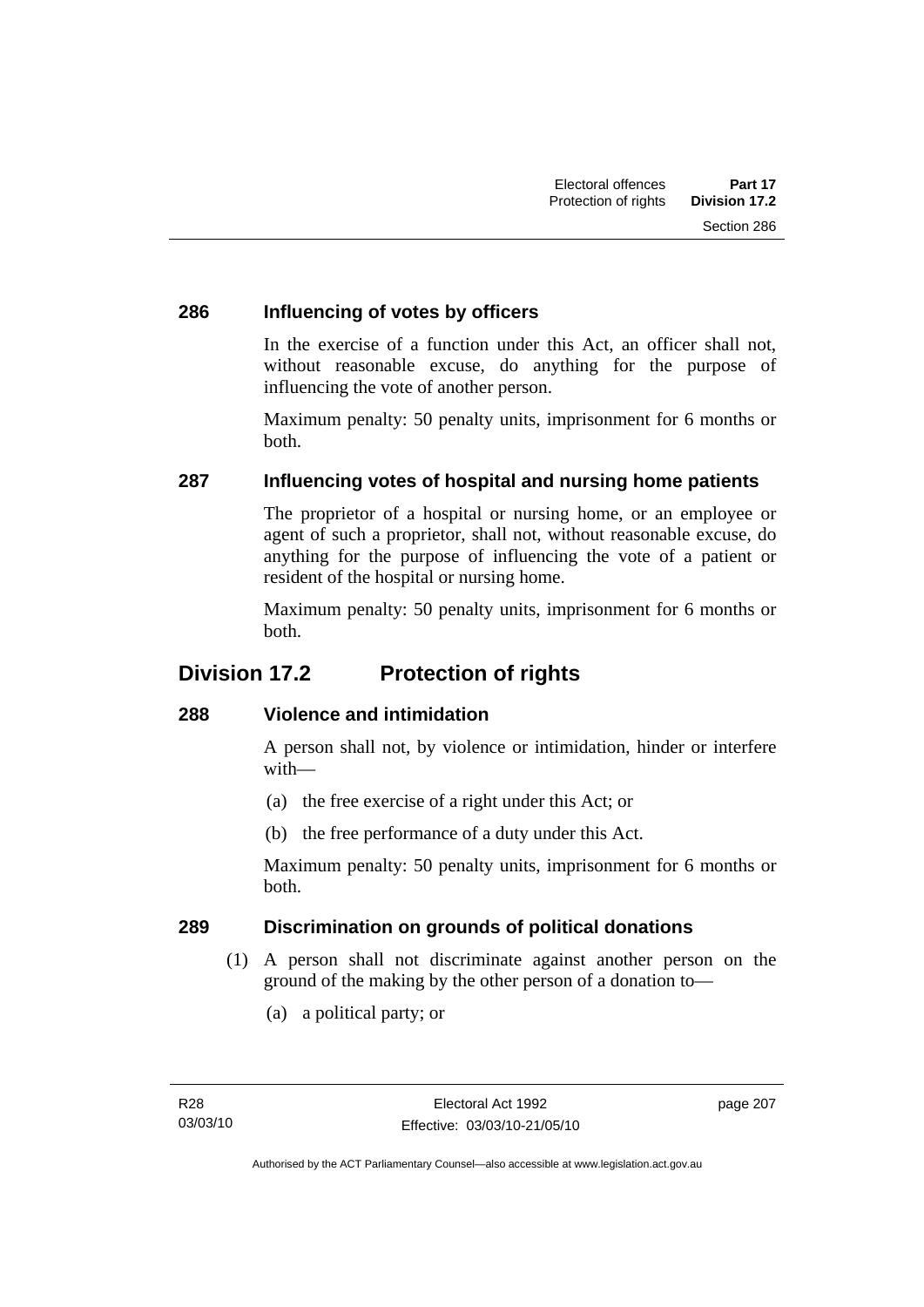(b) a candidate in an election.

Maximum penalty: 50 penalty units, imprisonment for 6 months or both.

(2) In this section:

*discriminate against*, in relation to a person, means—

- (a) deny the person access to membership of any trade union, club or other body, whether incorporated or not; or
- (b) not allow the person to work or to continue to work; or
- (c) subject the person to any form of intimidation or coercion; or
- (d) subject the person to any other detriment.

### **290 Employees' right to leave of absence for voting**

 (1) On notification from an employee before a polling day, the employer shall allow the employee, without penalty or any disproportionate deduction of pay, to take any necessary leave (not exceeding 2 hours) for the purpose of voting.

Maximum penalty: 10 penalty units.

- (2) Subsection (1) does not apply if the absence of the employee from employment could—
	- (a) endanger any person, animal or thing; or
	- (b) cause substantial loss to any person.
- (3) An employee shall not notify an employer under subsection (1) if he or she does not have a genuine intention of voting during the period of the leave to be granted for the purpose of voting.

Maximum penalty: 5 penalty units.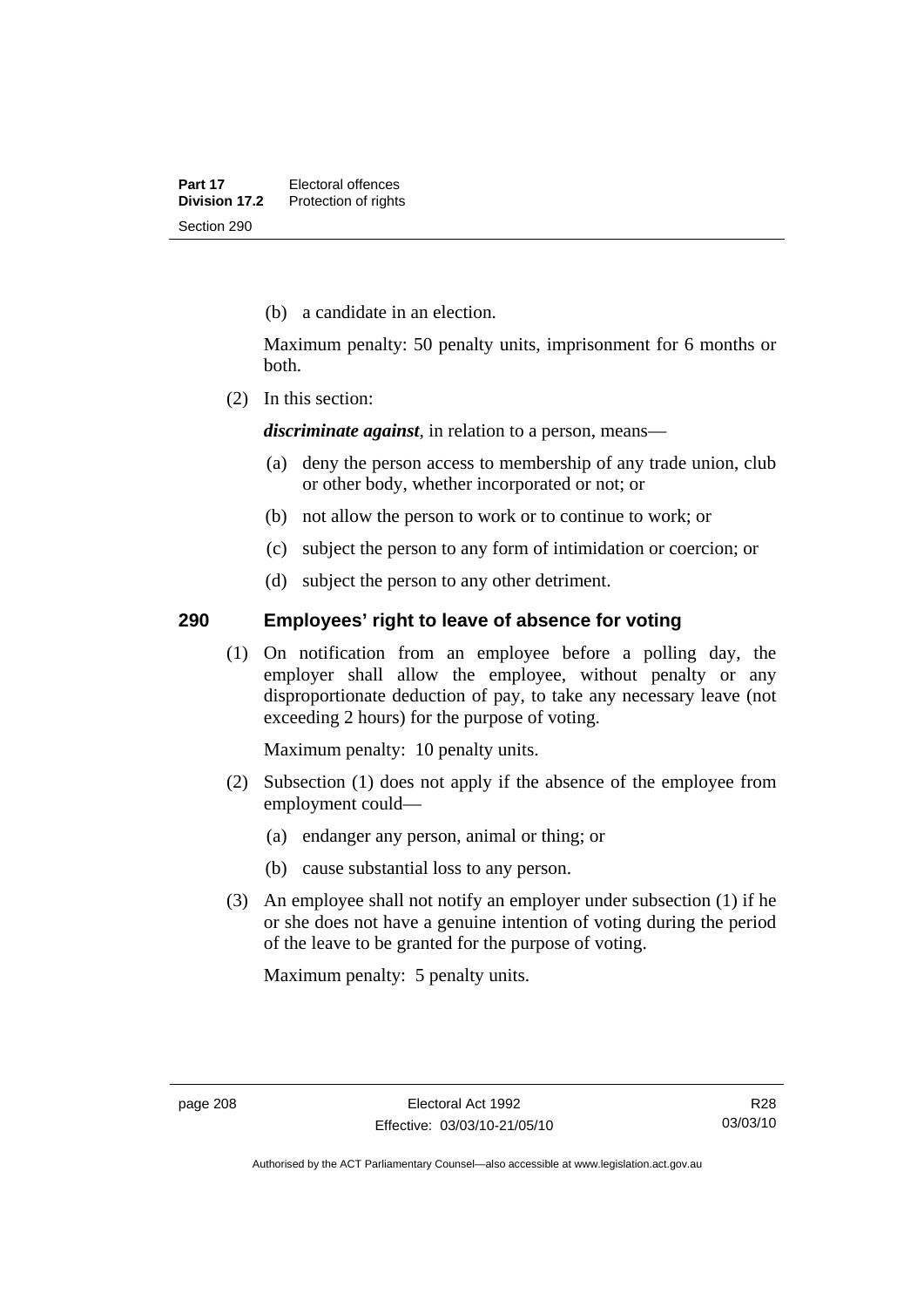# **Division 17.3 Campaigning offences**

### **291 Definitions for div 17.3**

In this division:

*disseminate* electoral matter (whether in printed or electronic form) means print, publish, distribute, produce or broadcast the electoral matter.

*publish* electoral matter, includes publish electronically.

*reportage or commentary*, in relation to a news publication, means everything in the newspaper or periodical except—

- (a) advertisements; and
- (b) letters to the editor.

### **292 Dissemination of unauthorised electoral matter**

- (1) A person commits an offence if—
	- (a) the person disseminates electoral matter; and
	- (b) the matter does not include—
		- (i) the name of the person who authorised the matter or its author; and
		- (ii) a statement to the effect that the named person authorised, or is the author of, the matter; and
		- (iii) if the matter is published for a registered party, a candidate for election or a person who has publicly indicated that he or she intends to be a candidate for election—a statement to the effect that the matter is published for the party, candidate or person.

Maximum penalty: 10 penalty units.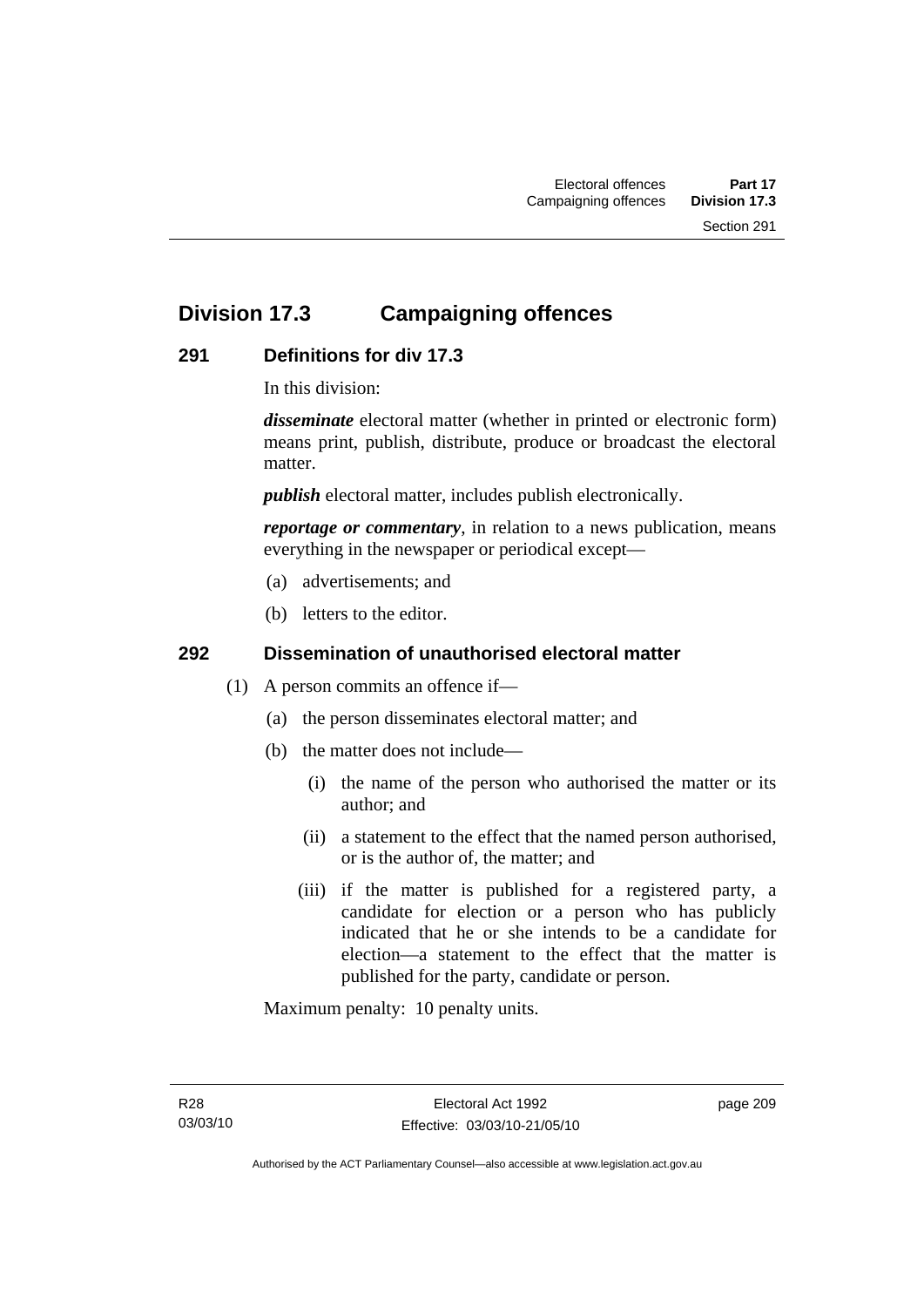(2) In this section:

*statement* means a statement in a form in which the matter is disseminated.

#### **Example**

Electoral matter disseminated in sound and video form could state the authoriser's name in sound or on-screen printed form.

*Note* An example is part of the Act, is not exhaustive and may extend, but does not limit, the meaning of the provision in which it appears (see Legislation Act, s 126 and s 132).

#### **293 Exceptions for news publications**

- (1) Section 292 does not apply to the dissemination of electoral matter contained in reportage or commentary in a particular news publication if the publication includes a statement to the effect that a person named in the statement has authorised publication of all electoral matter contained in reportage or commentary in the publication.
- (2) Section 292 does not apply to the dissemination of electoral matter contained in a letter to the editor in a particular news publication if—
	- (a) the author's name and the place where the author lives are stated at the end of the letter; and
	- (b) the publication includes a statement to the effect that a person named in the statement has authorised publication of all electoral matter contained in letters to the editor in the publication.
- (3) For subsection (2) (a), it is sufficient to identify where the author lives by reference to—
	- (a) the suburb or town of, or nearest to, the author's residence; and
	- (b) if the residence is outside the ACT—the State, other Territory or other country of the residence.

R28 03/03/10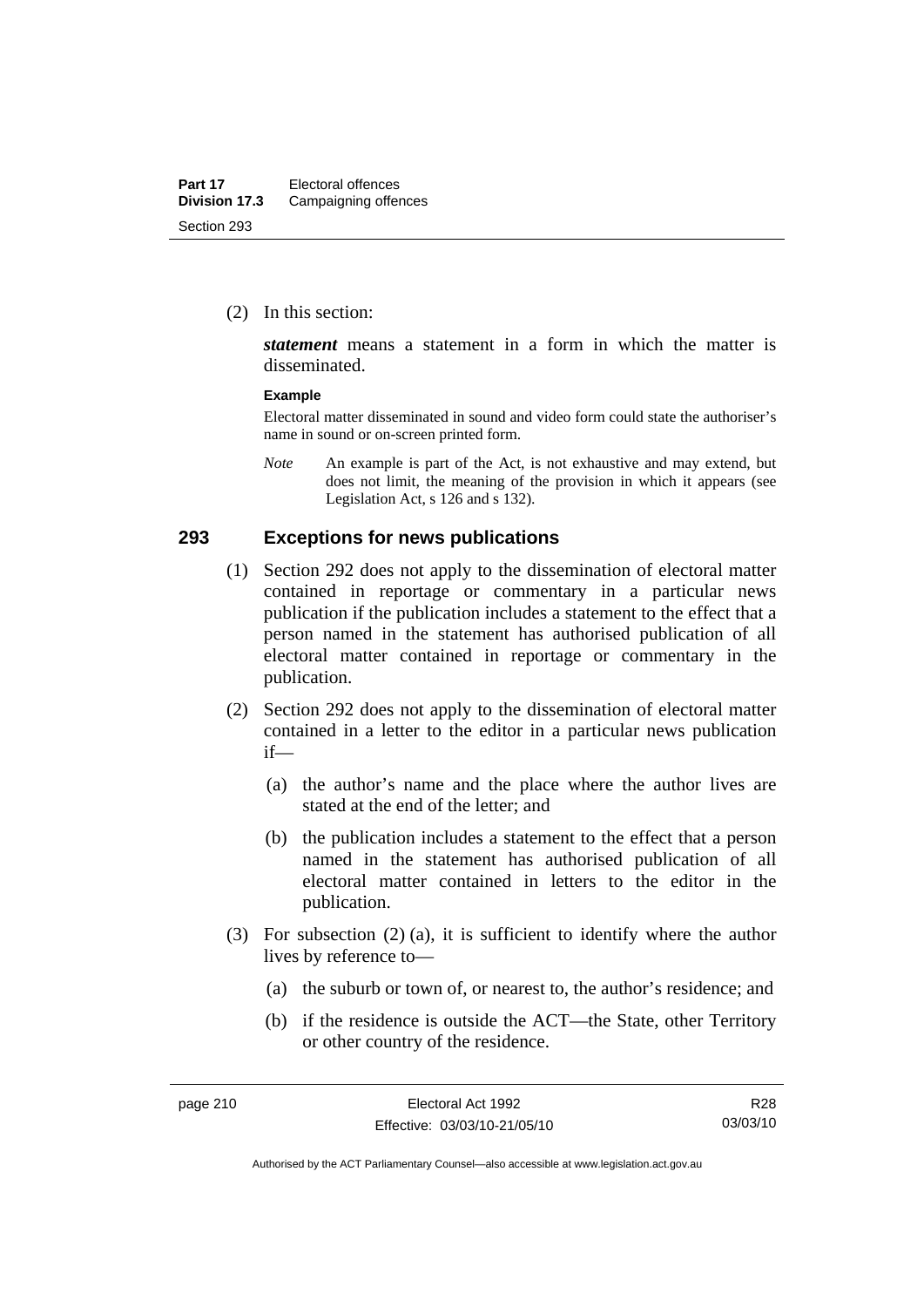(4) In this section:

*letter to the editor* includes electronic commentary of a similar kind.

### **294 Exceptions for dissemination of electoral matter on certain items**

- (1) Section 292 does not apply to the dissemination of electoral matter on any of the following items unless the item includes a representation of a ballot paper:
	- (a) a letter from an MLA that includes the name of the MLA and an indication that he or she is an MLA;
	- (b) a press release published by or for an MLA that includes the name of the MLA and an indication that he or she is an MLA;
	- (c) a report under the *Annual Reports (Government Agencies) Act 2004*;
	- (d) a publication of a government agency that includes—
		- (i) the name of the agency; and
		- (ii) the City of Canberra Arms; and
		- (iii) the words 'Australian Capital Territory', 'Australian Capital Territory Legislative Assembly', 'ACT Legislative Assembly', 'Australian Capital Territory Government' or 'ACT Government';
	- (e) a business or visiting card that promotes the candidacy of a person in an election;
	- (f) a letter or card on which the name of the sender appears;
	- (g) a T-shirt;
	- (h) a badge or button;
	- (i) a pen or pencil;
	- (j) a balloon;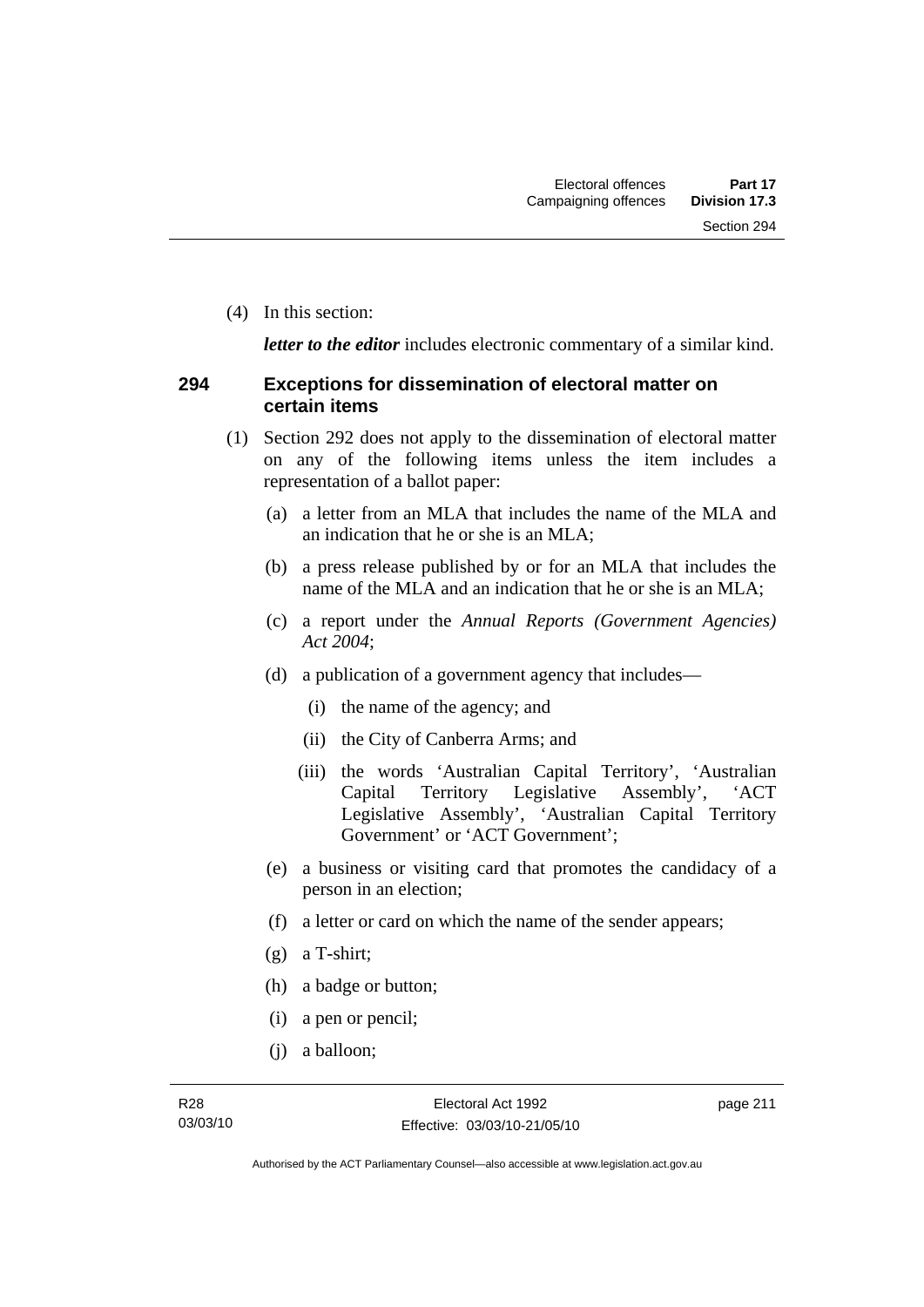- (k) an item prescribed by regulation.
- (2) In this section:

*City of Canberra Arms*—see the *City of Canberra Arms Act 1932*, section 4.

*government agency* means—

- (a) an administrative unit; or
- (b) a Territory instrumentality; or
- (c) a statutory office-holder and the staff assisting the statutory office-holder.

#### **295 Exception for certain Commonwealth licence holders**

Section 292 does not apply to the dissemination of electoral matter on radio or television by the holder of a licence under the *Broadcasting Services Act 1992* (Cwlth) that is subject to a condition relating to election advertisements.

### **296 Advertorials**

- (1) This section applies to an advertisement in a news publication that—
	- (a) appears to be reportage or commentary; and
	- (b) includes electoral matter.
- (2) The proprietor of the news publication must ensure that the word 'advertisement' is included, in legible form, as a headline to the advertisement on each page on which the advertisement appears.

Maximum penalty: 10 penalty units.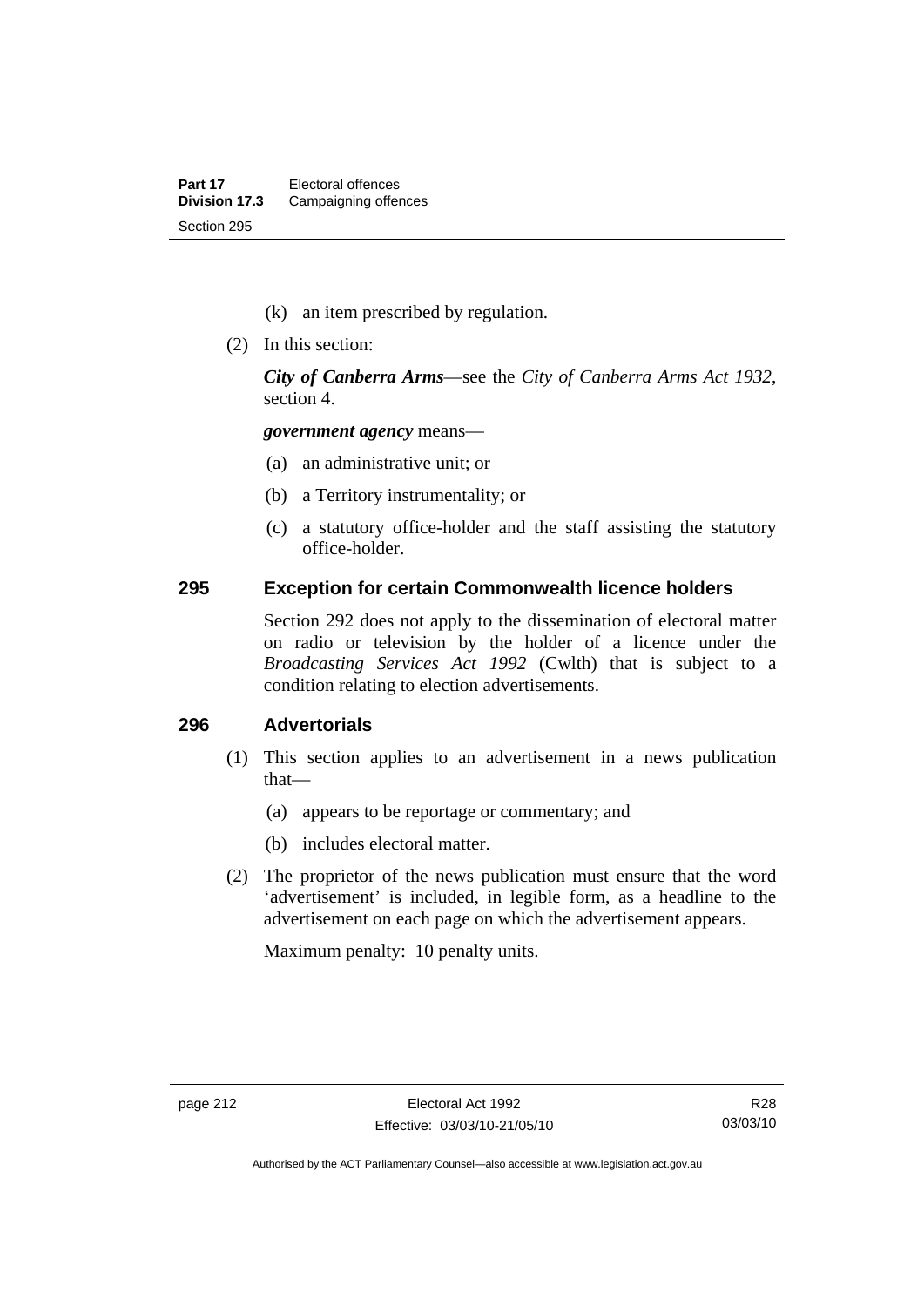### **297 Misleading or deceptive electoral matter**

 (1) A person shall not disseminate, or authorise to be disseminated, electoral matter that is likely to mislead or deceive an elector about the casting of a vote.

Maximum penalty: 50 penalty units, imprisonment for 6 months or both.

 (2) It is a defence to a prosecution for an offence against subsection (1) if it is established that the defendant did not know, and could not reasonably be expected to have known, that the electoral matter was likely to mislead or deceive an elector about the casting of a vote.

### **298 Inducement to illegal voting—representations of ballot papers**

A person shall not disseminate, or authorise to be disseminated, electoral matter including a representation of a ballot paper, or part of a ballot paper, likely to induce an elector to mark his or her vote otherwise than in accordance with the directions on the ballot paper.

Maximum penalty: 50 penalty units, imprisonment for 6 months or both.

### **299 Graffiti**

- (1) A person shall not, without reasonable excuse, mark any electoral matter directly on any defined place or object without the consent of—
	- (a) for a place—the lessee or lawful occupier of the place; or
	- (b) for an object—the owner or lawful possessor of the object.

Maximum penalty: 10 penalty units.

 (2) The Territory or a Territory authority shall not give consent for subsection  $(1)$ .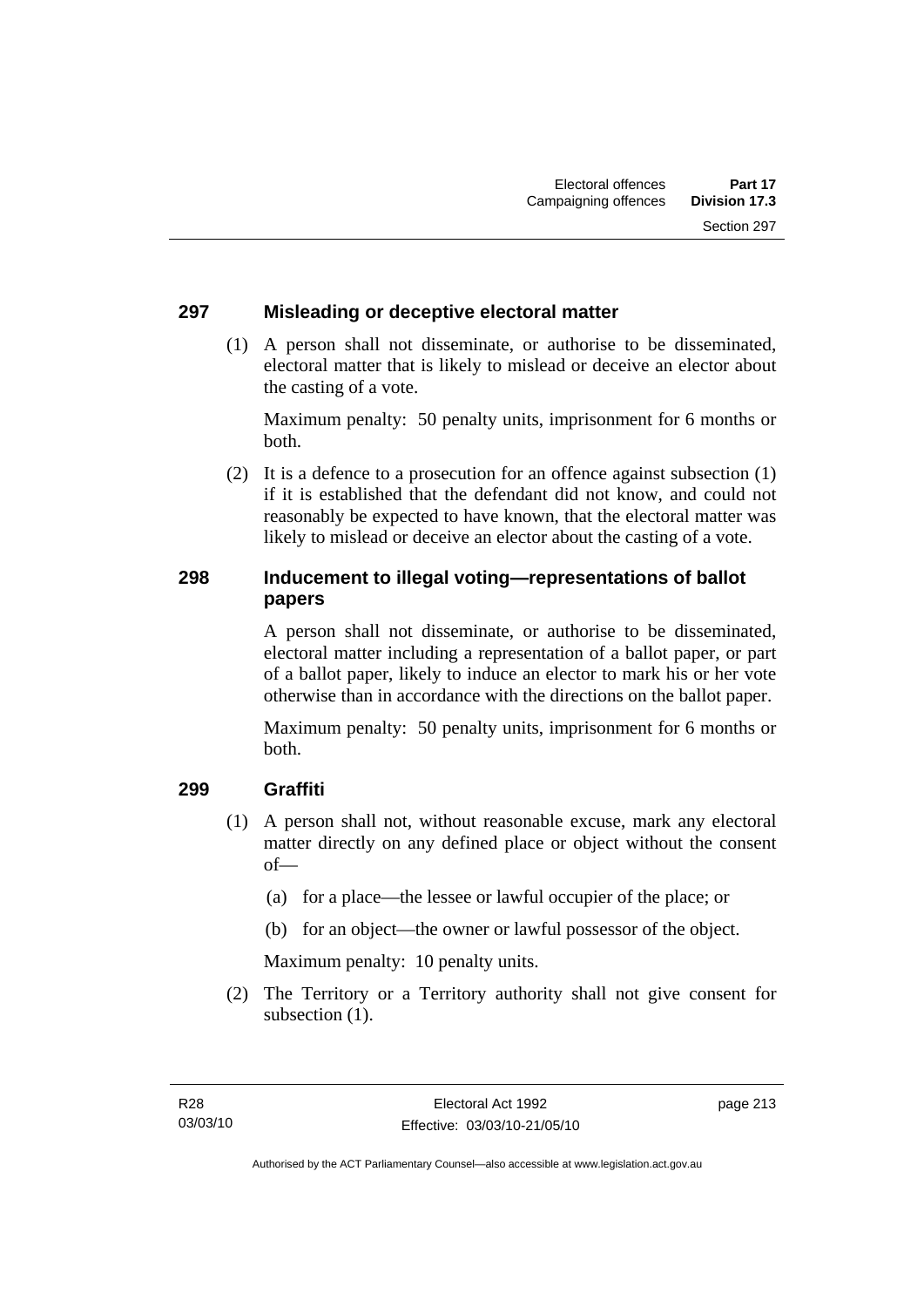- (3) In a prosecution for an offence against subsection (1) in relation to a defined place or object leased, occupied, owned or possessed by the Territory or a Territory authority, it is to be conclusively presumed that the Territory or the Territory authority, as the case requires, did not consent to any marking of electoral matter on the place or object.
- (4) In this section:

*defined place or object* means a building, footpath, hoarding, roadway, vehicle, vessel or any public or private place (whether on land or water or in the air).

*lessee*—see the *Planning and Development Act 2007*, section 234.

*mark* means write, draw or depict.

### **300 Defamation of candidates**

 (1) A person shall not make or publish, or authorise to be made or published, a false and defamatory statement about the personal character or conduct of a candidate.

Maximum penalty: 50 penalty units, imprisonment for 6 months or both.

- (2) It is a defence to a prosecution for an offence against subsection (1) if it is established that the defendant believed on reasonable grounds that the relevant statement was true.
- (3) A person who makes a false and defamatory statement in relation to the personal character or conduct of a candidate in contravention of this section may, at the suit of the candidate, be restrained by injunction from repeating the statement or any similar false and defamatory statement.

### **301 Publication of statements about candidates**

 (1) A person shall not publish, or authorise to be published, on behalf of a body (whether incorporated or unincorporated) a statement—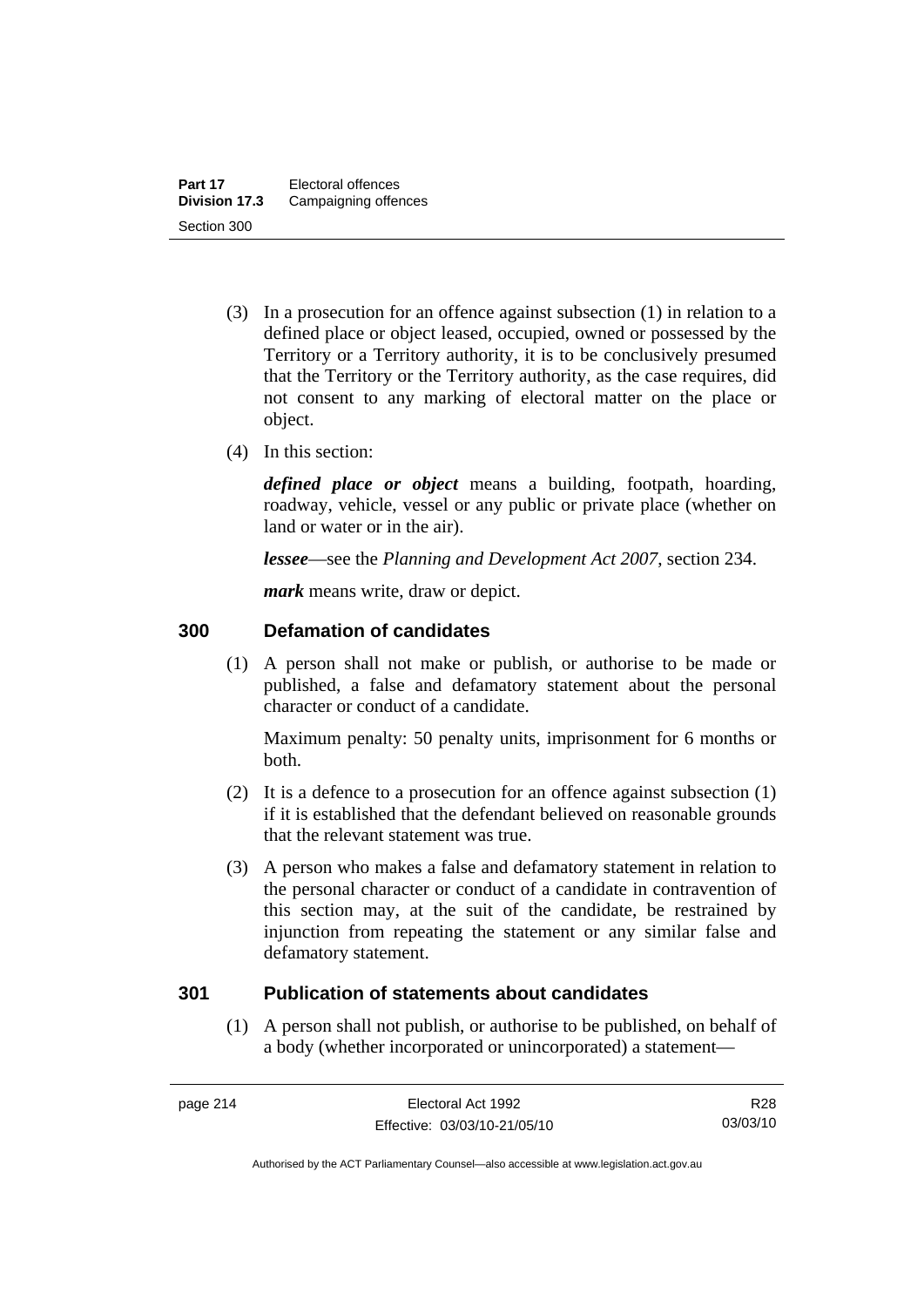- (a) expressly or impliedly claiming that a candidate in an election is associated with, or supports the policy or activities of, that body; or
- (b) expressly or impliedly advocating that a candidate should be given the first preference vote in an election;

without the written authority of the candidate.

Maximum penalty: 30 penalty units.

- (2) In proceedings for an offence against subsection (1), it shall be presumed, unless the contrary is proved, that a statement purported to be made on behalf of a body was made on behalf of the body.
- (3) This section does not apply to a statement—
	- (a) published on behalf of a political party; and
	- (b) that relates to a candidate nominated by the party who has publicly declared his or her candidature to be on behalf of, or in the interests of, the party.

### **302 Disruption of election meetings**

 (1) A person shall not, without reasonable excuse, disrupt an election meeting.

Maximum penalty: 5 penalty units.

- (2) The chairperson of an election meeting may request a police officer to remove from the meeting any person who, in the opinion of the chairperson, is disrupting the meeting.
- (3) On a request from the chairperson under subsection (2), a police officer may take reasonable action to remove from the meeting the person disrupting the meeting.
- (4) A person who is the subject of a request referred to in subsection (2) shall not, without reasonable excuse, return to the meeting without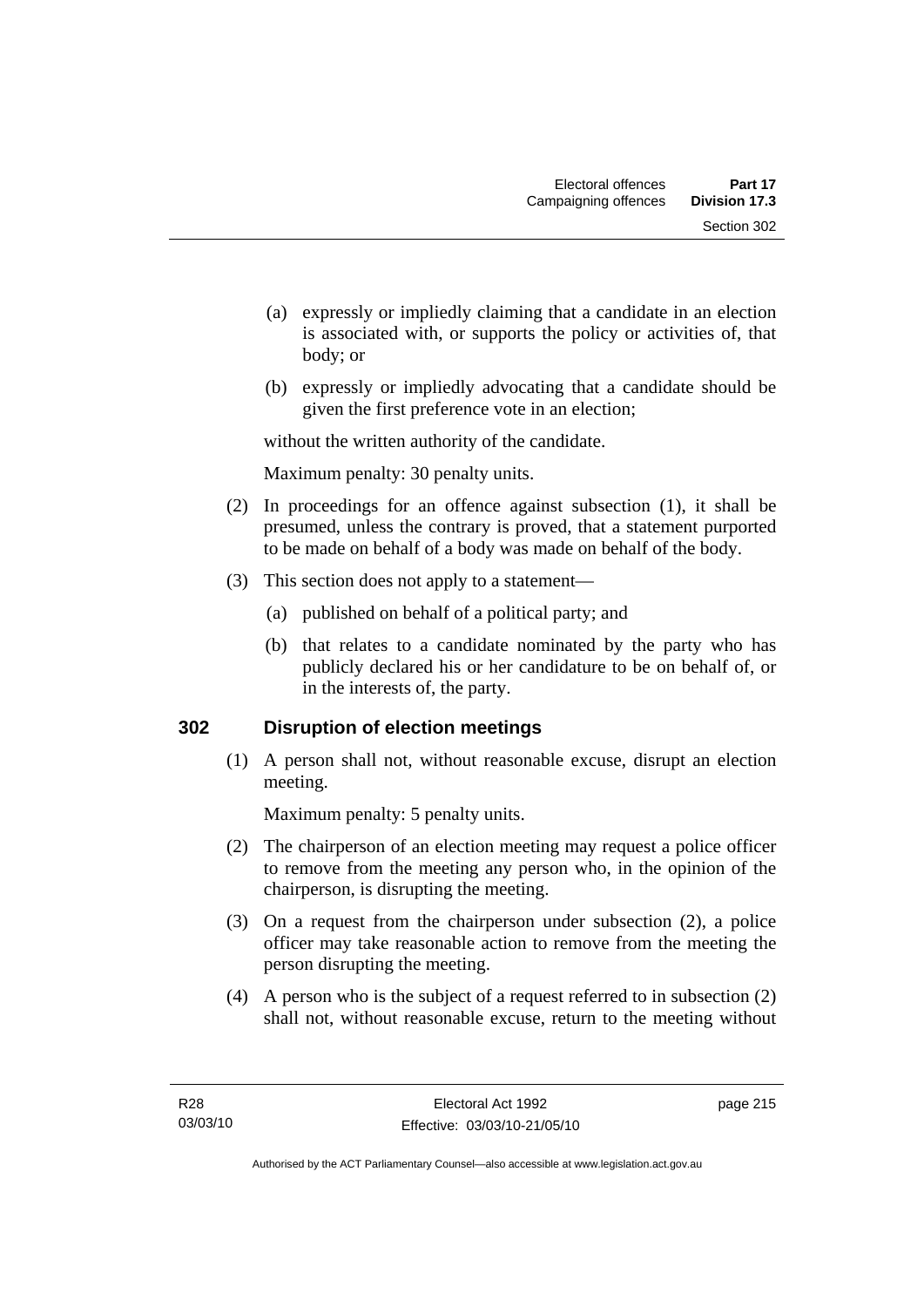the authority of the chairperson after leaving it or being removed from it.

Maximum penalty: 10 penalty units.

(5) In this section:

*election meeting* means a lawful public meeting held during a pre-election period in association with the relevant election.

### **303 Canvassing within 100m of polling places**

- (1) A person shall not, during polling hours within the defined polling area in relation to a polling place—
	- (a) do anything for the purpose of influencing the vote of an elector as the elector is approaching, or while the elector is at, the polling place; or
	- (b) do anything for the purpose of inducing an elector not to vote as the elector is approaching, or while the elector is at, the polling place; or
	- (c) exhibit a notice containing electoral matter that is able to be clearly seen by electors approaching, or at, the polling place, other than a notice authorised by the commissioner for display there.

Maximum penalty: 5 penalty units.

- (2) If the building where a polling place is located is situated on grounds within an enclosure, the commissioner may, by written notice, specify the boundary of that enclosure for subsection (7), definition of *defined polling area*, paragraph (b).
- (3) A notice is a notifiable instrument.

*Note* A notifiable instrument must be notified under the *Legislation Act 2001*.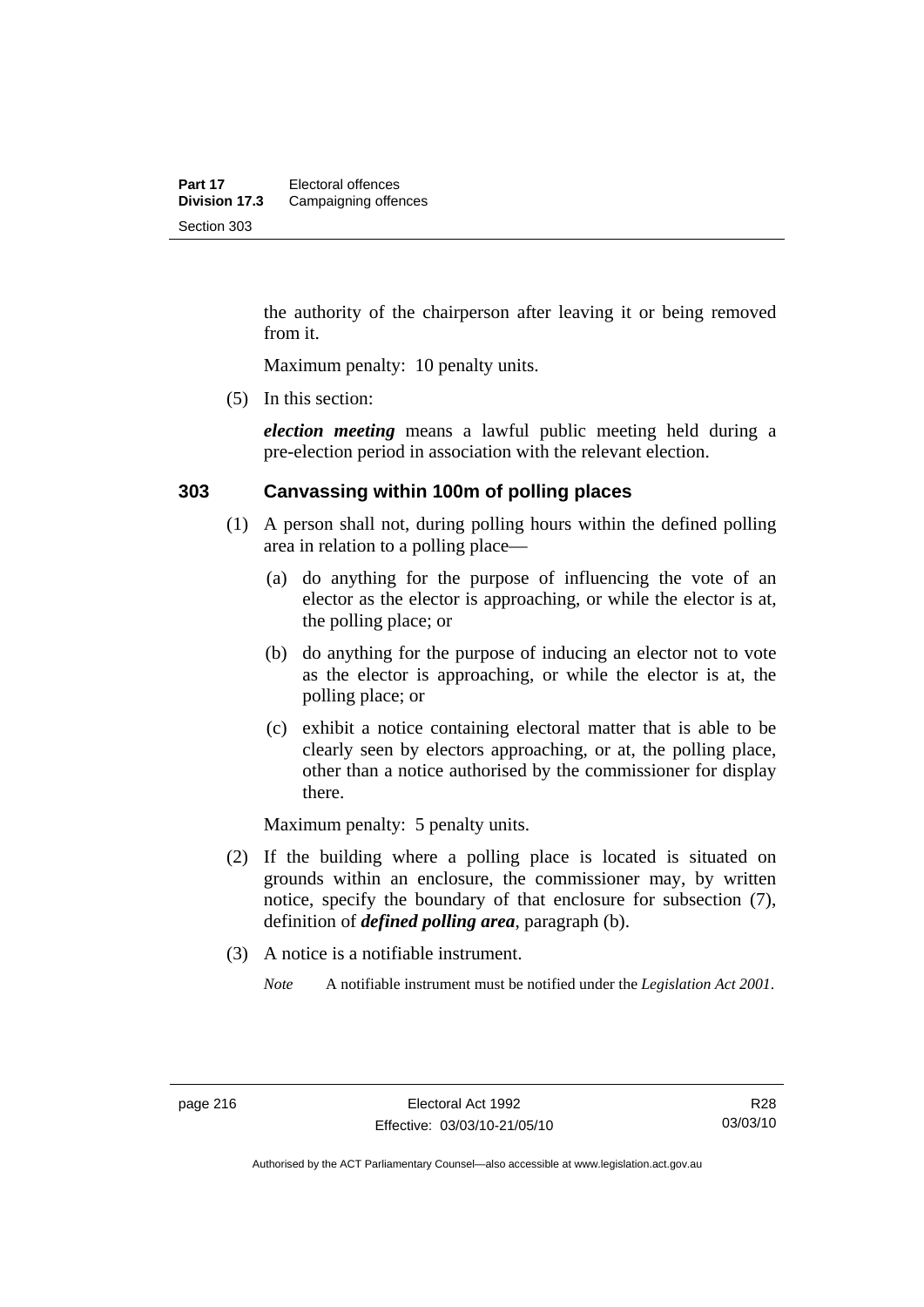- (4) An officer may, if directed by the commissioner, remove or obliterate a notice that the commissioner or the officer believes on reasonable grounds to be exhibited in contravention of this section.
- (5) Subsection (4) does not authorise an officer to enter land that is subject to a territory lease.
- (6) A person shall not obstruct an officer in the exercise or attempted exercise of the officer's functions under subsection (4).

Maximum penalty: 50 penalty units, imprisonment for 6 months or both.

(7) In this section:

*defined polling area*, in relation to a polling place, means the area—

- (a) within the building where the polling place is located, and within 100m of the building; or
- (b) if the commissioner issues a notice under subsection (2) in relation to the polling place—within the boundary of the enclosure specified in the notice, and within 100m outside that boundary.

*polling hours*, in relation to a polling place, means—

- (a) for a polling place appointed under section 119—between the hours of 8 am and 6 pm on polling day; or
- (b) for a polling place where a vote may be made before an officer—any time when the place is open for the acceptance of votes; or
- (c) for a polling place where polling is authorised under division 10.5—the period when a mobile polling visit is being made to the building where that place is located.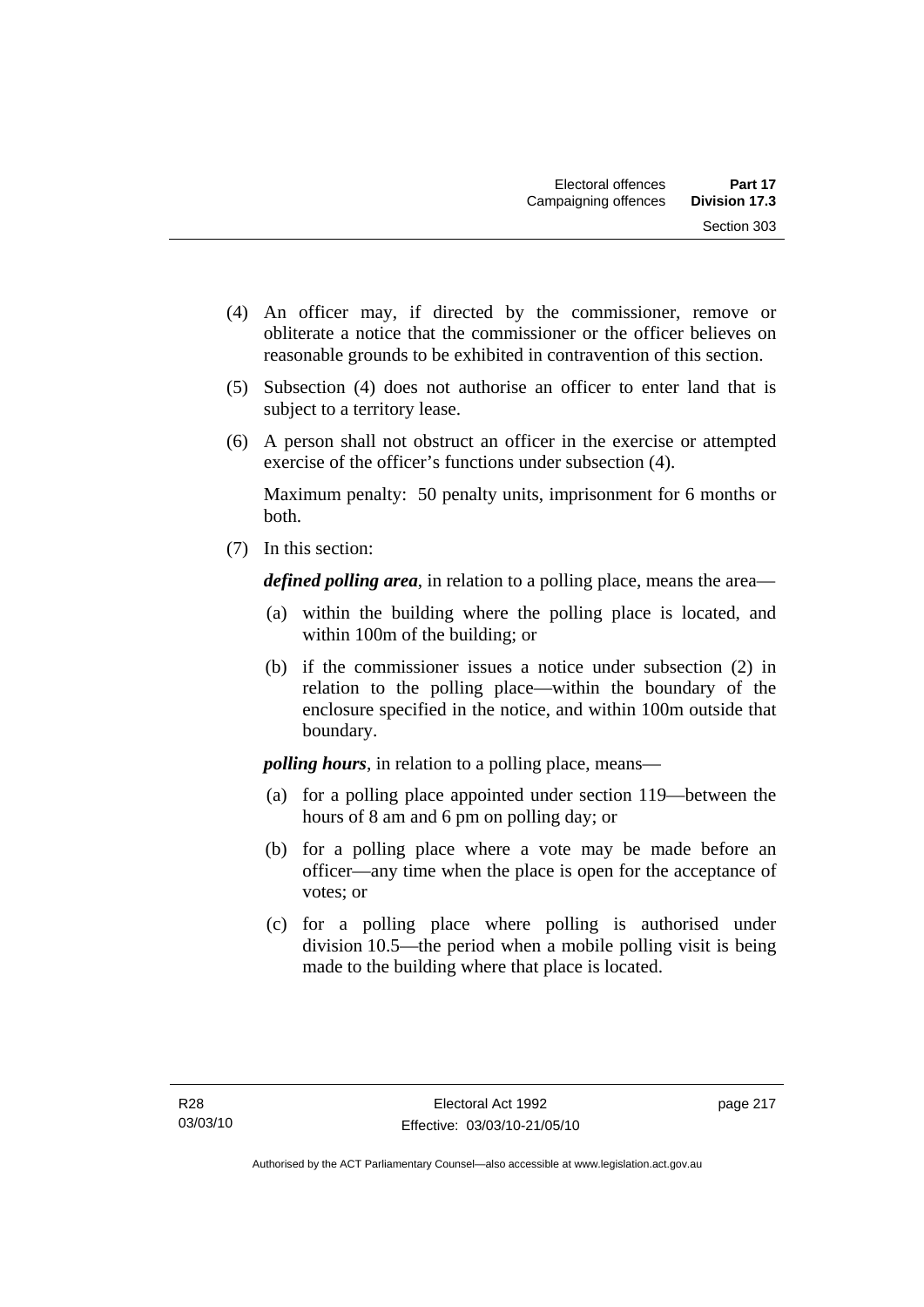### **304 Badges and emblems in polling places**

Subject to section 123 (5), an officer or scrutineer shall not wear or display in a polling place a badge or emblem associated with a political party or candidate.

Maximum penalty: 10 penalty units.

#### **305 How-to-vote material in polling places**

 (1) A person shall not, except for the purposes of assisting another person to vote under section 156, exhibit or leave in a polling place any printed electoral matter.

Maximum penalty: 5 penalty units.

 (2) This section does not apply in relation to a notice authorised by the commissioner for display in the polling place.

### **306 Evidence of authorisation of electoral matter**

In proceedings for an offence against this division—

- (a) electoral matter including a statement to the effect that it was authorised by a specified person is admissible as evidence of that fact; and
- (b) an issue of a news publication including a statement to the effect that a specified person authorised the publication of all electoral matter contained in reportage or commentary in that issue is admissible as evidence of that fact; and
- (c) electoral matter including a statement to the effect that it was disseminated by a specified person is admissible as evidence of that fact; and
- (d) electoral matter that includes a name purporting to be the author's name is admissible as evidence of that fact.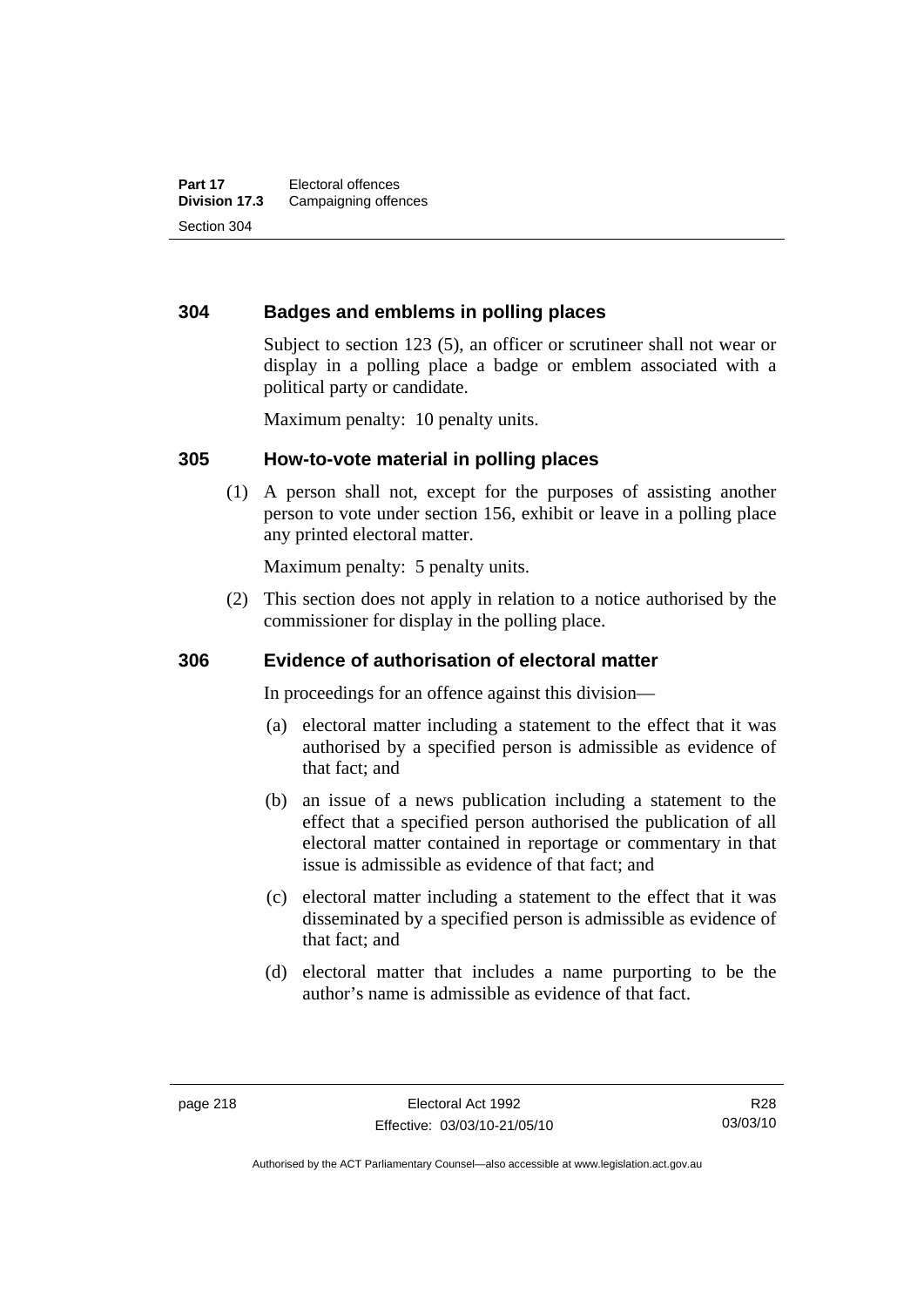## **Division 17.4 Electronic voting offences**

### **306A Interfering with electronic voting devices etc**

A person must not, without reasonable excuse, destroy or interfere with any device or computer program that is used, or intended to be used, for or in connection with electronic voting.

Maximum penalty: 50 penalty units, imprisonment for 6 months or both.

### **306B Interfering with electronic counting devices etc**

A person must not, without reasonable excuse, destroy or interfere with any device or computer program that is used, or intended to be used, for counting votes electronically.

Maximum penalty: 50 penalty units, imprisonment for 6 months or both.

# **Division 17.5 Voting fraud**

### **307 Voting fraud**

 (1) A person shall not supply a ballot paper unless authorised to do so for this Act.

Maximum penalty: 50 penalty units.

(2) A person shall not obtain a ballot paper by fraudulent means.

Maximum penalty: 50 penalty units, imprisonment for 6 months or both.

 (3) A person other than an elector shall not mark a ballot paper, unless expressly authorised by this Act.

Maximum penalty: 50 penalty units.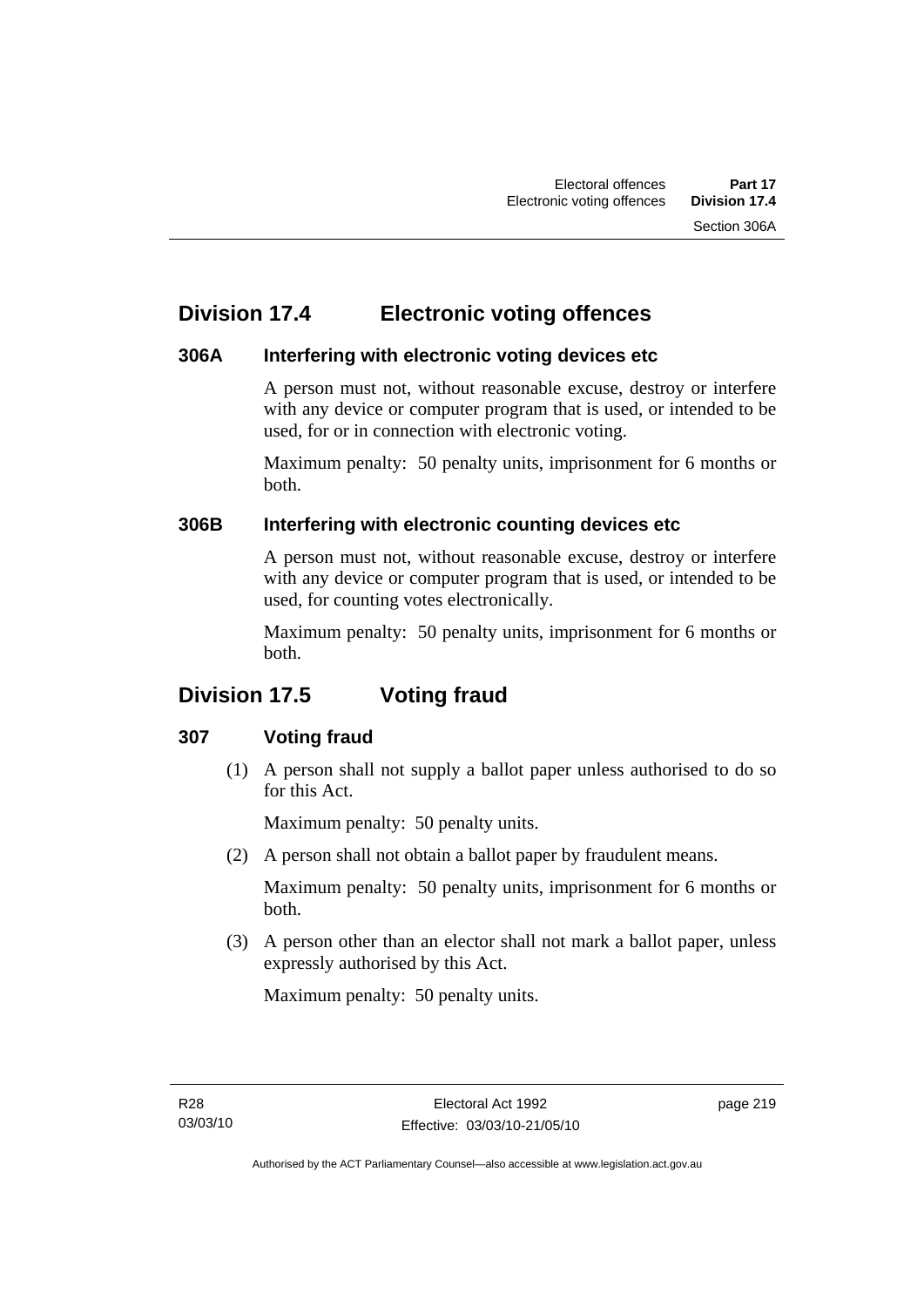(4) A person shall not fraudulently put a ballot paper, or any other paper, in a ballot box.

Maximum penalty: 50 penalty units, imprisonment for 6 months or both.

- (5) A person shall not fraudulently take a ballot paper out of—
	- (a) a place where a vote may be made before an officer under section 136B or 136C; or
	- (b) a polling place; or
	- (c) a scrutiny centre.

Maximum penalty: 50 penalty units, imprisonment for 6 months or both.

 (6) A person shall not, without reasonable excuse, interfere with a ballot box, or a ballot paper, unless authorised to do so for this Act.

Maximum penalty: 50 penalty units, imprisonment for 6 months or both.

## **Division 17.6 Electoral papers**

### **310 Electoral papers—forfeiture**

- (1) On conviction of a person for an offence against the Criminal Code, part 3.6 (Forgery and related offences), any document or instrument in relation to which the offence was committed is forfeited to the Territory.
- (2) A forfeited document or instrument may be destroyed or dealt with as prescribed.

### **311 Electoral papers—unauthorised possession**

A person shall not, without reasonable excuse, except for this Act—

(a) possess an electoral paper; or

Authorised by the ACT Parliamentary Counsel—also accessible at www.legislation.act.gov.au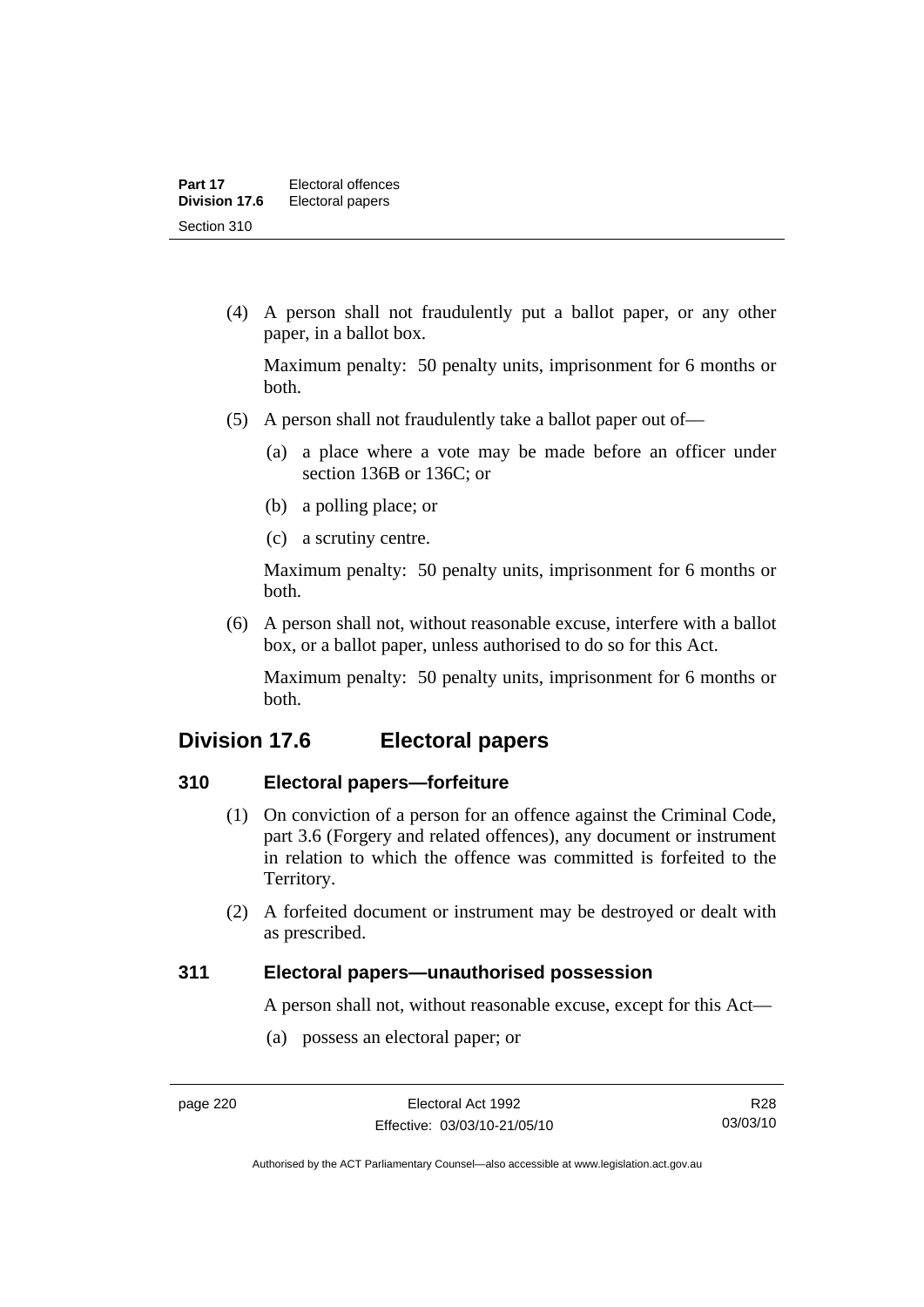(b) possess an instrument designed or adapted particularly for producing an electoral paper, or an official mark on an electoral paper.

Maximum penalty: 30 penalty units.

### **313 Electoral papers—defacement etc**

Unless authorised by or under this Act, a person shall not fraudulently deface, remove, mutilate or destroy an electoral paper.

Maximum penalty: 50 penalty units, imprisonment for 6 months or both.

### **314 Electoral papers—signatures**

 (1) Subject to subsection (2), if a person is required by this Act to sign an electoral paper, he or she shall sign it with his or her personal signature.

Maximum penalty: 10 penalty units.

- (2) If a person is unable to sign his or her name in writing, the person is to be taken to have signed an electoral paper if—
	- (a) the person makes a mark on the paper by way of signature; or
	- (b) another person signs the document in the presence of and at the direction of the person.

### **315 Electoral papers—witnesses**

- (1) A person shall not witness the signature of an electoral paper unless—
	- (a) the paper is signed by the signatory; and
	- (b) he or she has seen the signatory sign the paper; and
	- (c) he or she is satisfied as to—
		- (i) the identity of the signatory; and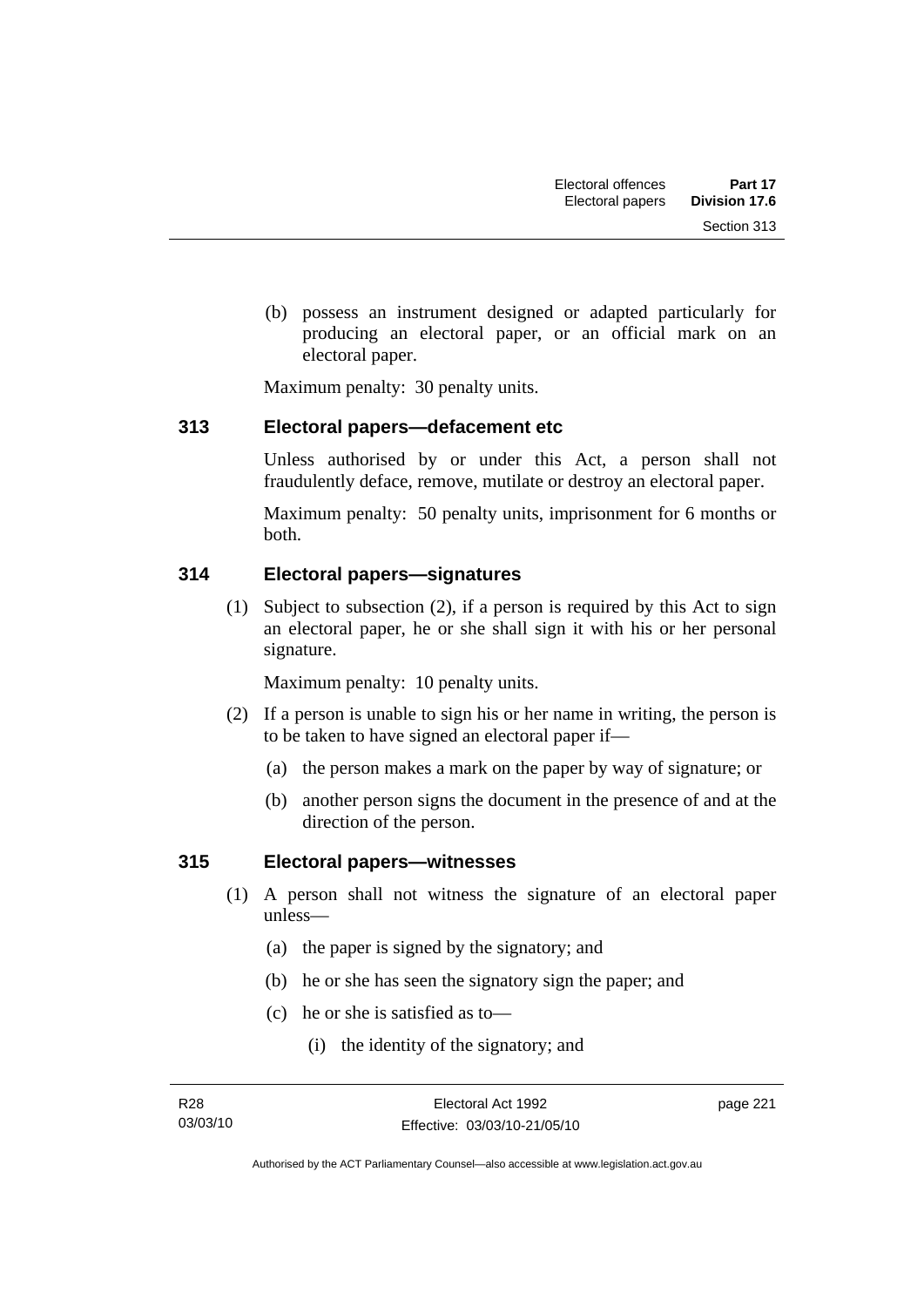- (ii) the truth of any statements made in the paper by the signatory; and
- (d) he or she is able to sign his or her own name.

Maximum penalty: 10 penalty units.

- (2) For subsection (1) (c), a witness may satisfy himself or herself on the basis of—
	- (a) personal knowledge of the signatory; or
	- (b) inquiries made of the signatory; or
	- (c) any other reasonable means.
- (3) In this section:

*signatory*, in relation to a person witnessing the signature of an electoral paper, means the person whose signature is purported to be witnessed.

### **315A Ballot papers—photographs**

- (1) A person commits an offence if—
	- (a) the person takes a photograph of a ballot paper used by the person for voting in an election; and
	- (b) the photograph shows, or would be likely to show, how the person voted in the election.

Maximum penalty: 10 penalty units.

- (2) A person commits an offence if—
	- (a) the person takes a photograph of a ballot paper used by another person (the *elector*) for voting in an election; and
	- (b) the photograph shows, or would be likely to show, how the elector voted in the election; and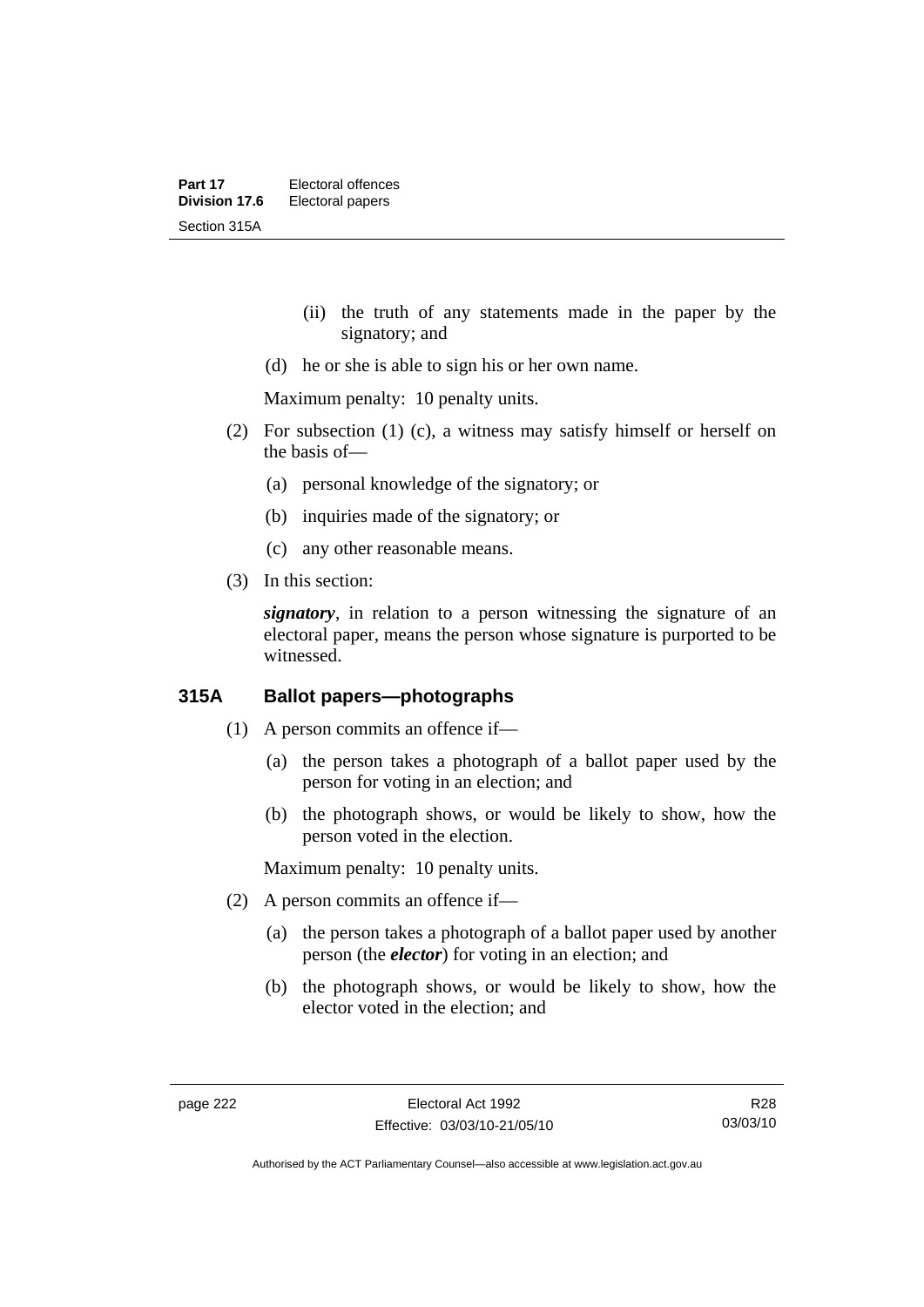- (c) either—
	- (i) the person knows the identity of the elector; or
	- (ii) it would be possible for the person or someone else to find out the identity of the elector.

Maximum penalty: 10 penalty units.

(3) In this section:

*photograph* includes a video recording.

## **Division 17.7 Official functions**

### **316 Improper influence—members of electoral commission etc**

A person shall not do anything improper for the purpose of influencing a member of—

- (a) the electoral commission; or
- (b) an augmented commission; or
- (c) a redistribution committee.

Maximum penalty: 50 penalty units, imprisonment for 6 months or both.

### **317 Unauthorised actions by officers**

An officer shall not, without reasonable excuse, contravene—

 (a) a provision of this Act for which no other penalty is provided; or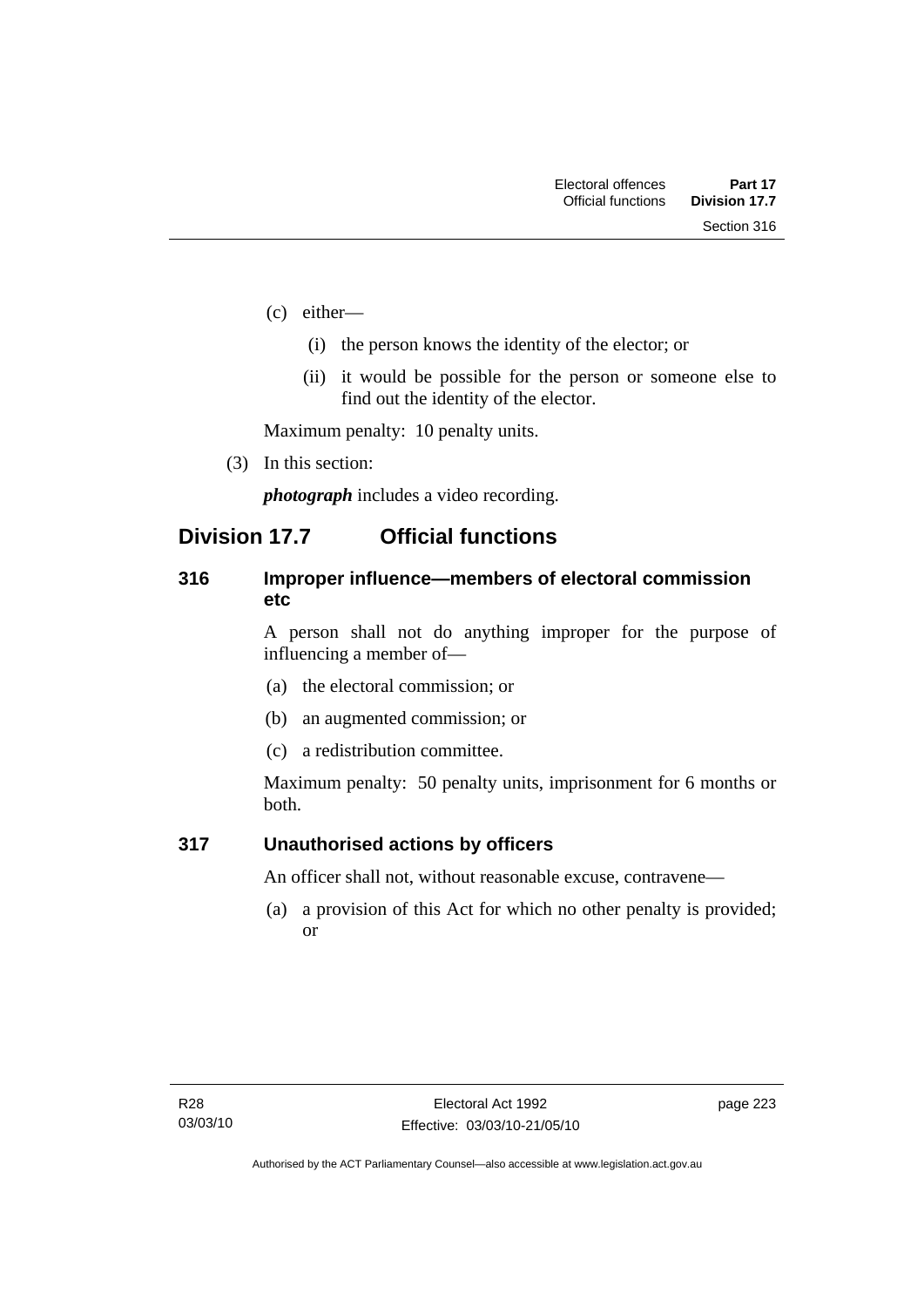(b) a direction given to him or her under this Act.

Maximum penalty: 10 penalty units.

### **318 Identification of voters and votes**

 (1) Except as authorised under this Act, an officer shall not make any mark on a ballot paper that would be likely to enable the identification, directly or indirectly, of the person who votes on the ballot paper.

Maximum penalty: 50 penalty units, imprisonment for 6 months or both.

 (2) Except as authorised under this Act, an officer or a scrutineer shall not, directly or indirectly, disclose any information acquired in the exercise of his or her functions under this Act that would be likely to enable it to be known how an identified voter has voted.

Maximum penalty: 50 penalty units, imprisonment for 6 months or both.

(3) In subsection (2):

*officer* includes a person who has been, but is no longer, an officer.

*scrutineer* includes a person who has been, but is no longer, a scrutineer.

### **319 Responses to official questions**

 (1) A person shall not, in answer to an official question, make a statement that is false or misleading in a material particular.

Maximum penalty: 50 penalty units, imprisonment for 6 months or both.

 (2) It is a defence to a prosecution for an offence against subsection (1) if it is established that the defendant did not know, and could not reasonably be expected to have known, that the relevant statement was false or misleading in a material particular.

R28 03/03/10

Authorised by the ACT Parliamentary Counsel—also accessible at www.legislation.act.gov.au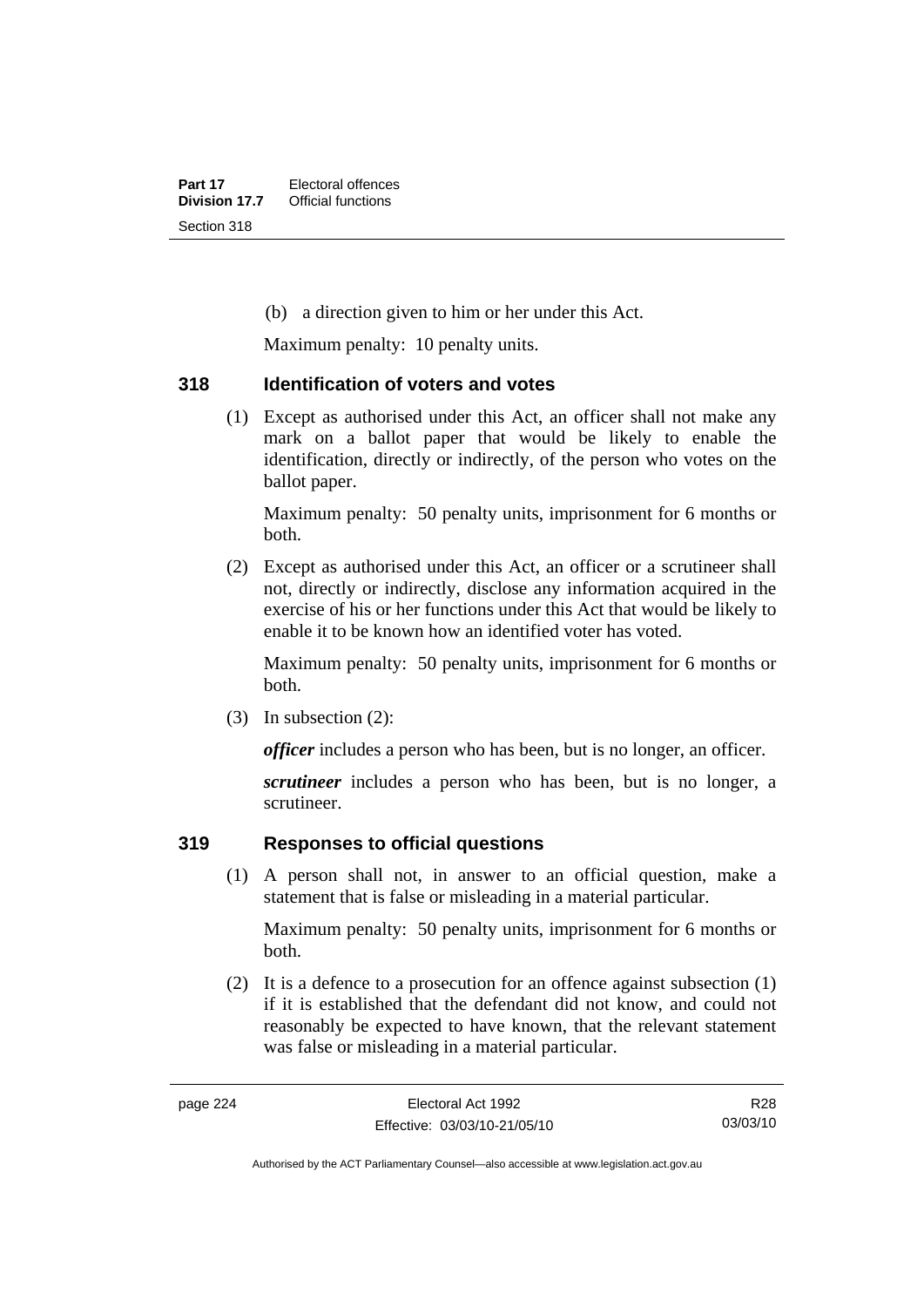Section 320

(3) In this section:

*official question* means a question asked by an officer in the exercise of his or her functions under this Act.

### **320 Control of behaviour at voting centres**

 (1) A person shall not, without reasonable excuse, disrupt an activity being carried out under this Act at a voting centre.

Maximum penalty: 10 penalty units.

 (2) A person at a voting centre shall not, without reasonable excuse, disobey a direction given by the OIC by or under this Act.

Maximum penalty: 10 penalty units.

 (3) A person shall not, without reasonable excuse, enter or remain at a voting centre without the permission, express or implied, of the OIC.

Maximum penalty: 10 penalty units.

- (4) Subsection (3) does not apply—
	- (a) to an officer; or
	- (b) to a scrutineer who is entitled to be on the premises under section 123; or
	- (c) if the voting centre is a polling place—to a voter who enters the place for the purpose of voting and remains no longer than is necessary and reasonable for that purpose.
- (5) A person who contravenes this section may be removed from the premises by a police officer or by an authorised officer.
- (6) In this section:

*OIC*, in relation to a voting centre, means the officer in charge of the centre.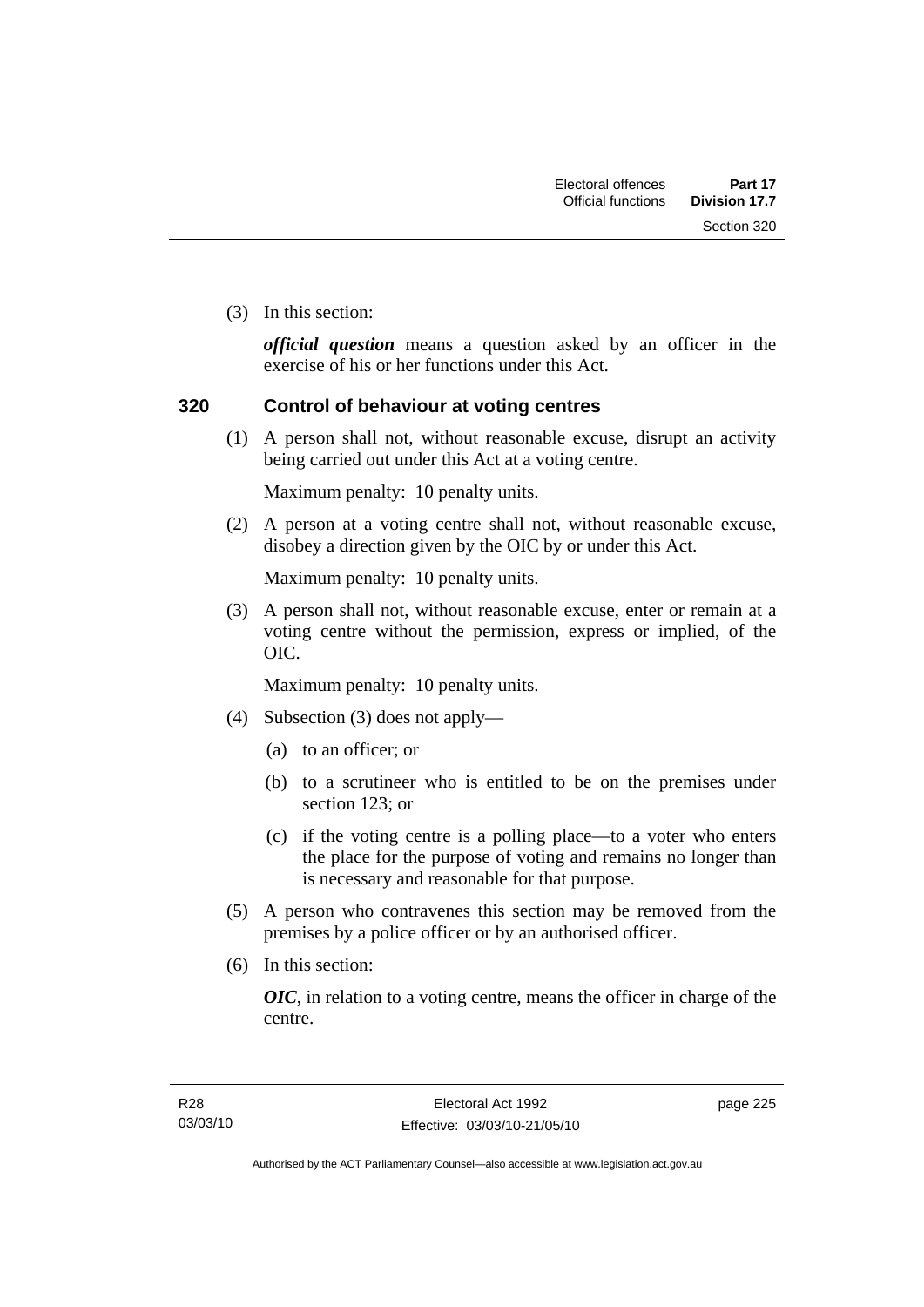*voting centre* means—

- (a) a place where a vote may be made before an officer under section 136B or 136C; or
- (b) a polling place; or
- (c) a scrutiny centre.

page 226 **Electoral Act 1992** Effective: 03/03/10-21/05/10

Authorised by the ACT Parliamentary Counsel—also accessible at www.legislation.act.gov.au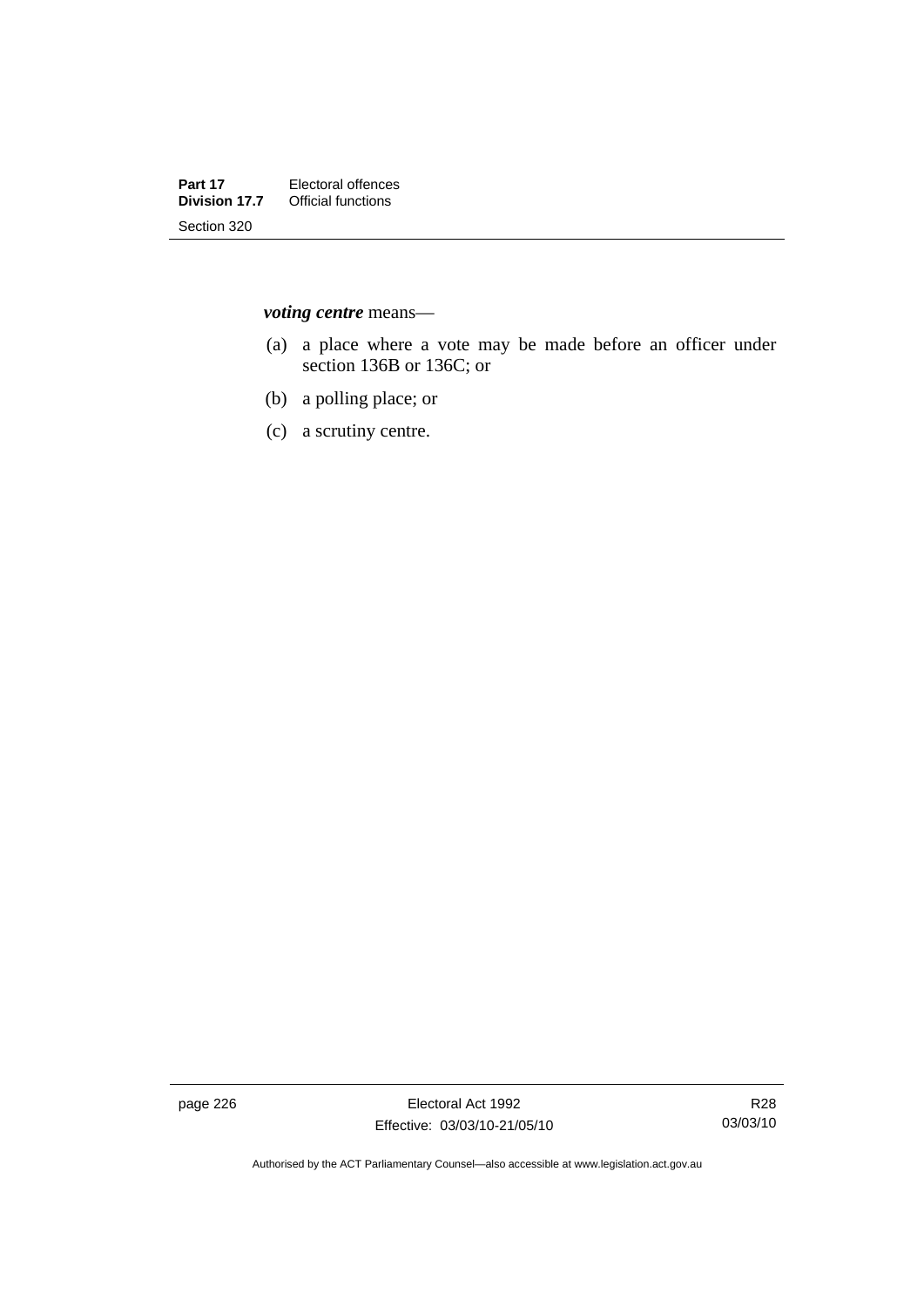# **Part 18 Enforcement proceedings**

## **Division 18.1 Injunctions**

### **321 Restraining conduct**

- (1) This section applies if a person (the *relevant person*) has engaged, is engaging, or proposes to engage, in conduct that was, is, or would be, a contravention of this Act or another Territory law in its application to elections.
- (2) The commissioner or, if the conduct relates to an election, a candidate in the election may apply to the Supreme Court for an injunction.
- (3) On application under subsection (2), the Supreme Court may grant an injunction—
	- (a) restraining the relevant person from engaging in the conduct; and
	- (b) if, in the court's opinion, it is desirable to do so, requiring the relevant person to do anything.
- (4) The Supreme Court may grant an injunction restraining a person from engaging in conduct of a particular kind—
	- (a) if satisfied that the person has engaged in conduct of that kind, whether or not it appears to the court that the person intends to engage again, or to continue to engage, in conduct of that kind; or
	- (b) if it appears to the court that, if an injunction is not granted, it is likely the person will engage in conduct of that kind, whether or not the person has previously engaged in conduct of that kind and whether or not there is an imminent danger of substantial damage to someone else if the person engages in conduct of that kind.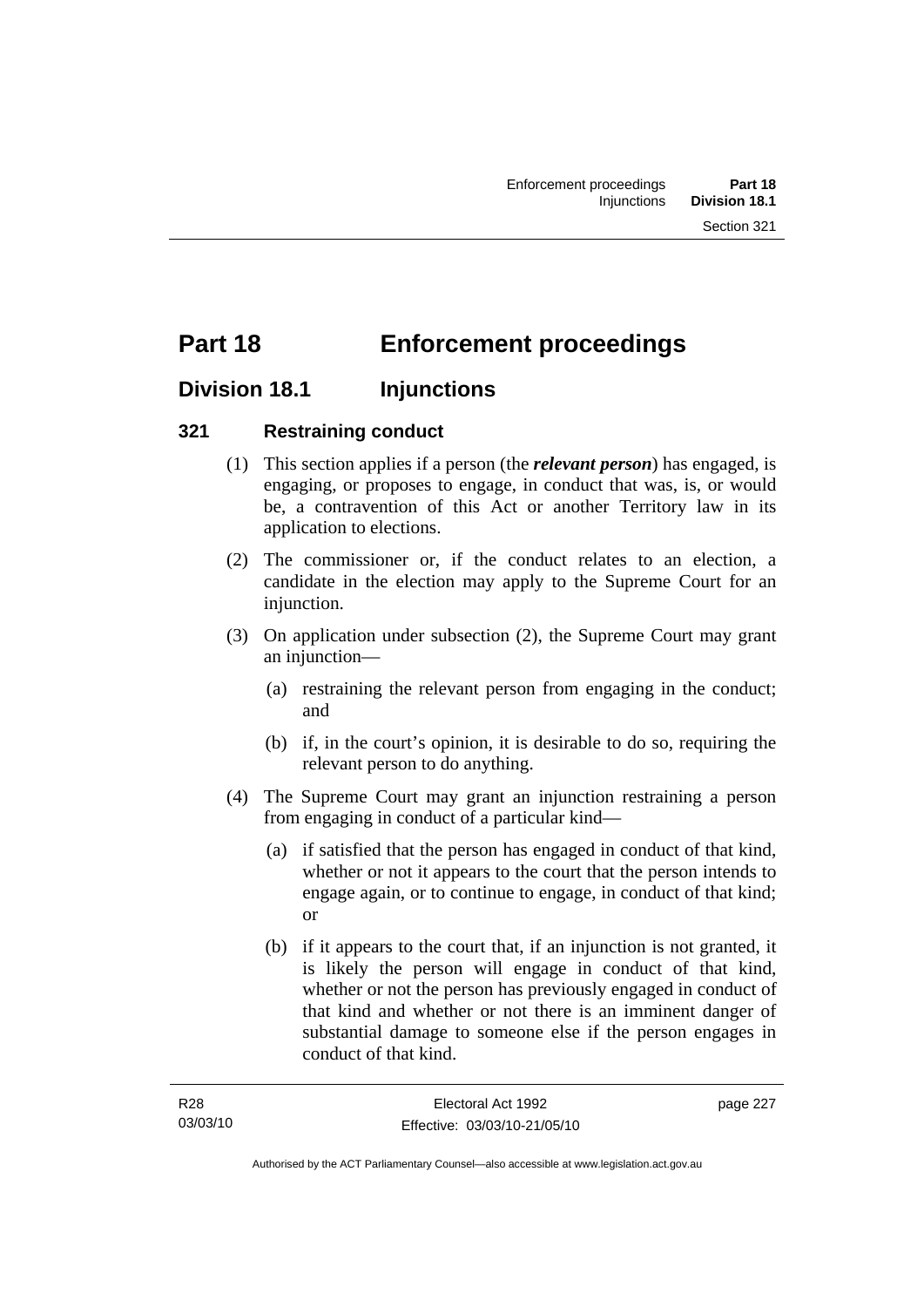### **322 Requiring things to be done**

- (1) This section applies if a person (the *relevant person*) has failed, is failing, or proposes to fail to do something in contravention of this Act or another Territory law in its application to elections.
- (2) The commissioner or, if the conduct relates to an election, a candidate in the election may apply to the Supreme Court for an injunction requiring the relevant person to do the thing.
- (3) On application under subsection (2), the Supreme Court may grant an injunction requiring the relevant person to do the thing.
- (4) The Supreme Court may grant an injunction requiring a person to do something—
	- (a) if satisfied that the person has failed to do the thing, whether or not it appears to the court that the person intends to fail again, or to continue to fail, to do the thing; or
	- (b) if it appears to the court that, if an injunction is not granted, it is likely the person will fail to do the thing, whether or not the person has previously failed to do the thing and whether or not there is an imminent danger of substantial damage to someone else if the person fails to do the thing.

### **323 Commissioner not required to give undertakings as to damages**

If the commissioner makes an application for an injunction to which this division applies, the Supreme Court must not require that, as a condition of granting the injunction, the commissioner give any undertakings about damages on his or her own behalf or on behalf of any other person.

#### **324 Powers of the court**

Subject to this division, the Supreme Court has the same powers (so far as they are applicable) in relation to injunctions under this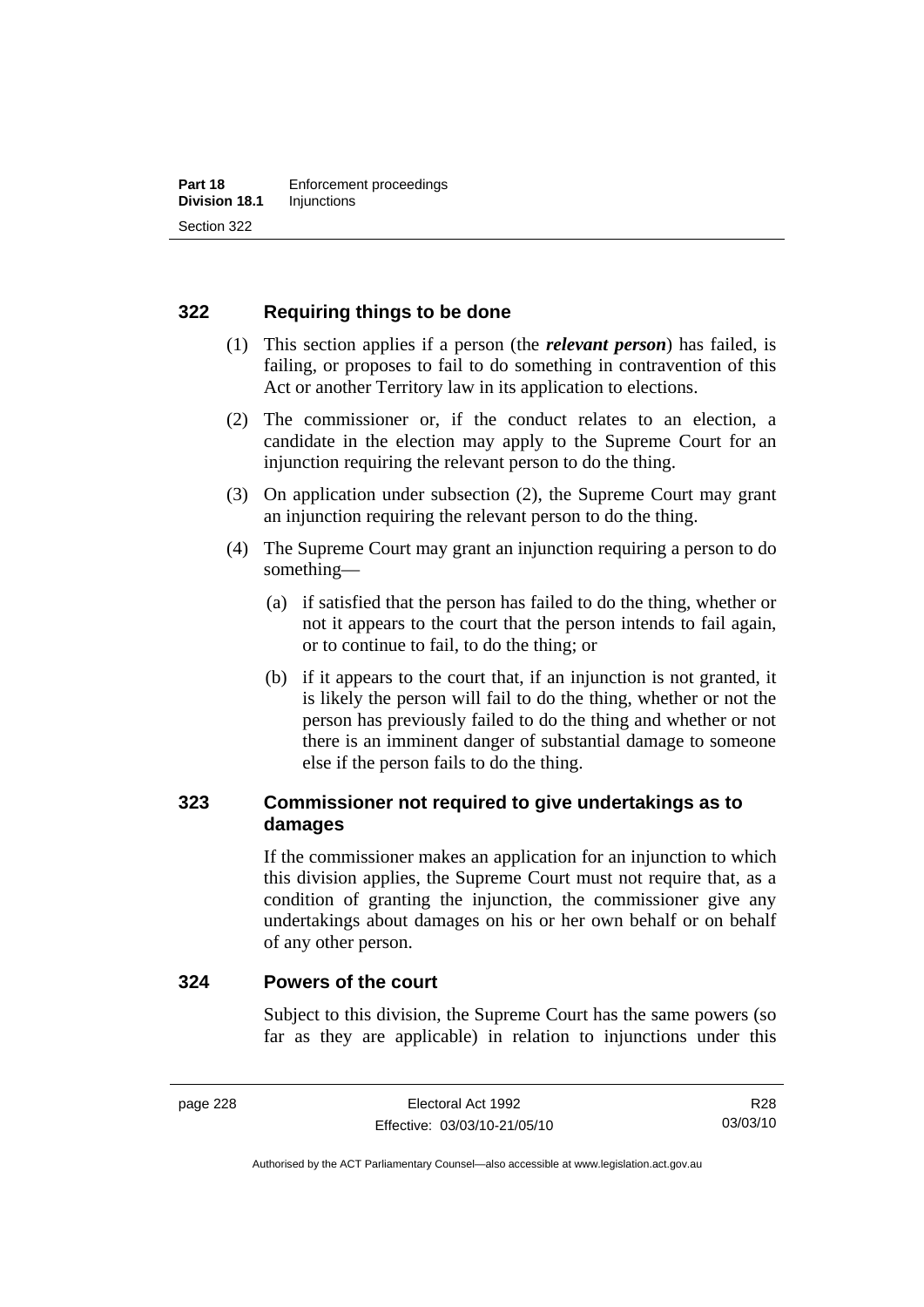division as it has in relation to injunctions under its original jurisdiction.

## **Division 18.2 Prosecutions**

## **325 Investigation of complaints**

The commissioner shall—

- (a) investigate; or
- (b) refer to the appropriate authority for investigation;

any complaint alleging a contravention of this Act, unless the commissioner believes on reasonable grounds that the complaint is frivolous or vexatious.

### **326 Commissioner may prosecute enrolment and voting offences**

The commissioner may institute and conduct any prosecution in relation to an offence against section 73 (6) or 129 (1).

### **327 Service of certain process by mail**

In addition to any other method by which a document may be served, process relating to a proceeding for an offence against section 129 (1) may be served on a person by sending it by prepaid post to the address of the person recorded on the roll.

*Note* For other ways of serving documents, see *Legislation Act 2001*, pt 19.5.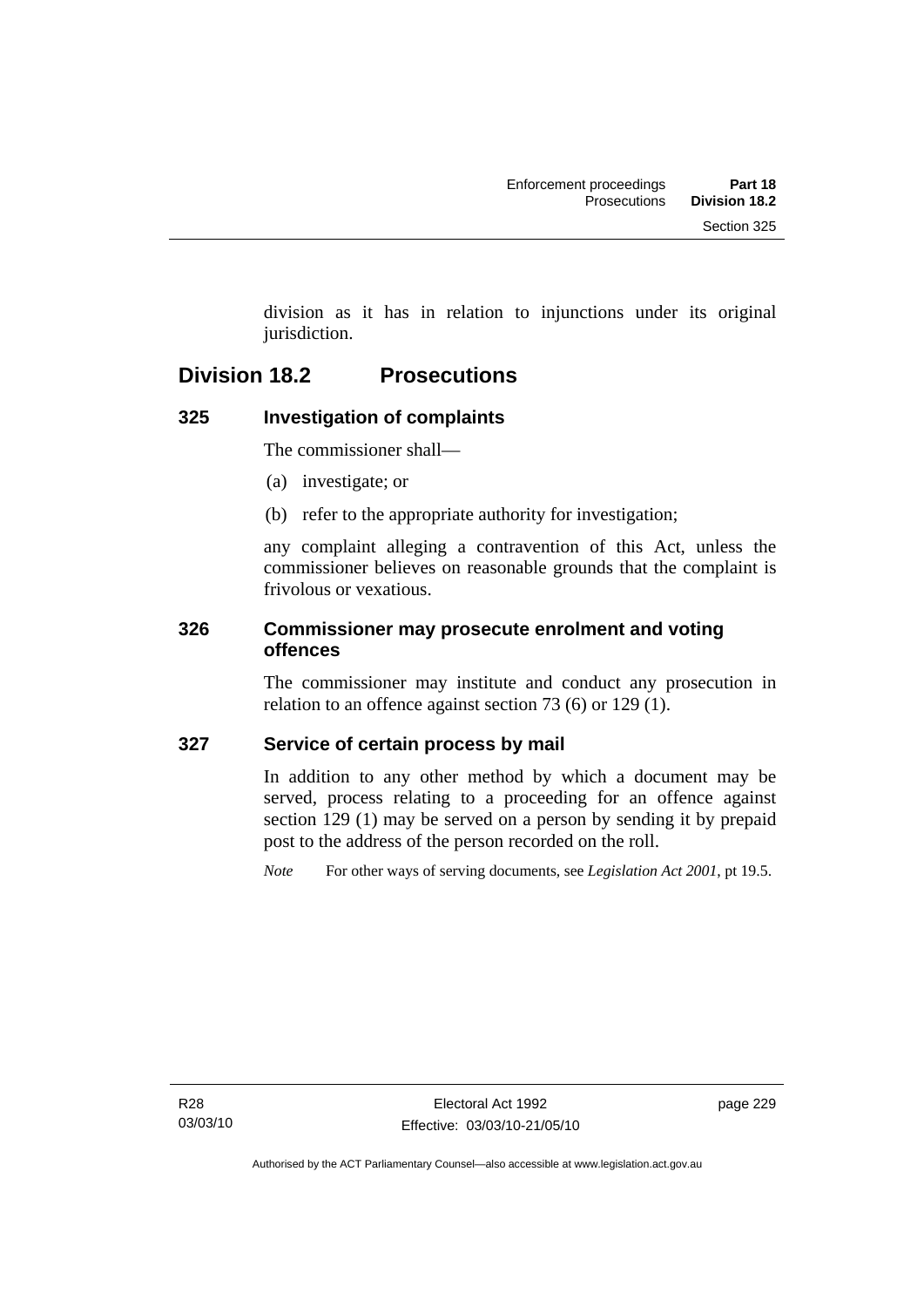#### **Part 19** Miscellaneous

Section 328

## **Part 19 Miscellaneous**

#### **328 Extension of time for acts by officers**

If—

- (a) an officer is required by this Act to do an act at a specified time or within a specified period; and
- (b) an officer other than the commissioner refuses or fails to do the act at that time or within that period;

the commissioner may grant an extension of time (not exceeding 48 hours) within which the act may be done.

### **329 Restrictions on sending completed ballot and voting papers by fax**

- (1) This section applies to—
	- (a) a completed ballot paper (other than a ballot paper completed by an Antarctic elector); and
	- (b) a completed declaration voting paper.
- (2) Despite the *Legislation Act 2001*, part 19.5 (Service of a document), a document (including a copy of the document) to which this section applies cannot be served on a person by faxing it to the person.
	- *Note* For other ways of serving the documents and other documents under this Act, see *Legislation Act 2001*, pt 19.5.

### **330 Forms—provision and assistance**

 (1) The commissioner shall ensure that any forms provided for, or required by or under, this Act are kept at the office of the commissioner and are provided, on request, to members of the public.

R28 03/03/10

Authorised by the ACT Parliamentary Counsel—also accessible at www.legislation.act.gov.au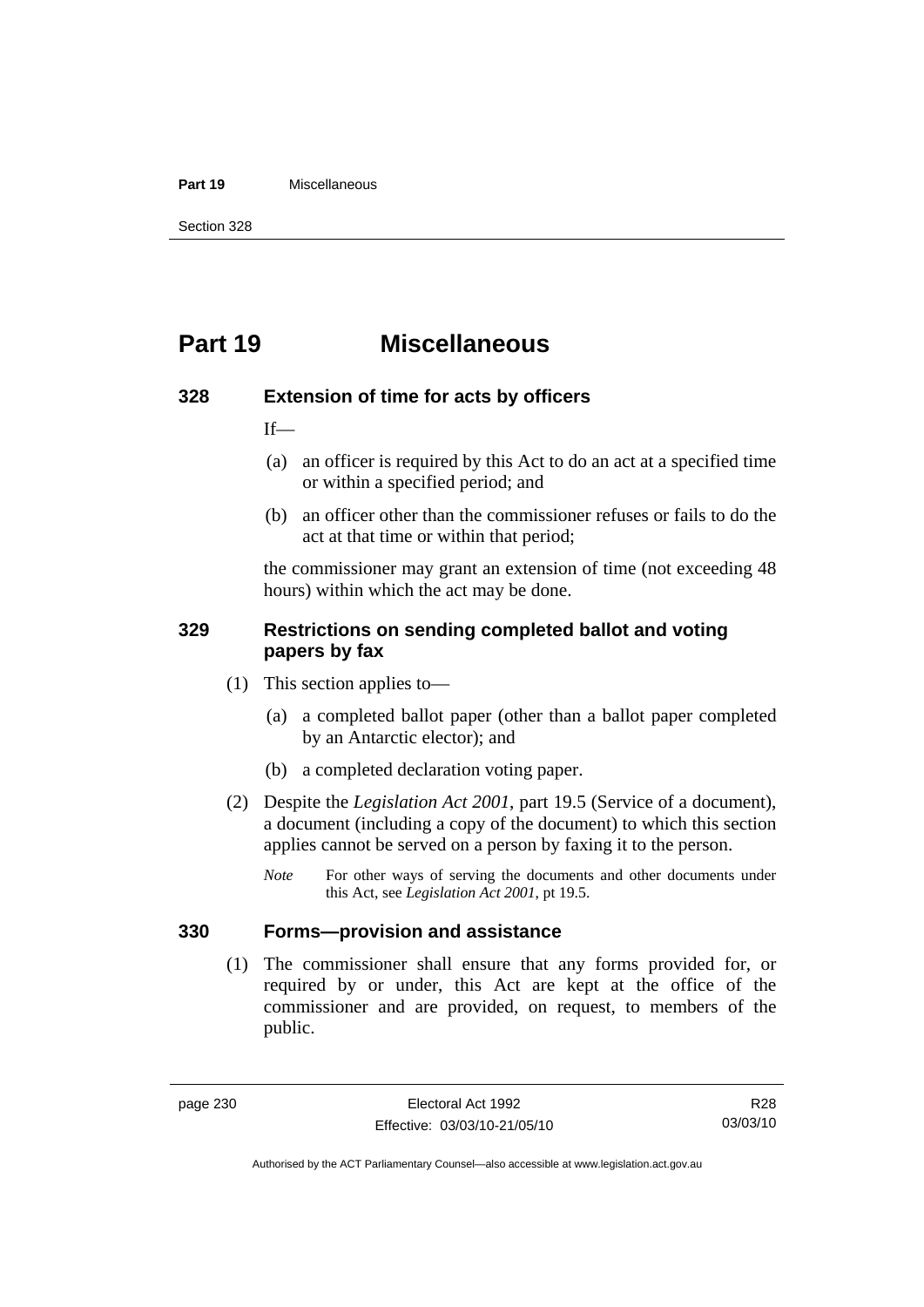(2) It is the duty of the staff of the electoral commission to assist, on request, members of the public in completing any of those forms.

### **332 Correcting delays, errors and omissions**

- (1) The commissioner may remedy, remove or supply any delay, error or omission in the preparation, printing, issue or transmission of any roll, certified list of electors or ballot papers by written notice specifying the matter to be dealt with and the course of action to be followed, and that course (if followed) is to be taken to be valid and sufficient for the purpose of remedying, removing or supplying the defect, error or omission.
- (2) A notice is a notifiable instrument.

*Note* A notifiable instrument must be notified under the *Legislation Act 2001*.

### **333 Voting statistics to be published**

- (1) The electoral commission shall, as soon as practicable after an election is held, publish statistics in relation to voting at the election.
- (2) A person may obtain copies of the statistics in paper or electronic form.
	- *Note* A fee may be determined under s 8 (Determination of fees) for this subsection.

### **334 Collecting further statistical information**

When—

- (a) the time for filing an application disputing the validity of an election has ended; and
- (b) the Court of Disputed Elections has determined any such applications in relation to the election;

the commissioner may use ballot papers, certified lists of electors, declaration voting papers and other electoral papers used in the election to collect statistical information.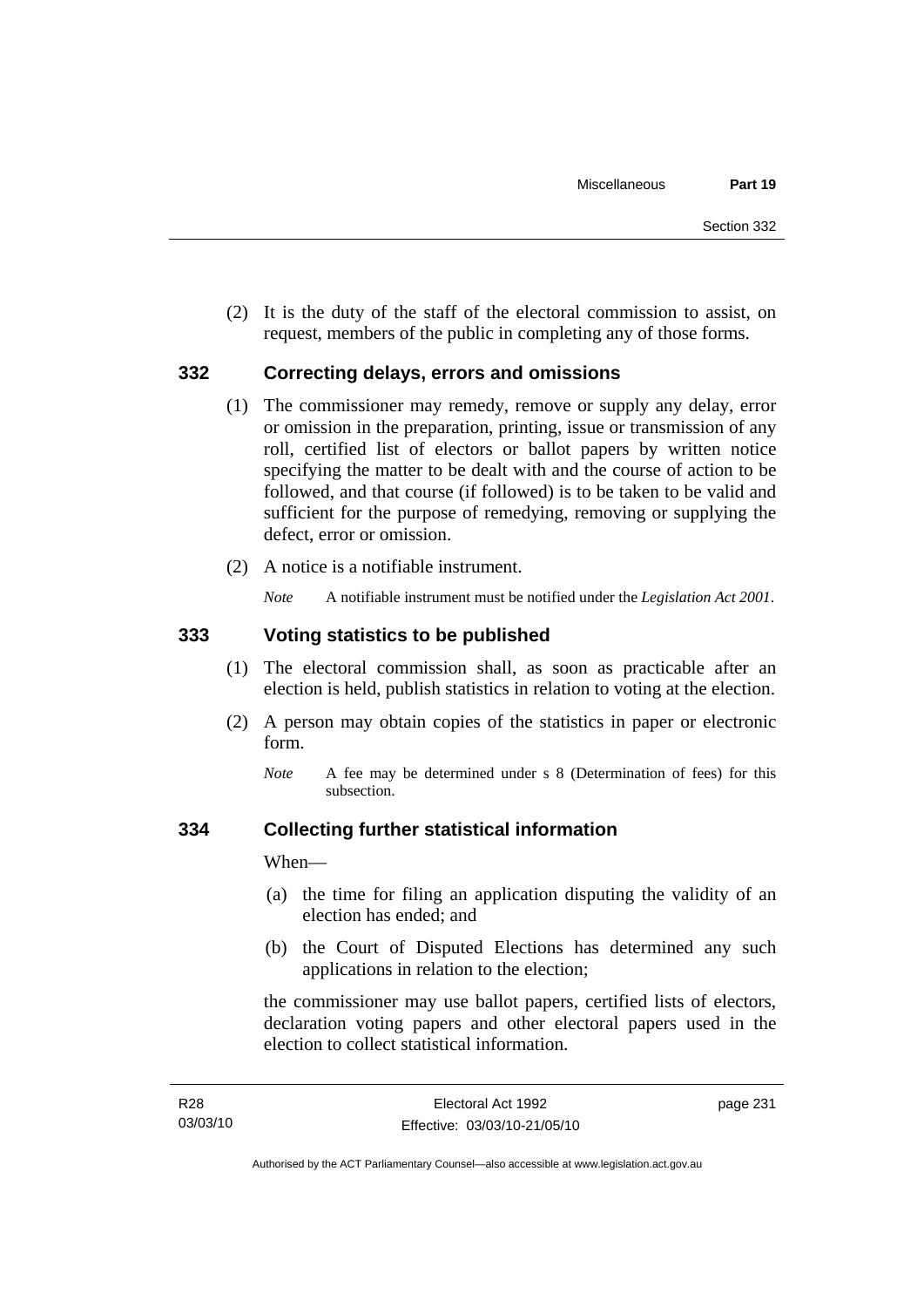#### **Part 19** Miscellaneous

Section 335

#### **335 Storage and destruction of electoral papers**

- (1) This section applies to electoral papers in the commissioner's possession that were used for an election.
- (2) The commissioner must securely store the electoral papers until whichever of the following happens last:
	- (a) the beginning of the pre-election period for the next general election;
	- (b) the electoral papers are no longer required by the commissioner, another member of the electoral commission or a member of the staff of the commission for exercising a function under this Act.
- (3) The commissioner may destroy the electoral papers only when the last of the matters mentioned in subsection (2) happens.

### **336 Administrative arrangements with Commonwealth and States**

The Minister may arrange with the appropriate Minister of the Commonwealth or a State—

- (a) for officers or employees of the public service of the Commonwealth or State, or of an authority of the Commonwealth or State, to exercise the powers of an officer under this Act; or
- (b) to make a member of the electoral commission, the commissioner or a member of the staff of the commission available for the exercise of powers on behalf of the corresponding electoral authority of the Commonwealth or State.

R28 03/03/10

Authorised by the ACT Parliamentary Counsel—also accessible at www.legislation.act.gov.au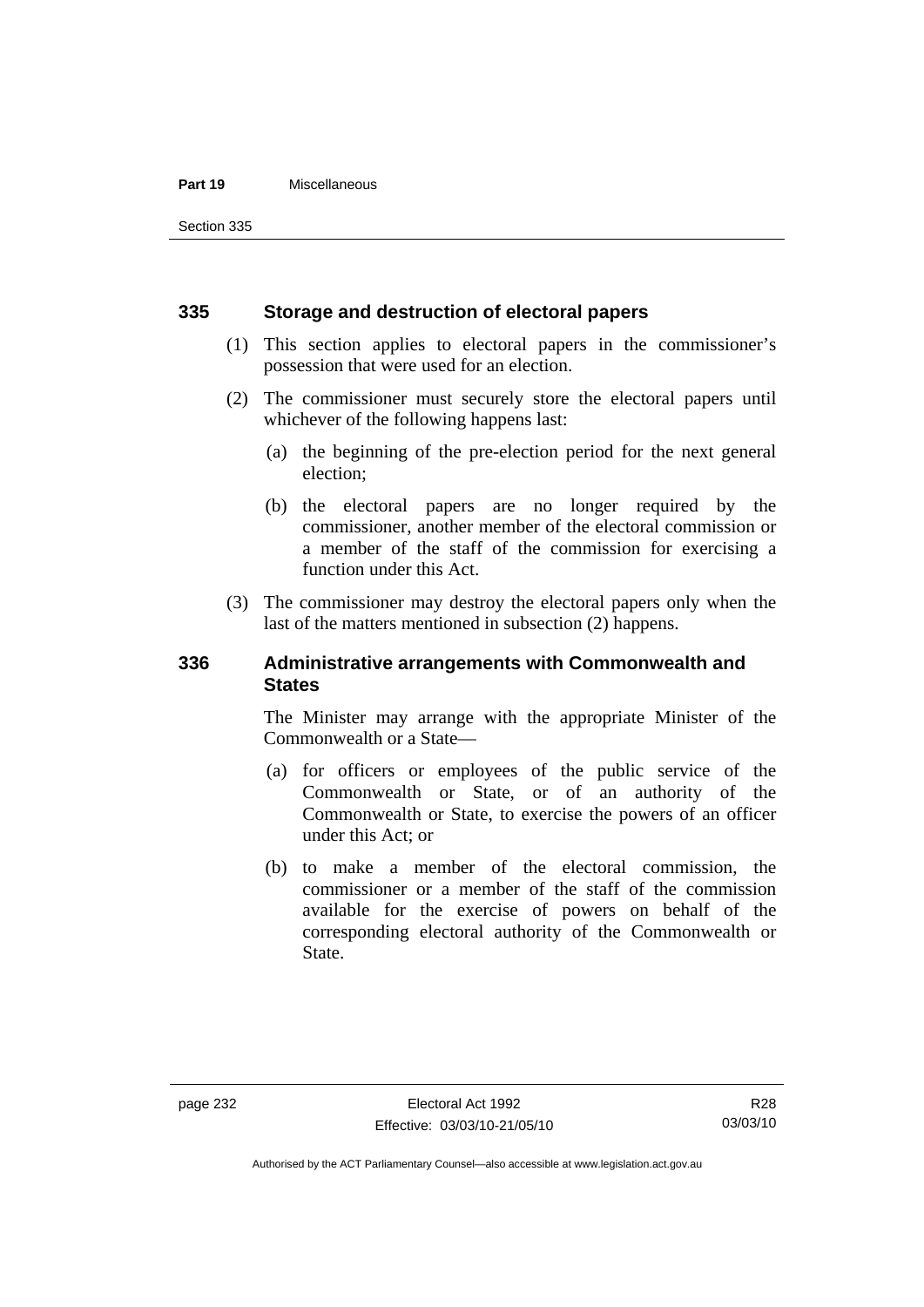### **337 Evidentiary certificates**

- (1) In a proceeding under this Act, a certificate signed by the commissioner stating any of the following matters is evidence of the matters so stated:
	- (a) that on a specified day a person was, or was not, enrolled for an electorate;
	- (b) that, in relation to an election, a person was or was not—
		- (i) an eligible overseas elector; or
		- (ii) an Antarctic elector; or
		- (iii) an elector serving a sentence of imprisonment outside the ACT;
	- (c) that a person was, or was not, declared as a candidate for an election;
	- (d) that a nomination of a person to be a candidate in an election was rejected;
	- (e) that an election was duly held;
	- (f) that a person was, or was not, given a ballot paper for an election;
	- (g) that a person voted, or failed to vote, in an election;
	- (h) that on a stated day, or during a stated period, a stated person was, or was not, registered as the reporting agent of a stated registered party, MLA or candidate;
	- (i) that on a stated day, or during a stated period, no reporting agent was registered for a stated registered party, MLA or candidate;
	- (j) that on a specified day a person was, or was not, an officer;
	- (k) that on a specified day a person was, or was not, the delegate of the electoral commission or the commissioner.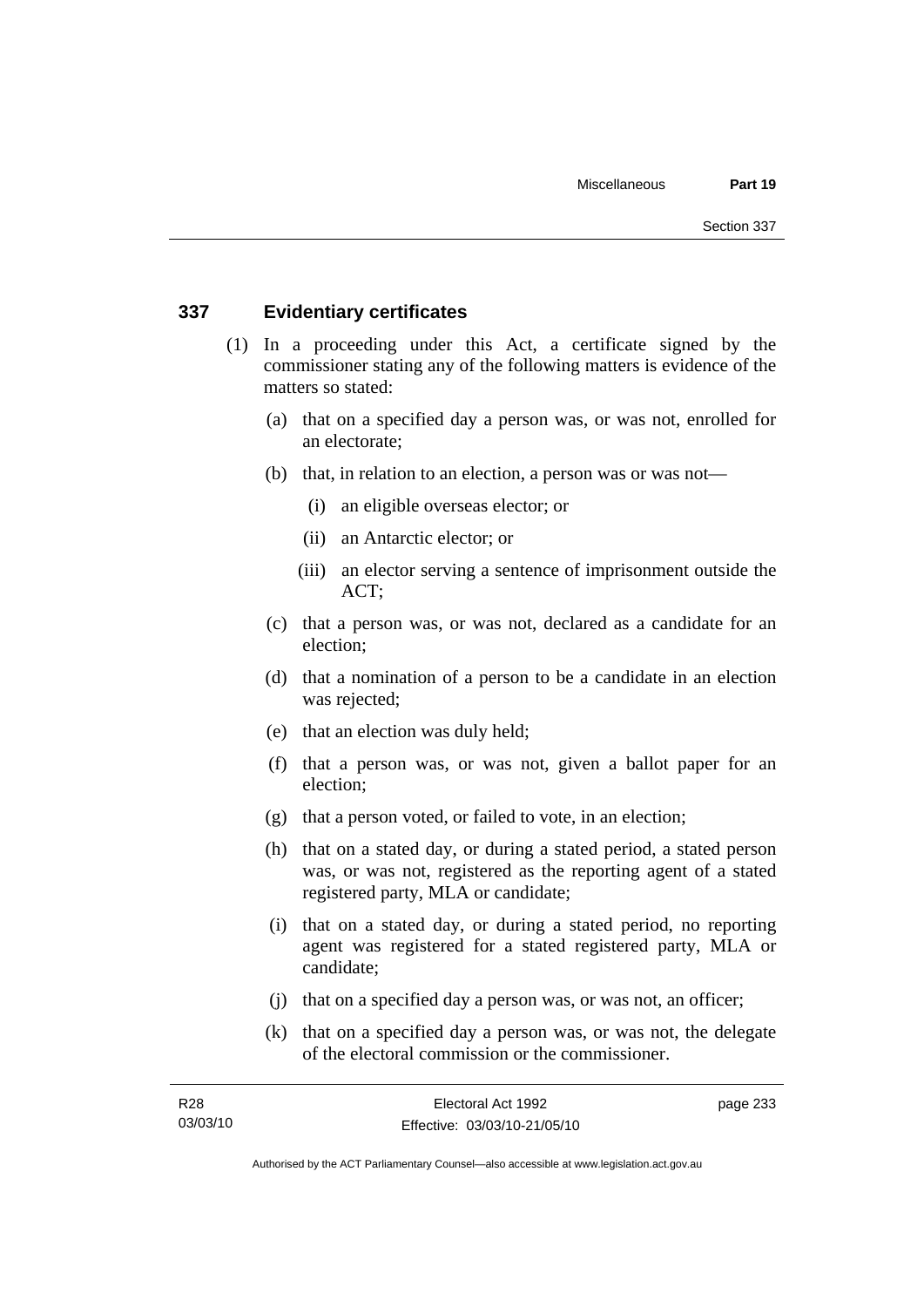#### **Part 19** Miscellaneous

Section 338

 (2) In subsection (1), a reference to a person or thing is a reference to a person or thing specified in the certificate.

### **338 Acts and omissions of representatives**

(1) In this section:

*person* means an individual.

*Note* See the Criminal Code, pt 2.5 for provisions about corporate criminal responsibility.

*representative*, of a person, means an employee or agent of the person.

*state of mind*, of a person, includes—

- (a) the person's knowledge, intention, opinion, belief or purpose; and
- (b) the person's reasons for the intention, opinion, belief or purpose.
- (2) This section applies to a prosecution for any offence against this Act.
- (3) If it is relevant to prove a person's state of mind about an act or omission, it is enough to show—
	- (a) the act was done or omission made by a representative of the person within the scope of the representative's actual or apparent authority; and
	- (b) the representative had the state of mind.
- (4) An act done or omitted to be done on behalf of a person by a representative of the person within the scope of the representative's actual or apparent authority is also taken to have been done or omitted to be done by the person.

Authorised by the ACT Parliamentary Counsel—also accessible at www.legislation.act.gov.au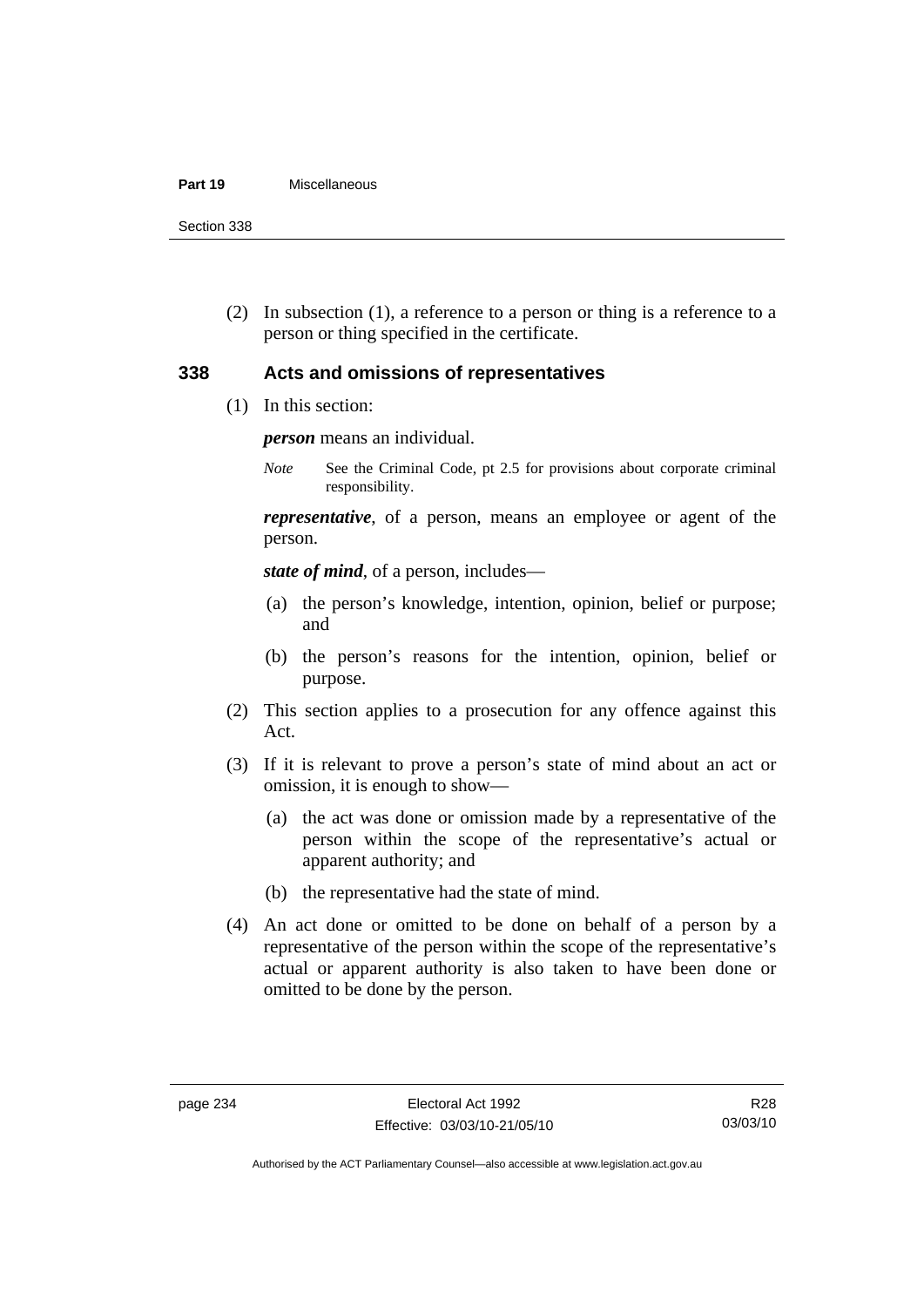- (5) However, subsection (4) does not apply if the person establishes that reasonable precautions were taken and appropriate diligence was exercised to avoid the act or omission.
- (6) A person who is convicted of an offence cannot be punished by imprisonment for the offence if the person would not have been convicted of the offence without subsection (3) or (4).

#### **340 Chief executive to provide assistance etc**

The chief executive of the administrative unit responsible for the *Public Sector Management Act 1994*, division 3.4 shall comply with any request by the electoral commission, the commissioner or an augmented commission for information or assistance reasonably required for this Act.

#### **340A Approved forms**

- (1) The commissioner may, in writing, approve forms for this Act.
- (2) If the commissioner approves a form for a particular purpose, the approved form must be used for that purpose.

*Note* For other provisions about forms, see *Legislation Act 2001*, s 255.

(3) An approved form is a notifiable instrument.

*Note* A notifiable instrument must be notified under the *Legislation Act 2001*.

#### **341 Regulation-making power**

- (1) The Executive may make regulations for this Act.
	- *Note* **Regulations** must be notified, and presented to the Legislative Assembly, under the *Legislation Act 2001*.
- (2) A regulation may create offences and fix maximum penalties of not more than 10 penalty units for the offences.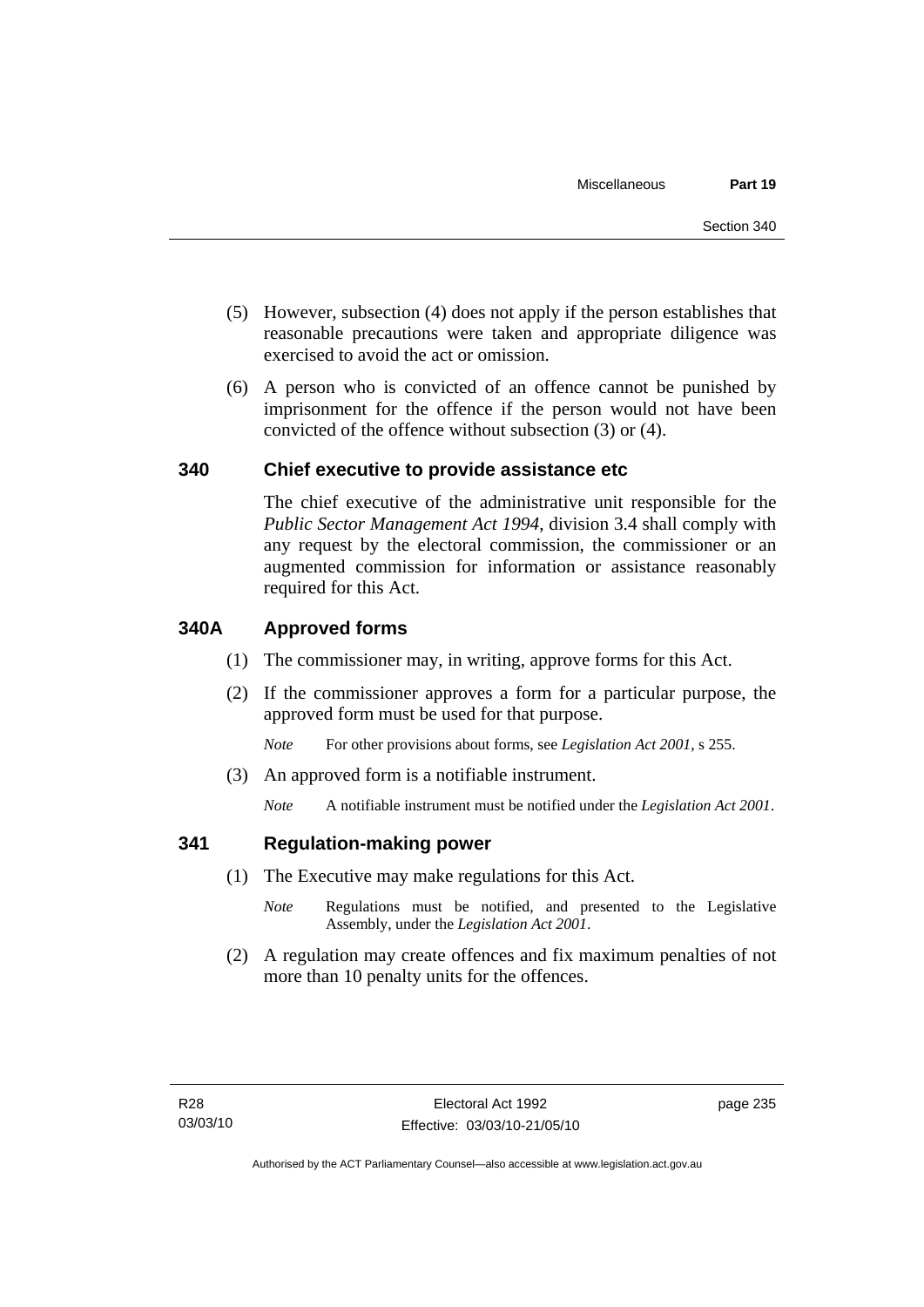Section 500

# **Part 30 Transitional—Electoral Legislation Amendment Act 2008**

#### **500 Transitional—disclosure by candidates**

- (1) This section applies to a return under section 217 (Disclosure of gifts) if the *Electoral Legislation Amendment Act 2008* commences in the disclosure period to which the return relates.
- (2) The candidate's reporting agent is required to state the matters mentioned in section 217 (2) (c) to (e) for a gift by a person received in the disclosure period if—
	- (a) the total of all gifts made to the candidate by the person before 1 July 2008 is \$1 500 or more; or
	- (b) the person made a gift to the candidate on or after 1 July 2008 and the total of all gifts made to the candidate by the person in the disclosure period is \$1 000 or more.

#### **500A Transitional—disclosure by donors**

- (1) This section applies to a return under section 221 (Disclosure of gifts made to candidates) if the *Electoral Legislation Amendment Act 2008* commences in the disclosure period to which the return relates.
- (2) A person is required to give a return under that section in relation to gifts to a candidate or body in the disclosure period if—
	- (a) the total of all gifts made to the candidate or body by the person before 1 July 2008 is \$1 500 or more; or
	- (b) the person made a gift to the candidate or body on or after 1 July 2008 and the total of all gifts made to the candidate or body by the person in the disclosure period is \$1 000 or more.

Authorised by the ACT Parliamentary Counsel—also accessible at www.legislation.act.gov.au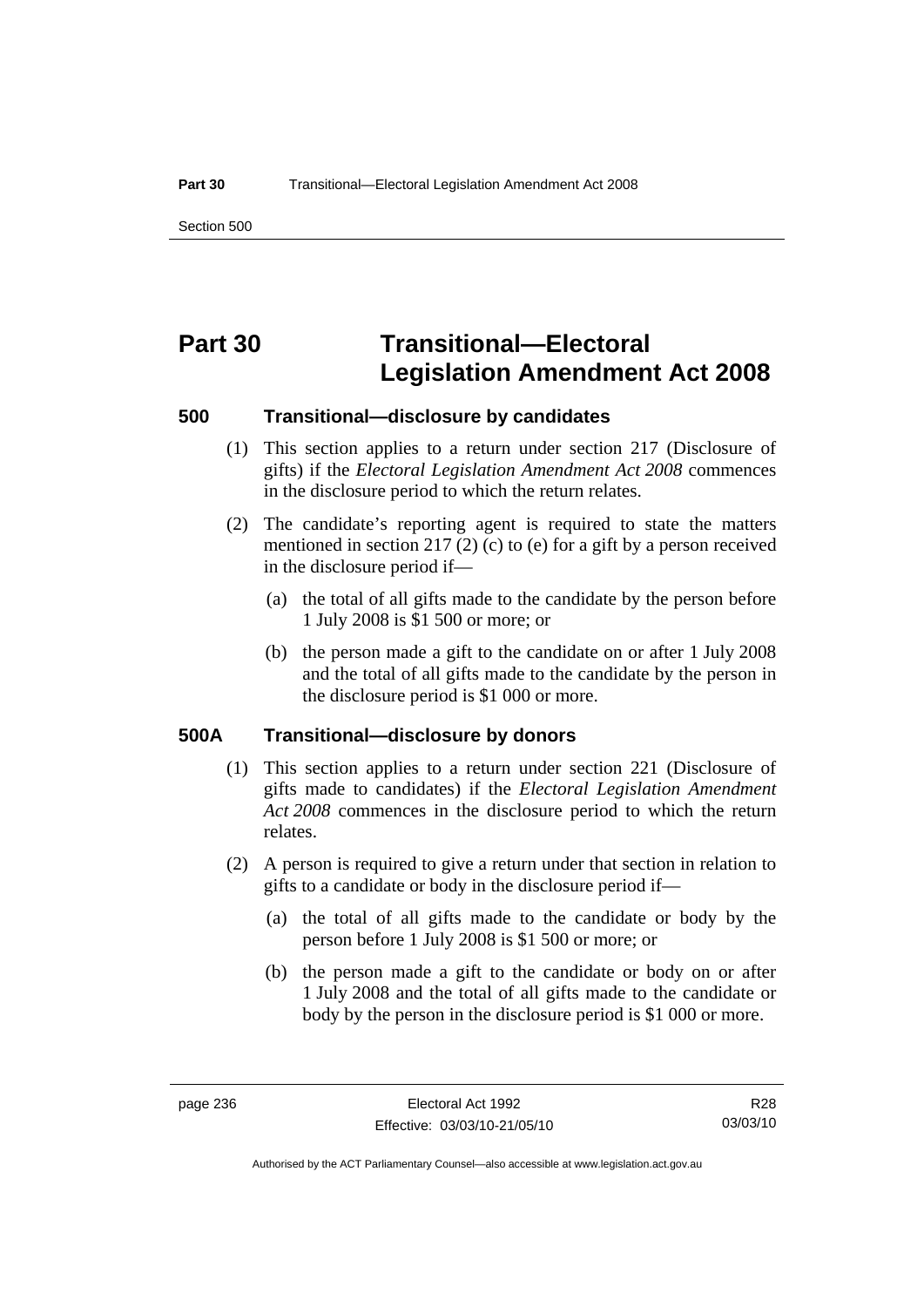#### **500B Transitional—certain other disclosure thresholds**

- (1) This section applies to amendments of provisions mentioned in subsections (2) to (5) made by the *Electoral Legislation Amendment Act 2008*, that change the amount of \$1 500 to the amount of \$1 000.
- (2) The amendment of section 218A (Certain loans not to be received) applies in relation to loans received on or after 1 July 2008.
- (3) The amendments of section 221A (1) and (2) (Annual returns of donations) applies in relation to gifts made on or after 1 July 2008.
- (4) The amendment of section 221B (1) (Advice about obligations to make returns) applies in relation to gifts received on or after 1 July 2008.
- (5) The amendment of section 222 (7) (Anonymous gifts) applies in relation to gifts accepted on or after 1 July 2008.

## **500C Transitional—annual returns by parties, MLAs and associated entities**

- (1) This section applies to a return under—
	- (a) section 230 (Annual returns by parties and MLAs); or
	- (b) section 231B (Annual returns by associated entities).
- (2) The amendments made by the *Electoral Legislation Amendment Act 2008* in relation to the returns apply to a return for—
	- (a) the 2008-09 financial year; and
	- (b) later financial years.

## **501 Transitional regulations**

 (1) A regulation may prescribe transitional matters necessary or convenient to be prescribed because of the enactment of the *Electoral Legislation Amendment Act 2008*.

page 237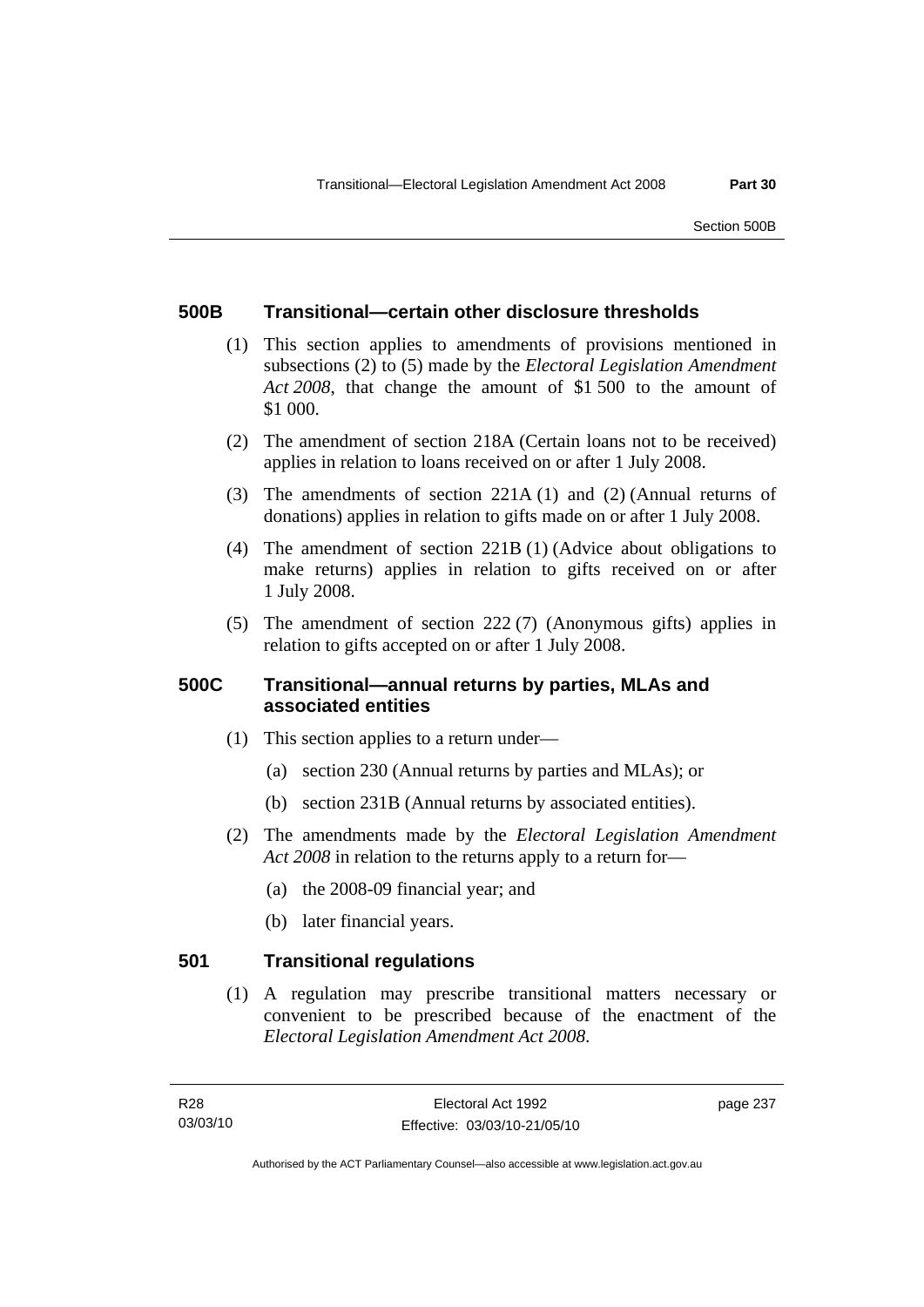- (2) A regulation may modify this part to make provision in relation to anything that, in the Executive's opinion, is not, or is not adequately or appropriately, dealt with in this part.
- (3) A regulation under subsection (2) has effect despite anything elsewhere in this Act.

### **502 Expiry—pt 30**

This part expires 2 years after the day it commences.

page 238 Electoral Act 1992 Effective: 03/03/10-21/05/10

R28 03/03/10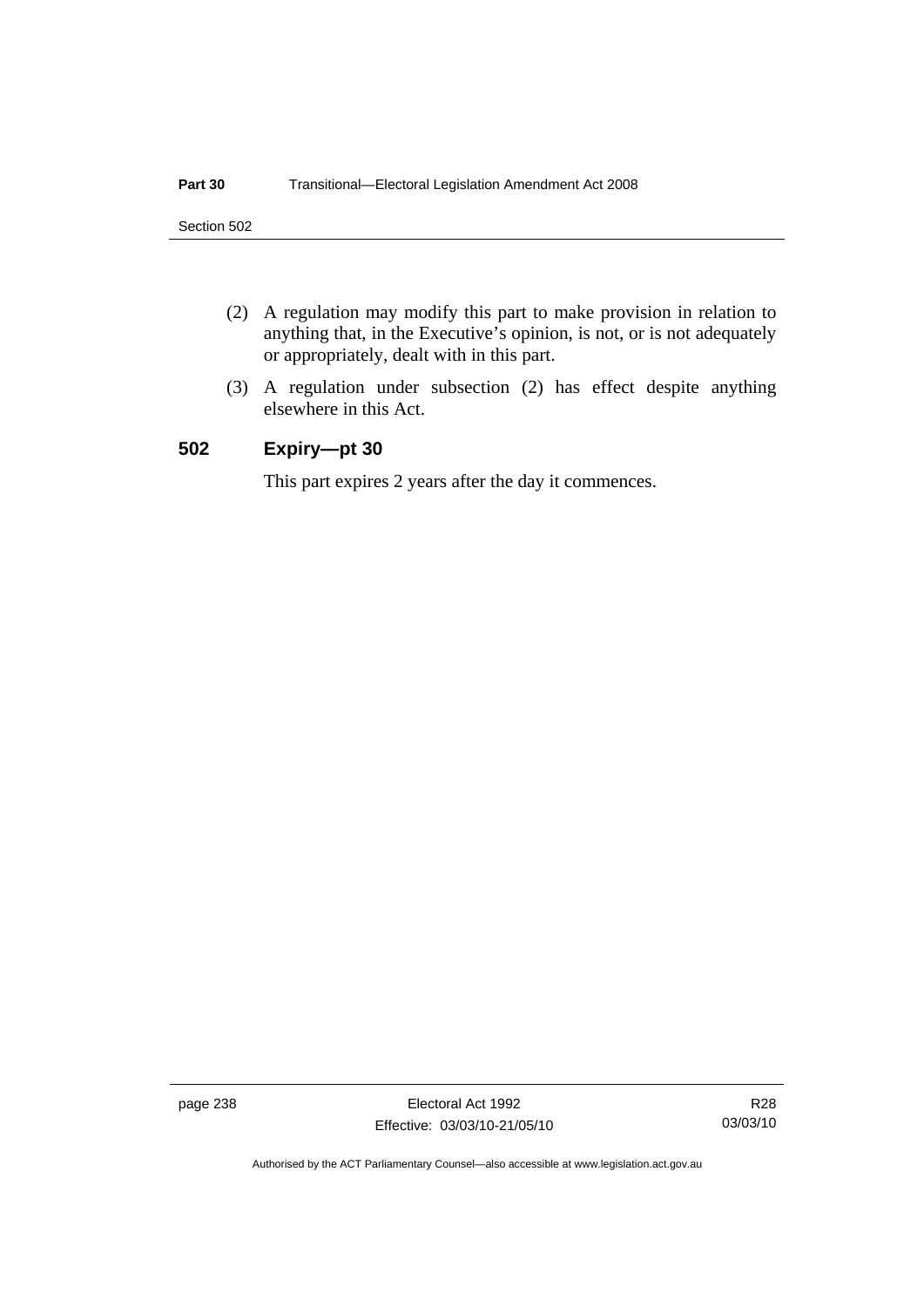# **Schedule 1 Form of ballot paper**

(see s 114)

**Legislative Assembly for the Australian Capital Territory Ballot paper** Election of  $\prod_{i=1}^{n} \text{Member}(s)$ 

#### **Electorate of [ 2 ]**

**Number [1] boxes from 1 to [1] in the order of your choice**  Then you may show as many further preferences as you wish by writing numbers from



**Remember, number at least**  $\begin{bmatrix} 1 \end{bmatrix}$  boxes from 1 to  $\begin{bmatrix} 1 \end{bmatrix}$  in the order of your choice.

- 
- 
- **2.** Insert name of electorate ungrouped candidates<br> **3.** Insert the number that is 1 more than the number **6.** Insert name of candidate **3.** Insert the number that is 1 more than the number
- **4.** Insert name, or abbreviation of name, of registered of registere party, as required as party, as required
- **1.** Insert number of vacancies **5.** Insert 'UNGROUPED' if there are **2.** Insert name of electorate **1.** Insert name of electorate
	-
	- of vacancies **7.** Insert name, or abbreviation of name, or abbreviation of name, or abbreviation of name, of registered **7.** Insert name, or 'INDEPENDENT',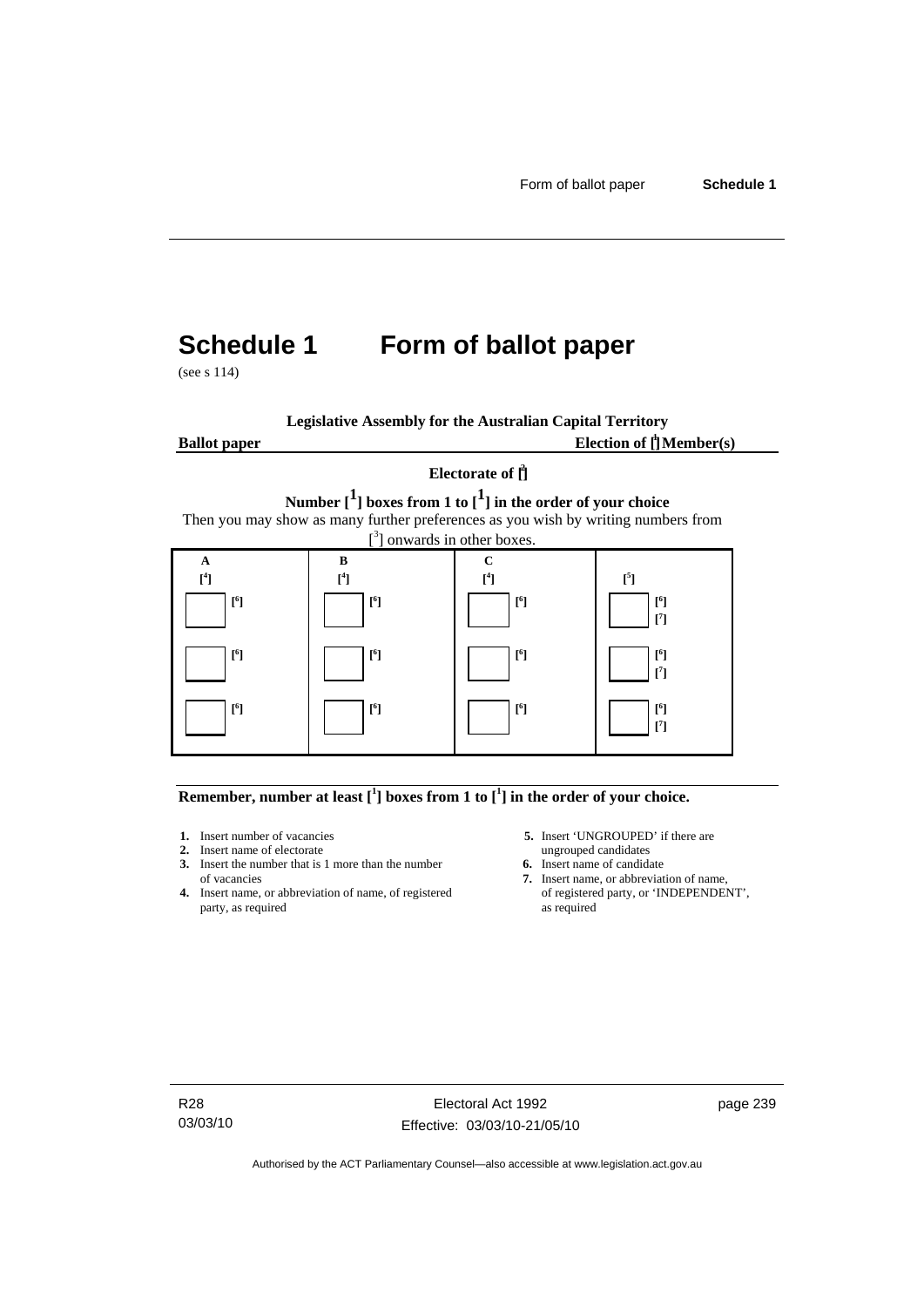# **Schedule 2 Ballot papers—printing of names and collation**

(see s 116)

**1** In this schedule:

*column*, in relation to a ballot paper, means a column of candidates' names printed on the ballot paper in accordance with section 116.

- **2** (1) The ballot papers for an election shall be printed so that, for each column—
	- (a) separate batches are printed equal in number to the number of names in the column; and
	- (b) in the first batch, the names in the column are printed in an order determined by the commissioner by lot; and
	- (c) in each batch after the first, the names in the column are printed in the order specified in the table at the end of this schedule; and
	- (d) so far as practicable, the number of ballot papers in each batch for the column is equal to the number of ballot papers in each other batch for the column.
	- (2) In the table at the end of this schedule—
		- (a) the number '1' appearing in a column shall be taken to represent the name determined in accordance with clause 1 (b) to be in the first position in the corresponding column on the ballot paper; and
		- (b) the number '2' appearing in a column shall be taken to represent the name determined in accordance with clause 1 (b) to be in the second position in the corresponding column on the ballot paper;

R28 03/03/10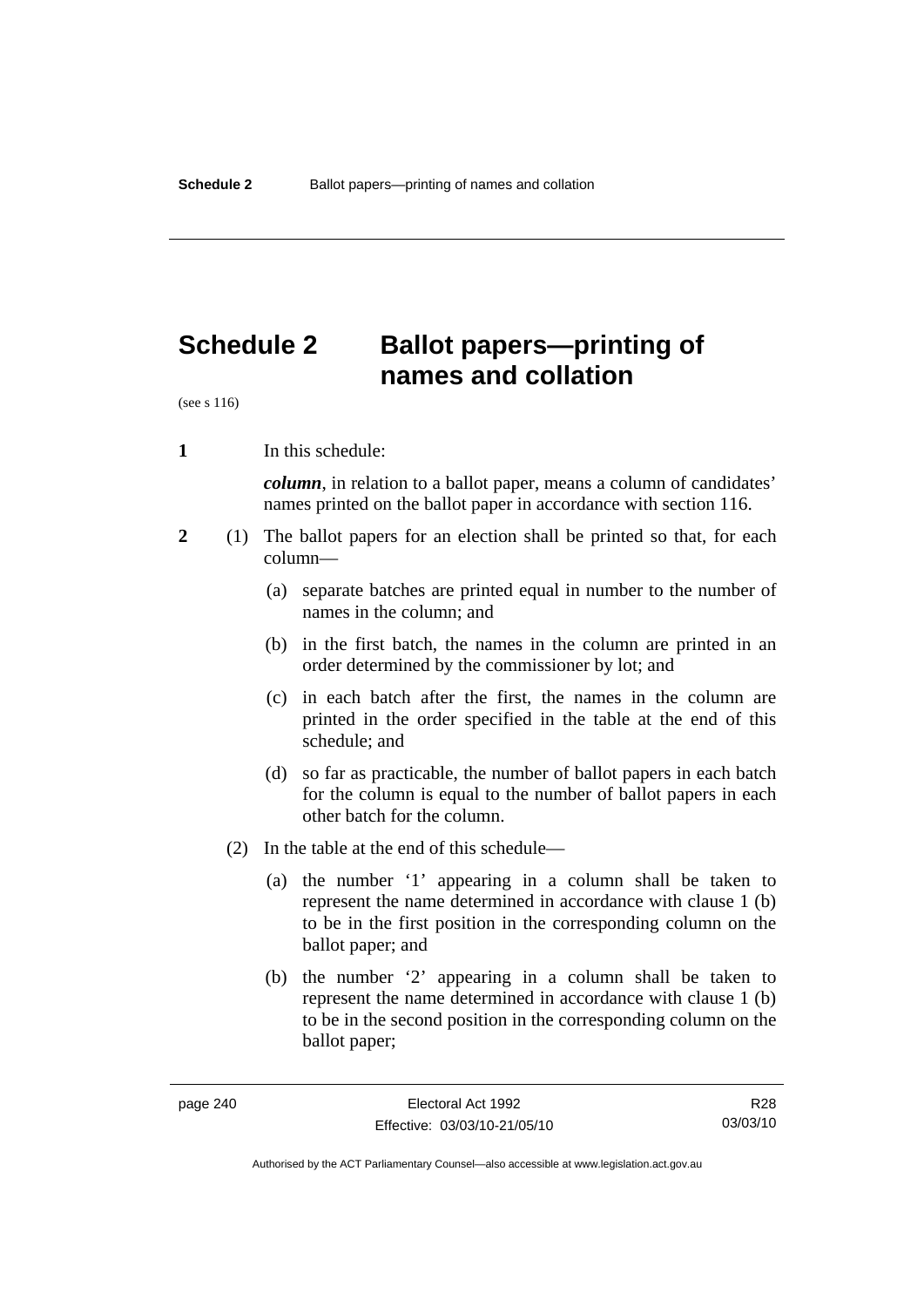and so on.

- **3** The commissioner shall ensure that ballot papers distributed to a polling place for the purposes of an election are so collated that the ballot paper immediately following another ballot paper in the issue is in a form different from that of the other ballot paper.
- **4** The OIC of a polling place shall ensure, so far as practicable, that the form of a ballot paper issued by an officer to a person claiming to vote at that place is different from that of the previous ballot paper so issued by the officer.

#### TABLE

*For 5-member electorates*

| 1st              | 2nd            | 3rd              | 4th            | 5th              | 6th            | 7th              | 8th              | 9th            | 10th           | 11 <sup>th</sup> | 12 <sub>th</sub> |
|------------------|----------------|------------------|----------------|------------------|----------------|------------------|------------------|----------------|----------------|------------------|------------------|
| batch            | batch          | <b>batch</b>     | batch          | batch            | batch          | batch            | batch            | batch          | <b>batch</b>   | batch            | batch            |
| 1                | 1              | 1                | 1              | 1                | 1              | 1                | 1                | 1              | 1              | 1                | 1                |
| 2                | 2              | 2                | 3              | 3                | 3              | 4                | 4                | $\overline{4}$ | 5              | 5                | 5                |
| 3                | $\overline{4}$ | 5                | $\overline{2}$ | 5                | 4              | 5                | $\overline{c}$   | 3              | 4              | 3                | 2                |
| 4                | 5              | 3                | 5              | $\overline{4}$   | $\overline{2}$ | $\overline{2}$   | 3                | 5              | 3              | $\overline{2}$   | $\overline{4}$   |
| 5                | 3              | $\overline{4}$   | $\overline{4}$ | 2                | 5              | 3                | 5                | 2              | $\overline{2}$ | $\overline{4}$   | 3                |
| 13th             | 14th           | 15 <sup>th</sup> | 16th           | 17 <sub>th</sub> | 18th           | 19 <sub>th</sub> | 20 <sub>th</sub> | 21st           | 22nd           | 23rd             | 24th             |
| batch            | batch          | batch            | batch          | batch            | batch          | batch            | batch            | batch          | batch          | batch            | batch            |
| $\mathfrak{2}$   | $\overline{2}$ | $\overline{2}$   | $\overline{2}$ | $\overline{2}$   | $\overline{2}$ | $\overline{2}$   | $\overline{2}$   | $\overline{2}$ | $\overline{2}$ | $\overline{2}$   | 2                |
| 3                | 3              | 3                | $\overline{4}$ | 4                | 4              | 5                | 5                | 5              | 1              | 1                |                  |
| 4                | 5              | 1                | 3              | 1                | 5              | 1                | 3                | 4              | 5              | 4                | 3                |
| 5                | 1              | 4                | 1              | 5                | 3              | 3                | 4                | 1              | 4              | 3                | 5                |
| 1                | $\overline{4}$ | 5                | 5              | 3                | 1              | 4                | 1                | 3              | 3              | 5                | 4                |
| 25 <sub>th</sub> | 26th           | 27th             | 28th           | 29 <sub>th</sub> | 30th           | 31st             | 32nd             | 33rd           | 34th           | 35 <sub>th</sub> | 36th             |
| batch            | batch          | <b>batch</b>     | batch          | batch            | batch          | batch            | batch            | batch          | batch          | batch            | batch            |
| 3                | 3              | 3                | 3              | 3                | 3              | 3                | 3                | 3              | 3              | 3                | 3                |
| 4                | 4              | 4                | 5              | 5                | 5              | 1                | 1                | 1              | 2              | 2                | 2                |
| 5                | 1              | 2                | $\overline{4}$ | $\overline{2}$   |                | 2                | 4                | 5              | 1              | 5                | 4                |
| 1                | 2              | 5                | 2              | 1                | 4              | 4                | 5                | $\overline{2}$ | 5              | 4                |                  |
| 2                | 5              |                  | 1              | 4                | 2              | 5                | 2                | 4              | 4              | 1                | 5                |

| R28      | Electoral Act 1992           | page 241 |
|----------|------------------------------|----------|
| 03/03/10 | Effective: 03/03/10-21/05/10 |          |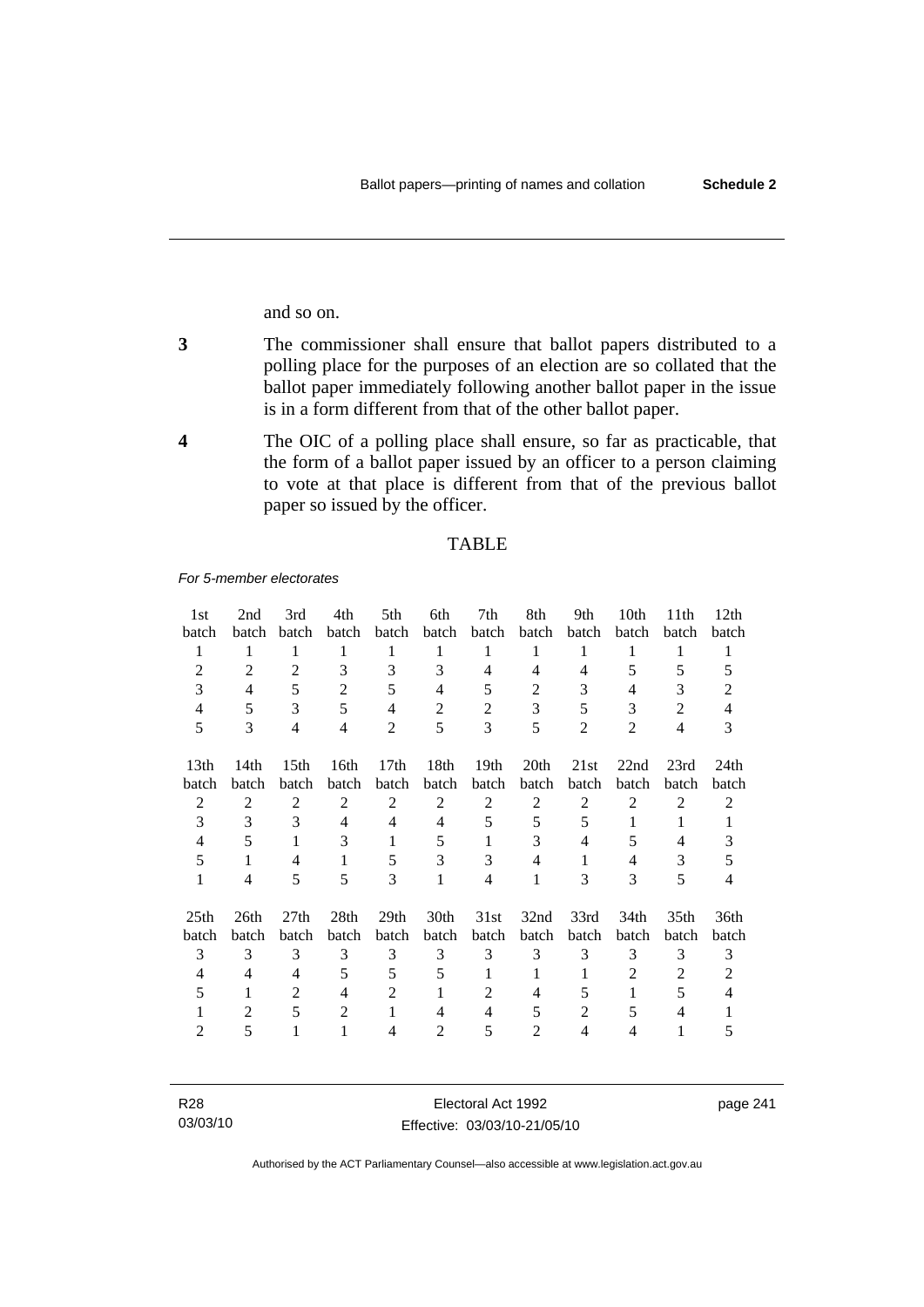| 37 <sub>th</sub> | 38th           | 39 <sub>th</sub> | 40th                        | 41st           | 42nd  | 43rd  | 44th  | 45 <sub>th</sub> | 46th                        | 47th                        | 48th  |
|------------------|----------------|------------------|-----------------------------|----------------|-------|-------|-------|------------------|-----------------------------|-----------------------------|-------|
| batch            | batch          | batch            | batch                       | batch          | batch | batch | batch | batch            | <b>batch</b>                | batch                       | batch |
| 4                | 4              | 4                | 4                           | 4              | 4     | 4     | 4     | 4                | 4                           | 4                           | 4     |
|                  |                |                  |                             |                |       | 2     |       |                  |                             |                             |       |
|                  | $\mathfrak{D}$ |                  |                             | 3              | 2     | 3     |       |                  | $\mathcal{D}_{\mathcal{L}}$ |                             |       |
|                  |                |                  |                             | $\mathfrak{D}$ |       |       |       |                  |                             |                             |       |
| 3                |                |                  | $\mathcal{D}_{\mathcal{L}}$ | 5              | 3     |       |       |                  |                             | $\mathcal{D}_{\mathcal{A}}$ |       |
| 49th             | 50th           | 51st             | 52nd                        | 53rd           | 54th  | 55th  | 56th  | 57 <sub>th</sub> | 58th                        | 59th                        | 60th  |
| batch            | batch          | batch            | batch                       | batch          | batch | batch | batch | batch            | batch                       | batch                       | batch |
|                  | 5              |                  | 5                           | 5              | 5     | 5     | 5     |                  | 5                           |                             |       |
|                  |                |                  | $\mathfrak{D}$              | $\mathfrak{D}$ |       | 3     | 3     |                  |                             | 4                           |       |
|                  |                |                  |                             |                |       |       |       | 2                |                             |                             |       |
|                  |                |                  | 4                           | 3              |       |       |       |                  | 2                           |                             |       |
|                  |                |                  |                             |                |       |       |       |                  |                             |                             |       |

page 242 **Electoral Act 1992** Effective: 03/03/10-21/05/10

R28 03/03/10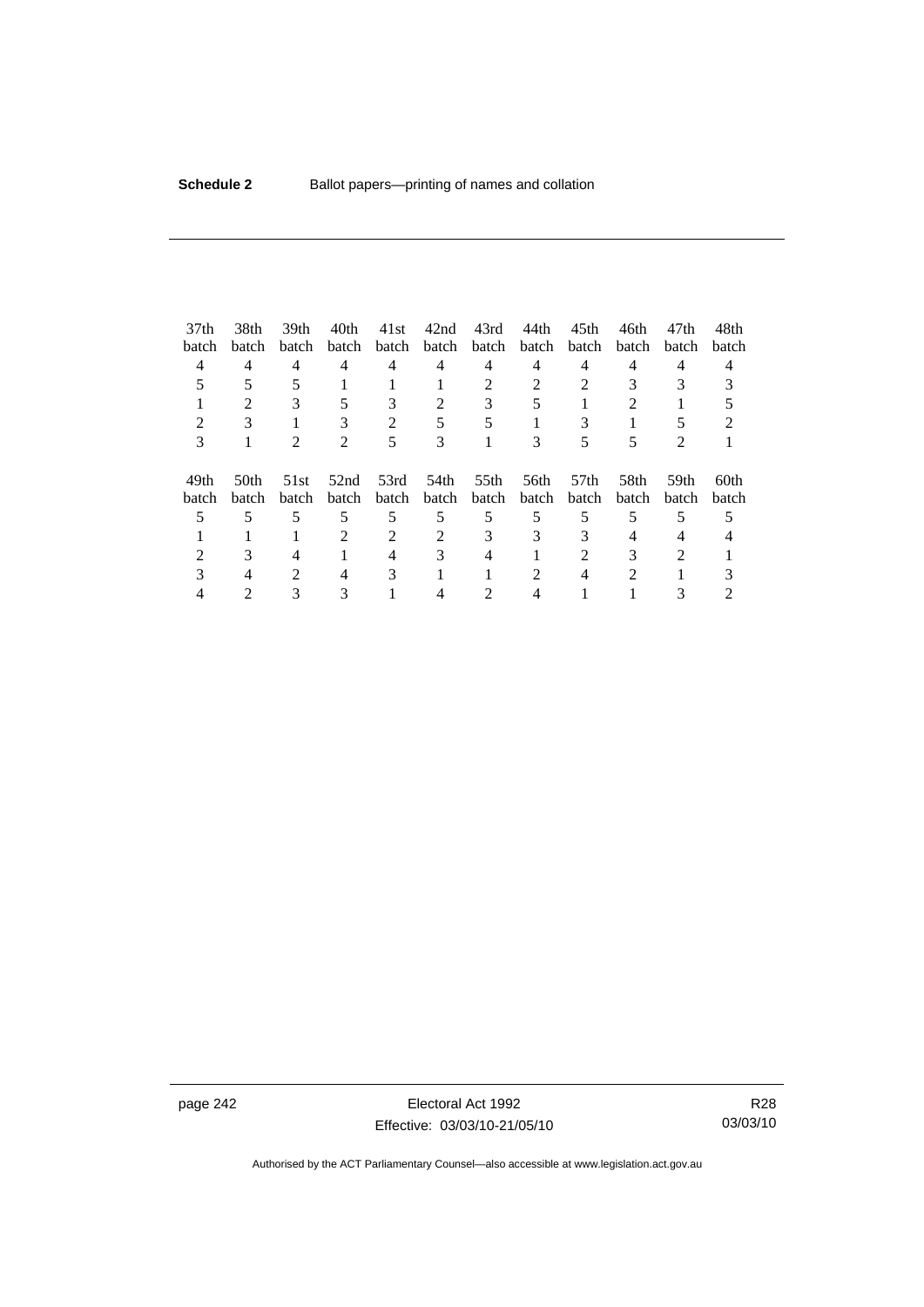#### *For 7-member electorates*

| 1 <sub>st</sub> | 2nd              | 3rd              | 4th            | 5th              | 6th            | 7th            | 8th            | 9th              | 10th                     |
|-----------------|------------------|------------------|----------------|------------------|----------------|----------------|----------------|------------------|--------------------------|
| batch           | batch            | batch            | batch          | batch            | batch          | batch          | batch          | batch            | batch                    |
| $\mathbf{1}$    | $\mathbf{1}$     | $\mathbf{1}$     | $\mathbf{1}$   | $\mathbf{1}$     | $\mathbf{1}$   | $\mathbf{1}$   | $\,1$          | $\mathbf{1}$     | $\mathbf{1}$             |
| $\overline{2}$  | $\boldsymbol{2}$ | $\overline{2}$   | $\overline{2}$ | $\overline{2}$   | $\overline{2}$ | $\overline{2}$ | $\overline{2}$ | $\overline{2}$   | $\overline{2}$           |
| 3               | 3                | $\overline{4}$   | 4              | 5                | 5              | 6              | 6              | 7                | 7                        |
| $\overline{4}$  | 6                | 5                | 7              | 6                | 3              | 7              | 4              | 3                | 5                        |
| 5               | 7                | 6                | 3              | 7                | $\overline{4}$ | 3              | 5              | 4                | 6                        |
| 6               | $\overline{4}$   | 7                | 5              | 3                | 6              | 4              | 7              | 5                | 3                        |
| 7               | 5                | 3                | 6              | $\overline{4}$   | 7              | 5              | 3              | 6                | $\overline{4}$           |
|                 |                  |                  |                |                  |                |                |                |                  |                          |
| 11th            | 12th             | 13 <sup>th</sup> | 14th           | 15 <sup>th</sup> | 16th           | 17th           | 18th           | 19 <sub>th</sub> | 20th                     |
| batch           | batch            | batch            | batch          | batch            | batch          | batch          | batch          | batch            | batch                    |
| 1               | 1                | 1                | 1              | $\mathbf{1}$     | 1              | $\mathbf{1}$   | 1              | $\mathbf{1}$     | $\mathbf{1}$             |
| 3               | 3                | 3                | 3              | 3                | 3              | 3              | 3              | 3                | 3                        |
| 4               | $\overline{4}$   | 5                | 5              | 6                | 6              | 7              | 7              | $\overline{2}$   | $\overline{2}$           |
| $\overline{c}$  | 7                | $\overline{4}$   | $\overline{7}$ | 4                | $\mathbf{2}$   | 5              | 4              | 5                | $\overline{7}$           |
| 6               | 5                | $\overline{2}$   | 6              | $\overline{2}$   | 5              | $\overline{4}$ | 6              | 6                | 6                        |
| $\overline{7}$  | $\overline{2}$   | $\overline{7}$   | $\overline{4}$ | 5                | $\tau$         | 6              | $\overline{2}$ | $\overline{4}$   | 5                        |
| 5               | 6                | 6                | $\overline{2}$ | 7                | $\overline{4}$ | $\overline{2}$ | 5              | 7                | $\overline{\mathcal{L}}$ |
|                 |                  |                  |                |                  |                |                |                |                  |                          |
| 21st            | 22nd             | 23rd             | 24th           | 25th             | 26th           | 27th           | 28th           | 29 <sub>th</sub> | 30th                     |
| batch           | batch            | batch            | batch          | batch            | batch          | batch          | batch          | batch            | batch                    |
| $\mathbf{1}$    | $\mathbf{1}$     | $\mathbf{1}$     | $\mathbf{1}$   | $\mathbf{1}$     | $\mathbf{1}$   | $\mathbf{1}$   | $\mathbf{1}$   | $\mathbf{1}$     | $\mathbf{1}$             |
| $\overline{4}$  | $\overline{4}$   | $\overline{4}$   | 4              | 4                | $\overline{4}$ | 4              | 4              | 4                | $\overline{\mathcal{L}}$ |
| 5               | 5                | 6                | 6              | 7                | 7              | 3              | 3              | $\overline{c}$   | $\overline{c}$           |
| $\mathbf{2}$    | 3                | 5                | 3              | 5                | $\overline{c}$ | 6              | 5              | 6                | 3                        |
| $\overline{7}$  | 6                | $\overline{c}$   | 7              | $\overline{2}$   | 6              | 5              | 7              | 7                | $\tau$                   |
| 3               | $\overline{2}$   | 3                | 5              | 6                | 3              | 7              | $\overline{2}$ | 5                | 6                        |
| 6               | 7                | 7                | $\overline{2}$ | 3                | 5              | $\overline{2}$ | 6              | 3                | 5                        |

R28 03/03/10 page 243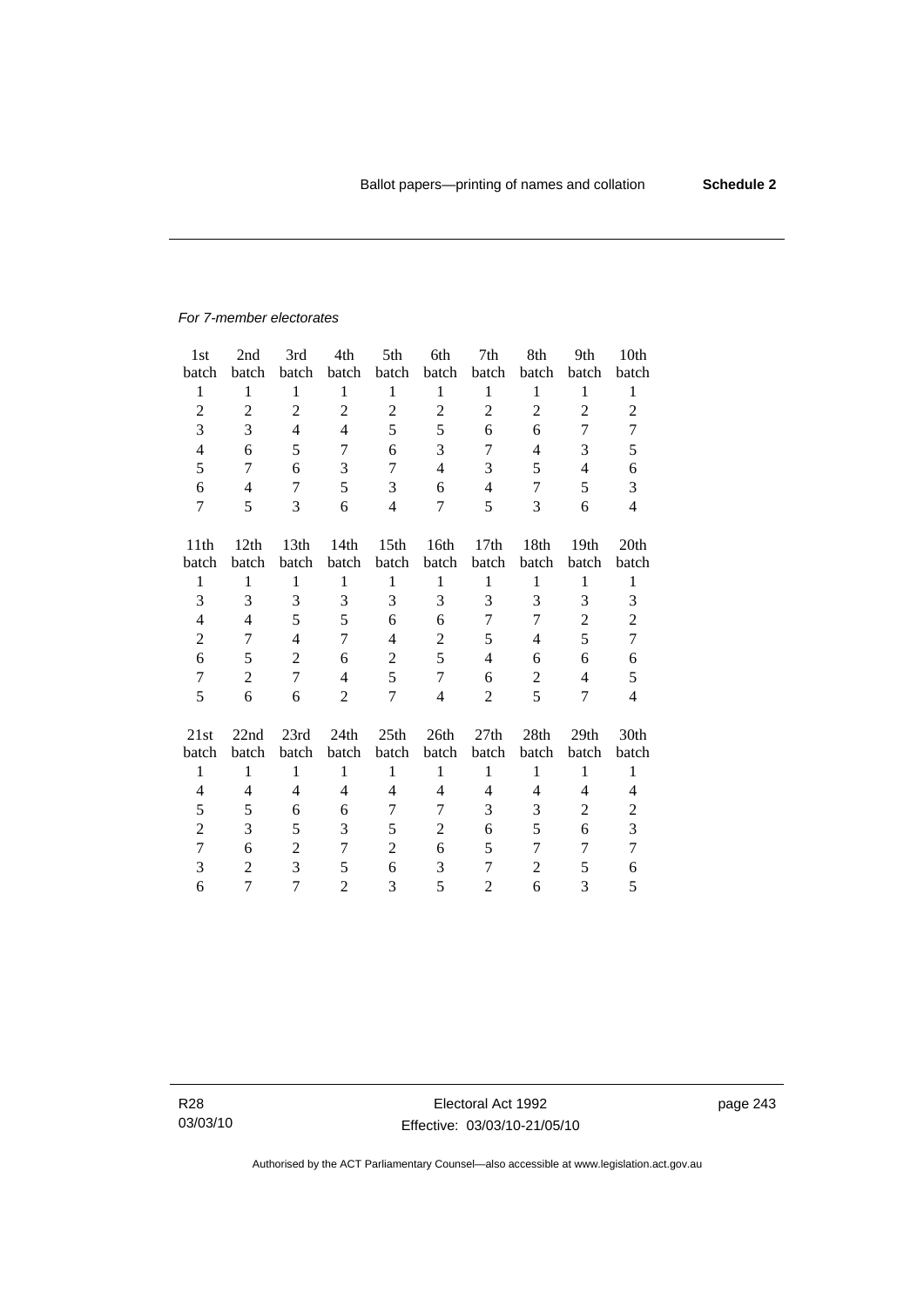| 31st           | 32nd             | 33rd           | 34th           | 35th             | 36th             | 37th           | 38th           | 39th           | 40th             |
|----------------|------------------|----------------|----------------|------------------|------------------|----------------|----------------|----------------|------------------|
| batch          | batch            | batch          | batch          | batch            | batch            | batch          | batch          | batch          | batch            |
| $\,1$          | $\,1$            | $\mathbf{1}$   | $\mathbf{1}$   | $\mathbf{1}$     | $\,1\,$          | $\,1$          | $\,1$          | $\,1$          | $\mathbf{1}$     |
| 5              | 5                | 5              | 5              | 5                | 5                | 5              | 5              | 5              | 5                |
| 6              | 6                | $\overline{7}$ | 7              | 3                | $\overline{3}$   | $\overline{4}$ | $\overline{4}$ | $\overline{2}$ | $\overline{c}$   |
| $\overline{c}$ | $\overline{4}$   | 6              | $\overline{4}$ | 6                | $\overline{2}$   | $\overline{7}$ | 6              | $\overline{7}$ | $\overline{4}$   |
| $\overline{3}$ | $\overline{7}$   | $\overline{c}$ | 3              | $\sqrt{2}$       | $\overline{7}$   | 6              | 3              | 3              | 3                |
| $\overline{4}$ | $\overline{2}$   | $\overline{4}$ | 6              | $\overline{7}$   | $\overline{4}$   | 3              | $\overline{2}$ | 6              | $\overline{7}$   |
| $\overline{7}$ | 3                | 3              | $\overline{2}$ | $\overline{4}$   | 6                | $\overline{2}$ | $\overline{7}$ | $\overline{4}$ | 6                |
| 41st           | 42nd             | 43rd           | 44th           | 45th             | 46th             | 47th           | 48th           | 49th           | 50th             |
| batch          | batch            | batch          | batch          | batch            | batch            | batch          | batch          | batch          | batch            |
| $\,1$          | $\mathbf{1}$     | $\mathbf{1}$   | $\mathbf{1}$   | $\mathbf{1}$     | $\mathbf{1}$     | $\mathbf{1}$   | $\mathbf{1}$   | $\mathbf{1}$   | $\mathbf{1}$     |
| 6              | 6                | 6              | 6              | 6                | 6                | 6              | 6              | 6              | 6                |
| $\overline{7}$ | $\overline{7}$   | $\overline{3}$ | 3              | $\overline{4}$   | $\overline{4}$   | 5              | 5              | $\overline{c}$ | $\overline{2}$   |
| $\overline{2}$ | 5                | $\overline{7}$ | 5              | $\overline{7}$   | $\overline{2}$   | 3              | $\overline{7}$ | 3              | 5                |
| $\overline{4}$ | 3                | $\overline{c}$ | $\overline{4}$ | $\boldsymbol{2}$ | 3                | 7              | $\overline{4}$ | $\overline{4}$ | $\overline{4}$   |
| 5              | $\overline{2}$   | 5              | $\overline{7}$ | 3                | 5                | $\overline{4}$ | $\overline{2}$ | $\tau$         | 3                |
| 3              | $\overline{4}$   | $\overline{4}$ | $\overline{2}$ | 5                | $\overline{7}$   | $\overline{2}$ | 3              | 5              | $\overline{7}$   |
|                |                  |                |                |                  |                  |                |                |                |                  |
| 51st           | 52nd             | 53rd           | 54th           | 55th             | 56th             | 57th           | 58th           | 59th           | 60th             |
| batch          | batch            | batch          | batch          | batch            | batch            | batch          | batch          | batch          | batch            |
| $\mathbf{1}$   | $\mathbf{1}$     | $\mathbf{1}$   | $\mathbf{1}$   | $\mathbf{1}$     | $\mathbf{1}$     | $\mathbf{1}$   | $\mathbf{1}$   | $\mathbf{1}$   | $\mathbf{1}$     |
| $\overline{7}$ | $\overline{7}$   | $\overline{7}$ | $\overline{7}$ | $\overline{7}$   | $\boldsymbol{7}$ | $\overline{7}$ | $\overline{7}$ | $\overline{7}$ | $\boldsymbol{7}$ |
| 3              | 3                | $\overline{4}$ | $\overline{4}$ | 5                | 5                | 6              | 6              | $\overline{c}$ | $\overline{c}$   |
| $\overline{c}$ | 6                | 3              | 6              | 3                | $\overline{2}$   | $\overline{4}$ | 3              | $\overline{4}$ | 6                |
| 5              | $\overline{4}$   | $\overline{c}$ | 5              | $\overline{2}$   | $\overline{4}$   | 3              | 5              | 5              | 5                |
| 6              | $\boldsymbol{2}$ | 6              | 3              | $\overline{4}$   | 6                | 5              | $\overline{c}$ | 3              | $\overline{4}$   |
| $\overline{4}$ | 5                | 5              | $\overline{2}$ | 6                | $\overline{3}$   | $\overline{2}$ | $\overline{4}$ | 6              | 3                |
| 61st           | 62nd             | 63rd           | 64th           | 65th             | 66th             | 67th           | 68th           | 69th           | 70th             |
| batch          | batch            | batch          | batch          | batch            | batch            | batch          | batch          | batch          | batch            |
| $\mathbf{2}$   | $\boldsymbol{2}$ | $\overline{2}$ | $\overline{2}$ | $\sqrt{2}$       | $\sqrt{2}$       | $\overline{2}$ | $\overline{2}$ | $\sqrt{2}$     | $\overline{c}$   |
| 3              | 3                | 3              | 3              | 3                | 3                | 3              | 3              | 3              | 3                |
| $\overline{4}$ | $\overline{4}$   | 5              | 5              | 6                | 6                | $\overline{7}$ | $\overline{7}$ | $\mathbf{1}$   | $\mathbf{1}$     |
| 5              | $\overline{7}$   | 6              | $\mathbf{1}$   | $\overline{7}$   | $\overline{4}$   | $\mathbf{1}$   | 5              | $\overline{4}$ | 6                |
| 6              | $\mathbf{1}$     | $\overline{7}$ | $\overline{4}$ | $\mathbf{1}$     | 5                | $\overline{4}$ | 6              | 5              | $\boldsymbol{7}$ |
| 7              | 5                | $\mathbf{1}$   | 6              | $\overline{4}$   | $\overline{7}$   | 5              | $\mathbf{1}$   | 6              | $\overline{4}$   |

page 244 Electoral Act 1992 Effective: 03/03/10-21/05/10

R28 03/03/10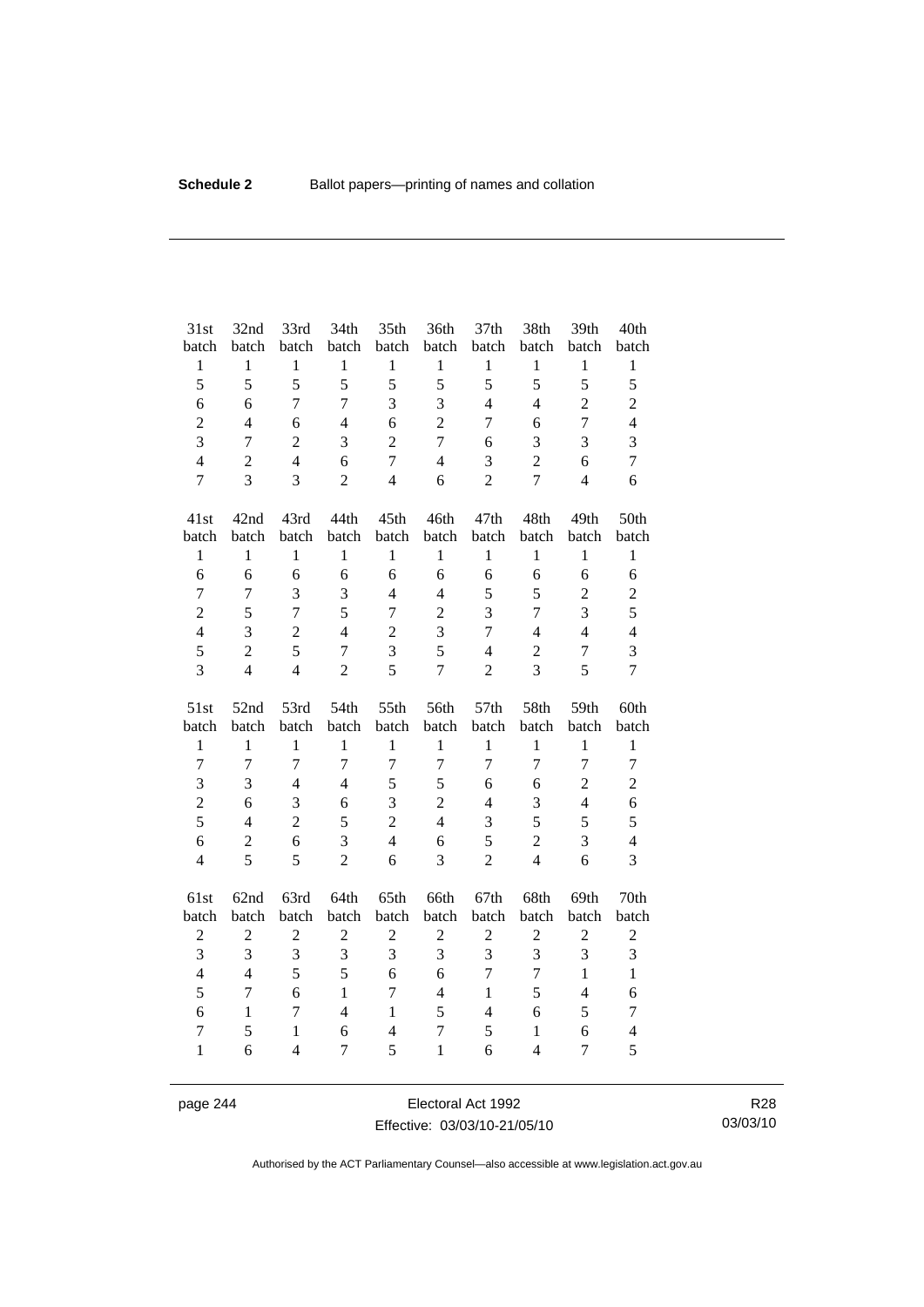| 71st                    | 72nd                     | 73rd           | 74th           | 75 <sup>th</sup> | 76th             | 77th           | 78th           | 79th             | 80th             |
|-------------------------|--------------------------|----------------|----------------|------------------|------------------|----------------|----------------|------------------|------------------|
| batch                   | batch                    | batch          | batch          | batch            | batch            | batch          | batch          | batch            | batch            |
| $\overline{c}$          | $\boldsymbol{2}$         | $\overline{c}$ | $\overline{2}$ | $\overline{2}$   | $\sqrt{2}$       | $\overline{2}$ | $\sqrt{2}$     | $\boldsymbol{2}$ | $\sqrt{2}$       |
| $\overline{4}$          | $\overline{4}$           | $\overline{4}$ | $\overline{4}$ | $\overline{4}$   | $\overline{4}$   | $\overline{4}$ | $\overline{4}$ | $\overline{4}$   | $\overline{4}$   |
| 5                       | 5                        | 6              | 6              | $\overline{7}$   | $\overline{7}$   | $\mathbf{1}$   | $\mathbf{1}$   | 3                | 3                |
| 3                       | 1                        | 5              | $\mathbf{1}$   | 5                | 3                | 6              | 5              | 6                | $\mathbf{1}$     |
| $\overline{7}$          | 6                        | $\overline{3}$ | $\overline{7}$ | 3                | 6                | 5              | 7              | 7                | $\overline{7}$   |
| $\mathbf{1}$            | 3                        | $\mathbf{1}$   | 5              | 6                | $\mathbf{1}$     | $\tau$         | 3              | 5                | 6                |
| 6                       | $\overline{7}$           | $\overline{7}$ | 3              | $\mathbf{1}$     | 5                | 3              | 6              | $\mathbf{1}$     | 5                |
| 81st                    | 82nd                     | 83rd           | 84th           | 85th             | 86th             | 87th           | 88th           | 89th             | 90th             |
| batch                   | batch                    | batch          | batch          | batch            | batch            | batch          | batch          | batch            | batch            |
| $\overline{2}$          | $\overline{2}$           | $\overline{2}$ | $\overline{2}$ | $\overline{2}$   | $\overline{2}$   | $\overline{2}$ | $\overline{2}$ | $\overline{2}$   | $\overline{2}$   |
| 5                       | 5                        | 5              | 5              | 5                | 5                | 5              | 5              | 5                | 5                |
| 6                       | 6                        | $\overline{7}$ | $\overline{7}$ | $\mathbf{1}$     | $\mathbf{1}$     | $\overline{4}$ | $\overline{4}$ | $\overline{3}$   | $\overline{3}$   |
| 3                       | $\overline{4}$           | 6              | $\overline{4}$ | 6                | 3                | 7              | 6              | 7                | $\overline{4}$   |
| $\mathbf{1}$            | $\overline{7}$           | 3              | $\mathbf{1}$   | 3                | $\overline{7}$   | 6              | $\mathbf{1}$   | $\mathbf{1}$     | $\mathbf{1}$     |
| $\overline{\mathbf{4}}$ | 3                        | $\overline{4}$ | 6              | $\overline{7}$   | $\overline{4}$   | $\mathbf{1}$   | 3              | 6                | $\overline{7}$   |
| $\overline{7}$          | $\mathbf{1}$             | $\mathbf{1}$   | 3              | $\overline{4}$   | 6                | $\overline{3}$ | $\overline{7}$ | $\overline{4}$   | 6                |
|                         |                          |                |                |                  |                  |                |                |                  |                  |
| 91st                    | 92nd                     | 93rd           | 94th           | 95th             | 96th             | 97th           | 98th           | 99th             | 100th            |
| batch                   | batch                    | batch          | batch          | batch            | batch            | batch          | batch          | batch            | batch            |
| $\boldsymbol{2}$        | $\overline{2}$           | $\overline{2}$ | $\overline{c}$ | $\overline{2}$   | $\mathfrak{2}$   | $\overline{c}$ | $\overline{2}$ | $\overline{2}$   | $\boldsymbol{2}$ |
| $\overline{6}$          | 6                        | 6              | 6              | 6                | 6                | 6              | 6              | 6                | $\sqrt{6}$       |
| $\overline{7}$          | $\overline{7}$           | $\mathbf{1}$   | $\mathbf{1}$   | $\overline{4}$   | $\overline{4}$   | 5              | 5              | 3                | $\mathfrak{Z}$   |
| $\overline{3}$          | 5                        | $\overline{7}$ | 5              | $\overline{7}$   | 3                | $\mathbf{1}$   | $\overline{7}$ | $\mathbf{1}$     | 5                |
| $\overline{\mathbf{4}}$ | $\mathbf{1}$             | 3              | $\overline{4}$ | 3                | $\mathbf{1}$     | $\overline{7}$ | $\overline{4}$ | $\overline{4}$   | $\overline{4}$   |
| 5                       | 3                        | 5              | $\overline{7}$ | $\mathbf{1}$     | 5                | $\overline{4}$ | 3              | $\tau$           | $\mathbf{1}$     |
| $\mathbf{1}$            | $\overline{4}$           | $\overline{4}$ | $\overline{3}$ | 5                | $\overline{7}$   | 3              | $\mathbf{1}$   | 5                | $\overline{7}$   |
| 101st                   | 102nd                    | 103rd          | 104th          | 105th            | 106th            | 107th          | 108th          | 109th            | 110th            |
| batch                   | batch                    | batch          | batch          | batch            | batch            | batch          | batch          | batch            | batch            |
| $\overline{c}$          | $\overline{2}$           | $\overline{2}$ | $\overline{2}$ | $\overline{2}$   | $\overline{2}$   | $\overline{c}$ | $\overline{2}$ | $\overline{2}$   | $\overline{c}$   |
| $\overline{7}$          | $\overline{7}$           | $\overline{7}$ | $\overline{7}$ | $\overline{7}$   | $\boldsymbol{7}$ | $\overline{7}$ | $\overline{7}$ | $\overline{7}$   | $\boldsymbol{7}$ |
| $\mathbf{1}$            | $\mathbf{1}$             | $\overline{4}$ | $\overline{4}$ | 5                | 5                | 6              | 6              | 3                | 3                |
| 3                       | 6                        | $\mathbf{1}$   | 6              | $\mathbf{1}$     | 3                | $\overline{4}$ | $\,1\,$        | $\overline{4}$   | 6                |
| 5                       | $\overline{\mathcal{L}}$ | 3              | 5              | 3                | $\overline{4}$   | $\mathbf{1}$   | 5              | 5                | 5                |
| 6                       | 3                        | 6              | $\mathbf{1}$   | $\overline{4}$   | 6                | 5              | $\mathfrak{Z}$ | $\mathbf{1}$     | $\overline{4}$   |
| $\overline{4}$          | 5                        | 5              | 3              | 6                | $\mathbf{1}$     | 3              | $\overline{4}$ | 6                | $\mathbf{1}$     |

R28 03/03/10

Electoral Act 1992 Effective: 03/03/10-21/05/10 page 245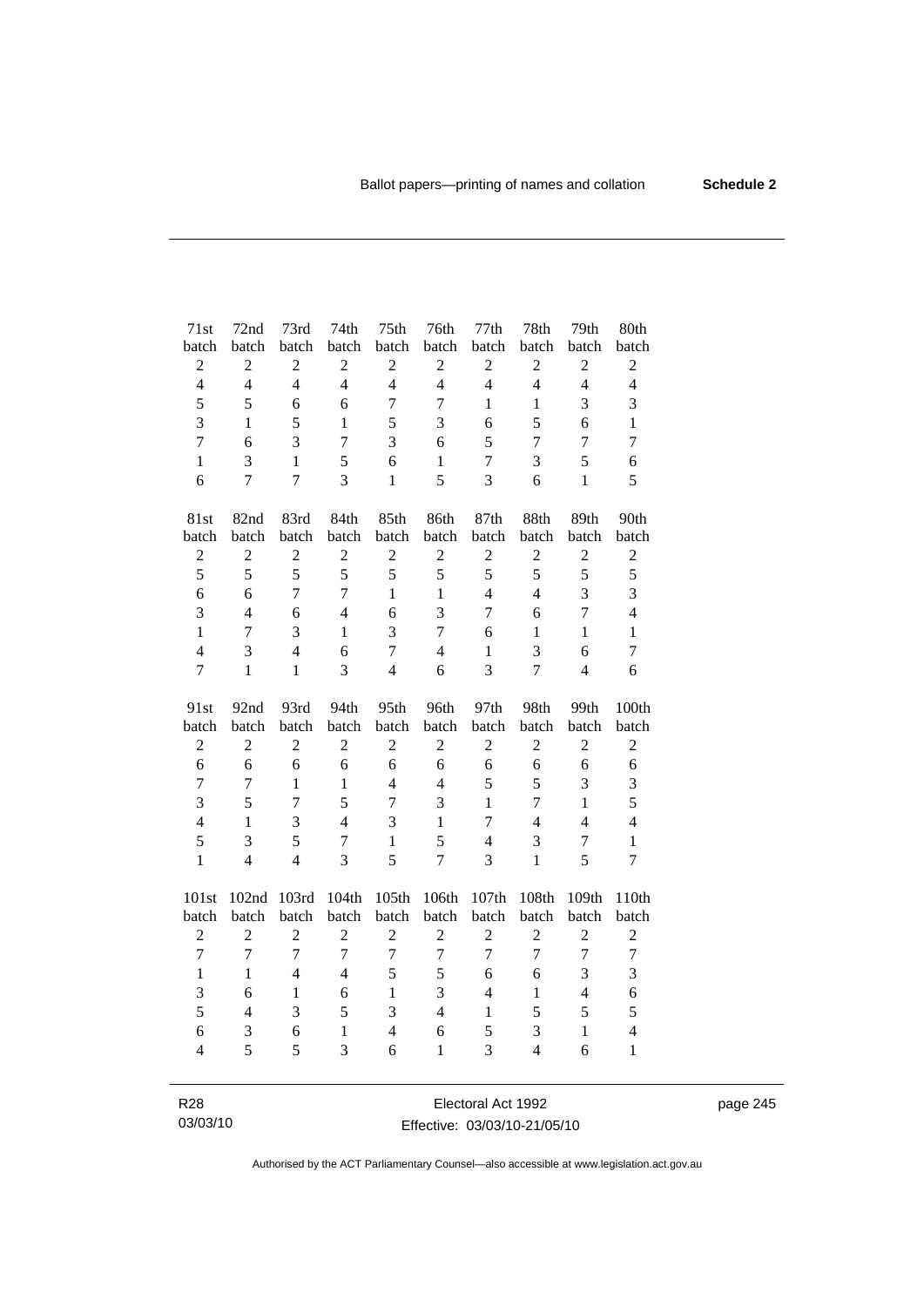| 111th                   | 112th                    | 113th          | 114th          | 115th          | 116th          | 117th                   | 118th                   | 119th            | 120th                          |
|-------------------------|--------------------------|----------------|----------------|----------------|----------------|-------------------------|-------------------------|------------------|--------------------------------|
| batch                   | batch                    | batch          | batch          | batch          | batch          | batch                   | batch                   | batch            | batch                          |
| $\overline{c}$          | $\overline{c}$           | $\overline{c}$ | $\overline{c}$ | $\sqrt{2}$     | $\overline{c}$ | $\sqrt{2}$              | $\sqrt{2}$              | $\overline{c}$   | $\sqrt{2}$                     |
| $\mathbf{1}$            | $\mathbf{1}$             | $\mathbf{1}$   | $\mathbf{1}$   | $\mathbf{1}$   | $\mathbf{1}$   | $\mathbf{1}$            | $\mathbf{1}$            | $\mathbf{1}$     | $\mathbf{1}$                   |
| $\overline{4}$          | $\overline{4}$           | 5              | 5              | 6              | 6              | $\overline{7}$          | $\overline{7}$          | 3                | 3                              |
| 3                       | $\overline{7}$           | $\overline{4}$ | $\overline{7}$ | $\overline{4}$ | 3              | 5                       | $\overline{4}$          | 5                | $\overline{7}$                 |
| 6                       | 5                        | 3              | 6              | $\mathfrak{Z}$ | 5              | $\overline{4}$          | 6                       | 6                | 6                              |
| $\boldsymbol{7}$        | 3                        | $\overline{7}$ | $\overline{4}$ | 5              | $\overline{7}$ | 6                       | 3                       | $\overline{4}$   | 5                              |
| 5                       | 6                        | 6              | 3              | $\overline{7}$ | $\overline{4}$ | 3                       | 5                       | $\overline{7}$   | $\overline{4}$                 |
| 121st                   |                          | 122nd 123rd    | 124th          | 125th          | 126th          | 127th                   | 128th                   | 129th            | 130th                          |
| batch                   | batch                    | batch          | batch          | batch          | batch          | batch                   | batch                   | batch            | batch                          |
| 3                       | 3                        | 3              | 3              | 3              | 3              | $\mathfrak{Z}$          | $\mathfrak{Z}$          | 3                | 3                              |
| $\overline{4}$          | $\overline{4}$           | $\overline{4}$ | $\overline{4}$ | $\overline{4}$ | $\overline{4}$ | $\overline{4}$          | $\overline{4}$          | $\overline{4}$   | $\overline{4}$                 |
| 5                       | 5                        | 6              | 6              | $\overline{7}$ | $\overline{7}$ | $\mathbf{1}$            | $\mathbf{1}$            | $\overline{2}$   | $\overline{2}$                 |
| 6                       | $\mathbf{1}$             | $\overline{7}$ | $\overline{2}$ | $\mathbf{1}$   | 5              | $\boldsymbol{2}$        | 6                       | 5                | $\tau$                         |
| $\overline{7}$          | $\overline{2}$           | $\mathbf{1}$   | 5              | $\sqrt{2}$     | 6              | 5                       | $\overline{7}$          | 6                | $\mathbf{1}$                   |
| $\mathbf{1}$            | 6                        | $\overline{2}$ | $\overline{7}$ | 5              | $\mathbf{1}$   | 6                       | $\sqrt{2}$              | $\tau$           | 5                              |
| $\overline{2}$          | $\overline{7}$           | 5              | $\mathbf{1}$   | 6              | $\overline{2}$ | $\overline{7}$          | 5                       | $\mathbf{1}$     | 6                              |
|                         |                          |                |                |                |                |                         |                         |                  |                                |
|                         |                          |                |                |                |                |                         |                         |                  |                                |
| 131st                   | 132nd                    | 133rd          | 134th          | 135th          | 136th          | 137th                   | 138th                   | 139th            | 140th                          |
| batch                   | batch<br>3               | batch<br>3     | batch<br>3     | batch<br>3     | batch<br>3     | batch<br>$\mathfrak{Z}$ | batch<br>$\mathfrak{Z}$ | batch<br>3       | batch                          |
| 3<br>5                  | 5                        | 5              | 5              | 5              | 5              | 5                       | 5                       | 5                | $\mathfrak{Z}$<br>5            |
| 6                       | 6                        | $\overline{7}$ | $\overline{7}$ | $\mathbf{1}$   | $\mathbf{1}$   | $\overline{2}$          | $\overline{2}$          | $\overline{4}$   | $\overline{4}$                 |
| $\overline{\mathbf{4}}$ | $\overline{c}$           | 6              | $\overline{2}$ | 6              | $\overline{4}$ | $\overline{7}$          | 6                       | $\boldsymbol{7}$ |                                |
| $\mathbf{1}$            | $\overline{7}$           | $\overline{4}$ | $\mathbf{1}$   | $\overline{4}$ | $\overline{7}$ | 6                       | $\mathbf{1}$            | $\mathbf{1}$     | $\overline{c}$<br>$\mathbf{1}$ |
| $\overline{2}$          | $\overline{4}$           | $\overline{c}$ | 6              | $\tau$         | $\overline{2}$ | $\mathbf{1}$            | $\overline{4}$          | 6                | $\tau$                         |
| $\overline{7}$          | $\mathbf{1}$             | $\mathbf{1}$   | $\overline{4}$ | $\overline{2}$ | 6              | $\overline{4}$          | $\overline{7}$          | $\overline{2}$   | 6                              |
|                         |                          |                |                |                |                |                         |                         |                  |                                |
| 141st                   | 142nd<br>batch           | 143rd<br>batch | 144th          | 145th          | 146th          | 147th<br>batch          | 148th                   | 149th<br>batch   | 150th                          |
| batch                   | 3                        | 3              | batch<br>3     | batch<br>3     | batch          | 3                       | batch                   |                  | batch                          |
| 3<br>6                  | 6                        | 6              | 6              | 6              | 3<br>6         | 6                       | $\mathfrak{Z}$<br>6     | 3<br>6           | 3<br>6                         |
| $\overline{7}$          | $\tau$                   | $\mathbf{1}$   | $\mathbf{1}$   | $\sqrt{2}$     | $\overline{c}$ | 5                       | 5                       | $\overline{4}$   | $\overline{4}$                 |
| $\overline{\mathbf{4}}$ | 5                        | $\overline{7}$ | 5              | $\overline{7}$ | $\overline{4}$ | $\mathbf{1}$            | $\boldsymbol{7}$        | $\mathbf{1}$     | 5                              |
| $\overline{2}$          | $\mathbf{1}$             | $\overline{4}$ | $\overline{c}$ | $\overline{4}$ | $\mathbf{1}$   | $\overline{7}$          | $\overline{2}$          | $\overline{2}$   | $\overline{2}$                 |
| 5                       | $\overline{\mathcal{L}}$ | 5              | $\overline{7}$ | $\mathbf{1}$   | 5              | $\sqrt{2}$              | $\overline{4}$          | $\boldsymbol{7}$ | $\mathbf{1}$                   |
| $\mathbf{1}$            | $\overline{2}$           | $\overline{2}$ | $\overline{4}$ | 5              | $\overline{7}$ | $\overline{4}$          | $\mathbf{1}$            | 5                | $\overline{7}$                 |

page 246 Electoral Act 1992 Effective: 03/03/10-21/05/10

R28 03/03/10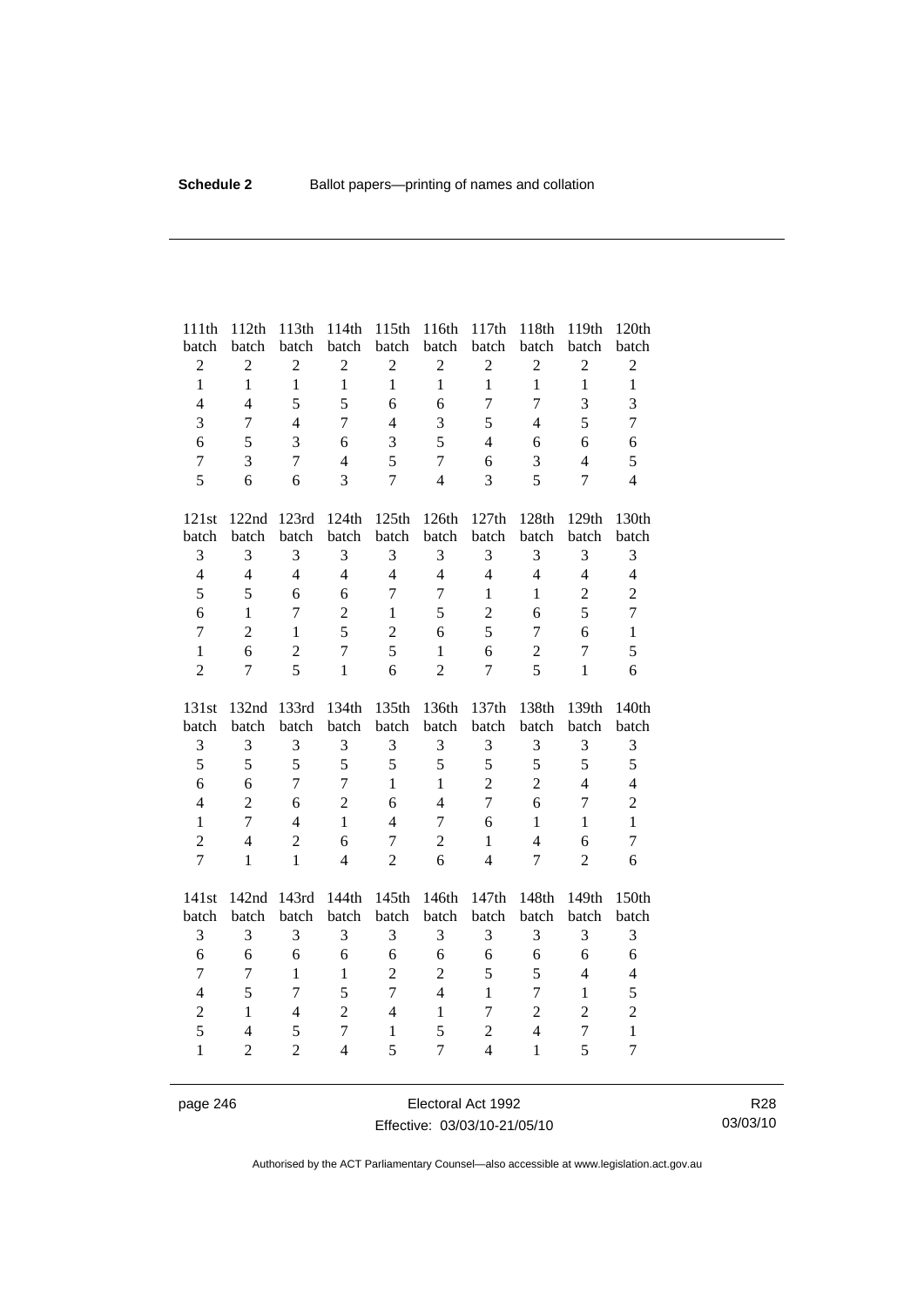| 151st                   | 152nd            | 153rd                    | 154th          | 155th            | 156th            | 157th          | 158th          | 159th            | 160th          |
|-------------------------|------------------|--------------------------|----------------|------------------|------------------|----------------|----------------|------------------|----------------|
| batch                   | batch            | batch                    | batch          | batch            | batch            | batch          | batch          | batch            | batch          |
| 3                       | 3                | 3                        | 3              | 3                | 3                | 3              | 3              | 3                | 3              |
| $\overline{7}$          | $\overline{7}$   | $\overline{7}$           | $\overline{7}$ | $\overline{7}$   | $\overline{7}$   | $\overline{7}$ | $\overline{7}$ | $\overline{7}$   | $\overline{7}$ |
| $\mathbf{1}$            | 1                | $\overline{c}$           | $\overline{c}$ | 5                | 5                | 6              | 6              | $\overline{4}$   | $\overline{4}$ |
| $\overline{4}$          | 6                | $\mathbf{1}$             | 6              | $\mathbf{1}$     | $\overline{4}$   | $\overline{2}$ | $\mathbf{1}$   | $\overline{2}$   | 6              |
| 5                       | $\overline{2}$   | $\overline{4}$           | 5              | $\overline{4}$   | $\overline{c}$   | $\mathbf{1}$   | 5              | 5                | 5              |
| 6                       | $\overline{4}$   | 6                        | $\mathbf{1}$   | $\overline{2}$   | 6                | 5              | $\overline{4}$ | $\mathbf{1}$     | $\overline{2}$ |
| $\overline{2}$          | 5                | 5                        | $\overline{4}$ | 6                | $\mathbf{1}$     | $\overline{4}$ | $\overline{2}$ | 6                | $\mathbf{1}$   |
|                         |                  |                          |                |                  |                  |                |                |                  |                |
| 161st                   | 162nd            | 163rd                    | 164th          | 165th            | 166th            | 167th          | 168th          | 169th            | 170th          |
| batch                   | batch            | batch                    | batch          | batch            | batch            | batch          | batch          | batch            | batch          |
| 3                       | 3                | 3                        | 3              | 3                | 3                | 3              | 3              | 3                | 3              |
| $\mathbf{1}$            | $\mathbf{1}$     | $\mathbf{1}$             | $\mathbf{1}$   | $\mathbf{1}$     | $\mathbf{1}$     | $\mathbf{1}$   | $\mathbf{1}$   | $\mathbf{1}$     | $\mathbf{1}$   |
| $\overline{2}$          | $\overline{2}$   | 5                        | 5              | 6                | 6                | $\tau$         | $\tau$         | $\overline{4}$   | $\overline{4}$ |
| $\overline{4}$          | $\overline{7}$   | $\overline{2}$           | $\overline{7}$ | $\overline{2}$   | $\overline{4}$   | 5              | $\overline{2}$ | 5                | $\overline{7}$ |
| 6                       | 5                | $\overline{4}$           | 6              | $\overline{4}$   | 5                | $\overline{2}$ | 6              | 6                | 6              |
| $\overline{7}$          | $\overline{4}$   | $\overline{7}$           | $\overline{2}$ | 5                | $\overline{7}$   | 6              | $\overline{4}$ | $\overline{2}$   | 5              |
| 5                       | 6                | 6                        | $\overline{4}$ | $\overline{7}$   | $\overline{2}$   | $\overline{4}$ | 5              | $\overline{7}$   | $\overline{2}$ |
|                         |                  |                          |                |                  |                  |                |                |                  |                |
|                         |                  |                          |                |                  |                  |                |                |                  |                |
| 171st                   | 172nd            | 173rd                    | 174th          | 175th            | 176th            | 177th          | 178th          | 179th            | 180th          |
| batch                   | batch            | batch                    | batch          | batch            | batch            | batch          | batch          | batch            | batch          |
| 3                       | 3                | 3                        | 3              | 3                | 3                | $\mathfrak{Z}$ | $\mathfrak{Z}$ | 3                | $\mathfrak{Z}$ |
| $\overline{c}$          | $\overline{2}$   | $\overline{2}$           | $\overline{2}$ | $\overline{2}$   | $\overline{2}$   | $\overline{2}$ | $\overline{2}$ | $\overline{2}$   | $\overline{c}$ |
| 5                       | 5                | 6                        | 6              | $\boldsymbol{7}$ | $\boldsymbol{7}$ | $\mathbf{1}$   | $\mathbf{1}$   | $\overline{4}$   | $\overline{4}$ |
| $\overline{4}$          | $\mathbf{1}$     | 5                        | $\mathbf{1}$   | 5                | $\overline{4}$   | 6              | 5              | 6                | $\mathbf{1}$   |
| $\overline{7}$          | 6                | $\overline{4}$           | $\tau$         | $\overline{4}$   | 6                | 5              | 7              | $\overline{7}$   | $\overline{7}$ |
| $\mathbf{1}$            | $\overline{4}$   | 1                        | 5              | 6                | $\mathbf{1}$     | $\overline{7}$ | $\overline{4}$ | 5                | 6              |
| 6                       | $\tau$           | $\overline{7}$           | $\overline{4}$ | $\mathbf{1}$     | 5                | $\overline{4}$ | 6              | $\mathbf{1}$     | 5              |
|                         |                  |                          |                |                  |                  |                |                |                  |                |
| 181st                   | 182nd            | 183rd                    | 184th          | 185th            | 186th            | 187th          | 188th          | 189th            | 190th          |
| batch                   | batch            | batch                    | batch          | batch            | batch            | batch          | batch          | batch            | batch          |
| $\overline{\mathbf{4}}$ | $\overline{4}$   | $\overline{\mathcal{L}}$ | $\overline{4}$ | $\overline{4}$   | $\overline{4}$   | $\overline{4}$ | $\overline{4}$ | $\overline{4}$   | $\overline{4}$ |
| 5                       | 5                | 5                        | 5              | 5                | 5                | 5              | 5              | 5                | 5              |
| 6                       | 6                | 7                        | 7              | $\mathbf{1}$     | $\mathbf{1}$     | $\sqrt{2}$     | $\overline{2}$ | 3                | 3              |
| $\overline{7}$          | $\overline{2}$   | $\mathbf{1}$             | 3              | $\overline{2}$   | 6                | 3              | $\overline{7}$ | 6                | $\mathbf{1}$   |
| $\mathbf{1}$            | 3                | $\overline{2}$           | 6              | 3                | $\boldsymbol{7}$ | 6              | $\mathbf{1}$   | $\boldsymbol{7}$ | $\overline{c}$ |
| $\overline{c}$          | $\boldsymbol{7}$ | 3                        | $\mathbf{1}$   | 6                | $\sqrt{2}$       | $\overline{7}$ | 3              | $\mathbf{1}$     | 6              |
| $\overline{3}$          | $\mathbf{1}$     | 6                        | $\overline{2}$ | $\overline{7}$   | 3                | $\mathbf{1}$   | 6              | $\overline{2}$   | $\overline{7}$ |

R28 03/03/10

Electoral Act 1992 Effective: 03/03/10-21/05/10 page 247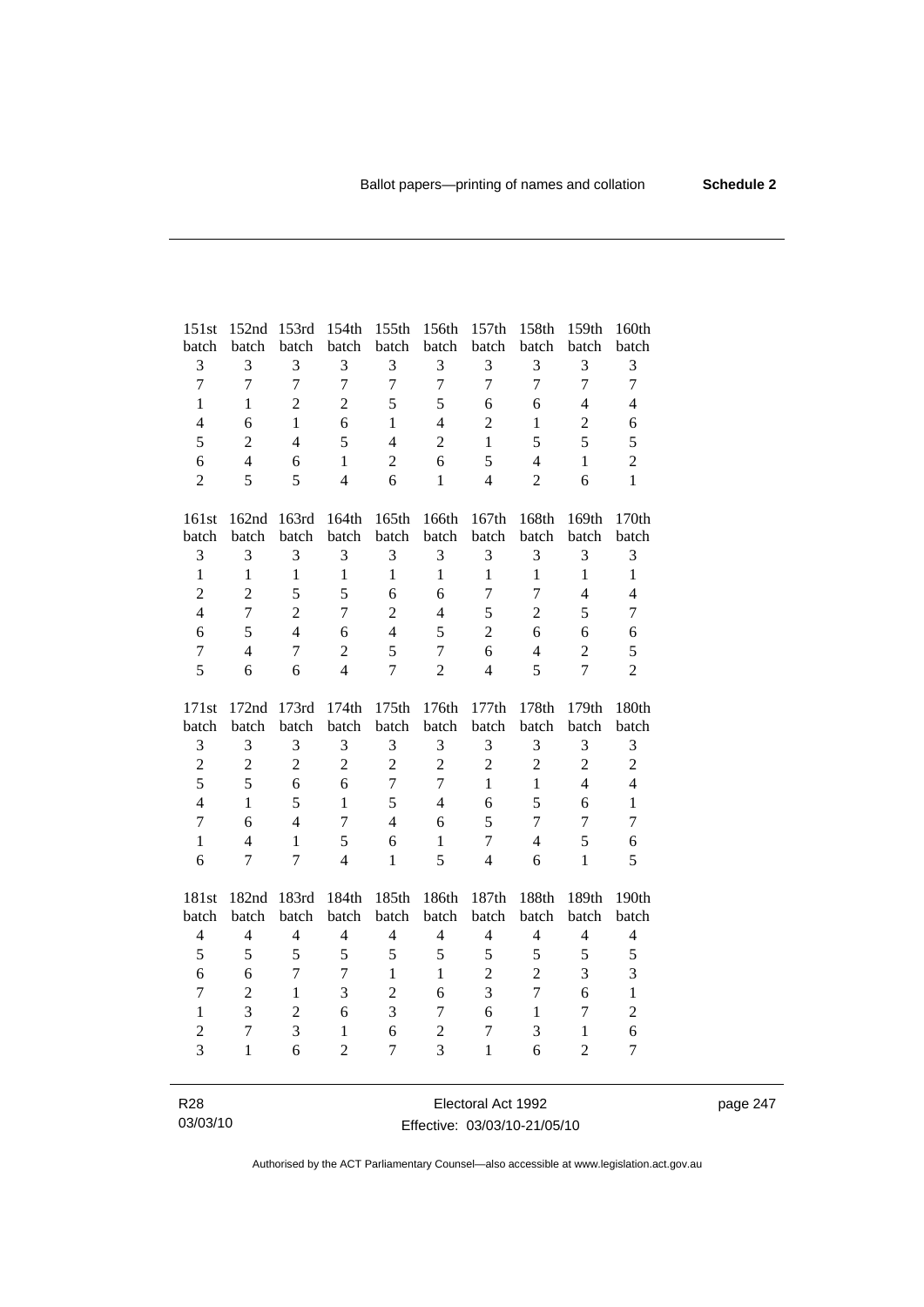| 191st                   | 192nd                   | 193rd                   | 194th                   | 195th                            | 196th                    | 197th                          | 198th                          | 199th           | 200th                   |
|-------------------------|-------------------------|-------------------------|-------------------------|----------------------------------|--------------------------|--------------------------------|--------------------------------|-----------------|-------------------------|
| batch                   | batch                   | batch                   | batch                   | batch                            | batch                    | batch                          | batch                          | batch           | batch                   |
| $\overline{4}$          | $\overline{4}$          | $\overline{4}$          | $\overline{4}$          | $\overline{4}$                   | $\overline{4}$           | $\overline{4}$                 | $\overline{4}$                 | $\overline{4}$  | $\overline{4}$          |
| 6                       | 6                       | 6                       | 6                       | 6                                | 6                        | 6                              | 6                              | 6               | $\sqrt{6}$              |
| $\overline{7}$          | $\overline{7}$          | $\mathbf{1}$            | $\mathbf{1}$            | $\overline{2}$                   | $\overline{2}$           | 3                              | 3                              | 5               | 5                       |
| 5                       | 3                       | $\overline{7}$          | 3                       | $\overline{7}$                   | 5                        | $\mathbf{1}$                   | $\overline{7}$                 | $\mathbf{1}$    | 3                       |
| $\overline{2}$          | $\mathbf{1}$            | 5                       | $\overline{2}$          | 5                                | $\mathbf{1}$             | $\tau$                         | $\overline{2}$                 | $\overline{2}$  | $\overline{c}$          |
| $\overline{3}$          | 5                       | 3                       | $\overline{7}$          | $\mathbf{1}$                     | 3                        | $\overline{2}$                 | 5                              | $\overline{7}$  | $\mathbf{1}$            |
| $\mathbf{1}$            | $\overline{2}$          | $\overline{2}$          | 5                       | $\overline{3}$                   | $\overline{7}$           | 5                              | $\mathbf{1}$                   | 3               | $\overline{7}$          |
| 201st                   | 202nd 203rd             |                         | 204th                   | 205th                            | 206th                    | 207th                          | 208th                          | 209th           | 210th                   |
| batch                   | batch                   | batch                   | batch                   | batch                            | batch                    | batch                          | batch                          | batch           | batch                   |
| $\overline{4}$          | $\overline{4}$          | $\overline{4}$          | $\overline{4}$          | $\overline{4}$                   | $\overline{4}$           | $\overline{4}$                 | $\overline{4}$                 | $\overline{4}$  | $\overline{4}$          |
| $\overline{7}$          | $\overline{7}$          | $\overline{7}$          | $\overline{7}$          | $\overline{7}$                   | $\overline{7}$           | $\overline{7}$                 | $\overline{7}$                 | $\overline{7}$  | $\boldsymbol{7}$        |
| $\mathbf{1}$            | $\mathbf{1}$            | $\overline{2}$          | $\overline{2}$          | 3                                | 3                        | 6                              | 6                              | 5               | 5                       |
| 5                       | 6                       | $\mathbf{1}$            | 6                       | $\mathbf{1}$                     | 5                        | $\overline{2}$                 | $\mathbf{1}$                   | $\overline{2}$  | 6                       |
| $\mathfrak{Z}$          | $\overline{2}$          | 5                       | 3                       | 5                                | $\overline{2}$           | $\mathbf{1}$                   | 3                              | 3               | 3                       |
| 6                       | 5                       | 6                       | $\mathbf{1}$            | $\overline{2}$                   | 6                        | 3                              | 5                              | $\mathbf{1}$    | $\overline{2}$          |
| $\overline{2}$          | $\overline{3}$          | 3                       | 5                       | 6                                | $\mathbf{1}$             | 5                              | $\overline{2}$                 | 6               | $\mathbf{1}$            |
|                         |                         |                         |                         |                                  |                          |                                |                                |                 |                         |
| 211th                   | 212th                   | 213th                   | 214th                   | 215th                            | 216th                    | 217th                          | 218th                          | 219th           | 220th                   |
| batch                   | batch                   | batch                   | batch                   | batch                            | batch                    | batch                          | batch                          | batch           | batch                   |
| $\overline{4}$          | $\overline{4}$          | $\overline{4}$          | $\overline{4}$          | $\overline{4}$                   | $\overline{4}$           | $\overline{4}$                 | $\overline{4}$                 | $\overline{4}$  | $\overline{4}$          |
| $\mathbf{1}$            | $\mathbf{1}$            | $\mathbf{1}$            | $\mathbf{1}$            | $\mathbf{1}$                     | $\mathbf{1}$             | $\mathbf{1}$                   | $\mathbf{1}$                   | $\mathbf{1}$    | $\,1\,$                 |
| $\overline{c}$          | $\overline{2}$          | 3                       | $\overline{3}$          | 6                                | 6                        | $\overline{7}$                 | $\overline{7}$                 | 5               | 5                       |
| 5                       | $\overline{7}$          | $\overline{2}$          | $\overline{7}$          | $\overline{c}$                   | 5                        | 3                              | $\overline{c}$                 | 3               | $\tau$                  |
| 6                       | 3                       | 5                       | 6                       | 5                                | 3                        | $\overline{2}$                 | 6                              | 6               | 6                       |
| $\overline{7}$          | 5                       | $\overline{7}$          | $\overline{2}$          | 3                                | $\overline{7}$           | 6                              | 5                              | $\overline{2}$  | 3                       |
| 3                       | 6                       | 6                       | 5                       | $\overline{7}$                   | $\overline{2}$           | 5                              | 3                              | $\overline{7}$  | $\overline{2}$          |
|                         |                         |                         |                         |                                  |                          |                                |                                |                 |                         |
| 221st                   | 222nd 223rd             |                         | 224th                   | 225th                            | 226th                    | 227th                          | 228th                          | 229th<br>batch  | 230th                   |
| batch<br>$\overline{4}$ | batch<br>$\overline{4}$ | batch<br>$\overline{4}$ | batch<br>$\overline{4}$ | batch<br>$\overline{4}$          | batch<br>$\overline{4}$  | batch<br>$\overline{4}$        | batch<br>$\overline{4}$        | $\overline{4}$  | batch<br>$\overline{4}$ |
|                         |                         |                         |                         |                                  |                          |                                |                                |                 |                         |
| $\overline{c}$          | $\overline{c}$<br>3     | $\overline{c}$<br>6     | $\overline{c}$<br>6     | $\overline{c}$<br>$\overline{7}$ | $\overline{c}$<br>$\tau$ | $\overline{c}$<br>$\mathbf{1}$ | $\overline{c}$<br>$\mathbf{1}$ | $\sqrt{2}$<br>5 | $\overline{c}$          |
| $\overline{3}$<br>5     | $\mathbf{1}$            | 3                       | $\mathbf{1}$            |                                  | 5                        | 6                              | 3                              | 6               | 5<br>$\mathbf{1}$       |
| $\overline{7}$          | 6                       | 5                       | $\overline{7}$          | 3<br>5                           | 6                        | 3                              | $\overline{7}$                 | $\overline{7}$  | $\overline{7}$          |
| $\mathbf{1}$            | 5                       | $\mathbf{1}$            | 3                       | 6                                | $\mathbf{1}$             | 7                              | 5                              | 3               | 6                       |

page 248 Electoral Act 1992 Effective: 03/03/10-21/05/10

R28 03/03/10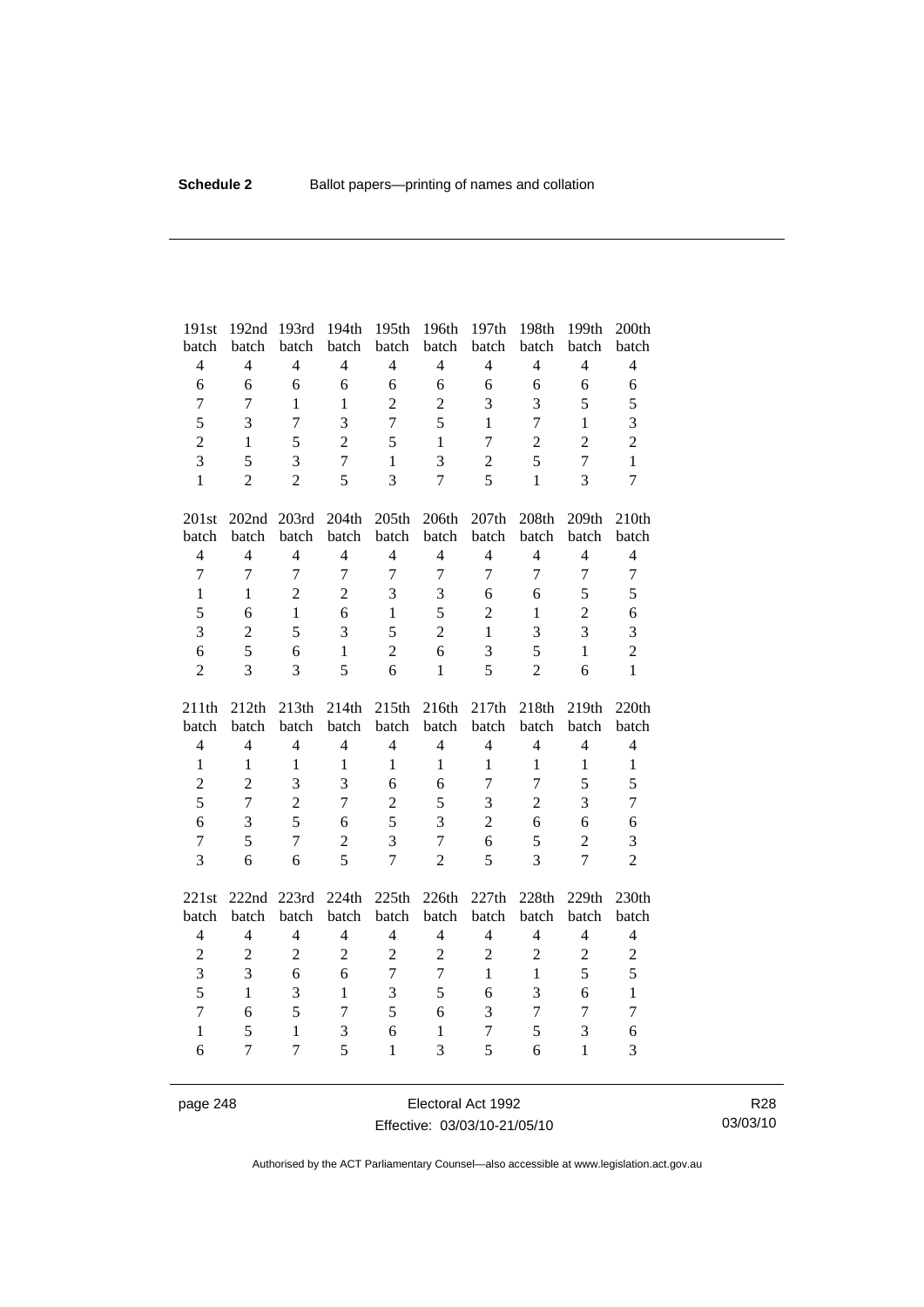| 231st                 | 232nd 233rd                   |                     | 234th                            | 235th               | 236th               | 237th                        | 238th                   | 239th                              | 240th               |
|-----------------------|-------------------------------|---------------------|----------------------------------|---------------------|---------------------|------------------------------|-------------------------|------------------------------------|---------------------|
| batch                 | batch                         | batch               | batch                            | batch               | batch               | batch                        | batch                   | batch                              | batch               |
| $\overline{4}$        | $\overline{4}$                | $\overline{4}$      | $\overline{4}$                   | $\overline{4}$      | $\overline{4}$      | $\overline{4}$               | $\overline{4}$          | $\overline{4}$                     | $\overline{4}$      |
| 3                     | 3                             | 3                   | 3                                | 3                   | 3                   | 3                            | 3                       | 3                                  | 3                   |
| 6                     | 6                             | $\tau$              | $\overline{7}$                   | 1                   | $\mathbf{1}$        | $\overline{2}$               | $\overline{2}$          | 5                                  | 5                   |
| 5                     | $\overline{c}$                | 6                   | $\overline{2}$                   | 6                   | 5                   | $\tau$                       | 6                       | $\overline{7}$                     | $\overline{2}$      |
| $\mathbf{1}$          | $\overline{7}$                | 5                   | $\mathbf{1}$                     | 5                   | $\overline{7}$      | 6                            | $\mathbf{1}$            | $\mathbf{1}$                       | $\mathbf{1}$        |
| $\overline{2}$        | 5                             | $\overline{2}$      | 6                                | $\overline{7}$      | $\overline{2}$      | $\mathbf{1}$                 | 5                       | 6                                  | $\overline{7}$      |
| $\overline{7}$        | $\mathbf{1}$                  | $\mathbf{1}$        | 5                                | $\overline{2}$      | 6                   | 5                            | $\overline{7}$          | $\overline{2}$                     | 6                   |
| 241st                 |                               | 242nd 243rd         | 244th                            | 245th               | 246th               | 247th                        | 248th                   | 249th                              | 250th               |
| batch                 | batch                         | batch               | batch                            | batch               | batch               | batch                        | batch                   | batch                              | batch               |
| 5                     | 5                             | 5                   | 5                                | 5                   | 5                   | 5                            | 5                       | 5                                  | 5                   |
| $\sqrt{6}$            | 6                             | 6                   | 6                                | 6                   | 6                   | 6                            | 6                       | 6                                  | $\sqrt{6}$          |
| $\tau$                | 7                             | $\mathbf{1}$        | 1                                | $\overline{2}$      | $\overline{2}$      | 3                            | 3                       | $\overline{4}$                     | $\overline{4}$      |
| $\mathbf{1}$          | 3                             | $\overline{2}$      | $\overline{4}$                   | 3                   | $\overline{7}$      | $\overline{4}$               | $\mathbf{1}$            | $\overline{7}$                     | $\overline{c}$      |
| $\overline{2}$        | $\overline{4}$                | 3                   | $\tau$                           | $\overline{4}$      | $\mathbf{1}$        | $\tau$                       | $\overline{c}$          | $\mathbf{1}$                       | $\overline{3}$      |
| $\overline{3}$        | $\mathbf{1}$                  | $\overline{4}$      |                                  | $\overline{7}$      | 3                   |                              | $\overline{\mathbf{4}}$ |                                    | $\tau$              |
| $\overline{4}$        | $\overline{2}$                | $\overline{7}$      | $\overline{c}$<br>$\overline{3}$ |                     | $\overline{4}$      | $\mathbf{1}$                 | $\overline{7}$          | $\overline{c}$<br>$\overline{3}$   |                     |
|                       |                               |                     |                                  | $\mathbf{1}$        |                     | $\overline{2}$               |                         |                                    | $\mathbf{1}$        |
|                       |                               |                     |                                  |                     |                     |                              |                         |                                    |                     |
| 251st                 | 252nd 253rd                   |                     | 254th                            | 255th               | 256th               | 257th                        | 258th                   | 259th                              | 260th               |
| batch                 | batch                         | batch               | batch                            | batch               | batch               | batch                        | batch                   | batch                              | batch               |
| 5                     | 5                             | 5                   | 5                                | 5                   | 5                   | 5                            | 5                       | 5                                  | 5                   |
| $\overline{7}$        | $\tau$                        | $\overline{7}$      | $\overline{7}$                   | $\overline{7}$      | $\boldsymbol{7}$    | $\tau$                       | $\tau$                  | $\overline{7}$                     | $\tau$              |
| $\mathbf{1}$          | $\mathbf{1}$                  | $\overline{2}$      | $\overline{2}$                   | 3                   | 3                   | 4                            | $\overline{4}$          | 6                                  | 6                   |
| 6                     | $\overline{4}$                | $\mathbf{1}$        | $\overline{4}$                   | $\mathbf{1}$        | 6                   | $\overline{2}$               | $\mathbf{1}$            | $\overline{2}$                     | $\overline{4}$      |
| $\overline{3}$        | $\overline{2}$                | 6                   | $\overline{3}$                   | 6                   | $\overline{2}$      | $\mathbf{1}$                 | 3                       | 3                                  | 3                   |
| $\overline{4}$        | 6                             | $\overline{4}$      | $\mathbf{1}$                     | $\overline{2}$      | $\overline{4}$      | 3                            | 6                       | $\mathbf{1}$                       | $\overline{2}$      |
| $\overline{2}$        | 3                             | 3                   | 6                                | $\overline{4}$      | $\mathbf{1}$        | 6                            | $\overline{2}$          | $\overline{4}$                     | $\mathbf{1}$        |
|                       |                               |                     |                                  |                     |                     |                              |                         |                                    |                     |
| 261st                 | 262nd                         | 263rd               | 264th                            | 265th               | 266th               | 267th                        | 268th                   | 269th                              | 270th               |
| batch                 | batch                         | batch               | batch                            | batch               | batch               | batch                        | batch                   | batch                              | batch               |
| 5                     | 5                             | 5                   | 5                                | 5                   | 5                   | 5                            | 5                       | 5                                  | 5                   |
| $\mathbf{1}$          | $\mathbf{1}$                  | $\mathbf{1}$        | $\mathbf{1}$                     | $\mathbf{1}$        | $\mathbf{1}$        | $\mathbf{1}$                 | $\mathbf{1}$            | $\mathbf{1}$                       | $\mathbf{1}$        |
| $\overline{c}$        | $\overline{2}$                | 3                   | 3                                | $\overline{4}$      | $\overline{4}$      | $\overline{7}$               | $\overline{7}$          | 6                                  | 6                   |
| 6                     | $\overline{7}$                | $\overline{2}$      | $\overline{7}$                   | $\overline{2}$      | 6                   | 3                            | $\overline{c}$          | 3                                  | $\tau$              |
| $\overline{4}$        | 3                             | 6                   | $\overline{4}$                   | 6                   | 3                   | $\overline{2}$               | $\overline{4}$          | $\overline{4}$                     | $\overline{4}$      |
| $\boldsymbol{7}$<br>3 | 6<br>$\overline{\mathcal{L}}$ | 7<br>$\overline{4}$ | $\overline{2}$<br>6              | 3<br>$\overline{7}$ | 7<br>$\overline{2}$ | $\overline{\mathbf{4}}$<br>6 | 6<br>3                  | $\boldsymbol{2}$<br>$\overline{7}$ | 3<br>$\overline{2}$ |

page 249

R28 03/03/10

Electoral Act 1992 Effective: 03/03/10-21/05/10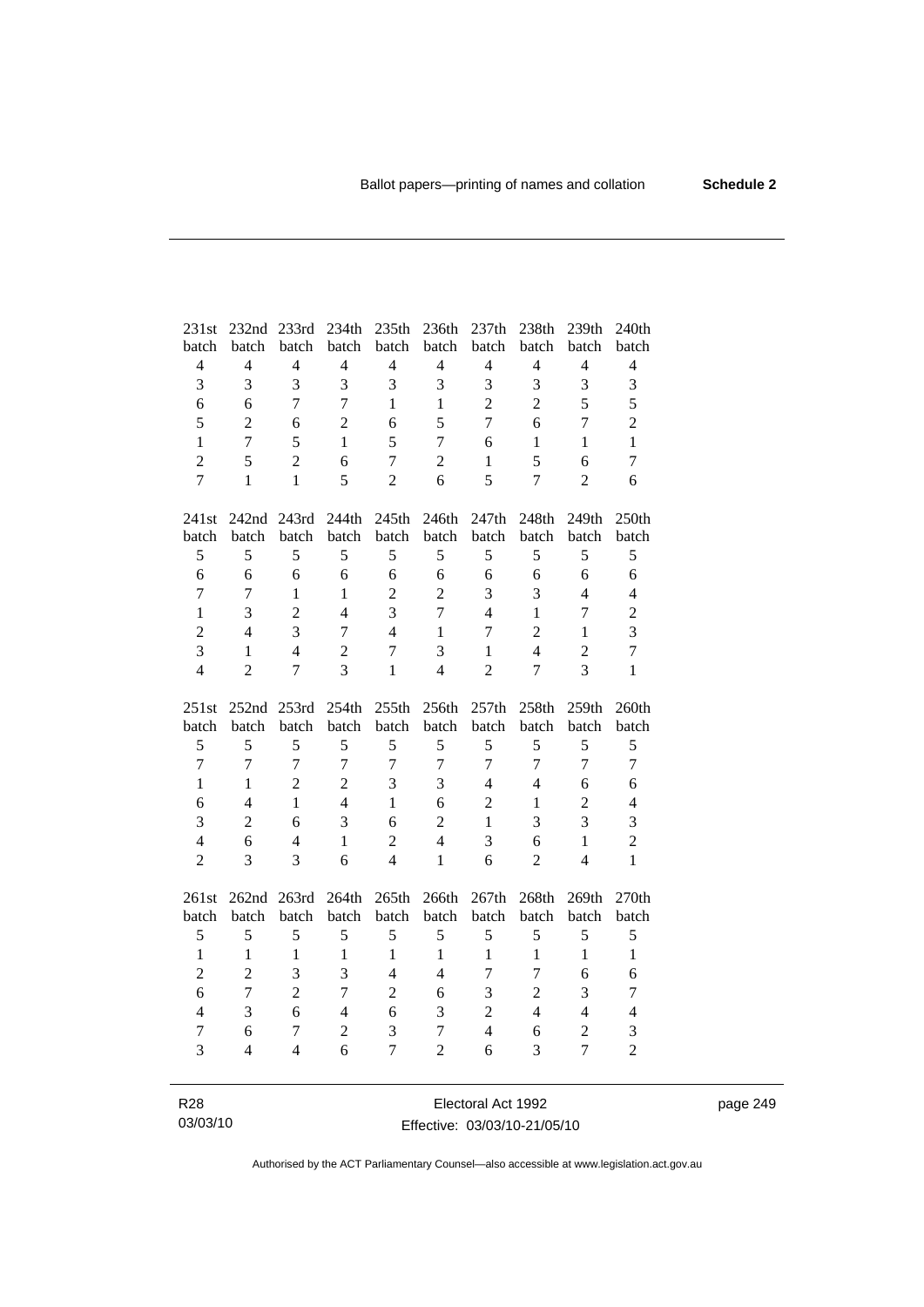| 271st               | 272nd               | 273rd             | 274th               | 275th                          | 276th               | 277th               | 278th             | 279th               | 280th                          |
|---------------------|---------------------|-------------------|---------------------|--------------------------------|---------------------|---------------------|-------------------|---------------------|--------------------------------|
| batch               | batch               | batch             | batch               | batch                          | batch               | batch               | batch             | batch               | batch                          |
| 5                   | 5                   | 5                 | 5                   | 5                              | 5                   | 5                   | 5                 | 5                   | 5                              |
| $\overline{c}$      | $\overline{c}$      | $\overline{2}$    | $\overline{2}$      | $\overline{2}$                 | $\overline{c}$      | $\overline{2}$      | $\overline{c}$    | $\overline{2}$      | $\overline{2}$                 |
| $\overline{3}$      | 3                   | $\overline{4}$    | $\overline{4}$      | $\overline{7}$                 | $\overline{7}$      | $\mathbf{1}$        | $\mathbf{1}$      | 6                   | 6                              |
| 6                   | $\mathbf{1}$        | 3                 | $\mathbf{1}$        | 3                              | 6                   | $\overline{4}$      | 3                 | $\overline{4}$      | $\mathbf{1}$                   |
| $\overline{7}$      | $\overline{4}$      | 6                 | $\overline{7}$      | 6                              | $\overline{4}$      | 3                   | $\overline{7}$    | $\overline{7}$      | $\overline{7}$                 |
| $\mathbf{1}$        | 6                   | $\mathbf{1}$      | 3                   | $\overline{4}$                 | $\mathbf{1}$        | $\overline{7}$      | 6                 | 3                   | $\overline{4}$                 |
| $\overline{4}$      | 7                   | $\tau$            | 6                   | $\mathbf{1}$                   | $\overline{3}$      | 6                   | $\overline{4}$    | $\mathbf{1}$        | 3                              |
| 281st               | 282nd               | 283rd             | 284th               | 285th                          | 286th               | 287th               | 288th             | 289th               | 290th                          |
| batch               | batch               | batch             | batch               | batch                          | batch               | batch               | batch             | batch               | batch                          |
| 5                   | 5                   | 5                 | 5                   | 5                              | $\sqrt{5}$          | 5                   | 5                 | 5                   | 5                              |
| $\overline{3}$      | 3                   | $\overline{3}$    | $\overline{3}$      | 3                              | 3                   | 3                   | 3                 | 3                   | 3                              |
| $\overline{4}$      | $\overline{4}$      | $\overline{7}$    | $\overline{7}$      | $\mathbf{1}$                   | $\mathbf{1}$        | $\overline{2}$      | $\overline{2}$    | 6                   | 6                              |
| 6                   | $\overline{2}$      | $\overline{4}$    | $\overline{2}$      | $\overline{4}$                 | 6                   | $\overline{7}$      | $\overline{4}$    | 7                   | $\overline{c}$                 |
| $\mathbf{1}$        | $\overline{7}$      | 6                 | $\mathbf{1}$        | 6                              | $\overline{7}$      | $\overline{4}$      | $\mathbf{1}$      | $\mathbf{1}$        | $\mathbf{1}$                   |
| $\overline{2}$      | 6                   | $\overline{2}$    | $\overline{4}$      | $\overline{7}$                 | $\overline{2}$      | $\mathbf{1}$        | 6                 | $\overline{4}$      | $\overline{7}$                 |
| $\overline{7}$      | $\mathbf{1}$        | $\mathbf{1}$      | 6                   | $\overline{2}$                 | $\overline{4}$      | 6                   | $\overline{7}$    | $\overline{2}$      | $\overline{4}$                 |
|                     |                     |                   |                     |                                |                     |                     |                   |                     |                                |
| 291st               | 292 <sub>nd</sub>   | 293rd             | 294th               | 295th                          | 296th               | 297th               | 298th             | 299th               | 300th                          |
| batch               | batch               | batch             | batch               | batch                          | batch               | batch               | batch             | batch               | batch                          |
| 5                   | 5                   | 5                 | 5                   | 5                              | 5                   | 5                   | 5                 | 5                   | 5                              |
| $\overline{4}$      | $\overline{4}$      | $\overline{4}$    | $\overline{4}$      | $\overline{4}$                 | $\overline{4}$      | $\overline{4}$      | $\overline{4}$    | $\overline{4}$      | $\overline{4}$                 |
| $\overline{7}$      | $\overline{7}$      | $\mathbf{1}$      | $\mathbf{1}$        | $\overline{2}$                 | $\overline{c}$      | 3                   | $\overline{3}$    | 6                   | 6                              |
| 6                   | 3                   | 7                 | 3                   | $\overline{7}$                 | 6                   | $\mathbf{1}$        | $\tau$            | $\mathbf{1}$        | 3                              |
| $\overline{2}$      | $\mathbf{1}$        | 6                 | $\overline{2}$      | 6                              | $\mathbf{1}$        | 7                   | $\overline{2}$    | $\overline{2}$      | $\overline{2}$                 |
| 3                   | 6                   | 3                 | $\overline{7}$      | $\mathbf{1}$                   | 3                   | $\overline{2}$      | 6                 | $\overline{7}$      | $\mathbf{1}$                   |
| $\mathbf{1}$        | $\overline{2}$      | $\overline{2}$    | 6                   | 3                              | $\overline{7}$      | 6                   | $\mathbf{1}$      | 3                   | $\overline{7}$                 |
| 301st               | 302nd 303rd         |                   | 304th               | 305th                          | 306th               | 307th               | 308th             | 309th               | 310th                          |
| batch               | batch               | batch             | batch               | batch                          | batch               | batch               | batch             | batch               | batch                          |
| 6                   | 6                   | 6                 | 6                   | 6                              | 6                   | 6                   | 6                 | 6                   | 6                              |
| $\overline{7}$      | $\tau$              | $\overline{7}$    | $\boldsymbol{7}$    | $\overline{7}$                 | $\boldsymbol{7}$    | $\overline{7}$      | $\boldsymbol{7}$  | $\boldsymbol{7}$    | $\boldsymbol{7}$               |
| $\mathbf{1}$        | $\mathbf{1}$        | $\overline{2}$    | $\overline{2}$      | 3                              | 3                   | $\overline{4}$      | $\overline{4}$    | 5                   | 5                              |
| $\overline{c}$      | $\overline{4}$      | $\overline{3}$    | 5                   | $\overline{4}$                 | $\mathbf{1}$        | 5                   | $\overline{2}$    | $\mathbf{1}$        | 3                              |
| 3                   | 5                   | $\overline{4}$    | $\mathbf{1}$        | 5                              | $\overline{2}$      | $\mathbf{1}$        | 3                 | $\overline{2}$      | $\overline{4}$                 |
| $\overline{4}$<br>5 | $\overline{2}$<br>3 | 5<br>$\mathbf{1}$ | 3<br>$\overline{4}$ | $\mathbf{1}$<br>$\overline{2}$ | $\overline{4}$<br>5 | $\overline{2}$<br>3 | 5<br>$\mathbf{1}$ | 3<br>$\overline{4}$ | $\mathbf{1}$<br>$\overline{2}$ |

page 250 **Electoral Act 1992** Effective: 03/03/10-21/05/10

R28 03/03/10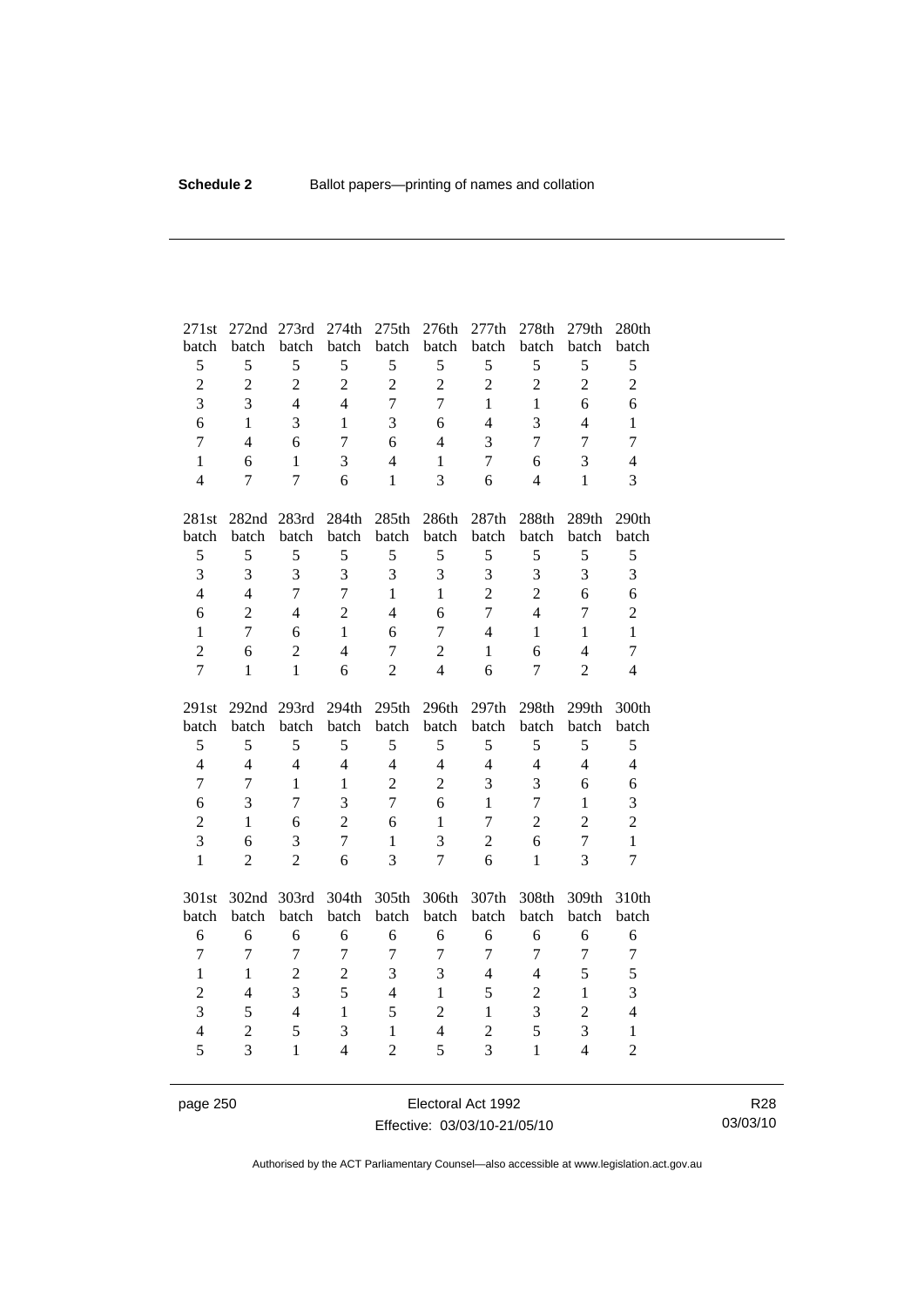| 311th            | 312th            | 313th          | 314th          | 315th          | 316th          | 317th          | 318th            | 319th          | 320th            |
|------------------|------------------|----------------|----------------|----------------|----------------|----------------|------------------|----------------|------------------|
| batch            | batch            | batch          | batch          | batch          | batch          | batch          | batch            | batch          | batch            |
| $\sqrt{6}$       | 6                | 6              | 6              | 6              | $\sqrt{6}$     | 6              | 6                | 6              | 6                |
| $\mathbf{1}$     | $\mathbf{1}$     | $\mathbf{1}$   | $\mathbf{1}$   | $\mathbf{1}$   | $\mathbf{1}$   | $\mathbf{1}$   | $\mathbf{1}$     | $\mathbf{1}$   | $\mathbf{1}$     |
| $\overline{c}$   | $\overline{c}$   | 3              | 3              | $\overline{4}$ | $\overline{4}$ | 5              | 5                | $\overline{7}$ | $\boldsymbol{7}$ |
| $\overline{7}$   | 5                | $\overline{c}$ | 5              | $\overline{2}$ | 7              | 3              | $\overline{2}$   | 3              | 5                |
| $\overline{4}$   | 3                | $\overline{7}$ | $\overline{4}$ | $\overline{7}$ | 3              | $\overline{2}$ | $\overline{4}$   | $\overline{4}$ | $\overline{4}$   |
| 5                | $\overline{7}$   | 5              | $\overline{2}$ | 3              | 5              | $\overline{4}$ | $\boldsymbol{7}$ | $\overline{2}$ | 3                |
| 3                | $\overline{4}$   | $\overline{4}$ | $\overline{7}$ | 5              | $\overline{2}$ | $\overline{7}$ | $\overline{3}$   | 5              | $\overline{2}$   |
| 321st            |                  | 322nd 323rd    | 324th          | 325th          | 326th          | 327th          | 328th            | 329th          | 330th            |
| batch            | batch            | batch          | batch          | batch          | batch          | batch          | batch            | batch          | batch            |
| 6                | 6                | 6              | 6              | 6              | 6              | 6              | 6                | 6              | 6                |
| $\overline{c}$   | $\sqrt{2}$       | $\overline{c}$ | $\overline{2}$ | $\overline{2}$ | $\sqrt{2}$     | $\overline{2}$ | $\overline{c}$   | $\overline{c}$ | $\overline{c}$   |
| $\overline{3}$   | 3                | $\overline{4}$ | $\overline{4}$ | 5              | 5              | 1              | $\mathbf{1}$     | $\overline{7}$ | $\overline{7}$   |
| $\overline{7}$   | $\mathbf{1}$     | $\overline{3}$ | $\mathbf{1}$   | $\overline{3}$ | $\overline{7}$ | $\overline{4}$ | 3                | $\overline{4}$ | $\mathbf{1}$     |
| 5                | $\overline{4}$   | $\overline{7}$ | 5              | $\overline{7}$ | $\overline{4}$ | 3              | 5                | 5              | 5                |
| $\mathbf{1}$     | $\boldsymbol{7}$ | $\mathbf{1}$   | $\overline{3}$ | $\overline{4}$ | $\mathbf{1}$   | 5              | $\overline{7}$   | 3              | $\overline{4}$   |
| $\overline{4}$   | 5                | 5              | $\overline{7}$ | $\mathbf{1}$   | 3              | 7              | $\overline{4}$   | $\mathbf{1}$   | $\overline{3}$   |
|                  |                  |                |                |                |                |                |                  |                |                  |
| 331st            | 332nd 333rd      |                | 334th          | 335th          | 336th          | 337th          | 338th            | 339th          | 340th            |
| batch            | batch            | batch          | batch          | batch          | batch          | batch          | batch            | batch          | batch            |
| 6                | 6                | 6              | 6              | 6              | 6              | 6              | 6                | 6              | 6                |
| $\overline{3}$   | 3                | 3              | 3              | 3              | 3              | 3              | 3                | 3              | 3                |
| $\overline{4}$   | $\overline{4}$   | 5              | 5              | $\mathbf{1}$   | $\mathbf{1}$   | $\overline{2}$ | $\overline{2}$   | $\overline{7}$ | $\overline{7}$   |
| $\boldsymbol{7}$ | $\overline{c}$   | $\overline{4}$ | $\overline{2}$ | $\overline{4}$ | $\overline{7}$ | 5              | $\overline{4}$   | 5              | $\overline{2}$   |
| $\mathbf{1}$     | 5                | $\overline{7}$ | $\mathbf{1}$   | $\overline{7}$ | 5              | $\overline{4}$ | $\mathbf{1}$     | $\mathbf{1}$   | $\,1\,$          |
| $\overline{c}$   | 7                | $\overline{2}$ | $\overline{4}$ | 5              | $\overline{2}$ | $\mathbf{1}$   | $\tau$           | $\overline{4}$ | 5                |
| 5                | $\mathbf{1}$     | $\mathbf{1}$   | $\overline{7}$ | $\overline{2}$ | $\overline{4}$ | $\overline{7}$ | 5                | $\overline{2}$ | $\overline{4}$   |
| 341st            | 342nd            | 343rd          | 344th          | 345th          | 346th          | 347th          | 348th            | 349th          | 350th            |
| batch            | batch            | batch          | batch          | batch          | batch          | batch          | batch            | batch          | batch            |
| 6                | 6                | 6              | 6              | 6              | 6              | 6              | 6                | 6              | 6                |
| $\overline{4}$   | $\overline{4}$   | $\overline{4}$ | $\overline{4}$ | $\overline{4}$ | $\overline{4}$ | $\overline{4}$ | $\overline{4}$   | $\overline{4}$ | $\overline{4}$   |
| 5                | 5                | $\mathbf{1}$   | $\mathbf{1}$   | $\overline{2}$ | $\overline{c}$ | 3              | 3                | $\overline{7}$ | $\tau$           |
| $\boldsymbol{7}$ | 3                | 5              | $\overline{3}$ | 5              | $\overline{7}$ | $\mathbf{1}$   | 5                | $\mathbf{1}$   | 3                |
| $\overline{c}$   | $\mathbf{1}$     | $\tau$         | $\overline{2}$ | $\overline{7}$ | $\mathbf{1}$   | 5              | $\overline{c}$   | $\overline{c}$ | $\overline{c}$   |
| 3                | $\overline{7}$   | 3              | 5              | $\mathbf{1}$   | 3              | $\overline{2}$ | $\overline{7}$   | 5              | $\mathbf{1}$     |
| $\mathbf{1}$     | $\overline{2}$   | $\overline{c}$ | $\overline{7}$ | 3              | 5              | $\overline{7}$ | $\mathbf{1}$     | 3              | 5                |

R28 03/03/10

Electoral Act 1992 Effective: 03/03/10-21/05/10 page 251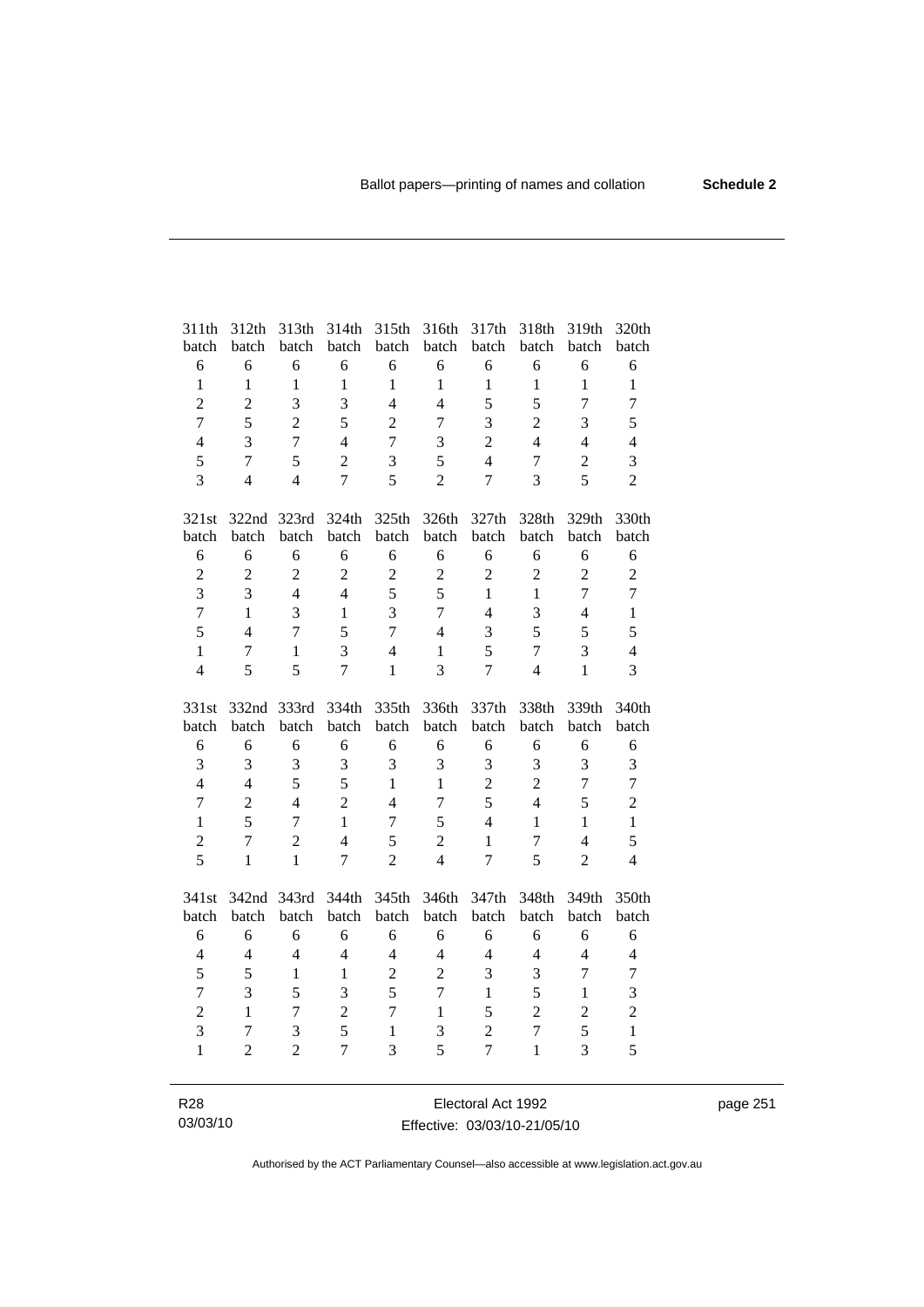| 351st          | 352nd          | 353rd          | 354th          | 355th          | 356th          | 357th          | 358th            | 359th          | 360th                   |
|----------------|----------------|----------------|----------------|----------------|----------------|----------------|------------------|----------------|-------------------------|
| batch          | batch          | batch          | batch          | batch          | batch          | batch          | batch            | batch          | batch                   |
| 6              | 6              | 6              | 6              | 6              | 6              | 6              | 6                | 6              | 6                       |
| 5              | 5              | 5              | 5              | 5              | 5              | 5              | 5                | 5              | 5                       |
| $\mathbf{1}$   | $\mathbf{1}$   | $\overline{2}$ | $\overline{2}$ | $\overline{3}$ | 3              | $\overline{4}$ | $\overline{4}$   | $\overline{7}$ | $\overline{7}$          |
| $\overline{7}$ | $\overline{4}$ | $\mathbf{1}$   | $\overline{4}$ | $\mathbf{1}$   | $\overline{7}$ | $\overline{2}$ | $\mathbf{1}$     | $\overline{c}$ | $\overline{4}$          |
| 3              | $\overline{2}$ | $\overline{7}$ | 3              | $\overline{7}$ | $\overline{c}$ | $\mathbf{1}$   | 3                | 3              | 3                       |
| $\overline{4}$ | $\overline{7}$ | $\overline{4}$ | 1              | $\overline{2}$ | $\overline{4}$ | 3              | 7                | $\mathbf{1}$   | $\overline{2}$          |
| $\overline{2}$ | 3              | 3              | $\overline{7}$ | $\overline{4}$ | $\mathbf{1}$   | $\overline{7}$ | $\overline{2}$   | $\overline{4}$ | $\mathbf{1}$            |
| 361st          | 362nd          | 363rd          | 364th          | 365th          | 366th          | 367th          | 368th            | 369th          | 370th                   |
| batch          | batch          | batch          | batch          | batch          | batch          | batch          | batch            | batch          | batch                   |
| $\tau$         | $\overline{7}$ | $\tau$         | $\tau$         | $\overline{7}$ | $\tau$         | $\tau$         | $\tau$           | $\overline{7}$ | $\boldsymbol{7}$        |
| $\mathbf{1}$   | $\mathbf{1}$   | $\mathbf{1}$   | $\mathbf{1}$   | $\mathbf{1}$   | $\mathbf{1}$   | $\mathbf{1}$   | $\mathbf{1}$     | $\mathbf{1}$   | $\mathbf{1}$            |
| $\overline{c}$ | $\overline{2}$ | 3              | 3              | $\overline{4}$ | $\overline{4}$ | 5              | 5                | 6              | 6                       |
| 3              | 5              | $\overline{4}$ | 6              | 5              | $\overline{c}$ | 6              | 3                | $\overline{2}$ | $\overline{4}$          |
| $\overline{4}$ | 6              | 5              | $\overline{2}$ | 6              | 3              | $\overline{2}$ | $\overline{4}$   | 3              | 5                       |
| 5              | 3              | 6              | $\overline{4}$ | $\overline{2}$ | 5              | 3              | 6                | $\overline{4}$ | $\overline{2}$          |
| 6              | $\overline{4}$ | $\overline{2}$ | 5              | 3              | 6              | $\overline{4}$ | $\overline{2}$   | 5              | $\overline{3}$          |
|                |                |                |                |                |                |                |                  |                |                         |
| 371st          | 372nd          | 373rd          | 374th          | 375th          | 376th          | 377th          | 378th            | 379th          | 380th                   |
| batch          | batch          | batch          | batch          | batch          | batch          | batch          | batch            | batch          | batch                   |
| $\tau$         | $\overline{7}$ | $\tau$         | $\tau$         | $\overline{7}$ | $\tau$         | $\tau$         | $\boldsymbol{7}$ | $\overline{7}$ | $\boldsymbol{7}$        |
| $\overline{2}$ | $\overline{2}$ | $\overline{2}$ | $\overline{2}$ | $\overline{2}$ | $\overline{c}$ | $\overline{2}$ | $\overline{2}$   | $\overline{2}$ | $\overline{c}$          |
| 3              | 3              | $\overline{4}$ | $\overline{4}$ | 5              | 5              | 6              | 6                | $\mathbf{1}$   | $\mathbf{1}$            |
| $\mathbf{1}$   | 6              | 3              | 6              | 3              | $\mathbf{1}$   | $\overline{4}$ | 3                | $\overline{4}$ | 6                       |
| 5              | $\overline{4}$ | 1              | 5              | $\mathbf{1}$   | $\overline{4}$ | 3              | 5                | 5              | 5                       |
| 6              | 1              | 6              | 3              | $\overline{4}$ | 6              | 5              | $\mathbf{1}$     | 3              | $\overline{4}$          |
| $\overline{4}$ | 5              | 5              | $\mathbf{1}$   | 6              | 3              | $\mathbf{1}$   | $\overline{4}$   | 6              | 3                       |
| 381st          | 382nd          | 383rd          | 384th          | 385th          | 386th          | 387th          | 388th            | 389th          | 390th                   |
| batch          | batch          | batch          | batch          | batch          | batch          | batch          | batch            | batch          | batch                   |
| $\tau$         | $\overline{7}$ | $\tau$         | $\tau$         | $\overline{7}$ | $\tau$         | $\tau$         | $\tau$           | $\overline{7}$ | $\boldsymbol{7}$        |
| 3              | 3              | 3              | 3              | 3              | 3              | 3              | 3                | 3              | $\overline{\mathbf{3}}$ |
| $\overline{4}$ | $\overline{4}$ | 5              | 5              | 6              | 6              | $\overline{2}$ | $\overline{2}$   | $\mathbf{1}$   | $\,1\,$                 |
| $\mathbf{1}$   | $\overline{2}$ | $\overline{4}$ | $\overline{2}$ | $\overline{4}$ | $\mathbf{1}$   | 5              | $\overline{4}$   | 5              | $\overline{c}$          |
| 6              | 5              | $\mathbf{1}$   | 6              | $\mathbf{1}$   | 5              | $\overline{4}$ | 6                | 6              | 6                       |
| $\overline{c}$ | $\mathbf{1}$   | $\overline{2}$ | $\overline{4}$ | 5              | $\overline{c}$ | 6              | $\mathbf{1}$     | $\overline{4}$ | 5                       |

page 252 **Electoral Act 1992** Effective: 03/03/10-21/05/10

R28 03/03/10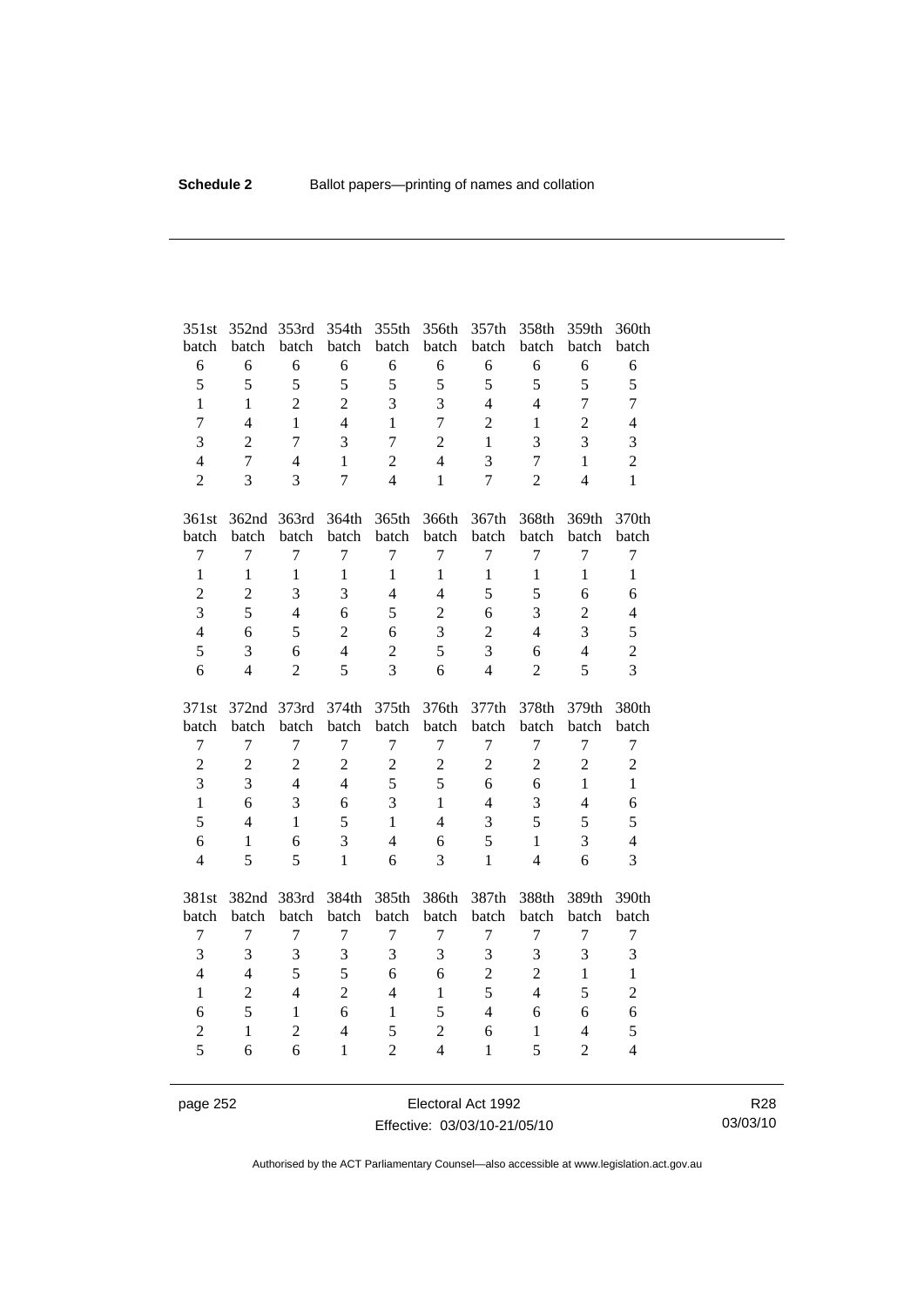| 391st                    | 392nd             | 393rd          | 394th            | 395th                    | 396th          | 397th             | 398th          | 399th             | 400th                    |
|--------------------------|-------------------|----------------|------------------|--------------------------|----------------|-------------------|----------------|-------------------|--------------------------|
| batch                    | batch             | batch          | batch            | batch                    | batch          | batch             | batch          | batch             | batch                    |
| 7                        | 7                 | 7              | 7                | 7                        | 7              | 7                 | 7              | 7                 | 7                        |
| $\overline{\mathcal{L}}$ | 4                 | 4              | 4                | 4                        | 4              | 4                 | 4              | 4                 | 4                        |
| 5                        | 5                 | 6              | 6                | $\mathbf{2}$             | $\mathbf{2}$   | 3                 | 3              | $\mathbf{1}$      | $\mathbf{1}$             |
| $\mathbf{1}$             | 3                 | 5              | 3                | 5                        | $\mathbf{1}$   | 6                 | 5              | 6                 | 3                        |
| $\overline{2}$           | 6                 | $\mathbf{1}$   | $\overline{2}$   | $\mathbf{1}$             | 6              | 5                 | $\overline{2}$ | $\overline{2}$    | $\mathfrak{2}$           |
| 3                        | $\mathbf{1}$      | 3              | 5                | 6                        | 3              | $\overline{2}$    | $\mathbf{1}$   | 5                 | 6                        |
| 6                        | $\overline{2}$    | $\overline{2}$ | $\mathbf{1}$     | 3                        | 5              | $\mathbf{1}$      | 6              | 3                 | 5                        |
| 401st                    | 402 <sub>nd</sub> | 403rd          | 404th            | 405th                    | 406th          | 407 <sub>th</sub> | 408th          | 409th             | 410th                    |
| batch                    | batch             | batch          | batch            | batch                    | batch          | batch             | batch          | batch             | batch                    |
| 7                        | $\overline{7}$    | 7              | $\tau$           | $\overline{7}$           | 7              | 7                 | 7              | 7                 | $\tau$                   |
| 5                        | 5                 | 5              | 5                | 5                        | 5              | 5                 | 5              | 5                 | 5                        |
| 6                        | 6                 | $\overline{2}$ | $\overline{2}$   | 3                        | 3              | $\overline{4}$    | $\overline{4}$ | $\mathbf{1}$      | $\mathbf{1}$             |
| $\mathbf{1}$             | 4                 | 6              | $\overline{4}$   | 6                        | $\mathbf{1}$   | $\overline{2}$    | 6              | $\overline{2}$    | $\overline{\mathcal{L}}$ |
| 3                        | 2                 | $\mathbf{1}$   | 3                | $\mathbf{1}$             | $\overline{2}$ | 6                 | 3              | 3                 | 3                        |
| $\overline{4}$           | 1                 | 4              | 6                | $\overline{2}$           | $\overline{4}$ | 3                 | 1              | 6                 | $\mathbf{2}$             |
| $\overline{2}$           | 3                 | 3              | $\mathbf{1}$     | $\overline{4}$           | 6              | $\mathbf{1}$      | $\overline{2}$ | $\overline{4}$    | 6                        |
| 411th                    | 412th             | 413th          | 414th            | 415th                    | 416th          | 417th             | 418th          | 419 <sub>th</sub> | 420 <sub>th</sub>        |
| batch                    | batch             | batch          | batch            | batch                    | batch          | batch             | batch          | batch             | batch                    |
| 7                        | 7                 | 7              | 7                | $\overline{7}$           | 7              | $\tau$            | 7              | 7                 | 7                        |
| 6                        | 6                 | 6              | 6                | 6                        | 6              | 6                 | 6              | 6                 | 6                        |
| $\overline{c}$           | $\overline{c}$    | 3              | 3                | $\overline{\mathcal{L}}$ | 4              | 5                 | 5              | $\mathbf{1}$      | $\mathbf{1}$             |
| $\mathbf{1}$             | 5                 | $\overline{2}$ | 5                | $\overline{2}$           | $\mathbf{1}$   | 3                 | $\overline{2}$ | 3                 | 5                        |
| 4                        | 3                 | $\mathbf{1}$   | 4                | $\mathbf{1}$             | 3              | $\overline{c}$    | 4              | 4                 | $\overline{\mathbf{4}}$  |
| 5                        | $\mathbf{1}$      | 5              | $\boldsymbol{2}$ | 3                        | 5              | $\overline{4}$    | 1              | $\overline{c}$    | 3                        |
| 3                        | 4                 | 4              | 1                | 5                        | $\overline{2}$ | $\mathbf{1}$      | 3              | 5                 | $\mathbf{2}$             |
|                          |                   |                |                  |                          |                |                   |                |                   |                          |

R28 03/03/10 page 253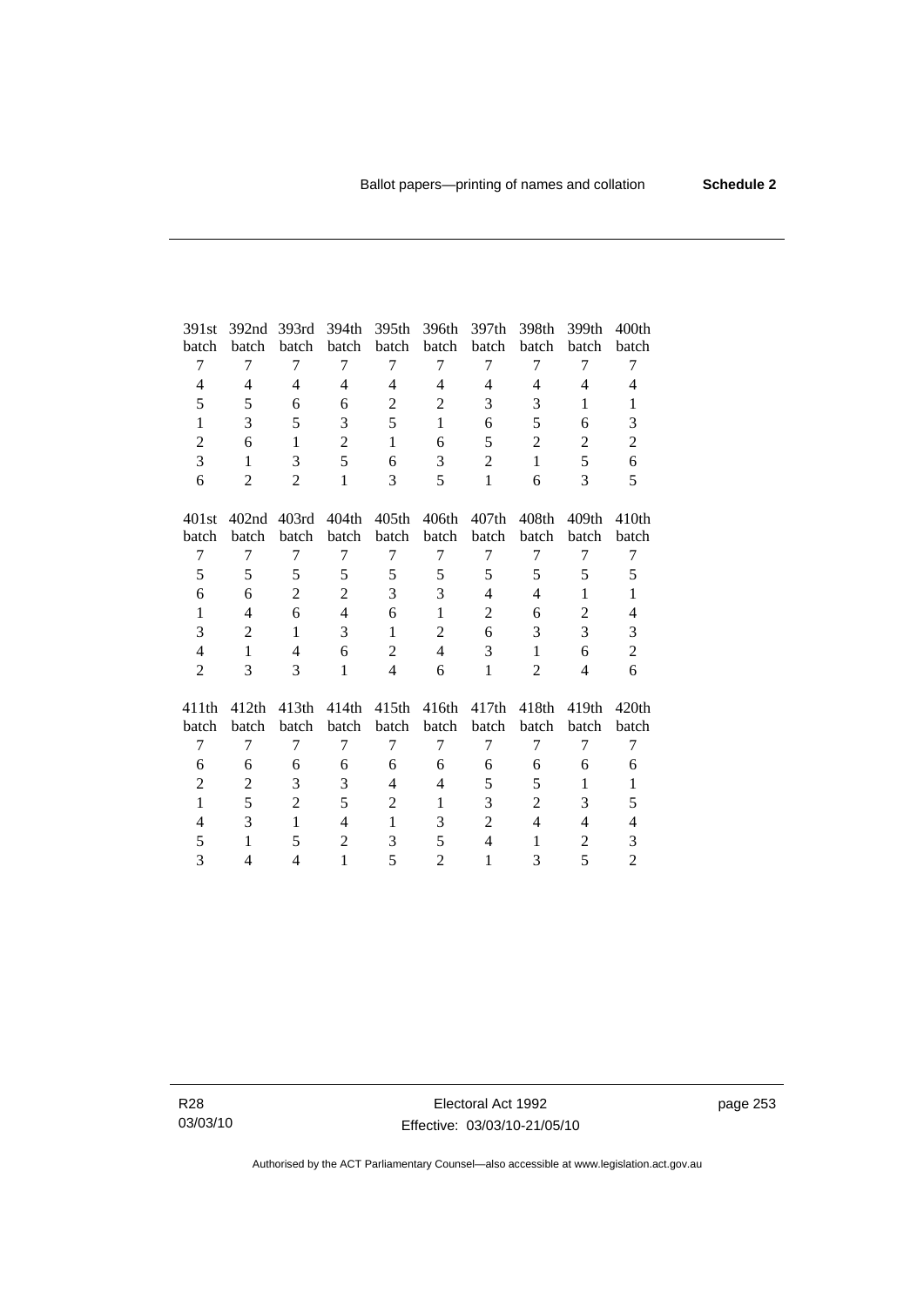# **Schedule 3 Preliminary scrutiny of declaration voting papers**

(see s 179)

1 In this schedule:

*envelope* means an envelope on which appears a declaration , in the form approved under section 340A (Approved forms) for the declaration, made by an elector for the purpose of casting a declaration vote.

- 2 The OIC of a scrutiny centre shall arrange for a preliminary scrutiny at the centre to be conducted in accordance with this schedule.
- 4 An officer must produce at the centre each set of declaration voting papers that has not been dealt with at an earlier preliminary scrutiny.
- 5 An officer shall sort the declaration voting papers to which the preliminary scrutiny relates into the following groups:
	- (a) 1 group containing papers to which clause 6 applies;
	- (b) 1 group containing the remainder.
- 6 (1) In this clause:

*relevant provision* means—

- (a) for a vote under section 135—section 135 (4); or
- (b) for a vote under section 136B—section 135 (4) as applied by section 136B (18); or
- (c) for a vote under section 136C—section 135 (4) as applied by section 136C (8); or
- (d) for a vote under section 144A—section 144A (2).

Authorised by the ACT Parliamentary Counsel—also accessible at www.legislation.act.gov.au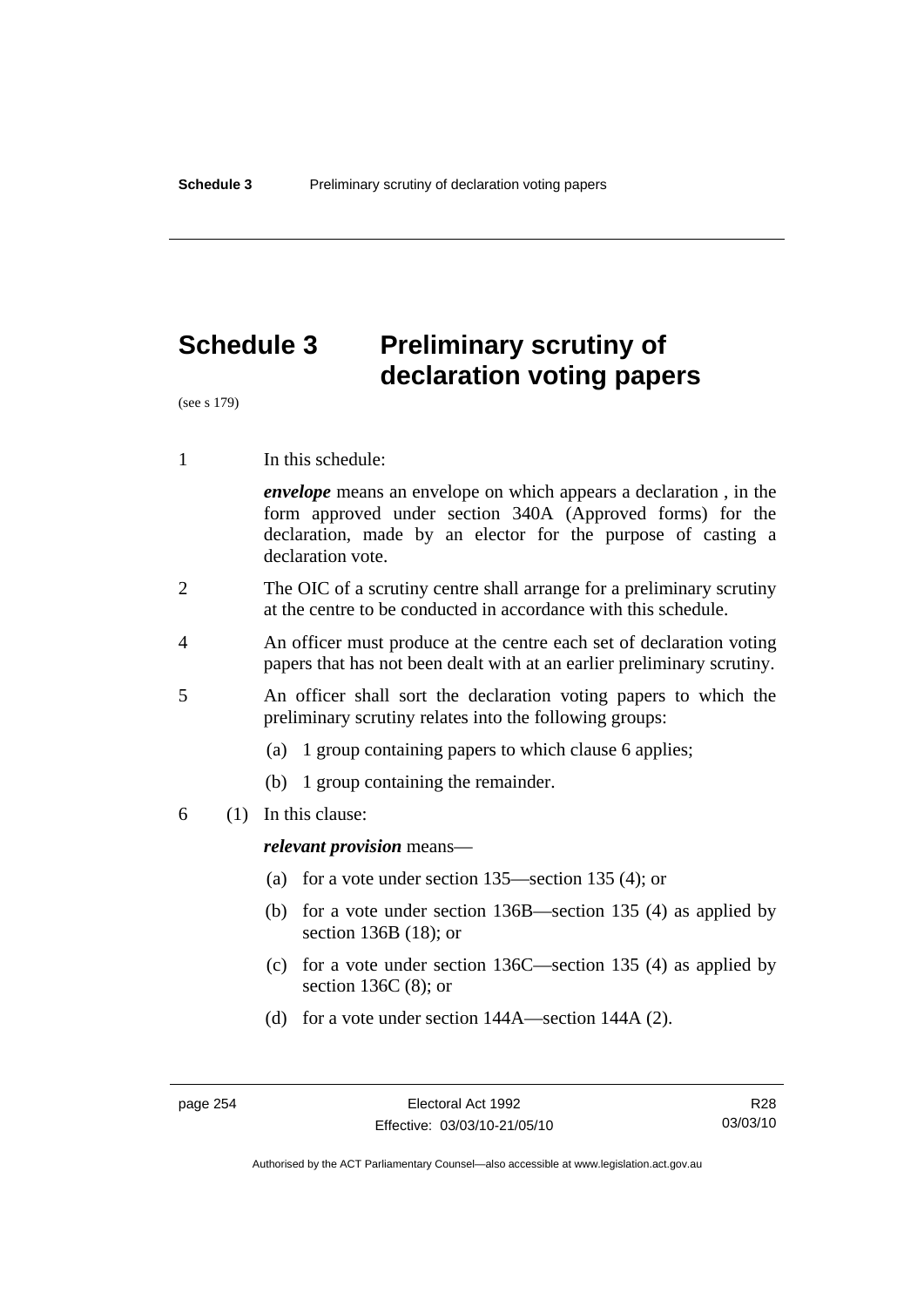- (2) This clause applies to a set of declaration voting papers if the officer is satisfied that—
	- (a) the signature on the declaration is that of the elector; and
	- (b) the certificate by the witness is in accordance with the relevant provision; and
	- (c) for a postal vote if the papers were posted to the commissioner—the papers were so posted before the close of the poll; and
	- (d) for the vote of an Antarctic elector—the envelope referred to in section 176 (1) (c) is endorsed and signed by an authorised officer in accordance with that paragraph.
- (3) For subclause (2) (b), if an officer referred to in section 135 (4) omits to sign the certificate, the certificate shall nevertheless be taken to be in accordance with the relevant provision, if—
	- (a) the issue of the relevant declaration voting papers was recorded under division 10.3 or 10.4; and
	- (b) the OIC is satisfied the papers were properly issued to the elector.
- 7 An officer shall sort the declaration voting papers to which clause 6 applies into the following groups:
	- (a) 1 group containing envelopes on which appear declarations by electors enrolled for the electorate indicated in the declaration;
	- (b) 1 group containing the remainder.
- 8 An officer shall sort the remaining declaration voting papers referred to in clause 7 (b) into the following groups:
	- (a) 1 group containing papers to which clause 9 applies;
	- (b) 1 group containing the remainder.

page 255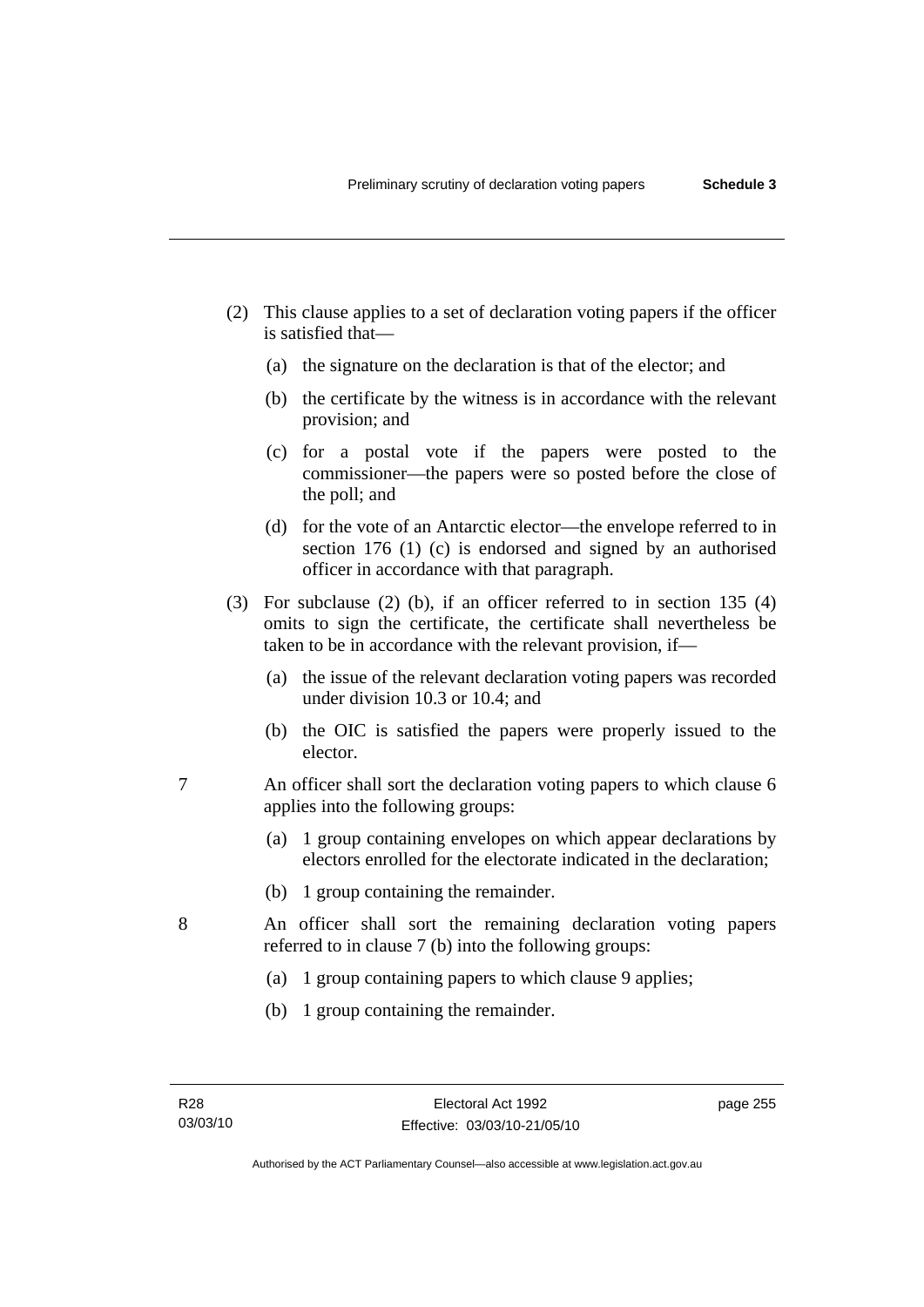- 9 This clause applies to a set of declaration voting papers if the OIC is satisfied that—
	- (a) the elector who signed the declaration was, when the roll closed for the election, entitled to be enrolled; and
	- (b) the omission of the elector's name from the roll resulted from an official error.
- 10 (1) An officer shall withdraw the ballot papers from the envelopes in the groups of declaration voting papers to which clause 7 (a) or 9 applies and, without unfolding or inspecting the ballot papers or allowing any other person to do so, admit them to scrutiny under section 183.
	- (2) If 2 or more sets of papers to which clause 7 (a) or 9 applies are in the name of a particular elector—
		- (a) the OIC shall determine which set shall be dealt with in accordance with subclause (1); and
		- (b) the remaining set shall be set aside.
	- (3) The OIC shall ensure that ballot papers referred to in subclause (1) are kept in a separate sealed ballot box until they are dealt with under section 183.
- 11 The OIC shall, in accordance with clauses 4 to 10, conduct a further scrutiny of the groups of remaining declaration voting papers to which clause 5 (b) or 8 (b) apply and, if there are any papers to which either paragraph applies after the further scrutiny, the OIC shall—
	- (a) reject them from further scrutiny; and
	- (b) seal them, together with any papers to which clause 10 (2) (b) applies, in a parcel endorsed with a description of the contents, the name of the electorate and the date.

R28 03/03/10

Authorised by the ACT Parliamentary Counsel—also accessible at www.legislation.act.gov.au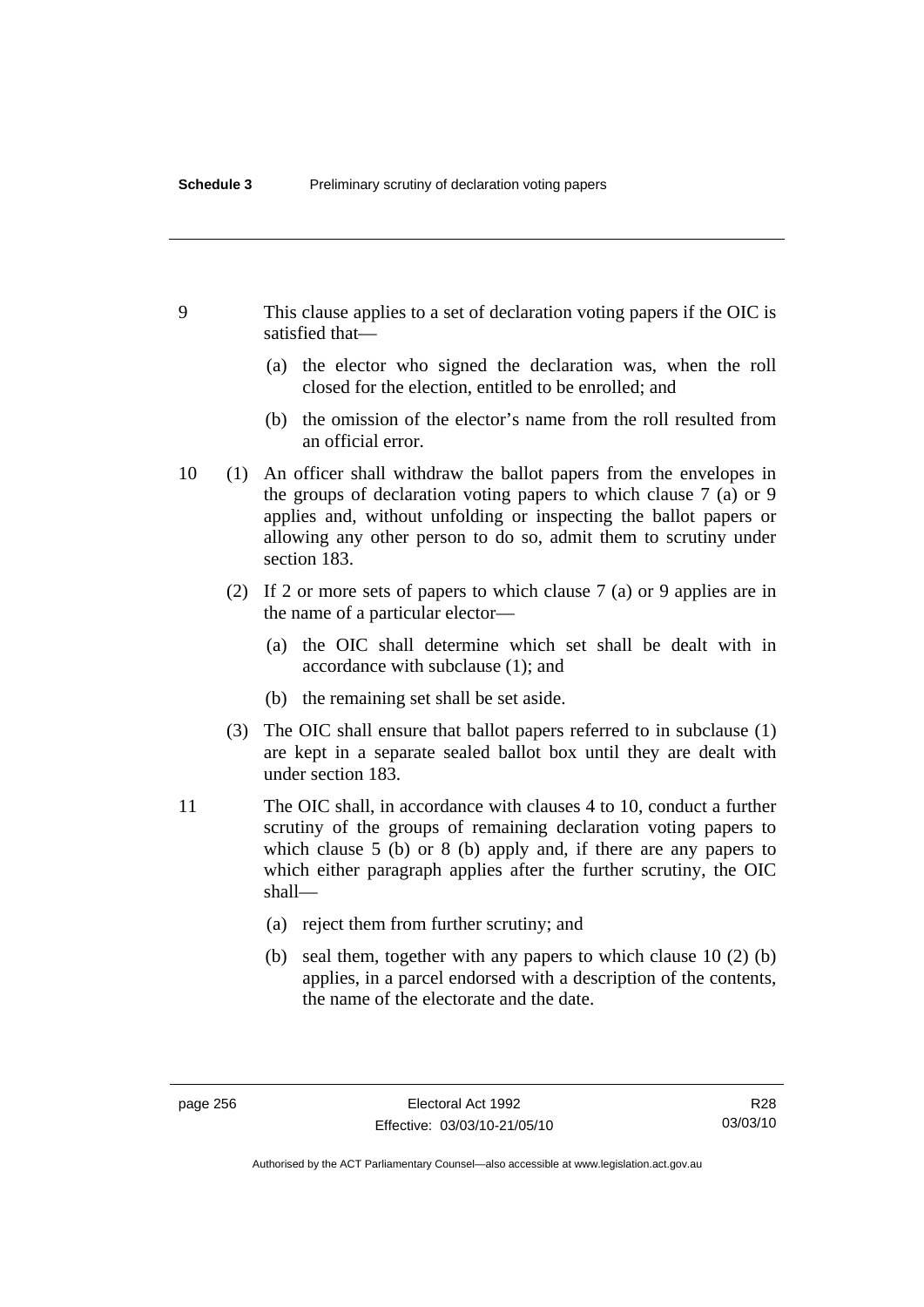# **Schedule 4 Ascertaining result of poll**

(see s 185)

# **Part 4.1** Preliminary

**1 Interpretation for sch 4** 

In this schedule:

*ballot paper* means a ballot paper that is formal under part 12.

*continuing candidate* means a candidate, other than a successful candidate, an excluded candidate or a candidate who died before polling day.

*count* means an allotment of votes under clause 3 (1), 6 (3), 9 (2) (c) or 14 (2).

*count votes*—see clause 1A.

*excluded candidate* means a candidate excluded under clause 8.

*next available preference* means the next highest preference recorded for a continuing candidate on a ballot paper.

*quota*—

- (a) for this schedule generally—see clause 1B; and
- (b) for part 4.3 (Casual vacancies)—see clause 12.

*successful candidate* means a candidate who is successful under clause 3, 4, 6, 9 or 14.

*surplus*, in relation to a successful candidate, means the candidate's total votes less the quota, if the resulting number of votes is 1 or greater.

page 257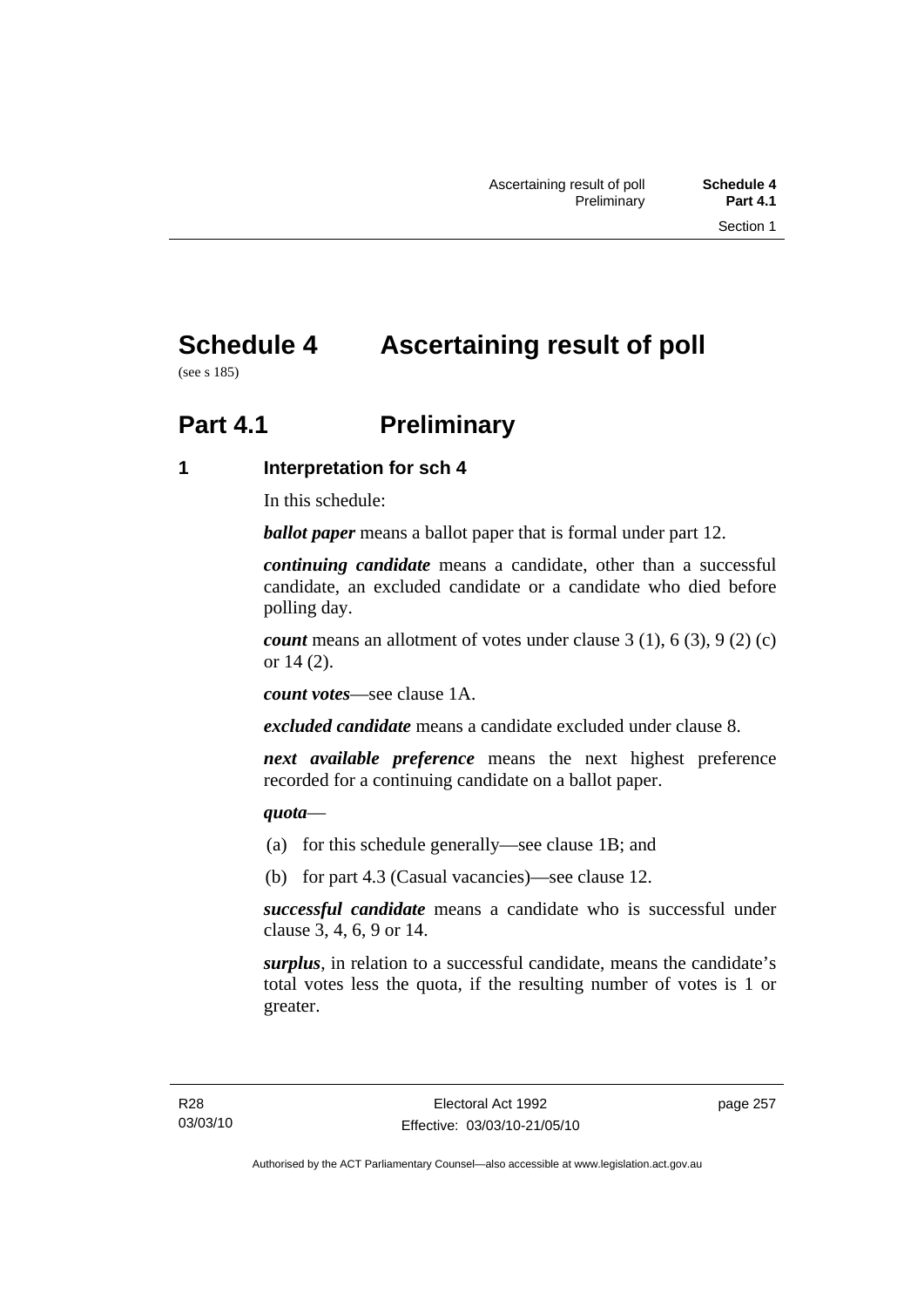| Schedule 4      | Ascertaining result of poll |
|-----------------|-----------------------------|
| <b>Part 4.1</b> | Preliminary                 |
| Section 1A      |                             |

*total votes*, in relation to a candidate, means the sum of all votes allotted to the candidate.

#### *transfer value*—

- (a) for this schedule generally—see clause 1C; and
- (b) for part 4.3 (Casual vacancies)—see clause 13.

## **1A Meaning of** *count votes***—sch 4**

 (1) For this schedule, *count votes*, in relation to a candidate, means the number of votes worked out as follows:

#### BP×TV

- (2) However, any fraction is to be disregarded.
- (3) In this clause:

*BP* means the number of ballot papers to be dealt with at a count that record the next available preference for the candidate.

*TV* means the transfer value of those ballot papers.

#### **1B Meaning of** *quota***—sch 4**

 (1) For this schedule, *quota* means the quota of an electorate for an election worked out as follows:

$$
\frac{BP}{N+1}\!+\!1
$$

*Note Quota*, for pt 4.3 (Casual vacancies)—see cl 12.

- (2) However, any fraction is to be disregarded.
- (3) In this clause:

*BP* means the number of ballot papers for the election.

*N* means the number of positions to be filled at the election.

Authorised by the ACT Parliamentary Counsel—also accessible at www.legislation.act.gov.au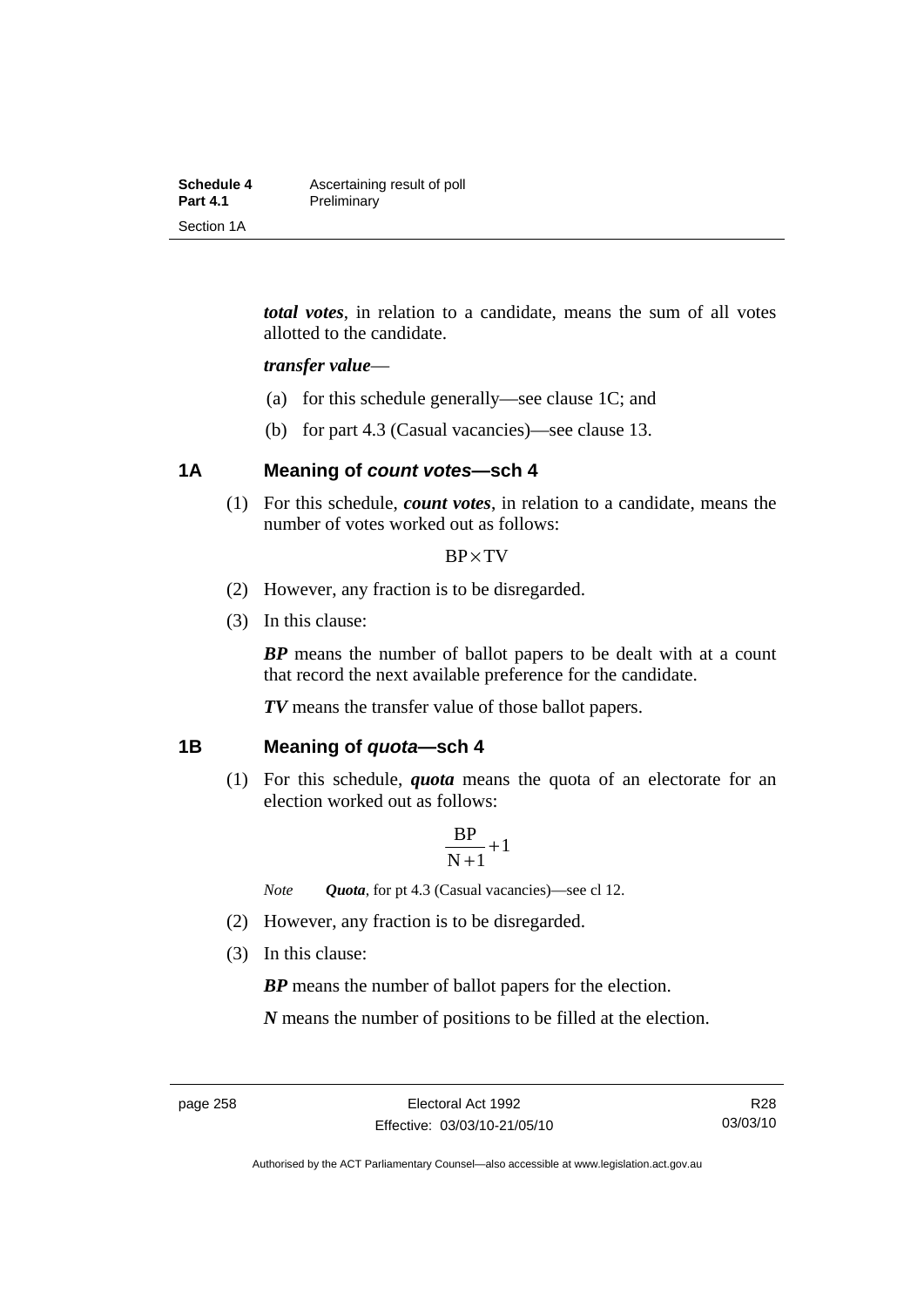## **1C Meaning of** *transfer value***—sch 4**

 (1) For this schedule, the *transfer value* of a ballot paper is the transfer value worked out under this clause.

*Note Transfer value*, for pt 4.3 (Casual vacancies)—see cl 13.

 (2) For the allotment of votes from the surplus of a successful candidate, the *transfer value* of a ballot paper that specifies a next available preference is worked out as follows:



- (3) For the allotment of votes under clause 9 (2) (c) (Votes of excluded candidates), the *transfer value* is—
	- (a) for a ballot paper in relation to which votes were allotted to the excluded candidate under clause 3 (First preferences)—1; or
	- (b) for a ballot paper in relation to which count votes were allotted to the excluded candidate under clause 6 (3) (Surplus votes) or clause 9 (2) (c) (Votes of excluded candidates)—the transfer value of the ballot paper when counted for that allotment.
- (4) However, if the transfer value of a ballot paper worked out in accordance with subclause (2) would be greater than the transfer value of the ballot paper when counted for the successful candidate, the *transfer value* of that ballot paper is the transfer value of the ballot paper when counted for the successful candidate.
- (5) In this clause:

*CP* means the number of ballot papers counted for the candidate at the count at which the candidate became successful and that specify a next available preference.

*S* means the surplus.

page 259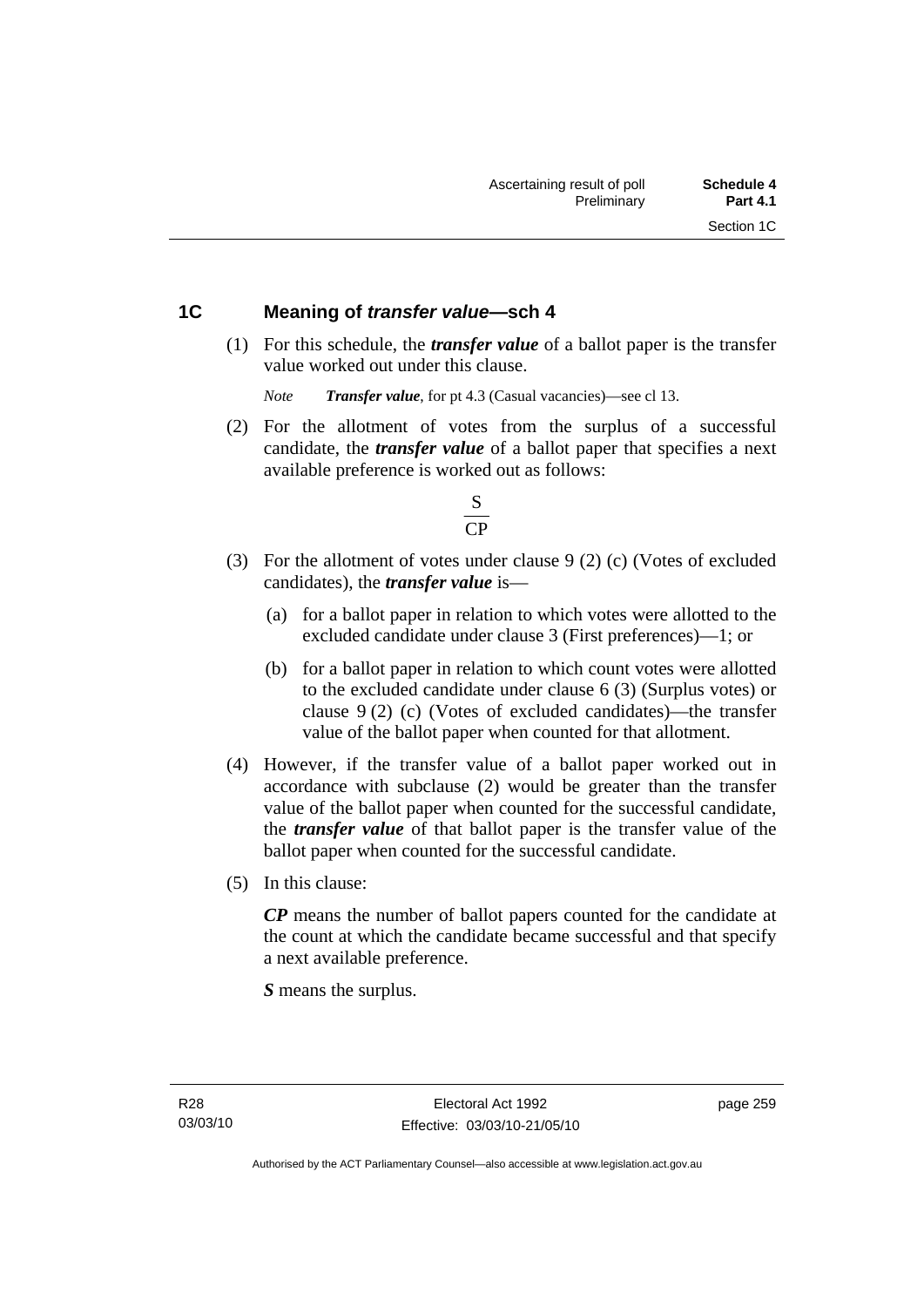## **2 Disregarding preferences**

- (1) This clause applies if effect is to be given to preferences indicated in candidate squares on a ballot paper under section 180.
- (2) If the same number is marked in 2 or more candidate squares on a ballot paper, those numbers and any greater number shall be disregarded in determining the elector's preferences.
- (3) If a number is missing from the series of consecutive whole numbers marked in the candidate squares on a ballot paper, the missing number and any greater number shall be disregarded in determining the elector's preferences.

page 260 Electoral Act 1992 Effective: 03/03/10-21/05/10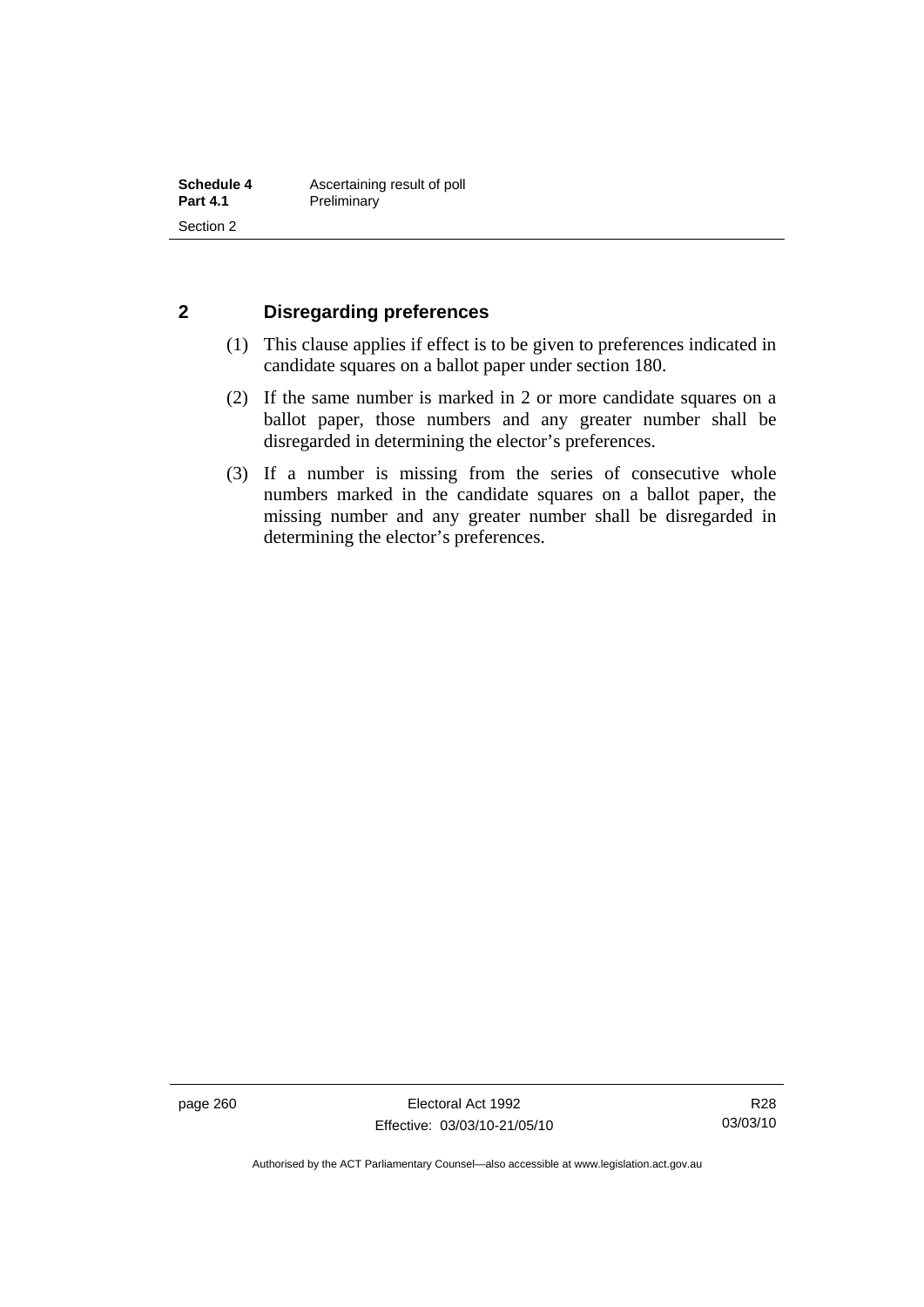# **Part 4.2 General**

**3 First preferences** 

- (1) For each ballot paper recording a first preference for a continuing candidate, 1 vote shall be allotted to the candidate.
- (2) For subclause (1), a ballot paper on which a first preference for a candidate who died before polling day is recorded shall be taken to record a first preference for the candidate for whom the next available preference is recorded.
- (3) After the allotment of votes under subclause (1), each continuing candidate's total votes shall be calculated and, if the votes equal or exceed the quota, the candidate is successful.

# **4 Scrutiny to cease**

- (1) If, after a calculation under clause  $3$  (3),  $6$  (4) or  $9$  (2) (d), the number of successful candidates is equal to the number of positions to be filled, the scrutiny shall cease.
- (2) If, after a calculation under clause 3 (3) or 6 (4) or after all the ballot papers counted for an excluded candidate have been dealt with under clause 9—
	- (a) the number of continuing candidates is equal to the number of positions remaining to be filled; and
	- (b) no successful candidate has a surplus not already dealt with under clause 6;

each of those continuing candidates is successful and the scrutiny shall cease.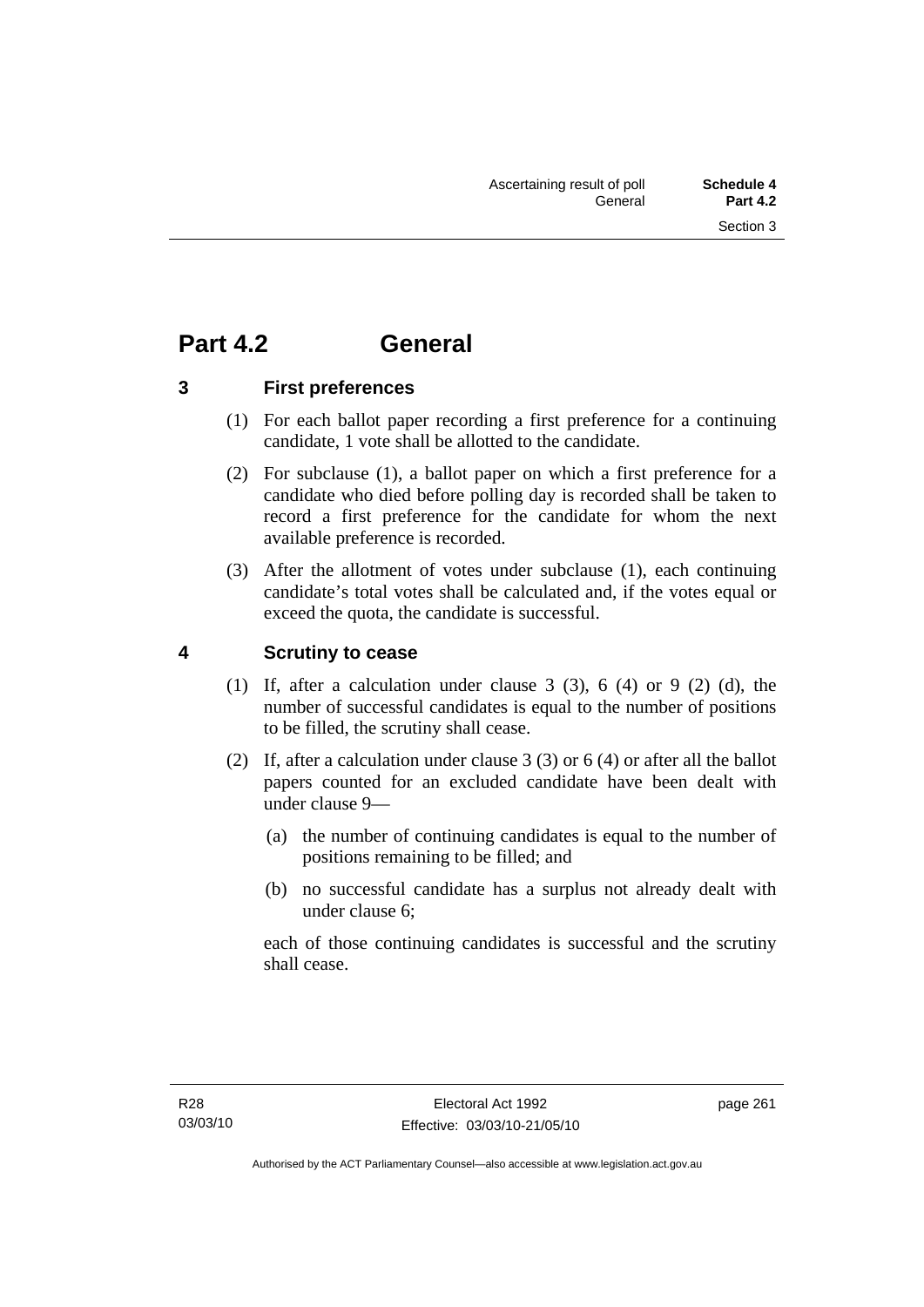## **5 Scrutiny to continue**

If the scrutiny has not ceased in accordance with clause 4 and—

- (a) 1 or more successful candidates have a surplus not already dealt with under clause 6—subject to clause 4, each surplus shall be dealt with in accordance with clause 6; or
- (b) there are no successful candidates with such a surplus—1 continuing candidate shall be excluded in accordance with clause 8 and the ballot papers counted for him or her shall be dealt with in accordance with clause 9.

## **6 Surplus votes**

- (1) Subject to clause 7, this clause applies in relation to the surplus of a successful candidate.
- (2) Each ballot paper counted for the purpose of allotting votes to the successful candidate at the count at which the candidate became successful shall be dealt with as follows:
	- (a) if it does not specify a next available preference—it shall be set aside as finally dealt with for this part;
	- (b) if it specifies a next available preference—it shall be grouped according to the candidate for whom that preference is recorded.
- (3) The count votes for each continuing candidate shall be determined and allotted to him or her.
- (4) After the allotment under subclause (3), the continuing candidates' total votes shall be calculated and, if the total votes of a candidate equal or exceed the quota, the candidate is successful.

Authorised by the ACT Parliamentary Counsel—also accessible at www.legislation.act.gov.au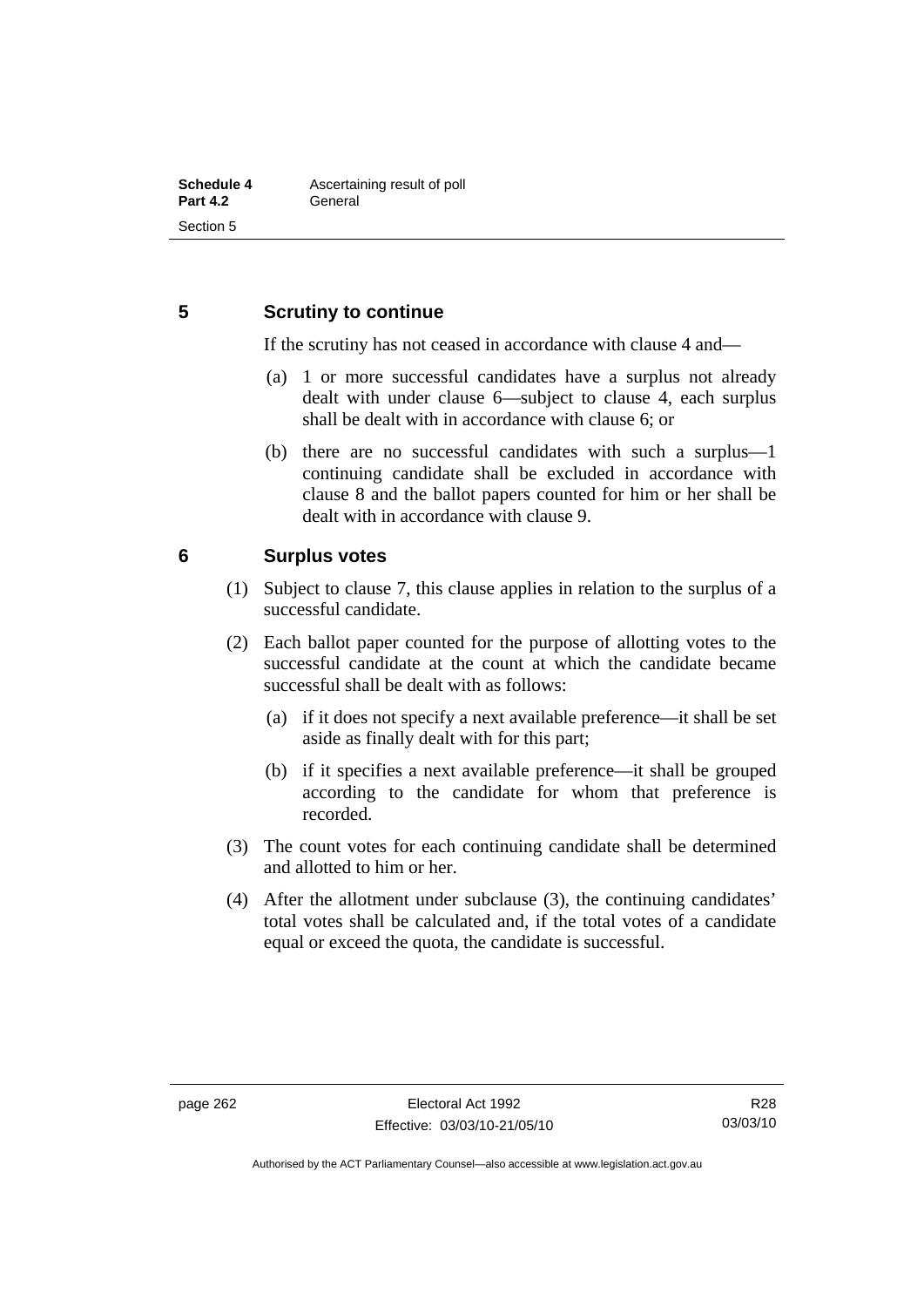## **7 More than 1 surplus**

(1) In this clause—

- (a) a reference to a *successful candidate* is a reference to a successful candidate with a surplus not already dealt with under clause 6; and
- (b) a reference to the *earliest count* is a reference to the earliest count at which a successful candidate obtained a quota.
- (2) If there are 2 or more successful candidates, the surplus of the relevant candidate shall be dealt with in accordance with clause 6.
- (3) For subclause (2)—
	- (a) if only 1 successful candidate obtained a quota at the earliest count—that candidate is the relevant candidate;
	- (b) if 2 or more successful candidates obtained a quota at the earliest count—the candidate who, of those candidates, has the largest surplus is the relevant candidate; or
	- (c) if 2 or more successful candidates (*contemporary candidates*) who obtained a quota at the earliest count have the same surplus, being a surplus larger than that of any other candidate who obtained a quota at that count and—
		- (i) 1 of the contemporary candidates had more total votes than any other contemporary candidate at the last count at which all the contemporary candidates had unequal total votes—that candidate; or
		- (ii) there is no count at which all the contemporary candidates had unequal total votes—the contemporary candidate who is determined by the commissioner by lot to be the relevant candidate;

is the relevant candidate.

page 263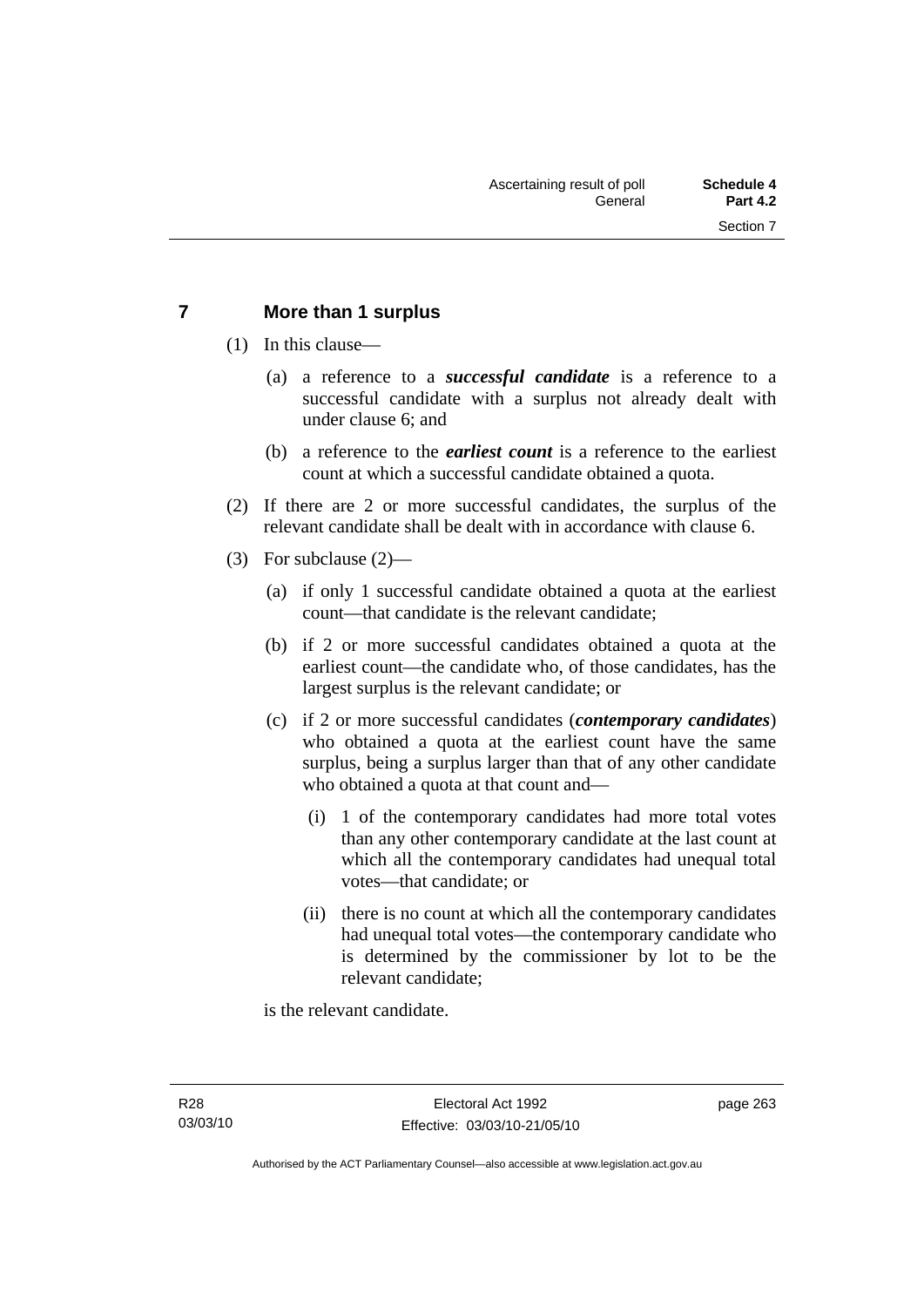| Schedule 4      | Ascertaining result of poll |
|-----------------|-----------------------------|
| <b>Part 4.2</b> | General                     |
| Section 8       |                             |

- $(4)$  If—
	- (a) a person becomes the relevant candidate under subclause  $(3)$  (c) (ii); and
	- (b) the ballot papers are recounted in accordance with section 187; and
	- (c) the same candidates would, apart from this subclause, become the contemporary candidates once again under that subparagraph;

the person shall be taken to be the relevant candidate for subclause (2) in the recounting of those ballot papers.

#### **8 Exclusion of candidates**

- (1) If clause 5 or 15 requires a candidate to be excluded, the candidate with the least total votes shall be excluded.
- (2) If 2 or more candidates each have the same total votes, being fewer total votes than any other candidate and—
	- (a) 1 of those candidates had fewer total votes than any other of those candidates at the last count at which those candidates had unequal votes—that candidate; or
	- (b) there is no count at which those candidates had unequal total votes—the candidate who, of those candidates, is determined by the commissioner by lot to be the candidate to be excluded;

shall be excluded.

- $(3)$  If—
	- (a) a person is excluded under subclause (2) (b); and
	- (b) the ballot papers are recounted in accordance with section 187; and
	- (c) that paragraph would, apart from this subclause, be applicable once again to the same candidates;

R28 03/03/10

Authorised by the ACT Parliamentary Counsel—also accessible at www.legislation.act.gov.au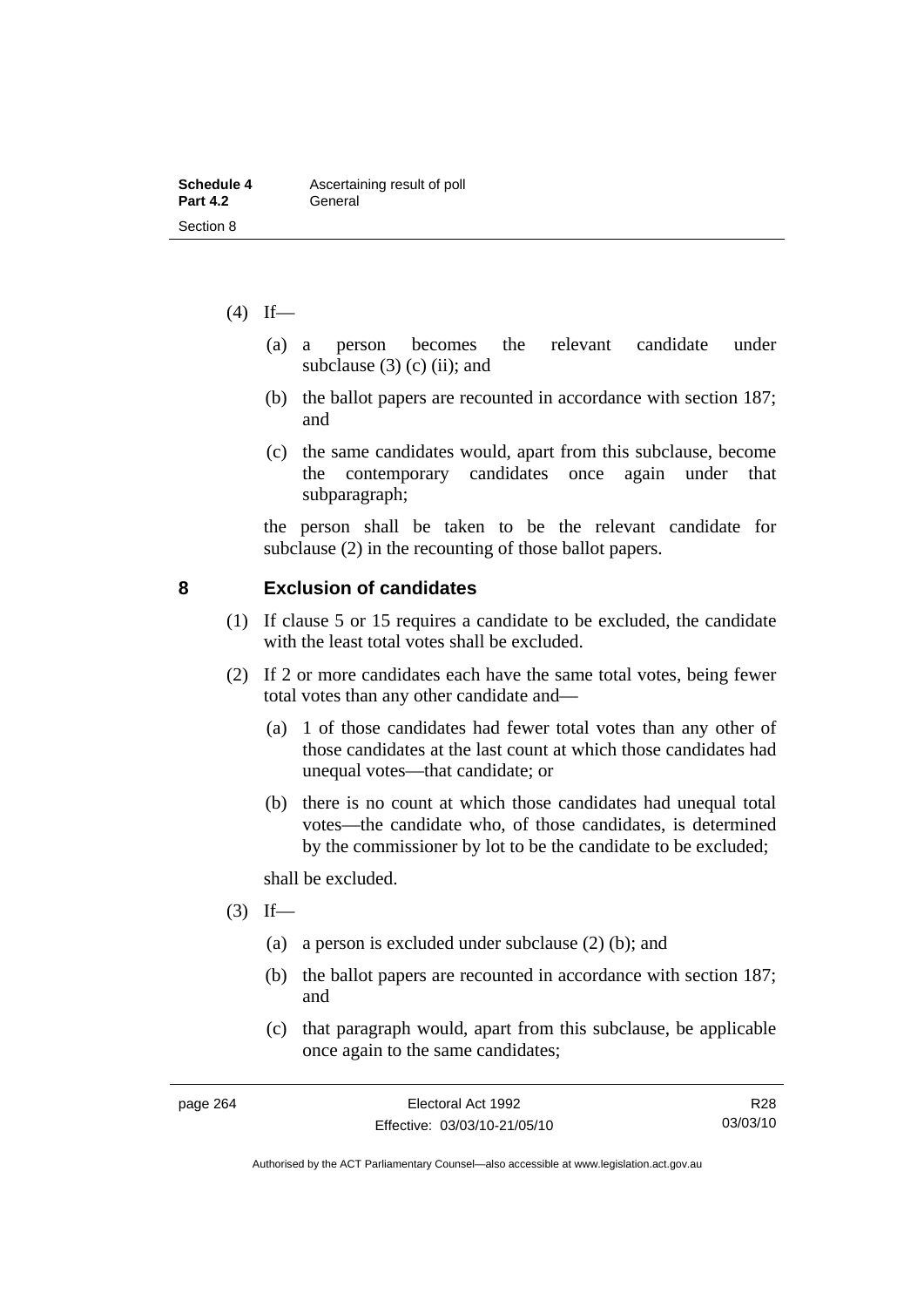the person shall be taken to be excluded in the recounting of those ballot papers.

## **9 Votes of excluded candidates**

- (1) If a candidate is excluded in accordance with clause 8, the ballot papers counted for the candidate shall be sorted into groups according to their transfer values when counted for him or her.
- (2) Subject to subclause (3), each group under subclause (1) shall be dealt with as follows:
	- (a) if a ballot paper in the group does not specify a next available preference—it shall be set aside as finally dealt with for this part;
	- (b) if a ballot paper in the group specifies a next available preference—it shall be grouped according to the candidate for whom that preference is recorded;
	- (c) each continuing candidate's count votes shall be determined and allotted to him or her;
	- (d) continuing candidates' total votes shall be calculated and, if the votes of any of those candidates equal or exceed the quota, the candidate is successful.
- (3) The groups referred to in subclause (1) shall be dealt with under subclause (2) starting with the group with the highest transfer value and, subject to subclause 4 (1) or 15 (2), continuing in descending order until all the groups have been dealt with.

## **10 Setting aside ballot papers**

If, after a calculation under clause 3  $(3)$ , 6  $(4)$  or 9  $(2)$   $(d)$ , the total votes of a candidate who became successful on that calculation equal the quota, the ballot papers counted for that candidate shall be set aside for this part.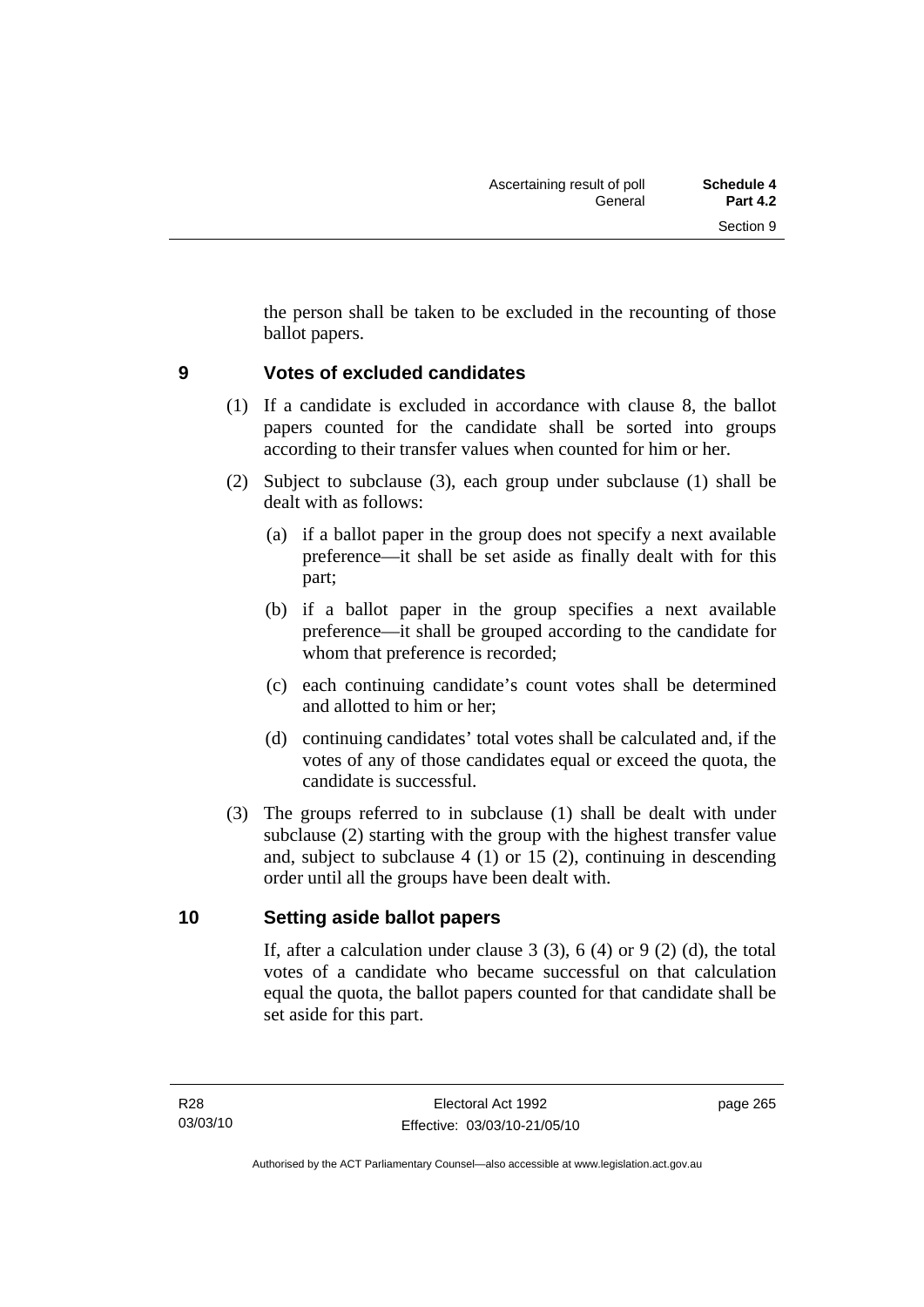# **Part 4.3 Casual vacancies**

## **11 Application**

- (1) This part applies in relation to the vacancy in the seat of a former MLA that is to be filled by recount under section 194.
- (2) For this part—
	- (a) *continuing candidate* means a candidate within the meaning of part 13, but does not include a candidate who died before the recount for the purposes of this part began; and
	- (b) the quota is calculated under clause 12; and
	- (c) the transfer value is determined under clause 13.

#### **12 Quota**

 (1) For this part, the *quota*, in relation to a count, is calculated as follows:

$$
\frac{\text{TVA}}{2} + 1
$$

(2) In this clause:

*TVA* means the sum of the total votes allotted to the continuing candidates at the count, any fraction being disregarded.

#### **13 Transfer value**

- (1) For this part, the *transfer value* of ballot papers counted for the former MLA—
	- (a) for a ballot paper dealt with at the count at which the former MLA became successful—is the value ascertained in accordance with subclause (2) or (3), as the case requires;

R28 03/03/10

Authorised by the ACT Parliamentary Counsel—also accessible at www.legislation.act.gov.au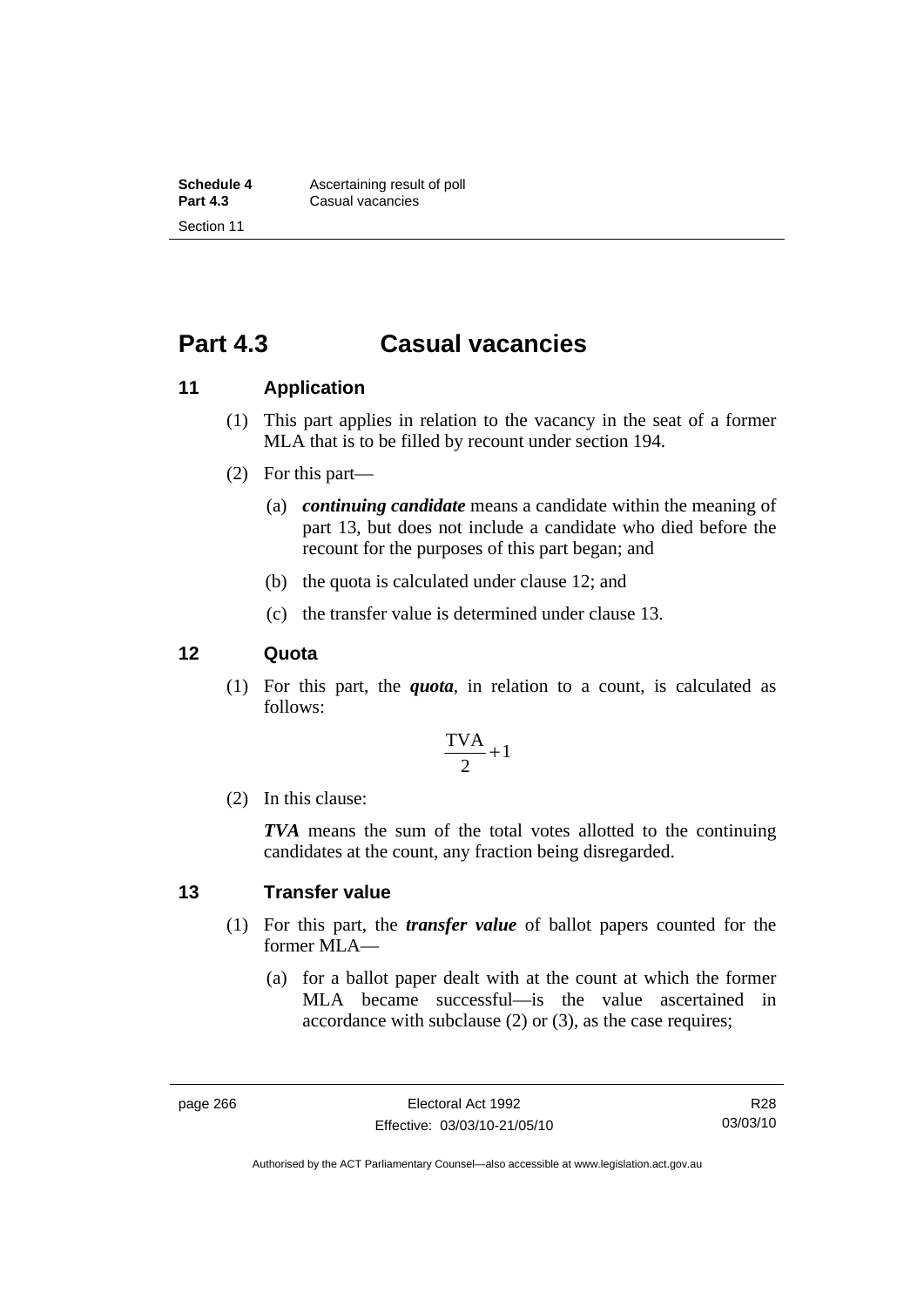- (b) for a ballot paper dealt with at the count under clause 3—is 1; and
- (c) for a ballot paper dealt with at any other count—is the transfer value of the ballot paper when counted for the purpose of allotting count votes to the former MLA.
- (2) If, at the count at which the former MLA became successful, NCP  $\times$  TV was greater than or equal to Q – N—
	- (a) for a ballot paper that did not specify a next available preference—the value is calculated as follows:

$$
\frac{Q-N}{NCP}
$$
; and

- (b) for a ballot paper that specified a next available preference the value is zero.
- (3) If, at the count at which the former MLA became successful,  $NCP \times TV$  was less than  $Q - N$ —
	- (a) for a ballot paper that did not specify a next available preference—the value is the transfer value of the ballot paper when counted for the purpose of allotting count votes to the former MLA; and
	- (b) for a ballot paper that specified a next available preference the value is calculated as follows:

$$
\frac{Q-N-(NCP \times TV)}{CP}
$$

(4) In subclauses (2) and (3):

*NCP* means the number of ballot papers counted for the former MLA at the count at which he or she became successful that did not specify a next available preference.

*TV* means the transfer value of a ballot paper when counted at that count for the purpose of allotting count votes to the former MLA.

Authorised by the ACT Parliamentary Counsel—also accessible at www.legislation.act.gov.au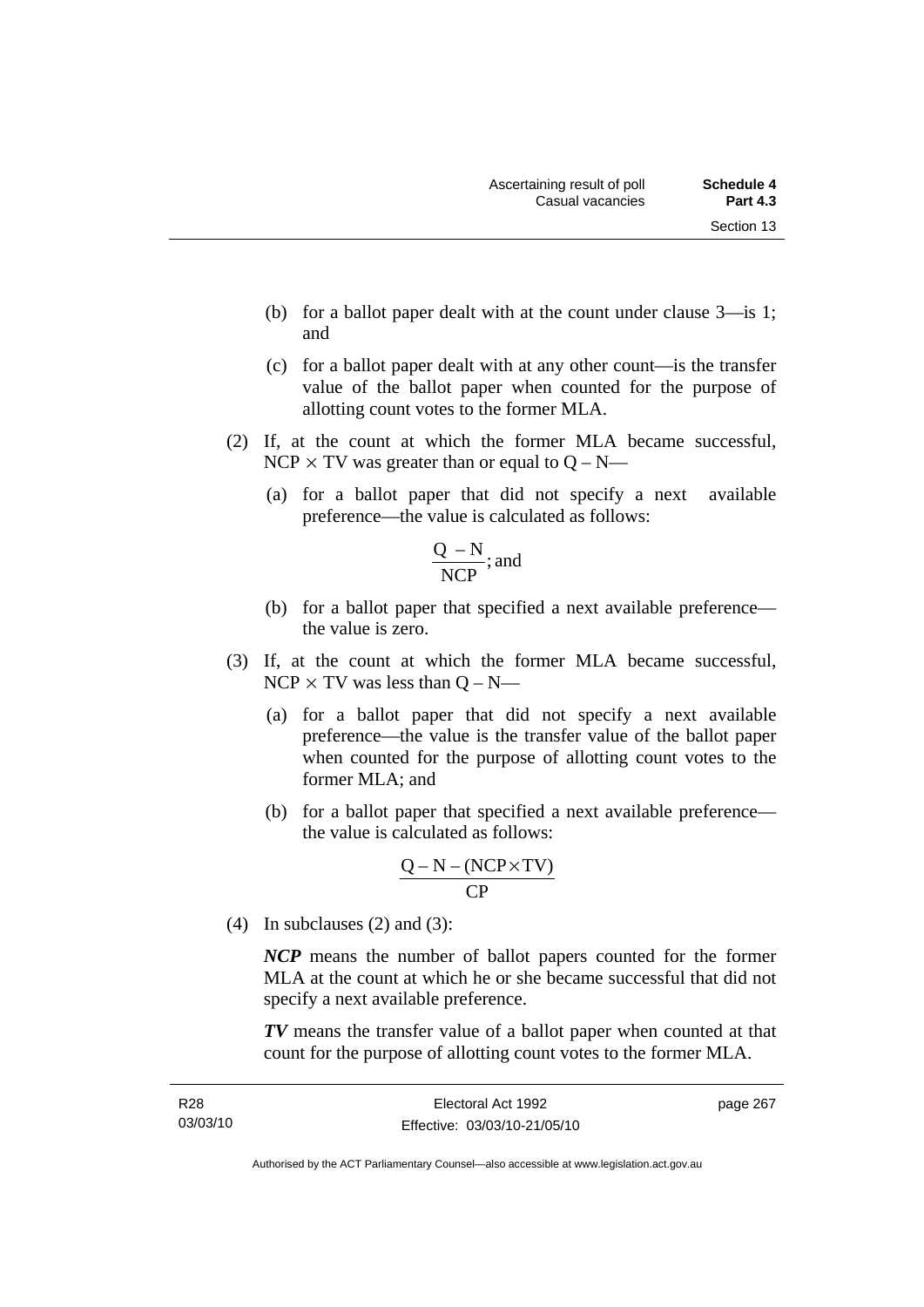| Schedule 4      | Ascertaining result of poll |
|-----------------|-----------------------------|
| <b>Part 4.3</b> | Casual vacancies            |
| Section 14      |                             |

*Q* means the quota for the election at which the former MLA was last elected.

*N* means the former MLA's total votes after the last calculation before that count.

*CP* means the number of ballot papers counted for the former MLA at that count that specified a next available preference.

#### **14 Recount—first count**

- (1) If a ballot paper counted for the former MLA—
	- (a) does not specify a next available preference—it shall be set aside as finally dealt with for this part; or
	- (b) specifies a next available preference—it shall be grouped according to the candidate for whom that preference is recorded.
- (2) The count votes for each continuing candidate shall be determined and allotted to him or her, and each continuing candidate's total votes shall be calculated.
- (3) If, after the calculation under subclause (2), the total votes of a continuing candidate equal or exceed the quota, the candidate is successful and the scrutiny shall cease.

#### **15 Recount—continuation**

- (1) If the scrutiny has not ceased in accordance with clause 14 (3) or subclause (2) of this clause—
	- (a) 1 continuing candidate shall be excluded in accordance with clause 8; and
	- (b) the ballot papers counted for that candidate shall be dealt with in accordance with clause 9.
- (2) If, after a calculation under clause 9 (2) (d), a candidate is successful, the scrutiny shall cease.

R28 03/03/10

Authorised by the ACT Parliamentary Counsel—also accessible at www.legislation.act.gov.au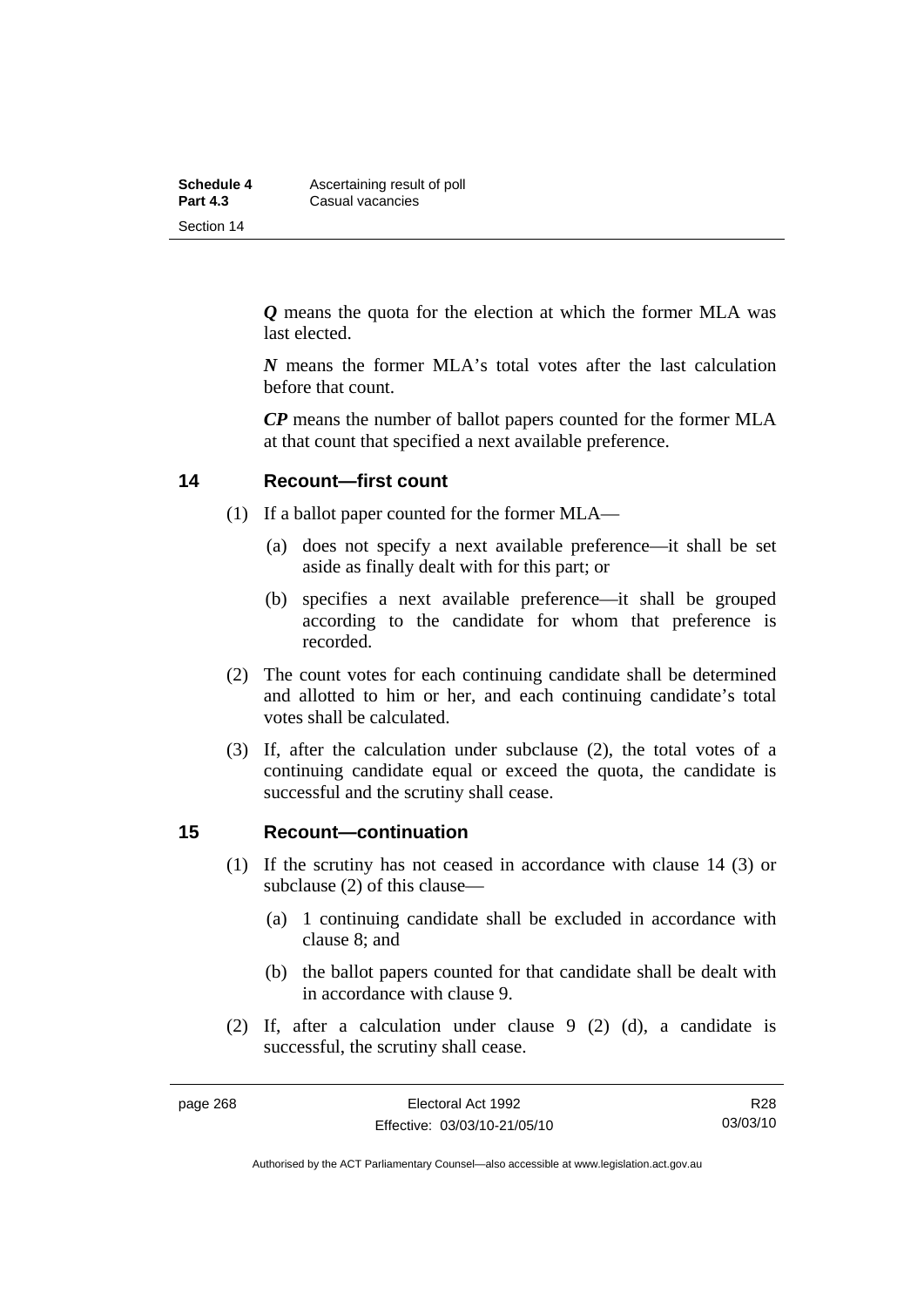## **16 Successful candidate is dead**

- (1) If the candidate who is successful on a recount is dead, the recount shall be conducted again.
- (2) For subclause (1), a ballot paper on which a preference for that candidate is recorded shall be taken to record a preference for the candidate for whom the next available preference is recorded.

# **17 Multiple vacancies**

- (1) If there are 2 or more vacancies in the seats of former MLAs that are required to be filled by recount under section 194, the recounts shall be conducted in the order in which the vacancies occurred.
- (2) If 2 or more of those vacancies occurred at the same time, the commissioner shall determine by lot the order in which the recounts are to be conducted.
- $(3)$  If—
	- (a) a person is a candidate in relation to more than 1 casual vacancy; and
	- (b) the person becomes a candidate in relation to those casual vacancies before the commissioner declares elected the successful candidate in relation to any of those casual vacancies; and
	- (c) the person is successful in relation to 1 of those casual vacancies;

for the purpose of conducting the recount in relation to the casual vacancies other than the one in relation to which the person was successful, the person shall be taken not to be a continuing candidate.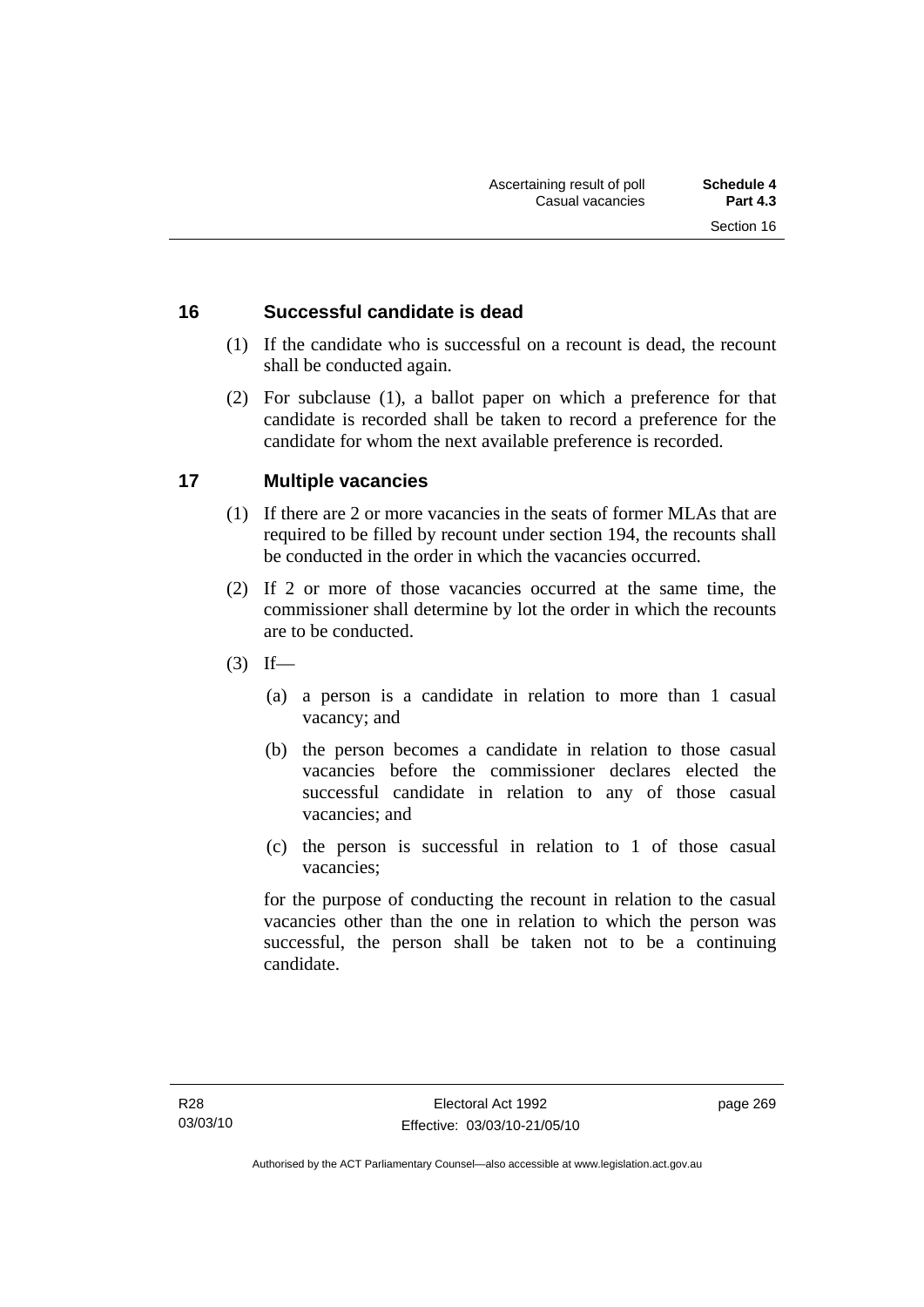# **Part 4.4 Deceased successful candidates**

#### **18 Application—pt 4.4**

This part applies if a successful candidate dies on or after polling day but before the declaration of the result of the election.

#### **19 Ballot papers for deceased successful candidate**

- (1) The ballot papers counted for a deceased candidate must be dealt with in accordance with schedule 4, part 4.3 (Casual vacancies) as if they had been counted for a former MLA.
- (2) If 2 or more of the successful candidates die on or after polling day but before the declaration of the result of the election, the ballot papers counted for each deceased candidate must be dealt with in the order in which the candidates died.
- (3) If 2 or more of the successful candidates died at the same time, the commissioner must determine by lot the order in which the ballot papers for the deceased candidates are to be dealt with.
- (4) In applying schedule 4, part 4.3 for the purposes of this part:

*continuing candidate* means a candidate other than—

- (a) a successful candidate; or
- (b) a candidate who died before the recount for this part began; or
- (c) a candidate who is excluded for clause 15 (Recount continuation).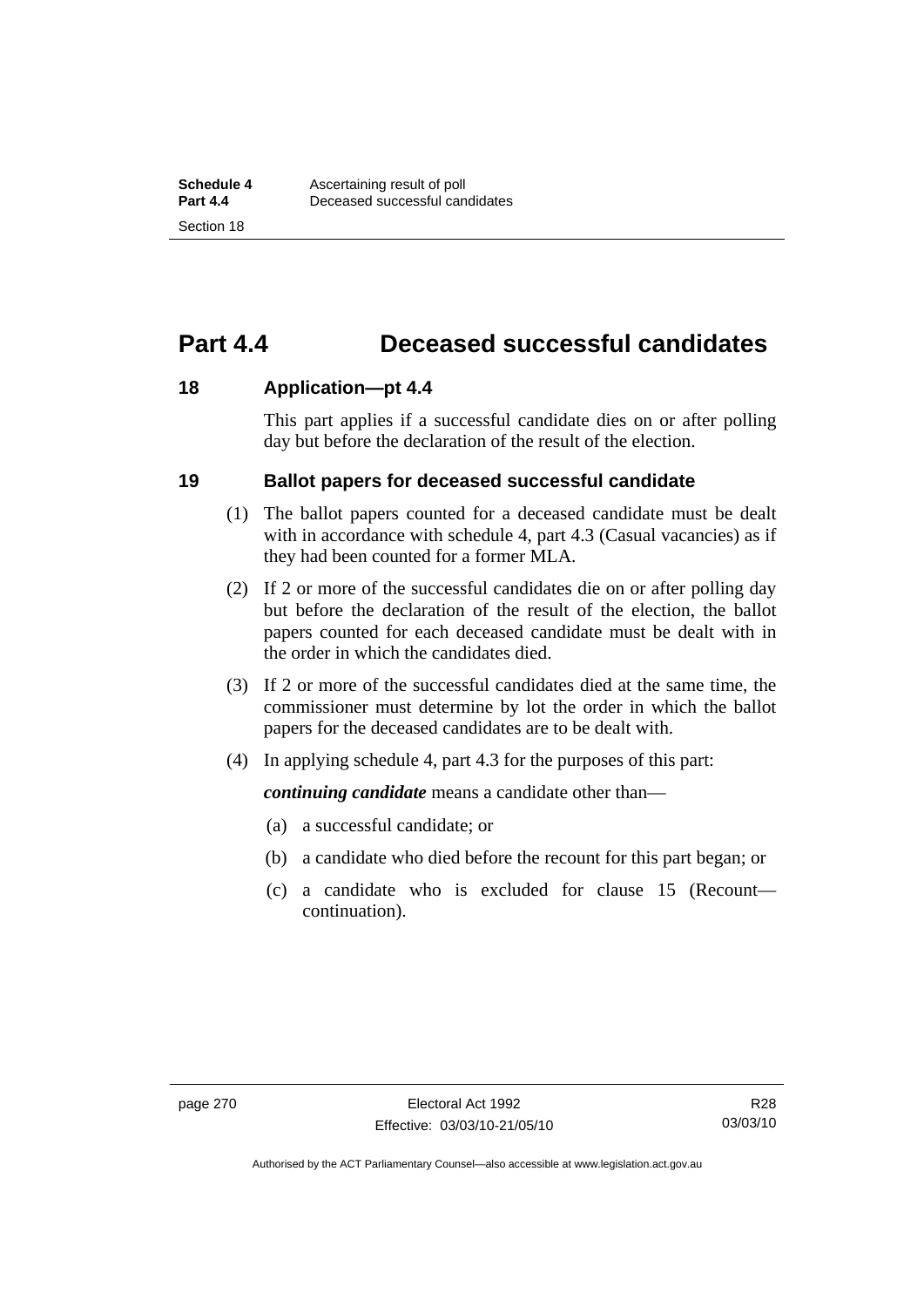# **Schedule 5** Internally reviewable decisions

(see pt  $15$ )

| column $\overline{1}$<br>item | column <sub>2</sub><br>section | column 3<br>decision                                                                           | column 4<br>entity                    |
|-------------------------------|--------------------------------|------------------------------------------------------------------------------------------------|---------------------------------------|
| 1                             | 76(5)(a)                       | enrol person                                                                                   | claimant                              |
| $\overline{2}$                | 76(5)(b)                       | reject claim for<br>enrolment                                                                  | claimant                              |
| 3                             | $77(2)$ (b)                    | refuse request to<br>suppress particulars<br>of elector's address<br>from extract from<br>roll | elector                               |
| $\overline{4}$                | 78(2)                          | include particulars of<br>elector's address<br>suppressed on<br>extract from roll              | elector                               |
| 5                             | 81(5)(b)                       | reject objection to<br>enrolment of person                                                     | person who objects to<br>enrolment    |
| 6                             | 81(8)(b)                       | remove person's<br>name from roll                                                              | person whose name<br>removed          |
| 7                             | 90(2)                          | refuse to register<br>political party                                                          | applicant for registration            |
| 8                             | 92(1)                          | register political<br>party                                                                    | person who objects to<br>registration |

page 271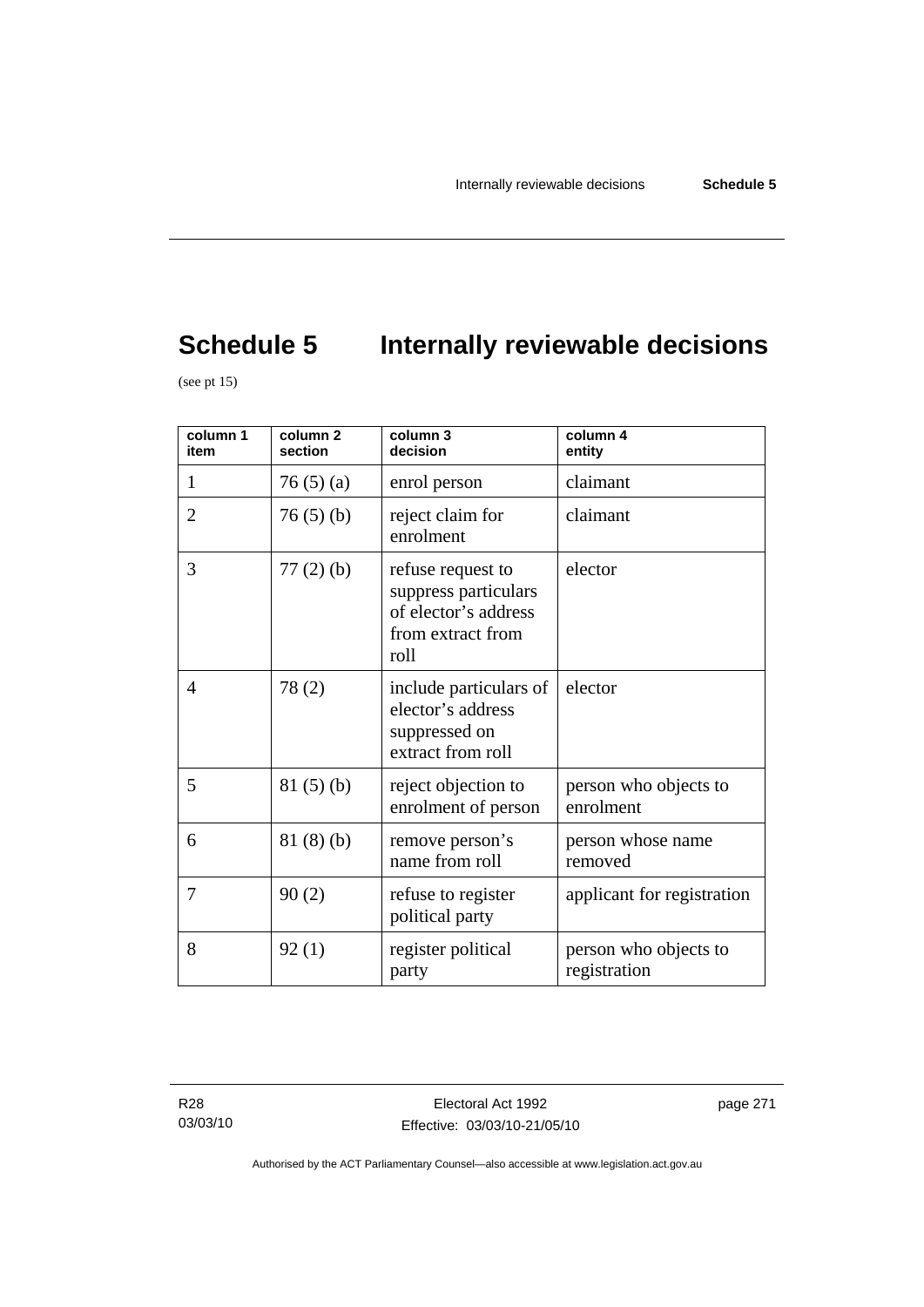### **Schedule 5 Internally reviewable decisions**

| column 1<br>item | column 2<br>section | column 3<br>decision                                                                | column 4<br>entity                                |
|------------------|---------------------|-------------------------------------------------------------------------------------|---------------------------------------------------|
| 9                | 93 $(1)$ or $(2)$   | refuse to change<br>registered particulars<br>applied for under<br>section 95 $(2)$ | applicant for change of<br>registered particulars |
| 10               | 98(5)               | refuse to cancel<br>registration of<br>political party                              | registered party                                  |
| 11               | 237A                | give investigations<br>notice                                                       | person to whom notice<br>given                    |
| 12               | 242(4)              | refuse request to<br>make stated<br>amendment of return                             | person who gave return                            |

page 272 **Electoral Act 1992** Effective: 03/03/10-21/05/10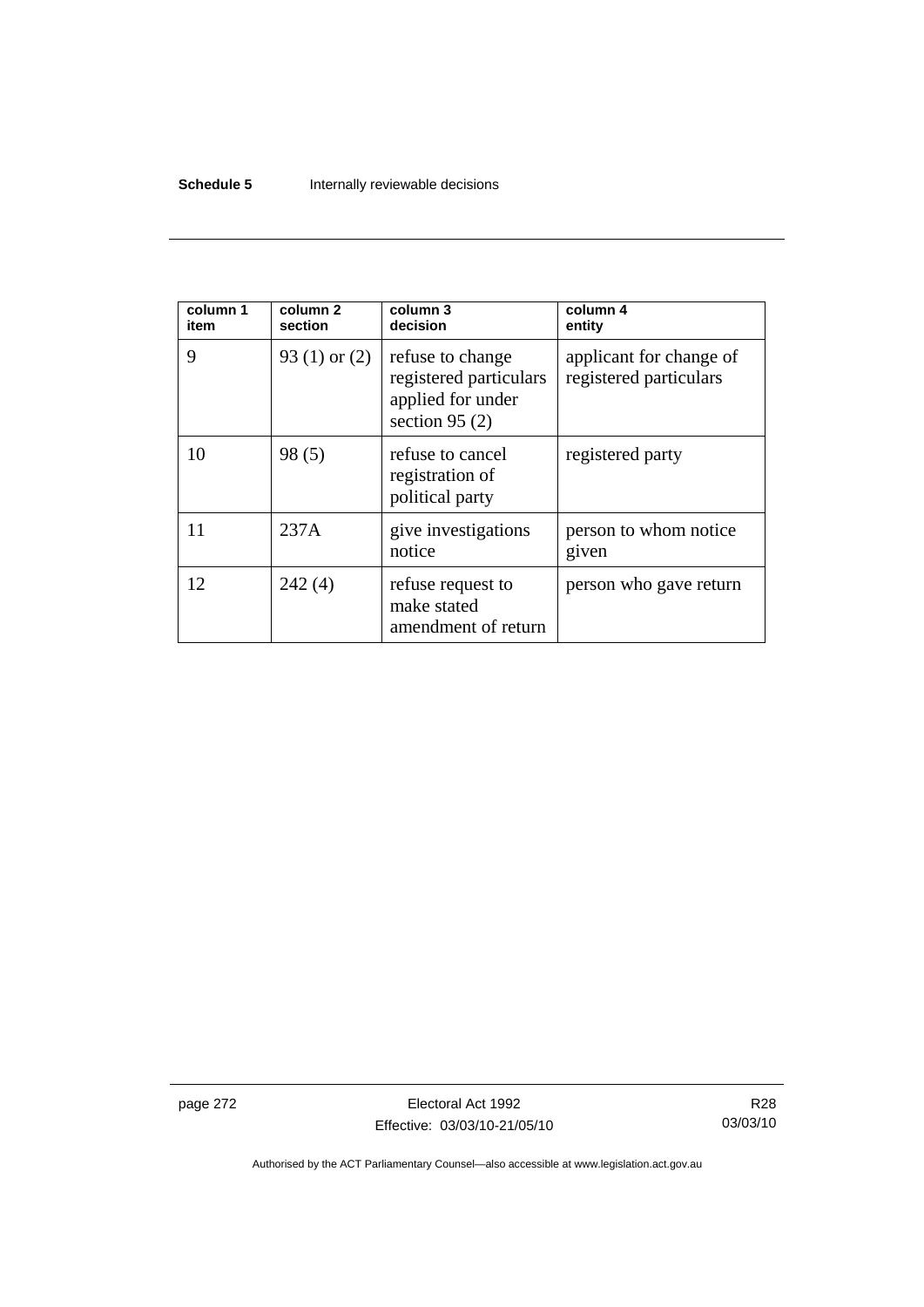## **Dictionary**

(see s 3)

*Note 1* The Legislation Act contains definitions and other provisions relevant to this Act.

*Note 2* For example, the Legislation Act, dict, pt 1 defines the following terms:

- ACAT
	- administrative unit
	- adult
	- chief executive (see s 163)
	- Commonwealth
	- doctor
	- **Executive**
	- exercise
	- fail
	- function
	- judge
	- lawyer
	- reviewable decision notice
	- Self-Government Act
	- **Speaker**
	- **State**
	- statutory office-holder
	- territory instrumentality
	- territory lease.

*abbreviation*, of the name of a political party, includes an alternative name of the party.

### *address*—

 (a) of a person, for this Act generally—means the person's principal place of residence (including a place of residence

page 273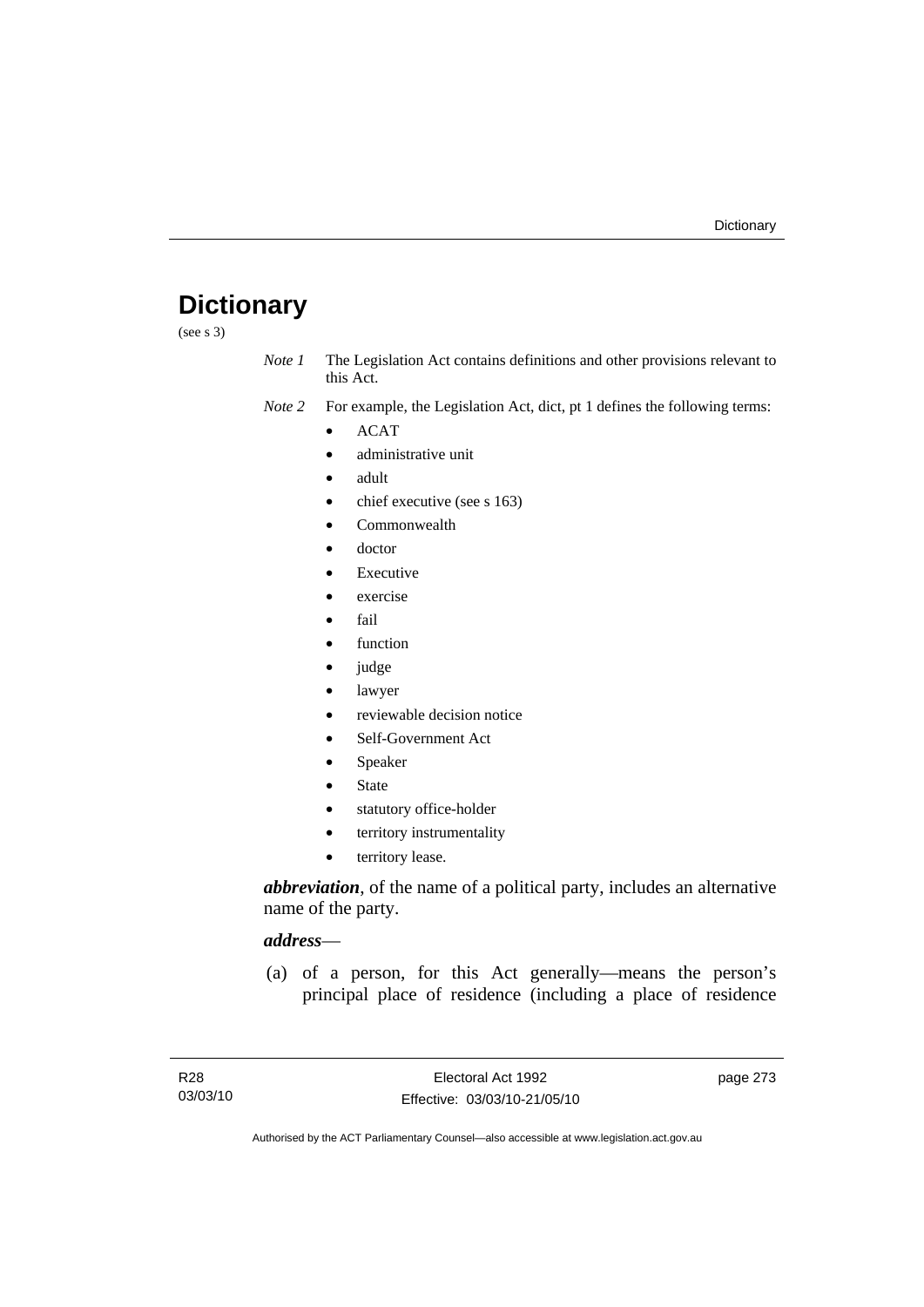from which a person who is an elector is temporarily absent and to which the person intends to return to live in); and

 (b) of a person who is, or is nominated to be, the registered officer of a political party, for part 7 (Registration of political parties)—see section 87.

*amount*, for part 14 (Election funding and financial disclosure)—see section 198.

*Antarctica*, for part 11 (Polling in Antarctica)—see section 167.

*Antarctic elector* means an elector who is an Antarctic elector under section 171.

*application*, for part 16 (Disputed elections, eligibility and vacancies)—see section 250.

*approved computer program* means the computer program approved under section 118A.

*Assembly* means the Legislative Assembly.

*assistant returning officer*, for part 11 (Polling in Antarctica)—see section 167.

*associated entity*, for part 14 (Election funding and financial disclosure)—see section 198.

*augmented commission* in relation to a redistribution, means the augmented electoral commission established by section 47 for the purposes of the redistribution.

*authorised delivery service*, for division 10.4 (Voting otherwise than at a polling place)—see section 136.

*authorised officer* means an officer authorised by the commissioner for the purpose of the provision in which the expression occurs.

*authorised witness*, for part 10 (Voting)—see section 127.

*available for public inspection*—see section 4A.

page 274 Electoral Act 1992 Effective: 03/03/10-21/05/10

R28 03/03/10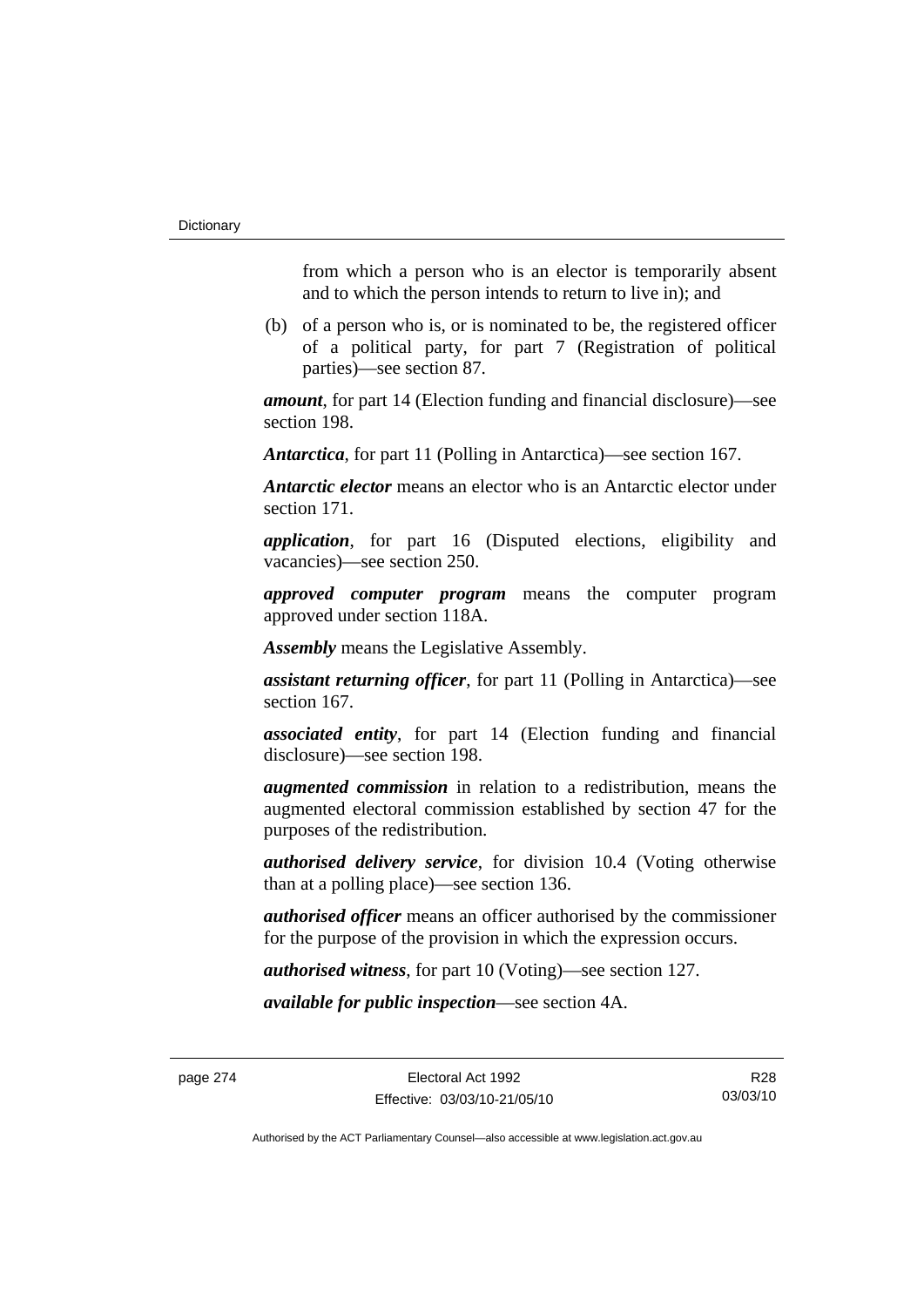### *ballot paper*—

- (a) includes an electronic ballot paper; and
- (b) if a regulation is in force under section 114 (7) (Ballot papers)—means a ballot paper in the form prescribed by regulation; and
- (c) for schedule 4 (Ascertaining result of poll)—see schedule 4, clause 1.
- *Note* A ballot paper is required to be in the form set out in sch 1 (see s 114 (1)).

*bribery*, for part 16 (Disputed elections, eligibility and vacancies) see section 250.

*broadcast* includes televise.

*broadcaster*, for division 14.5 (Disclosure of electoral expenditure)—see section 223.

*candidate* means—

- (a) except in part 13 (Casual vacancies)—a person declared to be a candidate under section 109 (Declaration of candidates); and
- (b) in part 13—a person declared to be a candidate under section 193 (Publication of candidates' details).

*candidate square*—see section 116 (1) (h) (Printing of ballot papers).

*certified list of electors* means a certified list of electors prepared under section 121.

*closed*, in relation to a roll, means closed in accordance with section 80.

*column*, for schedule 2 (Ballot papers—printing of names and collation)—see schedule 2, clause 1.

*commissioner* means the Electoral Commissioner appointed under section 22.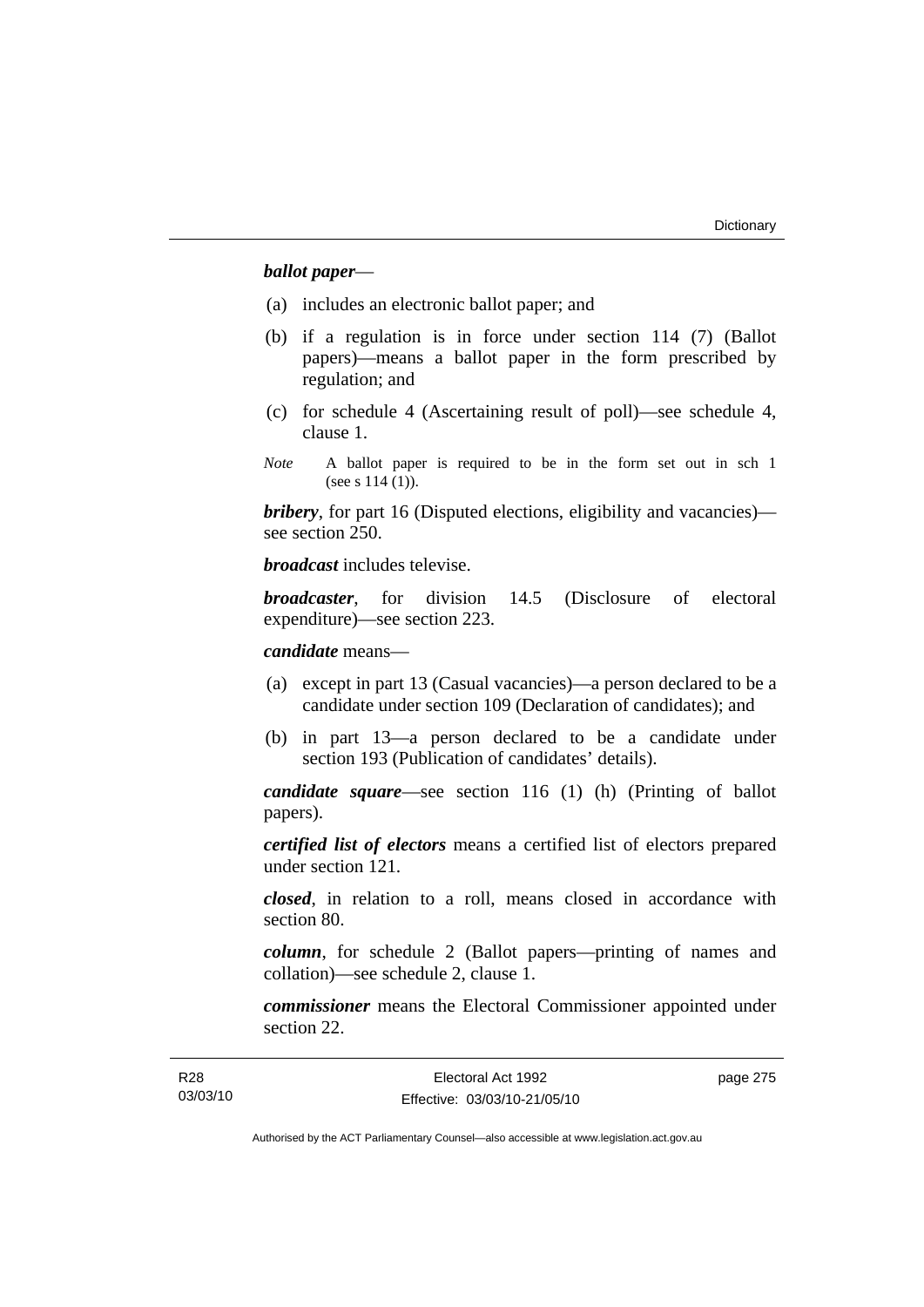*Commonwealth Electoral Act* means the *Commonwealth Electoral Act 1918* (Cwlth).

*Commonwealth roll* means the roll of electors for the ACT required by the Commonwealth Electoral Act, section 81.

#### *continuing candidate*—

- (a) for schedule 4 (Ascertaining result of poll) generally—see schedule 4, clause 1; and
- (b) for schedule 4, part 4.3 (Casual vacancies)—see schedule 4, clause 11 (2).

*contravention*, for part 16 (Disputed elections, eligibility and vacancies)—see section 250.

*count*, for schedule 4 (Ascertaining result of poll)—see schedule 4, clause 1.

*count votes*, for schedule 4 (Ascertaining result of poll)—see schedule 4, clause 1A.

*Court of Disputed Elections*—see section 252 (2).

*declaration vote* means a vote cast in accordance with any of the following provisions:

- (a) section 135 (Declaration voting at polling places);
- (b) section 136B (15) (Ordinary or declaration voting in ACT before polling day);
- (c) section 136C (Declaration voting outside ACT on or before polling day);
- (d) section 144A (Requirements for casting postal votes).

*declaration voting papers*, in relation to an election, means—

 (a) a declaration, in the form approved under section 340A (Approved forms) for this paragraph, to be completed by an elector; and

R28 03/03/10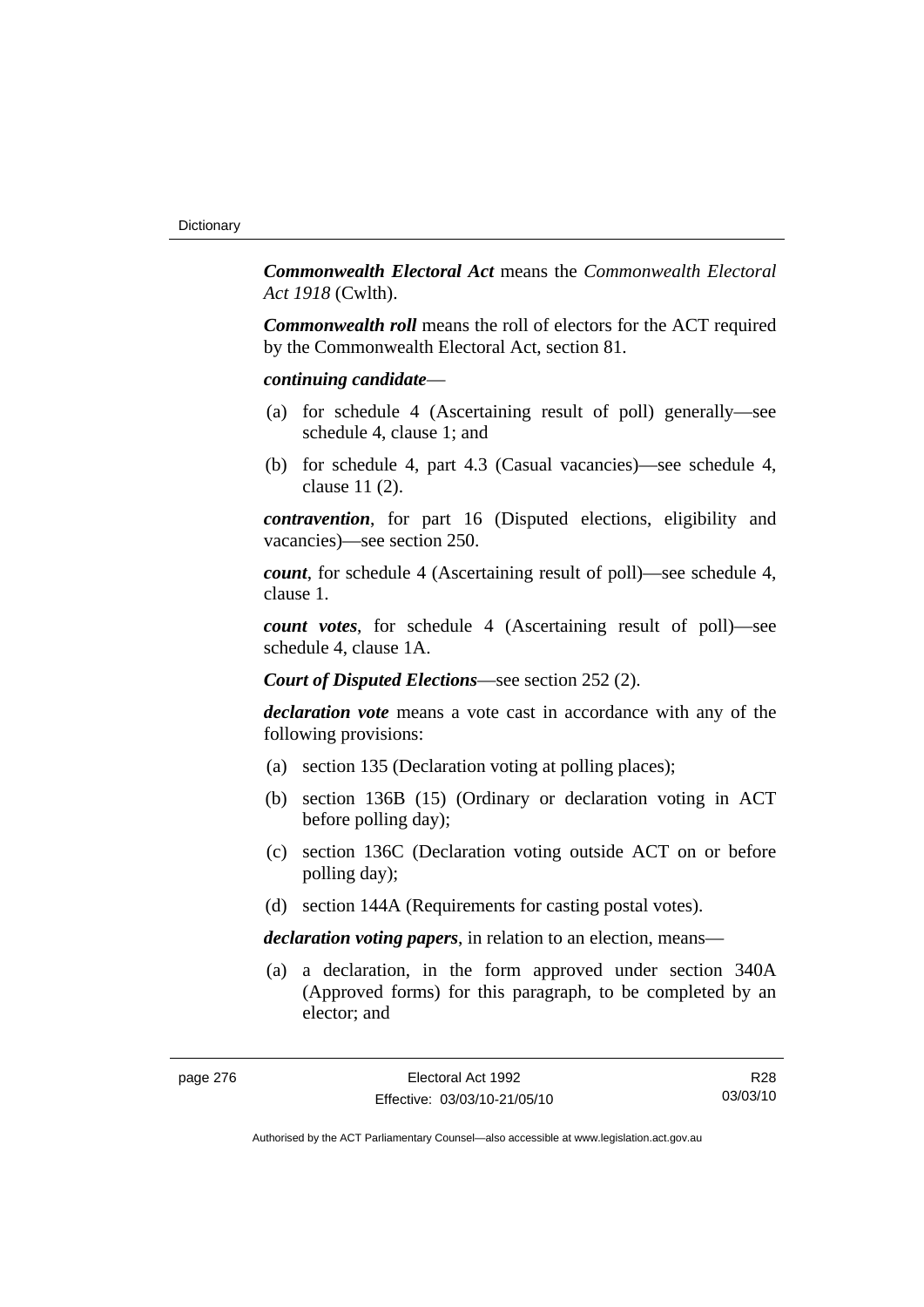- (b) a ballot paper suitable for declaration voting at the election; and
- (c) a certificate, in the form approved under section 340A for this paragraph, to be completed by a witness to the declaration; and
- (d) an envelope, in the form approved under section 340A for this paragraph, addressed to the commissioner, on which appears a declaration referred to in paragraph (a).

*defined details*, for division 14.4 (Disclosure of donations)—see section 216.

*defined particulars*, for division 14.6 (Annual returns)—see section 228.

*disclosure period*, for part 14 (Election funding and financial disclosure)—see section 201.

*disposition of property*, for part 14 (Election funding and financial disclosure)—see section 198.

*disseminate*, for division 17.3 (Campaigning offences)—see section 291.

*election* means—

- (a) an election of an MLA or MLAs; and
- (b) in relation to an electorate—such an election for the electorate; and
- (c) for part 16 (Disputed elections, eligibility and vacancies)—see section 250.

*election period*, in relation to an election, means the period—

- (a) beginning on the first day of the pre-election period; and
- (b) ending when the result of the election is declared under section 189.

page 277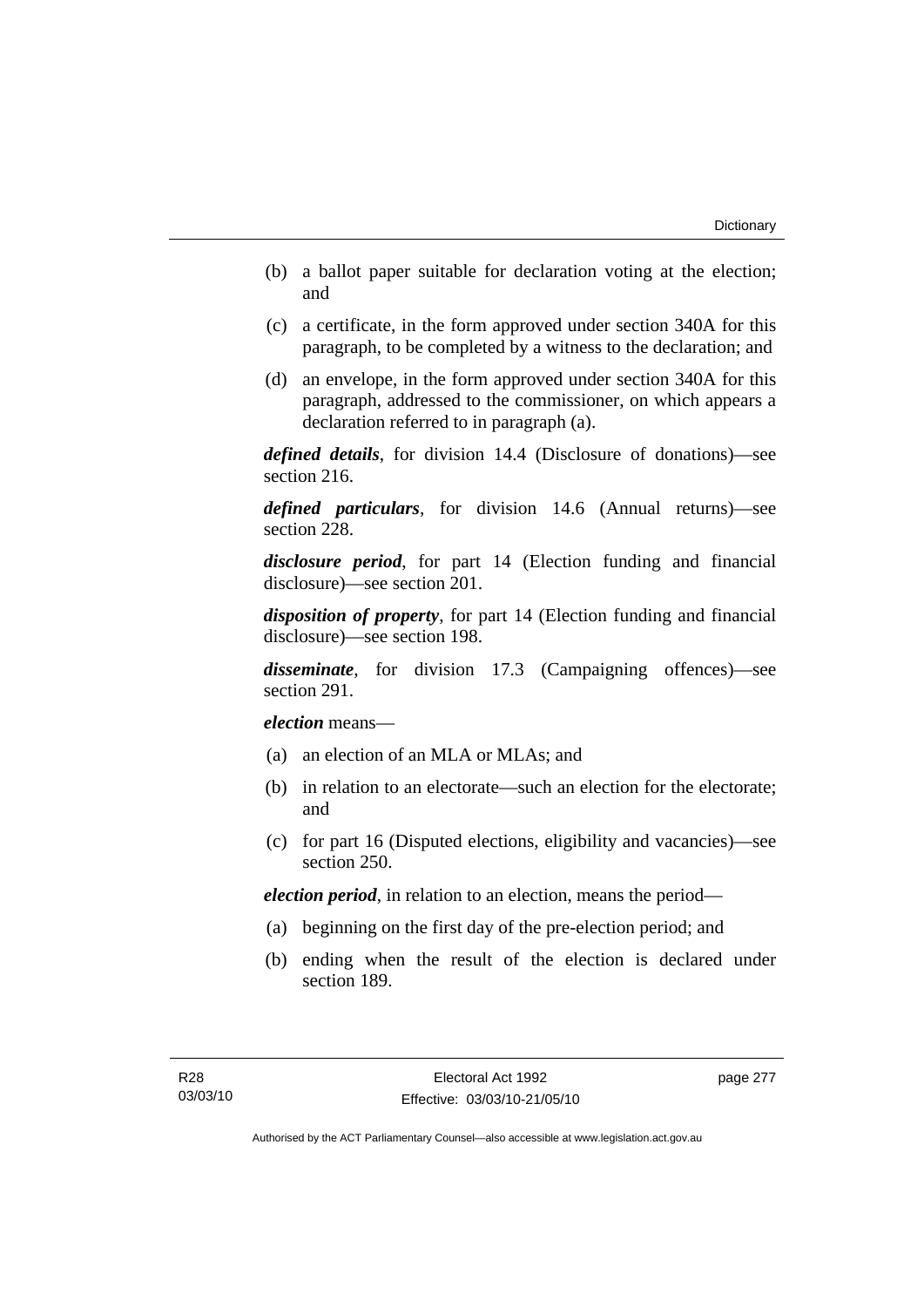*elector* means a person who is enrolled, or is to be taken under this Act to be enrolled, for an electorate.

*electoral advertisement*, for division 14.5 (Disclosure of electoral expenditure)—see section 223.

*electoral commission* means the Australian Capital Territory Electoral Commission established by section 5.

*electoral expenditure*, for division 14.5 (Disclosure of electoral expenditure)—see section 223.

*electoral matter*—see section 4.

*electoral paper* means a document, form or notice provided for or required under this Act.

*electorate* means an electorate, the name and boundaries of which are specified in a determination in force under section 35.

*electronic form*, of a roll or an extract from a roll, means a disk, tape or other device from which the information in the extract or roll may be reproduced by mechanical, electronic or other means.

*electronic voting*—see section 120 (2).

*eligible overseas elector* means a person who is an eligible overseas elector under section 74.

*eligible vote*, for part 14 (Election funding and financial disclosure)—see section 198.

*entity*, for part 14 (Election funding and financial disclosure)—see section 198.

*envelope*, for schedule 3 (Preliminary scrutiny of declaration voting papers)—see schedule 3, clause 1.

*excluded candidate*, for schedule 4 (Ascertaining result of poll) see schedule 4, clause 1.

*extract*, from a roll—see section 59.

page 278 Electoral Act 1992 Effective: 03/03/10-21/05/10

R28 03/03/10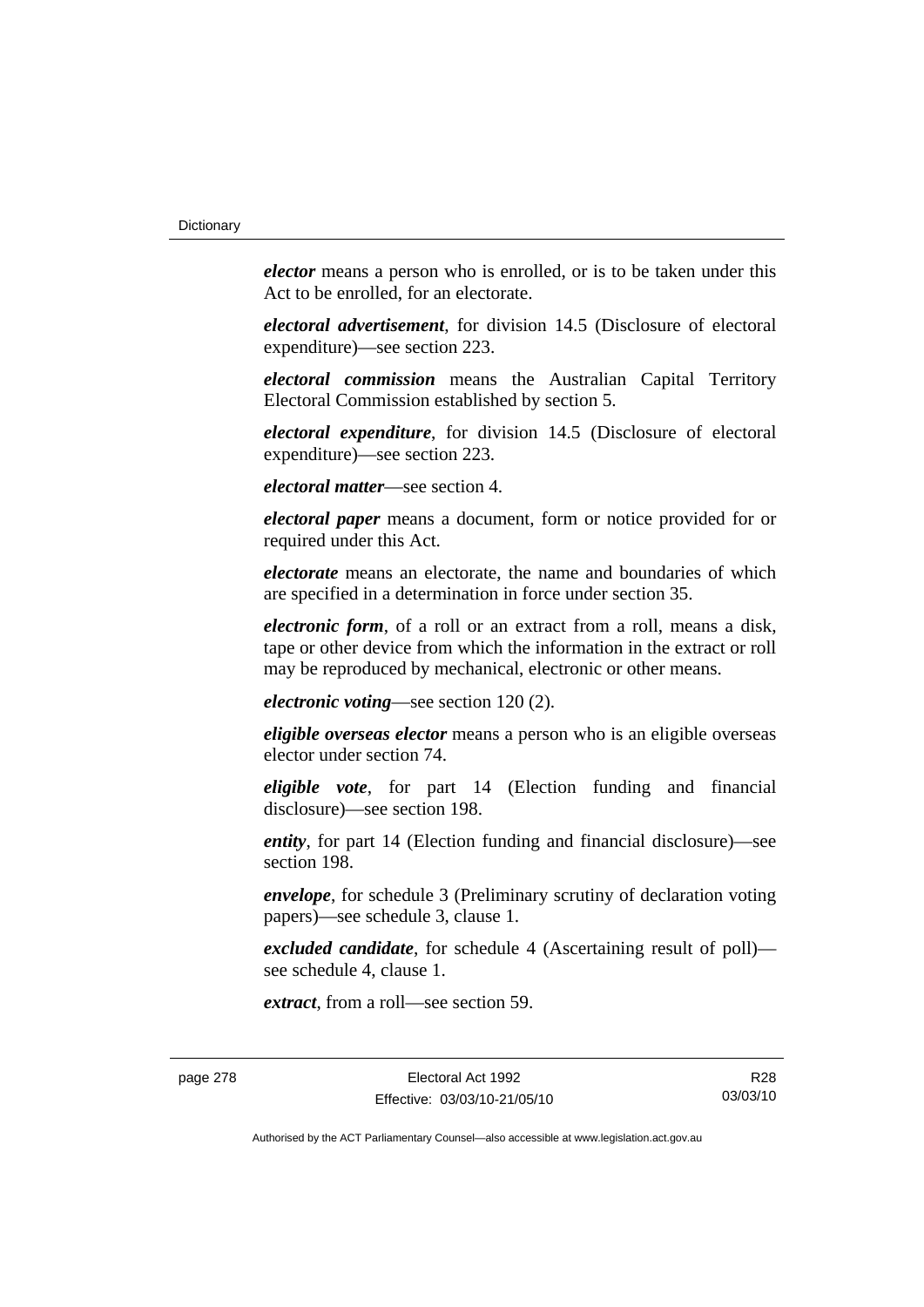*extraordinary election*—see section 101.

*file*, for part 16 (Disputed elections, eligibility and vacancies)—see section 250.

*financial controller*, for part 14 (Election funding and financial disclosure)—see section 198.

*former MLA*, for part 13 (Casual vacancies)—see section 190.

*general election* means a general election of MLAs.

*gift*, for part 14 (Election funding and financial disclosure)—see section 198.

*group*, in relation to candidates in an election, means candidates whose names are grouped on the ballot papers in accordance with section 115 (Grouping of candidates' names).

*hospital* includes a convalescent home and an institution similar to a hospital or convalescent home.

*hour of nomination*—see section 108.

*internally reviewable decision*, for part 15 (Notification and review of decisions)—see section 245.

*internal review notice*—see section 244.

*investigation notice*, for division 14.7 (Compliance)—see section 235.

*judge* means—

- (a) a judge of the Supreme Court; or
- (b) a judge of the Supreme Court of a State or another Territory; or
- (c) a judge of the Federal Court or Family Court.

*member*, for division 2.2 (Members of electoral commission)—see section 11.

*MLA* means a member of the Assembly.

page 279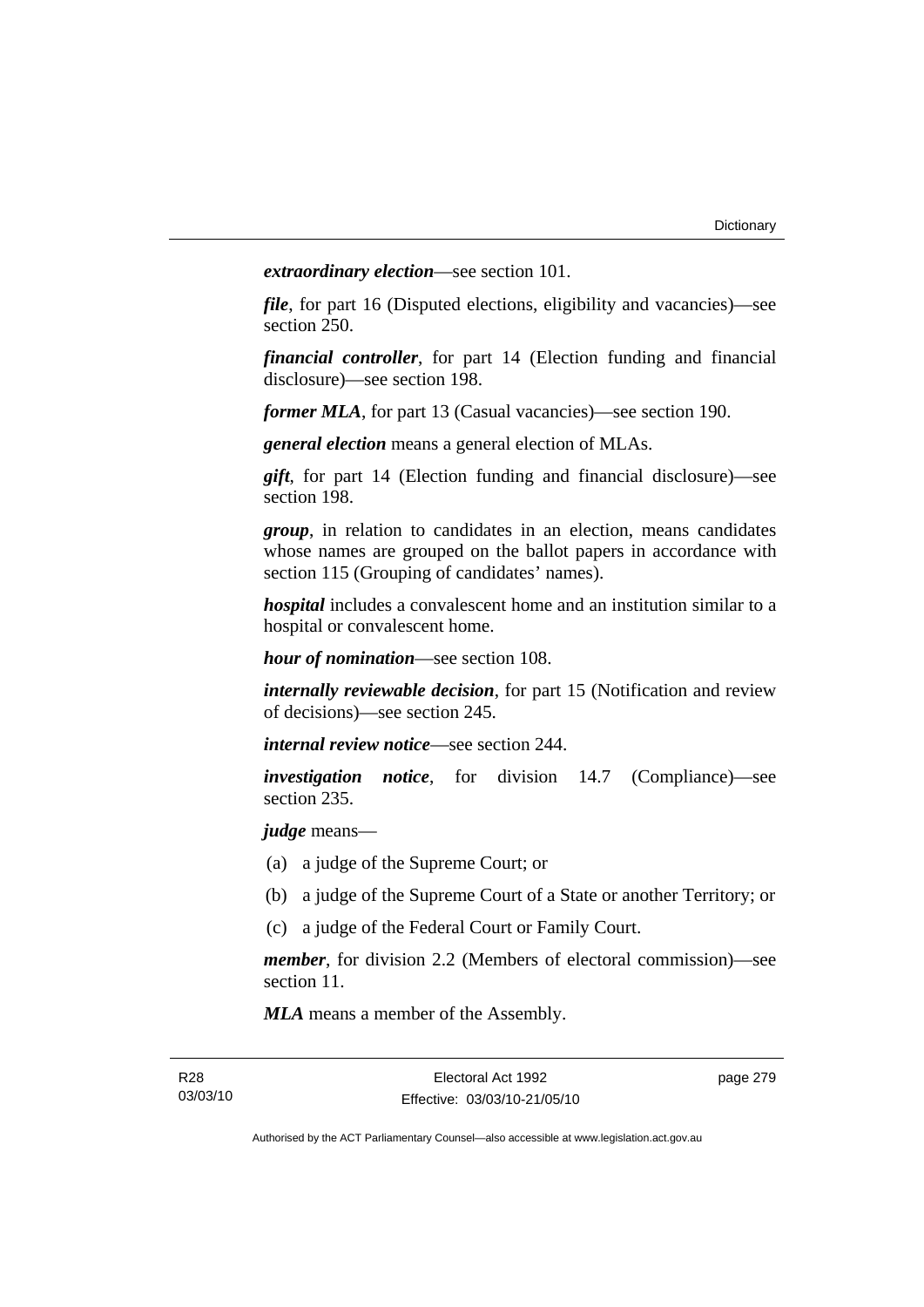*newspaper* means a newspaper circulating in the ACT.

*news publication* means a newspaper or periodical and includes an electronic publication of a similar kind.

*next available preference*, for schedule 4 (Ascertaining result of poll)—see schedule 4, clause 1.

*officer* means—

- (a) a person appointed under section 33 (Officers) to be an officer; or
- (b) a person exercising a power under this Act under an arrangement under section 70 (Joint roll arrangements with the Commonwealth) or section 336 (Administrative arrangements with Commonwealth and States); or
- (c) in relation to a particular matter—a person mentioned in paragraph (a) or (b) exercising a power in relation to the matter.

*official error*, in relation to a person voting or seeking to vote at an election, means the removal of the person's name under this Act from the roll for an electorate in which the person is otherwise entitled to vote unless the name was so removed before the roll closed for the purpose of the previous election.

*OIC* means—

- (a) in relation to a scrutiny centre—the officer in charge of the centre; and
- (b) in relation to a polling place—the officer in charge of the place.

*ordinary election* means a general election required by section 100.

*ordinary vote* means a vote other than a declaration vote.

*participant*, for division 14.5 (Disclosure of electoral expenditure)—see section 223.

R28 03/03/10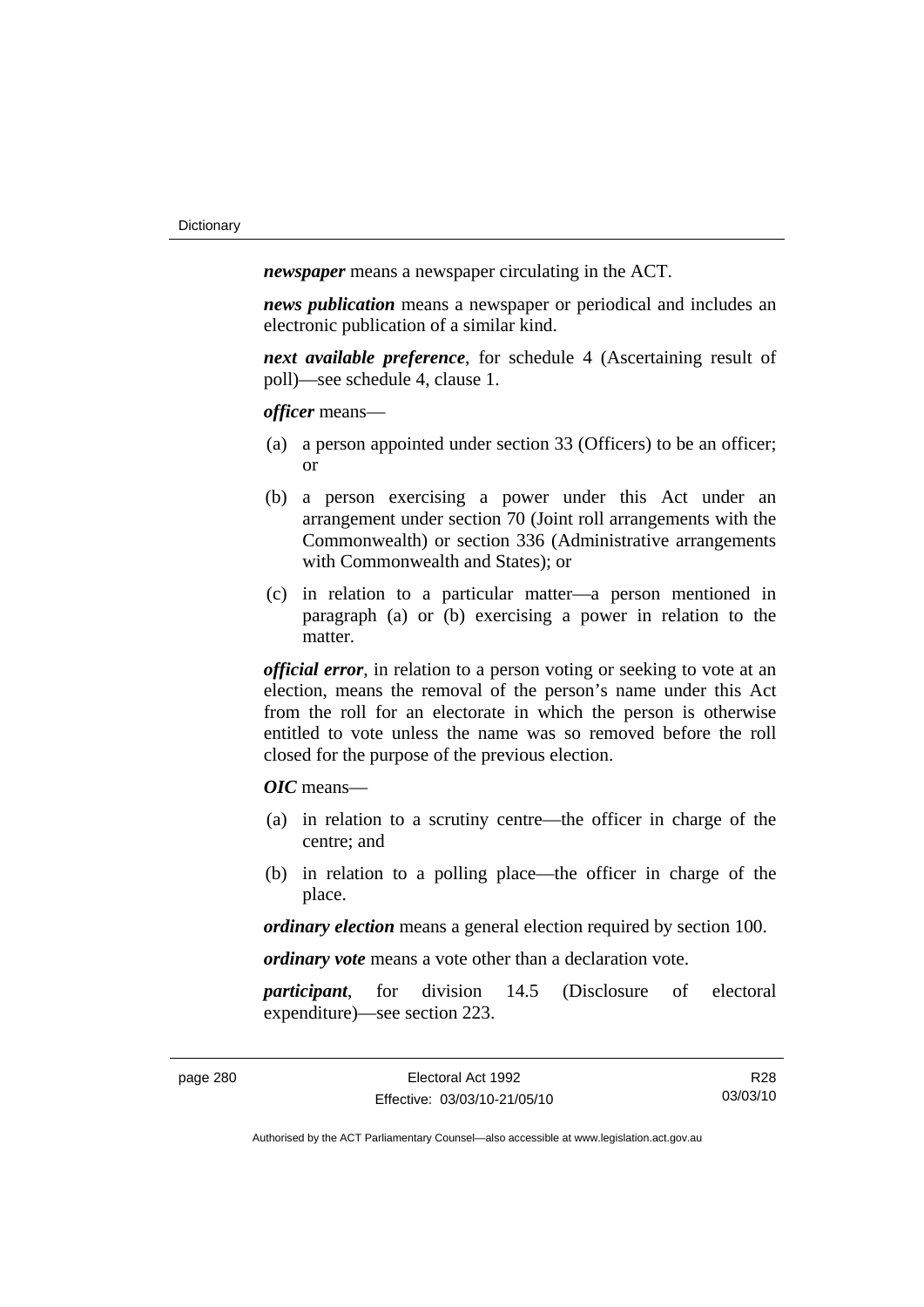*party*, for part 14 (Electoral funding and financial disclosure)—see section 198.

### *party candidate* means—

- (a) a candidate at an election nominated by the registered officer of a registered party; and
- (b) in relation to a registered party—a candidate nominated by the registered officer of the party.

*person*, for part 15 (Notification and review of decisions)—see section 245.

### *place of nomination*—see section 108.

*political party* means an organisation, incorporated or unincorporated, an object or activity of which is the promotion of the election to the Assembly of a candidate or candidates endorsed by it.

### *polling day*—

- (a) means the day when, apart from section 111 (Need for an election), a poll for an election would be required; and
- (b) except in part 8 (Timing of elections) and part 9 (Arrangements for elections), includes—
	- (i) if the time for holding an election is extended under section 159 for more than 1 day—each of those days; and
	- (ii) if polling is suspended under section 160—a day when polling is resumed.

*polling place* means a place appointed as a polling place under section 119 (Polling places and scrutiny centres), and, for division 17.3 (Campaigning offences), includes—

 (a) a place where a vote may be made before an officer under section 136B (Ordinary or declaration voting in ACT before

page 281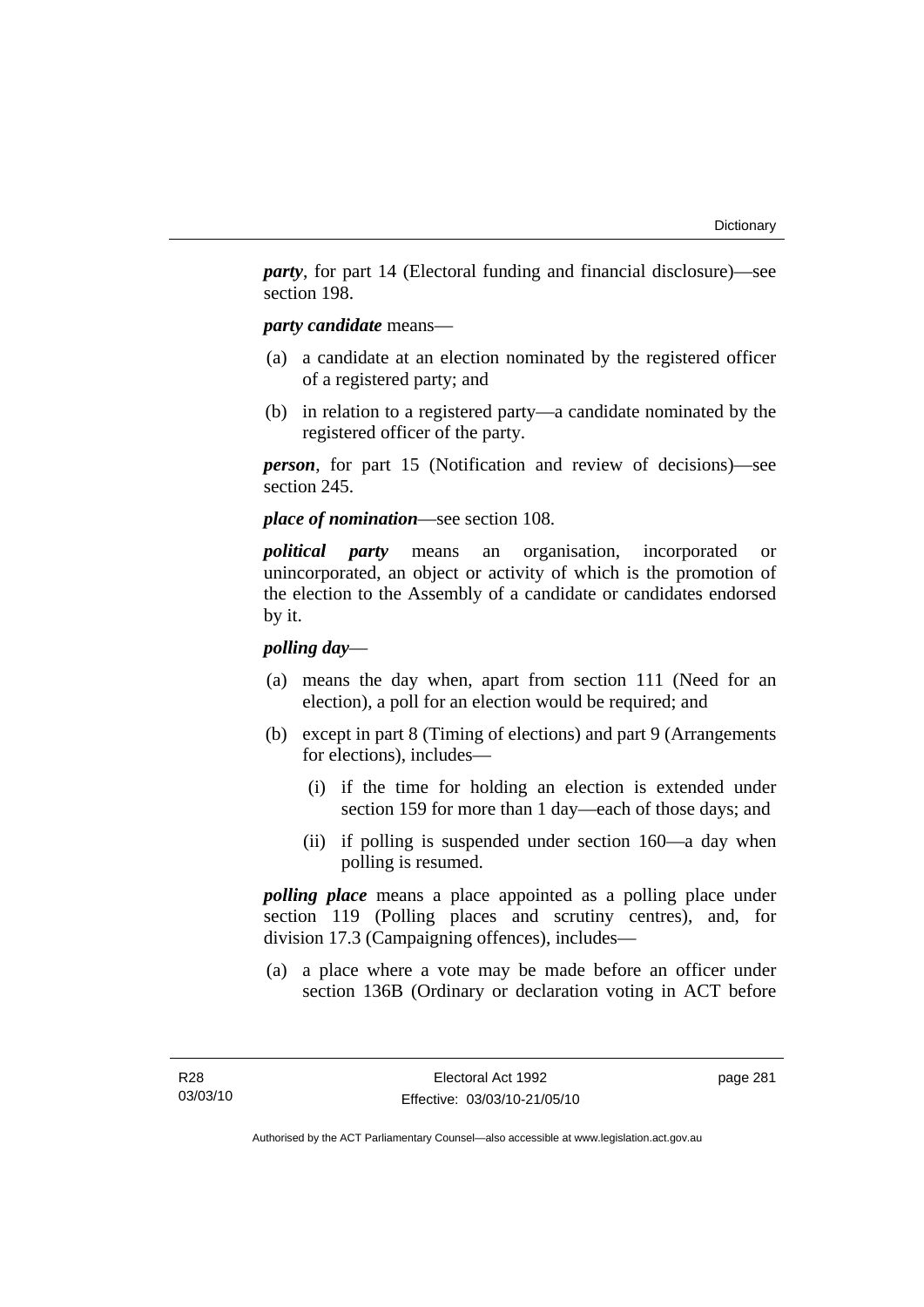polling day) or section 136C (Declaration voting outside ACT on or before polling day); and

 (b) a place where mobile polling is taking place under division 10.5 (Mobile polling).

*post*, for division 10.4 (Voting otherwise than at a polling place) see section 136.

*postal vote* means a declaration vote to which section 144A (Requirements for casting postal votes) applies.

*pre-election period* means the period of 37 days ending on the end of polling day for an election.

*proceeding*, for part 16 (Disputed elections, eligibility and vacancies)—see section 250.

*property*, for part 14 (Election funding and financial disclosure) see section 198 (Definitions for pt 14).

*publish*, for division 17.3 (Campaigning offences)—see section 291.

*quota*—

- (a) for schedule 4 (Ascertaining result of poll) generally—see schedule 4, clause 1B; and
- (b) for schedule 4, part 4.3 (Casual vacancies)—see schedule 4, clause 12.

*redistribution* includes distribution.

*register*, for part 14 (Election funding and financial disclosure)—see section 198.

*registered*, for an abbreviation of the name of a registered party, means an abbreviation included in the particulars for the party in the register of political parties.

*registered industrial organisation*, for part 14 (Election funding and financial disclosure)—see section 198.

R28 03/03/10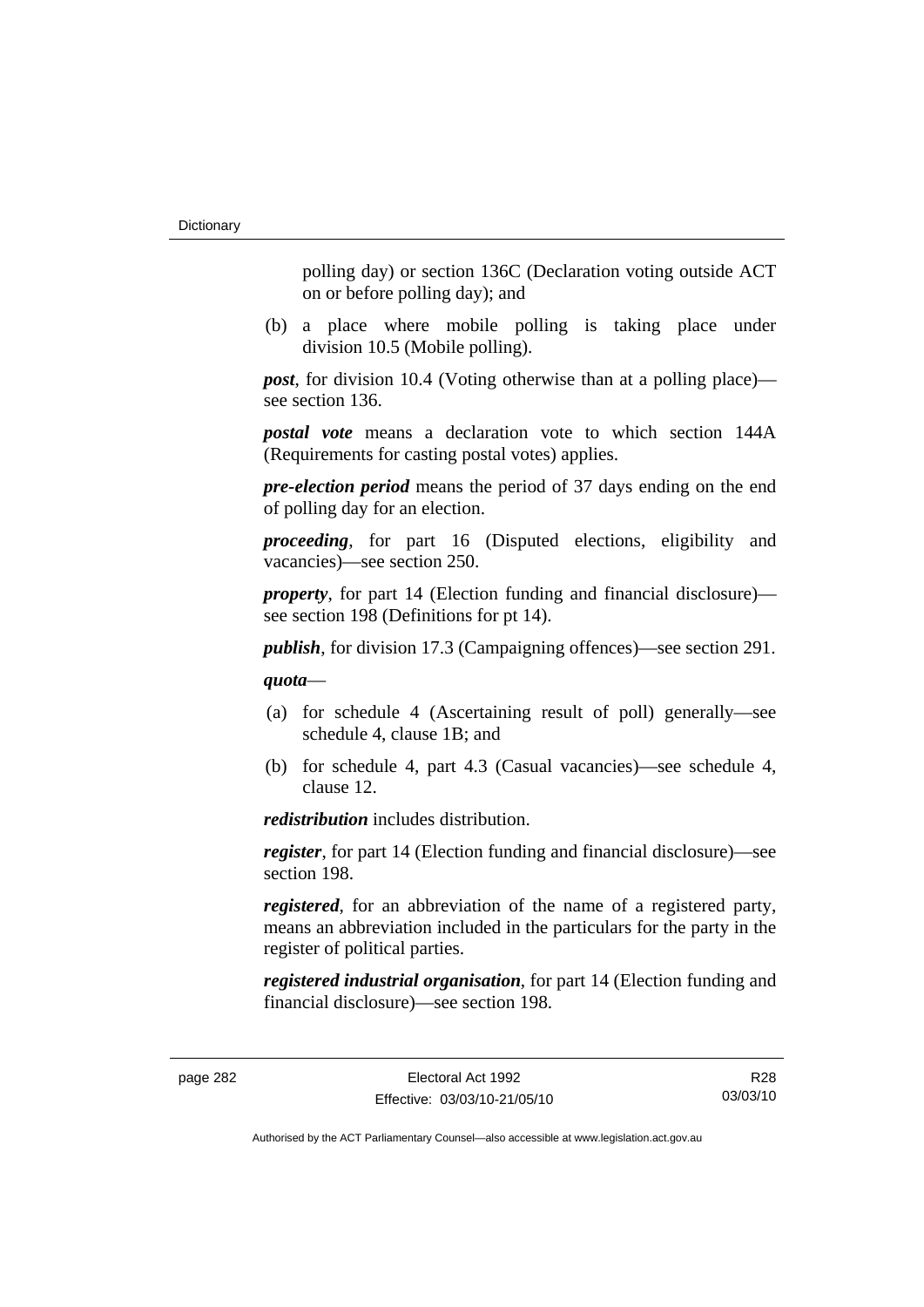*registered officer*, for a registered party, means the person whose name is entered in the register of political parties as the registered officer of the party.

*registered party* means a political party registered under part 7 (Registration of political parties).

*register of political parties* means the register of political parties kept under section 88 (Register).

*registrar*, for part 16 (Disputed elections, eligibility and vacancies)—see section 250.

*related* political parties, for part 7 (Registration of political parties)—see section 87 (Definitions—pt 7).

*relates*, for division 14.5 (Disclosure of electoral expenditure)—see section 223.

*reportage or commentary*, for division 17.3 (Campaigning offences)—see section 291.

*reporting agent*, for part 14 (Election funding and financial disclosure)—see section 198.

*research personnel*, for part 11 (Polling in Antarctica)—see section 167.

*return*, for division 14.7 (Compliance)—see section 235.

*returning officer*, for part 11 (Polling in Antarctica)—see section 167.

*reviewable decision*, for part 15 (Notification and review of decisions)—see section 245.

*roll* means a roll of electors kept under this Act.

*scrutineer* means a person appointed under section 122 to be a scrutineer.

*scrutiny centre* means a place appointed as a scrutiny centre under section 119.

page 283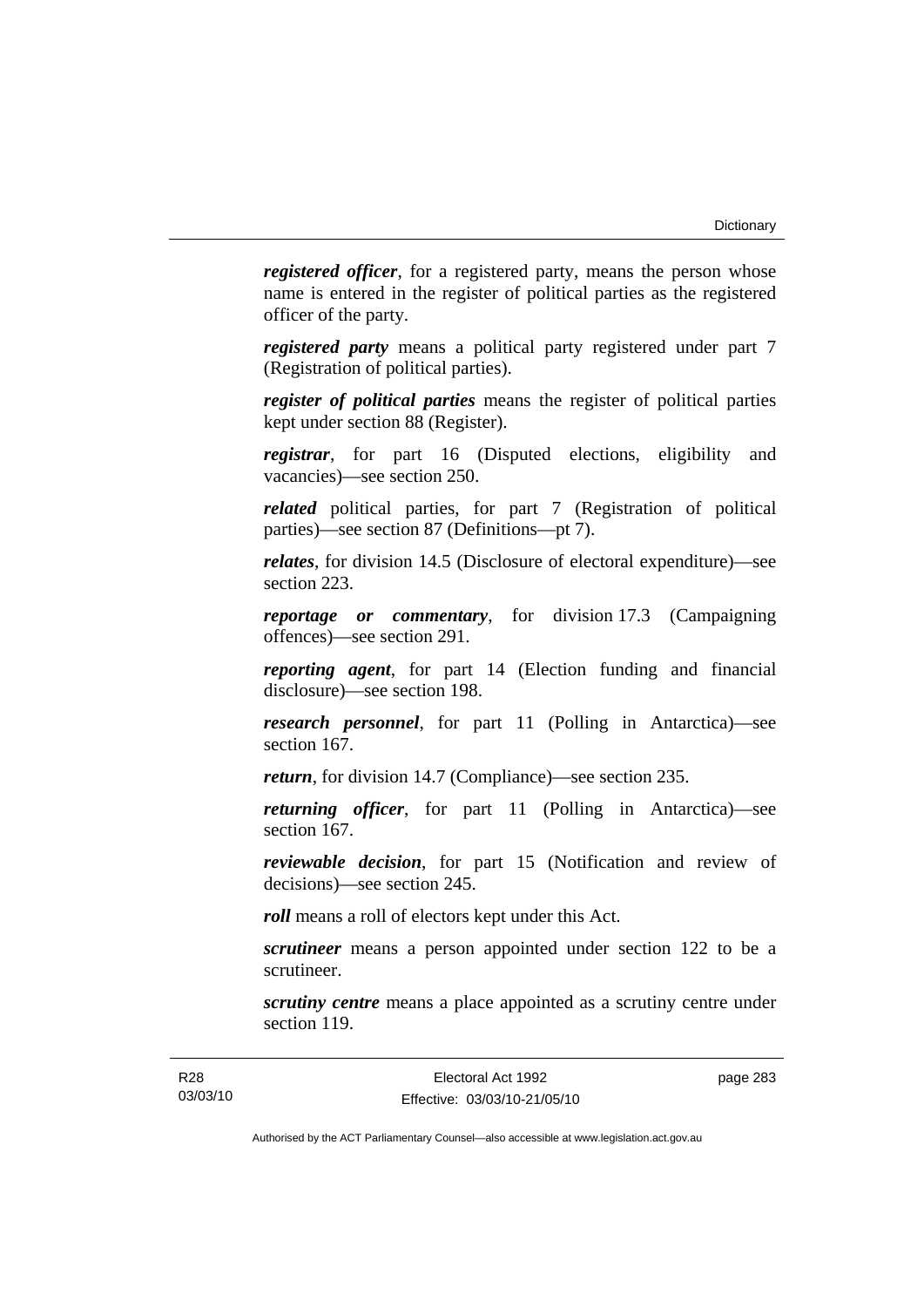*secretary*, in relation to a political party, means the secretary or chief administrative officer (however described) of the party.

### *Speaker*—

- (a) for part 13 (Casual vacancies)—see section 190; and
- (b) for part 16 (Disputed elections, eligibility and vacancies)—see section 251.

*Note Speaker* is defined in the *Legislation Act 2001*, dict. pt 1.

*special hospital*, for division 10.5 (Mobile polling)—see section 149.

*staff*, in relation to the electoral commission, means—

- (a) the staff assisting the commissioner referred to in section 31; and
- (b) persons employed or engaged under section 32.

*station*, for part 11 (Polling in Antarctica)—see section 167.

*successful candidate*, for schedule 4 (Ascertaining result of poll) see schedule 4, clause 1.

*suppressed address* means an address particulars of which are required to be suppressed from a roll extract under section 77.

*surplus*, for schedule 4 (Ascertaining result of poll)—see schedule 4, clause 1.

*total votes*, for schedule 4 (Ascertaining result of poll)—see schedule 4, clause 1.

### *transfer value*—

- (a) for schedule 4 (Ascertaining result of poll) generally—see schedule 4, clause 1C; and
- (b) for schedule 4, part 4.3 (Casual vacancies)—see schedule 4, clause 13.

R28 03/03/10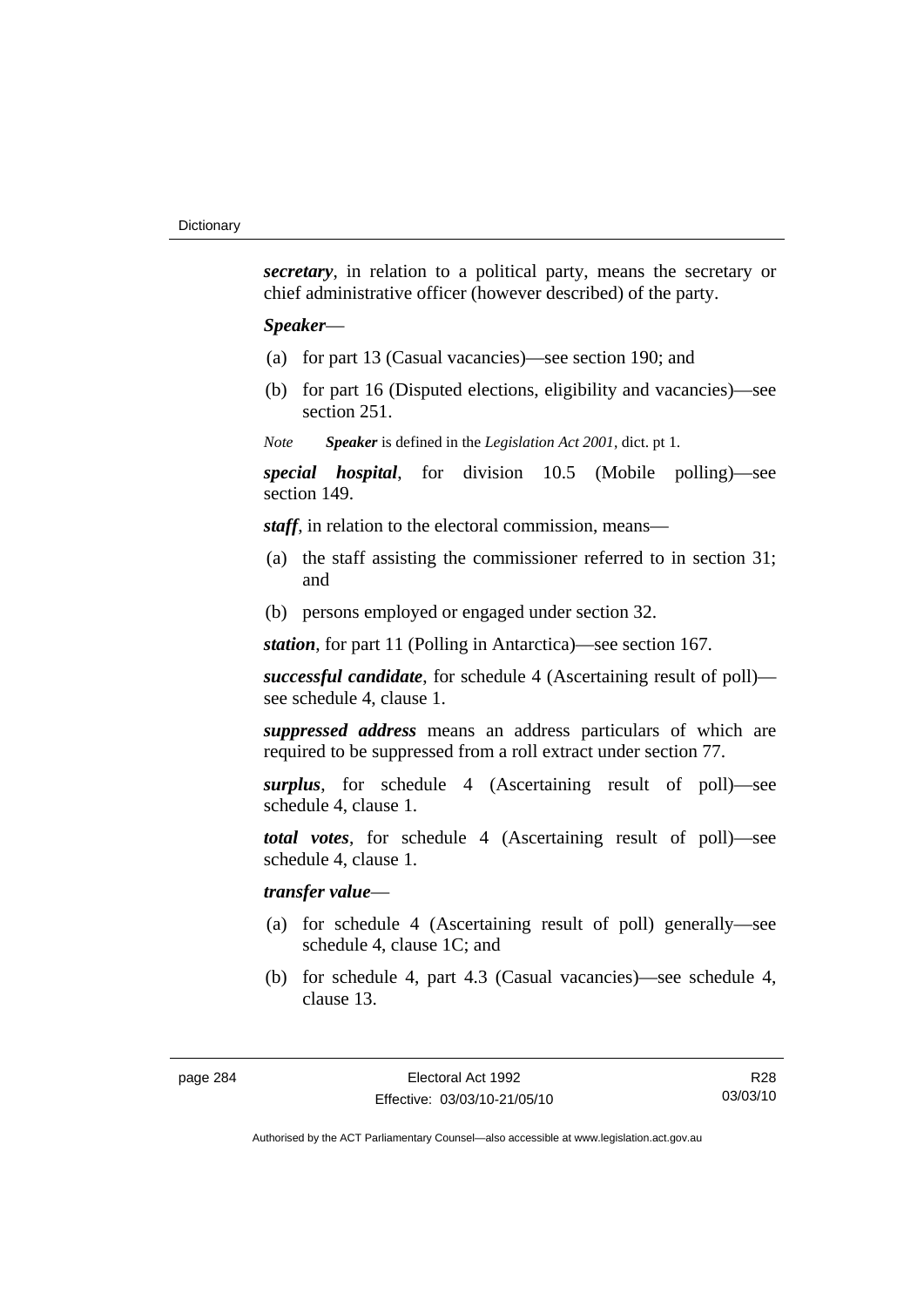*transmit*, for part 11 (Polling in Antarctica)—see section 167.

*undue influence*, for part 16 (Disputed elections, eligibility and vacancies)—see section 250.

*visiting officer*, for division 10.5 (Mobile polling)—see section 149.

R28 03/03/10

Electoral Act 1992 Effective: 03/03/10-21/05/10 page 285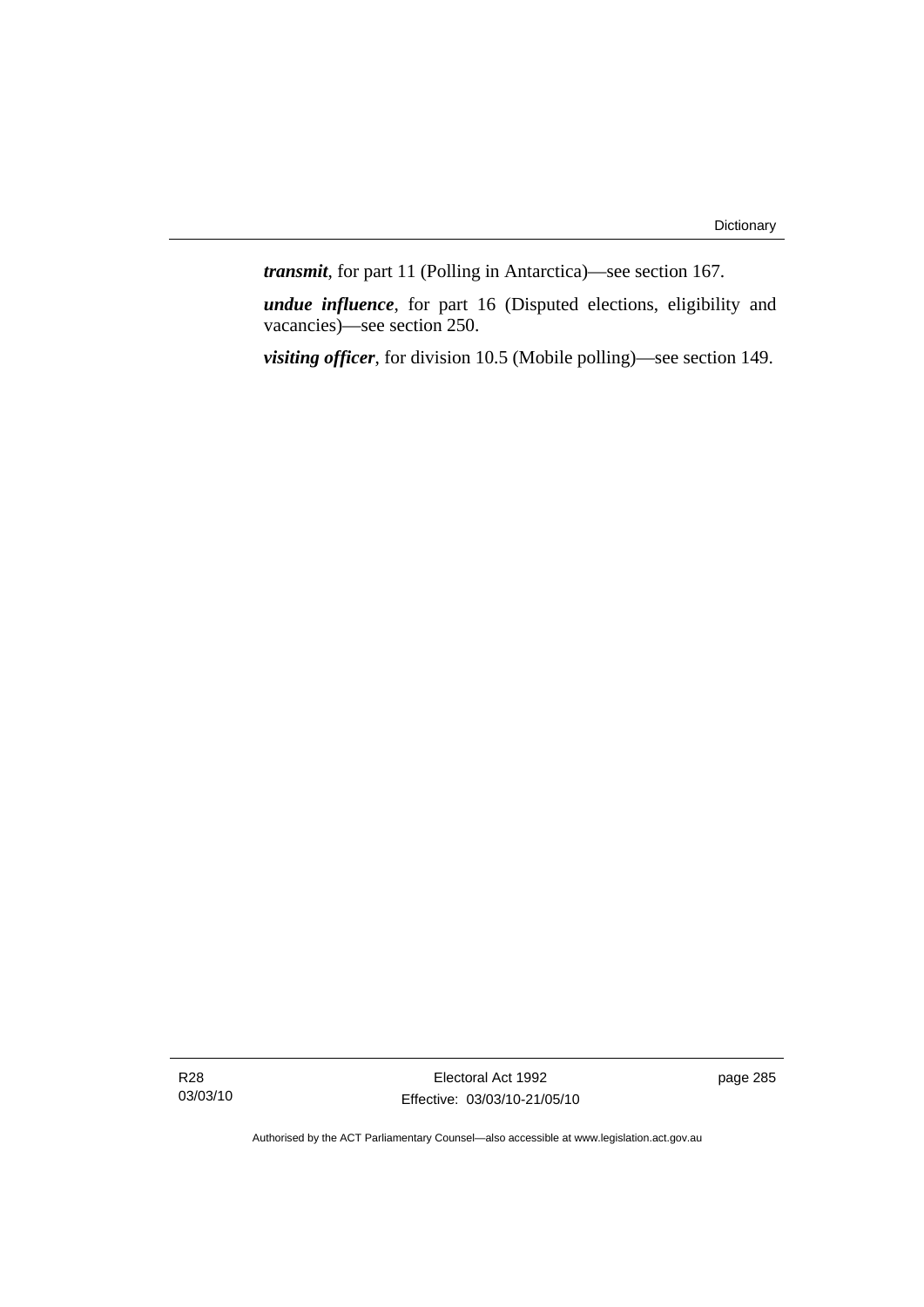1 About the endnotes

### **Endnotes**

## **1 About the endnotes**

Amending and modifying laws are annotated in the legislation history and the amendment history. Current modifications are not included in the republished law but are set out in the endnotes.

Not all editorial amendments made under the *Legislation Act 2001*, part 11.3 are annotated in the amendment history. Full details of any amendments can be obtained from the Parliamentary Counsel's Office.

Uncommenced amending laws and expiries are listed in the legislation history and the amendment history. These details are underlined. Uncommenced provisions and amendments are not included in the republished law but are set out in the last endnote.

If all the provisions of the law have been renumbered, a table of renumbered provisions gives details of previous and current numbering.

The endnotes also include a table of earlier republications.

| $am = amended$                               | $ord = ordinance$                         |
|----------------------------------------------|-------------------------------------------|
| $amdt = amendment$                           | $orig = original$                         |
| $ch = chapter$                               | par = paragraph/subparagraph              |
| $def = definition$                           | $pres = present$                          |
| $dict = dictionary$                          | $prev = previous$                         |
| $disallowed = disallowed by the Legislative$ | $(\text{prev}) = \text{previously}$       |
| Assembly                                     | $pt = part$                               |
| $div = division$                             | $r = rule/subrule$                        |
| $exp = expires/expired$                      | $renum = renumbered$                      |
| $Gaz = gazette$                              | $reloc = relocated$                       |
| $hdg =$ heading                              | $R[X]$ = Republication No                 |
| $IA = Interpretation Act 1967$               | $RI = reissue$                            |
| $ins = inserted/added$                       | $s = section/subsection$                  |
| $LA =$ Legislation Act 2001                  | $sch = schedule$                          |
| $LR =$ legislation register                  | $sdiv = subdivision$                      |
| $LRA =$ Legislation (Republication) Act 1996 | $sub = substituted$                       |
| $mod = modified/modification$                | $SL = Subordinate$ Law                    |
| $o = order$                                  | underlining = whole or part not commenced |
| $om = omitted/repealed$                      | or to be expired                          |
|                                              |                                           |

### **2 Abbreviation key**

page 286 **Electoral Act 1992** Effective: 03/03/10-21/05/10

R28 03/03/10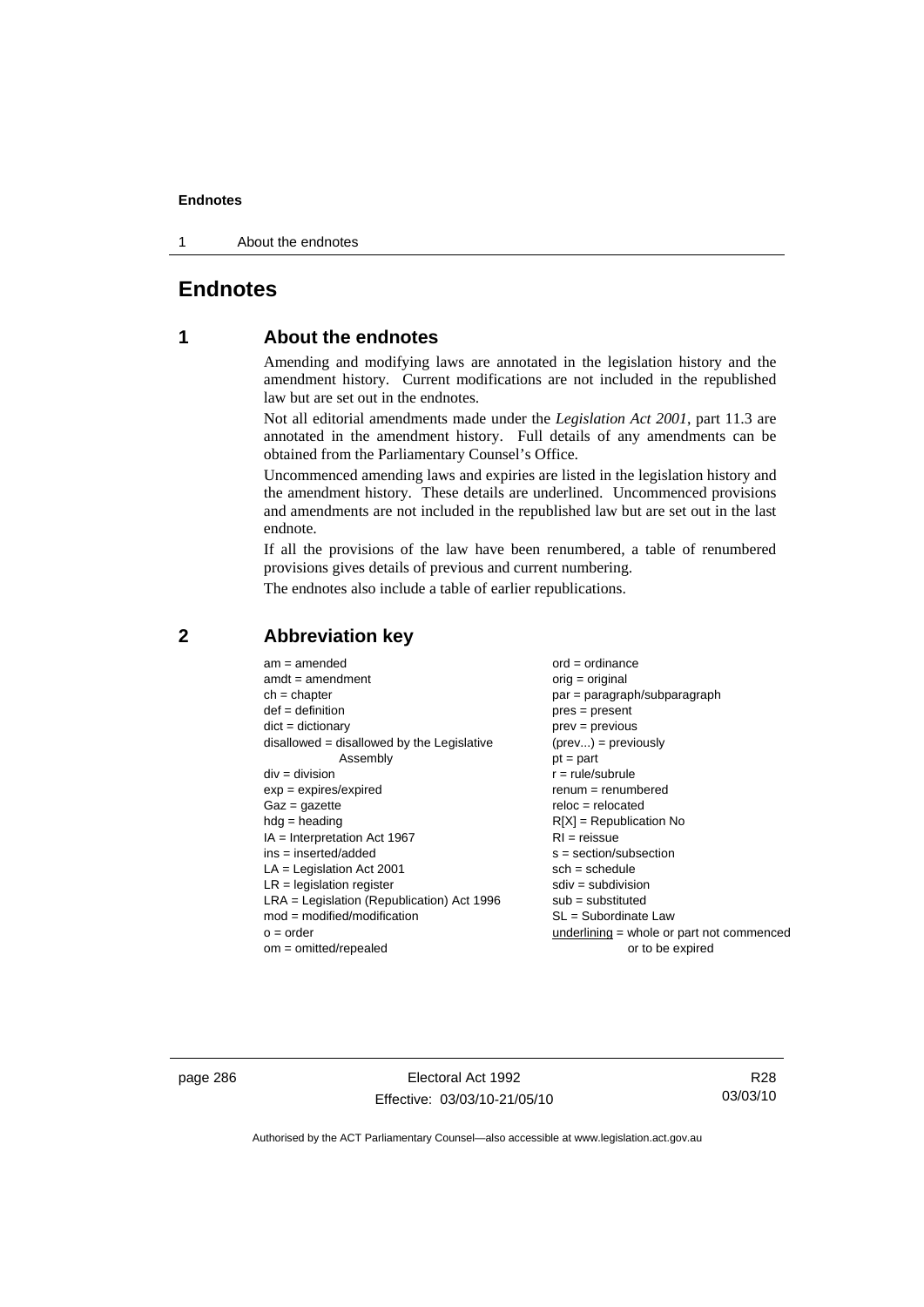### **3 Legislation history**

### **Electoral Act 1992 No 71**

notified 8 December 1992 (Gaz 1992 No S218) s 1, s 2 commenced 8 December 1992 (s 2 (1)) remainder commenced 21 December 1992 (Gaz 1992 No S243 p 19)

as amended by

### **Acts Revision (Position of Crown) Act 1993 No 44 sch 2**

notified 27 August 1993 (Gaz 1993 No S165) commenced 27 August 1993 (s 2)

### **Electoral (Amendment) Act 1994 No 14**

notified 17 May 1994 (Gaz 1994 No S85) s 1, s 2, s 22 (in pt), s 23 (in pt) commenced 17 May 1994 (s 2 (1), (2)) ss 3-21 commenced 6 June 1994 (Gaz 1994 No S105) s 22 (new pt 13) commenced 3 March 1995 (s 2 (5)) s 22 (new pt 16 (ss 244-278)) commenced 25 August 1994 (s 2 (6) and Gaz 1994 No S172) s 24 commenced 1 September 1994 (Gaz 1994 No S172) remainder commenced 25 August 1994 (Gaz 1994 No S172)

### **Public Sector Management (Consequential and Transitional Provisions) Act 1994 No 38 sch 1 pt 32**

notified 30 June 1994 (Gaz 1994 No S121) s 1, s 2 commenced 30 June 1994 (s 2 (1)) sch1 pt 32 commenced 1 July 1994 (Gaz 1994 No S142 p 2)

### **Electoral (Amendment) Act 1994 (No 2) No 78**

notified 17 November 1994 (Gaz 1994 No S252) commenced 17 November 1994 (s 2)

### **Annual Reports (Government Agencies) (Consequential Provisions) Act 1995 No 25 sch**

notified 5 September 1995 (Gaz 1995 No S212) commenced 5 September 1995 (s 2)

### **Electoral (Amendment) Act 1995 No 33**

notified 31 October 1995 (Gaz 1995 No S266) commenced 31 October 1995 (s 2)

R28 03/03/10 page 287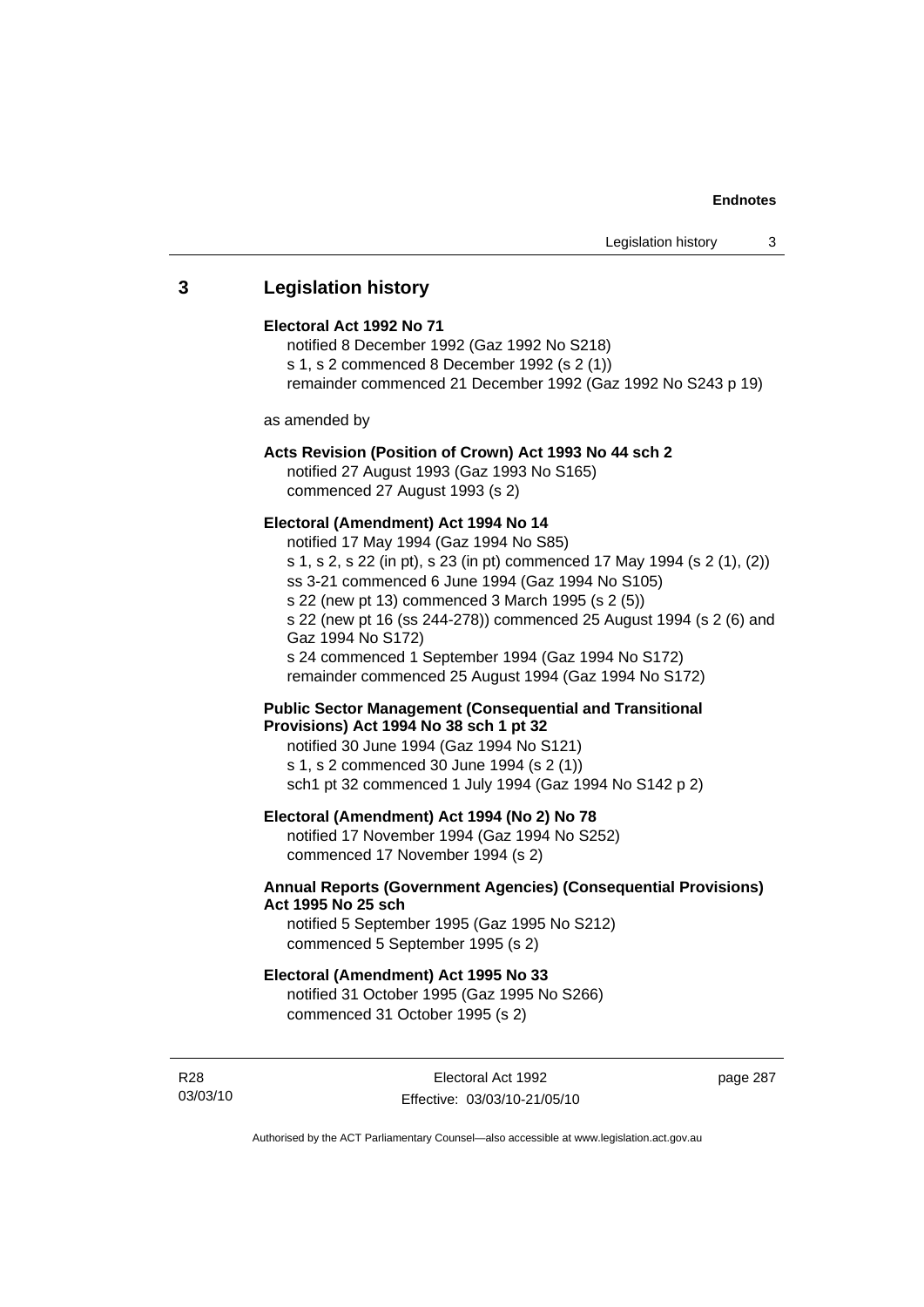3 Legislation history

#### **Statute Law Revision Act 1995 No 46 sch**

notified 18 December 1995 (Gaz 1995 No S306) commenced 18 December 1995 (s 2)

### **Remuneration Tribunal (Consequential and Transitional Provisions) Act 1995 No 56 sch**

notified 20 December 1995 (Gaz 1995 No S313) sch commenced 21 December 1995 (s 2 and see Gaz 1995 No S315 p 2)

#### **Electoral (Amendment) Act 1996 No 56**

notified 29 November 1996 (Gaz 1996 No S320) commenced 29 November 1996 (s 2)

### **Land (Planning and Environment) (Amendment) Act 1996 (No 3) No 85**

notified 24 December 1996 (Gaz 1996 No S345) s 1, s 2 commenced 24 December 1996 (s 2 (1)) remainder commenced 24 June 1997 (s 2 (3))

#### **Electoral (Amendment) Act 1997 No 38**

notified 1 September 1997 (Gaz 1997 No S257) ss 1-3 commenced 1 September 1997 (s 2 (1)) remainder commenced 1 May 1998 (s 2 (2))

#### **Remuneration Tribunal (Consequential Amendments) Act 1997 No 41 sch 1 (as am by 2002 (No 2) No 49 pt 3.19)**

notified 19 September 1997 (Gaz 1997 No S264) s 1, s 2 commenced 19 September 1997 (s 2 (1)) sch 1 commenced 24 September 1997 (s 2)

### **Electoral Amendment Act 1997 (No 2) No 91**

notified 1 December 1997 (Gaz 1997 No S380) commenced 1 December 1997 (s 2)

### **Legal Practitioners (Consequential Amendments) Act 1997 No 96 sch 1**

notified 1 December 1997 (Gaz 1997 No S380) s 1, s 2 commenced 1 December 1997 (s 2 (1)) sch 1 commenced 1 June 1998 (s 2 (2))

page 288 Electoral Act 1992 Effective: 03/03/10-21/05/10

R28 03/03/10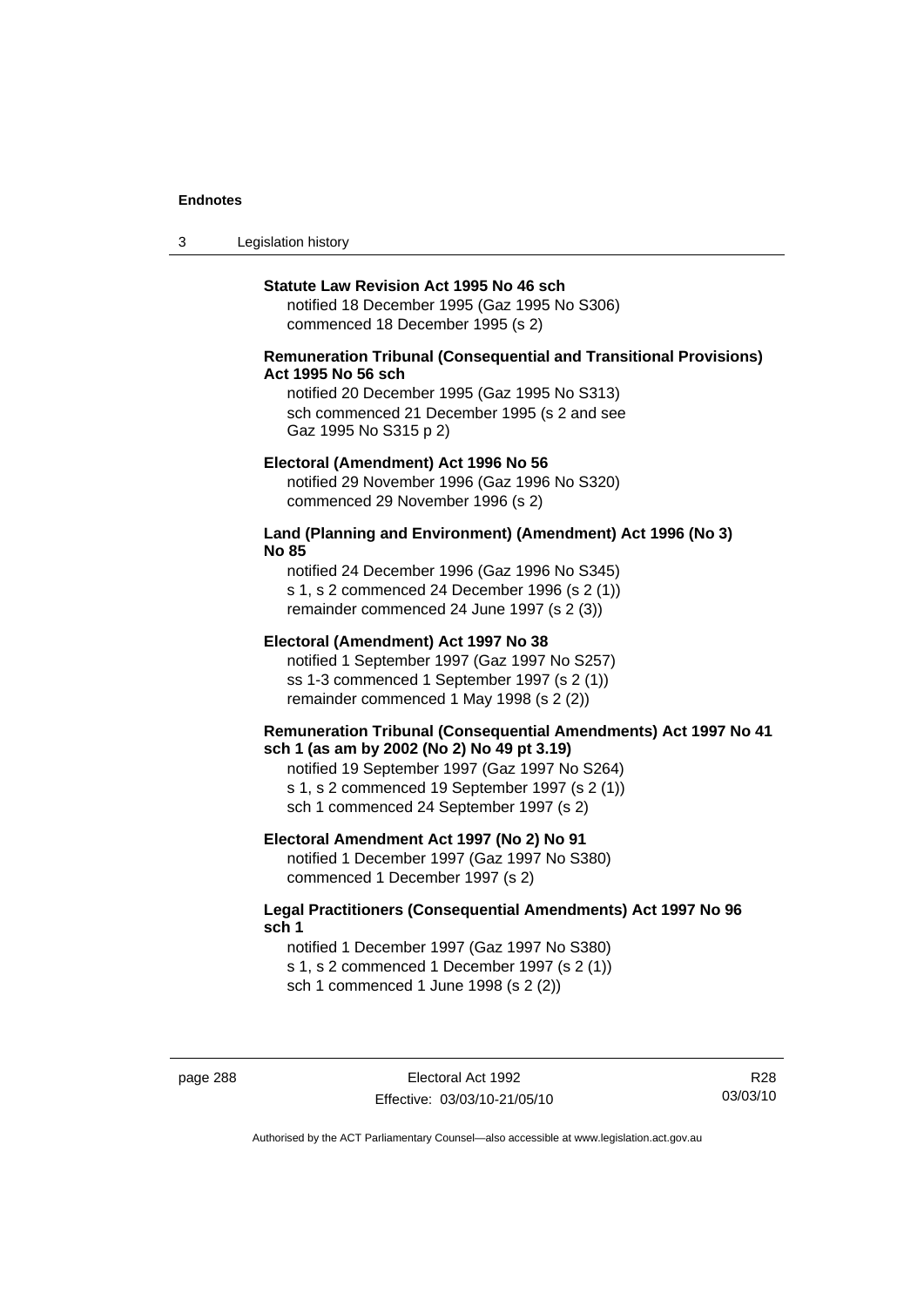| Legislation history |  |
|---------------------|--|
|---------------------|--|

#### **Statute Law Revision (Penalties) Act 1998 No 54 sch**

notified 27 November 1998 (Gaz 1998 No S207) s 1, s 2 commenced 27 November 1998 (s 2 (1)) sch commenced 9 December 1998 (Gaz 1998 No 49 p 1078)

### **Electoral (Amendment) Act 1998 No 61**  notified 11 December 1998 (Gaz 1998 No S209) commenced 11 December 1998 (s 2)

### **Electoral Amendment Act 2000 No 50**  notified 28 September 2000 (Gaz 2000 No 39) commenced 28 September 2000 (s 2)

#### **Electoral Amendment Act 2000 (No 2) No 76**

notified 21 December 2000 (Gaz 2000 No S69) s 1, s 2 commenced 21 December 2000 (IA s 10B) remainder commenced 11 April 2001 (Gaz 2001 No 14)

### **Surveyors (Consequential Amendments) Act 2001 No 3 sch 1**

notified 8 March 2001 (Gaz 2001 No 10) s 1, s 2 commenced 8 March 2001 (IA s 10B) sch 1 commenced 26 July 2001 (s 2 and Gaz 2001 No 30)

### **Electoral Amendment Act 2001 No 36**

notified 29 June 2001 (Gaz 2001 No S36) commenced 29 June 2001 (s 2)

### **Electoral (Entrenched Provisions) Amendment Act 2001 No 37**

notified 29 June 2001 (Gaz 2001 No S36) commenced 29 June 2001 (s 2)

### **Electoral Amendment Act 2001 (No 2) No 38**

notified 29 June 2001 (Gaz 2001 No S36) s 1, s 2 commenced 29 June 2001 (IA s 10B) remainder commenced 29 June 2001 (s 2)

R28 03/03/10 page 289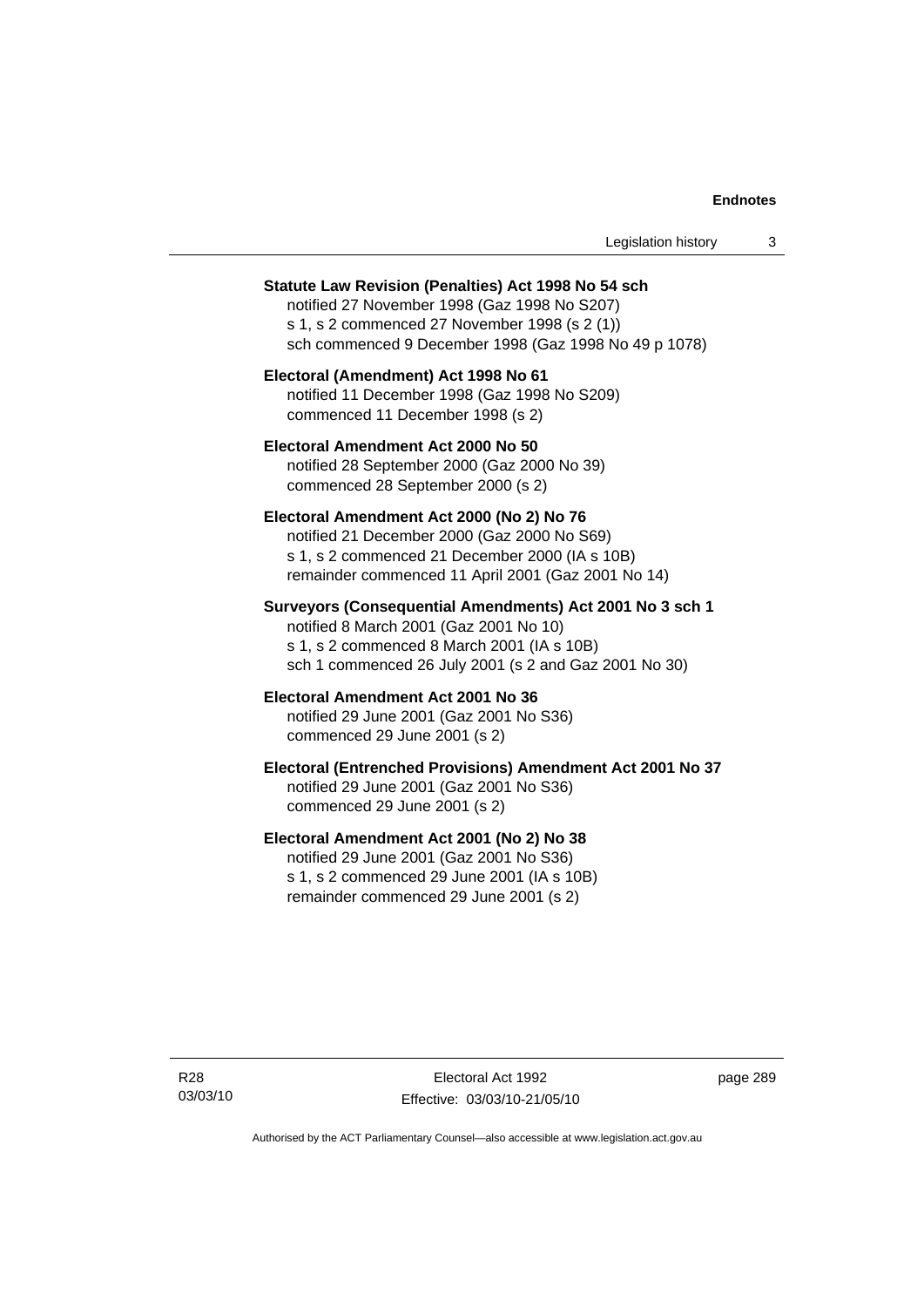3 Legislation history

### **Legislation (Consequential Amendments) Act 2001 No 44 sch 1 pt 120**

notified 26 July 2001 (Gaz 2001 No 30) s 1, s 2 commenced 26 July 2001 (IA s 10B) amdts 1.1294, 1.1312-1.1321, 1.1338, 1.1339, 1.1342, 1.1343, 1.1350, 1.1356, 1.1357, 1.1364, 1.1365, 1.1370-1.1372, 1.1378-1.1384, 1.1398-1.1400 commenced 12 September 2001 (s 2 and see Gaz 2001 No S65) pt 120 remainder commenced 12 September 2001 (s 2 and see Gaz 2001 No S65)

#### **Legislation Amendment Act 2002 No 11 pt 2.17**

notified LR 27 May 2002 s 1, s 2 commenced 27 May 2002 (LA s 75) pt 2.17 commenced 28 May 2002 (s 2 (1))

### **Statute Law Amendment Act 2002 No 30 pt 3.21**

notified LR 16 September 2002 s 1, s 2 taken to have commenced 19 May 1997 (LA s 75 (2)) pt 3.21 commenced 17 September 2002 (s 2 (1))

#### **Electoral Amendment Act 2002 No 32**

notified LR 8 October 2002 s 1, s 2 commenced 8 October 2002 (LA s 75 (1)) remainder commenced 9 October 2002 (s 2)

#### **Districts Act 2002 No 39 pt 1.3**

notified LR 10 October 2002 s 1, s 2 commenced 10 October 2002 (LA s 75 (1)) pt 1.3 commenced 11 October 2002 (s 2)

### **Statute Law Amendment Act 2002 (No 2) No 49 pt 3.19**

notified LR 20 December 2002

s 1, s 2 taken to have commenced 7 October 1994 (LA s 75 (2)) pt 3.19 commenced 24 September 1997 (s 2 (4))

*Note* This Act only amends the Remuneration Tribunal (Consequential Amendments) Act 1997 No 41.

page 290 **Electoral Act 1992** Effective: 03/03/10-21/05/10

R28 03/03/10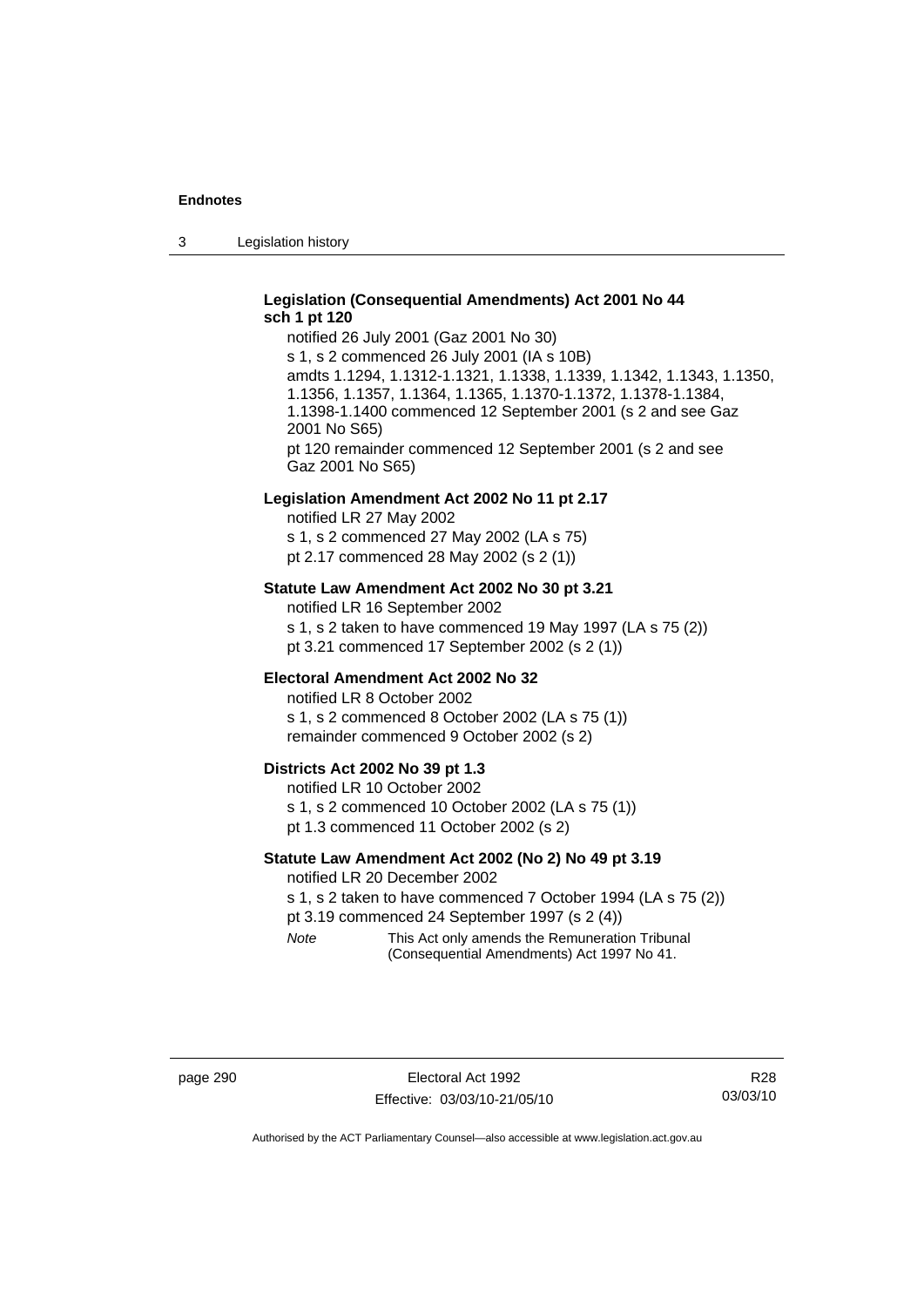### **Planning and Land (Consequential Amendments) Act 2002 A2002-56 sch 3 pt 3.4**

notified LR 20 December 2002

s 1, s 2 commenced 20 December 2002 (LA s 75 (1))

sch 3 pt 3.4 commenced 1 July 2003 (s 2 and see Planning and Land Act 2002 A2002-55 s 5)

#### **Electoral Amendment Act 2003 A2003-54**

notified LR 3 December 2003

s 1, s 2 commenced 3 December 2003 (LA s 75 (1)) remainder commenced 4 December 2003 (s 2)

### **Annual Reports Legislation Amendment Act 2004 A2004-9 sch 1 pt 1.12**

notified LR 19 March 2004 s 1, s 2 commenced 19 March 2004 (LA s 75 (1)) sch 1 pt 1.12 commenced 13 April 2004 (s 2 and see Annual Reports (Government Agencies) Act 2004 A2004-8, s 2 and CN2004-5)

### **Criminal Code (Theft, Fraud, Bribery and Related Offences) Amendment Act 2004 A2004-15 sch 1 pt 1.11, sch 2 pt 2.31**

notified LR 26 March 2004 s 1, s 2 commenced 26 March 2004 (LA s 75 (1)) sch 1 pt 1.11, sch 2 pt 2.31 commenced 9 April 2004 (s 2 (1))

#### **Electoral Amendment Act 2004 A2004-26**

notified LR 21 May 2004 s 1, s 2 commenced 21 May 2004 (LA s 75 (1)) remainder commenced 22 May 2004 (s 2)

### **Health Professionals Legislation Amendment Act 2004 A2004-39 sch 1 pt 1.2**

notified LR 8 July 2004 s 1, s 2 commenced 8 July 2004 (LA s 75 (1)) sch 1 pt 1.2 commenced 7 July 2005 (s 2 and see Health Professionals Act 2004 A2004-38, s 2 and CN2005-11)

page 291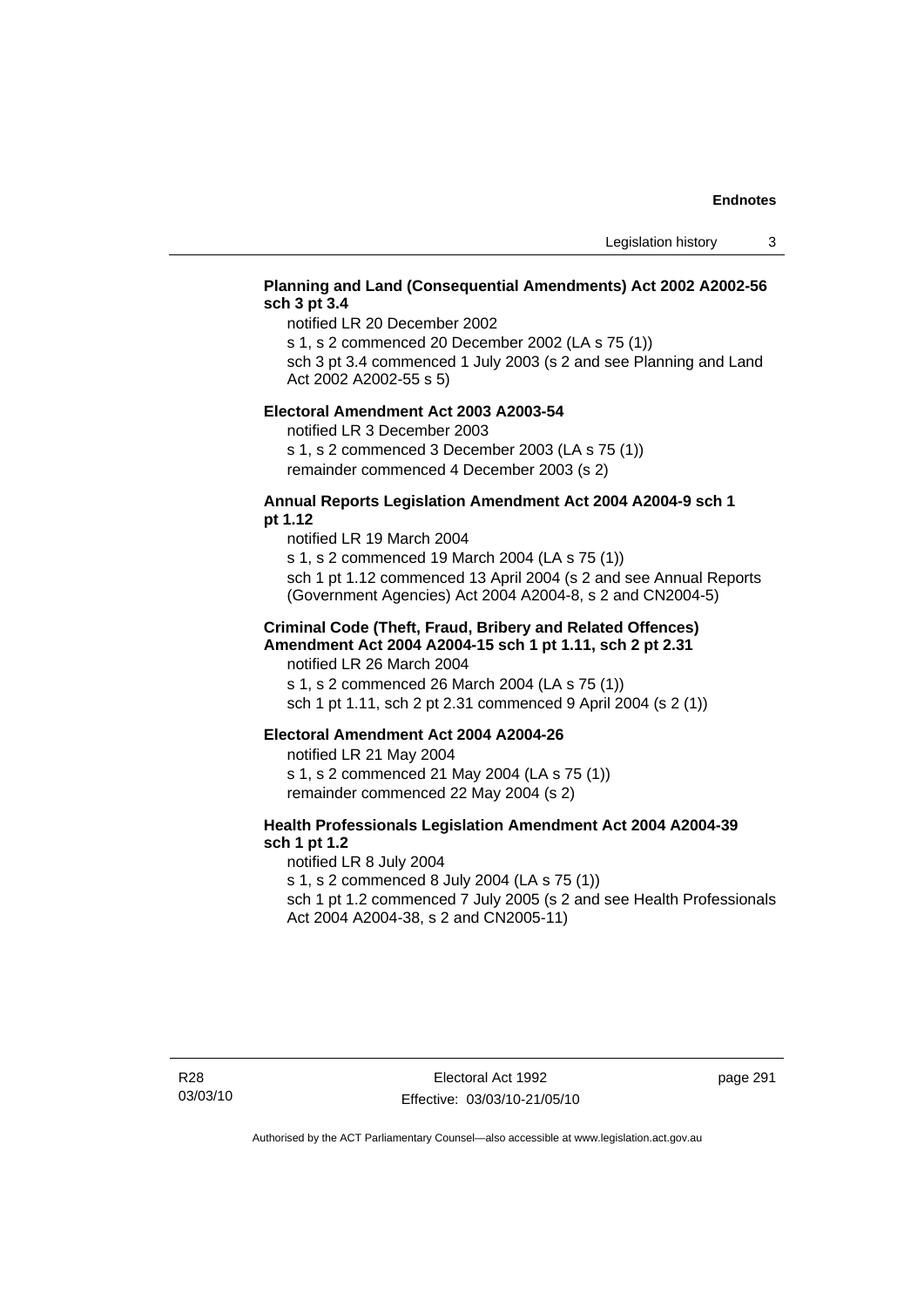3 Legislation history

### **Court Procedures (Consequential Amendments) Act 2004 A2004-60 sch 1 pt 1.25**

notified LR 2 September 2004 s 1, s 2 commenced 2 September 2004 (LA s 75 (1))

sch 1 pt 1.25 commenced 10 January 2005 (s 2 and see Court Procedures Act 2004 A2004-59, s 2 and CN2004-29)

## **Sentencing Legislation Amendment Act 2006 A2006-23 sch 1 pt 1.16**

notified LR 18 May 2006

s 1, s 2 commenced 18 May 2006 (LA s 75 (1)) sch 1 pt 1.16 commenced 2 June 2006 (s 2 (1) and see Crimes (Sentence Administration) Act 2005 A2005-59 s 2, Crimes (Sentencing) Act 2005 A2005-58, s 2 and LA s 79)

### **Electoral Amendment Act 2006 A2006-36**

notified LR 27 September 2006 s 1, s 2 commenced 27 September 2006 (LA s 75 (1)) remainder commenced 28 September 2006 (s 2)

### **Justice and Community Safety Legislation Amendment Act 2006 A2006-40 sch 2 pt 2.15**

notified LR 28 September 2006 s 1, s 2 commenced 28 September 2006 (LA s 75 (1)) sch 2 pt 2.15 commenced 29 September 2006 (s 2 (1))

### **Planning and Development (Consequential Amendments) Act 2007 A2007-25 sch 1 pt 1.10**

notified LR 13 September 2007 s 1, s 2 commenced 13 September 2007 (LA s 75 (1)) sch 1 pt 1.10 commenced 31 March 2008 (s 2 and see Planning and Development Act 2007 A2007-24, s 2 and CN2008-1)

### **Surveyors Act 2007 A2007-33 sch 1 pt 1.2**

notified LR 25 October 2007 s 1, s 2 commenced 25 October 2007 (LA s 75 (1)) sch 1 pt 1.2 commenced 14 November 2007 (s 2 and CN2007-15)

### **Electoral Legislation Amendment Act 2008 A2008-13**

notified LR 20 May 2008 s 1, s 2 commenced 20 May 2008 (LA s 75 (1)) remainder commenced 21 May 2008 (s 2)

page 292 **Electoral Act 1992** Effective: 03/03/10-21/05/10

R28 03/03/10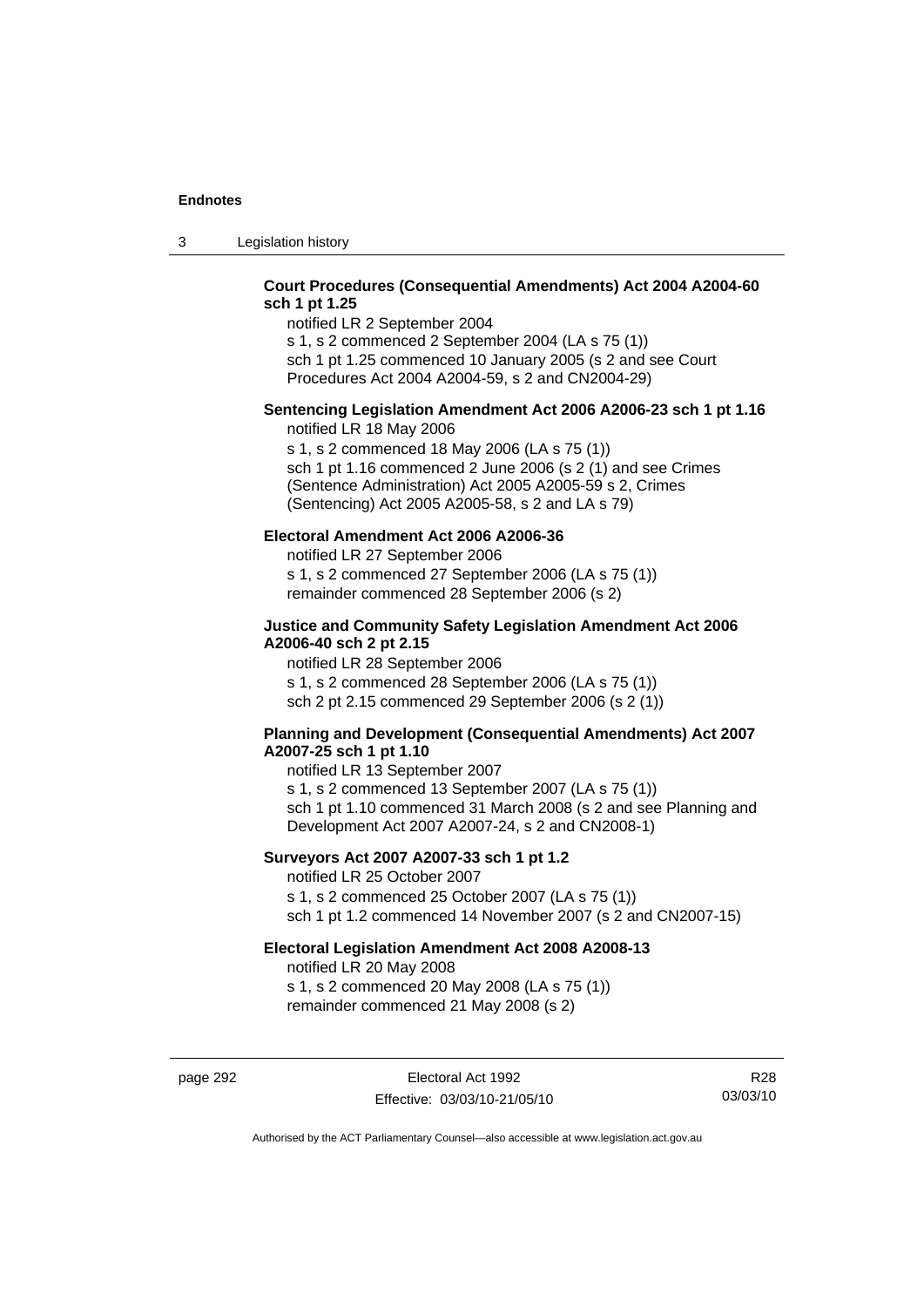### **ACT Civil and Administrative Tribunal Legislation Amendment Act 2008 (No 2) A2008-37 sch 1 pt 1.34**

notified LR 4 September 2008

s 1, s 2 commenced 4 September 2008 (LA s 75 (1)) sch 1 pt 1.34 commenced 2 February 2009 (s 2 (1) and see ACT Civil and Administrative Tribunal Act 2008 A2008-35, s 2 (1) and CN2009-2)

### **Surveyors Amendment Act 2010 A2010-6 sch 1 pt 1.2**

notified LR 2 March 2010

s 1, s 2 commenced 2 March 2010 (LA s 75 (1)) sch 1 pt 1.2 commenced 3 March 2010 (s 2)

### **4 Amendment history**

| am 1994 No 14                                                                                                                                                                                                                                                                                                                                                                                                                                                                                                                                                                                                                                        |
|------------------------------------------------------------------------------------------------------------------------------------------------------------------------------------------------------------------------------------------------------------------------------------------------------------------------------------------------------------------------------------------------------------------------------------------------------------------------------------------------------------------------------------------------------------------------------------------------------------------------------------------------------|
| sub 1994 No 14                                                                                                                                                                                                                                                                                                                                                                                                                                                                                                                                                                                                                                       |
| sub 2001 No 36 amdt 1.1                                                                                                                                                                                                                                                                                                                                                                                                                                                                                                                                                                                                                              |
| am 1994 No 14<br>om 2001 No 44 amdt 1.1285                                                                                                                                                                                                                                                                                                                                                                                                                                                                                                                                                                                                           |
|                                                                                                                                                                                                                                                                                                                                                                                                                                                                                                                                                                                                                                                      |
| def <i>abbreviation</i> ins A1994-14 s 6<br>om A2001-36 amdt 1.2<br>def candidate ins A1994-14 s 6<br>om A2001-36 amdt 1.2<br>def <i>declaration vote</i> om A2001-36 amdt 1.2<br>def Electoral Commissioner om A1994-14 s 6<br>def electoral paper ins A1994-14 s 6<br>om A2001-36 amdt 1.2<br>def <i>officer</i> ins A1994-14 s 6<br>om A2001-36 amdt 1.2<br>def <b>polling place</b> ins $A1994-14 s 6$<br>om A2001-36 amdt 1.2<br>def registered officer ins A1994-14 s 6<br>om A2001-36 amdt 1.2<br>def register of political parties ins A1994-14 s 6<br>om A2001-36 amdt 1.2<br>def registered party ins A1994-14 s 6<br>om A2001-36 amdt 1.2 |
|                                                                                                                                                                                                                                                                                                                                                                                                                                                                                                                                                                                                                                                      |

R28 03/03/10

Electoral Act 1992 Effective: 03/03/10-21/05/10 page 293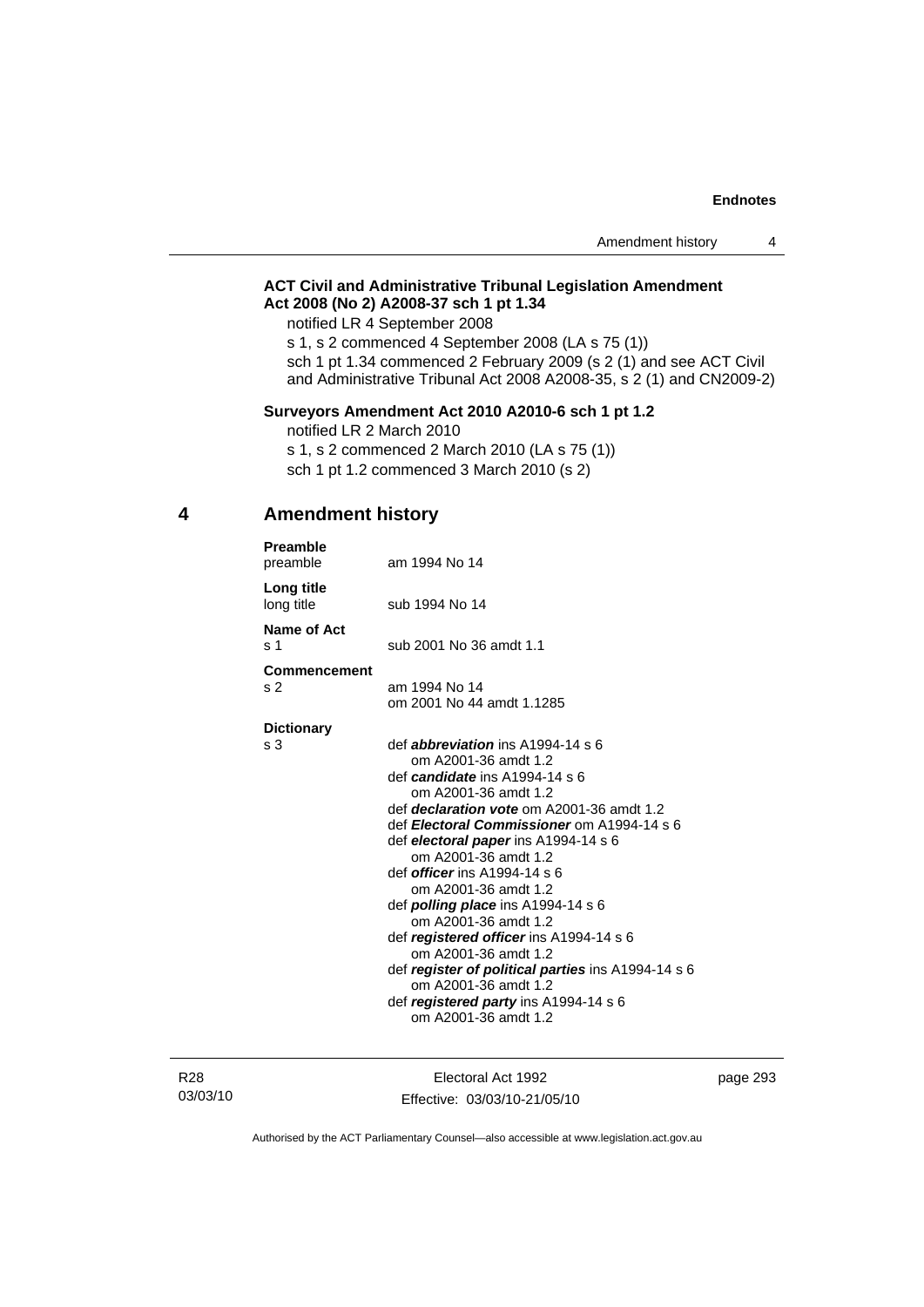4 Amendment history

|          |                                           | def Self-Government Act ins A1994-14 s 6<br>om A2001-36 amdt 1.2<br>def Speaker ins $A1994-14 s 6$<br>om A2001-36 amdt 1.2<br>defs reloc to dict A2001-36 amdt 1.3<br>sub A2001-36 amdt 1.4 |                             |
|----------|-------------------------------------------|---------------------------------------------------------------------------------------------------------------------------------------------------------------------------------------------|-----------------------------|
|          | s 3A                                      | Offences against Act-application of Criminal Code etc<br>ins A2004-26 s 4<br>am A2008-13 s 4                                                                                                |                             |
|          | <b>Meaning of electoral matter</b><br>s 4 | om 1993 No 44 sch 2<br>ins 1994 No 14<br>sub 2001 No 36 s 5<br>am A2004-26 amdt 1.60; A2008-13 s 5                                                                                          |                             |
|          | s 4A                                      | Meaning of available for public inspection<br>ins 2001 No 36 s 5                                                                                                                            |                             |
|          | div 2.1 hdg                               | Establishment, functions and powers of electoral commission<br>sub 2001 No 36 amdt 1.5                                                                                                      |                             |
|          | <b>Constitution of commission</b><br>s 6  | am 1994 No 14<br>sub 2002 No 30 amdt 3.243                                                                                                                                                  |                             |
|          | s <sub>7</sub>                            | <b>Functions of electoral commission</b><br>sub 1994 No 14<br>am 1997 No 91<br>am LA (see 2001 No 36 amdt 1.99); 2002 No 30 amdts 3.244-<br>3.246                                           |                             |
|          | Determination of fees<br>s 8              | (prev s 7A) ins 1994 No 14<br>renum 1994 No 14<br>sub 2001 No 44 amdt 1.1286                                                                                                                |                             |
|          | <b>Powers</b><br>s 9                      | (prev s 8) renum 1994 No 14<br>om 2002 No 30 amdt 3.247                                                                                                                                     |                             |
|          | s 10                                      | Electoral commission's annual report<br>(prev s 9) am 1994 No 14<br>renum 1994 No 14<br>om 1995 No 25<br>ins 1997 No 91<br>sub A2004-9 amdt 1.15                                            |                             |
| page 294 |                                           | Electoral Act 1992<br>Effective: 03/03/10-21/05/10                                                                                                                                          | R <sub>28</sub><br>03/03/10 |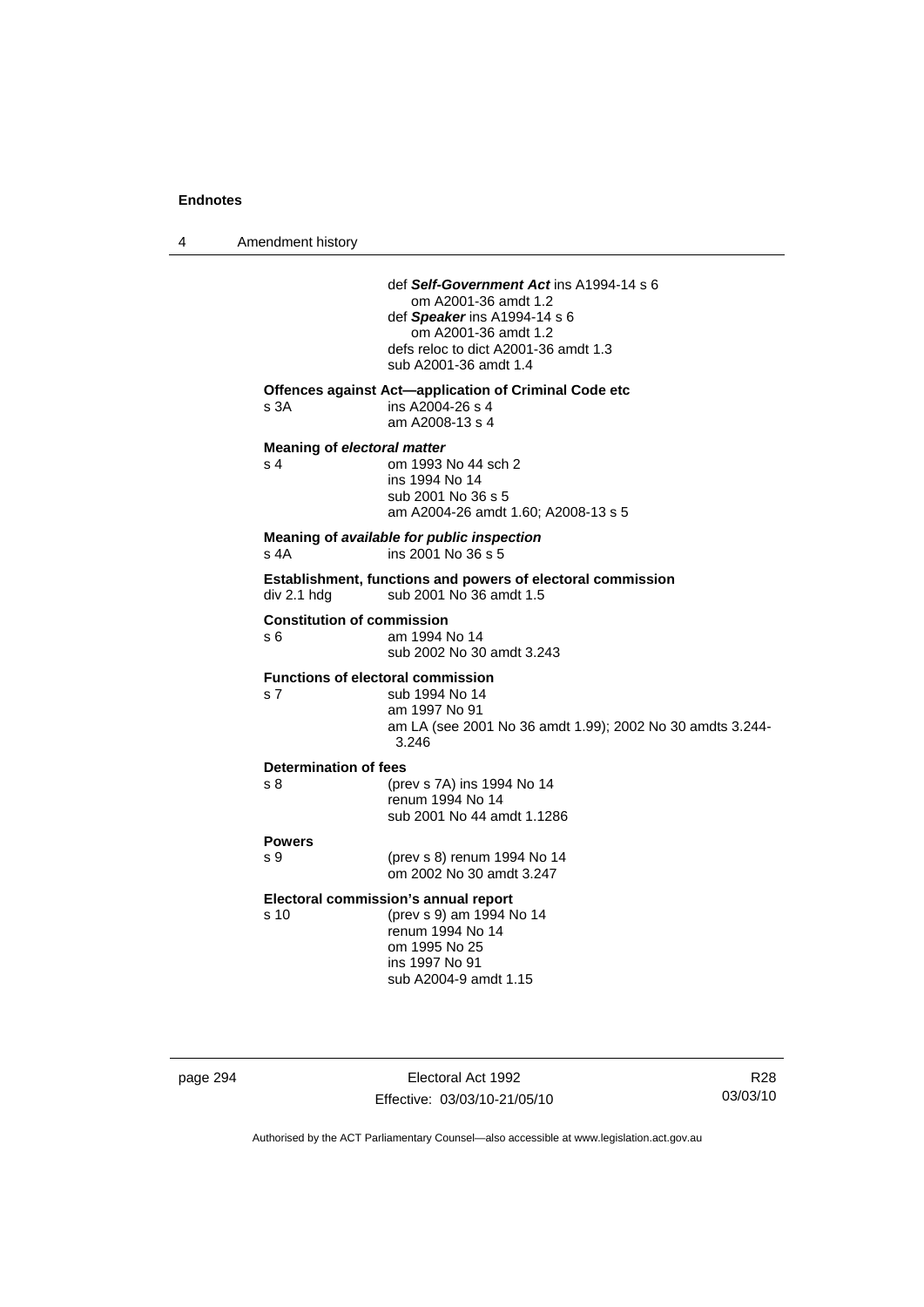Amendment history 4

| s 10A                                                    | Special reports by electoral commission<br>ins 1997 No 91<br>sub 2002 No 30 amdt 3.248                                                                  |
|----------------------------------------------------------|---------------------------------------------------------------------------------------------------------------------------------------------------------|
| div 2.2 hdg                                              | <b>Members of electoral commission</b><br>sub 2001 No 36 amdt 1.6                                                                                       |
| Meaning of <i>member</i> for div 2.2<br>s 11 hdg<br>s 11 | sub 2001 No 36 amdt 1.7<br>(prev s 10) renum 1994 No 14<br>om 1995 No 25 sch<br>ins 1997 No 91<br>def member sub 2002 No 30 amdt 3.249                  |
| <b>Appointment of members</b><br>s 12                    | (prev s 11) am 1994 No 14<br>renum 1994 No 14<br>am 1994 No 38 sch 1 pt 32; 2001 No 44 amdt 1.1287; 2002<br>No 30 amdts 3.250-3.252<br>sub A2006-36 s 4 |
| s 12A                                                    | <b>Eligibility for appointment as member</b><br>ins A2006-36 s 4                                                                                        |
| s 12B                                                    | Eligibility for appointment as chairperson<br>ins A2006-36 s 4                                                                                          |
| s 13                                                     | Term of appointment of members<br>(prev s 12) am 1994 No 14<br>renum 1994 No 14<br>sub 2002 No 30 amdt 3.253                                            |
| s 14                                                     | <b>Conditions of appointment of members generally</b><br>(prev s 13) renum 1994 No 14<br>om 1997 No 41<br>ins 2002 No 30 amdt 3.253                     |
| Leave of absence<br>s 15                                 | (prev s 14) renum 1994 No 14                                                                                                                            |
| <b>Resignation</b><br>s 16                               | (prev s 15) renum 1994 No 14<br>om 2002 No 30 amdt 3.254                                                                                                |
| s 17                                                     | Suspension or ending of appointment of members<br>(prev s 16) renum 1994 No 14<br>am 2002 No 30 amdt 3.256, amdt 3.257                                  |
| <b>Acting members</b><br>s 18                            | (prev s 17) renum 1994 No 14<br>om 2002 No 30 amdt 3.258                                                                                                |

R28 03/03/10

Electoral Act 1992 Effective: 03/03/10-21/05/10 page 295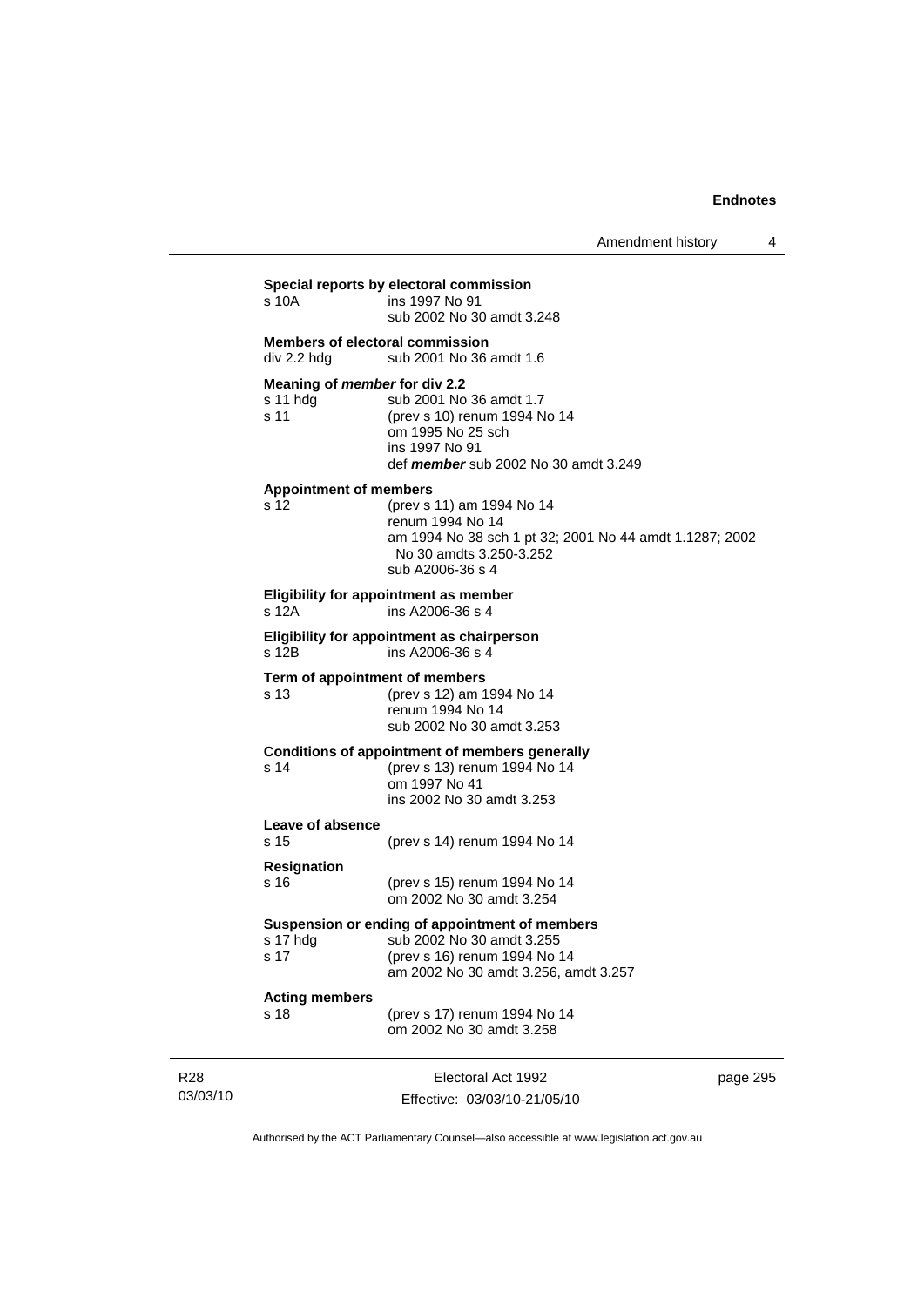4 Amendment history

| <b>Meetings</b><br>div 2.3 hdg                | (prev pt 2 div 3 hdg) renum LA (see 2000 No 76 s 24)                                                                                               |
|-----------------------------------------------|----------------------------------------------------------------------------------------------------------------------------------------------------|
| <b>Procedure</b><br>s 19                      | (prev s 18) renum 1994 No 14                                                                                                                       |
| s 20                                          | Delegation by electoral commission<br>(prev s 18A) ins 1994 No 14<br>renum 1994 No 14<br>sub 2002 No 30 amdt 3.259                                 |
| <b>Disclosure of interests</b><br>s 21        | (prev s 19) renum 1994 No 14                                                                                                                       |
| pt 3 hdg                                      | Electoral commissioner and staff of electoral commission<br>sub 1994 No 14                                                                         |
| <b>Electoral commissioner</b><br>div 3.1 h dg | (prev pt 3 div 1 hdg) ins 1994 No 14<br>renum LA (see 2000 No 76 s 24)                                                                             |
| Appointment<br>s 22                           | (prev s 20) am 1994 No 14<br>renum 1994 No 14<br>am 2001 No 44 amdt 1.1288, amdt 1.1289; 2002 No 30 amdt<br>3.260                                  |
| <b>Functions of commissioner etc</b><br>s 23  | (prev s 21) sub 1994 No 14<br>renum 1994 No 14<br>sub 2002 No 30 amdt 3.261                                                                        |
| <b>Delegation by commissioner</b><br>s 24     | (prev s 21A) ins 1994 No 14<br>renum 1994 No 14<br>sub 2001 No 30 amdt 3.262                                                                       |
| s 25                                          | Term of appointment of commissioner<br>(prev s 22) am 1994 No 14<br>renum 1994 No 14<br>sub 2002 No 30 amdt 3.263                                  |
| s 26                                          | Conditions of appointment of commissioner generally<br>(prev s 23) am 1994 No 14<br>renum 1994 No 14<br>om 1995 No 56<br>ins 2002 No 30 amdt 3.263 |
| Leave of absence<br>s 27                      | (prev s 24) am 1994 No 14<br>renum 1994 No 14                                                                                                      |

page 296 Electoral Act 1992 Effective: 03/03/10-21/05/10

R28 03/03/10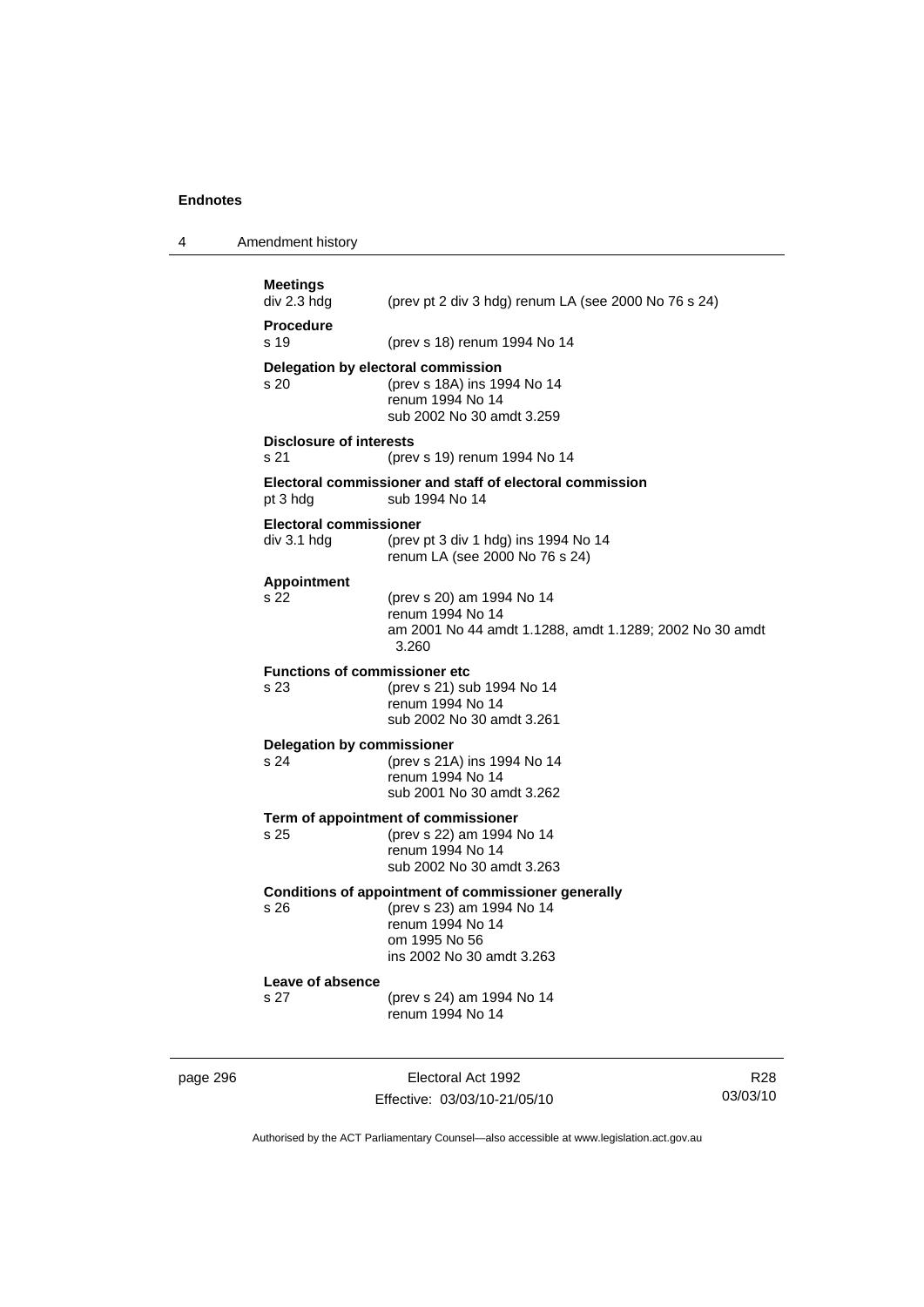$\overline{4}$ 

|                                                   | Amendment history                                                                                                                                                         |
|---------------------------------------------------|---------------------------------------------------------------------------------------------------------------------------------------------------------------------------|
| Resignation<br>s 28                               | (prev s 25) am 1994 No 14<br>renum 1994 No 14                                                                                                                             |
|                                                   | om 2002 No 30 amdt 3.264                                                                                                                                                  |
| s 29 hdg<br>s 29                                  | Suspension or ending of appointment of commissioner<br>sub 2002 No 30 amdt 3.265<br>(prev s 26) am 1994 No 14<br>renum 1994 No 14<br>am 2002 No 30 amdt 3.266, amdt 3.267 |
| <b>Acting commissioner</b>                        |                                                                                                                                                                           |
| s 30                                              | (prev s 27) am 1994 No 14<br>renum 1994 No 14<br>om 2002 No 30 amdt 3.268                                                                                                 |
| Staff of the electoral commission<br>div 3.2 hdg  | (prev pt 3 div 2 hdg) ins 1994 No 14<br>renum LA (see 2000 No 76 s 24)                                                                                                    |
| <b>Staff</b><br>s 31                              | (prev s 27A) ins 1994 No 14<br>renum 1994 No 14<br>sub 1994 No 38 sch 1 pt 32                                                                                             |
| <b>Temporary staff and consultants</b>            |                                                                                                                                                                           |
| s 32                                              | (prev s 27B) ins 1994 No 14<br>renum 1994 No 14<br>am 1994 No 38 sch 1 pt 32                                                                                              |
| <b>Officers</b>                                   |                                                                                                                                                                           |
| s 33                                              | (prev s 27C) ins 1994 No 14<br>renum 1994 No 14<br>am 2001 No 36 amdt 1.8; 2002 No 30 amdt 3.269; A2004-39<br>amdt 1.14                                                   |
| <b>Multimember electorates</b>                    |                                                                                                                                                                           |
| s 34                                              | (prev s 28) renum 1994 No 14                                                                                                                                              |
| <b>Redistribution of electorates</b><br>s 35      | (prev s 29) renum 1994 No 14<br>am 2001 No 44 amdt 1.1290                                                                                                                 |
| <b>Factors relevant to redistribution</b><br>s 36 | (prev s 30) renum 1994 No 14<br>am 2002 No 39 amdt 1.3                                                                                                                    |
| <b>Timing of redistributions</b><br>s 37          | (prev s 31) am 1994 No 14<br>renum 1994 No 14<br>am 1998 No 61; 2002 No 30 amdts 3.270-3.272                                                                              |

R28 03/03/10

Electoral Act 1992 Effective: 03/03/10-21/05/10 page 297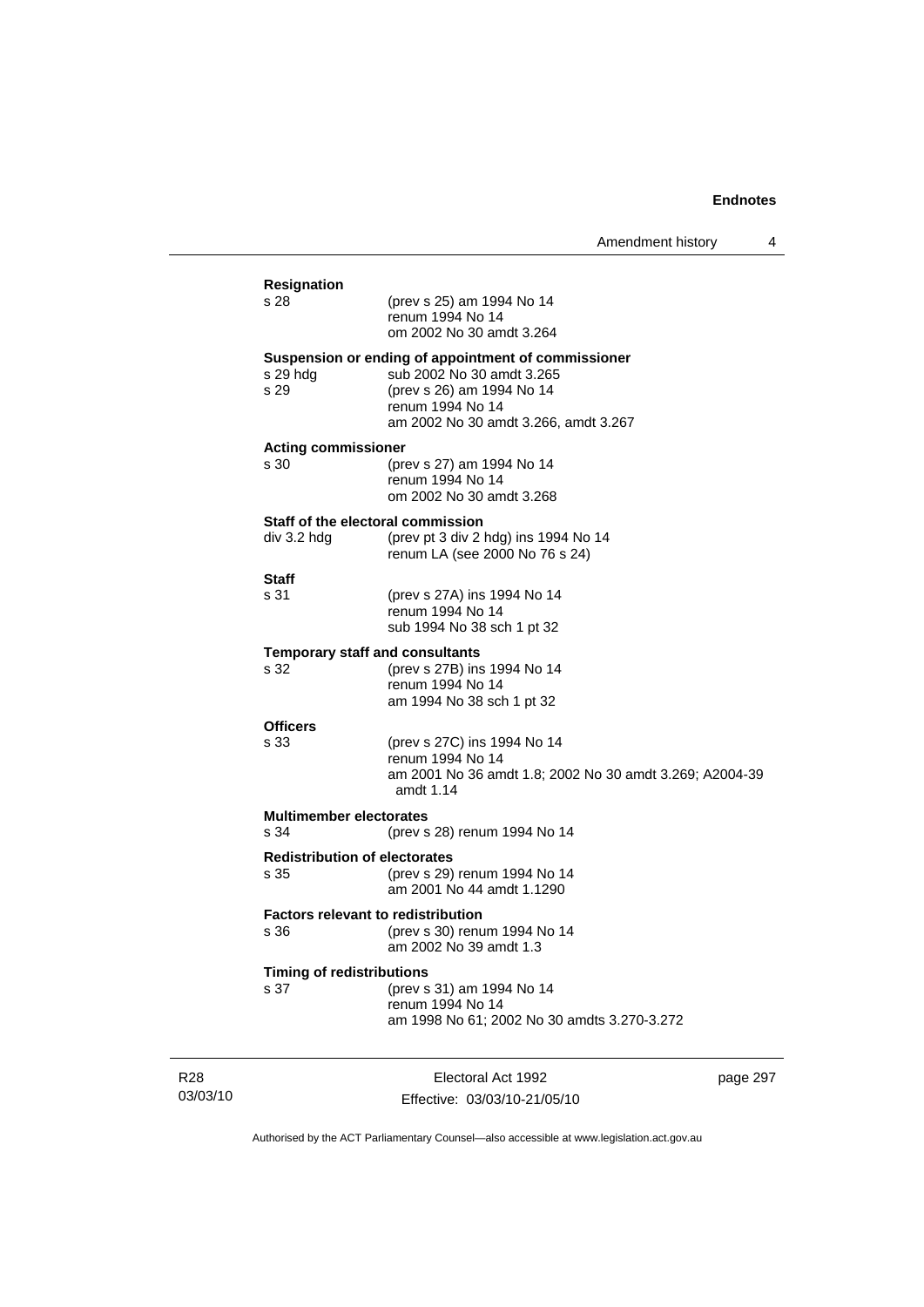| $\boldsymbol{\Lambda}$ | Amendment history |
|------------------------|-------------------|
|------------------------|-------------------|

### **Timing of redistribution after 2001 ordinary election**  s 37A ins 2002 No 32 s 4 exp 16 October 2004 (s 37A (3)) **Suspension of redistribution process—extraordinary elections**  s 38 (prev s 31A) ins 1994 No 14 renum 1994 No 14 am 2002 No 30 amdt 3.273 **Redistribution committees**  (prev s 32) am 1994 No 14 renum 1994 No 14 am 1996 No 85; 2000 No 3 sch 1; 2001 No 44 amdt 1.1291; 2002 No 30 amdt 3.274; A2002-56 amdt 3.29; A2007-33 amdt 1.5, amdt 1.6; A2010-6 amdt 1.5, amdt 1.6 **Meetings of redistribution committee**  s 40 (prev s 33) am 1994 No 14 renum 1994 No 14 **Suggestions and comments about redistribution**  s 41 (prev s 34) renum 1994 No 14 am 2001 No 36 amdt 1.9 sub 2001 No 44 amdt 1.1292 **Outline of proposal**  s 42 (prev s 35) renum 1994 No 14 **Proposed redistribution**<br>s 43 (prev) (prev s 36) renum 1994 No 14 am 2001 No 44 amdt 1.1293 **Notification and publication of proposal**  s 44 (prev s 37) renum 1994 No 14 am 2001 No 36 amdt 1.10 sub 2001 No 44 amdt 1.1294 **Dissolution of redistribution committee**<br>s 45 (prev s 38) renum 199 (prev s 38) renum 1994 No 14 sub 2001 No 44 amdt 1.1295 **Objections**  s 46 (prev s 39) renum 1994 No 14 am 2001 No 36 s 6 and amdt 1.11; 2001 No 44 amdt 1.1296 **Augmented electoral commission**  s 47 (prev s 40) am 1994 No 14 renum 1994 No 14 am 2002 No 30 amdt 3.275; A2007-33 amdt 1.7; A2010-6 amdt 1.7, amdt 1.8

page 298 Electoral Act 1992 Effective: 03/03/10-21/05/10

R28 03/03/10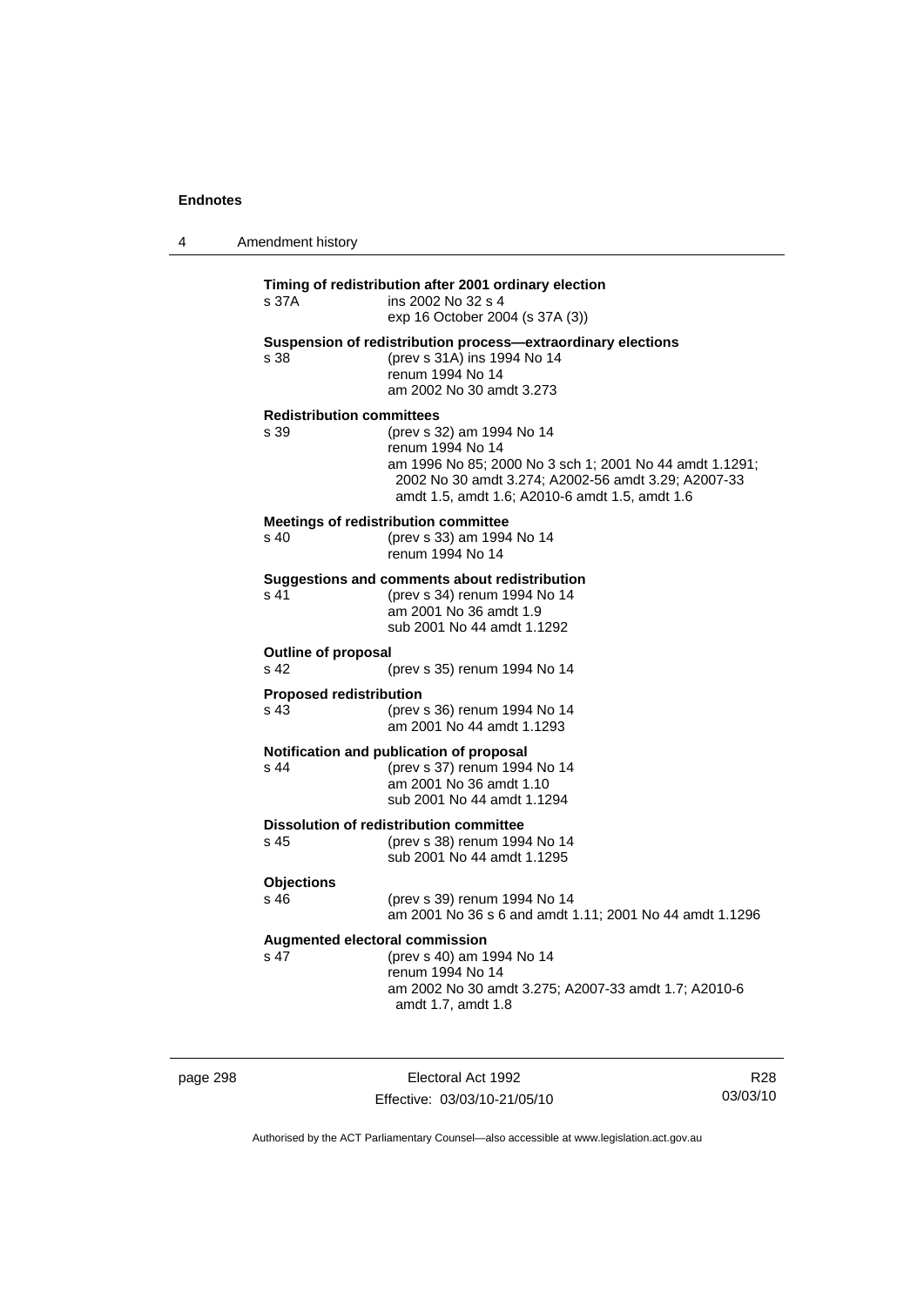| s 48                               | Meetings of augmented electoral commission<br>orig s 48 om 1994 No 14<br>(prev s 41) am 1994 No 14<br>renum 1994 No 14             |
|------------------------------------|------------------------------------------------------------------------------------------------------------------------------------|
|                                    | <b>Investigation of objections</b>                                                                                                 |
| s 49                               | (prev s 42) renum 1994 No 14<br>am 1997 No 91; 2001 No 44 amdt 1.1297, amdt 1.1298;<br>A2008-13 s 6                                |
| s 50                               | Redistribution-proposal by augmented electoral commission<br>(prev s 43) renum 1994 No 14                                          |
| s 51                               | Publication of augmented electoral commission's proposal<br>(prev s 44) renum 1994 No 14<br>am 2001 No 44 amdt 1.1299, amdt 1.1300 |
|                                    | Objections to augmented electoral commission's proposal                                                                            |
| s 52                               | (prev s 45) am 1994 No 14<br>renum 1994 No 14<br>am 2001 No 36 s 7; 2001 No 44 amdt 1.1301; 2002 No 30<br>amdt 3.352               |
| s 53                               | Report by augmented electoral commission and public announcement<br>(prev s 46) am 1994 No 14<br>renum 1994 No 14                  |
| s 54                               | <b>Report to Legislative Assembly</b><br>(prev s 47) am 1994 No 14<br>renum 1994 No 14                                             |
| <b>Decisions are final</b>         |                                                                                                                                    |
| s 55                               | (prev s 49) am 1994 No 14<br>renum 1994 No 14<br>am 2002 No 30 amdt 3.276; A2006-40 amdt 2.105                                     |
| <b>Validity not affected</b>       |                                                                                                                                    |
| s 56                               | (prev s 50) am 1994 No 14<br>renum 1994 No 14                                                                                      |
| <b>Electoral rolls</b><br>pt 5 hdg | sub 1994 No 14                                                                                                                     |
|                                    | <b>Electorate and Territory rolls</b>                                                                                              |
|                                    |                                                                                                                                    |
|                                    | (prev s 51) sub 1994 No 14<br>renum 1994 No 14                                                                                     |
| s 57<br><b>Contents of roll</b>    |                                                                                                                                    |

R28 03/03/10

Electoral Act 1992 Effective: 03/03/10-21/05/10 page 299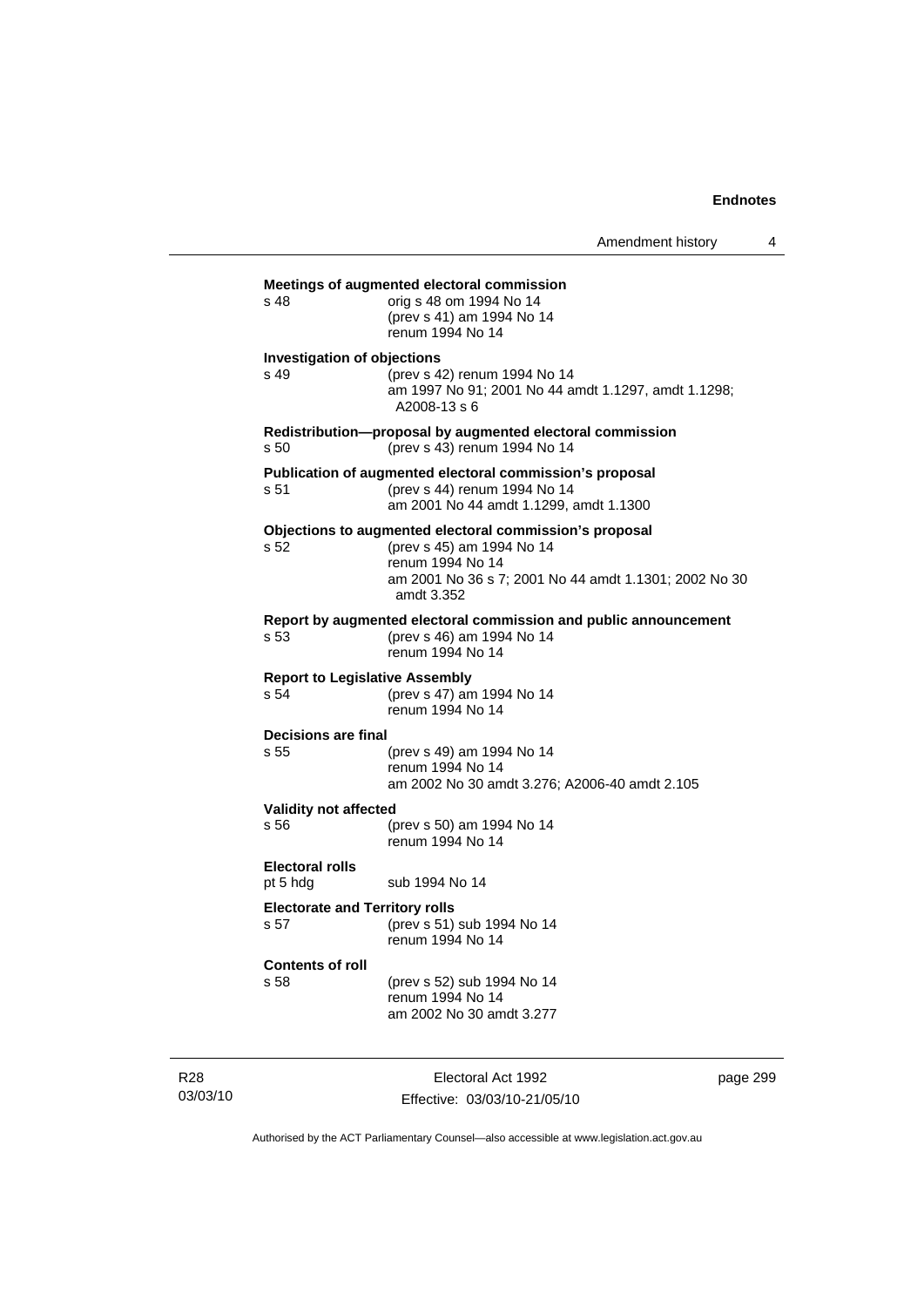4 Amendment history **Meaning of** *extract* **from roll**  s 59 (prev s 53) sub 1994 No 14 renum 1994 No 14 sub 2002 No 30 amdt 3.278 **Inspection of printed roll extracts**  s 60 (prev s 54) ins 1994 No 14 renum 1994 No 14 **Supply of printed roll extract to MLAs etc**  s 61 (prev s 55) ins 1994 No 14 renum 1994 No 14 am 2001 No 44 amdt 1.1302, amdt 1.1303 **Supply of roll extracts in electronic form to MLAs etc**  s 62 (prev s 56) ins 1994 No 14 renum 1994 No 14 am 1997 No 91; 2001 No 44 amdt 1.1304, amdt 1.1305 **Use of roll extracts**  s 63 (prev s 57) ins 1994 No 14 renum 1994 No 14 am 1998 No 54 sub 2001 No 36 s 8 **Prohibited use of roll extracts**  s 64 (prev s 58) ins 1994 No 14 renum 1994 No 14 am 1998 No 54 om 2001 No 36 s 8 **Provision of roll information to prescribed authorities**<br>s 65 (forev s 59) ins 1994 No 14 (prev s 59) ins 1994 No 14 renum 1994 No 14 am 1997 No 91; 1998 No 54; 2002 No 30 amdt 3.279 **Maintenance of rolls**  s 66 (prev s 60) ins 1994 No 14 renum 1994 No 14 **Power to require information**  s 67 (prev s 61) ins 1994 No 14 renum 1994 No 14 am 1998 No 54; 2001 No 36 amdt 1.12; 2002 No 30 amdt 3.352 **Notice of registered deaths**  s 68 (prev s 62) ins 1994 No 14 renum 1994 No 14

page 300 Electoral Act 1992 Effective: 03/03/10-21/05/10

R28 03/03/10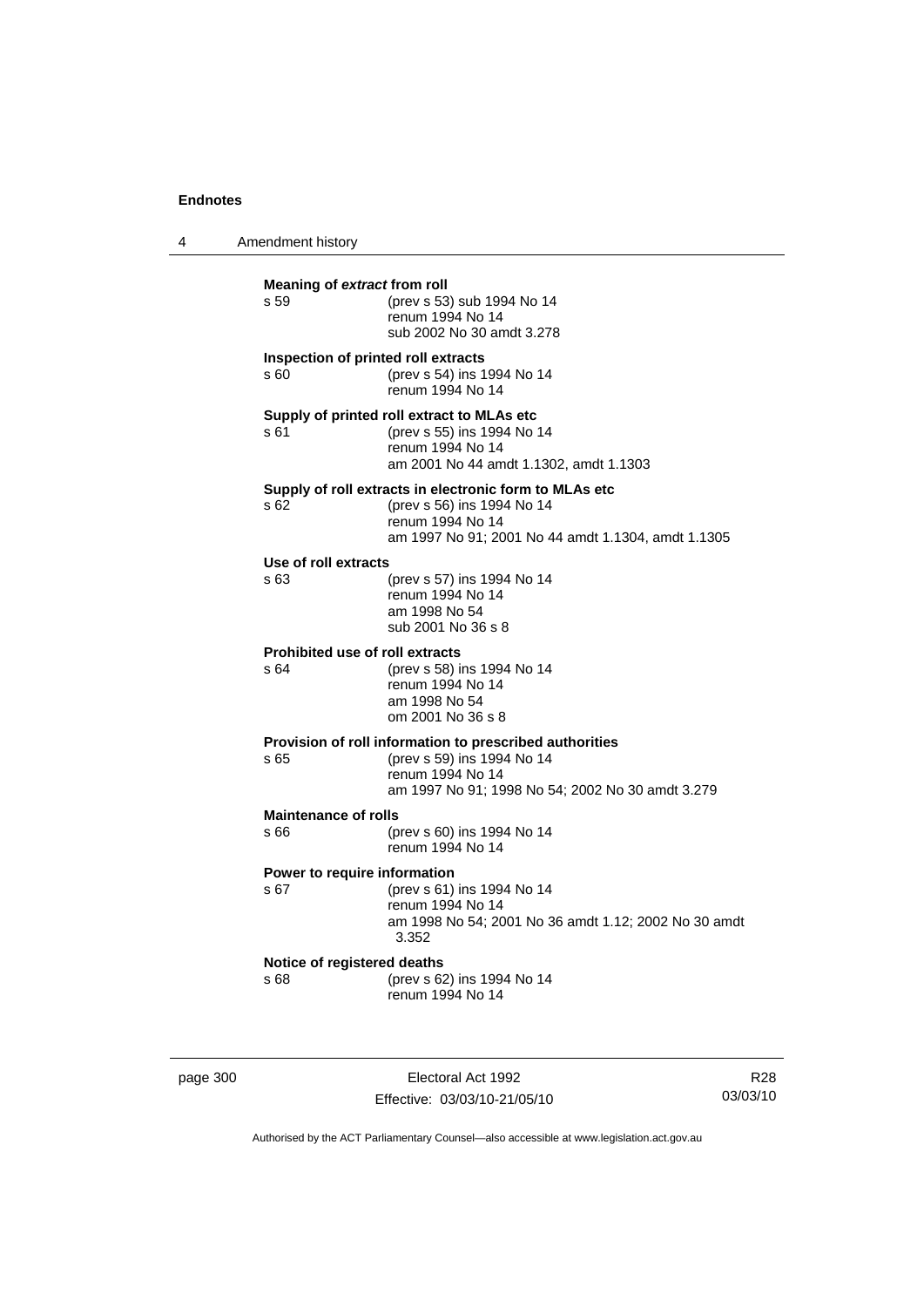| Disclosure of roll information<br>s 69 | (prev s 63) ins 1994 No 14<br>renum 1994 No 14<br>am 1998 No 54                                                                                                                                                    |
|----------------------------------------|--------------------------------------------------------------------------------------------------------------------------------------------------------------------------------------------------------------------|
| s 70                                   | Joint roll arrangements with Commonwealth<br>(prev s 64) ins 1994 No 14<br>renum 1994 No 14<br>am 1997 No 91                                                                                                       |
| <b>Enrolment</b><br>pt 6 hdg           | ins 1994 No 14                                                                                                                                                                                                     |
| s 71 hdg<br>s 71                       | Persons taken not to be enrolled on Commonwealth roll<br>sub 2001 No 36 amdt 1.13<br>(prev s 65) ins 1994 No 14<br>renum 1994 No 14<br>am 2001 No 36 amdts 1.14-1.16                                               |
| s 71A hdg<br>s 71A                     | Address of person serving sentence of imprisonment<br>ins 2001 No 36 amdt 1.15<br>(prev s 71 (2)) renum 2001 No 36 amdt 1.15<br>am A2006-23 amdt 1.182, amdt 1.183                                                 |
| <b>Entitlement</b><br>s 72             | (prev s 66) ins 1994 No 14<br>renum 1994 No 14<br>am A2008-13 s 7; ss renum R26 LA                                                                                                                                 |
| s 73                                   | <b>Compulsory enrolment etc-residents</b><br>(prev s 67) ins 1994 No 14<br>renum 1994 No 14<br>am 1998 No 54; 2002 No 30 amdt 3.352                                                                                |
| Eligible overseas electors<br>s 74     | (prev s 68) ins 1994 No 14<br>renum 1994 No 14                                                                                                                                                                     |
| Age 17 enrolment<br>s 75               | (prev s 69) ins 1994 No 14<br>renum 1994 No 14                                                                                                                                                                     |
| <b>Enrolment etc</b><br>s 76           | (prev s 70) ins 1994 No 14<br>renum 1994 No 14<br>am 2001 No 36 s 9, s 10; 2001 No 44 amdt 1.1306,<br>amdt 1.1307<br>am LA (see 2001 No 36 amdt 1.99); 2002 No 30 amdt 3.352;<br>A2008-13 s 8, A2008-37 amdt 1.147 |

R28 03/03/10

Electoral Act 1992 Effective: 03/03/10-21/05/10 page 301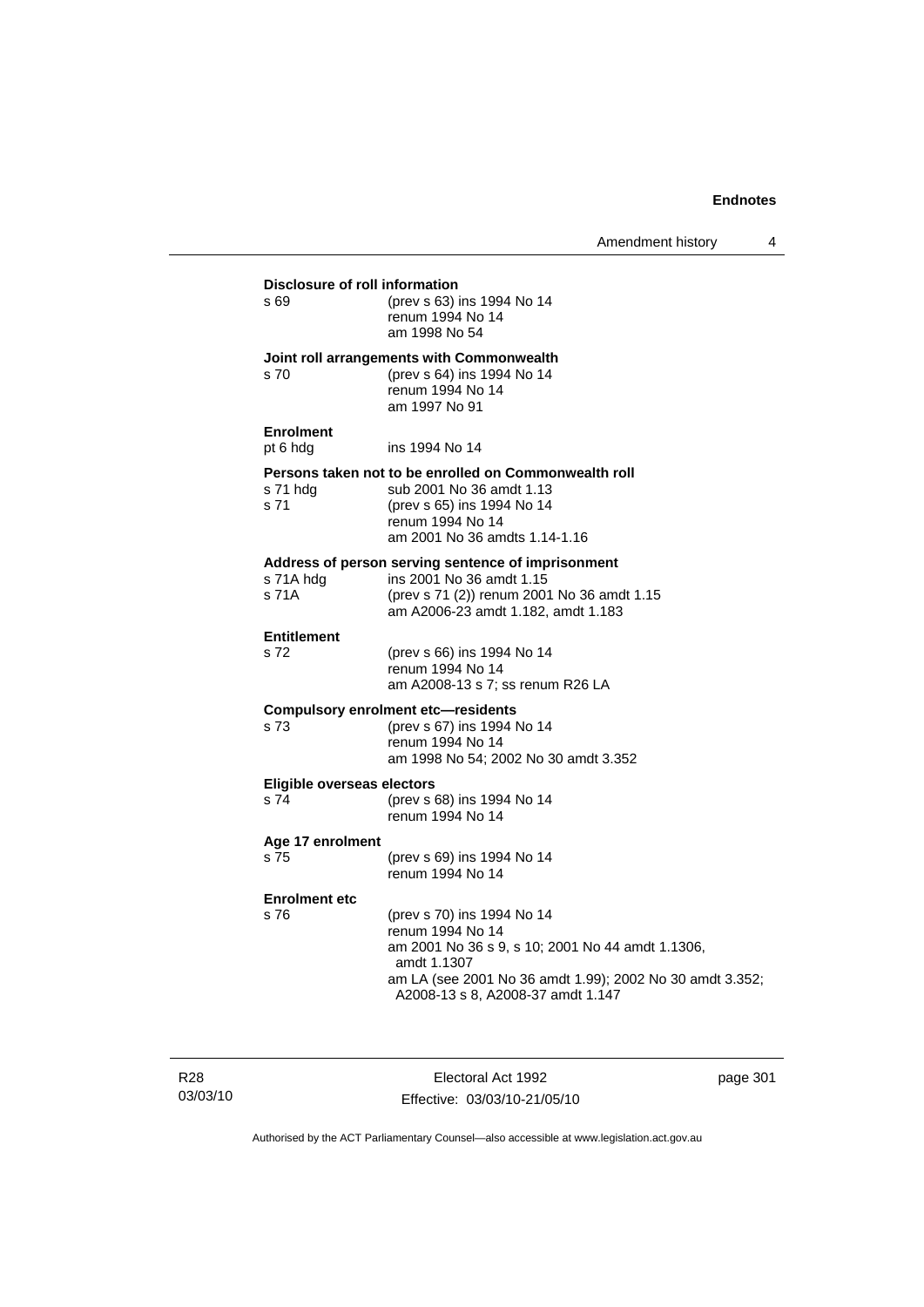4 Amendment history

| s 77                                       | (prev s 71) ins 1994 No 14<br>renum 1994 No 14                                                                                                                             |
|--------------------------------------------|----------------------------------------------------------------------------------------------------------------------------------------------------------------------------|
|                                            | am LA (see 2001 No 36 amdt 1.99); 2001 No 44 amdt 1.1308,<br>amdt 1.1309, A2008-37 amdt 1.147                                                                              |
| s 78                                       | Inclusion of particulars on roll following suppression<br>(prev s 72) ins 1994 No 14<br>renum 1994 No 14, A2008-37 amdt 1.147                                              |
| s 79                                       | Suppression of elector's address pending review<br>(prev s 73) ins 1994 No 14<br>renum 1994 No 14<br>am A2008-37 amdt 1.139                                                |
| <b>Closed rolls</b><br>s.80                | (prev s 74) ins 1994 No 14                                                                                                                                                 |
|                                            | renum 1994 No 14<br>am 1994 No 78; 1997 No 91; 2001 No 36 s 11; LA (see 2001<br>No 36 amdt 1.99); 2002 No 30 amdt 3.280                                                    |
| <b>Objections to enrolment</b><br>s 81     | (prev s 75) ins 1994 No 14                                                                                                                                                 |
|                                            | renum 1994 No 14<br>am 1997 No 91; LA (see 2001 No 36 amdt 1.99); 2001 No 44<br>amdt 1.1310, amdt 1.1311; 2002 No 30 amdts 3.281-3.284,<br>amdt 3.352, A2008-37 amdt 1.147 |
| Record of claims for enrolment<br>s 82     | (prev s 76) ins 1994 No 14<br>renum 1994 No 14                                                                                                                             |
| <b>Processing enrolment claims</b><br>s 83 | (prev s 77) ins 1994 No 14<br>renum 1994 No 14                                                                                                                             |
| s 84                                       | <b>Transmission of enrolment claims</b><br>(prev s 78) ins 1994 No 14<br>renum 1994 No 14<br>am 1998 No 54                                                                 |
| s 85                                       | Production of claims for enrolment before a court<br>(prev s 79) ins 1994 No 14<br>renum 1994 No 14<br>am 2002 No 30 amdt 3.285                                            |
| s 86                                       | Claims for enrolment not subject to warrants<br>(prev s 80) ins 1994 No 14<br>renum 1994 No 14                                                                             |

page 302 Electoral Act 1992 Effective: 03/03/10-21/05/10

R28 03/03/10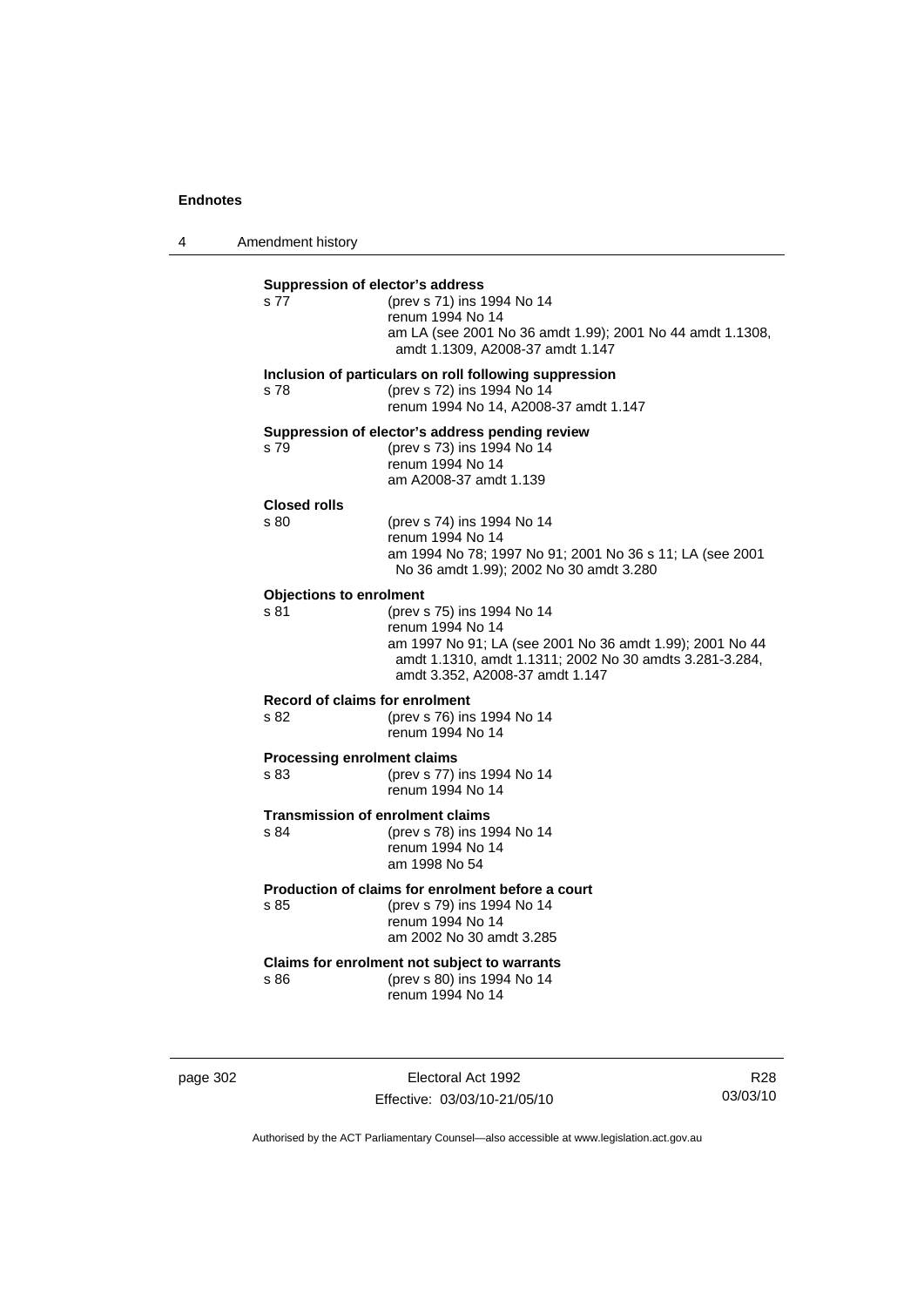| <b>Registration of political parties</b> |                                                                        |  |
|------------------------------------------|------------------------------------------------------------------------|--|
| pt 7 hdg                                 | ins 1994 No 14                                                         |  |
|                                          | sub 2001 No 36 s 12                                                    |  |
|                                          | am A2004-26 amdt 1.1                                                   |  |
| Definitions-pt 7                         |                                                                        |  |
| s 87                                     | (prev s 81) ins 1994 No 14                                             |  |
|                                          | renum 1994 No 14                                                       |  |
|                                          | sub 2001 No 36 s 12; A2008-13 s 9                                      |  |
|                                          | def <i>address</i> ins A2008-13 s 9                                    |  |
|                                          | def <i>related</i> ins A2008-13 s 9                                    |  |
| <b>Register of political parties</b>     |                                                                        |  |
| s 88 hda                                 | sub A2004-26 amdt 1.2                                                  |  |
| s 88                                     | (prev s 82) ins 1994 No 14<br>renum 1994 No 14                         |  |
|                                          | sub 2001 No 36 s 12                                                    |  |
|                                          | am A2004-26 amdts 1.3-1.7, amdt 1.62, amdt 1.63                        |  |
|                                          | Application for registration of political party                        |  |
| s 89                                     | (prev s 83) ins 1994 No 14                                             |  |
|                                          | renum 1994 No 14                                                       |  |
|                                          | sub 2001 No 36 s 12                                                    |  |
|                                          | am 2001 No 44 amdt 1.1312, amdt 1.1313; A2004-26 ss 5-7;               |  |
|                                          | A2008-13 s 10; ss renum R26 LA                                         |  |
|                                          | Application for registration of ballot group                           |  |
| s 89A                                    | ins 2001 No 36 s 12                                                    |  |
|                                          | am 2001 No 44 amdt 1.1314, amdt 1.1315                                 |  |
|                                          | om A2004-26 amdt 1.8                                                   |  |
|                                          | Further information about application for political party registration |  |
| s 90                                     | (prev s 84) ins 1994 No 14                                             |  |
|                                          | renum 1994 No 14<br>sub 2001 No 36 s 12                                |  |
|                                          | am 2002 No 30 amdt 3.352; A2004-26 s 8; ss renum R16 LA                |  |
|                                          | (see A2004-26 s 9), A2008-37 amdt 1.147                                |  |
|                                          | Notification and publication of applications                           |  |
| s 91                                     | (prev s 85) ins 1994 No 14                                             |  |
|                                          | renum 1994 No 14                                                       |  |
|                                          | sub 2001 No 36 s 12                                                    |  |
|                                          | am 2001 No 44 amdt 1.1316; A2004-26 amdts 1.9-1.11,                    |  |
|                                          | amdt 1.62, amdt 1.63; A2008-13 s 11, s 12                              |  |
| Objections to applications and responses |                                                                        |  |
| s 91A                                    | ins 2001 No 36 s 12                                                    |  |
|                                          | am A2004-26 amdt 1.63                                                  |  |

R28 03/03/10

Electoral Act 1992 Effective: 03/03/10-21/05/10 page 303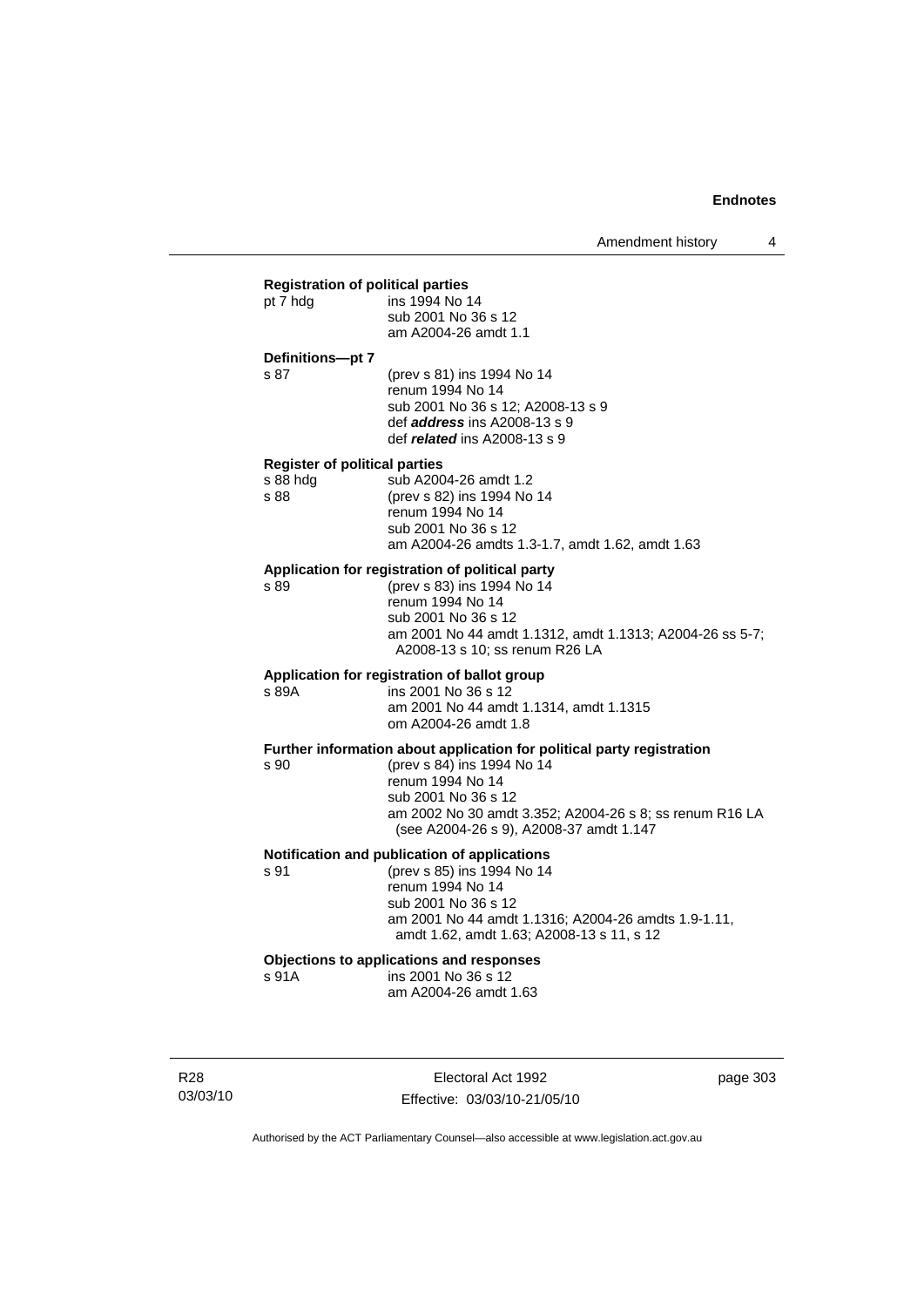4 Amendment history

| <b>Registration of political parties</b><br>s 92 hdg<br>s 92                                | sub A2004-26 amdt 1.12<br>(prev s 86) ins 1994 No 14<br>renum 1994 No 14<br>sub 2001 No 36 s 12<br>am 2001 No 44 amdt 1.1317; A2004-26 amdt 1.13, amdt 1.62,<br>amdt 1.63, A2008-37 amdt 1.147                                                                                                       |
|---------------------------------------------------------------------------------------------|------------------------------------------------------------------------------------------------------------------------------------------------------------------------------------------------------------------------------------------------------------------------------------------------------|
| s 93                                                                                        | Refusal of applications for registration<br>(prev s 87) ins 1994 No 14<br>renum 1994 No 14<br>am 1997 No 91<br>sub 2001 No 36 s 12<br>am A2004-26 s 10, amdts 1.14-1.16, amdt 1.62, amdt 1.63,<br>amdt 1.65; pars renum R16 LA (see A2004-26 amdt 1.66);<br>A2008-13 s 13, s 14, A2008-37 amdt 1.147 |
| s 94                                                                                        | Amendment of applications for registration<br>(prev s 88) ins 1994 No 14<br>renum 1994 No 14<br>sub 2001 No 36 s 12<br>am A2004-26 amdt 1.63                                                                                                                                                         |
| s 95                                                                                        | Changes to particulars in register<br>(prev s 89) ins 1994 No 14<br>renum 1994 No 14<br>am 1997 No 91<br>sub 2001 No 36 s 12<br>am A2004-26 amdt 1.17, amdt 1.18, amdt 1.65; ss renum R16<br>LA (see A2004-26 amdt 1.66)                                                                             |
| Objection to continued use of name<br>s 95A<br>ins 2001 No 36 s 12<br>am A2004-26 amdt 1.61 |                                                                                                                                                                                                                                                                                                      |
| When certain action cannot be taken<br>s 95B<br>ins A2004-26 s 11                           |                                                                                                                                                                                                                                                                                                      |
| s 96                                                                                        | No action under pt 7 during pre-election period<br>(prev s 90) ins 1994 No 14<br>renum 1994 No 14<br>sub 2001 No 36 s 12<br>am A2004-26 amdt 1.63                                                                                                                                                    |

**Who can be a registered officer s** 96A **ins 1997** No 9 s 96A ins 1997 No 91

 sub 2001 No 36 s 12 am A2004-26 amdt 1.65

page 304 Electoral Act 1992 Effective: 03/03/10-21/05/10

R28 03/03/10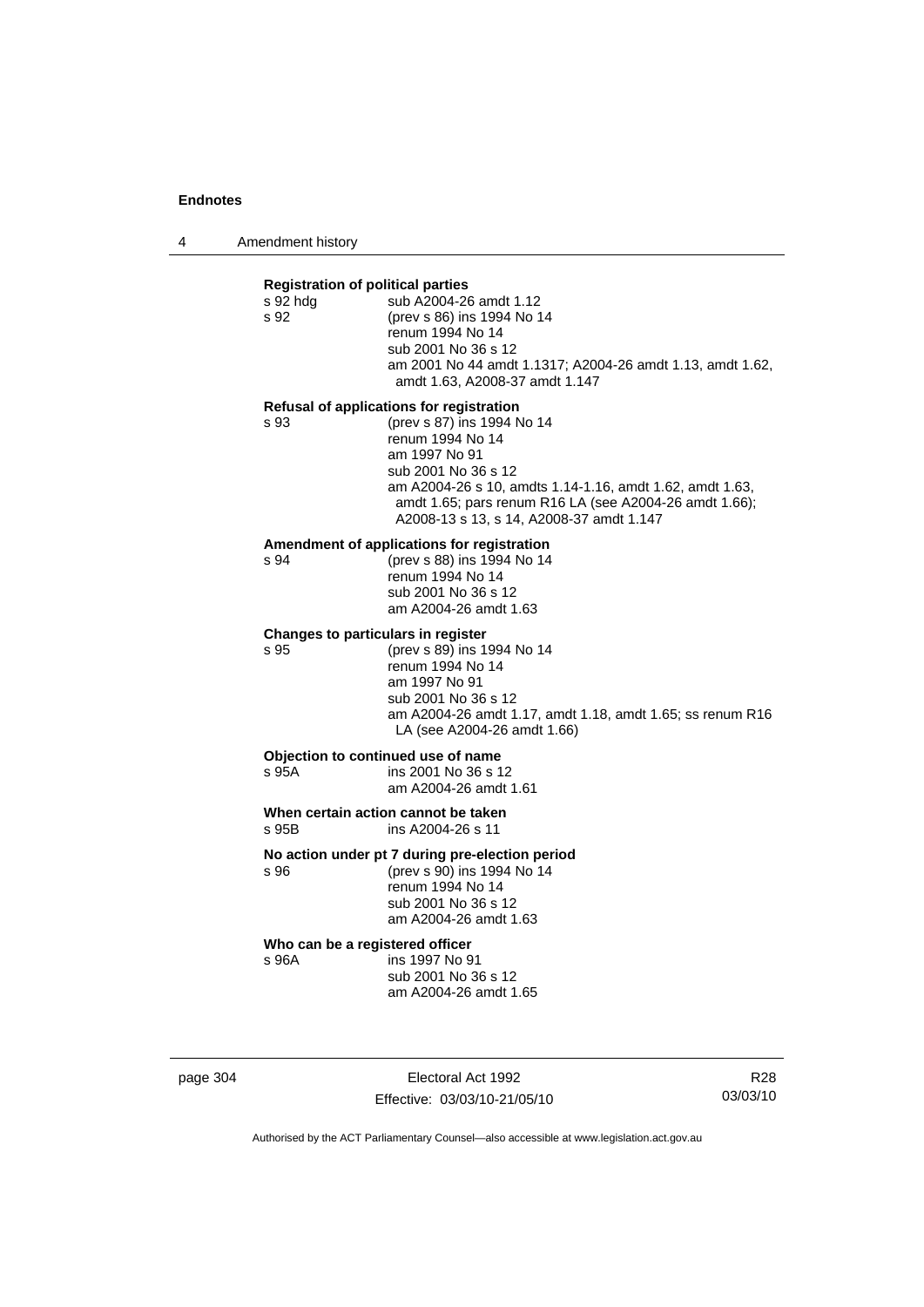## **Deputy registered officer**<br>s 97 (prev s

(prev s 91) ins 1994 No 14 renum 1994 No 14 am 1997 No 91 sub 2001 No 36 s 12 am A2004-26 amdt 1.19, amdt 1.62, amdt 1.65

#### **Information about political parties**

s 97A ins 2001 No 36 s 12 sub A2004-26 s 12

#### **Cancellation of registration of political parties**

| s 98 hdg | sub A2004-26 amdt 1.20                                 |
|----------|--------------------------------------------------------|
| s 98     | (prev s 92) ins 1994 No 14                             |
|          | renum 1994 No 14                                       |
|          | am 1997 No 91                                          |
|          | sub 2001 No 36 s 12                                    |
|          | am 2001 No 44 amdts 1.1318-1.1321; A2004-26            |
|          | amdts 1.21-1.25, amdt 1.62, amdt 1.65; ss renum R16 LA |
|          | (see A2004-26 amdt 1.66); A2008-37 amdt 1.147          |
|          |                                                        |

### **Use of party name after cancellation**

|          | Use of party name after cancellation                   |
|----------|--------------------------------------------------------|
| s 99 hda | sub A2004-26 amdt 1.26                                 |
| s 99     | (prev s 93) ins 1994 No 14                             |
|          | renum 1994 No 14                                       |
|          | sub 2001 No 36 s 12                                    |
|          | am A2004-26 amdt 1.27, amdt 1.28; ss renum R16 LA (see |
|          | A2004-26 amdt 1.66)                                    |

## **General requirements about constitutions of registered parties**

ins 2001 No 36 s 12

#### **Timing of elections**<br>pt 8 hdg ins 1994 No 14

#### **Ordinary elections**

| s 100 | (prev s 94) ins 1994 No 14                         |
|-------|----------------------------------------------------|
|       | renum 1994 No 14                                   |
|       | am 1997 No 38; 2002 No 30 amdt 3.286; A2003-54 s 4 |

#### **Extraordinary elections**

| s 101 | (prev s 95) ins 1994 No 14 |
|-------|----------------------------|
|       | renum 1994 No 14           |
|       | am 2001 No 44 amdt 1.1322  |

**Polling day**  (prev s 96) ins 1994 No 14 renum 1994 No 14 sub 2002 No 30 amdt 3.287

R28 03/03/10

Electoral Act 1992 Effective: 03/03/10-21/05/10 page 305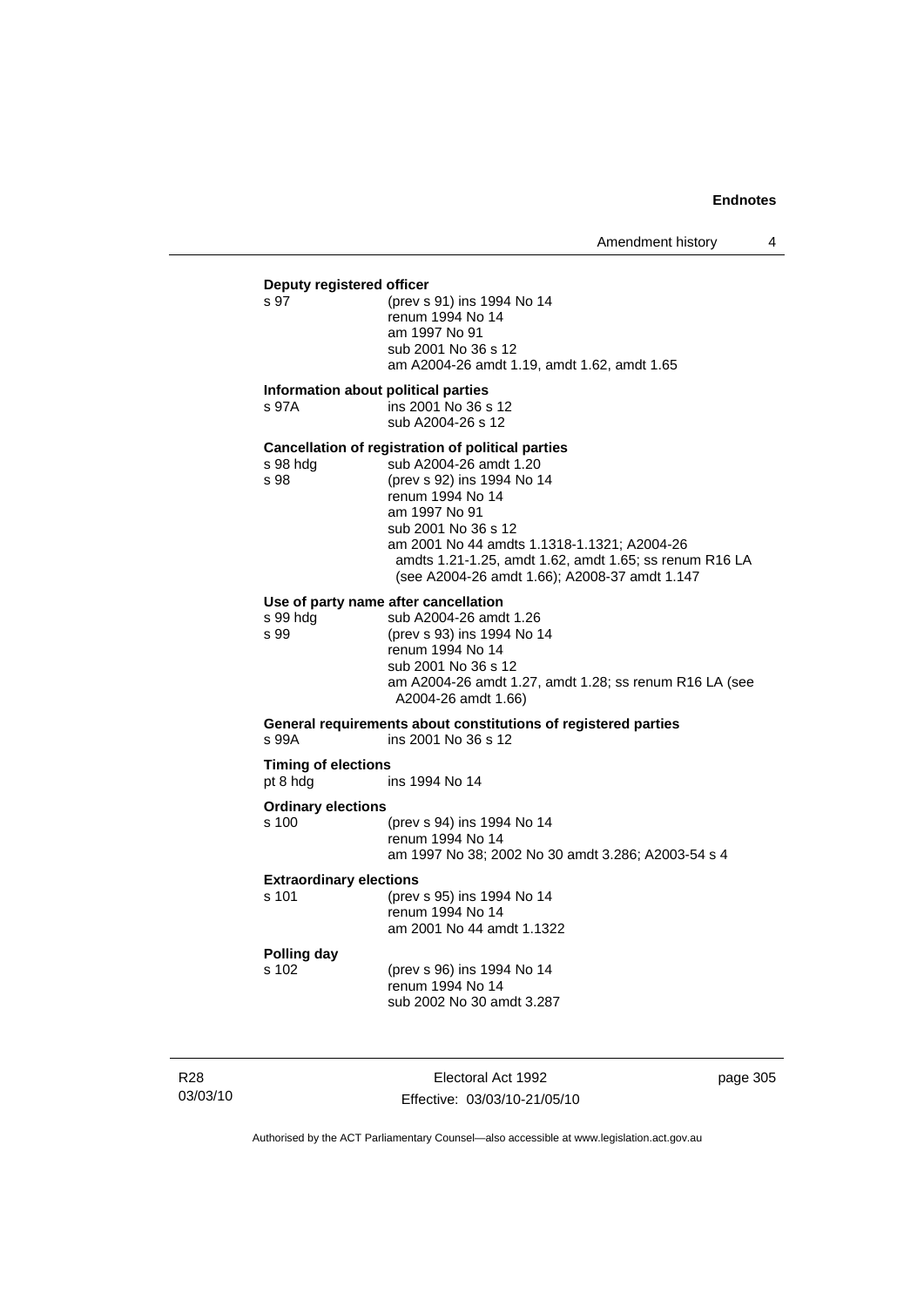4 Amendment history

| <b>Arrangements for elections</b><br>pt 9 hdg<br>ins 1994 No 14 |                                                                                                                                                                                                                                                                                                                        |  |
|-----------------------------------------------------------------|------------------------------------------------------------------------------------------------------------------------------------------------------------------------------------------------------------------------------------------------------------------------------------------------------------------------|--|
| <b>Nominations</b><br>div 9.1 hdg                               | (prev pt 9 div 1 hdg) renum LA (see 2000 No 76 s 24)                                                                                                                                                                                                                                                                   |  |
| Eligibility-MLAs<br>s 103                                       | (prev s 97) ins 1994 No 14<br>renum 1994 No 14<br>am 2002 No 30 amdt 3.288; A2006-23 amdts 1.184-1.186;<br>ss renum R21 LA (see A2006-23 amdt 1.187)                                                                                                                                                                   |  |
| <b>Qualifications for nomination</b><br>s 104                   | (prev s 98) ins 1994 No 14<br>renum 1994 No 14                                                                                                                                                                                                                                                                         |  |
| <b>Candidates to be nominated</b><br>s 105                      | (prev s 99) ins 1994 No 14<br>renum 1994 No 14<br>am 1994 No 78; 2001 No 36 s 13, s 14, amdt 1.17; LA (see<br>2001 No 36 amdt 1.99); 2001 No 44 amdt 1.1323; ss renum<br>(see 2002 No 11 amdt 2.34); 2002 No 11 amdt 2.35; A2004-<br>26 amdt 1.29, amdt 1.62, amdt 1.65; pars renum R16 LA<br>(see A2004-26 amdt 1.66) |  |
| <b>Multiple nominations invalid</b><br>s 106                    | (prev s 100) ins 1994 No 14<br>renum 1994 No 14                                                                                                                                                                                                                                                                        |  |
| s 107                                                           | Withdrawal etc of consent to nomination<br>(prev s 101) ins 1994 No 14<br>renum 1994 No 14                                                                                                                                                                                                                             |  |
| Place and hour of nomination<br>s 108                           | (prev s 102) ins 1994 No 14<br>renum 1994 No 14<br>am 1994 No 78; LA (see 2001 No 36 amdt 1.99); 2001 No 38<br>s 4; 2001 No 44 amdt 1.1324; 2002 No 11 amdt 2.36                                                                                                                                                       |  |
| <b>Declaration of candidates</b><br>s 109                       | (prev s 103) ins 1994 No 14<br>renum 1994 No 14<br>am 2001 No 36 amdt 1.18; A2004-26 amdt 1.65                                                                                                                                                                                                                         |  |
| <b>Rejection of nominations</b><br>s 110                        | (prev s 104) ins 1994 No 14<br>renum 1994 No 14<br>sub 2001 No 36 s 15<br>am 2002 No 30 amdt 3.352                                                                                                                                                                                                                     |  |

page 306 Electoral Act 1992 Effective: 03/03/10-21/05/10

R28 03/03/10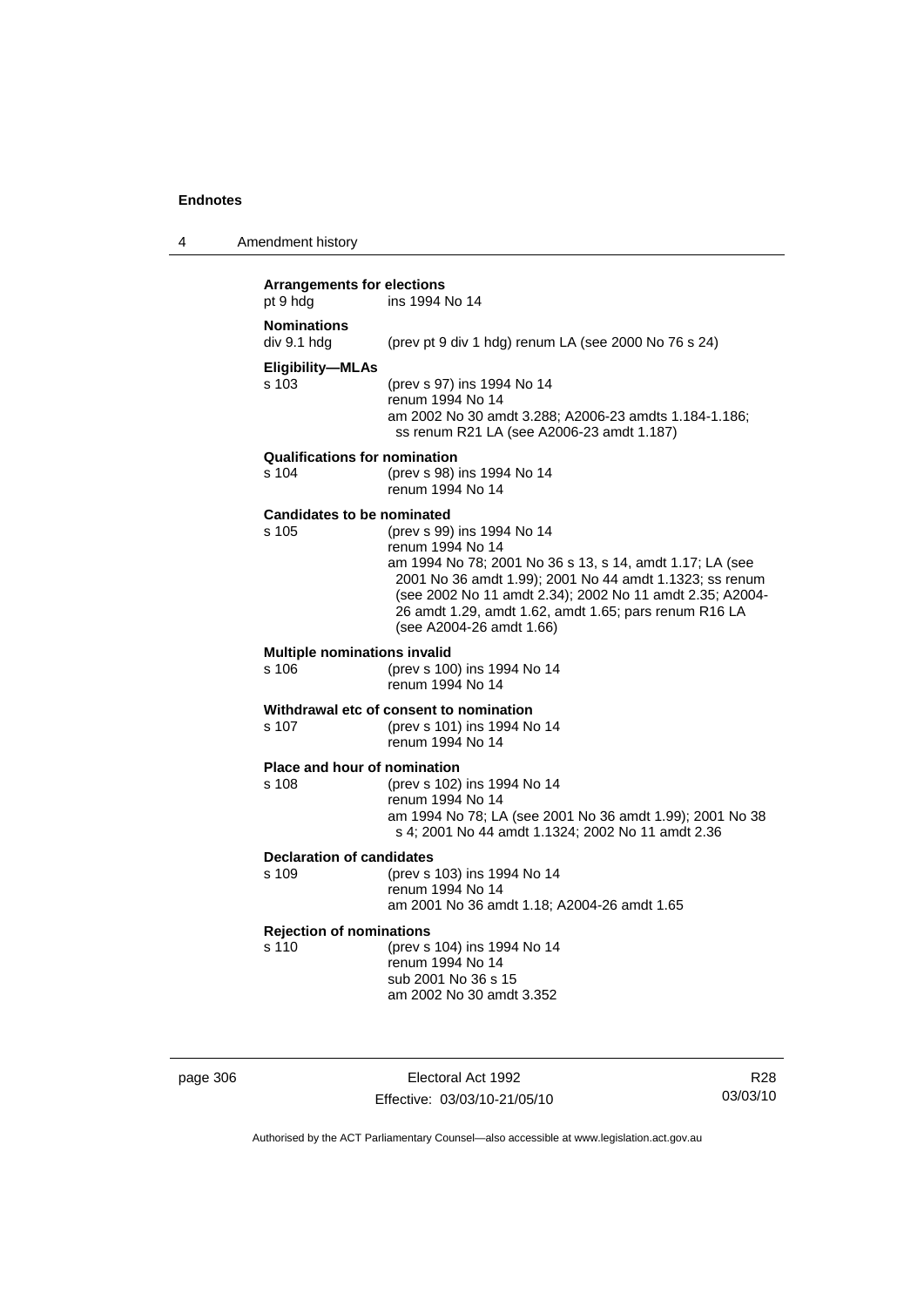| Need for a poll<br>s 111                      | (prev s 105) ins 1994 No 14<br>renum 1994 No 14                                                                                                                       |
|-----------------------------------------------|-----------------------------------------------------------------------------------------------------------------------------------------------------------------------|
| s 112                                         | Death of candidate before polling day<br>(prev s 106) ins 1994 No 14<br>renum 1994 No 14                                                                              |
| Deposit-return or forfeiture<br>s 113         | (prev s 107) ins 1994 No 14<br>renum 1994 No 14                                                                                                                       |
| <b>Ballot papers</b><br>div 9.2 hdg           | (prev pt 9 div 2 hdg) renum LA (see 2000 No 76 s 24)                                                                                                                  |
| <b>Ballot papers</b><br>s 114                 | (prev s 108) ins 1994 No 14<br>renum 1994 No 14<br>am 2000 No 76 s 5; LA (see 2001 No 36 amdt 1.99); 2001<br>No 44 amdt 1.1325, amdt 1.1326; 2002 No 30 amdt 3.289    |
| <b>Grouping of candidates' names</b><br>s 115 | (prev s 109) ins 1994 No 14<br>renum 1994 No 14<br>am 2001 No 36 amdt 1.19; 2002 No 30 amdt 3.290; A2004-26<br>amdt 1.65; A2008-13 s 15                               |
| <b>Printing of ballot papers</b><br>s 116     | (prev s 110) ins 1994 No 14<br>renum 1994 No 14<br>am 2001 No 38 ss 5-8; 2002 No 30 amdt 3.291, amdt 3.292                                                            |
| <b>Names on ballot papers</b><br>s 117        | (prev s 111) ins 1994 No 14<br>renum 1994 No 14<br>am 1994 No 78<br>sub 2001 No 36 s 16<br>am A2004-26 amdts 1.30-1.32; pars renum R16 LA (see<br>A2004-26 amdt 1.66) |
| s 118                                         | Draw for positions on ballot papers<br>(prev s 112) ins 1994 No 14<br>renum 1994 No 14                                                                                |
| div 9.3 hdg                                   | Electronic voting devices and vote counting programs<br>(prev div 9.2A) ins 2000 No 76 s 6                                                                            |

R28 03/03/10

Electoral Act 1992 Effective: 03/03/10-21/05/10 page 307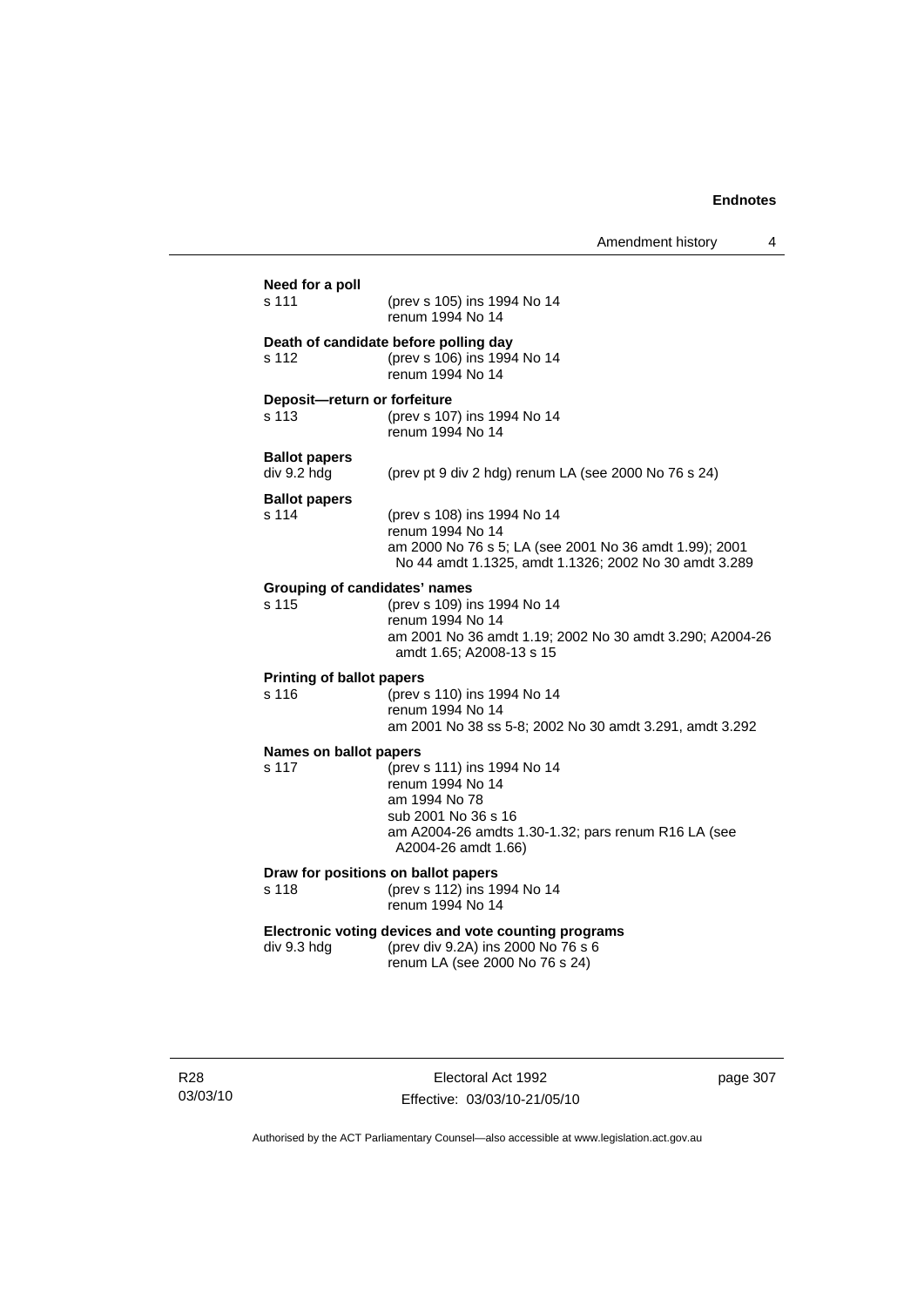4 Amendment history page 308 Electoral Act 1992 R28 **Approval of computer program for electronic voting and vote counting** s 118A ins 2000 No 76 s 6 am 2001 No 44 amdt 1.1327 am LA (see 2001 No 36 amdt 1.99); A2008-13 s 18; ss renum R26 LA **Security of electronic voting devices and related material**  s 118B ins 2000 No 76 s 6 **Miscellaneous**  (prev pt 9 div 3 hdg) renum LA (see 2000 No 76 s  $24$ ) **Polling places and scrutiny centres**  s 119 (prev s 113) ins 1994 No 14 renum 1994 No 14 am 2001 No 36 amdt 1.20; LA (see 2001 No 36 amdt 1.99); 2001 No 44 amdt 1.1328, amdt 1.1329 **Administrative arrangements** s 120 (prev s 114) ins 1994 No 14 renum 1994 No 14 am 2000 No 76 s 7; 2001 No 44 amdt 1.1330 **Certified lists of electors**<br>s 121 (prev s (prev s 115) ins 1994 No 14 renum 1994 No 14 **Use of information from certified lists** s 121A ins 2001 No 36 s 17 **Scrutineers—appointment** s 122 (prev s 116) ins 1994 No 14 renum 1994 No 14 am 2001 No 44 amdt 1.1331, amdt 1.1332 **Scrutineers—conduct** s 123 (prev s 117) ins 1994 No 14 renum 1994 No 14 am 1998 No 54; 2002 No 30 amdt 3.293 **Participation by candidates in conduct of election** s 124 (prev s 118) ins 1994 No 14 renum 1994 No 14 **Determining matters by lot** s 125 (prev s 119) ins 1994 No 14 renum 1994 No 14 am 2001 No 44 amdt 1.1333 **Supplementary elections** s 126 (prev s 120) ins 1994 No 14 renum 1994 No 14

Effective: 03/03/10-21/05/10

03/03/10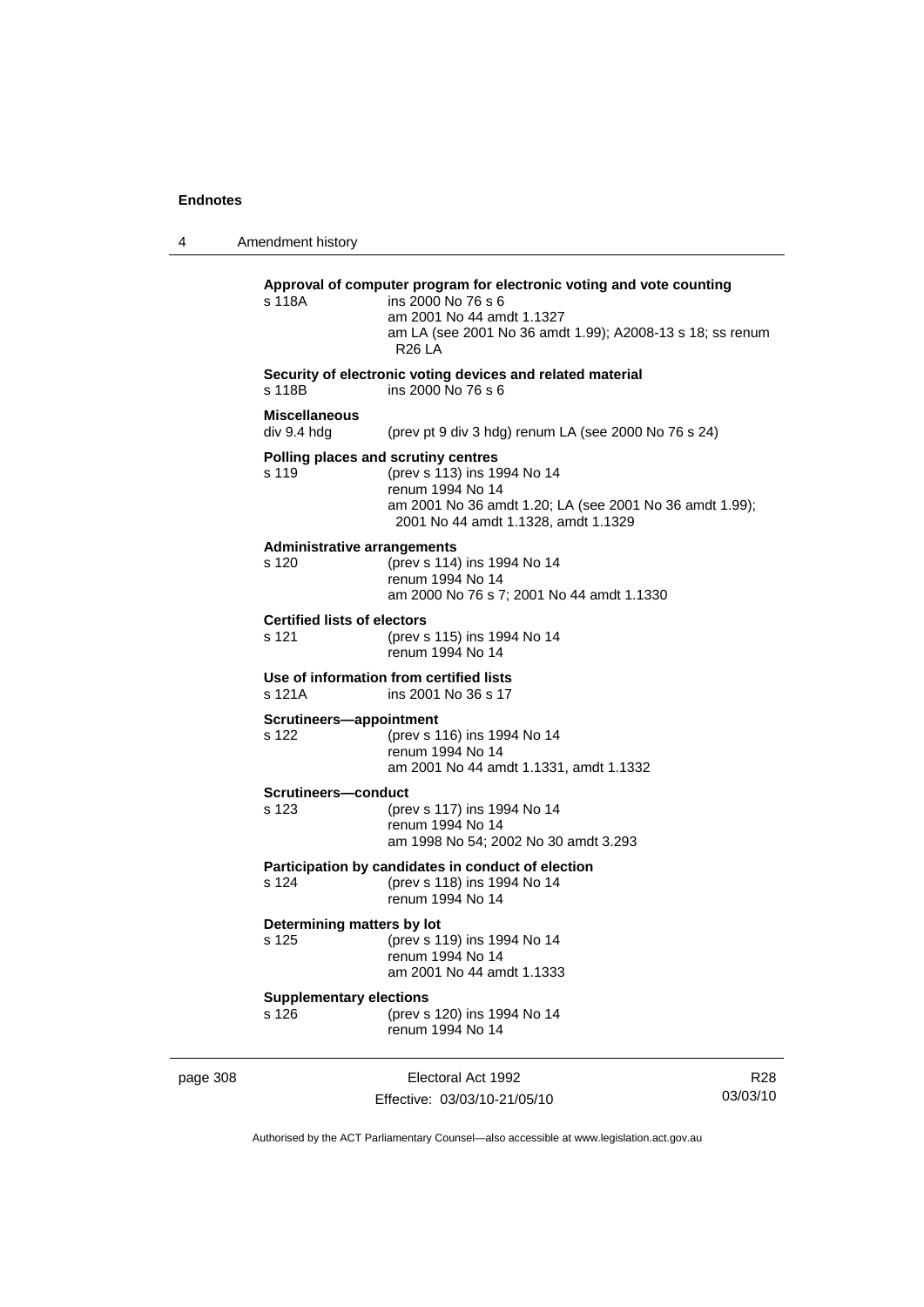| Voting<br>pt 10 hdg                                        | ins 1994 No 14                                                                                                                                      |
|------------------------------------------------------------|-----------------------------------------------------------------------------------------------------------------------------------------------------|
| General<br>div 10.1 hdg                                    | (prev pt 10 div 1 hdg) renum LA (see 2000 No 76 s 24)                                                                                               |
| <b>Meaning of authorised witness</b><br>s 127 hdg<br>s 127 | sub 2001 No 36 amdt 1.21<br>(prev s 121) ins 1994 No 14<br>renum 1994 No 14                                                                         |
| <b>Entitlement to vote</b>                                 |                                                                                                                                                     |
| s 128                                                      | (prev s 122) ins 1994 No 14<br>renum 1994 No 14; 2001 No 36 amdt 1.99<br>am 1997 No 91; LA (see 2001 No 36 amdt 1.99)                               |
| <b>Compulsory voting</b>                                   |                                                                                                                                                     |
| s 129                                                      | (prev s 123) ins 1994 No 14<br>renum 1994 No 14<br>am 1998 No 54                                                                                    |
| Multiple votes prohibited<br>s 130                         | (prev s 124) ins 1994 No 14<br>renum 1994 No 14<br>am 1998 No 54                                                                                    |
| <b>Procedures for voting</b><br>s 131                      | (prev s 125) ins 1994 No 14<br>renum 1994 No 14<br>am 1997 No 91; 2000 No 76 s 8; LA (see 2001 No 36<br>amdt 1.99); A2006-23 amdt 1.188, amdt 1.189 |
| <b>Manner of recording vote</b><br>s 132                   | (prev s 126) ins 1994 No 14<br>renum 1994 No 14                                                                                                     |
| Ordinary voting at a polling place<br>div 10.2 hdg         | (prev pt 10 div 2 hdg) am 1997 No 91<br>renum LA (see 2000 No 76 s 24)                                                                              |
| <b>Claims to vote</b><br>s 133                             | (prev s 127) ins 1994 No 14<br>renum 1994 No 14<br>am 1997 No 91; LA (see 2001 No 36 amdt 1.99)                                                     |
| Voting in private<br>s 134                                 | (prev s 128) ins 1994 No 14                                                                                                                         |

R28 03/03/10

Electoral Act 1992 Effective: 03/03/10-21/05/10 page 309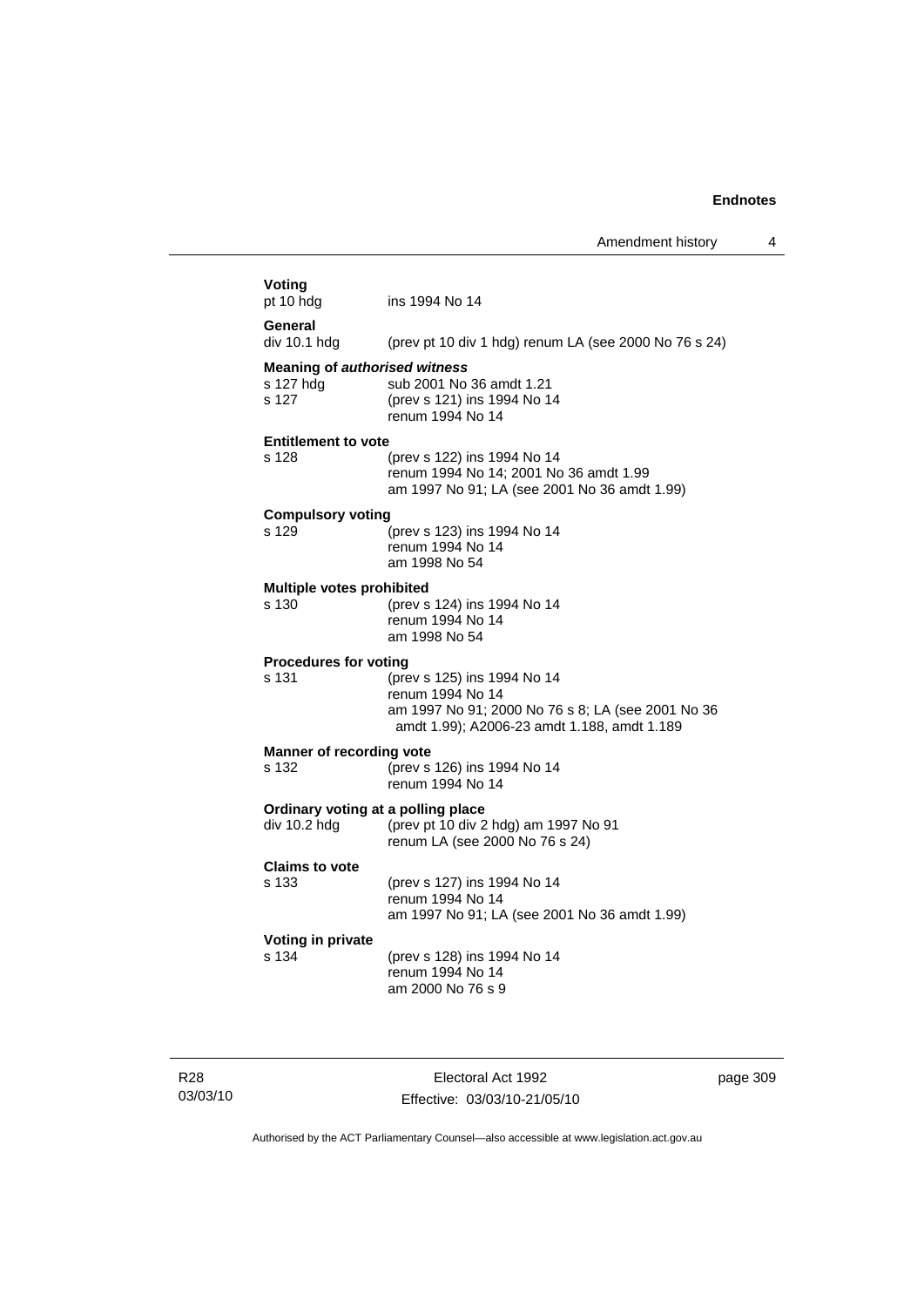| 4 | Amendment history |  |
|---|-------------------|--|
|---|-------------------|--|

| Declaration voting at a polling place<br>(prev pt 10 div 3 hdg) am 1997 No 91<br>div 10.3 hdg<br>renum LA (see 2000 No 76 s 24)<br>Declaration voting at polling places<br>(prev s 129) ins 1994 No 14<br>s 135<br>renum 1994 No 14<br>am 1997 No 91; 2001 No 44 amdt 1.1334, amdt 1.1335<br>Voting otherwise than at a polling place<br>(prev pt 10 div 3A hdg) ins 1997 No 91<br>div 10.4 hdg<br>renum LA (see 2000 No 76 s 24)<br>Definitions for div 10.4<br>s 136 hda<br>sub 2001 No 36 amdt 1.22<br>s 136<br>(prev s 130) ins 1994 No 14<br>renum 1994 No 14<br>sub 1997 No 91; A2004-26 s 13<br>def eligible elector om A2008-13 s 17<br>Applications for postal voting papers<br>$s$ 136 $A$<br>ins 1997 No 91<br>am LA (see 2001 No 36 amdt 1.99); 2001 No 44 amdt 1.1336,<br>amdt 1.1337; 2002 No 30 amdt 3.294<br>sub A2004-26 s 14<br>am A2008-13 s 18, s 19; ss renum R26 LA<br>Ordinary or declaration voting in ACT before polling day<br>sub 2001 No 36 amdt 1.23<br>s 136B hdg<br>s 136B<br>ins 1997 No 91<br>am 2001 No 36 s 18; LA (see 2001 No 36 amdt 1.99); 2001<br>No 44 amdts 1.1338-1.1341; 2002 No 30 amdt 3.295,<br>amdt 3.296; A2008-13 ss 20-26<br>Declaration voting outside ACT on or before polling day<br>s 136C hdg<br>sub 2001 No 36 amdt 1.24<br>ins 1997 No 91<br>s 136C<br>am 2001 No 36 s 19; LA (see 2001 No 36 amdt 1.99); 2001<br>No 44 amdts 1.1342-1.1345; 2002 No 30 amdt 3.296;<br>A2008-13 ss 27-30<br>Record of issue of declaration voting papers<br>(prev s 131) ins 1994 No 14<br>s 137<br>renum 1994 No 14<br>am 1997 No 91; 2001 No 36 amdt 1.25<br><b>Inspection of records</b><br>s 138<br>(prev s 132) ins 1994 No 14<br>renum 1994 No 14 |  |  |
|---------------------------------------------------------------------------------------------------------------------------------------------------------------------------------------------------------------------------------------------------------------------------------------------------------------------------------------------------------------------------------------------------------------------------------------------------------------------------------------------------------------------------------------------------------------------------------------------------------------------------------------------------------------------------------------------------------------------------------------------------------------------------------------------------------------------------------------------------------------------------------------------------------------------------------------------------------------------------------------------------------------------------------------------------------------------------------------------------------------------------------------------------------------------------------------------------------------------------------------------------------------------------------------------------------------------------------------------------------------------------------------------------------------------------------------------------------------------------------------------------------------------------------------------------------------------------------------------------------------------------------------------------------------------------------------------------|--|--|
|                                                                                                                                                                                                                                                                                                                                                                                                                                                                                                                                                                                                                                                                                                                                                                                                                                                                                                                                                                                                                                                                                                                                                                                                                                                                                                                                                                                                                                                                                                                                                                                                                                                                                                   |  |  |
|                                                                                                                                                                                                                                                                                                                                                                                                                                                                                                                                                                                                                                                                                                                                                                                                                                                                                                                                                                                                                                                                                                                                                                                                                                                                                                                                                                                                                                                                                                                                                                                                                                                                                                   |  |  |
|                                                                                                                                                                                                                                                                                                                                                                                                                                                                                                                                                                                                                                                                                                                                                                                                                                                                                                                                                                                                                                                                                                                                                                                                                                                                                                                                                                                                                                                                                                                                                                                                                                                                                                   |  |  |
|                                                                                                                                                                                                                                                                                                                                                                                                                                                                                                                                                                                                                                                                                                                                                                                                                                                                                                                                                                                                                                                                                                                                                                                                                                                                                                                                                                                                                                                                                                                                                                                                                                                                                                   |  |  |
|                                                                                                                                                                                                                                                                                                                                                                                                                                                                                                                                                                                                                                                                                                                                                                                                                                                                                                                                                                                                                                                                                                                                                                                                                                                                                                                                                                                                                                                                                                                                                                                                                                                                                                   |  |  |
|                                                                                                                                                                                                                                                                                                                                                                                                                                                                                                                                                                                                                                                                                                                                                                                                                                                                                                                                                                                                                                                                                                                                                                                                                                                                                                                                                                                                                                                                                                                                                                                                                                                                                                   |  |  |
|                                                                                                                                                                                                                                                                                                                                                                                                                                                                                                                                                                                                                                                                                                                                                                                                                                                                                                                                                                                                                                                                                                                                                                                                                                                                                                                                                                                                                                                                                                                                                                                                                                                                                                   |  |  |
|                                                                                                                                                                                                                                                                                                                                                                                                                                                                                                                                                                                                                                                                                                                                                                                                                                                                                                                                                                                                                                                                                                                                                                                                                                                                                                                                                                                                                                                                                                                                                                                                                                                                                                   |  |  |
|                                                                                                                                                                                                                                                                                                                                                                                                                                                                                                                                                                                                                                                                                                                                                                                                                                                                                                                                                                                                                                                                                                                                                                                                                                                                                                                                                                                                                                                                                                                                                                                                                                                                                                   |  |  |
|                                                                                                                                                                                                                                                                                                                                                                                                                                                                                                                                                                                                                                                                                                                                                                                                                                                                                                                                                                                                                                                                                                                                                                                                                                                                                                                                                                                                                                                                                                                                                                                                                                                                                                   |  |  |

page 310 **Electoral Act 1992** Effective: 03/03/10-21/05/10

R28 03/03/10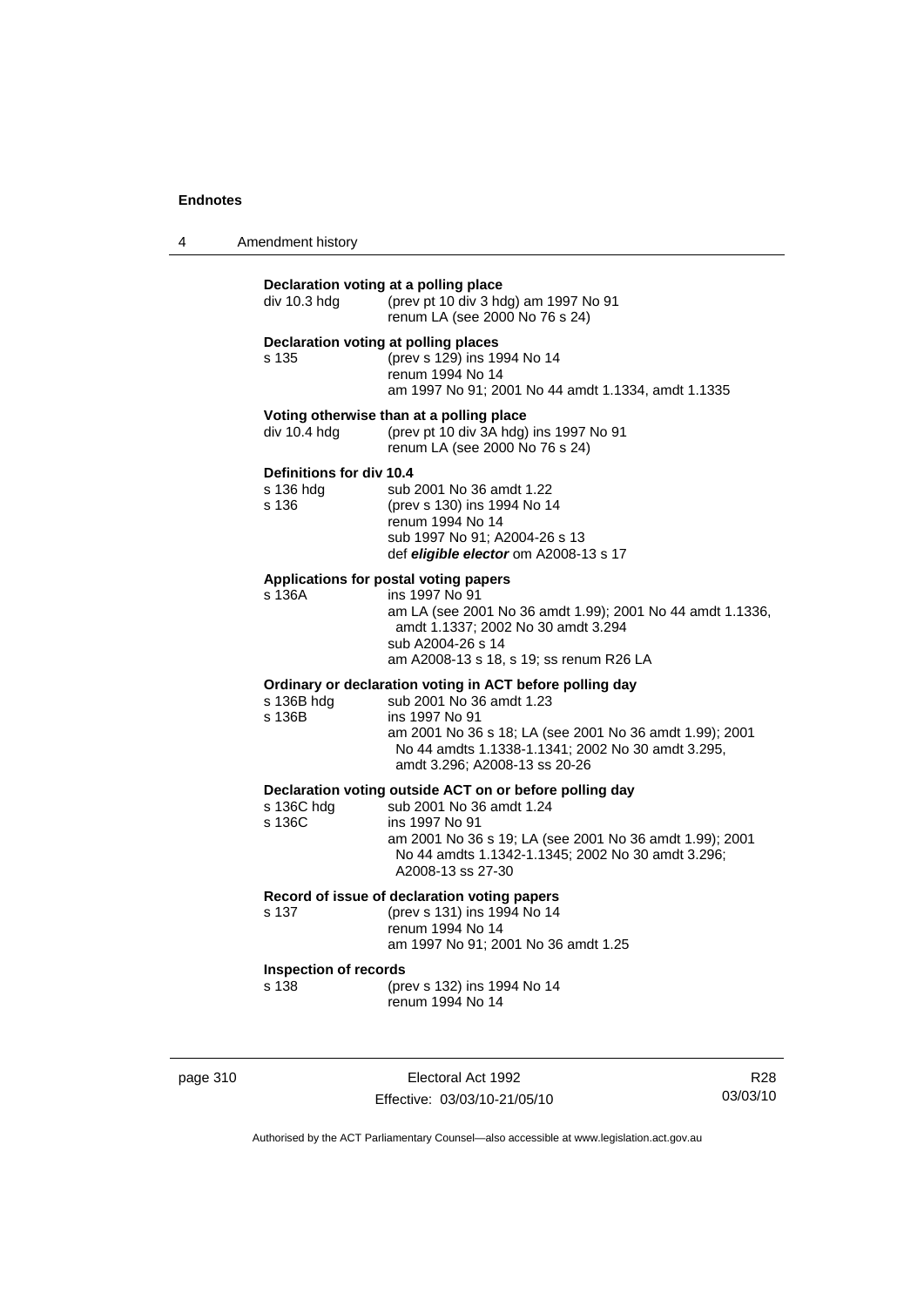## **Receipt of declaration voting papers** s 139 (prev s 133) ins 1994 No 14 renum 1994 No 14 am 1997 No 91; 2002 No 30 amdt 3.297 **Registered declaration voters** s 140 (prev s 134) ins 1994 No 14 renum 1994 No 14 am 2002 No 30 amdt 3.298 **Issue of voting papers to registered declaration voters** s 141 (prev s 135) ins 1994 No 14 renum 1994 No 14 am 1997 No 91; 2002 No 30 amdt 3.299; A2004-26 s 15 **Correcting formal errors** s 142 (prev s 136) ins 1994 No 14 renum 1994 No 14 **Soliciting applications for postal declaration votes** s 143 (prev s 137) ins 1994 No 14 renum 1994 No 14 am 1997 No 91; 1998 No 54 sub 2001 No 36 s 20; A2004-26 s 16 am A2008-13 s 31, s 32; ss renum R26 LA **Transmission of applications for postal declaration votes** s 144 (prev s 138) ins 1994 No 14 renum 1994 No 14 am 1998 No 54 **Requirements for casting postal votes**   $ins A2004-26 s 17$ **Interference with declaration voting** s 145 (prev s 139) ins 1994 No 14 renum 1994 No 14 am 1998 No 54 **Soliciting completed declaration votes**<br>s 146 (prev s 140) ins 1994 (prev s 140) ins 1994 No 14 renum 1994 No 14 am 1998 No 54 **Transmission of completed declaration votes**<br>s 147 (prev s 141) ins 1994 No 14 s 147 (prev s 141) ins 1994 No 14 renum 1994 No 14 am 1998 No 54

R28 03/03/10

Electoral Act 1992 Effective: 03/03/10-21/05/10 page 311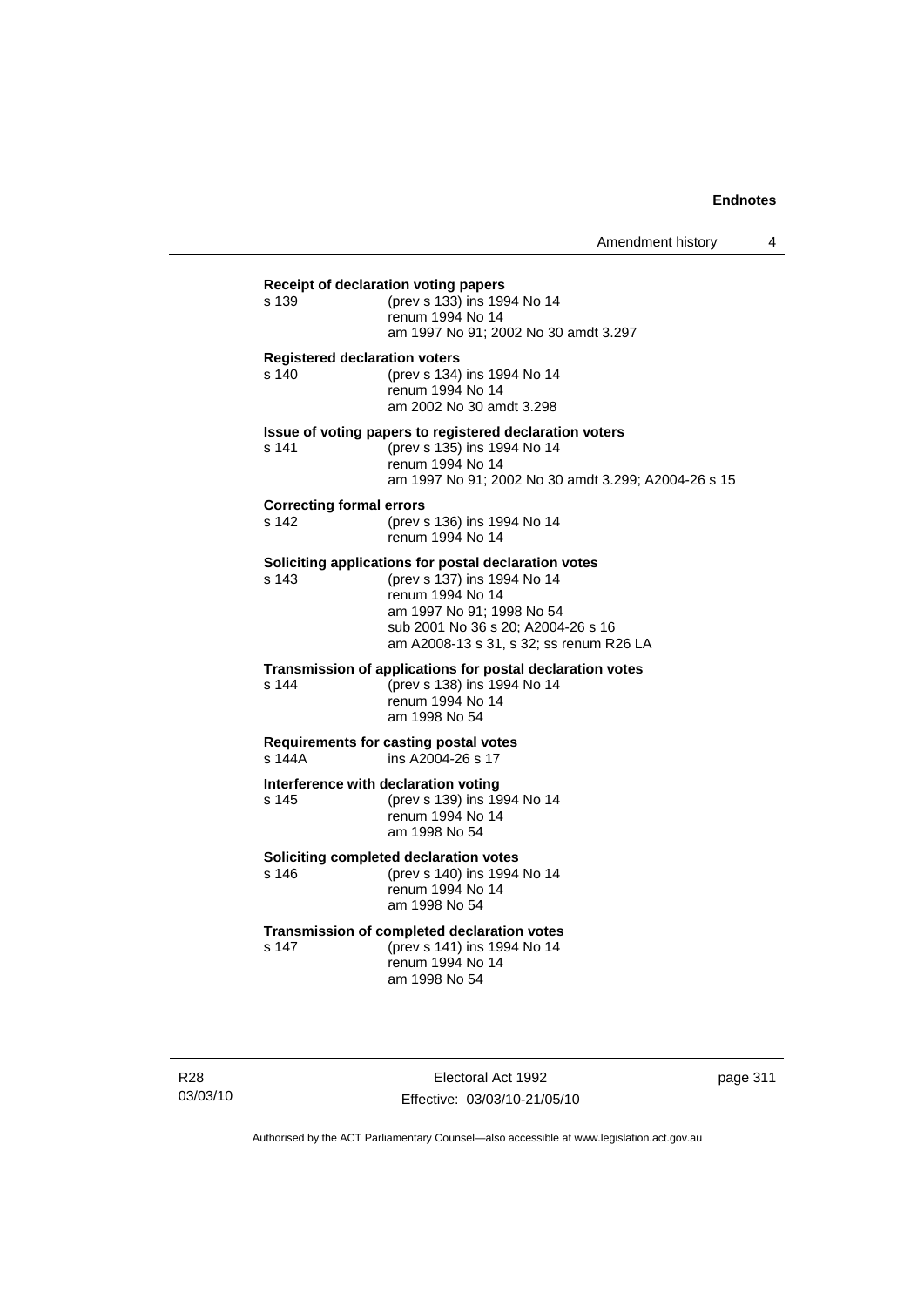4 Amendment history

| s 148                                             | Opening envelopes containing declaration votes<br>(prev s 142) ins 1994 No 14<br>renum 1994 No 14<br>am 1998 No 54                                                                                                                           |
|---------------------------------------------------|----------------------------------------------------------------------------------------------------------------------------------------------------------------------------------------------------------------------------------------------|
| <b>Mobile polling</b><br>div 10.5 hdg             | (prev pt 10 div 4 hdg) renum LA (see 2000 No 76 S24)                                                                                                                                                                                         |
| Definitions for div 4<br>s 149 hdg<br>s 149       | sub 2001 No 36 amdt 1.26<br>(prev s 143) ins 1994 No 14<br>renum 1994 No 14<br>def registered medical practitioner om 2001 No 36<br>amdt 1.27<br>def remand centre om A2006-23 amdt 1.190<br>def special hospital sub 2001 No 44 amdt 1.1347 |
| <b>Declaration of special hospitals</b><br>s 149A | ins 2001 No 44 amdt 1.1348                                                                                                                                                                                                                   |
| <b>Mobile polling-institutions</b><br>s 150       | (prev s 144) ins 1994 No 14<br>renum 1994 No 14<br>am A2006-23 amdt 1.191                                                                                                                                                                    |
| <b>Functions of visiting officers</b><br>s 151    | (prev s 145) ins 1994 No 14<br>renum 1994 No 14; 2001 No 36 amdt 1.99<br>am 1995 No 33; 2001 No 36 s 21, amdt 1.28; LA (see 2001<br>No 36 amdt 1.99); A2006-23 amdt 1.192, amdt 1.193                                                        |
| <b>Failure to visit institution</b><br>s 152      | (prev s 146) ins 1994 No 14<br>renum 1994 No 14                                                                                                                                                                                              |
| $s$ 153                                           | Custody of ballot boxes and electoral papers<br>(prev s 147) ins 1994 No 14<br>renum 1994 No 14                                                                                                                                              |
| <b>Miscellaneous</b><br>div 10.6 hdg              | (prev pt 10 div 5 hdg) renum LA (see 2000 No 76 s 24)                                                                                                                                                                                        |
| Arrangements at polling places<br>s 154           | (prev s 148) ins 1994 No 14<br>renum 1994 No 14                                                                                                                                                                                              |
| s 155                                             | Particulars on ballot papers before issue<br>(prev s 149) ins 1994 No 14<br>renum 1994 No 14                                                                                                                                                 |

page 312 **Electoral Act 1992** Effective: 03/03/10-21/05/10

R28 03/03/10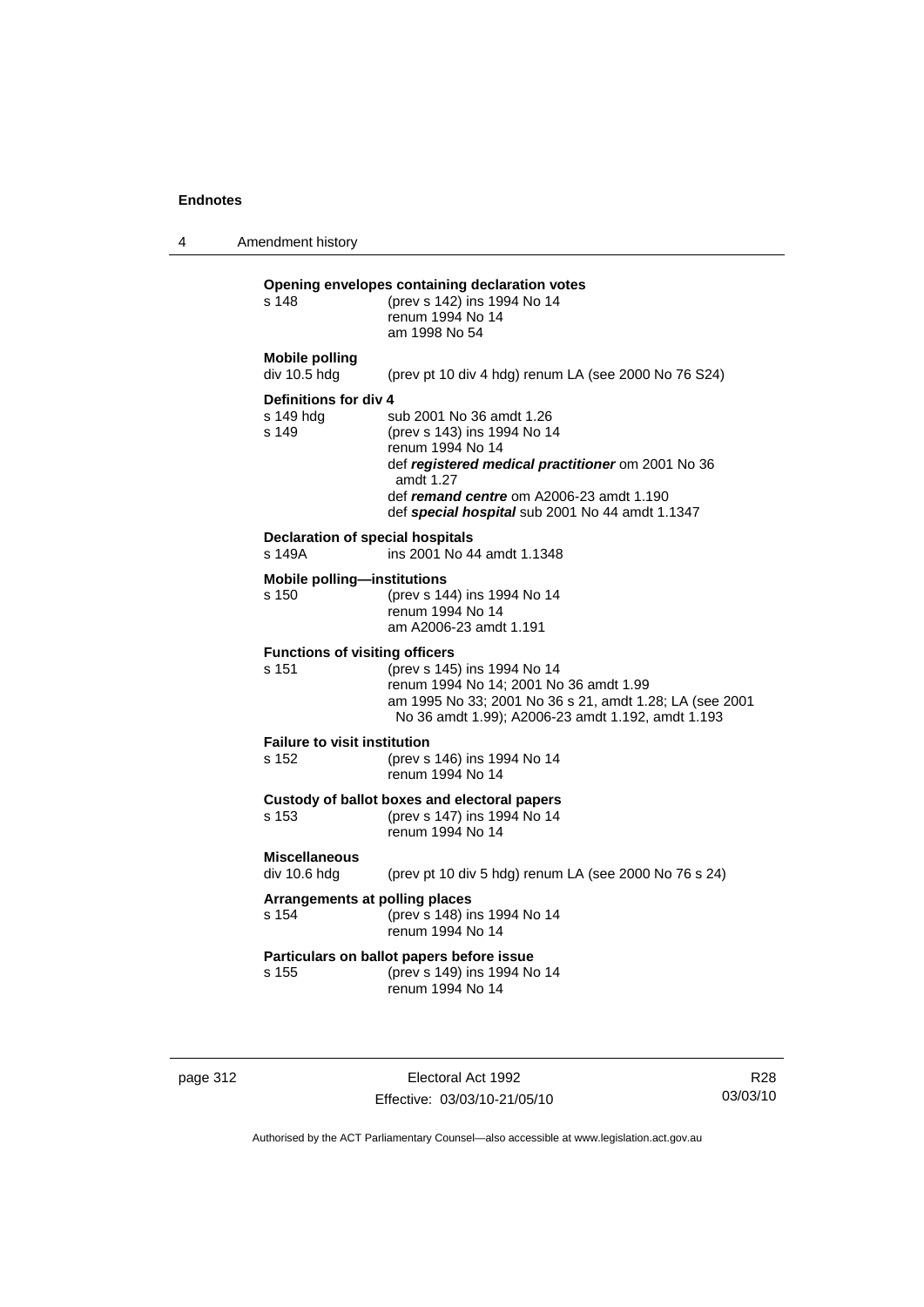| <b>Assistance to voters</b><br>s 156   | (prev s 150) ins 1994 No 14<br>renum 1994 No 14                                                                                                                                                                                |      |
|----------------------------------------|--------------------------------------------------------------------------------------------------------------------------------------------------------------------------------------------------------------------------------|------|
| s 156A                                 | Assistance to voters unable to enter polling place<br>ins 2001 No 36 s 22                                                                                                                                                      |      |
| <b>Spoilt ballot papers</b><br>s 157   | (prev s 151) ins 1994 No 14<br>renum 1994 No 14<br>am 2000 No 76 s 10                                                                                                                                                          |      |
| s 158                                  | Custody of ballot boxes and electoral papers<br>(prev s 152) ins 1994 No 14<br>renum 1994 No 14                                                                                                                                |      |
| s 159                                  | <b>Extension of time for conducting elections</b><br>(prev s 153) ins 1994 No 14<br>renum 1994 No 14<br>am 2001 No 36 amdt 1.29; LA (see 2001 No 36 amdt<br>1.99)2001 No 44 amdt 1.1349, amdt 1.1350; 2002 No 30<br>amdt 3.300 |      |
| s 160                                  | Suspension and adjournment of polling<br>(prev s 154) ins 1994 No 14<br>renum 1994 No 14<br>am LA (see 2001 No 36 amdt 1.99); 2001 No 44 amdts<br>1.1351-1.1353; 2002 No 30 amdt 3.300                                         |      |
| <b>Failure to vote</b><br>div 10.7 hdg | (prev pt 10 div 6 hdg) renum LA (see 2000 No 76 s 24)                                                                                                                                                                          |      |
| <b>Default notice</b><br>s 161         | (prev s 155) ins 1994 No 14<br>renum 1994 No 14<br>am 2001 No 44 amdt 1.1354, amdt 1.1355                                                                                                                                      |      |
| <b>First notice</b><br>s 162           | (prev s 156) ins 1994 No 14<br>renum 1994 No 14                                                                                                                                                                                |      |
| <b>Second notice</b><br>s 163          | (prev s 157) ins 1994 No 14<br>renum 1994 No 14                                                                                                                                                                                |      |
| <b>Final notice</b><br>s 164           | (prev s 158) ins 1994 No 14<br>renum 1994 No 14                                                                                                                                                                                |      |
| <b>Discharge of liability</b><br>s 165 | (prev s 159) ins 1994 No 14<br>renum 1994 No 14                                                                                                                                                                                |      |
|                                        | Electoral Act 1992                                                                                                                                                                                                             | page |

03/03/10

R28

Effective: 03/03/10-21/05/10

page 313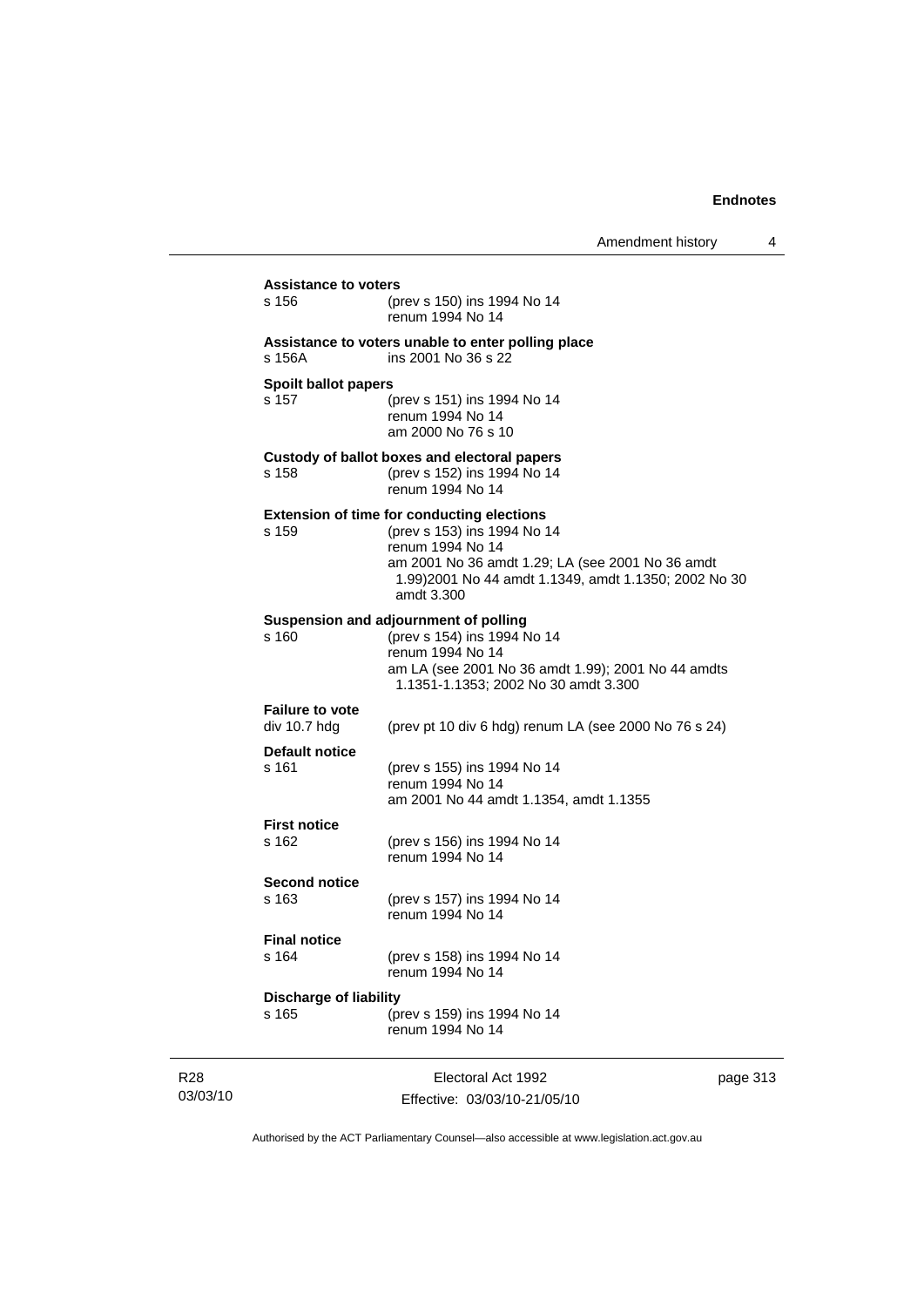4 Amendment history

| Response on behalf of elector<br>s 166         | (prev s 160) ins 1994 No 14<br>renum 1994 No 14                                                                                                                     |
|------------------------------------------------|---------------------------------------------------------------------------------------------------------------------------------------------------------------------|
| <b>Polling in Antarctica</b><br>pt 11 hdg      | ins 1994 No 14                                                                                                                                                      |
| Definitions for pt 11<br>s 167 hdg<br>s 167    | sub 2001 No 36 amdt 1.30<br>(prev s 161) ins 1994 No 14<br>renum 1994 No 14<br>am 2001 No 36 amdt 1.31, amdt 1.32<br>def <i>transmit</i> sub 2001 No 44 amdt 1.1356 |
| Declaration of ship as a station<br>s 167A     | ins 2001 No 36 amdt 1.32                                                                                                                                            |
| Approval of ways of transmission<br>s 167B     | ins 2001 No 44 amdt 1.1357                                                                                                                                          |
| s 168                                          | Returning officers and assistants for Antarctic stations<br>(prev s 162) ins 1994 No 14<br>renum 1994 No 14<br>sub 2002 No 30 amdt 3.301                            |
| Acting returning officer or assistant<br>s 169 | (prev s 163) ins 1994 No 14<br>renum 1994 No 14<br>om 2002 No 30 amdt 3.301                                                                                         |
| s 170                                          | Application of Act to polling in Antarctica<br>(prev s 164) ins 1994 No 14<br>renum 1994 No 14                                                                      |
| <b>Antarctic electors</b><br>s 171             | (prev s 165) ins 1994 No 14<br>renum 1994 No 14<br>am 1997 No 91                                                                                                    |
| s 172                                          | Arrangements for the polling in Antarctica<br>(prev s 166) ins 1994 No 14<br>renum 1994 No 14                                                                       |
| <b>Conduct of the polling</b><br>s 173         | (prev s 167) ins 1994 No 14<br>renum 1994 No 14                                                                                                                     |
| <b>Claims to vote</b><br>s 174                 | (prev s 168) ins 1994 No 14<br>renum 1994 No 14                                                                                                                     |
|                                                |                                                                                                                                                                     |

page 314 Electoral Act 1992 Effective: 03/03/10-21/05/10

R28 03/03/10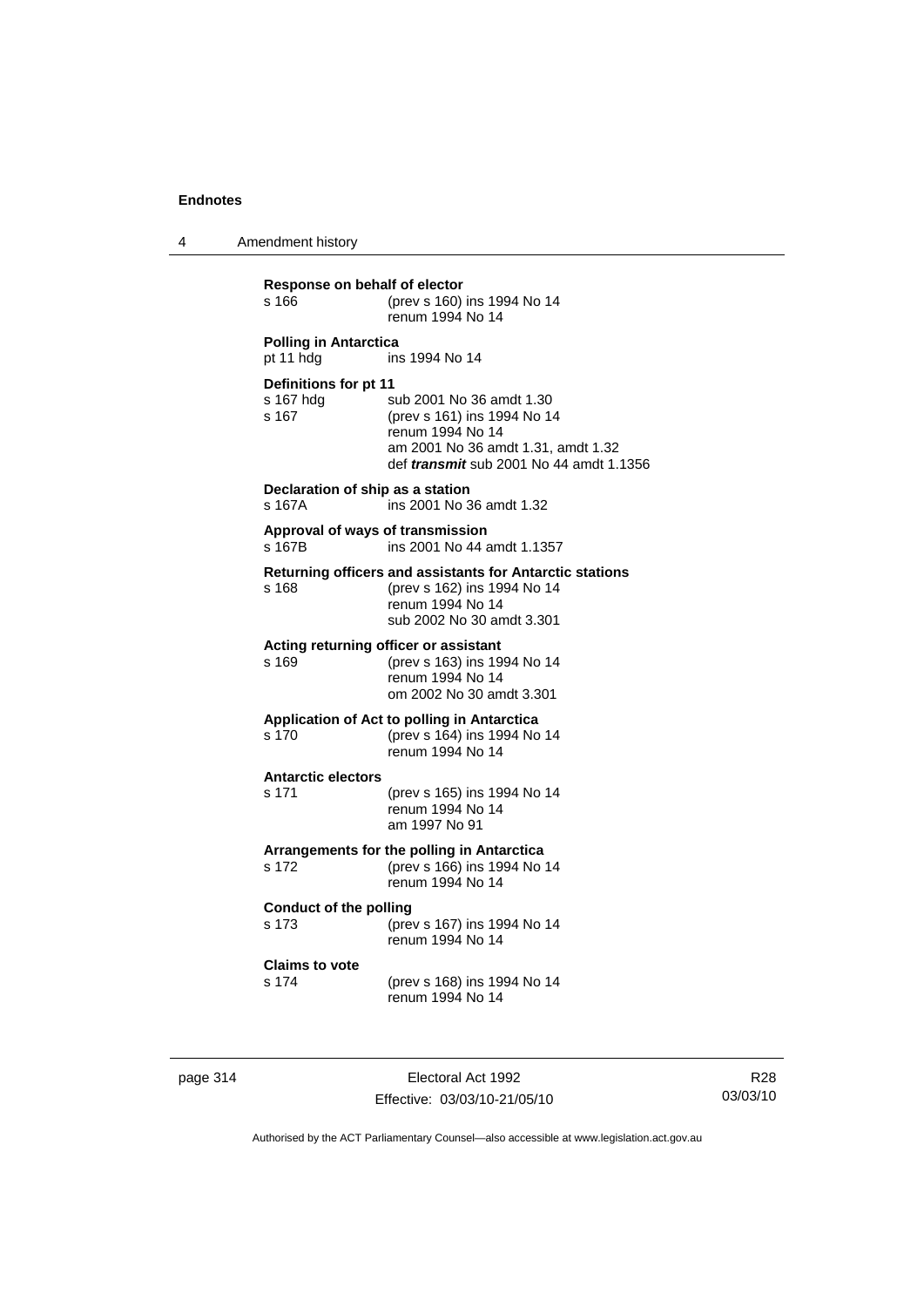| Proceedings at close of poll<br>s 175           | (prev s 169) ins 1994 No 14<br>renum 1994 No 14<br>am 1995 No 46; 2002 No 30 amdt 3.302                                                          |
|-------------------------------------------------|--------------------------------------------------------------------------------------------------------------------------------------------------|
| <b>Result of polling in Antarctica</b><br>s 176 | (prev s 170) ins 1994 No 14<br>renum 1994 No 14                                                                                                  |
| <b>Preservation of documents</b><br>s 177       | (prev s 171) ins 1994 No 14<br>renum 1994 No 14                                                                                                  |
| The scrutiny<br>pt 12 hdg                       | ins 1994 No 14                                                                                                                                   |
| <b>Scrutiny</b><br>s 178                        | (prev s 172) ins 1994 No 14<br>renum 1994 No 14<br>am 1997 No 91; 2000 No 76 s 11                                                                |
| s 179                                           | Preliminary scrutiny of declaration voting papers etc<br>(prev s 173) ins 1994 No 14<br>renum 1994 No 14<br>am 2002 No 30 amdt 3.303, amdt 3.304 |
| <b>Formality of ballot papers</b><br>s 180      | (prev s 174) ins 1994 No 14<br>renum 1994 No 14                                                                                                  |
| Death of candidate<br>s 181                     | (prev s 175) ins 1994 No 14<br>renum 1994 No 14                                                                                                  |
| First count-ordinary ballot papers<br>s 182     | (prev s 176) ins 1994 No 14<br>renum 1994 No 14<br>am 2000 No 76 s 12                                                                            |
| s 183                                           | First count-declaration ballot papers<br>(prev s 177) ins 1994 No 14<br>renum 1994 No 14                                                         |
| s 183A                                          | First count-electronic ballot papers<br>ins 2000 No 76 s 13                                                                                      |
| Second count-first preferences<br>s 184         | (prev s 178) ins 1994 No 14<br>renum 1994 No 14<br>am 2000 No 76 s 14                                                                            |

R28 03/03/10

Electoral Act 1992 Effective: 03/03/10-21/05/10 page 315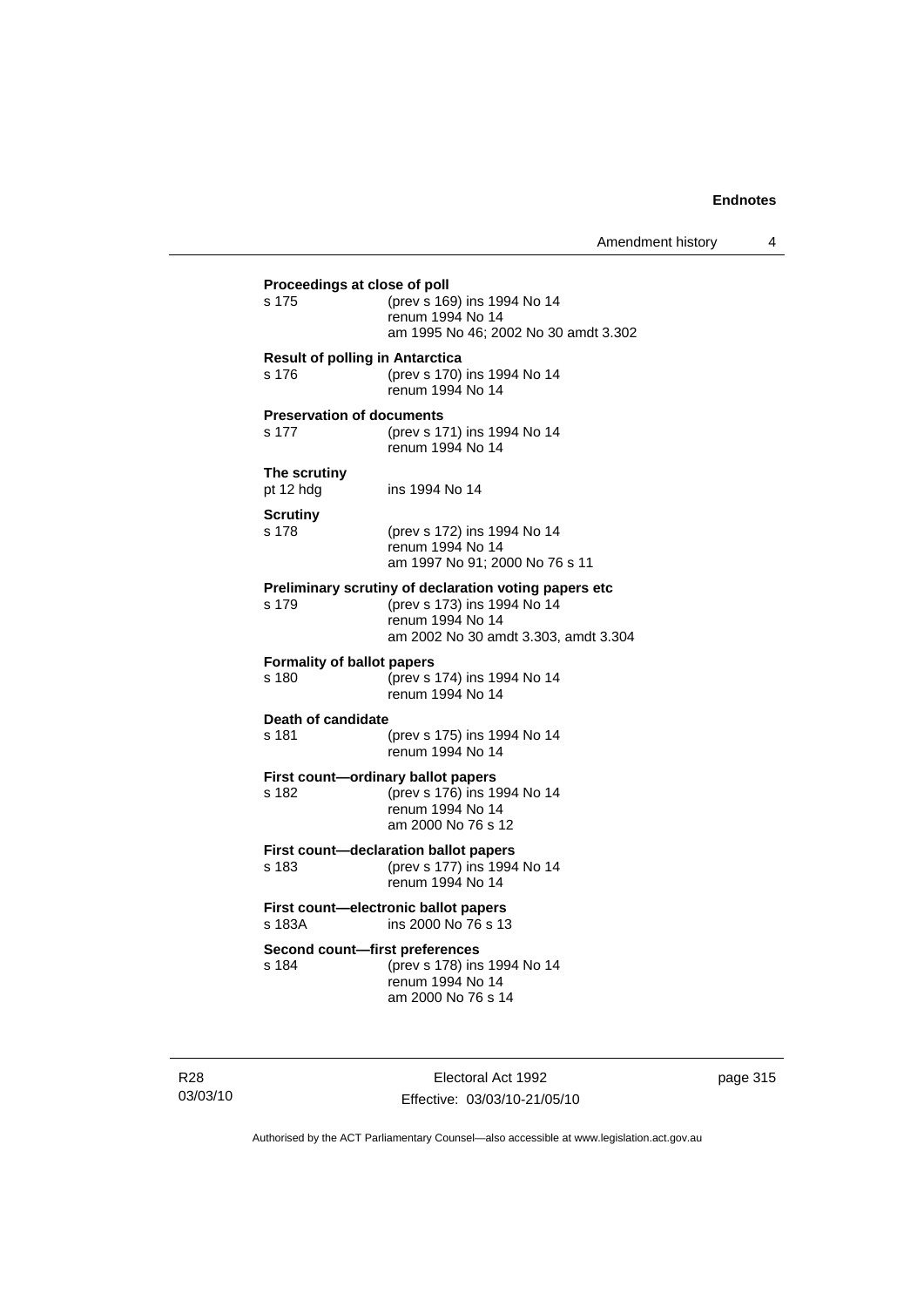4 Amendment history

| Ascertaining result of poll<br>s 185        | (prev s 179) ins 1994 No 14<br>renum 1994 No 14<br>am 2000 No 76 s 15                                                                                                                                                                       |
|---------------------------------------------|---------------------------------------------------------------------------------------------------------------------------------------------------------------------------------------------------------------------------------------------|
| <b>Objections by scrutineers</b><br>s 186   | (prev s 180) ins 1994 No 14<br>renum 1994 No 14                                                                                                                                                                                             |
| <b>Recount of ballot papers</b><br>s 187    | (prev s 181) ins 1994 No 14<br>renum 1994 No 14<br>sub A2004-26 s 18                                                                                                                                                                        |
| s 187A                                      | Application for recount of ballot papers etc<br>orig s 187A renum as s 187C<br>ins A2004-26 s 18                                                                                                                                            |
| s 187B                                      | Review of decision of commissioner to refuse to arrange for recount<br>ins A2004-26 s 18                                                                                                                                                    |
| s 187C                                      | Recount of electronic scrutiny of ballot papers<br>(prev s 187A) ins 2000 No 76 s 16<br>renum A2004-26 s 19                                                                                                                                 |
| s 188                                       | <b>Reservation of disputed ballot papers</b><br>(prev s 182) ins 1994 No 14<br>renum 1994 No 14                                                                                                                                             |
| Declaration of result of election<br>s 189  | (prev s 183) ins 1994 No 14<br>renum 1994 No 14                                                                                                                                                                                             |
| <b>Casual vacancies</b><br>pt 13 hdg        | ins 1994 No 14                                                                                                                                                                                                                              |
| Definitions for pt 13<br>s 190 hdg<br>s 190 | sub 2001 No 36 amdt 1.33<br>(prev s 184) ins 1994 No 14<br>renum 1994 No 14<br>am 2001 No 36 amdt 1.36, amdt 1.37<br>def candidate om 2001 No 36 amdt 1.34<br>def newspaper om 2001 No 36 amdt 1.34<br>def speaker ins 2001 No 36 amdt 1.35 |
| Notice of casual vacancy<br>s 191           | (prev s 185) ins 1994 No 14<br>renum 1994 No 14<br>am A2008-13 s 33                                                                                                                                                                         |

page 316 Electoral Act 1992 Effective: 03/03/10-21/05/10

R28 03/03/10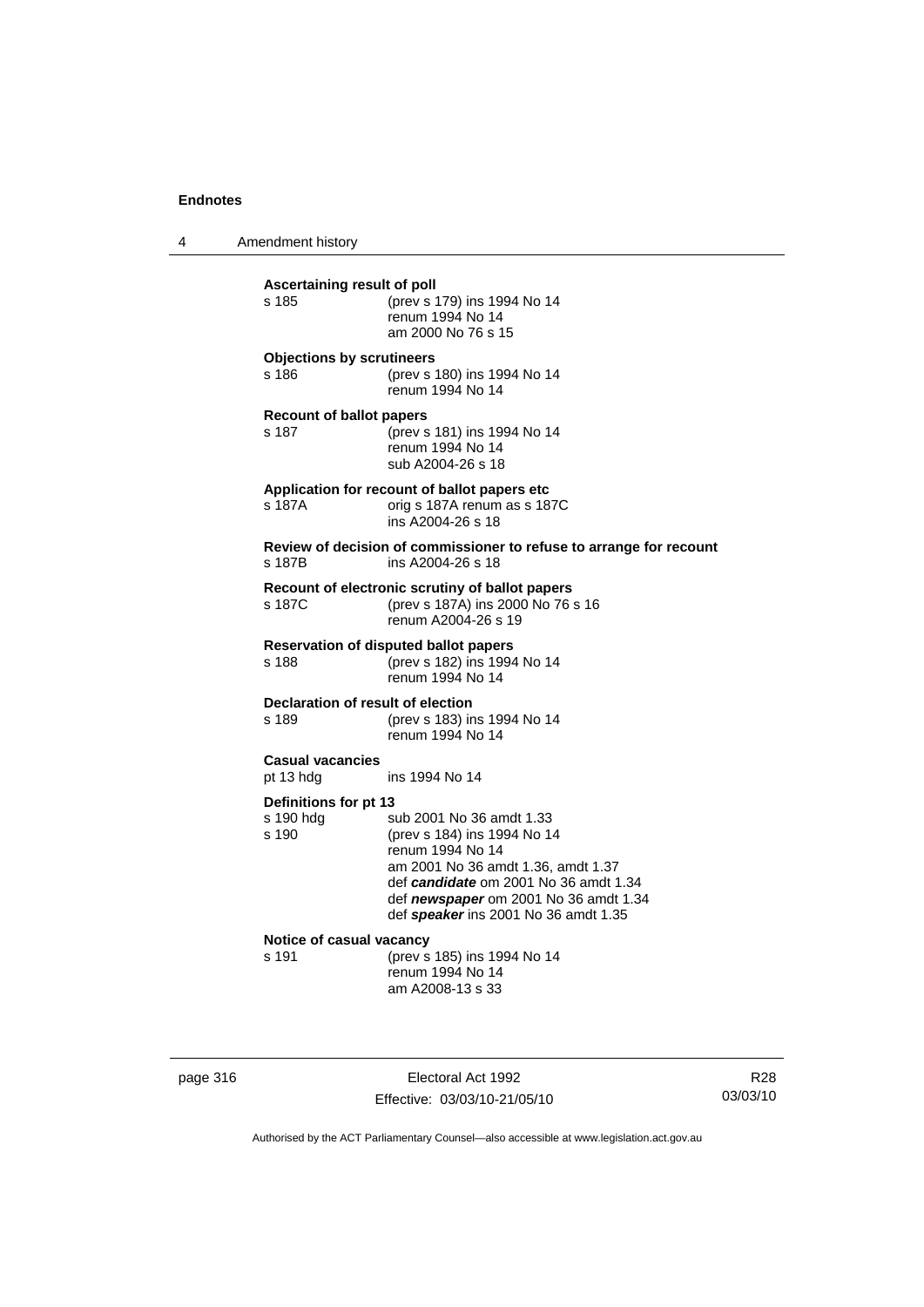## Amendment history 4 **Candidates for casual vacancy**<br>s 192 (prev s 186) i (prev s 186) ins 1994 No 14 renum 1994 No 14 am LA (see 2001 No 36 amdt 1.99); 2001 No 44 amdt 1.1358, amdt 1.1359 **Publication of candidates' details** s 193 (prev s 187) ins 1994 No 14 renum 1994 No 14 **Determination of candidate to fill vacancy** s 194 (prev s 188) ins 1994 No 14 renum 1994 No 14 am 2002 No 30 amdt 3.352; A2008-13 s 34; ss renum R26 LA **Assembly nominees** s 195 (prev s 189) ins 1994 No 14 renum 1994 No 14 am 2001 No 36 s 23 **Term of office of MLA declared elected under pt 13** s 196 (prev s 190) ins 1994 No 14 renum 1994 No 14 **Dissolution or pre-election period** s 197 (prev s 191) ins 1994 No 14 renum 1994 No 14 am 2002 No 30 amdt 3.305 **Election funding and financial disclosure** pt 14 hdg ins 1994 No 14 **Preliminary**  (prev pt 14 div 1 hdg) renum 2001 No 36 amdt 1.99 **Definitions for pt 14**<br>s 198 hda s s 198 hdg sub 2001 No 36 amdt 1.38<br>s 198 (prev s 192) ins 1994 No 1 (prev s 192) ins 1994 No 14 renum 1994 No 14 am 2001 No 36 amdt 1.42, amdt 1.43 def *associated entity* ins 1996 No 56 s 4 sub 2001 No 36 s 24 am A2004-26 amdt 1.64 def *ballot group* ins 2001 No 36 s 25 om A2004-26 amdt 1.33

R28 03/03/10

Electoral Act 1992 Effective: 03/03/10-21/05/10 page 317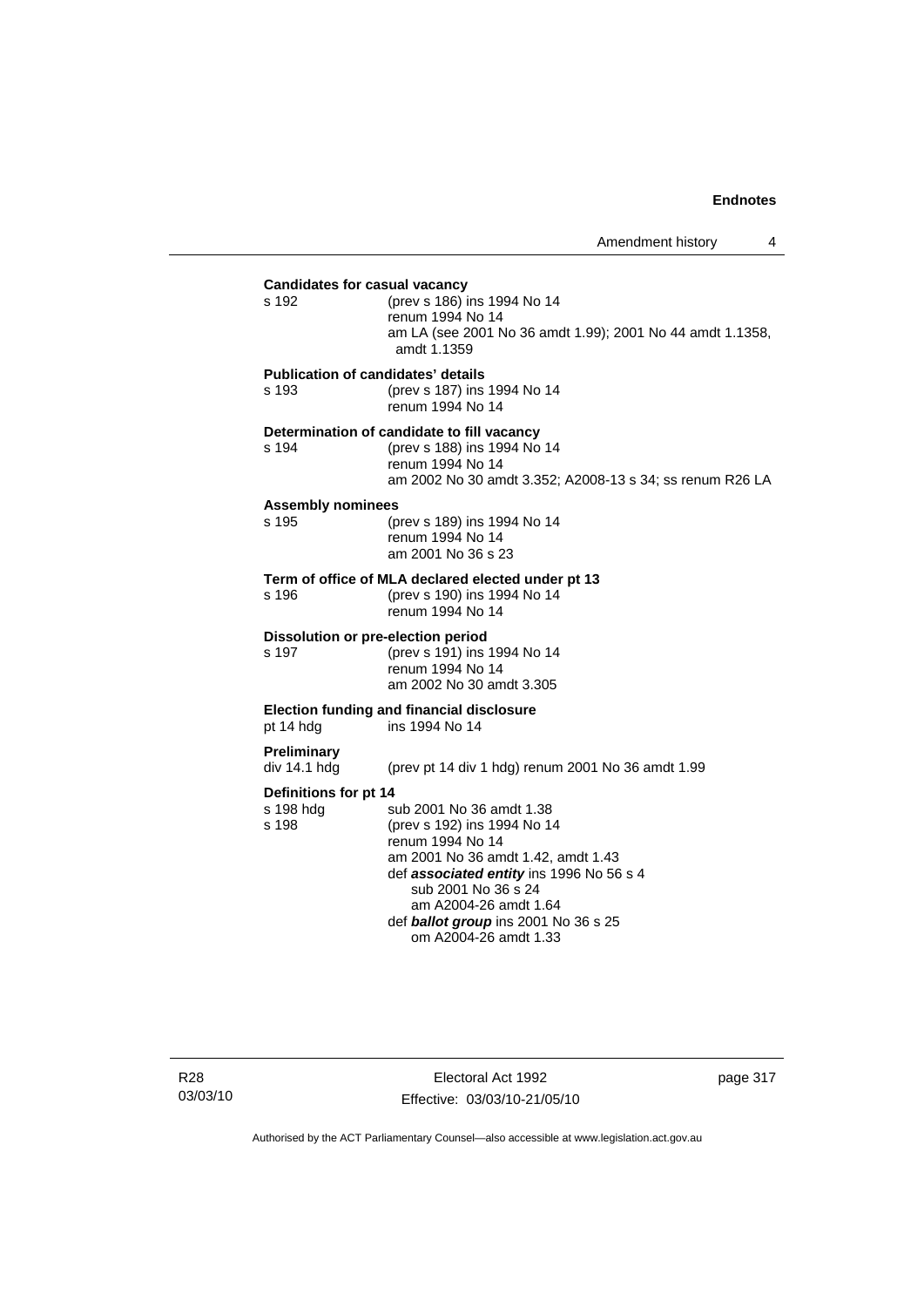4 Amendment history def *entity* ins 1996 No 56 s 4 def *financial controller* ins 1996 No 56 s 4 def *gift* am 2001 No 36 amdt 1.39; A2004-26 s 20; A2008-13 s 35 def *independent MLA* om 2001 No 36 amdt 1.40 def *non-party group* om A2008-13 s 36 def *register* am 2001 No 36 amdt 1.41; A2004-26 amdt 1.60 def *reporting agent* sub 2001 No 36 s 26 am A2004-26 amdt 1.34, amdt 1.60 **Reference to things done by party etc**<br>s 198A hdq sub A2004-26 amdt s 198A hdg sub A2004-26 amdt 1.35<br>s 198A ins 2001 No 36 amdt 1.43 ins 2001 No 36 amdt 1.43 am A2004-26 amdt 1.36 **Candidate remains candidate after election** s 198B ins 2001 No 36 amdt 1.43 **Related bodies corporate** s 199 (prev s 193) ins 1994 No 14 renum 1994 No 14 **Activities of campaign committees** s 200 (prev s 194) ins 1994 No 14 renum 1994 No 14 am 2001 No 36 amdt 1.44; A2004-26 amdt 1.37, amdt 1.62 **Disclosure periods** s 201 (prev s 195) ins 1994 No 14 renum 1994 No 14 def *disclosure day* am 1997 No 91 s 24; 2001 No 36 amdt 1.45; 2002 No 30 amdt 3.306; A2003-54 s 5; A2004-26 amdt 1.63; A2008-13 s 37 **Gifts—determination of amounts**<br>s 202 (prev s 196) ins (prev s 196) ins 1994 No 14 renum 1994 No 14 **Reporting agents**  (prev pt 14 div 2 hdg) renum LA (see 2000 No 76 s 24) **Appointed agents** s 203 (prev s 197) ins 1994 No 14 renum 1994 No 14 am 1997 No 91; 2001 No 36 amdts 1.46-1.48; LA (see 2001 No 36 amdt 1.99); 2002 No 30 amdt 3.307, amdt 3.308, amdt 3.352; A2004-26 amdt 1.38, amdt 1.39, amdt 1.61, amdt 1.63; ss renum R16 LA (see A2004-26 amdt 1.66); A2008-13 s 38, s 39; pars renum R26 LA

page 318 **Electoral Act 1992** Effective: 03/03/10-21/05/10

R28 03/03/10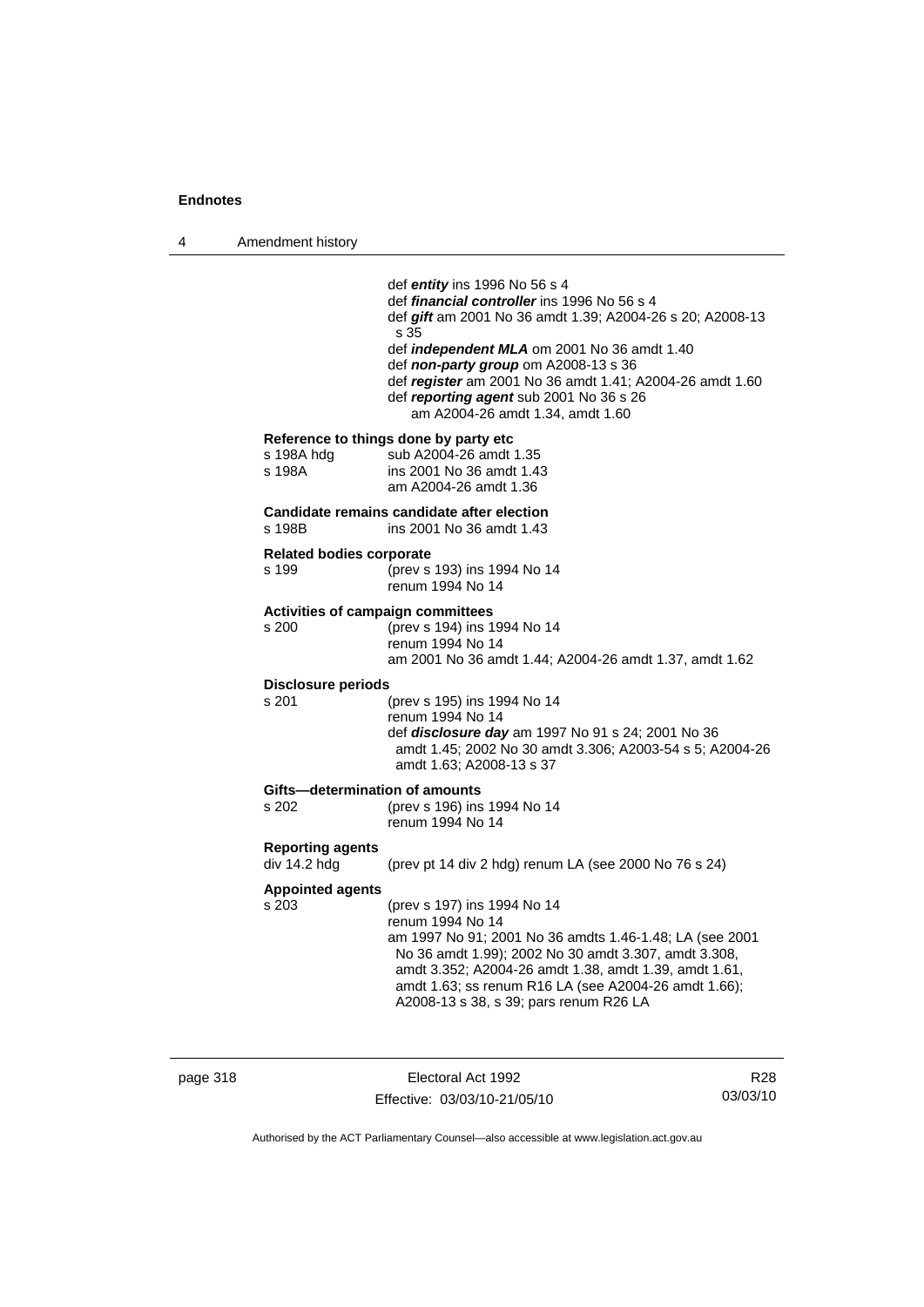| <b>Non-appointed agents</b>          |                                                                                                             |
|--------------------------------------|-------------------------------------------------------------------------------------------------------------|
| s 204                                | (prev s 198) ins 1994 No 14<br>renum 1994 No 14                                                             |
|                                      | am 1997 No 91; 2001 No 36 amdt 1.49, amdt 1.50; LA                                                          |
|                                      | (see 2001 No 36 amdt 1.99); A2004-26 amdt 1.61,                                                             |
|                                      | amdt 1.63; A2008-13 s 40; ss renum R26 LA                                                                   |
| <b>Registers of reporting agents</b> |                                                                                                             |
| s 205                                | (prev s 199) ins 1994 No 14                                                                                 |
|                                      | renum 1994 No 14                                                                                            |
|                                      | am 2001 No 36 amdts 1.51-1.53; LA (see 2001 No 36<br>amdt 1.99); 2002 No 30 amdt 3.309; A2004-26 amdt 1.40, |
|                                      | amdt 1.41, amdt 1.60; pars renum R16 LA (see A2004-26                                                       |
|                                      | amdt 1.66); A2008-13 s 41, s 42                                                                             |
| <b>Election funding</b>              |                                                                                                             |
| div 14.3 hdg                         | (prev pt 14 div 3 hdg) renum LA (see 2000 No 76 s 24)                                                       |
| Who eligible votes are cast for      |                                                                                                             |
| s 206                                | (prev s 200) ins 1994 No 14                                                                                 |
|                                      | renum 1994 No 14<br>am 1996 No 56                                                                           |
|                                      | sub 2001 No 36 amdt 1.54                                                                                    |
|                                      | am A2004-26 s 21                                                                                            |
|                                      | sub A2008-13 s 43                                                                                           |
| <b>Entitlement to funds</b>          |                                                                                                             |
| s 207                                | (prev s 201) ins 1994 No 14                                                                                 |
|                                      | renum 1994 No 14                                                                                            |
|                                      | am 1996 No 56; 2001 No 36 amdt 1.55; A2004-26 s 22;<br>A2008-13 s 44                                        |
|                                      |                                                                                                             |
| <b>Threshold</b><br>s 208            | (prev s 202) ins 1994 No 14                                                                                 |
|                                      | renum 1994 No 14                                                                                            |
|                                      | sub 1996 No 56; 2001 No 36 s 27                                                                             |
|                                      | am A2004-26 s 23, amdt 1.42, amdt 1.63                                                                      |
| <b>Claims for payment</b>            |                                                                                                             |
| s 209                                | (prev s 203) ins 1994 No 14                                                                                 |
|                                      | renum 1994 No 14<br>om 1996 No 56                                                                           |
|                                      |                                                                                                             |
| s 210                                | Claims by party reporting agents<br>(prev s 204) ins 1994 No 14                                             |
|                                      | renum 1994 No 14                                                                                            |
|                                      | om 1996 No 56                                                                                               |
|                                      |                                                                                                             |

R28 03/03/10

Electoral Act 1992 Effective: 03/03/10-21/05/10 page 319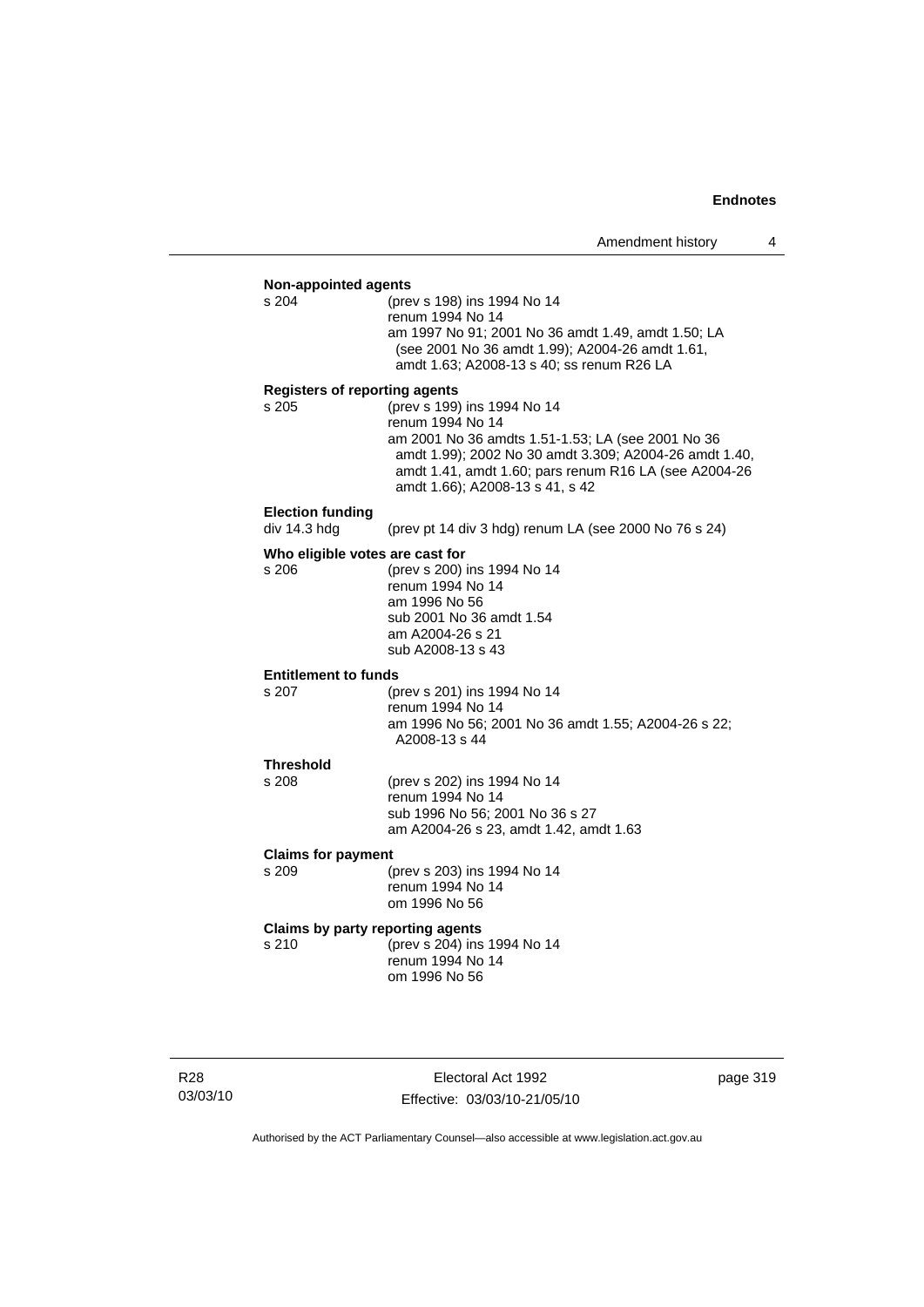4 Amendment history

#### **Determination of claims**

| s 211 | (prev s 205) ins 1994 No 14<br>renum 1994 No 14 |  |
|-------|-------------------------------------------------|--|
|       |                                                 |  |
|       | om 1996 No 56                                   |  |
|       |                                                 |  |

## **Making of payments**

s 212 (prev s 206) ins 1994 No 14 renum 1994 No 14 am 1996 No 56; 2001 No 36 amdt 1.56, amdt 1.57; LA (see 2001 No 36 amdt 1.99); A2004-26 s 24, amdt 1.63; A2008-13 s 45, s 46; ss renum R26 LA

## **Revocation of determinations**

| s 213 | (prev s 207) ins 1994 No 14 |
|-------|-----------------------------|
|       | renum 1994 No 14            |
|       | om 1996 No 56               |

# **Death of candidate**

(prev s 208) ins 1994 No 14 renum 1994 No 14 am 1996 No 56; 2001 No 36 amdt 1.58; A2004-26 s 26; A2008-13 s 47

#### **Application voluntary**

s 215 (prev s 209) ins 1994 No 14 renum 1994 No 14 am 1996 No 56

# **Disclosure of donations**<br>div 14.4 hdg (prev)

(prev pt 14 div 4 hdg) renum LA (see 2000 No 76 s 24)

## **Meaning of** *defined details* **for div 4**

| s 216 hda | sub 2001 No 36 amdt 1.59            |
|-----------|-------------------------------------|
| s 216     | (prev s 210) ins 1994 No 14         |
|           | renum 1994 No 14                    |
|           | def $g$ ift om 2001 No 36 amdt 1.60 |

#### **Disclosure of gifts**

s 217 (prev s 211) ins 1994 No 14 renum 1994 No 14 am 2001 No 36 s 28; 2001 No 44 amdt 1.1360, amdt 1.1361; 2002 No 30 amdt 3.353; A2004-26 s 27; A2008-13 s 48

## **Disclosure of gifts—non-party groups**

s 218 (prev s 212) ins 1994 No 14 renum 1994 No 14 am 2001 No 36 s 29; 2001 No 44 amdt 1.1362, amdt 1.1363; 2002 No 30 amdt 3.353 om A2008-13 s 49

page 320 **Electoral Act 1992** Effective: 03/03/10-21/05/10

R28 03/03/10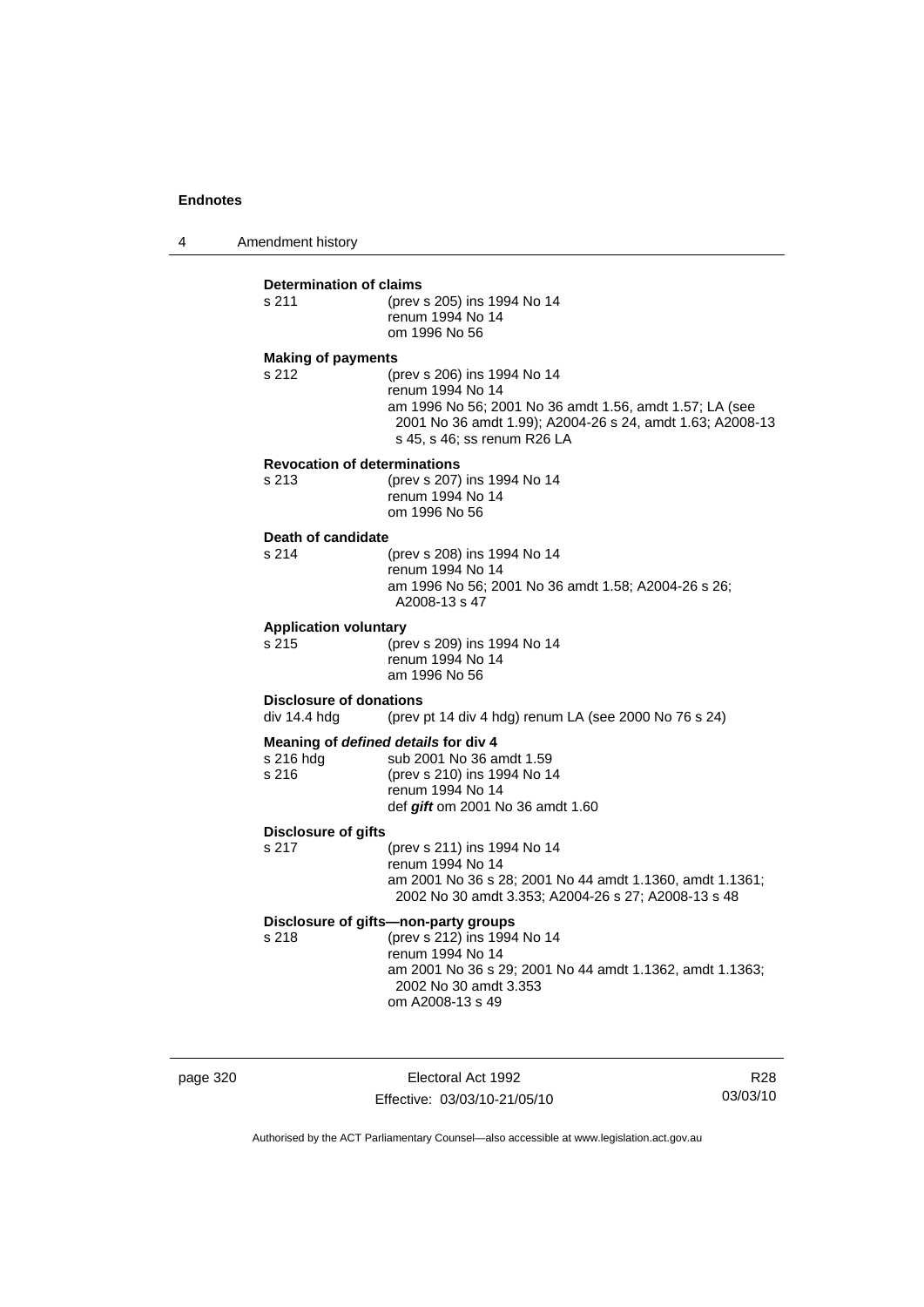#### **Certain loans not to be received**

| s 218A | ins 2001 No 36 s 30                                   |
|--------|-------------------------------------------------------|
|        | am A2004-26 amdt 1.43, amdt 1.44, amdt 1.60; ss, pars |
|        | renum R16 LA (see A2004-26 amdt 1.66); A2008-13       |
|        | ss 50-54; ss and pars renum R26 LA                    |
|        |                                                       |

#### **Nil returns**

s 219 (prev s 213) ins 1994 No 14 renum 1994 No 14 am A2008-13 s 55

#### **Disclosure of gifts by persons incurring political expenditure**

s 220 (prev s 214) ins 1994 No 14 renum 1994 No 14 am 1996 No 56; 2001 No 36 s 31 and amdt 1.61; LA (see 2001 No 36 amdt 1.99); 2001 No 44 amdt 1.1364, amdt 1.1365; 2002 No 30 amdt 3.353; A2004-26 amdt 1.60, amdt 1.63

## **Disclosure of gifts made to candidates**

| s 221 hda | sub A2008-13 s 56                                        |
|-----------|----------------------------------------------------------|
| s 221     | (prev s 215) ins 1994 No 14                              |
|           | renum 1994 No 14                                         |
|           | am 1996 No 56; LA (see 2001 No 36 amdt 1.99); 2001 No 44 |
|           | amdts 1.1366-1.1369: 2002 No 30 amdt 3.353: A2004-26     |
|           | s 28, s 29; A2008-13 s 57, s 58                          |
|           |                                                          |

# **Annual returns of donations**

ins 1996 No 56 sub 2001 No 36 s 32 am 2001 No 44 amdts 1.1370-1.1372; 2002 No 30 amdt 3.353; A2004-26 s 30; A2004-26 amdt 1.60; A2008-13 ss 59-61

## **Advice about obligations to make returns**

| s 221B | ins 1996 No 56                             |
|--------|--------------------------------------------|
|        | sub 2001 No 36 s 32                        |
|        | am A2004-26 amdt 1.60: A2008-13 s 62, s 63 |
|        |                                            |

#### **Anonymous gifts**

s 222 (prev s 216) ins 1994 No 14 renum 1994 No 14 sub 2001 No 36 s 32 am A2004-26 s 31, amdt 1.45, amdt 1.60; pars renum R16 LA (see A2004-26 amdt 1.66); A2008-13 ss 64-70; ss and pars renum R26 LA

## **Disclosure of electoral expenditure**

div 14.5 hdg (prev pt 14 div 5 hdg) renum LA (see 2000 No 76 s 24)

R28 03/03/10

Electoral Act 1992 Effective: 03/03/10-21/05/10 page 321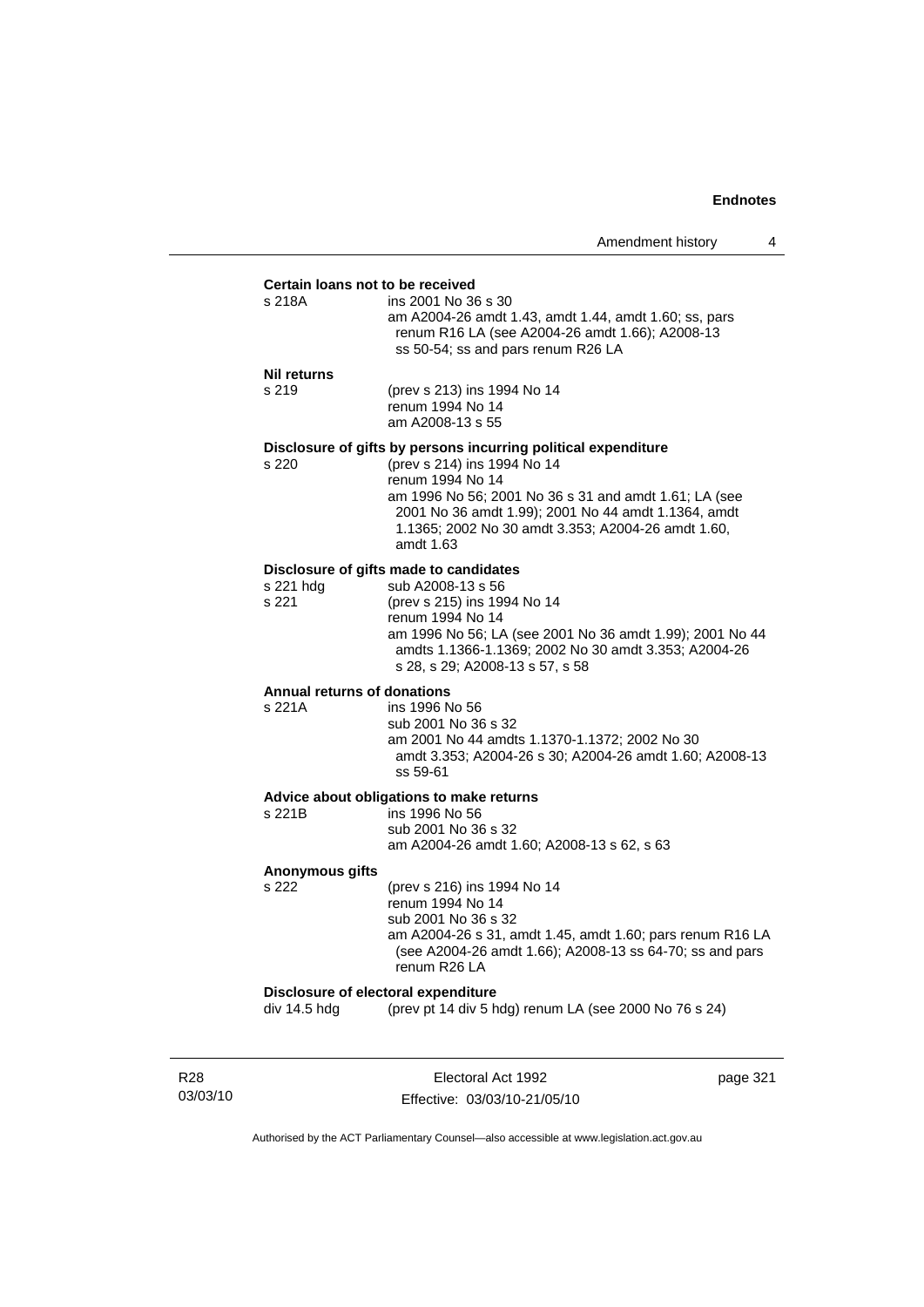4 Amendment history

# **Definitions for div 14.5**

| s 223 hdg<br>s 223                          | sub 2001 No 36 amdt 1.62<br>(prev s 217) ins 1994 No 14<br>renum 1994 No 14; 2001 No 36 amdt 1.99<br>am 2001 No 36 amdt 1.64, amdt 1.65<br>def electoral expenditure am 1996 No 56 s 16; LA (see 2001<br>No 36 amdt 1.99); A2008-13 s 71, s 72<br>def participant ins 2001 No 36 amdt 1.63<br>am A2004-26 s 32; A2008-13 s 73<br>def relates ins 2001 No 36 amdt 1.63 |
|---------------------------------------------|-----------------------------------------------------------------------------------------------------------------------------------------------------------------------------------------------------------------------------------------------------------------------------------------------------------------------------------------------------------------------|
| Returns of electoral expenditure            |                                                                                                                                                                                                                                                                                                                                                                       |
| s 224                                       | (prev s 218) ins 1994 No 14<br>renum 1994 No 14; 2001 No 36 amdt 1.99<br>am 1996 No 56; 2001 No 36 amdt 1.66, amdt 1.67; LA (see<br>2001 No 36 amdt 1.99); 2001 No 44 amdt 1.1373, amdt<br>1.1374; 2002 No 30 amdt 3.353; A2004-26 s 33, amdt 1.60,<br>amdt 1.63; A2008-13 ss 74-76; ss renum R26 LA                                                                  |
| <b>Nil returns</b>                          |                                                                                                                                                                                                                                                                                                                                                                       |
| s 225                                       | (prev s 219) ins 1994 No 14<br>renum 1994 No 14<br>am 1996 No 56; 2001 No 36 amdt 1.68; A2004-26 amdt 1.63;<br>A2008-13 s 77; ss renum R26 LA                                                                                                                                                                                                                         |
|                                             | Returns by broadcasters and publishers                                                                                                                                                                                                                                                                                                                                |
| s 226                                       | (prev s 220) ins 1994 No 14<br>renum 1994 No 14<br>am 2001 No 44 amdt 1.1375, amdt 1.1376; 2002 No 30<br>amdt 3.353; A2004-26 s 34; A2008-13 s 78                                                                                                                                                                                                                     |
| Multiple elections on same day              |                                                                                                                                                                                                                                                                                                                                                                       |
| s 227                                       | (prev s 221) ins 1994 No 14                                                                                                                                                                                                                                                                                                                                           |
|                                             | renum 1994 No 14<br>am 2001 No 44 amdt 1.1377                                                                                                                                                                                                                                                                                                                         |
| <b>Annual returns</b>                       |                                                                                                                                                                                                                                                                                                                                                                       |
| div 14.6 hdg                                | (prev pt 14 div 6 hdg) renum LA (see 2000 No 76 s 24)                                                                                                                                                                                                                                                                                                                 |
| Meaning of defined particulars for div 14.6 |                                                                                                                                                                                                                                                                                                                                                                       |
| s 228 hdg                                   | sub 2001 No 36 amdt 1.69                                                                                                                                                                                                                                                                                                                                              |
| s 228                                       | (prev s 222) ins 1994 No 14<br>renum 1994 No 14                                                                                                                                                                                                                                                                                                                       |
|                                             | am A2008-13 s 79                                                                                                                                                                                                                                                                                                                                                      |
| <b>Fund-raising events</b>                  |                                                                                                                                                                                                                                                                                                                                                                       |
| s 229                                       | (prev s 223) ins 1994 No 14<br>renum 1994 No 14                                                                                                                                                                                                                                                                                                                       |
|                                             | om 1996 No 56                                                                                                                                                                                                                                                                                                                                                         |
|                                             |                                                                                                                                                                                                                                                                                                                                                                       |
|                                             |                                                                                                                                                                                                                                                                                                                                                                       |

page 322 Electoral Act 1992 Effective: 03/03/10-21/05/10

R28 03/03/10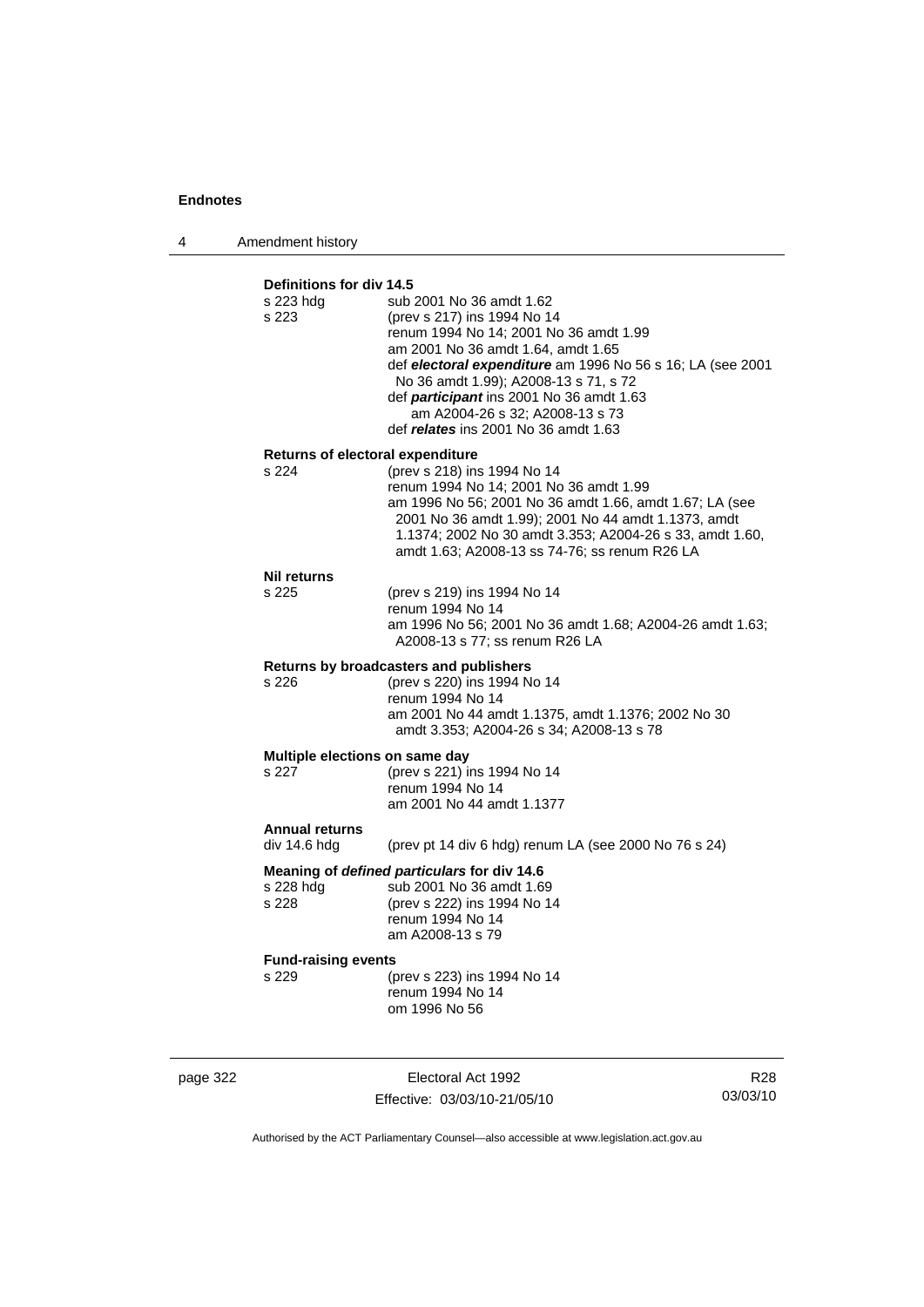## **Annual returns by parties and MLAs**

| s 230 hdg<br>s 230                  | sub A2004-26 amdt 1.46<br>(prev s 224) ins 1994 No 14<br>renum 1994 No 14<br>am 1996 No 56; 2000 No 50 s 4<br>sub 2001 No 36 s 33<br>am LA (see 2001 No 36 amdt 1.99); 2001 No 44 amdt 1.1378<br>(as sub 2001 No 36 amdt 2.2), amdt 1.1379; 2002 No 30<br>amdt 3.353; A2004-26 amdt 1.60, amdt 1.63; A2008-13<br>ss 80-82; ss renum R26 LA |  |
|-------------------------------------|--------------------------------------------------------------------------------------------------------------------------------------------------------------------------------------------------------------------------------------------------------------------------------------------------------------------------------------------|--|
| Periods of less than financial year |                                                                                                                                                                                                                                                                                                                                            |  |
| s 231                               | (prev s 225) ins 1994 No 14<br>renum 1994 No 14<br>sub 2001 No 36 s 33<br>am A2004-26 amdt 1.47, amdt 1.60, amdt 1.63, amdt 1.64;<br>pars renum R16 LA (see A2004-26 amdt 1.66)                                                                                                                                                            |  |
|                                     | Returns by parties under Commonwealth Electoral Act                                                                                                                                                                                                                                                                                        |  |
| s 231A                              | ins 1996 No 56<br>om A2008-13 s 83                                                                                                                                                                                                                                                                                                         |  |
|                                     | Annual returns by associated entities                                                                                                                                                                                                                                                                                                      |  |
| s 231B                              | ins 1996 No 56<br>sub 2001 No 36 s 34<br>am 2001 No 44 amdt 1.1380, 1.1381; 2002 No 30 amdt 3.353;<br>A2004-26 amdt 1.64; A2008-13 s 84                                                                                                                                                                                                    |  |
|                                     | Returns by associated entities under Commonwealth Electoral Act                                                                                                                                                                                                                                                                            |  |
| s 231C                              | ins 1996 No 56<br>om A2008-13 s 85                                                                                                                                                                                                                                                                                                         |  |
| <b>Amounts received</b>             |                                                                                                                                                                                                                                                                                                                                            |  |
| s 232                               | (prev s 226) ins 1994 No 14<br>renum 1994 No 14<br>sub 1996 No 56; 2001 No 36 s 35<br>am A2004-26 amdt 1.60, amdt 1.64<br>sub A2008-13 s 86                                                                                                                                                                                                |  |
| Amounts paid                        |                                                                                                                                                                                                                                                                                                                                            |  |
| s 233                               | (prev s 227) ins 1994 No 14<br>renum 1994 No 14<br>am 1996 No 56<br>om 2001 No 36 s 35                                                                                                                                                                                                                                                     |  |
| <b>Outstanding amounts</b>          |                                                                                                                                                                                                                                                                                                                                            |  |
| s 234                               | (prev s 228) ins 1994 No 14                                                                                                                                                                                                                                                                                                                |  |
|                                     | renum 1994 No 14<br>am 1994 No 78; 1996 No 56; 2001 No 36 amdt 1.70;                                                                                                                                                                                                                                                                       |  |
|                                     | A2004-26 amdt 1.60; A2008-13 s 87                                                                                                                                                                                                                                                                                                          |  |
|                                     |                                                                                                                                                                                                                                                                                                                                            |  |

R28 03/03/10

Electoral Act 1992 Effective: 03/03/10-21/05/10 page 323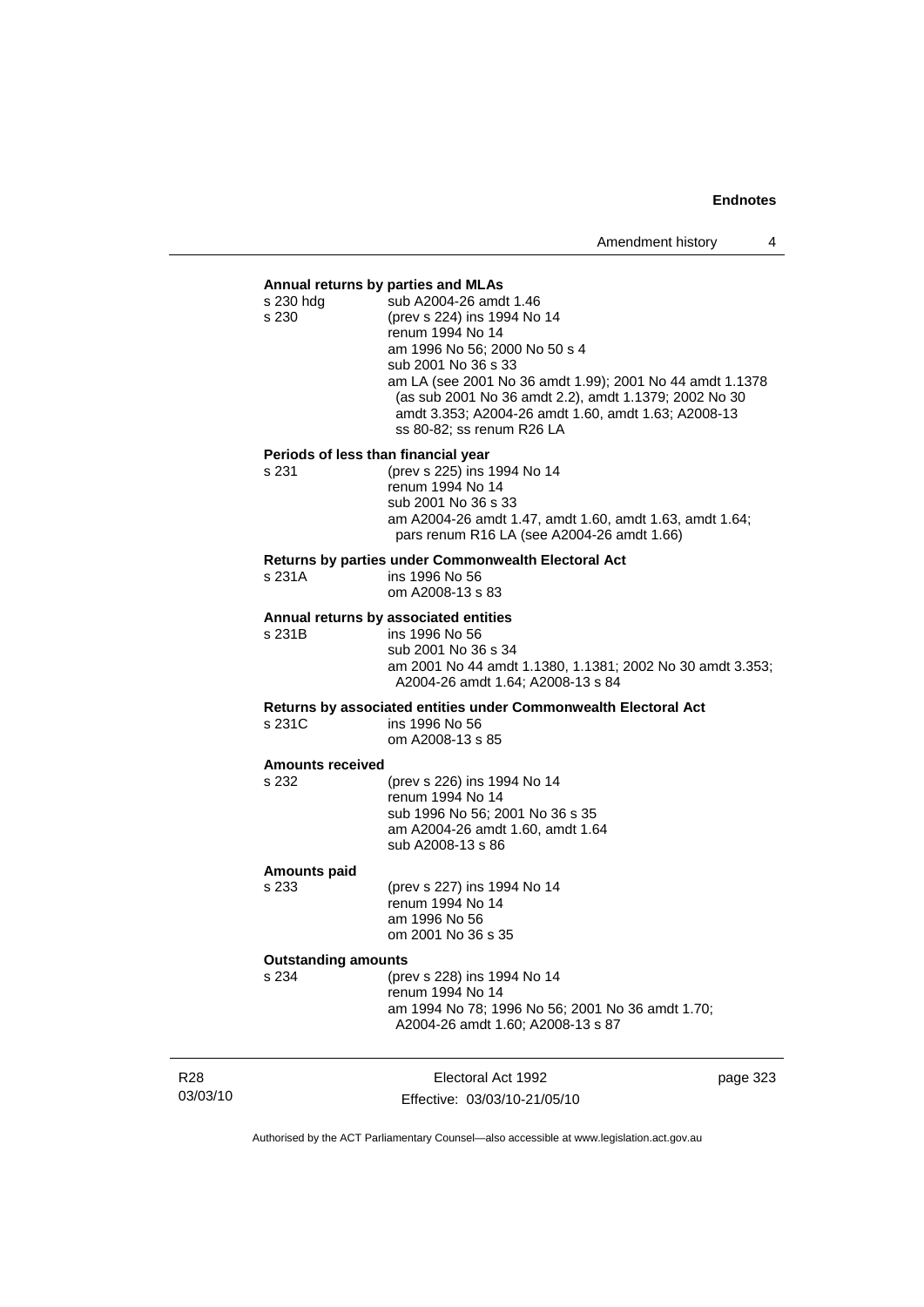| 4 | Amendment history                              |                                                                                                                                                                                                                                  |
|---|------------------------------------------------|----------------------------------------------------------------------------------------------------------------------------------------------------------------------------------------------------------------------------------|
|   | <b>Regulations</b><br>s 234A                   | ins 1996 No 56                                                                                                                                                                                                                   |
|   | <b>Compliance</b><br>div 14.7 hdg              | (prev pt 14 div 7 hdg) renum LA (see 2000 No 76 s 24)                                                                                                                                                                            |
|   | Definitions for div 14.7<br>s 235              | (prev s 229) ins 1994 No 14<br>renum 1994 No 14<br>sub 2001 No 36 amdt 1.71                                                                                                                                                      |
|   | <b>Offences</b>                                |                                                                                                                                                                                                                                  |
|   | s 236                                          | (prev s 230) ins 1994 No 14<br>renum 1994 No 14<br>am 1996 No 56; 1998 No 54; 2001 No 36 amdt 1.72; LA (see<br>2001 No 36 amdt 1.99); 2002 No 30 amdt 3.310; A2003-54<br>s 6; A2004-26 amdt 1.63; A2008-13 s 88; ss renum R26 LA |
|   | <b>Investigation notices generally</b>         |                                                                                                                                                                                                                                  |
|   | s 237                                          | (prev s 231) ins 1994 No 14<br>renum 1994 No 14<br>am 1996 No 56; 1998 No 54<br>sub 2001 No 36 s 36<br>am 2002 No 30 amdt 3.311, amdt 3.352; A2004-26 amdt 1.48,<br>amdt 1.49, amdt 1.63                                         |
|   | s 237A                                         | Investigation notices about associated entities<br>ins 2001 No 36 s 36<br>am 2002 No 30 amdt 3.311; A2008-37 amdt 1.140, A2008-37<br>amdt 1.147                                                                                  |
|   | <b>Investigation notice offences</b><br>s 237B | ins 2001 No 36 s 36                                                                                                                                                                                                              |
|   | <b>Investigation-search warrants</b><br>s 238  | (prev s 232) ins 1994 No 14<br>renum 1994 No 14                                                                                                                                                                                  |
|   | <b>Records</b><br>s 239                        | (prev s 233) ins 1994 No 14<br>renum 1994 No 14<br>am 1996 No 56; 2001 No 36 amdt 1.73; A2003-54 s 7;<br>A2004-26 amdt 1.60                                                                                                      |
|   | <b>Miscellaneous</b><br>div 14.8 hdg           | (prev pt 14 div 8 hdg) renum LA (see 2000 No 76 s 24)                                                                                                                                                                            |
|   | Inability to complete returns                  |                                                                                                                                                                                                                                  |
|   | s 240                                          | (prev s 234) ins 1994 No 14<br>renum 1994 No 14                                                                                                                                                                                  |
|   |                                                |                                                                                                                                                                                                                                  |

page 324 Electoral Act 1992 Effective: 03/03/10-21/05/10

R28 03/03/10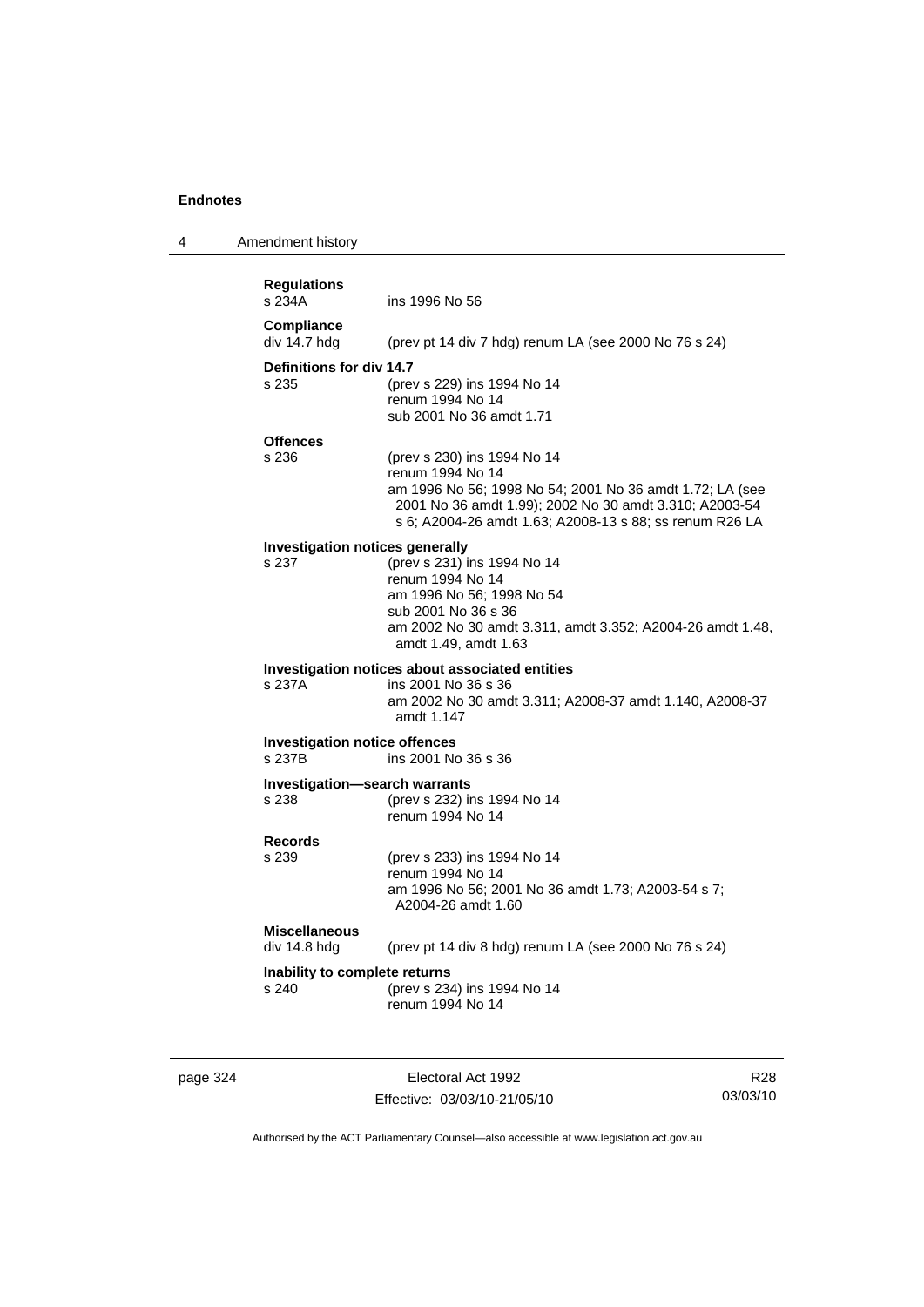# **Noncompliance with pt 14**<br>s 241 (prev s 2

(prev s 235) ins 1994 No 14 renum 1994 No 14 am 2001 No 36 amdt 1.74; A2004-26 s 35; A2008-13 s 89; pars renum R26 LA

#### **Amendment of returns**

s 242 (prev s 236) ins 1994 No 14 renum 1994 No 14 am 1996 No 56; 2001 No 36 amdt 1.75; A2004-26 amdt 1.60, A2008-37 amdt 1.147

## **Copies of returns to be available for public inspection**

s 243 (prev s 237) ins 1994 No 14 renum 1994 No 14 am 1996 No 56 sub 2001 No 36 s 37 am 2001 No 44 amdt 1.1382, amdt 1.1383

## **Notification and review of decisions**

pt 15 hdg ins 1994 No 14

sub A2008-37 amdt 1.141

#### **Definition for Act—pt 15**

s 244 hdg sub 2001 No 36 amdt 1.76<br>s 244 (prev s 238) ins 1994 No 1 (prev s 238) ins 1994 No 14 renum 1994 No 14 sub A2008-37 amdt 1.141

## **Definitions—pt 15**

s 245 (prev s 239) ins 1994 No 14 renum 1994 No 14 am 1996 No 56; 2001 No 36 amdts 1.77-1.79; LA (see 2001 No 36 amdt 1.99); A2004-26 amdt 1.61, amdt 1.63 sub A2008-37 amdt 1.141 def *internally reviewable decision* ins A2008-37 amdt 1.141 def *person* ins A2008-37 amdt 1.141 def *reviewable decision* ins A2008-37 amdt 1.141

#### **Internal review notices**

s 246 (prev s 240) ins 1994 No 14 renum 1994 No 14 sub A2008-37 amdt 1.141

## **Applications for internal review**

s 247 (prev s 241) ins 1994 No 14 renum 1994 No 14 am 2001 No 36 s 38; LA (see 2001 No 36 amdt 1.99); 2001 No 44 amdt 1.1384; A2004-26 amdt 1.61, amdt 1.63 sub A2008-37 amdt 1.141

R28 03/03/10

Electoral Act 1992 Effective: 03/03/10-21/05/10 page 325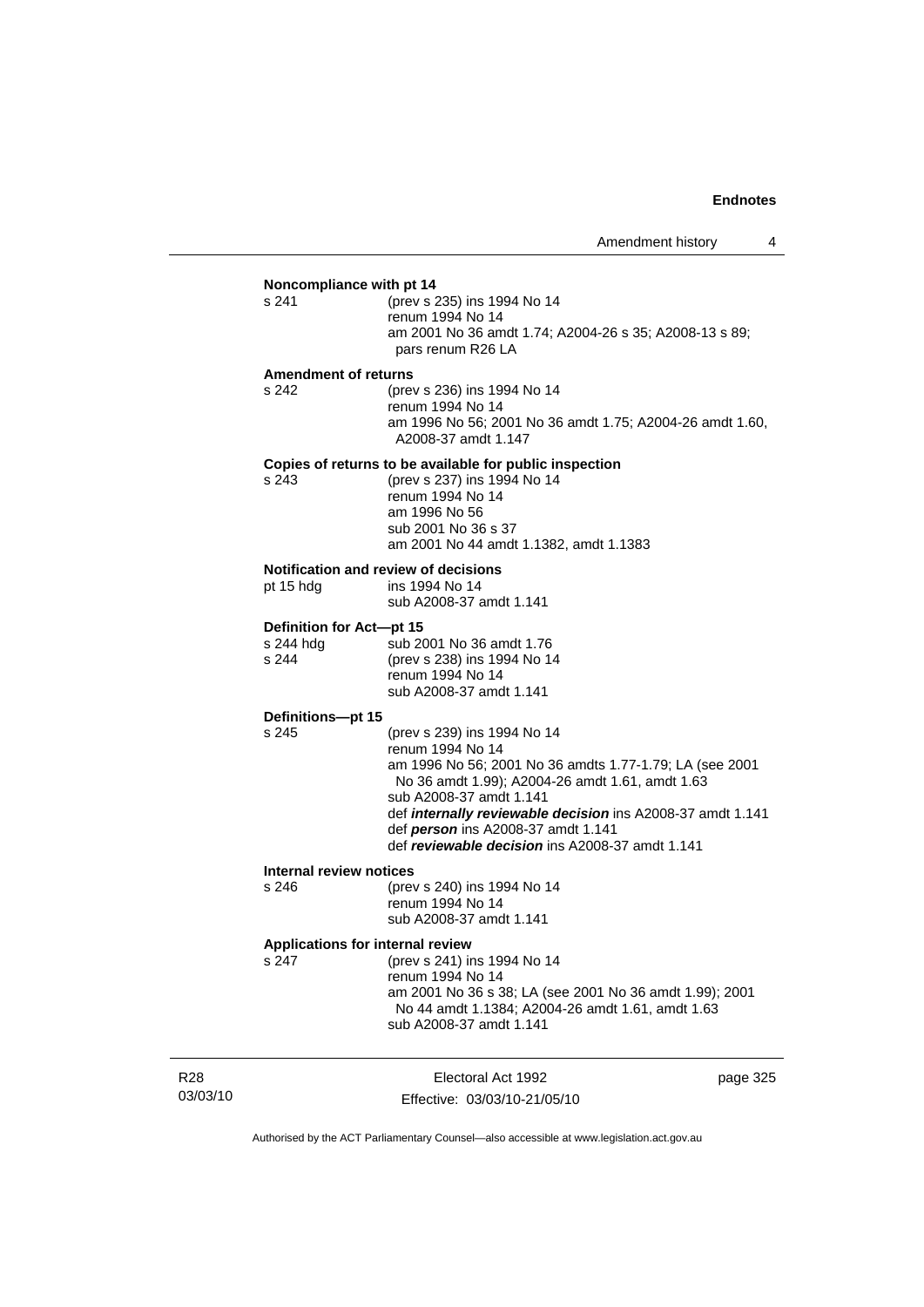4 Amendment history

**Stay of reviewable decisions**<br>s 248 (prev s 242) (prev s 242) ins 1994 No 14 renum 1994 No 14 sub A2008-37 amdt 1.141 **Review by electoral commission** s 249 (prev s 243) ins 1994 No 14 renum 1994 No 14 sub A2008-37 amdt 1.141 **Reviewable decision notices**  s 249A ins A2008-37 amdt 1.141 **Applications for review**  s 249B ins A2008-37 amdt 1.141 **Disputed elections, eligibility and vacancies** pt 16 hdg ins 1994 No 14 **Preliminary**  (prev pt 16 div 1 hdg) renum LA (see 2000 No 76 s 24) **Definitions for pt 16** s 250 hdg sub 2001 No 36 amdt 1.80 s 250 (prev s 244) ins 1994 No 14 renum 1994 No 14 am 2001 No 36 amdts 1.81-1.83 def *contravention* ins 2002 No 30 amdt 3.312 def *court* om 2002 No 30 amdt 3.313 def *Court of Disputed Elections* ins 2002 No 30 amdt 3.313 def *illegal practice* om 2002 No 30 amdt 3.314 def *proceeding* sub 2002 No 30 amdt 3.315 def *Speaker* ins 2002 No 30 amdt 3.316 def *undue influence* sub 2002 No 30 amdt 3.317 **References in pt 16 to** *contravention* **of sections** s 250A (prev s 250 (2)) renum 2001 No 36 amdt 1.82 om 2002 No 30 amdt 3.318 **Meaning of** *Speaker* **for pt 16** s 251 hdg sub 2001 No 36 amdt 1.84 s 251 (prev s 245) ins 1994 No 14 renum 1994 No 14 sub 2002 No 30 amdt 3.319 **Jurisdiction and powers of Supreme Court**  div 16.2 hdg (prev pt 16 div 2 hdg) renum LA (see 2000 No 76 s 24) **Court of Disputed Elections** s 252 (prev s 246) ins 1994 No 14 renum 1994 No 14

page 326 **Electoral Act 1992** Effective: 03/03/10-21/05/10

R28 03/03/10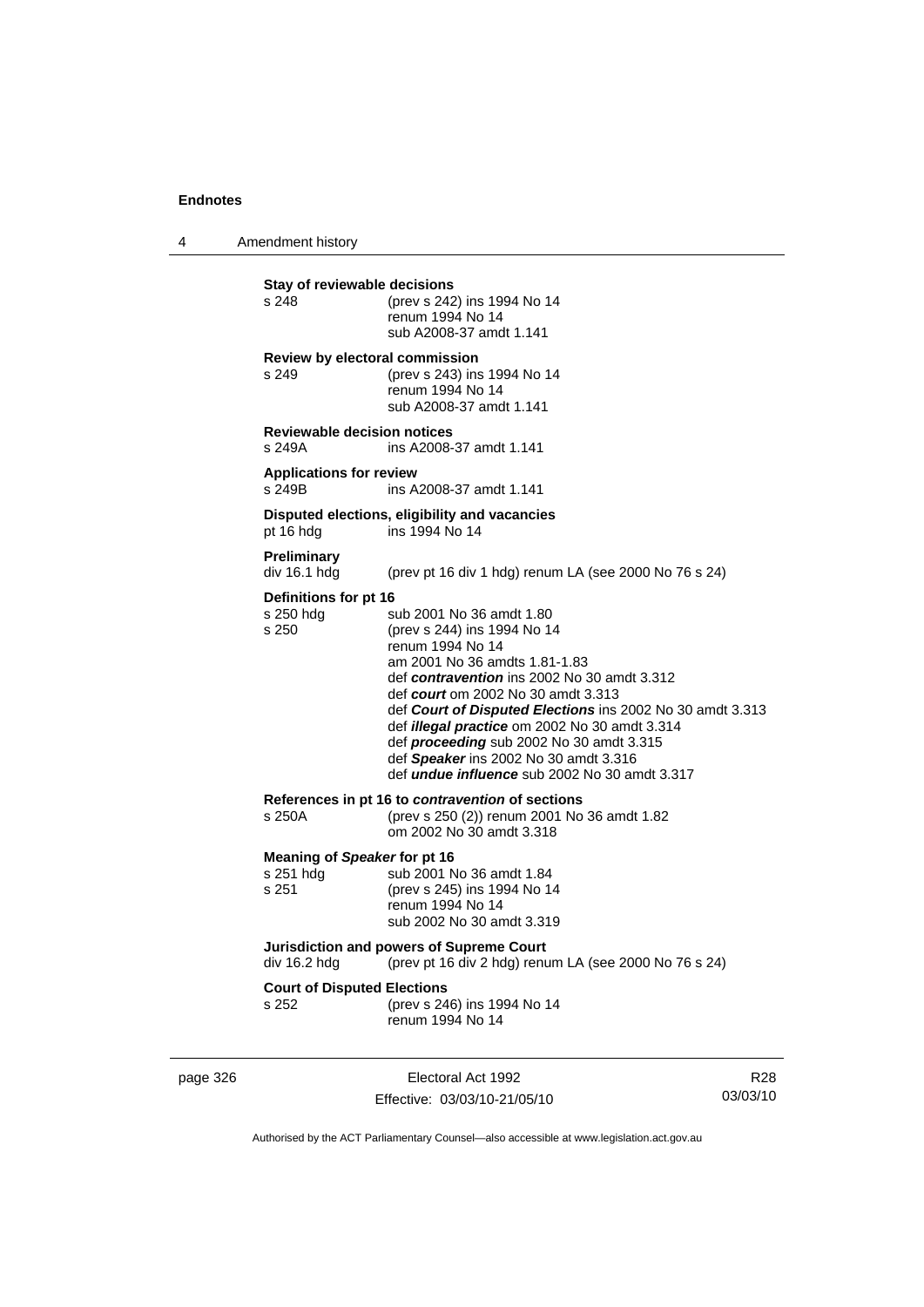| Powers of the court         |                                                             |
|-----------------------------|-------------------------------------------------------------|
| s 253                       |                                                             |
|                             | (prev s 247) ins 1994 No 14<br>renum 1994 No 14             |
|                             |                                                             |
| <b>Rules of court</b>       |                                                             |
| s 254                       | (prev s 248) ins 1994 No 14                                 |
|                             | renum 1994 No 14                                            |
|                             | sub 2001 No 44 amdt 1.1385                                  |
|                             | om 2002 No 30 amdt 3.320                                    |
| <b>Decisions are final</b>  |                                                             |
| s 255                       | (prev s 249) ins 1994 No 14                                 |
|                             | renum 1994 No 14                                            |
|                             | am 2002 No 30 amdt 3.321                                    |
|                             |                                                             |
| <b>Disputes elections</b>   |                                                             |
| div 16.3 hdg                | (prev pt 16 div 3 hdg) renum LA (see 2000 No 76 s 24)       |
|                             | Validity may be disputed after election                     |
| s 256                       | (prev s 250) ins 1994 No 14                                 |
|                             | renum 1994 No 14                                            |
|                             | am 2000 No 76 s 17                                          |
|                             | Persons entitled to dispute elections                       |
| s 257                       | (prev s 251) ins 1994 No 14                                 |
|                             | renum 1994 No 14                                            |
|                             |                                                             |
| Form of application         |                                                             |
| s 258                       | (prev s 252) ins 1994 No 14                                 |
|                             | renum 1994 No 14                                            |
| Time for filing application |                                                             |
| s 259                       | (prev s 253) ins 1994 No 14                                 |
|                             | renum 1994 No 14                                            |
|                             | Deposit as security for costs                               |
| s 260                       | (prev s 254) ins 1994 No 14                                 |
|                             | renum 1994 No 14                                            |
|                             |                                                             |
|                             | Registrar to serve copies of application on certain persons |
| s 261                       | (prev s 255) ins 1994 No 14                                 |
|                             | renum 1994 No 14                                            |
|                             | Parties to application under div 16.3                       |
| s 262                       | (prev s 256) ins 1994 No 14                                 |
|                             | renum 1994 No 14                                            |
|                             | sub 2002 No 30 amdt 3.322                                   |
|                             | Withdrawal and abatement of application                     |
| s 263                       | (prev s 257) ins 1994 No 14                                 |
|                             | renum 1994 No 14                                            |
|                             | am 2001 No 36 amdt 1.85, amdt 1.86; 2002 No 30 amdt 3.323   |
|                             |                                                             |
|                             |                                                             |

R28 03/03/10

Electoral Act 1992 Effective: 03/03/10-21/05/10 page 327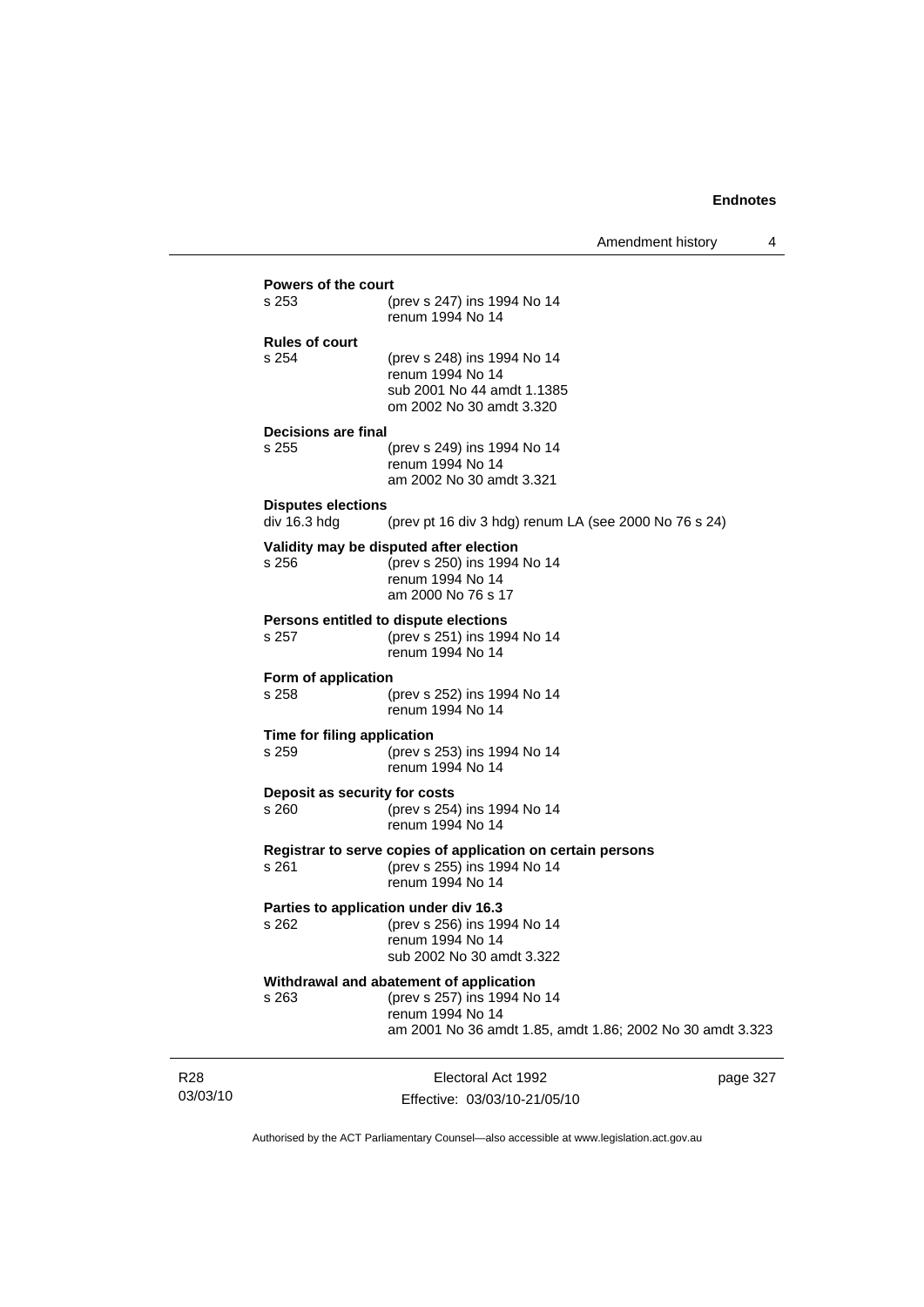4 Amendment history

| <b>Hearing of applications</b><br>s 264<br>(prev s 258) ins 1994 No 14 |                                                                   |  |
|------------------------------------------------------------------------|-------------------------------------------------------------------|--|
|                                                                        | renum 1994 No 14<br>am 2002 No 30 amdt 3.324; A2004-60 amdt 1.149 |  |
| <b>Declarations and orders</b>                                         |                                                                   |  |
| s 265                                                                  | (prev s 259) ins 1994 No 14                                       |  |
|                                                                        | renum 1994 No 14                                                  |  |
|                                                                        | am 2002 No 30 amdt 3.325                                          |  |
| <b>Illegal practices</b><br>s 266                                      |                                                                   |  |
|                                                                        | (prev s 260) ins 1994 No 14<br>renum 1994 No 14                   |  |
|                                                                        | am 2002 No 30 amdt 3.326, amdt 3.351                              |  |
|                                                                        | Bribery or undue influence by person elected                      |  |
| s 267                                                                  | (prev s 261) ins 1994 No 14                                       |  |
|                                                                        | renum 1994 No 14<br>am 2002 No 30 amdt 3.351                      |  |
|                                                                        |                                                                   |  |
| Immaterial delays and errors<br>s 268                                  | (prev s 262) ins 1994 No 14                                       |  |
|                                                                        | renum 1994 No 14                                                  |  |
|                                                                        | am 2002 No 30 amdt 3.351                                          |  |
| Inquiries by court                                                     |                                                                   |  |
| s 269                                                                  | (prev s 263) ins 1994 No 14<br>renum 1994 No 14                   |  |
|                                                                        | am 2000 No 76 s 18; 2002 No 30 amdt 3.351                         |  |
| <b>Rejected ballot papers</b>                                          |                                                                   |  |
| s.270                                                                  | (prev s 264) ins 1994 No 14                                       |  |
|                                                                        | renum 1994 No 14<br>am 2002 No 30 amdt 3.351                      |  |
|                                                                        | Evidence that persons were not permitted to vote                  |  |
| s 271                                                                  | (prev s 265) ins 1994 No 14                                       |  |
|                                                                        | renum 1994 No 14                                                  |  |
|                                                                        | am 2002 No 30 amdt 3.351                                          |  |
| Inspection of electoral papers                                         |                                                                   |  |
| s 272                                                                  | (prev s 266) ins 1994 No 14<br>renum 1994 No 14                   |  |
|                                                                        | am 2002 No 30 amdt 3.351                                          |  |
|                                                                        | <b>Commissioner not prevented from accessing documents</b>        |  |
| s 273                                                                  | (prev s 267) ins 1994 No 14                                       |  |
|                                                                        | renum 1994 No 14<br>am 2002 No 30 amdt 3.351                      |  |
|                                                                        |                                                                   |  |
|                                                                        |                                                                   |  |

page 328 Electoral Act 1992 Effective: 03/03/10-21/05/10

R28 03/03/10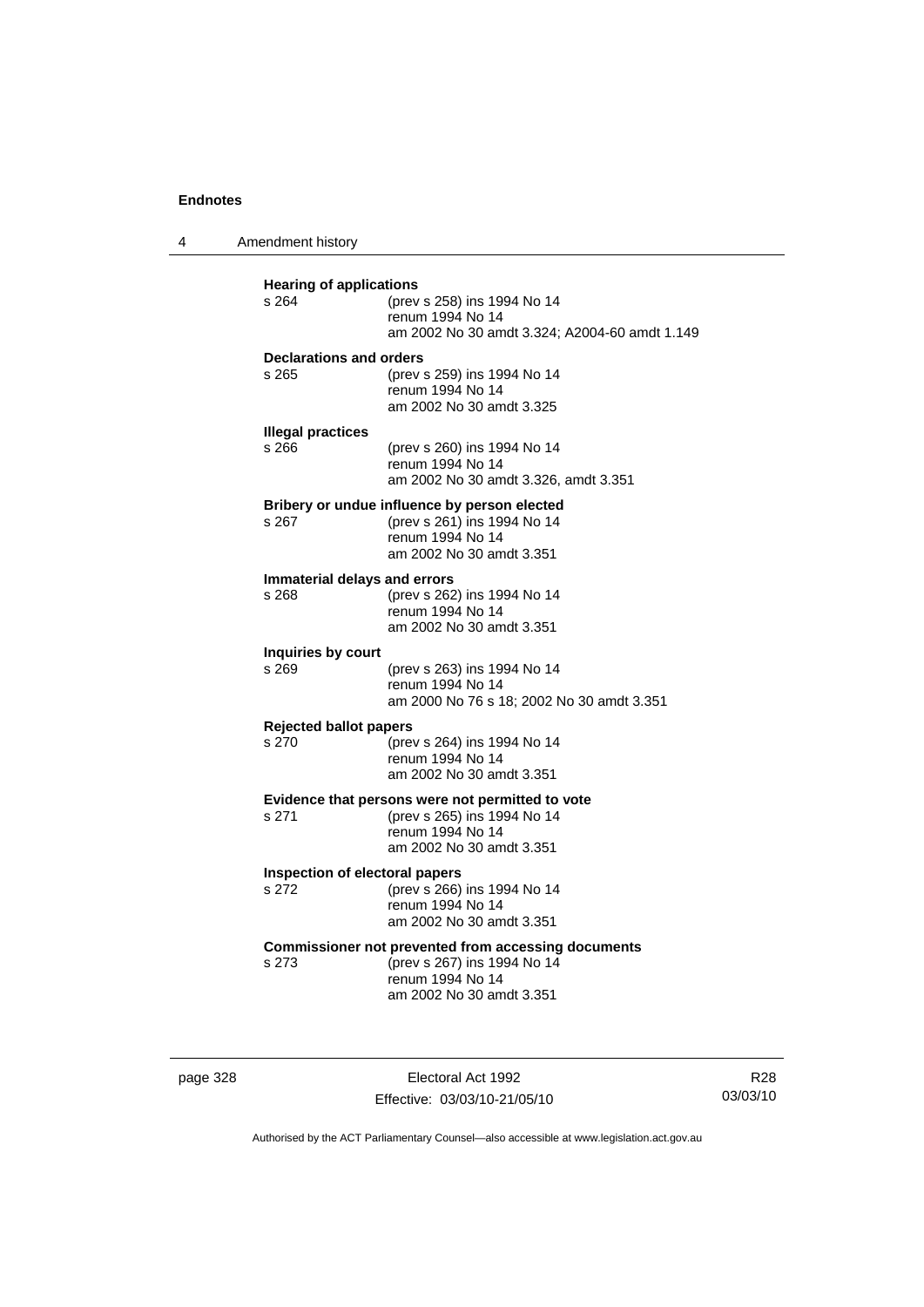|                                         | Registrar to serve copies of declarations on certain persons |
|-----------------------------------------|--------------------------------------------------------------|
| s 274                                   | (prev s 268) ins 1994 No 14<br>renum 1994 No 14              |
|                                         | am 2002 No 30 amdt 3.351                                     |
| <b>Effect of declarations</b>           |                                                              |
| s 275                                   | (prev s 269) ins 1994 No 14                                  |
|                                         | renum 1994 No 14                                             |
|                                         | am 2002 No 30 amdt 3.351                                     |
| <b>Eligibility and vacancies</b>        |                                                              |
| div 16.4 hdg                            | (prev pt 16 div 4 hdg) renum LA (see 2000 No 76 s 24)        |
| Speaker to state case                   |                                                              |
| s 276                                   | (prev s 270) ins 1994 No 14                                  |
|                                         | renum 1994 No 14                                             |
|                                         | am 2002 No 30 amdt 3.351                                     |
| Parties to a referral                   |                                                              |
| s 277                                   | (prev s 271) ins 1994 No 14<br>renum 1994 No 14              |
|                                         | am 2002 No 30 amdt 3.351                                     |
|                                         |                                                              |
| <b>Declarations and orders</b><br>s 278 | (prev s 272) ins 1994 No 14                                  |
|                                         | renum 1994 No 14                                             |
|                                         | am 2002 No 30 amdt 3.351                                     |
|                                         | Registrar to serve copy of declarations on Speaker           |
| s 279                                   | (prev s 273) ins 1994 No 14                                  |
|                                         | renum 1994 No 14                                             |
|                                         | am 2002 No 30 amdt 3.351                                     |
| <b>Effect of declarations</b>           |                                                              |
| $s$ 280                                 | (prev s 274) ins 1994 No 14<br>renum 1994 No 14              |
|                                         | am 2002 No 30 amdt 3.351                                     |
|                                         |                                                              |
| Proceedings<br>div 16.5 hdg             | (prev pt 16 div 5 hdg) renum LA (see 2000 No 76 s 24)        |
|                                         |                                                              |
| <b>Procedure</b>                        |                                                              |
| s 281                                   | (prev s 275) ins 1994 No 14<br>renum 1994 No 14              |
|                                         | am 2002 No 30 amdt 3.351                                     |
| <b>Legal representation limited</b>     |                                                              |
| s 282                                   | (prev s 276) ins 1994 No 14                                  |
|                                         | renum 1994 No 14                                             |
|                                         | am 1997 No 96; 2002 No 30 amdt 3.327                         |
|                                         |                                                              |

R28 03/03/10

Electoral Act 1992 Effective: 03/03/10-21/05/10 page 329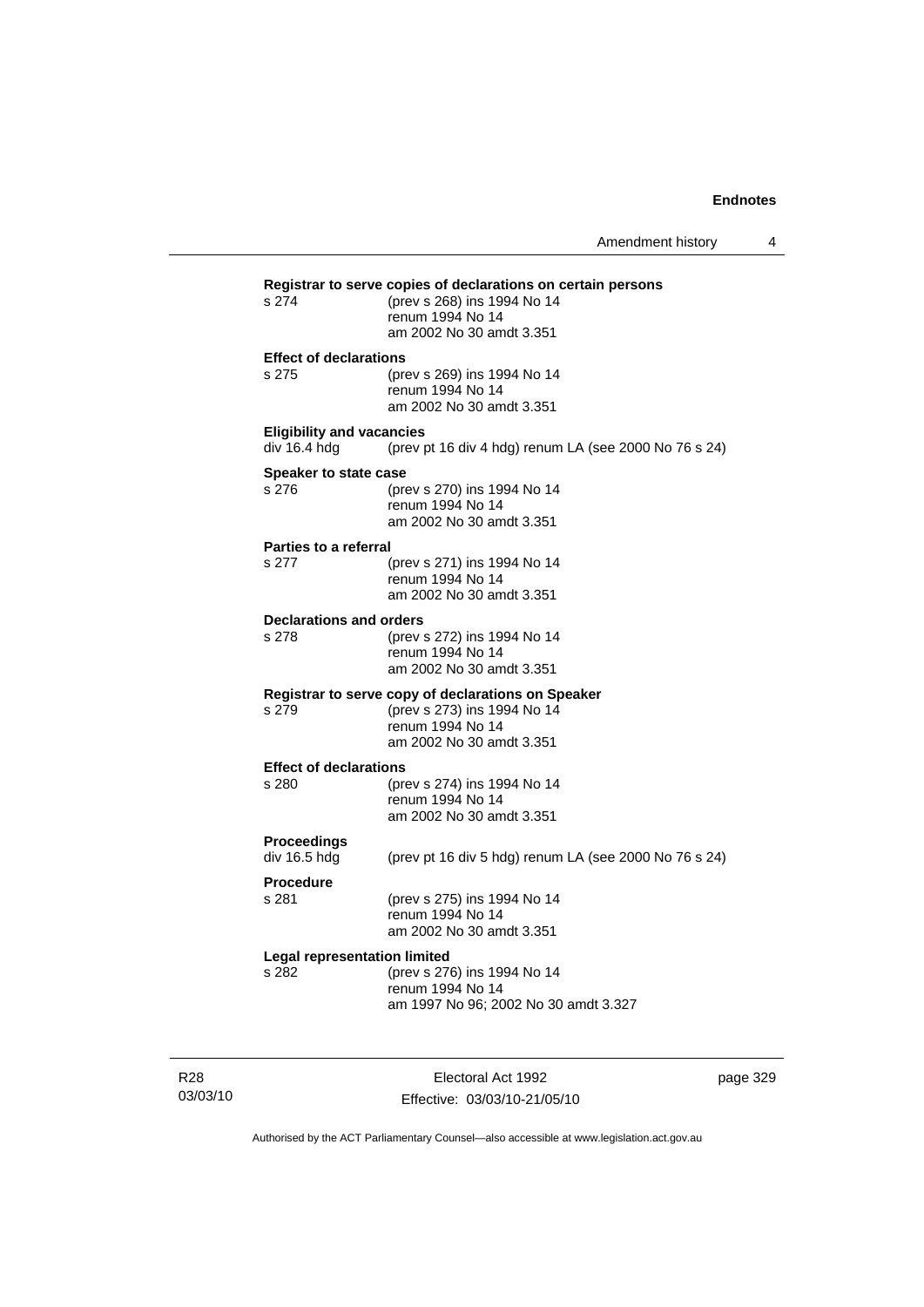4 Amendment history

| page 330 |                                                       | Electoral Act 1992                                                                                                                                             | R <sub>28</sub> |
|----------|-------------------------------------------------------|----------------------------------------------------------------------------------------------------------------------------------------------------------------|-----------------|
|          | <b>Campaigning offences</b><br>div 17.3 hdg           | (prev pt 17 div 3 hdg) renum LA (see 2000 No 76 s 24)                                                                                                          |                 |
|          | s 290                                                 | Employees' right to leave of absence for voting<br>(prev s 284) ins 1994 No 14<br>renum 1994 No 14<br>am 1998 No 54                                            |                 |
|          | s 289                                                 | Discrimination on grounds of political donations<br>(prev s 283) ins 1994 No 14<br>renum 1994 No 14<br>am 1998 No 54; 2001 No 36 amdt 1.87; A2004-26 amdt 1.65 |                 |
|          | <b>Violence and intimidation</b><br>s 288             | (prev s 282) ins 1994 No 14<br>renum 1994 No 14<br>am 1998 No 54                                                                                               |                 |
|          | <b>Protection of rights</b><br>div 17.2 hdg           | (prev pt 17 div 2 hdg) renum LA (see 2000 No 76 s 24)                                                                                                          |                 |
|          | s 287                                                 | Influencing votes of hospital and nursing home patients<br>(prev s 281) ins 1994 No 14<br>renum 1994 No 14<br>am 1998 No 54                                    |                 |
|          | Influencing of votes by officers<br>s 286             | (prev s 280) ins 1994 No 14<br>renum 1994 No 14<br>am 1998 No 54; 2002 No 30 amdt 3.329                                                                        |                 |
|          | <b>Bribery</b><br>s 285                               | (prev s 279) ins 1994 No 14<br>renum 1994 No 14<br>am 1998 No 54                                                                                               |                 |
|          | <b>Bribery and improper influence</b><br>div 17.1 hdg | (prev pt 17 div 1 hdg) renum LA (see 2000 No 76 s 24)                                                                                                          |                 |
|          | <b>Electoral offences</b><br>pt 17 hdg                | ins 1994 No 14                                                                                                                                                 |                 |
|          | s 284                                                 | Costs may be ordered against Territory<br>(prev s 278) ins 1994 No 14<br>renum 1994 No 14<br>sub 2002 No 30 amdt 3.328                                         |                 |
|          | s 283                                                 | (prev s 277) ins 1994 No 14<br>renum 1994 No 14<br>am 2002 No 30 amdt 3.351                                                                                    |                 |
|          | <b>Admissibility of evidence</b>                      |                                                                                                                                                                |                 |

Authorised by the ACT Parliamentary Counsel—also accessible at www.legislation.act.gov.au

03/03/10

Effective: 03/03/10-21/05/10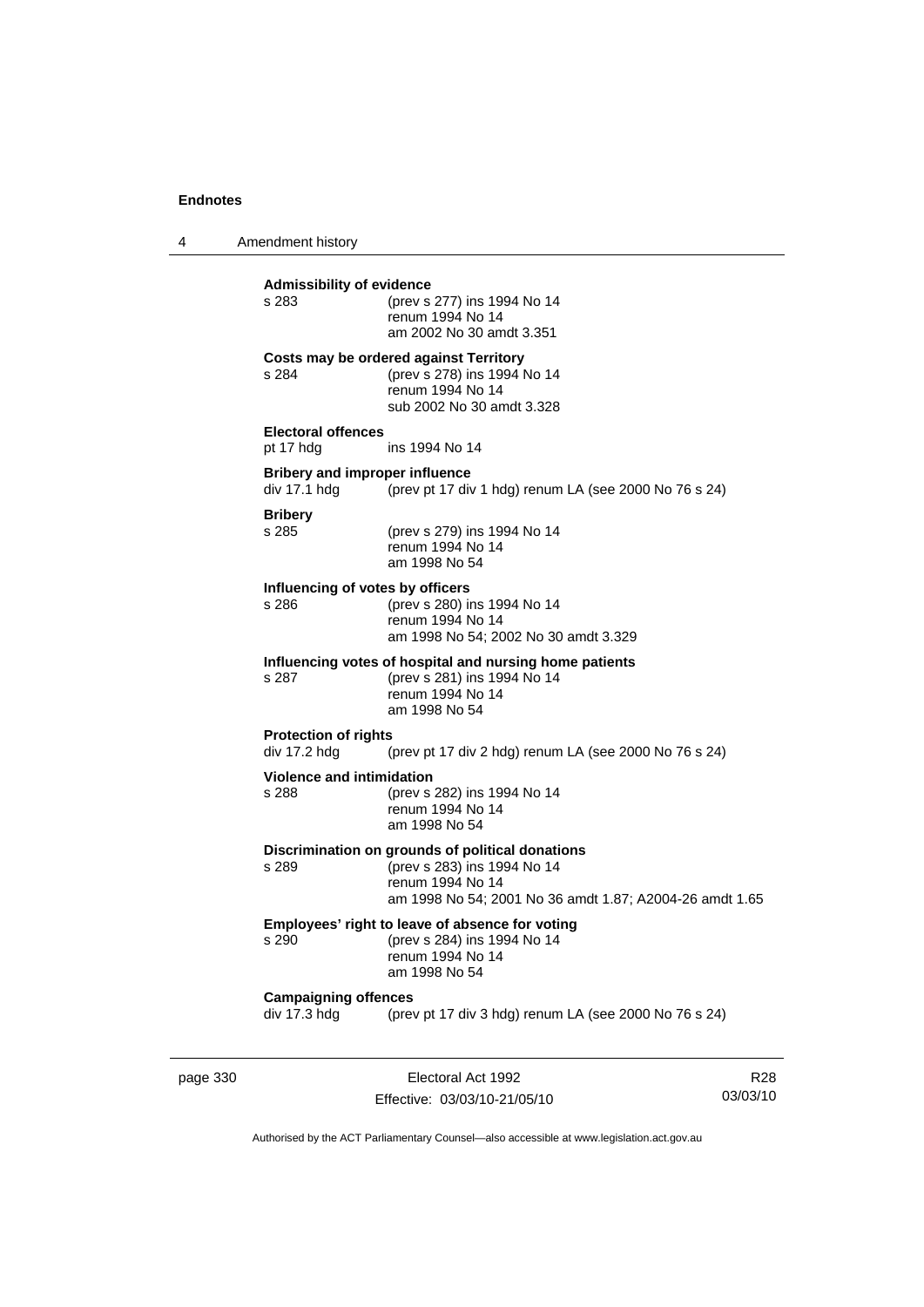# **Definitions for div 17.3**

| <b>Definitions for GIV 17.3</b> |                                                                          |                                                                 |  |
|---------------------------------|--------------------------------------------------------------------------|-----------------------------------------------------------------|--|
|                                 | s 291 hdg                                                                | sub 2001 No 36 amdt 1.88                                        |  |
|                                 | s 291                                                                    | (prev s 285) ins 1994 No 14                                     |  |
|                                 |                                                                          | renum 1994 No 14                                                |  |
|                                 |                                                                          | def <b>address</b> am 2001 No 36 amdt 1.89; A2004-26 amdt 1.63, |  |
|                                 |                                                                          | amdt 1.65                                                       |  |
|                                 |                                                                          | om A2008-13 s 90                                                |  |
|                                 |                                                                          | def <i>disseminate</i> sub 2001 No 36 s 39                      |  |
|                                 |                                                                          | def <i>polling place</i> ins 1995 No 33 s 5                     |  |
|                                 |                                                                          | am 1997 No 91 sch                                               |  |
|                                 |                                                                          | om 2001 No 36 amdt 1.90                                         |  |
|                                 |                                                                          | def <i>publish</i> ins 2001 No 36 s 40                          |  |
|                                 |                                                                          | def reportage or commentary am A2008-13 s 91                    |  |
|                                 |                                                                          | Dissemination of unauthorised electoral matter                  |  |
|                                 | s 292                                                                    | (prev s 286) ins 1994 No 14                                     |  |
|                                 |                                                                          | renum 1994 No 14                                                |  |
|                                 |                                                                          | am 1998 No 54                                                   |  |
|                                 |                                                                          | sub 2001 No 36 s 41                                             |  |
|                                 |                                                                          | am A2004-26 amdt 1.50                                           |  |
|                                 |                                                                          | ss (3), (4) exp 1 January 2002 (s 292 (4))                      |  |
|                                 |                                                                          | sub A2008-13 s 92                                               |  |
|                                 |                                                                          |                                                                 |  |
|                                 | <b>Exceptions for news publications</b>                                  |                                                                 |  |
|                                 | s 293                                                                    | (prev s 287) ins 1994 No 14                                     |  |
|                                 |                                                                          | renum 1994 No 14                                                |  |
|                                 |                                                                          | sub A2008-13 s 92                                               |  |
|                                 | <b>Exceptions for dissemination of electoral matter on certain items</b> |                                                                 |  |
|                                 | s 294                                                                    | (prev s 288) ins 1994 No 14                                     |  |
|                                 |                                                                          | renum 1994 No 14                                                |  |
|                                 |                                                                          | sub A2008-13 s 92                                               |  |
|                                 |                                                                          |                                                                 |  |
|                                 |                                                                          | <b>Exception for certain Commonwealth licence holders</b>       |  |
|                                 | s 295                                                                    | (prev s 289) ins 1994 No 14                                     |  |
|                                 |                                                                          | renum 1994 No 14                                                |  |
|                                 |                                                                          | am 1997 No 91                                                   |  |
|                                 |                                                                          | sub 2001 No 36 s 42                                             |  |
|                                 |                                                                          | am 2002 No 30 amdt 3.330; A2004-9 amdt 1.16                     |  |
|                                 |                                                                          | sub A2008-13 s 92                                               |  |
|                                 | <b>Advertorials</b>                                                      |                                                                 |  |
|                                 | s 296                                                                    | (prev s 290) ins 1994 No 14                                     |  |
|                                 |                                                                          | renum 1994 No 14                                                |  |
|                                 |                                                                          | am 1998 No 54                                                   |  |
|                                 |                                                                          | sub A2008-13 s 92                                               |  |
|                                 |                                                                          |                                                                 |  |
|                                 |                                                                          |                                                                 |  |
|                                 |                                                                          |                                                                 |  |

R28 03/03/10

Electoral Act 1992 Effective: 03/03/10-21/05/10 page 331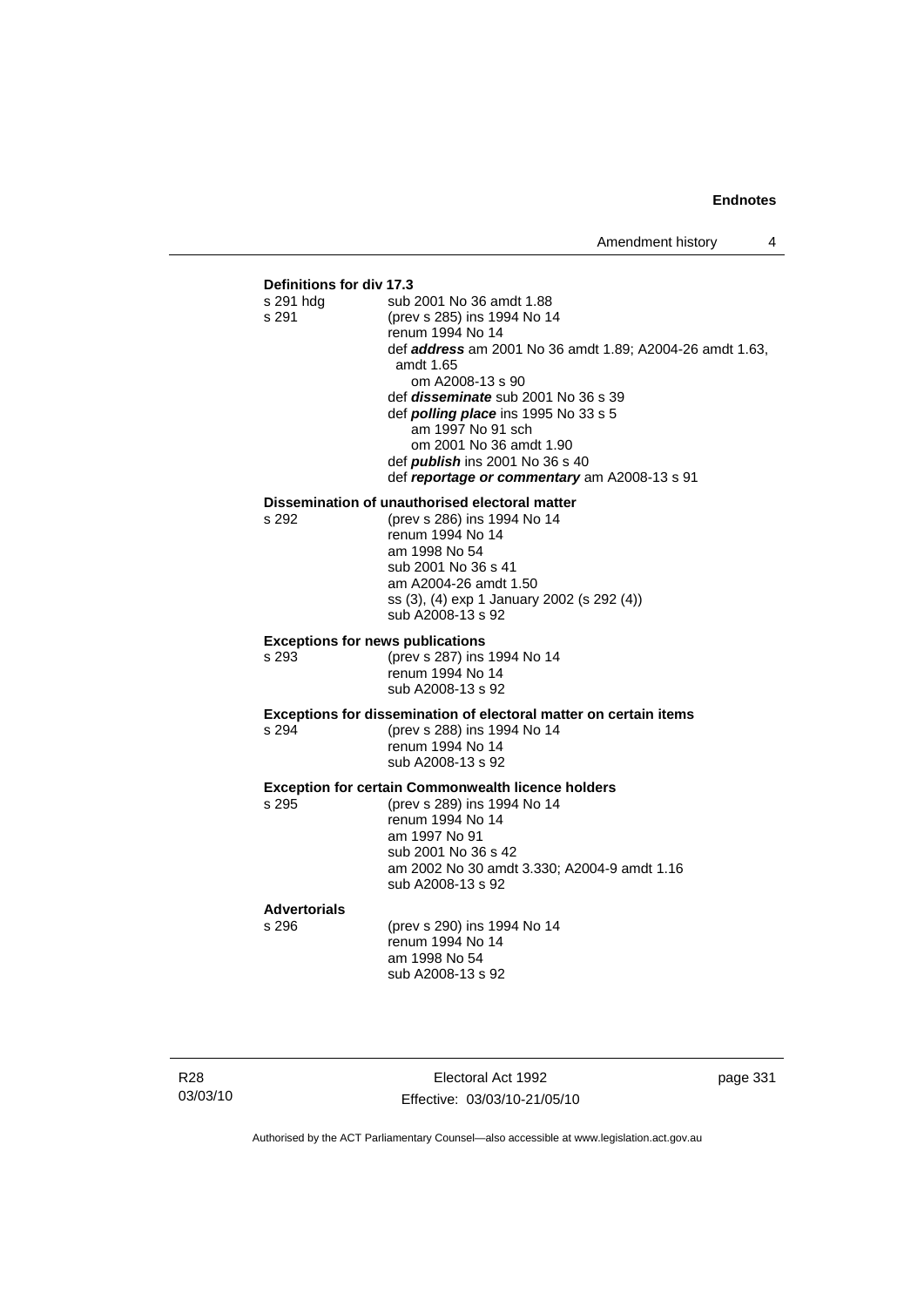| 4 | Amendment history                               |                                                                                                                                                                                                                           |
|---|-------------------------------------------------|---------------------------------------------------------------------------------------------------------------------------------------------------------------------------------------------------------------------------|
|   | s 297                                           | Misleading or deceptive electoral matter<br>(prev s 291) ins 1994 No 14<br>renum 1994 No 14<br>am 1998 No 54                                                                                                              |
|   | s 298                                           | Inducement to illegal voting—representations of ballot papers<br>(prev s 292) ins 1994 No 14<br>renum 1994 No 14<br>am 1998 No 54                                                                                         |
|   | <b>Graffiti</b><br>s 299                        | (prev s 293) ins 1994 No 14<br>renum 1994 No 14<br>am 1998 No 54; 2002 No 30 amdt 3.331; A2007-25 amdt 1.37                                                                                                               |
|   | <b>Defamation of candidates</b><br>s 300        | (prev s 294) ins 1994 No 14<br>renum 1994 No 14<br>am 1998 No 54                                                                                                                                                          |
|   | s 301                                           | <b>Publication of statements about candidates</b><br>(prev s 295) ins 1994 No 14<br>renum 1994 No 14<br>am 1998 No 54; 2001 No 36 amdt 1.91; A2004-26 amdt 1.62,<br>amdt 1.65                                             |
|   | <b>Disruption of election meetings</b><br>s 302 | (prev s 296) ins 1994 No 14<br>renum 1994 No 14<br>am 1998 No 54                                                                                                                                                          |
|   | s 303                                           | Canvassing within 100m of polling places<br>(prev s 297) ins 1994 No 14<br>renum 1994 No 14<br>sub 1995 No 33<br>am 1997 No 91; LA (see 2001 No 36 amdt 1.99); 2001 No 44<br>amdt 1.1386, amdt 1.1387; A2007-25 amdt 1.38 |
|   | s 304                                           | Badges and emblems in polling places<br>(prev s 298) ins 1994 No 14<br>renum 1994 No 14<br>am 1995 No 33; 1998 No 54; 2001 No 36 amdt 1.92;<br>A2004-26 amdt 1.51                                                         |
|   | s 305                                           | How-to-vote material in polling places<br>(prev s 299) ins 1994 No 14<br>renum 1994 No 14<br>am 1995 No 33; 1998 No 54                                                                                                    |

page 332 Electoral Act 1992 Effective: 03/03/10-21/05/10

R28 03/03/10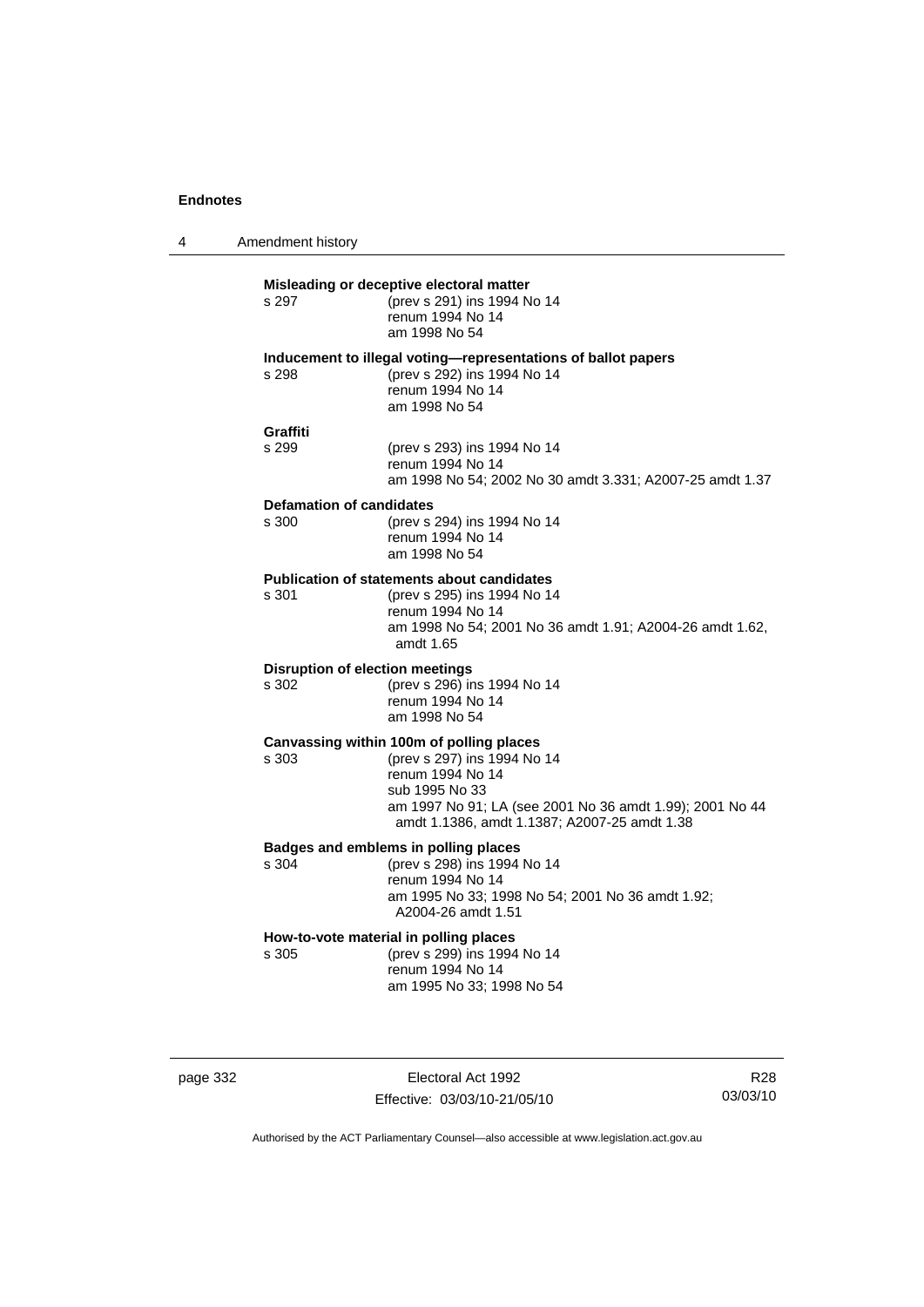|                 |                                                   | Evidence of authorisation of electoral matter                                                                                                |          |
|-----------------|---------------------------------------------------|----------------------------------------------------------------------------------------------------------------------------------------------|----------|
|                 | s 306                                             | (prev s 300) ins 1994 No 14<br>renum 1994 No 14<br>am A2008-13 s 93                                                                          |          |
|                 | <b>Electronic voting offences</b><br>div 17.4 hdg | (prev div 17.3A hdg) ins 2000 No 76 s 19<br>renum LA (see 2000 No 76 s 24)                                                                   |          |
|                 | s 306A                                            | Interfering with electronic voting devices etc<br>ins 2000 No 76 s 19                                                                        |          |
|                 | s 306B                                            | Interfering with electronic counting devices etc.<br>ins 2000 No 76 s 19                                                                     |          |
|                 | <b>Voting fraud</b><br>div 17.5 hdg               | (prev pt 17 div 4 hdg) renum LA (see 2000 No 76 s 24)                                                                                        |          |
|                 | <b>Voting fraud</b><br>s 307                      | (prev s 301) ins 1994 No 14<br>renum 1994 No 14<br>am 1997 No 91; 1998 No 54                                                                 |          |
|                 | Interpretation—electoral papers<br>s 308          | (prev s 302) ins 1994 No 14<br>renum 1994 No 14<br>om 2001 No 36 amdt 1.93                                                                   |          |
|                 | <b>Electoral papers</b><br>div 17.6 hdg           | (prev pt 17 div 5 hdg) renum LA (see 2000 No 76 s 24)                                                                                        |          |
|                 | Electoral papers-forgery<br>s 309                 | (prev s 303) ins 1994 No 14<br>renum 1994 No 14<br>am 1998 No 54<br>om A2004-15 amdt 2.64                                                    |          |
|                 | Electoral papers-forfeiture<br>s 310              | (prev s 304) ins 1994 No 14<br>renum 1994 No 14<br>am A2004-15 amdt 2.65                                                                     |          |
|                 | s 311                                             | Electoral papers—unauthorised possession<br>(prev s 305) ins 1994 No 14<br>renum 1994 No 14<br>am 1998 No 54                                 |          |
|                 | s 312                                             | Electoral papers-false or misleading statements<br>(prev s 306) ins 1994 No 14<br>renum 1994 No 14<br>am 1998 No 54<br>om A2004-15 amdt 2.66 |          |
| R28<br>03/03/10 |                                                   | Electoral Act 1992<br>Effective: 03/03/10-21/05/10                                                                                           | page 333 |

Authorised by the ACT Parliamentary Counsel—also accessible at www.legislation.act.gov.au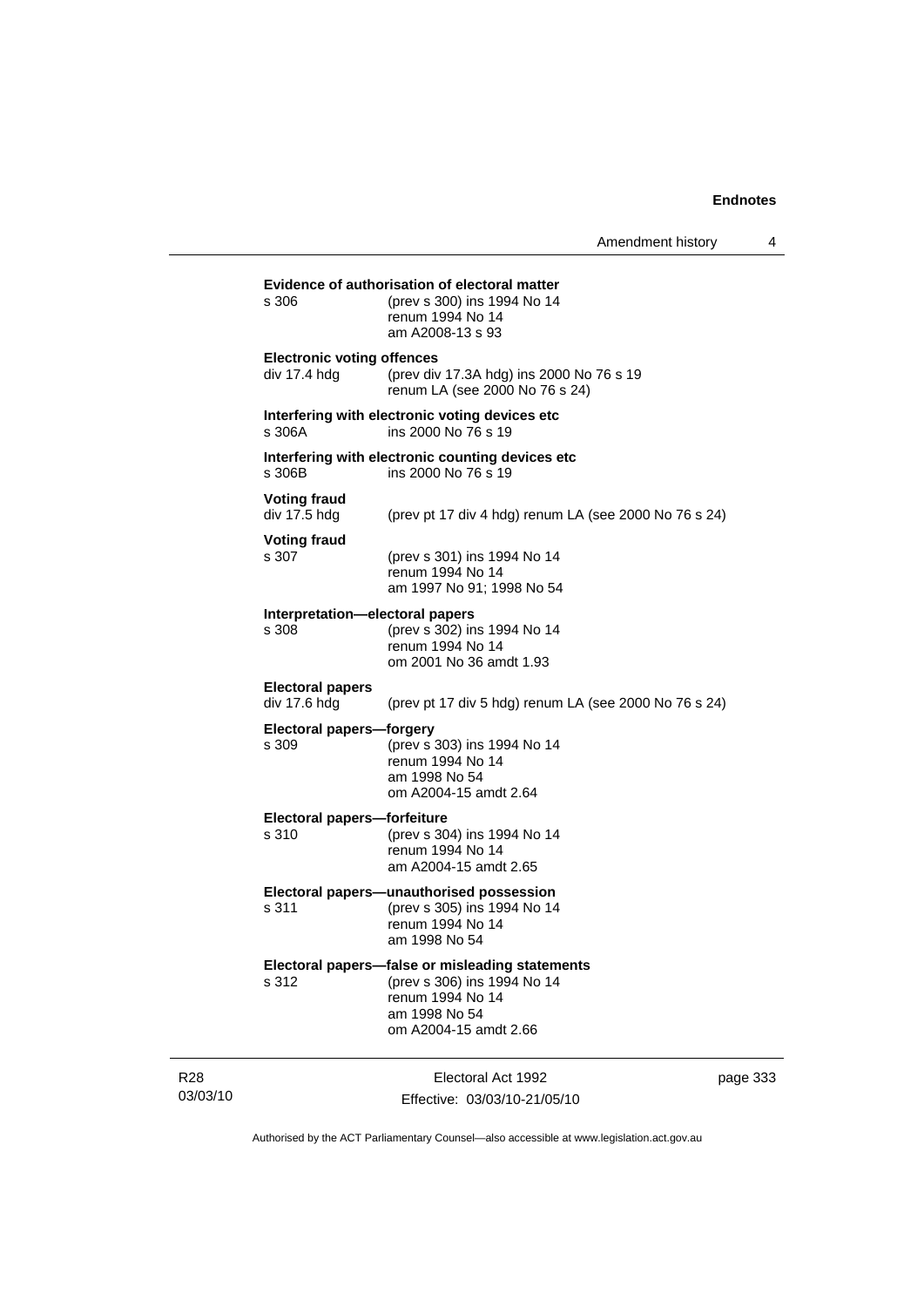4 Amendment history **Electoral papers—defacement etc** s 313 (prev s 307) ins 1994 No 14 renum 1994 No 14 am 1998 No 54 **Electoral papers—signatures** s 314 (prev s 308) ins 1994 No 14 renum 1994 No 14 am 1998 No 54 **Electoral papers—witnesses** s 315 (prev s 309) ins 1994 No 14 renum 1994 No 14 am 1998 No 54 **Ballot papers—photographs**  s 315A ins A2008-13 s 94 **Official functions**  div 17.7 hdg (prev pt 17 div 6 hdg) renum LA (see 2000 No 76 s 24) **Improper influence—members of electoral commission etc** s 316 (prev s 310) ins 1994 No 14 renum 1994 No 14 am 1998 No 54 **Unauthorised actions by officers** s 317 (prev s 311) ins 1994 No 14 renum 1994 No 14 am 1998 No 54 **Identification of voters and votes** s 318 (prev s 312) ins 1994 No 14 renum 1994 No 14 am 1998 No 54 **Responses to official questions**<br>s 319 (prev s 313) in s 319 (prev s 313) ins 1994 No 14 renum 1994 No 14 am 1998 No 54 **Control of behaviour at voting centres** s 320 (prev s 314) ins 1994 No 14 renum 1994 No 14 am 1997 No 91; 1998 No 54 **Enforcement proceedings** pt 18 hdg ins 1994 No 14 **Injunctions**  div 18.1 hdg (prev pt 18 div 1 hdg) renum LA (see 2000 No 76 s 24)

page 334 Electoral Act 1992 Effective: 03/03/10-21/05/10

R28 03/03/10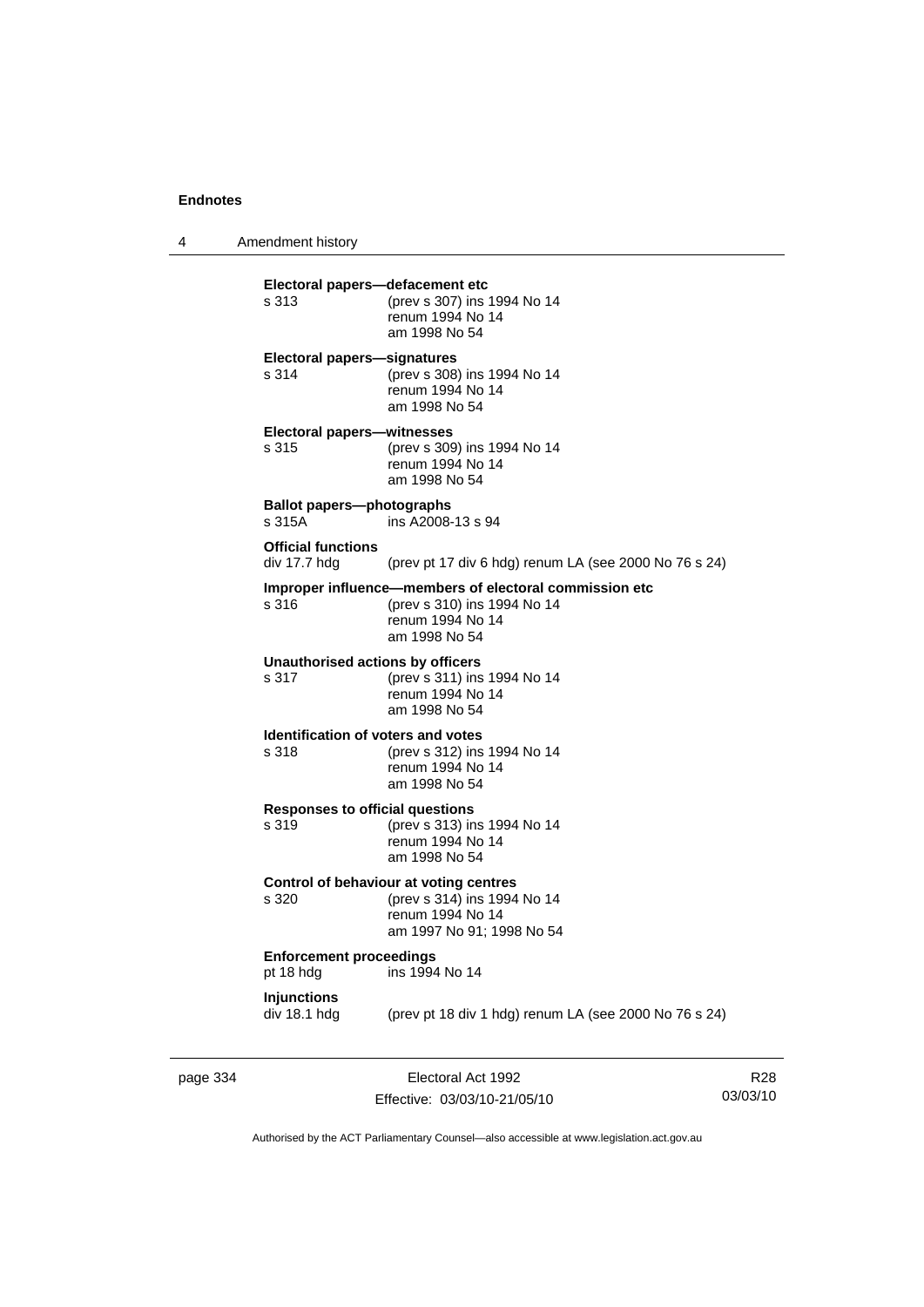| <b>Restraining conduct</b>              |                                                                                                                                                   |
|-----------------------------------------|---------------------------------------------------------------------------------------------------------------------------------------------------|
| s 321                                   | (prev s 315) ins 1994 No 14<br>renum 1994 No 14<br>sub 2002 No 30 amdt 3.332                                                                      |
| Requiring things to be done             |                                                                                                                                                   |
| s 322                                   | (prev s 316) ins 1994 No 14<br>renum 1994 No 14<br>sub 2002 No 30 amdt 3.332                                                                      |
| s 323                                   | Commissioner not required to give undertakings as to damages<br>(prev s 317) ins 1994 No 14<br>renum 1994 No 14<br>am 2002 No 30 amdt 3.333       |
| <b>Powers of the court</b>              |                                                                                                                                                   |
| s 324                                   | (prev s 318) ins 1994 No 14<br>renum 1994 No 14                                                                                                   |
| <b>Prosecutions</b><br>div 18.2 hdg     | (prev pt 18 div 2 hdg) renum LA (see 2000 No 76 s 24)                                                                                             |
| <b>Investigation of complaints</b>      |                                                                                                                                                   |
| s 325                                   | (prev s 319) ins 1994 No 14<br>renum 1994 No 14                                                                                                   |
| s 326                                   | Commissioner may prosecute enrolment and voting offences<br>(prev s 320) ins 1994 No 14<br>renum 1994 No 14                                       |
| Service of certain process by mail      |                                                                                                                                                   |
| s 327                                   | (prev s 321) ins 1994 No 14<br>renum 1994 No 14                                                                                                   |
|                                         | am 2002 No 30 amdt 3.334                                                                                                                          |
| <b>Miscellaneous</b><br>pt 19 hdg       | ins 1994 No 14                                                                                                                                    |
| s 328                                   | Extension of time for acts by officers<br>(prev s 322) ins 1994 No 14                                                                             |
|                                         | renum 1994 No 14                                                                                                                                  |
| s 329                                   | Restrictions on sending completed ballot and voting papers by fax<br>(prev s 323) ins 1994 No 14<br>renum 1994 No 14<br>sub 2002 No 30 amdt 3.335 |
| Forms-provision and assistance<br>s 330 | (prev s 324) ins 1994 No 14<br>renum 1994 No 14                                                                                                   |
|                                         |                                                                                                                                                   |

R28 03/03/10

Electoral Act 1992 Effective: 03/03/10-21/05/10 page 335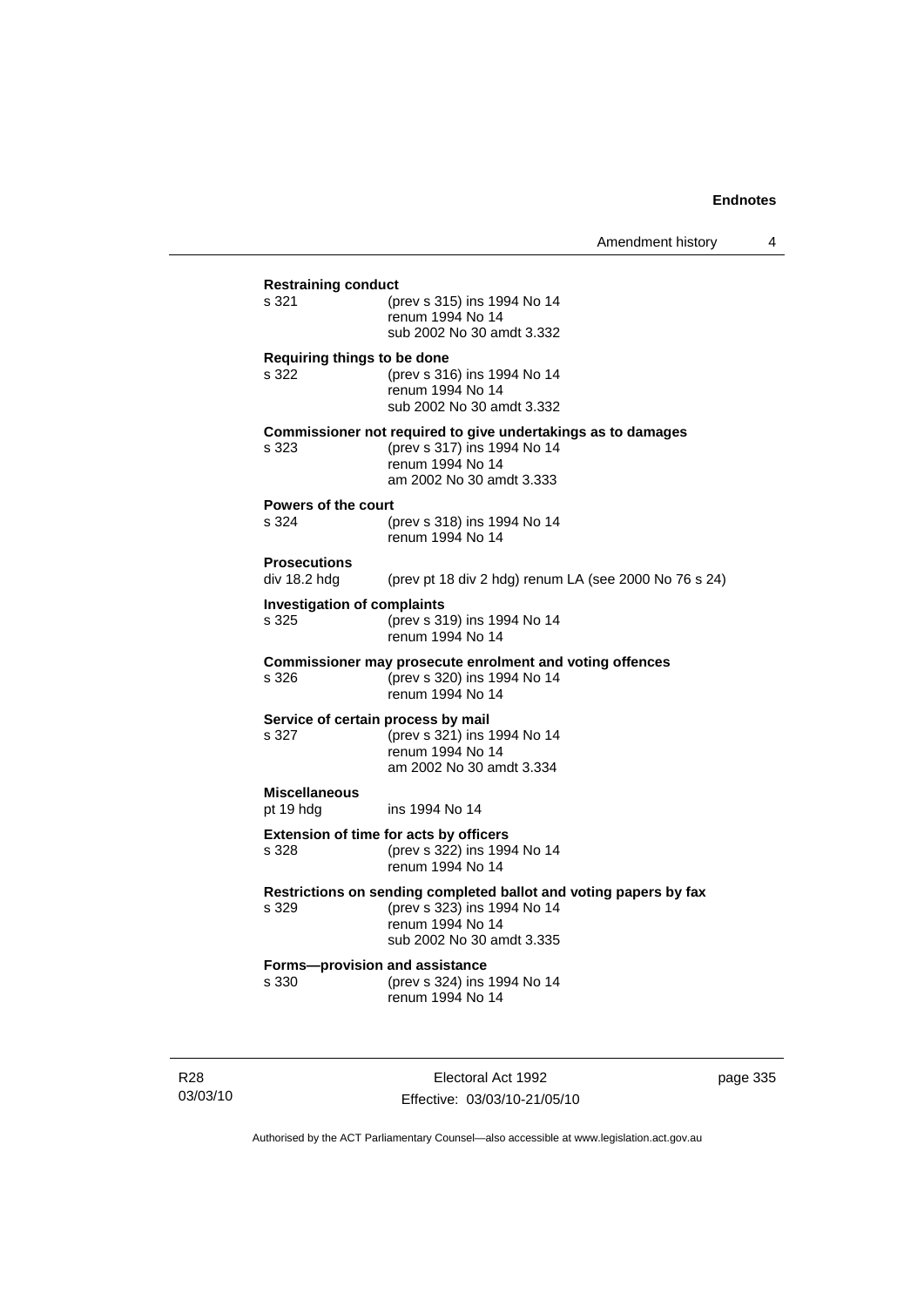4 Amendment history

| <b>Compliance with approved forms</b><br>s 331 | (prev s 325) ins 1994 No 14<br>renum 1994 No 14<br>om 2001 No 44 amdt 1.1388                                                              |
|------------------------------------------------|-------------------------------------------------------------------------------------------------------------------------------------------|
| s.332                                          | Correcting delays, errors and omissions<br>(prev s 326) ins 1994 No 14<br>renum 1994 No 14<br>am 2001 No 44 amdts 1.1389-1.1391           |
| Voting statistics to be published<br>s 333     | (prev s 327) ins 1994 No 14<br>renum 1994 No 14<br>am 2000 No 76 s 20; 2001 No 44 amdt 1.1392, amdt 1.1393                                |
| s 334                                          | <b>Collecting further statistical information</b><br>(prev s 328) ins 1994 No 14<br>renum 1994 No 14                                      |
| s 335                                          | Storage and destruction of electoral papers<br>(prev s 329) ins 1994 No 14<br>renum 1994 No 14<br>sub 2002 No 30 amdt 3.336               |
| s 336                                          | Administrative arrangements with Commonwealth and States<br>(prev s 330) ins 1994 No 14<br>renum 1994 No 14<br>sub 2001 No 36 amdt 1.94   |
| <b>Evidentiary certificates</b><br>s 337       | (prev s 331) ins 1994 No 14<br>renum 1994 No 1499<br>am 2001 No 36 amdt 1.95; LA (see 2001 No 36 amdt 1.99);<br>A2004-26 amdt 1.51        |
| s 338                                          | Acts and omissions of representatives<br>(prev s 332) ins 1994 No 14<br>renum 1994 No 14<br>sub 2002 No 30 amdt 3.337; A2004-15 amdt 1.12 |
| <b>Corporations-penalties</b><br>s 339         | (prev s 333) ins 1994 No 14<br>renum 1994 No 14<br>om 2000 No 76 s 21                                                                     |
| hdg to s 340<br>s 340                          | Chief executive to provide assistance etc<br>sub 2000 No 76 s 22<br>(prev s 334) ins 1994 No 14<br>renum 1994 No 14<br>am 2000 No 76 s 22 |
|                                                |                                                                                                                                           |

page 336 Electoral Act 1992 Effective: 03/03/10-21/05/10

R28 03/03/10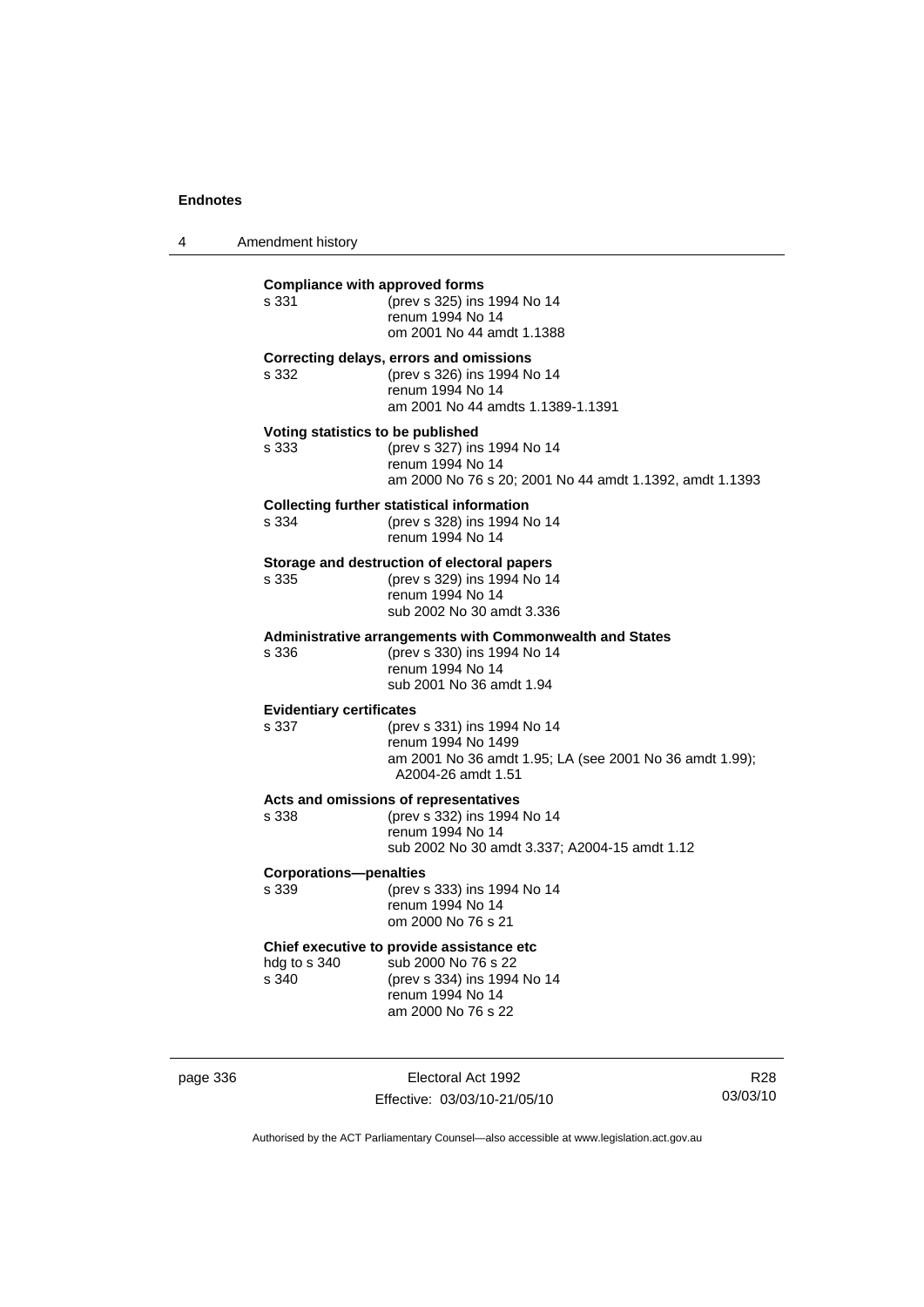| s 340A                                  | ins 2001 No 44 amdt 1.1394<br>am 2002 No 30 amdt 3.338                                                                                                                     |
|-----------------------------------------|----------------------------------------------------------------------------------------------------------------------------------------------------------------------------|
| <b>Regulation-making power</b><br>s 341 | (prev s 335) ins 1994 No 14<br>renum 1994 No 14<br>am 1998 No 54<br>sub 2000 No 76 s 23<br>am 2001 No 44 amdt 1.1395, amdt 1.1396; A2008-13<br>amdt $1.1$                  |
| <b>Transitional</b>                     |                                                                                                                                                                            |
| pt 20 hdg                               | ins 2001 No 36 s 43<br>exp 2 March 2002 (s 345 (2))<br>ins A2003-54 s 8<br>exp 31 December 2004 (s 342 (2))                                                                |
| s 342                                   | Application of amendments by Electoral Amendment Act 2003<br>ins 2001 No 36 s 43<br>exp 29 August 2001 (s 345 (1))<br>ins A2003-54 s 8<br>exp 31 December 2004 (s 342 (2)) |
| s 343                                   | Registered parties to provide up-to-date copies of their constitutions<br>ins 2001 No 36 s 43<br>exp 29 August 2001 (s 345 (1))                                            |
| s 344                                   | Application of certain amendments made by Electoral Amendment Act 2001<br>ins 2001 No 36 s 43<br>exp 2 March 2002 (s 345 (2))                                              |
| Expiry of pt 20<br>s 345                | ins 2001 No 36 s 43<br>exp 2 March 2002 (s 345 (2))                                                                                                                        |
| pt 30 hdg                               | <b>Transitional-Electoral Legislation Amendment Act 2008</b><br>ins A2008-13 s 95<br>exp 21 May 2010 (s 502)                                                               |
| s 500                                   | Transitional-disclosure by candidates<br>ins A2008-13 s 95<br><u>exp 21 May 2010 (s 502)</u>                                                                               |
| s 500A                                  | Transitional-disclosure by donors<br>ins A2008-13 s 95<br>exp 21 May 2010 (s 502)                                                                                          |
| s 500B                                  | Transitional-certain other disclosure thresholds<br>ins A2008-13 s 95<br>exp 21 May 2010 (s 502)                                                                           |

R28 03/03/10

Electoral Act 1992 Effective: 03/03/10-21/05/10 page 337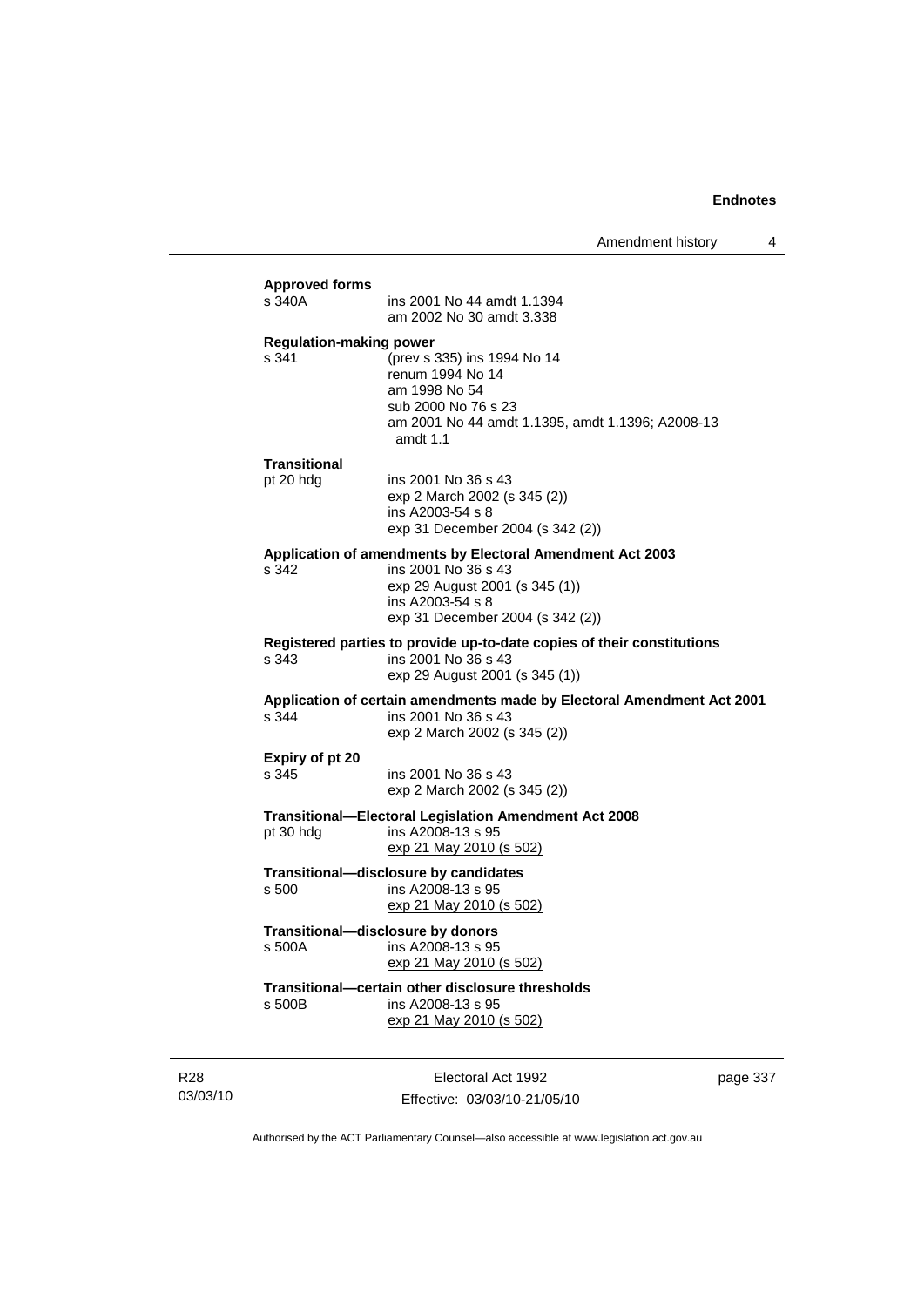4 Amendment history

| s 500C                                              | Transitional-annual returns by parties, MLAs and associated entities<br>ins A2008-13 s 95<br>exp 21 May 2010 (s 502)                                                                                                                                                                                                                                                                                                                                                                                                                                                                                                                                                                            |
|-----------------------------------------------------|-------------------------------------------------------------------------------------------------------------------------------------------------------------------------------------------------------------------------------------------------------------------------------------------------------------------------------------------------------------------------------------------------------------------------------------------------------------------------------------------------------------------------------------------------------------------------------------------------------------------------------------------------------------------------------------------------|
| <b>Transitional regulations</b><br>s 501            | ins A2008-13 s 95<br>exp 21 May 2010 (s 502)                                                                                                                                                                                                                                                                                                                                                                                                                                                                                                                                                                                                                                                    |
| Expiry-pt 30<br>s 502                               | ins A2008-13 s 95<br>exp 21 May 2010 (s 502)                                                                                                                                                                                                                                                                                                                                                                                                                                                                                                                                                                                                                                                    |
| Form of ballot paper<br>sch 1                       | ins 1994 No 14<br>am 2001 No 36 amdt 1.97; A2004-26 amdt 1.52                                                                                                                                                                                                                                                                                                                                                                                                                                                                                                                                                                                                                                   |
| sch <sub>2</sub>                                    | Ballot papers-printing of names and collation<br>ins 1994 No 14<br>am 2001 No 37 s 4                                                                                                                                                                                                                                                                                                                                                                                                                                                                                                                                                                                                            |
| sch <sub>3</sub>                                    | Preliminary scrutiny of declaration voting papers<br>ins 1994 No 14<br>am 1997 No 91; 2001 No 36 s 44, s 45; 2001 No 44<br>amdt 1.1397; A2004-26 s 36; A2008-13 s 96                                                                                                                                                                                                                                                                                                                                                                                                                                                                                                                            |
| Ascertaining result of poll<br>sch 4                | ins 1994 No 14<br>am 1994 No 78; 1997 No 91; A2008-13 s 97, amdts 1.2-1.7                                                                                                                                                                                                                                                                                                                                                                                                                                                                                                                                                                                                                       |
| Internally reviewable decisions<br>sch <sub>5</sub> | ins A2008-37 amdt 1.142                                                                                                                                                                                                                                                                                                                                                                                                                                                                                                                                                                                                                                                                         |
| <b>Dictionary</b><br>dict                           | ins A2001-36 amdt 1.98<br>defs reloc from s 3 A2001-36 amdt 1.3<br>am A2002-30 amdt 3.339; A2006-23 amdt 1.194; A2006-36<br>s 5; A2007-25 amdt 1.39; A2008-13 amdt 1.8; A2008-37<br>amdt 1.143<br>def $AAT$ ins A1994-14 s 6<br>reloc from s 3 A2001-36 amdt 1.3<br>om A2008-13 amdt 1.9<br>def <i>abbreviation</i> ins A2001-36 amdt 1.98<br>sub A2004-26 amdt 1.53<br>def <i>address</i> ins A1994-14 s 6<br>reloc from s 3 A2001-36 amdt 1.3<br>sub A2008-13 s 98<br>def <i>amount</i> ins A2001-36 amdt 1.98<br>def <b>Antarctica</b> ins A2001-36 amdt 1.98<br>def Antarctic elector ins A1994-14 s 6<br>reloc from s 3 A2001-36 amdt 1.3<br>def <i>application</i> ins A2001-36 amdt 1.98 |

page 338 Electoral Act 1992 Effective: 03/03/10-21/05/10

R28 03/03/10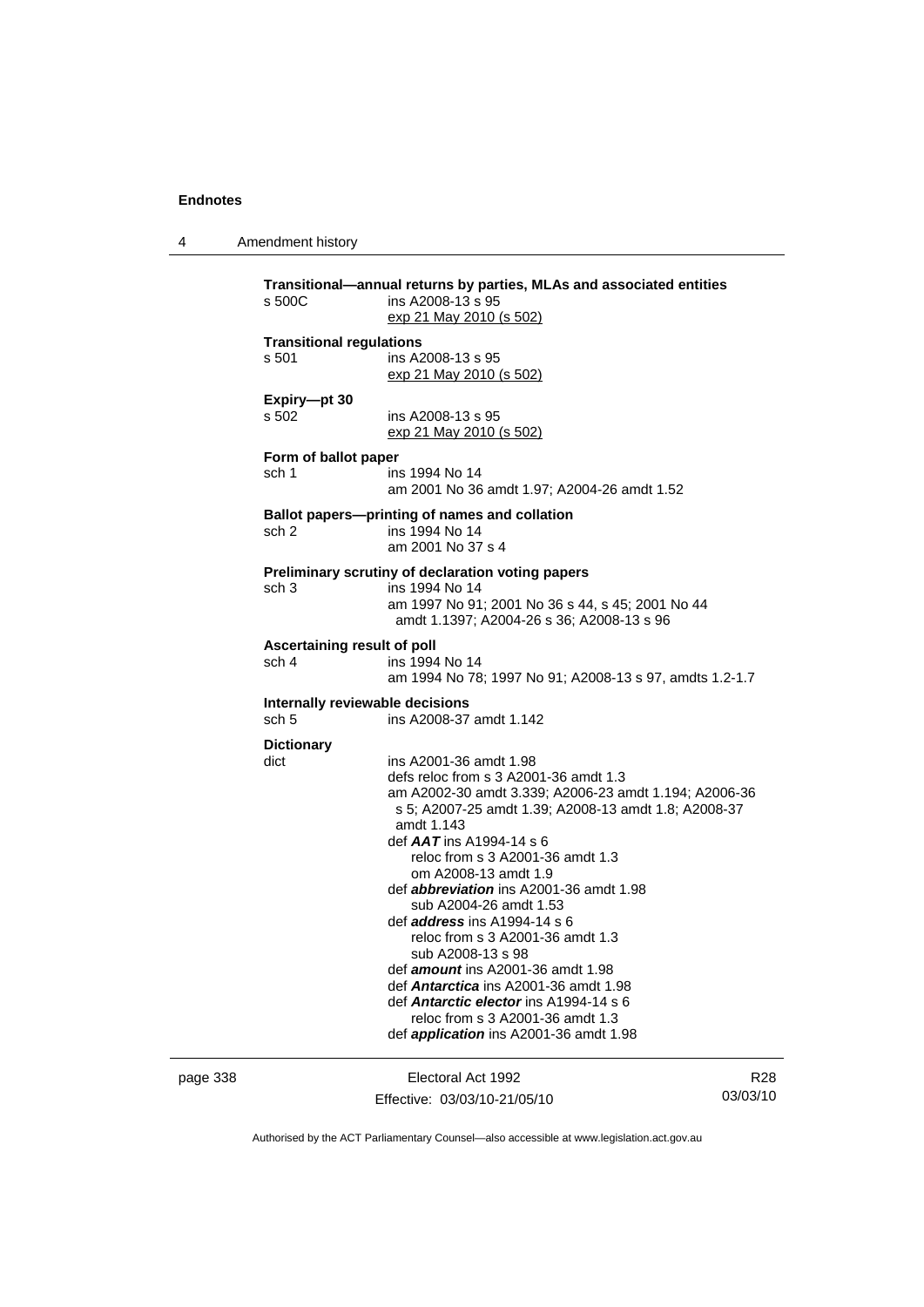def *approved* ins A1994-14 s 6 reloc from s 3 A2001-36 amdt 1.3 om A2001-44 amdt 1.1398 def *approved computer program* ins A2000-76 s 4 reloc from s 3 A2001-36 amdt 1.3 def *Assembly* ins A1994-14 s 6 reloc from s 3 A2001-36 amdt 1.3 def *assistant returning officer* ins A2001-36 amdt 1.98 def *associated entity* ins A2001-36 amdt 1.98 def *augmented commission* am A1994-14 s 6 reloc from s 3 A2001-36 amdt 1.3 def *authorised delivery service* ins A2004-26 s 37 def *authorised officer* ins A1994-14 s 6 reloc from s 3 A2001-36 amdt 1.3 def *authorised witness* ins A2001-36 amdt 1.98 def *available for public inspection* ins A2001-36 amdt 1.98 def *ballot group* ins A2001-36 amdt 1.98 om A2004-26 amdt 1.54 def *ballot group candidate* ins A2001-36 amdt 1.98 om A2004-26 amdt 1.55 def *ballot paper* ins A2000-76 s 4 reloc from s 3 A2001-36 amdt 1.3 sub 2002 No 30 amdt 3.340; A2008-13 amdt 1.10 def *bribery* ins A2001-36 amdt 1.98 def *broadcast* ins A1994-14 s 6 reloc from s 3 A2001-36 amdt 1.3 def *broadcaster* ins A2001-36 amdt 1.98 def *candidate* ins A2001-36 amdt 1.98 def *candidate square* ins A1994-14 s 6 reloc from s 3 A2001-36 amdt 1.3 sub 2002 No 30 amdt 3.341 def *certified list of electors* ins A1994-14 s 6 reloc from s 3 A2001-36 amdt 1.3 def *closed* ins A1994-14 s 6 reloc from s 3 A2001-36 amdt 1.3 def *column* ins A2009-13 amdt 1.11 def *commissioner* ins A1994-14 s 6 reloc from s 3 A2001-36 amdt 1.3 def *Commonwealth Electoral Act* ins A1994-14 s 6 reloc from s 3 A2001-36 amdt 1.3 def *Commonwealth roll* ins A1994-14 s 6 reloc from s 3 A2001-36 amdt 1.3 def *continuing candidate* ins A2009-13 amdt 1.11 def *contravention* ins A2001-36 amdt 1.98 sub A2002-30 amdt 3.342

R28 03/03/10

Electoral Act 1992 Effective: 03/03/10-21/05/10 page 339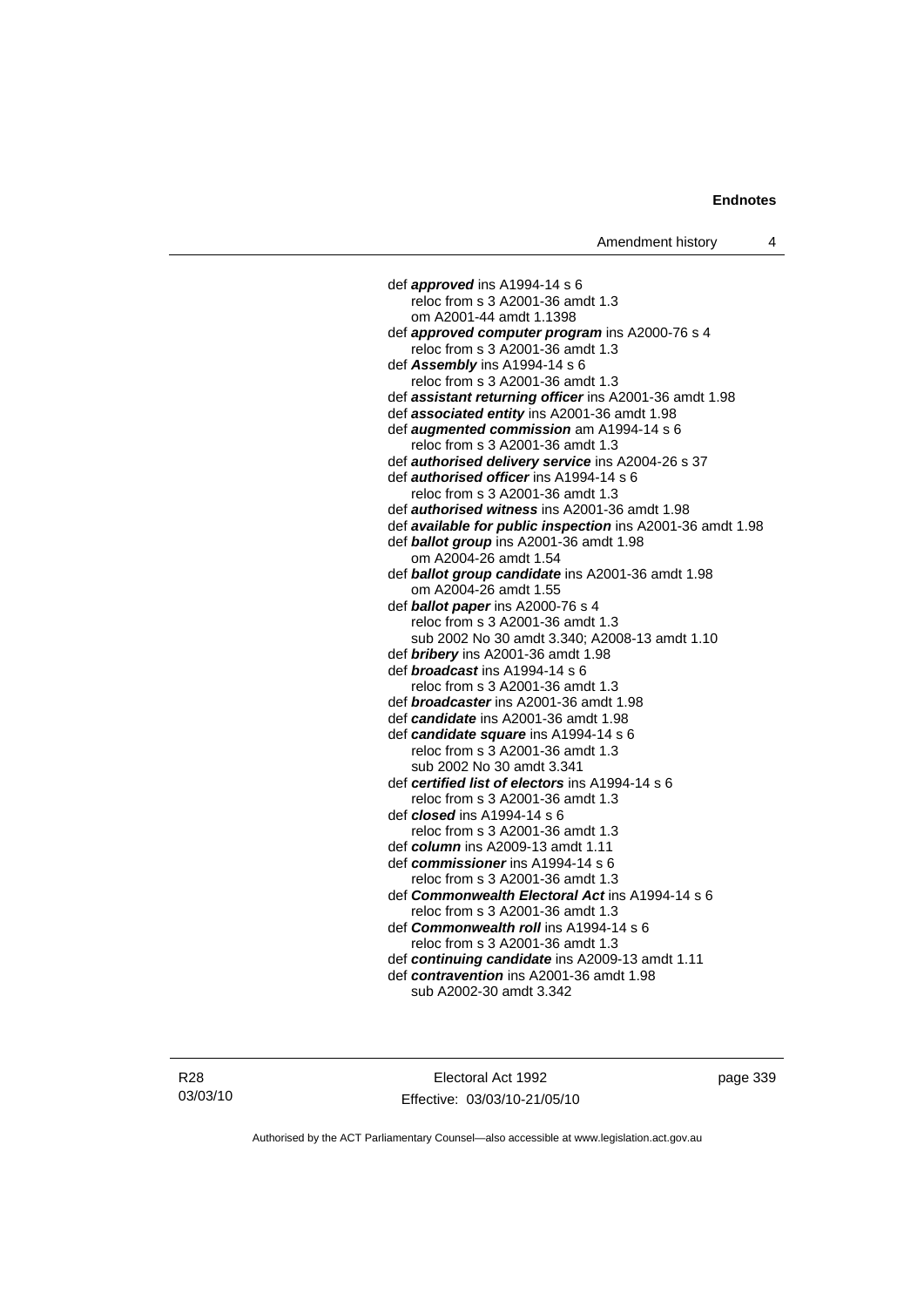| Amendment history<br>4 |  |
|------------------------|--|
|------------------------|--|

def *count* ins A2009-13 amdt 1.11 def *count votes* ins A2009-13 amdt 1.11 def *court* ins A2001-36 amdt 1.98 om A2002-30 amdt 3.343 def *Court of Disputed Elections* ins A1994-14 s 6 reloc from s 3 A2001-36 amdt 1.3 sub A2002-30 amdt 3.344 def *declaration vote* ins A1994-14 s 6 reloc from s 3 A2001-36 amdt 1.3 am A2004-26 s 38 def *declaration voting papers* ins A1994-14 s 6 reloc from s 3 A2001-36 amdt 1.3 am A2001-44 amdt 1.1399 def *defined details* ins A2001-36 amdt 1.98 def *defined particulars* ins A2001-36 amdt 1.98 def *determined fee* ins A1994-14 s 6 reloc from s 3 A2001-36 amdt 1.3 om A2001-44 amdt 1.1400 def *disclosure period* ins A2001-36 amdt 1.98 def *disposition of property* ins A2001-36 amdt 1.98 def *disseminate* ins A2001-36 amdt 1.98 def *election* ins A1994-14 s 6 reloc from s 3 A2001-36 amdt 1.3 def *election period* ins A1994-14 s 6 reloc from s 3 A2001-36 amdt 1.3 def *elector* ins A1994-14 s 6 reloc from s 3 A2001-36 amdt 1.3 def *electoral advertisement* ins A2001-36 amdt 1.98 def *electoral commission* reloc from s 3 A2001-36 amdt 1.3 def *electoral expenditure* ins A2001-36 amdt 1.98 def *electoral matter* ins A1994-14 s 6 reloc from s 3 A2001-36 amdt 1.3 def *electoral paper* ins A2001-36 amdt 1.98 def *electorate* reloc from s 3 A2001-36 amdt 1.3 def *electronic form* ins 2002 No 30 amdt 3.345 def *electronic voting* ins A2000-76 s 4 reloc from s 3 A2001-36 amdt 1.3 def *eligible elector* ins A2001-36 amdt 1.98 sub A2004-26 s 39 om A2008-13 s 99 def *eligible overseas elector* ins A1994-14 s 6 reloc from s 3 A2001-36 amdt 1.3

page 340 Electoral Act 1992 Effective: 03/03/10-21/05/10

R28 03/03/10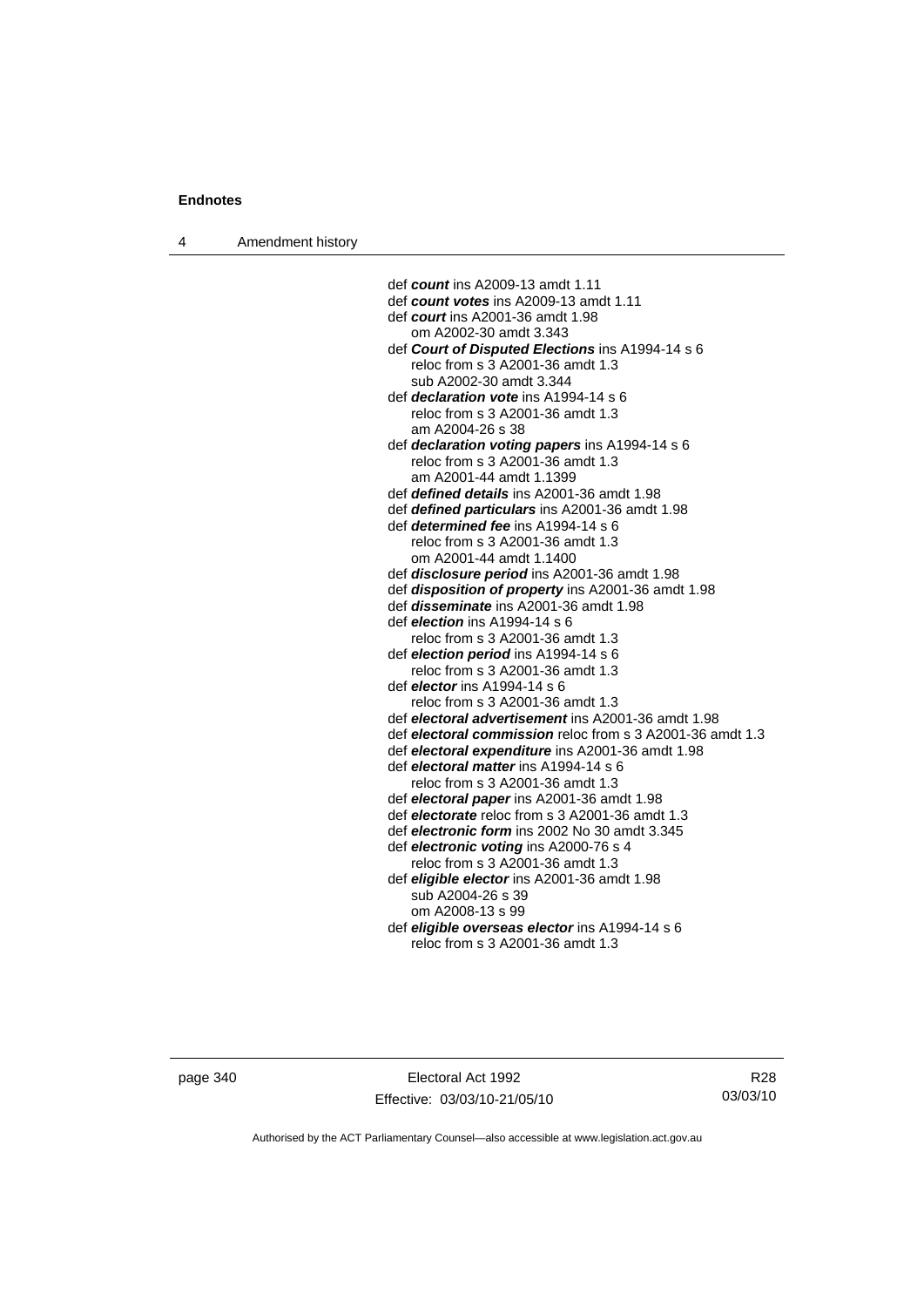def *eligible vote* ins A2001-36 amdt 1.98 def *entity* ins A2001-36 amdt 1.98 def *envelope* ins A2009-13 amdt 1.11 def *excluded candidate* ins A2009-13 amdt 1.11 def *extract* ins A1994-14 s 6 reloc from s 3 A2001-36 amdt 1.3 sub A2002-30 amdt 3.346 def *extraordinary election* ins A1994-14 s 6 reloc from s 3 A2001-36 amdt 1.3 def *file* ins A2001-36 amdt 1.98 def *financial controller* ins A2001-36 amdt 1.98 def *former MLA* ins A2001-36 amdt 1.98 def *general election* ins A1994-14 s 6 reloc from s 3 A2001-36 amdt 1.3 def *gift* ins A2001-36 amdt 1.98 def *group* ins A1994-14 s 6 reloc from s 3 A2001-36 amdt 1.3 sub A2002-30 amdt 3.347 am A2008-13 s 100 def *hospital* ins A1994-14 s 6 reloc from s 3 A2001-36 amdt 1.3 def *hour of nomination* ins A1994-14 s 6 reloc from s 3 A2001-36 amdt 1.3 def *illegal practice* ins A2001-36 amdt 1.98 om A2002-30 amdt 3.348 def *internally reviewable decision* ins A2008-37 amdt 1.144 def *internal review notice* ins A2008-37 amdt 1.144 def *investigation notice* ins A2001-36 amdt 1.98 def *judge* reloc from s 3 A2001-36 amdt 1.3 def *member* ins A2001-36 amdt 1.98 def *MLA* ins A1994-14 s 6 reloc from s 3 A2001-36 amdt 1.3 def *newspaper* ins A2001-36 amdt 1.98 def *news publication* ins A2008-13 s 101 def *next available preference* ins A2009-13 amdt 1.11 def *non-party group* ins A2001-36 amdt 1.98 om A2008-13 s 102 def *officer* ins A2001-36 amdt 1.98 def *official error* ins A1997-91 s 4 reloc from s 3 A2001-36 amdt 1.3 def *OIC* ins A1994-14 s 6 reloc from s 3 A2001-36 amdt 1.3 def *ordinary election* ins A1994-14 s 6 reloc from s 3 A2001-36 amdt 1.3 def *ordinary vote* ins A1994-14 s 6

reloc from s 3 A2001-36 amdt 1.3

Electoral Act 1992 Effective: 03/03/10-21/05/10 page 341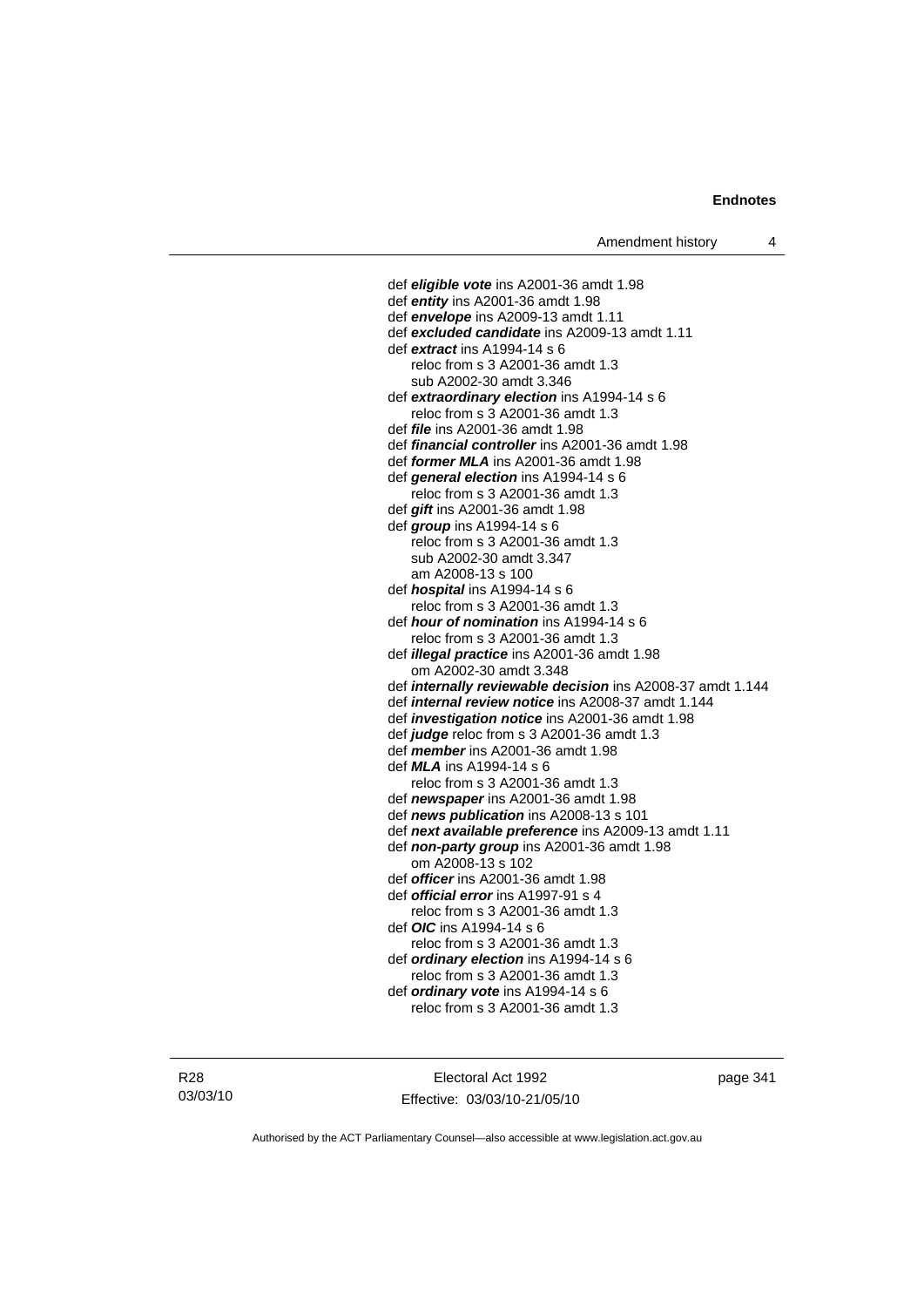4 Amendment history

 def *participant* ins A2001-36 amdt 1.98 def *party* ins A2001-36 amdt 1.98 def *party candidate* ins A1994-14 s 6 reloc from s 3 A2001-36 amdt 1.3 def *person* ins A2001-36 amdt 1.98 sub A2008-37 amdt 1.145 def *place of nomination* ins A1994-14 s 6 reloc from s 3 A2001-36 amdt 1.3 def *political party* ins A1994-14 s 6 reloc from s 3 A2001-36 amdt 1.3 def *polling day* ins A1994-14 s 6 reloc from s 3 A2001-36 amdt 1.3 sub A2002-30 amdt 3.349 def *polling place* ins A2001-36 amdt 1.98 def *post* ins A2004-26 s 40 def *postal vote* ins A1994-14 s 6 reloc from s 3 A2001-36 amdt 1.3 sub A2004-26 s 41 def *pre-election period* ins A1994-14 s 6 reloc from s 3 A2001-36 amdt 1.3 def *proceeding* ins A2001-36 amdt 1.98 def *property* ins A2001-36 amdt 1.98 def *publish* ins A2001-36 amdt 1.98 def *quota* ins A2009-13 amdt 1.11 def *redistribution* reloc from s 3 A2001-36 amdt 1.3 def *register* ins A2001-36 amdt 1.98 def *registered* ins A2001-36 amdt 1.98 sub A2004-26 amdt 1.56 def *registered ballot group* ins A2001-36 amdt 1.98 om A2004-26 amdt 1.56 def *registered industrial organisation* ins A2001-36 amdt 1.98 def *registered officer* ins A2001-36 amdt 1.98 sub A2004-26 amdt 1.57 def *registered party* ins A2001-36 amdt 1.98 am A2004-26 amdt 1.61 def *register of ballot groups* ins A2001-36 amdt 1.98 om A2004-26 amdt 1.58 def *register of political parties* ins A2001-36 amdt 1.98 def *registrar* ins A2001-36 amdt 1.98 def *related* ins A2001-36 amdt 1.98 am A2004-26 amdt 1.61; A2008-13 s 103 def *relates* ins A2001-36 amdt 1.98 def *remand centre* ins A2001-36 amdt 1.98 om A2006-23 amdt 1.195

def *reportage or commentary* ins A2001-36 amdt 1.98

page 342 Electoral Act 1992 Effective: 03/03/10-21/05/10

R28 03/03/10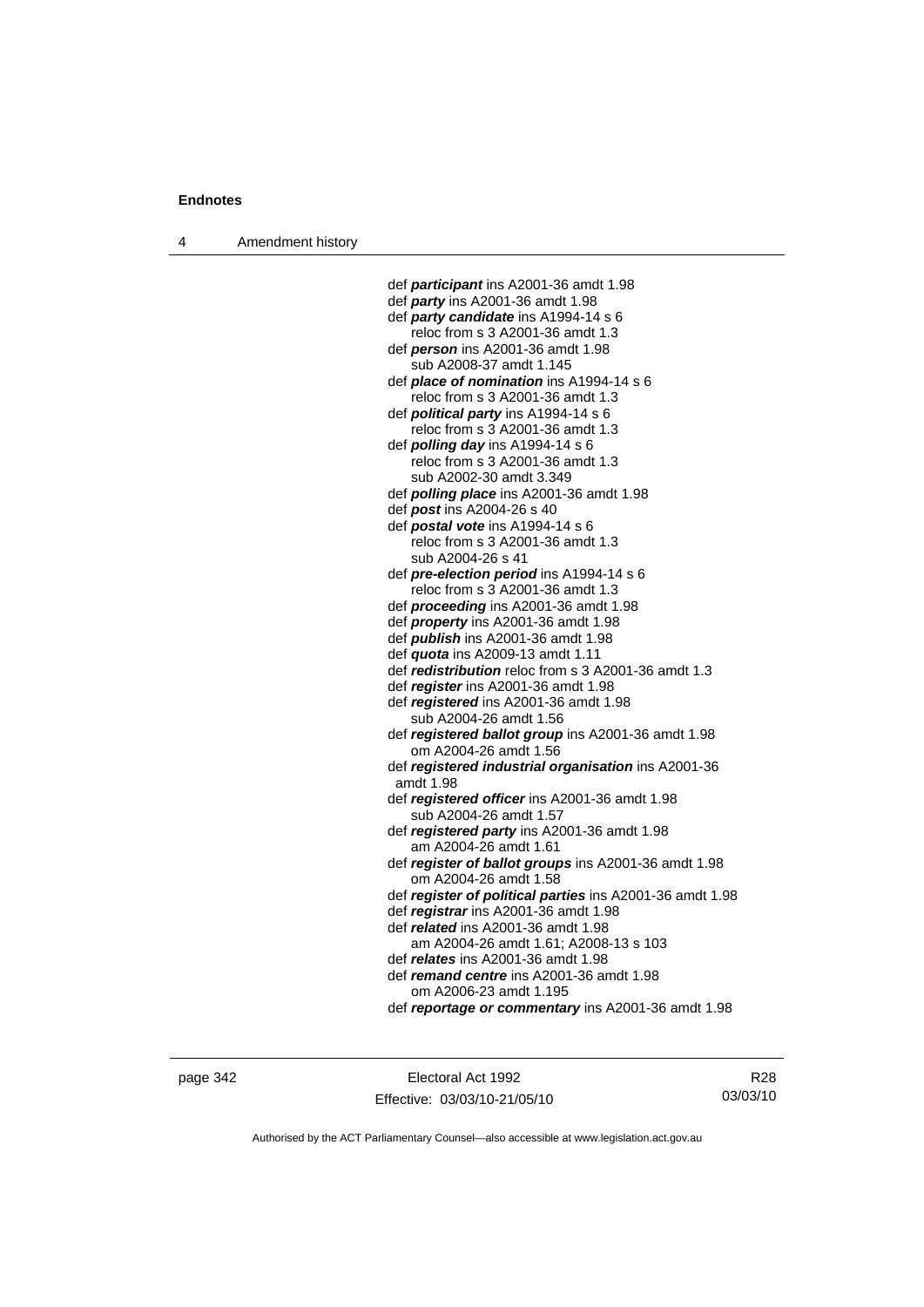#### **Endnotes**

def *reporting agent* ins A2009-13 amdt 1.11 def *research personnel* ins A2001-36 amdt 1.98 def *return* ins A2001-36 amdt 1.98 def *returning officer* ins A2001-36 amdt 1.98 def *reviewable decision* ins A2001-36 amdt 1.98 sub A2008-37 amdt 1.145 def *review statement* ins A1994-14 s 6 reloc from s 3 A2001-36 amdt 1.3 om A2008-37 amdt 1.146 def *roll* ins A1994-14 s 6 reloc from s 3 A2001-36 amdt 1.3 def *scrutineer* ins A1994-14 s 6 reloc from s 3 A2001-36 amdt 1.3 def *scrutiny centre* ins A1994-14 s 6 reloc from s 3 A2001-36 amdt 1.3 def *secretary* ins A1994-14 s 6 reloc from s 3 A2001-36 amdt 1.3 def *Speaker* ins A2001-36 amdt 1.98 sub A2002-30 amdt 3.350 def *special hospital* ins A2001-36 amdt 1.98 def *sponsoring MLA* ins A2001-36 amdt 1.98 om A2004-26 amdt 1.59 def *staff* ins A1994-14 s 6 sub A1994-38 sch 1 pt 32 reloc from s 3 A2001-36 amdt 1.3 def *station* ins A2001-36 amdt 1.98 def *successful candidate* ins A2009-13 amdt 1.11 def *suppressed address* ins A1994-14 s 6 reloc from s 3 A2001-36 amdt 1.3 def *surplus* ins A2009-13 amdt 1.11 def *this Act* ins A1994-14 s 6 reloc from s 3 A2001-36 amdt 1.3 om A2001-44 amdt 1.1400 def *total votes* ins A2009-13 amdt 1.11 def *transfer value* ins A2009-13 amdt 1.11 def *transmit* ins A2001-36 amdt 1.98 def *undue influence* ins A2001-36 amdt 1.98 def *visiting officer* ins A2001-36 amdt 1.98

R28 03/03/10

Electoral Act 1992 Effective: 03/03/10-21/05/10 page 343

Authorised by the ACT Parliamentary Counsel—also accessible at www.legislation.act.gov.au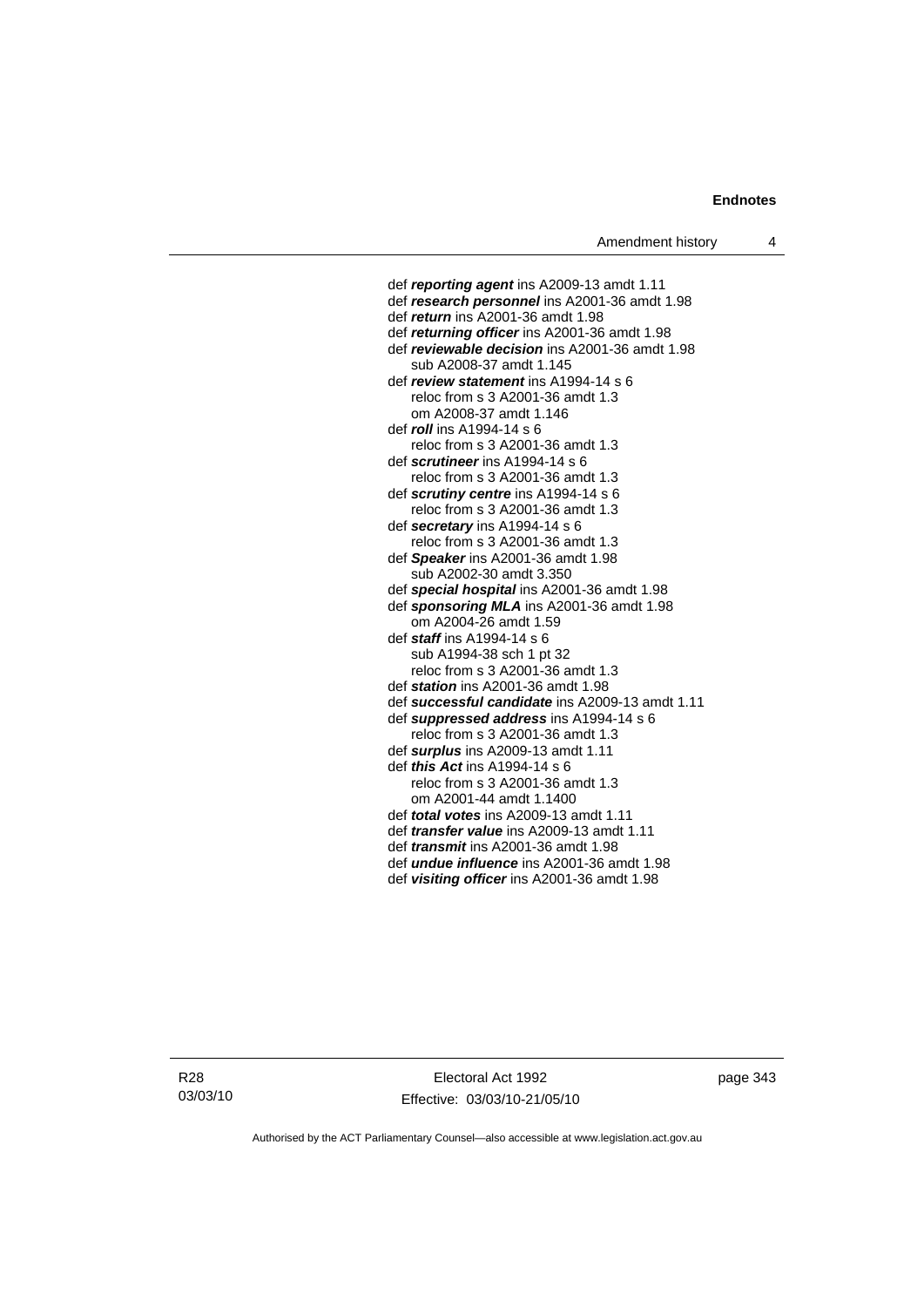### **Endnotes**

5 Earlier republications

## **5 Earlier republications**

Some earlier republications were not numbered. The number in column 1 refers to the publication order.

Since 12 September 2001 every authorised republication has been published in electronic pdf format on the ACT legislation register. A selection of authorised republications have also been published in printed format. These republications are marked with an asterisk (\*) in column 1. Electronic and printed versions of an authorised republication are identical.

| <b>Republication No</b> | <b>Amendments to</b> | <b>Republication date</b> |
|-------------------------|----------------------|---------------------------|
| 1                       | Act 1994 No 78       | 17 November 1994          |
| 2                       | Act 1995 No 56       | 31 January 1996           |
| 3                       | Act 1997 No 96       | 1 December 1997           |
| 4                       | Act 1998 No 61       | 31 March 1999             |
| 5                       | Act 2001 No 44       | 12 September 2001         |
| 6                       | Act 2001 No 38       | 9 January 2002            |
| $\overline{7}$          | Act 2001 No 44       | 2 March 2002              |
| $8*$                    | Act 2002 No 11       | 30 May 2002               |
| 9                       | Act 2002 No 30       | 17 September 2002         |
| 10                      | Act 2002 No 32       | 9 October 2002            |
| 11                      | Act 2002 No 39       | 11 October 2002           |
| 11 (RI)                 | A2002-39 ±           | 10 February 2003          |
| 12                      | A2002-56             | 1 July 2003               |
| 13                      | A2003-54             | 4 December 2003           |
| 14                      | A2004-15             | 9 April 2004              |
| 15                      | A2004-15             | 13 April 2004             |
| 16                      | A2004-26             | 22 May 2004               |
| 17                      | A2004-60             | 17 October 2004           |
| 18                      | A2004-60             | 1 January 2005            |
| $19*$                   | A2004-60             | 10 January 2005           |
| 20                      | A2004-60             | 7 July 2005               |
|                         |                      |                           |

page 344 Electoral Act 1992 Effective: 03/03/10-21/05/10

R28 03/03/10

Authorised by the ACT Parliamentary Counsel—also accessible at www.legislation.act.gov.au